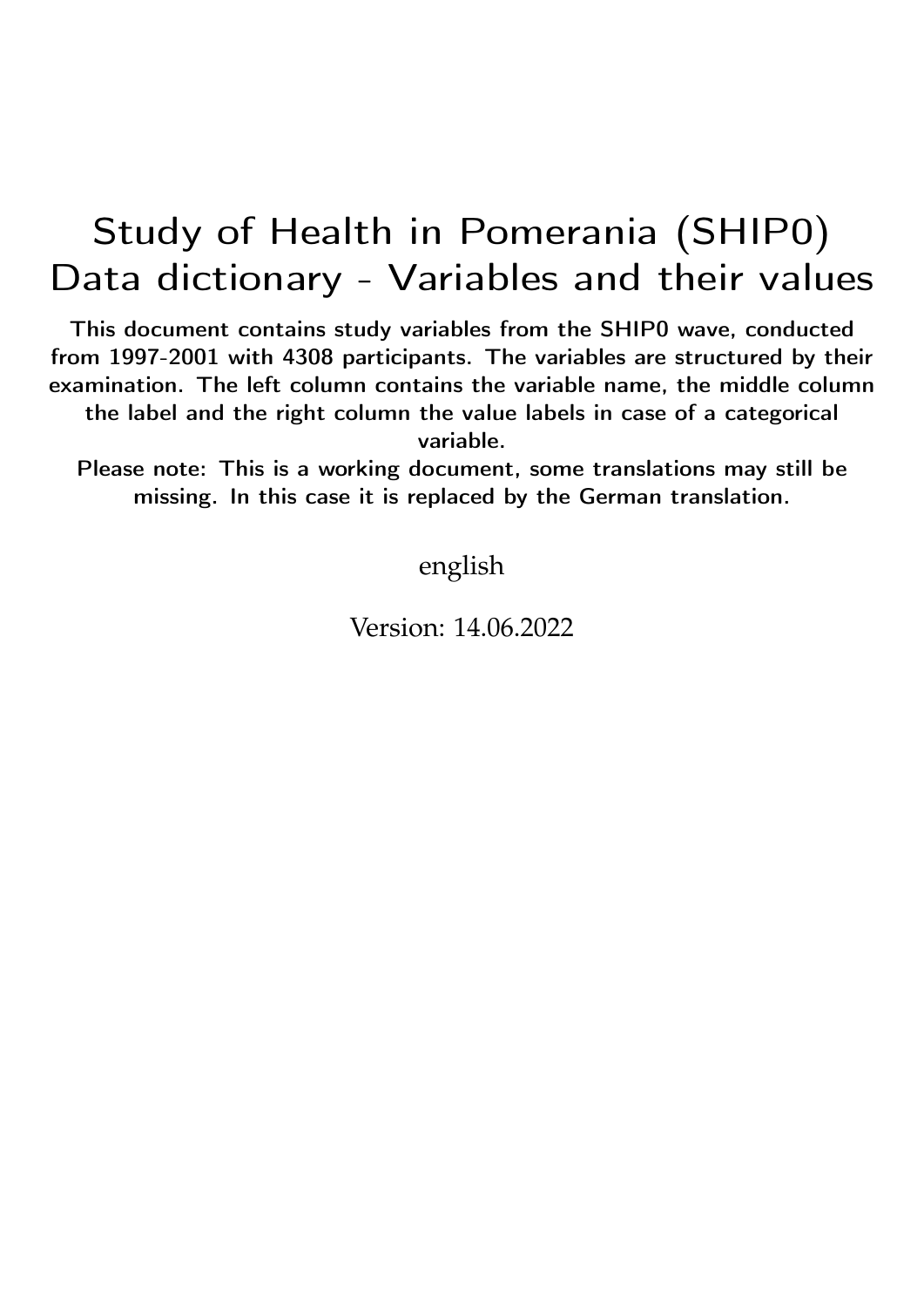## **Contents**

| <b>Transformed Variables</b>                                                                                                                                                                                                   | 5    |
|--------------------------------------------------------------------------------------------------------------------------------------------------------------------------------------------------------------------------------|------|
|                                                                                                                                                                                                                                |      |
|                                                                                                                                                                                                                                |      |
|                                                                                                                                                                                                                                |      |
|                                                                                                                                                                                                                                |      |
|                                                                                                                                                                                                                                |      |
|                                                                                                                                                                                                                                |      |
|                                                                                                                                                                                                                                |      |
|                                                                                                                                                                                                                                |      |
|                                                                                                                                                                                                                                |      |
|                                                                                                                                                                                                                                |      |
|                                                                                                                                                                                                                                |      |
|                                                                                                                                                                                                                                |      |
|                                                                                                                                                                                                                                |      |
|                                                                                                                                                                                                                                |      |
|                                                                                                                                                                                                                                |      |
|                                                                                                                                                                                                                                |      |
|                                                                                                                                                                                                                                |      |
|                                                                                                                                                                                                                                |      |
|                                                                                                                                                                                                                                |      |
| Medication                                                                                                                                                                                                                     |      |
|                                                                                                                                                                                                                                |      |
|                                                                                                                                                                                                                                |      |
|                                                                                                                                                                                                                                |      |
|                                                                                                                                                                                                                                |      |
| <b>Operational Data</b>                                                                                                                                                                                                        | 39   |
| weather data responses to the set of the set of the set of the set of the set of the set of the set of the set of the set of the set of the set of the set of the set of the set of the set of the set of the set of the set o |      |
|                                                                                                                                                                                                                                |      |
| Personal interview                                                                                                                                                                                                             | 40   |
|                                                                                                                                                                                                                                |      |
|                                                                                                                                                                                                                                |      |
|                                                                                                                                                                                                                                |      |
|                                                                                                                                                                                                                                |      |
|                                                                                                                                                                                                                                |      |
|                                                                                                                                                                                                                                |      |
|                                                                                                                                                                                                                                |      |
|                                                                                                                                                                                                                                |      |
|                                                                                                                                                                                                                                |      |
|                                                                                                                                                                                                                                | -69  |
|                                                                                                                                                                                                                                | 71   |
|                                                                                                                                                                                                                                |      |
|                                                                                                                                                                                                                                | 88   |
|                                                                                                                                                                                                                                | 93   |
|                                                                                                                                                                                                                                | - 96 |
|                                                                                                                                                                                                                                |      |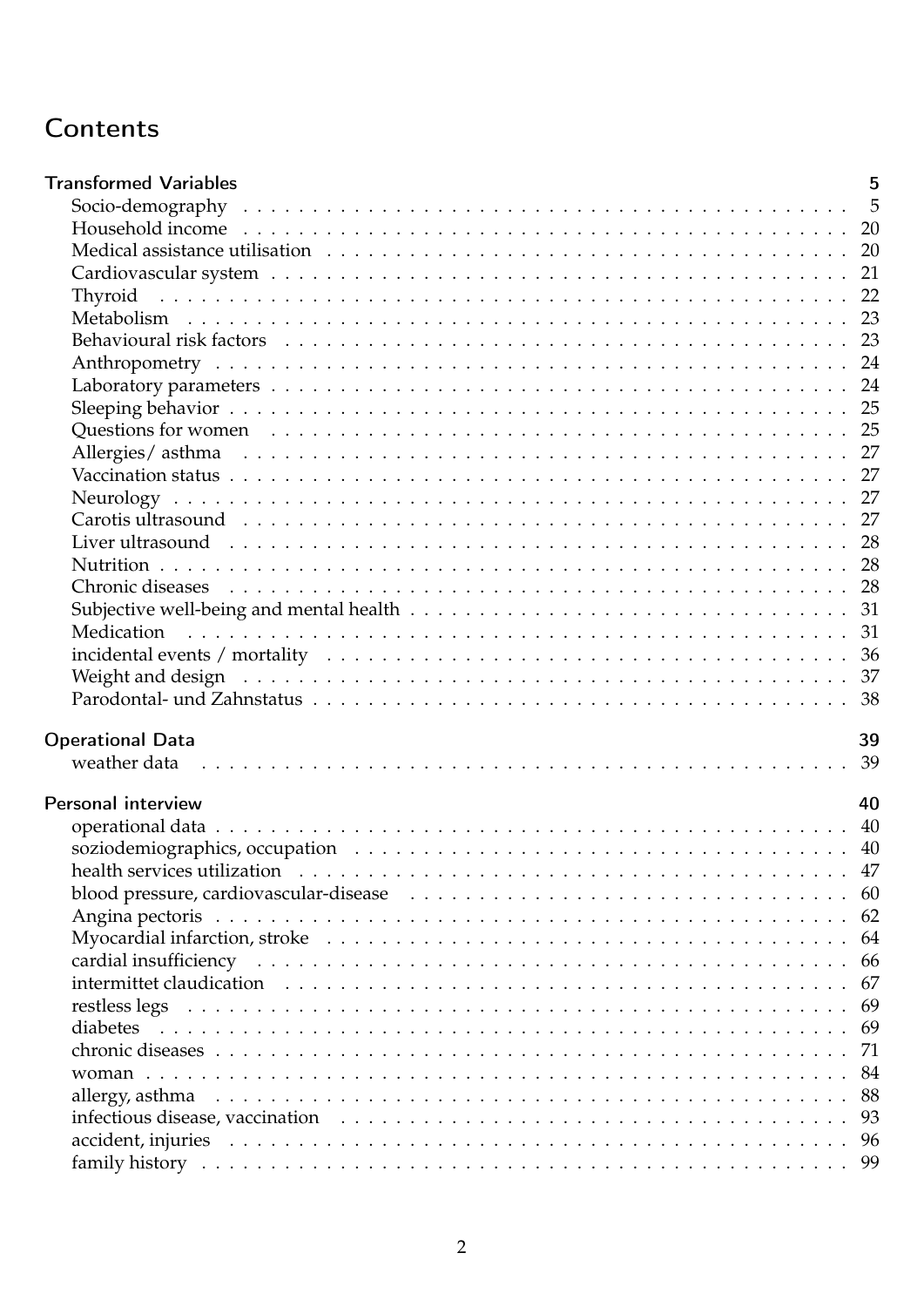| Self answered questionaire         | 132 |
|------------------------------------|-----|
|                                    |     |
|                                    |     |
|                                    |     |
|                                    |     |
|                                    |     |
|                                    |     |
|                                    |     |
|                                    |     |
|                                    |     |
|                                    |     |
|                                    |     |
|                                    |     |
| Dental interview                   | 191 |
|                                    |     |
|                                    |     |
|                                    |     |
|                                    |     |
|                                    |     |
|                                    |     |
|                                    |     |
|                                    |     |
|                                    |     |
| Dental examination                 | 201 |
| Basic data                         | 201 |
|                                    |     |
|                                    |     |
|                                    |     |
|                                    |     |
|                                    |     |
|                                    |     |
|                                    |     |
|                                    |     |
|                                    |     |
|                                    |     |
| <b>Medical examination</b>         | 377 |
|                                    |     |
|                                    |     |
|                                    |     |
| <b>Blood and urine examination</b> | 407 |
|                                    |     |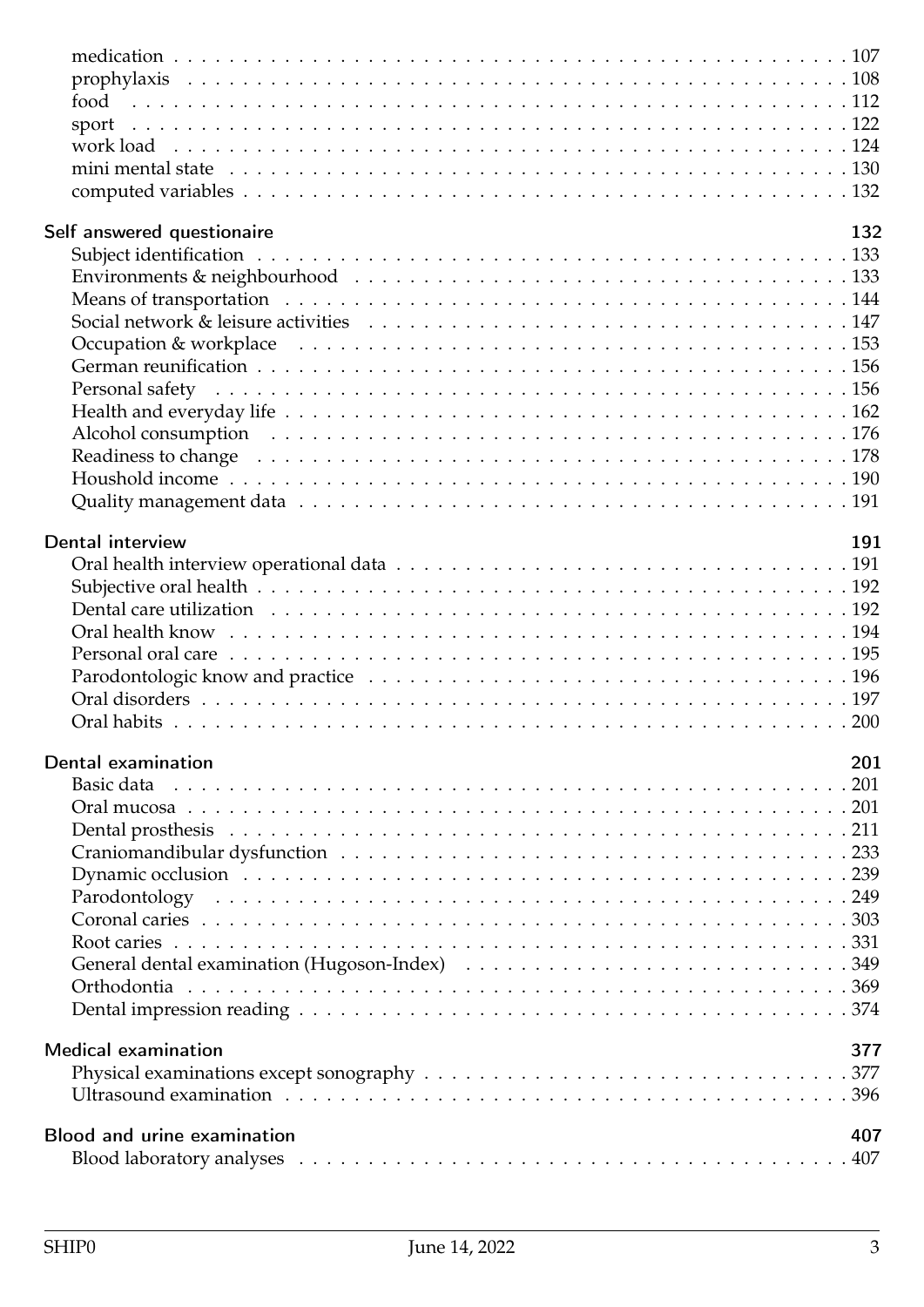| laboratory analysis (resurvey)                      | 413 |
|-----------------------------------------------------|-----|
|                                                     |     |
| Reading of ultrasound examinations                  | 421 |
|                                                     |     |
|                                                     |     |
|                                                     |     |
|                                                     |     |
| Clinical-chemical parameters after finish of SHIP-0 | 424 |
|                                                     |     |
|                                                     |     |
|                                                     |     |
| Medikamentenanamnese                                | 427 |
|                                                     |     |
|                                                     |     |
|                                                     |     |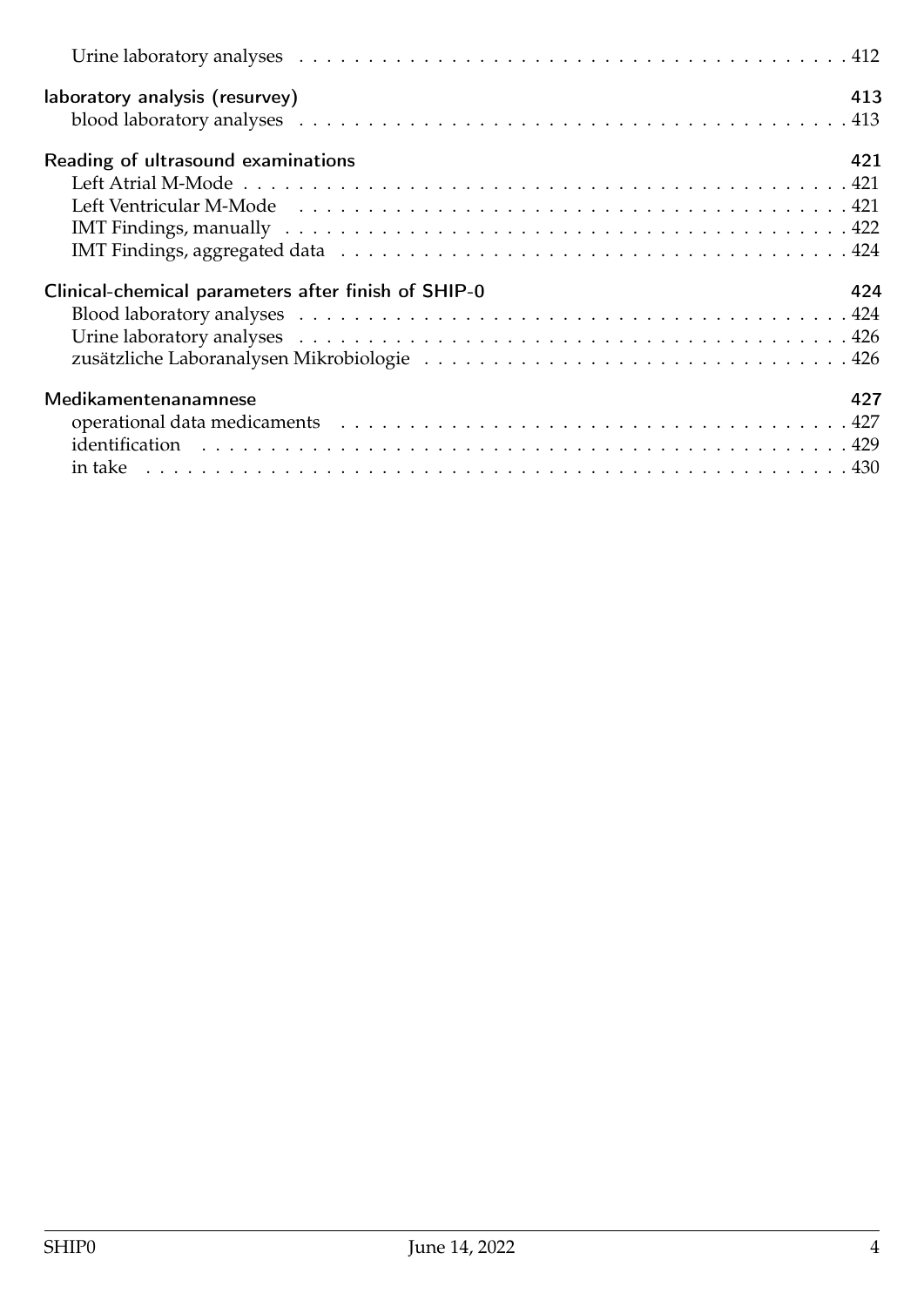<span id="page-4-1"></span><span id="page-4-0"></span>

| Group/Variable | Label                                                              | Value                                                                                                                                                                                                                                                                                                    |
|----------------|--------------------------------------------------------------------|----------------------------------------------------------------------------------------------------------------------------------------------------------------------------------------------------------------------------------------------------------------------------------------------------------|
|                |                                                                    |                                                                                                                                                                                                                                                                                                          |
| <b>TRV</b>     | <b>Transformed Variables</b>                                       |                                                                                                                                                                                                                                                                                                          |
| TRV_SOCI       | Socio-demography                                                   |                                                                                                                                                                                                                                                                                                          |
| marit_s0       | TRAFO: Marital status                                              | $1 - (1)$ single<br>2 - (2) married or cohabitating<br>3 - (3) separated or divorced<br>$4 - (4)$ widowed                                                                                                                                                                                                |
| partner_s0     | TRAFO: Living in a partnership                                     | $0 - (0)$ No<br>$1 - (1)$ Yes                                                                                                                                                                                                                                                                            |
| school_s0      | TRAFO: Years of schooling (categories)                             | $1 - (1)$ less than 10 years<br>2 - (2) 10 years<br>$3 - (3)$ more than 10 years                                                                                                                                                                                                                         |
| edlevel_s0     | TRAFO: Level of education                                          |                                                                                                                                                                                                                                                                                                          |
| edyrs_s0       | TRAFO: Years of education                                          |                                                                                                                                                                                                                                                                                                          |
| kldb_75_s0     | TRAFO: German classification of jobs 1975<br>(excluding housewife) |                                                                                                                                                                                                                                                                                                          |
|                |                                                                    | $11 - (11)$<br>$12 - (12)$<br>$21 - (21)$<br>$22 - (22)$<br>$30 - (30)$<br>$31 - (31)$<br>$32 - (32)$<br>$41 - (41)$<br>$42 - (42)$<br>$43 - (43)$<br>$44 - (44)$<br>$51 - (51)$<br>$52 - (52)$<br>$53 - (53)$<br>$60 - (60)$<br>$61 - (61)$<br>$62 - (62)$<br>$71 - (71)$<br>$72 - (72)$<br>$81 - (81)$ |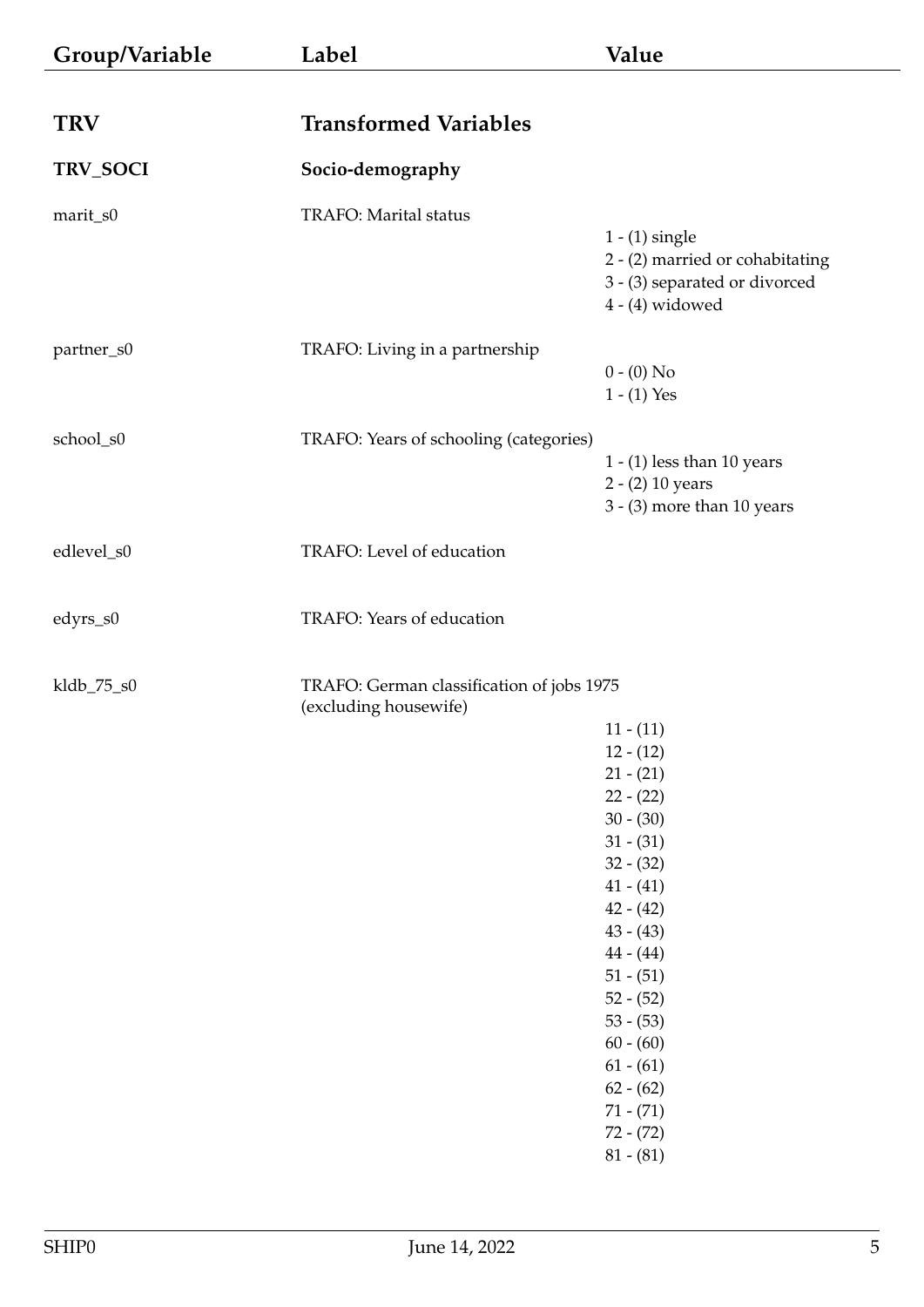82 - (82) 83 - (83) 91 - (91) 101 - (101) 102 - (102) 111 - (111) 112 - (112) 121 - (121) 130 - (130) 131 - (131) 132 - (132) 133 - (133) 134 - (134) 135 - (135) 141 - (141) 142 - (142) 143 - (143) 144 - (144) 151 - (151) 161 - (161) 162 - (162) 163 - (163) 164 - (164) 171 - (171) 172 - (172) 173 - (173) 174 - (174) 175 - (175) 176 - (176) 177 - (177) 181 - (181) 182 - (182) 183 - (183) 184 - (184) 191 - (191) 192 - (192) 193 - (193) 201 - (201) 202 - (202) 203 - (203) 211 - (211) 212 - (212) 213 - (213) 221 - (221) 222 - (222) 223 - (223) 224 - (224) 225 - (225) 226 - (226) 231 - (231)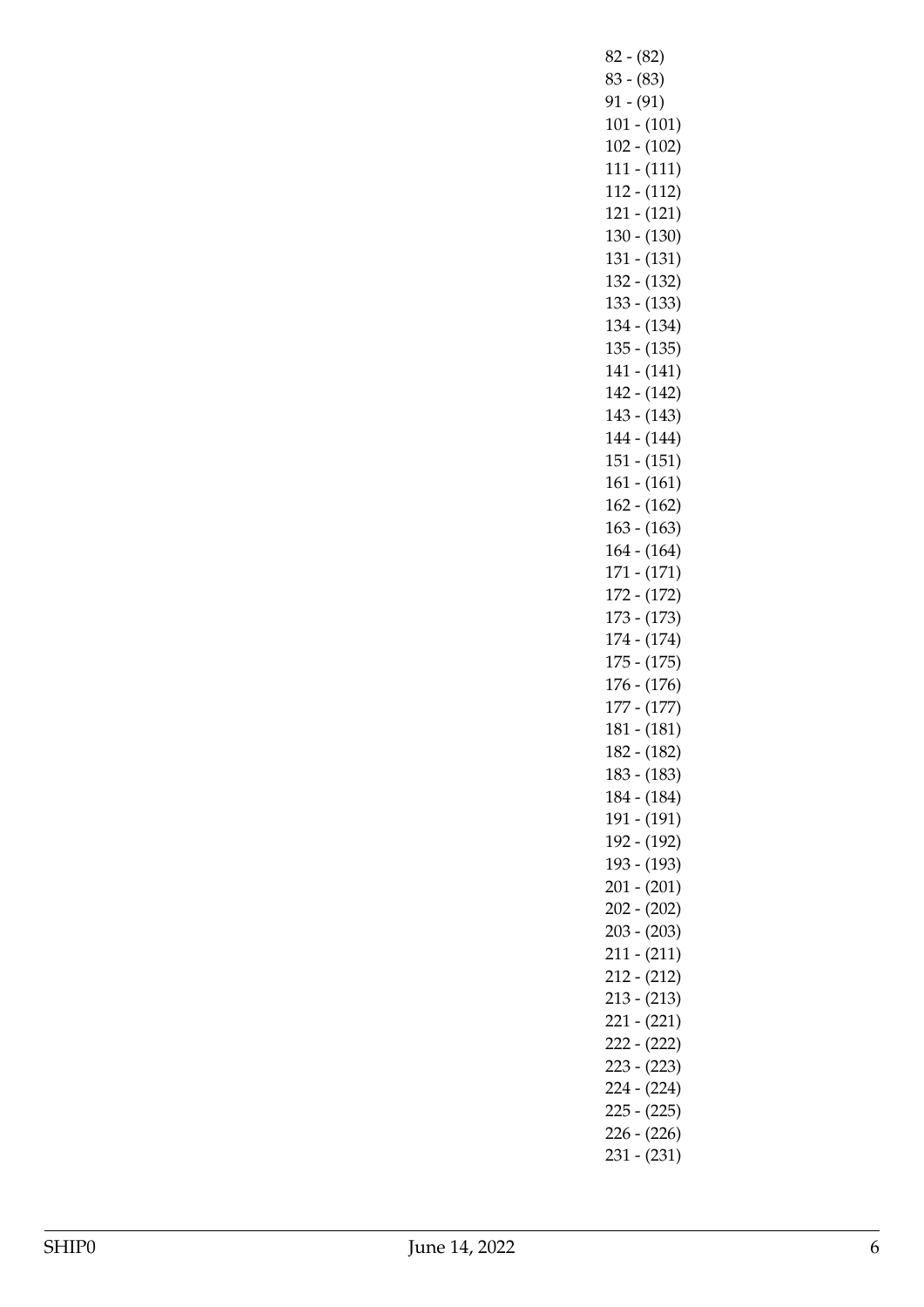232 - (232) 233 - (233) 234 - (234) 235 - (235) 241 - (241) 242 - (242) 243 - (243) 244 - (244) 251 - (251) 252 - (252) 261 - (261) 262 - (262) 263 - (263) 270 - (270) 271 - (271) 272 - (272) 273 - (273) 274 - (274) 275 - (275) 281 - (281) 282 - (282) 283 - (283) 284 - (284) 285 - (285) 286 - (286) 291 - (291) 301 - (301) 302 - (302) 303 - (303) 304 - (304) 305 - (305) 306 - (306) 310 - (310) 311 - (311) 312 - (312) 313 - (313) 314 - (314) 315 - (315) 321 - (321) 322 - (322) 323 - (323) 331 - (331) 332 - (332) 341 - (341) 342 - (342) 343 - (343) 344 - (344) 345 - (345) 346 - (346) 350 - (350)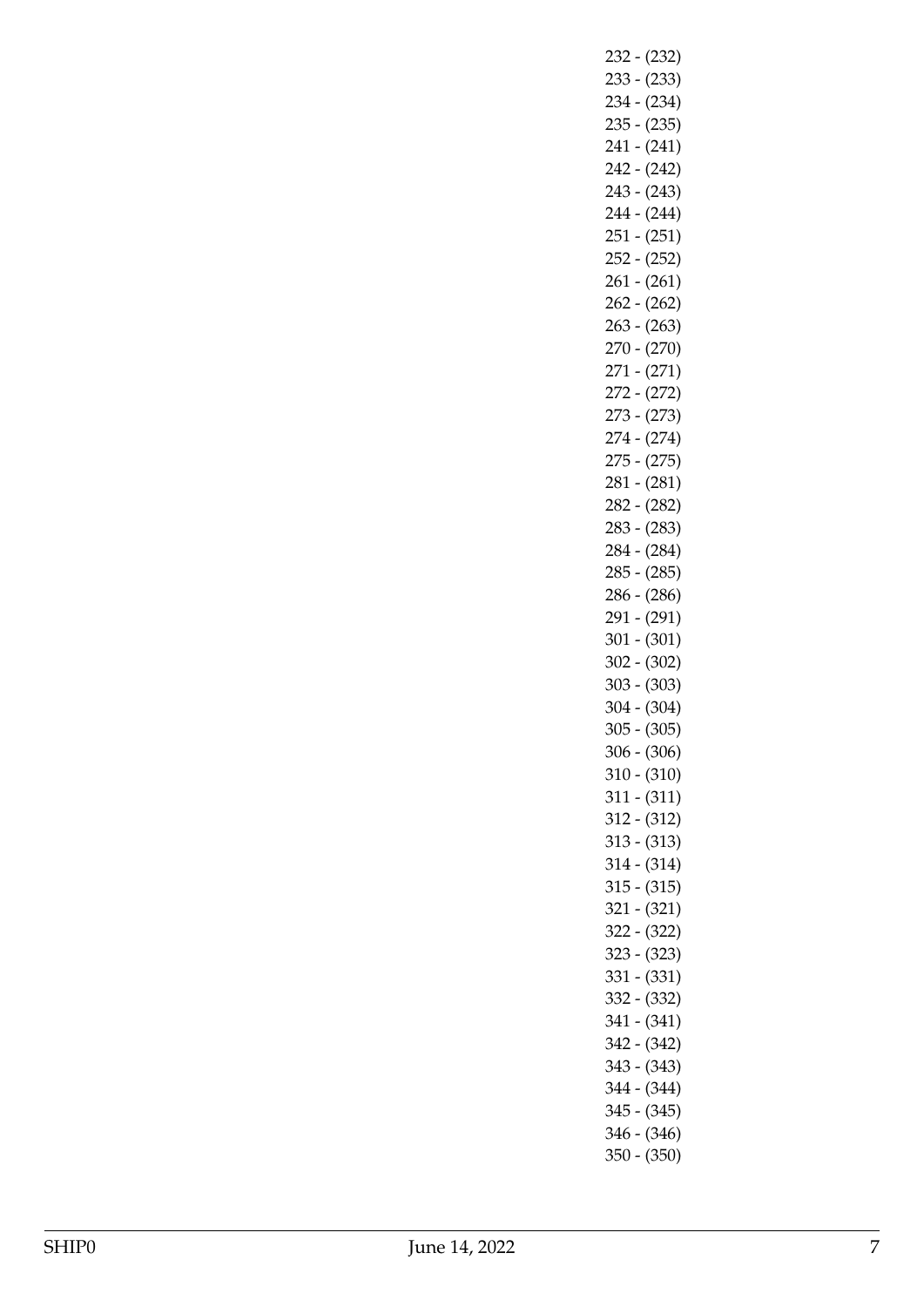351 - (351) 352 - (352) 353 - (353) 354 - (354) 355 - (355) 356 - (356) 357 - (357) 361 - (361) 362 - (362) 371 - (371) 372 - (372) 373 - (373) 374 - (374) 375 - (375) 376 - (376) 377 - (377) 378 - (378) 391 - (391) 392 - (392) 401 - (401) 402 - (402) 403 - (403) 410 - (410) 411 - (411) 412 - (412) 421 - (421) 422 - (422) 423 - (423) 424 - (424) 431 - (431) 432 - (432) 433 - (433) 441 - (441) 442 - (442) 451 - (451) 452 - (452) 453 - (453) 460 - (460) 461 - (461) 462 - (462) 463 - (463) 464 - (464) 465 - (465) 466 - (466) 470 - (470) 471 - (471) 472 - (472) 481 - (481) 482 - (482) 483 - (483)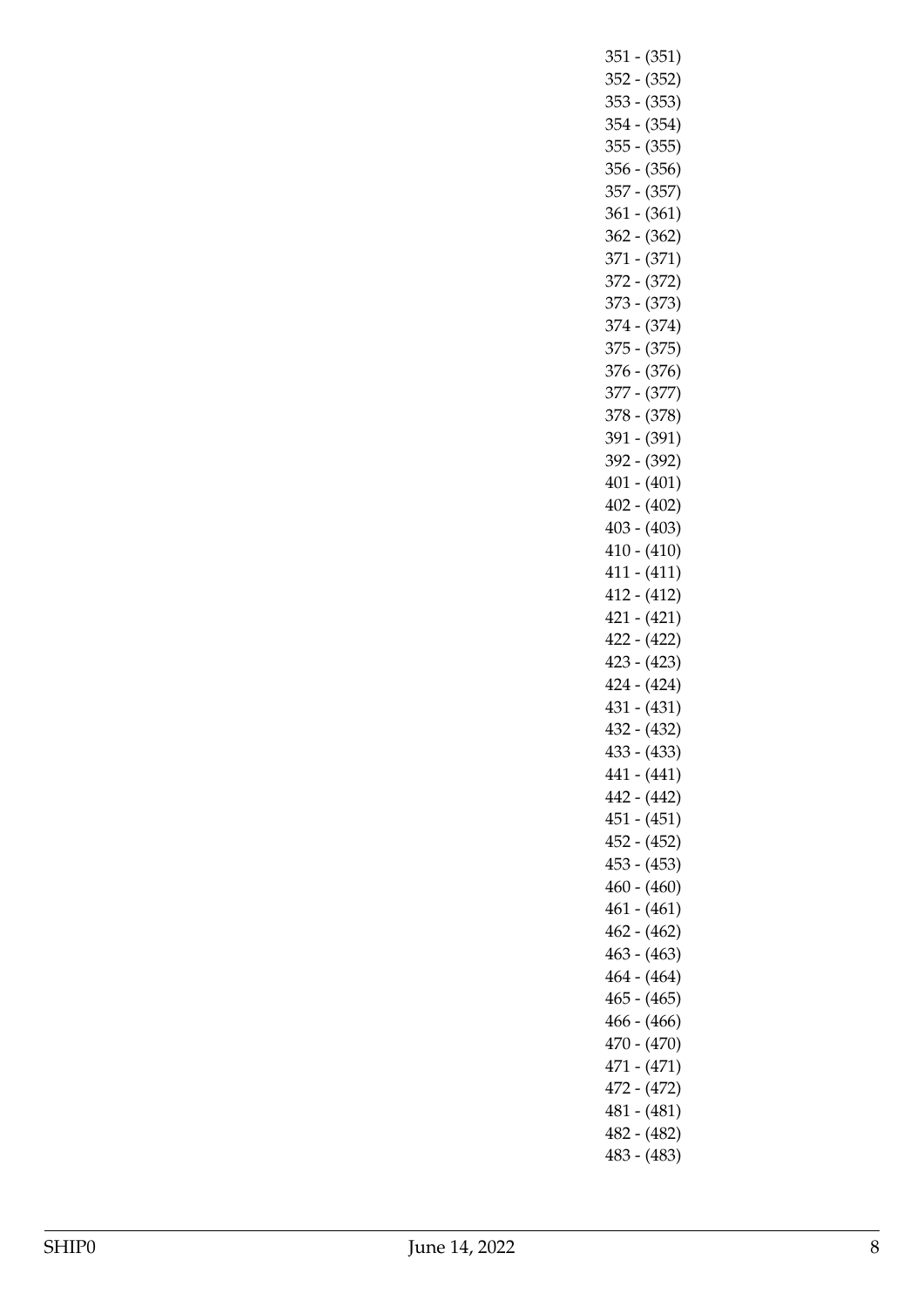484 - (484) 485 - (485) 486 - (486) 491 - (491) 492 - (492) 501 - (501) 502 - (502) 503 - (503) 504 - (504) 511 - (511) 512 - (512) 513 - (513) 514 - (514) 521 - (521) 522 - (522) 531 - (531) 541 - (541) 542 - (542) 543 - (543) 544 - (544) 545 - (545) 546 - (546) 547 - (547) 548 - (548) 549 - (549) 600 - (600) 601 - (601) 602 - (602) 603 - (603) 604 - (604) 605 - (605) 606 - (606) 607 - (607) 611 - (611) 612 - (612) 620 - (620) 621 - (621) 622 - (622) 623 - (623) 624 - (624) 625 - (625) 626 - (626) 627 - (627) 628 - (628) 629 - (629) 630 - (630) 631 - (631) 632 - (632) 633 - (633) 634 - (634)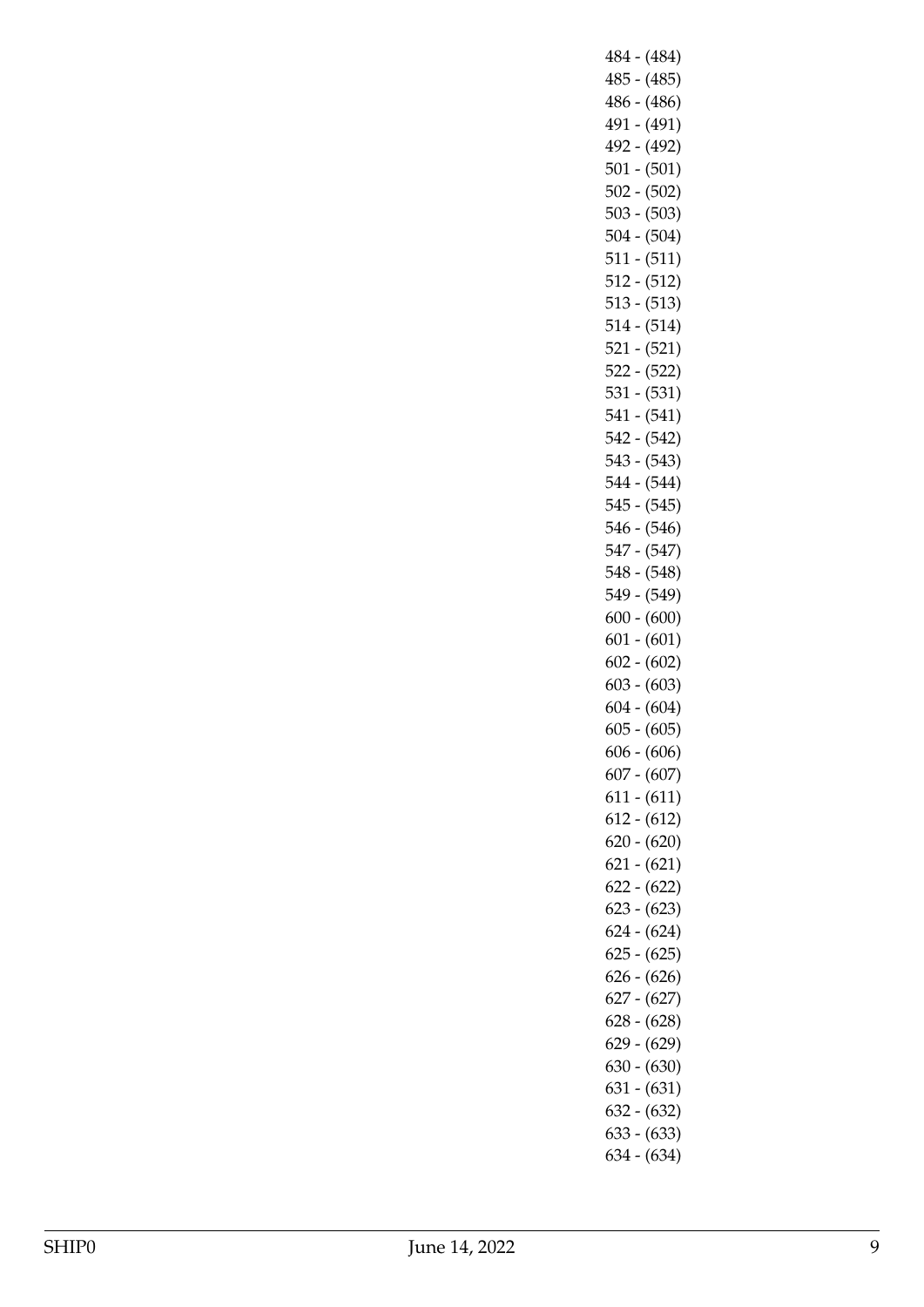|       | $635 - (635)$ |
|-------|---------------|
|       | $680 - (680)$ |
|       |               |
|       | $681 - (681)$ |
|       | $682 - (682)$ |
|       | $683 - (683)$ |
|       |               |
|       | 684 - (684)   |
|       | $685 - (685)$ |
|       | 686 - (686)   |
|       | 687 - (687)   |
|       |               |
|       | $688 - (688)$ |
|       | 691 - (691)   |
|       | 692 - (692)   |
|       |               |
|       | 693 - (693)   |
|       | 694 - (694)   |
|       | 700 - (700)   |
|       |               |
|       | 701 - (701)   |
|       | 702 - (702)   |
|       | 703 - (703)   |
|       |               |
|       | 704 - (704)   |
|       | $705 - (705)$ |
|       | 706 - (706)   |
|       |               |
|       | 710 - (710)   |
|       | 711 - (711)   |
|       | $712 - (712)$ |
|       | 713 - (713)   |
|       |               |
|       | 714 - (714)   |
|       | $715 - (715)$ |
|       | 716 - (716)   |
|       |               |
|       | 721 - (721)   |
|       | 722 - (722)   |
| 723 - | (723)         |
|       | 724 - (724)   |
|       |               |
|       | 725 - (725)   |
|       | 726 - (726)   |
|       | 731 - (731)   |
|       |               |
|       | 732 - (732)   |
|       | 733 - (733)   |
|       | 734 - (734)   |
|       | 740 - (740)   |
|       |               |
|       |               |
|       | 741 - (741)   |
|       |               |
|       | 742 - (742)   |
|       | $743 - (743)$ |
|       | 744 - (744)   |
|       | 750 - (750)   |
|       |               |
|       | 751 - (751)   |
|       | 752 - (752)   |
|       | 753 - (753)   |
|       |               |
|       | 761 - (761)   |
|       | $762 - (762)$ |
|       | 763 - (763)   |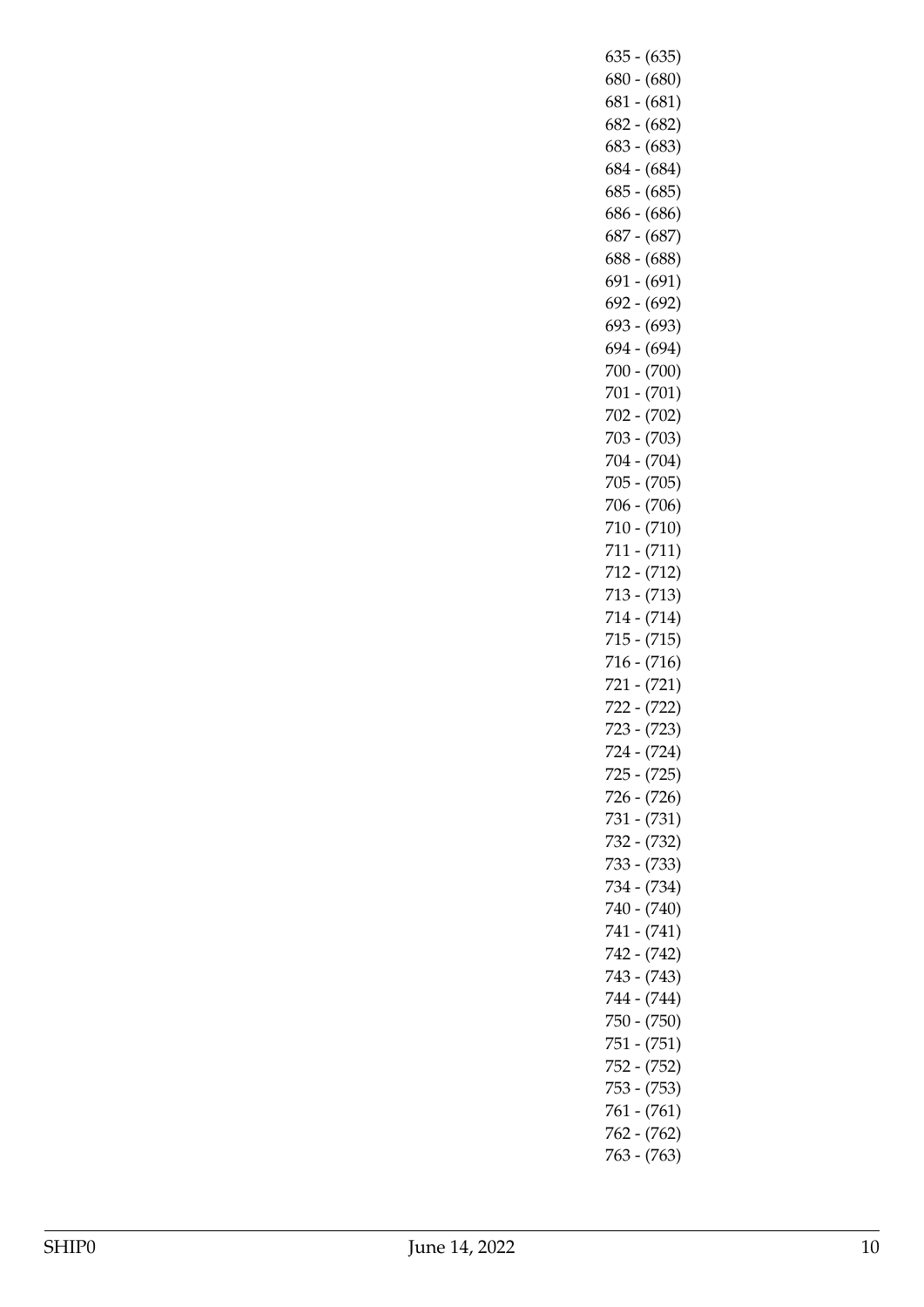| 770  | $-(770)$                       |
|------|--------------------------------|
| 771. | $-(771)$                       |
|      | 772 - (772)                    |
|      | 773 - (773)                    |
|      | 774 - (774)                    |
|      | 781 - (781)                    |
|      | 782 - (782)                    |
|      | 783 - (783)                    |
|      | 784 - (784)                    |
|      | 790 - (790)                    |
|      | 791 - (791)                    |
|      | 792 - (792)                    |
|      | 793 - (793)                    |
|      | 794 - (794)                    |
|      | 801 - (801)                    |
|      |                                |
|      | 802 - (802)<br>$803 - (803)$   |
|      |                                |
|      | $804 - (804)$                  |
|      | 805 - (805)                    |
|      | 811 - (811)                    |
|      | $812 - (812)$                  |
|      | $813 - (813)$                  |
|      | 814 - (814)                    |
|      | 821 - (821)                    |
|      | 822 - (822)                    |
|      | 823 - (823)                    |
|      | 831 - (831)                    |
|      | 832 - (832)                    |
|      | 833 - (833)                    |
|      | 834 - (834)                    |
|      | 835 - (835)                    |
|      | 836 - (836)                    |
|      | 837 - (837)                    |
|      | 838 - (838)                    |
|      | 840 - (840)                    |
|      | 841 - (841)                    |
|      | $842 - (842)$                  |
|      | 843 - (843)                    |
|      | 844 - (844)                    |
|      | $850 - (850)$                  |
|      | 851 - (851)                    |
|      | 852 - (852)                    |
|      | $853 - (853)$                  |
|      | 854 - (854)                    |
|      | $855 - (855)$                  |
|      | 856 - (856)                    |
|      | $857 - (857)$                  |
|      |                                |
|      | $861 - (861)$                  |
|      |                                |
|      | $862 - (862)$<br>$863 - (863)$ |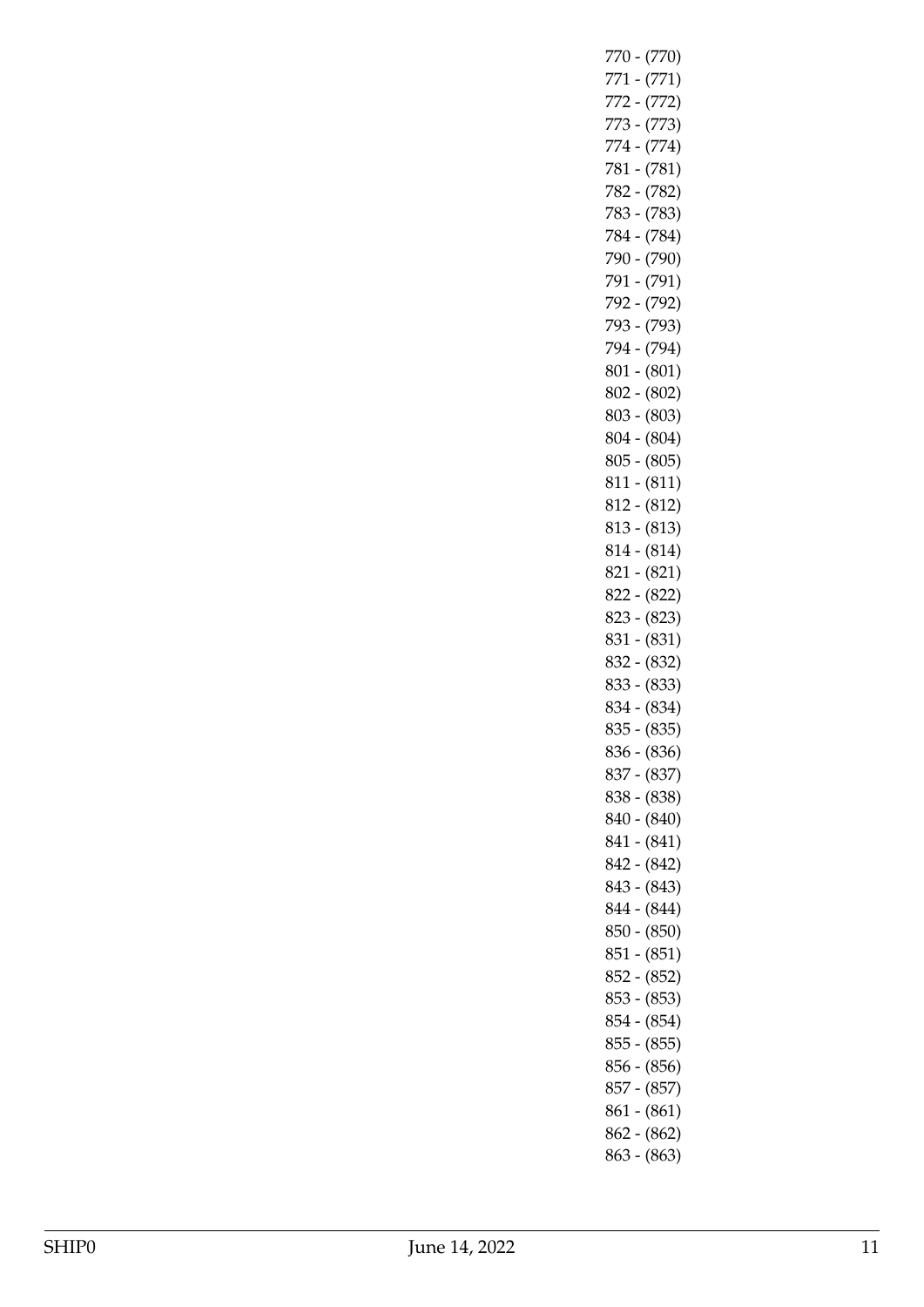| $864 - (864)$ |
|---------------|
| 870 - (870)   |
| $871 - (871)$ |
| 872 - (872)   |
| 873 - (873)   |
| 874 - (874)   |
| $875 - (875)$ |
| $876 - (876)$ |
| 877 - (877)   |
| $880 - (880)$ |
| 881 - (881)   |
| 882 - (882)   |
| $883 - (883)$ |
| $888 - (888)$ |
| $891 - (891)$ |
| $892 - (892)$ |
| 893 - (893)   |
| $901 - (901)$ |
| $902 - (902)$ |
| $910 - (910)$ |
| 911 - (911)   |
| $912 - (912)$ |
| $913 - (913)$ |
| $921 - (921)$ |
| $922 - (922)$ |
| $923 - (923)$ |
| $930 - (930)$ |
| $931 - (931)$ |
| $932 - (932)$ |
| 933 - (933)   |
| 934 - (934)   |
| $935 - (935)$ |
| $936 - (936)$ |
| 937 - (937)   |
| 975           |

hf\_kldb\_75\_s0 TRAFO: German classification of jobs 1975 (including housewife)

11 - (11) 12 - (12) 21 - (21) 22 - (22) 30 - (30) 31 - (31) 32 - (32) 41 - (41) 42 - (42) 43 - (43) 44 - (44) 51 - (51) 52 - (52)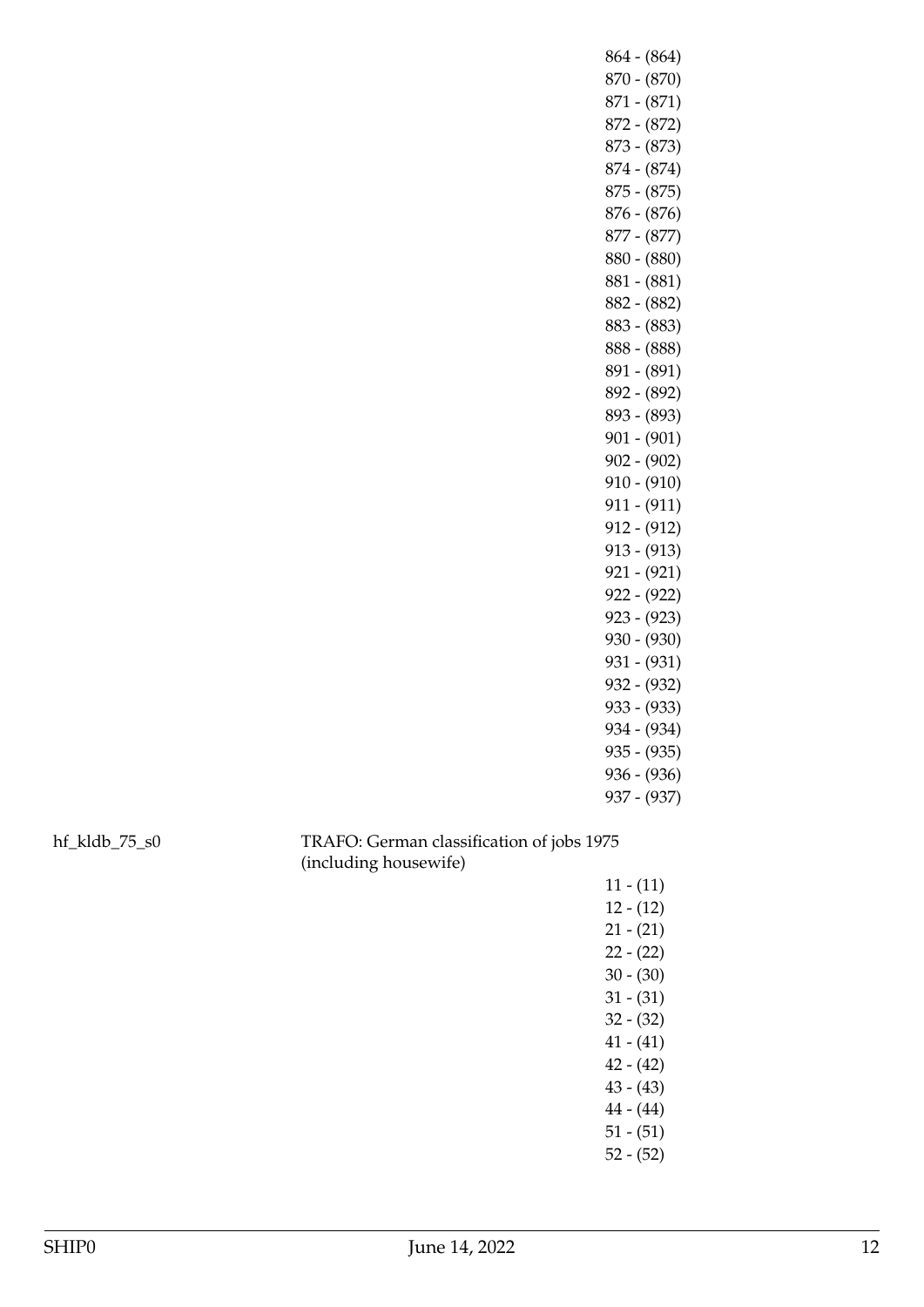53 - (53) 60 - (60) 61 - (61)  $62 - (62)$ 71 - (71) 72 - (72) 81 - (81) 82 - (82) 83 - (83) 91 - (91) 101 - (101) 102 - (102) 111 - (111) 112 - (112) 121 - (121) 130 - (130) 131 - (131) 132 - (132) 133 - (133) 134 - (134) 135 - (135) 141 - (141) 142 - (142) 143 - (143) 144 - (144) 151 - (151) 161 - (161) 162 - (162) 163 - (163) 164 - (164) 171 - (171) 172 - (172) 173 - (173) 174 - (174) 175 - (175) 176 - (176) 177 - (177) 181 - (181) 182 - (182) 183 - (183) 184 - (184) 191 - (191) 192 - (192) 193 - (193) 201 - (201) 202 - (202) 203 - (203) 211 - (211) 212 - (212) 213 - (213)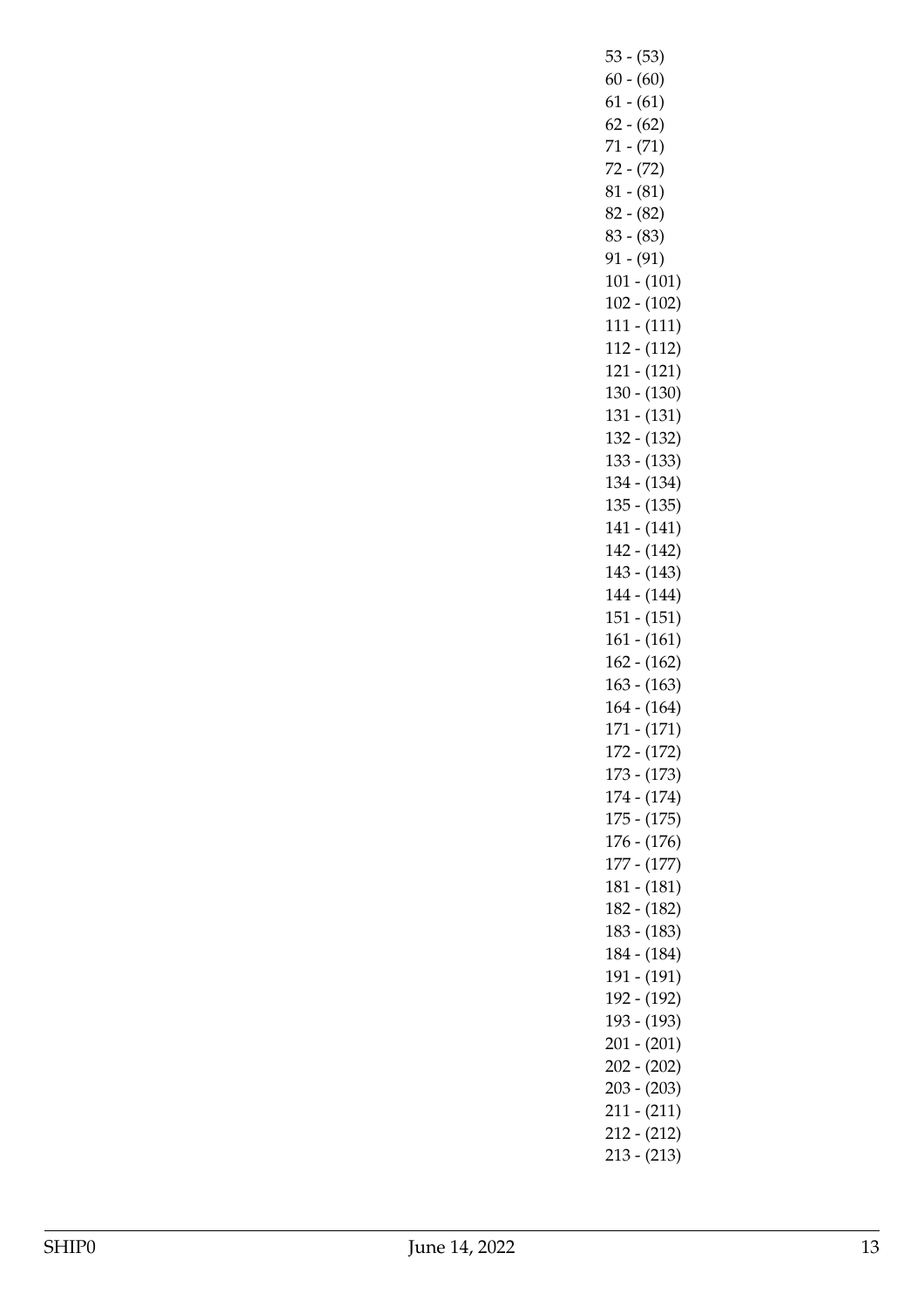221 - (221) 222 - (222) 223 - (223) 224 - (224) 225 - (225) 226 - (226) 231 - (231) 232 - (232) 233 - (233) 234 - (234) 235 - (235) 241 - (241) 242 - (242) 243 - (243) 244 - (244) 251 - (251) 252 - (252) 261 - (261) 262 - (262) 263 - (263) 270 - (270) 271 - (271) 272 - (272) 273 - (273) 274 - (274) 275 - (275) 281 - (281) 282 - (282) 283 - (283) 284 - (284) 285 - (285) 286 - (286) 291 - (291) 301 - (301) 302 - (302) 303 - (303) 304 - (304) 305 - (305) 306 - (306) 310 - (310) 311 - (311) 312 - (312) 313 - (313) 314 - (314) 315 - (315) 321 - (321) 322 - (322) 323 - (323) 331 - (331) 332 - (332)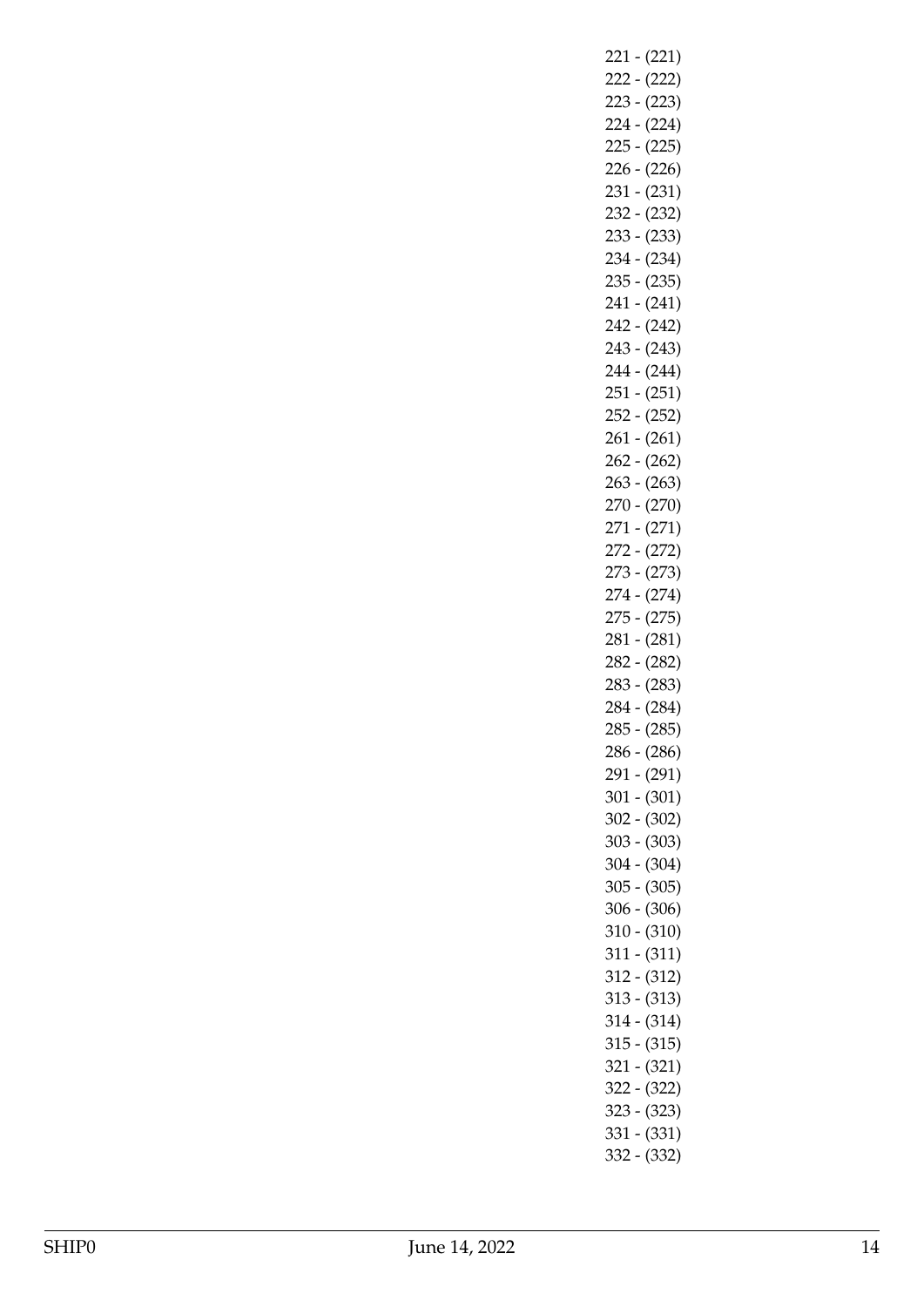341 - (341) 342 - (342) 343 - (343) 344 - (344) 345 - (345) 346 - (346) 350 - (350) 351 - (351) 352 - (352) 353 - (353) 354 - (354) 355 - (355) 356 - (356) 357 - (357) 361 - (361) 362 - (362) 371 - (371) 372 - (372) 373 - (373) 374 - (374) 375 - (375) 376 - (376) 377 - (377) 378 - (378) 391 - (391) 392 - (392) 401 - (401) 402 - (402) 403 - (403) 410 - (410) 411 - (411) 412 - (412) 421 - (421) 422 - (422) 423 - (423) 424 - (424) 431 - (431) 432 - (432) 433 - (433) 441 - (441) 442 - (442) 451 - (451) 452 - (452) 453 - (453) 460 - (460) 461 - (461) 462 - (462) 463 - (463) 464 - (464) 465 - (465)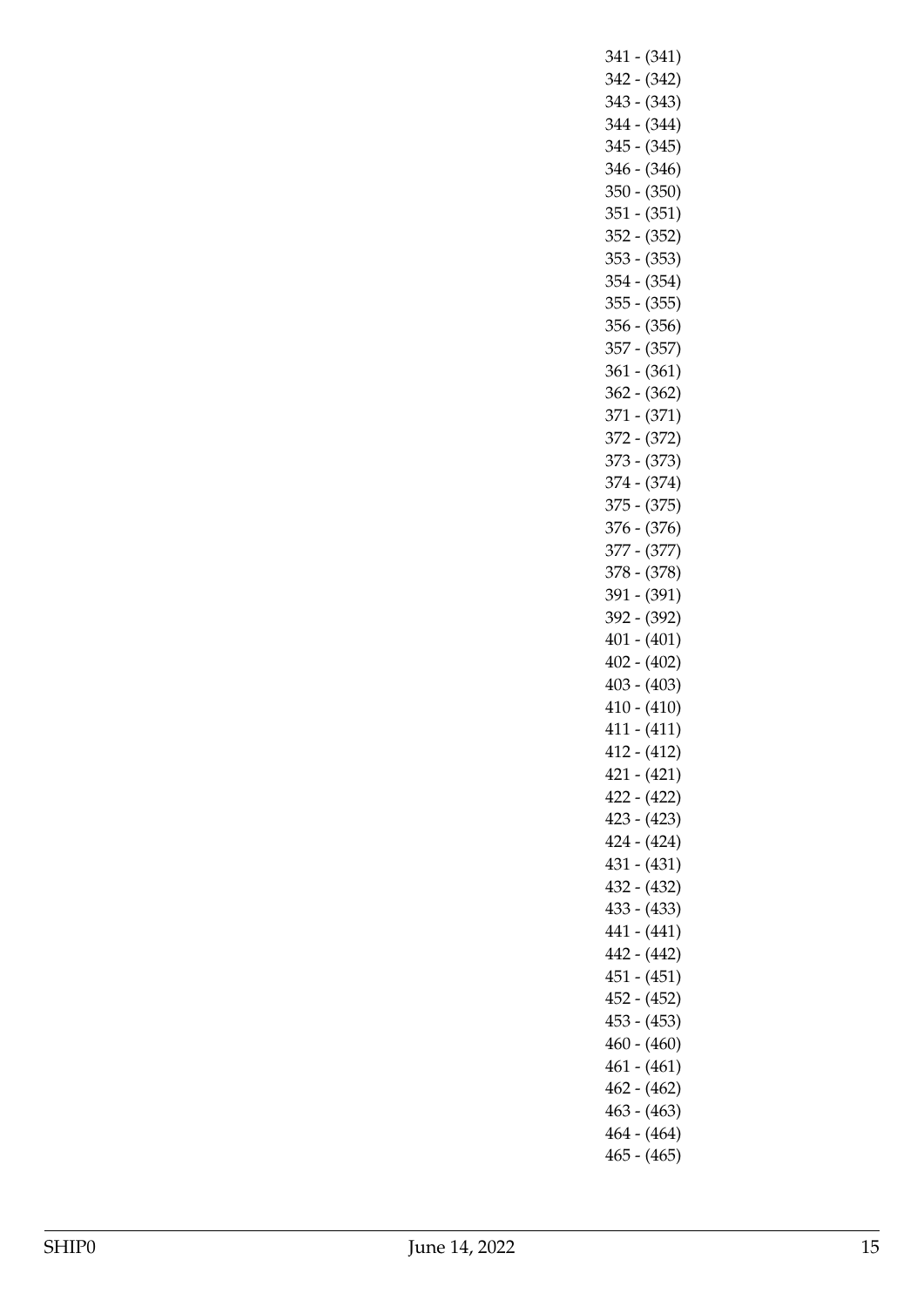466 - (466) 470 - (470) 471 - (471) 472 - (472) 481 - (481) 482 - (482) 483 - (483) 484 - (484) 485 - (485) 486 - (486) 491 - (491) 492 - (492) 501 - (501) 502 - (502) 503 - (503) 504 - (504) 511 - (511) 512 - (512) 513 - (513) 514 - (514) 521 - (521) 522 - (522) 531 - (531) 541 - (541) 542 - (542) 543 - (543) 544 - (544) 545 - (545) 546 - (546) 547 - (547) 548 - (548) 549 - (549) 600 - (600) 601 - (601) 602 - (602) 603 - (603) 604 - (604) 605 - (605) 606 - (606) 607 - (607) 611 - (611) 612 - (612) 620 - (620) 621 - (621) 622 - (622) 623 - (623) 624 - (624) 625 - (625) 626 - (626) 627 - (627)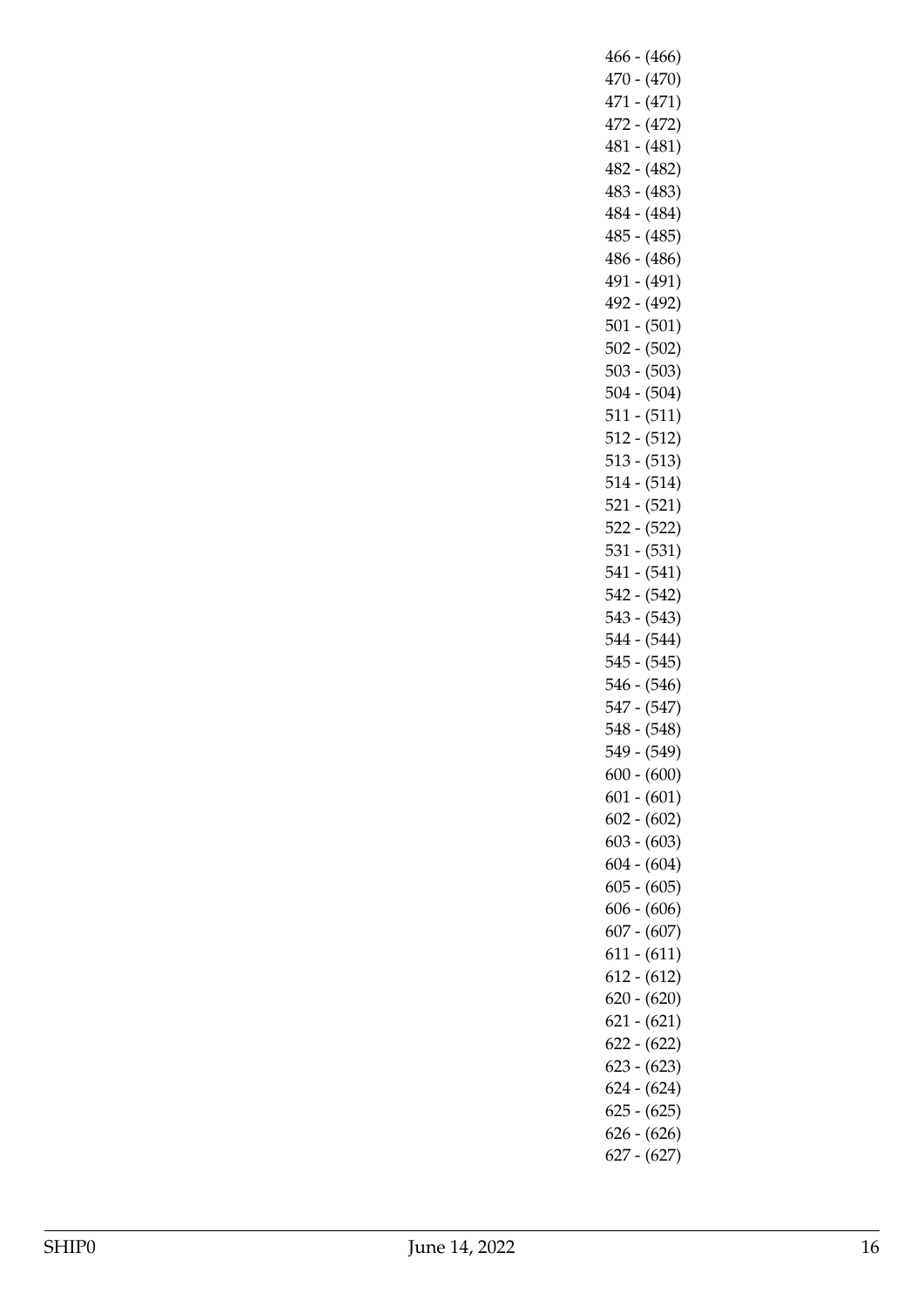| $628 - (628)$     |  |
|-------------------|--|
| (629)<br>629<br>- |  |
|                   |  |
| (630)<br>630 -    |  |
| (631)<br>631 -    |  |
| (632)<br>632 -    |  |
|                   |  |
| (633)<br>633 -    |  |
| (634)<br>634 -    |  |
| (635)<br>635      |  |
|                   |  |
| (680)<br>680      |  |
| (681)<br>681 -    |  |
| (682)<br>682 -    |  |
| 683 -<br>(683)    |  |
|                   |  |
| 684 -<br>(684)    |  |
| (685)<br>685 -    |  |
| (686)<br>686 -    |  |
|                   |  |
| (687)<br>687 -    |  |
| (688)<br>688 -    |  |
| (691)<br>691      |  |
| (692)<br>692 -    |  |
|                   |  |
| (693)<br>693 -    |  |
| (694)<br>694 -    |  |
| (700)<br>700 -    |  |
|                   |  |
| (701)<br>701      |  |
| (702)<br>702 -    |  |
| (703)<br>703 -    |  |
|                   |  |
| (704)<br>704 -    |  |
| (705)<br>705 -    |  |
| (706)<br>706 -    |  |
| (710)<br>710 -    |  |
|                   |  |
| 711 - (711)       |  |
| 712 -<br>(712)    |  |
| 713 - (713)       |  |
| 714 - (714)       |  |
|                   |  |
| 715 - (715)       |  |
| $716 - (716)$     |  |
| 721 - (721)       |  |
| 722 - (722)       |  |
|                   |  |
| 723 - (723)       |  |
| (724)<br>724 -    |  |
| 725 - (725)       |  |
|                   |  |
| 726 - (726)       |  |
| $731 - (731)$     |  |
| 732 - (732)       |  |
|                   |  |
| 733 - (733)       |  |
| 734 - (734)       |  |
|                   |  |
|                   |  |
| 740 - (740)       |  |
| $741 - (741)$     |  |
| 742 - (742)       |  |
| 743 - (743)       |  |
| 744 - (744)       |  |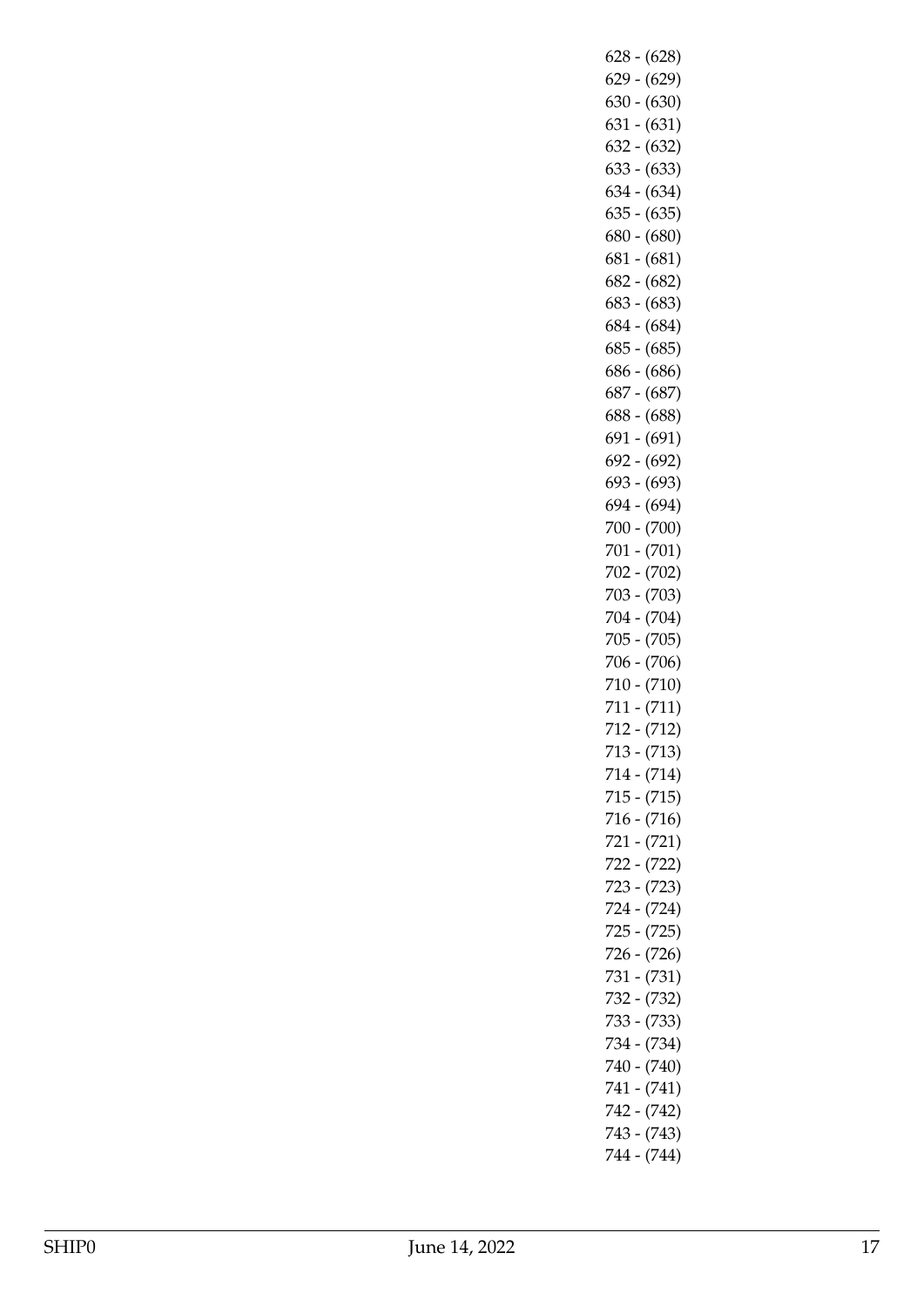| 750 - (750)                    |
|--------------------------------|
| 751 - (751)                    |
| 752 - (752)                    |
| 753 - (753)                    |
| 761 - (761)                    |
| 762 - (762)                    |
| $763 - (763)$                  |
| 770 - (770)                    |
| 771 - (771)                    |
| 772 - (772)                    |
| 773 - (773)                    |
| 774 - (774)                    |
| 781 - (781)                    |
| 782 - (782)                    |
| 783 - (783)                    |
|                                |
| 784 - (784)                    |
| 790 - (790)                    |
| 791 - (791)                    |
| 792 - (792)                    |
| 793 - (793)                    |
| 794 - (794)                    |
| $801 - (801)$                  |
| 802 - (802)                    |
| $803 - (803)$                  |
| 804 - (804)                    |
| 805 - (805)                    |
| $811 - (811)$                  |
|                                |
| 812 - (812)                    |
| 813 - (813)                    |
| 814 - (814)                    |
| $821 - (821)$                  |
| 822 - (822)                    |
|                                |
| 823 - (823)                    |
| $831 - (831)$                  |
| 832 - (832)                    |
| 833 - (833)                    |
| 834 - (834)                    |
| 835 - (835)                    |
| 836 - (836)                    |
| 837 - (837)                    |
| 838 - (838)                    |
| $840 - (840)$                  |
| $841 - (841)$                  |
| 842 - (842)                    |
| 843 - (843)                    |
| 844 - (844)                    |
| $850 - (850)$                  |
| $851 - (851)$                  |
| $852 - (852)$<br>$853 - (853)$ |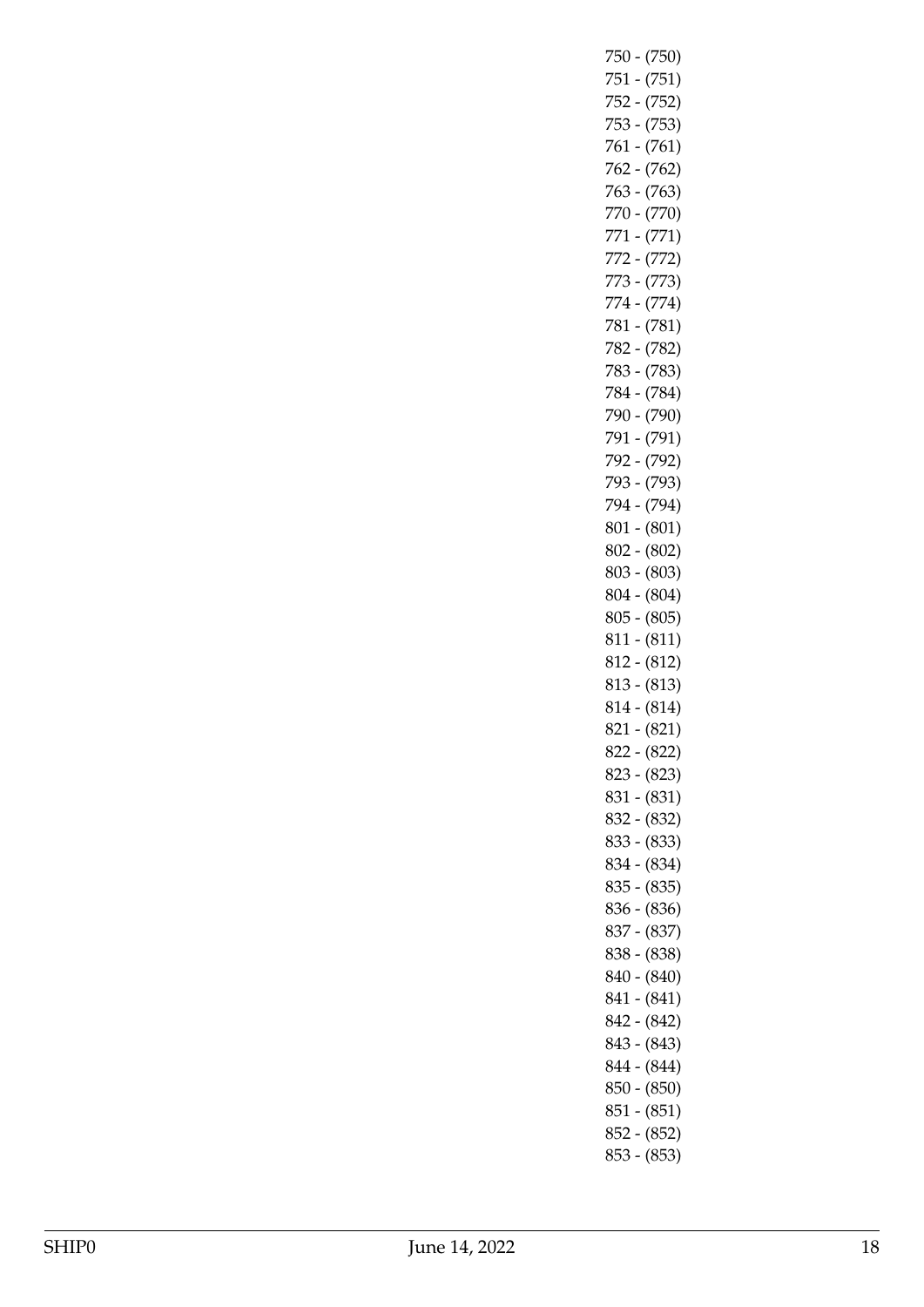854 - (854) 855 - (855) 856 - (856) 857 - (857) 861 - (861) 862 - (862) 863 - (863) 864 - (864) 870 - (870) 871 - (871) 872 - (872) 873 - (873) 874 - (874) 875 - (875) 876 - (876) 877 - (877) 880 - (880) 881 - (881) 882 - (882) 883 - (883) 888 - (888) 891 - (891) 892 - (892) 893 - (893) 901 - (901) 902 - (902) 910 - (910) 911 - (911) 912 - (912) 913 - (913) 921 - (921) 922 - (922) 923 - (923) 930 - (930) 931 - (931) 932 - (932) 933 - (933) 934 - (934) 935 - (935) 936 - (936) 937 - (937)

| $s$ <sub>10</sub> $p_s$ $s$ <sup>()</sup> |  |
|-------------------------------------------|--|
|-------------------------------------------|--|

## TRAFO: Standard International Occupational Prestige Scale (SIOPS) after Treiman

mps\_s0 TRAFO: Magnitude-Prestigeskala (MPS) after Wegener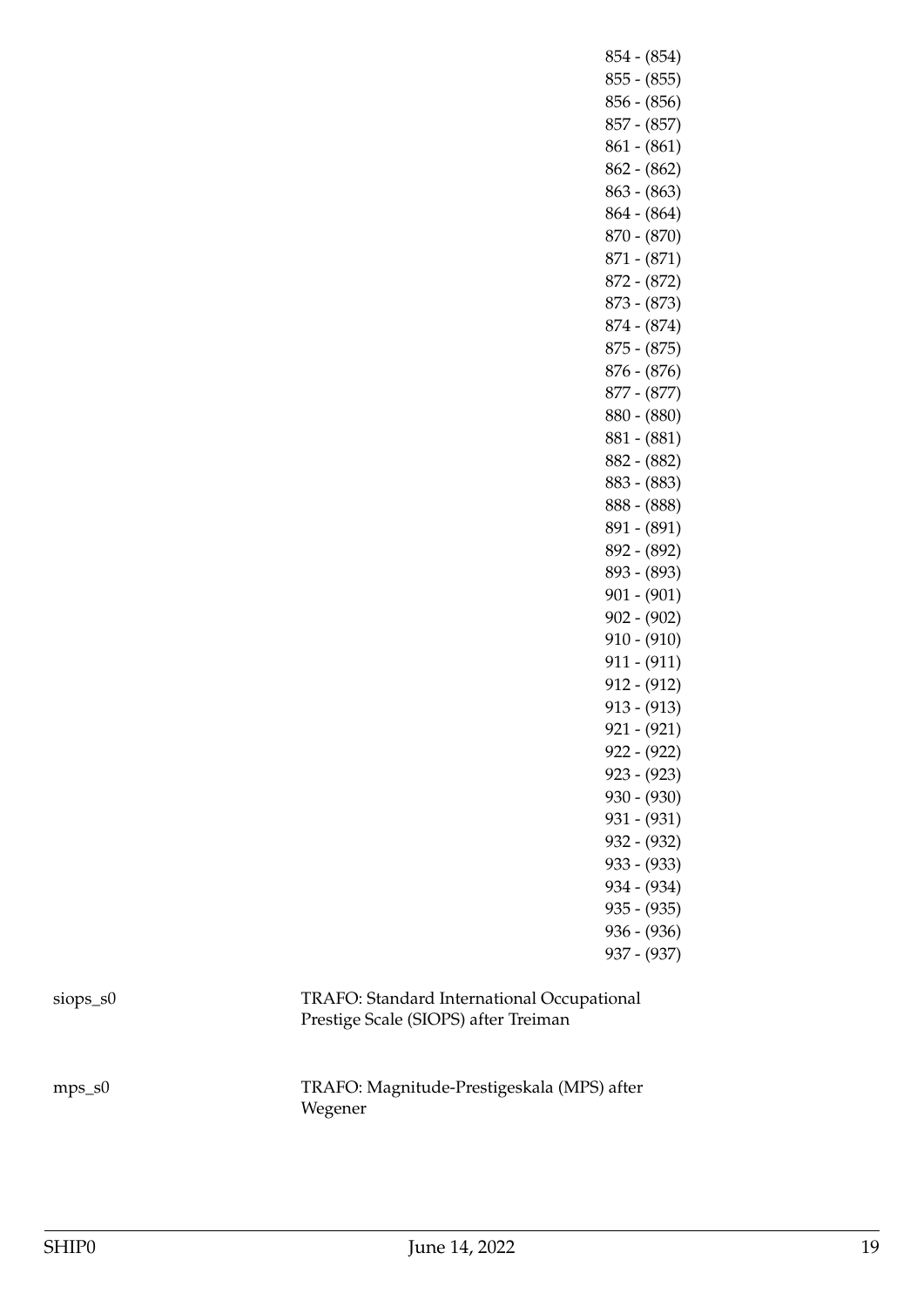sc\_sondercodes\_s0 TRAFO: Special codes

4 - (004) not codable 5 - (005) student 6 - (006) housewife/homemaker 7 - (007) refused 8 - (008) do not know 9 - (009) no information 30 - (030) 60 - (060) 130 - (130) 310 - (310) 350 - (350) 410 - (410) 460 - (460) 600 - (600) 620 - (620) 630 - (630) 680 - (680) 700 - (700) 710 - (710) 740 - (740) 750 - (750) 770 - (770) 790 - (790) 840 - (840) 850 - (850) 870 - (870) 880 - (880) 910 - (910) 930 - (930) 980 - (980) 991 - (991)

<span id="page-19-1"></span><span id="page-19-0"></span>

| TRV INCO     | Household income                             |
|--------------|----------------------------------------------|
| $inceq_s0$   | TRAFO: Equivalent household income [Euro]    |
|              |                                              |
| TRV_INAN     | Medical assistance utilisation               |
| doc4wks_s0   | TRAFO: Visits to the doctor (last 4 weeks)   |
|              |                                              |
| doc12mths s0 | TRAFO: Visits to the doctor (last 12 months) |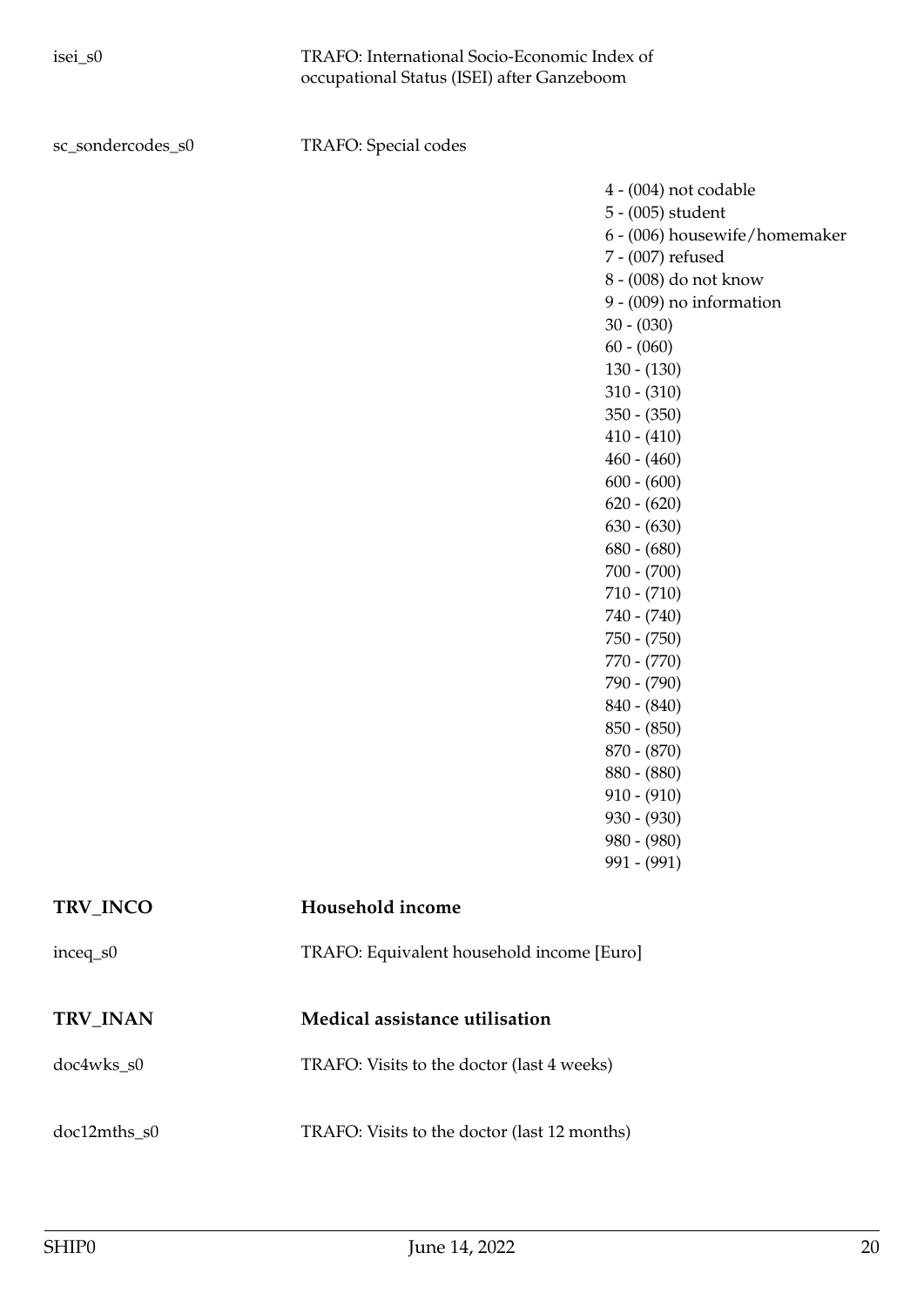<span id="page-20-0"></span>

| genintdoc12m_s0                                     | TRAFO: Visits to the doctor (general practitioner<br>and internist) (last 12 months) |                               |
|-----------------------------------------------------|--------------------------------------------------------------------------------------|-------------------------------|
| TRV_CVD                                             | Cardiovascular system                                                                |                               |
| heartr_s0                                           | TRAFO: Heart rate; average of the 2. and 3.<br>measurement $[1/min]$                 |                               |
| hypmed_s0                                           | TRAFO: Antihypertensive medication<br>(self-report)                                  |                               |
|                                                     |                                                                                      | $0 - (0)$ No<br>$1 - (1)$ Yes |
| $sysbp_s0$                                          | TRAFO: Systolic blood pressure: average of the 2.<br>and 3. measurement [mmHg]       |                               |
| syshyp_s0                                           | TRAFO: Increased systolic blood pressure (>=<br>140 mmHg)                            |                               |
|                                                     |                                                                                      | $0 - (0)$ No<br>$1 - (1)$ Yes |
| diabp_s0                                            | TRAFO: Diastolic blood pressure: average of the<br>2. and 3. measurement [mmHg]      |                               |
| $diahyp_80$                                         | TRAFO: Increased diastolic blood pressure (>=<br>90 mmHg)                            |                               |
|                                                     |                                                                                      | $0 - (0)$ No<br>$1 - (1)$ Yes |
| $hyp_s0$                                            | TRAFO: Hypertension                                                                  | $0 - (0)$ No<br>$1 - (1)$ Yes |
| $lvm_0$ s0                                          | TRAFO: Left ventricular mass according to<br>Devereux (only $>=$ 45 years) [g]       |                               |
| $lvmi_s0$                                           | TRAFO: Left ventricular mass index (only $>= 45$<br>years) $[g/m^{\text{A}}]2.7]$    |                               |
| $1$ <sub>V</sub> $h$ <sub><math>-</math>s</sub> $0$ | TRAFO: Left ventricular hypertrophy (only >=45<br>xýears                             |                               |
| $lbbb\_s0$                                          | TRAFO: Left bandle branch block                                                      |                               |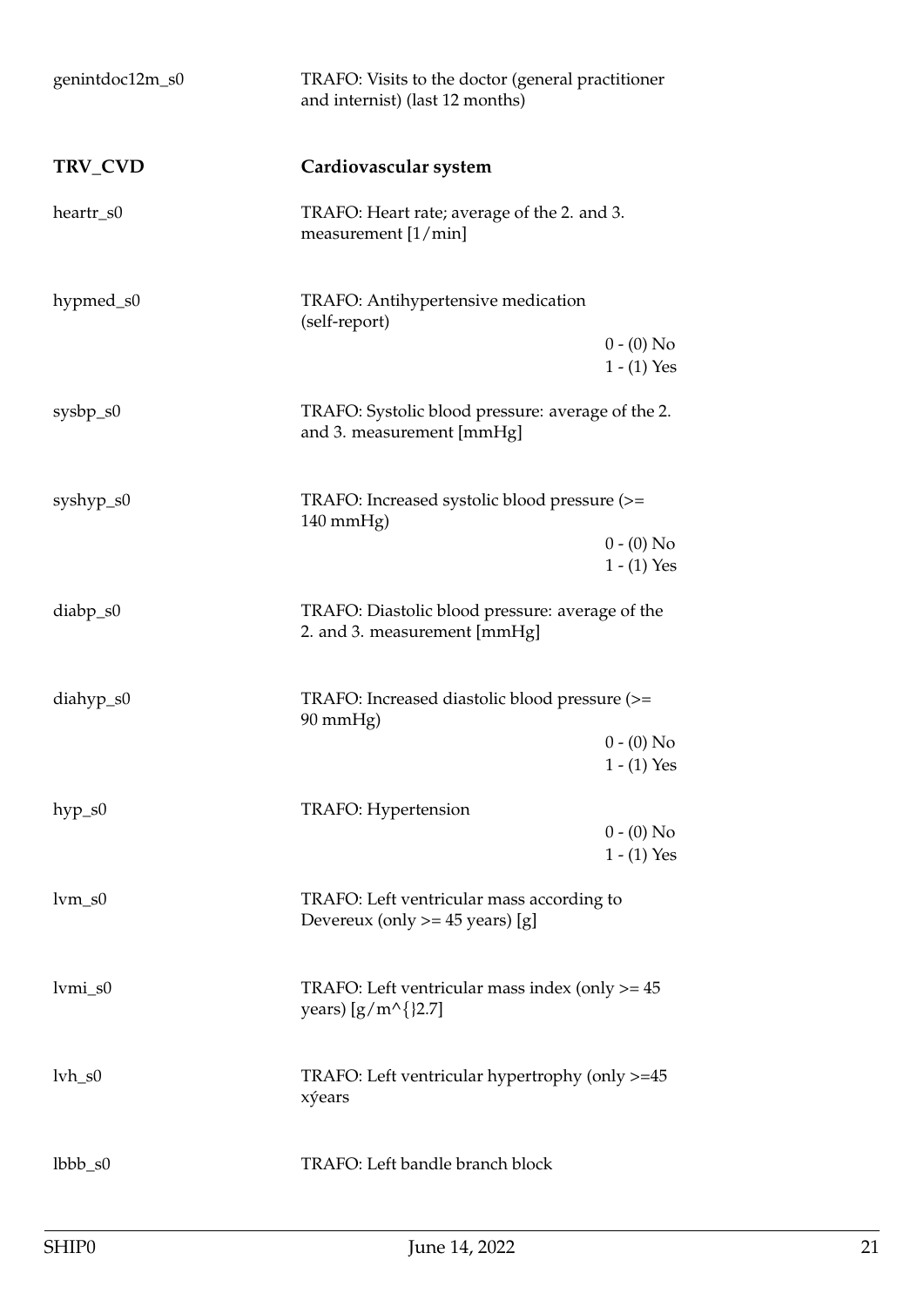<span id="page-21-0"></span>

|             |                                                                                                            | $0 - (0)$ No<br>$1 - (1)$ Yes |
|-------------|------------------------------------------------------------------------------------------------------------|-------------------------------|
| $lafb_80$   | TRAFO: Left anterior hemiblock                                                                             | $0 - (0)$ No<br>$1 - (1)$ Yes |
| $rbbb\_s0$  | TRAFO: Right bandle branch block                                                                           | $0 - (0)$ No<br>$1 - (1)$ Yes |
| $mi$ _s0    | TRAFO: inpatient treated myocardial infarction<br>(self report), first and second myocardial<br>infarction |                               |
|             |                                                                                                            | $0 - (0)$ No<br>$1 - (1)$ Yes |
| mi_first_s0 | TRAFO: inpatient treated myocardial infarction<br>(self-report), first myocardial infarction only          | $0 - (0)$ No<br>$1 - (1)$ Yes |
| angina_s0   | TRAFO: Suspicion of angina pectoris according<br>to Rose                                                   |                               |
|             |                                                                                                            | $0 - (0)$ No<br>$1 - (1)$ Yes |
| $avs_S0$    | TRAFO: Aortic valve sclerosis (only >=45 years)                                                            |                               |
| $mac\_s0$   | TRAFO: Mitral valve sclerosis (only $\ge$ = 45 years)                                                      |                               |
| $fs\_s0$    | TRAFO: Fractional shortening (only $\ge$ = 45 years)<br>$[\%]$                                             |                               |
| fs_risk_s0  | TRAFO: Impaired fractional shortening (only >=<br>45 years)                                                |                               |
| TRV_THYR    | Thyroid                                                                                                    |                               |
| goiter_s0   | TRAFO: Goiter                                                                                              | $0 - (0)$ No<br>$1 - (1)$ Yes |
| node_s0     | TRAFO: At least one thyroid nodule                                                                         | $0 - (0)$ No<br>$1 - (1)$ Yes |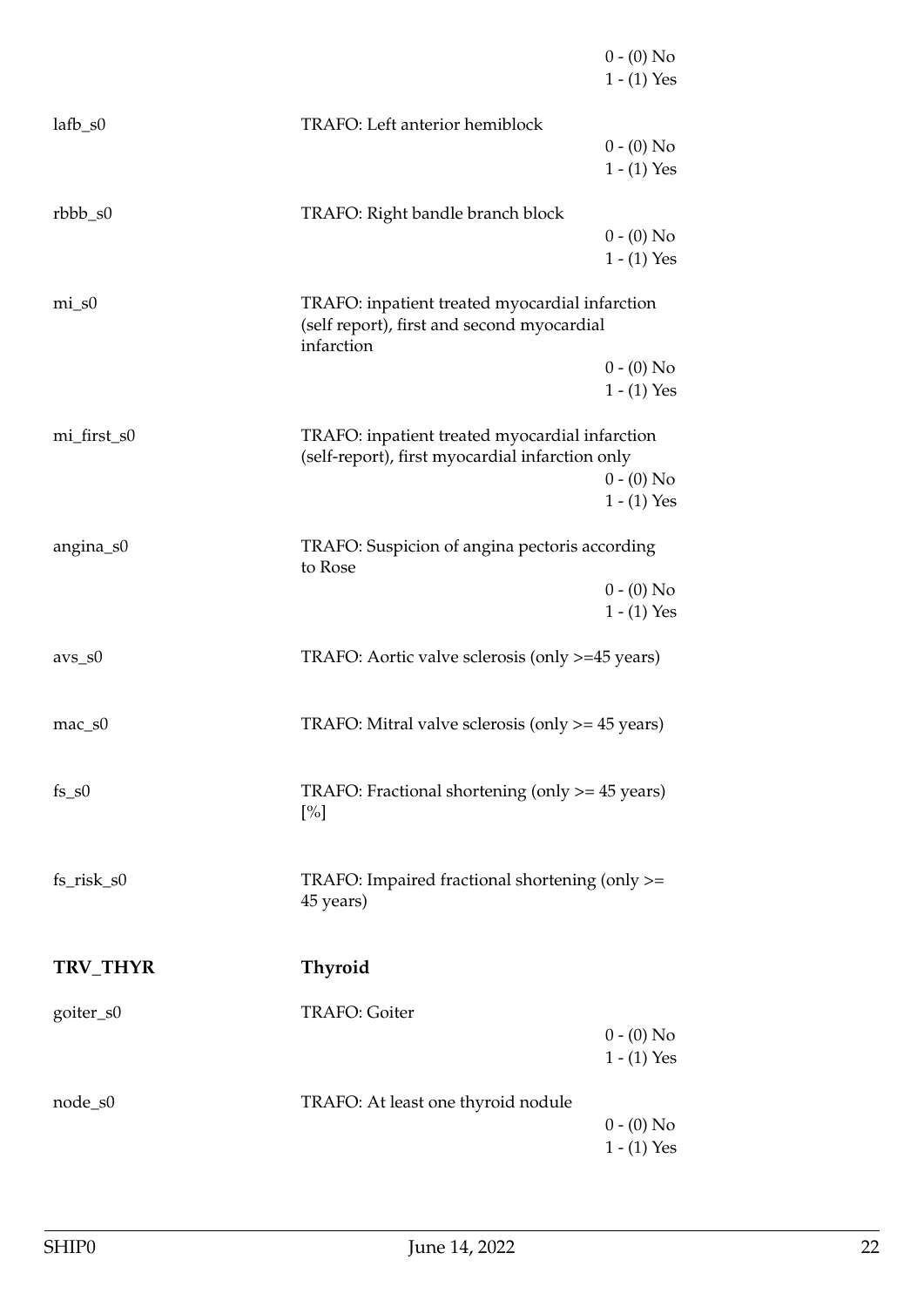<span id="page-22-1"></span><span id="page-22-0"></span>

| echogenthyr_s0  | TRAFO: Hypoechoic thyroid pattern                           |                               |
|-----------------|-------------------------------------------------------------|-------------------------------|
|                 |                                                             | $0 - (0)$ No<br>$1 - (1)$ Yes |
| <b>TRV_META</b> | Metabolism                                                  |                               |
| metsyn_s0       | TRAFO: Metabolic syndrome                                   |                               |
|                 |                                                             | $0 - (0)$ No                  |
|                 |                                                             | $1 - (1)$ Yes                 |
| diabetes_s0     | TRAFO: Diabetes (known and diagnosed based<br>on SHIP data) |                               |
|                 |                                                             | $0 - (0)$ No                  |
|                 |                                                             | $1 - (1)$ Yes                 |
| diab_known_s0   | TRAFO: Known diabetes (all types)                           |                               |
|                 |                                                             | $0 - (0)$ No                  |
|                 |                                                             | $1 - (1)$ Yes                 |
| diab_type_s0    | TRAFO: Type of diabetes                                     |                               |
|                 |                                                             | $0 - (0)$ No diabetes         |
|                 |                                                             | 1 - (1) Diabetes type 1       |
|                 |                                                             | 2 - (2) Diabetes type 2       |
| lastmeal_s0     | TRAFO: time since last meal [h]                             |                               |
| TRV_RISK        | <b>Behavioural risk factors</b>                             |                               |
| csmoking_s0     | <b>TRAFO: Current smoker</b>                                |                               |
|                 |                                                             | $0 - (0)$ No                  |
|                 |                                                             | $1 - (1)$ Yes                 |
| smoking_s0      | TRAFO: Smoking status                                       |                               |
|                 |                                                             | 0 - (0) Never Smoker          |
|                 |                                                             | 1 - (1) Ex-Smoker             |
|                 |                                                             | 2 - (2) Current Smoker        |
| packyrs_s0      | TRAFO: Packyears [number of cigarettes per day              |                               |
|                 | * years smoked/20]                                          |                               |
| onsetsmok_s0    | TRAFO: Age of smoking onset                                 |                               |
|                 |                                                             |                               |
| ncigd_s0        | TRAFO: Average number of cigarettes per day                 |                               |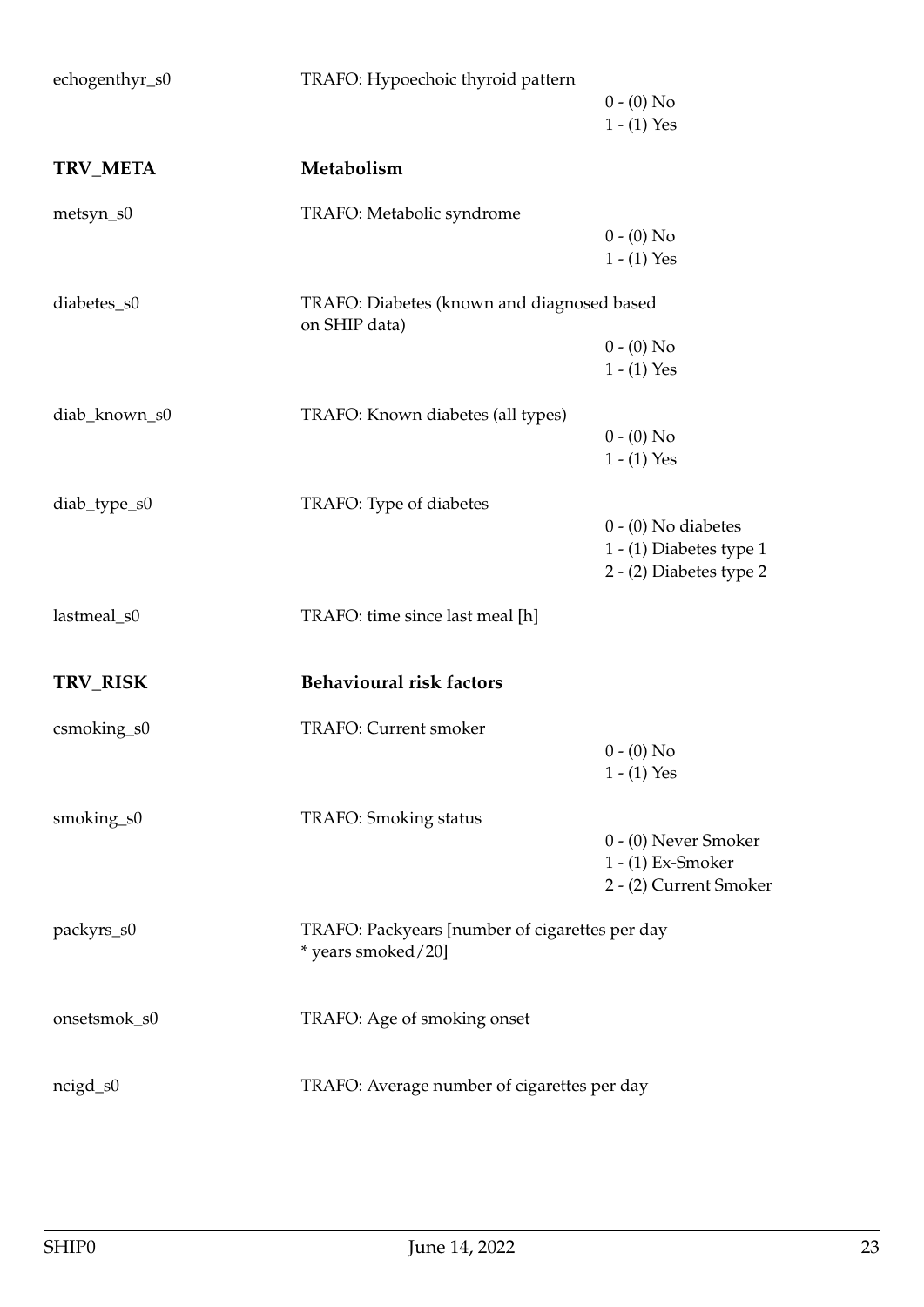<span id="page-23-1"></span><span id="page-23-0"></span>

| gfr_mdrd_s0  | TRAFO: Glomerular filtration rate (4-variable<br>MDRD) [ml/min per 1.73m^{}2], factor 186.3 |  |
|--------------|---------------------------------------------------------------------------------------------|--|
| TRV_LAB      | Laboratory parameters                                                                       |  |
| whratc_s0    | TRAFO: Waist-hip ratio in categories<br>$0 - (0)$ No<br>$1 - (1)$ Yes                       |  |
|              | $1 - (1)$ Yes                                                                               |  |
|              | $0 - (0)$ No                                                                                |  |
| waiidf_s0    | TRAFO: Waist circumference in categories<br>(according to IDF)                              |  |
|              | $1 - (1)$ Yes                                                                               |  |
|              | 102 cm for men und $>= 88$ cm for women)<br>$0 - (0)$ No                                    |  |
| waistc_s0    | TRAFO: Waist circumference in categories (>=                                                |  |
| $whtr_s0$    | TRAFO: Waist-height ratio                                                                   |  |
| $whr_s0$     | TRAFO: Waist-hip ratio                                                                      |  |
| $bmi$ _s0    | TRAFO: BMI [kg/m^{}2]                                                                       |  |
| TRV_SOMA     | Anthropometry                                                                               |  |
|              | $1 - (1)$ Yes                                                                               |  |
|              | $0 - (0)$ No                                                                                |  |
| physact_s0   | TRAFO: Leisure time physical activity                                                       |  |
|              | $0 - (0)$ No<br>$1 - (1)$ Yes                                                               |  |
| alcprobl_s0  | TRAFO: Problematic alcohol consumption                                                      |  |
| abstain_s0   | TRAFO: Abstinence from alcohol (last 12 months)<br>$0 - (0)$ No<br>$1 - (1)$ Yes            |  |
| $alcg30d_s0$ | TRAFO: Alcohol intake during last 30 days<br>[ethanol in $g/d$ ]                            |  |
|              | [ethanol in $g/d$ ]                                                                         |  |
| $alcg7d_s0$  | TRAFO: Alcohol intake during last 7 days                                                    |  |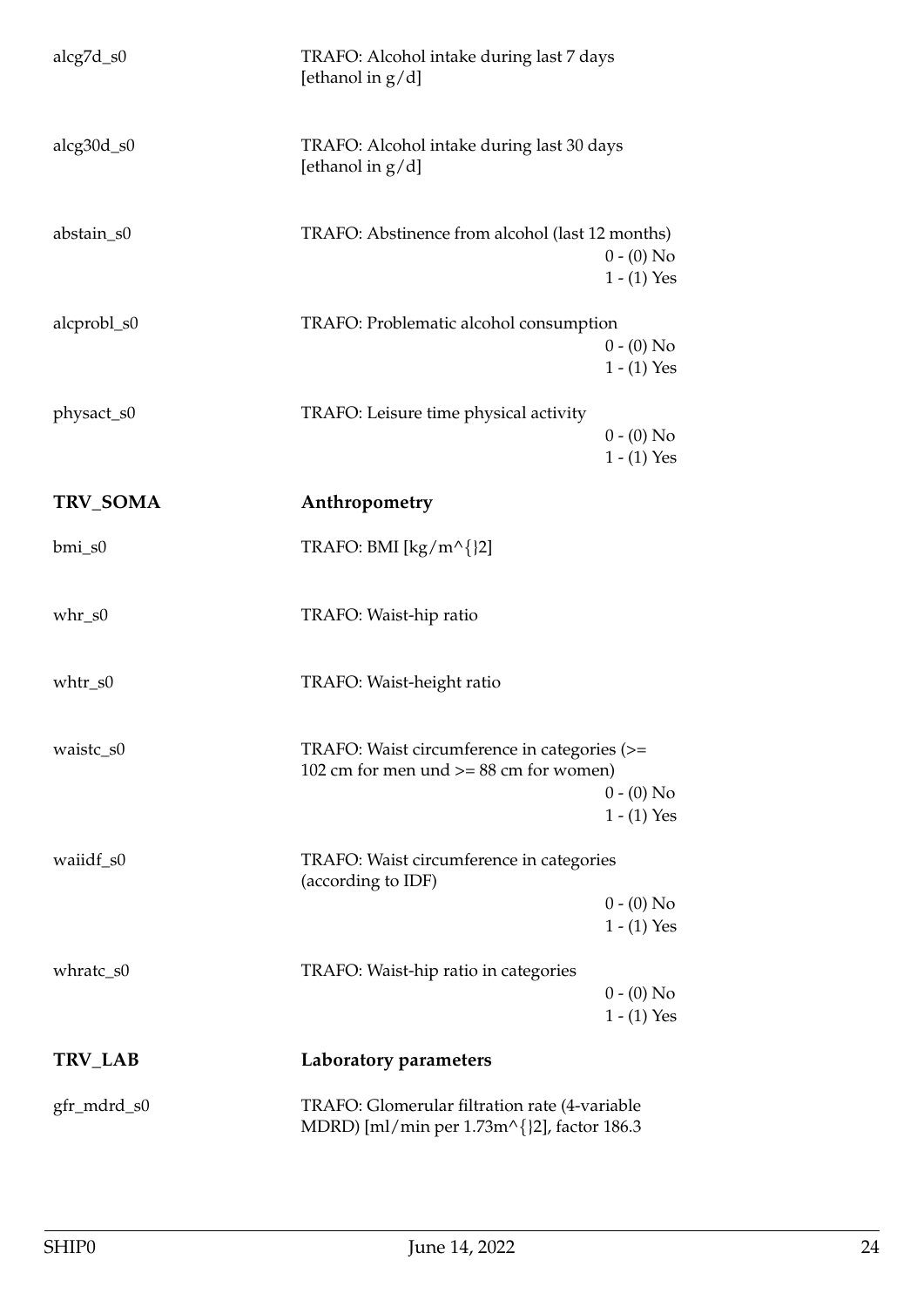<span id="page-24-1"></span><span id="page-24-0"></span>

| gfr_epi_s0      | TRAFO: Glomerular filtration rate (CKD-EPI<br>formula)                                    |                                                                                                                                            |
|-----------------|-------------------------------------------------------------------------------------------|--------------------------------------------------------------------------------------------------------------------------------------------|
| gfr_mdrd_re_s0  | TRAFO: Glomerular filtration rate (4-variable<br>MDRD) [ml/min per 1.73m^{}2], factor 175 |                                                                                                                                            |
| chol_hdl_s0     | TRAFO: Total-hdl-cholesterol ratio                                                        |                                                                                                                                            |
| alb_crea_u_s0   | TRAFO: Urinary albumin-creatinine ratio [mg/g]                                            |                                                                                                                                            |
| <b>TRV_SLEE</b> | <b>Sleeping behavior</b>                                                                  |                                                                                                                                            |
| sleepp_s0       | TRAFO: Sleep problems                                                                     | $0 - (0)$ No<br>$1 - (1)$ Yes                                                                                                              |
| TRV_WOM         | Questions for women                                                                       |                                                                                                                                            |
| parity_s0       | TRAFO: Parity, at least one pregnancy                                                     | $0 - (0)$ No<br>$1 - (1)$ Yes                                                                                                              |
| birth_s0        | TRAFO: Births                                                                             | $0 - (0)$ No<br>$1 - (1)$ Yes                                                                                                              |
| premat_s0       | TRAFO: Preterm delivery                                                                   | $0 - (0)$ No<br>$1 - (1)$ Yes                                                                                                              |
| stillbirth_s0   | TRAFO: Ever stillbirth                                                                    | $0 - (0)$ No<br>$1 - (1)$ Yes                                                                                                              |
| uterus_s0       | TRAFO: Ever had an uterus surgery?                                                        | $0 - (0)$ No<br>$1 - (1)$ Yes                                                                                                              |
| hyst_s0         | TRAFO: Ever had a hyterectomy?                                                            | 0 - (0) had no hysterektomy<br>1 - (1) hysterektomy with surgery of<br>the adnexa<br>2 - (2) hysterektomy without surgery<br>of the adnexa |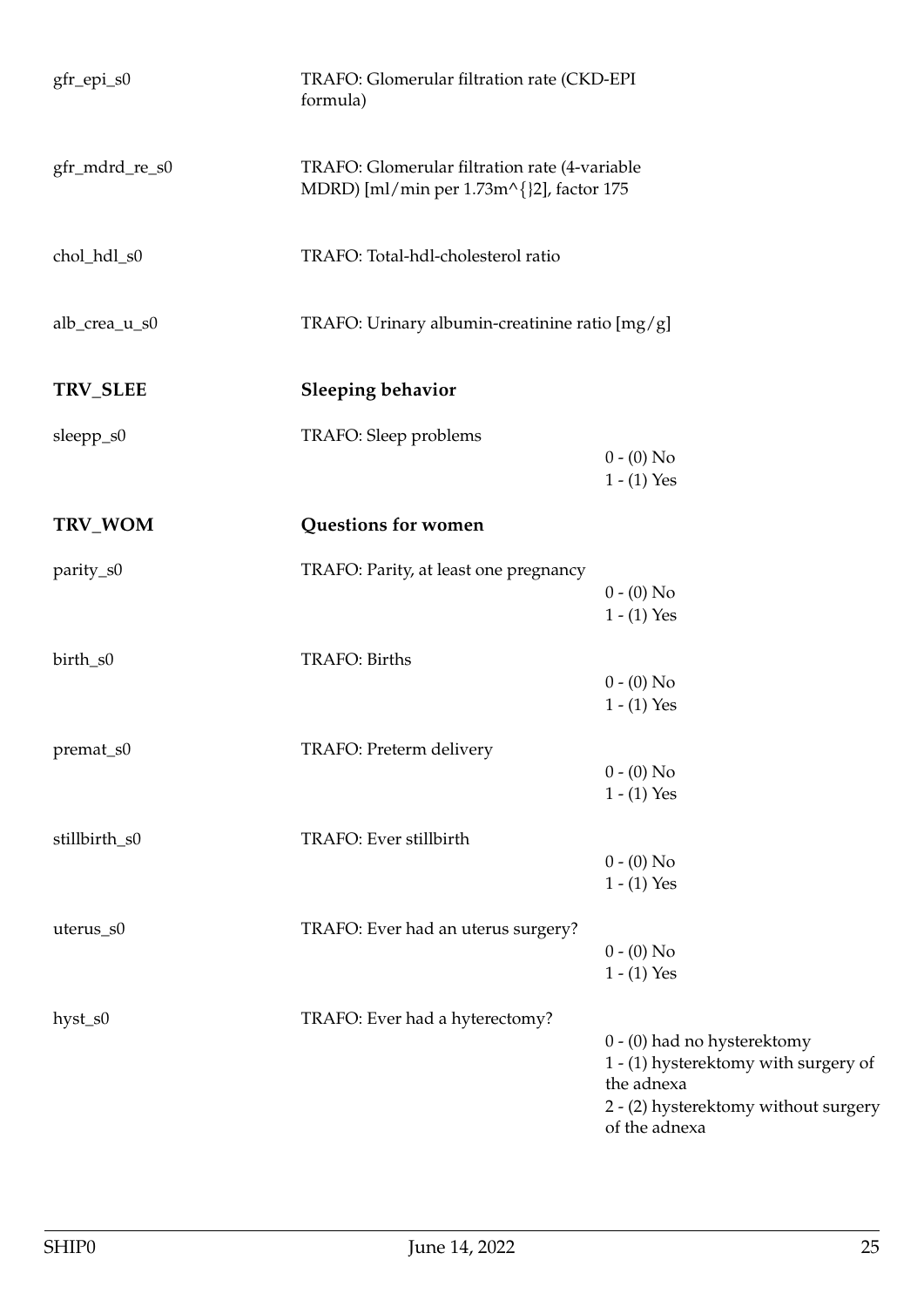|              |                                                           | 99 - (99) uncertain status (not yet 12<br>months without menstruation and<br>natural menopause) |
|--------------|-----------------------------------------------------------|-------------------------------------------------------------------------------------------------|
| adnexe_s0    | TRAFO: Ever had a surgery of the adnexa?                  |                                                                                                 |
|              |                                                           | $0 - (0)$ No                                                                                    |
|              |                                                           | $1 - (1)$ Yes                                                                                   |
| op_preg_s0   | TRAFO: Ever had a surgery of the uterus when<br>pregnant? |                                                                                                 |
|              |                                                           | $0 - (0)$ had no surgery of the uterus                                                          |
|              |                                                           | when pregnant                                                                                   |
|              |                                                           | 1 - (1) premature termination of preg-                                                          |
|              |                                                           | nancy (incl. miscarriage)                                                                       |
|              |                                                           | 2 - (2) obstetric surgery (incl. cae-                                                           |
|              |                                                           | sarean section)                                                                                 |
|              |                                                           | 99 - (99) uncertain status (not yet 12                                                          |
|              |                                                           | months without menstruation and<br>natural menopause)                                           |
|              |                                                           |                                                                                                 |
| breast_s0    | TRAFO: Ever had a surgery of the breast?                  |                                                                                                 |
|              |                                                           | 0 - (0) had no breast surgery                                                                   |
|              |                                                           | 1 - (1) benign (incl. mastitis)                                                                 |
|              |                                                           | 2 - (2) unspecified breast surgery                                                              |
|              |                                                           | $3 - (3)$ malignant                                                                             |
|              |                                                           | 99 - (99) uncertain status (not yet 12<br>months without menstruation and                       |
|              |                                                           | natural menopause)                                                                              |
|              |                                                           |                                                                                                 |
| vag_chir_s0  | TRAFO: Ever had a surgical intervention on the<br>vagina? |                                                                                                 |
|              |                                                           | $0 - (0)$ No                                                                                    |
|              |                                                           | $1 - (1)$ Yes                                                                                   |
| steri_s0     | TRAFO: Ever had a sterilisation?                          |                                                                                                 |
|              |                                                           | $0 - (0)$ No                                                                                    |
|              |                                                           | $1 - (1)$ Yes                                                                                   |
| menopause_s0 | TRAFO: Menopause                                          |                                                                                                 |
|              |                                                           | 0 - (0) premenopausal                                                                           |
|              |                                                           | 1 - (1) postmenopausal                                                                          |
|              |                                                           | 99 - (99) uncertain status (not yet 12                                                          |
|              |                                                           | months without menstruation and                                                                 |
|              |                                                           | natural menopause)                                                                              |
| menostat_s0  | TRAFO: Menopause status                                   |                                                                                                 |
|              |                                                           | 0 - (0) premenopausal                                                                           |
|              |                                                           | 1 - (1) natural menopause                                                                       |
|              |                                                           | 2 - (2) induced menopause (surgery,                                                             |
|              |                                                           | disease, other)                                                                                 |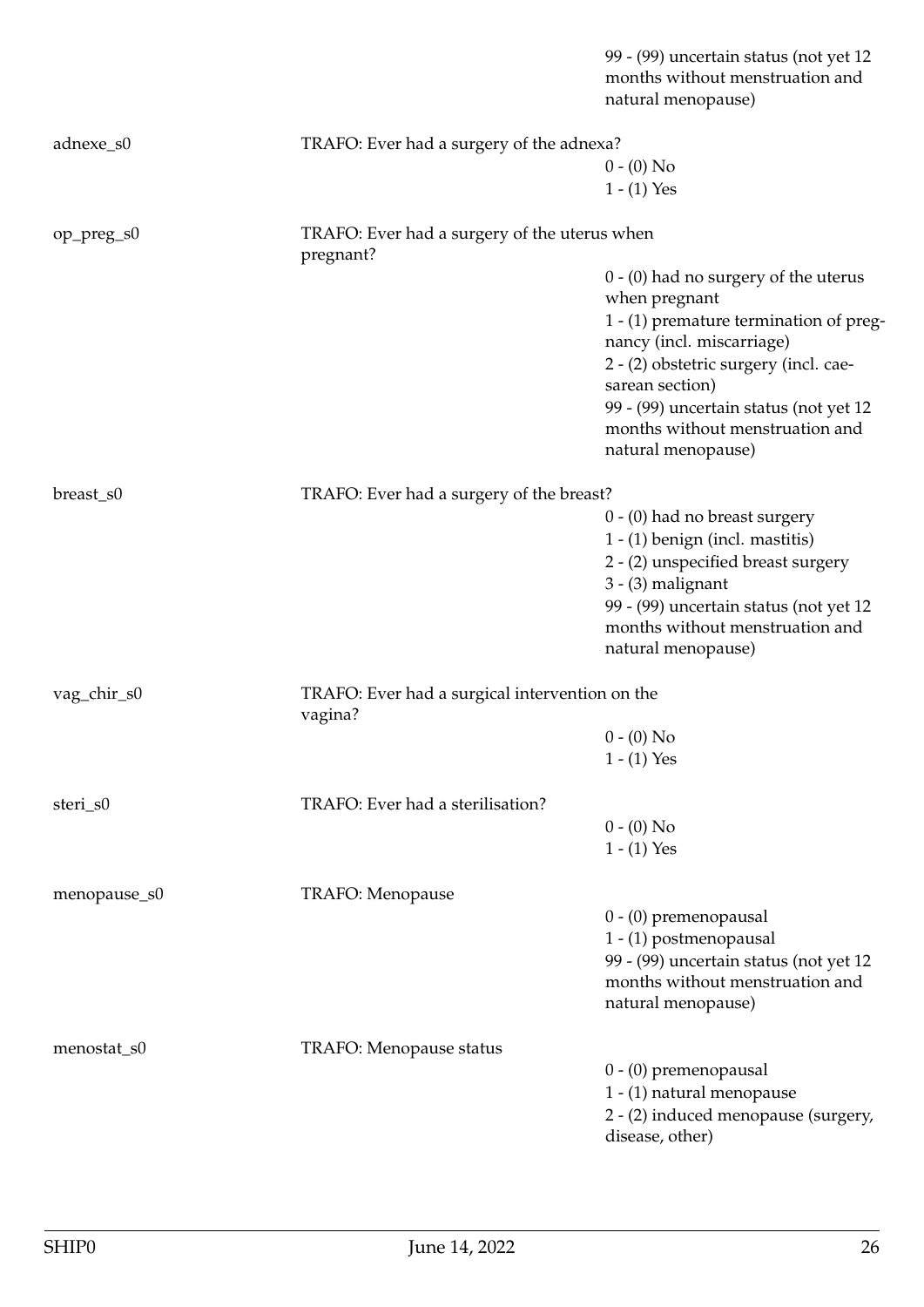99 - (99) uncertain status (not yet 12 months without menstruation and natural menopause)

<span id="page-26-3"></span><span id="page-26-2"></span><span id="page-26-1"></span><span id="page-26-0"></span>

| use_mht_s0          | TRAFO: Ever had / Now have a menopausal<br>hormone therapy?        |                                         |
|---------------------|--------------------------------------------------------------------|-----------------------------------------|
|                     |                                                                    | $0 - (0)$ no                            |
|                     |                                                                    | $1 - (1)$ Yes                           |
|                     |                                                                    | 97 - (97) is taking oral contraceptives |
| TRV_ASTH            | Allergies/asthma                                                   |                                         |
| asthma_diagnosed_s0 | TRAFO: Diagnosed asthma                                            |                                         |
|                     |                                                                    | $0 - (0)$ No                            |
|                     |                                                                    | $1 - (1)$ Yes                           |
| asthma_untreated_s0 | TRAFO: Rate untreated asthma                                       |                                         |
|                     |                                                                    | $0 - (0)$ No                            |
|                     |                                                                    | $1 - (1)$ Yes                           |
| asthma_allergic_s0  | TRAFO: Allergic asthma                                             |                                         |
|                     |                                                                    | $0 - (0)$ No                            |
|                     |                                                                    | $1 - (1)$ Yes                           |
| TRV_VACC            | Vaccination status                                                 |                                         |
| diphi_s0            | TRAFO: Diphteria: insufficient immunization                        |                                         |
|                     |                                                                    | $0 - (0)$ No                            |
|                     |                                                                    | $1 - (1)$ Yes                           |
| tetai_s0            | TRAFO: Tetanus: insufficient immunization                          |                                         |
|                     |                                                                    | $0 - (0)$ No                            |
|                     |                                                                    | $1 - (1)$ Yes                           |
| rubellai_s0         | TRAFO: Rubella: insufficient immunization                          |                                         |
|                     |                                                                    | $0 - (0)$ No                            |
|                     |                                                                    | $1 - (1)$ Yes                           |
| TRV_NEUR            | Neurology                                                          |                                         |
| stroke_s0           | TRAFO: Inpatient treated stroke (self-report),<br>only last stroke |                                         |
| rlegs_s0            | TRAFO: Restless legs Syndrom                                       |                                         |
|                     |                                                                    | $0 - (0)$ No                            |
|                     |                                                                    | $1 - (1)$ Yes                           |
| TRV_CCA             | Carotis ultrasound                                                 |                                         |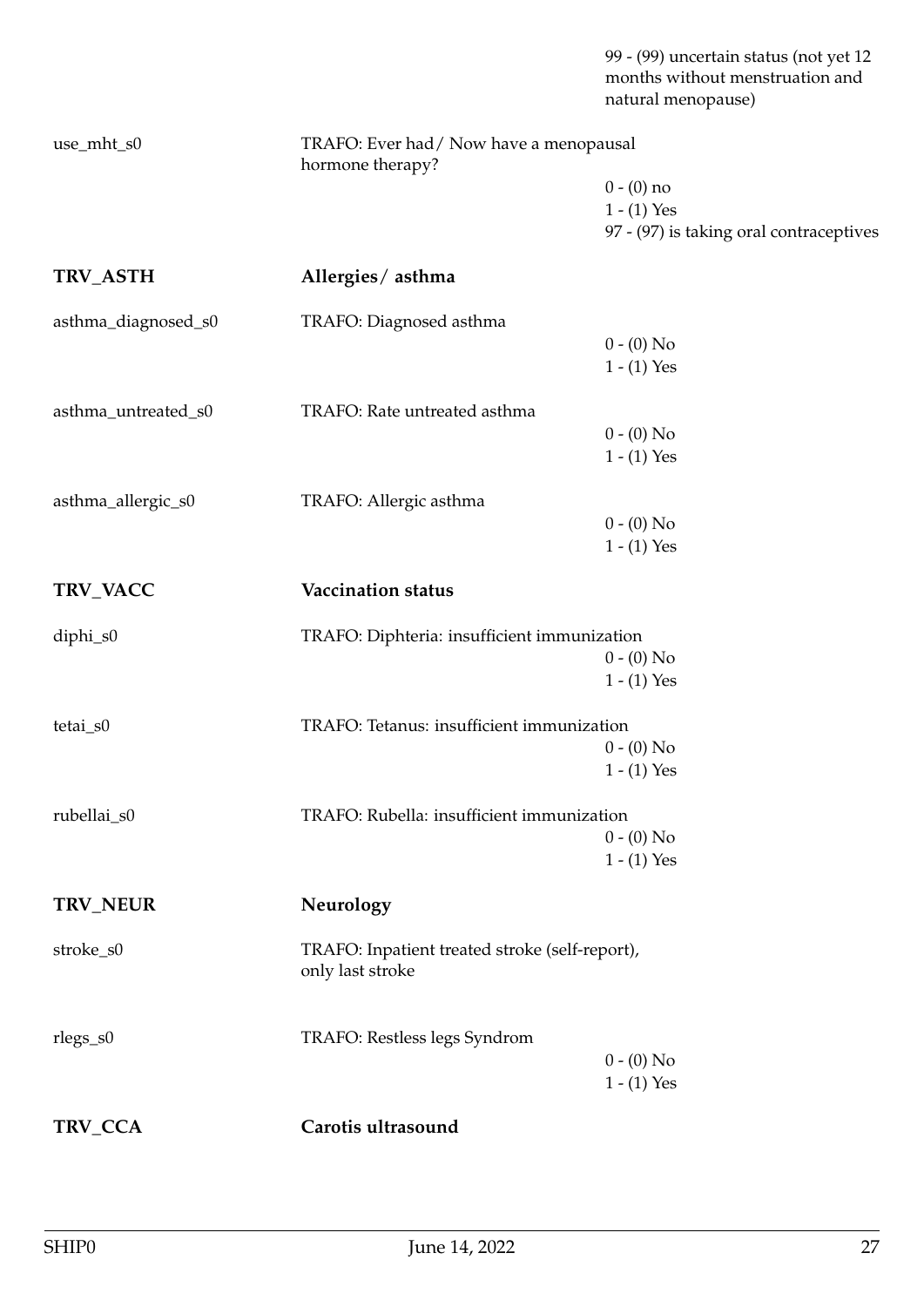<span id="page-27-2"></span><span id="page-27-1"></span><span id="page-27-0"></span>

| $imt$ _s $0$   | TRAFO: Intima-media thickness (only $>= 45$<br>years) [mm]                           |                                                                                                                            |
|----------------|--------------------------------------------------------------------------------------|----------------------------------------------------------------------------------------------------------------------------|
| plaque_s0      | TRAFO: Plaque (only >= 45 years)                                                     |                                                                                                                            |
| plaqueloc_s0   | TRAFO: Number of plaque-affected sites of the<br>carotid artery (only $>= 45$ years) |                                                                                                                            |
| stenos_s0      | TRAFO: Carotid stenosis (only >= 45 years)                                           |                                                                                                                            |
| TRV_HEP        | Liver ultrasound                                                                     |                                                                                                                            |
| stea_alt75_s0  | TRAFO: Hepatic steatosis (ultrasound and ALAT<br>>75. percentile)                    |                                                                                                                            |
|                |                                                                                      | $0 - (0)$ US neg. & ALAT neg.<br>1 - (1) US pos. & ALAT neg.<br>2 - (2) US neg. & ALAT pos.<br>3 - (3) US pos. & ALAT pos. |
| stea_s0        | TRAFO: Hepatic steatosis (ultrasound)                                                | $0 - (0)$ US neg.<br>$1 - (1)$ US pos.                                                                                     |
| gallstone_s0   | <b>TRAFO: Gallstone</b>                                                              | $0 - (0)$ No<br>$1 - (1)$ Yes                                                                                              |
| TRV_FOOD       | Nutrition                                                                            |                                                                                                                            |
| $ffs$ _s $0$   | TRAFO: Food Frequency Score                                                          |                                                                                                                            |
| ffs_pattern_s0 | TRAFO: Dietary pattern                                                               | 1 - (1) unfavourable<br>2 - (2) intermediary<br>$3 - (3)$ optimal                                                          |
| TRV_CHRO       | <b>Chronic diseases</b>                                                              |                                                                                                                            |
| varic_s0       | TRAFO: Treated varicosis (self-report)                                               | $0 - (0)$ No<br>$1 - (1)$ Yes                                                                                              |
| phlebit_s0     | TRAFO: Treated phlebitis (self-report)                                               | $0 - (0)$ No<br>$1 - (1)$ Yes                                                                                              |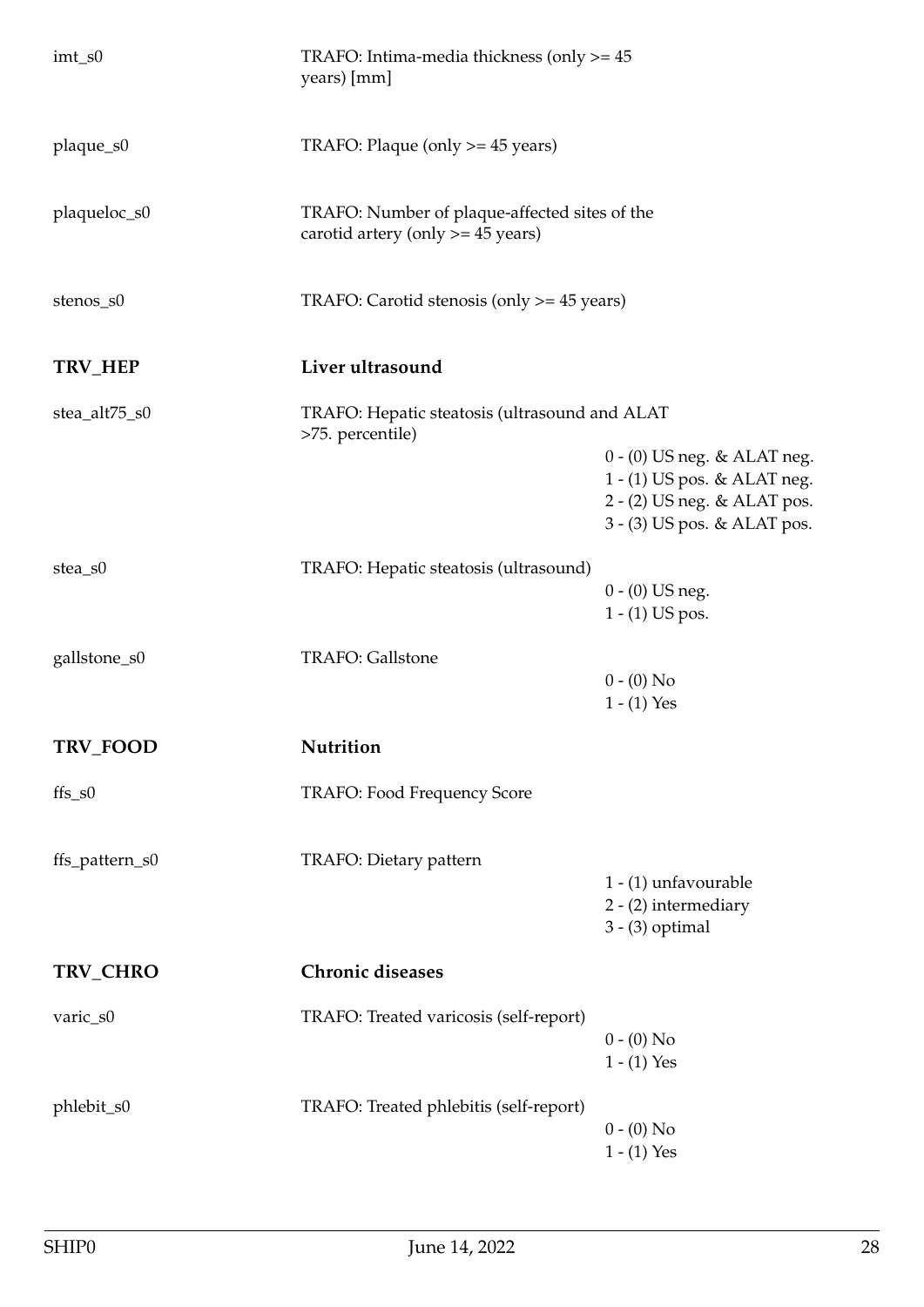| thrombos_s0   | TRAFO: Treated thrombosis (self-report)                            |               |
|---------------|--------------------------------------------------------------------|---------------|
|               |                                                                    | $0 - (0)$ No  |
|               |                                                                    | $1 - (1)$ Yes |
| kidney_s0     | TRAFO: Treated kidney disease (self-report)                        |               |
|               |                                                                    | $0 - (0)$ No  |
|               |                                                                    | $1 - (1)$ Yes |
| bronch_s0     | TRAFO: Treated bronchitis (self-report)                            |               |
|               |                                                                    | $0 - (0)$ No  |
|               |                                                                    | $1 - (1)$ Yes |
| arthros_s0    | TRAFO: Treated arthrosis (self-report)                             |               |
|               |                                                                    | $0 - (0)$ No  |
|               |                                                                    | $1 - (1)$ Yes |
| arthrit_s0    | TRAFO: Treated arthritis (self-report)                             |               |
|               |                                                                    | $0 - (0)$ No  |
|               |                                                                    | $1 - (1)$ Yes |
| spindegen_s0  | TRAFO: Treated degenerative spinal column<br>disease (self-report) |               |
|               |                                                                    | $0 - (0)$ No  |
|               |                                                                    | $1 - (1)$ Yes |
| osteo_s0      | TRAFO: Treated osteoporosis (self-report)                          |               |
|               |                                                                    | $0 - (0)$ No  |
|               |                                                                    | $1 - (1)$ Yes |
| mdystrophy_s0 | TRAFO: Treated muscle weaknessmuscular<br>dystrophy (self-report)  |               |
|               |                                                                    | $0 - (0)$ No  |
|               |                                                                    | $1 - (1)$ Yes |
| ulcer_s0      | TRAFO: Treated gastroduodenal ulcer<br>(self-report)               |               |
|               |                                                                    | $0 - (0)$ No  |
|               |                                                                    | $1 - (1)$ Yes |
| gastritis_s0  | TRAFO: Treated gastritis (self-report)                             |               |
|               |                                                                    | $0 - (0)$ No  |
|               |                                                                    | $1 - (1)$ Yes |
| pankr_s0      | TRAFO: Treated pancreatitis (self-report)                          |               |
|               |                                                                    | $0 - (0)$ No  |
|               |                                                                    | $1 - (1)$ Yes |
| $oeso_S0$     | TRAFO: Treated oesophagitis (self-report)                          |               |
|               |                                                                    | $0 - (0)$ No  |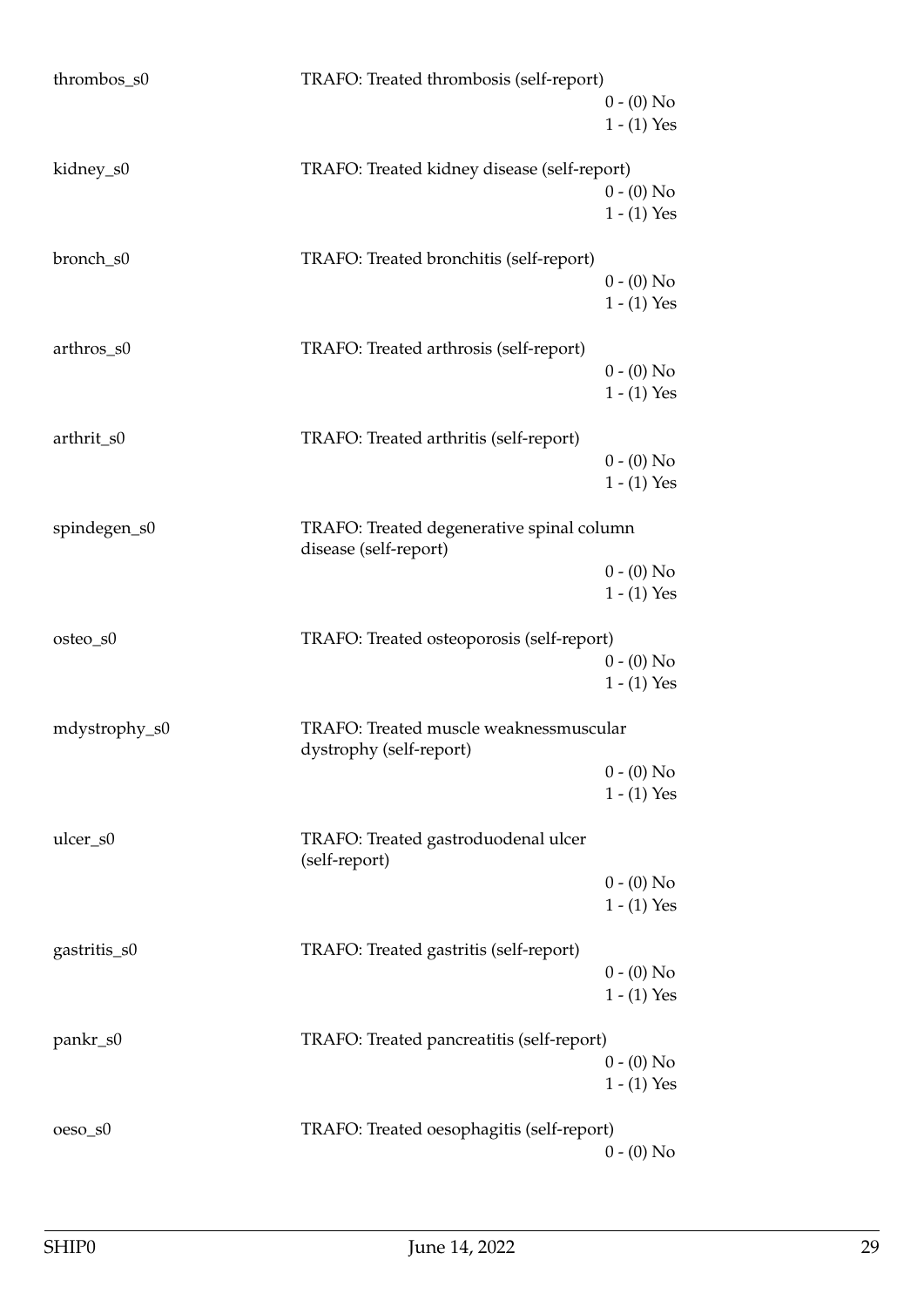| $migr$ _s0    | TRAFO: Treated migraine headache (self-report)                    | $0 - (0)$ No<br>$1 - (1)$ Yes |
|---------------|-------------------------------------------------------------------|-------------------------------|
| thy $r$ _s0   | TRAFO: Treated thyroid disorder (self-report)                     | $0 - (0)$ No<br>$1 - (1)$ Yes |
| cancer_s0     | TRAFO: Treated cancer (self-report)                               | $0 - (0)$ No<br>$1 - (1)$ Yes |
| $hep_S0$      | TRAFO: Treated hepatitis (self-report)                            | $0 - (0)$ No<br>$1 - (1)$ Yes |
| gall_s0       | TRAFO: Treated gall bladder disease or gallstone<br>(self-report) |                               |
|               |                                                                   | $0 - (0)$ No<br>$1 - (1)$ Yes |
| hyperlipid_s0 | TRAFO: Treated dyslipidemia (self-report)                         |                               |
|               |                                                                   | $0 - (0)$ No<br>$1 - (1)$ Yes |
| gout_s0       | TRAFO: Treated gout or elevated uric-acid values<br>(self-report) |                               |
|               |                                                                   | $0 - (0)$ No<br>$1 - (1)$ Yes |
| unitrac_s0    | TRAFO: Treated diseases of the urinary tract<br>(self-report)     |                               |
|               |                                                                   | $0 - (0)$ No<br>$1 - (1)$ Yes |
| epil_s0       | TRAFO: Treated convulsion, epilepsy<br>(self-report)              |                               |
|               |                                                                   | $0 - (0)$ No                  |
|               |                                                                   | $1 - (1)$ Yes                 |
| msclero_s0    | TRAFO: Treated multiple sclerosis (self-report)                   | $0 - (0)$ No                  |
|               |                                                                   | $1 - (1)$ Yes                 |
| park_s0       | TRAFO: Treated Parkinson's disease (self-report)                  |                               |
|               |                                                                   | $0 - (0)$ No                  |
|               |                                                                   | $1 - (1)$ Yes                 |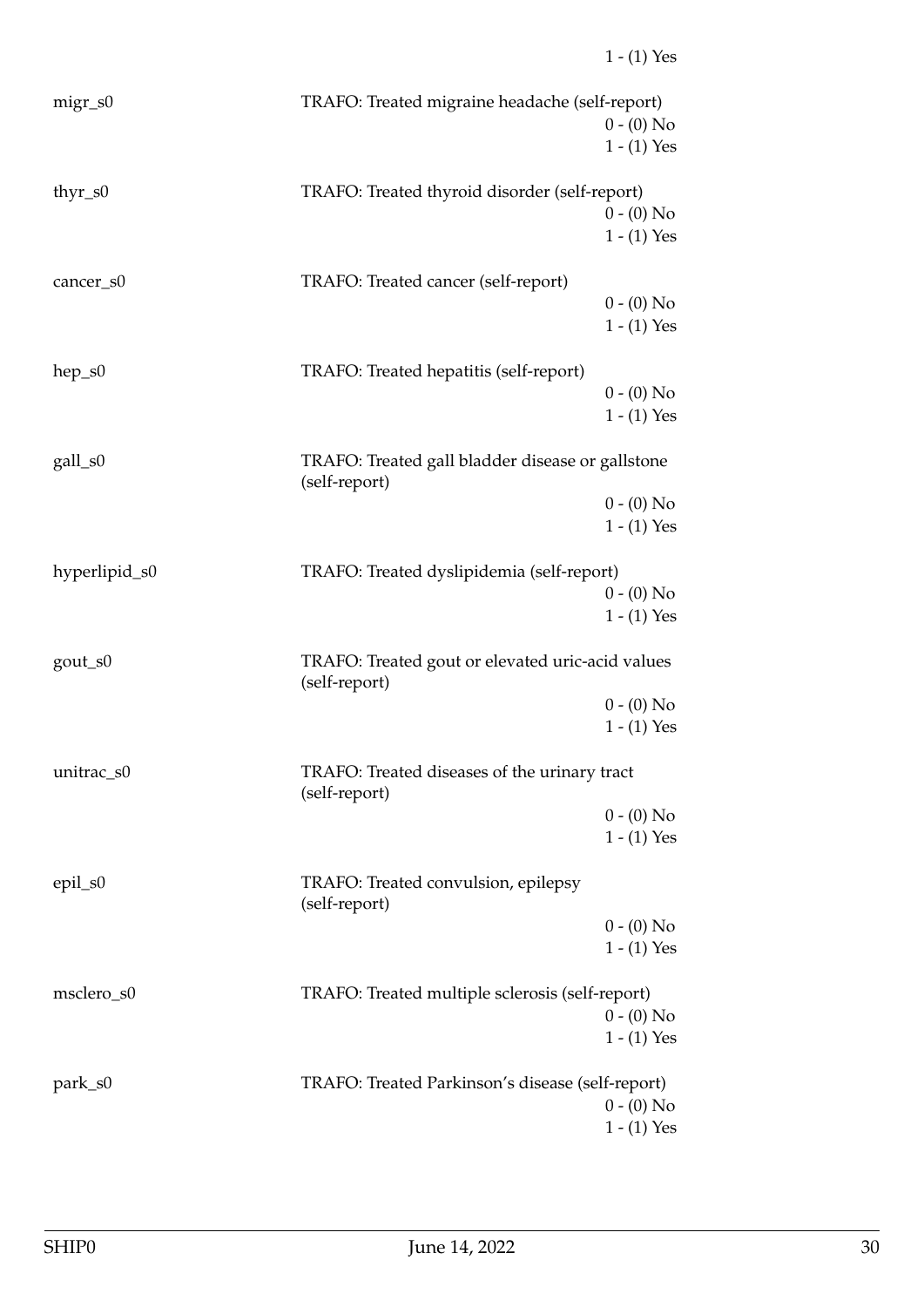<span id="page-30-1"></span><span id="page-30-0"></span>

| hemophilia_s0          | TRAFO: Treated hemophilia (self-report)          |                                                      |
|------------------------|--------------------------------------------------|------------------------------------------------------|
|                        |                                                  | $0 - (0)$ No<br>$1 - (1)$ Yes                        |
| TRV_MENT               | Subjective well-being and mental health          |                                                      |
| depre_s0               | <b>TRAFO: Depression</b>                         |                                                      |
|                        |                                                  | $0 - (0)$ No or one symptom<br>1 - (1) Both symptoms |
| $anxi$ s0              | TRAFO: Anxiety disorder                          |                                                      |
|                        |                                                  | $0 - (0)$ No<br>$1 - (1)$ Yes                        |
| $mcs\_sf12\_s0$        | TRAFO: SF-12 mental-component summary score      |                                                      |
| $pcs_sf12_s0$          | TRAFO: SF-12 physical-component summary<br>score |                                                      |
| TRV_MEDI               | Medication                                       |                                                      |
| medic7d_s0             | TRAFO: Number of drugs (last 7 days)             |                                                      |
| $\text{atc}\_a02\_s0$  | TRAFO: Drugs for acid related disorders          |                                                      |
|                        |                                                  | $0 - (0)$ No<br>$1 - (1)$ Yes                        |
| $\text{atc}\_a02a\_s0$ | TRAFO: Antacids                                  |                                                      |
|                        |                                                  | $0 - (0)$ No<br>$1 - (1)$ Yes                        |
| $\text{atc}\_a02b\_s0$ | TRAFO: GERD substances                           |                                                      |
|                        |                                                  | $0 - (0)$ No                                         |
|                        |                                                  | $1 - (1)$ Yes                                        |
| atc_a02ba_s0           | TRAFO: H2 blocker                                |                                                      |
|                        |                                                  | $0 - (0)$ No<br>$1 - (1)$ Yes                        |
|                        |                                                  |                                                      |
| atc_a02bc_s0           | TRAFO: Proton pump inhibitor                     |                                                      |
|                        |                                                  | $0 - (0)$ No<br>$1 - (1)$ Yes                        |
| atc_a03f_s0            | <b>TRAFO: Antiemetics</b>                        |                                                      |
|                        |                                                  | $0 - (0)$ No                                         |
|                        |                                                  | $1 - (1)$ Yes                                        |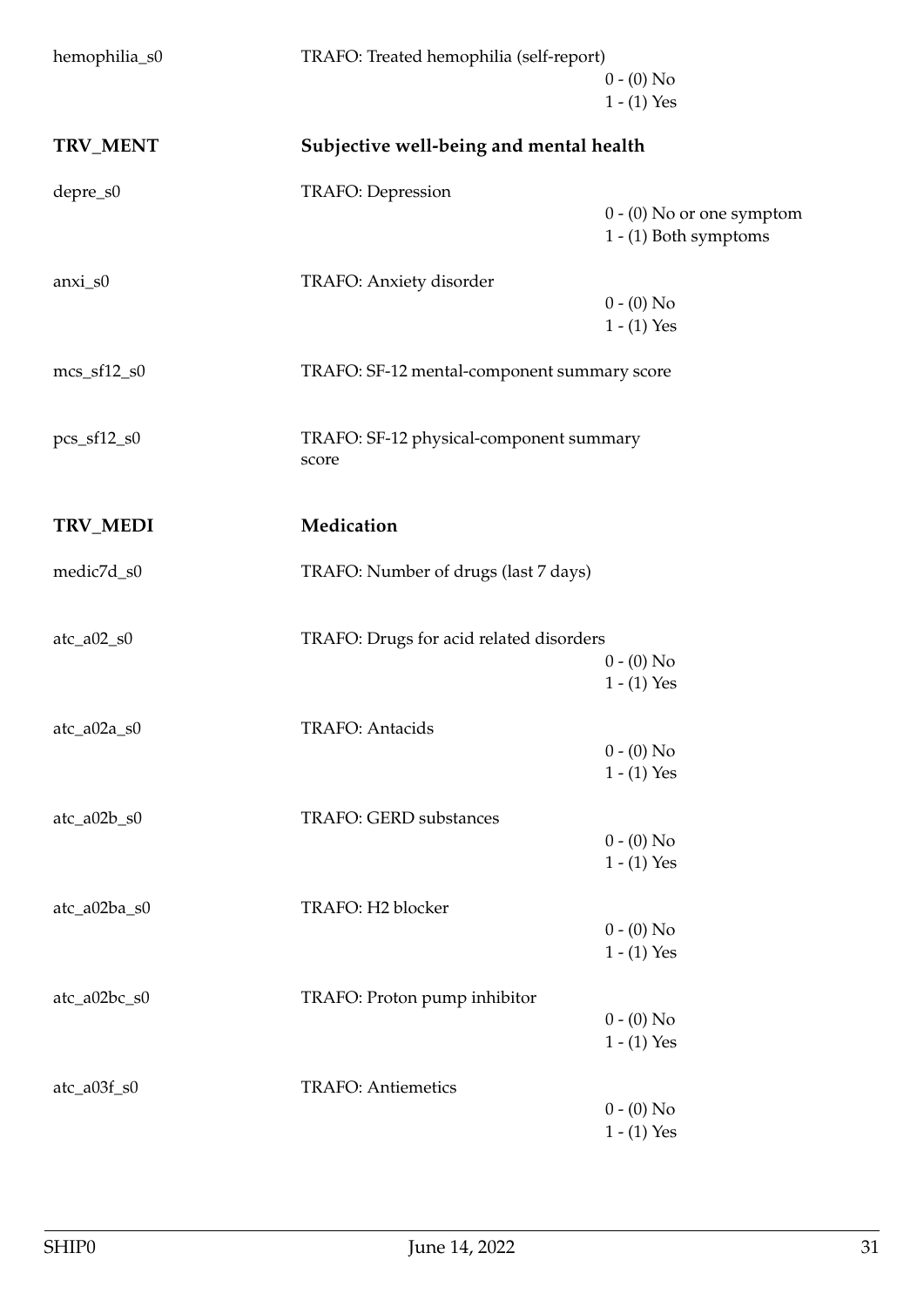| $\text{atc}\_a09a\_s0$                  | TRAFO: Enzyme preparations             | $0 - (0)$ No<br>$1 - (1)$ Yes |
|-----------------------------------------|----------------------------------------|-------------------------------|
| $\text{atc\_a10a\_s0}$                  | TRAFO: Insulin and insulin analogues   | $0 - (0)$ No<br>$1 - (1)$ Yes |
| atc_a10b_s0                             | TRAFO: Oral antidiabetics              | $0 - (0)$ No<br>$1 - (1)$ Yes |
| $\text{atc\_a12a\_s0}$                  | TRAFO: Calcium                         | $0 - (0)$ No<br>$1 - (1)$ Yes |
| $\text{atc}\_{\text{D}01}\_{\text{S}0}$ | TRAFO: Anticoagulants                  | $0 - (0)$ No<br>$1 - (1)$ Yes |
| atc_b01aa04_s0                          | TRAFO: Phenprocoumon                   | $0 - (0)$ No<br>$1 - (1)$ Yes |
| atc_b01ac_s0                            | TRAFO: Platelet aggregation inhibitors | $0 - (0)$ No<br>$1 - (1)$ Yes |
| atc_b01ac06_s0                          | TRAFO: ASA, acetylsalicylic acid       | $0 - (0)$ No<br>$1 - (1)$ Yes |
| atc_b03aa_s0                            | TRAFO: Iron supplements                | $0 - (0)$ No<br>$1 - (1)$ Yes |
| atc_c01aa_s0                            | TRAFO: Cardiac glycosides              | $0 - (0)$ No<br>$1 - (1)$ Yes |
| atc_c01ca_s0                            | TRAFO: Adrenergic cardiac stimulants   | $0 - (0)$ No<br>$1 - (1)$ Yes |
| atc_c01da_s0                            | TRAFO: Vasodilators (nitrates)         | $0 - (0)$ No<br>$1 - (1)$ Yes |
| antihyp_s0                              | TRAFO: Antihypertensives               | $0 - (0)$ No                  |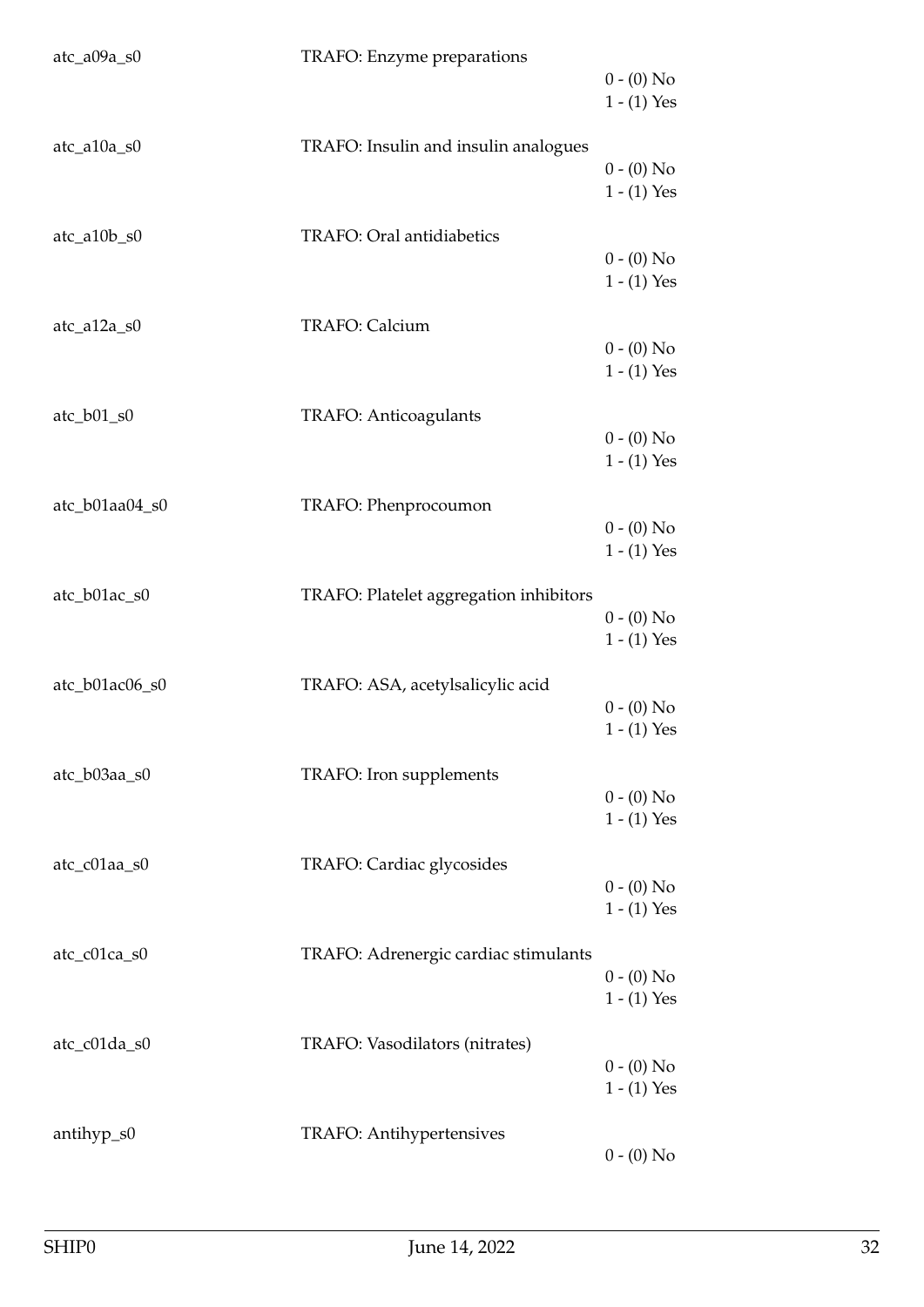| $\text{atc}\_{\text{c}02a}\_{\text{s}0}$ | TRAFO: Central antiadrenergic<br>antihypertensives |                               |
|------------------------------------------|----------------------------------------------------|-------------------------------|
|                                          |                                                    | $0 - (0)$ No<br>$1 - (1)$ Yes |
| $\text{atc}\_{c}02\text{ca}\_{s}0$       | TRAFO: Alpha antagonists                           |                               |
|                                          |                                                    | $0 - (0)$ No<br>$1 - (1)$ Yes |
| $\text{atc}\_{\text{c}03c}\_{\text{s}0}$ | <b>TRAFO: Diuretics</b>                            |                               |
|                                          |                                                    | $0 - (0)$ No<br>$1 - (1)$ Yes |
| atc_c03ca_s0                             | TRAFO: Sulfonamide diuretics                       |                               |
|                                          |                                                    | $0 - (0)$ No<br>$1 - (1)$ Yes |
| $\text{atc\_c03e\_s0}$                   | TRAFO: Thiazides                                   |                               |
|                                          |                                                    | $0 - (0)$ No<br>$1 - (1)$ Yes |
| atc_c04a_s0                              | TRAFO: Peripheral vasodilators                     |                               |
|                                          |                                                    | $0 - (0)$ No<br>$1 - (1)$ Yes |
| atc_c05ca_s0                             | TRAFO: Bioflavonoids                               |                               |
|                                          |                                                    | $0 - (0)$ No<br>$1 - (1)$ Yes |
| $\text{atc\_c07a\_s0}$                   | TRAFO: Beta blockers                               |                               |
|                                          |                                                    | $0 - (0)$ No<br>$1 - (1)$ Yes |
| atc_c07aa_s0                             | TRAFO: Cardioselective Beta blockers               |                               |
| atc_c07ab_s0                             | TRAFO: non-selective Beta blockers                 |                               |
| $\text{atc}\_{\text{c}}08\_{\text{s}}0$  | TRAFO: Calcium channel blockers                    |                               |
|                                          | (dihydropyridines)                                 |                               |
| atc_c08ca01_s0                           | TRAFO: Amlodipine                                  | $0 - (0)$ No                  |
|                                          |                                                    | $1 - (1)$ Yes                 |
| atc_c08ca05_s0                           | TRAFO: Nifedipine                                  |                               |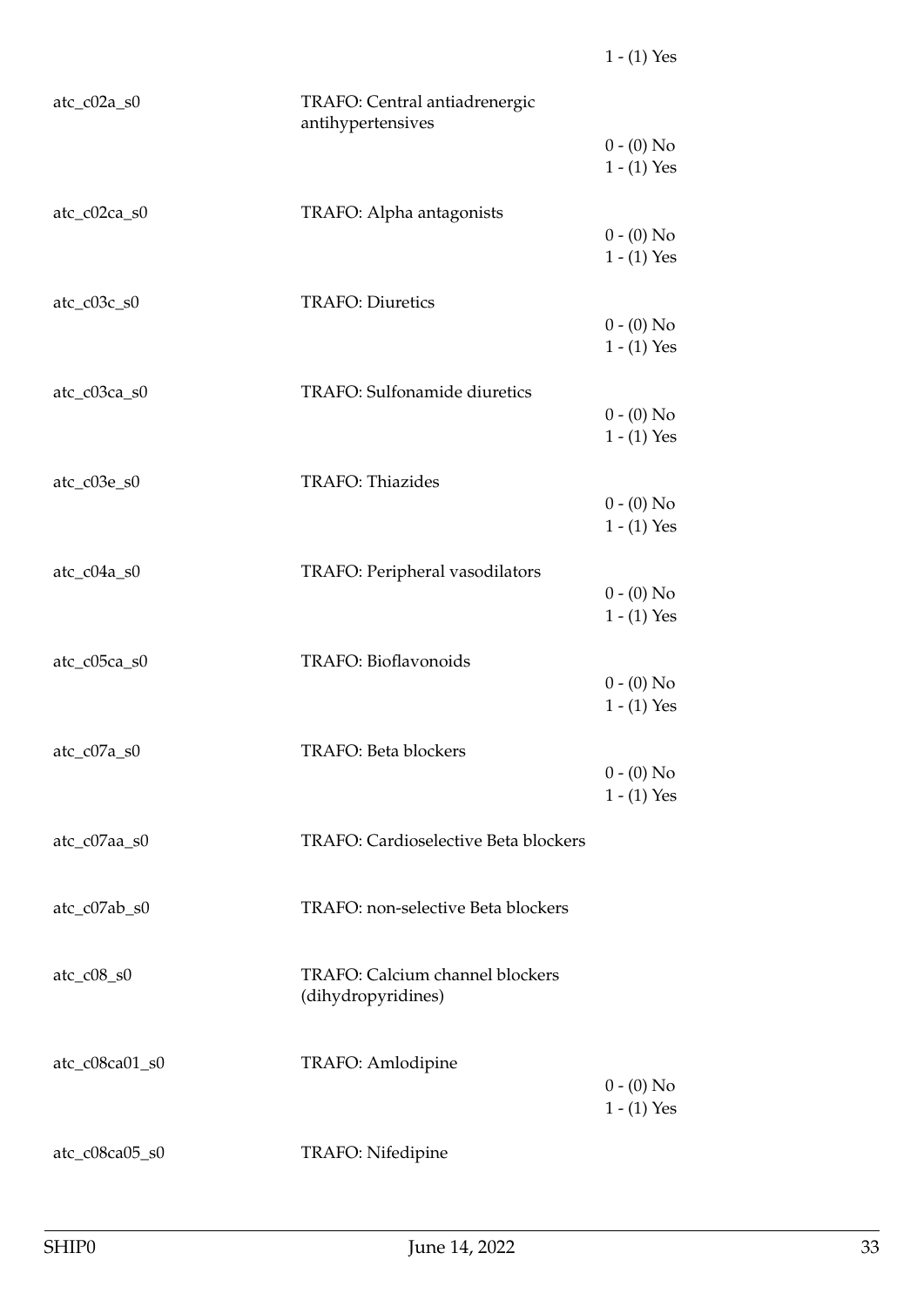|                       |                                    | $0 - (0)$ No<br>$1 - (1)$ Yes |
|-----------------------|------------------------------------|-------------------------------|
| atc_c08ca08_s0        | TRAFO: Nitrendipine                | $0 - (0)$ No                  |
|                       |                                    | $1 - (1)$ Yes                 |
| atc_c08da01_s0        | TRAFO: Verapamil                   | $0 - (0)$ No                  |
|                       |                                    | $1 - (1)$ Yes                 |
| atc_c09aa_s0          | TRAFO: ACE inhibitors              | $0 - (0)$ No                  |
|                       |                                    | $1 - (1)$ Yes                 |
| atc_c09aa01_s0        | TRAFO: Captopril                   |                               |
|                       |                                    | $0 - (0)$ No<br>$1 - (1)$ Yes |
| atc_c09aa02_s0        | TRAFO: Enalapril                   |                               |
|                       |                                    | $0 - (0)$ No<br>$1 - (1)$ Yes |
| atc_c09aa05_s0        | TRAFO: Ramipril                    |                               |
|                       |                                    | $0 - (0)$ No<br>$1 - (1)$ Yes |
|                       |                                    |                               |
| atc_c09ca_s0          | TRAFO: AT2 antagonists             | $0 - (0)$ No                  |
|                       |                                    | $1 - (1)$ Yes                 |
| atc_c10aa_s0          | <b>TRAFO: Statins</b>              | $0 - (0)$ No                  |
|                       |                                    | $1 - (1)$ Yes                 |
| atc_c10ab_s0          | <b>TRAFO: Fibrates</b>             |                               |
|                       |                                    | $0 - (0)$ No<br>$1 - (1)$ Yes |
| $\text{atc\_g}03\_s0$ | TRAFO: Hormone therapy             |                               |
|                       |                                    | $0 - (0)$ No<br>$1 - (1)$ Yes |
| atc_g03a_s0           | <b>TRAFO: Contraceptives</b>       |                               |
|                       |                                    | $0 - (0)$ No                  |
|                       |                                    | $1 - (1)$ Yes                 |
| atc_g03c_s0           | TRAFO: Estrogens AE/ oestrogens BE |                               |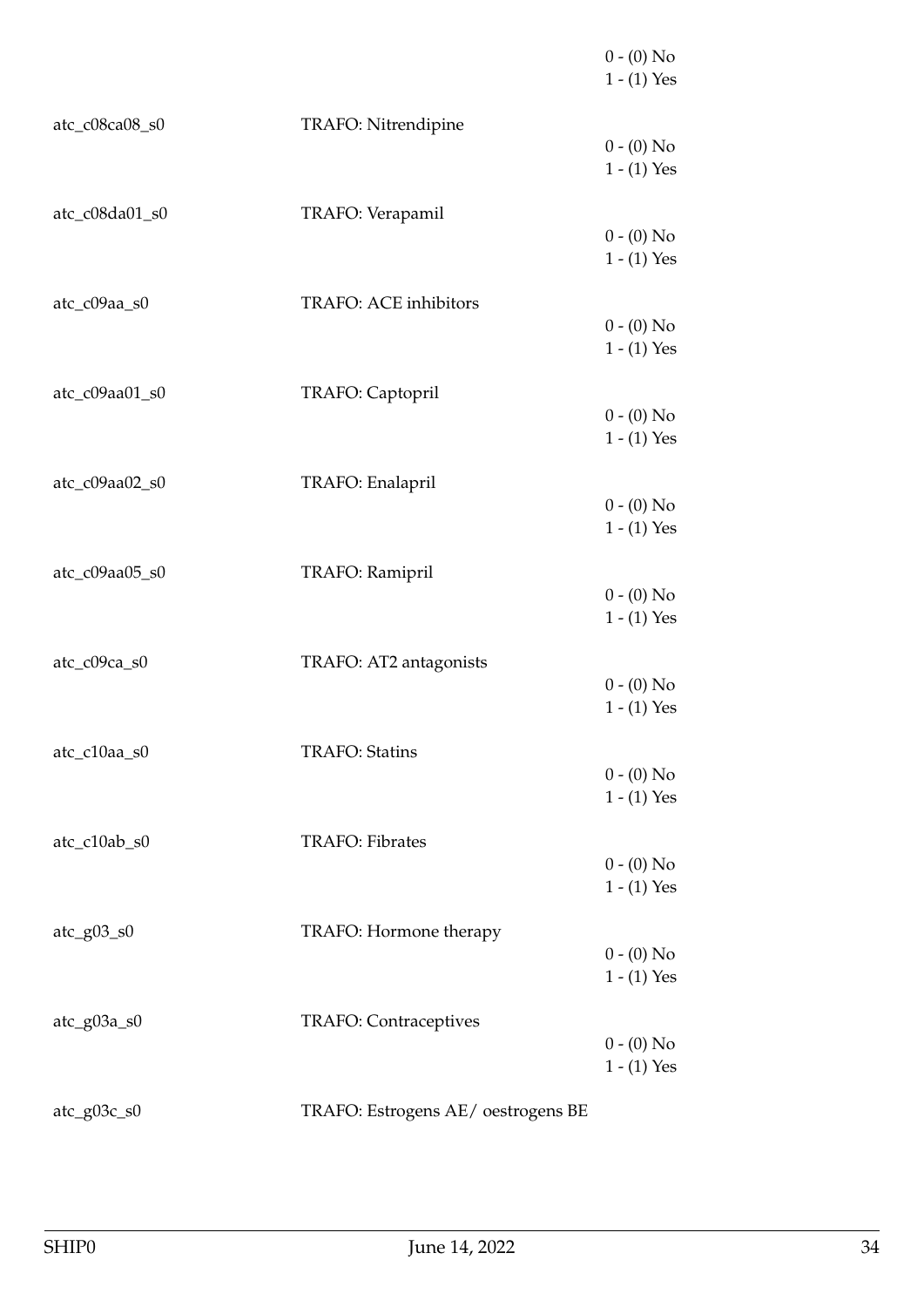| $\text{atc\_g}03f\_s0$ | TRAFO: Progesterone-estrogen combination |                               |
|------------------------|------------------------------------------|-------------------------------|
| atc_g03h_s0            | TRAFO: Antiandrogens                     | $0 - (0)$ No                  |
|                        |                                          | $1 - (1)$ Yes                 |
| $\text{atc\_g04c\_s0}$ | TRAFO: BPH therapy                       | $0 - (0)$ No                  |
|                        |                                          | $1 - (1)$ Yes                 |
| atc_m01a_s0            | <b>TRAFO: NSAID</b>                      | $0 - (0)$ No                  |
| atc_m01ab05_s0         | TRAFO: Diclofenac                        | $1 - (1)$ Yes                 |
|                        |                                          | $0 - (0)$ No<br>$1 - (1)$ Yes |
| atc_m01ae01_s0         | TRAFO: Ibuprofen                         |                               |
|                        |                                          | $0 - (0)$ No<br>$1 - (1)$ Yes |
| atc_m04a_s0            | TRAFO: Drugs used to treat gout          | $0 - (0)$ No                  |
|                        |                                          | $1 - (1)$ Yes                 |
| $\text{atc\_n02a\_s0}$ | TRAFO: Opioids                           | $0 - (0)$ No                  |
|                        |                                          | $1 - (1)$ Yes                 |
| atc_n03a_s0            | TRAFO: Antiepileptic drugs               | $0 - (0)$ No                  |
| $\text{atc\_n05b\_s0}$ | TRAFO: Benzodiazepines                   | $1 - (1)$ Yes                 |
|                        |                                          | $0 - (0)$ No<br>$1 - (1)$ Yes |
| atc_n05bp_s0           | TRAFO: Herbal anxiolytics                |                               |
|                        |                                          | $0 - (0)$ No<br>$1 - (1)$ Yes |
| atc_n06a_s0            | <b>TRAFO: Antidepressants</b>            | $0 - (0)$ No                  |
|                        |                                          | $1 - (1)$ Yes                 |
| atc_n06d_s0            | TRAFO: Anti dementia drugs               | $0 - (0)$ No                  |
|                        |                                          | $1 - (1)$ Yes                 |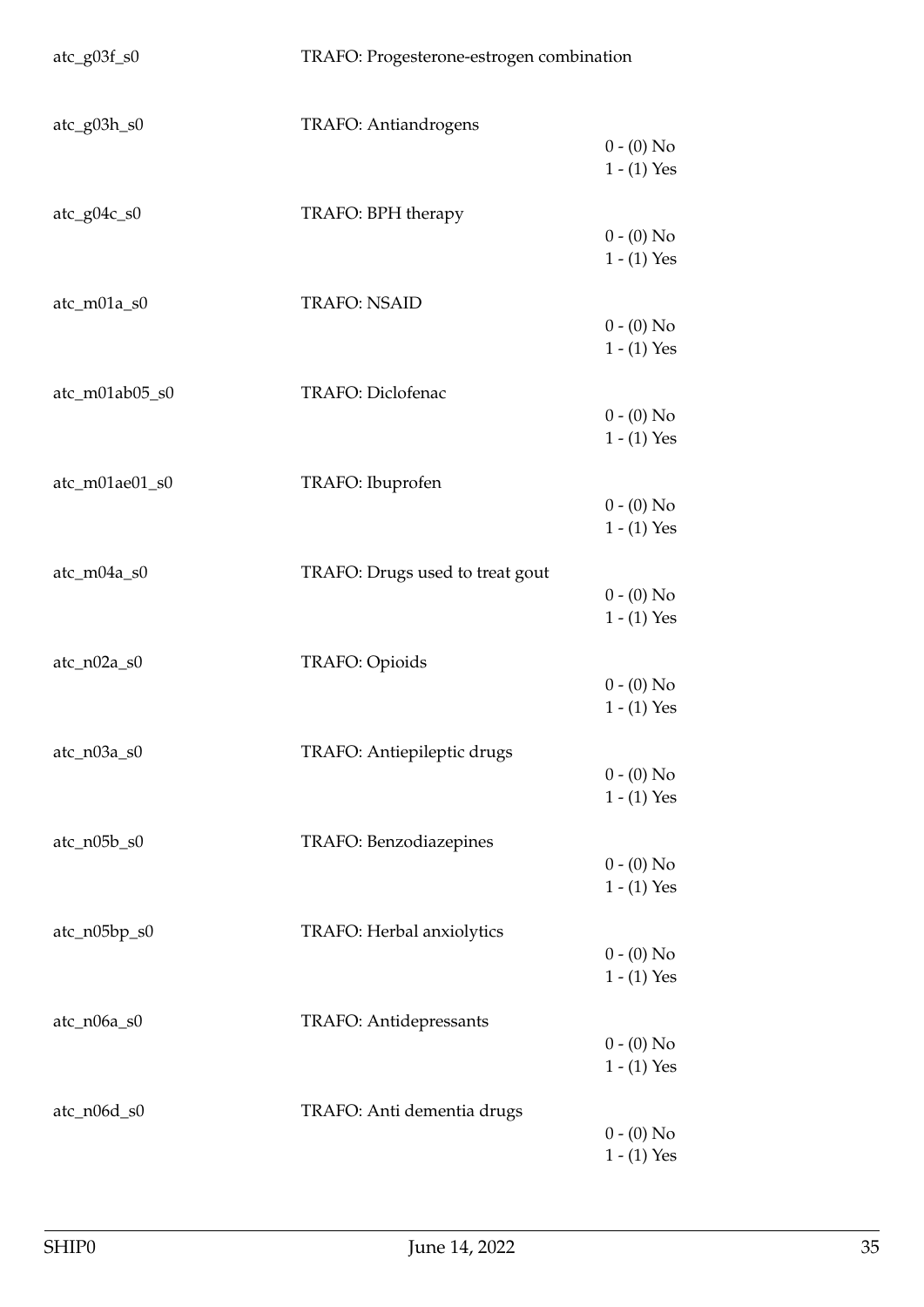<span id="page-35-0"></span>

| atc_n06dp01_s0          | TRAFO: Ginkgo                                |               |
|-------------------------|----------------------------------------------|---------------|
|                         |                                              | $0 - (0)$ No  |
|                         |                                              | $1 - (1)$ Yes |
|                         |                                              |               |
| $\text{atc\_n07c\_s0}$  | TRAFO: Antivertigo preparations              |               |
|                         |                                              | $0 - (0)$ No  |
|                         |                                              | $1 - (1)$ Yes |
|                         |                                              |               |
| $\text{atc\_n07xb\_s0}$ | TRAFO: Neuropathy products                   |               |
|                         |                                              | $0 - (0)$ No  |
|                         |                                              | $1 - (1)$ Yes |
|                         |                                              |               |
| atc_r01a_s0             | TRAFO: Decongestants and other nasal         |               |
|                         | preparations for topical use                 |               |
|                         |                                              | $0 - (0)$ No  |
|                         |                                              | $1 - (1)$ Yes |
|                         |                                              |               |
| $\text{atc\_r03\_s0}$   | TRAFO: Drugs for obstructive airway diseases |               |
|                         |                                              | $0 - (0)$ No  |
|                         |                                              | $1 - (1)$ Yes |
|                         |                                              |               |
| atc_r03a_s0             | TRAFO: Inhaled adrenergic                    |               |
|                         |                                              |               |
| $\text{atc\_r03b\_s0}$  | TRAFO: Inhaled glucocorticoids               |               |
|                         |                                              |               |
|                         |                                              |               |
| atc_r03d_s0             | <b>TRAFO:</b> Xanthine                       |               |
|                         |                                              | $0 - (0)$ No  |
|                         |                                              | $1 - (1)$ Yes |
|                         |                                              |               |
| atc_r05cb_s0            | <b>TRAFO: Mucolytics</b>                     |               |
|                         |                                              | $0 - (0)$ No  |
|                         |                                              | $1 - (1)$ Yes |
|                         |                                              |               |
| $\text{atc\_r06a\_s0}$  | <b>TRAFO: Antihistamines</b>                 |               |
|                         |                                              | $0 - (0)$ No  |
|                         |                                              | $1 - (1)$ Yes |
|                         |                                              |               |
| $\text{atc\_s01\_s0}$   | TRAFO: Ophthalmologicals                     |               |
|                         |                                              | $0 - (0)$ No  |
|                         |                                              | $1 - (1)$ Yes |
|                         |                                              |               |
| TRV_MOR                 | incidental events / mortality                |               |
|                         |                                              |               |
| mort_all                | TRAFO: All-cause mortality                   |               |
|                         |                                              | $0$ - alive   |
|                         |                                              | 1 - deceased  |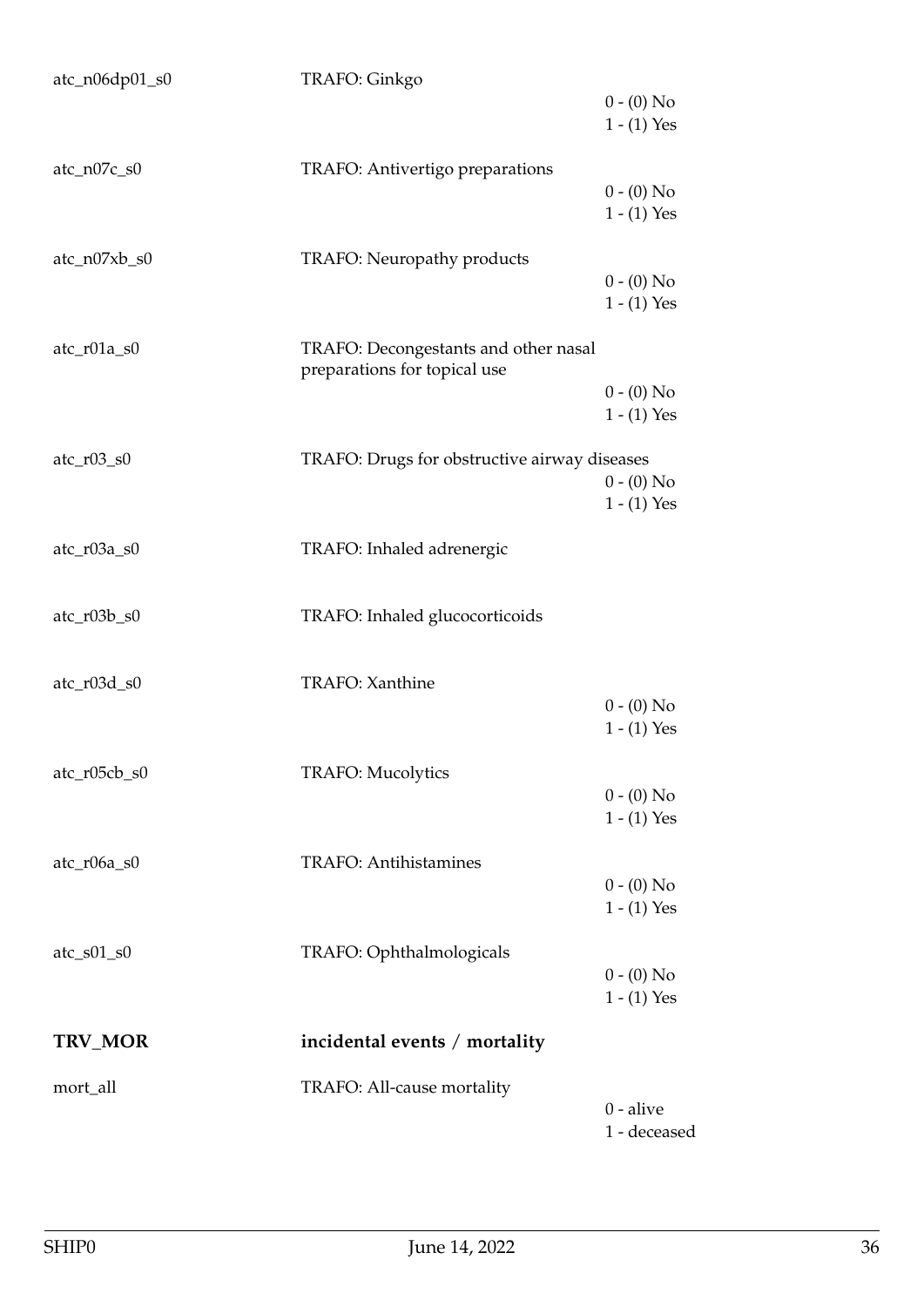| mort_icd10          | TRAFO: Main cause of death (ICD 10)                                                      |                               |
|---------------------|------------------------------------------------------------------------------------------|-------------------------------|
| mort_cvd            | TRAFO: Main cause of death CVD (ICD-10:<br>I10-I79, R96)                                 |                               |
|                     |                                                                                          | $0 - (0)$ No<br>$1 - (1)$ Yes |
| mort_chd            | TRAFO: Main cause of death CHD (ICD-10:<br>I20-I25, R96)                                 |                               |
|                     |                                                                                          | $0 - (0)$ No<br>$1 - (1)$ Yes |
| mort_ca             | TRAFO: Main cause of death cancer (ICD-10:<br>C00-C97)                                   |                               |
|                     |                                                                                          | $0 - (0)$ No<br>$1 - (1)$ Yes |
| mort_time           | TRAFO: time until death or time until censoring<br>after examination [d]                 |                               |
| mort_time_birth     | TRAFO: time until death or time until censoring<br>after date of birth [d]               |                               |
| inc_mi_s0           | TRAFO: Incident myocardial infarction                                                    | $0 - (0)$ No                  |
|                     |                                                                                          | $1 - (1)$ Yes                 |
| inc_stroke_s0       | <b>TRAFO:</b> Incident stroke                                                            | $0 - (0)$ No<br>$1 - (1)$ Yes |
| inc_diab_s0         | TRAFO: Incident type 2 diabetes                                                          | $0 - (0)$ No                  |
|                     |                                                                                          | $1 - (1)$ Yes                 |
| inc_mi_ftime_s0     | TRAFO: time until myocardial infarction or time<br>until censoring after examination [d] |                               |
| inc_stroke_ftime_s0 | TRAFO: time until stroke or time until censoring<br>after examination [d]                |                               |
| inc_diab_ftime_s0   | TRAFO: time until type 2 diabetes or time until<br>censoring after examination [d]       |                               |
| <b>TRV_WEIG</b>     | Weight and design                                                                        |                               |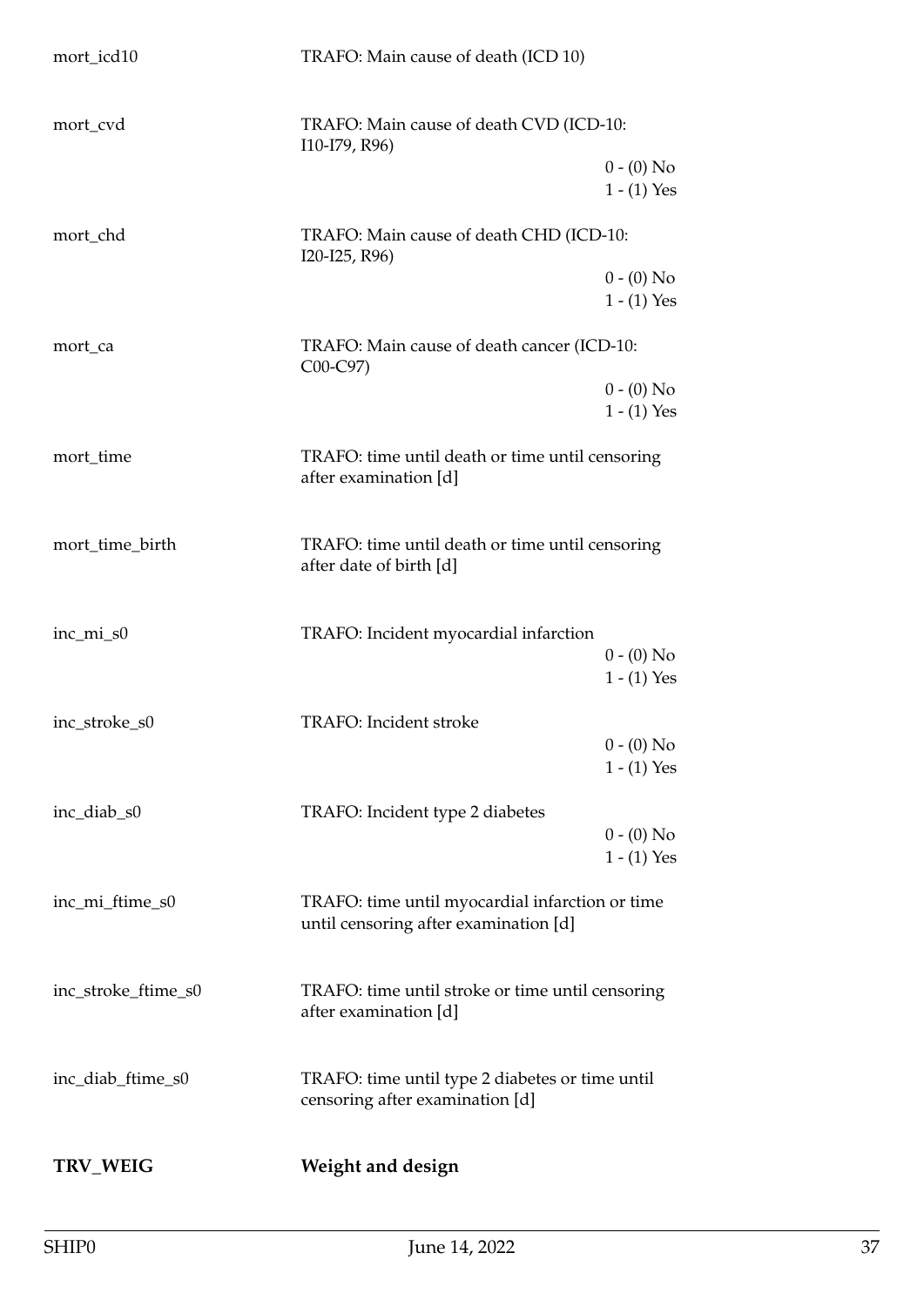| w_sample     | TRAFO: Probability weight                                       |                                                                                            |
|--------------|-----------------------------------------------------------------|--------------------------------------------------------------------------------------------|
| psu          | TRAFO: Primary sampling units                                   |                                                                                            |
| strata1      | TRAFO: Strata sampling step 1                                   |                                                                                            |
| fpc1         | TRAFO: Finite population correction for strata1                 |                                                                                            |
| strata2      | TRAFO: strata with n>=10 sampling step 2                        |                                                                                            |
| fpc2         | TRAFO: Finite population correction for strata2                 |                                                                                            |
| TRV_DEX      | Parodontal- und Zahnstatus                                      |                                                                                            |
| avmean_s0    | TRAFO: Mittlerer Attachmentverlust                              |                                                                                            |
| avmeanapp_s0 | TRAFO: Mittlerer approximaler<br>Attachmentverlust              |                                                                                            |
| stmean_s0    | TRAFO: Mittlere Sondierungstiefe                                |                                                                                            |
| stmeanapp_s0 | TRAFO: Mittlere approximale Sondierungstiefe                    |                                                                                            |
| tonetti_s0   | TRAFO: Parodontitis (Case Definition nach<br>Tonetti 2005)      | 0 - keine Parodontitis<br>1 - Sensitive Definition<br>2 - Spezifische Definition           |
| page_s0      | TRAFO: Parodontitis (Case Definition nach Page<br>und Eke 2007) | 0 - keine oder milde Parodontitis<br>1 - moderate Parodontitis<br>2 - schwere Parodontitis |
| teeth28_s0   | TRAFO: Anzahl der Zähne (max. 28)                               |                                                                                            |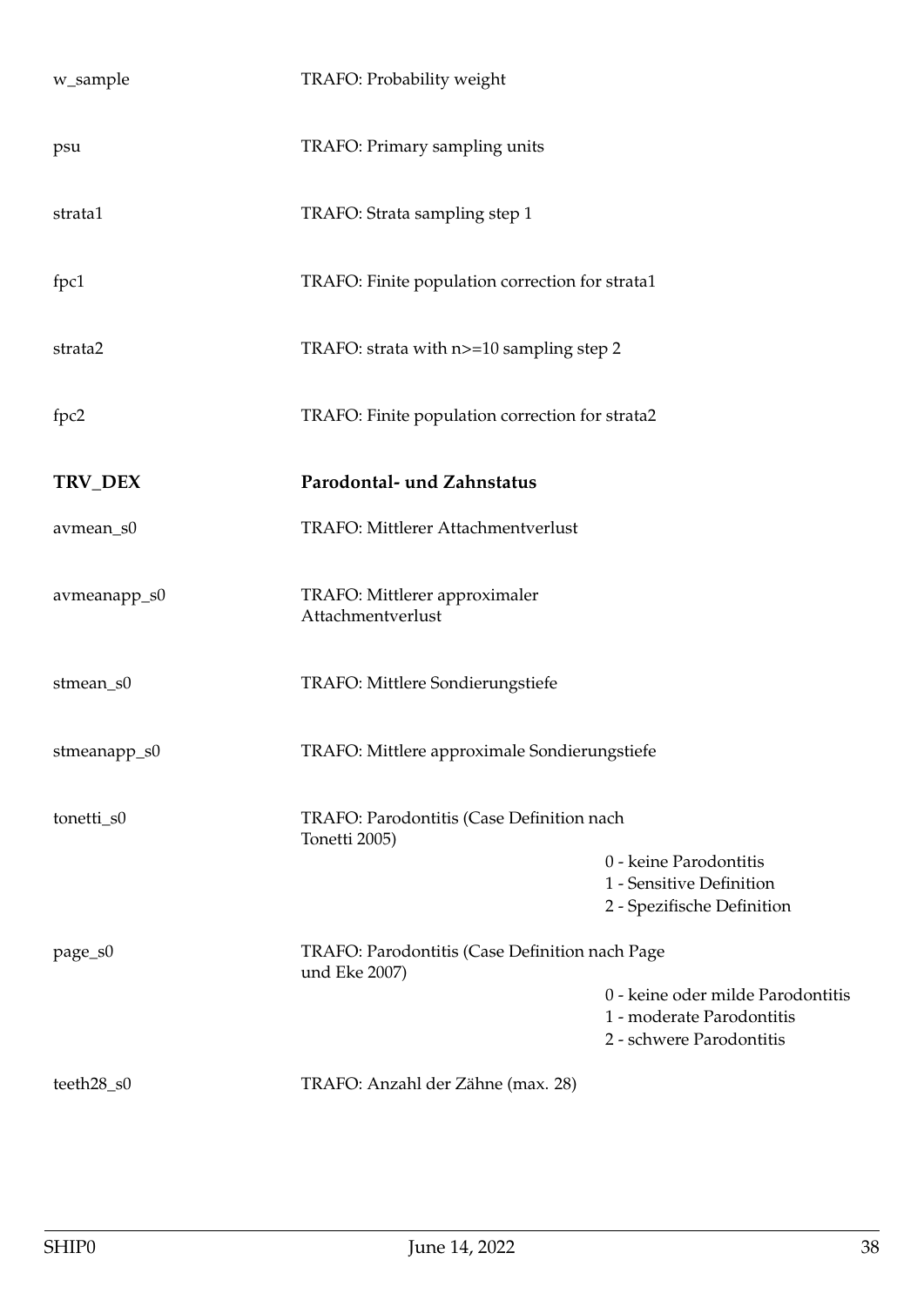| teeth28_resroot_s0                                   | TRAFO: Anzahl der Zähne (max. 28) - inkl.<br>Zähne mit zerstörter Krone               |
|------------------------------------------------------|---------------------------------------------------------------------------------------|
| teeth32_s0                                           | TRAFO: Anzahl der Zähne (max. 32)                                                     |
| teeth32_resroot_s0                                   | TRAFO: Anzahl der Zähne (max. 32) - inkl.<br>Zähne mit zerstörter Krone               |
| teeth $28 \_\text{uq\_s0}$                           | TRAFO: Anzahl der Zähne - Oberkiefer (max. 28)                                        |
| teeth28_uq_resroot_s0                                | TRAFO: Anzahl der Zähne - Oberkiefer (max. 28)<br>- inkl. Zähne mit zerstörter Krone  |
| $teeth32_uq_s0$                                      | TRAFO: Anzahl der Zähne - Oberkiefer (max. 32)                                        |
| teeth32_uq_resroot_s0                                | TRAFO: Anzahl der Zähne - Oberkiefer (max. 32)<br>- inkl. Zähne mit zerstörter Krone  |
| teeth $28$ <sup><math>lq</math><math>s0</math></sup> | TRAFO: Anzahl der Zähne - Unterkiefer (max.<br>28)                                    |
| teeth28_lq_resroot_s0                                | TRAFO: Anzahl der Zähne - Unterkiefer (max.<br>28) - inkl. Zähne mit zerstörter Krone |
| $teeth32_lq_s0$                                      | TRAFO: Anzahl der Zähne - Unterkiefer (max.<br>32)                                    |
| teeth32_lq_resroot_s0                                | TRAFO: Anzahl der Zähne - Unterkiefer (max.<br>32) - inkl. Zähne mit zerstörter Krone |
| <b>OPD</b>                                           | <b>Operational Data</b>                                                               |
| <b>WEATHERDATA</b><br><b>WEATHER</b>                 | weather data<br>weather data                                                          |
| wea_temp_average_core                                | CORE Average daily temperature $(^\circ C)$                                           |
| wea_temp_max_core                                    | CORE Maximal daily temperature $(^\circ C)$                                           |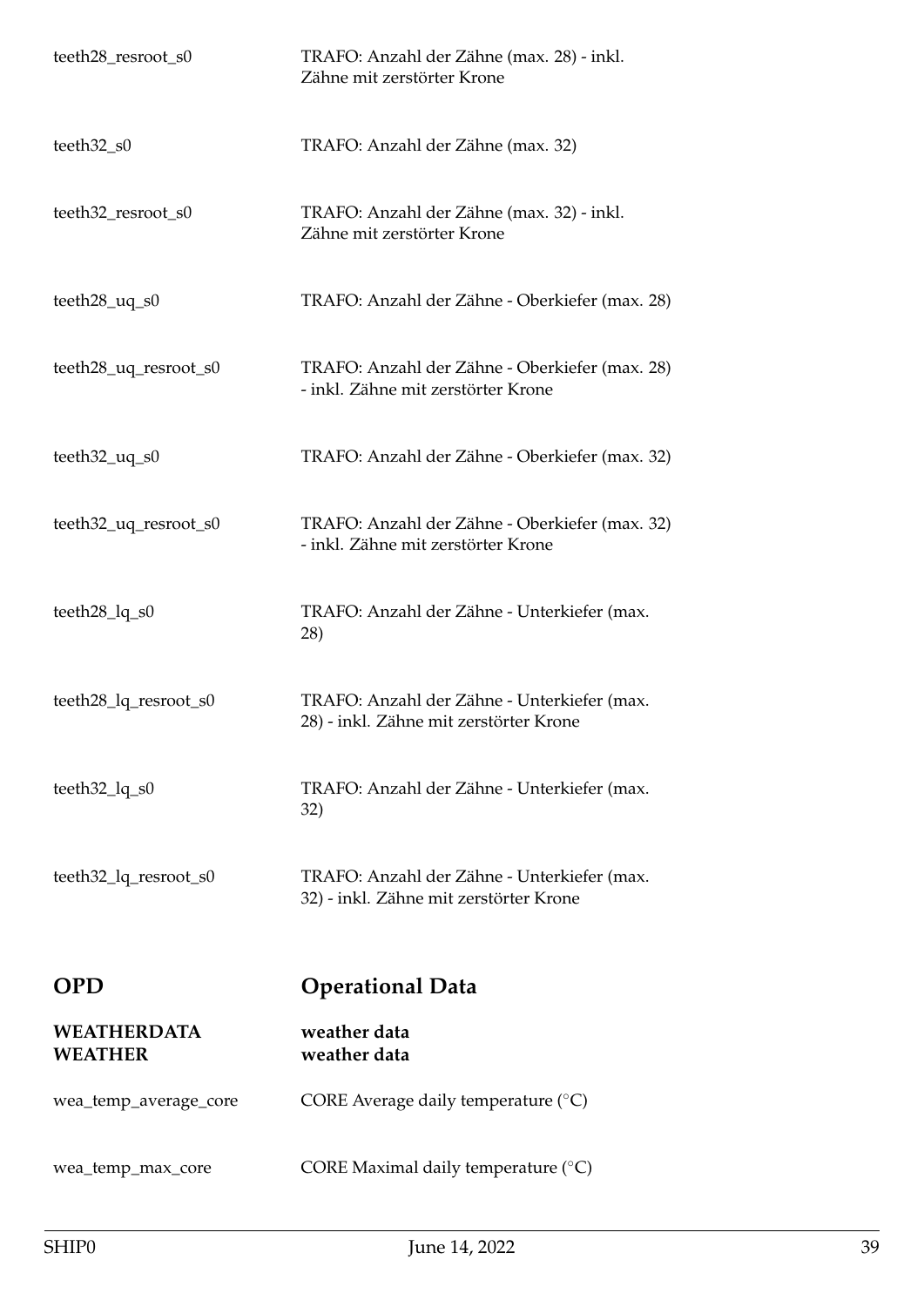| wea_sunshine_core     | CORE Daily sunshine duration (h)      |                                                                                                                                                                                                          |
|-----------------------|---------------------------------------|----------------------------------------------------------------------------------------------------------------------------------------------------------------------------------------------------------|
| wea_rainfall_core     | CORE Daily amount of rainfall (mm)    |                                                                                                                                                                                                          |
| wea_airhumidity_core  | CORE Average daily air humidity (%)   |                                                                                                                                                                                                          |
| wea_airpressure_core  | CORE Average daily air pressure (hPa) |                                                                                                                                                                                                          |
| wea_windvelocity_core | CORE Average wind velocity (10m/s)    |                                                                                                                                                                                                          |
| <b>INT</b>            | Personal interview                    |                                                                                                                                                                                                          |
| <b>INT_OPD</b>        | operational data                      |                                                                                                                                                                                                          |
| zentrum               | ID: examination centre                |                                                                                                                                                                                                          |
|                       |                                       | 1 - Greifswald<br>2 - Stralsund                                                                                                                                                                          |
| int_interv            | number of the examiner                |                                                                                                                                                                                                          |
| <b>SOCDEM</b>         | soziodemiographics, occupation        |                                                                                                                                                                                                          |
| famstand              | What is your marital status?          |                                                                                                                                                                                                          |
|                       |                                       | 1 - verheiratet, lebe mit Partner<br>2 - verheiratet, lebe getrennt vom<br>Partner<br>3 - ledig, nie verheiratet gewesen<br>4 - geschieden<br>5 - verwitwet<br>8 - weiß nicht<br>9 - Antwortverweigerung |
| partner               | Do you live together with a partner?  |                                                                                                                                                                                                          |
|                       |                                       | 1 - ja<br>$2$ - nein<br>8 - weiß nicht<br>9 - Antwortverweigerung                                                                                                                                        |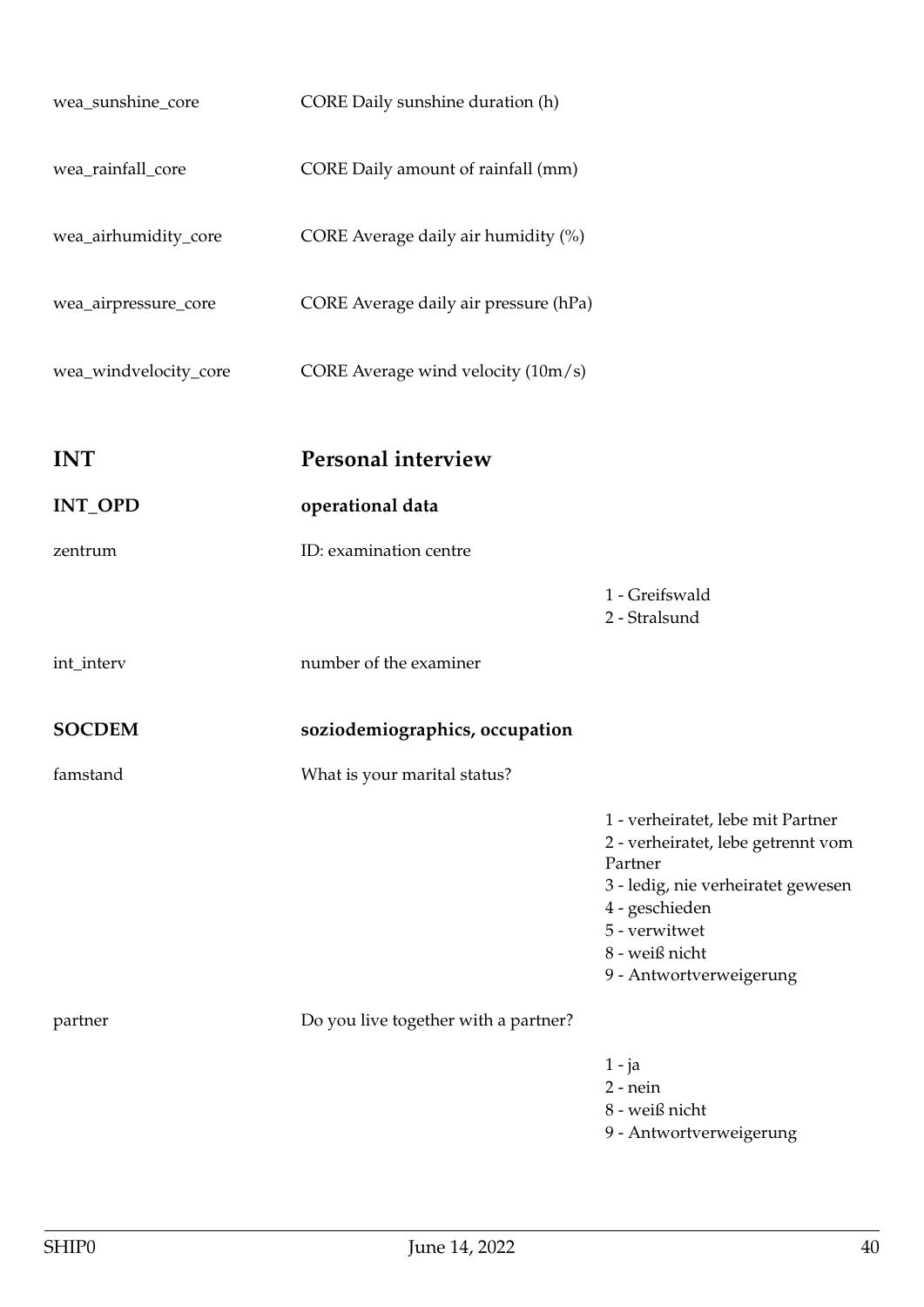| haushalt | including you?                                                                                      | How many people are living in your household, |  |
|----------|-----------------------------------------------------------------------------------------------------|-----------------------------------------------|--|
|          |                                                                                                     | 98 - weiß nicht                               |  |
|          |                                                                                                     | 99 - Antwortverweigerung                      |  |
| schule1  | What is your highest education level?                                                               |                                               |  |
|          |                                                                                                     | 1 - derzeit Schüler                           |  |
|          |                                                                                                     | 2 - ohne Abschluß                             |  |
|          |                                                                                                     | 3 - Volks-, Hauptschule                       |  |
|          |                                                                                                     | 4 - Mittlere Reife, Realschule. Fach-         |  |
|          |                                                                                                     | schule                                        |  |
|          |                                                                                                     | 5 - Polytechnische Oberschule                 |  |
|          |                                                                                                     | 6 - Fachschulreife                            |  |
|          |                                                                                                     | 7 - Abitur, EOS mit Facharbeiterab-           |  |
|          |                                                                                                     | schluß                                        |  |
|          |                                                                                                     | 8 - Fachhochschulreife/Facharbeiter           |  |
|          |                                                                                                     | mit Abitur                                    |  |
|          |                                                                                                     | 9 - Sonstiges, keine Angabe                   |  |
| ausbild  | I'm still a vocational trainee / student.                                                           |                                               |  |
|          |                                                                                                     | $0$ - nein                                    |  |
|          |                                                                                                     | 1 - ja                                        |  |
| ausbild2 | I've never been in vocational training / haven't<br>finished my training / college/ university yet. |                                               |  |
|          |                                                                                                     | $0$ - nein                                    |  |
|          |                                                                                                     | $1 - ja$                                      |  |
| ausbild3 | I'm breaking in my education, but it's not a                                                        |                                               |  |
|          | proper apprenticeship.                                                                              |                                               |  |
|          |                                                                                                     | $0$ - nein                                    |  |
|          |                                                                                                     | $1 - ja$                                      |  |
| ausbild4 | apprenticeship / vocational traineeship with<br>final examination                                   |                                               |  |
|          |                                                                                                     | $0$ - nein                                    |  |
|          |                                                                                                     | $1 - ja$                                      |  |
| ausbild5 | certificate/degree in a technical or vocational                                                     |                                               |  |
|          | school, e.g.commercial school, business school                                                      |                                               |  |
|          |                                                                                                     | $0$ - nein                                    |  |
|          |                                                                                                     | $1 - ja$                                      |  |
|          |                                                                                                     |                                               |  |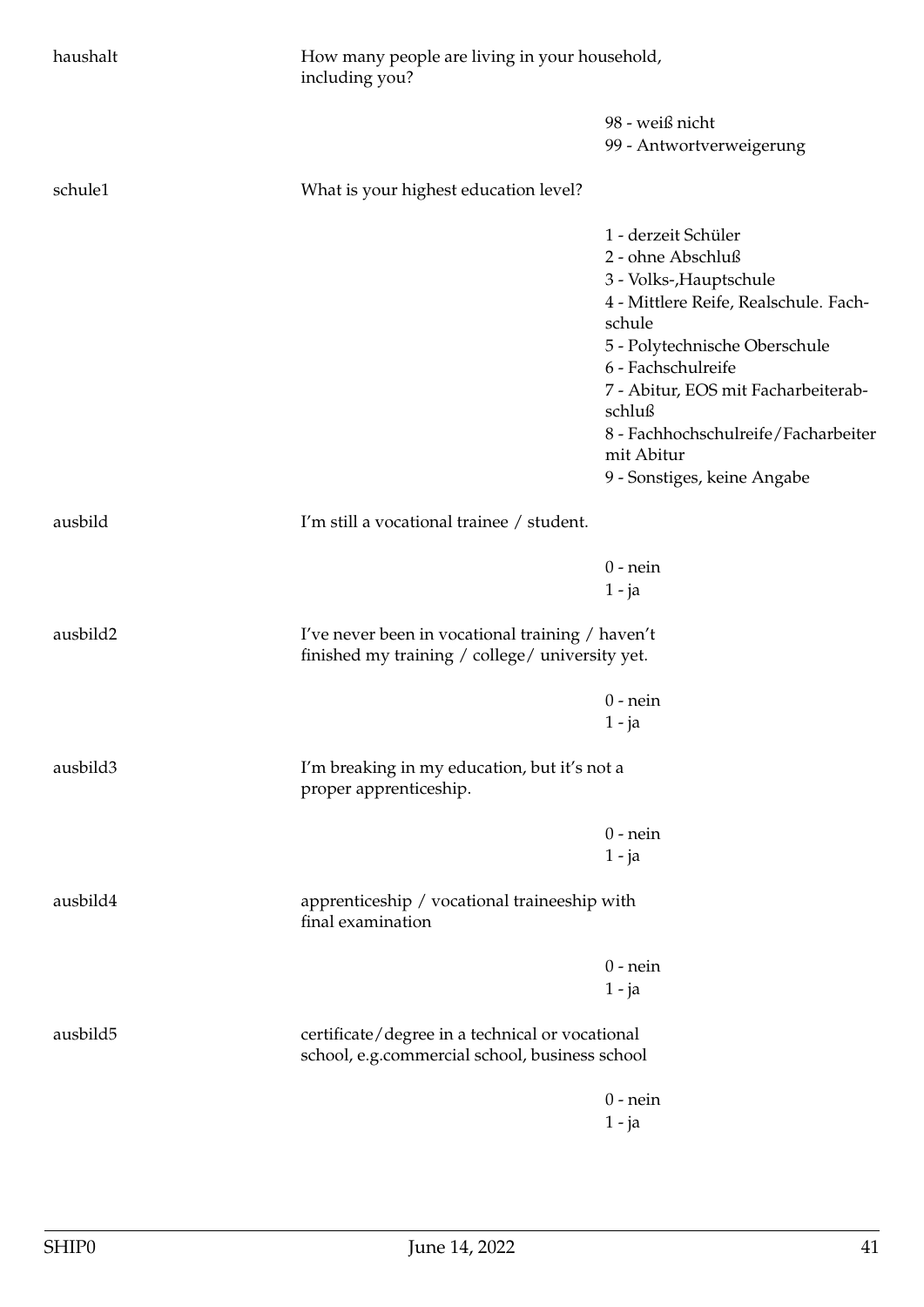| ausbild6 |                                                           | degree/ graduation in a vocational college,<br>school of engineering, polytechnic institute |  |
|----------|-----------------------------------------------------------|---------------------------------------------------------------------------------------------|--|
|          |                                                           | $0$ - nein                                                                                  |  |
|          |                                                           | $1 - ja$                                                                                    |  |
| ausbild7 | university degree                                         |                                                                                             |  |
|          |                                                           | $0$ - nein                                                                                  |  |
|          |                                                           | $1 - ja$                                                                                    |  |
| ausbild8 | any other vocational education                            |                                                                                             |  |
|          |                                                           | $0$ - nein                                                                                  |  |
|          |                                                           | $1 - ja$                                                                                    |  |
|          |                                                           |                                                                                             |  |
| erwerb   | are you working at present?                               |                                                                                             |  |
|          |                                                           | 1 - nicht erwerbstätig                                                                      |  |
|          |                                                           | 2 - vollzeit                                                                                |  |
|          |                                                           | 3 - teilzeit                                                                                |  |
|          |                                                           | 4 - teilzeit/stundenweise                                                                   |  |
|          |                                                           | 5 - Azubi, Lehrling                                                                         |  |
|          |                                                           | $6 - ABM$                                                                                   |  |
|          |                                                           | 7 - Mutterschaftsurlaub, sonstiger                                                          |  |
|          |                                                           | Urlaub                                                                                      |  |
|          |                                                           | 8 - weiß nicht                                                                              |  |
|          |                                                           | 9 - Antwortverweigerung                                                                     |  |
| nojob    | Please tell me which group on this list you<br>belong to? |                                                                                             |  |
|          |                                                           | 1 - Rentner                                                                                 |  |
|          |                                                           | 2 - Student                                                                                 |  |
|          |                                                           | 3 - Fachschüler                                                                             |  |
|          |                                                           | 4 - arbeitslos                                                                              |  |
|          |                                                           | 5 - arbeitslos, in Umschulung                                                               |  |
|          |                                                           | 6 - Null-Kurzarbeit                                                                         |  |
|          |                                                           | 7 - Hausfrau/Hausmann                                                                       |  |
|          |                                                           | 8 - Wher-/Zivildienst                                                                       |  |
|          |                                                           | 9 - Sonstiges                                                                               |  |
| datrente | Since when are you retired or in early retirement?        |                                                                                             |  |
| whyrente | Which of the following statements applies to<br>you?      |                                                                                             |  |
|          |                                                           | 1 - wegen Erreichen der Altersgrenze                                                        |  |
|          |                                                           | 2 - vorzeitig aus gesundheitl.                                                              |  |
|          |                                                           | Gründen/invalidisieren                                                                      |  |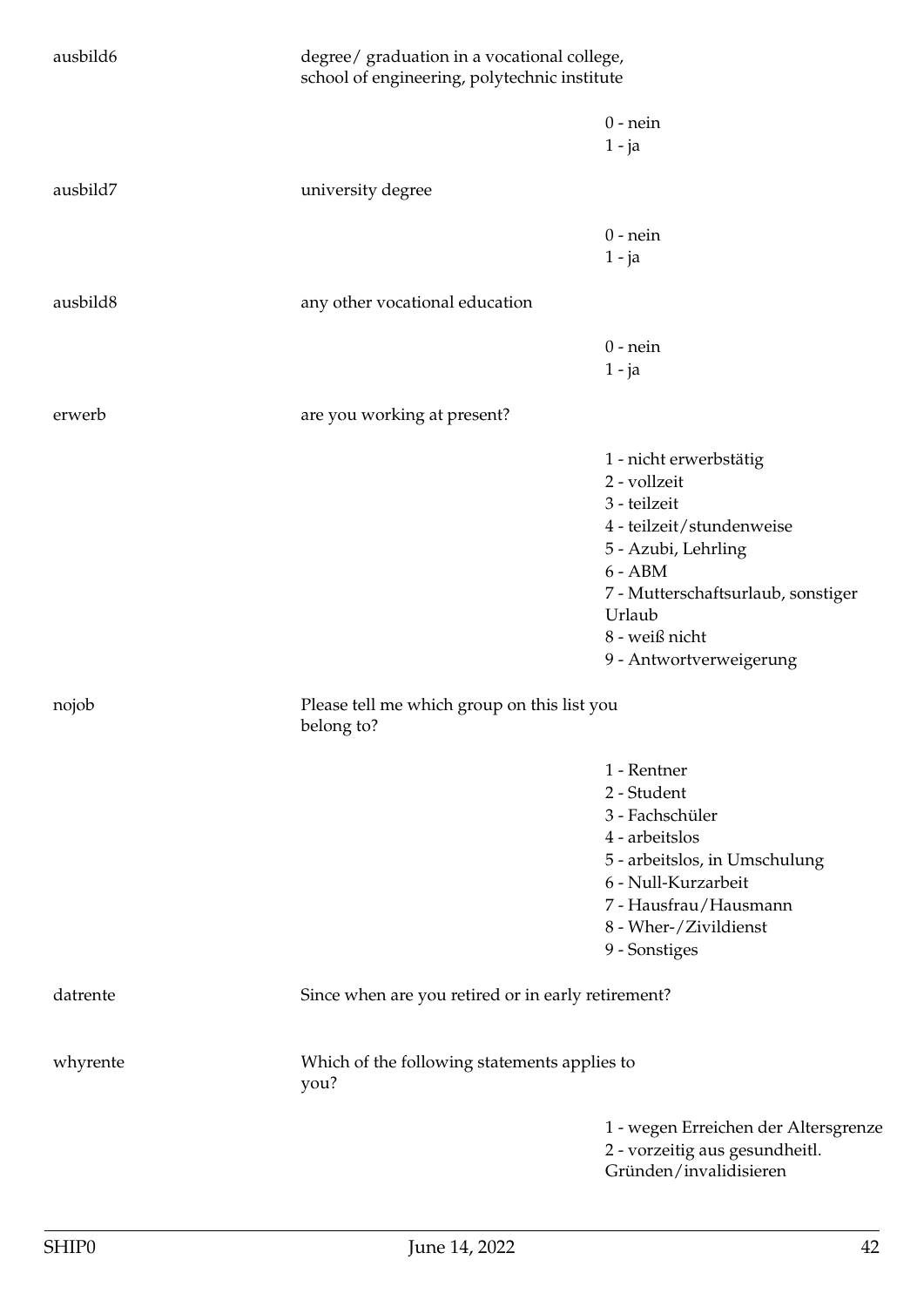|          |                                                                                                          | 3 - freiwillig vorzeitig<br>(Altersübergangsreg./Vorruhest.)<br>4 - unfreiwillig vorzeitig aus anderen<br>Gründen<br>5 - unfreiwillig aus betrieblichen<br>Gründen                                                                                     |
|----------|----------------------------------------------------------------------------------------------------------|--------------------------------------------------------------------------------------------------------------------------------------------------------------------------------------------------------------------------------------------------------|
| vollzeit | Have you ever had a full-time or part-time job<br>with at least 15 hours per week?                       |                                                                                                                                                                                                                                                        |
|          |                                                                                                          | $1 - ja$<br>$2$ - nein<br>8 - weiß nicht<br>9 - Antwortverweigerung                                                                                                                                                                                    |
| arbeiter | I am / was a worker / laborer, namely:                                                                   |                                                                                                                                                                                                                                                        |
|          |                                                                                                          | 11 - ungelernt<br>12 - angelernt<br>13 - Facharbeiter<br>14 - Vorarbeiter, Kolonnenführer<br>15 - Meister, Polier, Bigadier<br>98 - weiß nicht<br>99 - Antwortverweigerung                                                                             |
| angest   | I am / was an employee, namely:                                                                          |                                                                                                                                                                                                                                                        |
|          |                                                                                                          | 16 - mit einfacher Tätigkeit<br>17 - mit schwieriger Tätigkeit nach<br>Anweisung<br>18 - mit selbstständiger Leistung in<br>verantwortungsvoller Tätigkeit<br>19 - mit umfassenden Fühungsauf-<br>gaben<br>98 - weiß nicht<br>99 - Antwortverweigerung |
| beamter  | I am / was a functionary, judge, professional<br>soldier (lifer), namely:                                |                                                                                                                                                                                                                                                        |
|          |                                                                                                          | 20 - im einfachen Dienst<br>21 - im mittleren Dienst<br>22 - im gehobenen Dienst<br>23 - im höheren Dienst<br>98 - weiß nicht<br>99 - Antwortverweigerung                                                                                              |
| landwirt | I am/was a self-employed / independent<br>agriculturist / farmer or work/worked in a farm<br>cooperative |                                                                                                                                                                                                                                                        |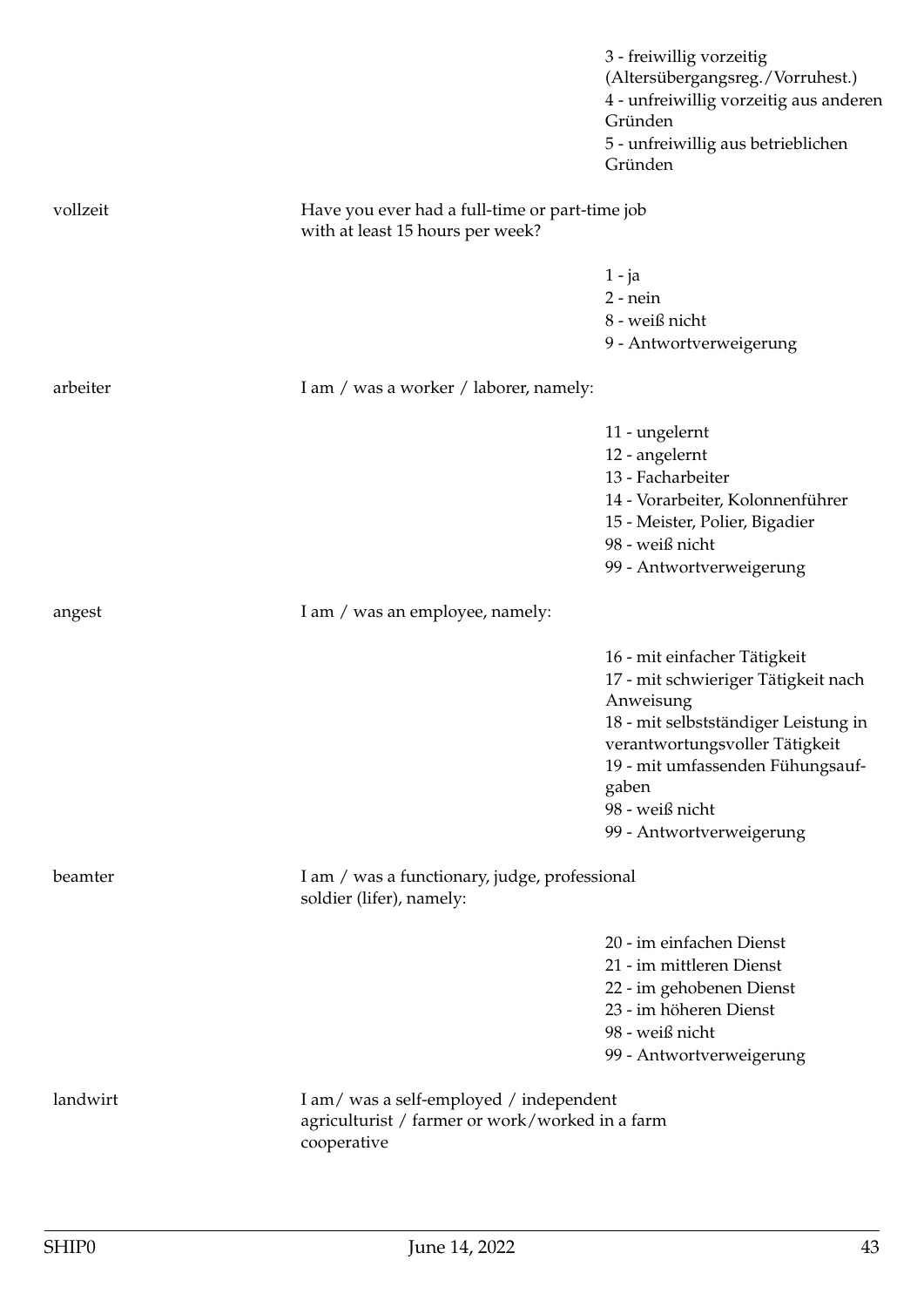|                                                                                                                                 | 24 - mit landwirtschaftl. genutzen<br>Flächen unter 10ha<br>25 - mit landwirtschaftl. genutzen<br>Flächen von 10 und mehr ha<br>26 - Genossenschaftsbauer<br>98 - weiß nicht<br>99 - Antwortverweigerung |
|---------------------------------------------------------------------------------------------------------------------------------|----------------------------------------------------------------------------------------------------------------------------------------------------------------------------------------------------------|
| I am / was an academic person with a (liberal)<br>profession (doctor, advocate, tax consultant other<br>similar) and I have/had |                                                                                                                                                                                                          |
|                                                                                                                                 | 27 - keine weiteren Mitarbeiter                                                                                                                                                                          |
|                                                                                                                                 | 28 - 4 Mitarbeiter                                                                                                                                                                                       |
|                                                                                                                                 | 29 - 5 und mehr Mitarbeiter                                                                                                                                                                              |
|                                                                                                                                 | 98 - weiß nicht                                                                                                                                                                                          |
|                                                                                                                                 | 99 - Antwortverweigerung                                                                                                                                                                                 |
|                                                                                                                                 |                                                                                                                                                                                                          |
| industry, supply of services and have / had                                                                                     |                                                                                                                                                                                                          |
|                                                                                                                                 | 30 - keine weiteren Mitarbeiter                                                                                                                                                                          |
|                                                                                                                                 | 31 - 1-4 Mitarbeiter                                                                                                                                                                                     |
|                                                                                                                                 | 32 - 5 und mehr Mitarbeiter                                                                                                                                                                              |
|                                                                                                                                 | 33 - Pgh-Mitglied                                                                                                                                                                                        |
|                                                                                                                                 | 98 - weiß nicht                                                                                                                                                                                          |
|                                                                                                                                 | 99 - Antwortverweigerung                                                                                                                                                                                 |
| still in formation / education, namely                                                                                          |                                                                                                                                                                                                          |
|                                                                                                                                 | 34 - kaumännisch-technischer Azubi                                                                                                                                                                       |
|                                                                                                                                 | 35 - gewerblicher Azubi                                                                                                                                                                                  |
|                                                                                                                                 | 36 - sonstiger Azubi                                                                                                                                                                                     |
|                                                                                                                                 | 98 - weiß nicht                                                                                                                                                                                          |
|                                                                                                                                 | 99 - Antwortverweigerung                                                                                                                                                                                 |
| How many years did you have this job?                                                                                           |                                                                                                                                                                                                          |
|                                                                                                                                 | 98 - weiß nicht                                                                                                                                                                                          |
|                                                                                                                                 | 99 - Antwortverweigerung                                                                                                                                                                                 |
| since when are you unemployed or in vocational<br>retraining?                                                                   |                                                                                                                                                                                                          |
|                                                                                                                                 | 997 - nicht betreffend                                                                                                                                                                                   |
|                                                                                                                                 | 998 - weiß nicht                                                                                                                                                                                         |
|                                                                                                                                 | 999 - Antwortverweigerung                                                                                                                                                                                |
| Have you ever been umemployed yet?                                                                                              |                                                                                                                                                                                                          |
|                                                                                                                                 | I am / was self employed in commerce, trade,                                                                                                                                                             |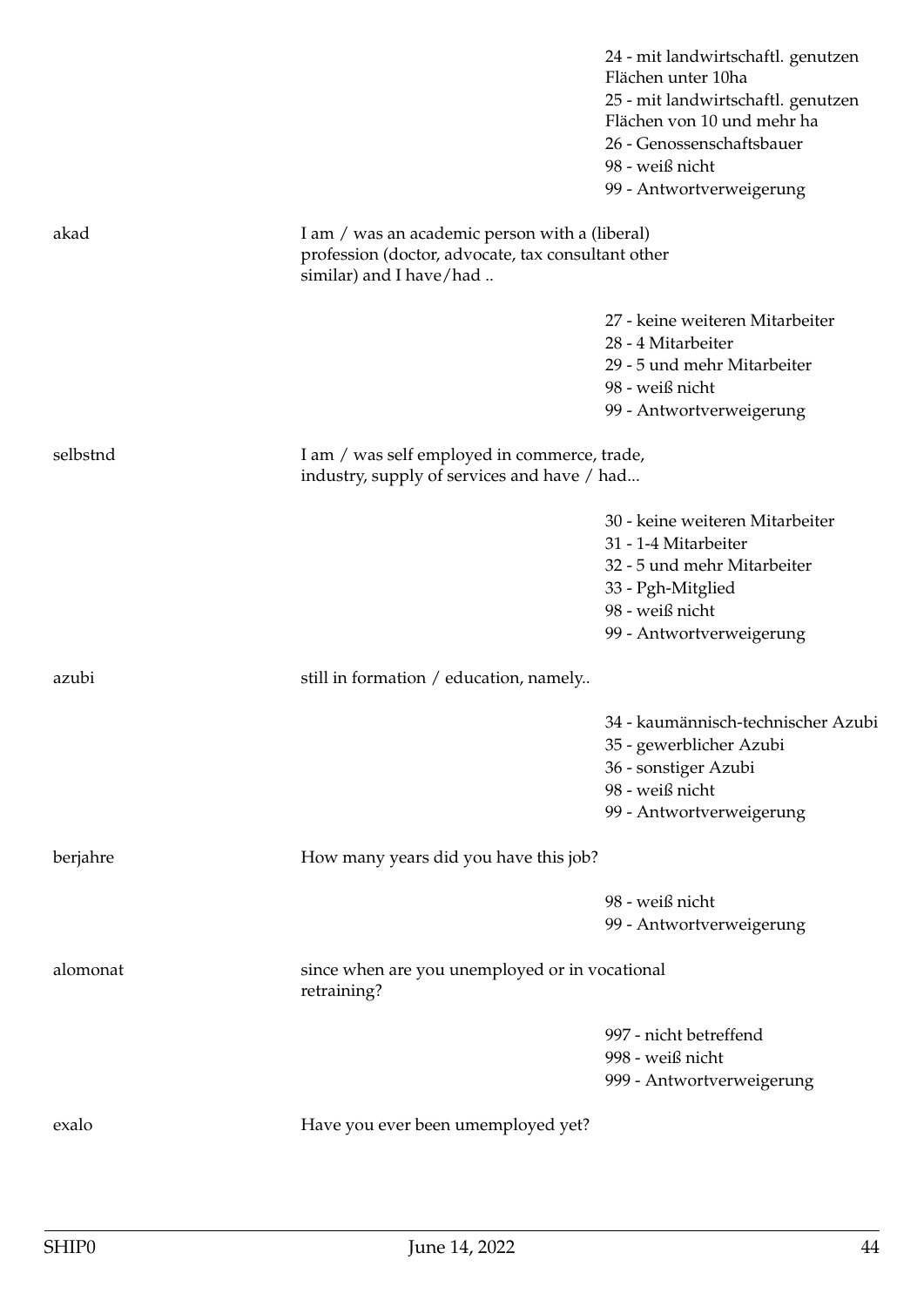|          |                                                                          | $1 - ja$<br>$2$ - nein<br>8 - weiß nicht<br>9 - Antwortverweigerung                                                                                                           |
|----------|--------------------------------------------------------------------------|-------------------------------------------------------------------------------------------------------------------------------------------------------------------------------|
| alo90    | How long have you been umemployed<br>altogether since 1990?              |                                                                                                                                                                               |
|          |                                                                          | 997 - nicht betreffend<br>998 - weiß nicht<br>999 - Antwortverweigerung                                                                                                       |
| abm      | Have you ever been employed in the context of a<br>job creation measure? |                                                                                                                                                                               |
|          |                                                                          | $1 - ja$<br>$2$ - nein<br>8 - weiß nicht<br>9 - Antwortverweigerung                                                                                                           |
| abm90    | How long was that altogether since 1990?                                 |                                                                                                                                                                               |
|          |                                                                          | 997 - nicht betreffend<br>998 - weiß nicht<br>999 - Antwortverweigerung                                                                                                       |
| umsch    | Have you ever taken part in a vocational<br>retraining?                  |                                                                                                                                                                               |
|          |                                                                          | $1 - ja$<br>$2$ - nein<br>8 - weiß nicht<br>9 - Antwortverweigerung                                                                                                           |
| umsch90  | How long have you done that altogether since<br>1990?                    |                                                                                                                                                                               |
|          |                                                                          | 997 - nicht betreffend<br>998 - weiß nicht<br>999 - Antwortverweigerung                                                                                                       |
| pschule1 | What is your partner's highest education level?                          |                                                                                                                                                                               |
|          |                                                                          | 1 - derzeit Schüler<br>2 - ohne Abschluß<br>3 - Volks-, Hauptschule<br>4 - Mittlere Reife, Realschule. Fach-<br>schule<br>5 - Polytechnische Oberschule<br>6 - Fachschulreife |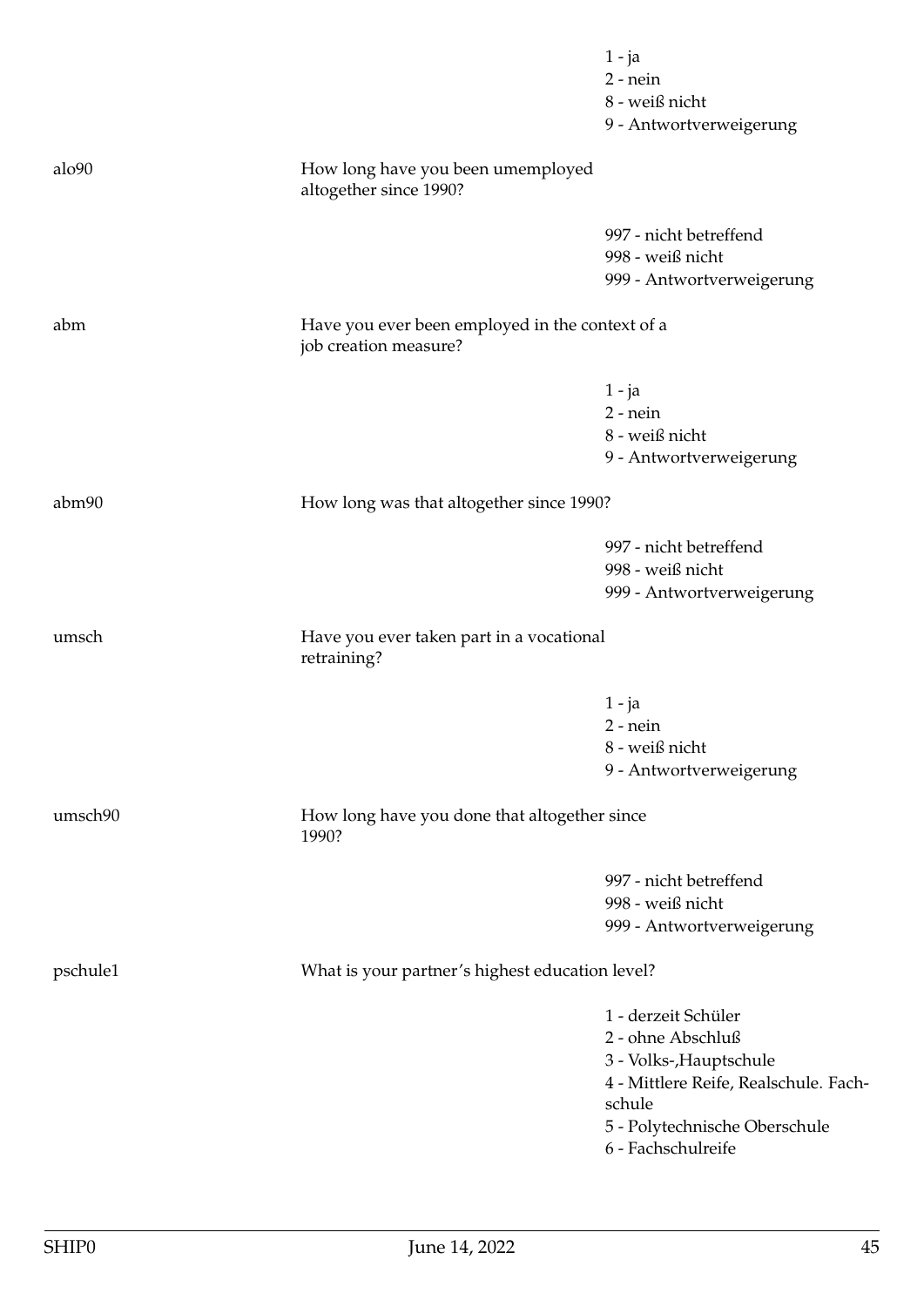|          |                                                                                                 | 7 - Abitur, EOS mit Facharbeiterab-<br>schluß<br>8 - Fachhochschulreife/Facharbeiter<br>mit Abitur |
|----------|-------------------------------------------------------------------------------------------------|----------------------------------------------------------------------------------------------------|
|          |                                                                                                 | 9 - Sonstiges, keine Angabe                                                                        |
| ptaetig0 | Has your partner ever been employed?                                                            |                                                                                                    |
|          |                                                                                                 | $1 - ja$                                                                                           |
|          |                                                                                                 | $2$ - nein                                                                                         |
|          |                                                                                                 | 8 - weiß nicht                                                                                     |
|          |                                                                                                 | 9 - Antwortverweigerung                                                                            |
| pstellg  | What is your husband's / wife's occupational<br>status?                                         |                                                                                                    |
|          |                                                                                                 | 1 - Arbeiter                                                                                       |
|          |                                                                                                 | 2 - Angestellter                                                                                   |
|          |                                                                                                 | 3 - Beamter, Richter, Berufssoldat<br>4 - Selbstständiger Landwirt,                                |
|          |                                                                                                 | Genossenschaftsbauer                                                                               |
|          |                                                                                                 | 5 - Akademiker im Beruf                                                                            |
|          |                                                                                                 | 6 - Selbstständig                                                                                  |
|          |                                                                                                 | 7 - in Ausbildung                                                                                  |
|          |                                                                                                 | 8 - weiß nicht                                                                                     |
|          |                                                                                                 | 9 - Antwortverweigerung                                                                            |
| ptaetig1 | Does your husband / wife have an employment<br>at present?                                      |                                                                                                    |
|          |                                                                                                 | $1 - ja$                                                                                           |
|          |                                                                                                 | $2$ - nein                                                                                         |
|          |                                                                                                 | 8 - weiß nicht                                                                                     |
|          |                                                                                                 | 9 - Antwortverweigerung                                                                            |
| dprente  | Since when your husband / wife doesn't work<br>any more?                                        |                                                                                                    |
|          |                                                                                                 | 98 - weiß nicht                                                                                    |
|          |                                                                                                 | 99 - Antwortverweigerung                                                                           |
| wohnzeit | How long have you been living in your present<br>dwelling?                                      |                                                                                                    |
|          |                                                                                                 | 98 - weiß nicht                                                                                    |
|          |                                                                                                 | 99 - Antwortverweigerung                                                                           |
| wohn89   | Where have you been living in july of 1989, that<br>is to say shortly before the reunification? |                                                                                                    |
|          |                                                                                                 | $1 - DDR$                                                                                          |
|          |                                                                                                 |                                                                                                    |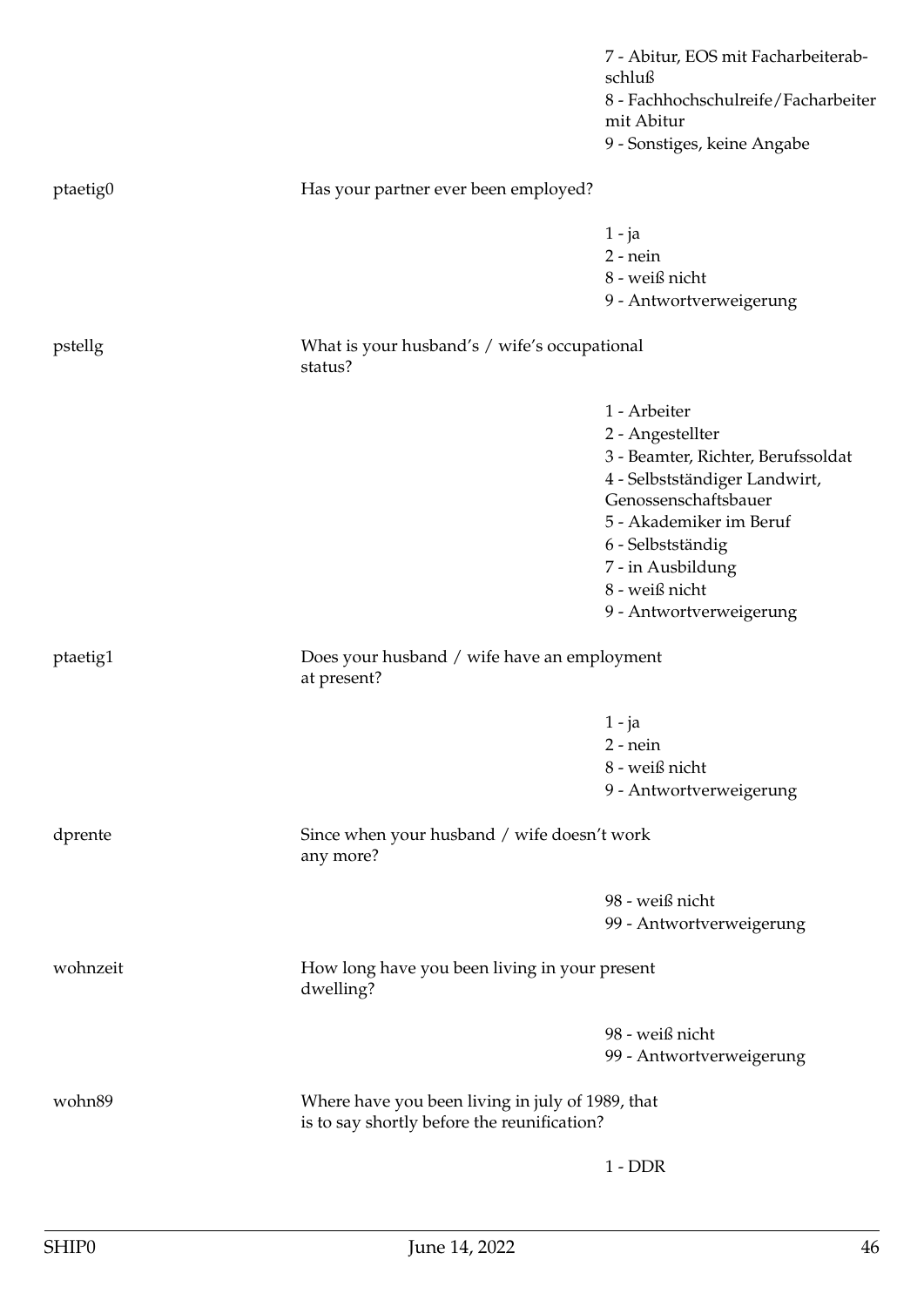|             |                                                                     | $2 - BRD$<br>3 - Ausland<br>8 - weiß nicht<br>9 - Antwortverweigerung                                                                      |
|-------------|---------------------------------------------------------------------|--------------------------------------------------------------------------------------------------------------------------------------------|
| <b>UTIL</b> | health services utilization                                         |                                                                                                                                            |
| wiegehts    | In general, would you say your health at present<br>is:             |                                                                                                                                            |
|             |                                                                     | 1 - sehr gut<br>$2 - gut$<br>3 - weniger gut<br>4 - schlecht<br>8 - weiß nicht<br>9 - Antwortverweigerung                                  |
| letztmal    | When was the last time you went to the doctor?                      |                                                                                                                                            |
|             |                                                                     | 1 - innerhalb letzte Monat<br>2 - innerhalb letzte 2-12 Monate<br>3 - vor mehr als einem Jahr<br>8 - weiß nicht<br>9 - Antwortverweigerung |
| arzt4wo     | How many times did you consult a doctor within<br>the past 4 weeks? |                                                                                                                                            |
|             |                                                                     | 98 - weiß nicht<br>99 - Antwortverweigerung                                                                                                |
| allgarzt    | general practitioner                                                |                                                                                                                                            |
|             |                                                                     | $1 - ja$<br>$2$ - nein<br>8 - weiß nicht<br>9 - Antwortverweigerung                                                                        |
| allgfreq    | If yes, how often?                                                  |                                                                                                                                            |
|             |                                                                     | 997 - nicht betreffend<br>998 - weiß nicht<br>999 - Antwortverweigerung                                                                    |
| intern      | internist                                                           |                                                                                                                                            |
|             |                                                                     | $1 - ja$<br>$2$ - nein<br>8 - weiß nicht<br>9 - Antwortverweigerung                                                                        |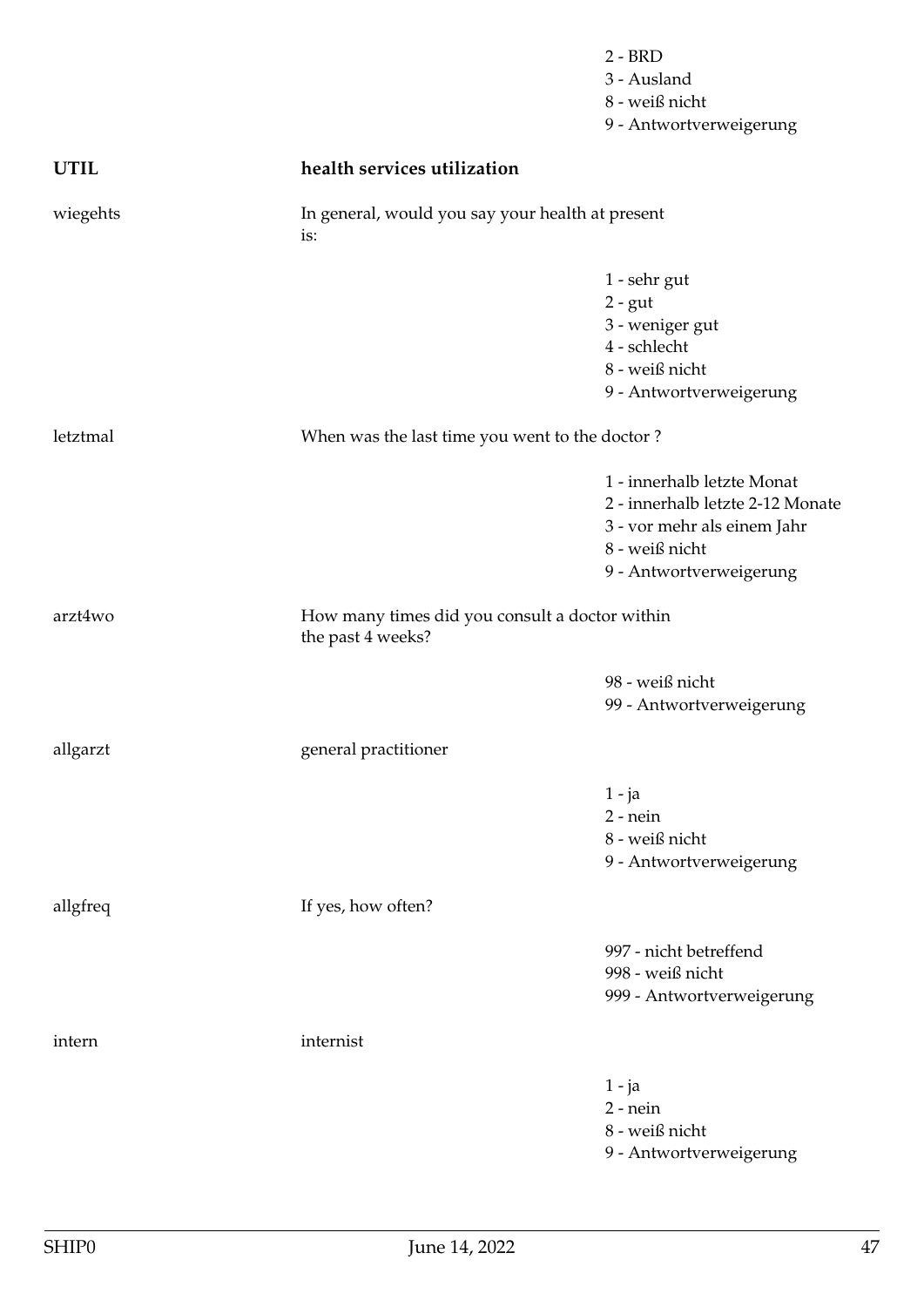| intfreq  | If yes, how often? |                                                                         |
|----------|--------------------|-------------------------------------------------------------------------|
|          |                    | 997 - nicht betreffend<br>998 - weiß nicht<br>999 - Antwortverweigerung |
| gyn      | gynecologist       |                                                                         |
|          |                    | $1 - ja$<br>$2$ - nein<br>8 - weiß nicht<br>9 - Antwortverweigerung     |
| gynfreq  | If yes, how often? |                                                                         |
|          |                    | 997 - nicht betreffend<br>998 - weiß nicht<br>999 - Antwortverweigerung |
| chirurg  | surgeon            |                                                                         |
|          |                    | $1 - ja$<br>$2$ - nein<br>8 - weiß nicht<br>9 - Antwortverweigerung     |
| chifreq  | If yes, how often? |                                                                         |
|          |                    | 997 - nicht betreffend<br>998 - weiß nicht<br>999 - Antwortverweigerung |
| ortho    | orthopedist        |                                                                         |
|          |                    | $1 - ja$<br>$2$ - nein<br>8 - weiß nicht<br>9 - Antwortverweigerung     |
| orthfreq | If yes, how often? |                                                                         |
|          |                    | 997 - nicht betreffend<br>998 - weiß nicht<br>999 - Antwortverweigerung |
| uro      | urologist          |                                                                         |
|          |                    | $1 - ja$<br>$2$ - nein                                                  |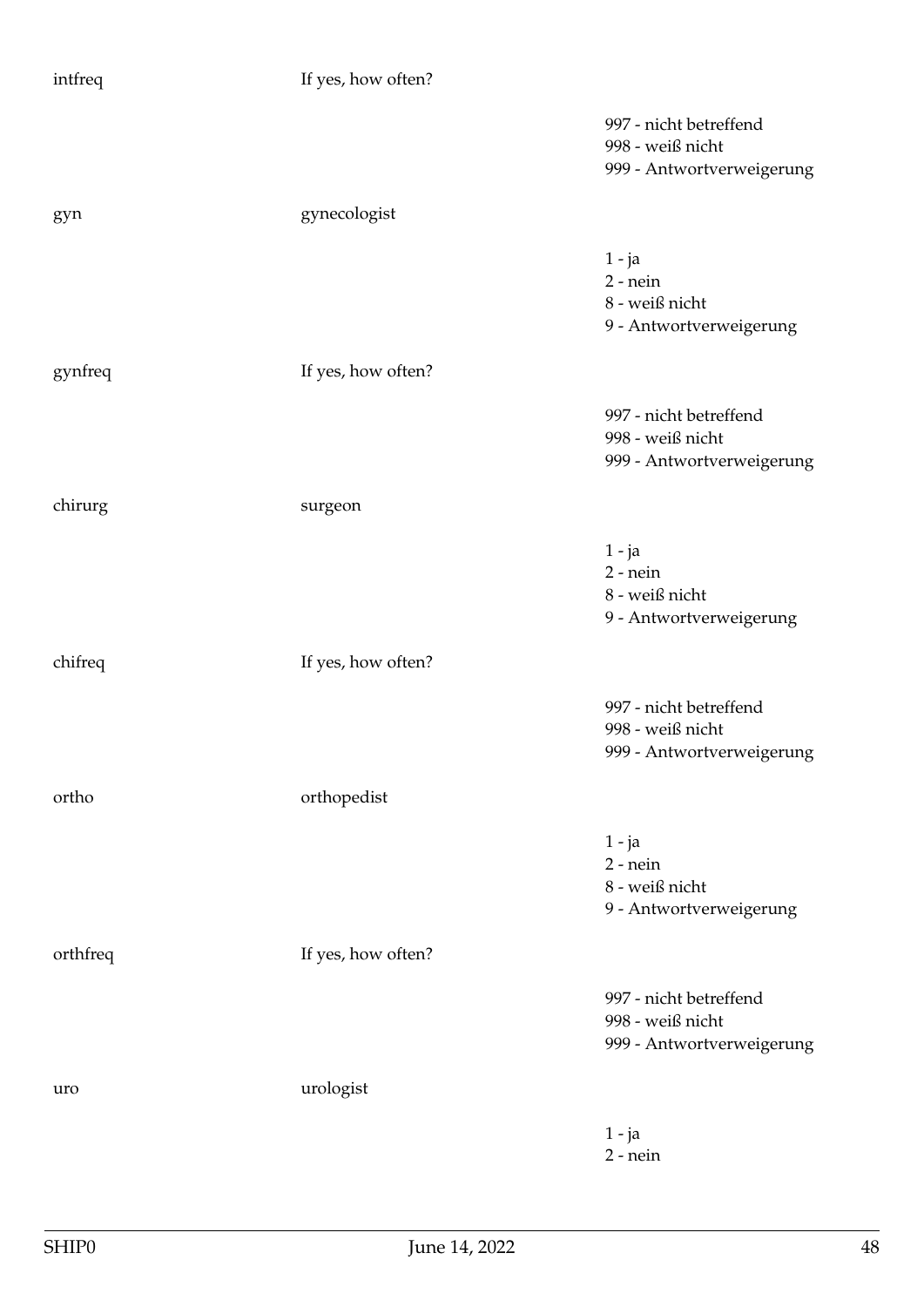|          |                       | 8 - weiß nicht<br>9 - Antwortverweigerung                               |
|----------|-----------------------|-------------------------------------------------------------------------|
| urofreq  | If yes, how often?    |                                                                         |
|          |                       | 997 - nicht betreffend<br>998 - weiß nicht<br>999 - Antwortverweigerung |
| hno      | otorhinolaryngologist |                                                                         |
|          |                       | $1 - ja$<br>$2$ - nein<br>8 - weiß nicht<br>9 - Antwortverweigerung     |
| hnofreq  | If yes, how often?    |                                                                         |
|          |                       | 997 - nicht betreffend<br>998 - weiß nicht<br>999 - Antwortverweigerung |
| augarzt  | ophthalmologist       |                                                                         |
|          |                       | $1 - ja$<br>$2$ - nein<br>8 - weiß nicht<br>9 - Antwortverweigerung     |
| augfreq  | If yes, how often?    |                                                                         |
|          |                       | 997 - nicht betreffend<br>998 - weiß nicht<br>999 - Antwortverweigerung |
| hautarzt | dermatologist         |                                                                         |
|          |                       | $1 - ja$<br>$2$ - nein<br>8 - weiß nicht<br>9 - Antwortverweigerung     |
| hautfreq | If yes, how often?    |                                                                         |
|          |                       | 997 - nicht betreffend<br>998 - weiß nicht<br>999 - Antwortverweigerung |
| neuro    | neurologist           |                                                                         |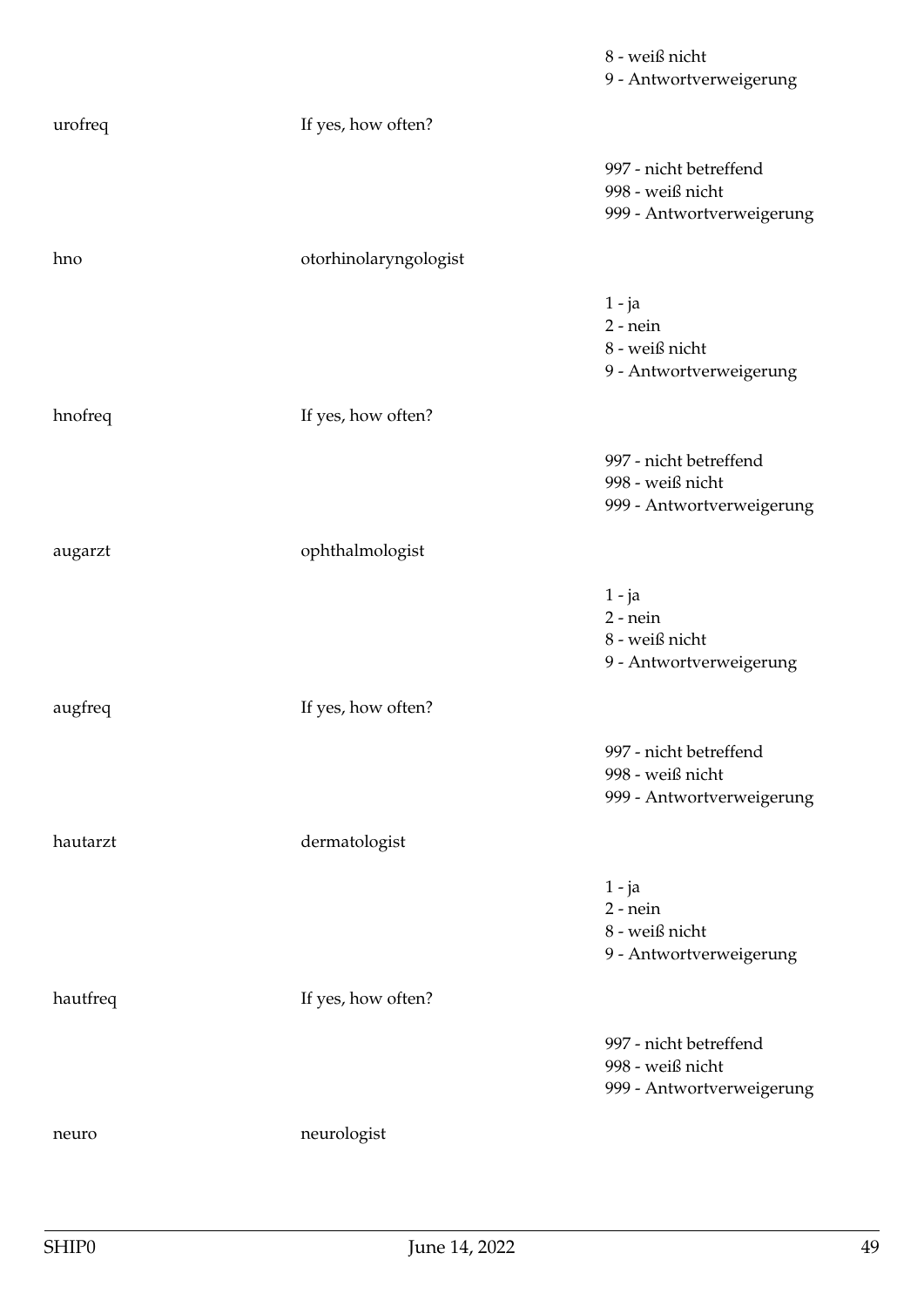|          |                    | $1 - ja$<br>$2$ - nein<br>8 - weiß nicht<br>9 - Antwortverweigerung     |
|----------|--------------------|-------------------------------------------------------------------------|
| neurfreq | If yes, how often? |                                                                         |
|          |                    | 997 - nicht betreffend<br>998 - weiß nicht<br>999 - Antwortverweigerung |
| psych    | psychiatrist       |                                                                         |
|          |                    | $1 - ja$<br>$2$ - nein<br>8 - weiß nicht<br>9 - Antwortverweigerung     |
| psyfreq  | If yes, how often? |                                                                         |
|          |                    | 997 - nicht betreffend<br>998 - weiß nicht<br>999 - Antwortverweigerung |
| werxarzt | company doctor     |                                                                         |
|          |                    | $1 - ja$<br>$2$ - nein<br>8 - weiß nicht<br>9 - Antwortverweigerung     |
| werxfreq | If yes, how often? |                                                                         |
|          |                    | 997 - nicht betreffend<br>998 - weiß nicht<br>999 - Antwortverweigerung |
| andarzt  | other doctor/s     |                                                                         |
|          |                    | $1 - ja$<br>$2$ - nein<br>8 - weiß nicht<br>9 - Antwortverweigerung     |
| andfreq  | If yes, how often? |                                                                         |
|          |                    | 997 - nicht betreffend<br>998 - weiß nicht<br>999 - Antwortverweigerung |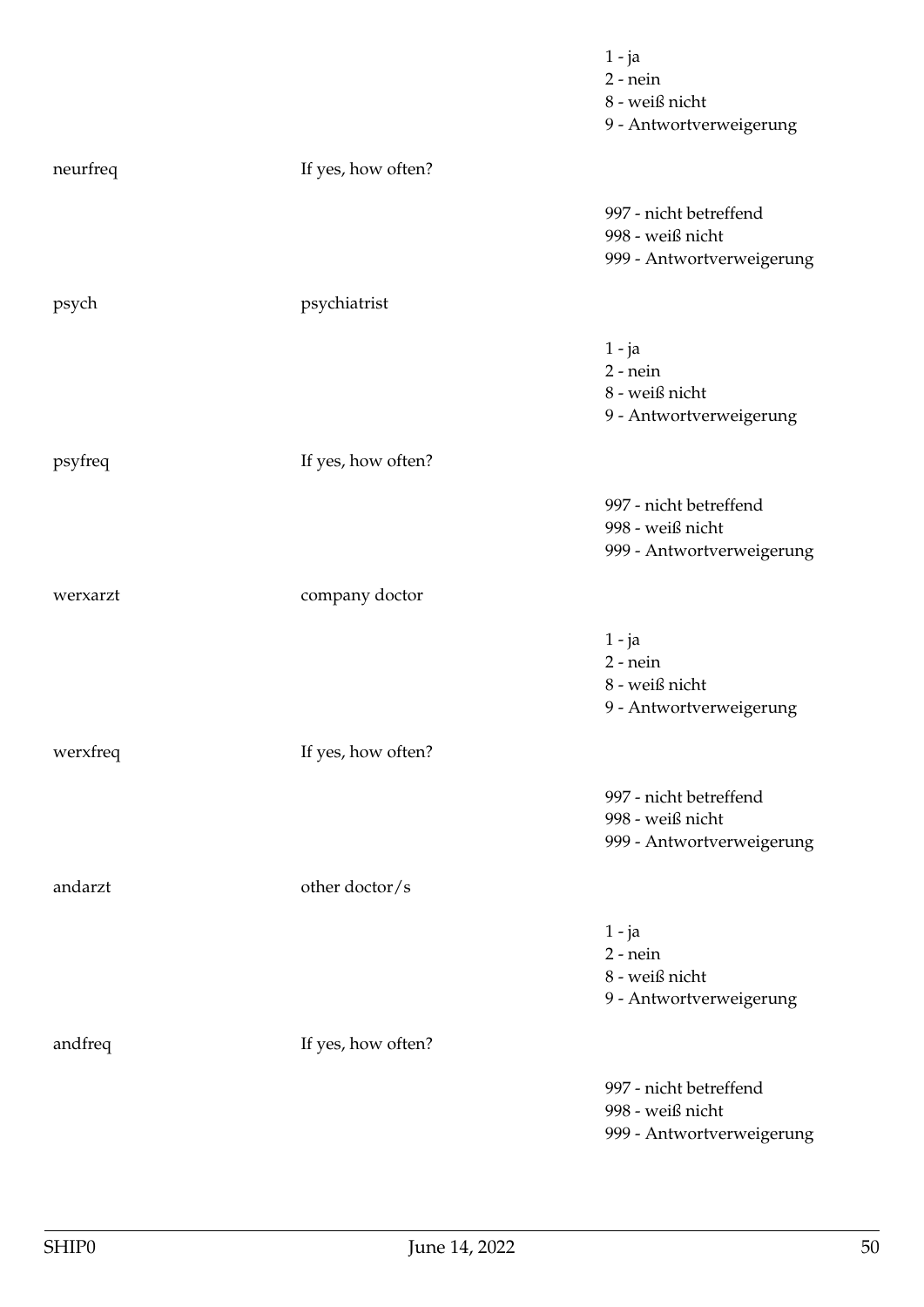| grund                                 | checkup                                                   |                        |
|---------------------------------------|-----------------------------------------------------------|------------------------|
|                                       |                                                           | $0$ - nein<br>$1 - ja$ |
| grund_2                               | cancer screening test                                     |                        |
|                                       |                                                           | $0$ - nein<br>$1 - ja$ |
| grund_3                               | gynecological examination                                 |                        |
|                                       |                                                           | $0$ - nein<br>$1 - ja$ |
| $grund_4$                             | pregnancy                                                 |                        |
|                                       |                                                           | $0$ - nein<br>$1 - ja$ |
| grund_5                               | acute disease                                             |                        |
|                                       |                                                           | $0$ - nein<br>$1 - ja$ |
| grund_6                               | chronic disease                                           |                        |
|                                       |                                                           | $0$ - nein<br>$1 - ja$ |
| $\mathop{\mathrm{grund}}\nolimits\_7$ | accident, injury                                          |                        |
|                                       |                                                           | $0$ - nein<br>$1 - ja$ |
| grund_8                               | referral                                                  |                        |
|                                       |                                                           | $0$ - nein<br>$1 - ja$ |
| grund_9                               | appointment the doctor had made with you for<br>that date |                        |
|                                       |                                                           | $0$ - nein<br>$1 - ja$ |
| grund_10                              | prescription extension                                    |                        |
|                                       |                                                           | $0$ - nein<br>$1 - ja$ |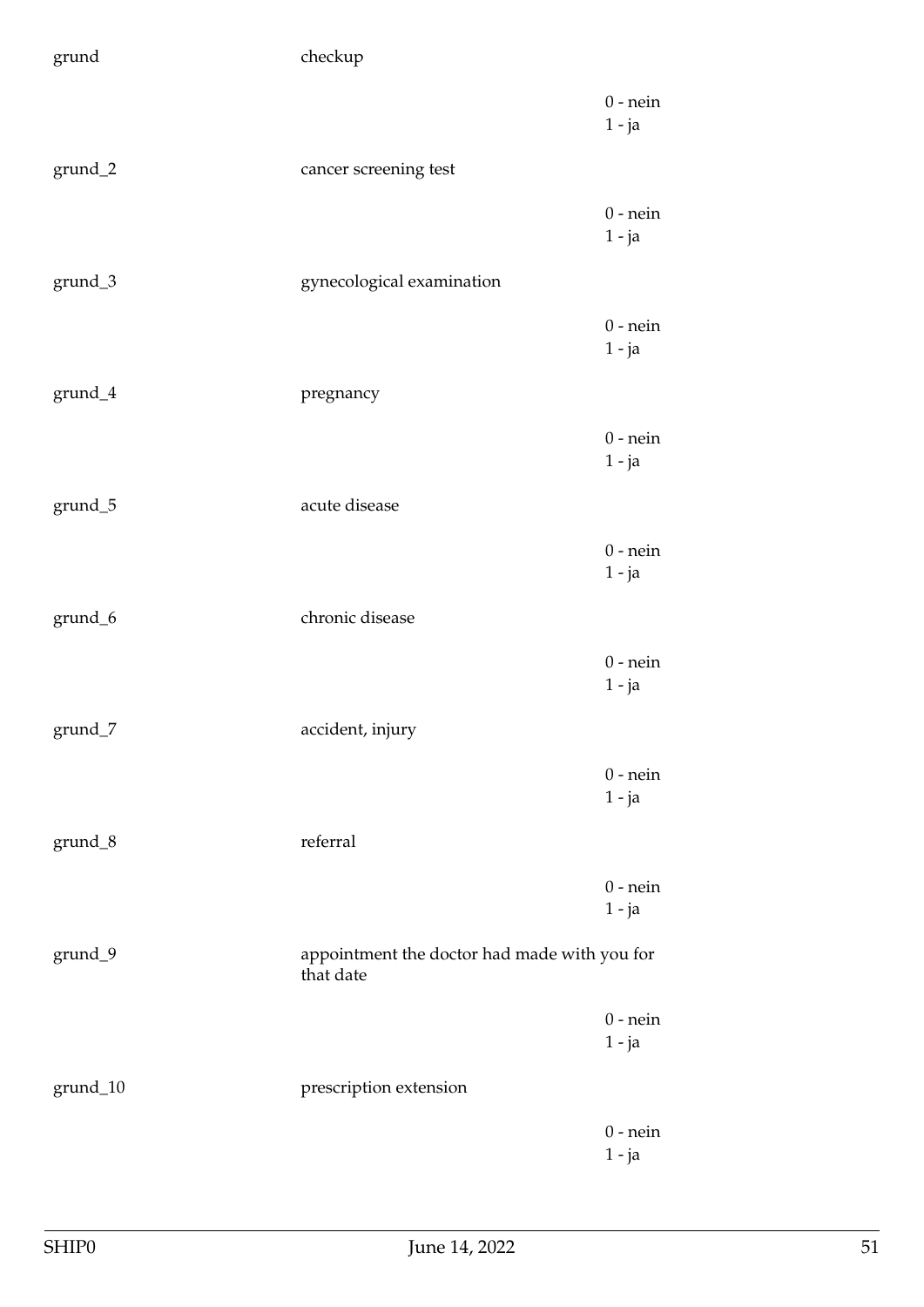| grund_11 | other reasons                                                                                                                 |                                                                     |
|----------|-------------------------------------------------------------------------------------------------------------------------------|---------------------------------------------------------------------|
|          |                                                                                                                               | $0$ - nein<br>$1 - ja$                                              |
| vorsorg  | Have you ever participated in preventive cancer<br>screening?                                                                 |                                                                     |
|          |                                                                                                                               | $1 - ja$<br>$2$ - nein<br>8 - weiß nicht<br>9 - Antwortverweigerung |
| vorsor12 | preventive cancer screening: Did it take place<br>during the last 12 months?                                                  |                                                                     |
|          |                                                                                                                               | $1 - ja$<br>$2$ - nein<br>8 - weiß nicht<br>9 - Antwortverweigerung |
| checkup  | Have you ever participated in a preventive<br>medical checkup?                                                                |                                                                     |
|          |                                                                                                                               | $1 - ja$<br>$2$ - nein<br>8 - weiß nicht<br>9 - Antwortverweigerung |
| check12  | preventive medical checkup: Did it take place<br>during the last 12 months?                                                   |                                                                     |
|          |                                                                                                                               | $1 - ja$<br>$2$ - nein<br>8 - weiß nicht<br>9 - Antwortverweigerung |
| natur    | Have you been treated naturopathically by a<br>non-medical practitioner, doctor or someone else<br>during the last 12 months? |                                                                     |
|          |                                                                                                                               | $1 - ja$<br>$2$ - nein<br>8 - weiß nicht<br>9 - Antwortverweigerung |
| phyto1   | phyto therapy                                                                                                                 |                                                                     |
|          |                                                                                                                               | $1 - ja$                                                            |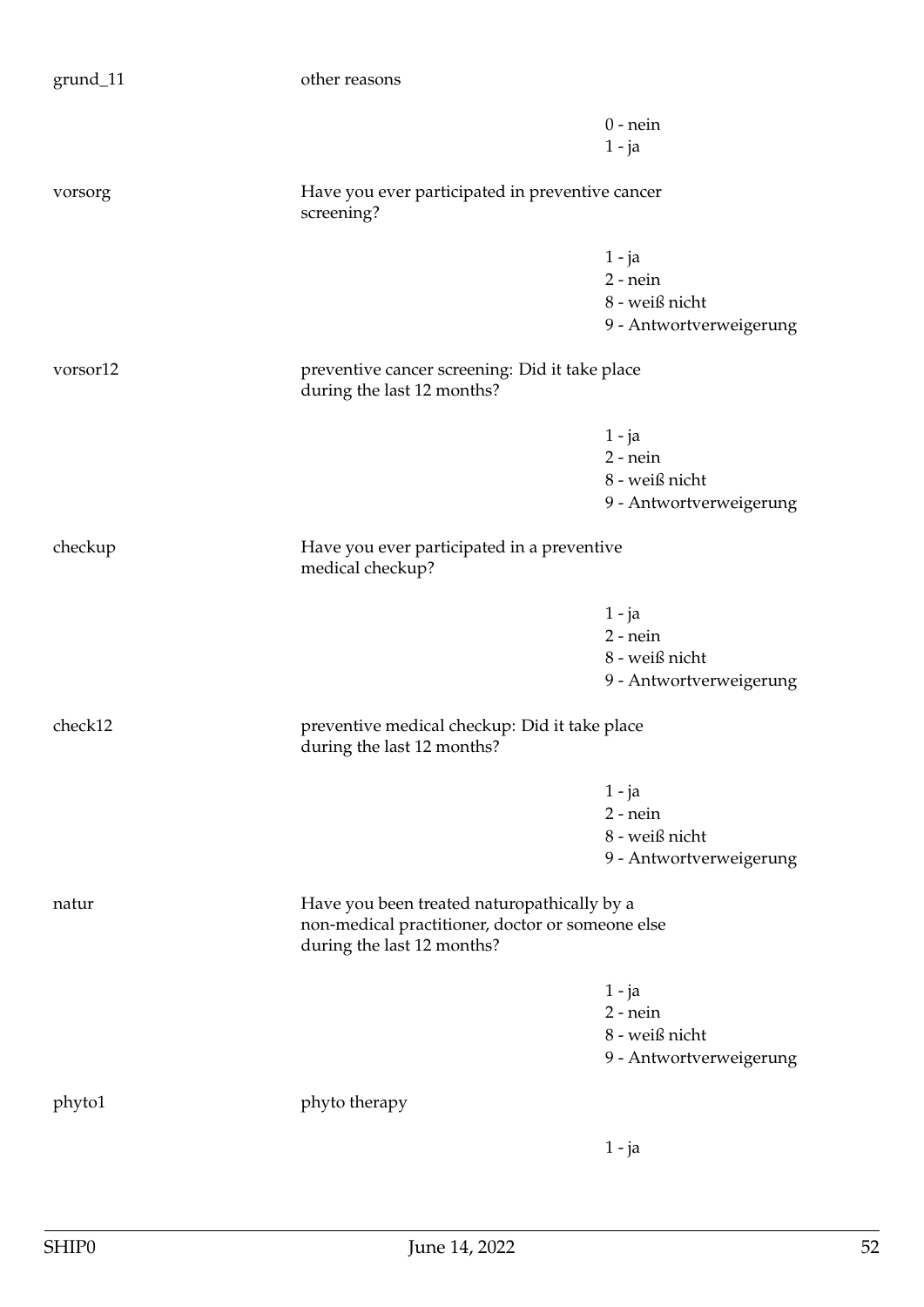|        |                                  | $2$ - nein<br>8 - weiß nicht<br>9 - Antwortverweigerung                                                                  |
|--------|----------------------------------|--------------------------------------------------------------------------------------------------------------------------|
| phyto2 | Who prescribed it?               |                                                                                                                          |
|        |                                  | $1 - Arzt$<br>2 - Heilpraktiker<br>3 - anderer<br>8 - weiß nicht<br>9 - Antwortverweigerung                              |
| phyto3 | Who paid for it?                 |                                                                                                                          |
|        |                                  | 1 - privat bezahlt<br>2 - Krankenkasse bezahlt<br>3 - privat und kk bezahlt<br>8 - weiß nicht<br>9 - Antwortverweigerung |
| hom1   | homeopathy                       |                                                                                                                          |
|        |                                  | $1 - ja$<br>$2$ - nein<br>8 - weiß nicht<br>9 - Antwortverweigerung                                                      |
| hom2   | Who prescribed it?               |                                                                                                                          |
|        |                                  | $1 - Arzt$<br>2 - Heilpraktiker<br>3 - anderer<br>8 - weiß nicht<br>9 - Antwortverweigerung                              |
| hom3   | Who paid for it?                 |                                                                                                                          |
|        |                                  | 1 - privat bezahlt<br>2 - Krankenkasse bezahlt<br>3 - privat und kk bezahlt<br>8 - weiß nicht<br>9 - Antwortverweigerung |
| bew1   | active and passive kinesitherapy |                                                                                                                          |
|        |                                  | 1 - ja<br>$2$ - nein<br>8 - weiß nicht<br>9 - Antwortverweigerung                                                        |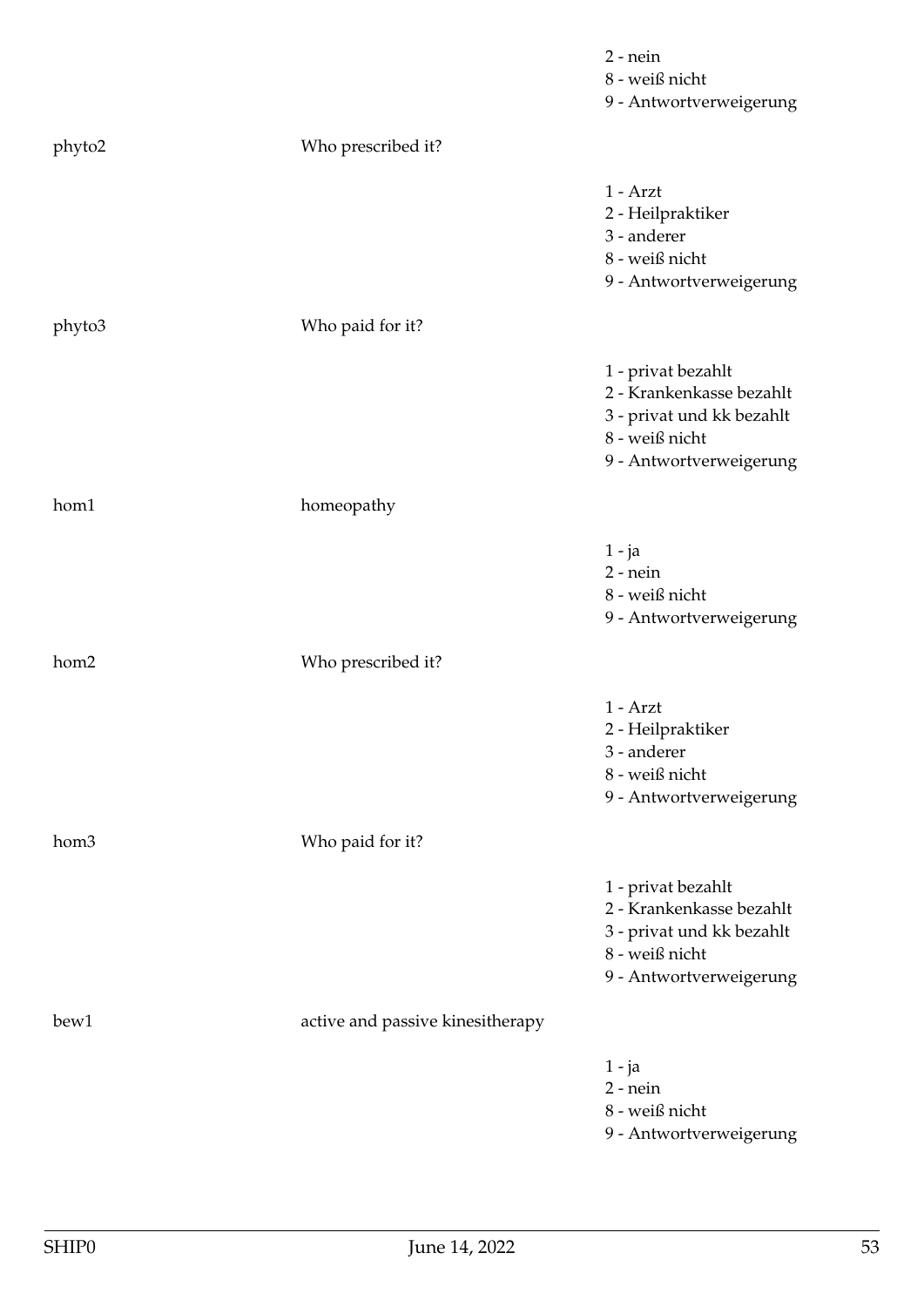| bew2             | Who prescribed it?                   |                                                                                                                          |
|------------------|--------------------------------------|--------------------------------------------------------------------------------------------------------------------------|
|                  |                                      | $1 - Arzt$<br>2 - Heilpraktiker<br>3 - anderer<br>8 - weiß nicht<br>9 - Antwortverweigerung                              |
| bew <sub>3</sub> | Who paid for it?                     |                                                                                                                          |
|                  |                                      | 1 - privat bezahlt<br>2 - Krankenkasse bezahlt<br>3 - privat und kk bezahlt<br>8 - weiß nicht<br>9 - Antwortverweigerung |
| oberf1           | superficial heat and cold treatments |                                                                                                                          |
|                  |                                      | 1 - ja<br>$2$ - nein<br>8 - weiß nicht<br>9 - Antwortverweigerung                                                        |
| oberf2           | Who prescribed it?                   |                                                                                                                          |
|                  |                                      | $1 - Arzt$<br>2 - Heilpraktiker<br>3 - anderer<br>8 - weiß nicht<br>9 - Antwortverweigerung                              |
| oberf3           | Who paid for it?                     |                                                                                                                          |
|                  |                                      | 1 - privat bezahlt<br>2 - Krankenkasse bezahlt<br>3 - privat und kk bezahlt<br>8 - weiß nicht<br>9 - Antwortverweigerung |
| tief1            | deep heating treatments              |                                                                                                                          |
|                  |                                      | $1 - ja$<br>$2$ - nein<br>8 - weiß nicht<br>9 - Antwortverweigerung                                                      |
| tief2            | Who prescribed it?                   |                                                                                                                          |
|                  |                                      | $1 - Arzt$<br>2 - Heilpraktiker                                                                                          |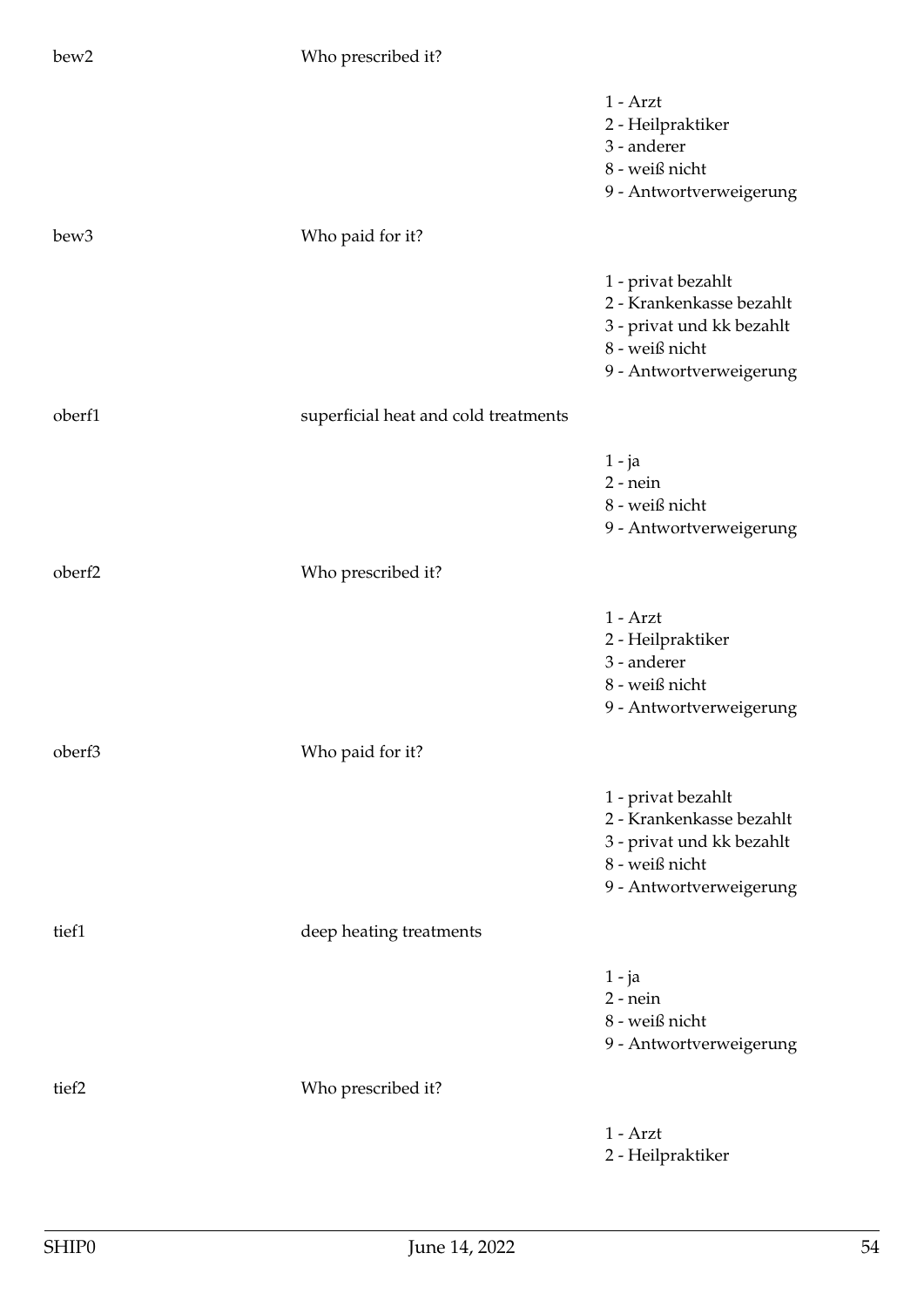|       |                    | 3 - anderer<br>8 - weiß nicht<br>9 - Antwortverweigerung                                                                 |
|-------|--------------------|--------------------------------------------------------------------------------------------------------------------------|
| tief3 | Who paid for it?   |                                                                                                                          |
|       |                    | 1 - privat bezahlt<br>2 - Krankenkasse bezahlt<br>3 - privat und kk bezahlt<br>8 - weiß nicht<br>9 - Antwortverweigerung |
| hyd1  | hydrotherapy       |                                                                                                                          |
|       |                    | 1 - ja<br>$2$ - nein<br>8 - weiß nicht<br>9 - Antwortverweigerung                                                        |
| hyd2  | Who prescribed it? |                                                                                                                          |
|       |                    | $1 - Arzt$<br>2 - Heilpraktiker<br>3 - anderer<br>$8$ - weiß nicht<br>9 - Antwortverweigerung                            |
| hyd3  | Who paid for it?   |                                                                                                                          |
|       |                    | 1 - privat bezahlt<br>2 - Krankenkasse bezahlt<br>3 - privat und kk bezahlt<br>8 - weiß nicht<br>9 - Antwortverweigerung |
| aku1  | acupuncture        |                                                                                                                          |
|       |                    | $1 - ja$<br>$2$ - nein<br>8 - weiß nicht<br>9 - Antwortverweigerung                                                      |
| aku2  | Who prescribed it? |                                                                                                                          |
|       |                    | $1 - Arzt$<br>2 - Heilpraktiker<br>3 - anderer<br>8 - weiß nicht<br>9 - Antwortverweigerung                              |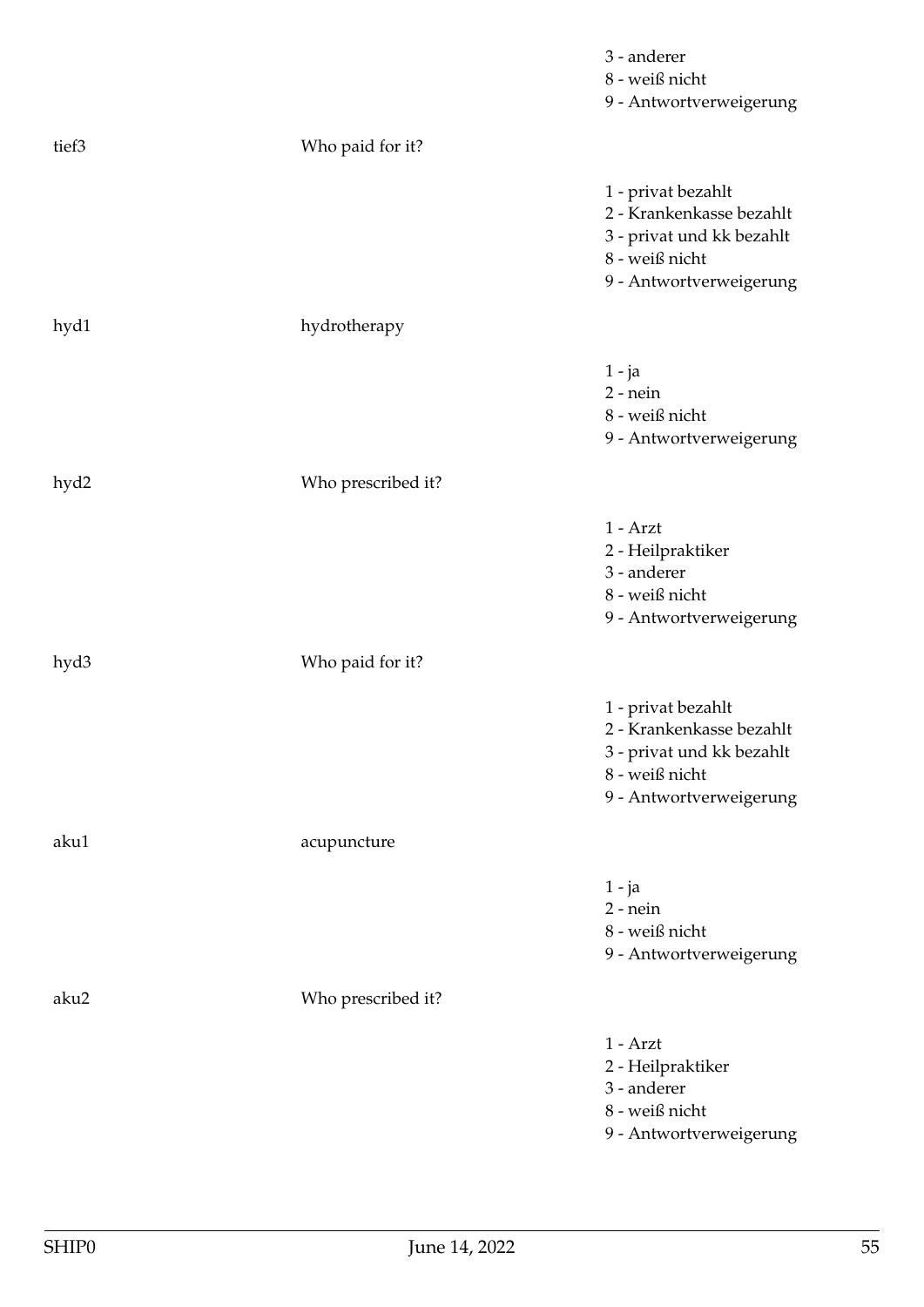| aku3              | Who paid for it?   |                                                                                                                          |
|-------------------|--------------------|--------------------------------------------------------------------------------------------------------------------------|
|                   |                    | 1 - privat bezahlt<br>2 - Krankenkasse bezahlt<br>3 - privat und kk bezahlt<br>8 - weiß nicht<br>9 - Antwortverweigerung |
| el1               | electrotherapy     |                                                                                                                          |
|                   |                    | $1 - ja$<br>$2$ - nein<br>8 - weiß nicht<br>9 - Antwortverweigerung                                                      |
| el <sub>2</sub>   | Who prescribed it? |                                                                                                                          |
|                   |                    | $1 - Arzt$<br>2 - Heilpraktiker<br>3 - anderer<br>8 - weiß nicht<br>9 - Antwortverweigerung                              |
| el <sub>3</sub>   | Who paid for it?   |                                                                                                                          |
|                   |                    | 1 - privat bezahlt<br>2 - Krankenkasse bezahlt<br>3 - privat und kk bezahlt<br>8 - weiß nicht<br>9 - Antwortverweigerung |
| diet1             | dietetic treatment |                                                                                                                          |
|                   |                    | $1 - ja$<br>$2$ - nein<br>8 - weiß nicht<br>9 - Antwortverweigerung                                                      |
| diet <sub>2</sub> | Who prescribed it? |                                                                                                                          |
|                   |                    | $1 - Arzt$<br>2 - Heilpraktiker<br>3 - anderer<br>8 - weiß nicht<br>9 - Antwortverweigerung                              |
| diet <sub>3</sub> | Who paid for it?   |                                                                                                                          |
|                   |                    | 1 - privat bezahlt<br>2 - Krankenkasse bezahlt                                                                           |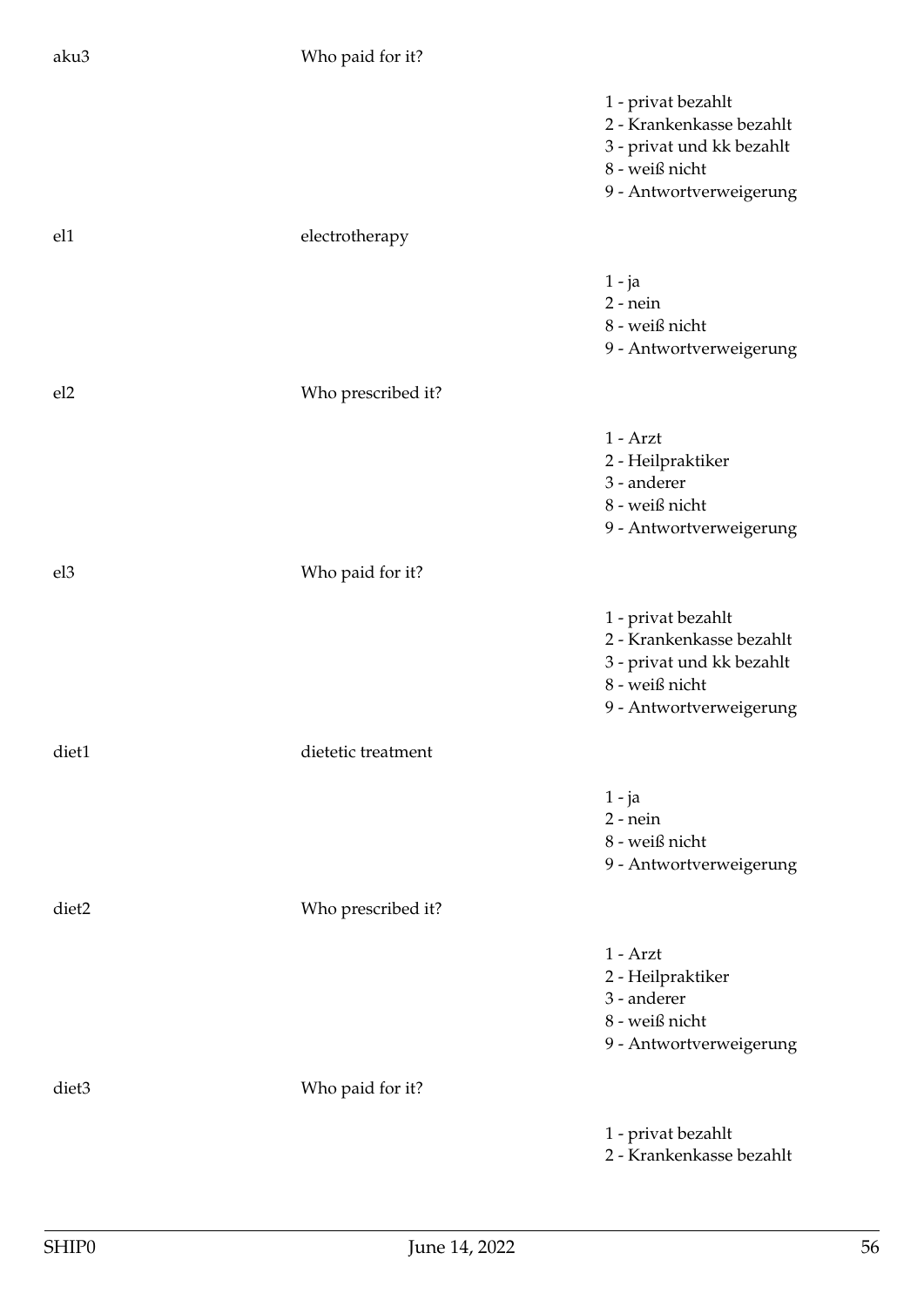|                     |                    | 3 - privat und kk bezahlt<br>8 - weiß nicht<br>9 - Antwortverweigerung                                                   |
|---------------------|--------------------|--------------------------------------------------------------------------------------------------------------------------|
| neural1             | neuraltherapy      |                                                                                                                          |
|                     |                    | $1 - ja$<br>$2$ - nein<br>8 - weiß nicht<br>9 - Antwortverweigerung                                                      |
| neural <sub>2</sub> | Who prescribed it? |                                                                                                                          |
|                     |                    | $1 - Arzt$<br>2 - Heilpraktiker<br>3 - anderer<br>8 - weiß nicht<br>9 - Antwortverweigerung                              |
| neural3             | Who paid for it?   |                                                                                                                          |
|                     |                    | 1 - privat bezahlt<br>2 - Krankenkasse bezahlt<br>3 - privat und kk bezahlt<br>8 - weiß nicht<br>9 - Antwortverweigerung |
| chiro1              | osteopathy         |                                                                                                                          |
|                     |                    | 1 - ja<br>$2$ - nein<br>8 - weiß nicht<br>9 - Antwortverweigerung                                                        |
| chiro <sub>2</sub>  | Who prescribed it? |                                                                                                                          |
|                     |                    | $1 - Arzt$<br>2 - Heilpraktiker<br>3 - anderer<br>$8$ - weiß nicht<br>9 - Antwortverweigerung                            |
| chiro3              | Who paid for it?   |                                                                                                                          |
|                     |                    | 1 - privat bezahlt<br>2 - Krankenkasse bezahlt<br>3 - privat und kk bezahlt<br>8 - weiß nicht<br>9 - Antwortverweigerung |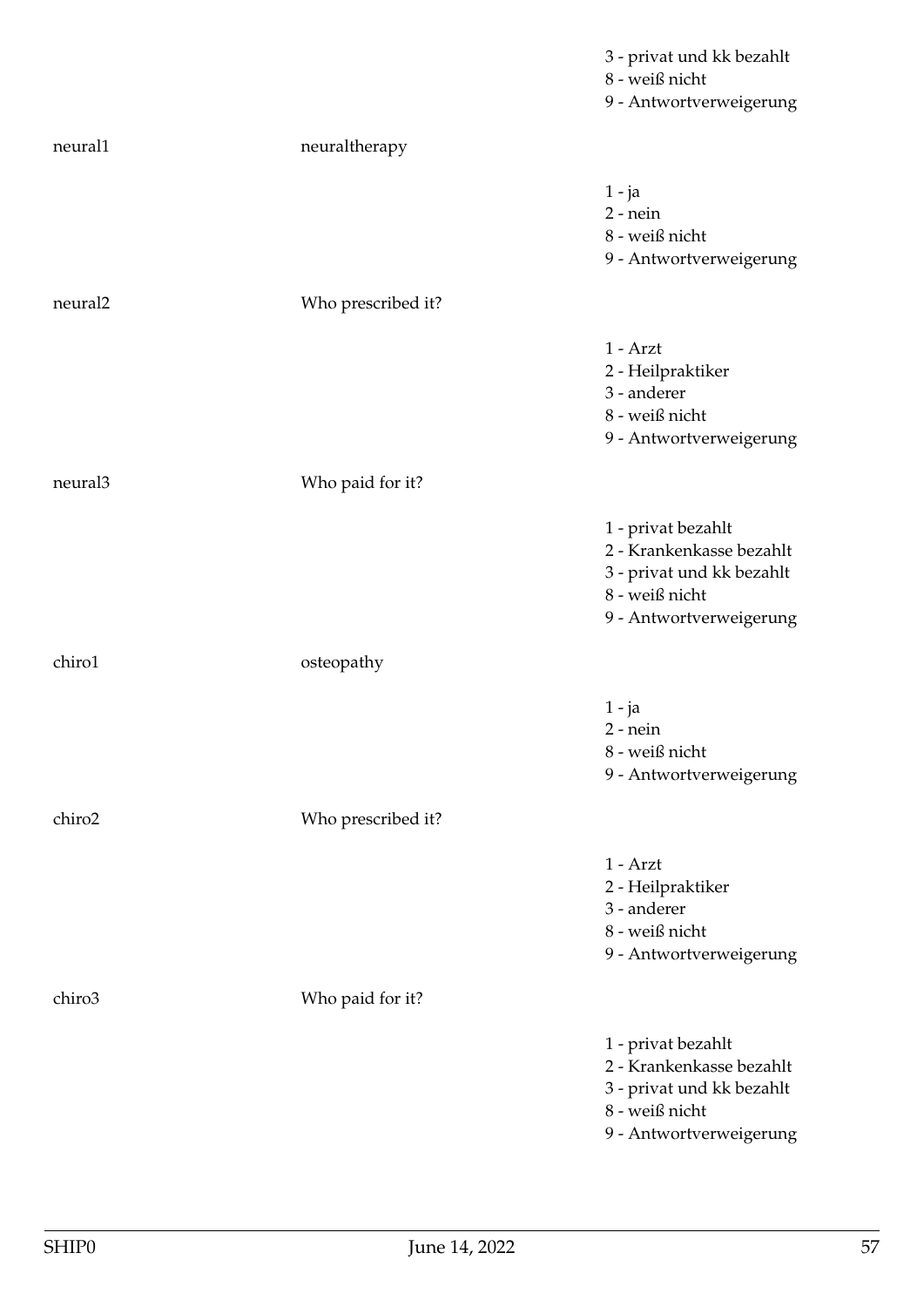## ozon1 oxygen or ozon therapy

|                   |                                                                                     | $1 - ja$                  |
|-------------------|-------------------------------------------------------------------------------------|---------------------------|
|                   |                                                                                     | $2$ - nein                |
|                   |                                                                                     | 8 - weiß nicht            |
|                   |                                                                                     | 9 - Antwortverweigerung   |
| ozon2             | Who prescribed it?                                                                  |                           |
|                   |                                                                                     | $1 - Arzt$                |
|                   |                                                                                     | 2 - Heilpraktiker         |
|                   |                                                                                     | 3 - anderer               |
|                   |                                                                                     | 8 - weiß nicht            |
|                   |                                                                                     | 9 - Antwortverweigerung   |
| ozon <sub>3</sub> | Who paid for it?                                                                    |                           |
|                   |                                                                                     | 1 - privat bezahlt        |
|                   |                                                                                     | 2 - Krankenkasse bezahlt  |
|                   |                                                                                     | 3 - privat und kk bezahlt |
|                   |                                                                                     | 8 - weiß nicht            |
|                   |                                                                                     | 9 - Antwortverweigerung   |
| yoga1             | relaxation therapy                                                                  |                           |
|                   |                                                                                     |                           |
|                   |                                                                                     | 1 - ja                    |
|                   |                                                                                     | $2$ - nein                |
|                   |                                                                                     | 8 - weiß nicht            |
|                   |                                                                                     | 9 - Antwortverweigerung   |
| yoga2             | Who prescribed it?                                                                  |                           |
|                   |                                                                                     | $1 - Arzt$                |
|                   |                                                                                     | 2 - Heilpraktiker         |
|                   |                                                                                     | 3 - anderer               |
|                   |                                                                                     | 8 - weiß nicht            |
|                   |                                                                                     | 9 - Antwortverweigerung   |
| yoga3             | Who paid for it?                                                                    |                           |
|                   |                                                                                     | 1 - privat bezahlt        |
|                   |                                                                                     | 2 - Krankenkasse bezahlt  |
|                   |                                                                                     | 3 - privat und kk bezahlt |
|                   |                                                                                     | 8 - weiß nicht            |
|                   |                                                                                     | 9 - Antwortverweigerung   |
| kh                | Have you been in hospital for an in-patient<br>treatment during the last 12 months? |                           |
|                   |                                                                                     |                           |
|                   |                                                                                     | 1 - ja                    |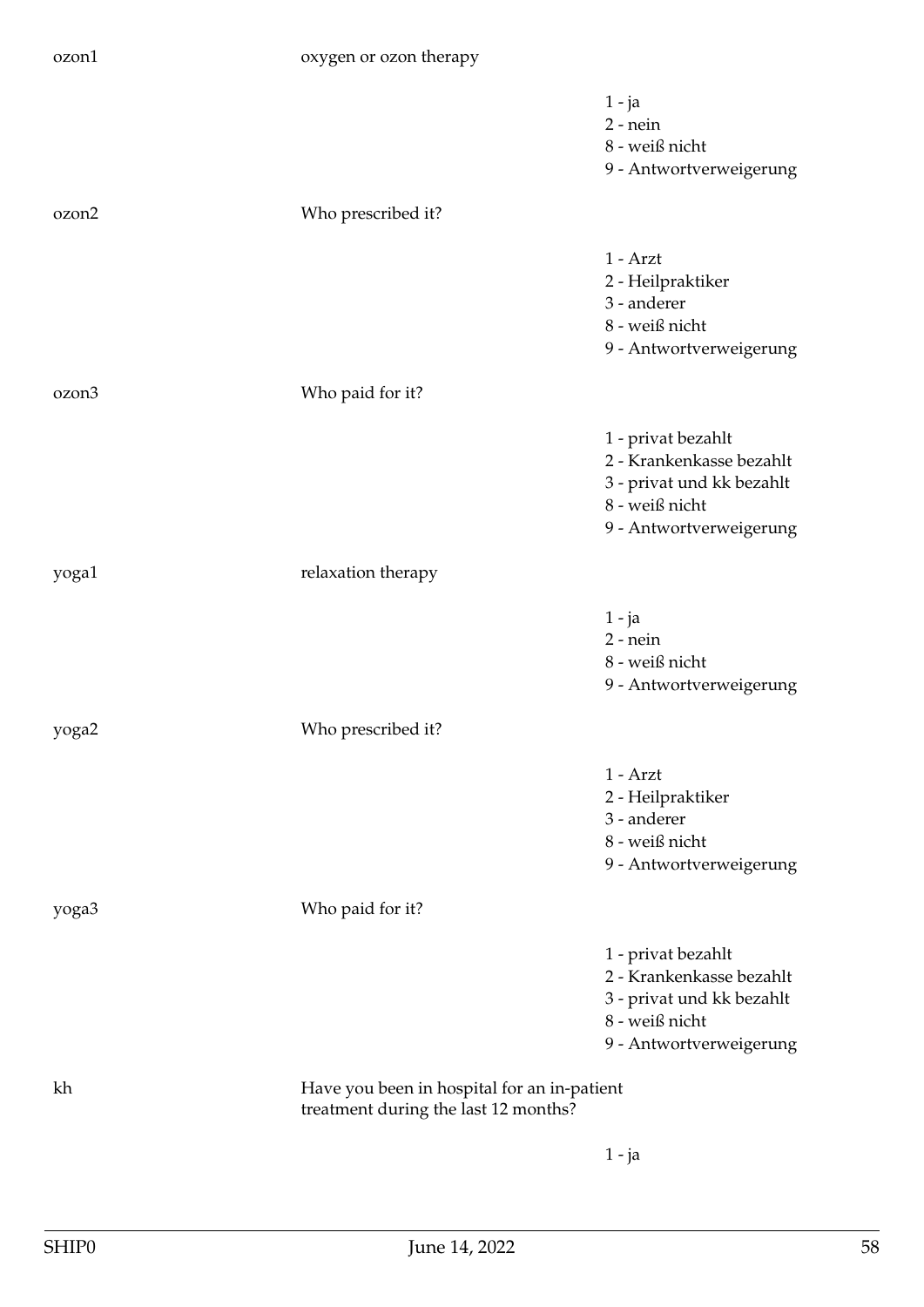|          |                                                                        | $2$ - nein<br>8 - weiß nicht        |
|----------|------------------------------------------------------------------------|-------------------------------------|
|          |                                                                        | 9 - Antwortverweigerung             |
| khfreq   | How often have you been in hospital during the<br>last 12 months?      |                                     |
|          |                                                                        | 98 - weiß nicht                     |
|          |                                                                        | 99 - Antwortverweigerung            |
| klintag  | How many days have you spent in hospital<br>during the last 12 months? |                                     |
|          |                                                                        | 98 - weiß nicht                     |
|          |                                                                        | 99 - Antwortverweigerung            |
| hausarzt | Do you have a family doctor?                                           |                                     |
|          |                                                                        | $0$ - nein                          |
|          |                                                                        | $1 - ja$                            |
| hafach   | What kind of doctor is your family doctor?                             |                                     |
|          |                                                                        | 1 - Allgemeinarzt, praktischer Arzt |
|          |                                                                        | 2 - Internist                       |
|          |                                                                        | 3 - Sonstiges<br>8 - weiß nicht     |
|          |                                                                        | 9 - Antwortverweigerung             |
| kk       | medical insurance plan                                                 |                                     |
|          |                                                                        | $0$ - nein                          |
|          |                                                                        | $1 - ja$                            |
| $kk_2$   | substitute sickness insurance                                          |                                     |
|          |                                                                        | $0$ - nein                          |
|          |                                                                        | $1 - ja$                            |
| $kk_3$   | company health insurance funds                                         |                                     |
|          |                                                                        | $0$ - nein                          |
|          |                                                                        | $1 - ja$                            |
| $kk_4$   | health insurance funds of Federal Mail or<br>German National Railways  |                                     |
|          |                                                                        | $0$ - nein                          |
|          |                                                                        | $1 - ja$                            |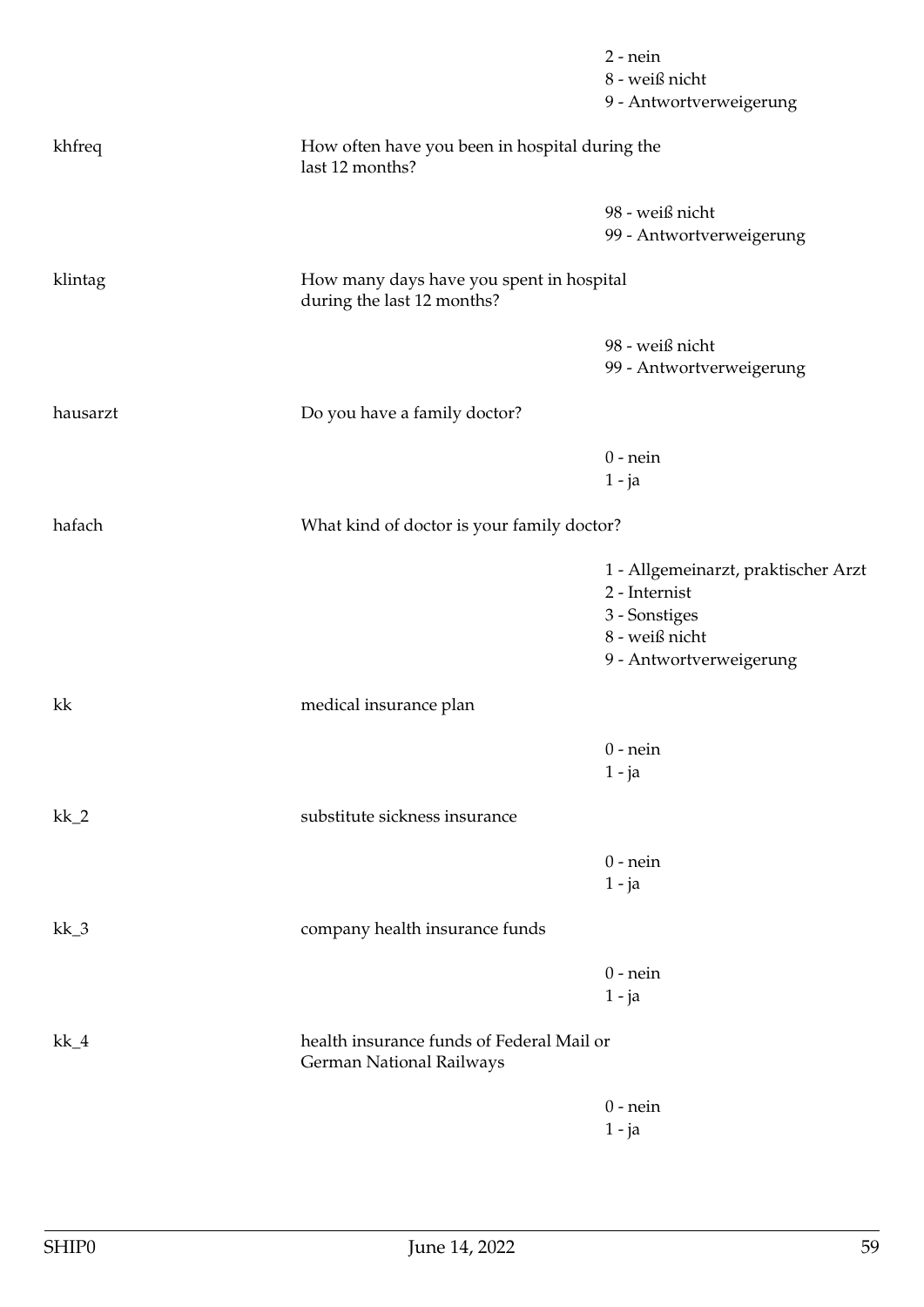| $kk_5$       | financial aids                      | other civil service health insurance funds, |  |
|--------------|-------------------------------------|---------------------------------------------|--|
|              |                                     | $0$ - nein<br>$1 - ja$                      |  |
| $kk_6$       | health insurance of guilds          |                                             |  |
|              |                                     | $0$ - nein                                  |  |
|              |                                     | $1 - ja$                                    |  |
| $kk_7$       | agricultural health insurance funds |                                             |  |
|              |                                     | $0$ - nein                                  |  |
|              |                                     | $1 - ja$                                    |  |
| $kk_8$       | private health insurance            |                                             |  |
|              |                                     | $0$ - nein                                  |  |
|              |                                     | $1 - ja$                                    |  |
| $kk_9$       | other health insurance              |                                             |  |
|              |                                     | $0$ - nein                                  |  |
|              |                                     | $1 - ja$                                    |  |
| $kk_10$      | no health insurance                 |                                             |  |
|              |                                     | $0$ - nein                                  |  |
|              |                                     | $1 - ja$                                    |  |
| $\rm kk\_11$ | don't know                          |                                             |  |
|              |                                     | $0$ - nein                                  |  |
|              |                                     | $1 - ja$                                    |  |
| $kk_12$      | answer refused                      |                                             |  |
|              |                                     | $0$ - nein                                  |  |
|              |                                     | $1 - ja$                                    |  |
| kkmitgl      | How are you insured?                |                                             |  |
|              |                                     | 1 - Pflichtmitglied                         |  |
|              |                                     | 2 - freiwillig                              |  |
|              |                                     | 3 - mitversicherter Angehöriger             |  |
|              |                                     | 8 - weiß nicht                              |  |
|              |                                     | 9 - Antwortverweigerung                     |  |
| <b>CVD</b>   |                                     | blood pressure, cardiovascular-disease      |  |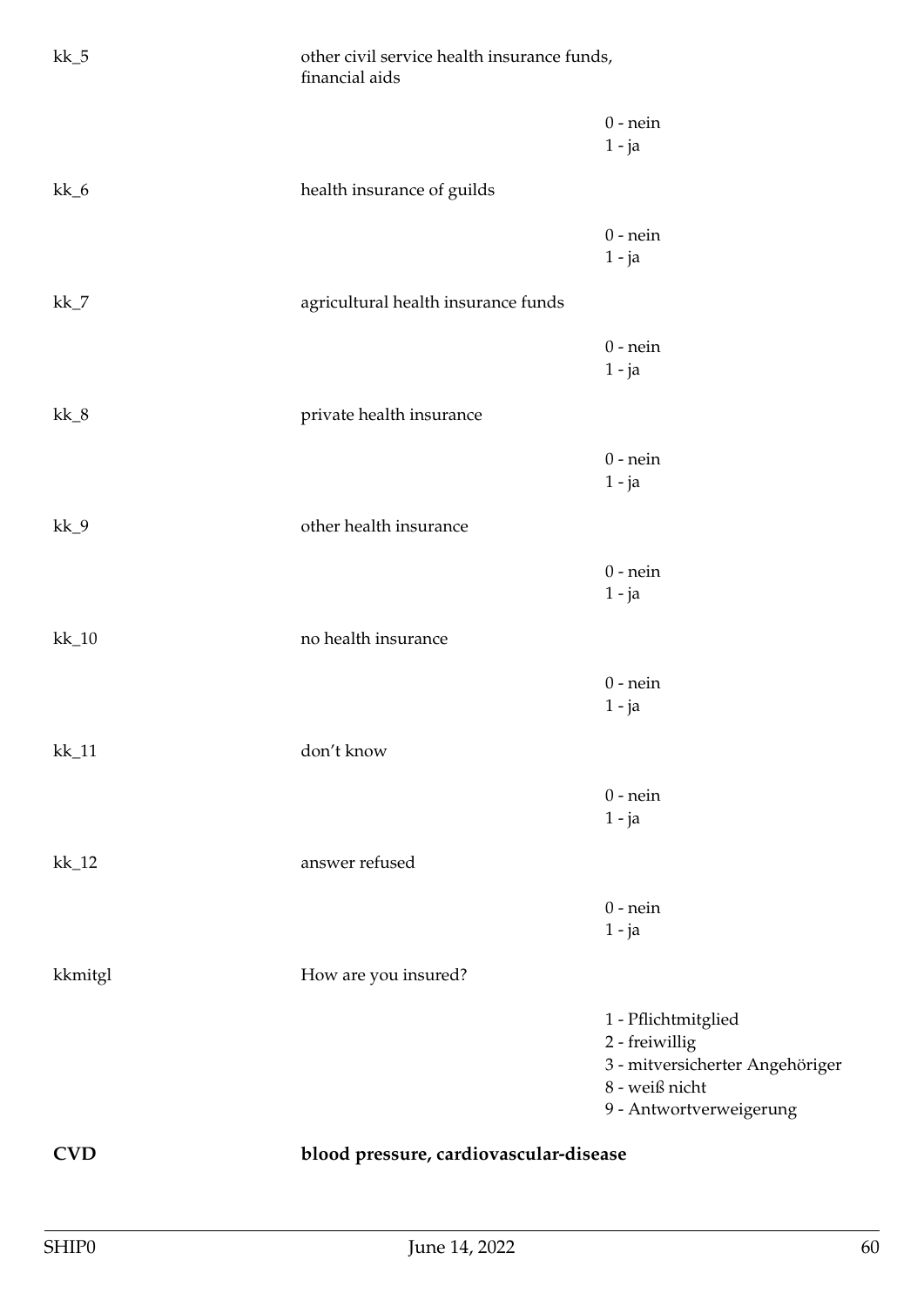| rrmess  | Have you ever had your blood pressure<br>measured?                                    |                                     |
|---------|---------------------------------------------------------------------------------------|-------------------------------------|
|         |                                                                                       | $1 - ja$                            |
|         |                                                                                       | $2$ - nein                          |
|         |                                                                                       | 8 - weiß nicht                      |
|         |                                                                                       | 9 - Antwortverweigerung             |
| rrwann  | When was the last time you had your blood<br>pressure checked?                        |                                     |
|         |                                                                                       | 1 - innerhalb letzte 4 Wochen       |
|         |                                                                                       | 2 - innerhalb letzte 2-12 Monate    |
|         |                                                                                       | 3 - vor mehr als 1 Jahr             |
|         |                                                                                       | 8 - weiß nicht                      |
|         |                                                                                       | 9 - Antwortverweigerung             |
| rrwer   | Who measured your blood pressure last time?                                           |                                     |
|         |                                                                                       | 1 - von Arzt                        |
|         |                                                                                       | 2 - von Krankenhelferin, Kschwester |
|         |                                                                                       | 3 - selbst                          |
|         |                                                                                       | 4 - jemand anderen                  |
|         |                                                                                       | 8 - weiß nicht                      |
|         |                                                                                       | 9 - Antwortverweigerung             |
|         |                                                                                       |                                     |
| hypert  | Have you ever been diagnosed with high blood<br>pressure by a doctor?                 |                                     |
|         |                                                                                       | $1 - ja$                            |
|         |                                                                                       | $2$ - nein                          |
|         |                                                                                       | 8 - weiß nicht                      |
|         |                                                                                       | 9 - Antwortverweigerung             |
| rrage   | How old have you been when you were told the                                          |                                     |
|         | first time that you have high blood pressure?                                         |                                     |
|         |                                                                                       | 98 - weiß nicht                     |
|         |                                                                                       | 99 - Antwortverweigerung            |
| rrmed   | Has a doctor prescribed you medicine for high<br>blood pressure during the last year? |                                     |
|         |                                                                                       | $1 - ja$                            |
|         |                                                                                       | $2$ - nein                          |
|         |                                                                                       | 8 - weiß nicht                      |
|         |                                                                                       | 9 - Antwortverweigerung             |
| rrmed2w | Have you taken medicine for high blood pressure<br>during the last 2 weeks?           |                                     |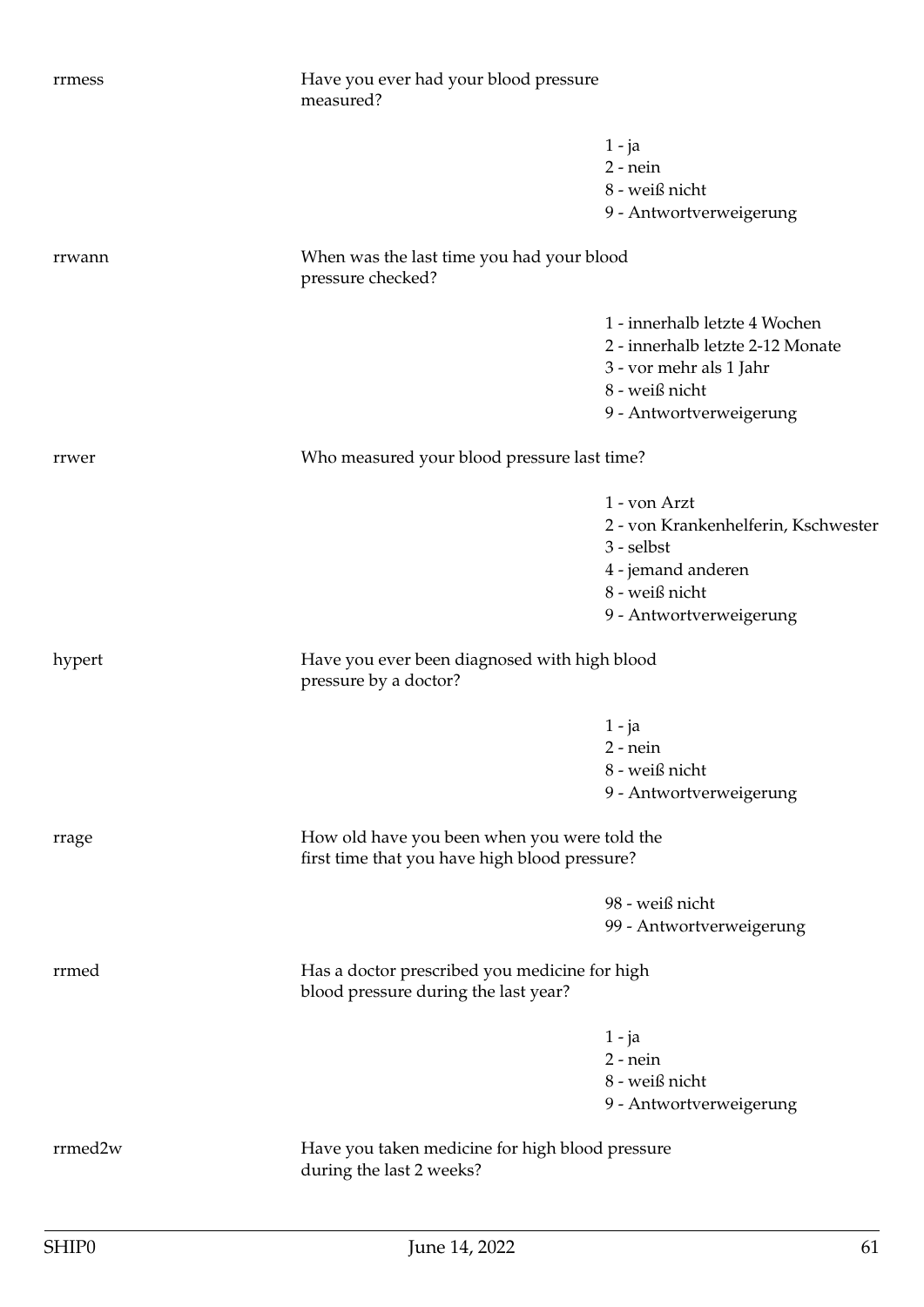|               |                                                                  | $1 - ja$<br>$2$ - nein<br>8 - weiß nicht<br>9 - Antwortverweigerung                                                       |
|---------------|------------------------------------------------------------------|---------------------------------------------------------------------------------------------------------------------------|
| ekg           | Have you ever had an ECG?                                        |                                                                                                                           |
|               |                                                                  | $1 - ja$<br>$2 - nein$<br>8 - weiß nicht<br>9 - Antwortverweigerung                                                       |
| ekgwann       | When was the last time you had an ECG?                           |                                                                                                                           |
|               |                                                                  | 1 - letzte 4 Wochen<br>2 - letzte 2-12 Monate<br>3 - vor mehr als einem Jahr<br>8 - weiß nicht<br>9 - Antwortverweigerung |
| ekgok         | Has a doctor ever told you that your ECG is<br>normal?           |                                                                                                                           |
|               |                                                                  | 1 - normal<br>2 - nicht normal<br>3 - Arzt hat nichts gesagt<br>8 - weiß nicht<br>9 - Antwortverweigerung                 |
| <b>ANGINA</b> | Angina pectoris                                                  |                                                                                                                           |
| chestp1       | Have you ever had any pain or discomfort in<br>your chest?       |                                                                                                                           |
|               |                                                                  | $1 - ja$<br>$2$ - nein<br>8 - weiß nicht<br>9 - Antwortverweigerung                                                       |
| belast1       | Do you get it when you walk uphill or hurry?                     |                                                                                                                           |
|               |                                                                  | $1 - ja$<br>$2$ - nein<br>3 - bin nie in Eile<br>8 - weiß nicht<br>9 - Antwortverweigerung                                |
| belast2       | Do you get it when you walk at an ordinary pace<br>on the level? |                                                                                                                           |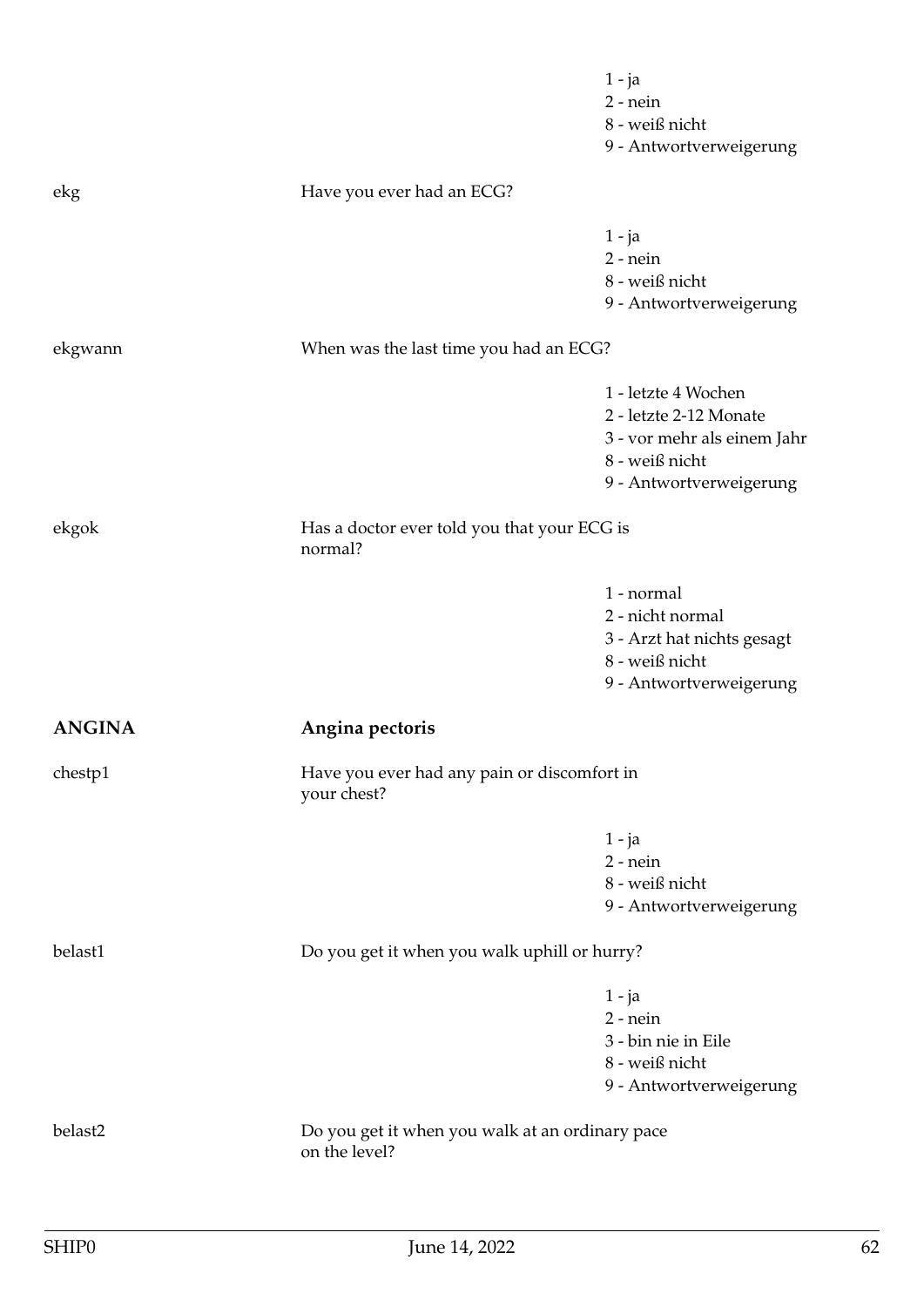|         |                                                                   | $1 - ja$<br>$2$ - nein<br>8 - weiß nicht<br>9 - Antwortverweigerung                          |
|---------|-------------------------------------------------------------------|----------------------------------------------------------------------------------------------|
| belast3 | What do you do if you get it while you are<br>walking?            |                                                                                              |
|         |                                                                   | 1 - langsamer gehen<br>2 - gleiches Tempo gehen<br>8 - weiß nicht<br>9 - Antwortverweigerung |
| belast4 | Does the pain get better when you walk slower<br>or stop walking? |                                                                                              |
|         |                                                                   | $1 - ja$<br>$2$ - nein<br>8 - weiß nicht<br>9 - Antwortverweigerung                          |
| belast5 | How fast does the pain dissapear?                                 |                                                                                              |
|         |                                                                   | 1 - nach weniger als 10 min<br>2 - nach mehr als 10 min<br>8 - weiß nicht                    |
| thlok   | behind the breastbone/sternum                                     |                                                                                              |
|         |                                                                   | $0$ - nein<br>$1 - ja$                                                                       |
| thlok_2 | left anterior chest                                               |                                                                                              |
|         |                                                                   | $0$ - nein<br>$1 - ja$                                                                       |
| thlok_3 | throat/neck/jaw angle                                             |                                                                                              |
|         |                                                                   | $0$ - nein<br>$1 - ja$                                                                       |
| thlok_4 | posterior shoulder                                                |                                                                                              |
|         |                                                                   | $0$ - nein<br>$1 - ja$                                                                       |
| thlok_5 | somewhere else                                                    |                                                                                              |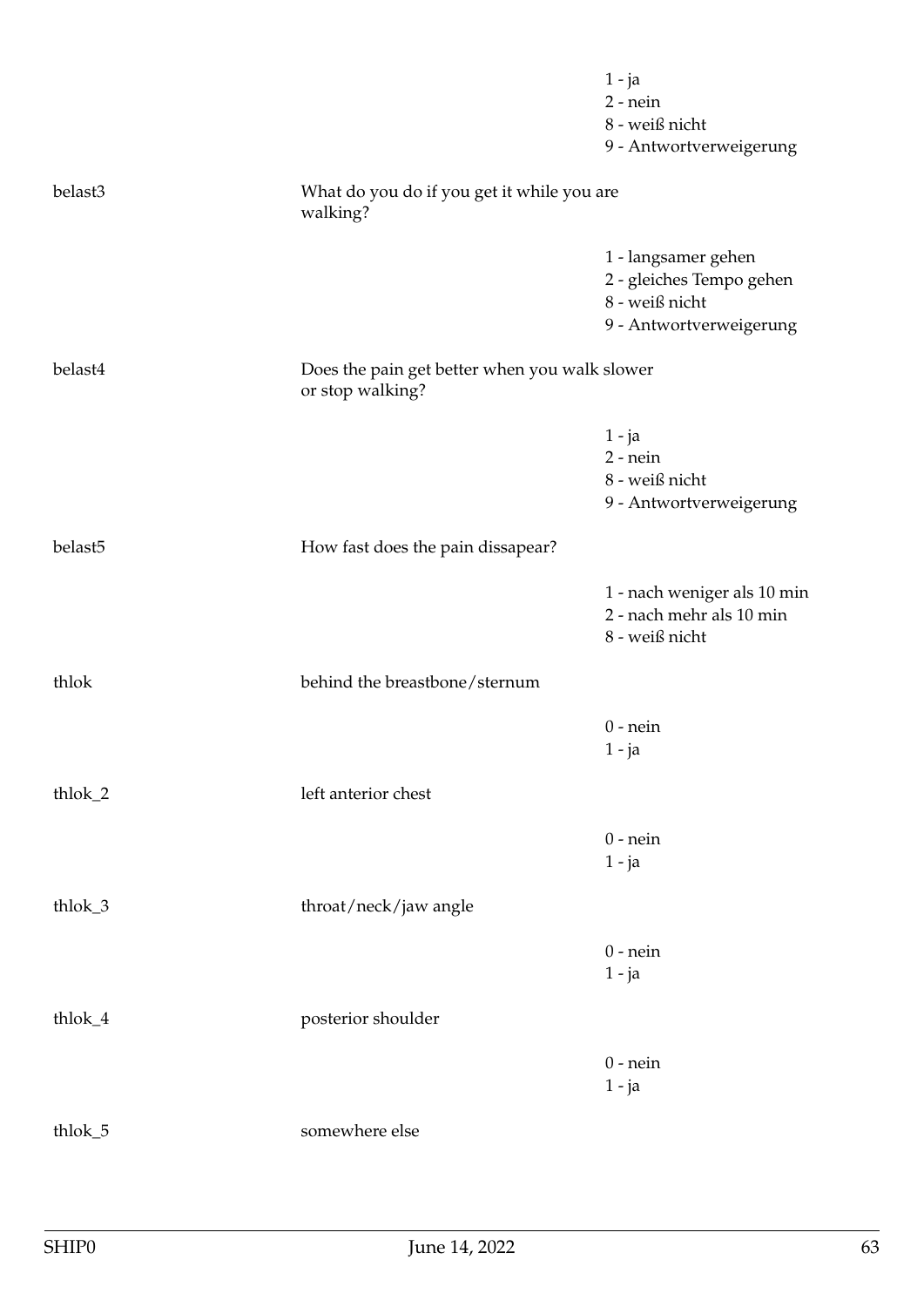|             |                                                                                                     | $0$ - nein<br>$1 - ja$                                              |
|-------------|-----------------------------------------------------------------------------------------------------|---------------------------------------------------------------------|
| strahl      | Does the pain spread out to the left arm?                                                           |                                                                     |
|             |                                                                                                     | $1 - ja$<br>$2$ - nein<br>8 - weiß nicht<br>9 - Antwortverweigerung |
| <b>MIST</b> | Myocardial infarction, stroke                                                                       |                                                                     |
| chestp2     | Have you ever had a severe pain across the front<br>of your chest lasting for half an hour or more? |                                                                     |
|             |                                                                                                     | $1 - ja$<br>$2$ - nein<br>8 - weiß nicht<br>9 - Antwortverweigerung |
| mi          | Have you ever been diagnosed with a heart<br>attack by a doctor?                                    |                                                                     |
|             |                                                                                                     | $1 - ja$<br>$2 - nein$<br>8 - weiß nicht<br>9 - Antwortverweigerung |
| zahlmi      | How many heart attacks did you have?                                                                |                                                                     |
|             |                                                                                                     | 98 - weiß nicht<br>99 - Antwortverweigerung                         |
| datmi1      | year of first heart attack                                                                          |                                                                     |
| datmi2      | year of last heart attack                                                                           |                                                                     |
| statmi1     | in-patient treatment first heart attack                                                             |                                                                     |
|             |                                                                                                     | $1 - ja$<br>$2$ - nein<br>8 - weiß nicht<br>9 - Antwortverweigerung |
| statmi2     | in-patient treatment last heart attack                                                              |                                                                     |
|             |                                                                                                     | $1 - ja$<br>$2$ - nein                                              |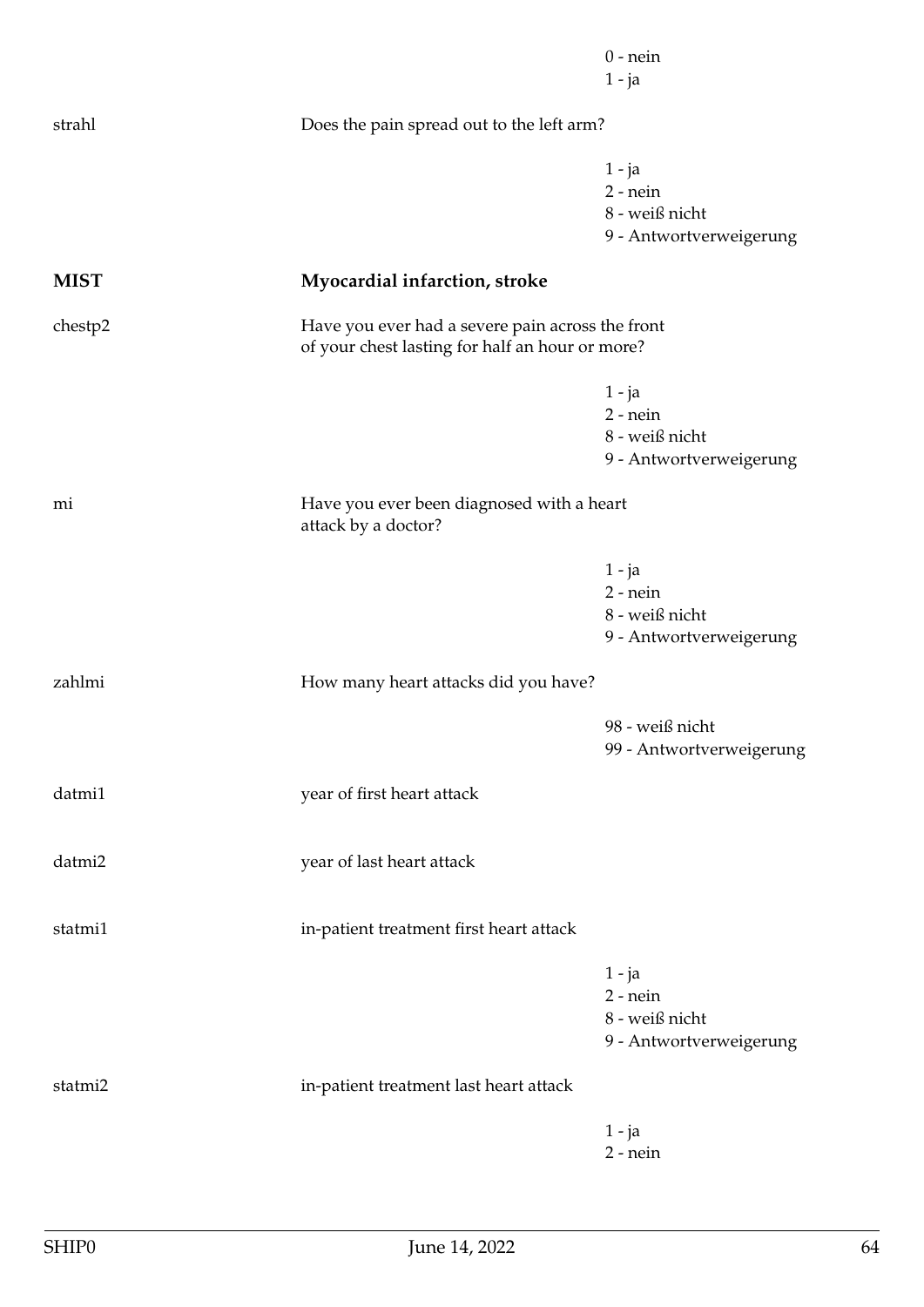|         |                                                                                               | 8 - weiß nicht          |
|---------|-----------------------------------------------------------------------------------------------|-------------------------|
|         |                                                                                               | 9 - Antwortverweigerung |
| rehami  | Did you take part in a rehabilitation programm<br>in a hospital after your last heart attack? |                         |
|         |                                                                                               | $1 - ja$                |
|         |                                                                                               | $2$ - nein              |
|         |                                                                                               | $8$ - weiß nicht        |
|         |                                                                                               | 9 - Antwortverweigerung |
| ksport  | Did you take part in a coronary training group?                                               |                         |
|         |                                                                                               | $1 - ja$                |
|         |                                                                                               | $2$ - nein              |
|         |                                                                                               | $8$ - weiß nicht        |
|         |                                                                                               | 9 - Antwortverweigerung |
| apoplex | Have you ever been diagnosed with a stroke by a<br>doctor?                                    |                         |
|         |                                                                                               | $1 - ja$                |
|         |                                                                                               | $2$ - nein              |
|         |                                                                                               | 8 - weiß nicht          |
|         |                                                                                               | 9 - Antwortverweigerung |
| datapo  | Please indicate the year of your last stroke.                                                 |                         |
| statapo | Did you get an in-patient treatment at that time?                                             |                         |
|         |                                                                                               | $1 - ja$                |
|         |                                                                                               | $2$ - nein              |
|         |                                                                                               | 8 - weiß nicht          |
|         |                                                                                               | 9 - Antwortverweigerung |
| rehaapo | Did you take part in a rehabilitation programm<br>in a hospital after your stroke?            |                         |
|         |                                                                                               | $1 - ja$                |
|         |                                                                                               | $2$ - nein              |
|         |                                                                                               | 8 - weiß nicht          |
|         |                                                                                               | 9 - Antwortverweigerung |
| herzop  | Have you ever had a heart surgery?                                                            |                         |
|         |                                                                                               | $1 - ja$                |
|         |                                                                                               | $2$ - nein              |
|         |                                                                                               | $8$ - weiß nicht        |
|         |                                                                                               | 9 - Antwortverweigerung |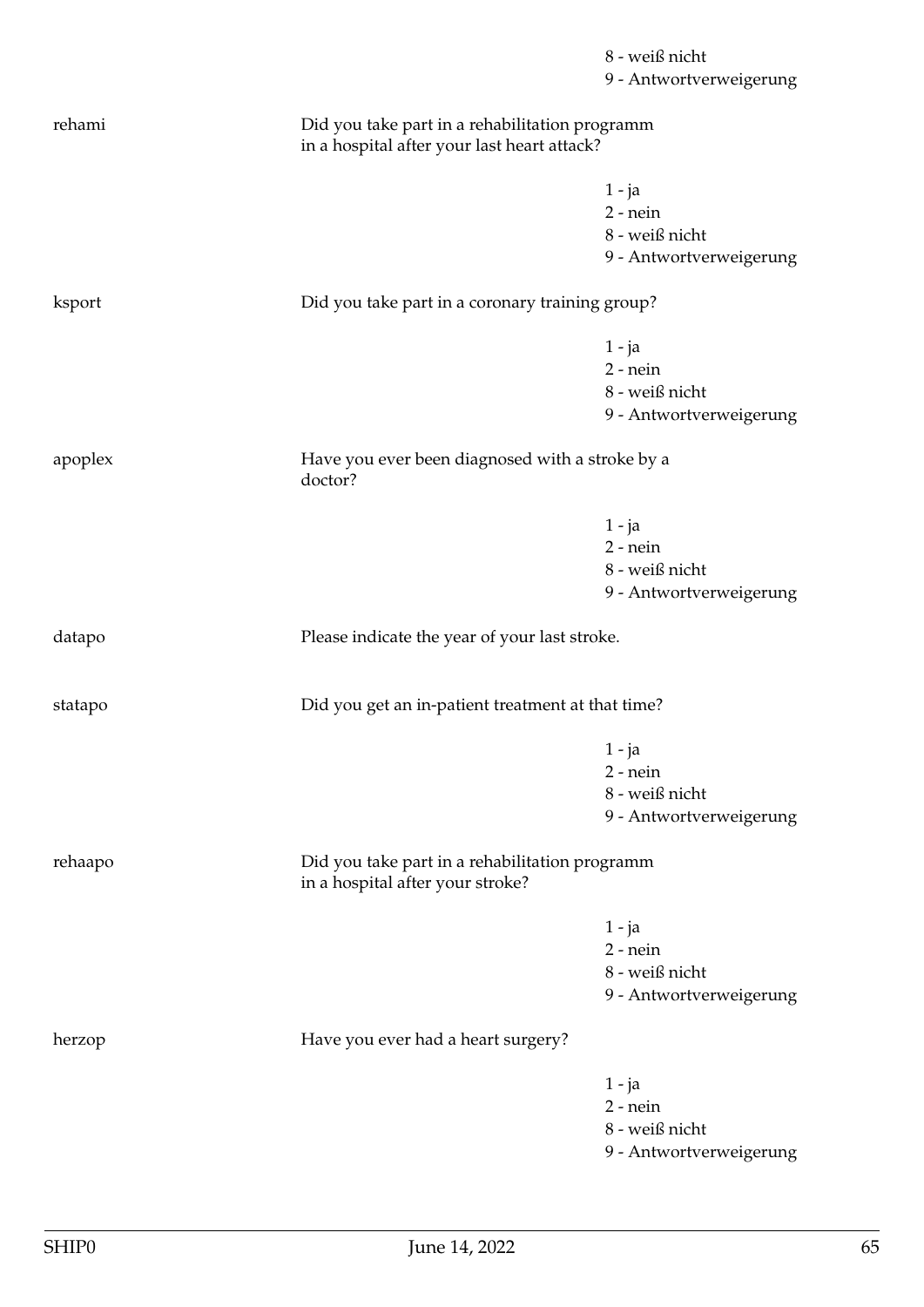| dathrzop       | When was it?                                            |                                                                     |
|----------------|---------------------------------------------------------|---------------------------------------------------------------------|
| arthrzop       | bypass surgery                                          |                                                                     |
|                |                                                         | $0$ - nein<br>$1 - ja$<br>8 - weiß nicht                            |
| arthrzo2       | heart valve surgery                                     |                                                                     |
|                |                                                         | $0$ - nein<br>$1 - ja$<br>8 - weiß nicht                            |
| arthrzo3       | heart transplantation                                   |                                                                     |
|                |                                                         | $0$ - nein<br>$1 - ja$<br>8 - weiß nicht                            |
| arthrzo4       | other heart surgery                                     |                                                                     |
|                |                                                         | $0$ - nein<br>$1 - ja$<br>8 - weiß nicht                            |
| <b>CARDIAL</b> | cardial insufficiency                                   |                                                                     |
| oedem          | Do you often have swollen legs in the evening?          |                                                                     |
|                |                                                         | $1 - ja$<br>$2$ - nein<br>8 - weiß nicht<br>9 - Antwortverweigerung |
| nykturie       | Do you regularly get up from sleep to urinate?          |                                                                     |
|                |                                                         | $1 - ja$<br>$2$ - nein<br>8 - weiß nicht<br>9 - Antwortverweigerung |
| urinfreq       | How often do you usually get up at night to<br>urinate? |                                                                     |
|                |                                                         | 98 - weiß nicht<br>99 - Antwortverweigerung                         |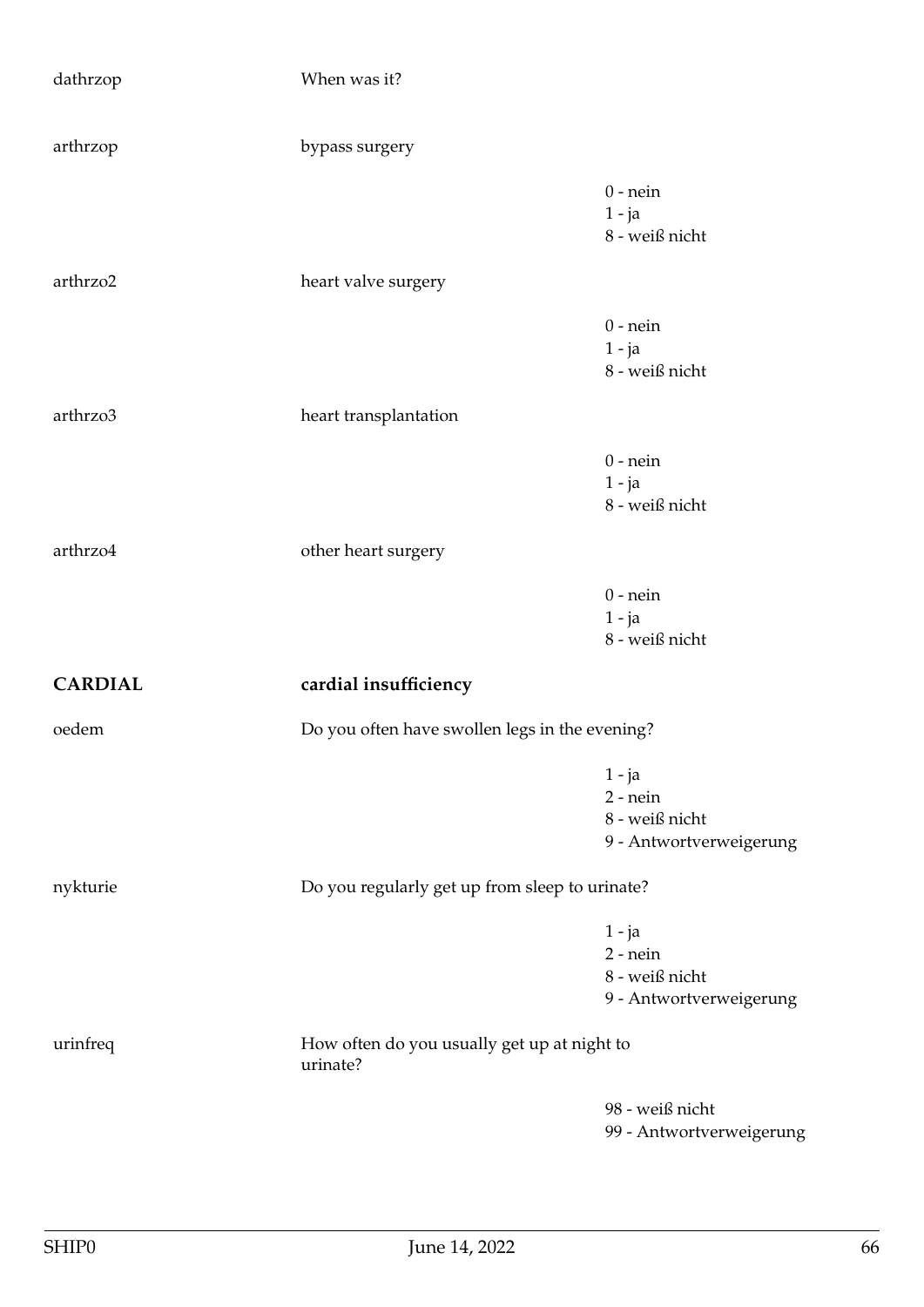| luftnot      | Do you suffer from a shortness of breath or a<br>weak feeling under physical strain? |                                                     |  |
|--------------|--------------------------------------------------------------------------------------|-----------------------------------------------------|--|
| beldyspn     | breath or a weak feeling?                                                            | What level of exercise / stress causes shortness of |  |
|              |                                                                                      | 1 - nur Luftnot                                     |  |
|              |                                                                                      | 2 - nur Schwächegefühl                              |  |
|              |                                                                                      | 3 - Luftnot und Schwächegefühl                      |  |
|              |                                                                                      | 4 - weder Luftnot noch Schwächege-                  |  |
|              |                                                                                      | fühl                                                |  |
|              |                                                                                      | 8 - weiß nicht                                      |  |
|              |                                                                                      | 9 - Antwortverweigerung                             |  |
| oberhoch     | Do you sleep with your upper body elevated?                                          |                                                     |  |
|              |                                                                                      | $1 - ja$                                            |  |
|              |                                                                                      | $2$ - nein                                          |  |
|              |                                                                                      | 8 - weiß nicht                                      |  |
|              |                                                                                      | 9 - Antwortverweigerung                             |  |
| winkel       | Please indicate the extent of elevation?                                             |                                                     |  |
|              |                                                                                      | 98 - weiß nicht                                     |  |
|              |                                                                                      | 99 - Antwortverweigerung                            |  |
| <b>CLAUD</b> | intermittet claudication                                                             |                                                     |  |
| wadkramp     | Does this pain include calf / calves or thighs?                                      |                                                     |  |
|              |                                                                                      | $1 - ja$                                            |  |
|              |                                                                                      | $2$ - nein                                          |  |
|              |                                                                                      | 8 - weiß nicht                                      |  |
|              |                                                                                      | 9 - Antwortverweigerung                             |  |
| gesaess      | Does this pain include your buttocks / bottom?                                       |                                                     |  |
|              |                                                                                      | $1 - ja$                                            |  |
|              |                                                                                      | $2$ - nein                                          |  |
|              |                                                                                      | 8 - weiß nicht                                      |  |
|              |                                                                                      | 9 - Antwortverweigerung                             |  |
| krpause      | What do you do if you get this pain when you<br>are walking?                         |                                                     |  |
|              |                                                                                      | 1 - Stehenbleiben                                   |  |
|              |                                                                                      | 2 - Langsamer gehen                                 |  |
|              |                                                                                      | 3 - gleiches Tempo                                  |  |
|              |                                                                                      | 8 - weiß nicht                                      |  |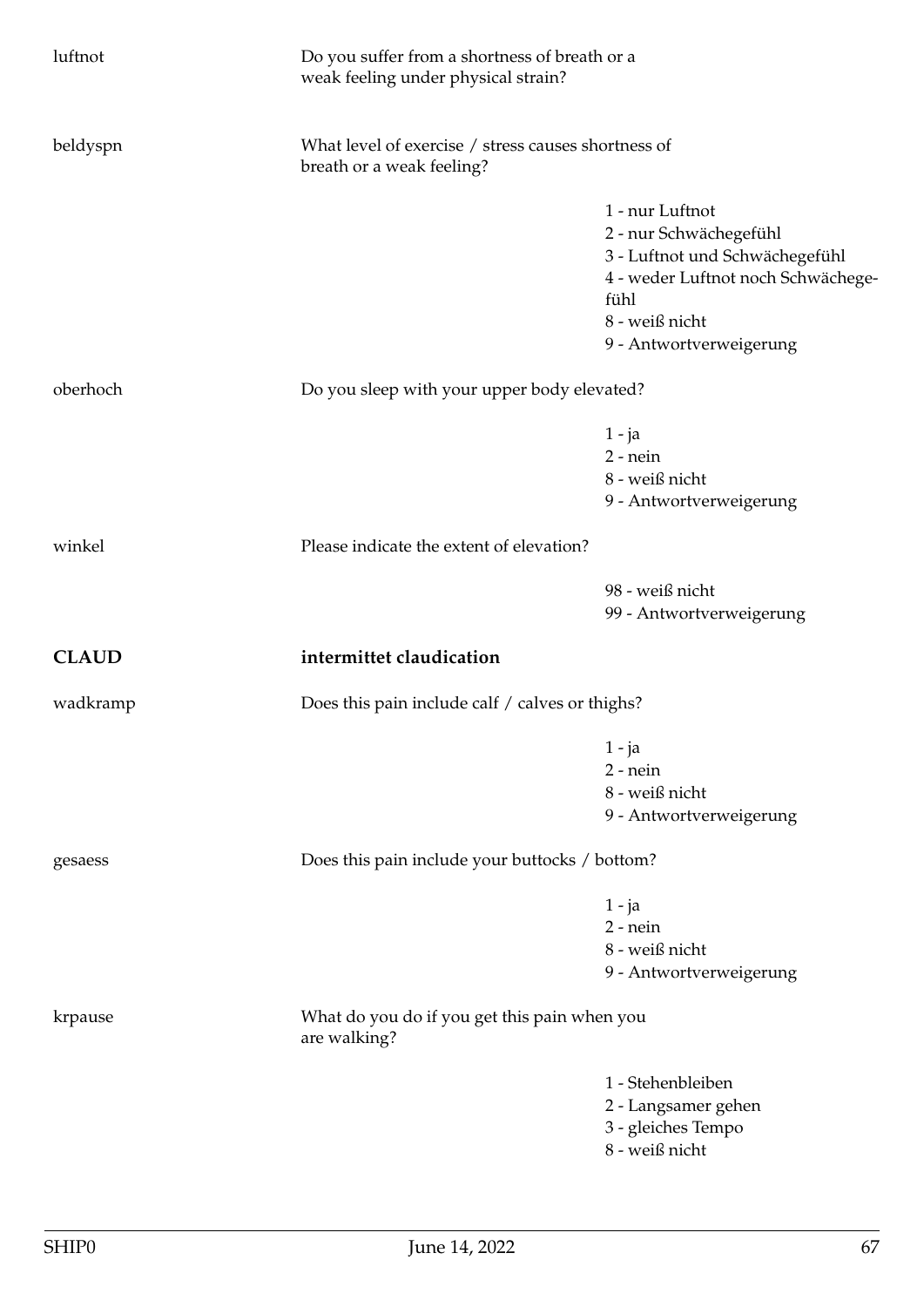| strecke  | How far can you go without feeling this pain?                                              |                                                                                                                    |  |
|----------|--------------------------------------------------------------------------------------------|--------------------------------------------------------------------------------------------------------------------|--|
| tremor   | How often do you feel shiver or tremble in your<br>arms or legs?                           |                                                                                                                    |  |
|          |                                                                                            | $1 - nie$<br>2 - selten<br>3 - manchmal<br>$4 - of t$<br>5 - sehr oft<br>8 - weiß nicht<br>9 - Antwortverweigerung |  |
| rigor    | How often in the daytime your muscles feel stiff<br>or sore, independent of physical work? |                                                                                                                    |  |
|          |                                                                                            | $1 - nie$<br>2 - selten<br>3 - manchmal<br>$4 - of t$<br>5 - sehr oft<br>8 - weiß nicht<br>9 - Antwortverweigerung |  |
| aufstehn | How often is it difficult for you to raise from a<br>chair?                                |                                                                                                                    |  |
|          |                                                                                            | $1 - nie$<br>2 - selten<br>3 - manchmal<br>$4 - of t$<br>5 - sehr oft<br>8 - weiß nicht<br>9 - Antwortverweigerung |  |
| gleichg  | How often do become unbalanced when you<br>walk or turn around on spot?                    |                                                                                                                    |  |
|          |                                                                                            | $1 - nie$<br>2 - selten<br>3 - manchmal<br>$4 - of t$<br>5 - sehr oft<br>8 - weiß nicht<br>9 - Antwortverweigerung |  |
| schrift  | Is your handwriting smaller than in the past?                                              |                                                                                                                    |  |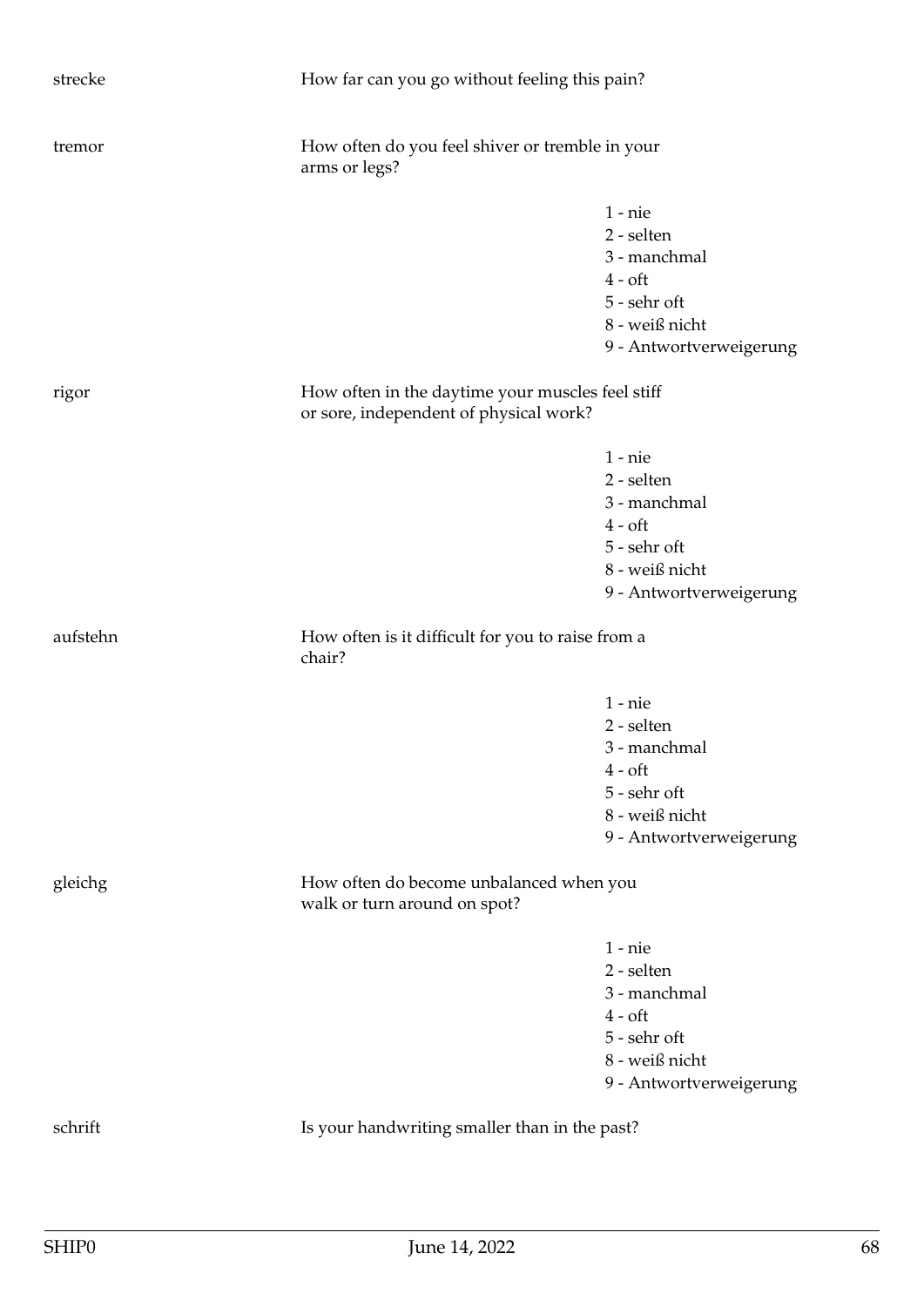|             |                                                                                                                                                  | $1 - ja$<br>$2$ - nein                    |
|-------------|--------------------------------------------------------------------------------------------------------------------------------------------------|-------------------------------------------|
|             |                                                                                                                                                  | 7 - trifft nicht zu                       |
|             |                                                                                                                                                  | 8 - weiß nicht                            |
|             |                                                                                                                                                  | 9 - Antwortverweigerung                   |
| knopf       | Is it difficult for you to button up tiny buttons /<br>knobs on your shirt or blouse?                                                            |                                           |
|             |                                                                                                                                                  | $1 - ja$                                  |
|             |                                                                                                                                                  | $2$ - nein                                |
|             |                                                                                                                                                  | 8 - weiß nicht                            |
|             |                                                                                                                                                  | 9 - Antwortverweigerung                   |
| <b>LEGS</b> | restless legs                                                                                                                                    |                                           |
| restless    | Do you have unpleasant sensations like crawling,<br>paraesthesias or pain in the legs combined with a<br>motor restlessness and an urge to move? |                                           |
|             |                                                                                                                                                  | $1 - ja$                                  |
|             |                                                                                                                                                  | $2$ - nein                                |
|             |                                                                                                                                                  | 8 - weiß nicht                            |
|             |                                                                                                                                                  | 9 - Antwortverweigerung                   |
| restbess    | Do these symptoms occur only at rest and does<br>moving improve them?                                                                            |                                           |
|             |                                                                                                                                                  | $1 - ja$                                  |
|             |                                                                                                                                                  | $2$ - nein                                |
|             |                                                                                                                                                  |                                           |
|             |                                                                                                                                                  | 8 - weiß nicht                            |
|             |                                                                                                                                                  | 9 - Antwortverweigerung                   |
| abschlim    | Are these symptoms worse in the evening/night<br>compared with the morning?                                                                      |                                           |
|             |                                                                                                                                                  |                                           |
|             |                                                                                                                                                  | $1 - ja$<br>$2$ - nein                    |
|             |                                                                                                                                                  | 8 - weiß nicht                            |
|             |                                                                                                                                                  | 9 - Antwortverweigerung                   |
| <b>DIAB</b> | diabetes                                                                                                                                         |                                           |
| diab        | Are you diabetic?                                                                                                                                |                                           |
|             |                                                                                                                                                  | $1 - ja$                                  |
|             |                                                                                                                                                  | $2$ - nein                                |
|             |                                                                                                                                                  | 8 - weiß nicht<br>9 - Antwortverweigerung |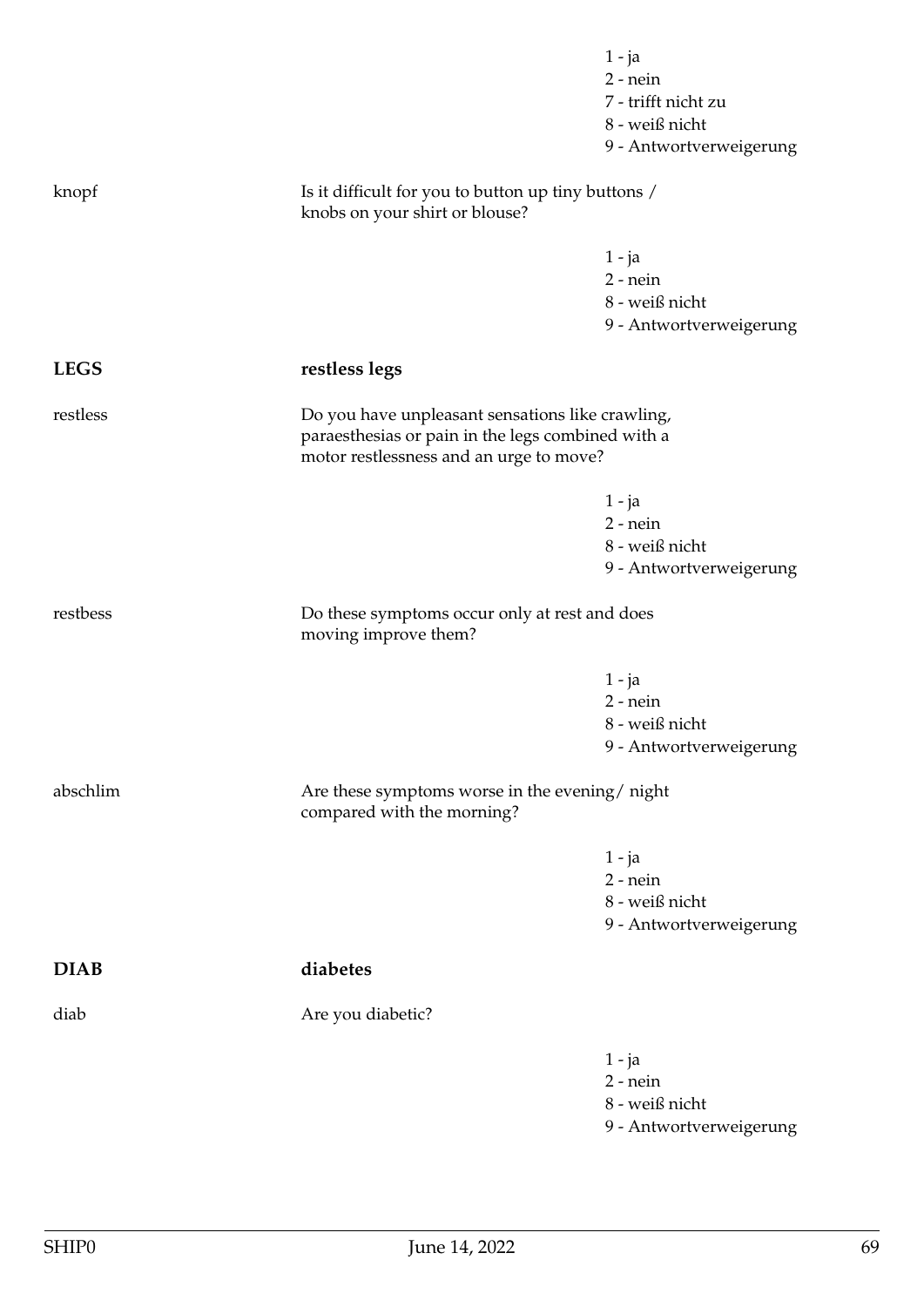| agediab  | How old were you when your diabetes was<br>discovered?                                              |                                                                                                                                    |
|----------|-----------------------------------------------------------------------------------------------------|------------------------------------------------------------------------------------------------------------------------------------|
|          |                                                                                                     | 98 - weiß nicht<br>99 - Antwortverweigerung                                                                                        |
| arztdiab | Was it ascertained or confirmed by a doctor?                                                        |                                                                                                                                    |
|          |                                                                                                     | $1 - ja$<br>$2$ - nein<br>8 - weiß nicht<br>9 - Antwortverweigerung                                                                |
| therdiab | What is your medication?                                                                            |                                                                                                                                    |
|          |                                                                                                     | 1 - nur diätisch<br>2 - nur Tabletten<br>3 - nur Insulin<br>4 - Insulin und Tabletten<br>8 - weiß nicht<br>9 - Antwortverweigerung |
| inspumpe | Do you inject insulin or do you use an insulin<br>pump?                                             |                                                                                                                                    |
|          |                                                                                                     | 1 - Spritze<br>2 - Pumpe<br>3 - Spritze und Pumpe<br>8 - weiß nicht<br>9 - Antwortverweigerung                                     |
| insujahr | For how many years have you been injecting or<br>pumping insulin regularly?                         |                                                                                                                                    |
|          |                                                                                                     | 98 - weiß nicht<br>99 - Antwortverweigerung                                                                                        |
| insufreq | How many times a day do you normally inject<br>insulin?                                             |                                                                                                                                    |
| ie       | How many units of insulin do you normally<br>apply per day?                                         |                                                                                                                                    |
|          |                                                                                                     | 997 - nicht betreffend<br>998 - weiß nicht<br>999 - Antwortverweigerung                                                            |
| diabkons | How often do you normally see the doctor<br>because of your diabetes (hospitalization<br>excluded)? |                                                                                                                                    |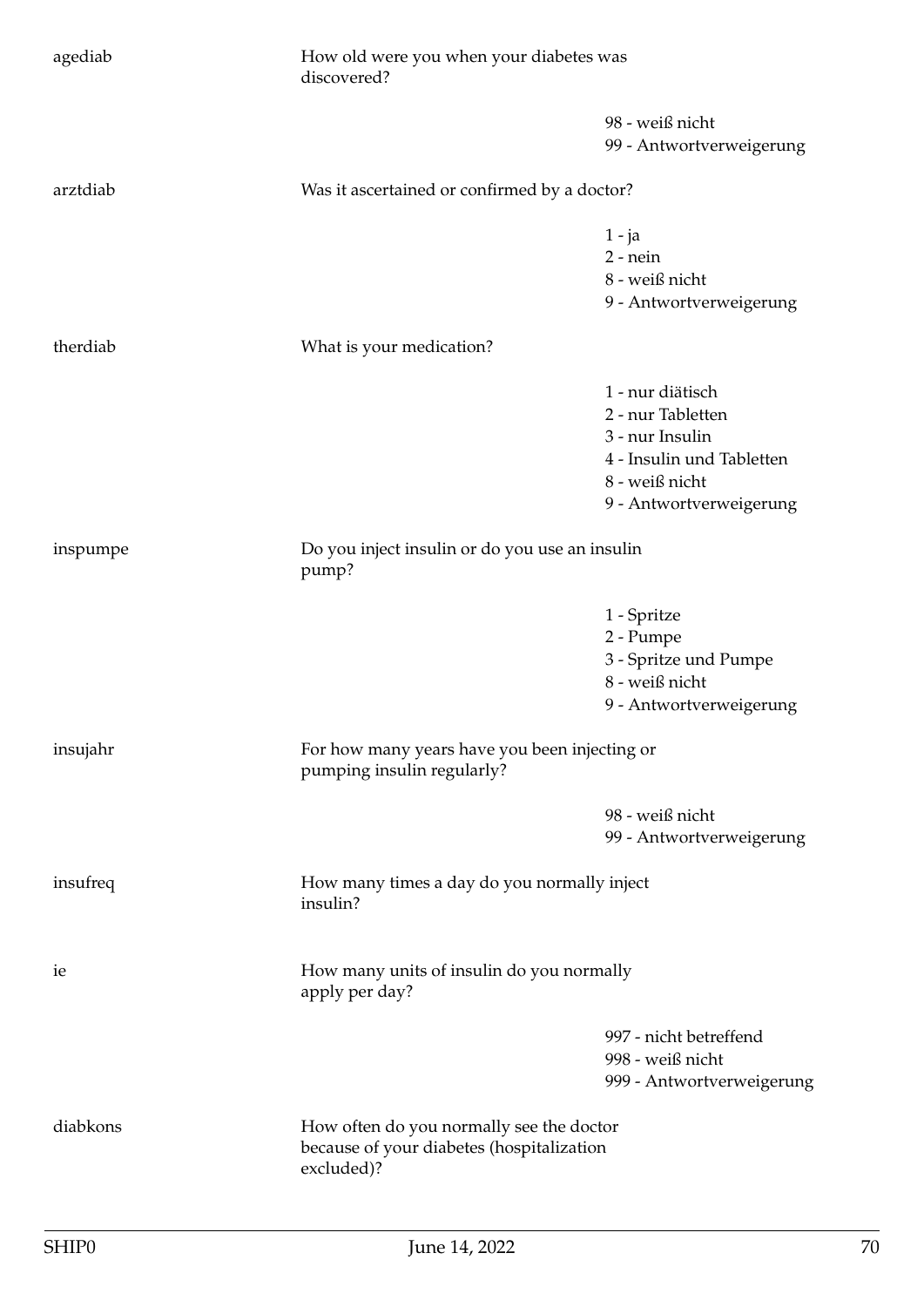|              |                                                           | 1 - monatlich<br>2 - vierteljährlich<br>3 - halbjährlich<br>4 - jährlich<br>8 - weiß nicht<br>9 - Antwortverweigerung                                             |
|--------------|-----------------------------------------------------------|-------------------------------------------------------------------------------------------------------------------------------------------------------------------|
| bzkont       | Do you check your blood sugar yourself at home?           |                                                                                                                                                                   |
|              |                                                           | $1 - ja$<br>$2$ - nein<br>8 - weiß nicht<br>9 - Antwortverweigerung                                                                                               |
| diabaug1     | When was the last time you went to the<br>ophthamologist? |                                                                                                                                                                   |
|              |                                                           | 1 - im vergangenen Monat<br>2 - in letzten 2-6 Monaten<br>3 - in letzten 6-12 Monaten<br>4 - vor mehr als einem Jahr<br>8 - weiß nicht<br>9 - Antwortverweigerung |
| diabaug2     | That was how many years ago?                              |                                                                                                                                                                   |
|              |                                                           | 98 - weiß nicht<br>99 - Antwortverweigerung                                                                                                                       |
| fussunt      | When was the last time you had your feed<br>checked?      |                                                                                                                                                                   |
| diabpass     | Do you have a diabetes passport?                          |                                                                                                                                                                   |
|              |                                                           | $1 - ja$<br>$2$ - nein<br>8 - weiß nicht<br>9 - Antwortverweigerung                                                                                               |
| <b>CHOLD</b> | chronic diseases                                          |                                                                                                                                                                   |
| varix1       | varices?                                                  |                                                                                                                                                                   |
|              |                                                           | $1 - ja$<br>$2$ - nein<br>8 - weiß nicht<br>9 - Antwortverweigerung                                                                                               |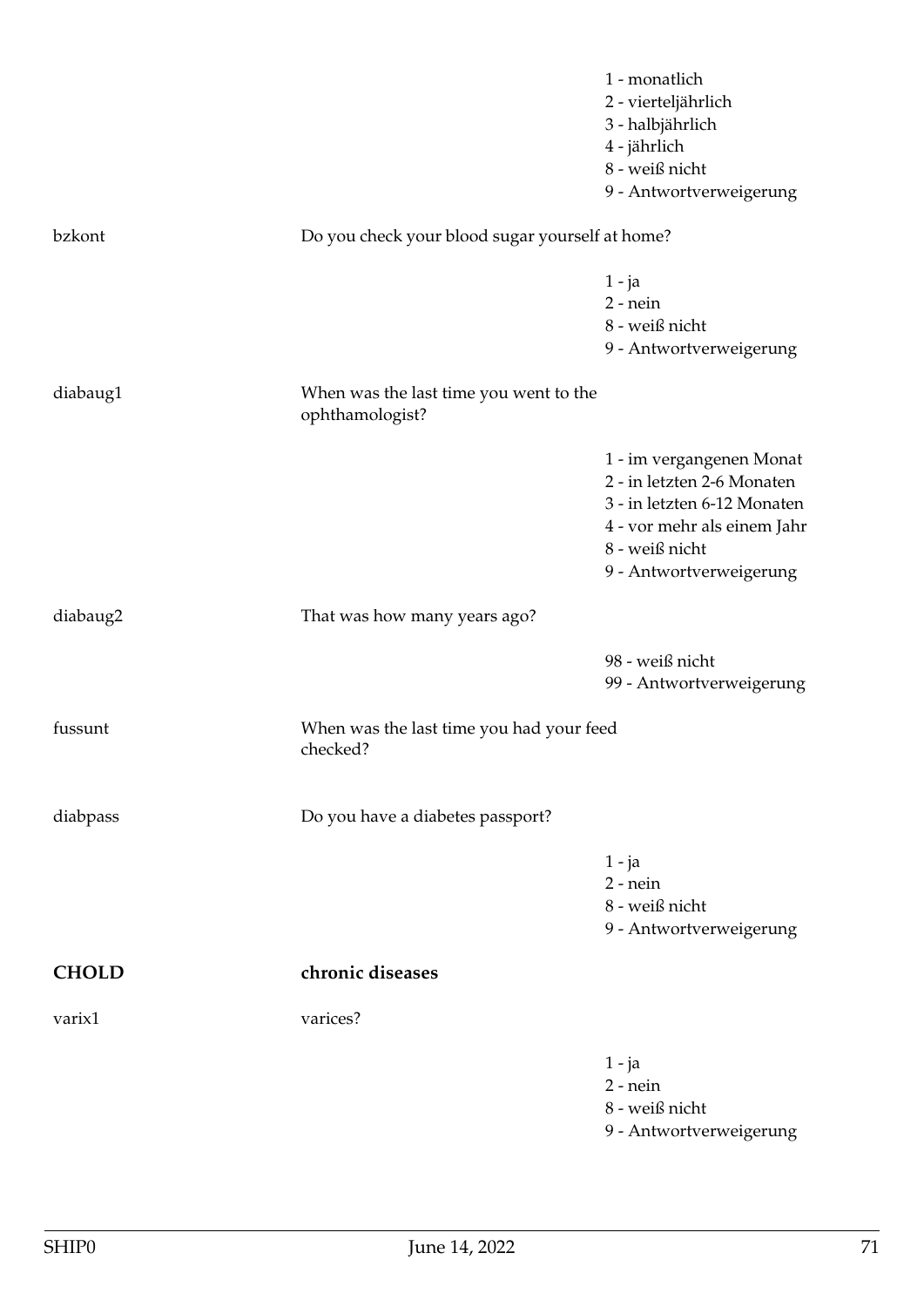| varix2   | Did it appear for the first time? |                                                                       |
|----------|-----------------------------------|-----------------------------------------------------------------------|
|          |                                   | $1 - ja$<br>$2$ - nein<br>8 - weiß nicht<br>9 - Antwortverweigerung   |
| varix3   | Has it been treated?              |                                                                       |
|          |                                   | $1 - ja$<br>$2$ - nein<br>8 - weiß nicht<br>9 - Antwortverweigerung   |
| phlebit1 | phlebitis                         |                                                                       |
|          |                                   | $1 - ja$<br>$2$ - nein<br>8 - weiß nicht<br>9 - Antwortverweigerung   |
| phlebit2 | Did it appear for the first time? |                                                                       |
|          |                                   | $1 - ja$<br>$2$ - nein<br>$8$ - weiß nicht<br>9 - Antwortverweigerung |
| phlebit3 | Has it been treated?              |                                                                       |
|          |                                   | $1 - ja$<br>$2$ - nein<br>8 - weiß nicht<br>9 - Antwortverweigerung   |
| thrombo1 | thrombosis                        |                                                                       |
|          |                                   | $1 - ja$<br>$2$ - nein<br>8 - weiß nicht<br>9 - Antwortverweigerung   |
| thrombo2 | Did it appear for the first time? |                                                                       |
|          |                                   | $1 - ja$<br>$2$ - nein<br>8 - weiß nicht<br>9 - Antwortverweigerung   |
| thrombo3 | Has it been treated?              |                                                                       |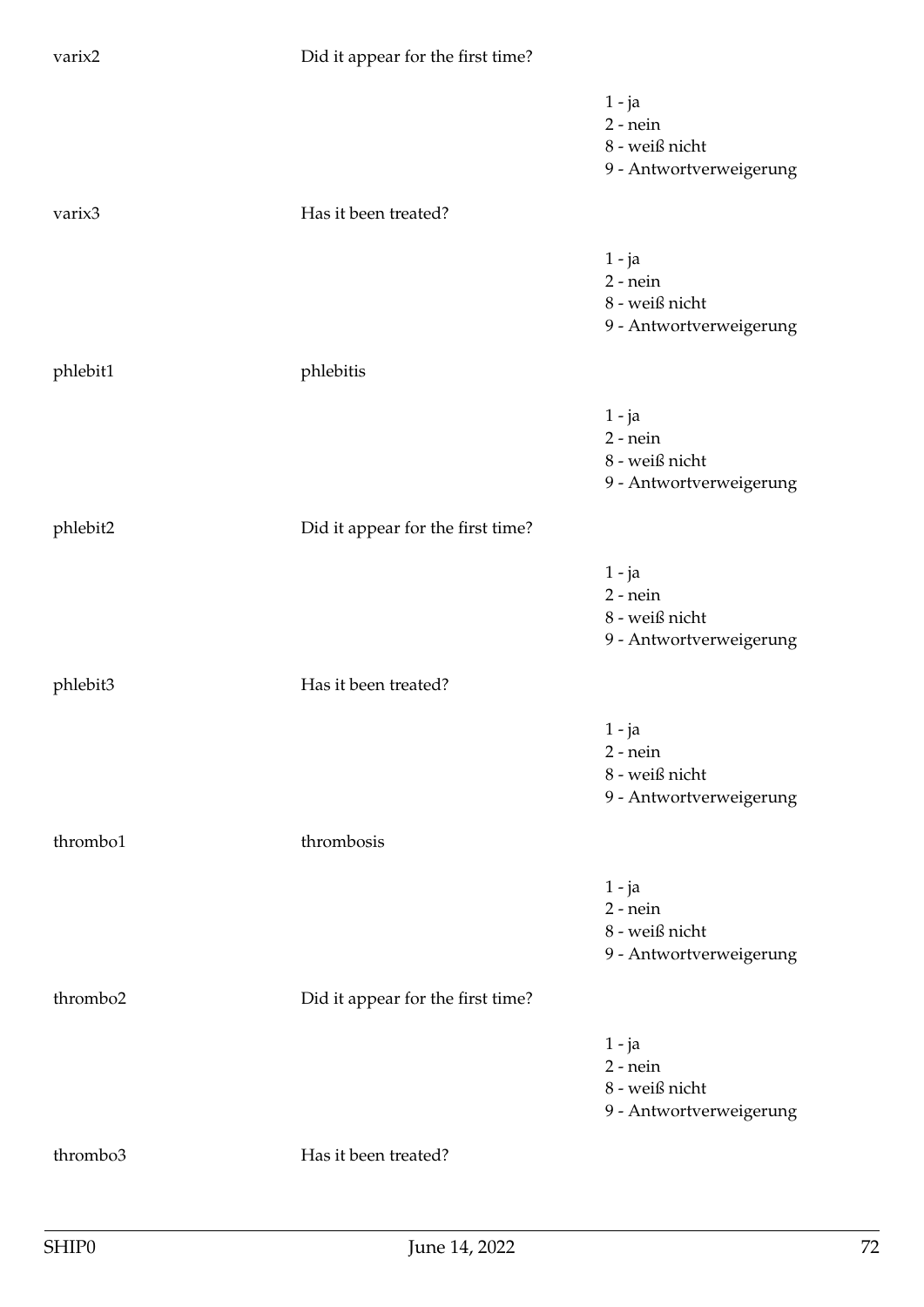|                     |                                                 | $1 - ja$                |
|---------------------|-------------------------------------------------|-------------------------|
|                     |                                                 | $2$ - nein              |
|                     |                                                 | 8 - weiß nicht          |
|                     |                                                 | 9 - Antwortverweigerung |
| niere1              | affected kidney                                 |                         |
|                     |                                                 | $1 - ja$                |
|                     |                                                 | $2$ - nein              |
|                     |                                                 | $8$ - weiß nicht        |
|                     |                                                 | 9 - Antwortverweigerung |
| niere2              | Did it appear for the first time?               |                         |
|                     |                                                 | $1 - ja$                |
|                     |                                                 | $2$ - nein              |
|                     |                                                 | $8$ - weiß nicht        |
|                     |                                                 | 9 - Antwortverweigerung |
| niere3              | Has it been treated?                            |                         |
|                     |                                                 | $1 - ja$                |
|                     |                                                 | $2$ - nein              |
|                     |                                                 | 8 - weiß nicht          |
|                     |                                                 | 9 - Antwortverweigerung |
| bronch1             | chronic bronchitis, that is to say cough with   |                         |
|                     | morning expectoration, at least 3 months a year |                         |
|                     |                                                 | $1 - ja$                |
|                     |                                                 | $2$ - nein              |
|                     |                                                 | $8$ - weiß nicht        |
|                     |                                                 | 9 - Antwortverweigerung |
| bronch <sub>2</sub> | Did it appear for the first time?               |                         |
|                     |                                                 | $1 - ja$                |
|                     |                                                 | $2$ - nein              |
|                     |                                                 | 8 - weiß nicht          |
|                     |                                                 | 9 - Antwortverweigerung |
| bronch <sub>3</sub> | Has it been treated?                            |                         |
|                     |                                                 | $1 - ja$                |
|                     |                                                 | $2$ - nein              |
|                     |                                                 | 8 - weiß nicht          |
|                     |                                                 |                         |
|                     |                                                 | 9 - Antwortverweigerung |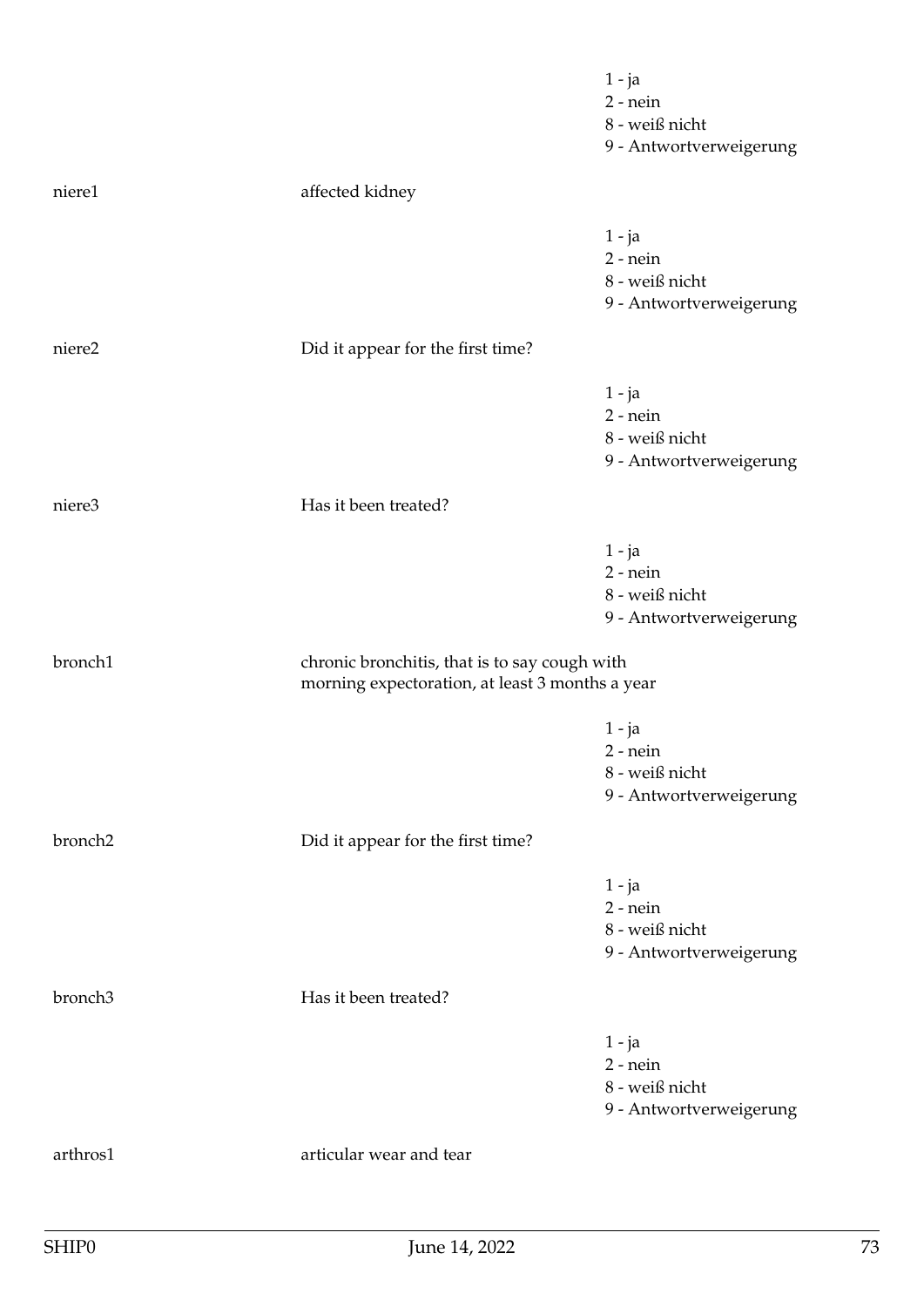|          |                                                                                                                       | $1 - ja$<br>$2$ - nein<br>8 - weiß nicht<br>9 - Antwortverweigerung |
|----------|-----------------------------------------------------------------------------------------------------------------------|---------------------------------------------------------------------|
| arthros2 | Did it appear for the first time?                                                                                     |                                                                     |
|          |                                                                                                                       | $1 - ja$<br>$2$ - nein<br>8 - weiß nicht<br>9 - Antwortverweigerung |
| arthros3 | Has it been treated?                                                                                                  |                                                                     |
|          |                                                                                                                       | $1 - ja$<br>$2$ - nein<br>8 - weiß nicht<br>9 - Antwortverweigerung |
| arthrit1 | inflammable arthropathy, e.g. chronic<br>polyarthritis                                                                |                                                                     |
|          |                                                                                                                       | $1 - ja$<br>$2$ - nein<br>8 - weiß nicht<br>9 - Antwortverweigerung |
| arthrit2 | Did it appear for the first time?                                                                                     |                                                                     |
|          |                                                                                                                       | $1 - ja$<br>$2$ - nein<br>8 - weiß nicht<br>9 - Antwortverweigerung |
| arthrit3 | Has it been treated?                                                                                                  |                                                                     |
|          |                                                                                                                       | $1 - ja$<br>$2$ - nein<br>8 - weiß nicht<br>9 - Antwortverweigerung |
| wsdeg1   | abrasion of your back bone (spinal column), e.g.<br>herniated / slipped intervertebral disk, ischialgia<br>or lumbago |                                                                     |
|          |                                                                                                                       | $1 - ja$<br>$2$ - nein<br>8 - weiß nicht<br>9 - Antwortverweigerung |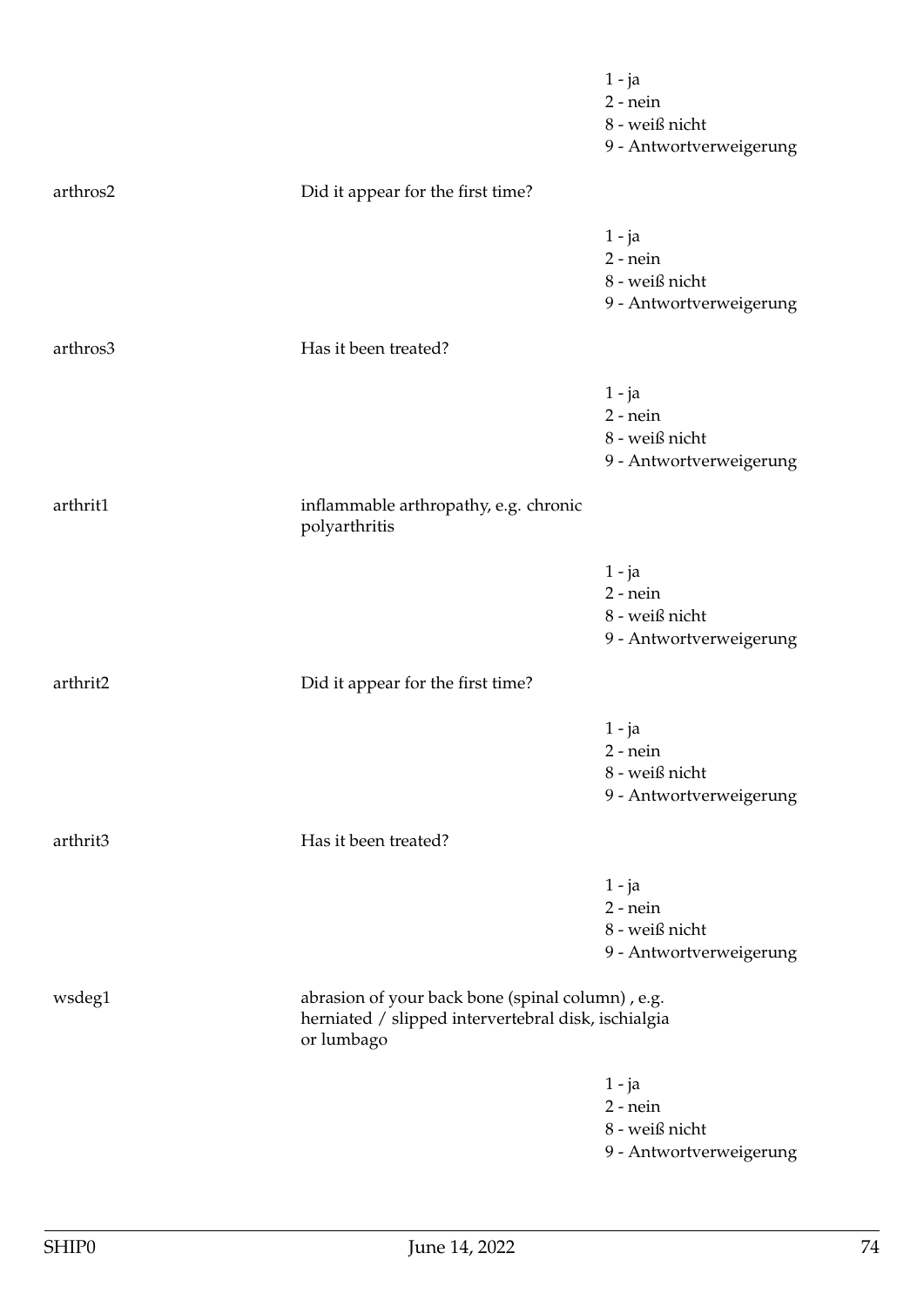| wsdeg2 | Did it appear for the first time? |                                                                     |
|--------|-----------------------------------|---------------------------------------------------------------------|
|        |                                   | $1 - ja$<br>$2$ - nein<br>8 - weiß nicht<br>9 - Antwortverweigerung |
| wsdeg3 | Has it been treated?              |                                                                     |
|        |                                   | $1 - ja$<br>$2$ - nein<br>8 - weiß nicht<br>9 - Antwortverweigerung |
| osteo1 | osteoporosis                      |                                                                     |
|        |                                   | $1 - ja$<br>$2$ - nein<br>8 - weiß nicht<br>9 - Antwortverweigerung |
| osteo2 | Did it appear for the first time? |                                                                     |
|        |                                   | 1 - ja<br>$2$ - nein<br>8 - weiß nicht<br>9 - Antwortverweigerung   |
| osteo3 | Has it been treated?              |                                                                     |
|        |                                   | 1 - ja<br>$2$ - nein<br>8 - weiß nicht<br>9 - Antwortverweigerung   |
| mdyst1 | amyosthenia (myopathy)            |                                                                     |
|        |                                   | $1 - ja$<br>$2$ - nein<br>8 - weiß nicht<br>9 - Antwortverweigerung |
| mdyst2 | Did it appear for the first time? |                                                                     |
|        |                                   | $1 - ja$<br>$2$ - nein<br>8 - weiß nicht<br>9 - Antwortverweigerung |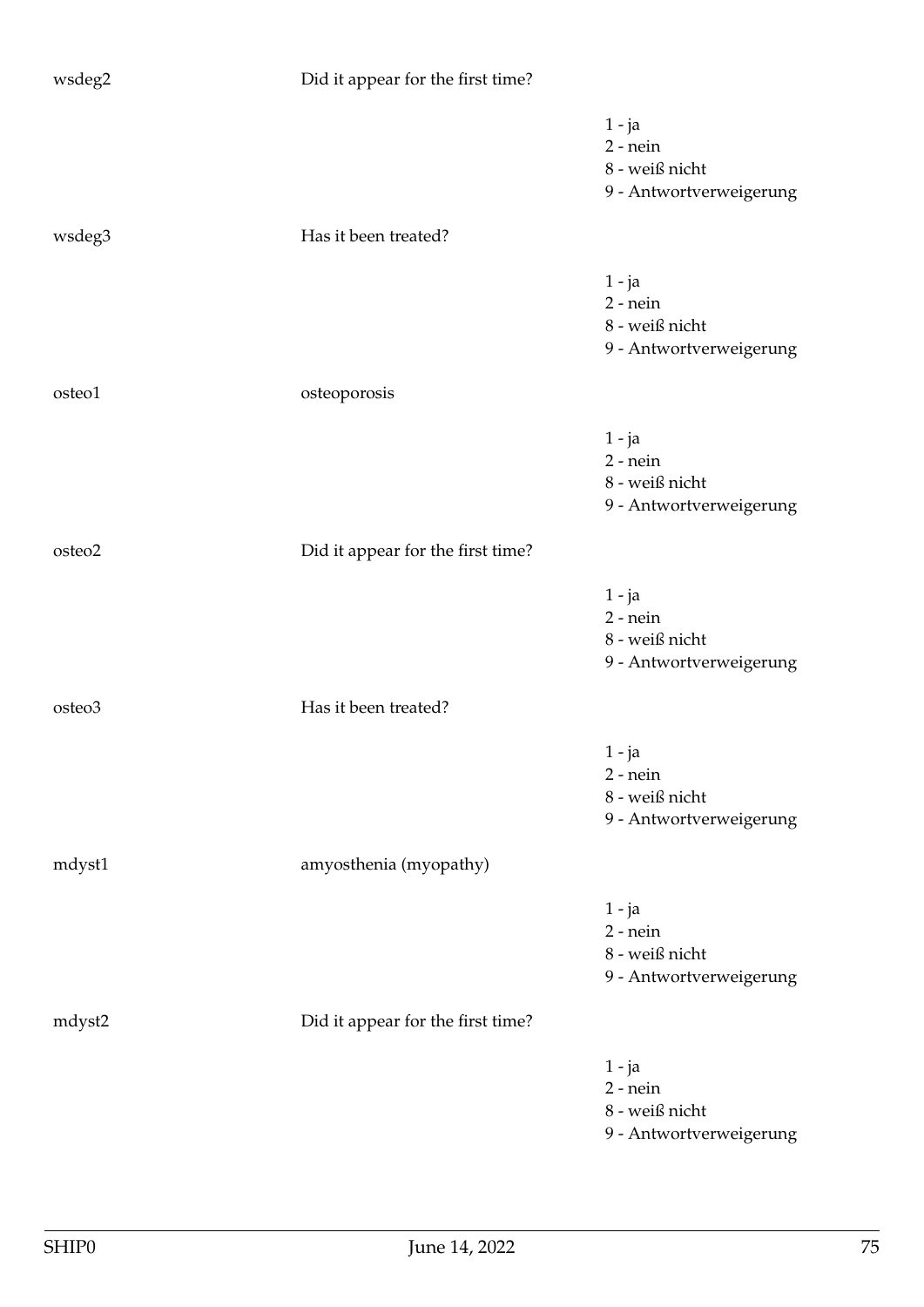| mdyst33 | Has it been treated?              |                                                                       |
|---------|-----------------------------------|-----------------------------------------------------------------------|
|         |                                   | $1 - ja$<br>$2$ - nein<br>8 - weiß nicht<br>9 - Antwortverweigerung   |
| ulcus1  | gastric or duodenal ulcer         |                                                                       |
|         |                                   | $1 - ja$<br>$2$ - nein<br>8 - weiß nicht<br>9 - Antwortverweigerung   |
| ulcus2  | Did it appear for the first time? |                                                                       |
|         |                                   | $1 - ja$<br>$2$ - nein<br>8 - weiß nicht<br>9 - Antwortverweigerung   |
| ulcus3  | Has it been treated?              |                                                                       |
|         |                                   | $1 - ja$<br>$2$ - nein<br>8 - weiß nicht<br>9 - Antwortverweigerung   |
| gastr1  | gastritis                         |                                                                       |
|         |                                   | $1 - ja$<br>$2$ - nein<br>$8$ - weiß nicht<br>9 - Antwortverweigerung |
| gastr2  | Did it appear for the first time? |                                                                       |
|         |                                   | $1 - ja$<br>$2$ - nein<br>8 - weiß nicht<br>9 - Antwortverweigerung   |
| gastr3  | Has it been treated?              |                                                                       |
|         |                                   | $1 - ja$<br>$2$ - nein<br>8 - weiß nicht<br>9 - Antwortverweigerung   |
| pankr1  | pancreatitis                      |                                                                       |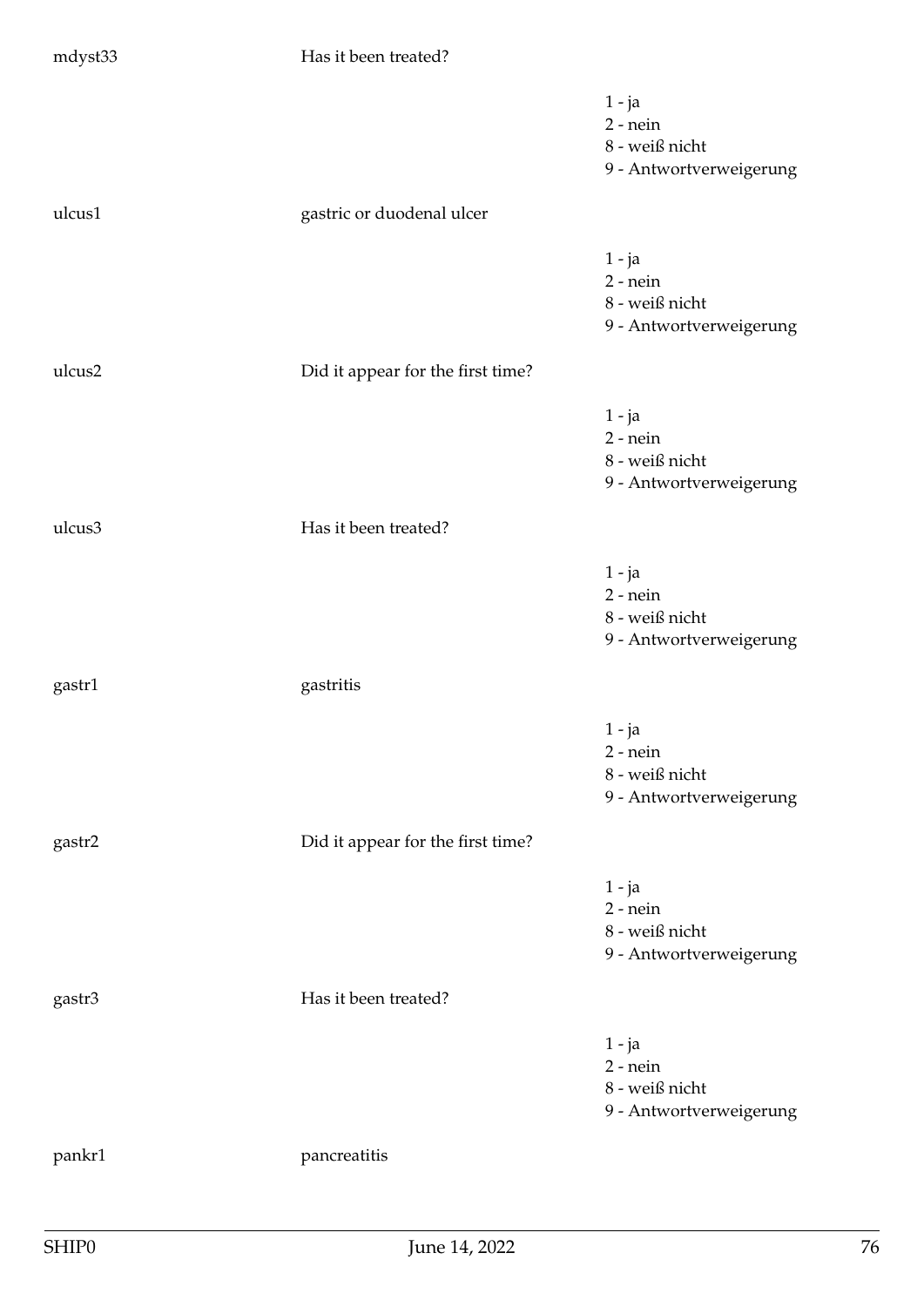|                   |                                                  | $1 - ja$<br>$2$ - nein<br>8 - weiß nicht<br>9 - Antwortverweigerung |
|-------------------|--------------------------------------------------|---------------------------------------------------------------------|
| pankr2            | Did it appear for the first time?                |                                                                     |
|                   |                                                  | $1 - ja$<br>$2$ - nein<br>8 - weiß nicht<br>9 - Antwortverweigerung |
| pankr3            | Has it been treated?                             |                                                                     |
|                   |                                                  | $1 - ja$<br>$2$ - nein<br>8 - weiß nicht<br>9 - Antwortverweigerung |
| oeso1             | oesophagitidis                                   |                                                                     |
|                   |                                                  | $1 - ja$<br>$2$ - nein<br>8 - weiß nicht<br>9 - Antwortverweigerung |
| oeso <sub>2</sub> | Did it appear for the first time?                |                                                                     |
|                   |                                                  | 1 - ja<br>$2$ - nein<br>8 - weiß nicht<br>9 - Antwortverweigerung   |
| oeso <sub>3</sub> | Has it been treated?                             |                                                                     |
|                   |                                                  | $1 - ja$<br>$2 - nein$<br>8 - weiß nicht<br>9 - Antwortverweigerung |
| giblut1           | bleeding in the oesophagus, stomach or intestine |                                                                     |
|                   |                                                  | $1 - ja$<br>$2$ - nein<br>8 - weiß nicht<br>9 - Antwortverweigerung |
| giblut2           | Did it appear for the first time?                |                                                                     |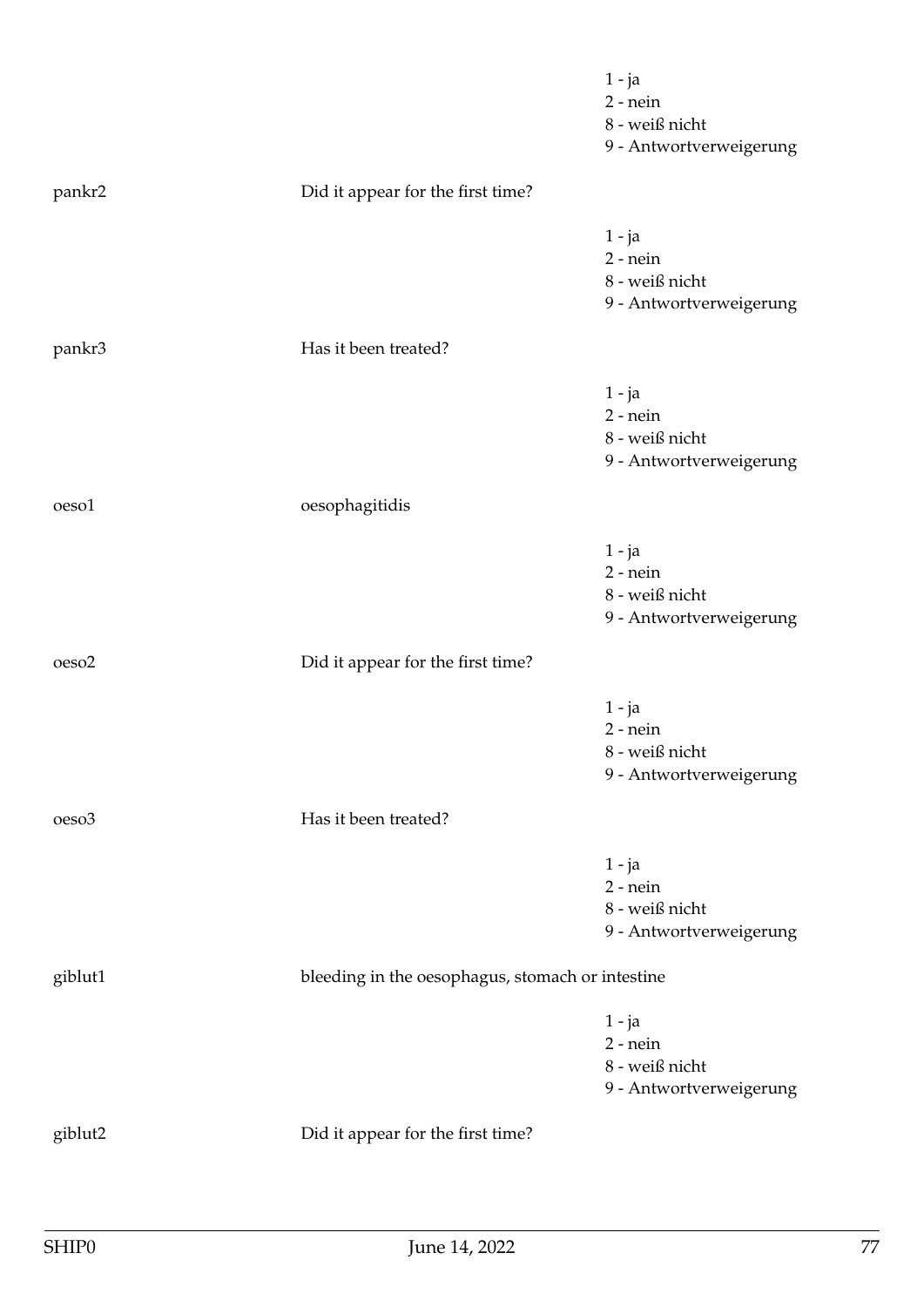|         |                                               | $1 - ja$<br>$2$ - nein<br>8 - weiß nicht<br>9 - Antwortverweigerung   |
|---------|-----------------------------------------------|-----------------------------------------------------------------------|
| giblut3 | Has it been treated?                          |                                                                       |
|         |                                               | 1 - ja<br>$2$ - nein<br>8 - weiß nicht<br>9 - Antwortverweigerung     |
| migr1   | migraine                                      |                                                                       |
|         |                                               | $1 - ja$<br>$2$ - nein<br>8 - weiß nicht<br>9 - Antwortverweigerung   |
| migr2   | Did it appear for the first time?             |                                                                       |
|         |                                               | $1 - ja$<br>$2$ - nein<br>8 - weiß nicht<br>9 - Antwortverweigerung   |
| migr3   | Has it been treated?                          |                                                                       |
|         |                                               | $1 - ja$<br>$2$ - nein<br>8 - weiß nicht<br>9 - Antwortverweigerung   |
| thyr1   | thyroid affection, e.g. node / knot or struma |                                                                       |
|         |                                               | $1 - ja$<br>$2$ - nein<br>8 - weiß nicht<br>9 - Antwortverweigerung   |
| thyr2   | Did it appear for the first time?             |                                                                       |
|         |                                               | $1 - ja$<br>$2$ - nein<br>$8$ - weiß nicht<br>9 - Antwortverweigerung |
| thyr3   | Has it been treated?                          |                                                                       |
|         |                                               | $1 - ja$                                                              |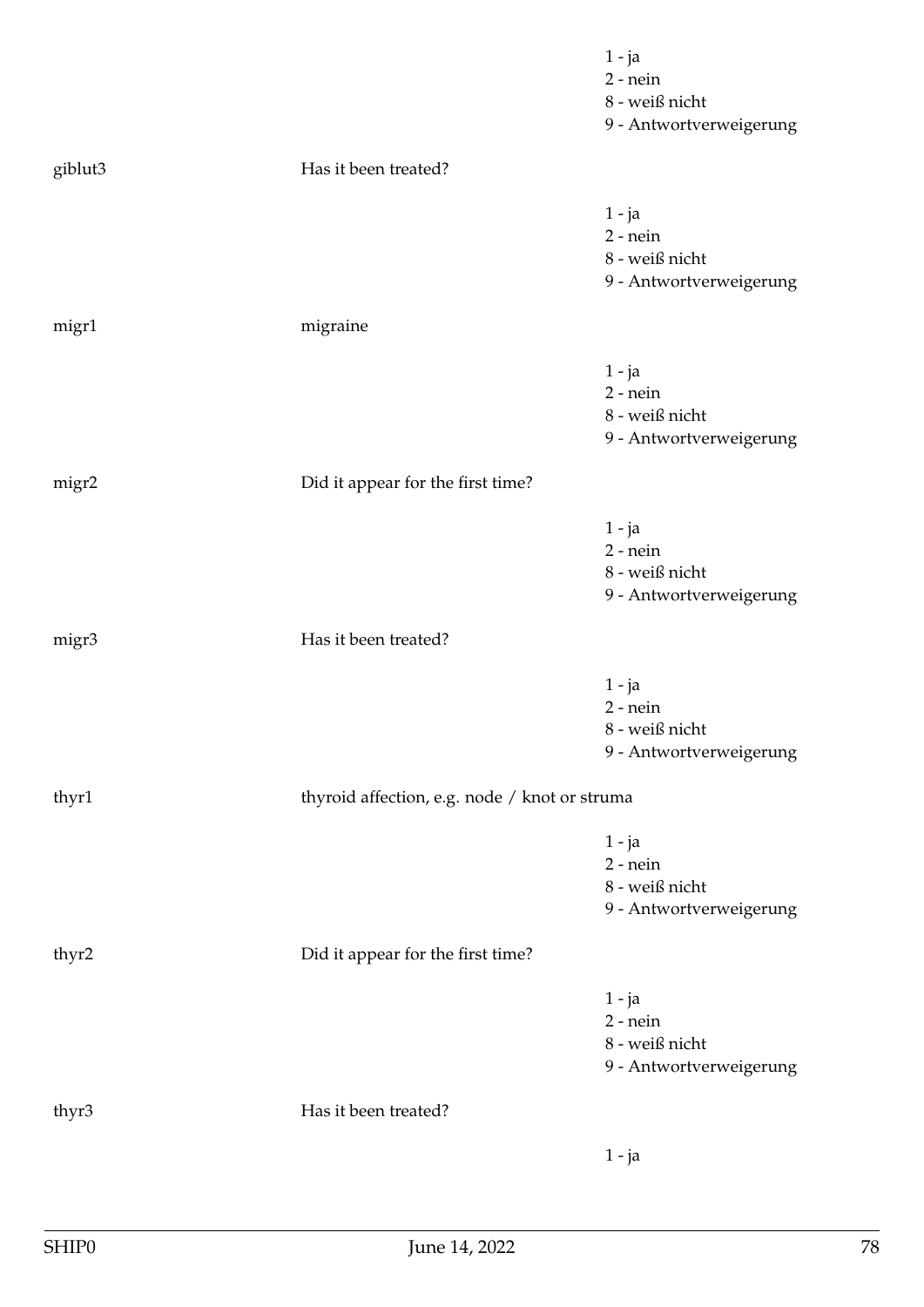|                 |                                   | $2$ - nein              |
|-----------------|-----------------------------------|-------------------------|
|                 |                                   | 8 - weiß nicht          |
|                 |                                   | 9 - Antwortverweigerung |
| krebs1          | cancer                            |                         |
|                 |                                   |                         |
|                 |                                   | $1 - ja$                |
|                 |                                   | $2 - nein$              |
|                 |                                   | 8 - weiß nicht          |
|                 |                                   | 9 - Antwortverweigerung |
|                 |                                   |                         |
| krebs2          | Did it appear for the first time? |                         |
|                 |                                   | $1 - ja$                |
|                 |                                   | $2$ - nein              |
|                 |                                   | 8 - weiß nicht          |
|                 |                                   | 9 - Antwortverweigerung |
|                 |                                   |                         |
| krebs3          | Has it been treated?              |                         |
|                 |                                   | 1 - ja                  |
|                 |                                   | $2$ - nein              |
|                 |                                   | 8 - weiß nicht          |
|                 |                                   | 9 - Antwortverweigerung |
|                 |                                   |                         |
| ci1             | cirrhosis / atrophy of the liver  |                         |
|                 |                                   |                         |
|                 |                                   | $1 - ja$<br>$2$ - nein  |
|                 |                                   | 8 - weiß nicht          |
|                 |                                   |                         |
|                 |                                   | 9 - Antwortverweigerung |
| ci2             | Did it appear for the first time? |                         |
|                 |                                   |                         |
|                 |                                   | $1 - ja$<br>$2$ - nein  |
|                 |                                   | 8 - weiß nicht          |
|                 |                                   | 9 - Antwortverweigerung |
|                 |                                   |                         |
| ci <sub>3</sub> | Has it been treated?              |                         |
|                 |                                   | $1 - ja$                |
|                 |                                   | $2$ - nein              |
|                 |                                   | 8 - weiß nicht          |
|                 |                                   | 9 - Antwortverweigerung |
|                 |                                   |                         |
| hepat1          | hepatitis                         |                         |
|                 |                                   |                         |
|                 |                                   | $1 - ja$                |
|                 |                                   | $2$ - nein              |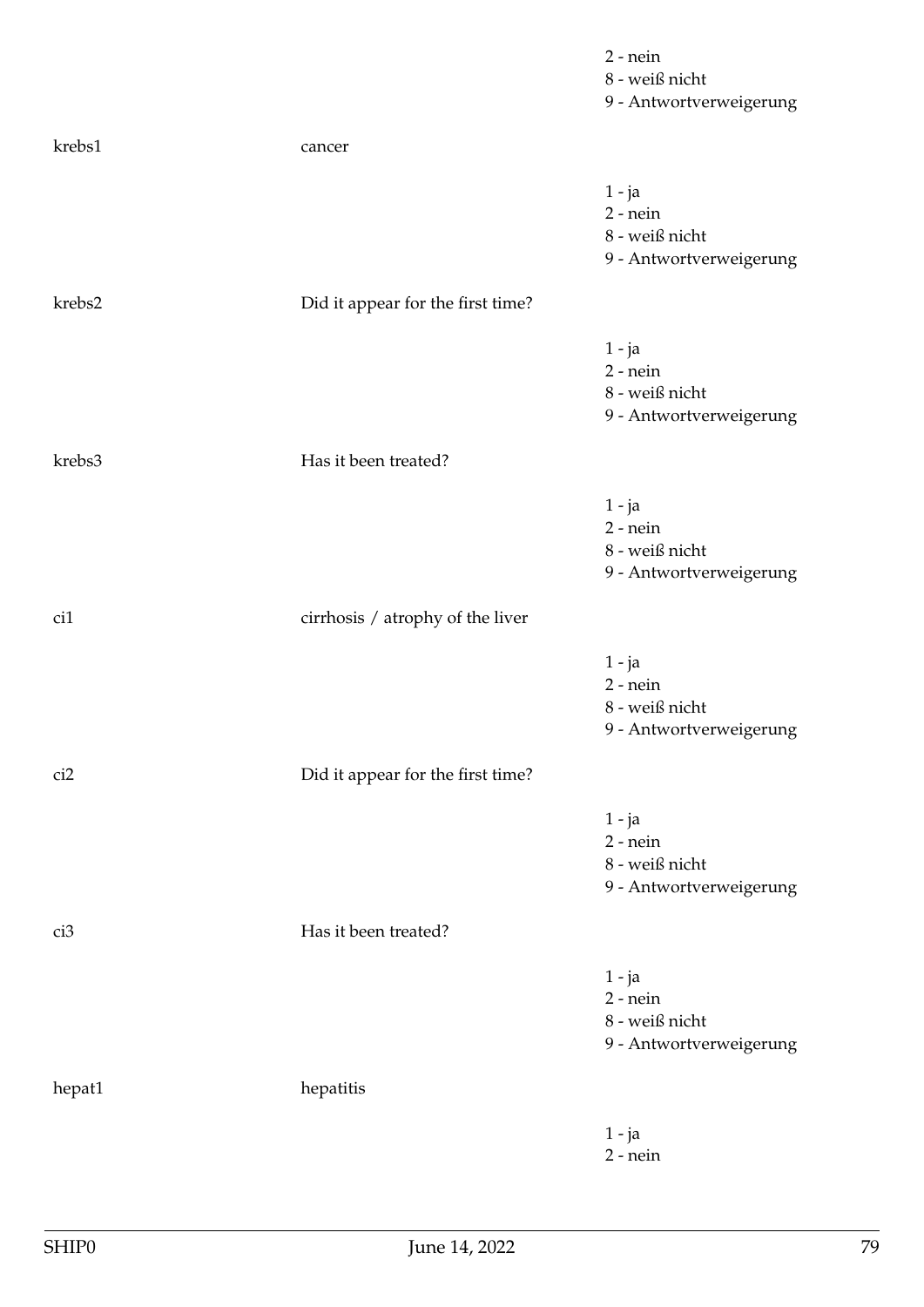|        |                                                                | 8 - weiß nicht<br>9 - Antwortverweigerung                           |
|--------|----------------------------------------------------------------|---------------------------------------------------------------------|
| hepat2 | Did it appear for the first time?                              |                                                                     |
|        |                                                                | $1 - ja$<br>$2$ - nein<br>8 - weiß nicht<br>9 - Antwortverweigerung |
| hepat3 | Has it been treated?                                           |                                                                     |
|        |                                                                | $1 - ja$<br>$2$ - nein<br>8 - weiß nicht<br>9 - Antwortverweigerung |
| gall1  | gall bladder inflammations or gallstones / biliary<br>calculus |                                                                     |
|        |                                                                | $1 - ja$<br>$2$ - nein<br>8 - weiß nicht<br>9 - Antwortverweigerung |
| gall2  | Did it appear for the first time?                              |                                                                     |
|        |                                                                | $1 - ja$<br>$2$ - nein<br>8 - weiß nicht<br>9 - Antwortverweigerung |
| gall3  | Has it been treated?                                           |                                                                     |
|        |                                                                | $1 - ja$<br>$2$ - nein<br>8 - weiß nicht<br>9 - Antwortverweigerung |
| chol1  | elevated blood lipids                                          |                                                                     |
|        |                                                                | $1 - ja$<br>$2$ - nein<br>8 - weiß nicht<br>9 - Antwortverweigerung |
| chol2  | Did it appear for the first time?                              |                                                                     |
|        |                                                                | $1 - ja$<br>$2$ - nein                                              |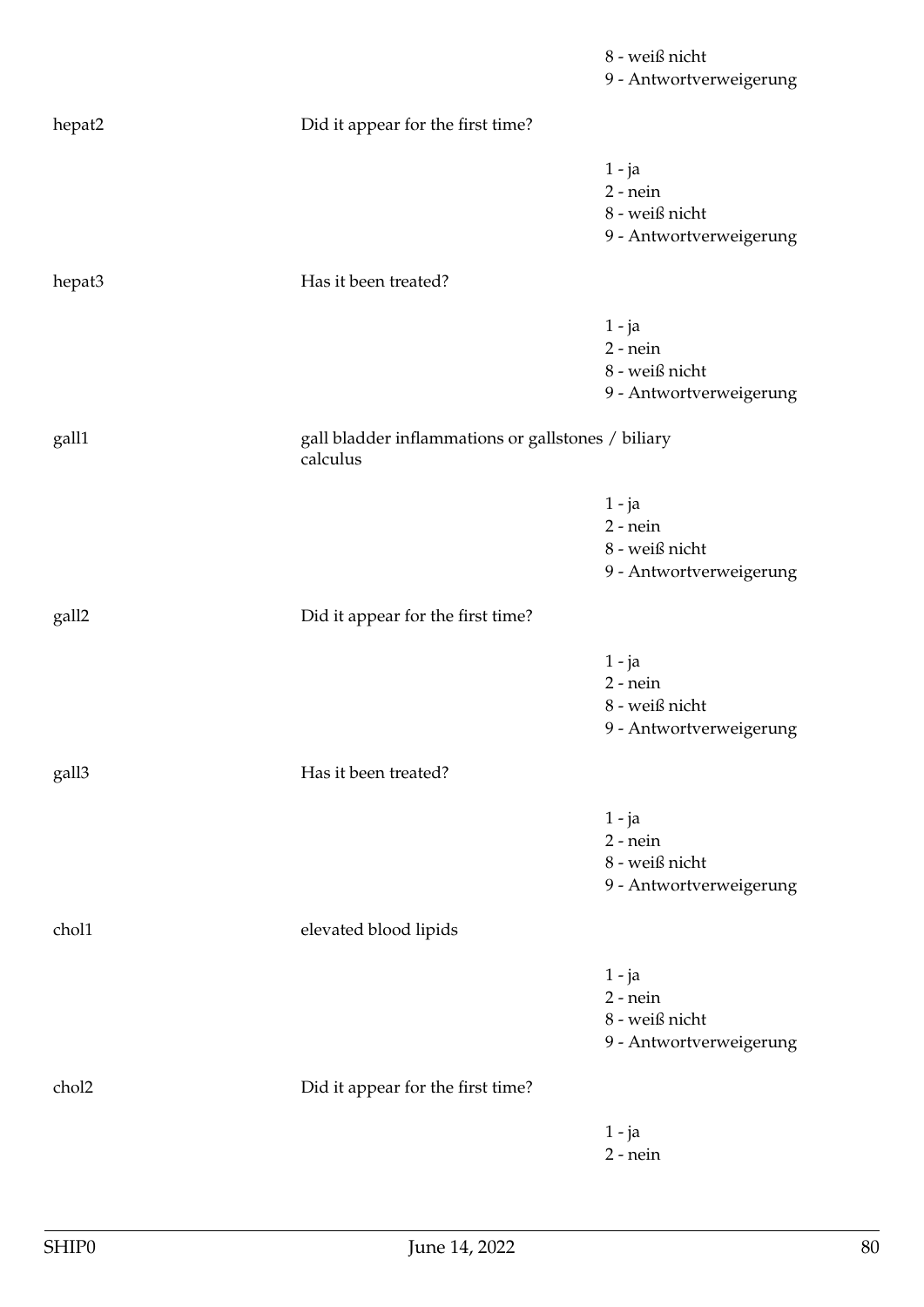|        |                                                                | 8 - weiß nicht<br>9 - Antwortverweigerung                           |
|--------|----------------------------------------------------------------|---------------------------------------------------------------------|
| chol3  | Has it been treated?                                           |                                                                     |
|        |                                                                | $1 - ja$<br>$2$ - nein<br>8 - weiß nicht<br>9 - Antwortverweigerung |
| gicht1 | gout or too much uric acid                                     |                                                                     |
|        |                                                                | $1 - ja$<br>$2$ - nein<br>8 - weiß nicht<br>9 - Antwortverweigerung |
| gicht2 | Did it appear for the first time?                              |                                                                     |
|        |                                                                | $1 - ja$<br>$2$ - nein<br>8 - weiß nicht<br>9 - Antwortverweigerung |
| gicht3 | Has it been treated?                                           |                                                                     |
|        |                                                                | $1 - ja$<br>$2$ - nein<br>8 - weiß nicht<br>9 - Antwortverweigerung |
| harnw1 | urinary tract affections (only men, e.g. prostata<br>problems) |                                                                     |
|        |                                                                | $1 - ja$<br>$2$ - nein<br>8 - weiß nicht<br>9 - Antwortverweigerung |
| harnw2 | Did it appear for the first time?                              |                                                                     |
|        |                                                                | $1 - ja$<br>$2$ - nein<br>8 - weiß nicht<br>9 - Antwortverweigerung |
| harnw3 | Has it been treated?                                           |                                                                     |
|        |                                                                | $1 - ja$<br>$2$ - nein                                              |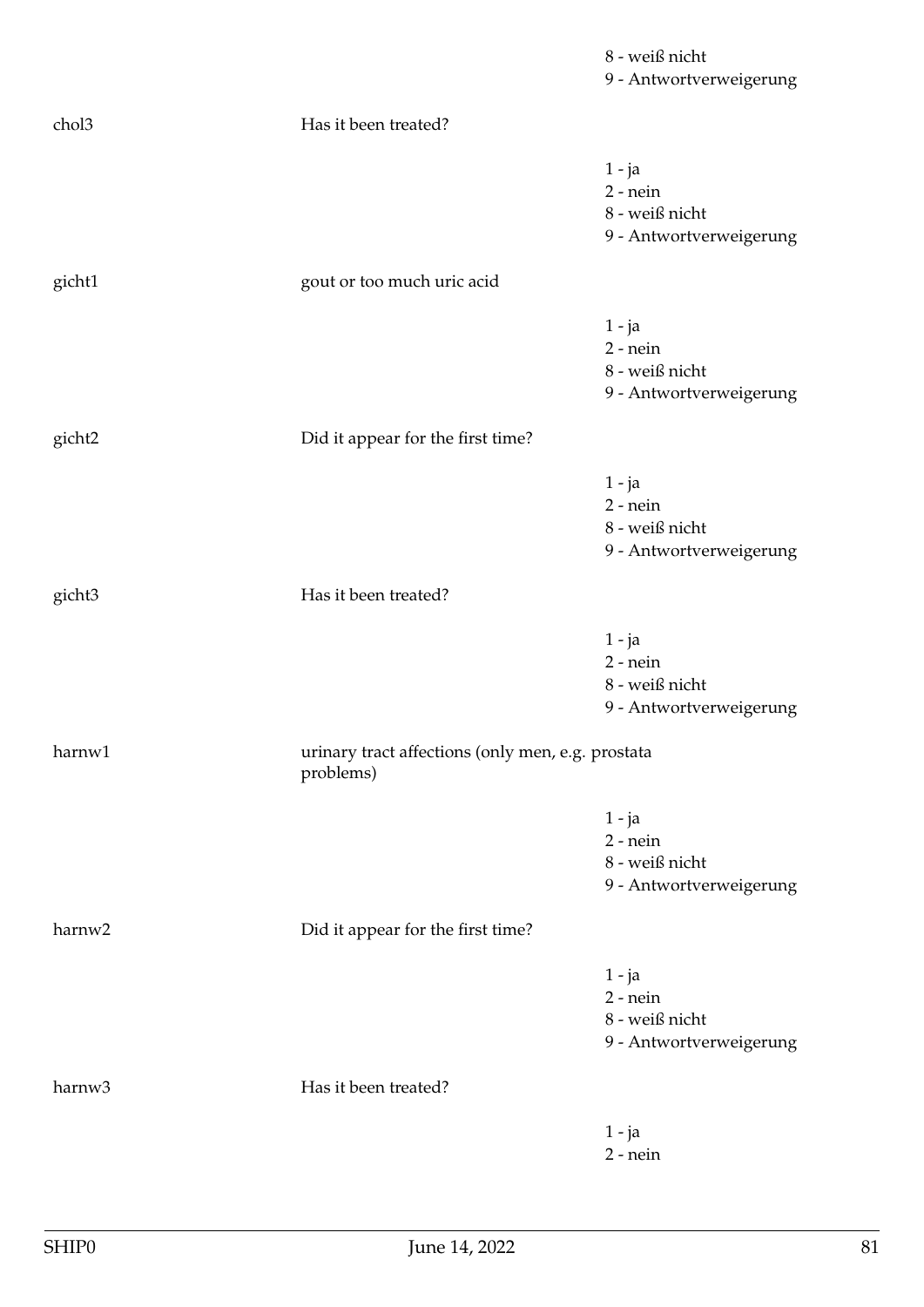|                   |                                                                 | 8 - weiß nicht<br>9 - Antwortverweigerung                             |
|-------------------|-----------------------------------------------------------------|-----------------------------------------------------------------------|
| epil1             | epilepsy, spasms                                                |                                                                       |
|                   |                                                                 | $1 - ja$<br>$2$ - nein<br>8 - weiß nicht<br>9 - Antwortverweigerung   |
| epil2             | Did it appear for the first time?                               |                                                                       |
|                   |                                                                 | $1 - ja$<br>$2$ - nein<br>8 - weiß nicht<br>9 - Antwortverweigerung   |
| epil <sub>3</sub> | Has it been treated?                                            |                                                                       |
|                   |                                                                 | $1 - ja$<br>$2$ - nein<br>8 - weiß nicht<br>9 - Antwortverweigerung   |
| ms1               | multiple sclerosis (chronic inflammation of the<br>nerve nodes) |                                                                       |
|                   |                                                                 | $1 - ja$<br>$2$ - nein<br>$8$ - weiß nicht<br>9 - Antwortverweigerung |
| ms2               | Did it appear for the first time?                               |                                                                       |
|                   |                                                                 | $1 - ja$<br>$2$ - nein<br>8 - weiß nicht<br>9 - Antwortverweigerung   |
| ms3               | Has it been treated?                                            |                                                                       |
|                   |                                                                 | $1 - ja$<br>$2$ - nein<br>8 - weiß nicht<br>9 - Antwortverweigerung   |
| park1             | Parkinson's disease (agitated paralysis)                        |                                                                       |
|                   |                                                                 | $1 - ja$<br>$2$ - nein                                                |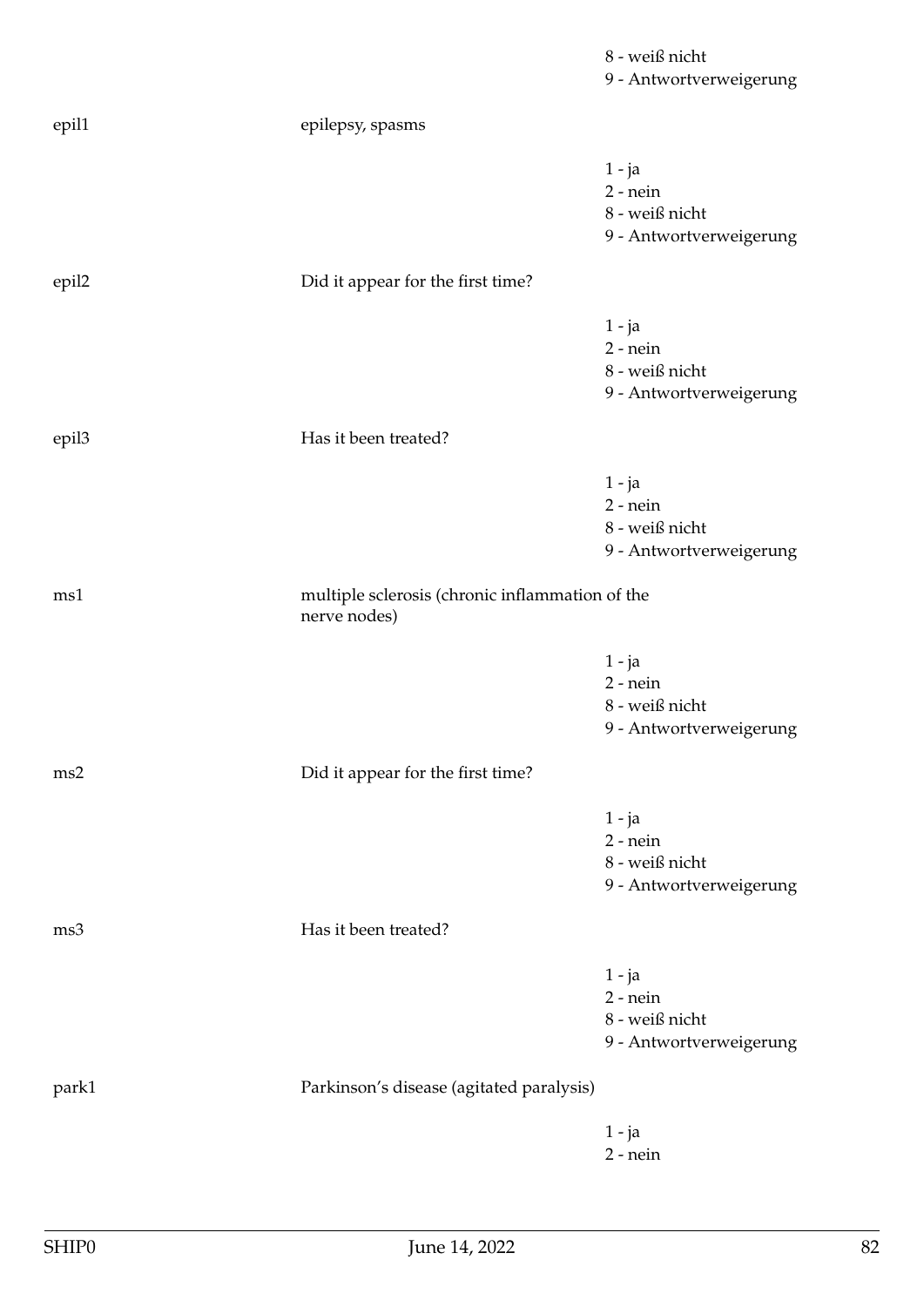|         |                                                                                 | 8 - weiß nicht<br>9 - Antwortverweigerung                           |
|---------|---------------------------------------------------------------------------------|---------------------------------------------------------------------|
| park2   | Did it appear for the first time?                                               |                                                                     |
|         |                                                                                 | $1 - ja$<br>$2$ - nein<br>8 - weiß nicht<br>9 - Antwortverweigerung |
| park3   | Has it been treated?                                                            |                                                                     |
|         |                                                                                 | $1 - ja$<br>$2$ - nein<br>8 - weiß nicht<br>9 - Antwortverweigerung |
| bluter1 | blood coagulation/ clotting dysfunction, e.g.<br>hemophilia (blooding disorder) |                                                                     |
|         |                                                                                 | $1 - ja$<br>$2$ - nein<br>8 - weiß nicht<br>9 - Antwortverweigerung |
| bluter2 | Did it appear for the first time?                                               |                                                                     |
|         |                                                                                 | $1 - ja$<br>$2$ - nein<br>8 - weiß nicht<br>9 - Antwortverweigerung |
| bluter3 | Has it been treated?                                                            |                                                                     |
|         |                                                                                 | $1 - ja$<br>$2 - nein$<br>8 - weiß nicht<br>9 - Antwortverweigerung |
| andkr1  | other illness or disability                                                     |                                                                     |
|         |                                                                                 | $1 - ja$<br>$2$ - nein<br>8 - weiß nicht<br>9 - Antwortverweigerung |
| andkr2  | Did it appear for the first time?                                               |                                                                     |
|         |                                                                                 | $1 - ja$<br>$2$ - nein                                              |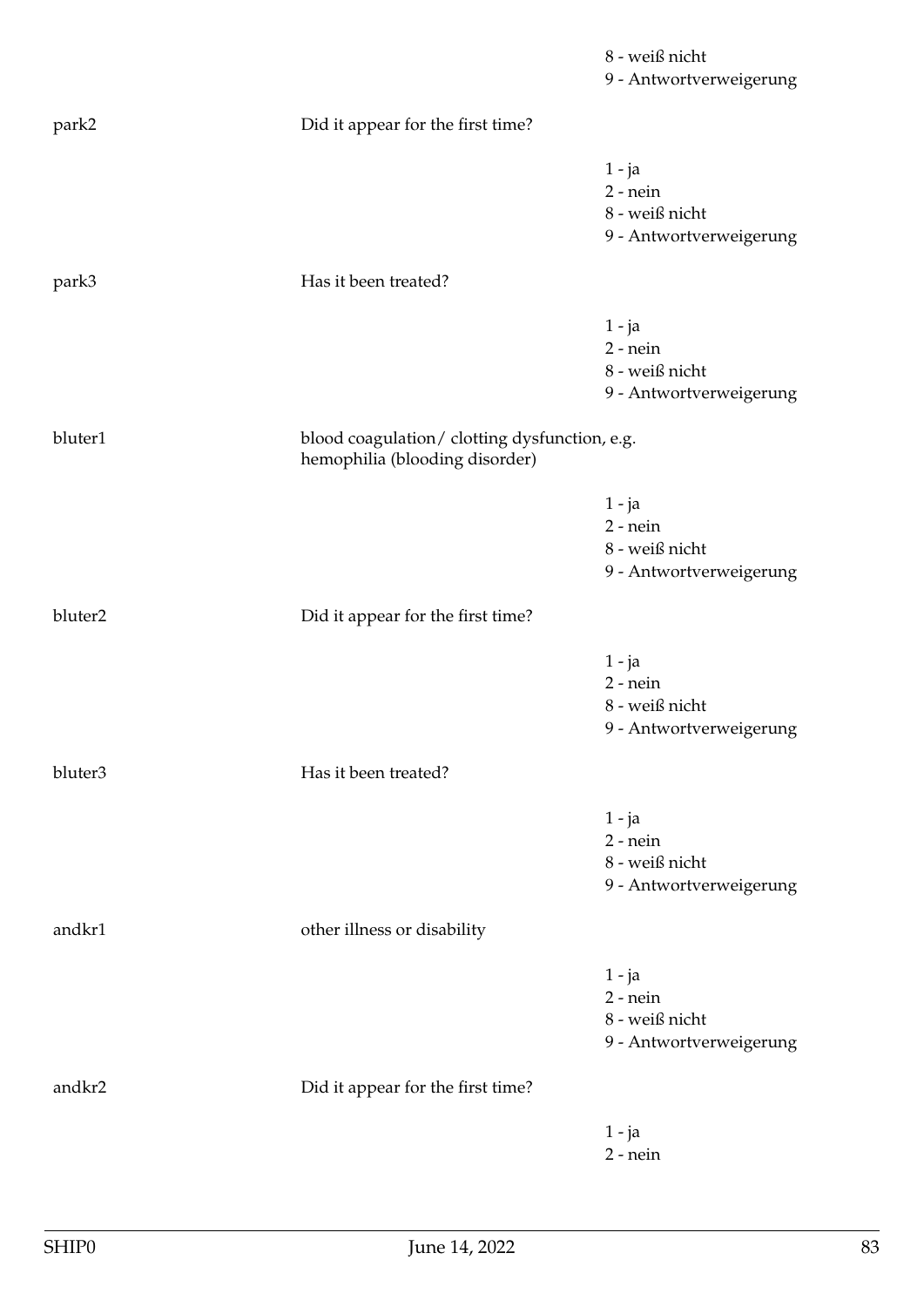|              |                                                                    | 8 - weiß nicht<br>9 - Antwortverweigerung                           |
|--------------|--------------------------------------------------------------------|---------------------------------------------------------------------|
| andkr3       | Has it been treated?                                               |                                                                     |
|              |                                                                    | $1 - ja$<br>$2$ - nein<br>8 - weiß nicht<br>9 - Antwortverweigerung |
| <b>WOMAN</b> | woman                                                              |                                                                     |
| op10a        | Did you have any kind of surgery within the past<br>10 years?      |                                                                     |
|              |                                                                    | $1 - ja$<br>$2$ - nein<br>8 - weiß nicht<br>9 - Antwortverweigerung |
| <b>OC</b>    | Did you ever take the birth controll pill?                         |                                                                     |
|              |                                                                    | $1 - ja$<br>$2$ - nein<br>8 - weiß nicht<br>9 - Antwortverweigerung |
| ocyears      | How many years did you take the birth controll<br>pill altogether? |                                                                     |
|              |                                                                    | 98 - weiß nicht<br>99 - Antwortverweigerung                         |
| ocnow        | Do you take the birth controll pill at present?                    |                                                                     |
|              |                                                                    | $1 - ja$<br>$2$ - nein<br>8 - weiß nicht<br>9 - Antwortverweigerung |
| verhuet1     | Do you use any other contraceptives at present?                    |                                                                     |
|              |                                                                    | $1 - ja$<br>$2$ - nein<br>8 - weiß nicht<br>9 - Antwortverweigerung |
| verhue2      | condoms                                                            |                                                                     |
|              |                                                                    | $0$ - nein                                                          |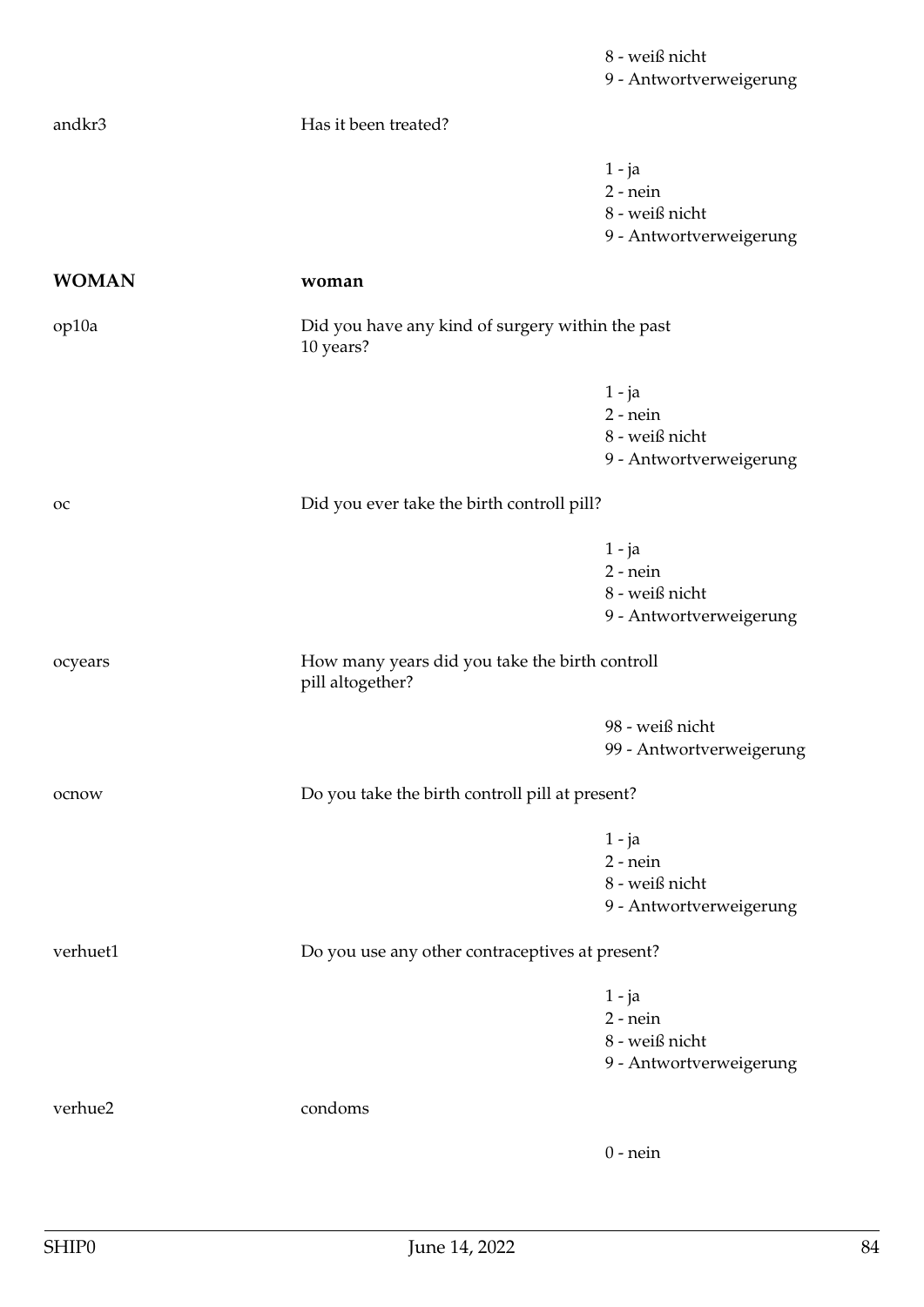| verhuet3 | diaphragm                                                                                                                  |                                                                     |
|----------|----------------------------------------------------------------------------------------------------------------------------|---------------------------------------------------------------------|
|          |                                                                                                                            | $0$ - nein<br>$1 - ja$                                              |
| verhuet4 | natural methods, e.g. measuring body<br>temperature                                                                        |                                                                     |
|          |                                                                                                                            | $0$ - nein<br>$1 - ja$                                              |
| verhuet5 | chemical agents, e.g. vaginal suppositories,<br>creme                                                                      |                                                                     |
|          |                                                                                                                            | $0$ - nein<br>$1 - ja$                                              |
| verhuet6 | pessary, contraceptive coil                                                                                                |                                                                     |
|          |                                                                                                                            | $0$ - nein<br>$1 - ja$                                              |
| verhuet7 | once-every-three-months injection                                                                                          |                                                                     |
|          |                                                                                                                            | $0$ - nein<br>$1 - ja$                                              |
| verhuet8 | any other contraceptive                                                                                                    |                                                                     |
|          |                                                                                                                            | $0$ - nein<br>$1 - ja$                                              |
| regel    | Do you have periods?                                                                                                       |                                                                     |
|          |                                                                                                                            | $1 - ja$<br>$2$ - nein<br>8 - weiß nicht<br>9 - Antwortverweigerung |
| menopaus | How old were you when your period stopped?                                                                                 |                                                                     |
|          |                                                                                                                            | 98 - weiß nicht<br>99 - Antwortverweigerung                         |
| natmenop | Did your period stop due to your menopause<br>(climacteric period) or did it stop in consequence<br>of illness or surgery? |                                                                     |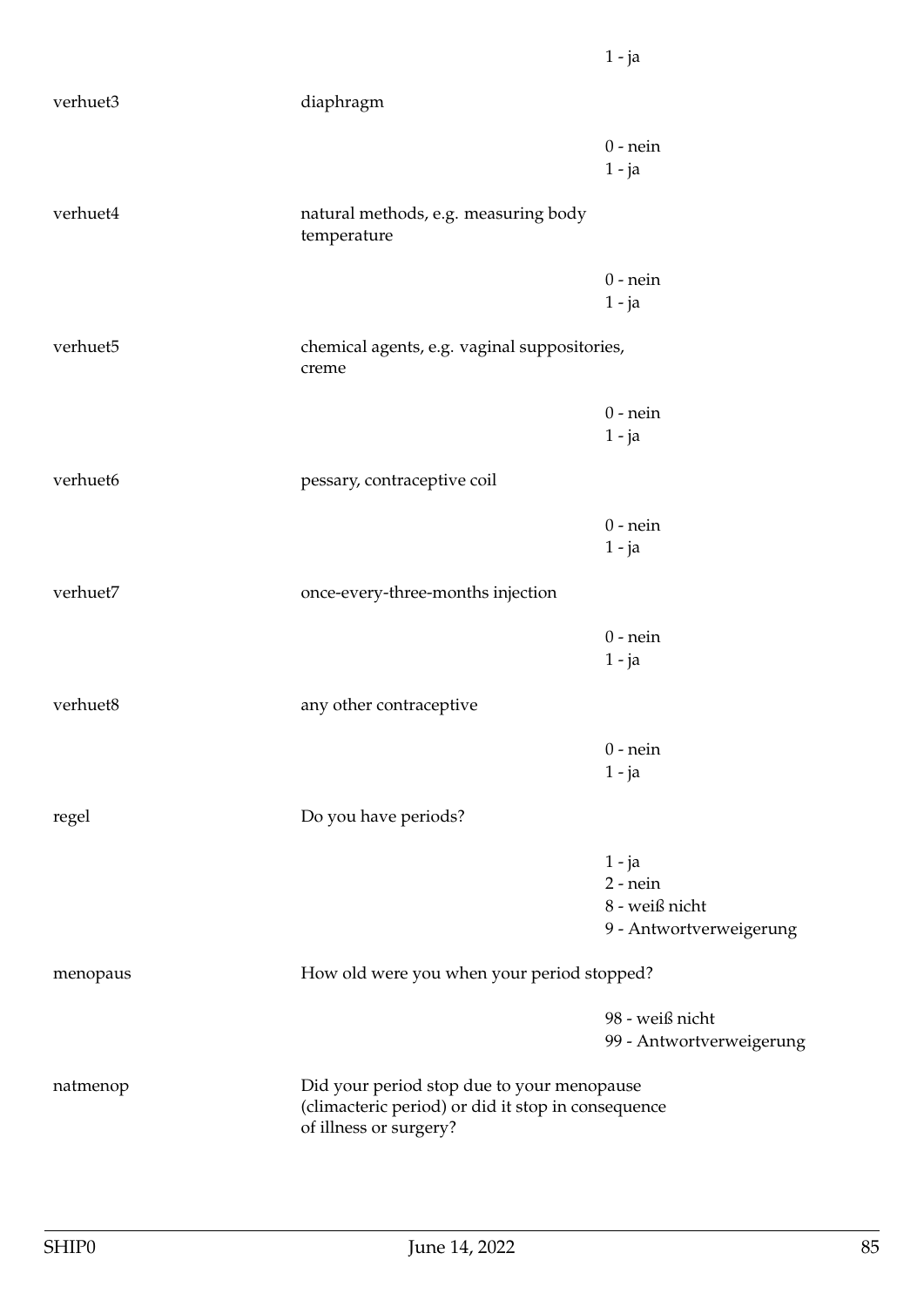|                                                  |                                                                                             | 1 - natürliche Menopause |
|--------------------------------------------------|---------------------------------------------------------------------------------------------|--------------------------|
|                                                  |                                                                                             | 2 - Operation, Krankheit |
|                                                  |                                                                                             | 3 - Sonstiges            |
|                                                  |                                                                                             | 8 - weiß nicht           |
|                                                  |                                                                                             | 9 - Antwortverweigerung  |
| hormon                                           | If you already are in your menopause, did you                                               |                          |
|                                                  | ever take any hormons during or after your<br>menopause (e.g. plaster, tablets, injections) |                          |
|                                                  |                                                                                             | $1 - ja$                 |
|                                                  |                                                                                             | $2$ - nein               |
|                                                  |                                                                                             | 7 - trifft nicht zu      |
|                                                  |                                                                                             | 8 - weiß nicht           |
|                                                  |                                                                                             | 9 - Antwortverweigerung  |
| hormon1a                                         | Did you take it for more than one year?                                                     |                          |
|                                                  |                                                                                             | $1 - ja$                 |
|                                                  |                                                                                             | $2$ - nein               |
|                                                  |                                                                                             | 8 - weiß nicht           |
|                                                  |                                                                                             | 9 - Antwortverweigerung  |
| hormyear<br>How many years did you take hormons? |                                                                                             |                          |
|                                                  |                                                                                             | 98 - weiß nicht          |
|                                                  |                                                                                             | 99 - Antwortverweigerung |
| hormonth                                         | If you took them for less than one year, for about<br>how many months did you take hormons? |                          |
|                                                  |                                                                                             | 98 - weiß nicht          |
|                                                  |                                                                                             | 99 - Antwortverweigerung |
| gravid                                           | have you ever been pregnant?                                                                |                          |
|                                                  |                                                                                             | $1 - ja$                 |
|                                                  |                                                                                             | $2 - nein$               |
|                                                  |                                                                                             | 8 - weiß nicht           |
|                                                  |                                                                                             | 9 - Antwortverweigerung  |
| ngravid                                          | How many times have you been pregnant?                                                      |                          |
| babies                                           | How many births did you have?                                                               |                          |
|                                                  |                                                                                             | 98 - weiß nicht          |
|                                                  |                                                                                             | 99 - Antwortverweigerung |
| fruehgeb                                         | How many of these births were premature?                                                    |                          |
|                                                  |                                                                                             |                          |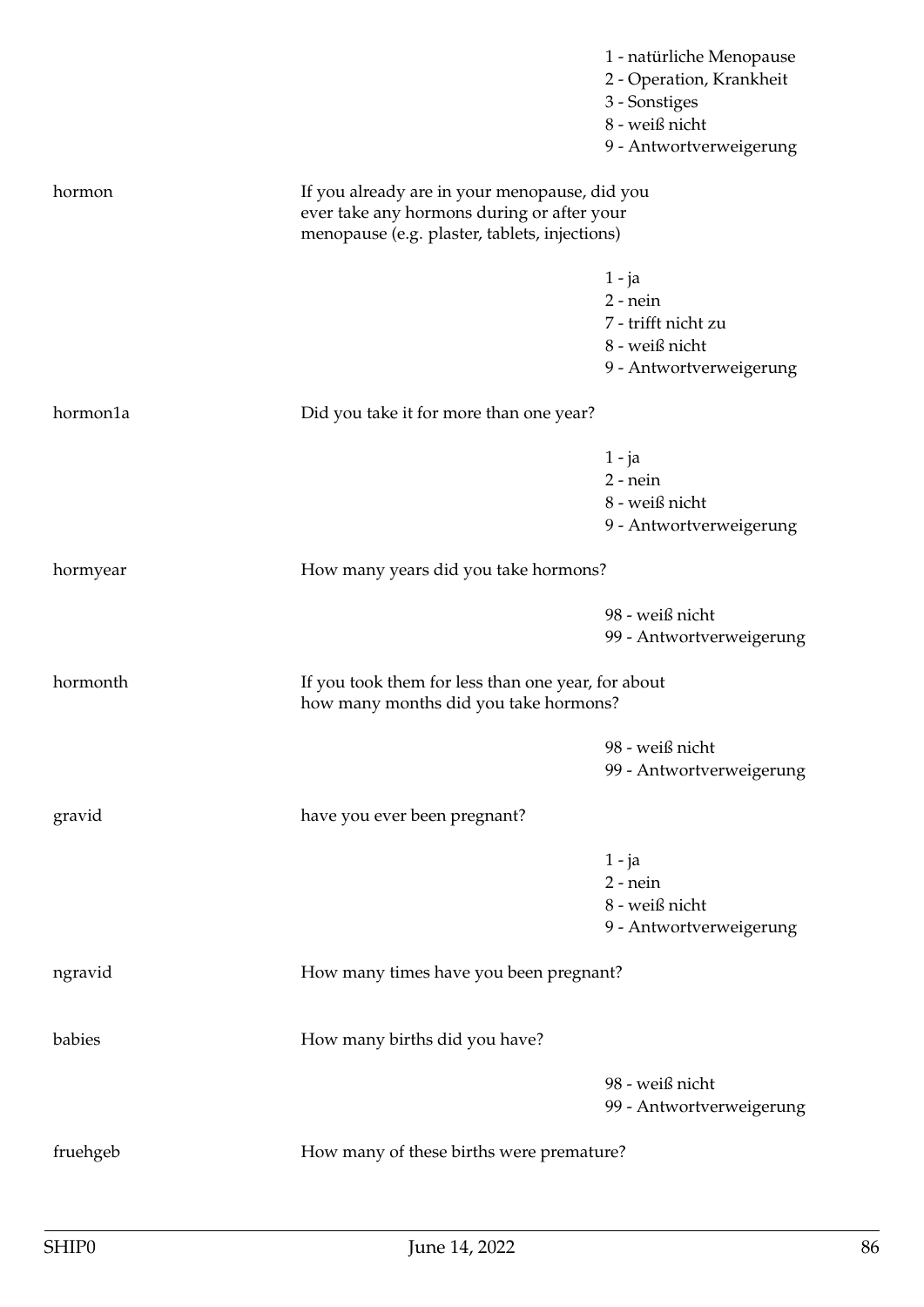|          |                                                                                                                | $1 - ja$<br>$2$ - nein                                              |
|----------|----------------------------------------------------------------------------------------------------------------|---------------------------------------------------------------------|
| nfruehge | filling variable                                                                                               |                                                                     |
|          |                                                                                                                | 98 - weiß nicht<br>99 - Antwortverweigerung                         |
| totgeb   | How many of these births were stillborn?                                                                       |                                                                     |
|          |                                                                                                                | $1 - ja$<br>$2$ - nein                                              |
| ntotgeb  | filling variable                                                                                               |                                                                     |
|          |                                                                                                                | 98 - weiß nicht<br>99 - Antwortverweigerung                         |
| gynop    | Have you ever had a gynecological surgery (e.g.<br>vaginal surgery, breast surgery, ovarian surgery<br>$etc$ ? |                                                                     |
|          |                                                                                                                | $1 - ja$<br>$2$ - nein<br>8 - weiß nicht<br>9 - Antwortverweigerung |
| gynage   | How old were you, when you had this operation?                                                                 |                                                                     |
|          |                                                                                                                | 98 - weiß nicht<br>99 - Antwortverweigerung                         |
| nocheine | What kind of surgery / operation was it?                                                                       |                                                                     |
|          |                                                                                                                | $1 - ja$<br>$2$ - nein<br>8 - weiß nicht<br>9 - Antwortverweigerung |
| gynage_2 | How old were you, when you had this operation?                                                                 |                                                                     |
|          |                                                                                                                | 98 - weiß nicht<br>99 - Antwortverweigerung                         |
| nochein2 | What kind of surgery / operation was it?                                                                       |                                                                     |
|          |                                                                                                                | $1 - ja$<br>$2$ - nein<br>8 - weiß nicht                            |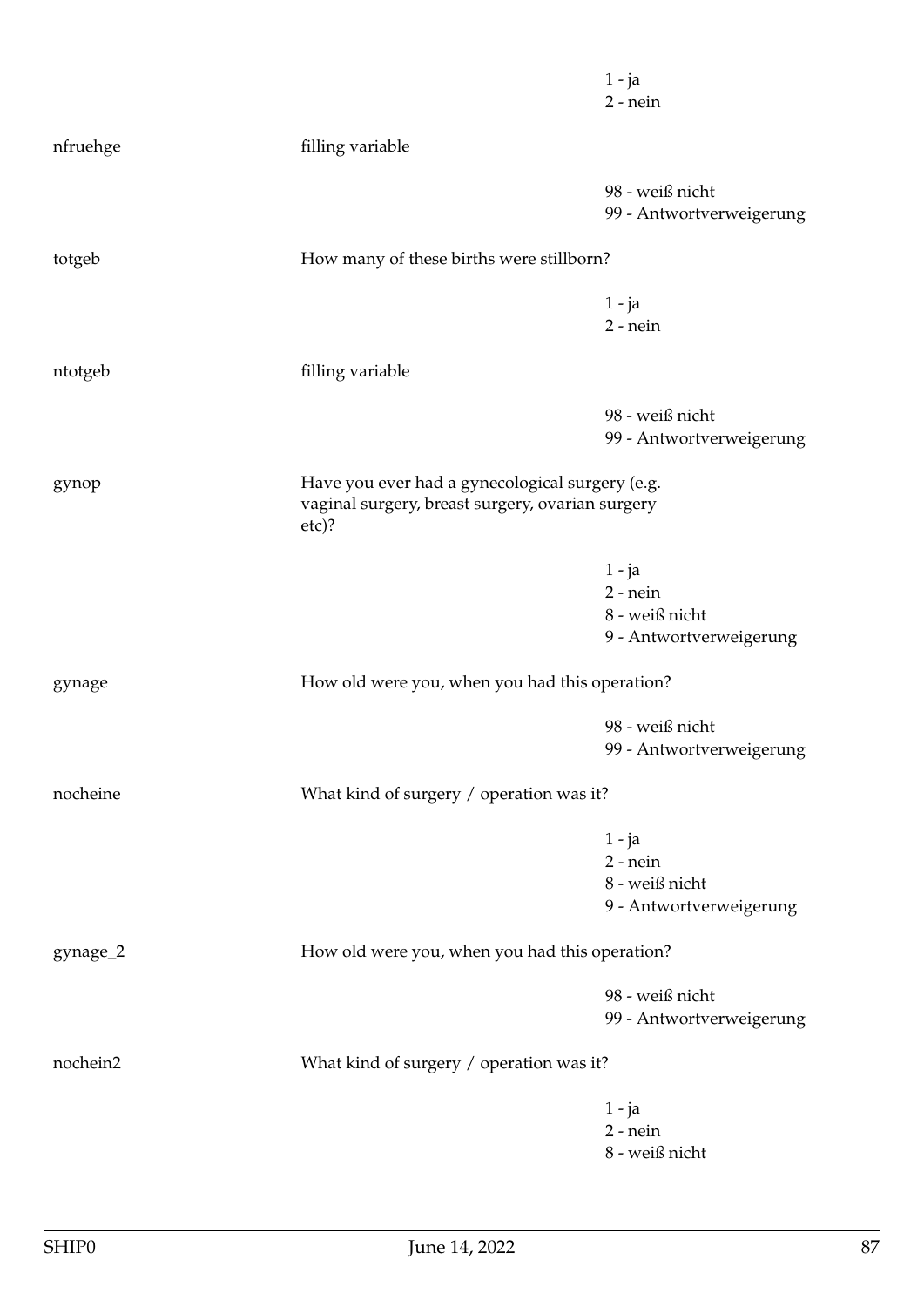|                      |                                                                        | 9 - Antwortverweigerung  |
|----------------------|------------------------------------------------------------------------|--------------------------|
| gynage_3             | How old were you, when you had this operation?                         |                          |
|                      |                                                                        | 98 - weiß nicht          |
|                      |                                                                        | 99 - Antwortverweigerung |
| nochein3             | What kind of surgery / operation was it?                               |                          |
|                      |                                                                        | 1 - ja                   |
|                      |                                                                        | $2$ - nein               |
|                      |                                                                        | 8 - weiß nicht           |
|                      |                                                                        | 9 - Antwortverweigerung  |
| gynage_4             | How old were you, when you had this operation?                         |                          |
|                      |                                                                        | 98 - weiß nicht          |
|                      |                                                                        | 99 - Antwortverweigerung |
| nochein4             | What kind of surgery / operation was it?                               |                          |
| ALL_AST              | allergy, asthma                                                        |                          |
| allergie             | hay fever                                                              |                          |
|                      |                                                                        | $0$ - nein               |
|                      |                                                                        | $1 - ja$                 |
|                      |                                                                        | 8 - weiß nicht           |
| allergi <sub>2</sub> | chronic coryza (sniffing) or inadequate breathing<br>through your nose |                          |
|                      |                                                                        | $0$ - nein               |
|                      |                                                                        | $1 - ja$                 |
|                      |                                                                        | 8 - weiß nicht           |
| allergi3             | tears in your eyes, itchig eyes, swollen lids                          |                          |
|                      |                                                                        | $0$ - nein               |
|                      |                                                                        | $1 - ja$                 |
|                      |                                                                        | 8 - weiß nicht           |

allergi4 swollen or itching lips and throat

0 - nein 1 - ja 8 - weiß nicht

allergi5 eczema, neurodermatitis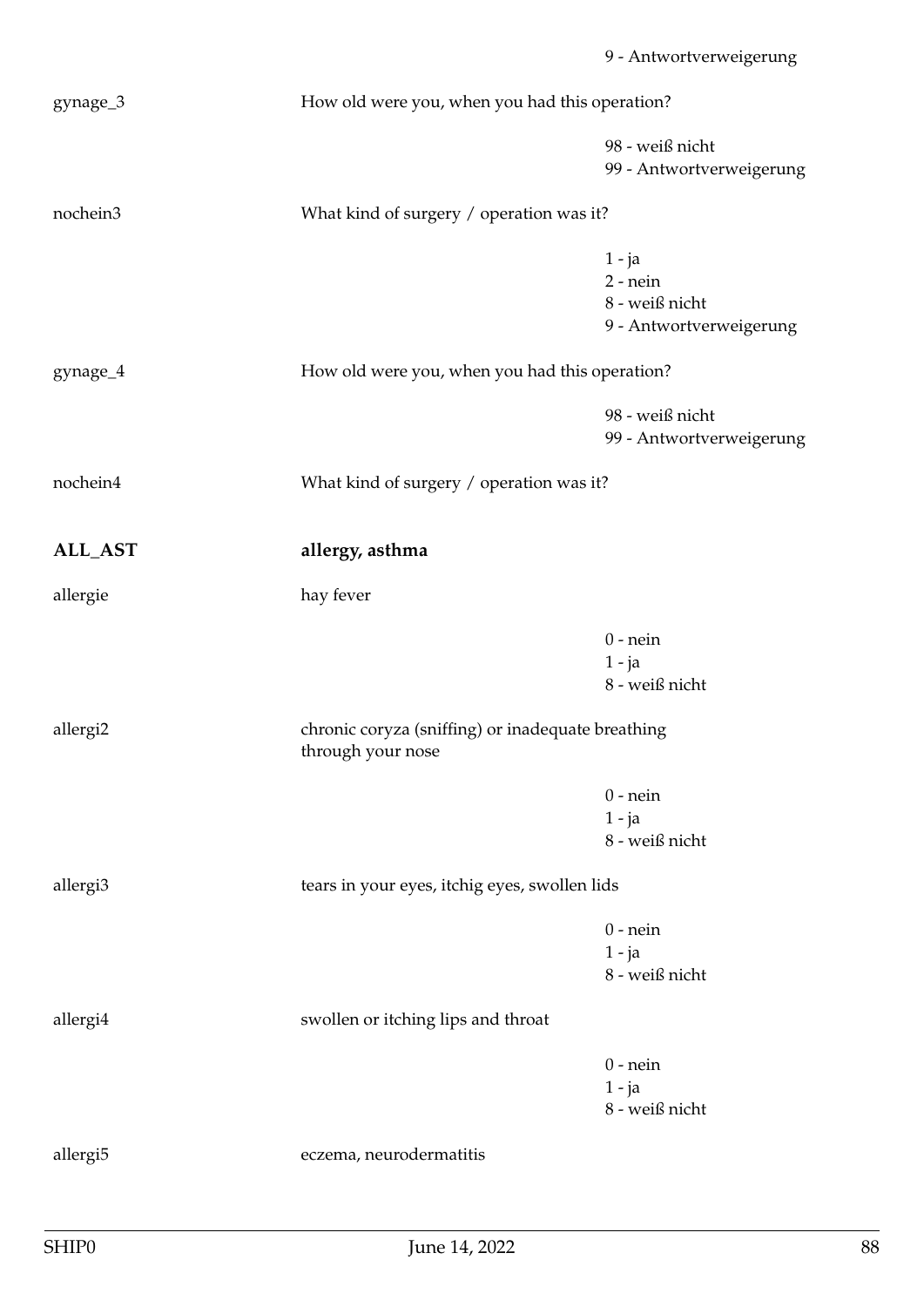|          |                            | $0$ - nein              |
|----------|----------------------------|-------------------------|
|          |                            | $1 - ja$                |
|          |                            | 8 - weiß nicht          |
| allergi6 | urticaria, hives, wheals   |                         |
|          |                            | $0$ - nein              |
|          |                            | $1 - ja$                |
|          |                            | 8 - weiß nicht          |
| allbek   | Do you have any allergies? |                         |
|          |                            | $1 - ja$                |
|          |                            | $2$ - nein              |
|          |                            | 8 - weiß nicht          |
|          |                            | 9 - Antwortverweigerung |
| allgen   | house dust mite allergy    |                         |
|          |                            | $1 - ja$                |
|          |                            | $2$ - nein              |
|          |                            | 8 - weiß nicht          |
|          |                            | 9 - Antwortverweigerung |
| allgen_2 | pollen allergy             |                         |
|          |                            | $1 - ja$                |
|          |                            | $2$ - nein              |
|          |                            | 8 - weiß nicht          |
|          |                            | 9 - Antwortverweigerung |
| allgen_3 | insects allergy            |                         |
|          |                            | $1 - ja$                |
|          |                            | $2$ - nein              |
|          |                            | 8 - weiß nicht          |
|          |                            | 9 - Antwortverweigerung |
| allgen_4 | allergies to other animals |                         |
|          |                            | $1 - ja$                |
|          |                            | $2$ - nein              |
|          |                            | 8 - weiß nicht          |
|          |                            | 9 - Antwortverweigerung |
| allgen_5 | food allergy               |                         |
|          |                            | $1 - ja$                |
|          |                            | $2$ - nein              |
|          |                            |                         |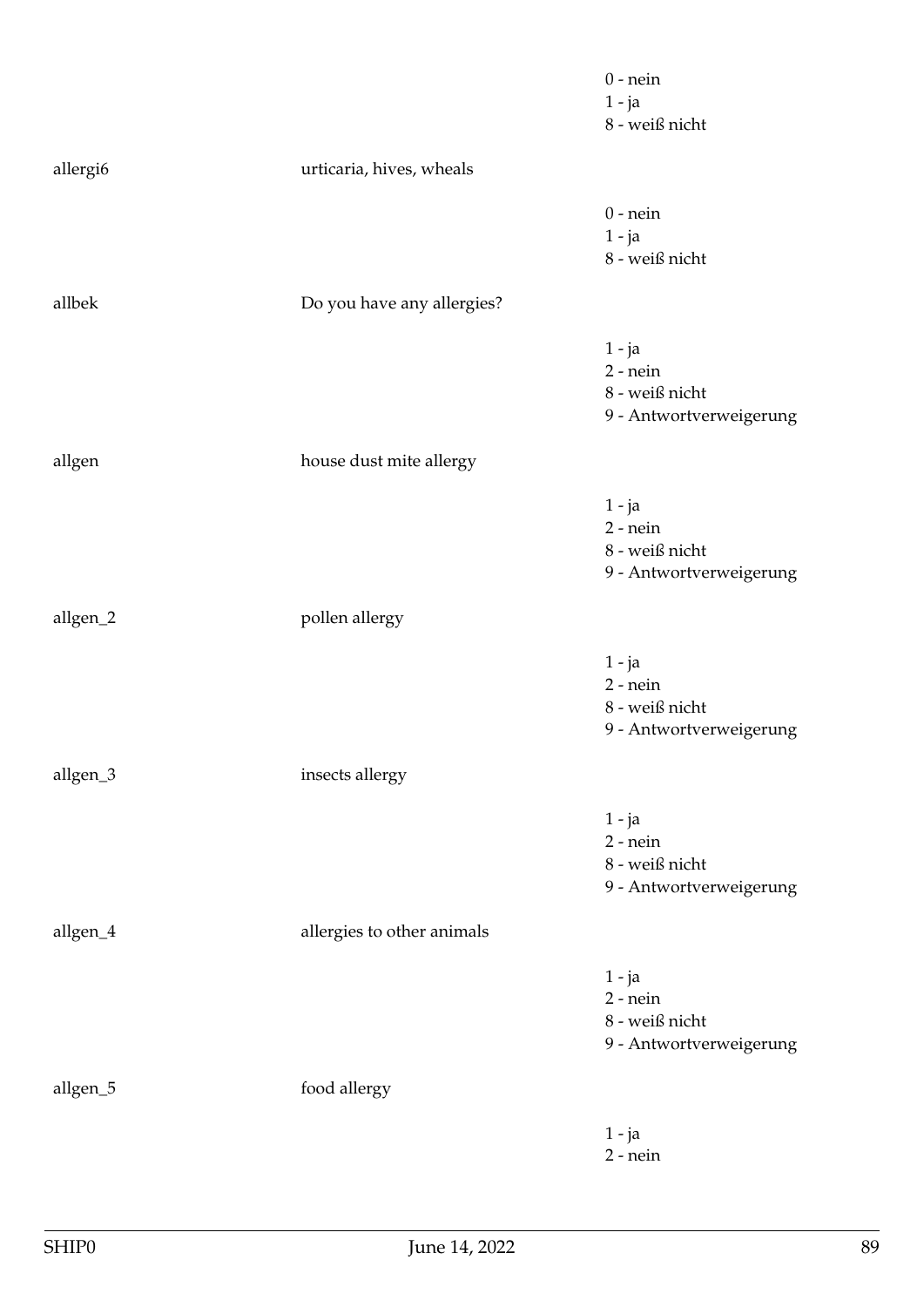|          |                                                                                         | 8 - weiß nicht<br>9 - Antwortverweigerung                           |
|----------|-----------------------------------------------------------------------------------------|---------------------------------------------------------------------|
| allgen_6 | allergy to medicaments                                                                  |                                                                     |
|          |                                                                                         | $1 - ja$<br>$2$ - nein<br>8 - weiß nicht<br>9 - Antwortverweigerung |
| allgen_7 | contact allergy, e.g. to metals or washing agents                                       |                                                                     |
|          |                                                                                         | $1 - ja$<br>$2$ - nein<br>8 - weiß nicht<br>9 - Antwortverweigerung |
| allgen_8 | sun allergy                                                                             |                                                                     |
|          |                                                                                         | $1 - ja$<br>$2$ - nein<br>8 - weiß nicht<br>9 - Antwortverweigerung |
| allgen_9 | any other allergy                                                                       |                                                                     |
|          |                                                                                         | $1 - ja$<br>$2$ - nein<br>8 - weiß nicht<br>9 - Antwortverweigerung |
| alltest  | Have you ever been prompted to do an allergy<br>test?                                   |                                                                     |
|          |                                                                                         | $1 - ja$<br>$2$ - nein<br>8 - weiß nicht<br>9 - Antwortverweigerung |
| allpos1  | Was the allergy test positive?                                                          |                                                                     |
|          |                                                                                         | $1 - ja$<br>$2$ - nein<br>8 - weiß nicht<br>9 - Antwortverweigerung |
| allmed1  | Do you take any anti-allergy medication at<br>present, e.g.tablets, spray or ointments? |                                                                     |
|          |                                                                                         | $1 - ja$                                                            |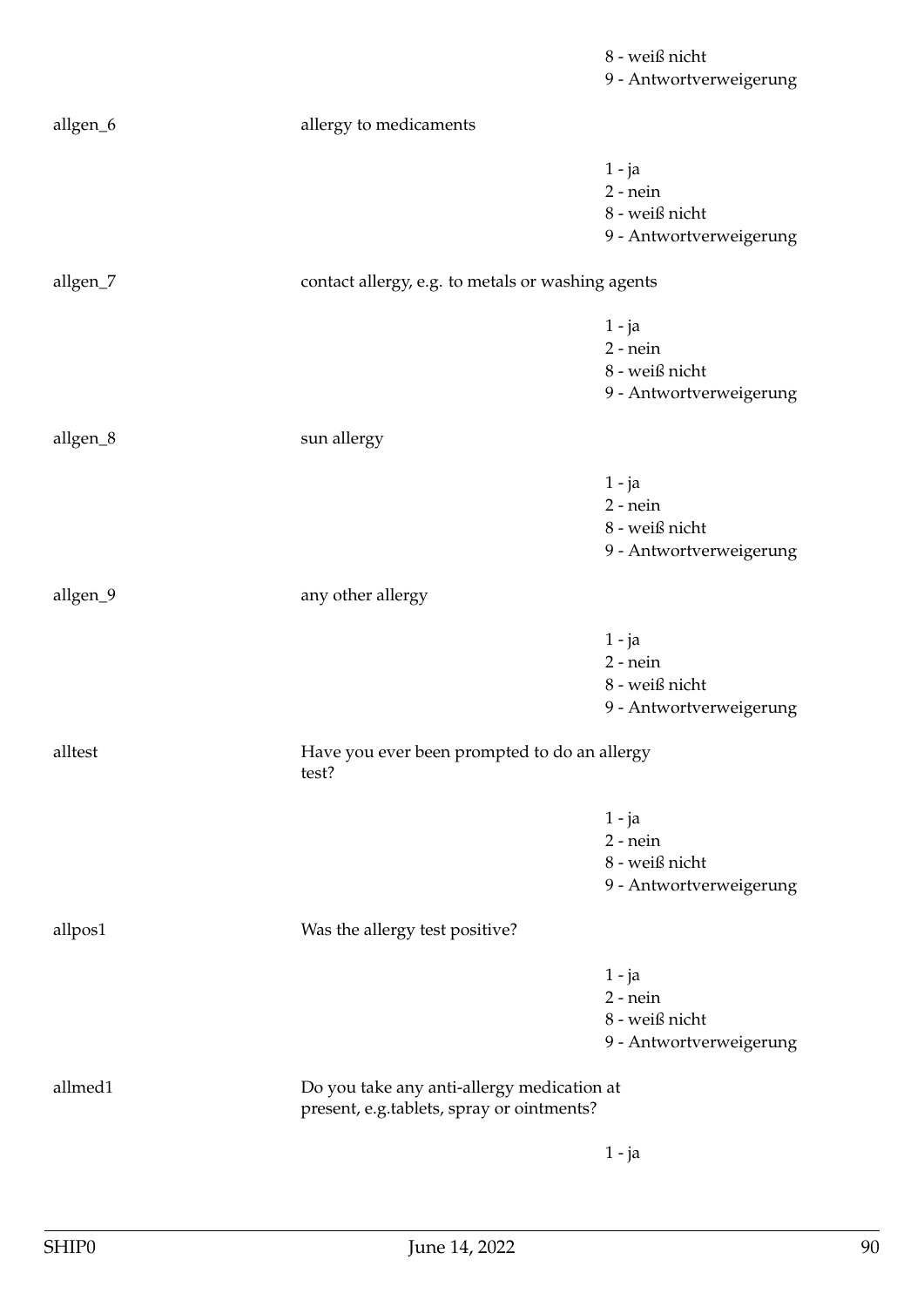|                     |                                                                                     | $2$ - nein<br>8 - weiß nicht<br>9 - Antwortverweigerung             |
|---------------------|-------------------------------------------------------------------------------------|---------------------------------------------------------------------|
| tier1               | Do you have pets?                                                                   |                                                                     |
|                     |                                                                                     | $1 - ja$<br>$2$ - nein<br>8 - weiß nicht<br>9 - Antwortverweigerung |
| tier <sub>2</sub>   | $\frac{dog}{s}$                                                                     |                                                                     |
|                     |                                                                                     | $0$ - nein<br>$1 - ja$<br>8 - weiß nicht                            |
| tier <sub>2_2</sub> | cat/s                                                                               |                                                                     |
|                     |                                                                                     | $0$ - nein<br>$1 - ja$<br>8 - weiß nicht                            |
| tier <sub>2_3</sub> | bird/s                                                                              |                                                                     |
|                     |                                                                                     | $0$ - nein<br>$1 - ja$<br>8 - weiß nicht                            |
| tier <sub>2_4</sub> | hamster, guinea pig                                                                 |                                                                     |
|                     |                                                                                     | $0$ - nein<br>$1 - ja$<br>8 - weiß nicht                            |
| tier <sub>2_5</sub> | rabbit, bunny                                                                       |                                                                     |
|                     |                                                                                     | $0$ - nein<br>$1 - ja$<br>8 - weiß nicht                            |
| tier <sub>2_6</sub> | other pets                                                                          |                                                                     |
|                     |                                                                                     | $0$ - nein<br>$1 - ja$<br>8 - weiß nicht                            |
| pfeif               | In the last 12 months, did you have a wheezing<br>or whistling sound in your chest? |                                                                     |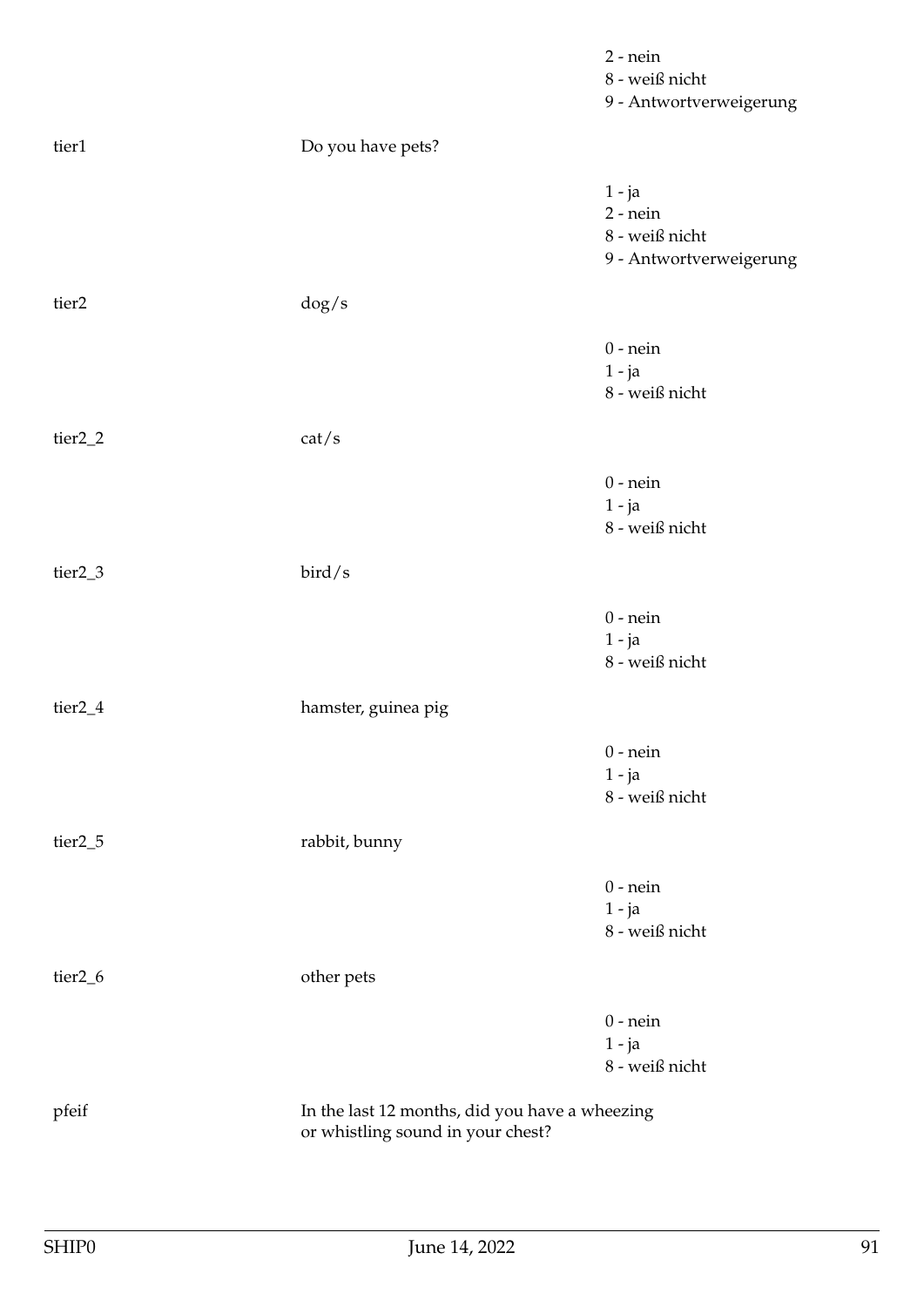|         |                                                                                                 | $1 - ja$<br>$2 - nein$  |
|---------|-------------------------------------------------------------------------------------------------|-------------------------|
|         |                                                                                                 | 8 - weiß nicht          |
|         |                                                                                                 | 9 - Antwortverweigerung |
| nocold  | Did you have this wheezing or whistling sound<br>when you didn't have a cold?                   |                         |
|         |                                                                                                 |                         |
|         |                                                                                                 | $1 - ja$<br>$2 - nein$  |
|         |                                                                                                 | 8 - weiß nicht          |
|         |                                                                                                 | 9 - Antwortverweigerung |
| enge    | In the last 12 months, did you wake up feeling<br>somehow constricted in your chest?            |                         |
|         |                                                                                                 | $1 - ja$                |
|         |                                                                                                 | $2$ - nein              |
|         |                                                                                                 | 8 - weiß nicht          |
|         |                                                                                                 | 9 - Antwortverweigerung |
| atemnot | In the last 12 months, did you wake up due to an<br>attack of breathlessness?                   |                         |
|         |                                                                                                 | $1 - ja$                |
|         |                                                                                                 | $2$ - nein              |
|         |                                                                                                 | 8 - weiß nicht          |
|         |                                                                                                 | 9 - Antwortverweigerung |
| husten  | In the last 12 months, did you wake up due to a<br>fit of coughing when you didn't have a cold? |                         |
|         |                                                                                                 | $1 - ja$                |
|         |                                                                                                 | $2$ - nein              |
|         |                                                                                                 | 8 - weiß nicht          |
|         |                                                                                                 | 9 - Antwortverweigerung |
| asthma  | did you have an asthma attack In the last 12<br>months,?                                        |                         |
|         |                                                                                                 | $1 - ja$                |
|         |                                                                                                 | $2$ - nein              |
|         |                                                                                                 | 8 - weiß nicht          |
|         |                                                                                                 | 9 - Antwortverweigerung |
| asthmed | Do you take any anti asthmatic medication at<br>present, e.g.tablets, spray or inhalations?     |                         |
|         |                                                                                                 | $1 - ja$                |
|         |                                                                                                 | $2$ - nein              |
|         |                                                                                                 |                         |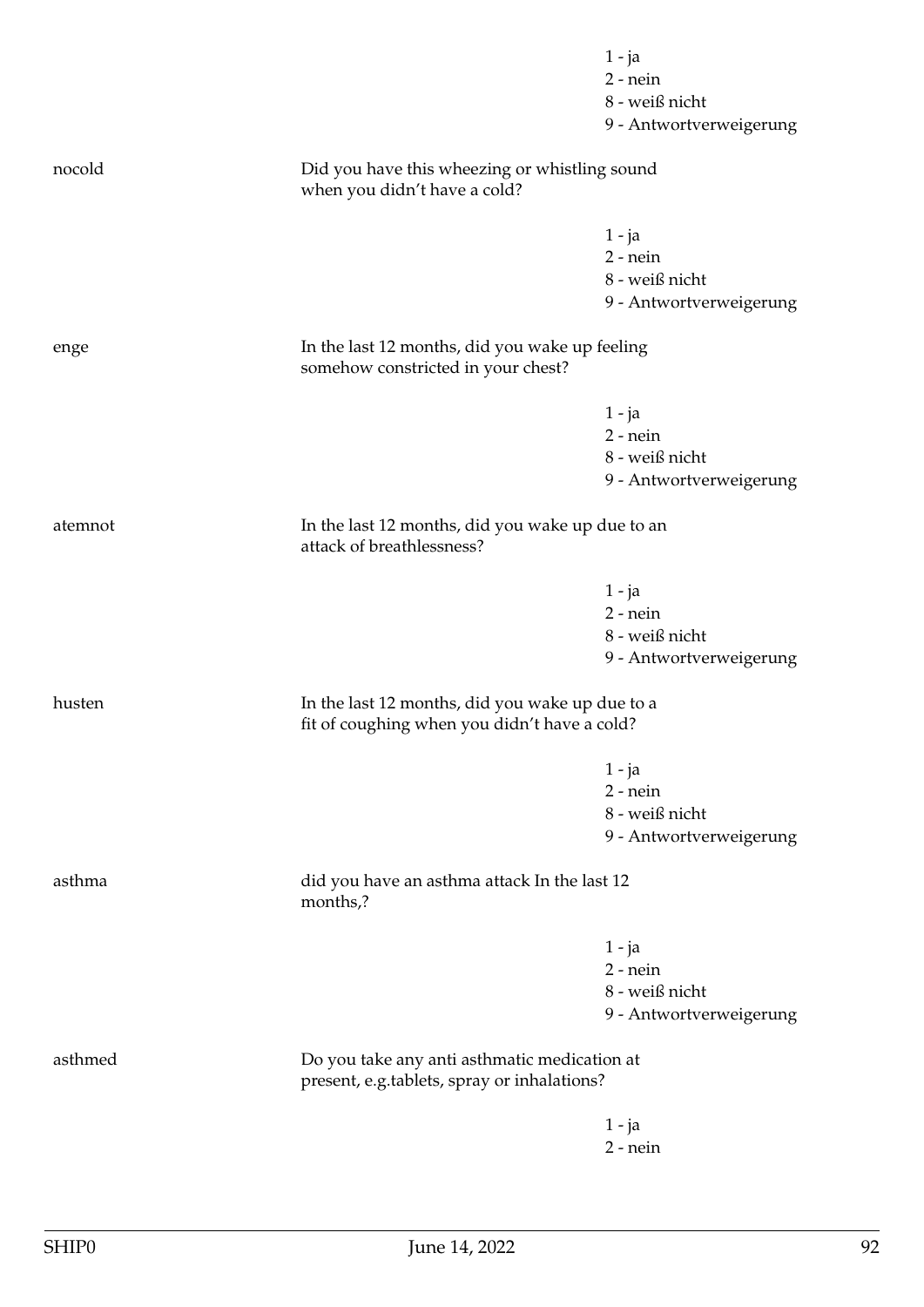| <b>INFECT_V</b> | infectious disease, vaccination |                                                                     |
|-----------------|---------------------------------|---------------------------------------------------------------------|
| kkrank          | diphtheria                      |                                                                     |
|                 |                                 | $1 - ja$<br>$2$ - nein<br>8 - weiß nicht<br>9 - Antwortverweigerung |
| kkrank_2        | whooping cough, pertussis       |                                                                     |
|                 |                                 | $1 - ja$<br>$2$ - nein<br>8 - weiß nicht<br>9 - Antwortverweigerung |
| kkrank_3        | measles                         |                                                                     |
|                 |                                 | $1 - ja$<br>$2$ - nein<br>8 - weiß nicht<br>9 - Antwortverweigerung |
| kkrank_4        | mumps                           |                                                                     |
|                 |                                 | $1 - ja$<br>$2$ - nein<br>8 - weiß nicht<br>9 - Antwortverweigerung |
| kkrank_5        | roseola, rubella                |                                                                     |
|                 |                                 | $1 - ja$<br>$2$ - nein<br>8 - weiß nicht<br>9 - Antwortverweigerung |
| kkrank_6        | chickenpox, varicella           |                                                                     |
|                 |                                 | $1 - ja$<br>$2$ - nein<br>8 - weiß nicht<br>9 - Antwortverweigerung |
| kkrank_7        | scarlet fever                   |                                                                     |
|                 |                                 | $1 - ja$                                                            |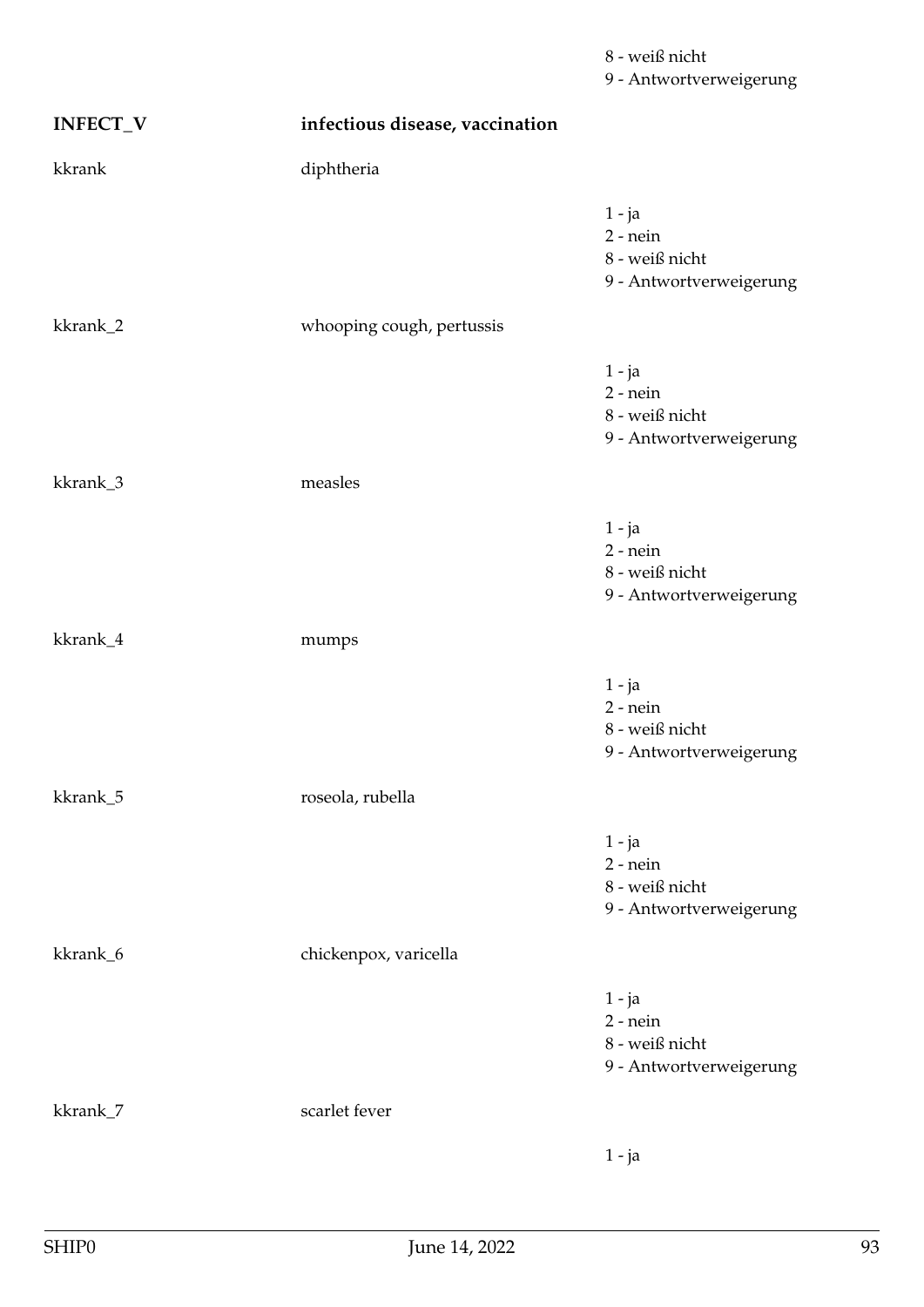|          |                            | $2$ - nein<br>8 - weiß nicht<br>9 - Antwortverweigerung             |
|----------|----------------------------|---------------------------------------------------------------------|
| kkrank_8 | tubercolosis               |                                                                     |
|          |                            | $1 - ja$<br>$2$ - nein<br>8 - weiß nicht<br>9 - Antwortverweigerung |
| kkrank_9 | dysentery                  |                                                                     |
|          |                            | 1 - ja<br>$2$ - nein<br>8 - weiß nicht<br>9 - Antwortverweigerung   |
| kkrank10 | typhoid fever              |                                                                     |
|          |                            | $1 - ja$<br>$2$ - nein<br>8 - weiß nicht<br>9 - Antwortverweigerung |
| kkrank11 | infantile paralysis, polio |                                                                     |
|          |                            | $1 - ja$<br>$2$ - nein<br>8 - weiß nicht<br>9 - Antwortverweigerung |
| impfb    | tetanus                    |                                                                     |
|          |                            | $1 - ja$<br>$2$ - nein<br>8 - weiß nicht<br>9 - Antwortverweigerung |
| impfb_2  | diphtheria                 |                                                                     |
|          |                            | $1 - ja$<br>$2$ - nein<br>8 - weiß nicht<br>9 - Antwortverweigerung |
| impfb_3  | infantile paralysis, polio |                                                                     |
|          |                            | $1 - ja$<br>$2$ - nein                                              |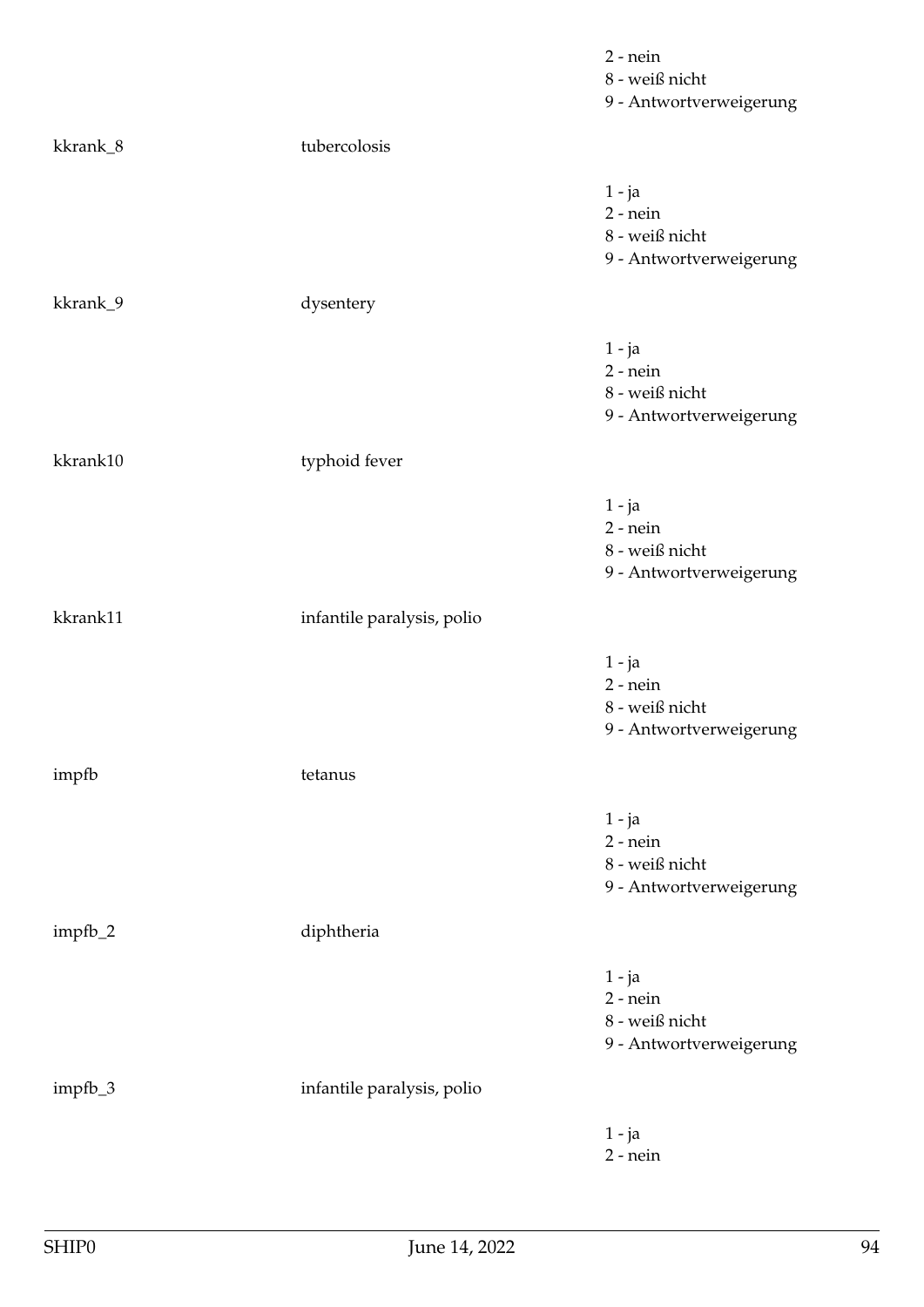|          |                         | 8 - weiß nicht<br>9 - Antwortverweigerung                           |
|----------|-------------------------|---------------------------------------------------------------------|
| impfb_4  | hepatitis A             |                                                                     |
|          |                         | 1 - ja<br>$2$ - nein<br>8 - weiß nicht<br>9 - Antwortverweigerung   |
| impfb_5  | hepatitis B             |                                                                     |
|          |                         | $1 - ja$<br>$2$ - nein<br>8 - weiß nicht<br>9 - Antwortverweigerung |
| impfb_6  | brain fever, meningitis |                                                                     |
|          |                         | $1 - ja$<br>$2$ - nein<br>8 - weiß nicht<br>9 - Antwortverweigerung |
| impfb_7  | influenza               |                                                                     |
|          |                         | $1 - ja$<br>$2$ - nein<br>8 - weiß nicht<br>9 - Antwortverweigerung |
| impfb_8  | typhoid fever           |                                                                     |
|          |                         | $1 - ja$<br>$2$ - nein<br>8 - weiß nicht<br>9 - Antwortverweigerung |
| impfb_9  | roseola, rubella        |                                                                     |
|          |                         | $1 - ja$<br>$2$ - nein<br>8 - weiß nicht<br>9 - Antwortverweigerung |
| impfb_10 | measles                 |                                                                     |
|          |                         | $1 - ja$<br>$2$ - nein<br>$8$ - weiß nicht                          |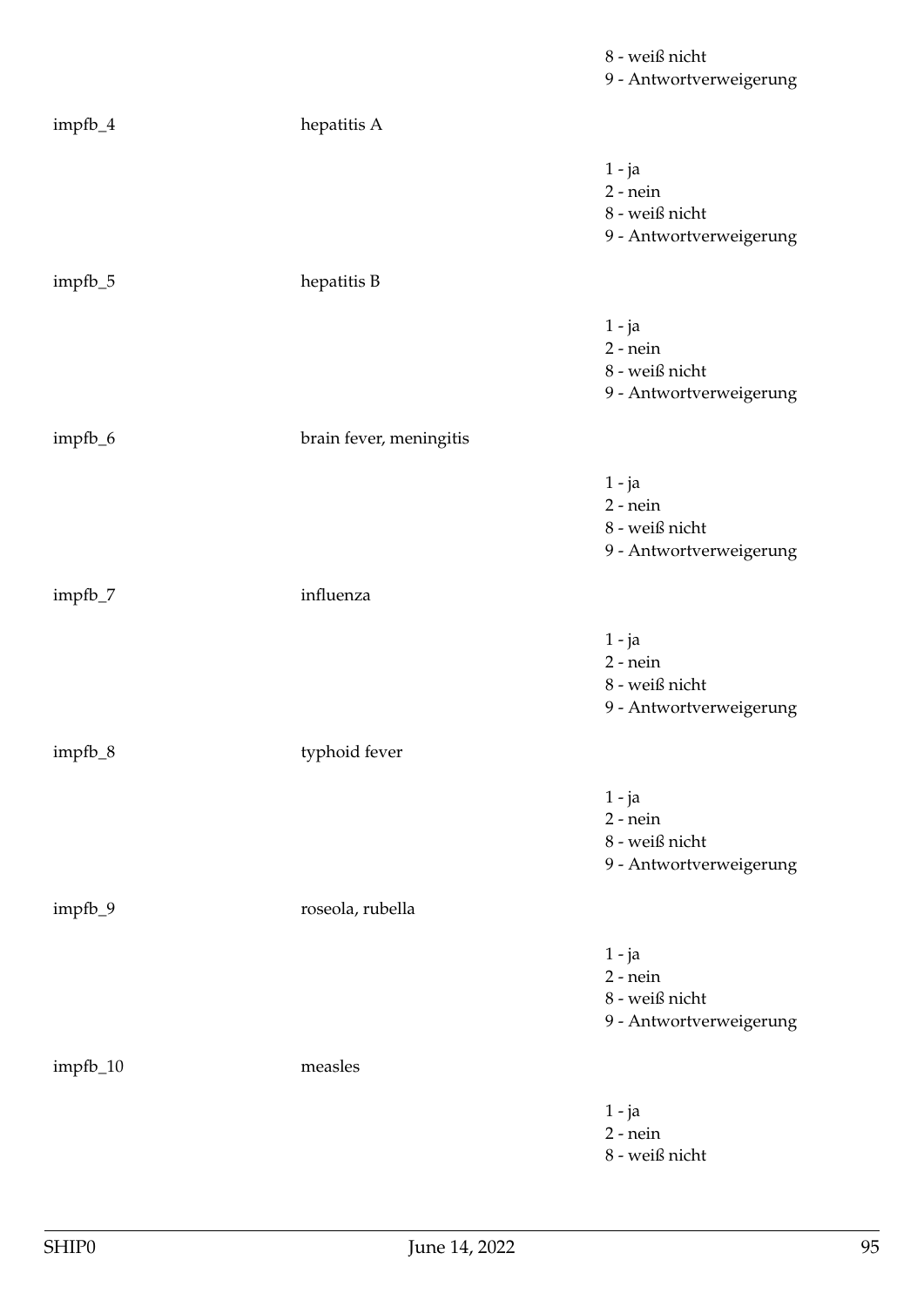| impfb_11        | mumps                                                                                              |                                                                     |
|-----------------|----------------------------------------------------------------------------------------------------|---------------------------------------------------------------------|
|                 |                                                                                                    | $1 - ja$<br>$2$ - nein<br>8 - weiß nicht<br>9 - Antwortverweigerung |
| impfb_12        | any other inoculation                                                                              |                                                                     |
|                 |                                                                                                    | $1 - ja$<br>$2$ - nein<br>8 - weiß nicht<br>9 - Antwortverweigerung |
| impfbuch        | Do you have a vaccination card where your<br>inoculations/vaccinations are listed?                 |                                                                     |
|                 |                                                                                                    | $1 - ja$<br>$2$ - nein<br>8 - weiß nicht<br>9 - Antwortverweigerung |
| <b>ACCIDENT</b> | accident, injuries                                                                                 |                                                                     |
|                 |                                                                                                    |                                                                     |
| unfall          | In the last 12 months, did you have any accidents<br>or injuries that had to be medically treated? |                                                                     |
|                 |                                                                                                    | 1 - ja<br>$2$ - nein<br>8 - weiß nicht<br>9 - Antwortverweigerung   |
| unfstat         | Was a in-patient treatment necessary for one of<br>these accidents?                                |                                                                     |
|                 |                                                                                                    | $1 - ja$<br>$2$ - nein<br>8 - weiß nicht<br>9 - Antwortverweigerung |
| unflort         | at home, near home                                                                                 |                                                                     |
|                 |                                                                                                    | $0$ - nein<br>$1 - ja$                                              |
| unflort2        | on the street, in traffic                                                                          |                                                                     |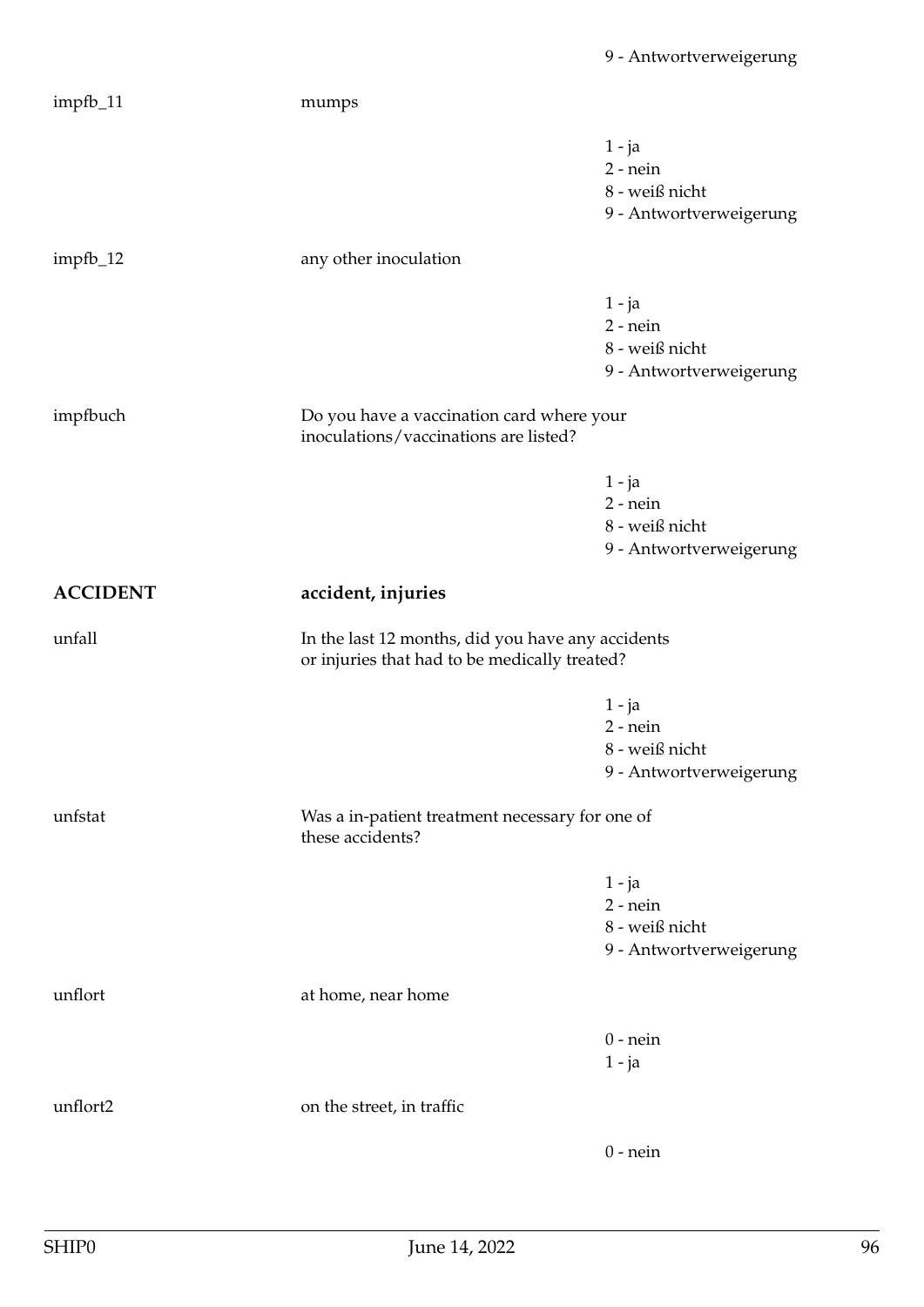| unflort3 | on the sidewalk, footpath                |                                                                     |
|----------|------------------------------------------|---------------------------------------------------------------------|
|          |                                          | $0$ - nein<br>1 - ja                                                |
| unflort4 | on the way to work, at work              |                                                                     |
|          |                                          | $0$ - nein<br>$1 - ja$                                              |
| unflort5 | when you were doing sport                |                                                                     |
|          |                                          | $0$ - nein<br>$1 - ja$                                              |
| unflort6 | other place                              |                                                                     |
|          |                                          | $0$ - nein<br>$1 - ja$                                              |
| trauma   | fracture                                 |                                                                     |
|          |                                          | $1 - ja$<br>$2$ - nein<br>8 - weiß nicht<br>9 - Antwortverweigerung |
| traustat | Has this injury been treated in-patient? |                                                                     |
|          |                                          | $1 - ja$<br>$2$ - nein<br>8 - weiß nicht<br>9 - Antwortverweigerung |
| trauma_2 | concussion                               |                                                                     |
|          |                                          | $1 - ja$<br>$2$ - nein<br>8 - weiß nicht<br>9 - Antwortverweigerung |
| trausta2 | Has this injury been treated in-patient? |                                                                     |
|          |                                          | $1 - ja$<br>$2$ - nein<br>8 - weiß nicht<br>9 - Antwortverweigerung |

1 - ja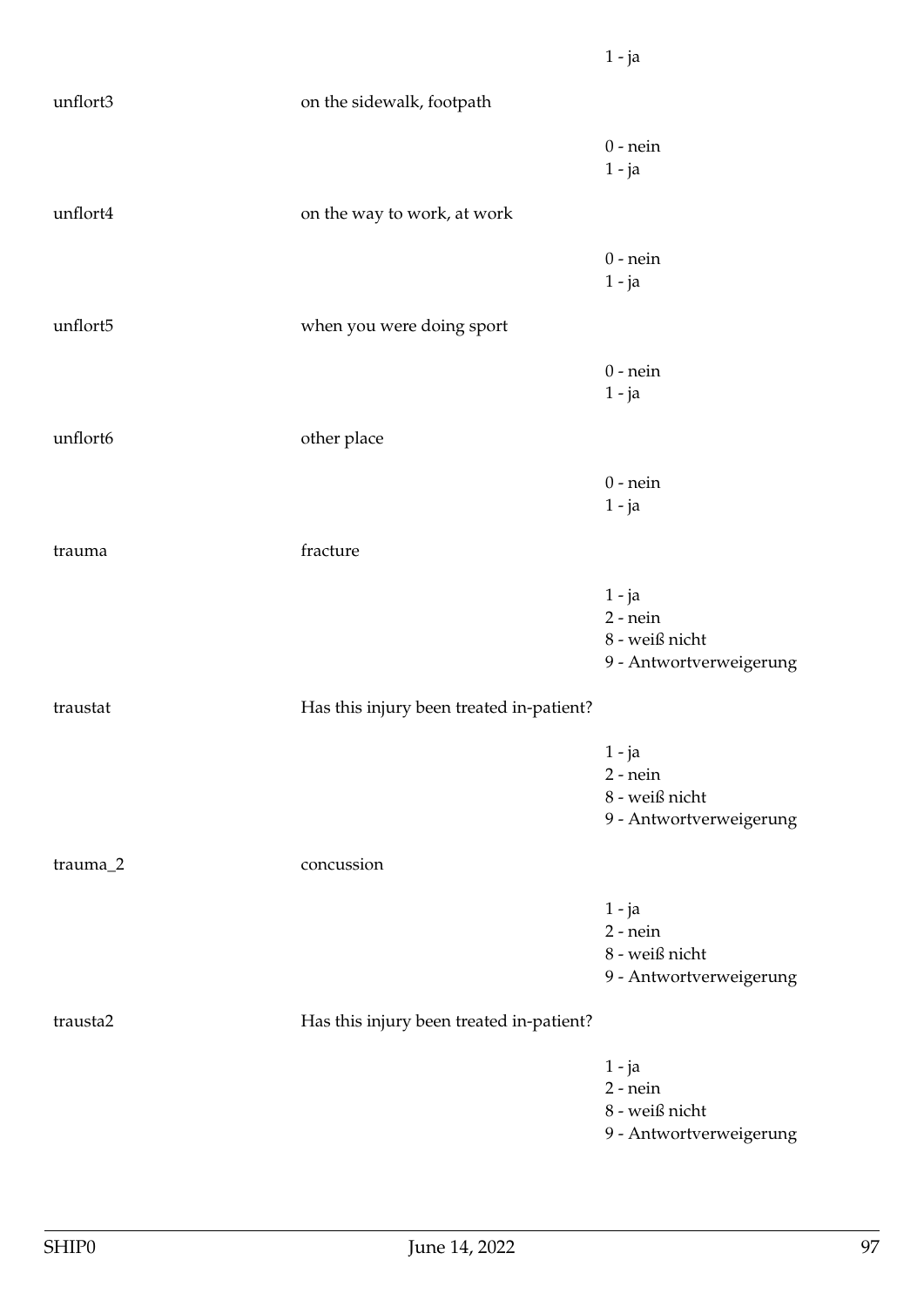| trauma_3             | other cranial injuries                   |                                                                     |
|----------------------|------------------------------------------|---------------------------------------------------------------------|
|                      |                                          | $1 - ja$<br>$2$ - nein<br>8 - weiß nicht<br>9 - Antwortverweigerung |
| trausta3             | Has this injury been treated in-patient? |                                                                     |
|                      |                                          | $1 - ja$<br>$2$ - nein<br>8 - weiß nicht<br>9 - Antwortverweigerung |
| trauma_4             | wrench / dislocation                     |                                                                     |
|                      |                                          | $1 - ja$<br>$2$ - nein<br>8 - weiß nicht<br>9 - Antwortverweigerung |
| trausta4             | Has this injury been treated in-patient? |                                                                     |
|                      |                                          | $1 - ja$<br>$2$ - nein<br>8 - weiß nicht<br>9 - Antwortverweigerung |
| trauma_5             | contused wound, open wounds              |                                                                     |
|                      |                                          | $1 - ja$<br>$2$ - nein<br>8 - weiß nicht<br>9 - Antwortverweigerung |
| trausta <sub>5</sub> | Has this injury been treated in-patient? |                                                                     |
|                      |                                          | $1 - ja$<br>$2$ - nein<br>8 - weiß nicht<br>9 - Antwortverweigerung |
| trauma_6             | internal injuries (e.g. stomach, chest)  |                                                                     |
|                      |                                          | $1 - ja$<br>$2$ - nein<br>8 - weiß nicht<br>9 - Antwortverweigerung |
| trausta6             | Has this injury been treated in-patient? |                                                                     |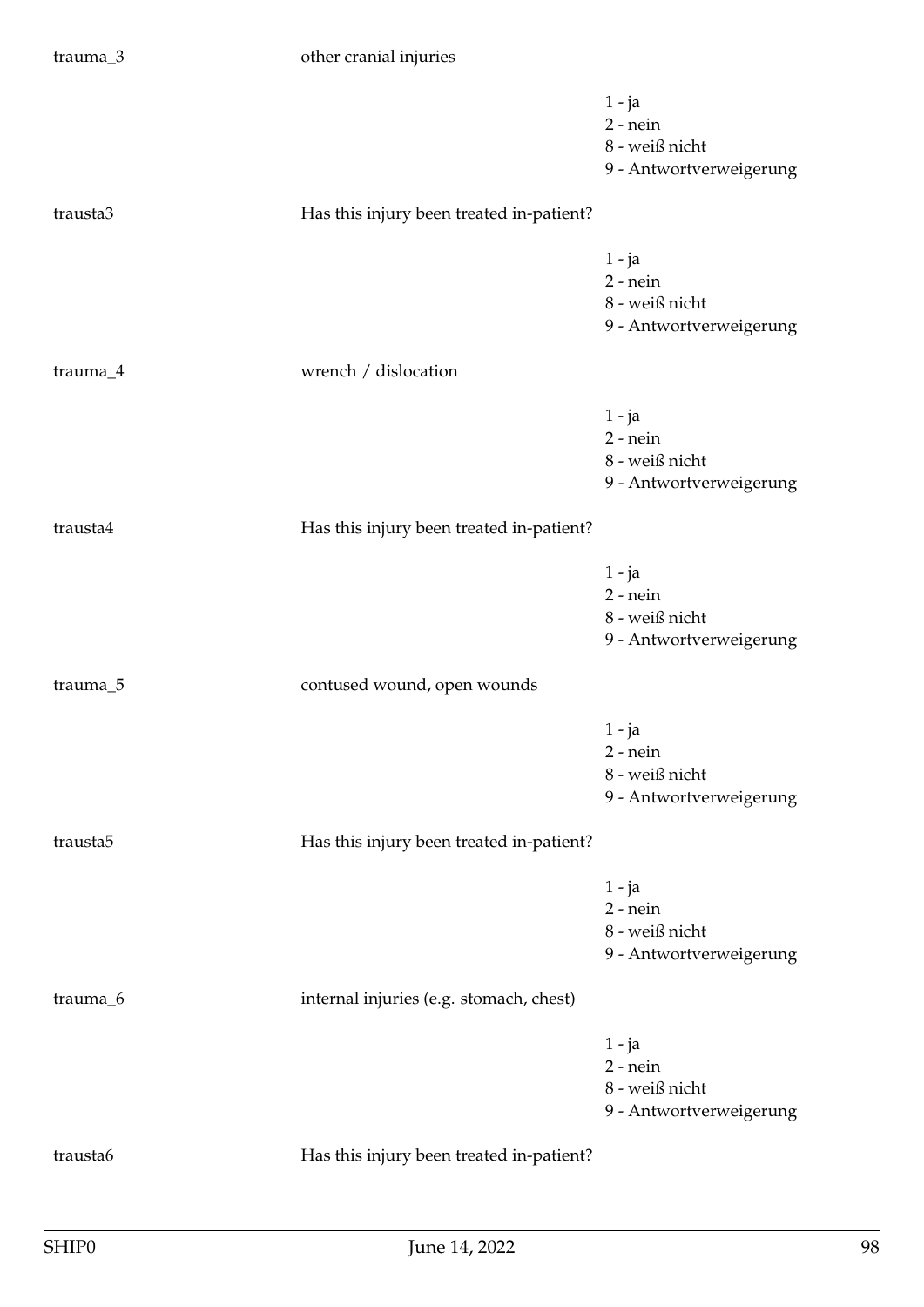|               |                                          | $1 - ja$<br>$2 - nein$                                              |
|---------------|------------------------------------------|---------------------------------------------------------------------|
|               |                                          | 8 - weiß nicht<br>9 - Antwortverweigerung                           |
| trauma_7      | burn, chemical burn, scald               |                                                                     |
|               |                                          | $1 - ja$<br>$2$ - nein                                              |
|               |                                          | 8 - weiß nicht<br>9 - Antwortverweigerung                           |
| trausta7      | Has this injury been treated in-patient? |                                                                     |
|               |                                          | $1 - ja$<br>$2$ - nein<br>8 - weiß nicht<br>9 - Antwortverweigerung |
| trauma_8      | poisining, toxication                    |                                                                     |
|               |                                          | $1 - ja$<br>$2$ - nein<br>8 - weiß nicht<br>9 - Antwortverweigerung |
| trausta8      | Has this injury been treated in-patient? |                                                                     |
|               |                                          | $1 - ja$<br>$2$ - nein<br>8 - weiß nicht<br>9 - Antwortverweigerung |
| trauma_9      | any other injury                         |                                                                     |
|               |                                          | $1 - ja$<br>$2$ - nein<br>8 - weiß nicht<br>9 - Antwortverweigerung |
| trausta9      | Has this injury been treated in-patient? |                                                                     |
|               |                                          | $1 - ja$<br>$2$ - nein<br>8 - weiß nicht<br>9 - Antwortverweigerung |
| <b>FAMILY</b> | family history                           |                                                                     |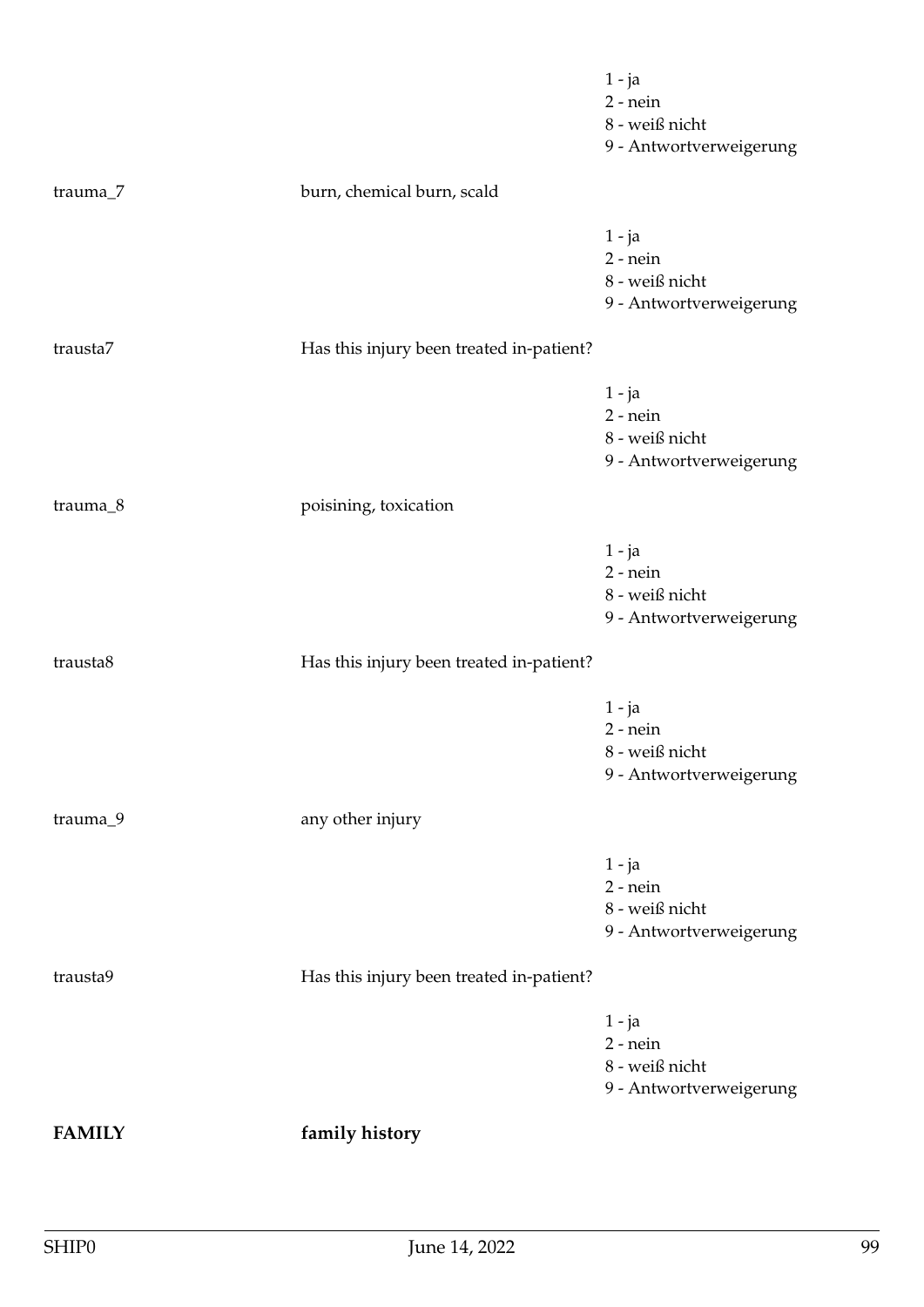|          |                                              | $1 - ja$<br>$2$ - nein<br>8 - weiß nicht<br>9 - Antwortverweigerung |
|----------|----------------------------------------------|---------------------------------------------------------------------|
| vatmut   | Who had this illness, your father or mother? |                                                                     |
|          |                                              | 1 - Vater<br>2 - Mutter<br>3 - beide<br>8 - weiß nicht              |
| $vat_2$  | high blood pressure                          |                                                                     |
|          |                                              | $1 - ja$<br>$2$ - nein<br>8 - weiß nicht<br>9 - Antwortverweigerung |
| vatmut_2 | Who had this illness, your father or mother? |                                                                     |
|          |                                              | 1 - Vater<br>2 - Mutter<br>3 - beide<br>8 - weiß nicht              |
| vat $_3$ | heart attack                                 |                                                                     |
|          |                                              | $1 - ja$<br>$2$ - nein<br>8 - weiß nicht<br>9 - Antwortverweigerung |
| vatmut_3 | Who had this illness, your father or mother? |                                                                     |
|          |                                              | 1 - Vater<br>2 - Mutter<br>3 - beide<br>8 - weiß nicht              |
| $vat_4$  | apoplectic stroke                            |                                                                     |
|          |                                              | $1 - ja$<br>$2$ - nein<br>8 - weiß nicht<br>9 - Antwortverweigerung |
| vatmut_4 | Who had this illness, your father or mother? |                                                                     |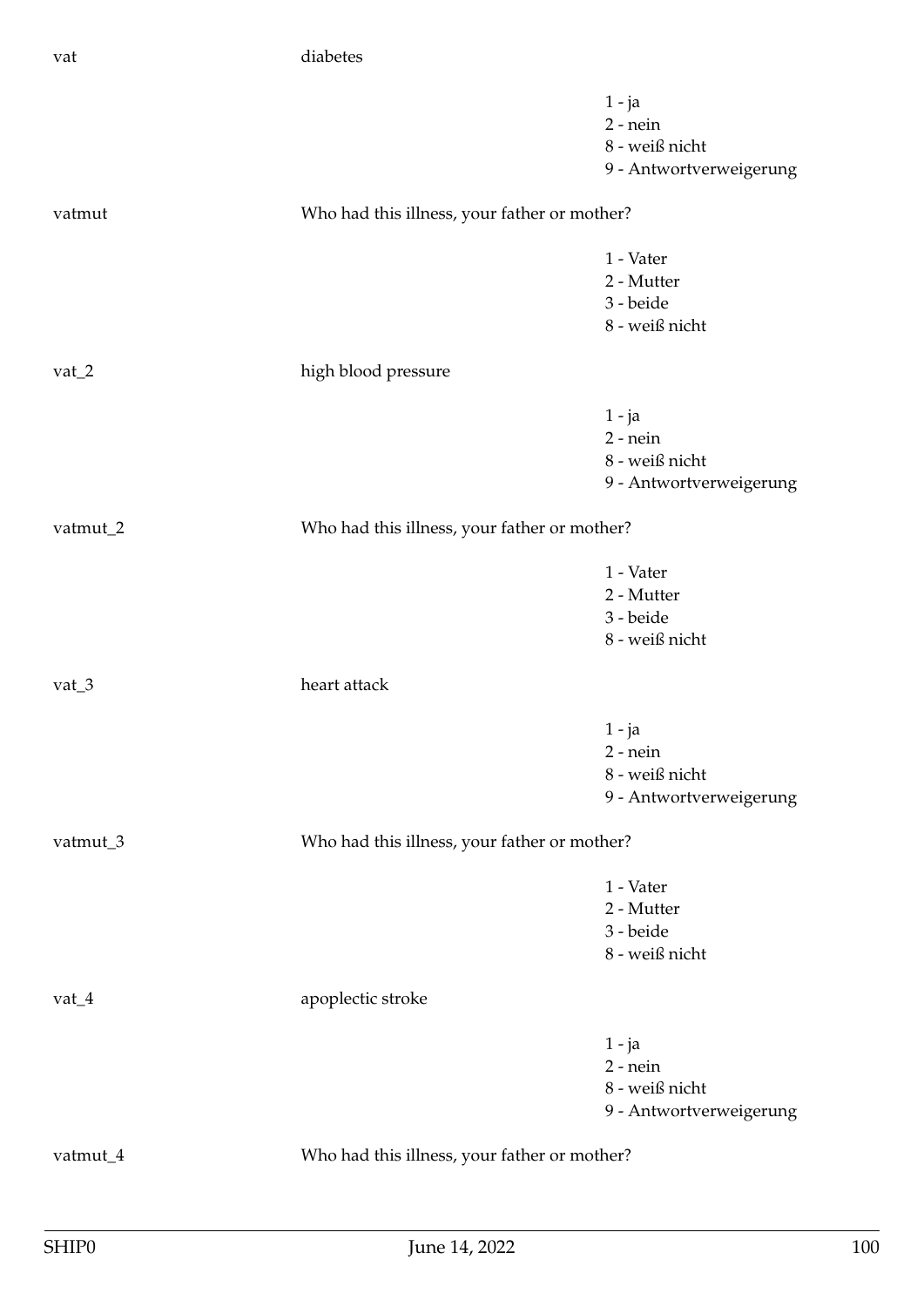|           |                                                                       | 1 - Vater<br>2 - Mutter<br>3 - beide |
|-----------|-----------------------------------------------------------------------|--------------------------------------|
|           |                                                                       | 8 - weiß nicht                       |
| vat $\_5$ | asthma                                                                |                                      |
|           |                                                                       | $1 - ja$                             |
|           |                                                                       | $2 - nein$                           |
|           |                                                                       | 8 - weiß nicht                       |
|           |                                                                       | 9 - Antwortverweigerung              |
| vatmut_5  | Who had this illness, your father or mother?                          |                                      |
|           |                                                                       | 1 - Vater                            |
|           |                                                                       | 2 - Mutter                           |
|           |                                                                       | 3 - beide                            |
|           |                                                                       | 8 - weiß nicht                       |
| vat $_6$  | blood coagulation/ clotting dysfunction, e.g.<br>hemophilia (bleeder) |                                      |
|           |                                                                       | $1 - ja$                             |
|           |                                                                       | $2$ - nein                           |
|           |                                                                       | 8 - weiß nicht                       |
|           |                                                                       | 9 - Antwortverweigerung              |
| vatmut_6  | Who had this illness, your father or mother?                          |                                      |
|           |                                                                       | 1 - Vater                            |
|           |                                                                       | 2 - Mutter                           |
|           |                                                                       | 3 - beide                            |
|           |                                                                       | 8 - weiß nicht                       |
| vat $_7$  | affection of your muscles, e.g. amyosthenia                           |                                      |
|           |                                                                       | $1 - ja$                             |
|           |                                                                       | $2$ - nein                           |
|           |                                                                       | 8 - weiß nicht                       |
|           |                                                                       | 9 - Antwortverweigerung              |
| vatmut_7  | Who had this illness, your father or mother?                          |                                      |
|           |                                                                       | 1 - Vater                            |
|           |                                                                       | 2 - Mutter                           |
|           |                                                                       | 3 - beide                            |
|           |                                                                       | 8 - weiß nicht                       |
| vat $_8$  | Parkinson's disease (agitated paralysis)                              |                                      |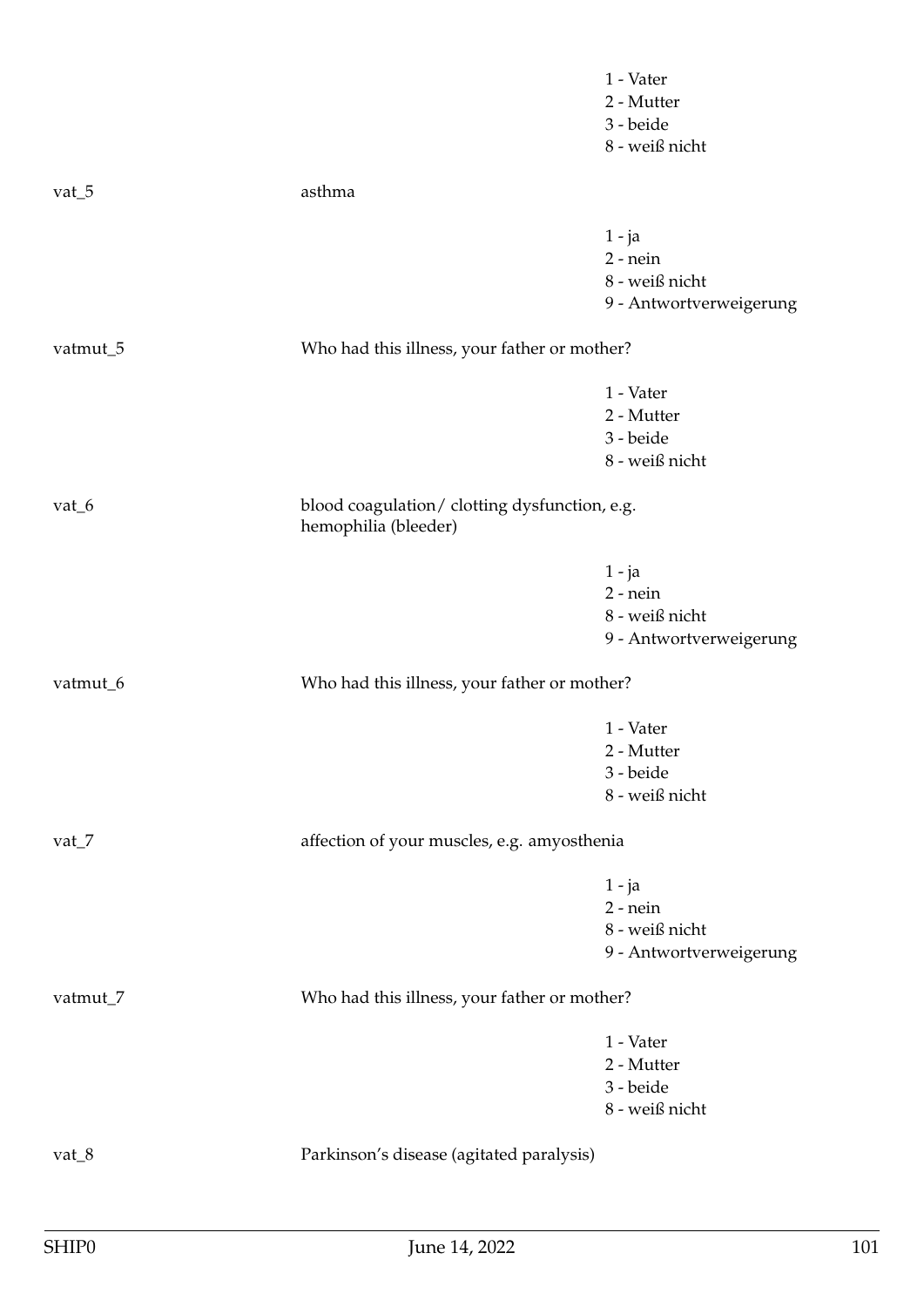|          |                                              | $1 - ja$<br>$2$ - nein<br>8 - weiß nicht<br>9 - Antwortverweigerung |
|----------|----------------------------------------------|---------------------------------------------------------------------|
| vatmut_8 | Who had this illness, your father or mother? |                                                                     |
|          |                                              | 1 - Vater<br>2 - Mutter<br>3 - beide<br>8 - weiß nicht              |
| $vat_9$  | amentia, e.g. Alzheimer's disease            |                                                                     |
|          |                                              | $1 - ja$<br>$2$ - nein<br>8 - weiß nicht<br>9 - Antwortverweigerung |
| vatmut_9 | Who had this illness, your father or mother? |                                                                     |
|          |                                              | 1 - Vater<br>2 - Mutter<br>3 - beide<br>8 - weiß nicht              |
| $vat_10$ | epilepsy, i.e. seizure disorder              |                                                                     |
|          |                                              | $1 - ja$<br>$2$ - nein<br>8 - weiß nicht<br>9 - Antwortverweigerung |
| vatmut10 | Who had this illness, your father or mother? |                                                                     |
|          |                                              | 1 - Vater<br>2 - Mutter<br>3 - beide<br>8 - weiß nicht              |
| $vat_11$ | cancer                                       |                                                                     |
|          |                                              | 1 - ja<br>$2$ - nein<br>8 - weiß nicht<br>9 - Antwortverweigerung   |
| vatmut11 | Who had this illness, your father or mother? |                                                                     |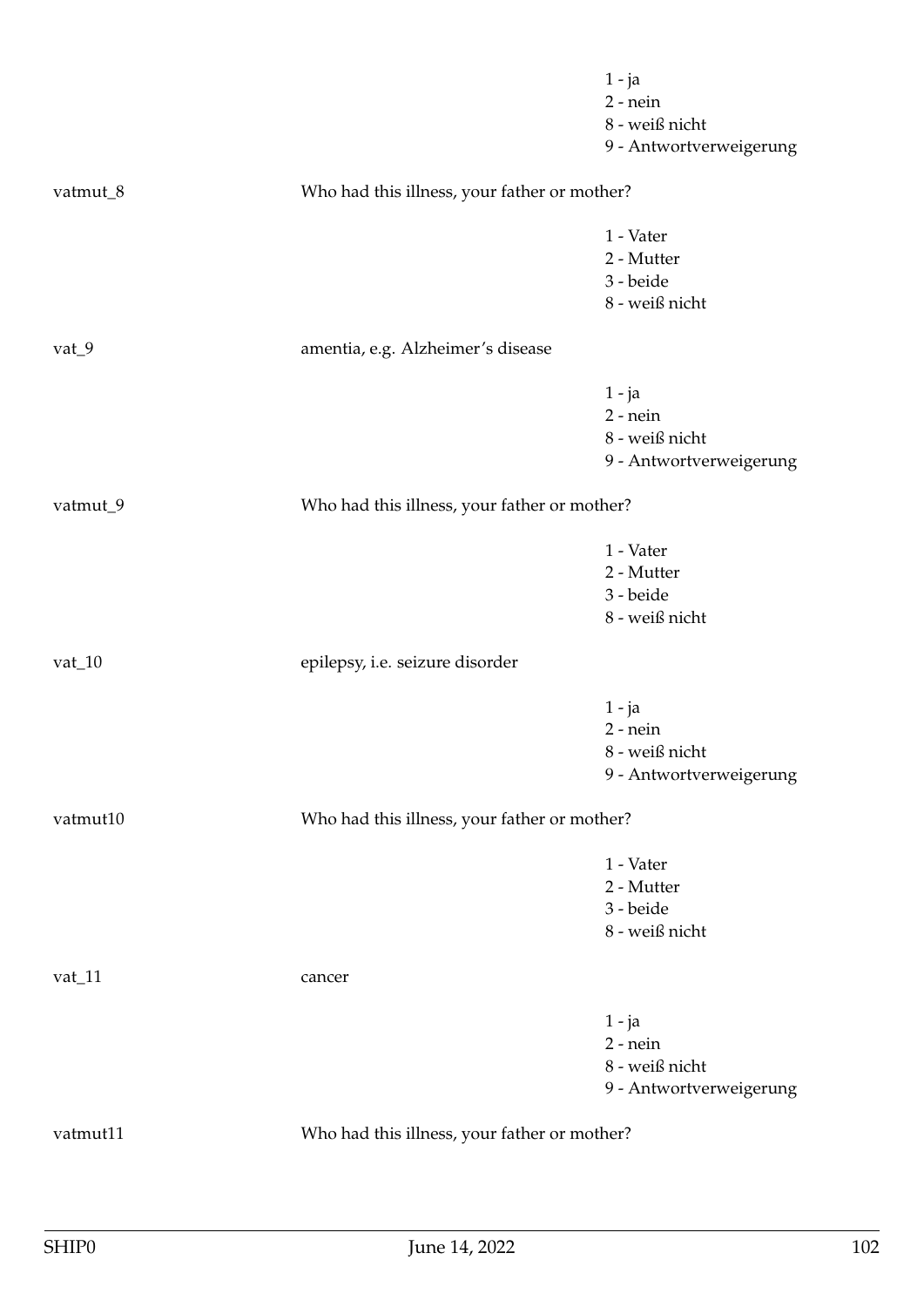|            |                                                              | 1 - Vater               |
|------------|--------------------------------------------------------------|-------------------------|
|            |                                                              | 2 - Mutter              |
|            |                                                              | 3 - beide               |
|            |                                                              | 8 - weiß nicht          |
| vat $\_12$ | inborn malformation / deformation / dysplasia                |                         |
|            |                                                              | $1 - ja$                |
|            |                                                              | $2$ - nein              |
|            |                                                              | 8 - weiß nicht          |
|            |                                                              | 9 - Antwortverweigerung |
| vatmut12   | Who had this illness, your father or mother?                 |                         |
|            |                                                              | 1 - Vater               |
|            |                                                              | 2 - Mutter              |
|            |                                                              | 3 - beide               |
|            |                                                              | 8 - weiß nicht          |
| $vat_13$   | allergies                                                    |                         |
|            |                                                              | $1 - ja$                |
|            |                                                              | $2$ - nein              |
|            |                                                              | 8 - weiß nicht          |
|            |                                                              | 9 - Antwortverweigerung |
| vatmut13   | Who had this illness, your father or mother?                 |                         |
|            |                                                              | 1 - Vater               |
|            |                                                              | 2 - Mutter              |
|            |                                                              | 3 - beide               |
|            |                                                              | 8 - weiß nicht          |
| $vat_14$   | other illness                                                |                         |
|            |                                                              | $1 - ja$                |
|            |                                                              | $2 - nein$              |
|            |                                                              | 8 - weiß nicht          |
|            |                                                              | 9 - Antwortverweigerung |
| vatmut14   | Who had this illness, your father or mother?                 |                         |
|            |                                                              | 1 - Vater               |
|            |                                                              | 2 - Mutter              |
|            |                                                              | 3 - beide               |
|            |                                                              | 8 - weiß nicht          |
| geschw     | Do you have / did you had biological brothers or<br>sisters? |                         |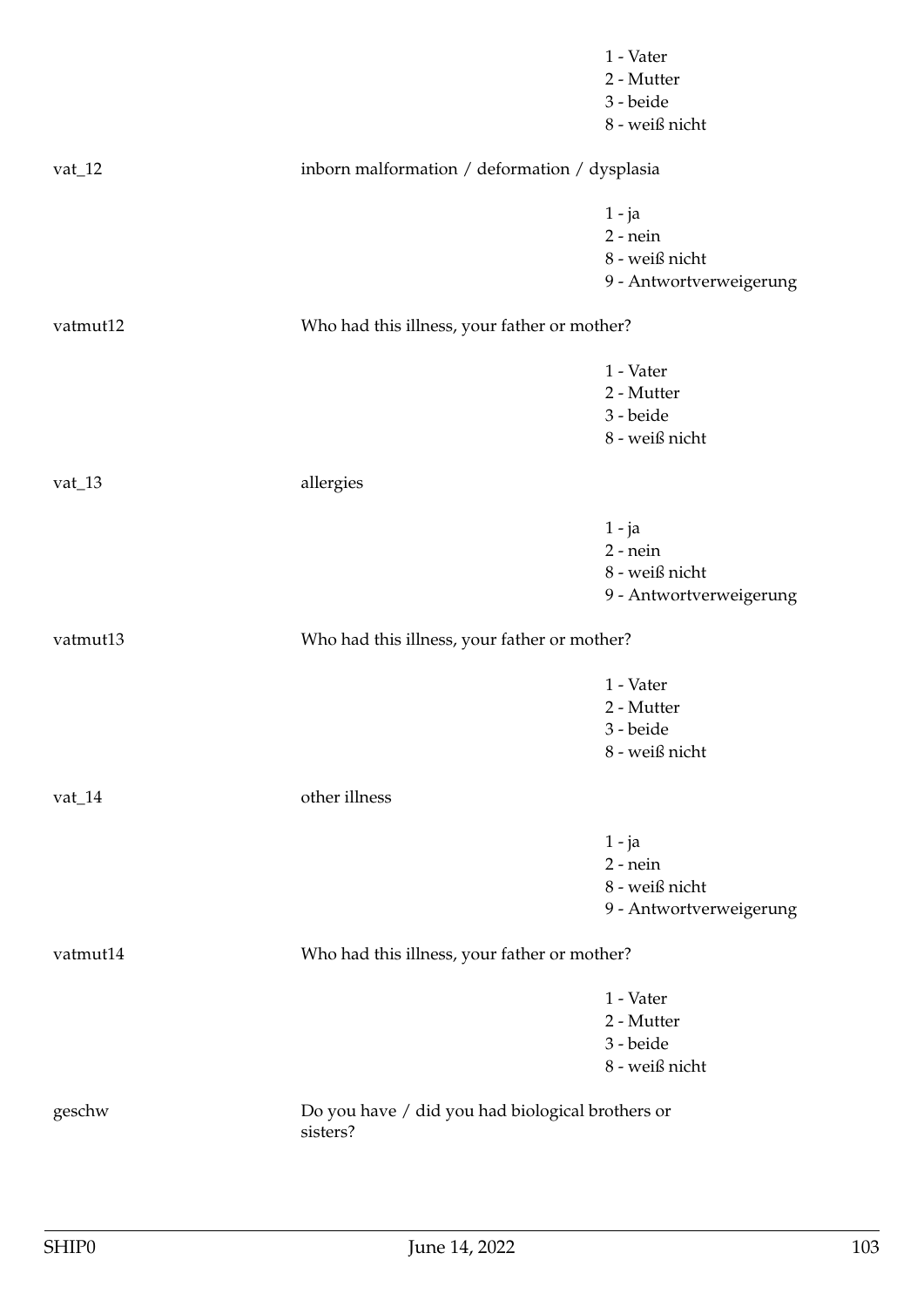|          |                                                         | $1 - ja$                 |
|----------|---------------------------------------------------------|--------------------------|
|          |                                                         | $2$ - nein               |
|          |                                                         | 8 - weiß nicht           |
|          |                                                         | 9 - Antwortverweigerung  |
| ngeschw  | How many brothers and sisters do you / did you<br>have? |                          |
|          |                                                         | 98 - weiß nicht          |
|          |                                                         | 99 - Antwortverweigerung |
|          |                                                         |                          |
| zwilling | Do you / did you have a monovular twin?                 |                          |
|          |                                                         | $1 - ja$                 |
|          |                                                         | $2$ - nein               |
|          |                                                         | 8 - weiß nicht           |
|          |                                                         | 9 - Antwortverweigerung  |
| sib      | diabetes                                                |                          |
|          |                                                         |                          |
|          |                                                         | $1 - ja$                 |
|          |                                                         | $2 - nein$               |
|          |                                                         | 8 - weiß nicht           |
|          |                                                         | 9 - Antwortverweigerung  |
| $sib_2$  | high blood pressure                                     |                          |
|          |                                                         | $1 - ja$                 |
|          |                                                         | $2$ - nein               |
|          |                                                         | 8 - weiß nicht           |
|          |                                                         | 9 - Antwortverweigerung  |
| $sib_3$  | heart attack                                            |                          |
|          |                                                         | $1 - ja$                 |
|          |                                                         | $2$ - nein               |
|          |                                                         | 8 - weiß nicht           |
|          |                                                         | 9 - Antwortverweigerung  |
| $sib_4$  | apoplectic stroke                                       |                          |
|          |                                                         | $1 - ja$                 |
|          |                                                         | $2$ - nein               |
|          |                                                         | 8 - weiß nicht           |
|          |                                                         | 9 - Antwortverweigerung  |
| $sib_5$  | asthma                                                  |                          |
|          |                                                         |                          |
|          |                                                         | $1 - ja$                 |
|          |                                                         | $2$ - nein               |
|          |                                                         |                          |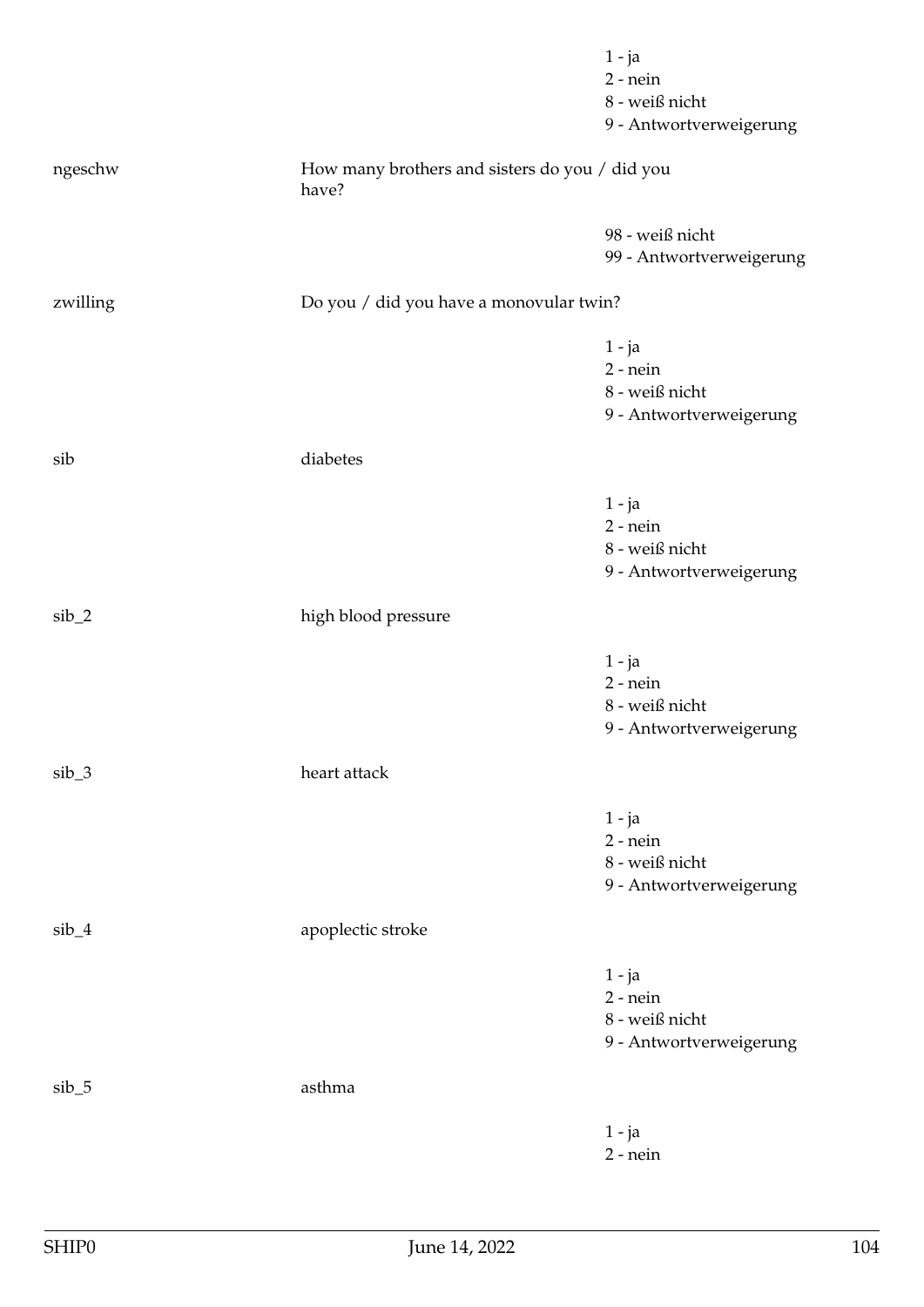|          |                                                                       | 8 - weiß nicht<br>9 - Antwortverweigerung                           |
|----------|-----------------------------------------------------------------------|---------------------------------------------------------------------|
| $sib_6$  | blood coagulation/ clotting dysfunction, e.g.<br>hemophilia (bleeder) |                                                                     |
|          |                                                                       | $1 - ja$<br>$2$ - nein<br>8 - weiß nicht<br>9 - Antwortverweigerung |
| $sib_7$  | affection of your muscles, e.g. amyosthenia                           |                                                                     |
|          |                                                                       | $1 - ja$<br>$2$ - nein<br>8 - weiß nicht<br>9 - Antwortverweigerung |
| sib_8    | Parkinson's disease (agitated paralysis)                              |                                                                     |
|          |                                                                       | $1 - ja$<br>$2$ - nein<br>8 - weiß nicht<br>9 - Antwortverweigerung |
| $sib_9$  | amentia, e.g. Alzheimer's disease                                     |                                                                     |
|          |                                                                       | $1 - ja$<br>$2$ - nein<br>8 - weiß nicht<br>9 - Antwortverweigerung |
| $sib_10$ | epilepsy, i.e. seizure disorder                                       |                                                                     |
|          |                                                                       | $1 - ja$<br>$2$ - nein<br>8 - weiß nicht<br>9 - Antwortverweigerung |
| $sib_11$ | cancer                                                                |                                                                     |
|          |                                                                       | $1 - ja$<br>$2$ - nein<br>8 - weiß nicht<br>9 - Antwortverweigerung |
| $sib_12$ | inborn malformation / deformation / dysplasia                         |                                                                     |
|          |                                                                       | $1 - ja$<br>$2$ - nein                                              |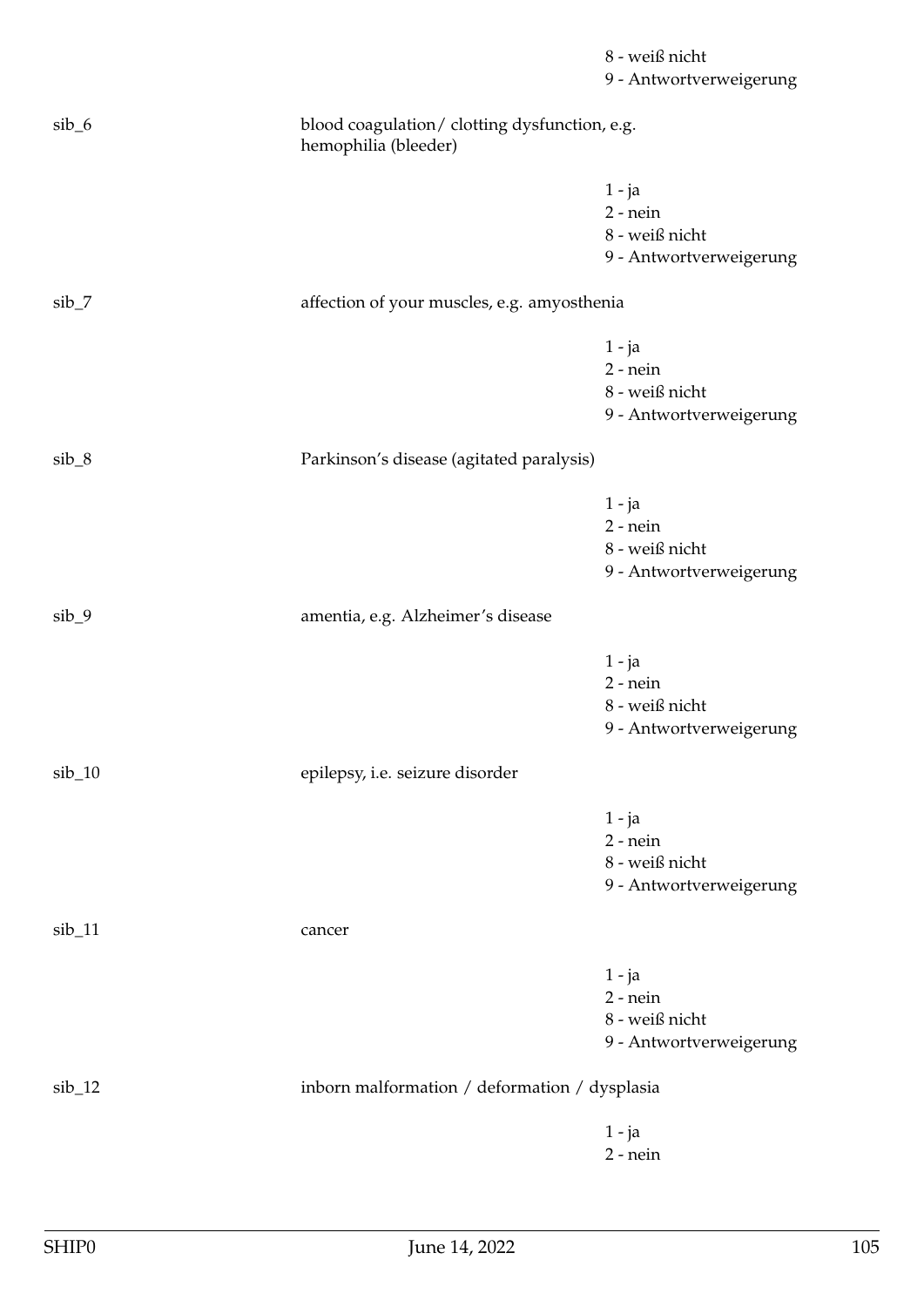|          |                                                                                                                                                                                   | 8 - weiß nicht          |
|----------|-----------------------------------------------------------------------------------------------------------------------------------------------------------------------------------|-------------------------|
|          |                                                                                                                                                                                   | 9 - Antwortverweigerung |
| $sib_13$ | allergies                                                                                                                                                                         |                         |
|          |                                                                                                                                                                                   | $1 - ja$                |
|          |                                                                                                                                                                                   | $2$ - nein              |
|          |                                                                                                                                                                                   | 8 - weiß nicht          |
|          |                                                                                                                                                                                   | 9 - Antwortverweigerung |
| $sib_14$ | other illness                                                                                                                                                                     |                         |
|          |                                                                                                                                                                                   | $1 - ja$                |
|          |                                                                                                                                                                                   | $2$ - nein              |
|          |                                                                                                                                                                                   | 8 - weiß nicht          |
|          |                                                                                                                                                                                   | 9 - Antwortverweigerung |
| andverw  | Are there any other diseases that are typically<br>called hereditary, that occur in your kindredship;<br>that means for example a disease your uncle,<br>aunt, grandparents have? |                         |
|          |                                                                                                                                                                                   | $1 - ja$                |
|          |                                                                                                                                                                                   | $2$ - nein              |
|          |                                                                                                                                                                                   | 8 - weiß nicht          |
|          |                                                                                                                                                                                   | 9 - Antwortverweigerung |
| noch     | disease1/ other relatives                                                                                                                                                         |                         |
|          |                                                                                                                                                                                   | $1 - ja$                |
|          |                                                                                                                                                                                   | $2$ - nein              |
|          |                                                                                                                                                                                   | 8 - weiß nicht          |
|          |                                                                                                                                                                                   | 9 - Antwortverweigerung |
| noch_2   | disease2/ other relatives                                                                                                                                                         |                         |
|          |                                                                                                                                                                                   | $1 - ja$                |
|          |                                                                                                                                                                                   | $2$ - nein              |
|          |                                                                                                                                                                                   | 8 - weiß nicht          |
|          |                                                                                                                                                                                   | 9 - Antwortverweigerung |
| noch_3   | disease3/ other relatives                                                                                                                                                         |                         |
|          |                                                                                                                                                                                   | $1 - ja$                |
|          |                                                                                                                                                                                   | $2$ - nein              |
|          |                                                                                                                                                                                   | 8 - weiß nicht          |
|          |                                                                                                                                                                                   | 9 - Antwortverweigerung |
| $noch_4$ | disease4/ other relatives                                                                                                                                                         |                         |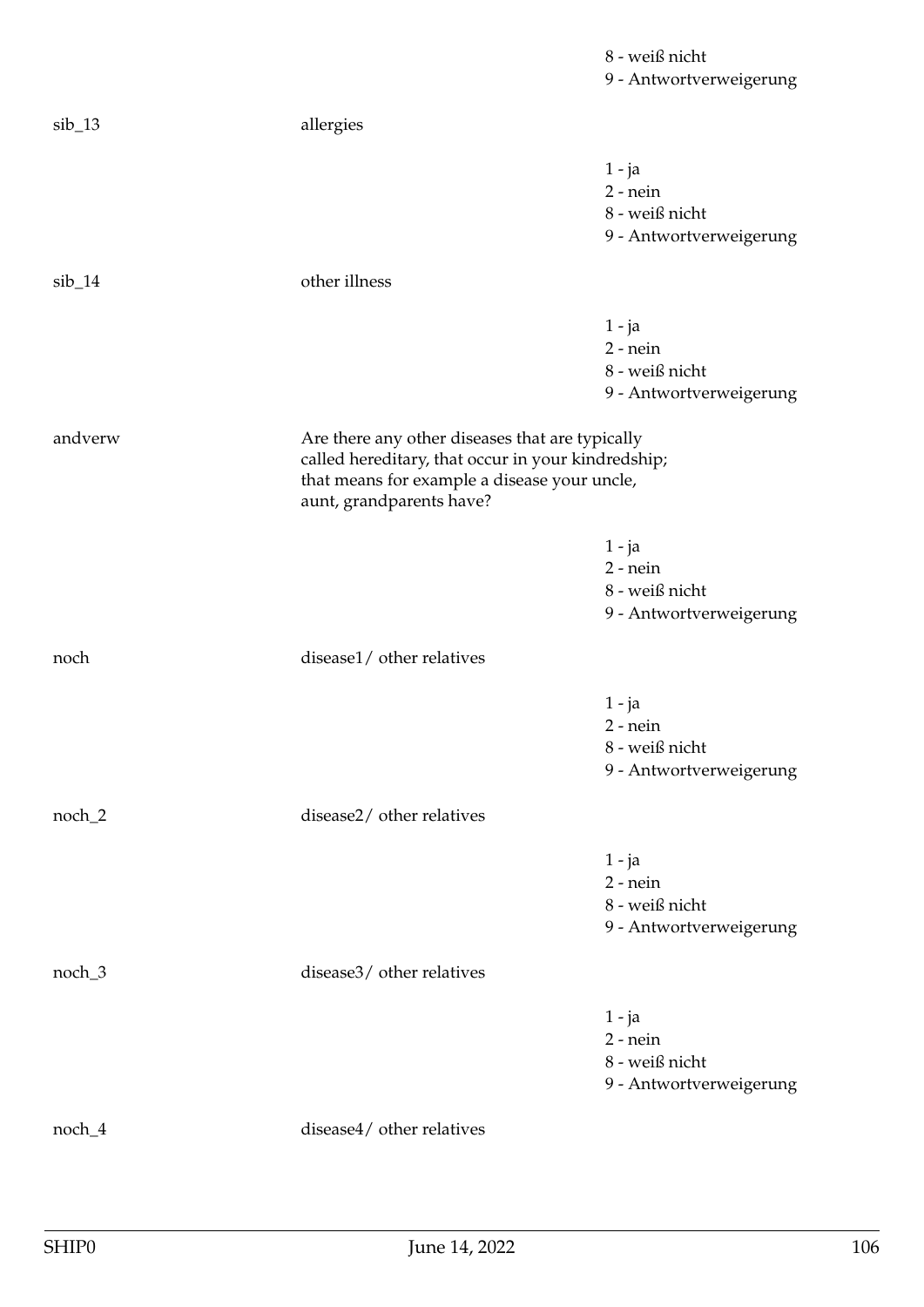|              |                            | $1 - ja$<br>$2$ - nein<br>8 - weiß nicht<br>9 - Antwortverweigerung |
|--------------|----------------------------|---------------------------------------------------------------------|
| noch_5       | disease5/ other relatives  |                                                                     |
|              |                            | $1 - ja$<br>$2$ - nein<br>8 - weiß nicht<br>9 - Antwortverweigerung |
| noch_6       | disease6/ other relatives  |                                                                     |
|              |                            | $1 - ja$<br>$2$ - nein<br>8 - weiß nicht<br>9 - Antwortverweigerung |
| noch_7       | disease7/ other relatives  |                                                                     |
|              |                            | $1 - ja$<br>$2$ - nein<br>8 - weiß nicht<br>9 - Antwortverweigerung |
| noch_8       | disease8/ other relatives  |                                                                     |
|              |                            | $1 - ja$<br>$2$ - nein<br>8 - weiß nicht<br>9 - Antwortverweigerung |
| noch_9       | disease9/ other relatives  |                                                                     |
|              |                            | $1 - ja$<br>$2$ - nein<br>8 - weiß nicht<br>9 - Antwortverweigerung |
| noch_10      | disease10/ other relatives |                                                                     |
|              |                            | $1 - ja$<br>$2$ - nein<br>8 - weiß nicht<br>9 - Antwortverweigerung |
| <b>MEDIC</b> | medication                 |                                                                     |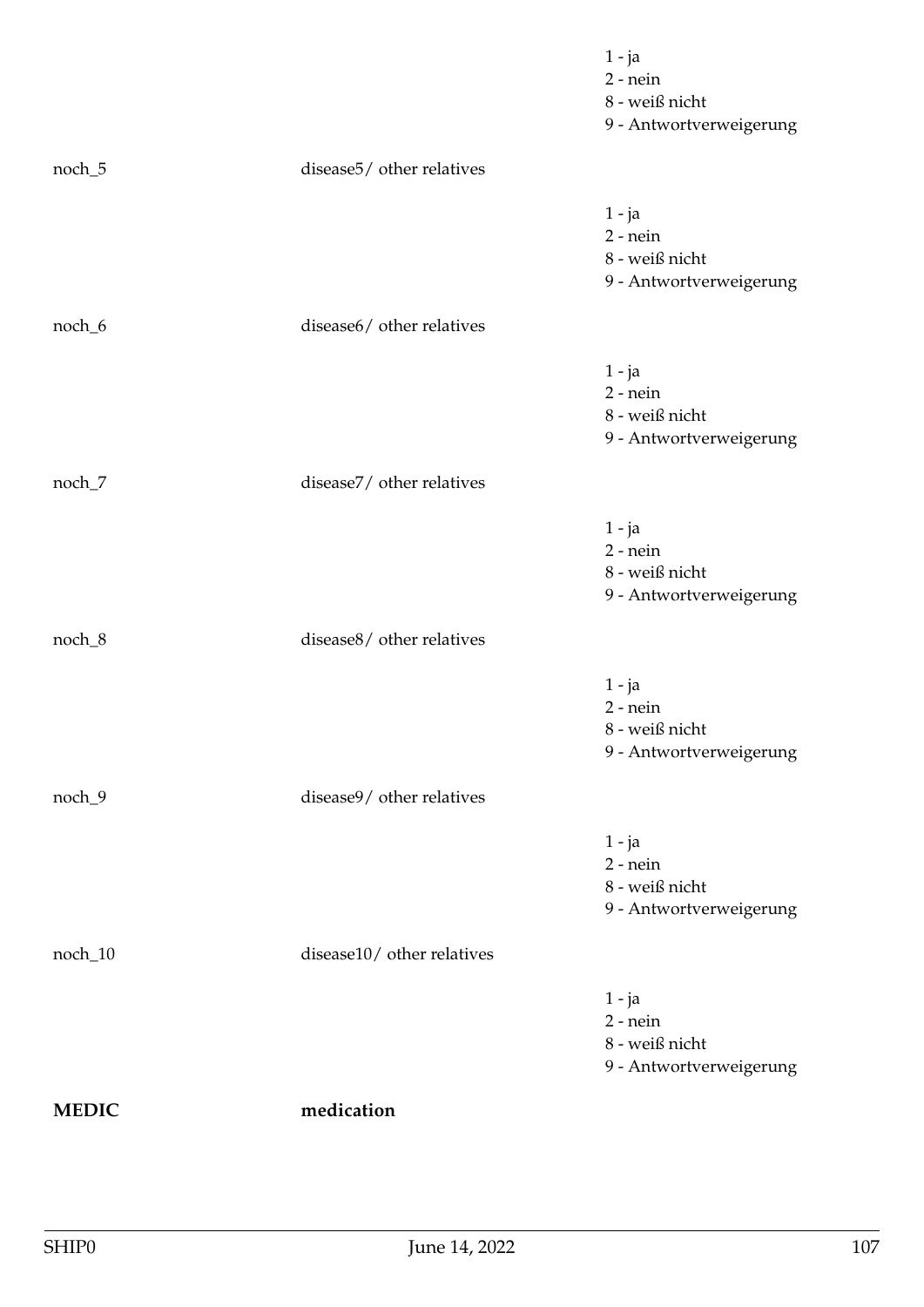| medik          | Or did you get an injection?                                                                                               | Did you take any medication within the past 7<br>days like for example tablets, drops, suppository |  |
|----------------|----------------------------------------------------------------------------------------------------------------------------|----------------------------------------------------------------------------------------------------|--|
|                |                                                                                                                            | 1 - ja<br>$2$ - nein<br>8 - weiß nicht<br>9 - Antwortverweigerung                                  |  |
| <b>PROPHYL</b> | prophylaxis                                                                                                                |                                                                                                    |  |
| cigaret        | Do you smoke cigarettes at present?                                                                                        |                                                                                                    |  |
|                |                                                                                                                            | $1 - ja$<br>$2$ - nein<br>8 - weiß nicht<br>9 - Antwortverweigerung                                |  |
| agesmok1       | cigarettes?                                                                                                                | How old were you when you started smoking                                                          |  |
|                |                                                                                                                            | 98 - weiß nicht<br>99 - Antwortverweigerung                                                        |  |
| reglcig1       | Do you smoke regularly or occasionally?<br>(occasionally means that you normally smoke<br>less than one cigarette per day) |                                                                                                    |  |
|                |                                                                                                                            | 1 - regelmäßig<br>2 - gelegentlich<br>8 - weiß nicht<br>9 - Antwortverweigerung                    |  |
| ncig1          | How many cigarettes/ day do you smoke on<br>average?                                                                       |                                                                                                    |  |
|                |                                                                                                                            | 98 - weiß nicht<br>99 - Antwortverweigerung                                                        |  |
| cigtjahr       | Since when do you smoke this amount?                                                                                       |                                                                                                    |  |
| filter         | Do these cigarettes have filters or not?                                                                                   |                                                                                                    |  |
|                |                                                                                                                            | 1 - mit Filter<br>2 - ohne Filter<br>8 - weiß nicht<br>9 - Antwortverweigerung                     |  |
| frstcig        | How soon after you wake up do you smoke your<br>first cigarette?                                                           |                                                                                                    |  |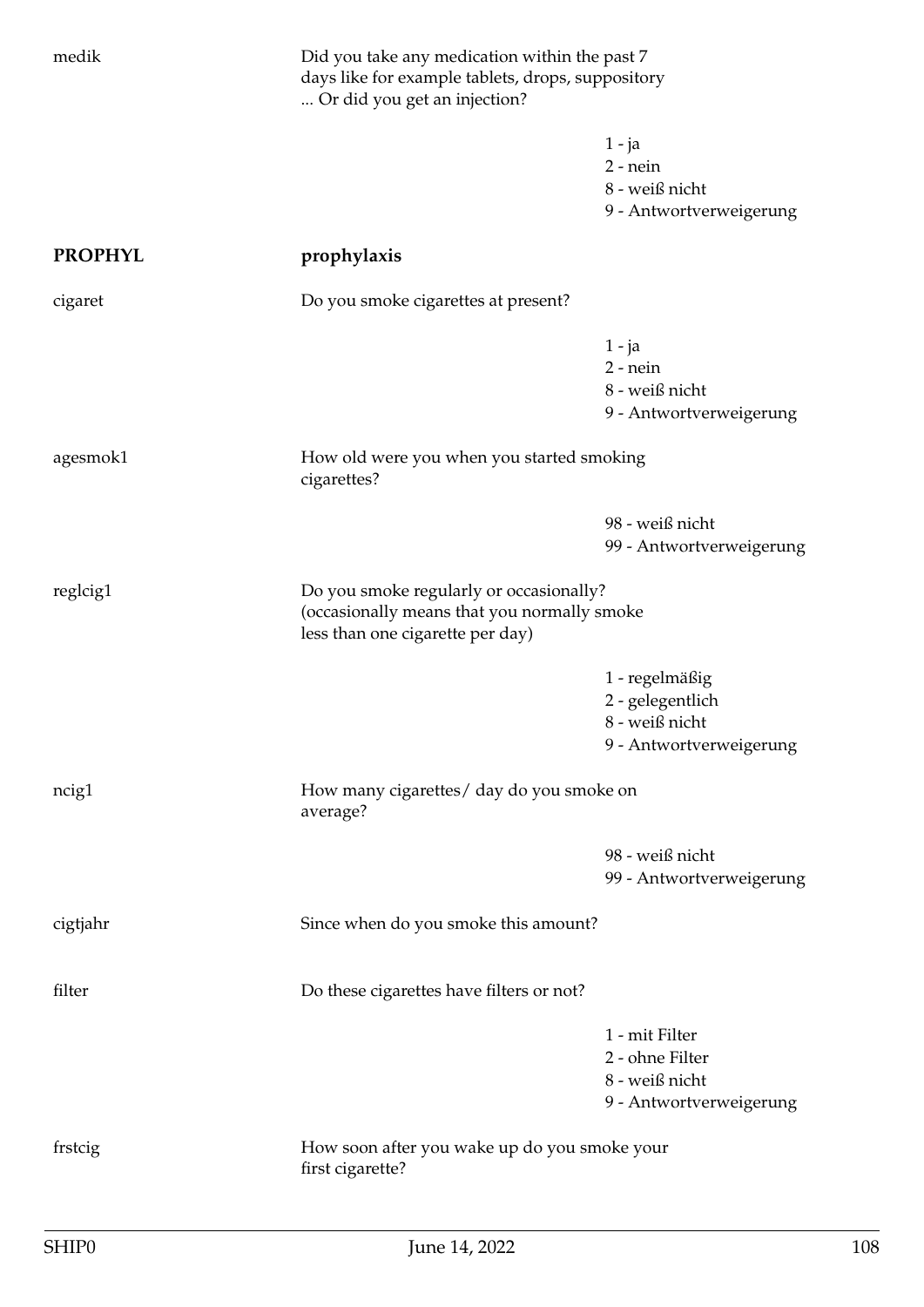|                                                                                                         | $2 - 6 - 30$ min                                    |
|---------------------------------------------------------------------------------------------------------|-----------------------------------------------------|
|                                                                                                         | 3 - 31-60 min                                       |
|                                                                                                         | 4 - nach mehr als 60 min                            |
|                                                                                                         | 8 - weiß nicht                                      |
|                                                                                                         | 9 - Antwortverweigerung                             |
|                                                                                                         |                                                     |
| places where it is forbidden e.g. in the rapid<br>transit, in cinema, at the library?                   |                                                     |
|                                                                                                         | $1 - ja$                                            |
|                                                                                                         | $2$ - nein                                          |
|                                                                                                         | 8 - weiß nicht                                      |
|                                                                                                         | 9 - Antwortverweigerung                             |
| Which cigarette would you hate most to give up?                                                         |                                                     |
|                                                                                                         | 1 - erste am Morgen                                 |
|                                                                                                         | 2 - andere                                          |
|                                                                                                         | 8 - weiß nicht                                      |
|                                                                                                         | 9 - Antwortverweigerung                             |
| Do you smoke more frequently during the first<br>hours after waking than during the rest of the<br>day? |                                                     |
|                                                                                                         | $1 - ja$                                            |
|                                                                                                         | $2$ - nein                                          |
|                                                                                                         | 8 - weiß nicht                                      |
|                                                                                                         | 9 - Antwortverweigerung                             |
| Do you smoke if you are so ill that you are in bed<br>most of the day?                                  |                                                     |
|                                                                                                         |                                                     |
|                                                                                                         | $1 - ja$<br>$2$ - nein                              |
|                                                                                                         | 8 - weiß nicht                                      |
|                                                                                                         |                                                     |
|                                                                                                         | 9 - Antwortverweigerung                             |
| Have you ever smoked cigarettes?                                                                        |                                                     |
|                                                                                                         | $1 - ja$                                            |
|                                                                                                         | $2$ - nein                                          |
|                                                                                                         | 8 - weiß nicht                                      |
|                                                                                                         | 9 - Antwortverweigerung                             |
| How old were you when you started smoking<br>cigarettes?                                                |                                                     |
|                                                                                                         | Do you find it difficult to refrain from smoking in |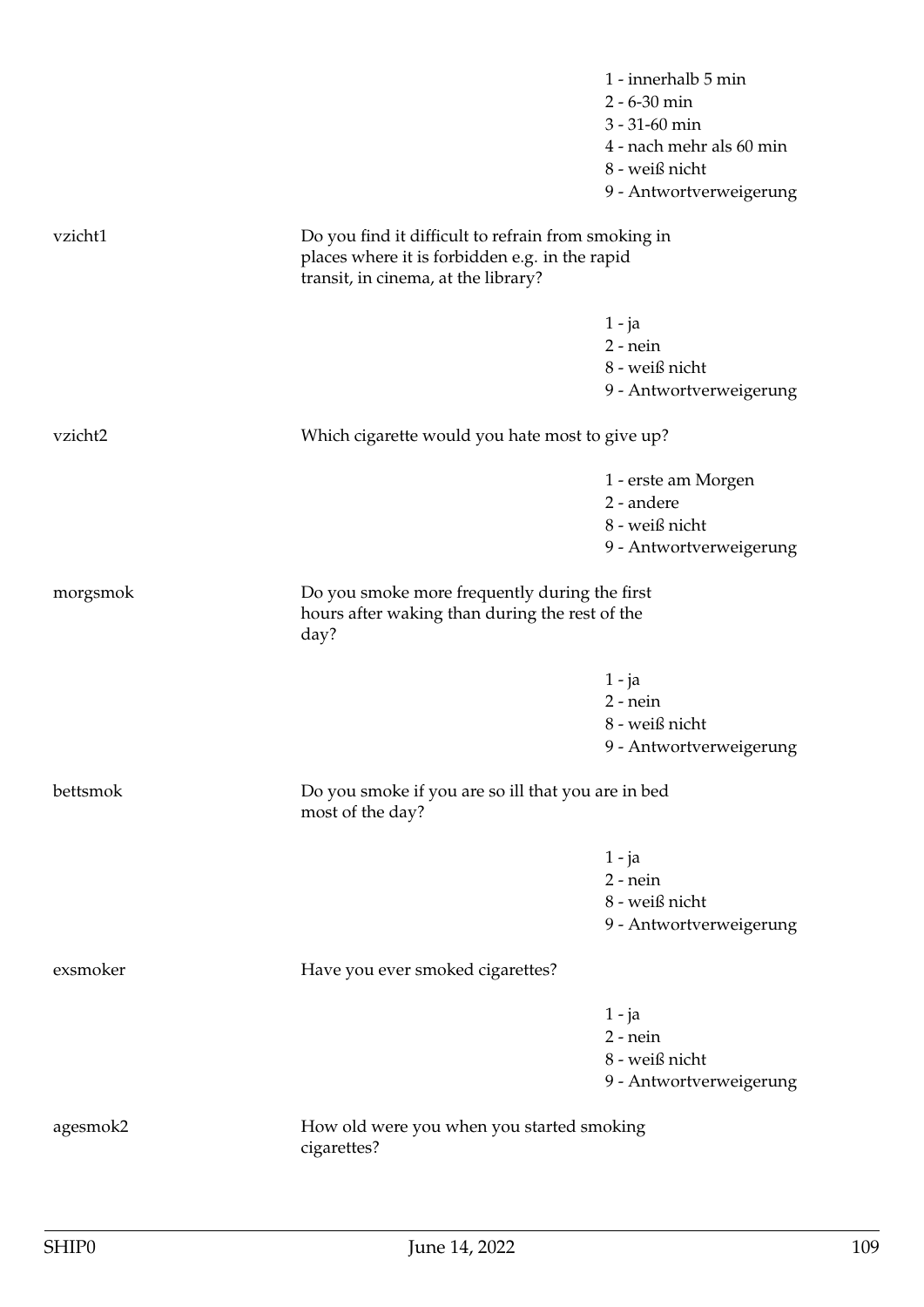|          |                                                                                                                                            | 98 - weiß nicht<br>99 - Antwortverweigerung                                                                                                             |
|----------|--------------------------------------------------------------------------------------------------------------------------------------------|---------------------------------------------------------------------------------------------------------------------------------------------------------|
| reglcig2 | Have you smoked regularly or occasionally at<br>that time? (occasionally means that you normally<br>smoke less than one cigarette per day) |                                                                                                                                                         |
|          |                                                                                                                                            | 1 - regelmäßig<br>2 - gelegentlich<br>8 - weiß nicht<br>9 - Antwortverweigerung                                                                         |
| ncig2    | What was the highest daily amount of cigarettes<br>that you smoked for more than one year?                                                 |                                                                                                                                                         |
|          |                                                                                                                                            | 98 - weiß nicht<br>99 - Antwortverweigerung                                                                                                             |
| quitsmok | When did you stop smoking?                                                                                                                 |                                                                                                                                                         |
|          |                                                                                                                                            | 1 - in letzten Monat<br>2 - 1-3 Monate<br>3 - 4-6 Monate<br>4 - 7-12 Monate<br>5 - vor mehr als 12 Monaten<br>8 - weiß nicht<br>9 - Antwortverweigerung |
| quityear | In what year did you stop smoking?                                                                                                         |                                                                                                                                                         |
| reasquit | due to an illness or health troubles                                                                                                       |                                                                                                                                                         |
|          |                                                                                                                                            | $0$ - nein<br>$1 - ja$                                                                                                                                  |
| reasqui2 | to avoid future health troubles                                                                                                            |                                                                                                                                                         |
|          |                                                                                                                                            | $0$ - nein<br>$1 - ja$                                                                                                                                  |
| reasqui3 | for financial reasons                                                                                                                      |                                                                                                                                                         |
|          |                                                                                                                                            | $0$ - nein<br>$1 - ja$                                                                                                                                  |
| reasqui4 | out of respect for my children                                                                                                             |                                                                                                                                                         |
|          |                                                                                                                                            | $0$ - nein                                                                                                                                              |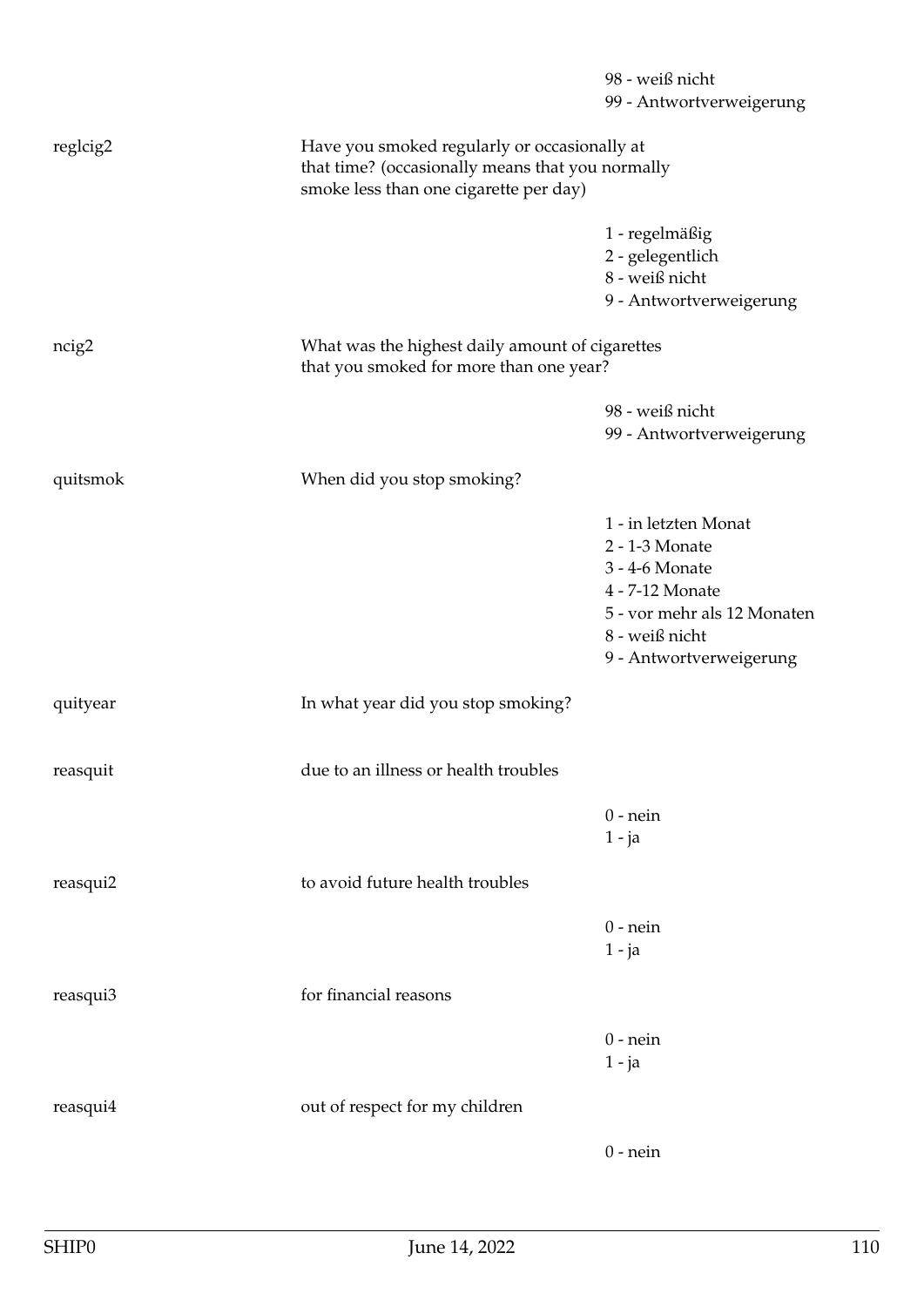| reasqui5 | out of respect for my partner                                  |                                                                       |
|----------|----------------------------------------------------------------|-----------------------------------------------------------------------|
|          |                                                                | $0$ - nein<br>$1 - ja$                                                |
| reasqui6 | due to a pregnancy                                             |                                                                       |
|          |                                                                | $0$ - nein<br>$1 - ja$                                                |
| reasqui7 | no special reason                                              |                                                                       |
|          |                                                                | $0$ - nein<br>$1 - ja$                                                |
| reasqui8 | other reasons:                                                 |                                                                       |
|          |                                                                | $0$ - nein<br>$1 - ja$                                                |
| evrcigar | Did you ever smoke cigarillos or cigars?                       |                                                                       |
|          |                                                                | $1 - ja$<br>$2$ - nein<br>$8$ - weiß nicht<br>9 - Antwortverweigerung |
| cigar    | Do you smoke cigarillos or cigars at present?                  |                                                                       |
|          |                                                                | $1 - ja$<br>$2 - nein$<br>8 - weiß nicht<br>9 - Antwortverweigerung   |
| ncigard  | How many cigars or cigarillos/ day do you<br>smoke on average? |                                                                       |
|          |                                                                | 98 - weiß nicht<br>99 - Antwortverweigerung                           |
| cigrjahr | Since when do you smoke this amount?                           |                                                                       |
| pipe     | Are you a pipe smoker at present?                              |                                                                       |
|          |                                                                | $1 - ja$<br>$2$ - nein<br>$8$ - weiß nicht                            |

1 - ja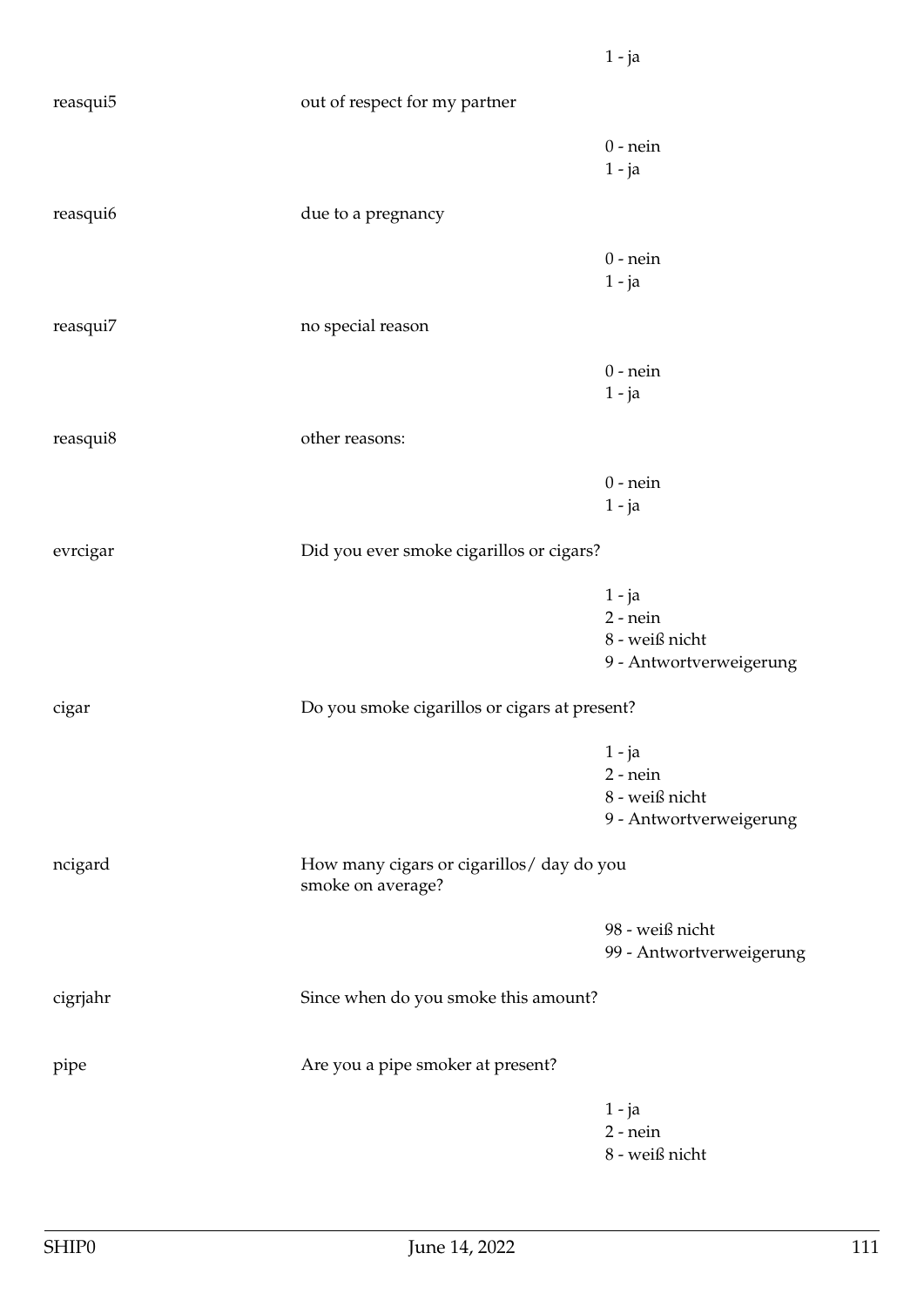| npipes   | How many pipes/ day do you smoke on<br>average?                                |                                                                     |
|----------|--------------------------------------------------------------------------------|---------------------------------------------------------------------|
|          |                                                                                | 98 - weiß nicht<br>99 - Antwortverweigerung                         |
| pipejahr | Since when do you smoke this amount of pipes?                                  |                                                                     |
| tryquit  | Did you seriously try to stop smoking In the last<br>12 months?                |                                                                     |
|          |                                                                                | $1 - ja$<br>$2$ - nein<br>8 - weiß nicht<br>9 - Antwortverweigerung |
| ntryquit | How many times did you seriously try to stop<br>smoking In the last 12 months? |                                                                     |
|          |                                                                                | 98 - weiß nicht<br>99 - Antwortverweigerung                         |
| wantquit | Do you plan to stop smoking within the next 6<br>months?                       |                                                                     |
|          |                                                                                | $1 - ja$<br>$2$ - nein<br>8 - weiß nicht<br>9 - Antwortverweigerung |
| quitsoon | Do you plan to stop smoking within the next 4<br>weeks?                        |                                                                     |
|          |                                                                                | $1 - ja$<br>$2$ - nein<br>8 - weiß nicht<br>9 - Antwortverweigerung |
| passivr1 | Does somebody in your household smoke<br>(you're excluded)?                    |                                                                     |
|          |                                                                                | $1 - ja$<br>$2$ - nein<br>8 - weiß nicht<br>9 - Antwortverweigerung |
| FOOD     | food                                                                           |                                                                     |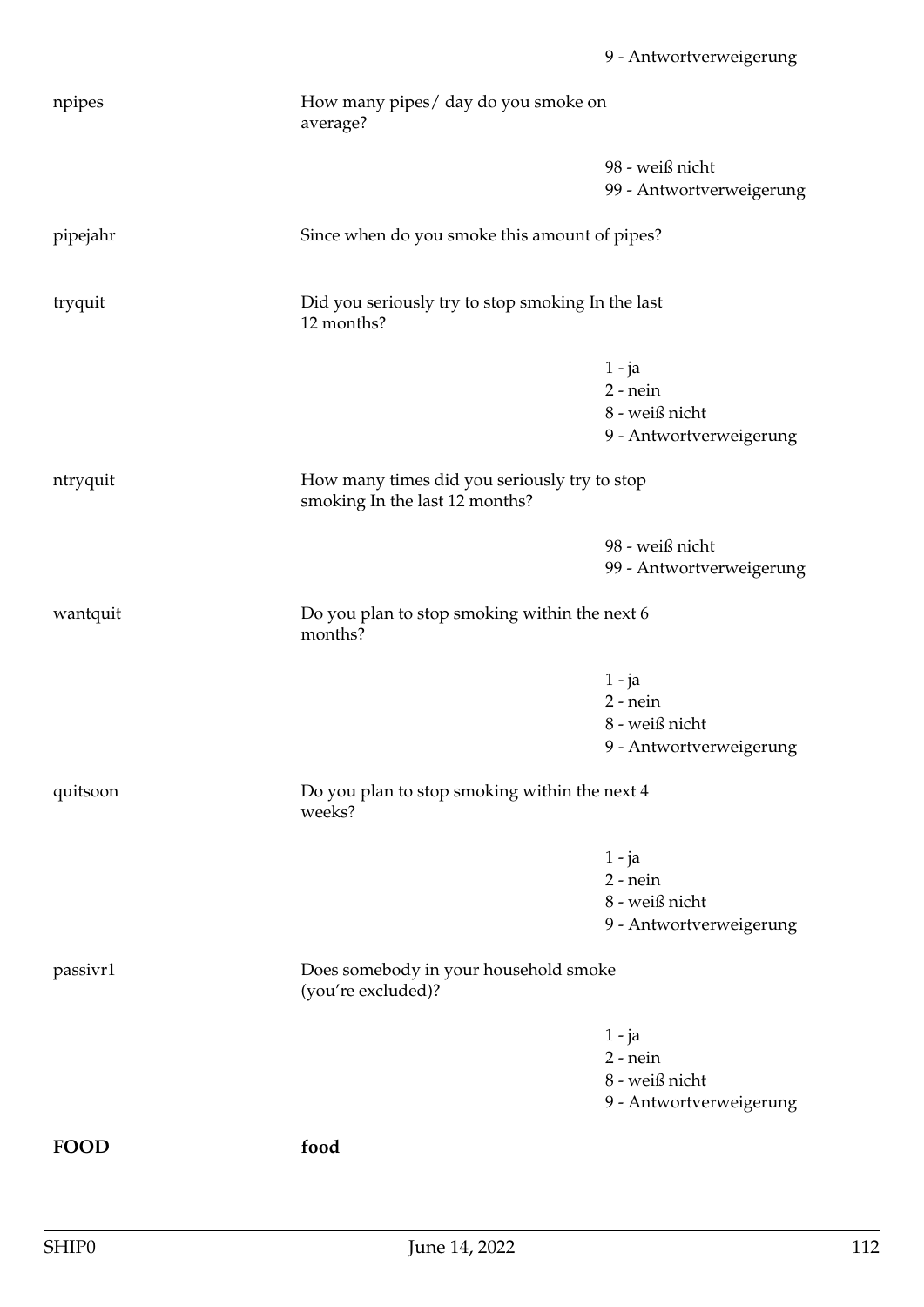| food      | meat (without sausages)                      |                                                                                                                                                                                                                                |
|-----------|----------------------------------------------|--------------------------------------------------------------------------------------------------------------------------------------------------------------------------------------------------------------------------------|
|           |                                              | 1 - täglich oder fast täglich<br>2 - mehrmals in der Woche<br>3 - etwa einmal in der Woche<br>4 - mehrmals im Monat<br>5 - einmal im Monat oder seltener<br>6 - nie oder fast nie<br>8 - weiß nicht<br>9 - Antwortverweigerung |
| food_ $2$ | sausages, ham                                |                                                                                                                                                                                                                                |
|           |                                              | 1 - täglich oder fast täglich<br>2 - mehrmals in der Woche<br>3 - etwa einmal in der Woche<br>4 - mehrmals im Monat<br>5 - einmal im Monat oder seltener<br>6 - nie oder fast nie<br>8 - weiß nicht<br>9 - Antwortverweigerung |
| food_ $3$ | fried sausage, hamburger, doner kebap, pizza |                                                                                                                                                                                                                                |
|           |                                              | 1 - täglich oder fast täglich<br>2 - mehrmals in der Woche<br>3 - etwa einmal in der Woche<br>4 - mehrmals im Monat<br>5 - einmal im Monat oder seltener<br>6 - nie oder fast nie<br>8 - weiß nicht<br>9 - Antwortverweigerung |
| food $_4$ | poultry                                      |                                                                                                                                                                                                                                |
|           |                                              | 1 - täglich oder fast täglich<br>2 - mehrmals in der Woche<br>3 - etwa einmal in der Woche<br>4 - mehrmals im Monat<br>5 - einmal im Monat oder seltener<br>6 - nie oder fast nie<br>8 - weiß nicht<br>9 - Antwortverweigerung |
| food_5    | fish                                         |                                                                                                                                                                                                                                |
|           |                                              | 1 - täglich oder fast täglich<br>2 - mehrmals in der Woche<br>3 - etwa einmal in der Woche                                                                                                                                     |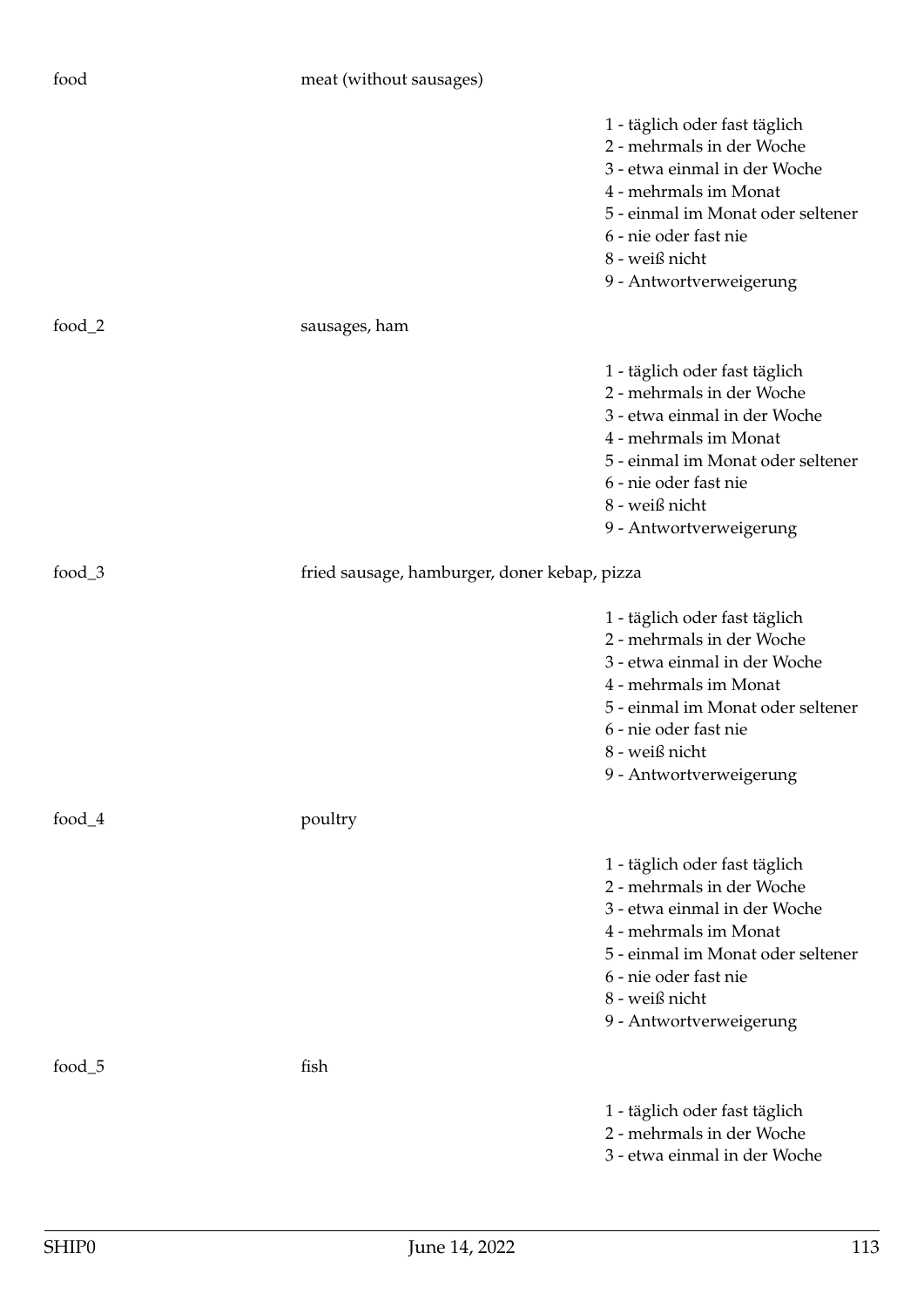|           |                                          | 4 - mehrmals im Monat<br>5 - einmal im Monat oder seltener<br>6 - nie oder fast nie<br>8 - weiß nicht<br>9 - Antwortverweigerung                                                                                               |
|-----------|------------------------------------------|--------------------------------------------------------------------------------------------------------------------------------------------------------------------------------------------------------------------------------|
| food_6    | cooked potatoes                          |                                                                                                                                                                                                                                |
|           |                                          | 1 - täglich oder fast täglich<br>2 - mehrmals in der Woche<br>3 - etwa einmal in der Woche<br>4 - mehrmals im Monat<br>5 - einmal im Monat oder seltener<br>6 - nie oder fast nie<br>8 - weiß nicht<br>9 - Antwortverweigerung |
| food $_7$ | fried potatoes, croquettes, French fries |                                                                                                                                                                                                                                |
|           |                                          | 1 - täglich oder fast täglich<br>2 - mehrmals in der Woche<br>3 - etwa einmal in der Woche<br>4 - mehrmals im Monat<br>5 - einmal im Monat oder seltener<br>6 - nie oder fast nie<br>8 - weiß nicht<br>9 - Antwortverweigerung |
| food_8    | pasta                                    |                                                                                                                                                                                                                                |
|           |                                          | 1 - täglich oder fast täglich<br>2 - mehrmals in der Woche<br>3 - etwa einmal in der Woche<br>4 - mehrmals im Monat<br>5 - einmal im Monat oder seltener<br>6 - nie oder fast nie<br>8 - weiß nicht<br>9 - Antwortverweigerung |
| food $_9$ | rice                                     |                                                                                                                                                                                                                                |
|           |                                          | 1 - täglich oder fast täglich<br>2 - mehrmals in der Woche<br>3 - etwa einmal in der Woche<br>4 - mehrmals im Monat<br>5 - einmal im Monat oder seltener<br>6 - nie oder fast nie<br>8 - weiß nicht<br>9 - Antwortverweigerung |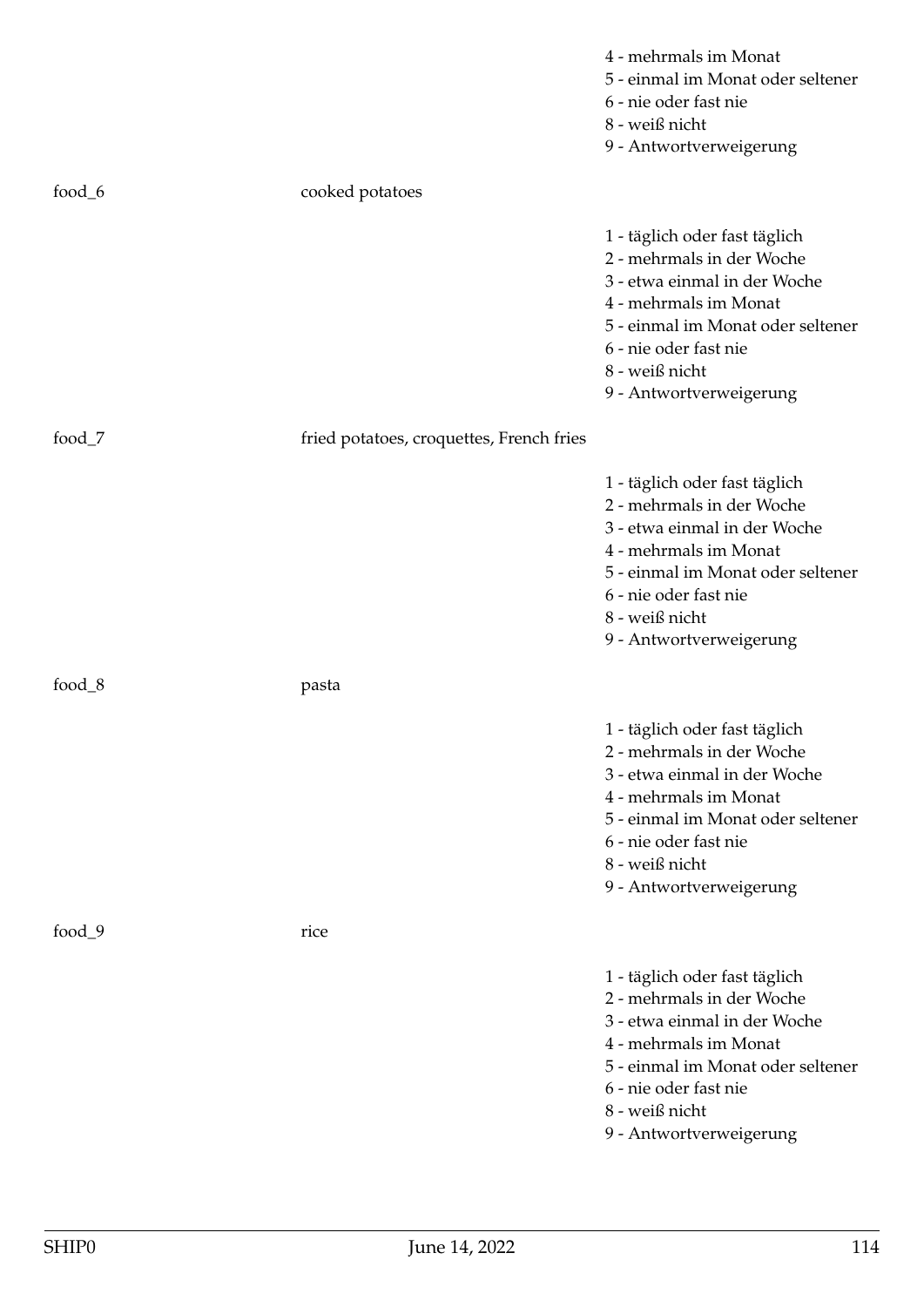|            |                                            | 1 - täglich oder fast täglich<br>2 - mehrmals in der Woche<br>3 - etwa einmal in der Woche<br>4 - mehrmals im Monat<br>5 - einmal im Monat oder seltener<br>6 - nie oder fast nie<br>8 - weiß nicht<br>9 - Antwortverweigerung |
|------------|--------------------------------------------|--------------------------------------------------------------------------------------------------------------------------------------------------------------------------------------------------------------------------------|
| $food_11$  | cooked vegetable                           |                                                                                                                                                                                                                                |
|            |                                            | 1 - täglich oder fast täglich<br>2 - mehrmals in der Woche<br>3 - etwa einmal in der Woche<br>4 - mehrmals im Monat<br>5 - einmal im Monat oder seltener<br>6 - nie oder fast nie<br>8 - weiß nicht<br>9 - Antwortverweigerung |
| food_ $12$ | fresh fruit                                |                                                                                                                                                                                                                                |
|            |                                            | 1 - täglich oder fast täglich<br>2 - mehrmals in der Woche<br>3 - etwa einmal in der Woche<br>4 - mehrmals im Monat<br>5 - einmal im Monat oder seltener<br>6 - nie oder fast nie<br>8 - weiß nicht<br>9 - Antwortverweigerung |
| food_ $13$ | white bread, toast bread, gems             |                                                                                                                                                                                                                                |
|            |                                            | 1 - täglich oder fast täglich<br>2 - mehrmals in der Woche<br>3 - etwa einmal in der Woche<br>4 - mehrmals im Monat<br>5 - einmal im Monat oder seltener<br>6 - nie oder fast nie<br>8 - weiß nicht<br>9 - Antwortverweigerung |
|            |                                            |                                                                                                                                                                                                                                |
| food_ $14$ | white grain bread, black bread, crispbread |                                                                                                                                                                                                                                |
|            |                                            | 1 - täglich oder fast täglich<br>2 - mehrmals in der Woche<br>3 - etwa einmal in der Woche<br>4 - mehrmals im Monat                                                                                                            |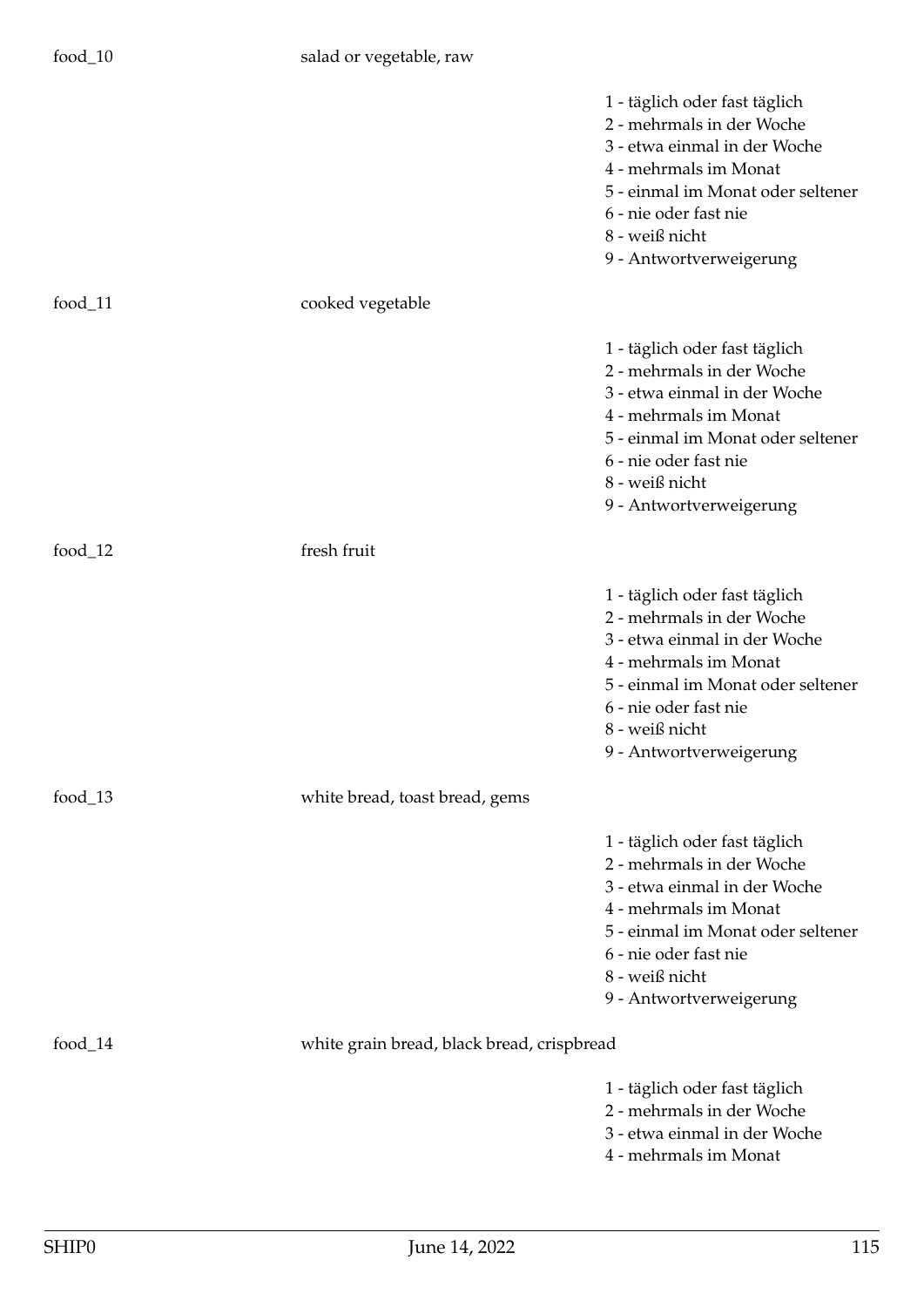|            |                                 | 5 - einmal im Monat oder seltener<br>6 - nie oder fast nie<br>8 - weiß nicht<br>9 - Antwortverweigerung                                                                                                                        |
|------------|---------------------------------|--------------------------------------------------------------------------------------------------------------------------------------------------------------------------------------------------------------------------------|
| food_15    | brown bread                     |                                                                                                                                                                                                                                |
|            |                                 | 1 - täglich oder fast täglich<br>2 - mehrmals in der Woche<br>3 - etwa einmal in der Woche<br>4 - mehrmals im Monat<br>5 - einmal im Monat oder seltener<br>6 - nie oder fast nie<br>8 - weiß nicht<br>9 - Antwortverweigerung |
| food_ $16$ | flaked oats, muesli, cornflakes |                                                                                                                                                                                                                                |
|            |                                 | 1 - täglich oder fast täglich<br>2 - mehrmals in der Woche<br>3 - etwa einmal in der Woche<br>4 - mehrmals im Monat<br>5 - einmal im Monat oder seltener<br>6 - nie oder fast nie<br>8 - weiß nicht<br>9 - Antwortverweigerung |
| food_17    | butter                          |                                                                                                                                                                                                                                |
|            |                                 | 1 - täglich oder fast täglich<br>2 - mehrmals in der Woche<br>3 - etwa einmal in der Woche<br>4 - mehrmals im Monat<br>5 - einmal im Monat oder seltener<br>6 - nie oder fast nie<br>8 - weiß nicht<br>9 - Antwortverweigerung |
| food_ $18$ | margarine                       |                                                                                                                                                                                                                                |
|            |                                 | 1 - täglich oder fast täglich<br>2 - mehrmals in der Woche<br>3 - etwa einmal in der Woche<br>4 - mehrmals im Monat<br>5 - einmal im Monat oder seltener<br>6 - nie oder fast nie<br>8 - weiß nicht<br>9 - Antwortverweigerung |
| $food_19$  | olive oil                       |                                                                                                                                                                                                                                |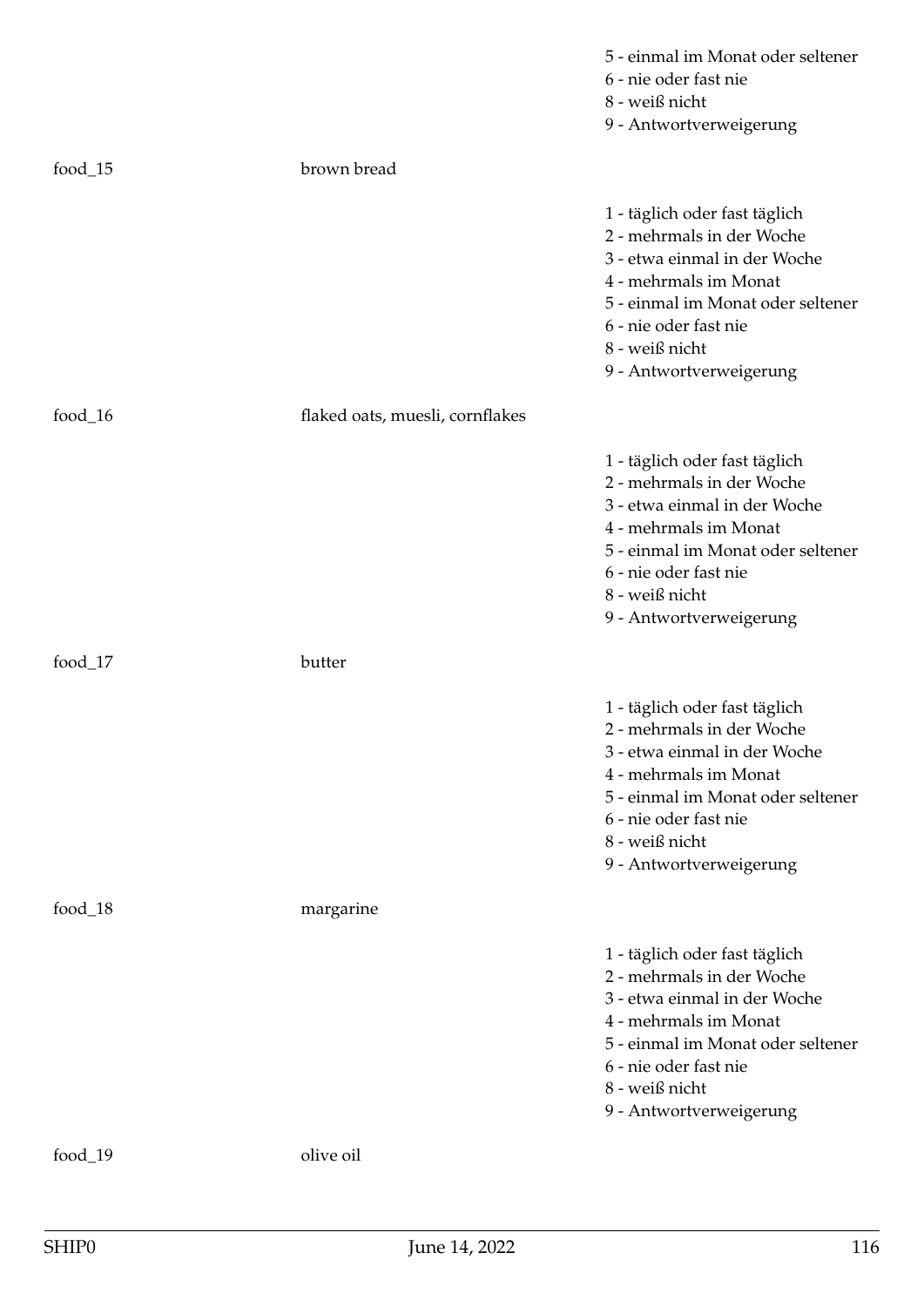|            |                                         | 1 - täglich oder fast täglich<br>2 - mehrmals in der Woche<br>3 - etwa einmal in der Woche<br>4 - mehrmals im Monat<br>5 - einmal im Monat oder seltener<br>6 - nie oder fast nie<br>8 - weiß nicht<br>9 - Antwortverweigerung |
|------------|-----------------------------------------|--------------------------------------------------------------------------------------------------------------------------------------------------------------------------------------------------------------------------------|
| food_ $20$ | other vegetable oils                    |                                                                                                                                                                                                                                |
|            |                                         | 1 - täglich oder fast täglich<br>2 - mehrmals in der Woche<br>3 - etwa einmal in der Woche<br>4 - mehrmals im Monat<br>5 - einmal im Monat oder seltener<br>6 - nie oder fast nie<br>8 - weiß nicht<br>9 - Antwortverweigerung |
| food_ $21$ | cream, creme fraiche                    |                                                                                                                                                                                                                                |
|            |                                         | 1 - täglich oder fast täglich<br>2 - mehrmals in der Woche<br>3 - etwa einmal in der Woche<br>4 - mehrmals im Monat<br>5 - einmal im Monat oder seltener<br>6 - nie oder fast nie<br>8 - weiß nicht<br>9 - Antwortverweigerung |
| food_ $22$ | curd or yoghurt with normal fat content |                                                                                                                                                                                                                                |
|            |                                         | 1 - täglich oder fast täglich<br>2 - mehrmals in der Woche<br>3 - etwa einmal in der Woche<br>4 - mehrmals im Monat<br>5 - einmal im Monat oder seltener<br>6 - nie oder fast nie<br>8 - weiß nicht<br>9 - Antwortverweigerung |
| food_ $23$ | low fat dairy products                  |                                                                                                                                                                                                                                |
|            |                                         | 1 - täglich oder fast täglich<br>2 - mehrmals in der Woche<br>3 - etwa einmal in der Woche<br>4 - mehrmals im Monat<br>5 - einmal im Monat oder seltener                                                                       |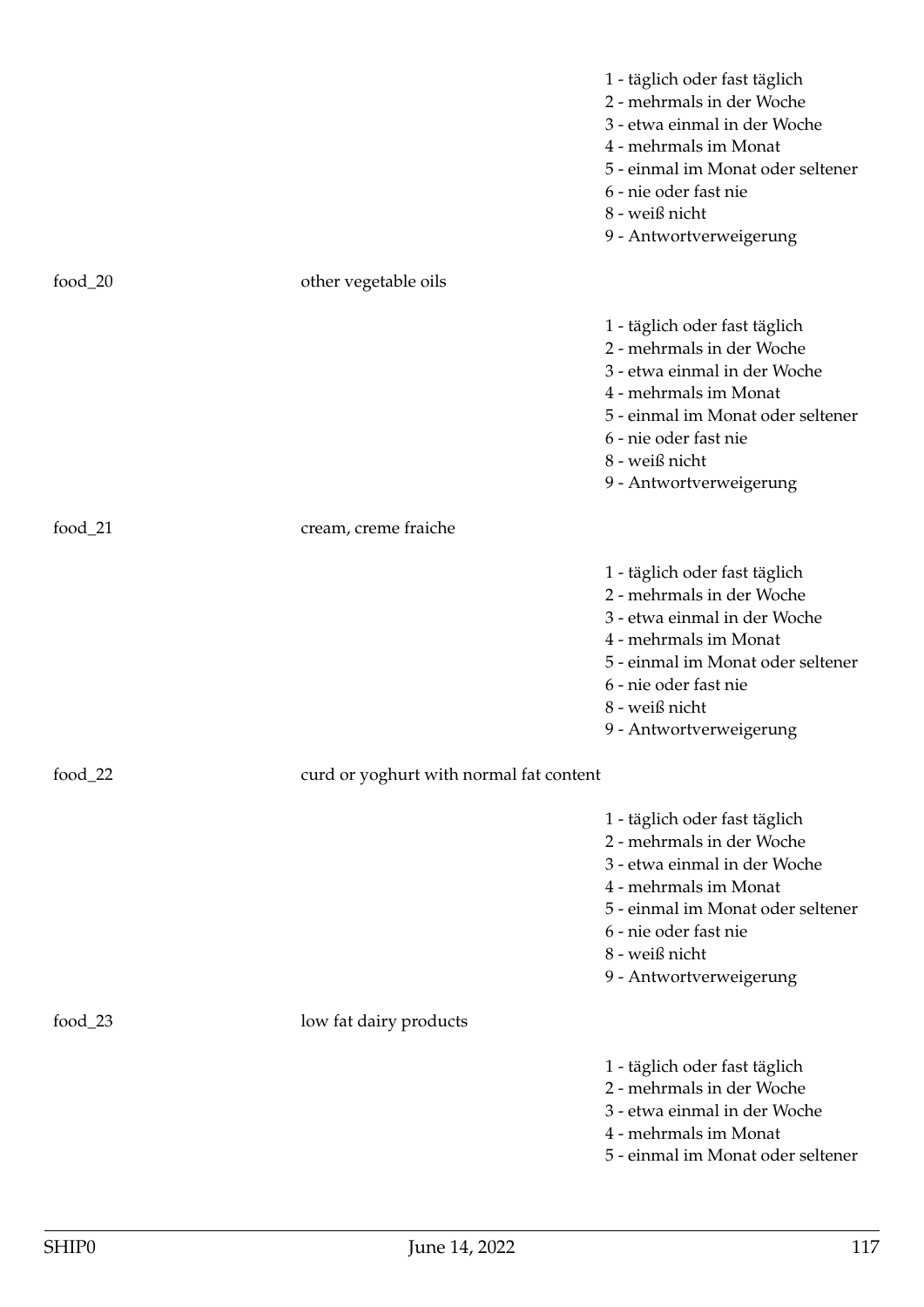|            |                                             | 6 - nie oder fast nie                                                                                                                                                                                                          |
|------------|---------------------------------------------|--------------------------------------------------------------------------------------------------------------------------------------------------------------------------------------------------------------------------------|
|            |                                             | 8 - weiß nicht                                                                                                                                                                                                                 |
|            |                                             | 9 - Antwortverweigerung                                                                                                                                                                                                        |
| $food_24$  | milk and buttermilk with normal fat content |                                                                                                                                                                                                                                |
|            |                                             | 1 - täglich oder fast täglich<br>2 - mehrmals in der Woche<br>3 - etwa einmal in der Woche<br>4 - mehrmals im Monat<br>5 - einmal im Monat oder seltener<br>6 - nie oder fast nie<br>8 - weiß nicht<br>9 - Antwortverweigerung |
| food_25    | cheese                                      |                                                                                                                                                                                                                                |
|            |                                             | 1 - täglich oder fast täglich<br>2 - mehrmals in der Woche<br>3 - etwa einmal in der Woche<br>4 - mehrmals im Monat<br>5 - einmal im Monat oder seltener<br>6 - nie oder fast nie<br>8 - weiß nicht<br>9 - Antwortverweigerung |
| food_ $26$ | eggs                                        |                                                                                                                                                                                                                                |
|            |                                             | 1 - täglich oder fast täglich<br>2 - mehrmals in der Woche<br>3 - etwa einmal in der Woche<br>4 - mehrmals im Monat<br>5 - einmal im Monat oder seltener<br>6 - nie oder fast nie<br>8 - weiß nicht<br>9 - Antwortverweigerung |
| food_ $27$ | cakes, pastries, biscuits                   |                                                                                                                                                                                                                                |
|            |                                             | 1 - täglich oder fast täglich<br>2 - mehrmals in der Woche<br>3 - etwa einmal in der Woche<br>4 - mehrmals im Monat<br>5 - einmal im Monat oder seltener<br>6 - nie oder fast nie<br>8 - weiß nicht<br>9 - Antwortverweigerung |
| food_ $28$ | candies                                     |                                                                                                                                                                                                                                |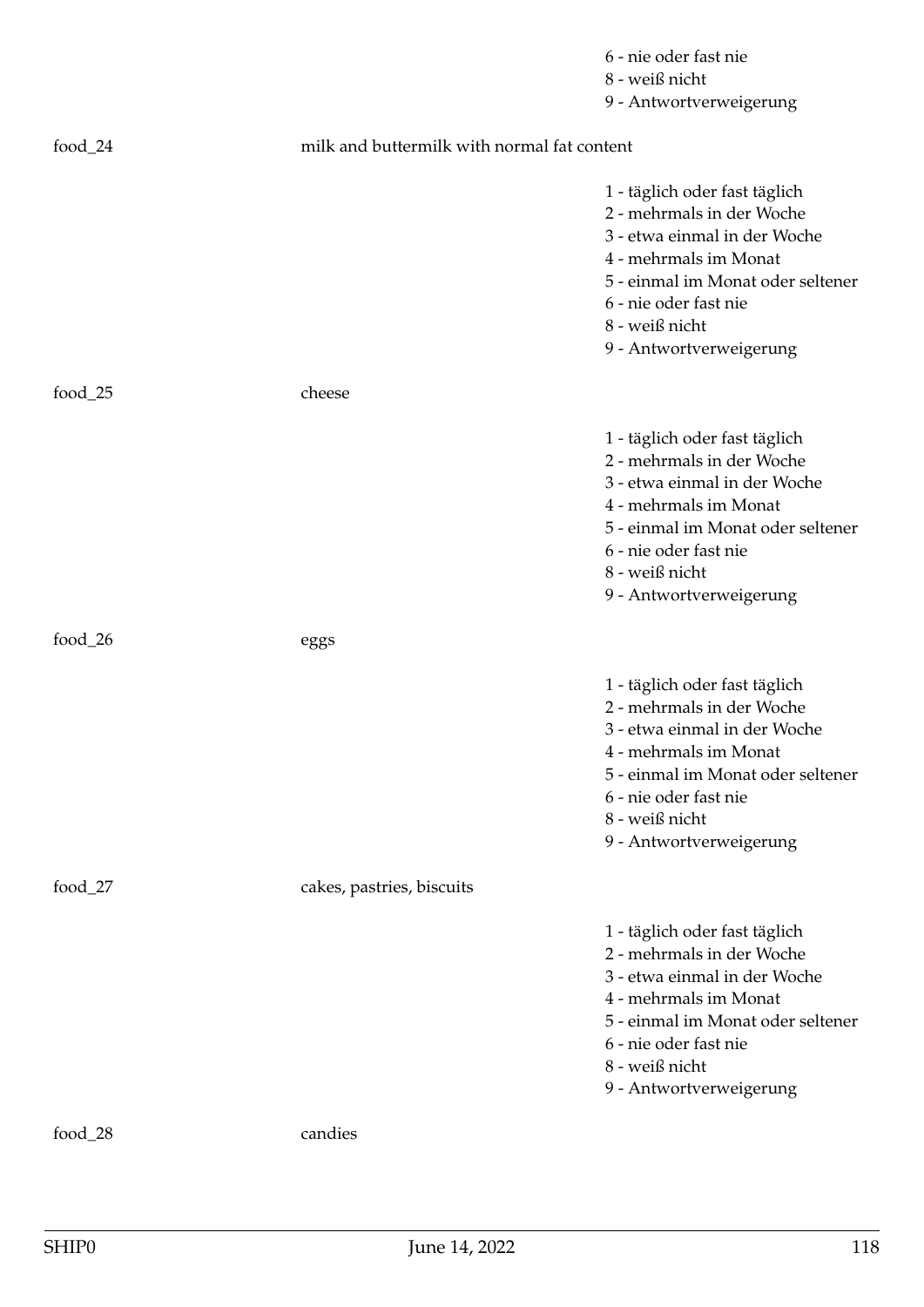|            |                            | 1 - täglich oder fast täglich<br>2 - mehrmals in der Woche<br>3 - etwa einmal in der Woche<br>4 - mehrmals im Monat<br>5 - einmal im Monat oder seltener<br>6 - nie oder fast nie<br>8 - weiß nicht<br>9 - Antwortverweigerung |
|------------|----------------------------|--------------------------------------------------------------------------------------------------------------------------------------------------------------------------------------------------------------------------------|
| food_29    | salty snacks               |                                                                                                                                                                                                                                |
|            |                            | 1 - täglich oder fast täglich<br>2 - mehrmals in der Woche<br>3 - etwa einmal in der Woche<br>4 - mehrmals im Monat<br>5 - einmal im Monat oder seltener<br>6 - nie oder fast nie<br>8 - weiß nicht<br>9 - Antwortverweigerung |
| food_ $30$ | fruit and vegetable juices |                                                                                                                                                                                                                                |
|            |                            | 1 - täglich oder fast täglich<br>2 - mehrmals in der Woche<br>3 - etwa einmal in der Woche<br>4 - mehrmals im Monat<br>5 - einmal im Monat oder seltener<br>6 - nie oder fast nie<br>8 - weiß nicht<br>9 - Antwortverweigerung |
| food_31    | soft drinks                |                                                                                                                                                                                                                                |
|            |                            | 1 - täglich oder fast täglich<br>2 - mehrmals in der Woche<br>3 - etwa einmal in der Woche<br>4 - mehrmals im Monat<br>5 - einmal im Monat oder seltener<br>6 - nie oder fast nie<br>8 - weiß nicht<br>9 - Antwortverweigerung |
| food_ $32$ | mineral water              |                                                                                                                                                                                                                                |
|            |                            | 1 - täglich oder fast täglich<br>2 - mehrmals in der Woche<br>3 - etwa einmal in der Woche<br>4 - mehrmals im Monat<br>5 - einmal im Monat oder seltener<br>6 - nie oder fast nie                                              |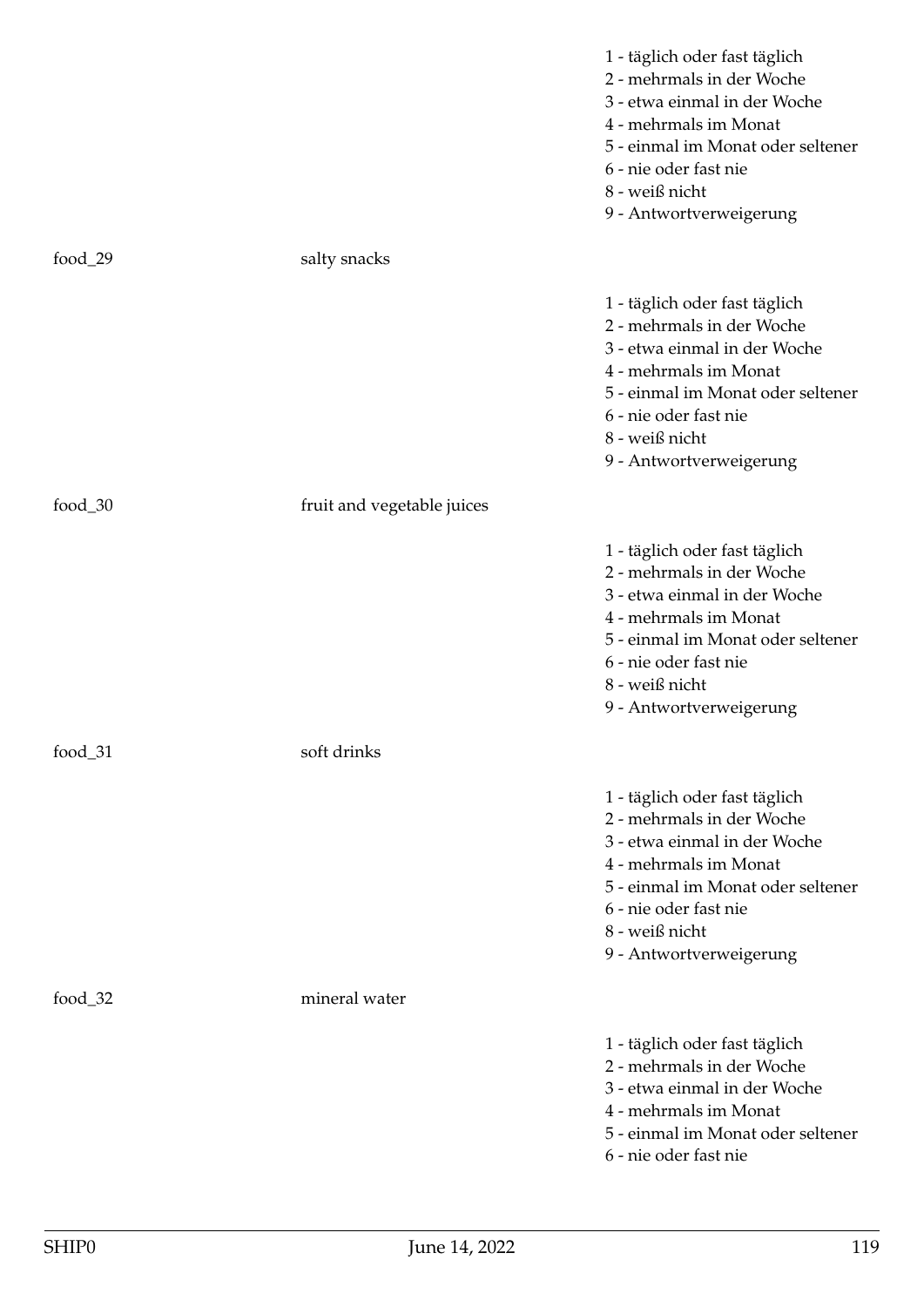|            |                                                                        | 8 - weiß nicht<br>9 - Antwortverweigerung |
|------------|------------------------------------------------------------------------|-------------------------------------------|
| food_ $33$ | non-alcoholic or alcohol-reduced beer                                  |                                           |
|            |                                                                        | 1 - täglich oder fast täglich             |
|            |                                                                        | 2 - mehrmals in der Woche                 |
|            |                                                                        | 3 - etwa einmal in der Woche              |
|            |                                                                        | 4 - mehrmals im Monat                     |
|            |                                                                        | 5 - einmal im Monat oder seltener         |
|            |                                                                        | 6 - nie oder fast nie                     |
|            |                                                                        | 8 - weiß nicht                            |
|            |                                                                        | 9 - Antwortverweigerung                   |
| kaffee     | How many cups of caffeinated coffee do you<br>usually drink per day?   |                                           |
|            |                                                                        | 98 - weiß nicht                           |
|            |                                                                        | 99 - Antwortverweigerung                  |
| decaf      | How many cups of decaffeinated coffee do you<br>usually drink per day? |                                           |
|            |                                                                        | 98 - weiß nicht                           |
|            |                                                                        | 99 - Antwortverweigerung                  |
| fkaffee    | Do you predominately drink drip coffee or<br>brewed coffee?            |                                           |
|            |                                                                        | 1 - überwiegend Filterkaffee              |
|            |                                                                        | 2 - überwiegend aufgebrühter Kaffee       |
|            |                                                                        | 3 - beides etwa gleich viel               |
|            |                                                                        | 8 - weiß nicht                            |
|            |                                                                        | 9 - Antwortverweigerung                   |
| tee        | How many cups of black tea do you usually<br>drink per day?            |                                           |
|            |                                                                        | $0$ - nichts                              |
|            |                                                                        | 98 - weiß nicht                           |
|            |                                                                        | 99 - Antwortverweigerung                  |
| bierwe     | beer (accurate to 0,5 liter)                                           |                                           |
|            |                                                                        | $0$ - nichts                              |
|            |                                                                        | 98 - weiß nicht                           |
|            |                                                                        | 99 - Antwortverweigerung                  |
| weinwe     | wine (accurate to 0,2 liter)                                           |                                           |
|            |                                                                        |                                           |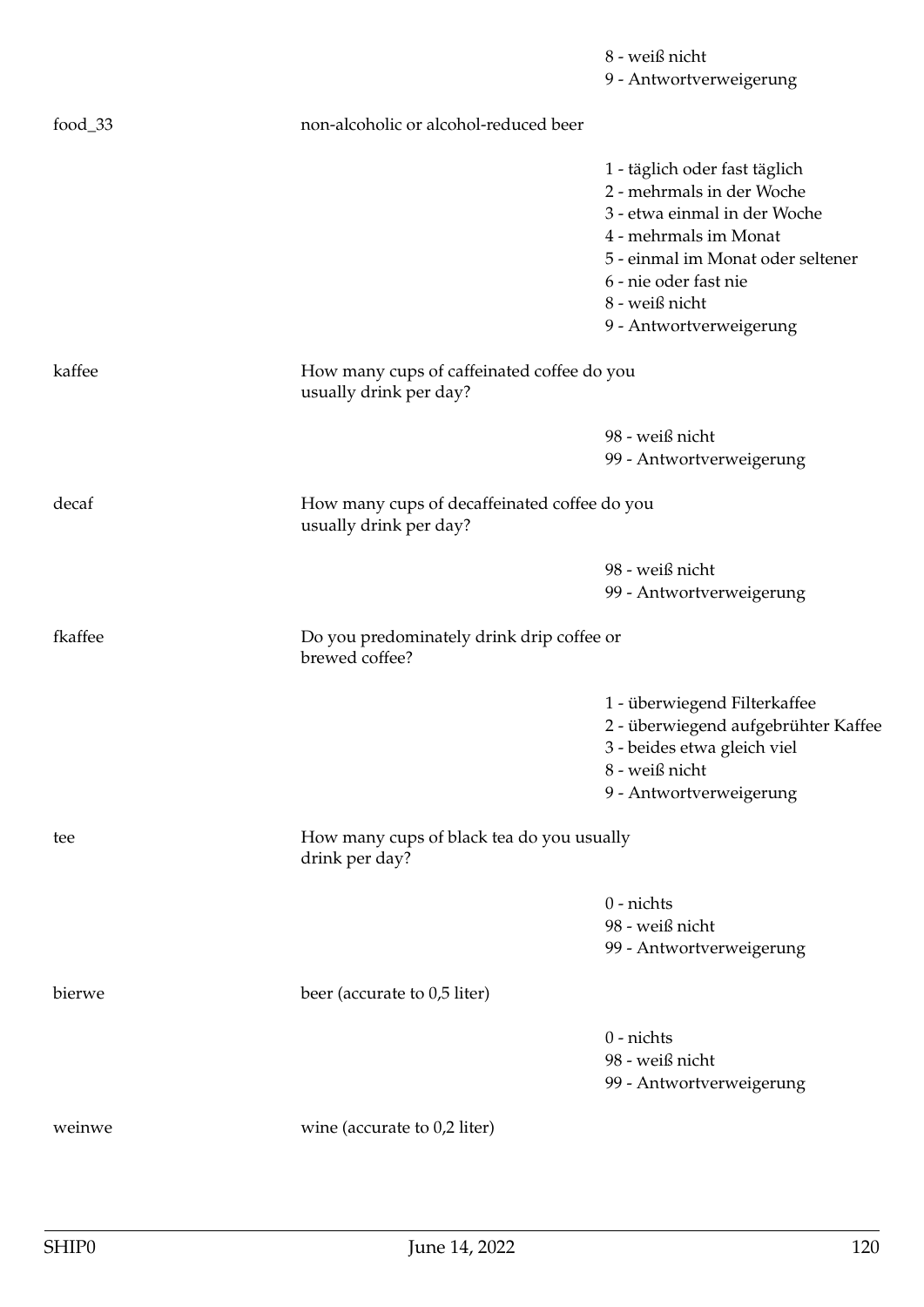|        |                                                             | $0$ - nichts<br>98 - weiß nicht<br>99 - Antwortverweigerung         |
|--------|-------------------------------------------------------------|---------------------------------------------------------------------|
| schnwe | schnapps (number of glasses of 0,02 liter)                  |                                                                     |
|        |                                                             | $0$ - nichts<br>98 - weiß nicht<br>99 - Antwortverweigerung         |
| bierwt | beer (accurate to 0,5 liter)                                |                                                                     |
|        |                                                             | $0$ - nichts<br>98 - weiß nicht<br>99 - Antwortverweigerung         |
| weinwt | wine (accurate to $0,2$ liter)                              |                                                                     |
|        |                                                             | $0$ - nichts<br>98 - weiß nicht<br>99 - Antwortverweigerung         |
| schnwt | schnapps (number of glasses of 0,02 liter)                  |                                                                     |
|        |                                                             | $0$ - nichts<br>98 - weiß nicht<br>99 - Antwortverweigerung         |
| alk71  | Are you always able to stop drinking when you<br>want to?   |                                                                     |
|        |                                                             | $1 - ja$<br>$2$ - nein<br>8 - weiß nicht<br>9 - Antwortverweigerung |
| alk72  | Have you ever felt you should cut down on your<br>drinking? |                                                                     |
|        |                                                             | $1 - ja$<br>$2$ - nein<br>8 - weiß nicht<br>9 - Antwortverweigerung |
| alk73  | Have you ever felt bad or guilty about your<br>drinking?    |                                                                     |
|        |                                                             | $1 - ja$<br>$2$ - nein<br>8 - weiß nicht                            |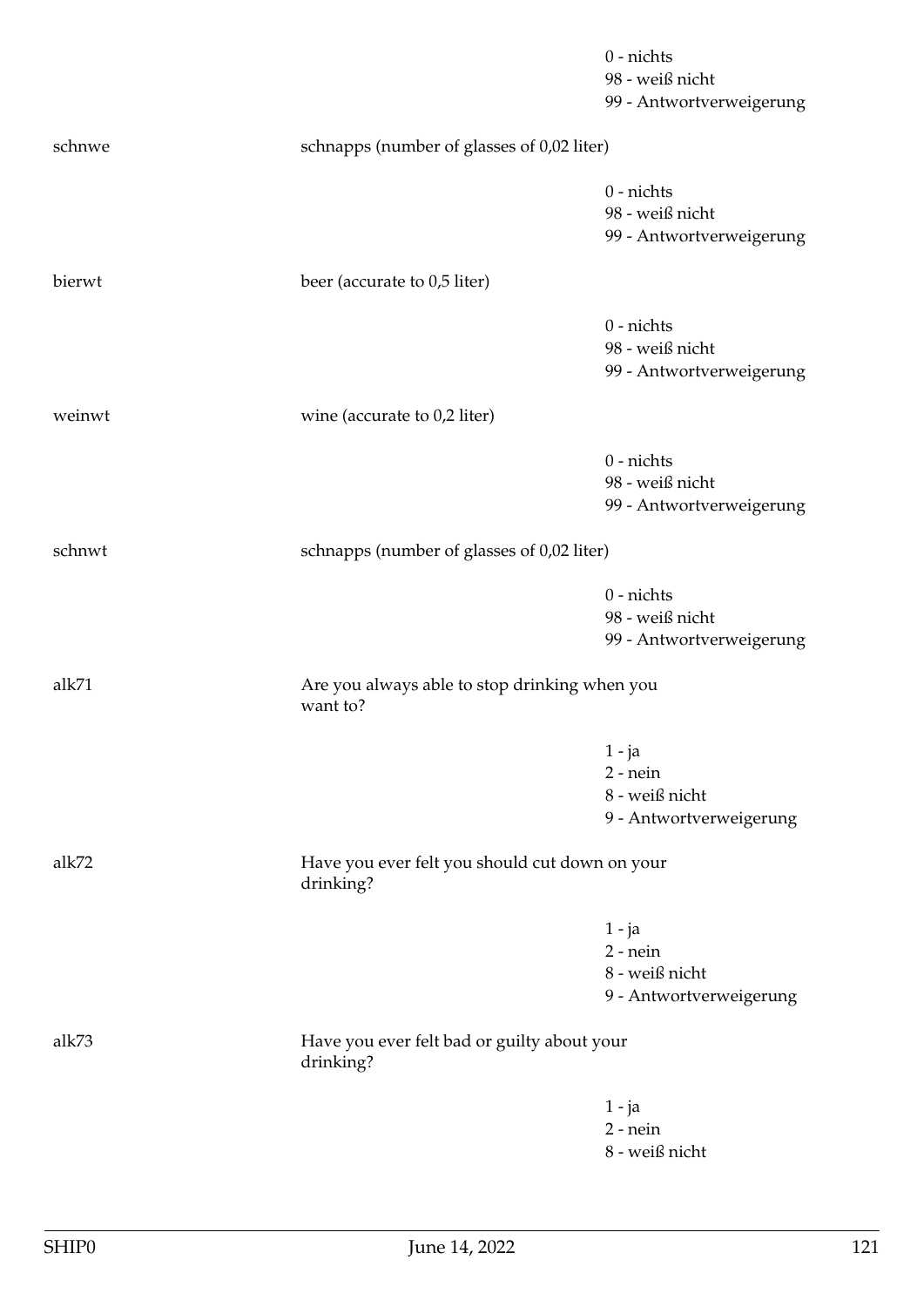| alk74        | Have your wife, husband, a parent or other near<br>relatives ever worried or complained about your<br>drinking? |                                          |  |
|--------------|-----------------------------------------------------------------------------------------------------------------|------------------------------------------|--|
|              |                                                                                                                 | $1 - ja$<br>$2$ - nein<br>8 - weiß nicht |  |
|              |                                                                                                                 | 9 - Antwortverweigerung                  |  |
| alk75        | Have you ever gotten into trouble at work<br>because of drinking?                                               |                                          |  |
|              |                                                                                                                 | $1 - ja$                                 |  |
|              |                                                                                                                 | $2$ - nein                               |  |
|              |                                                                                                                 | 8 - weiß nicht                           |  |
|              |                                                                                                                 | 9 - Antwortverweigerung                  |  |
| alk76        | Have you ever been told you have liver trouble ?<br>Cirrhosis?                                                  |                                          |  |
|              |                                                                                                                 | $1 - ja$                                 |  |
|              |                                                                                                                 | $2$ - nein                               |  |
|              |                                                                                                                 | 8 - weiß nicht                           |  |
|              |                                                                                                                 | 9 - Antwortverweigerung                  |  |
| alk77        | Have you ever been in hospital because of<br>drinking?                                                          |                                          |  |
|              |                                                                                                                 |                                          |  |
|              |                                                                                                                 | $1 - ja$<br>$2$ - nein                   |  |
|              |                                                                                                                 | 8 - weiß nicht                           |  |
|              |                                                                                                                 | 9 - Antwortverweigerung                  |  |
| <b>SPORT</b> | sport                                                                                                           |                                          |  |
| sportwi1     | How often do you do sport in winter time?                                                                       |                                          |  |
|              |                                                                                                                 | 1 - mehr als 2 Stunden/Woche             |  |
|              |                                                                                                                 | 2 - 1-2 Stunden pro Woche                |  |
|              |                                                                                                                 | 3 - weniger als 1 Stunde/Woche           |  |
|              |                                                                                                                 | 4 - kein Sport                           |  |
|              |                                                                                                                 | 8 - weiß nicht                           |  |
|              |                                                                                                                 | 9 - Antwortverweigerung                  |  |
| sportwi3     | Which of the following items best describes your<br>sports activity in winter time?                             |                                          |  |
|              |                                                                                                                 | 1 - wenig körperliche Anstrengung        |  |
|              |                                                                                                                 |                                          |  |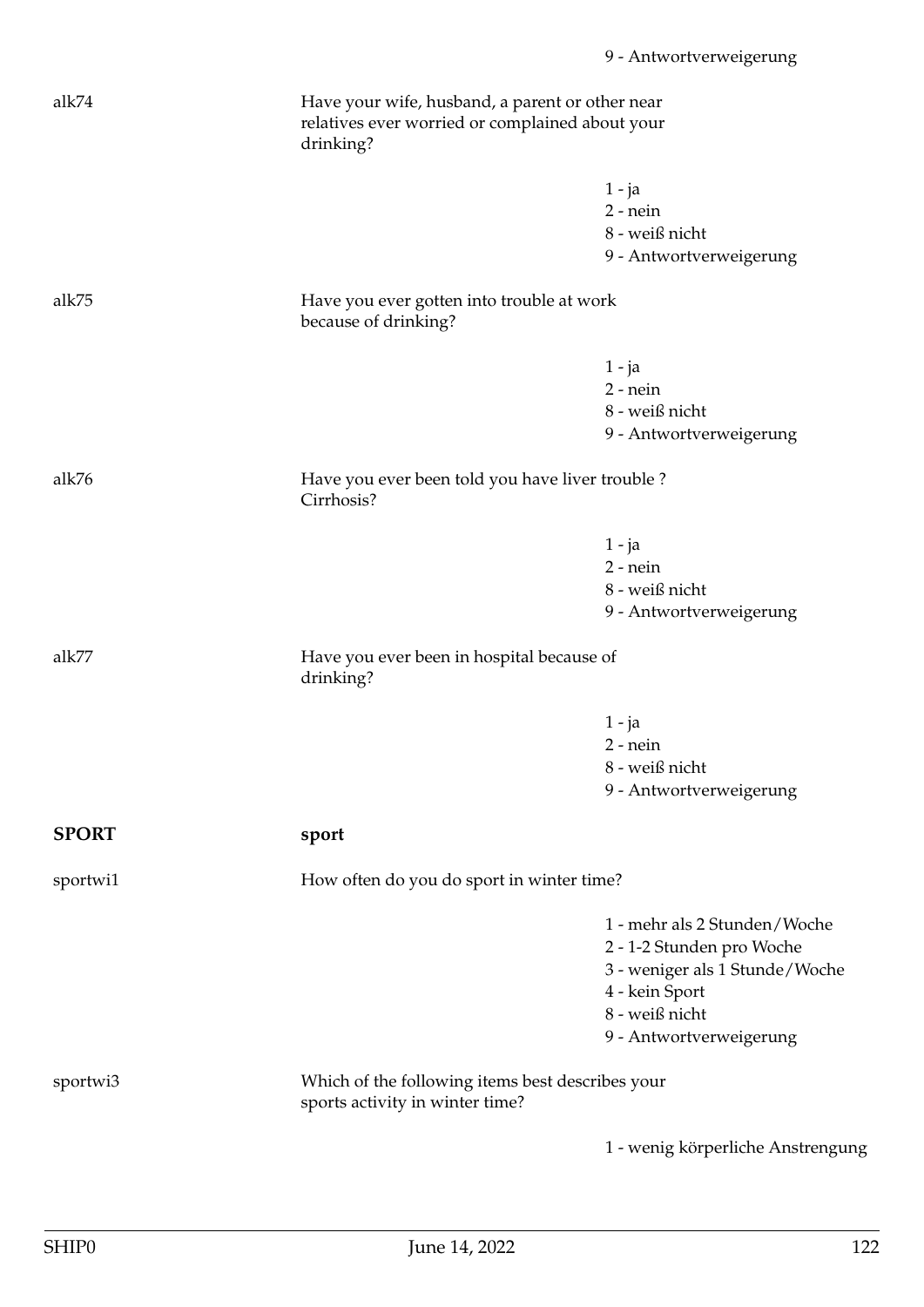|          |                                                                                                                                     | 2 - mäßige körperliche Anstrengung<br>3 - starke körperliche Anstrengung<br>8 - weiß nicht<br>9 - Antwortverweigerung                                      |
|----------|-------------------------------------------------------------------------------------------------------------------------------------|------------------------------------------------------------------------------------------------------------------------------------------------------------|
| sportso1 | How often do you do sport in summer time?                                                                                           |                                                                                                                                                            |
|          |                                                                                                                                     | 1 - mehr als 2 Stunden/Woche<br>2 - 1-2 Stunden pro Woche<br>3 - weniger als 1 Stunde/Woche<br>4 - kein Sport<br>8 - weiß nicht<br>9 - Antwortverweigerung |
| sportso3 | Which of the following items best describes your<br>sports activity in summer time?                                                 |                                                                                                                                                            |
|          |                                                                                                                                     | 1 - wenig körperliche Anstrengung<br>2 - mäßige körperliche Anstrengung<br>3 - starke körperliche Anstrengung<br>8 - weiß nicht<br>9 - Antwortverweigerung |
| htaetig  | Which of the following items best describes your<br>present regular occupation, e.g. in your job or in<br>household?                |                                                                                                                                                            |
|          |                                                                                                                                     | 1 - sitzen vorwiegend<br>2 - stehen vorwiegend<br>3 - bewegen vorwiegend<br>4 - sitzen, stehen, bewegen<br>8 - weiß nicht<br>9 - Antwortverweigerung       |
| hschlaf  | sleeping                                                                                                                            |                                                                                                                                                            |
|          |                                                                                                                                     | 98 - weiß nicht<br>99 - Antwortverweigerung                                                                                                                |
| hsitz    | sitting (e.g. driving a car, watching TV, eating,<br>doing desk work, playing card-games)                                           |                                                                                                                                                            |
|          |                                                                                                                                     | 98 - weiß nicht<br>99 - Antwortverweigerung                                                                                                                |
| hleicht  | doing easy activities (e.g. walking to you work<br>place, promenading, bicycling slowly, cooking,<br>doing easy assembly line work) |                                                                                                                                                            |
|          |                                                                                                                                     | 98 - weiß nicht                                                                                                                                            |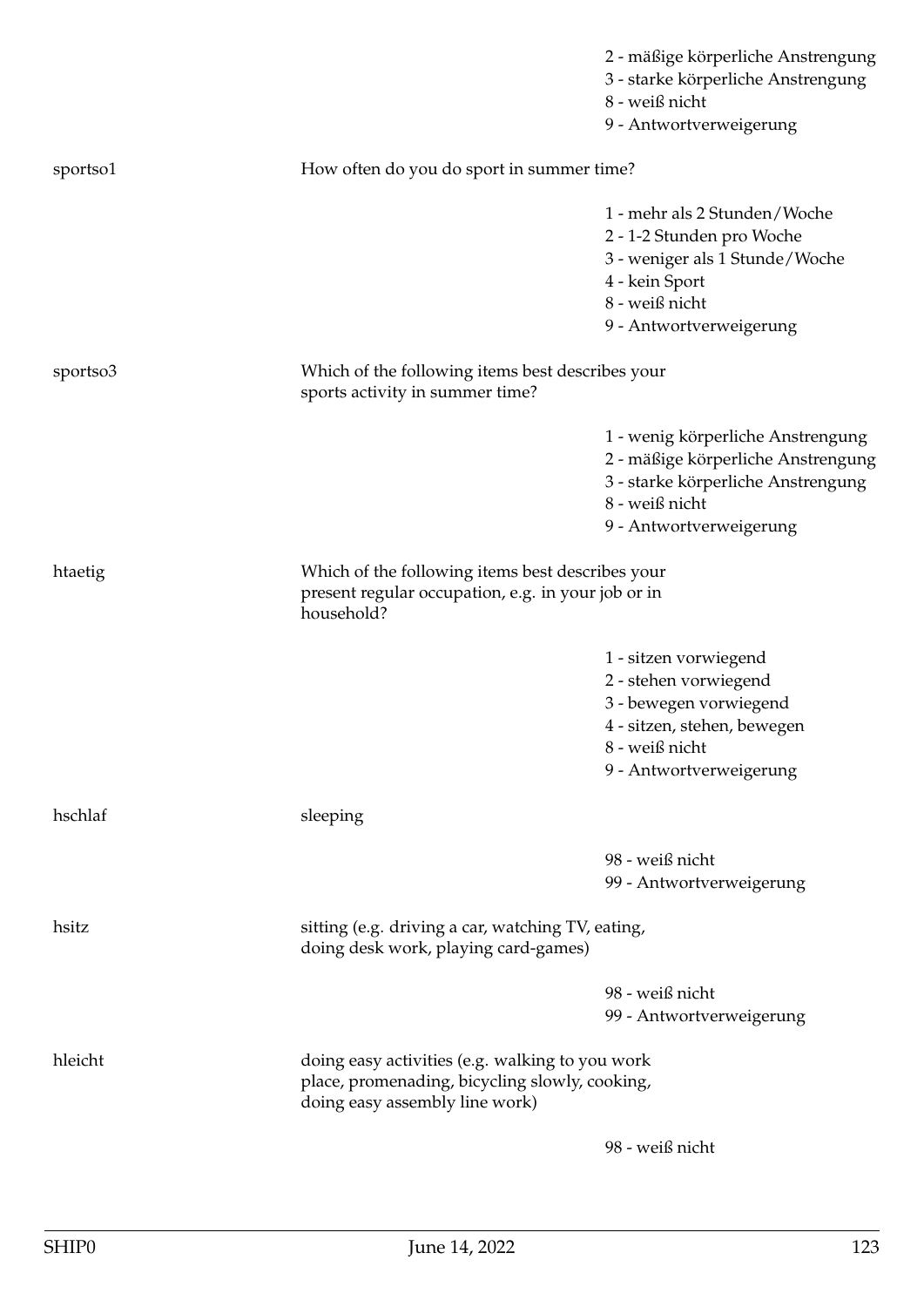| hmittel     | doing exhausting activities (e.g. jogging,<br>climbing stairs, working in your garden, doing<br>handicrafts, carrying things)              |                                                                                               |
|-------------|--------------------------------------------------------------------------------------------------------------------------------------------|-----------------------------------------------------------------------------------------------|
|             |                                                                                                                                            | 98 - weiß nicht<br>99 - Antwortverweigerung                                                   |
| hschwer     | very exhausting activities (e.g. lifting or carrying<br>heavy loads, chipping wood, climbing stairs with<br>weight, driving a racing bike) |                                                                                               |
|             |                                                                                                                                            | 98 - weiß nicht<br>99 - Antwortverweigerung                                                   |
| eschlaf     | Do you have problems to fall as leep?                                                                                                      |                                                                                               |
|             |                                                                                                                                            | $1 - \text{oft}$<br>2 - manchmal<br>3 - fast nie<br>8 - weiß nicht<br>9 - Antwortverweigerung |
| dschlaf     | Do you have problems to sleep through?                                                                                                     |                                                                                               |
|             |                                                                                                                                            | $1 - oft$<br>2 - manchmal<br>3 - fast nie<br>8 - weiß nicht<br>9 - Antwortverweigerung        |
| <b>WORK</b> | work load                                                                                                                                  |                                                                                               |
| akw         | Have you ever worked in a nuclear power<br>station?                                                                                        |                                                                                               |
|             |                                                                                                                                            | $1 - ja$<br>$2$ - nein<br>8 - weiß nicht<br>9 - Antwortverweigerung                           |
| akwbeg      | start of working in a nuclear power station (year)                                                                                         |                                                                                               |
| akwend      | end of working in a nuclear power station (year)                                                                                           |                                                                                               |
| kbereich    | Did you also work in a radiation control area?                                                                                             |                                                                                               |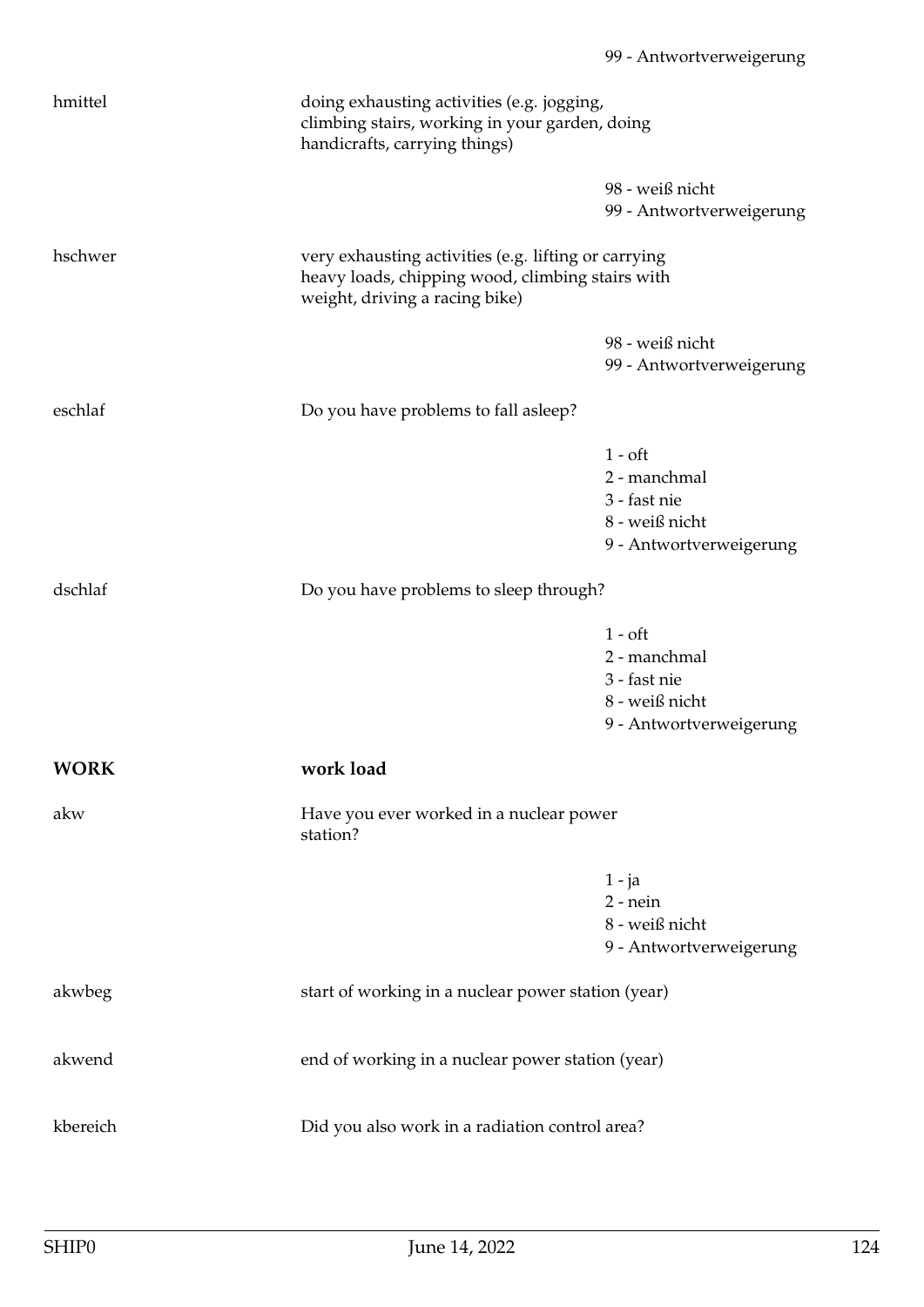|          |                                                                                                                     | $1 - ja$<br>$2$ - nein<br>8 - weiß nicht                                                                                                            |  |
|----------|---------------------------------------------------------------------------------------------------------------------|-----------------------------------------------------------------------------------------------------------------------------------------------------|--|
| kbjahr   | How many years did you work in a radiation<br>control area?                                                         | 9 - Antwortverweigerung                                                                                                                             |  |
|          |                                                                                                                     |                                                                                                                                                     |  |
|          |                                                                                                                     | 98 - weiß nicht<br>99 - Antwortverweigerung                                                                                                         |  |
| msievert | What is the total radiation exposure you<br>received? (in millisievert)                                             |                                                                                                                                                     |  |
|          |                                                                                                                     | 997 - nicht betreffend<br>998 - weiß nicht<br>999 - Antwortverweigerung                                                                             |  |
| wrk      |                                                                                                                     | physical hard work (e.g. heavy lifting, carrying,<br>concrete work, work without machines in<br>agriculture, deep sea fishing, lifting of patients) |  |
|          |                                                                                                                     | $1 - ja$<br>$2$ - nein<br>7 - nie berufstätig gewesen                                                                                               |  |
|          |                                                                                                                     | 8 - weiß nicht<br>9 - Antwortverweigerung                                                                                                           |  |
| wrkyr    | For how many years did you exercise this<br>occupational activity?                                                  |                                                                                                                                                     |  |
|          |                                                                                                                     | 98 - weiß nicht<br>99 - Antwortverweigerung                                                                                                         |  |
| lastgew  | How much weight did you lift most often?                                                                            |                                                                                                                                                     |  |
|          |                                                                                                                     | $0 - 10kg$<br>$1 - 510kg$<br>$2 - 15kg$<br>$3 - 20kg$<br>$4 - 25kg$<br>8 - weiß nicht<br>9 - Antwortverweigerung                                    |  |
| lastjahr | How often did you usually have to move heavy<br>loads? Did that at least happen in half of your<br>shifts per year? |                                                                                                                                                     |  |
|          |                                                                                                                     | $1 - ja$<br>$2$ - nein<br>8 - weiß nicht                                                                                                            |  |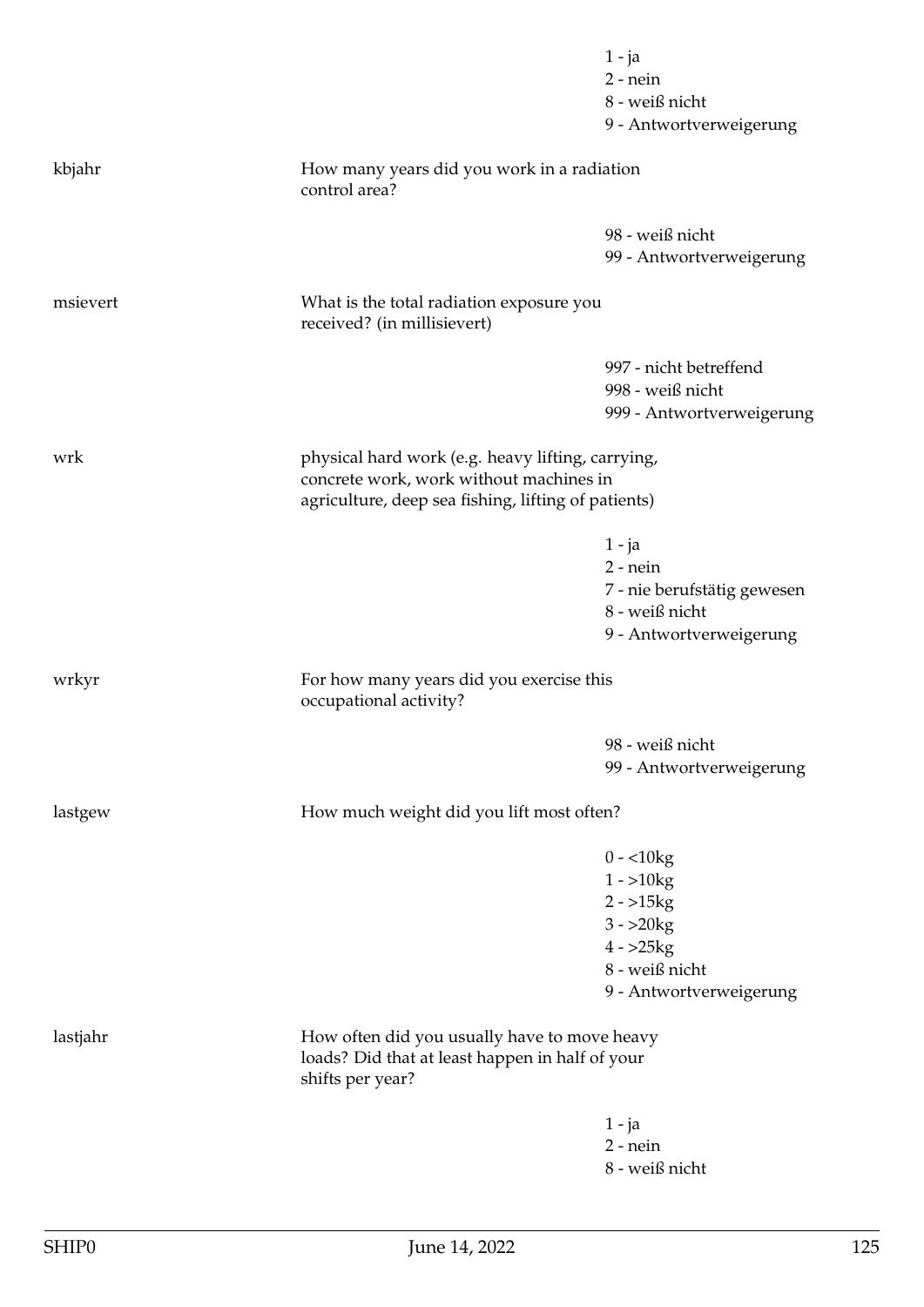| lasttag  |                                                                                                                                                 | Did that happen at least 16 times per shift?                                                       |  |
|----------|-------------------------------------------------------------------------------------------------------------------------------------------------|----------------------------------------------------------------------------------------------------|--|
|          |                                                                                                                                                 | $1 - ja$<br>$2$ - nein<br>8 - weiß nicht<br>9 - Antwortverweigerung                                |  |
| hebehilf | Did you use any lifting facilities?                                                                                                             |                                                                                                    |  |
|          |                                                                                                                                                 | $1 - ja$<br>$2$ - nein<br>8 - weiß nicht<br>9 - Antwortverweigerung                                |  |
| uneben   | ways?                                                                                                                                           | Did you have to move heavy loads on uneven                                                         |  |
|          |                                                                                                                                                 | $1 - ja$<br>$2$ - nein<br>8 - weiß nicht<br>9 - Antwortverweigerung                                |  |
| verdreht | Did you have to twist your body while moving<br>heavy loads?                                                                                    |                                                                                                    |  |
|          |                                                                                                                                                 | $1 - ja$<br>$2$ - nein<br>8 - weiß nicht<br>9 - Antwortverweigerung                                |  |
| gebueck  | handling heavy loads?                                                                                                                           | Did you have to work in a stooped position while                                                   |  |
|          |                                                                                                                                                 | $1 - ja$<br>$2 - nein$<br>8 - weiß nicht<br>9 - Antwortverweigerung                                |  |
| $wrk_2$  | exposure to heavy noises (talking at normal<br>volume is not possible, noises like buzz saws,<br>drop hammers, older tractors, trucks, blowers) |                                                                                                    |  |
|          |                                                                                                                                                 | $1 - ja$<br>$2$ - nein<br>7 - nie berufstätig gewesen<br>8 - weiß nicht<br>9 - Antwortverweigerung |  |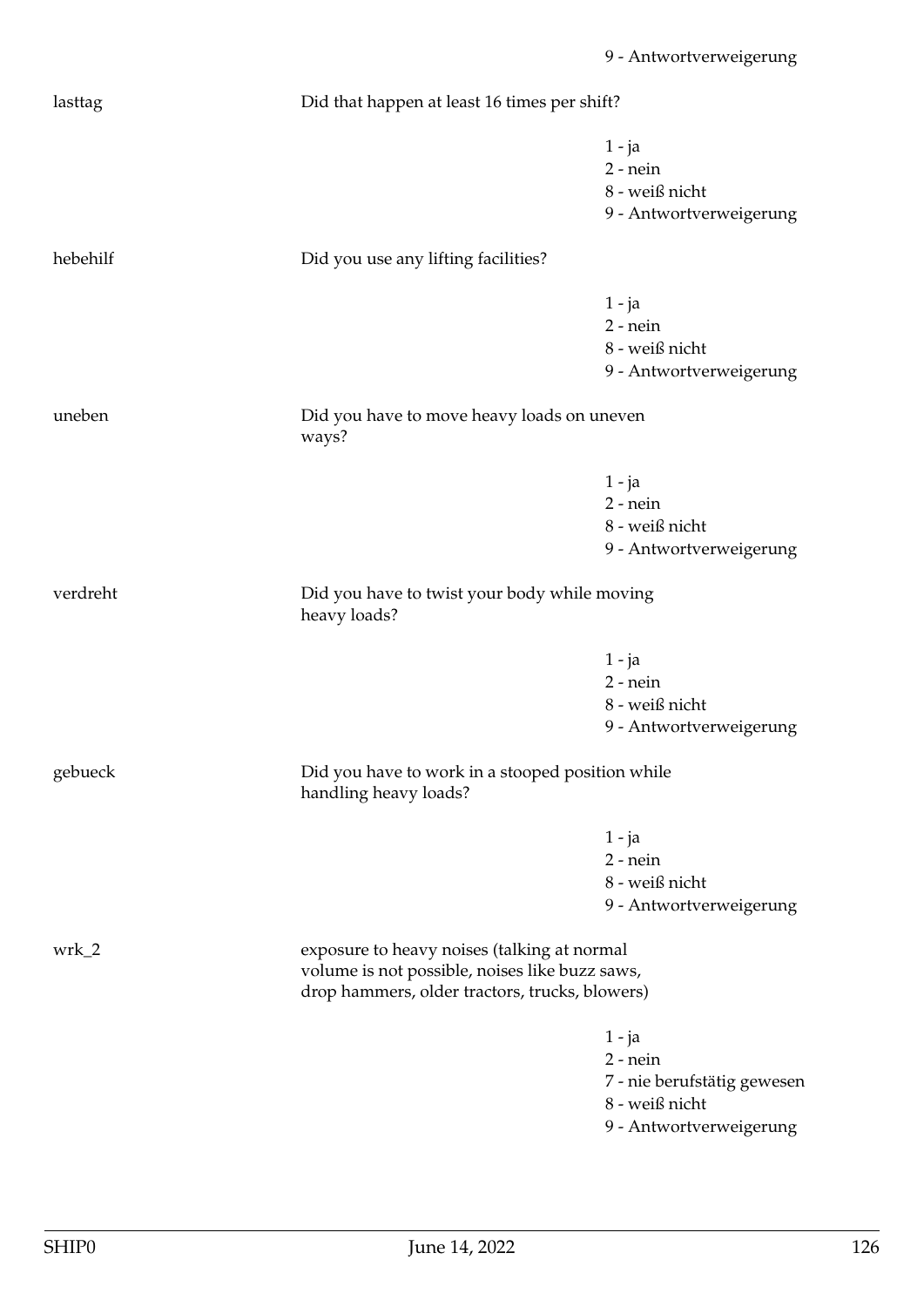| wrkyr_2 | For how many years did you exercise this<br>occupational activity?                                                                                     |                                                                                                    |
|---------|--------------------------------------------------------------------------------------------------------------------------------------------------------|----------------------------------------------------------------------------------------------------|
|         |                                                                                                                                                        | 98 - weiß nicht                                                                                    |
|         |                                                                                                                                                        | 99 - Antwortverweigerung                                                                           |
| wrk_3   | exposure to chemical harmful substances (e.g.<br>colors, dissolvers, acids, bases, pesticides,<br>gasoline)                                            |                                                                                                    |
|         |                                                                                                                                                        | $1 - ja$<br>$2$ - nein<br>7 - nie berufstätig gewesen<br>8 - weiß nicht<br>9 - Antwortverweigerung |
| wrkyr_3 | For how many years did you exercise this<br>occupational activity?                                                                                     |                                                                                                    |
|         |                                                                                                                                                        | 98 - weiß nicht<br>99 - Antwortverweigerung                                                        |
| wrk_4   | asbestos exposure (e.g. production and using of<br>asbestos textiles, break pads, gaskets, building<br>materials containing asbestos, demolition work) |                                                                                                    |
|         |                                                                                                                                                        | $1 - ja$                                                                                           |
|         |                                                                                                                                                        | $2$ - nein                                                                                         |
|         |                                                                                                                                                        | 7 - nie berufstätig gewesen<br>8 - weiß nicht                                                      |
|         |                                                                                                                                                        | 9 - Antwortverweigerung                                                                            |
| wrkyr_4 | For how many years did you exercise this<br>occupational activity?                                                                                     |                                                                                                    |
|         |                                                                                                                                                        | 98 - weiß nicht                                                                                    |
|         |                                                                                                                                                        | 99 - Antwortverweigerung                                                                           |
| wrk_5   | exposure to any kind of dust (e.g. corn dust,<br>animal feed dust, animal dusts, wood dust, stone<br>dust, metal dust)                                 |                                                                                                    |
|         |                                                                                                                                                        | $1 - ja$<br>$2$ - nein<br>7 - nie berufstätig gewesen<br>8 - weiß nicht<br>9 - Antwortverweigerung |
| wrkyr_5 | For how many years did you exercise this<br>occupational activity?                                                                                     |                                                                                                    |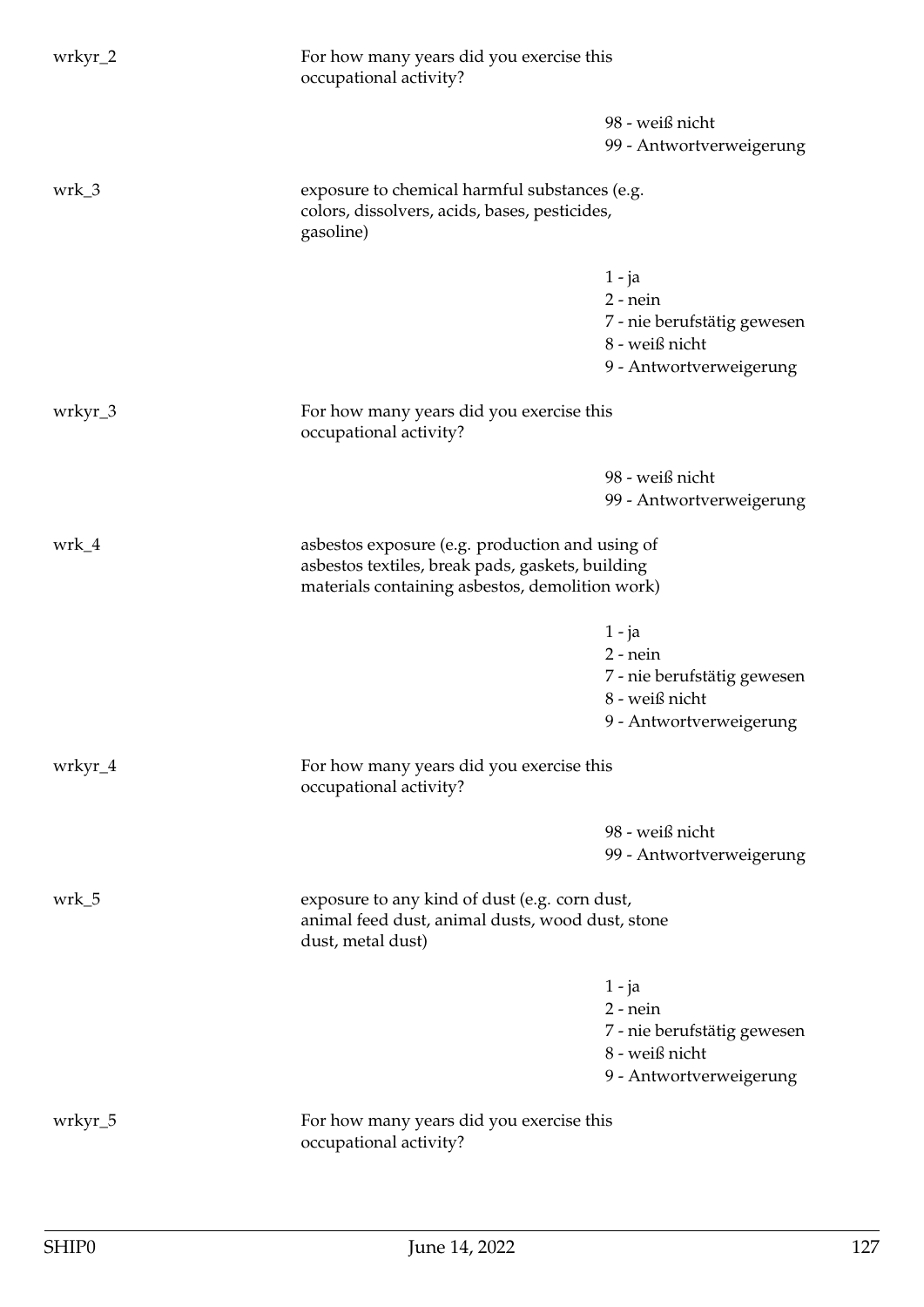|         |                                                                                                                                                                                | 98 - weiß nicht<br>99 - Antwortverweigerung                                                        |
|---------|--------------------------------------------------------------------------------------------------------------------------------------------------------------------------------|----------------------------------------------------------------------------------------------------|
| wrk_6   | exposed to vibration of the whole body (e.g.<br>vibrations from dredgers, tractors, wheel loaders,<br>chain loaders)                                                           |                                                                                                    |
|         |                                                                                                                                                                                | $1 - ja$<br>$2 - nein$<br>7 - nie berufstätig gewesen<br>8 - weiß nicht<br>9 - Antwortverweigerung |
| wrkyr_6 | For how many years did you exercise this<br>occupational activity?                                                                                                             |                                                                                                    |
|         |                                                                                                                                                                                | 98 - weiß nicht<br>99 - Antwortverweigerung                                                        |
| wrk_7   | vibrations of parts of the body with impulsive<br>exposure of arms and hands (e.g. from<br>percussion drills, compressed air hammers,<br>electrical hammers, motor chain saws) |                                                                                                    |
|         |                                                                                                                                                                                | $1 - ja$<br>$2$ - nein<br>7 - nie berufstätig gewesen<br>8 - weiß nicht<br>9 - Antwortverweigerung |
| wrkyr_7 | For how many years did you exercise this<br>occupational activity?                                                                                                             |                                                                                                    |
|         |                                                                                                                                                                                | 98 - weiß nicht<br>99 - Antwortverweigerung                                                        |
| wrk_8   | exposure to radioactive radiation (except nuclear<br>power station; e.g. radiation from x-ray, isotope<br>laboratory, underground work)                                        |                                                                                                    |
|         |                                                                                                                                                                                | $1 - ja$<br>$2$ - nein<br>7 - nie berufstätig gewesen<br>8 - weiß nicht<br>9 - Antwortverweigerung |
| wrkyr_8 | For how many years did you exercise this<br>occupational activity?                                                                                                             |                                                                                                    |
|         |                                                                                                                                                                                | 98 - weiß nicht<br>99 - Antwortverweigerung                                                        |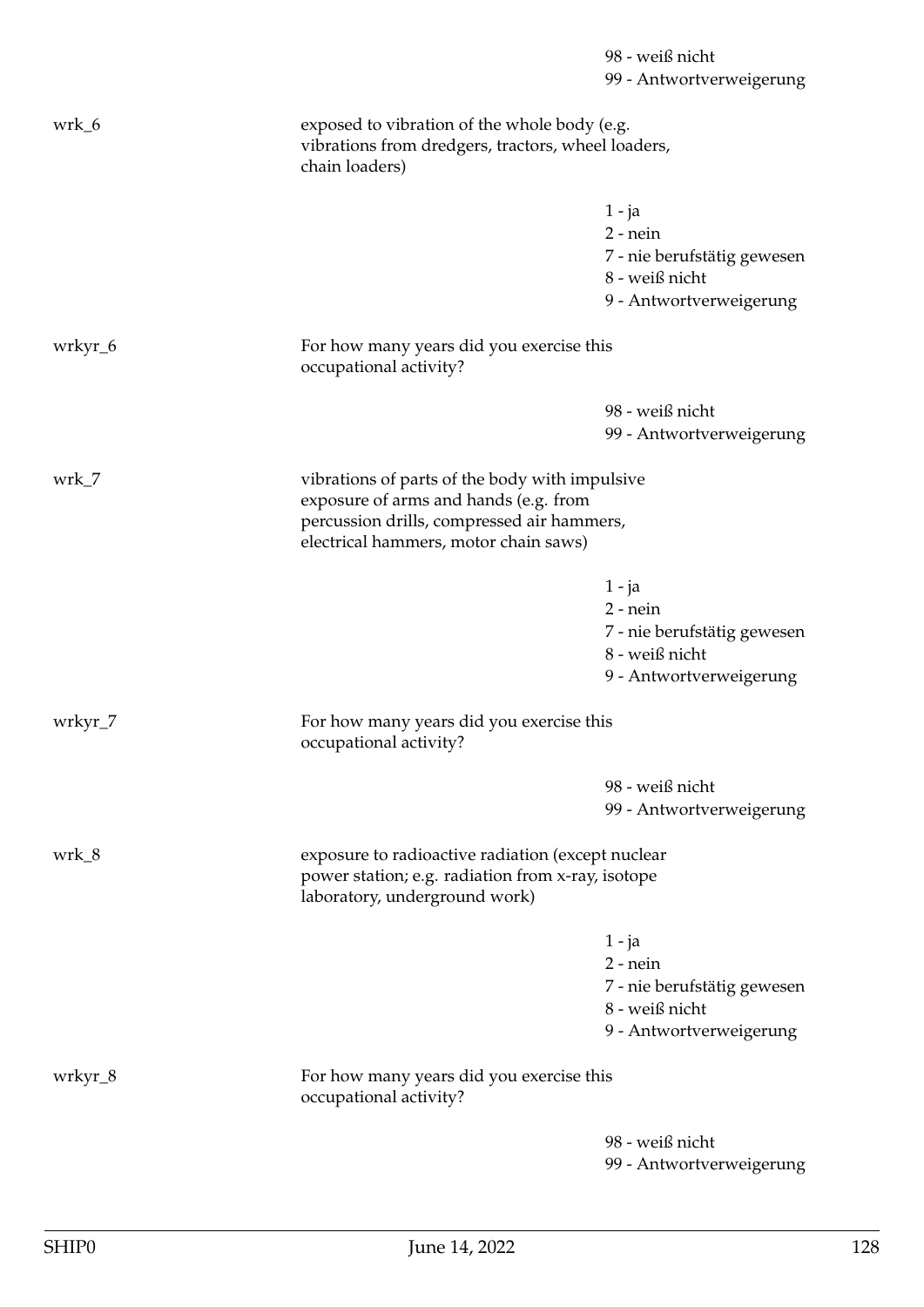| maloche  | piecework                                                          |                                                                     |
|----------|--------------------------------------------------------------------|---------------------------------------------------------------------|
|          |                                                                    | $1 - ja$<br>$2$ - nein<br>8 - weiß nicht<br>9 - Antwortverweigerung |
| maloyr   | For how many years did you exercise this<br>occupational activity? |                                                                     |
|          |                                                                    | 98 - weiß nicht<br>99 - Antwortverweigerung                         |
| maloche2 | assembly line work                                                 |                                                                     |
|          |                                                                    | $1 - ja$<br>$2$ - nein<br>8 - weiß nicht<br>9 - Antwortverweigerung |
| maloyr_2 | For how many years did you exercise this<br>occupational activity? |                                                                     |
|          |                                                                    | 98 - weiß nicht<br>99 - Antwortverweigerung                         |
| maloche3 | rotating shifts with night shifts                                  |                                                                     |
|          |                                                                    | $1 - ja$<br>$2$ - nein<br>8 - weiß nicht<br>9 - Antwortverweigerung |
| maloyr_3 | For how many years did you exercise this<br>occupational activity? |                                                                     |
|          |                                                                    | 98 - weiß nicht<br>99 - Antwortverweigerung                         |
| maloche4 | onscreen work                                                      |                                                                     |
|          |                                                                    | $1 - ja$<br>$2$ - nein<br>8 - weiß nicht<br>9 - Antwortverweigerung |
| maloyr_4 | For how many years did you exercise this<br>occupational activity? |                                                                     |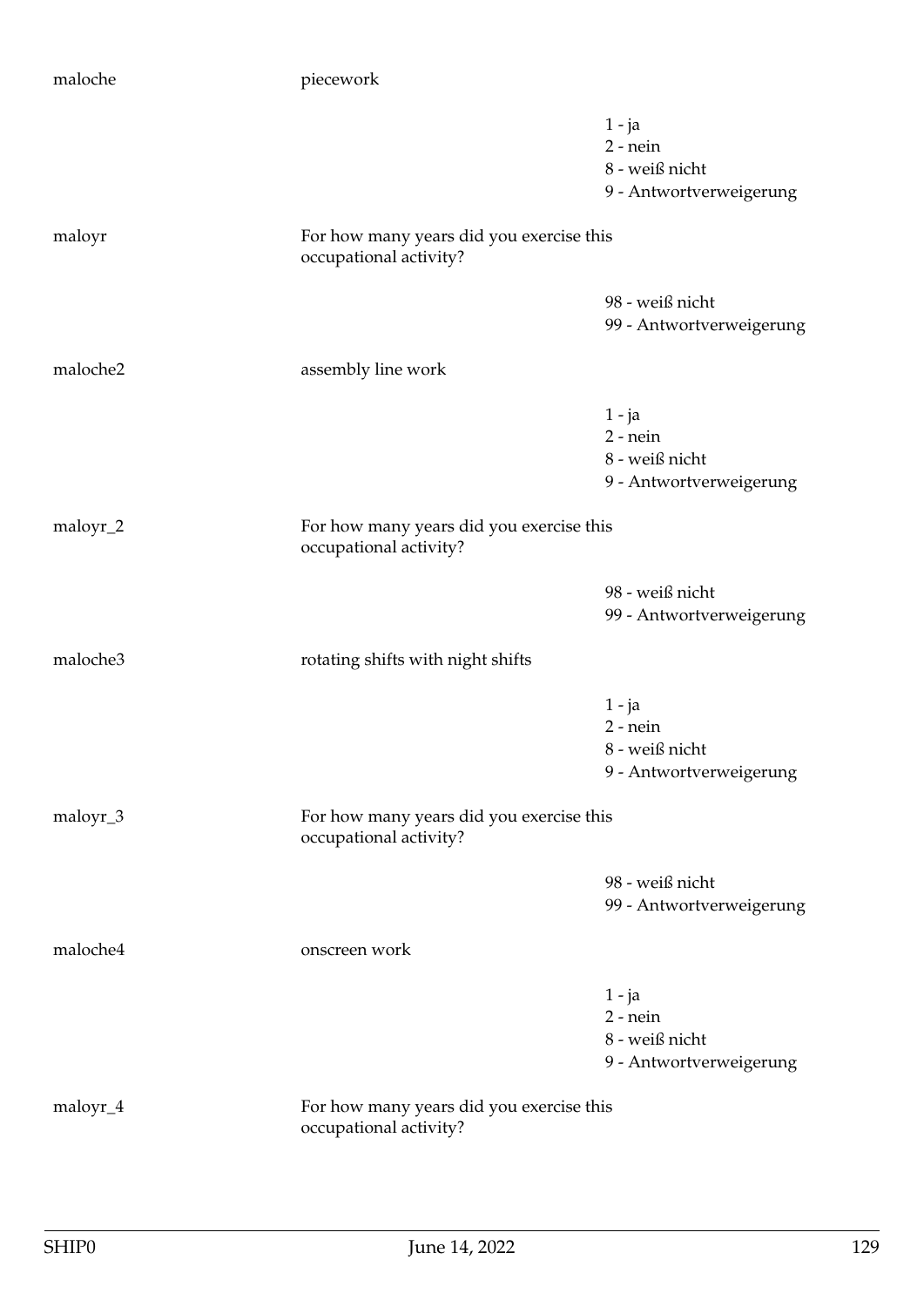99 - Antwortverweigerung **MINIMENT mini mental state** mms\_1 What year do we have? 0 - falsch/keine Angabe 1 - richtig mms 2 What season do we have? 0 - falsch/keine Angabe 1 - richtig mms\_3 What date is it today? 0 - falsch/keine Angabe 1 - richtig mms\_4 What day of the week is it today? 0 - falsch/keine Angabe 1 - richtig mms 5 Which month are we in? 0 - falsch/keine Angabe 1 - richtig mms\_6 In which federal state do you live? 0 - falsch/keine Angabe 1 - richtig mms\_7 In which town or administrative district do you live? 0 - falsch/keine Angabe 1 - richtig mms\_8 What town are we in? 0 - falsch/keine Angabe 1 - richtig mms\_9 Where are we now? 0 - falsch/keine Angabe 1 - richtig

98 - weiß nicht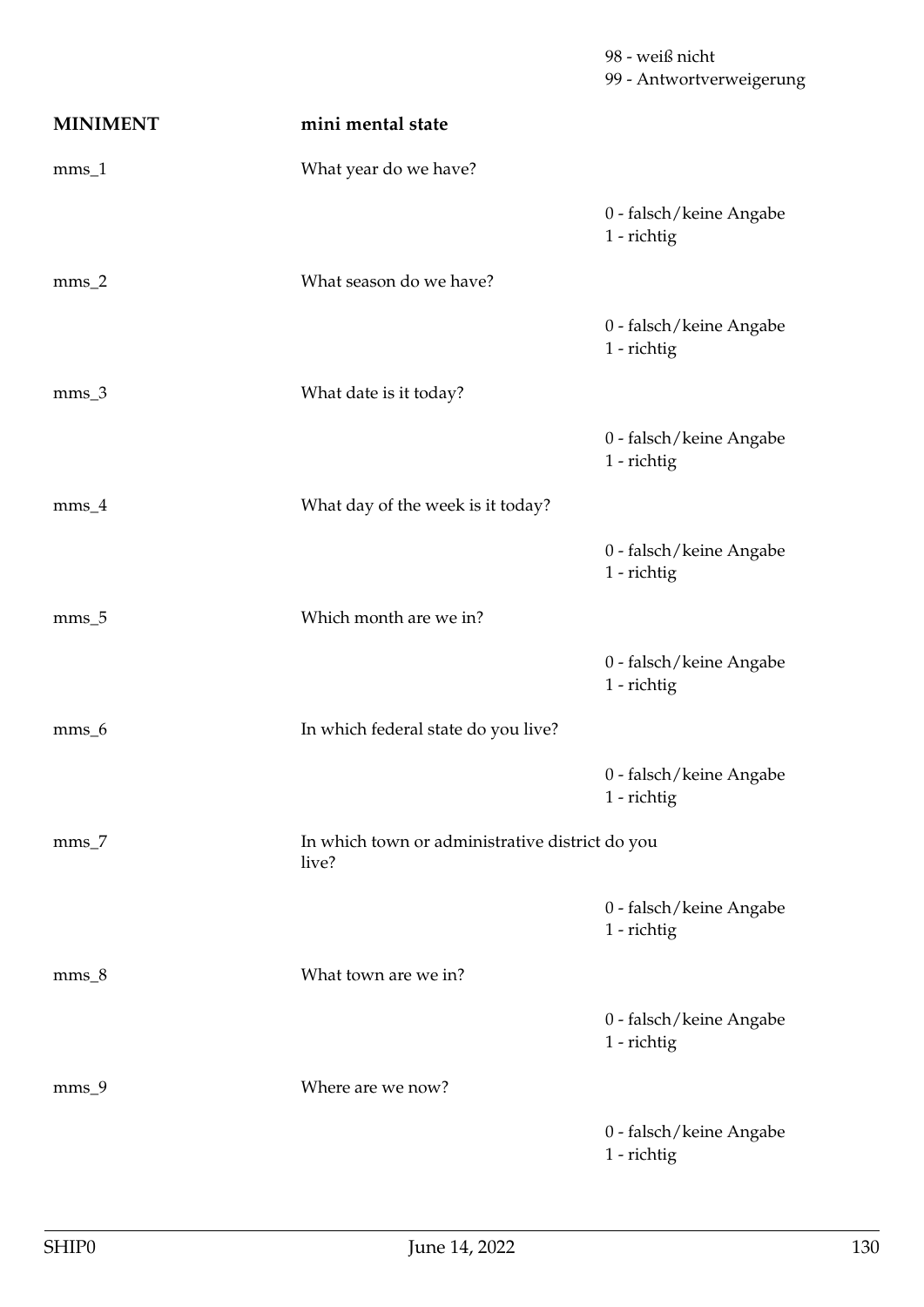| $mms_10$ | Where exactly? Can you say that more precisely?<br>Which medical ward/which section in the<br>hospital/ of the clinical center/ of the university? |                                                                                                                                                    |
|----------|----------------------------------------------------------------------------------------------------------------------------------------------------|----------------------------------------------------------------------------------------------------------------------------------------------------|
|          |                                                                                                                                                    | 0 - falsch/keine Angabe<br>1 - richtig                                                                                                             |
| mms_try  | number of repeats / tries                                                                                                                          |                                                                                                                                                    |
|          |                                                                                                                                                    | 1 - eine Wiederh.<br>2 - zwei Wiederh.<br>3 - drei Wiederh.<br>4 - vier Wiederh.<br>5 - fünf Wiederh.<br>6 - sechs Wiederh.<br>9 - 6 unv. Wiederh. |
| $mms_11$ | Would you please repeat the following words:<br><b>CAR - FLOWER - CANDLE</b>                                                                       |                                                                                                                                                    |
|          |                                                                                                                                                    | 0 - keine Angabe<br>1 - eine Angabe<br>2 - zwei Angaben<br>3 - drei Angaben                                                                        |
| $mms_15$ | Please substract 7 from 100 and keep substracting<br>7 until I tell you to stop!                                                                   |                                                                                                                                                    |
|          |                                                                                                                                                    | 0 - keine Angabe<br>$1 - 93$ -richtig<br>2 - 86-richtig<br>3 - 79-richtig<br>4 - 72-richtig<br>5 - 65-richtig                                      |
| oidar    | Please spell RADIO backwards!                                                                                                                      |                                                                                                                                                    |
|          |                                                                                                                                                    | 0 - falsch/keine Angabe<br>1 - richtig                                                                                                             |
| $mms_26$ | Please repeat the following sentence: "She<br>doesn't lend him money anymore"                                                                      |                                                                                                                                                    |
|          |                                                                                                                                                    | 0 - falsch/keine Angabe<br>1 - richtig                                                                                                             |
| $mms_2$  | Take this sheet of paper in your right hand, fold it<br>in half and put it on the table.                                                           |                                                                                                                                                    |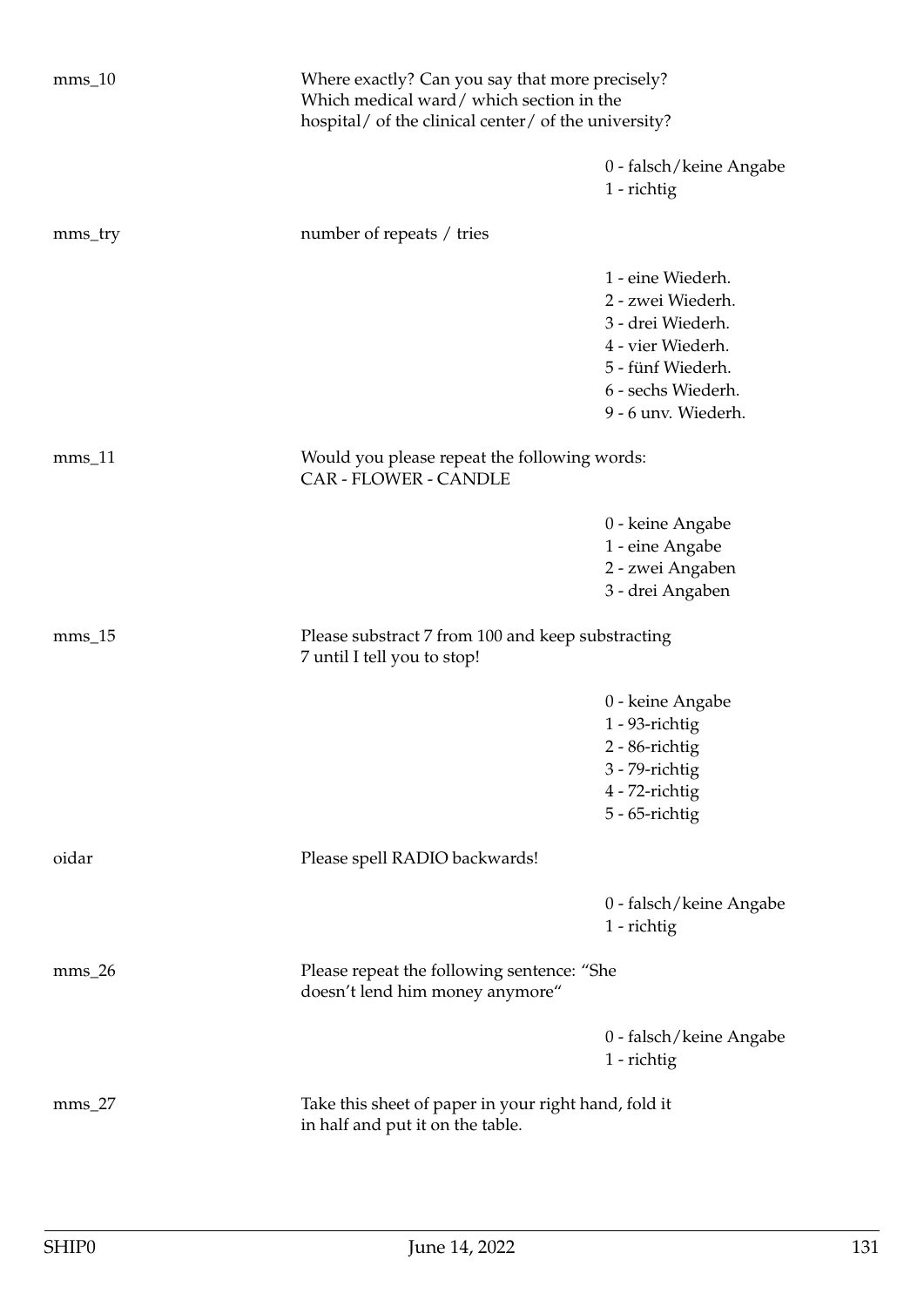|            |                                                                       | 0 - keine Reaktion<br>1 - ein Kommando-richtig<br>2 - zwei Kommandos-richtig<br>3 - drei Kommandos-richtig |  |
|------------|-----------------------------------------------------------------------|------------------------------------------------------------------------------------------------------------|--|
| $mms_28$   | Close your eyes!                                                      |                                                                                                            |  |
|            |                                                                       | 0 - falsch/keine Angabe<br>1 - richtig                                                                     |  |
| $mms_29$   | Please write down a complete sentence!                                |                                                                                                            |  |
|            |                                                                       | 0 - falsch/keine Angabe<br>1 - richtig                                                                     |  |
| $mms_30$   | Please copy the drawing you see on this sheet of<br>paper!            |                                                                                                            |  |
|            |                                                                       | 0 - falsch/keine Angabe<br>1 - richtig                                                                     |  |
| $mms_21$   |                                                                       | Now please tell me the names of the three objects<br>you were previously asked to remember.                |  |
|            |                                                                       | 0 - keine Angabe<br>1 - eine Angabe<br>2 - zwei Angaben<br>3 - drei Angaben                                |  |
| $mms_24$   | Please name the following objects! What is that?<br>(show wristwatch) |                                                                                                            |  |
|            |                                                                       | 0 - falsch/keine Angabe<br>1 - richtig                                                                     |  |
| $mms_25$   | What is that? (show pencil)                                           |                                                                                                            |  |
|            |                                                                       | 0 - falsch/keine Angabe<br>1 - richtig                                                                     |  |
| <b>COM</b> | computed variables                                                    |                                                                                                            |  |
| agedays    | age in days                                                           |                                                                                                            |  |
| mmsscore   | total score                                                           |                                                                                                            |  |
| SAQ        | Self answered questionaire                                            |                                                                                                            |  |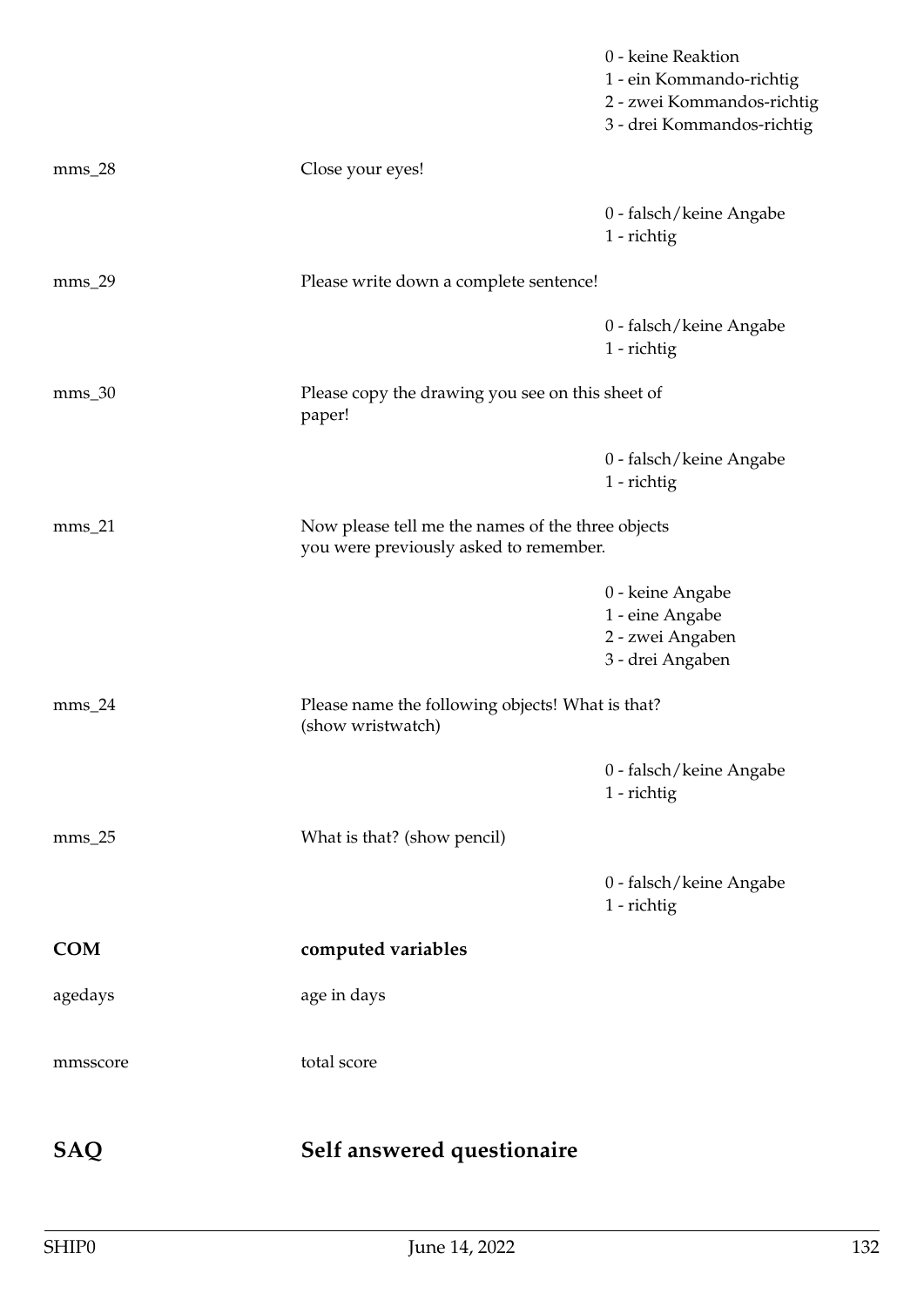| <b>PID</b><br><b>SAQ</b> | Subject identification<br>Self answered questionaire                                |                                                                                                                   |
|--------------------------|-------------------------------------------------------------------------------------|-------------------------------------------------------------------------------------------------------------------|
| zentrum                  | ID: examination centre                                                              |                                                                                                                   |
|                          |                                                                                     | 1 - Greifswald<br>2 - Stralsund                                                                                   |
| <b>NBH</b><br><b>SAQ</b> | Environments & neighbourhood<br>Self answered questionaire                          |                                                                                                                   |
| wohn1                    | F01: How long have you been living in your<br>present dwelling?                     |                                                                                                                   |
|                          |                                                                                     | 1 - Seit weniger als 1 Jahr<br>2 - Seit der folgenden Zahl von Jahren<br>8 - Nicht auswertbar<br>9 - Keine Angabe |
| wohn1anz                 | F01: How long have you been living in your<br>present dwelling? for  years          |                                                                                                                   |
|                          |                                                                                     | 98 - Nicht auswertbar<br>99 - Keine Angabe                                                                        |
| wohn2                    | F02: Does your main living space have any<br>windows facing a main road or highway? |                                                                                                                   |
|                          |                                                                                     | $1 - Ja$<br>2 - Nein<br>8 - Nicht auswertbar<br>9 - Keine Angabe                                                  |
| wohn3                    | F03: Do you normally keep your windows closed<br>when you are in this room?         |                                                                                                                   |
|                          |                                                                                     | $1 - Ja$<br>2 - Nein<br>8 - Nicht auswertbar<br>9 - Keine Angabe                                                  |
| wohn4                    | F04: Does your bedroom window face a main<br>road or a highway?                     |                                                                                                                   |
|                          |                                                                                     | $1 - Ja$<br>$2 - Nein$<br>8 - Nicht auswertbar<br>9 - Keine Angabe                                                |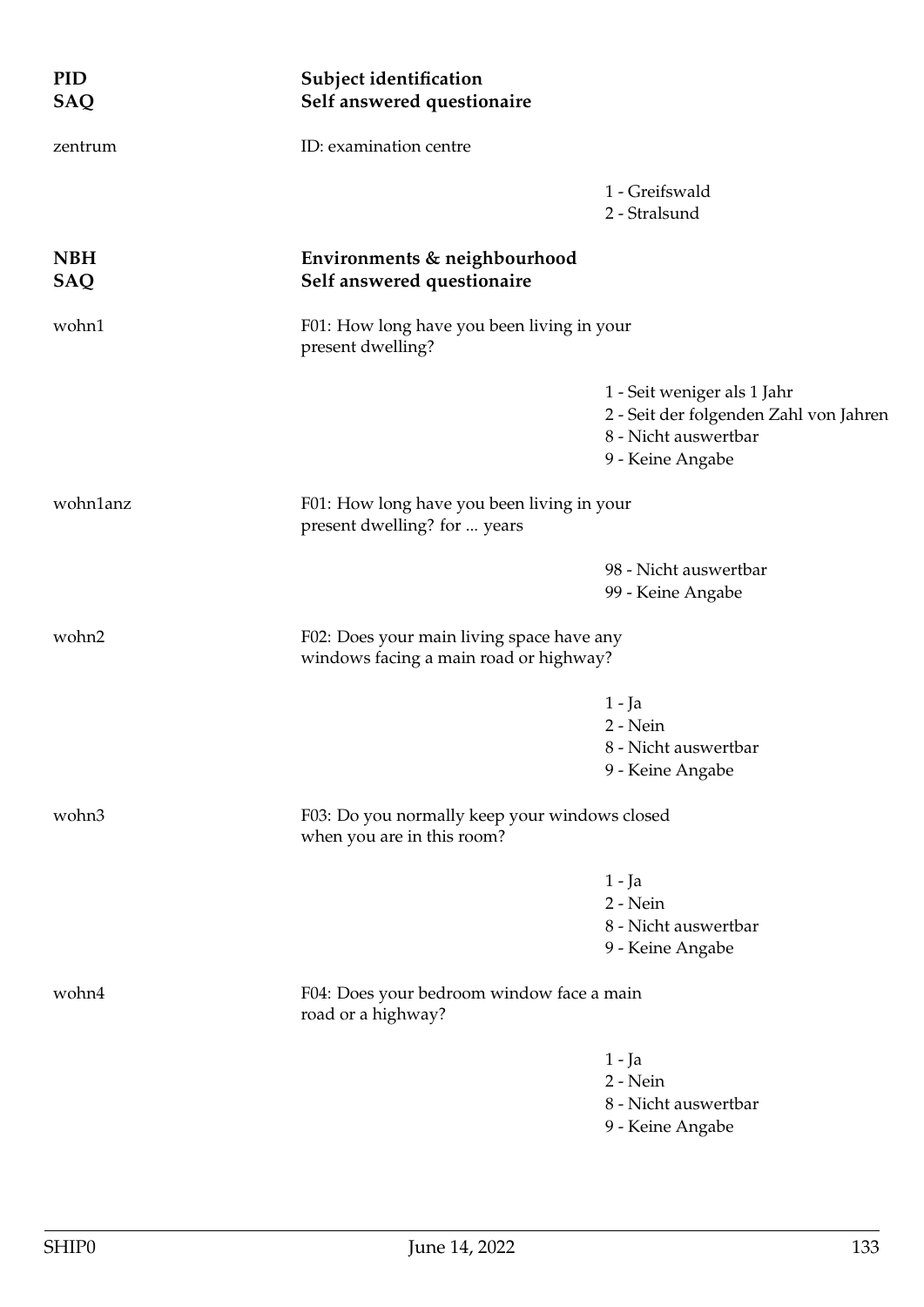| wohn5    | F05: Do you normally keep your windows closed<br>when you sleep?                                                          |                                                                                                                                                            |
|----------|---------------------------------------------------------------------------------------------------------------------------|------------------------------------------------------------------------------------------------------------------------------------------------------------|
|          |                                                                                                                           | 1 - Ja<br>2 - Nein<br>8 - Nicht auswertbar<br>9 - Keine Angabe                                                                                             |
| wohn6    | F06: How often do trucks pass your street in the<br>daytime?                                                              |                                                                                                                                                            |
|          |                                                                                                                           | 1 - Nie<br>2 - Selten<br>3 - Häufig<br>4 - Fast den ganzen Tag<br>8 - Nicht auswertbar<br>9 - Keine Angabe                                                 |
| wohn7    | F07: How often do trucks pass your street at<br>night                                                                     |                                                                                                                                                            |
|          |                                                                                                                           | $1 -$ Nie<br>2 - Selten<br>3 - Häufig<br>4 - Fast die ganze Nacht<br>8 - Nicht auswertbar<br>9 - Keine Angabe                                              |
| wohn8    | F08: Do you have to close your windows because<br>of the annoyance due to the traffic (noise or<br>gases) in your street? |                                                                                                                                                            |
|          |                                                                                                                           | $1 -$ Nie<br>2 - Selten<br>3 - Häufig<br>4 - Fast immer<br>8 - Nicht auswertbar<br>9 - Keine Angabe                                                        |
| wohn9str | F09: street noises                                                                                                        |                                                                                                                                                            |
|          |                                                                                                                           | 1 - Nicht gestört<br>2 - Wenig gestört<br>3 - Mittelmäßig gestört<br>4 - Ziemlich gestört<br>5 - Stark gestört<br>8 - Nicht auswertbar<br>9 - Keine Angabe |
| wohn9fly | F09: aircraft noises                                                                                                      |                                                                                                                                                            |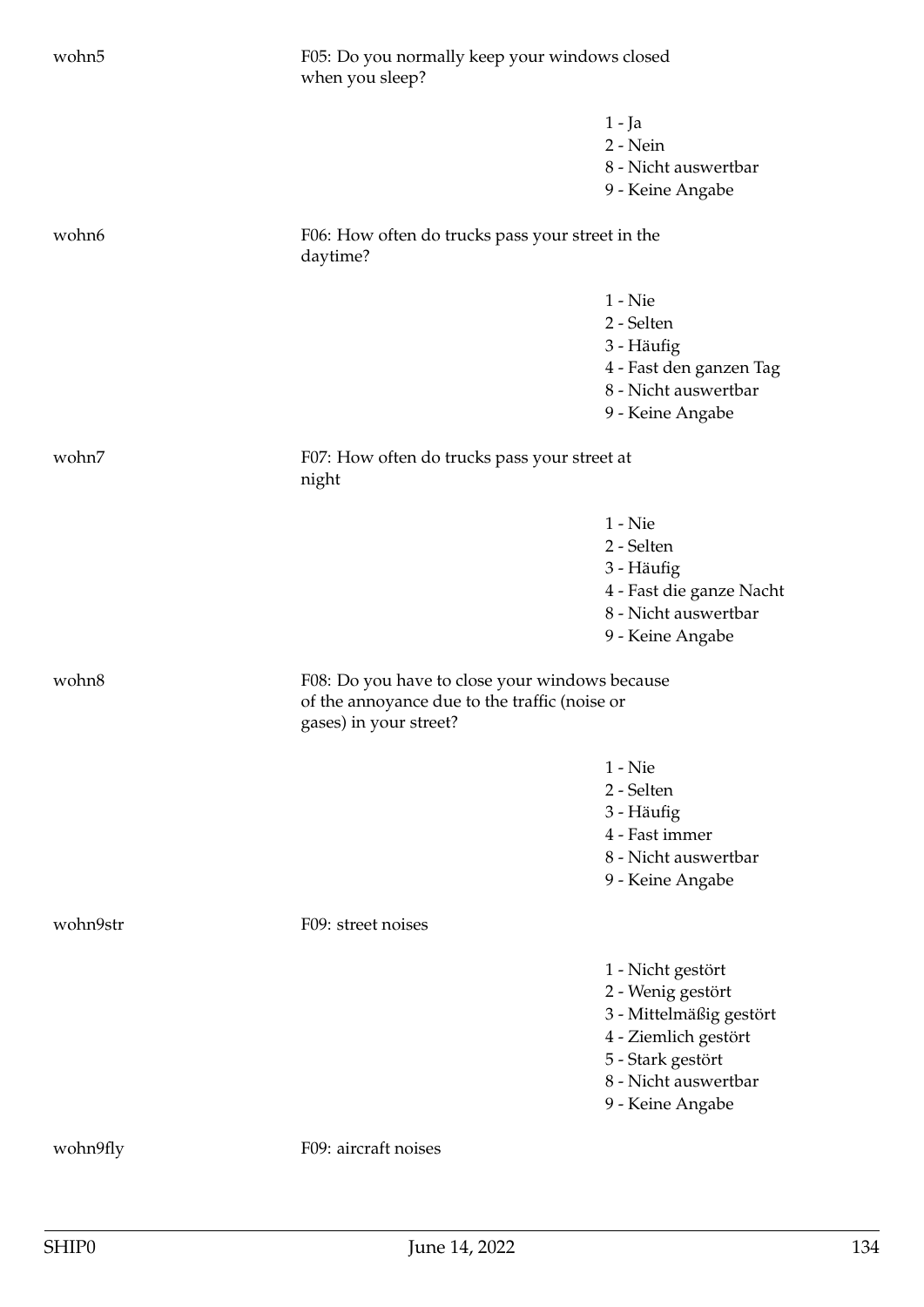|          |                                                                                                                | 1 - Nicht gestört<br>2 - Wenig gestört<br>3 - Mittelmäßig gestört<br>4 - Ziemlich gestört<br>5 - Stark gestört<br>8 - Nicht auswertbar<br>9 - Keine Angabe |
|----------|----------------------------------------------------------------------------------------------------------------|------------------------------------------------------------------------------------------------------------------------------------------------------------|
| wohn9sch | F09: railway noises                                                                                            |                                                                                                                                                            |
|          |                                                                                                                | 1 - Nicht gestört<br>2 - Wenig gestört<br>3 - Mittelmäßig gestört<br>4 - Ziemlich gestört<br>5 - Stark gestört<br>8 - Nicht auswertbar<br>9 - Keine Angabe |
| wohn9ind | F09: industrial noises                                                                                         |                                                                                                                                                            |
|          |                                                                                                                | 1 - Nicht gestört<br>2 - Wenig gestört<br>3 - Mittelmäßig gestört<br>4 - Ziemlich gestört<br>5 - Stark gestört<br>8 - Nicht auswertbar<br>9 - Keine Angabe |
| wohn9son | F09: any other noises                                                                                          |                                                                                                                                                            |
|          |                                                                                                                | 1 - Nicht gestört<br>2 - Wenig gestört<br>3 - Mittelmäßig gestört<br>4 - Ziemlich gestört<br>5 - Stark gestört<br>8 - Nicht auswertbar<br>9 - Keine Angabe |
| wohn10   | F10: How much time are you exposed to exhaust<br>emissions in road traffic when you walk or ride<br>your bike? |                                                                                                                                                            |
|          |                                                                                                                | 1 - Weniger als 1 Stunde täglich<br>2 - Mehr als 1 Stunde täglich<br>8 - Nicht auswertbar<br>9 - Keine Angabe                                              |
| wohn11h  | F11: a high voltage power line (in a distance of<br>max. 100 m)                                                |                                                                                                                                                            |
|          |                                                                                                                |                                                                                                                                                            |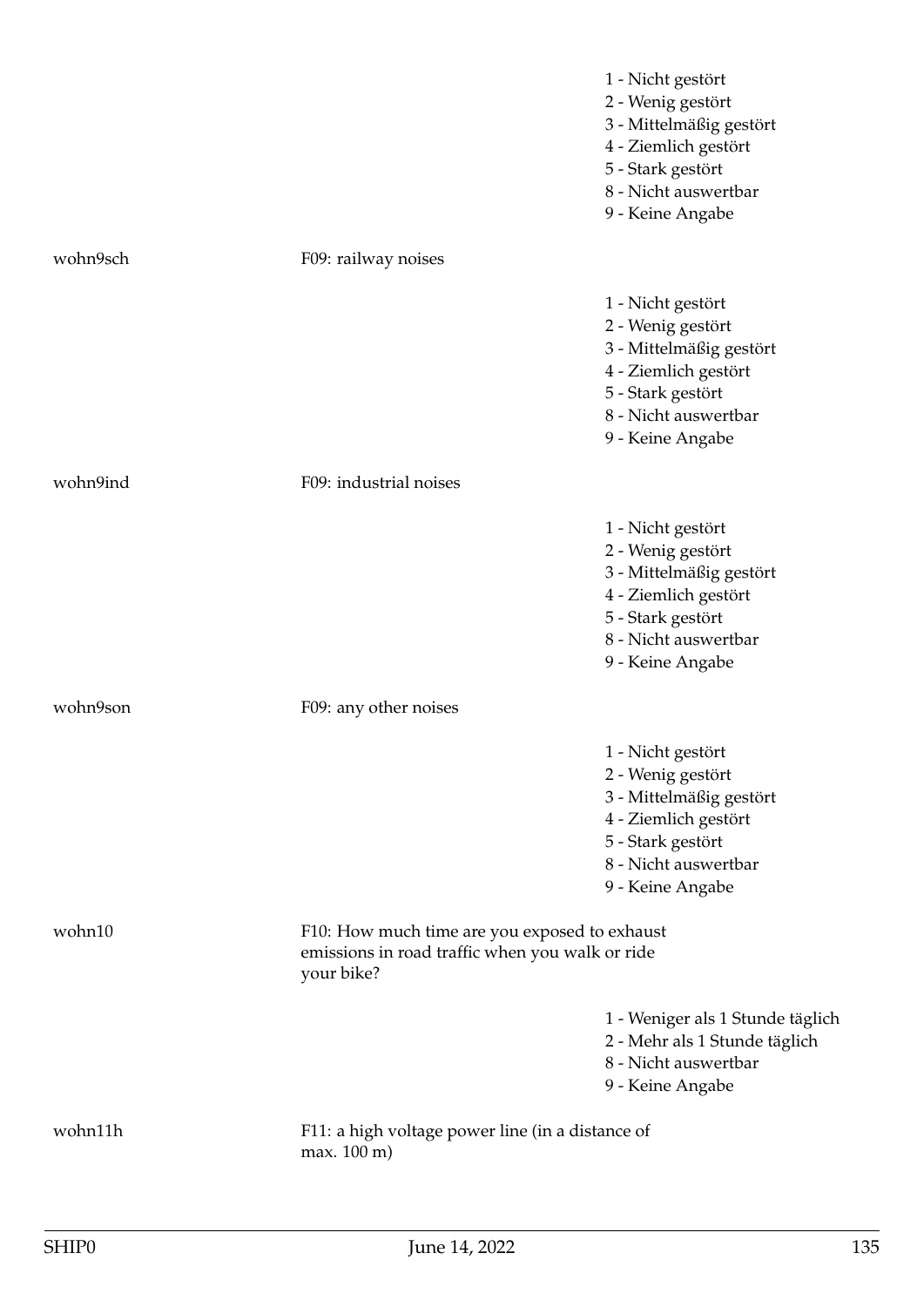|         |                                                                        | $1 - Ja$<br>$2 - Nein$           |
|---------|------------------------------------------------------------------------|----------------------------------|
|         |                                                                        | 8 - Nicht auswertbar             |
|         |                                                                        | 9 - Keine Angabe                 |
|         |                                                                        |                                  |
| wohn11t | F11: a transformer station (in a distance of max.<br>$300 \text{ m}$ ) |                                  |
|         |                                                                        |                                  |
|         |                                                                        | $1 - Ja$<br>2 - Nein             |
|         |                                                                        | 8 - Nicht auswertbar             |
|         |                                                                        | 9 - Keine Angabe                 |
| wohn11s | F11: an aerial mast (in a distance of max. 500m)                       |                                  |
|         |                                                                        | $1 - Ja$                         |
|         |                                                                        | 2 - Nein                         |
|         |                                                                        | 8 - Nicht auswertbar             |
|         |                                                                        | 9 - Keine Angabe                 |
| wohn12  | F12: Would you describe your dwelling as damp?                         |                                  |
|         |                                                                        |                                  |
|         |                                                                        | $1 - Ja$                         |
|         |                                                                        | 2 - Nein                         |
|         |                                                                        | 8 - Nicht auswertbar             |
|         |                                                                        | 9 - Keine Angabe                 |
| wohn13  | F13: Is there constantly condensed water on your<br>windows?           |                                  |
|         |                                                                        |                                  |
|         |                                                                        | 1 - Ja                           |
|         |                                                                        | 2 - Nein<br>8 - Nicht auswertbar |
|         |                                                                        | 9 - Keine Angabe                 |
| wohn14  | F14: Are there any spots of dampness or mold on                        |                                  |
|         | ceilings or walls?                                                     |                                  |
|         |                                                                        | 1 - Ja                           |
|         |                                                                        | 2 - Nein                         |
|         |                                                                        | 8 - Nicht auswertbar             |
|         |                                                                        | 9 - Keine Angabe                 |
| wohn15  | F15: How many potted plants are in your<br>bedroom?                    |                                  |
|         |                                                                        | 0 - Keine                        |
|         |                                                                        | 1 - 1 bis 2 Töpfe                |
|         |                                                                        | 2 - 3 bis 5 Töpfe                |
|         |                                                                        |                                  |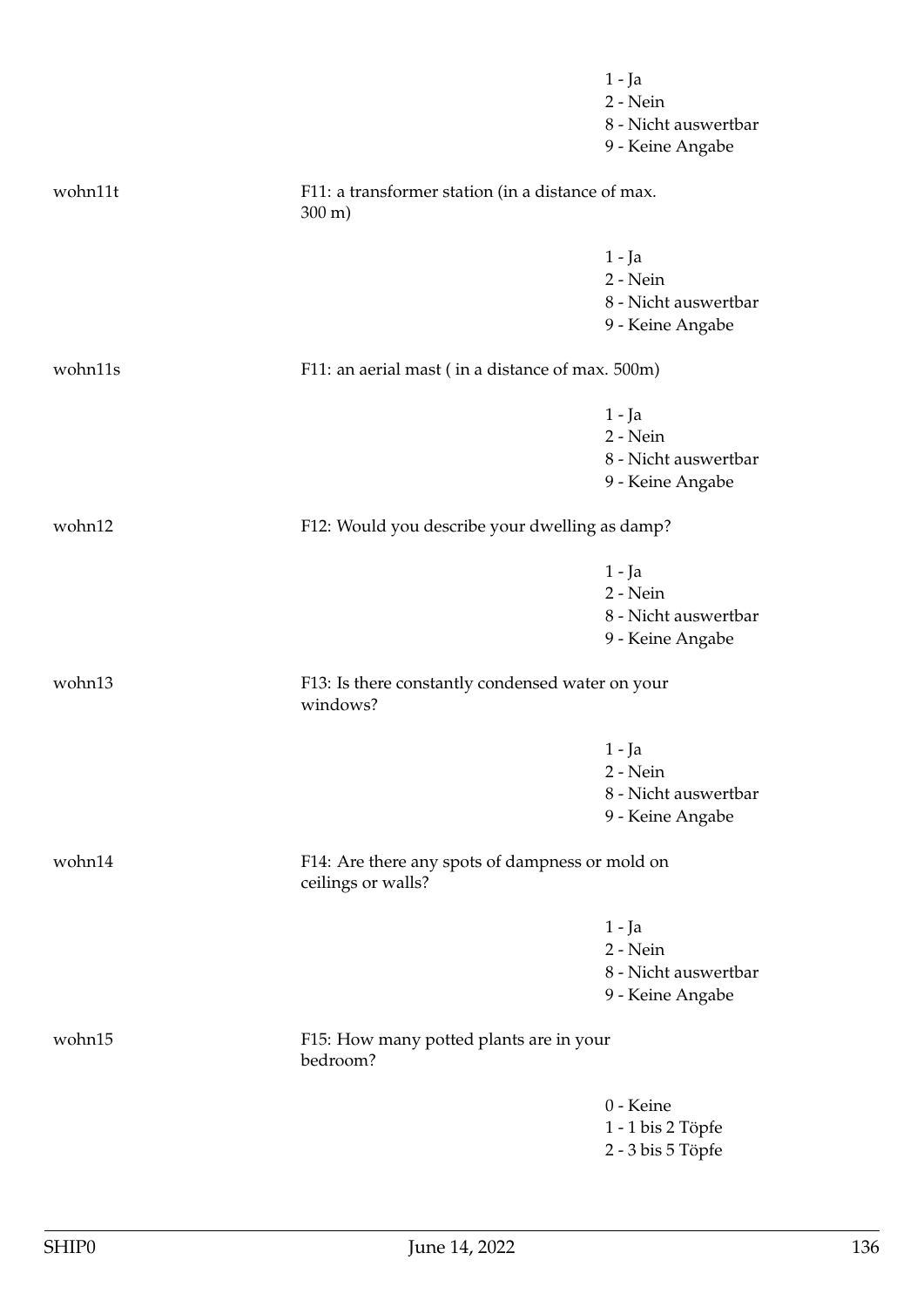|         |                                                            | 3 - Mehr als 5 Töpfe<br>8 - Nicht auswertbar<br>9 - Keine Angabe   |
|---------|------------------------------------------------------------|--------------------------------------------------------------------|
| wohn16d | F16: material of bedding: down/feathers                    |                                                                    |
|         |                                                            | $1 - Ja$<br>2 - Nein<br>8 - Nicht auswertbar<br>9 - Keine Angabe   |
| wohn16k | F16: material of bedding: synthetic fibres                 |                                                                    |
|         |                                                            | $1 - Ja$<br>$2 - Nein$<br>8 - Nicht auswertbar<br>9 - Keine Angabe |
| wohn16b | F16: material of bedding: cotton                           |                                                                    |
|         |                                                            | $1 - Ja$<br>2 - Nein<br>8 - Nicht auswertbar<br>9 - Keine Angabe   |
| wohn16s | F16: material of bedding: (sheep) wool                     |                                                                    |
|         |                                                            | $1 - Ja$<br>2 - Nein<br>8 - Nicht auswertbar<br>9 - Keine Angabe   |
| wohn16a | F16: material of bedding: andere Tierhaare                 |                                                                    |
|         |                                                            | $1 - Ja$<br>2 - Nein<br>8 - Nicht auswertbar<br>9 - Keine Angabe   |
| wohn16w | F16: material of bedding: I don't know                     |                                                                    |
|         |                                                            | 1 - Ja<br>2 - Nein<br>8 - Nicht auswertbar<br>9 - Keine Angabe     |
| wohn17  | F17: Do you have any kind of carpeting in your<br>bedroom? |                                                                    |
|         |                                                            | 1 - Ja                                                             |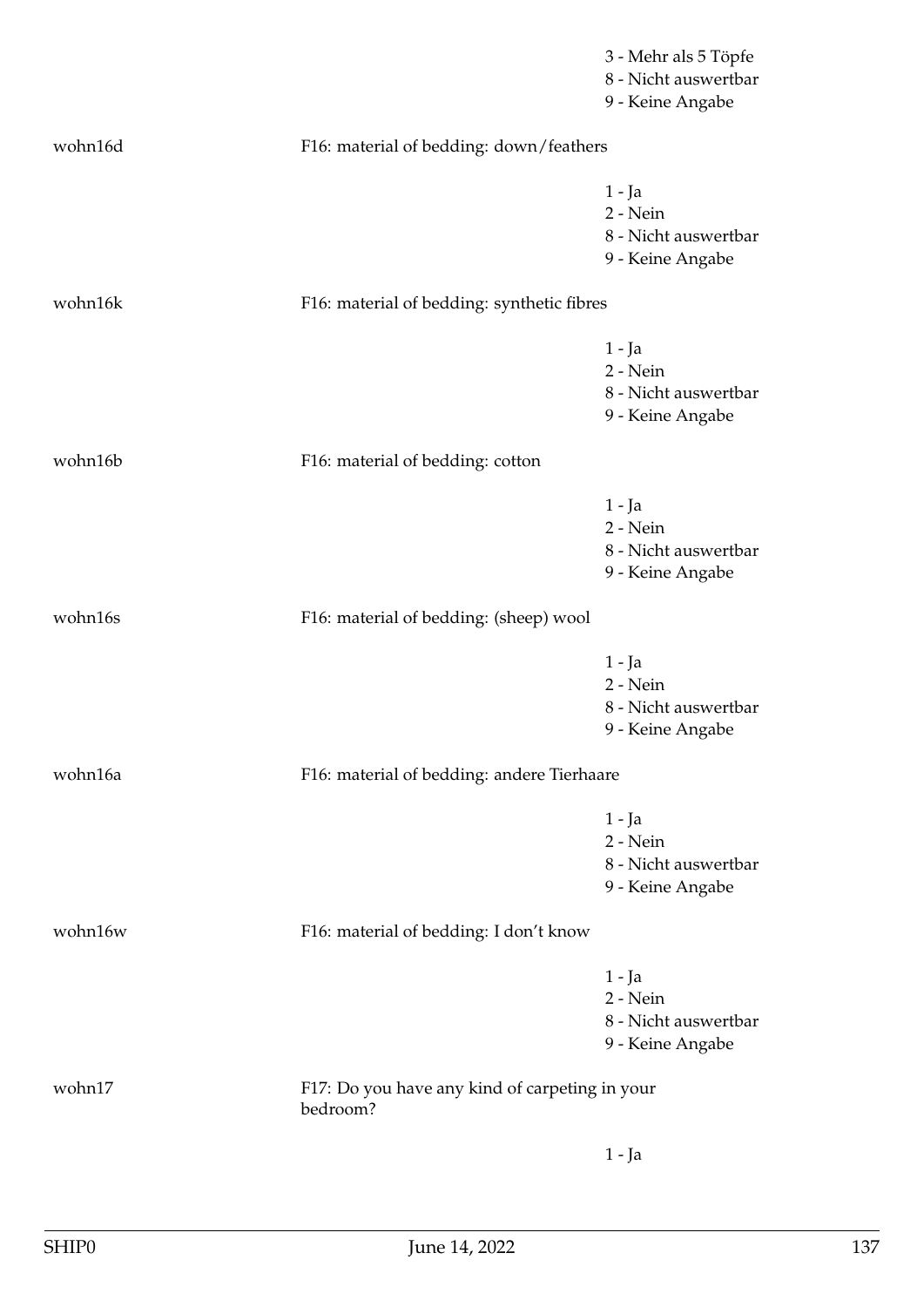|              |                                                                                                                                     | $2 - Nein$                       |
|--------------|-------------------------------------------------------------------------------------------------------------------------------------|----------------------------------|
|              |                                                                                                                                     | 8 - Nicht auswertbar             |
|              |                                                                                                                                     | 9 - Keine Angabe                 |
| wohn18       | F18: Have you ever removed a carpet from your<br>bedroom or not laid it because you or a family<br>member suffered from an allergy? |                                  |
|              |                                                                                                                                     |                                  |
|              |                                                                                                                                     | $1 - Ja$                         |
|              |                                                                                                                                     | 2 - Nein<br>8 - Nicht auswertbar |
|              |                                                                                                                                     | 9 - Keine Angabe                 |
|              |                                                                                                                                     |                                  |
| wohn19       | F19: fuel for heating: electric current                                                                                             |                                  |
|              |                                                                                                                                     | $0$ - Nein                       |
|              |                                                                                                                                     | $1 - Ja$                         |
|              |                                                                                                                                     | 8 - Nicht auswertbar             |
|              |                                                                                                                                     | 9 - Keine Angabe                 |
| wohn19_2     | F19: fuel for heating: gas                                                                                                          |                                  |
|              |                                                                                                                                     | $0$ - Nein                       |
|              |                                                                                                                                     | $1 - Ja$                         |
|              |                                                                                                                                     | 8 - Nicht auswertbar             |
|              |                                                                                                                                     | 9 - Keine Angabe                 |
| wohn19_3     | F19: fuel for heating: coal/briquettes                                                                                              |                                  |
|              |                                                                                                                                     |                                  |
|              |                                                                                                                                     | $0$ - Nein                       |
|              |                                                                                                                                     | $1 - Ja$<br>8 - Nicht auswertbar |
|              |                                                                                                                                     | 9 - Keine Angabe                 |
| wohn $19_4$  | F19: fuel for heating: oil                                                                                                          |                                  |
|              |                                                                                                                                     |                                  |
|              |                                                                                                                                     | $0$ - Nein                       |
|              |                                                                                                                                     | 1 - Ja                           |
|              |                                                                                                                                     | 8 - Nicht auswertbar             |
|              |                                                                                                                                     | 9 - Keine Angabe                 |
| wohn $19\_5$ | F19: fuel for heating: wood                                                                                                         |                                  |
|              |                                                                                                                                     | $0$ - Nein                       |
|              |                                                                                                                                     | $1 - Ja$                         |
|              |                                                                                                                                     | 8 - Nicht auswertbar             |
|              |                                                                                                                                     | 9 - Keine Angabe                 |
| wohn19_6     | F19: fuel for heating: district heating                                                                                             |                                  |
|              |                                                                                                                                     |                                  |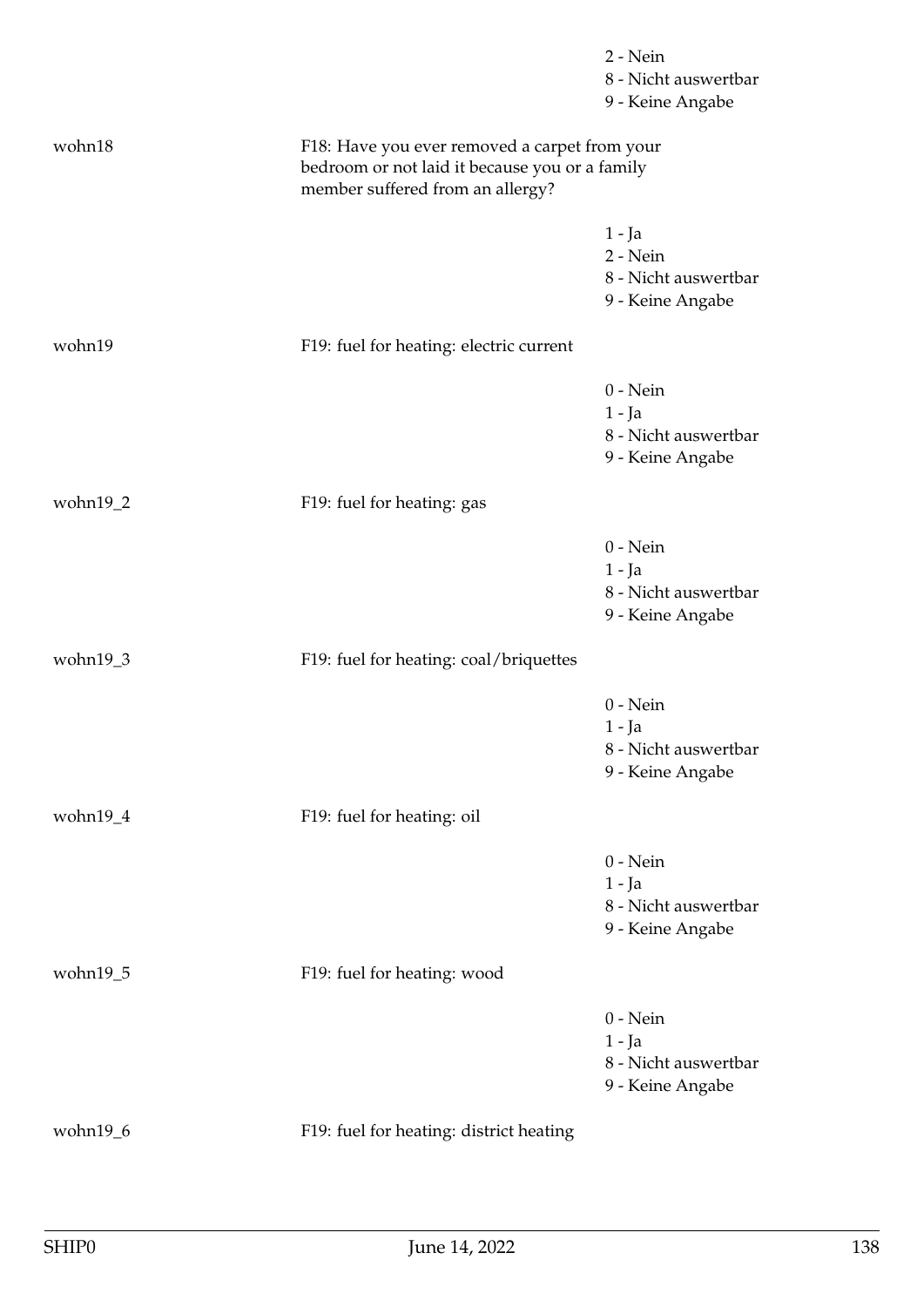|             |                                       | $0$ - Nein<br>$1 - Ja$<br>8 - Nicht auswertbar<br>9 - Keine Angabe |
|-------------|---------------------------------------|--------------------------------------------------------------------|
| wohn $19_8$ | F19: fuel for heating - not evaluable |                                                                    |
|             |                                       | $0$ - Nein<br>$1 - Ja$<br>8 - Nicht auswertbar<br>9 - Keine Angabe |
| wohn19_9    | F19: fuel for heating - not stated    |                                                                    |
|             |                                       | $0$ - Nein<br>$1 - Ja$<br>8 - Nicht auswertbar<br>9 - Keine Angabe |
| wohn20      | F20: cooking with elecric current     |                                                                    |
|             |                                       | $0$ - Nein<br>$1 - Ja$<br>8 - Nicht auswertbar<br>9 - Keine Angabe |
| wohn20_2    | F20: cooking with gas                 |                                                                    |
|             |                                       | $0$ - Nein<br>$1 - Ja$<br>8 - Nicht auswertbar<br>9 - Keine Angabe |
| wohn20_3    | F20: cooking with coal/briquettes     |                                                                    |
|             |                                       | $0$ - Nein<br>$1 - Ja$<br>8 - Nicht auswertbar<br>9 - Keine Angabe |
| wohn20_4    | F20: cooking with oil                 |                                                                    |
|             |                                       | $0$ - Nein<br>$1 - Ja$<br>8 - Nicht auswertbar<br>9 - Keine Angabe |
| wohn20_5    | F20: cooking with wood                |                                                                    |
|             |                                       | $0$ - Nein                                                         |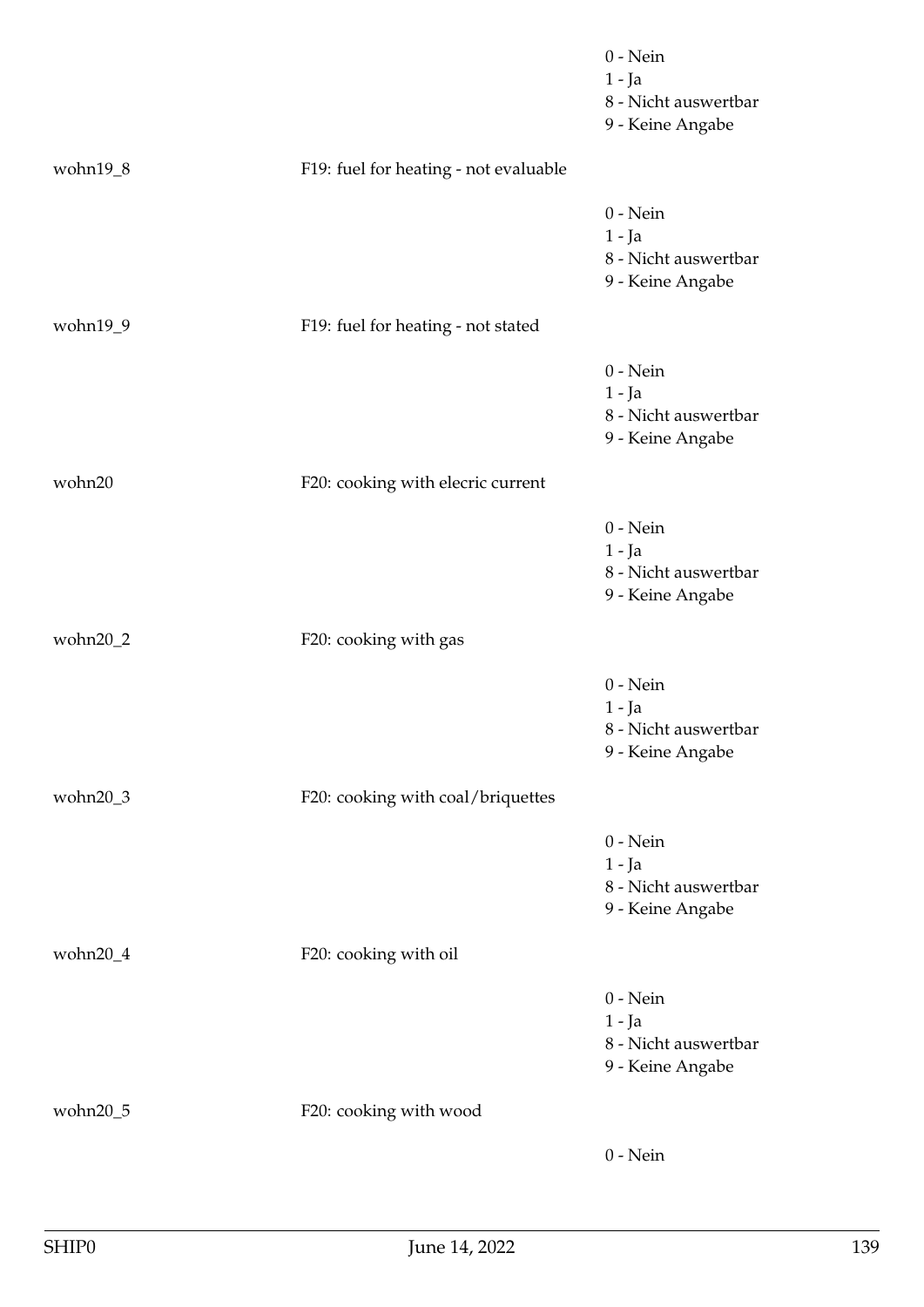|          |                                                                 | $1 - Ja$<br>8 - Nicht auswertbar<br>9 - Keine Angabe               |
|----------|-----------------------------------------------------------------|--------------------------------------------------------------------|
| wohn20_9 | F20: cooking: not stated/evaluable                              |                                                                    |
|          |                                                                 | $0$ - Nein<br>$1 - Ja$<br>8 - Nicht auswertbar<br>9 - Keine Angabe |
| wohn21   | F21: type of heating: district heating                          |                                                                    |
|          |                                                                 | $0$ - Nein<br>$1 - Ja$<br>8 - Nicht auswertbar<br>9 - Keine Angabe |
| wohn21_2 | F21: type of heating: central heating                           |                                                                    |
|          |                                                                 | $0$ - Nein<br>$1 - Ja$<br>8 - Nicht auswertbar<br>9 - Keine Angabe |
| wohn21_3 | F21: type of heating: heating system covering<br>one floor/room |                                                                    |
|          |                                                                 | $0$ - Nein<br>$1 - Ja$<br>8 - Nicht auswertbar<br>9 - Keine Angabe |
| wohn21_8 | F21: type of heating: not evaluable                             |                                                                    |
|          |                                                                 | $0$ - Nein<br>$1 - Ja$<br>8 - Nicht auswertbar<br>9 - Keine Angabe |
| wohn21_9 | F21: type of heating: not stated                                |                                                                    |
|          |                                                                 | $0$ - Nein<br>$1 - Ja$<br>8 - Nicht auswertbar<br>9 - Keine Angabe |
| wohn22k  | F22: cooking?                                                   |                                                                    |
|          |                                                                 | $1 - Ja$                                                           |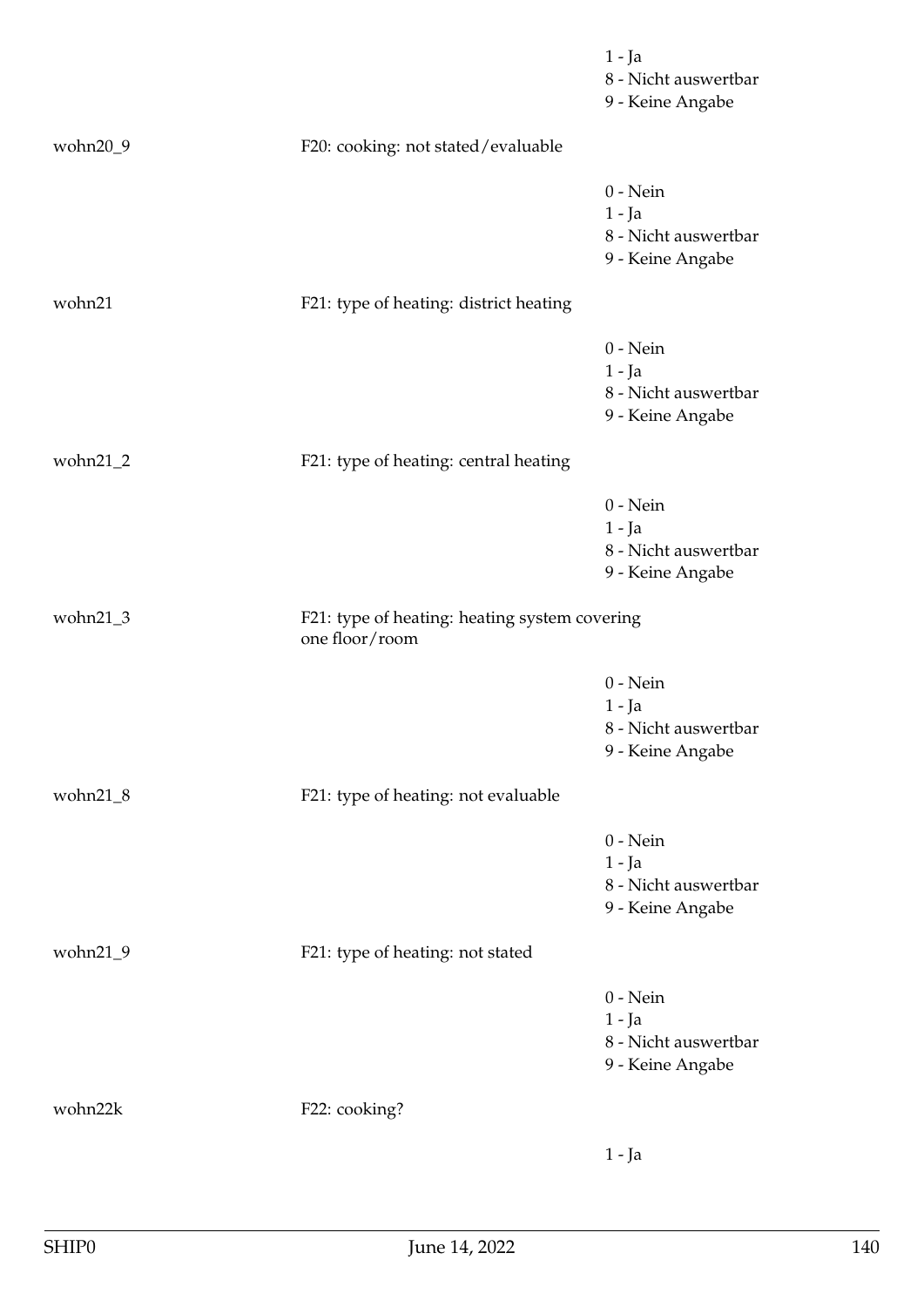|             |                                            | 2 - Nein<br>8 - Nicht auswertbar                                   |
|-------------|--------------------------------------------|--------------------------------------------------------------------|
|             |                                            | 9 - Keine Angabe                                                   |
| wohn22w     | F22: a water heater?                       |                                                                    |
|             |                                            | $1 - Ja$<br>$2 - Nein$<br>8 - Nicht auswertbar<br>9 - Keine Angabe |
| wohn23      | F23: no gas extractor                      |                                                                    |
|             |                                            | $0$ - Nein<br>1 - Ja<br>8 - Nicht auswertbar<br>9 - Keine Angabe   |
| wohn23_2    | F23: a gas extractor for the cooking stove |                                                                    |
|             |                                            | $0$ - Nein<br>$1 - Ja$<br>8 - Nicht auswertbar<br>9 - Keine Angabe |
| wohn23_3    | F23: a gas extractor for the water heater  |                                                                    |
|             |                                            | $0$ - Nein<br>1 - Ja<br>8 - Nicht auswertbar<br>9 - Keine Angabe   |
| wohn $23_8$ | F23: gas extractor: not evaluable          |                                                                    |
|             |                                            | $0$ - Nein<br>$1 - Ja$<br>8 - Nicht auswertbar<br>9 - Keine Angabe |
| wohn23_9    | F23: gas extractor: not stated             |                                                                    |
|             |                                            | $0$ - Nein<br>$1 - Ja$<br>8 - Nicht auswertbar<br>9 - Keine Angabe |
| wohn24      | F24: material of conduit: I don't know     |                                                                    |
|             |                                            | $0$ - Nein<br>$1 - Ja$                                             |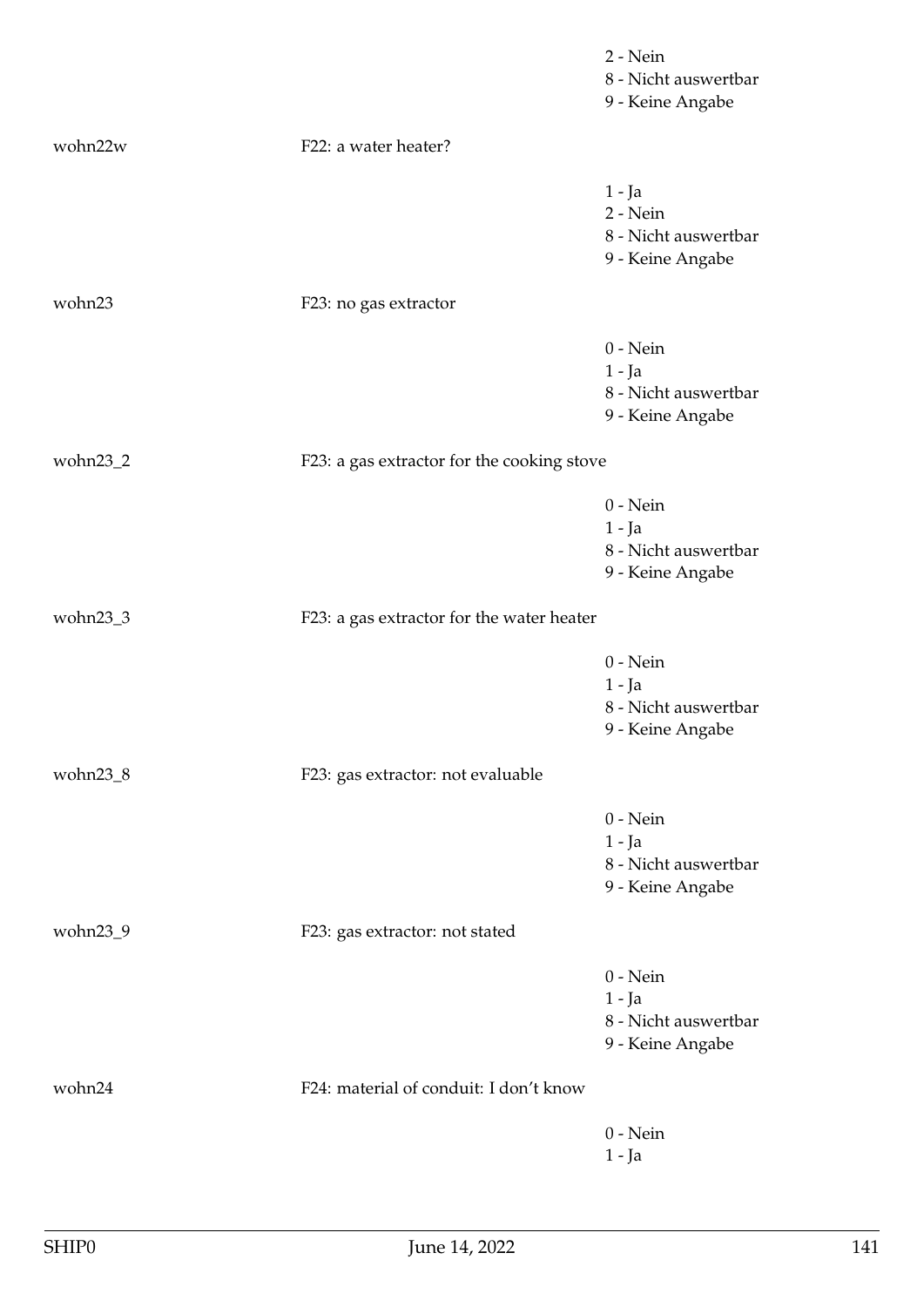|             |                                               | 8 - Nicht auswertbar<br>9 - Keine Angabe                           |
|-------------|-----------------------------------------------|--------------------------------------------------------------------|
| wohn $24_2$ | F24: material of conduit: copper              |                                                                    |
|             |                                               | $0$ - Nein<br>$1 - Ja$<br>8 - Nicht auswertbar<br>9 - Keine Angabe |
| wohn24_3    | F24: material of conduit: lead                |                                                                    |
|             |                                               | $0$ - Nein<br>$1 - Ja$<br>8 - Nicht auswertbar<br>9 - Keine Angabe |
| wohn24_4    | F24: material of conduit: nickel-plated steal |                                                                    |
|             |                                               | $0$ - Nein<br>$1 - Ja$<br>8 - Nicht auswertbar<br>9 - Keine Angabe |
| wohn24_5    | F24: material of conduit: zinc-plated steal   |                                                                    |
|             |                                               | $0$ - Nein<br>$1 - Ja$<br>8 - Nicht auswertbar<br>9 - Keine Angabe |
| wohn24_6    | F24: material of conduit: V2A-steal           |                                                                    |
|             |                                               | $0$ - Nein<br>$1 - Ja$<br>8 - Nicht auswertbar<br>9 - Keine Angabe |
| wohn24_7    | F24: material of conduit: synthetic material  |                                                                    |
|             |                                               | $0$ - Nein<br>$1 - Ja$<br>8 - Nicht auswertbar<br>9 - Keine Angabe |
| wohn24_8    | F24: material of conduit: not evaluable       |                                                                    |
|             |                                               | $0$ - Nein<br>$1 - Ja$<br>8 - Nicht auswertbar                     |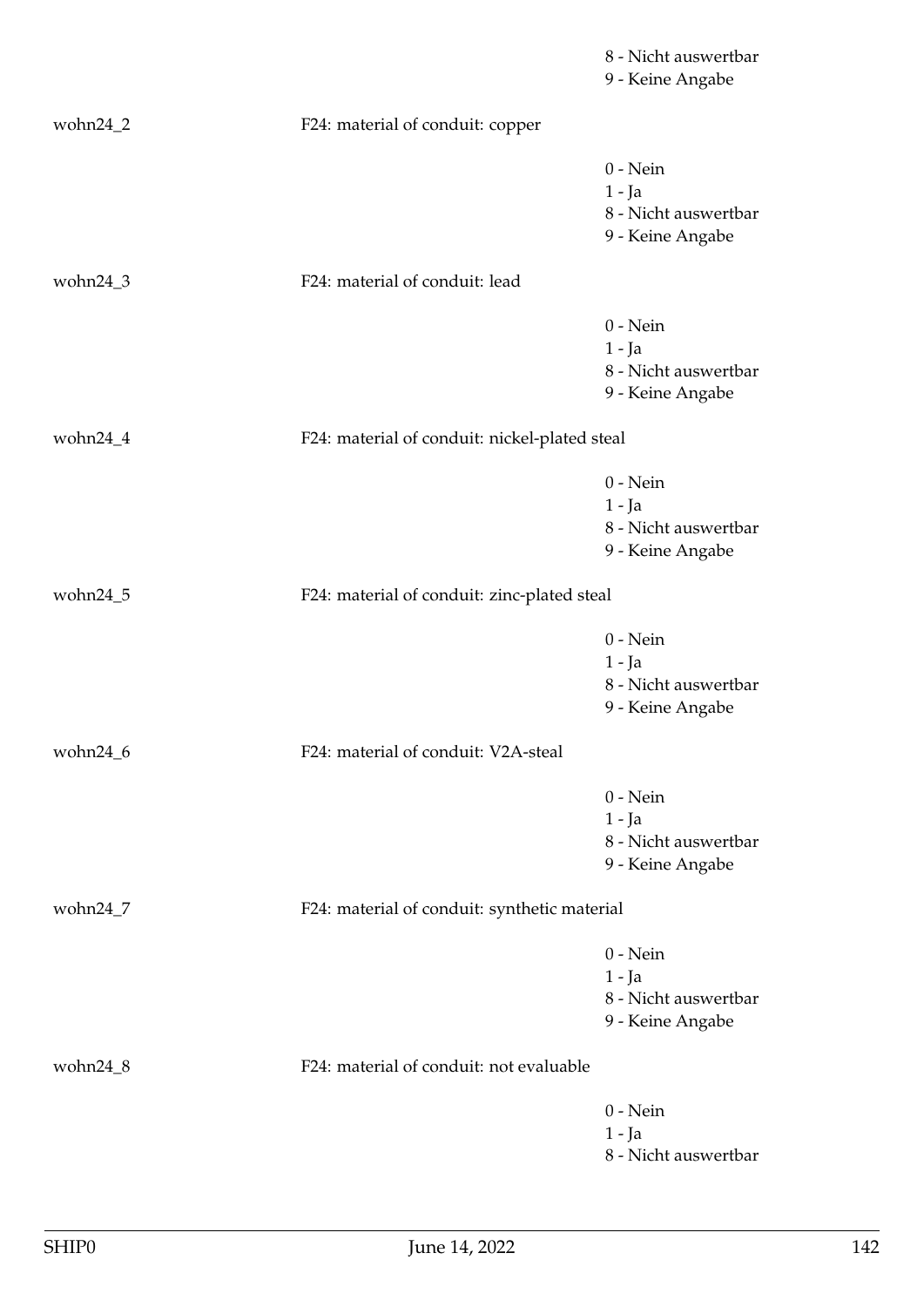|          |                                                                                                              | 9 - Keine Angabe                                                   |
|----------|--------------------------------------------------------------------------------------------------------------|--------------------------------------------------------------------|
| wohn24_9 | F24: material of conduit: not stated                                                                         |                                                                    |
|          |                                                                                                              | $0$ - Nein<br>$1 - Ja$<br>8 - Nicht auswertbar<br>9 - Keine Angabe |
| wohn25   | F25: Do you belong to the group of people who<br>react allergically to the smallest amounts of<br>chemicals? |                                                                    |
|          |                                                                                                              | 1 - Ja<br>2 - Nein<br>8 - Nicht auswertbar<br>9 - Keine Angabe     |
| wohn26k  | F26: (Kind of chemicals) preservatives or<br>colorings (dyestuffs) in foodstuffs                             |                                                                    |
|          |                                                                                                              | $1 - Ja$<br>2 - Nein<br>8 - Nicht auswertbar<br>9 - Keine Angabe   |
| wohn26l  | F26: (Kind of chemicals) solvents in furnishing or<br>carpteing(~ glue)                                      |                                                                    |
|          |                                                                                                              | $1 - Ja$<br>2 - Nein<br>8 - Nicht auswertbar<br>9 - Keine Angabe   |
| wohn26a  | F26: (Kind of chemicals) amalgam                                                                             |                                                                    |
|          |                                                                                                              | $1 - Ja$<br>2 - Nein<br>8 - Nicht auswertbar<br>9 - Keine Angabe   |
| wohn26s  | F26: (Kind of chemicals) cosmetics                                                                           |                                                                    |
|          |                                                                                                              | $1 - Ja$<br>2 - Nein<br>8 - Nicht auswertbar<br>9 - Keine Angabe   |
| wohn26m  | F26: (Kind of chemicals) jewellery                                                                           |                                                                    |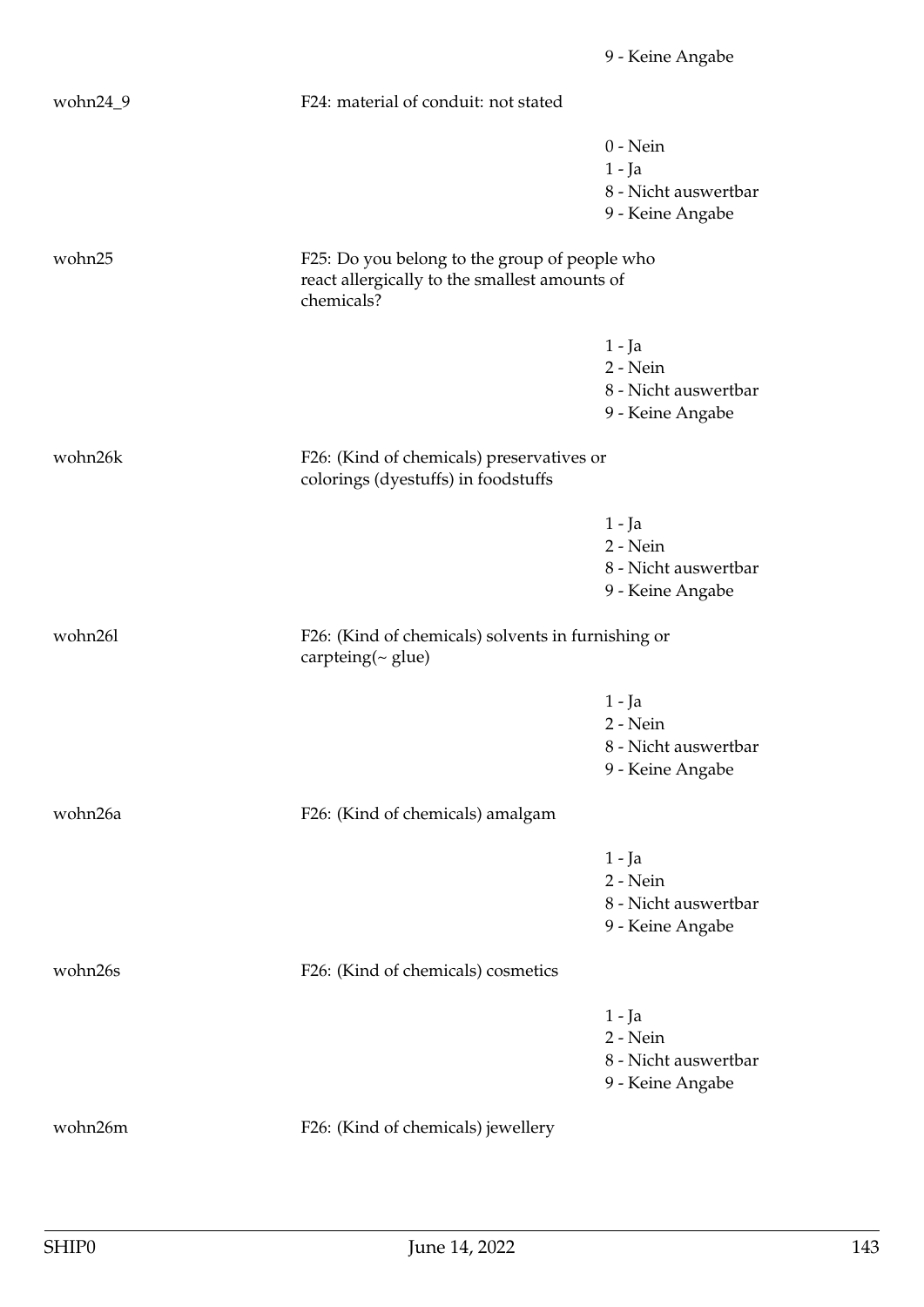|                          |                                                              | $1 - Ja$<br>2 - Nein<br>8 - Nicht auswertbar<br>9 - Keine Angabe                                       |
|--------------------------|--------------------------------------------------------------|--------------------------------------------------------------------------------------------------------|
| wohn27k                  | F27: headache                                                |                                                                                                        |
|                          |                                                              | $1 - Ja$<br>$2 - Nein$<br>8 - Nicht auswertbar<br>9 - Keine Angabe                                     |
| wohn27m                  | F27: fatigue                                                 |                                                                                                        |
|                          |                                                              | 1 - Ja<br>2 - Nein<br>8 - Nicht auswertbar<br>9 - Keine Angabe                                         |
| wohn27z                  | F27: difficulties of concentration                           |                                                                                                        |
|                          |                                                              | $1 - Ja$<br>2 - Nein<br>8 - Nicht auswertbar<br>9 - Keine Angabe                                       |
| wohn27a                  | F27: difficulties of breathing                               |                                                                                                        |
|                          |                                                              | 1 - Ja<br>$2 - Nein$<br>8 - Nicht auswertbar<br>9 - Keine Angabe                                       |
| wohn27h                  | F27: skin changes (itching, redness)                         |                                                                                                        |
|                          |                                                              | $1 - Ja$<br>2 - Nein<br>8 - Nicht auswertbar<br>9 - Keine Angabe                                       |
| <b>TRX</b><br><b>SAQ</b> | <b>Means of transportation</b><br>Self answered questionaire |                                                                                                        |
| verk28ps                 | F28: car (that you drive)                                    |                                                                                                        |
|                          |                                                              | 1 - täglich<br>2 - mehrmals die Woche<br>3 - mehrmals im Monat<br>4 - mehrmals im Jahr<br>5 - seltener |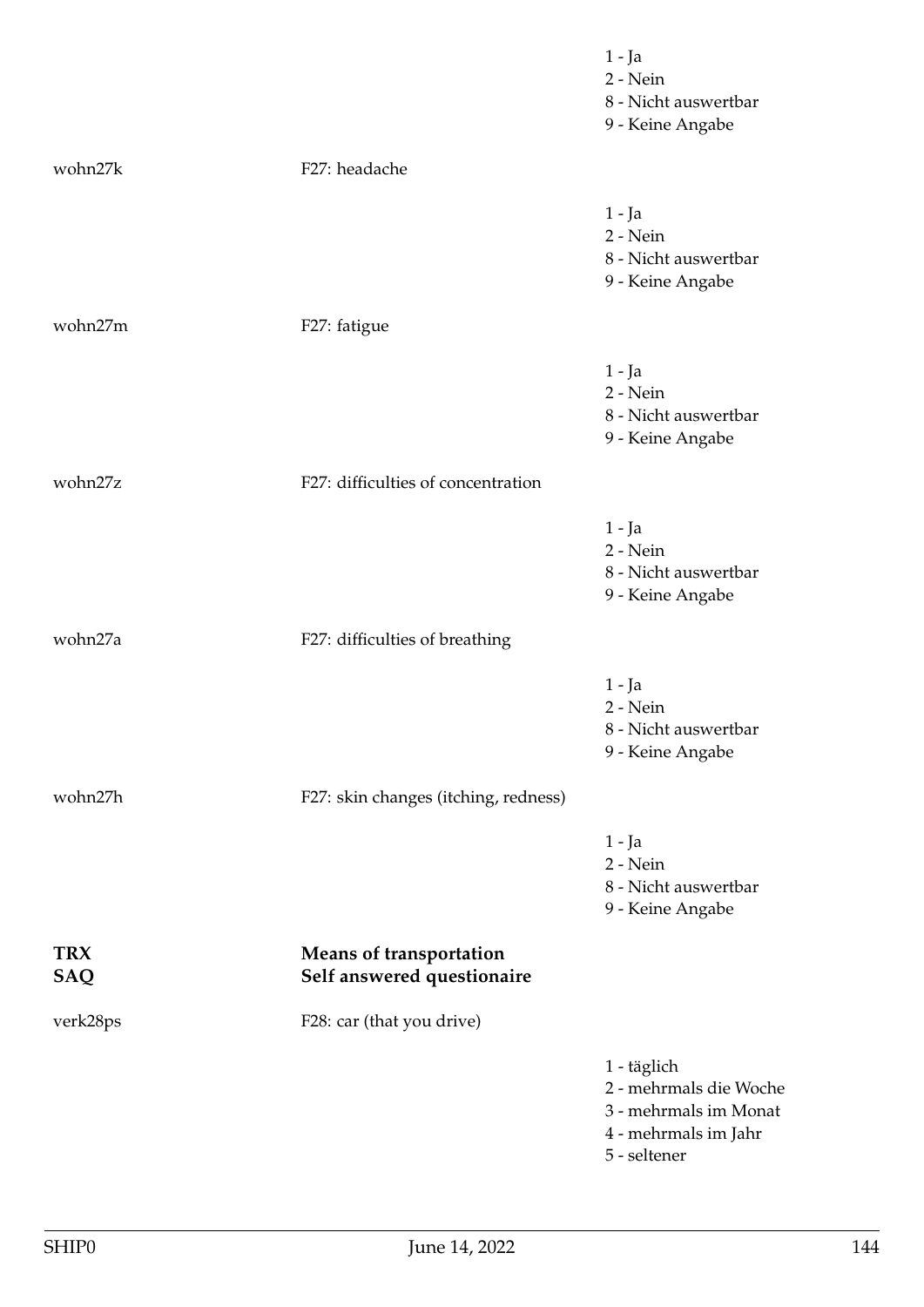|          |                                                             | 6 - nie bzw. nicht zutreffend<br>8 - Nicht auswertbar<br>9 - Keine Angabe                                                                                                           |
|----------|-------------------------------------------------------------|-------------------------------------------------------------------------------------------------------------------------------------------------------------------------------------|
| verk28pm | F28: car (where you are a passenger)                        |                                                                                                                                                                                     |
|          |                                                             | 1 - täglich<br>2 - mehrmals die Woche<br>3 - mehrmals im Monat<br>4 - mehrmals im Jahr<br>5 - seltener<br>6 - nie bzw. nicht zutreffend<br>8 - Nicht auswertbar<br>9 - Keine Angabe |
| verk28k  | F28: motor cycle (moped, scooter, motorbike,<br>motorcycle) |                                                                                                                                                                                     |
|          |                                                             | 1 - täglich<br>2 - mehrmals die Woche<br>3 - mehrmals im Monat<br>4 - mehrmals im Jahr<br>5 - seltener<br>6 - nie bzw. nicht zutreffend<br>8 - Nicht auswertbar<br>9 - Keine Angabe |
| verk28f  | F28: bicylce                                                |                                                                                                                                                                                     |
|          |                                                             | 1 - täglich<br>2 - mehrmals die Woche<br>3 - mehrmals im Monat<br>4 - mehrmals im Jahr<br>5 - seltener<br>6 - nie bzw. nicht zutreffend<br>8 - Nicht auswertbar<br>9 - Keine Angabe |
| verk28b  | F28: bus                                                    |                                                                                                                                                                                     |
|          |                                                             | 1 - täglich<br>2 - mehrmals die Woche<br>3 - mehrmals im Monat<br>4 - mehrmals im Jahr<br>5 - seltener<br>6 - nie bzw. nicht zutreffend<br>8 - Nicht auswertbar<br>9 - Keine Angabe |
| verk28z  | F28: railway, train, underground, metro                     |                                                                                                                                                                                     |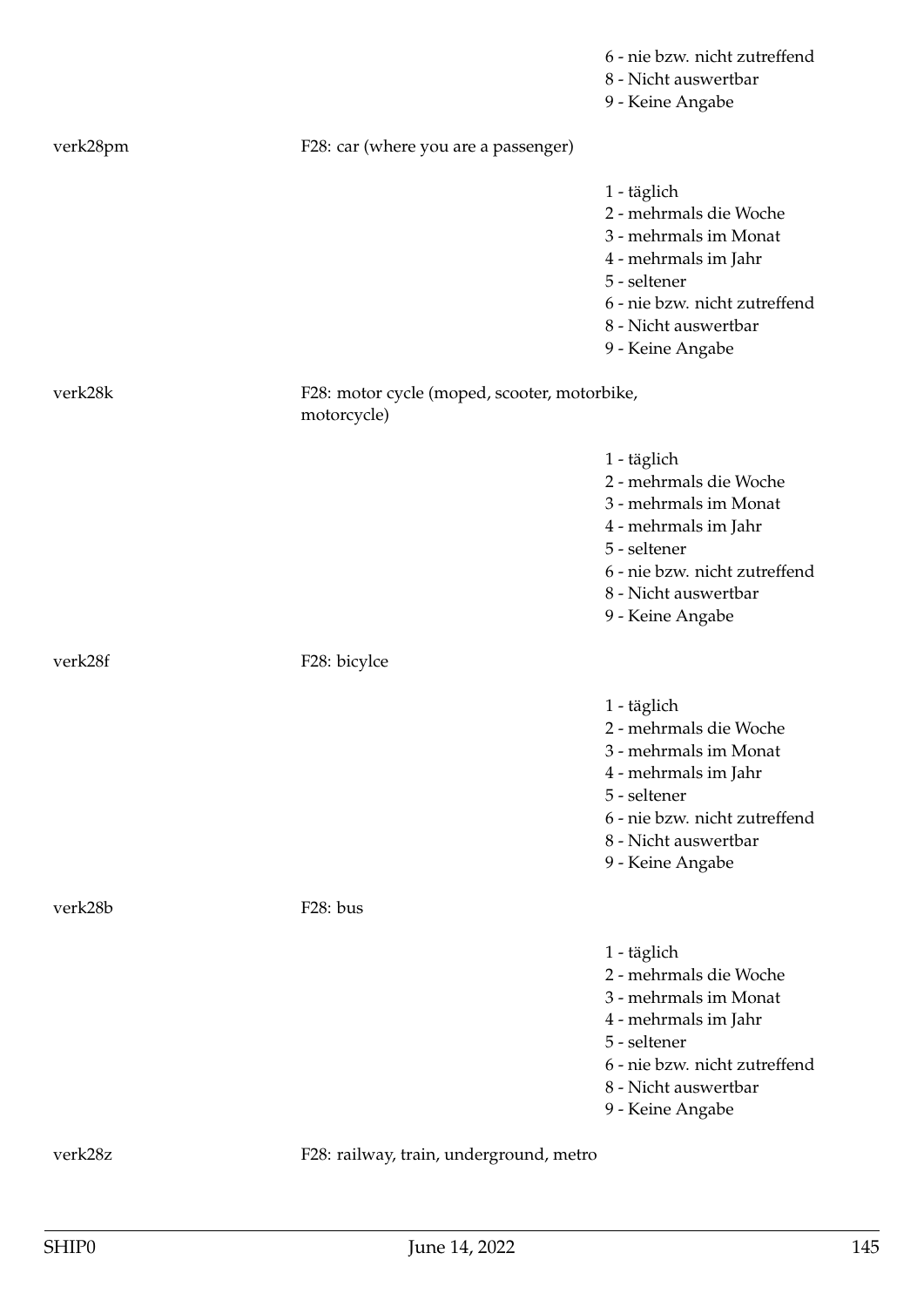|             |                                                                                                   | 1 - täglich<br>2 - mehrmals die Woche<br>3 - mehrmals im Monat<br>4 - mehrmals im Jahr<br>5 - seltener<br>6 - nie bzw. nicht zutreffend<br>8 - Nicht auswertbar<br>9 - Keine Angabe |
|-------------|---------------------------------------------------------------------------------------------------|-------------------------------------------------------------------------------------------------------------------------------------------------------------------------------------|
| verk29      | F29: I have a driver's licence                                                                    |                                                                                                                                                                                     |
|             |                                                                                                   | $0$ - Nein<br>$1 - Ja$<br>8 - Nicht auswertbar<br>9 - Keine Angabe                                                                                                                  |
| verk29_2    | F29: Car and trucks up to 7,5 t                                                                   |                                                                                                                                                                                     |
|             |                                                                                                   | $0$ - Nein<br>$1 - Ja$<br>8 - Nicht auswertbar<br>9 - Keine Angabe                                                                                                                  |
| verk $29_3$ | F29: Motorbikes or small capacity motor cycle<br>(light motorcycle: more than $50 \text{ cm}^3$ ) |                                                                                                                                                                                     |
|             |                                                                                                   | $0$ - Nein<br>1 - Ja<br>8 - Nicht auswertbar<br>9 - Keine Angabe                                                                                                                    |
| verk29_4    | F29: truck over 7,5 t                                                                             |                                                                                                                                                                                     |
|             |                                                                                                   | $0$ - Nein<br>$1 - Ja$<br>8 - Nicht auswertbar<br>9 - Keine Angabe                                                                                                                  |
| verk29_5    | F29: moped, scooter up to 50 $\text{cm}^3$                                                        |                                                                                                                                                                                     |
|             |                                                                                                   | $0$ - Nein<br>$1 - Ja$<br>8 - Nicht auswertbar<br>9 - Keine Angabe                                                                                                                  |
| verk29_6    | F29: tractor, agricultural work machines up to 25<br>km/h etc                                     |                                                                                                                                                                                     |
|             |                                                                                                   | $0$ - Nein                                                                                                                                                                          |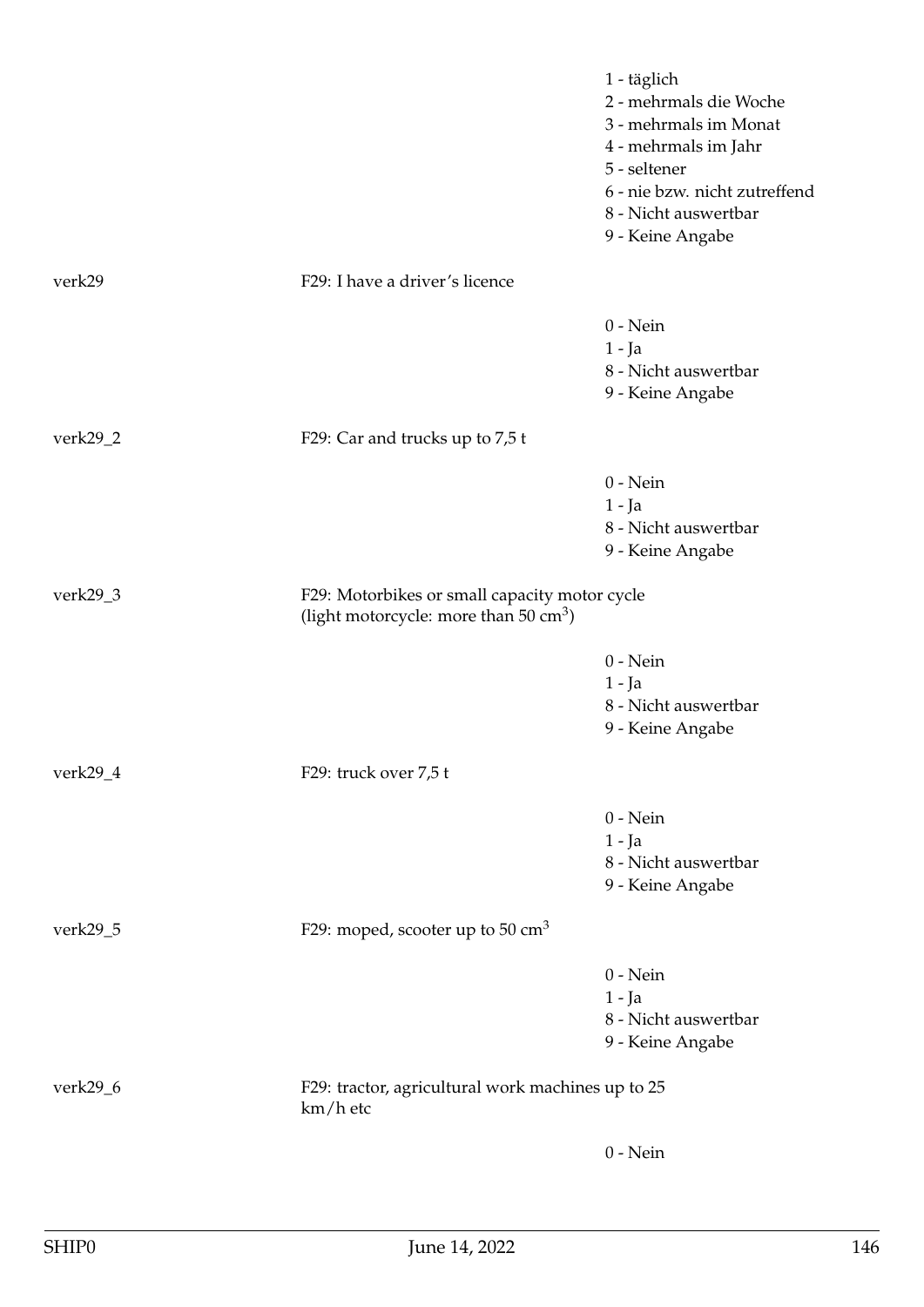|                          |                                                                                                                                                                                    | $1 - Ja$<br>8 - Nicht auswertbar<br>9 - Keine Angabe               |
|--------------------------|------------------------------------------------------------------------------------------------------------------------------------------------------------------------------------|--------------------------------------------------------------------|
| verk $29_7$              | F29: others, please name                                                                                                                                                           |                                                                    |
|                          |                                                                                                                                                                                    | $0$ - Nein<br>$1 - Ja$<br>8 - Nicht auswertbar<br>9 - Keine Angabe |
| verk29_8                 | F29: not evaluable                                                                                                                                                                 |                                                                    |
|                          |                                                                                                                                                                                    | $0$ - Nein<br>$1 - Ja$<br>8 - Nicht auswertbar<br>9 - Keine Angabe |
| verk29_9                 | F29: no statement                                                                                                                                                                  |                                                                    |
|                          |                                                                                                                                                                                    | $0$ - Nein<br>$1 - Ja$<br>8 - Nicht auswertbar<br>9 - Keine Angabe |
| verk30                   | F30: Everbody happens to do things unperilous<br>from time to time. Since the Unification, did you<br>ever drink and drive, i.e. aften having drunk 2 or<br>more alcoholic drinks? |                                                                    |
|                          |                                                                                                                                                                                    | 1 - Ja<br>2 - Nein<br>8 - Nicht auswertbar<br>9 - Keine Angabe     |
| verk301                  | F30: If yes, did you drink and drive whithin the<br>past 12 months?                                                                                                                |                                                                    |
|                          |                                                                                                                                                                                    | $1 - Ja$<br>2 - Nein<br>8 - Nicht auswertbar<br>9 - Keine Angabe   |
| verk302                  | F30: If yes, how often:                                                                                                                                                            |                                                                    |
|                          |                                                                                                                                                                                    | 98 - Nicht auswertbar<br>99 - Keine Angabe                         |
| <b>SOC</b><br><b>SAQ</b> | Social network & leisure activities<br>Self answered questionaire                                                                                                                  |                                                                    |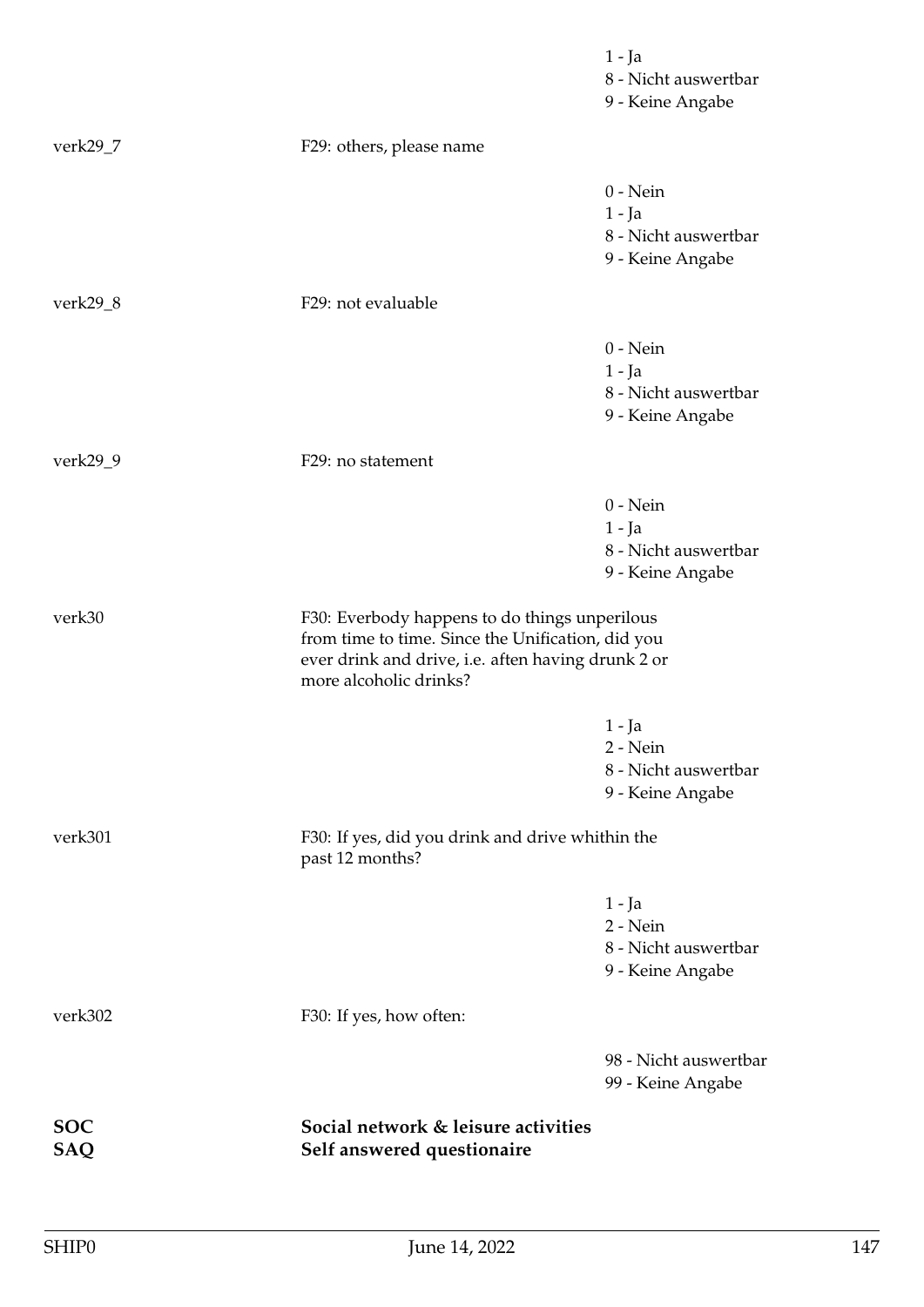| soz31                    | F31: How many living children do you have<br>(including adopted and foster children)?                                                       |                                                                                                                           |  |
|--------------------------|---------------------------------------------------------------------------------------------------------------------------------------------|---------------------------------------------------------------------------------------------------------------------------|--|
|                          |                                                                                                                                             | 1 - Nicht auswertbar<br>2 - Keine Angabe                                                                                  |  |
| soz32                    | F32: How many of these children are currently<br>living with you?                                                                           |                                                                                                                           |  |
|                          |                                                                                                                                             | 1 - Nicht auswertbar<br>2 - Keine Angabe                                                                                  |  |
| soz33                    | month or talk to them on the telephone?                                                                                                     | F33: How many of your children, that don't live<br>with you any more, do you meet at least once a                         |  |
|                          |                                                                                                                                             | 1 - trifft nicht zu (Antwort)<br>2 - Nicht auswertbar<br>3 - Keine Angabe                                                 |  |
| soz34                    | F34: How satisfied are you with your contact to<br>your children?                                                                           |                                                                                                                           |  |
|                          |                                                                                                                                             | 1 - Sehr zufrienden<br>2 - Einigermaßen zufrieden<br>3 - Nicht sehr zufrieden<br>8 - Nicht auswertbar<br>9 - Keine Angabe |  |
| soz35                    | F35: How many close friends do you have<br>(people you feel at ease with, you can talk to<br>about private matters, and can call for help)? |                                                                                                                           |  |
|                          |                                                                                                                                             | 1 - Nicht auswertbar<br>2 - Keine Angabe                                                                                  |  |
| $\sqrt{\text{SOZ}}_{36}$ | F36: Would you like to have more of these<br>friends?                                                                                       |                                                                                                                           |  |
|                          |                                                                                                                                             | $1 - Ja$<br>2 - Nein<br>8 - Nicht auswertbar<br>9 - Keine Angabe                                                          |  |
| soz37                    | F37: How many relatives do you have (not<br>including your children) that you feel close to?                                                |                                                                                                                           |  |
|                          |                                                                                                                                             | 1 - Nicht auswertbar<br>2 - Keine Angabe                                                                                  |  |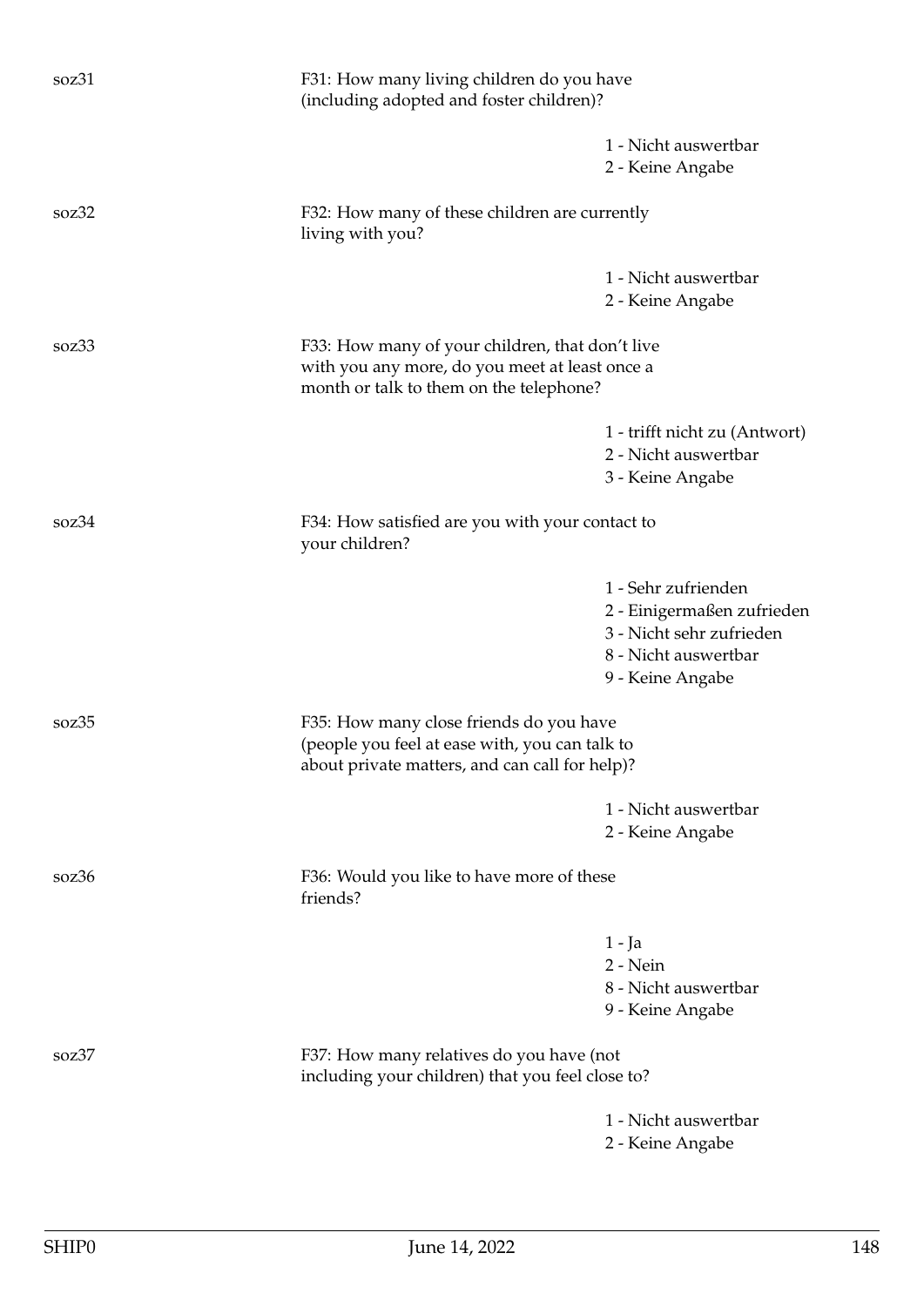| soz38  |                                                                                  | F38: Would you like to have more close relatives?                                                                         |  |
|--------|----------------------------------------------------------------------------------|---------------------------------------------------------------------------------------------------------------------------|--|
|        |                                                                                  | 1 - Ja<br>2 - Nein<br>8 - Nicht auswertbar<br>9 - Keine Angabe                                                            |  |
| soz39  | F39: How satisfied are you with your contact to<br>your friends and relatives?   |                                                                                                                           |  |
|        |                                                                                  | 1 - Sehr zufrienden<br>2 - Einigermaßen zufrieden<br>3 - Nicht sehr zufrieden<br>8 - Nicht auswertbar<br>9 - Keine Angabe |  |
| soz40  | F40: How many of these friends or relatives do<br>you see at least once a month? |                                                                                                                           |  |
|        |                                                                                  | 98 - Nicht auswertbar<br>99 - Keine Angabe                                                                                |  |
| soz41  | relatives more often?                                                            | F41: Would you like to see you friends or                                                                                 |  |
|        |                                                                                  | 1 - Ja<br>2 - Nein<br>3 - Eher seltener<br>8 - Nicht auswertbar<br>9 - Keine Angabe                                       |  |
| soz42u | F42: Someone you can count on to listen to you<br>when you need to talk?         |                                                                                                                           |  |
|        |                                                                                  | 1 - Immer<br>2 - Meistens<br>3 - Manchmal<br>4 - Selten<br>5 - Nie<br>8 - Nicht auswertbar<br>9 - Keine Angabe            |  |
| soz42d | F42: Someone to take you to the doctor if you<br>needed?                         |                                                                                                                           |  |
|        |                                                                                  | 1 - Immer<br>2 - Meistens<br>3 - Manchmal<br>4 - Selten<br>$5 -$ Nie                                                      |  |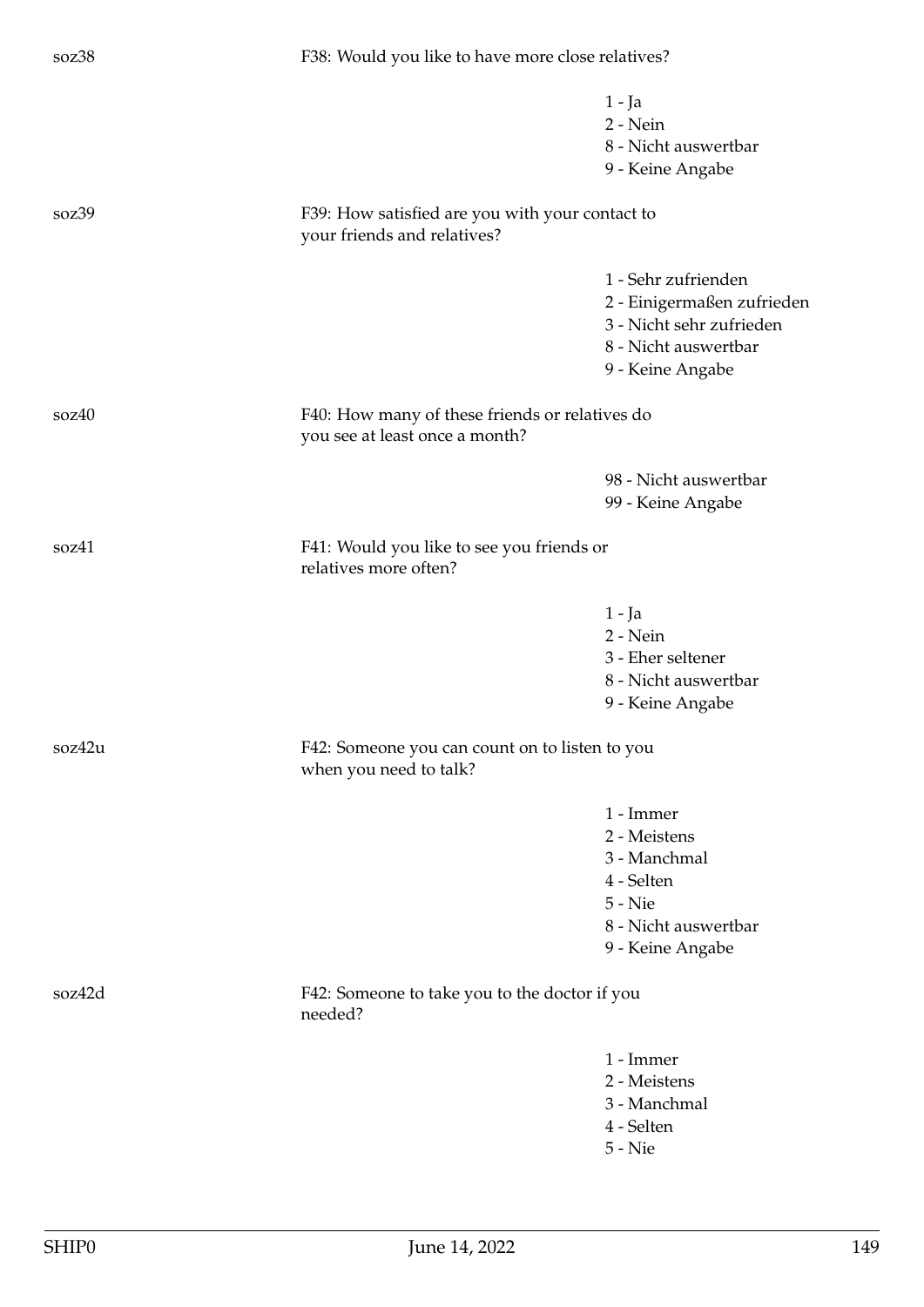| soz42g  | F42: Someone who lends you a minor deals of<br>money?                       |                      |
|---------|-----------------------------------------------------------------------------|----------------------|
|         |                                                                             | 1 - Immer            |
|         |                                                                             | 2 - Meistens         |
|         |                                                                             | 3 - Manchmal         |
|         |                                                                             | 4 - Selten           |
|         |                                                                             |                      |
|         |                                                                             | 5 - Nie              |
|         |                                                                             | 8 - Nicht auswertbar |
|         |                                                                             | 9 - Keine Angabe     |
| soz42t  | F42: Someone to help with daily chores if you<br>were sick?                 |                      |
|         |                                                                             | 1 - Immer            |
|         |                                                                             | 2 - Meistens         |
|         |                                                                             | 3 - Manchmal         |
|         |                                                                             | 4 - Selten           |
|         |                                                                             | 5 - Nie              |
|         |                                                                             | 8 - Nicht auswertbar |
|         |                                                                             | 9 - Keine Angabe     |
|         |                                                                             |                      |
| soz42e  | F42: Someone to prepare you meals when you<br>are unable to do it yourself? |                      |
|         |                                                                             | 1 - Immer            |
|         |                                                                             | 2 - Meistens         |
|         |                                                                             | 3 - Manchmal         |
|         |                                                                             | 4 - Selten           |
|         |                                                                             | 5 - Nie              |
|         |                                                                             | 8 - Nicht auswertbar |
|         |                                                                             | 9 - Keine Angabe     |
| soz43s  | F43: sports club                                                            |                      |
|         |                                                                             | $1 - Ja$             |
|         |                                                                             | $2 - Nein$           |
|         |                                                                             | 8 - Nicht auswertbar |
|         |                                                                             | 9 - Keine Angabe     |
|         |                                                                             |                      |
| soz43sh | F43: if you belong to this group, how often do<br>you attend activities     |                      |
|         |                                                                             | 1 - Häufig           |
|         |                                                                             | 2 - Manchmal         |
|         |                                                                             | 3 - Selten           |
|         |                                                                             | 8 - Nicht auswertbar |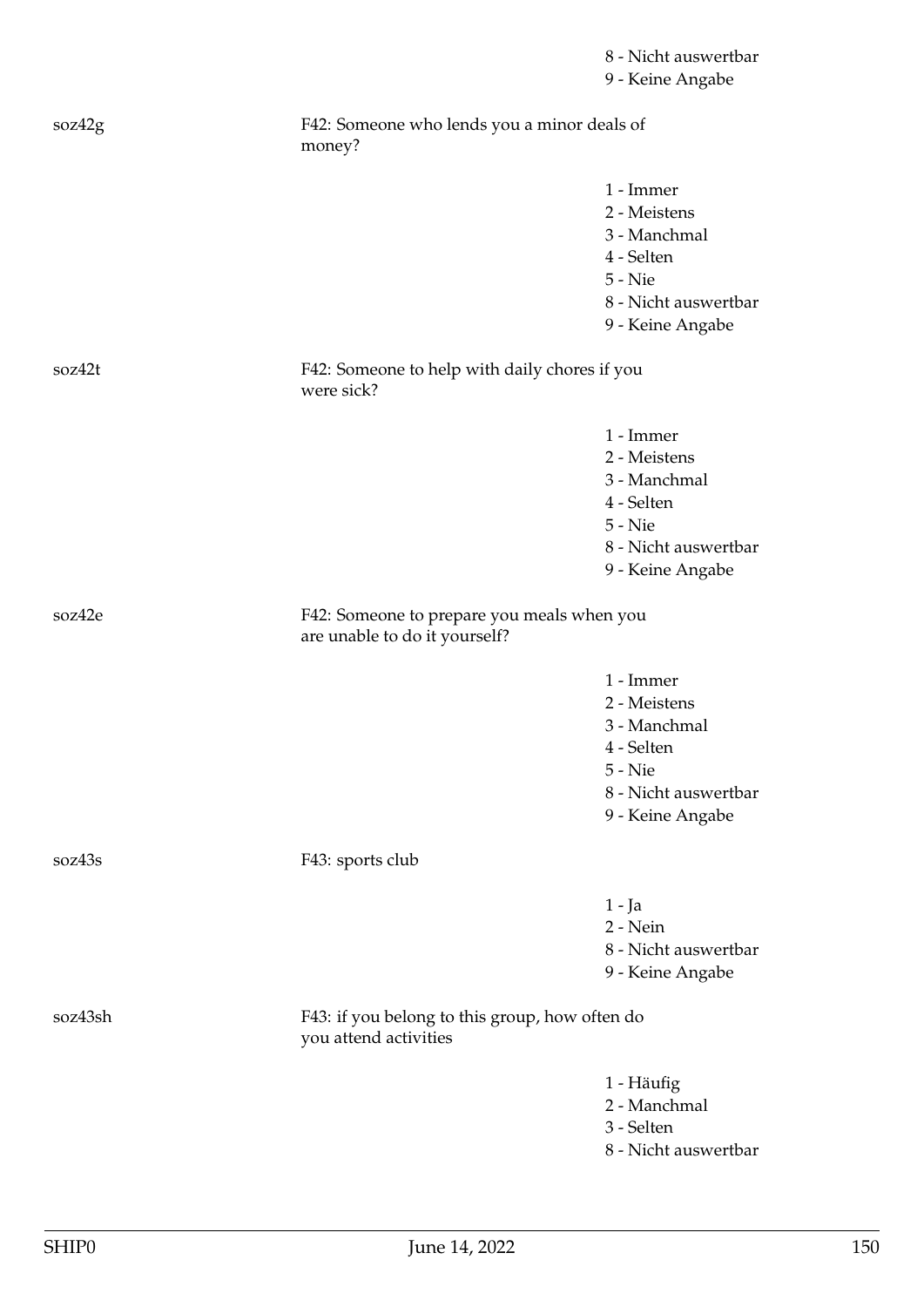| soz43t  | F43: other sports clubs (e.g. touring company,<br>dancing chorus)            |                                                                                      |
|---------|------------------------------------------------------------------------------|--------------------------------------------------------------------------------------|
|         |                                                                              | $1 - Ja$<br>2 - Nein<br>8 - Nicht auswertbar<br>9 - Keine Angabe                     |
| soz43th | F43: if you belong to this group, how often do<br>you attend activities      |                                                                                      |
|         |                                                                              | 1 - Häufig<br>2 - Manchmal<br>3 - Selten<br>8 - Nicht auswertbar<br>9 - Keine Angabe |
| soz43h  | F43: Hobbys club                                                             |                                                                                      |
|         |                                                                              | $1 - Ja$<br>2 - Nein<br>8 - Nicht auswertbar<br>9 - Keine Angabe                     |
| soz43hh | F43: if you belong to this group, how often do<br>you attend activities      |                                                                                      |
|         |                                                                              | 1 - Häufig<br>2 - Manchmal<br>3 - Selten<br>8 - Nicht auswertbar<br>9 - Keine Angabe |
| soz43g  | F43: medical support group (e.g. for rheumatism<br>or for coronary problems) |                                                                                      |
|         |                                                                              | $1 - Ja$<br>2 - Nein<br>8 - Nicht auswertbar<br>9 - Keine Angabe                     |
| soz43gh | F43: if you belong to this group, how often do<br>you attend activities      |                                                                                      |
|         |                                                                              | 1 - Häufig<br>2 - Manchmal<br>3 - Selten<br>8 - Nicht auswertbar                     |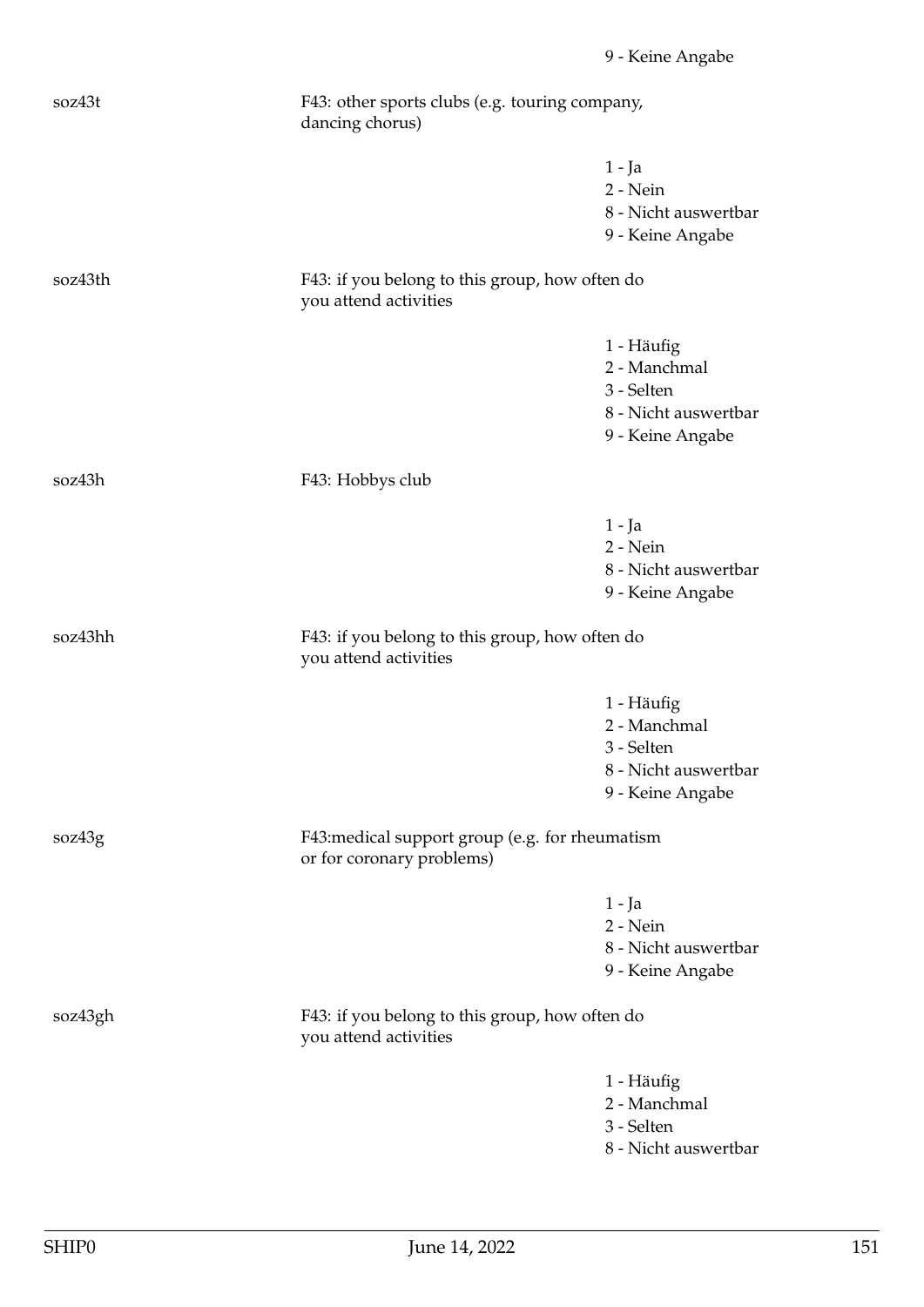- 8 Nicht auswertbar 9 - Keine Angabe
	-

|         |                                                                         | 9 - Neme Angabe                                                                      |
|---------|-------------------------------------------------------------------------|--------------------------------------------------------------------------------------|
| soz43bh | F43: if you belong to this group, how often do<br>you attend activities |                                                                                      |
|         |                                                                         | 1 - Häufig<br>2 - Manchmal<br>3 - Selten<br>8 - Nicht auswertbar<br>9 - Keine Angabe |
| soz43k  | F43: charity or church groups                                           |                                                                                      |
|         |                                                                         | $1 - Ja$<br>2 - Nein<br>8 - Nicht auswertbar<br>9 - Keine Angabe                     |
| soz43kh | F43: if you belong to this group, how often do<br>you attend activities |                                                                                      |
|         |                                                                         | 1 - Häufig<br>2 - Manchmal<br>3 - Selten<br>8 - Nicht auswertbar<br>9 - Keine Angabe |
| soz431j | F43: other groups (please enter 1st group)                              |                                                                                      |
|         |                                                                         | 1 - Ja<br>2 - Nein<br>8 - Nicht auswertbar<br>9 - Keine Angabe                       |
| soz431h | F43:if you belong to this group, how often do you<br>attend activities  |                                                                                      |
|         |                                                                         | 1 - Häufig<br>2 - Manchmal<br>3 - Selten                                             |

- 8 Nicht auswertbar
- 9 Keine Angabe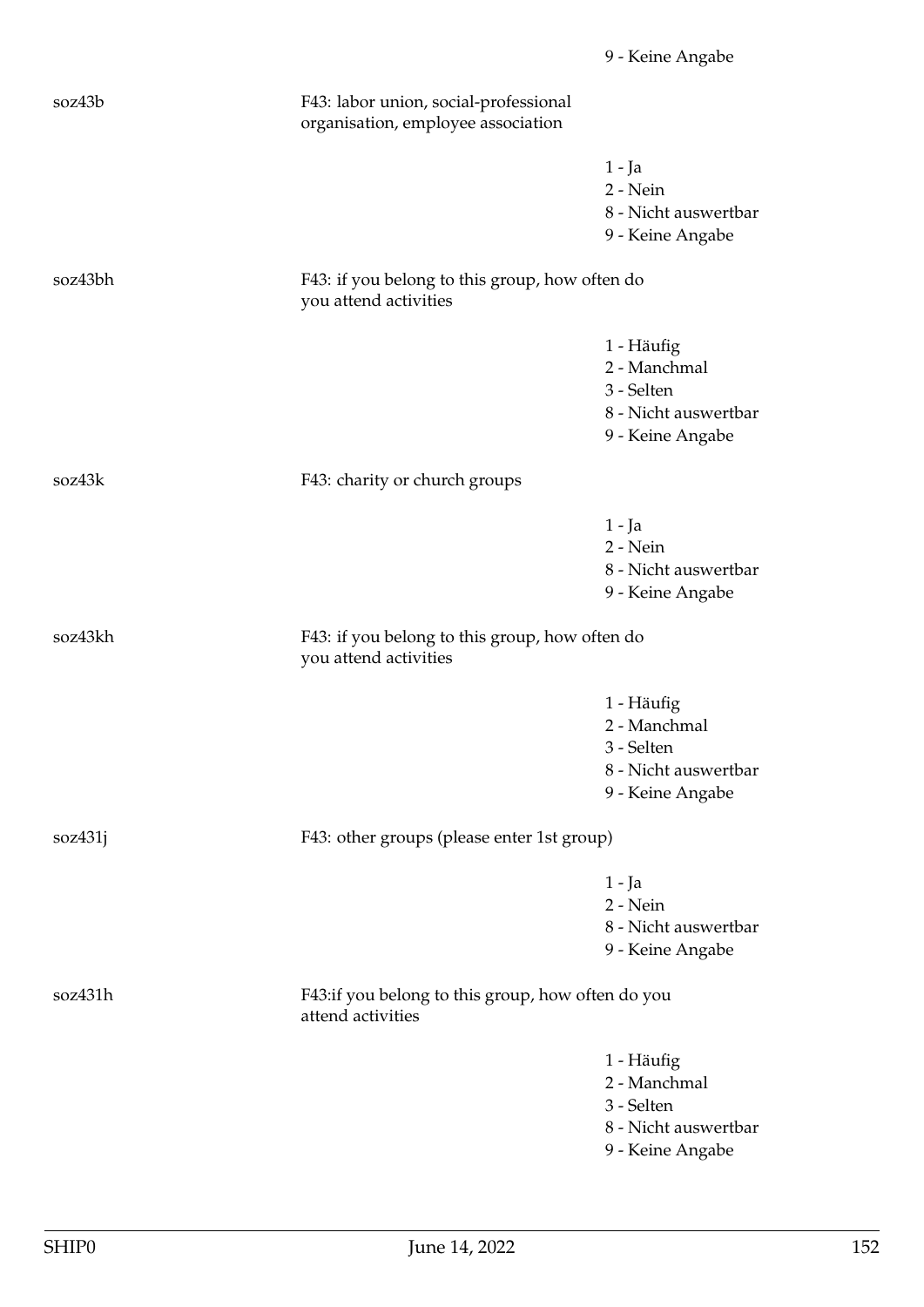| soz432j           | F43: other groups (please enter 2nd group)                                                                                    |                                                                                                                                    |
|-------------------|-------------------------------------------------------------------------------------------------------------------------------|------------------------------------------------------------------------------------------------------------------------------------|
|                   |                                                                                                                               | 1 - Ja<br>2 - Nein<br>8 - Nicht auswertbar<br>9 - Keine Angabe                                                                     |
| soz432h           | F43: if you belong to this group, how often do<br>you attend activities                                                       |                                                                                                                                    |
|                   |                                                                                                                               | 1 - Häufig<br>2 - Manchmal<br>3 - Selten<br>8 - Nicht auswertbar<br>9 - Keine Angabe                                               |
| <b>WRK</b><br>SAQ | Occupation & workplace<br>Self answered questionaire                                                                          |                                                                                                                                    |
| arb44s            | F44: Here is a list of statements about job<br>situations. Please choose the answer that comes<br>closest to your actual job. |                                                                                                                                    |
|                   |                                                                                                                               | 1 - folgende Fragen beantwortet<br>2 - folgende Fragen nicht beantwortet<br>8 - Nicht auswertbar<br>9 - Keine Angabe               |
| arb44z            | F44: I can take my time to get my work done                                                                                   |                                                                                                                                    |
|                   |                                                                                                                               | 1 - Völlig zutreffend<br>2 - Zutreffend<br>3 - Unzutreffend<br>4 - Völlig unzutreffend<br>8 - Nicht auswertbar<br>9 - Keine Angabe |
| arb44e            | F44: I have a lot of freedom to decide how I do<br>my work                                                                    |                                                                                                                                    |
|                   |                                                                                                                               | 1 - Völlig zutreffend<br>2 - Zutreffend<br>3 - Unzutreffend<br>4 - Völlig unzutreffend<br>8 - Nicht auswertbar<br>9 - Keine Angabe |
| arb44v            | F44: On my job, I can decide on my own to<br>decide how much work I do.                                                       |                                                                                                                                    |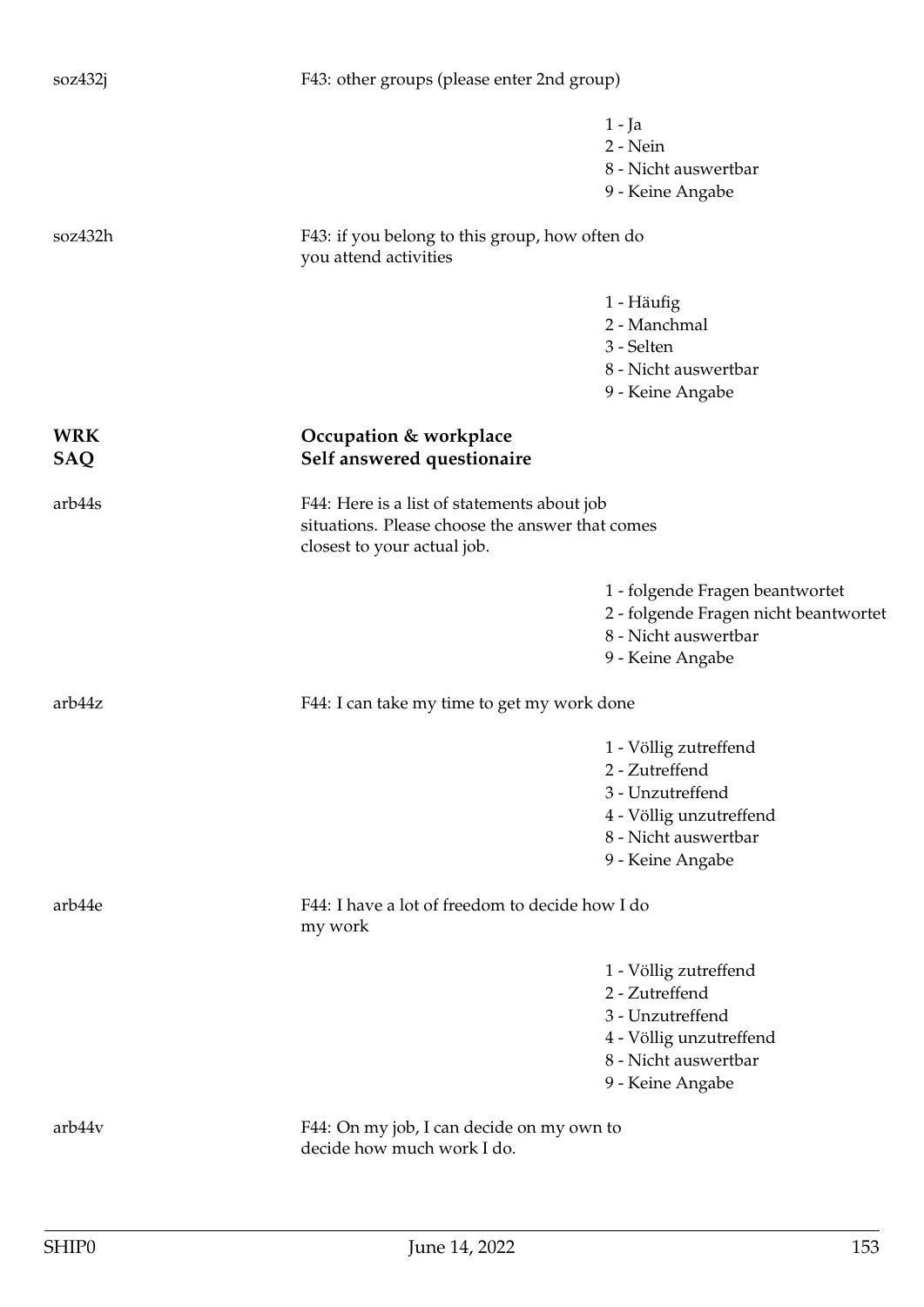|         |                                                       | 1 - Völlig zutreffend<br>2 - Zutreffend<br>3 - Unzutreffend<br>4 - Völlig unzutreffend<br>8 - Nicht auswertbar<br>9 - Keine Angabe |
|---------|-------------------------------------------------------|------------------------------------------------------------------------------------------------------------------------------------|
| arb44g  | F44: My job involves a lot of repetitive work.        |                                                                                                                                    |
|         |                                                       | 1 - Völlig zutreffend<br>2 - Zutreffend<br>3 - Unzutreffend<br>4 - Völlig unzutreffend<br>8 - Nicht auswertbar<br>9 - Keine Angabe |
| arb44ue | F44: I am asked to do an excessive amount of<br>work. |                                                                                                                                    |
|         |                                                       | 1 - Völlig zutreffend<br>2 - Zutreffend<br>3 - Unzutreffend<br>4 - Völlig unzutreffend<br>8 - Nicht auswertbar<br>9 - Keine Angabe |
| arb44f  | F44: My job requires a high level of skill.           |                                                                                                                                    |
|         |                                                       | 1 - Völlig zutreffend<br>2 - Zutreffend<br>3 - Unzutreffend<br>4 - Völlig unzutreffend<br>8 - Nicht auswertbar<br>9 - Keine Angabe |
| arb44sc | F44: My job requires working very fast.               |                                                                                                                                    |
|         |                                                       | 1 - Völlig zutreffend<br>2 - Zutreffend<br>3 - Unzutreffend<br>4 - Völlig unzutreffend<br>8 - Nicht auswertbar<br>9 - Keine Angabe |
| arb44n  | F44: My job requires that I learn new things.         |                                                                                                                                    |
|         |                                                       | 1 - Völlig zutreffend<br>2 - Zutreffend<br>3 - Unzutreffend                                                                        |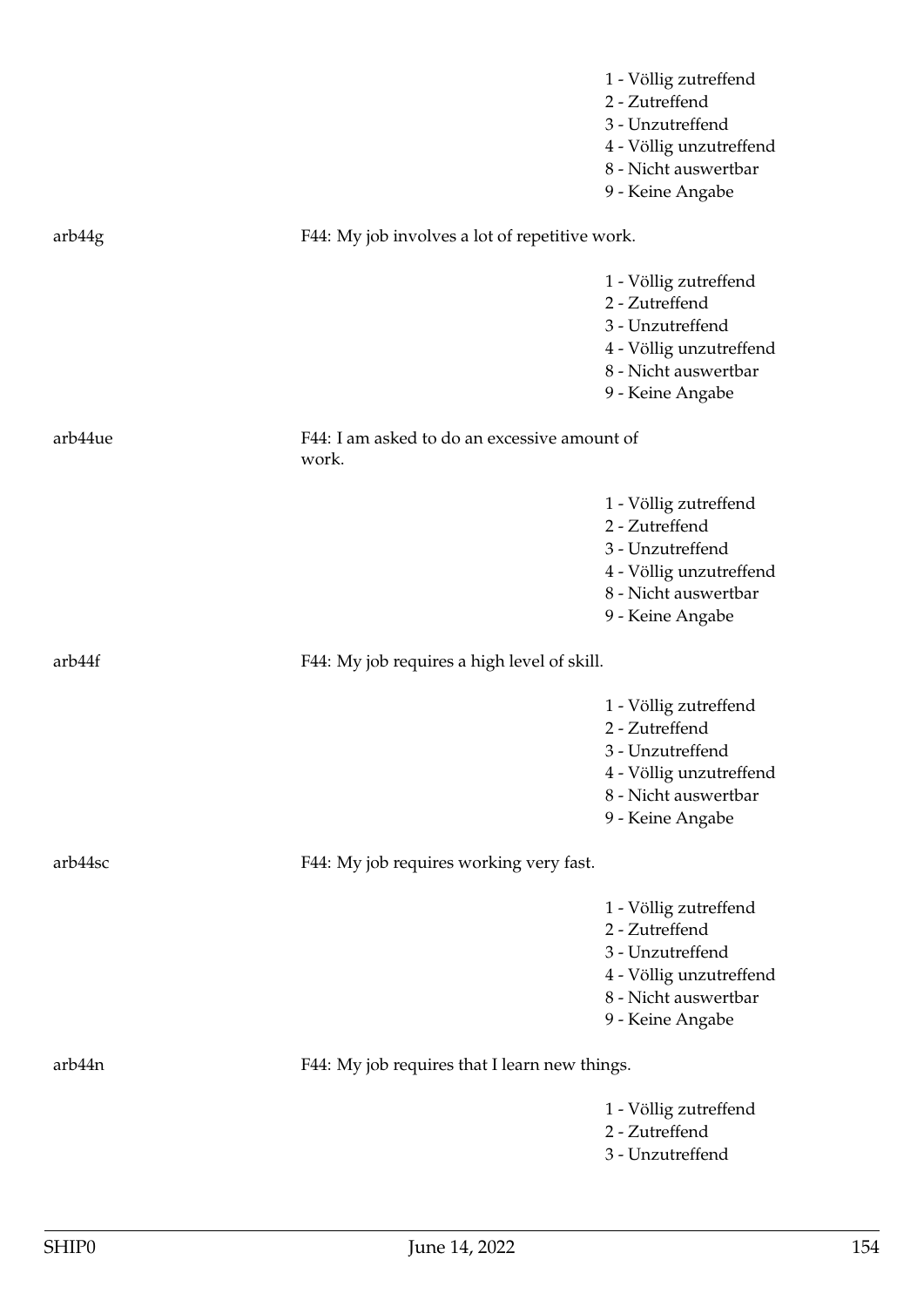|        |                                                                                             | 4 - Völlig unzutreffend<br>8 - Nicht auswertbar<br>9 - Keine Angabe                                                                                          |
|--------|---------------------------------------------------------------------------------------------|--------------------------------------------------------------------------------------------------------------------------------------------------------------|
| arb44w | F44: I often get contradictory instructions.                                                |                                                                                                                                                              |
|        |                                                                                             | 1 - Völlig zutreffend<br>2 - Zutreffend<br>3 - Unzutreffend<br>4 - Völlig unzutreffend                                                                       |
|        |                                                                                             | 8 - Nicht auswertbar<br>9 - Keine Angabe                                                                                                                     |
| arb44h | F44: My job requires working very hard.                                                     |                                                                                                                                                              |
|        |                                                                                             | 1 - Völlig zutreffend<br>2 - Zutreffend<br>3 - Unzutreffend<br>4 - Völlig unzutreffend<br>8 - Nicht auswertbar<br>9 - Keine Angabe                           |
| arb44r | F44: My job requires me to be creative.                                                     |                                                                                                                                                              |
|        |                                                                                             | 1 - Völlig zutreffend<br>2 - Zutreffend<br>3 - Unzutreffend<br>4 - Völlig unzutreffend<br>8 - Nicht auswertbar<br>9 - Keine Angabe                           |
| arb45  | F45: Are you sometimes worried about losing<br>your present job?                            |                                                                                                                                                              |
|        |                                                                                             | 1 - Ja. häufig<br>2 - Ja, manchmal<br>3 - Nein, nie<br>8 - Nicht auswertbar<br>9 - Keine Angabe                                                              |
| arb45b | F46: Do you fear losing your present<br>employment soon or facing a professional<br>change? |                                                                                                                                                              |
|        |                                                                                             | 1 - Ja, befürchte, berufliche Existenz<br>zu verlieren<br>2 - Ja, befürchte, beruflich anders ori-<br>entieren zu müssen<br>3 - Nein<br>8 - Nicht auswertbar |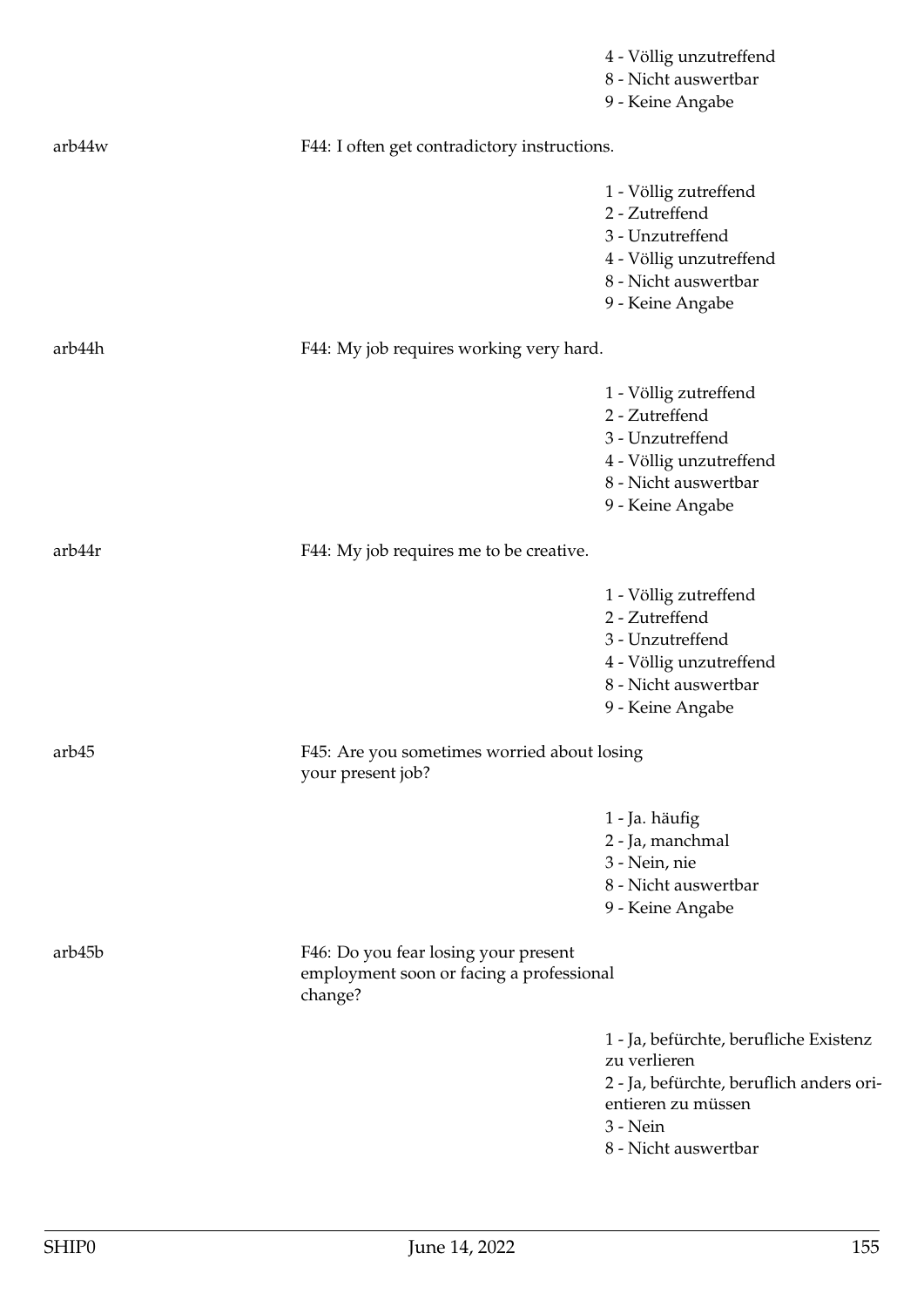| arb46                    | F47: How often did you wish to give up or<br>change your present job?                                                                  |                                                                                                                                            |
|--------------------------|----------------------------------------------------------------------------------------------------------------------------------------|--------------------------------------------------------------------------------------------------------------------------------------------|
|                          |                                                                                                                                        | $1 - Off$<br>2 - Manchmal<br>3 - Selten<br>$4 -$ Nie<br>8 - Nicht auswertbar<br>9 - Keine Angabe                                           |
| <b>REU</b><br><b>SAQ</b> | German reunification<br>Self answered questionaire                                                                                     |                                                                                                                                            |
| wend47                   | F48: Did your occupational situation change<br>since the change of the political system in eastern<br>Germany (the so-called "Wende")? |                                                                                                                                            |
|                          |                                                                                                                                        | 1 - verbessert?<br>2 - verschlechtert?<br>3 - kaum verändert?<br>4 - trifft nicht zu (Antwort)<br>8 - Nicht auswertbar<br>9 - Keine Angabe |
| wend48                   | F49: Did your financial situation change since the<br>"Wende"?                                                                         |                                                                                                                                            |
|                          |                                                                                                                                        | 1 - verbessert?<br>2 - verschlechtert?<br>3 - kaum verändert?<br>4 - trifft nicht zu (Antwort)<br>8 - Nicht auswertbar<br>9 - Keine Angabe |
| wend49                   | F50: Did your personal situation change since the<br>"Wende" (e.g. your personal contacts to friends<br>and relatives)?                |                                                                                                                                            |
|                          |                                                                                                                                        | 1 - verbessert?<br>2 - verschlechtert?<br>3 - kaum verändert?<br>4 - trifft nicht zu (Antwort)<br>8 - Nicht auswertbar<br>9 - Keine Angabe |
| <b>SAF</b><br>SAQ        | <b>Personal safety</b><br>Self answered questionaire                                                                                   |                                                                                                                                            |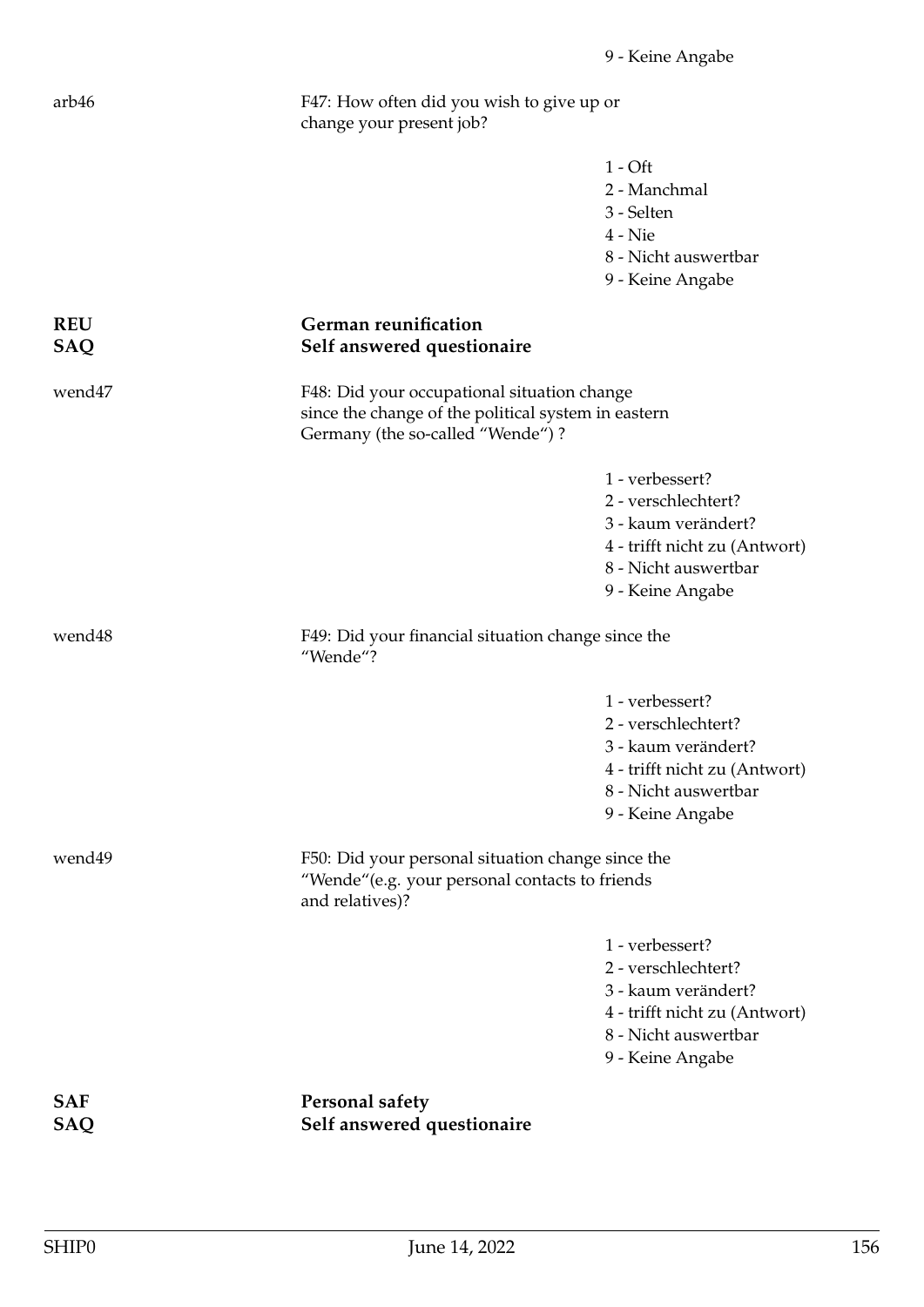| sich <sub>50</sub>   | F51: Robbery? Someone stole or tried to steal<br>your handbag or other things by violence or<br>under the threat of violence.                                                      |                                                                  |
|----------------------|------------------------------------------------------------------------------------------------------------------------------------------------------------------------------------|------------------------------------------------------------------|
|                      |                                                                                                                                                                                    | $1 - Ja$<br>2 - Nein<br>8 - Nicht auswertbar<br>9 - Keine Angabe |
| sich <sub>501</sub>  | F51: Did that happened to you during the last 12<br>months?                                                                                                                        |                                                                  |
|                      |                                                                                                                                                                                    | 1 - Ja<br>$2 - Nein$<br>8 - Nicht auswertbar<br>9 - Keine Angabe |
| sich5011             | F51: How often did that happen to you?                                                                                                                                             |                                                                  |
|                      |                                                                                                                                                                                    | 98 - Nicht auswertbar<br>99 - Keine Angabe                       |
| sich <sub>51</sub>   | F52: Residential burglary? Someone burgled<br>your house or your apartment and stole or tried<br>to steal something.                                                               |                                                                  |
|                      |                                                                                                                                                                                    | $1 - Ja$<br>2 - Nein<br>8 - Nicht auswertbar<br>9 - Keine Angabe |
| sich <sub>511</sub>  | F52: Did that happen to you during the last 12<br>months?                                                                                                                          |                                                                  |
|                      |                                                                                                                                                                                    | $1 - Ja$<br>2 - Nein<br>8 - Nicht auswertbar<br>9 - Keine Angabe |
| sich <sub>5111</sub> | F52: How often did that happen to you?                                                                                                                                             |                                                                  |
|                      |                                                                                                                                                                                    | 98 - Nicht auswertbar<br>99 - Keine Angabe                       |
| sich <sub>52</sub>   | F53: Burglary of other premises? Someone<br>entered your cellar, attic, garage, arbor, business<br>premises or office without permission and stole<br>or tried to steal something? |                                                                  |
|                      |                                                                                                                                                                                    | $1 - Ja$<br>$2 - Nein$                                           |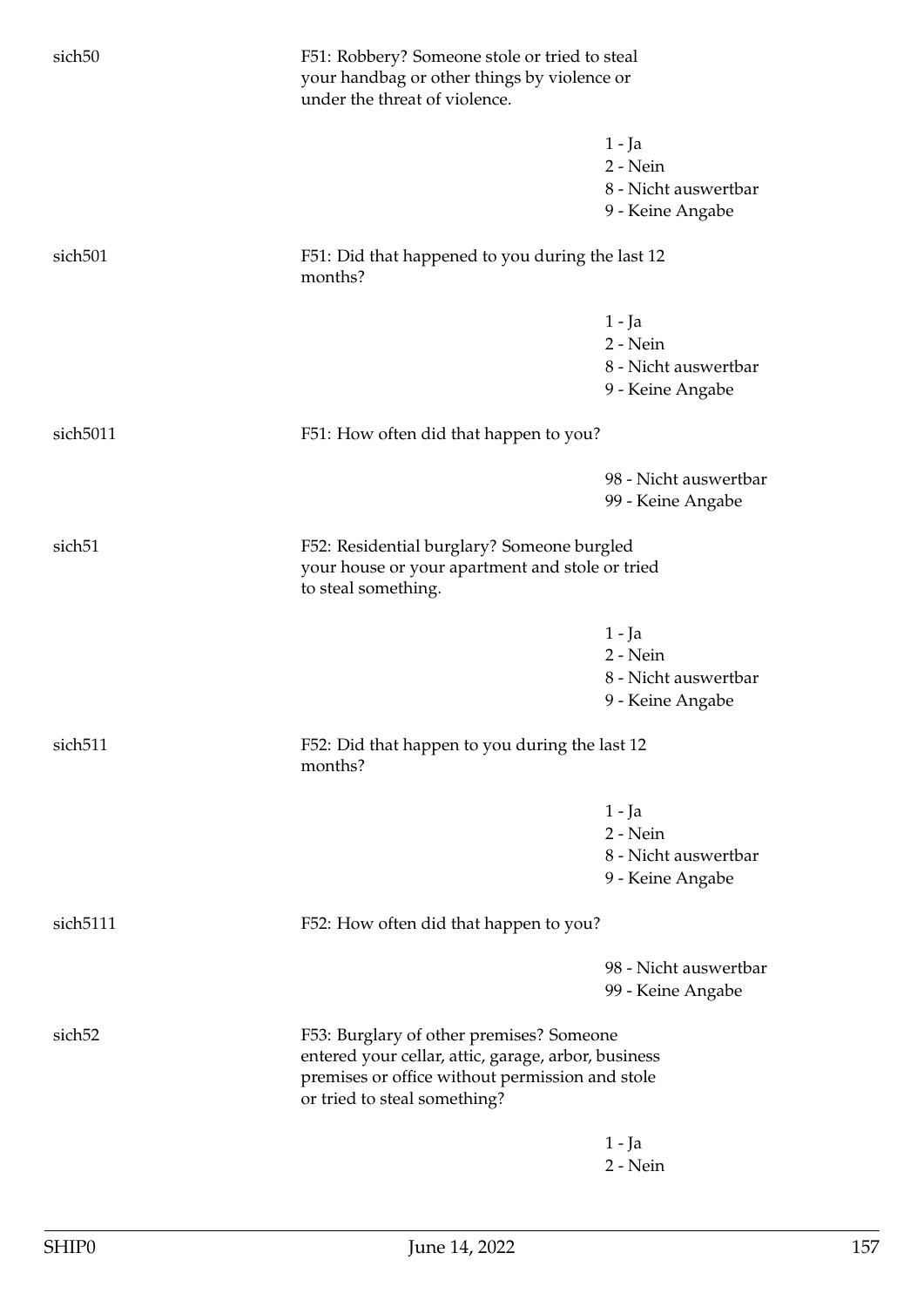|                      |                                                                                                                                                      | 8 - Nicht auswertbar<br>9 - Keine Angabe                         |
|----------------------|------------------------------------------------------------------------------------------------------------------------------------------------------|------------------------------------------------------------------|
| sich <sub>521</sub>  | F53: Did that happen to you during the last 12<br>months?                                                                                            |                                                                  |
|                      |                                                                                                                                                      | 1 - Ja<br>2 - Nein<br>8 - Nicht auswertbar<br>9 - Keine Angabe   |
| sich <sub>5211</sub> | F53: How often did that happen to you?                                                                                                               |                                                                  |
|                      |                                                                                                                                                      | 98 - Nicht auswertbar<br>99 - Keine Angabe                       |
| sich <sub>53</sub>   | F54: Car theft? Someone stole a car that was in<br>possession of your household.                                                                     |                                                                  |
|                      |                                                                                                                                                      | $1 - Ja$<br>2 - Nein<br>8 - Nicht auswertbar<br>9 - Keine Angabe |
| sich <sub>531</sub>  | F54: Did that happen to you during the last 12<br>months?                                                                                            |                                                                  |
|                      |                                                                                                                                                      | $1 - Ja$<br>2 - Nein<br>8 - Nicht auswertbar<br>9 - Keine Angabe |
| sich5311             | F54: How often did that happen to you?                                                                                                               |                                                                  |
|                      |                                                                                                                                                      | 98 - Nicht auswertbar<br>99 - Keine Angabe                       |
| sich <sub>54</sub>   | F55: Motorcycle theft? Someone stole a<br>motor-assisted bicycle, moped, motor-scooter or<br>motorcycle that was in possession of your<br>household. |                                                                  |
|                      |                                                                                                                                                      | $1 - Ja$<br>2 - Nein<br>8 - Nicht auswertbar<br>9 - Keine Angabe |
| sich <sub>541</sub>  | F55: Did that happen to you during the last 12<br>months?                                                                                            |                                                                  |
|                      |                                                                                                                                                      | $1 - Ja$                                                         |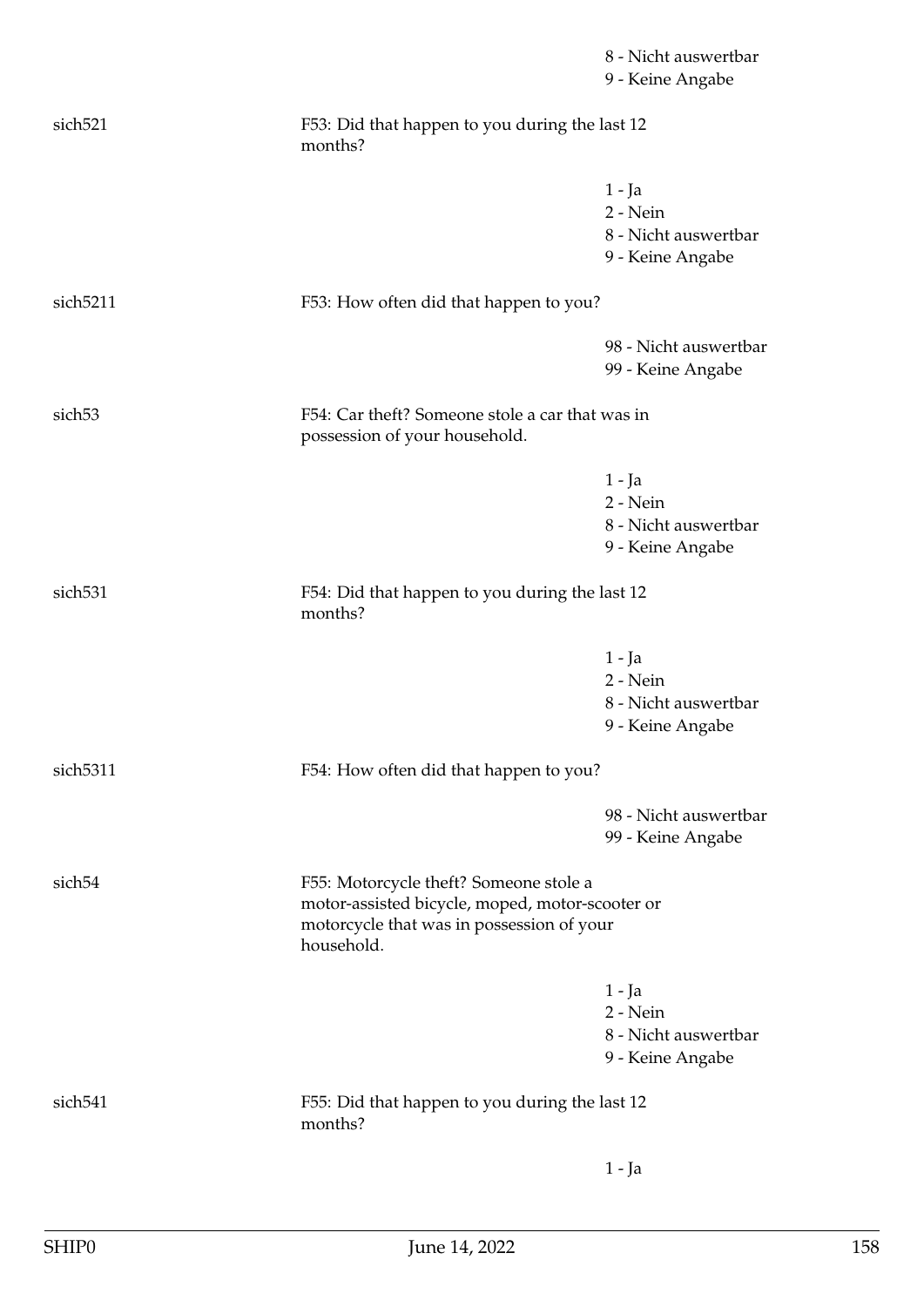|                     |                                                                                                                                                                                                                                                     | 2 - Nein              |
|---------------------|-----------------------------------------------------------------------------------------------------------------------------------------------------------------------------------------------------------------------------------------------------|-----------------------|
|                     |                                                                                                                                                                                                                                                     | 8 - Nicht auswertbar  |
|                     |                                                                                                                                                                                                                                                     | 9 - Keine Angabe      |
| sich5411            | F55: How often did that happen to you?                                                                                                                                                                                                              |                       |
|                     |                                                                                                                                                                                                                                                     | 98 - Nicht auswertbar |
|                     |                                                                                                                                                                                                                                                     | 99 - Keine Angabe     |
| sich <sub>55</sub>  | F56: Wilful damage of a car or theft from a car?<br>Someone wilfully damaged a car (e.g. broken off<br>antenna, damaged tires or car lacquer) or stole<br>something from a car (e.g. radio or handbag) that<br>was in possession of your household. |                       |
|                     |                                                                                                                                                                                                                                                     | $1 - Ja$              |
|                     |                                                                                                                                                                                                                                                     | 2 - Nein              |
|                     |                                                                                                                                                                                                                                                     | 8 - Nicht auswertbar  |
|                     |                                                                                                                                                                                                                                                     | 9 - Keine Angabe      |
| sich <sub>551</sub> | F56: Did that happen to you during the last 12<br>months?                                                                                                                                                                                           |                       |
|                     |                                                                                                                                                                                                                                                     | $1 - Ja$              |
|                     |                                                                                                                                                                                                                                                     | 2 - Nein              |
|                     |                                                                                                                                                                                                                                                     | 8 - Nicht auswertbar  |
|                     |                                                                                                                                                                                                                                                     | 9 - Keine Angabe      |
| sich5511            | F56: How often did that happen to you?                                                                                                                                                                                                              |                       |
|                     |                                                                                                                                                                                                                                                     | 98 - Nicht auswertbar |
|                     |                                                                                                                                                                                                                                                     | 99 - Keine Angabe     |
| sich <sub>56</sub>  | F57: Bicycle theft? Someone stole a bicycle that<br>was your private property or that was in<br>possession of your household.                                                                                                                       |                       |
|                     |                                                                                                                                                                                                                                                     | $1 - Ja$              |
|                     |                                                                                                                                                                                                                                                     | 2 - Nein              |
|                     |                                                                                                                                                                                                                                                     | 8 - Nicht auswertbar  |
|                     |                                                                                                                                                                                                                                                     | 9 - Keine Angabe      |
| sich <sub>561</sub> | F57: Did that happen to you during the last 12<br>months?                                                                                                                                                                                           |                       |
|                     |                                                                                                                                                                                                                                                     | 1 - Ja                |
|                     |                                                                                                                                                                                                                                                     | 2 - Nein              |
|                     |                                                                                                                                                                                                                                                     | 8 - Nicht auswertbar  |
|                     |                                                                                                                                                                                                                                                     | 9 - Keine Angabe      |
| sich5611            | F57: How often did that happen to you?                                                                                                                                                                                                              |                       |
|                     |                                                                                                                                                                                                                                                     |                       |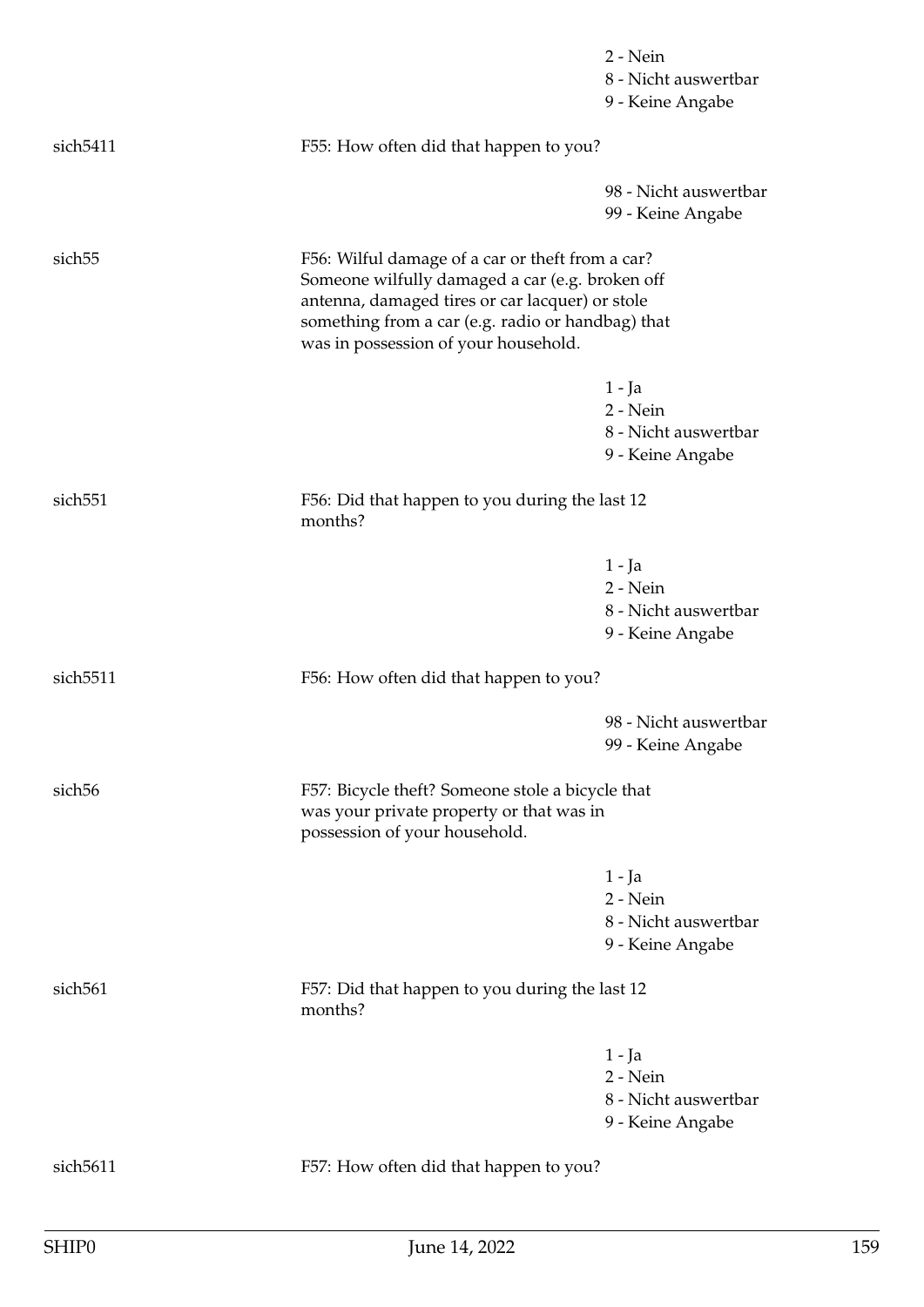|                     |                                                                                                                                                                                                                                                                        | 98 - Nicht auswertbar                                              |
|---------------------|------------------------------------------------------------------------------------------------------------------------------------------------------------------------------------------------------------------------------------------------------------------------|--------------------------------------------------------------------|
|                     |                                                                                                                                                                                                                                                                        | 99 - Keine Angabe                                                  |
| sich <sub>57</sub>  | F58: Other thefts? Thefts of things like e.g. wallet,<br>documents, bags, camera, etc. (e.g. at work, in<br>the street, in restaurants, on the beach, on the bus,<br>on the train) Cases involving threat of violence or<br>resort to violence, thefts from cars, or p |                                                                    |
|                     |                                                                                                                                                                                                                                                                        |                                                                    |
|                     |                                                                                                                                                                                                                                                                        | 1 - Ja<br>$2 - Nein$<br>8 - Nicht auswertbar<br>9 - Keine Angabe   |
| sich <sub>571</sub> | F58: Did that happen to you during the last 12<br>months?                                                                                                                                                                                                              |                                                                    |
|                     |                                                                                                                                                                                                                                                                        | 1 - Ja<br>$2 - Nein$<br>8 - Nicht auswertbar<br>9 - Keine Angabe   |
| sich5711            | F58: How often did that happen to you?                                                                                                                                                                                                                                 |                                                                    |
|                     |                                                                                                                                                                                                                                                                        | 98 - Nicht auswertbar<br>99 - Keine Angabe                         |
| sich <sub>58</sub>  | F59: Bodily injury with a weapon? Someone<br>intentionally injured you with a firearm, knife,<br>cudgel, teargas, chains or similar items; or<br>someone tried to do so without taking away<br>something from you.                                                     |                                                                    |
|                     |                                                                                                                                                                                                                                                                        | $1 - Ja$                                                           |
|                     |                                                                                                                                                                                                                                                                        | $2 - Nein$<br>8 - Nicht auswertbar<br>9 - Keine Angabe             |
| sich <sub>581</sub> | F59: Did that happen to you during the last 12<br>months?                                                                                                                                                                                                              |                                                                    |
|                     |                                                                                                                                                                                                                                                                        | $1 - Ja$<br>$2 - Nein$<br>8 - Nicht auswertbar<br>9 - Keine Angabe |
| sich5811            | F59: How often did that happen to you?                                                                                                                                                                                                                                 |                                                                    |
|                     |                                                                                                                                                                                                                                                                        | 98 - Nicht auswertbar<br>99 - Keine Angabe                         |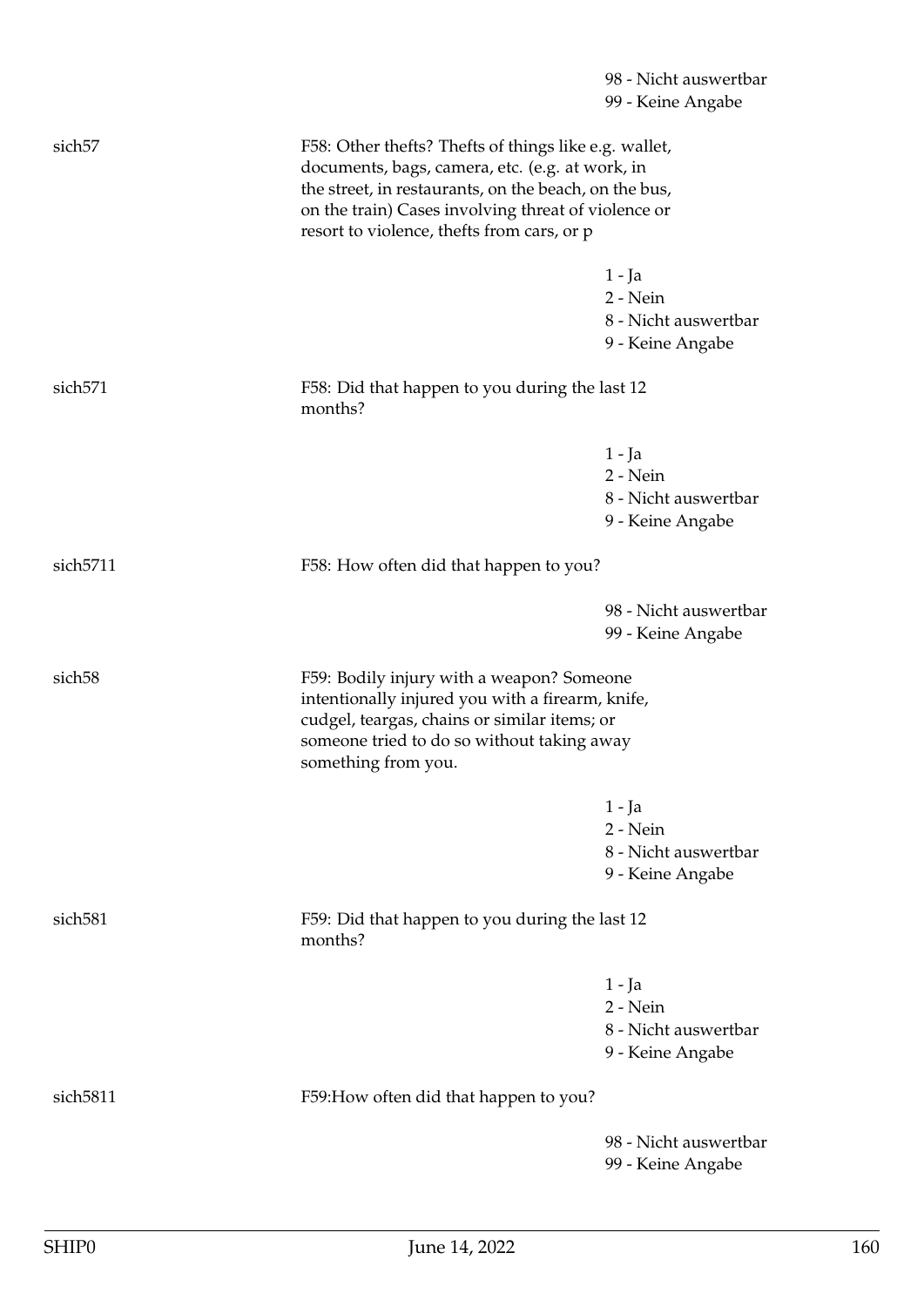| sich <sub>59</sub>  | F60: Bodily injury without weapons? Someone<br>intentionally beat, drubed, hit or choked you<br>without using a weapon or an object and without<br>taking away something from you.  |                                                                  |
|---------------------|-------------------------------------------------------------------------------------------------------------------------------------------------------------------------------------|------------------------------------------------------------------|
|                     |                                                                                                                                                                                     | $1 - Ja$<br>2 - Nein<br>8 - Nicht auswertbar<br>9 - Keine Angabe |
| sich <sub>591</sub> | F60: Did that happen to you during the last 12<br>months?                                                                                                                           |                                                                  |
|                     |                                                                                                                                                                                     | 1 - Ja<br>2 - Nein<br>8 - Nicht auswertbar<br>9 - Keine Angabe   |
| sich5911            | F60: How often did that happen to you?                                                                                                                                              |                                                                  |
|                     |                                                                                                                                                                                     | 98 - Nicht auswertbar<br>99 - Keine Angabe                       |
| sich60              | F61: Threat/coercion? Someone threatened you<br>so badly that you were really frightened and<br>therefor you did for examle what you were asked<br>to do, without harming yourself. |                                                                  |
|                     |                                                                                                                                                                                     | $1 - Ja$<br>2 - Nein<br>8 - Nicht auswertbar<br>9 - Keine Angabe |
| sich601             | F61: Did that happen to you during the last 12<br>months?                                                                                                                           |                                                                  |
|                     |                                                                                                                                                                                     | $1 - Ja$<br>2 - Nein<br>8 - Nicht auswertbar<br>9 - Keine Angabe |
| sich6011            | F61: How often did that happen to you?                                                                                                                                              |                                                                  |
|                     |                                                                                                                                                                                     | 98 - Nicht auswertbar<br>99 - Keine Angabe                       |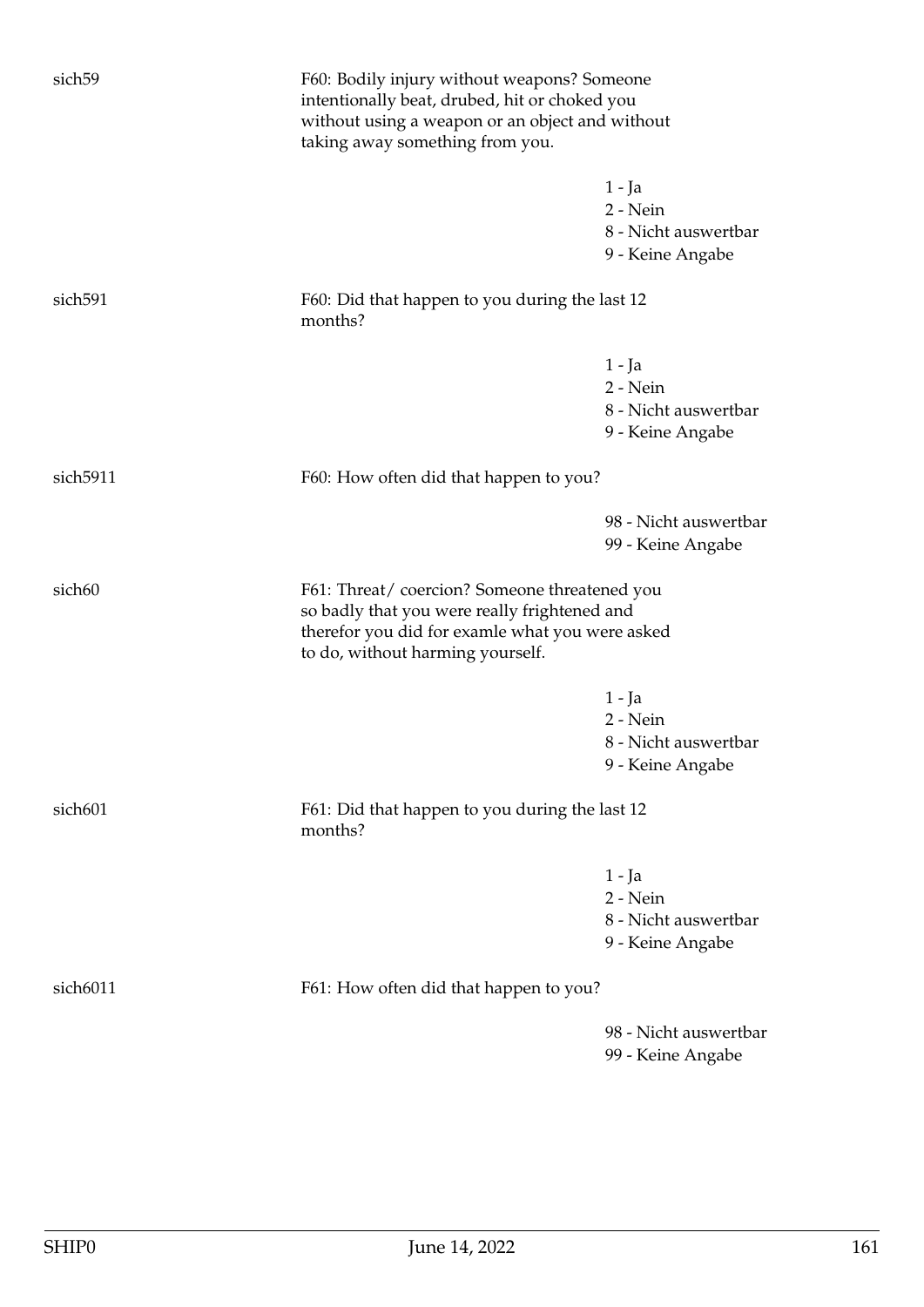| sich61              | F62: Sexual harassment? Someone with sexual<br>intentions harassed you in a rude insolent way,<br>e.g. by talking in an obscene way or by touching<br>you without any more sexual acts. This can for<br>example happen in the street, on the beach or in a<br>house. |                                                                  |
|---------------------|----------------------------------------------------------------------------------------------------------------------------------------------------------------------------------------------------------------------------------------------------------------------|------------------------------------------------------------------|
|                     |                                                                                                                                                                                                                                                                      | 1 - Ja<br>2 - Nein<br>8 - Nicht auswertbar<br>9 - Keine Angabe   |
| sich611             | F62: Did that happen to you during the last 12<br>months?                                                                                                                                                                                                            |                                                                  |
|                     |                                                                                                                                                                                                                                                                      | $1 - Ja$<br>2 - Nein<br>8 - Nicht auswertbar<br>9 - Keine Angabe |
| sich6111            | F62: How often did that happen to you?                                                                                                                                                                                                                               |                                                                  |
|                     |                                                                                                                                                                                                                                                                      | 98 - Nicht auswertbar<br>99 - Keine Angabe                       |
| sich <sub>62</sub>  | F63: Fraud? Someone betrayed you when you<br>were buying, selling something or paying<br>someone for a job. That means that a person<br>intentionally fooled you or lied to you and that<br>you suffered a financial disadvantage.                                   |                                                                  |
|                     |                                                                                                                                                                                                                                                                      | $1 - Ja$<br>2 - Nein<br>8 - Nicht auswertbar<br>9 - Keine Angabe |
| sich <sub>621</sub> | F63: Did that happen to you during the last 12<br>months?                                                                                                                                                                                                            |                                                                  |
|                     |                                                                                                                                                                                                                                                                      | 1 - Ja<br>$2 - Nein$<br>8 - Nicht auswertbar<br>9 - Keine Angabe |
| sich6211            | F63: How often did that happen to you?                                                                                                                                                                                                                               |                                                                  |
|                     |                                                                                                                                                                                                                                                                      | 98 - Nicht auswertbar<br>99 - Keine Angabe                       |
| <b>HLT</b><br>SAQ   | Health and everyday life<br>Self answered questionaire                                                                                                                                                                                                               |                                                                  |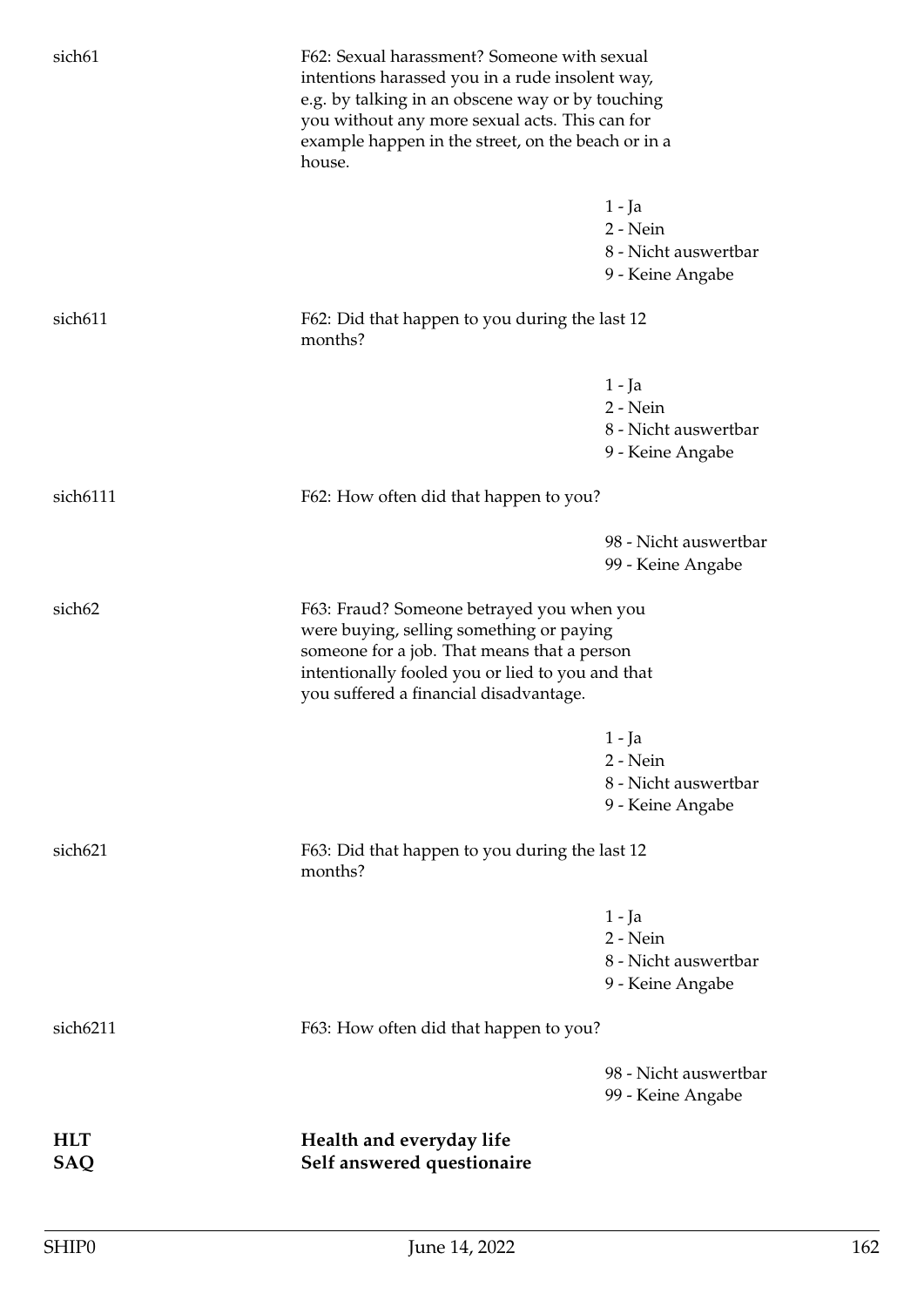|        |                                                                                                           | 1 - Ausgezeichnet           |
|--------|-----------------------------------------------------------------------------------------------------------|-----------------------------|
|        |                                                                                                           | 2 - Sehr gut                |
|        |                                                                                                           | $3 - G$ ut                  |
|        |                                                                                                           | 4 - Weniger gut             |
|        |                                                                                                           | 5 - Schlecht                |
|        |                                                                                                           | 8 - Nicht auswertbar        |
|        |                                                                                                           | 9 - Keine Angabe            |
|        |                                                                                                           |                             |
| ges64m | F65: moderate activities, such as moving a table,<br>pushing a vacuum cleaner, bowling or playing<br>golf |                             |
|        |                                                                                                           | 1 - Ja, stark eingeschränkt |
|        |                                                                                                           | 2 - Ja. etwas eingeschränkt |
|        |                                                                                                           | 3 - Nein, überhaupt nicht   |
|        |                                                                                                           | eingeschränkt               |
|        |                                                                                                           | 8 - Nicht auswertbar        |
|        |                                                                                                           | 9 - Keine Angabe            |
|        |                                                                                                           |                             |
| ges64t | F65: climbing several flights of stairs                                                                   |                             |
|        |                                                                                                           | 1 - Ja, stark eingeschränkt |
|        |                                                                                                           | 2 - Ja. etwas eingeschränkt |
|        |                                                                                                           | 3 - Nein, überhaupt nicht   |
|        |                                                                                                           | eingeschränkt               |
|        |                                                                                                           | 8 - Nicht auswertbar        |
|        |                                                                                                           | 9 - Keine Angabe            |
|        |                                                                                                           |                             |
| ges65w | F66: accomplished less than you would like                                                                |                             |
|        |                                                                                                           | $1 - Ja$                    |
|        |                                                                                                           | 2 - Nein                    |
|        |                                                                                                           | 8 - Nicht auswertbar        |
|        |                                                                                                           | 9 - Keine Angabe            |
|        |                                                                                                           |                             |
| ges65b | F66: Were limited in the kind of work or other<br>activities                                              |                             |
|        |                                                                                                           |                             |
|        |                                                                                                           | 1 - Ja                      |
|        |                                                                                                           | 2 - Nein                    |
|        |                                                                                                           | 8 - Nicht auswertbar        |
|        |                                                                                                           | 9 - Keine Angabe            |
| ges66b | F67: Were limited in the kind of work or other<br>activities                                              |                             |
|        |                                                                                                           |                             |
|        |                                                                                                           | $1 - Ja$                    |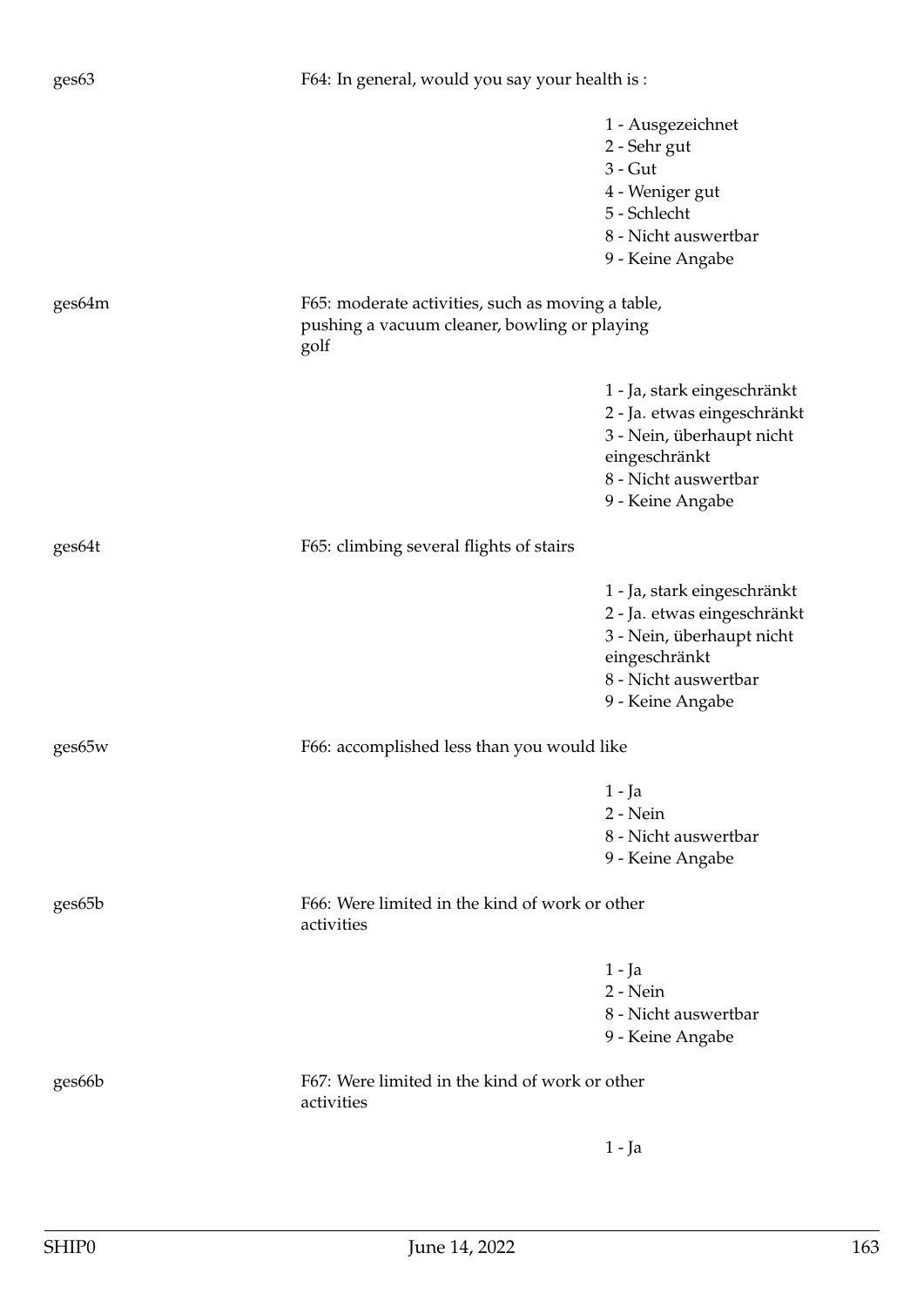|        |                                                 | $2 - Nein$           |
|--------|-------------------------------------------------|----------------------|
|        |                                                 | 8 - Nicht auswertbar |
|        |                                                 | 9 - Keine Angabe     |
| ges66w | F67: Accomplished less than you would like      |                      |
|        |                                                 | 1 - Ja               |
|        |                                                 | 2 - Nein             |
|        |                                                 | 8 - Nicht auswertbar |
|        |                                                 | 9 - Keine Angabe     |
| ges67  | F68: During the past 4 weeks, how much did      |                      |
|        | pain interfere with your normal work (including |                      |
|        | both work outside the home and housework)?      |                      |
|        |                                                 | 1 - Überhaupt nicht  |
|        |                                                 | 2 - Ein bisschen     |
|        |                                                 | 3 - Mäßig            |
|        |                                                 | 4 - Ziemlich         |
|        |                                                 | 5 - Sehr             |
|        |                                                 | 8 - Nicht auswertbar |
|        |                                                 | 9 - Keine Angabe     |
| ges68r | F69: Have you felt calm and peaceful?           |                      |
|        |                                                 | 1 - Immer            |
|        |                                                 | 2 - Meistens         |
|        |                                                 | 3 - Ziemlich oft     |
|        |                                                 | 4 - Manchmal         |
|        |                                                 | 5 - Selten           |
|        |                                                 | $6 -$ Nie            |
|        |                                                 | 8 - Nicht auswertbar |
|        |                                                 | 9 - Keine Angabe     |
| ges68e | F69: Did you have a lot of energy?              |                      |
|        |                                                 | 1 - Immer            |
|        |                                                 | 2 - Meistens         |
|        |                                                 | 3 - Ziemlich oft     |
|        |                                                 | 4 - Manchmal         |
|        |                                                 | 5 - Selten           |
|        |                                                 | $6 -$ Nie            |
|        |                                                 | 8 - Nicht auswertbar |
|        |                                                 | 9 - Keine Angabe     |
| ges68t | F69: Have you felt downhearted and blue?        |                      |
|        |                                                 | 1 - Immer            |
|        |                                                 | 2 - Meistens         |
|        |                                                 | 3 - Ziemlich oft     |
|        |                                                 |                      |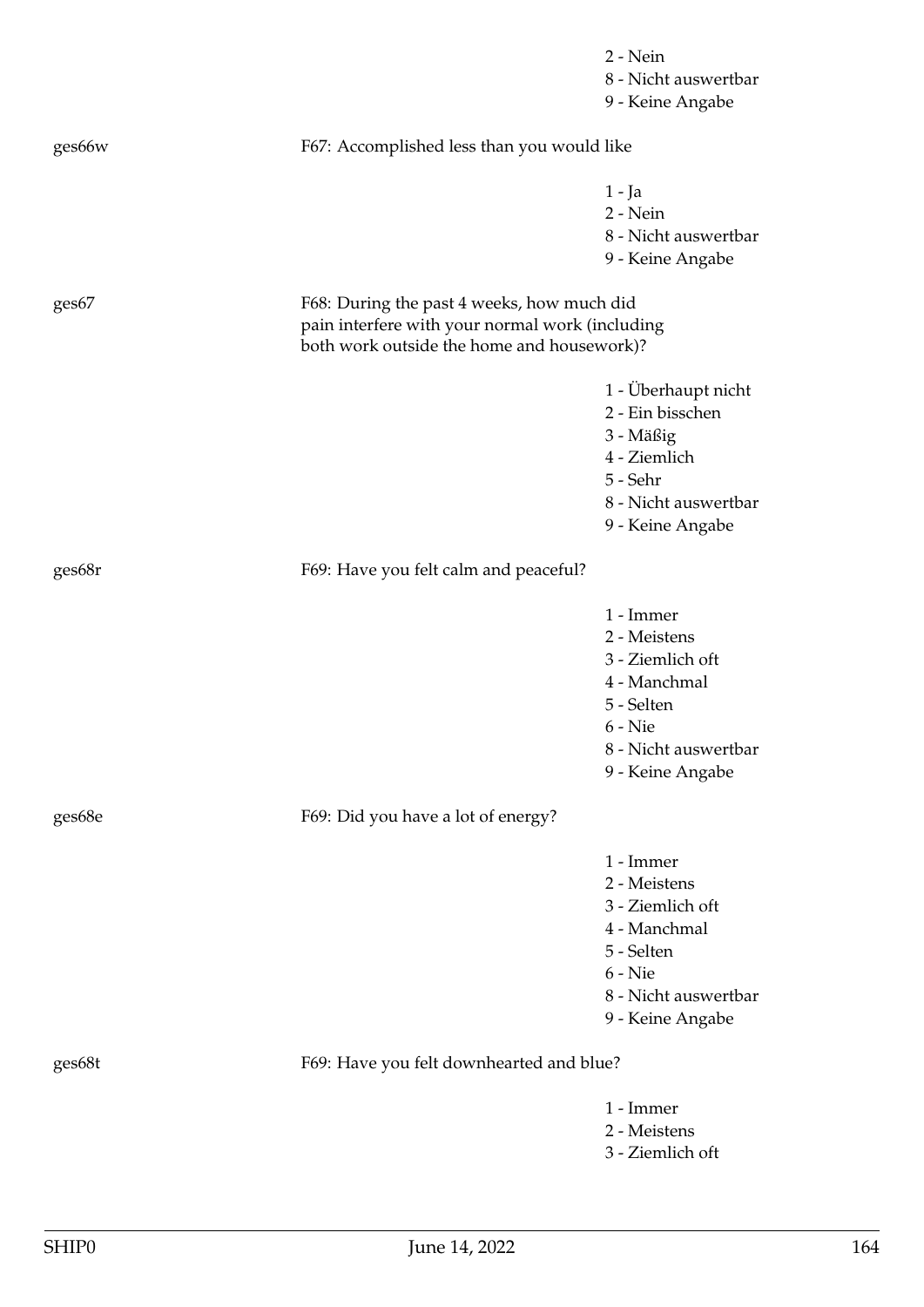|         |                                                                                                                                    | 4 - Manchmal                    |
|---------|------------------------------------------------------------------------------------------------------------------------------------|---------------------------------|
|         |                                                                                                                                    | 5 - Selten<br>$6 -$ Nie         |
|         |                                                                                                                                    | 8 - Nicht auswertbar            |
|         |                                                                                                                                    |                                 |
|         |                                                                                                                                    | 9 - Keine Angabe                |
| ges69   | F70: During the past 4 weeks how much of the<br>time has your physical health or emotional<br>problems interfered with your social |                                 |
|         | activities(like visiting friends, relatives, etc.)?                                                                                |                                 |
|         |                                                                                                                                    | 1 - Immer                       |
|         |                                                                                                                                    | 2 - Meistens                    |
|         |                                                                                                                                    | 3 - Manchmal                    |
|         |                                                                                                                                    | 4 - Selten                      |
|         |                                                                                                                                    | 5 - Nie                         |
|         |                                                                                                                                    | 8 - Nicht auswertbar            |
|         |                                                                                                                                    | 9 - Keine Angabe                |
| anomie1 | F71: I can't help most of the difficulties we have<br>today.                                                                       |                                 |
|         |                                                                                                                                    | 1 - Stimme ganz und gar zu      |
|         |                                                                                                                                    | 2 - Stimme eher zu              |
|         |                                                                                                                                    | 3 - Stimme eher nicht zu        |
|         |                                                                                                                                    | 4 - Stimmt ganz und garnicht zu |
|         |                                                                                                                                    | 8 - Nicht auswertbar            |
|         |                                                                                                                                    | 9 - Keine Angabe                |
| anomie2 | F72: I often feel lonely.                                                                                                          |                                 |
|         |                                                                                                                                    | 1 - Stimme ganz und gar zu      |
|         |                                                                                                                                    | 2 - Stimme eher zu              |
|         |                                                                                                                                    | 3 - Stimme eher nicht zu        |
|         |                                                                                                                                    | 4 - Stimmt ganz und garnicht zu |
|         |                                                                                                                                    | 8 - Nicht auswertbar            |
|         |                                                                                                                                    | 9 - Keine Angabe                |
|         |                                                                                                                                    |                                 |
| anomie3 | F73: Today the world is so complicated that I<br>really don't understand how everything is                                         |                                 |
|         | related.                                                                                                                           |                                 |
|         |                                                                                                                                    | 1 - Stimme ganz und gar zu      |
|         |                                                                                                                                    | 2 - Stimme eher zu              |
|         |                                                                                                                                    | 3 - Stimme eher nicht zu        |
|         |                                                                                                                                    | 4 - Stimmt ganz und garnicht zu |
|         |                                                                                                                                    | 8 - Nicht auswertbar            |
|         |                                                                                                                                    | 9 - Keine Angabe                |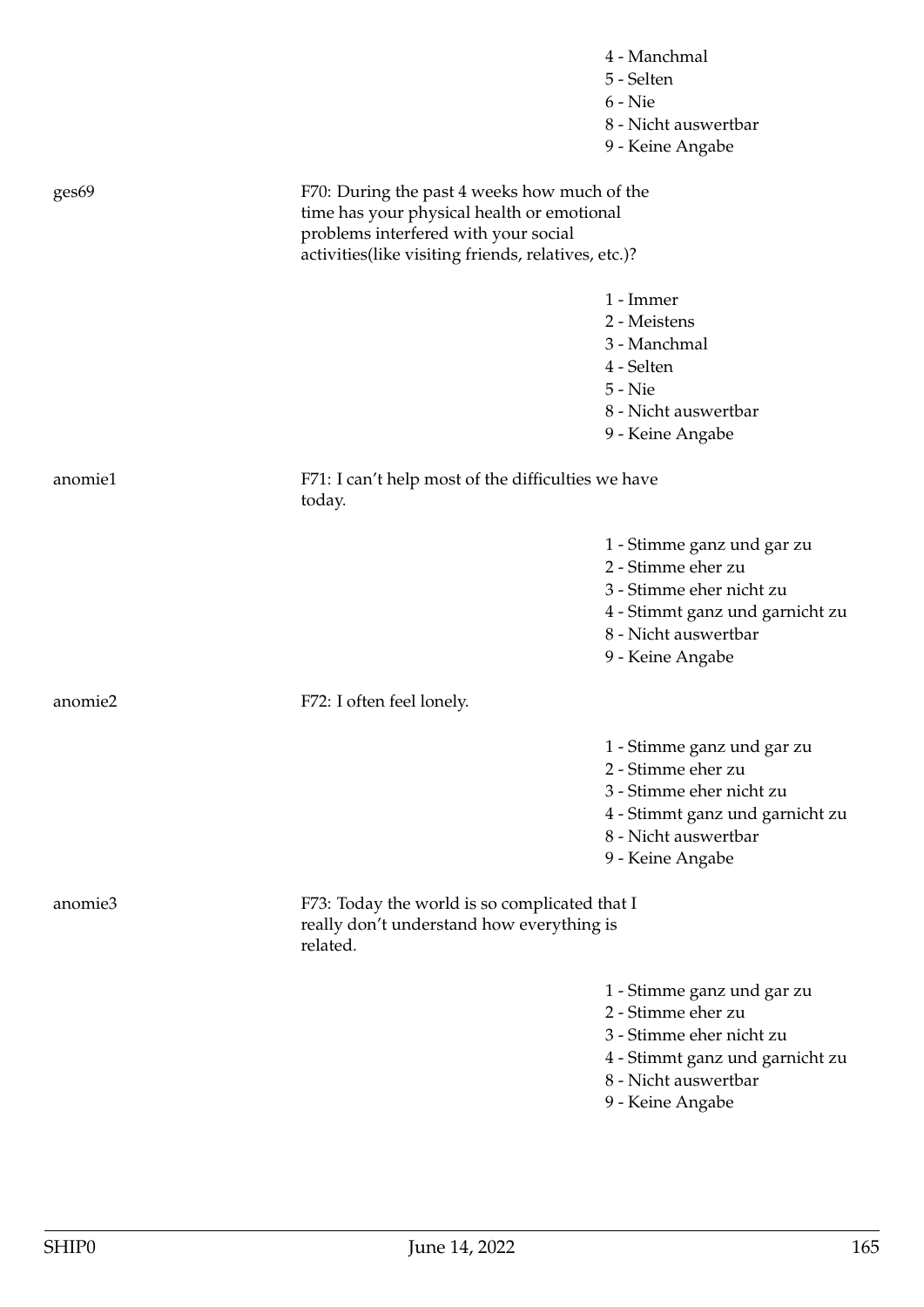| zwang74 | F74: I tend to clean things in my household or<br>wash parts of my body more often than<br>necessary.                                                                                                  |                                                                                               |
|---------|--------------------------------------------------------------------------------------------------------------------------------------------------------------------------------------------------------|-----------------------------------------------------------------------------------------------|
|         |                                                                                                                                                                                                        | $1 -$ Nie<br>2 - Selten<br>$3 - Off$<br>4 - Immer<br>8 - Nicht auswertbar<br>9 - Keine Angabe |
| zwang75 | F75: I tend to check if I locked the front door,<br>turned out the light, switched off the cooker or<br>the iron, or if i did everything right, e.g. at work<br>or at home.                            |                                                                                               |
|         |                                                                                                                                                                                                        | $1 -$ Nie<br>2 - Selten<br>$3 - Off$<br>4 - Immer<br>8 - Nicht auswertbar<br>9 - Keine Angabe |
| zwang76 | F76: Sometimes I have thoughts in my mind, e.g.<br>about a previous conversation, my behaviour,<br>irksome news or a possible disaster, which I can't<br>get rid of, although I feel bothered by them. |                                                                                               |
|         |                                                                                                                                                                                                        | $1 -$ Nie<br>2 - Selten<br>$3 - Off$<br>4 - Immer<br>8 - Nicht auswertbar<br>9 - Keine Angabe |
| zwang77 | F77: Occasionally I realize, that I repeat certain<br>actions several times or in a particular order,<br>because otherwise I'd feel tense or something<br>unpleasant coming.                           |                                                                                               |
|         |                                                                                                                                                                                                        | $1 -$ Nie<br>2 - Selten<br>$3 - Off$<br>4 - Immer<br>8 - Nicht auswertbar<br>9 - Keine Angabe |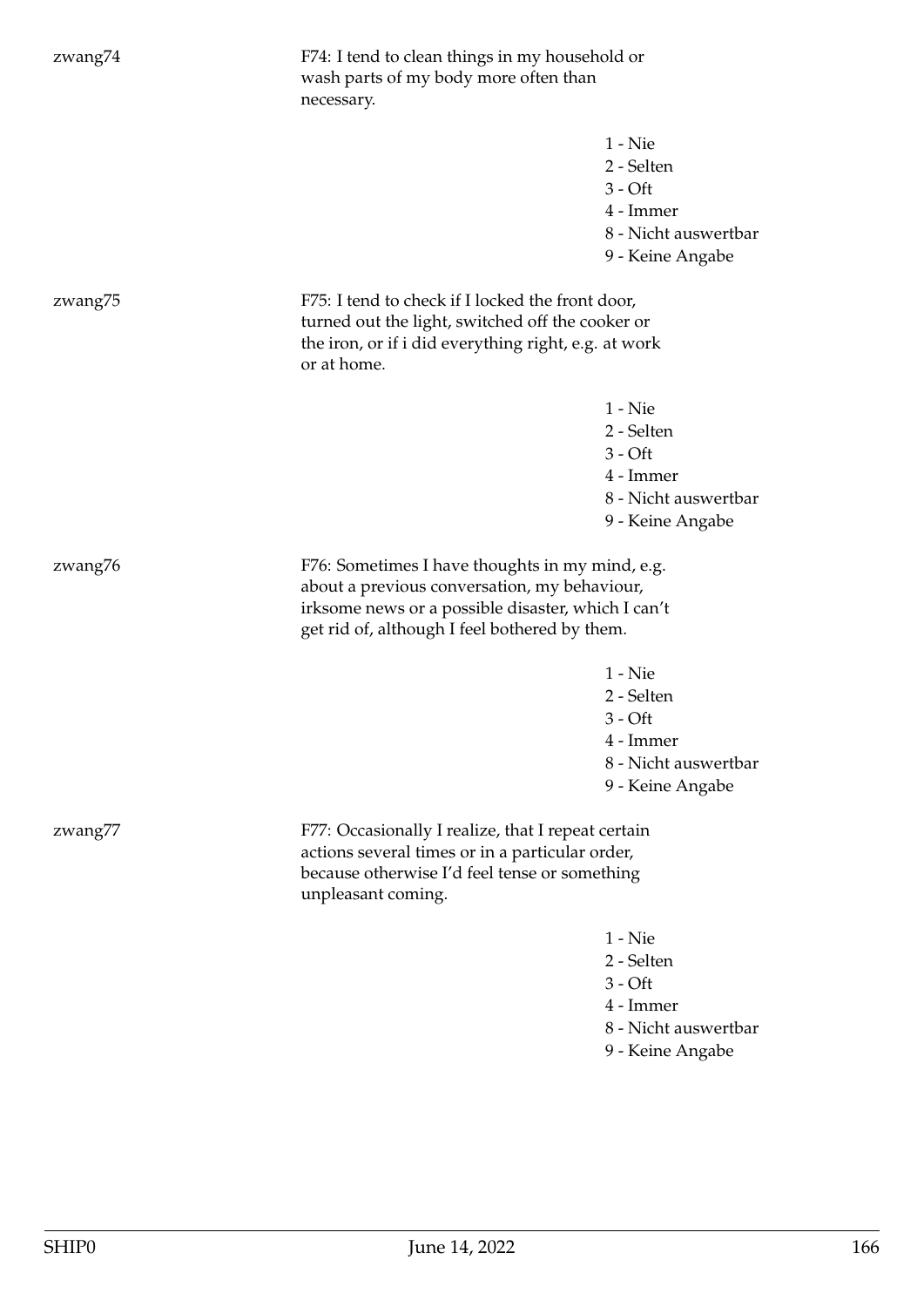| zwang78  | F78: I am a person, who attaches great<br>importance to tidiness. I like it most when all<br>things have a special place and are arranged<br>straight and orderly, like carpets, documents on<br>the desk or clothes in the closet. |                                                                                               |
|----------|-------------------------------------------------------------------------------------------------------------------------------------------------------------------------------------------------------------------------------------|-----------------------------------------------------------------------------------------------|
|          |                                                                                                                                                                                                                                     | $1 -$ Nie<br>2 - Selten<br>$3 - Off$<br>4 - Immer<br>8 - Nicht auswertbar<br>9 - Keine Angabe |
| psysom   | F79: Did you ever suffer from physical problems<br>or pain for several months, and your doctor<br>could not find a definite diagnosis?                                                                                              |                                                                                               |
|          |                                                                                                                                                                                                                                     | 1 - Ja<br>2 - Nein<br>8 - Nicht auswertbar<br>9 - Keine Angabe                                |
| psypanik | F79: Have you ever had anxiety attack-some<br>people call it a panick attack- when all of a<br>sudden and without any reason you felt<br>frightened, anxious or very uneasy?                                                        |                                                                                               |
|          |                                                                                                                                                                                                                                     | $1 - Ja$<br>2 - Nein<br>8 - Nicht auswertbar<br>9 - Keine Angabe                              |
| psyangst | F79: Have you ever had a period of a month or<br>when most of the time you felt worried, tense or<br>anxious about everyday problems?                                                                                               |                                                                                               |
|          |                                                                                                                                                                                                                                     | $1 - Ja$<br>2 - Nein<br>8 - Nicht auswertbar<br>9 - Keine Angabe                              |
| psyansoz | F79: Have you ever had an unsubstantiated fear<br>in social situations like talking to others, doing<br>things in front of others, or of being the centre of<br>attention?                                                          |                                                                                               |
|          |                                                                                                                                                                                                                                     | $1 - Ja$<br>2 - Nein<br>8 - Nicht auswertbar<br>9 - Keine Angabe                              |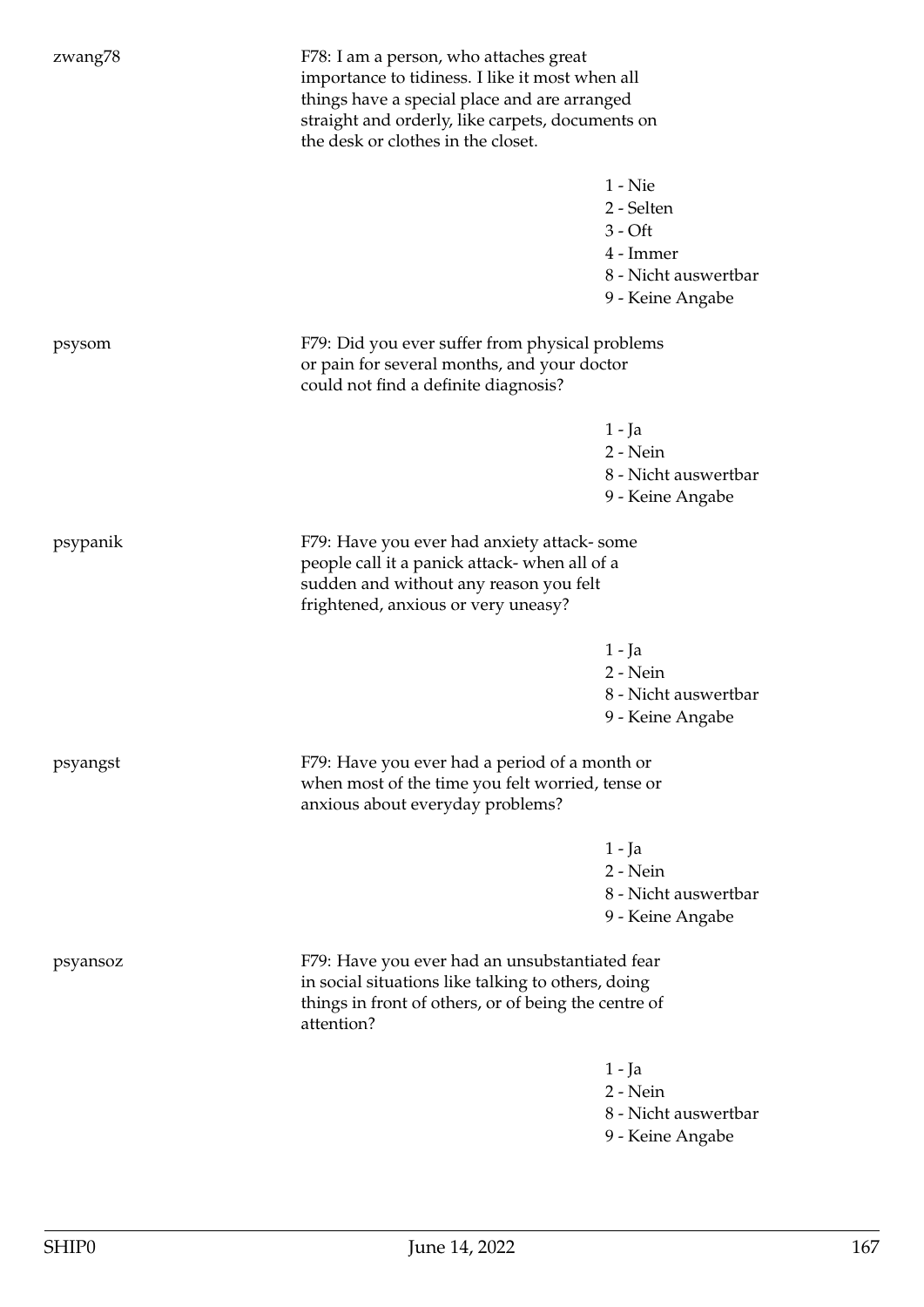| psyanver                                                   | F79: Have you ever had an unsubstantiated fear<br>of using public transportation, shopping,<br>queuing or leaving you home?                                       |                      |
|------------------------------------------------------------|-------------------------------------------------------------------------------------------------------------------------------------------------------------------|----------------------|
|                                                            |                                                                                                                                                                   | 1 - Ja               |
|                                                            |                                                                                                                                                                   | 2 - Nein             |
|                                                            |                                                                                                                                                                   | 8 - Nicht auswertbar |
|                                                            |                                                                                                                                                                   | 9 - Keine Angabe     |
| psyansit                                                   | F79: Have you ever had an unsubstantiated fear<br>of using an elevator, tunnels flying or other                                                                   |                      |
|                                                            | things like heights, thunderstorms or animals?                                                                                                                    |                      |
|                                                            |                                                                                                                                                                   | $1 - Ja$             |
|                                                            |                                                                                                                                                                   | 2 - Nein             |
|                                                            |                                                                                                                                                                   | 8 - Nicht auswertbar |
|                                                            |                                                                                                                                                                   | 9 - Keine Angabe     |
| psytrau                                                    | F79: Have you ever experienced two weeks or                                                                                                                       |                      |
|                                                            | more when you felt sad, blue or depressed<br>almost every day?                                                                                                    |                      |
|                                                            |                                                                                                                                                                   | $1 - Ja$             |
|                                                            |                                                                                                                                                                   | 2 - Nein             |
|                                                            |                                                                                                                                                                   | 8 - Nicht auswertbar |
|                                                            |                                                                                                                                                                   | 9 - Keine Angabe     |
| psyener                                                    | F79: Did you ever experience loss of energy, or<br>feeling tired almost every day over a period of<br>two weeks or longer?                                        |                      |
|                                                            |                                                                                                                                                                   | $1 - Ja$             |
|                                                            |                                                                                                                                                                   | 2 - Nein             |
|                                                            |                                                                                                                                                                   | 8 - Nicht auswertbar |
|                                                            |                                                                                                                                                                   | 9 - Keine Angabe     |
| psyueber                                                   | F79: Have you ever experienced a period of<br>several days being unusually happy or excited or<br>irritable so that friends or family were concerned<br>about it? |                      |
|                                                            |                                                                                                                                                                   | 1 - Ja               |
|                                                            |                                                                                                                                                                   | 2 - Nein             |
|                                                            |                                                                                                                                                                   | 8 - Nicht auswertbar |
|                                                            |                                                                                                                                                                   | 9 - Keine Angabe     |
| psyalk                                                     | F79: Have you ever had alcohol-related problems                                                                                                                   |                      |
| (e.g. driving, physical or mental problems,<br>accidents)? |                                                                                                                                                                   |                      |
|                                                            |                                                                                                                                                                   | 1 - Ja               |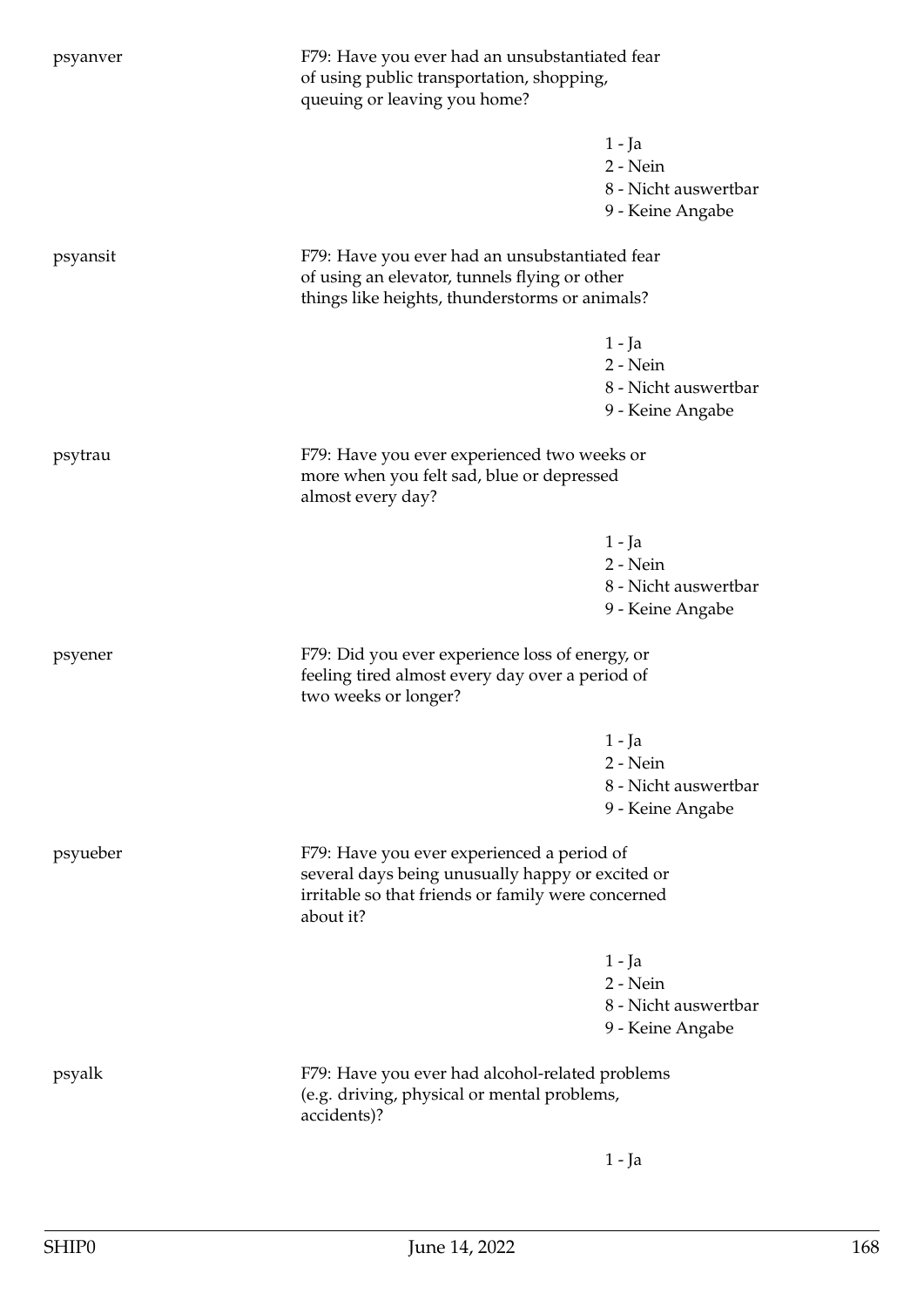|         |                                                                                                                                                                                               | 2 - Nein<br>8 - Nicht auswertbar<br>9 - Keine Angabe |
|---------|-----------------------------------------------------------------------------------------------------------------------------------------------------------------------------------------------|------------------------------------------------------|
| psymedi | F79: Have you taken medicine/drugs (e.g.<br>sedatives/tranquilizers, stimulants, pain killers,<br>sleeping pills) more than once in larger amounts<br>or for a longer period than prescribed? |                                                      |
|         |                                                                                                                                                                                               | 1 - Ja<br>2 - Nein                                   |
|         |                                                                                                                                                                                               | 8 - Nicht auswertbar<br>9 - Keine Angabe             |
| psydrog | F79: Have you taken drugs (like<br>marihuana/hashish, ecstasy, cocaine, heroin)<br>more than once?                                                                                            |                                                      |
|         |                                                                                                                                                                                               | $1 - Ja$                                             |
|         |                                                                                                                                                                                               | $2 - Nein$<br>8 - Nicht auswertbar                   |
|         |                                                                                                                                                                                               | 9 - Keine Angabe                                     |
| ges70r  | F80: backache                                                                                                                                                                                 |                                                      |
|         |                                                                                                                                                                                               | 1 - Gar nicht                                        |
|         |                                                                                                                                                                                               | 2 - Kaum                                             |
|         |                                                                                                                                                                                               | 3 - Mäßig<br>4 - Stark                               |
|         |                                                                                                                                                                                               | 8 - Nicht auswertbar                                 |
|         |                                                                                                                                                                                               | 9 - Keine Angabe                                     |
| ges70g  | F80: articulation pain                                                                                                                                                                        |                                                      |
|         |                                                                                                                                                                                               | 1 - Gar nicht                                        |
|         |                                                                                                                                                                                               | 2 - Kaum                                             |
|         |                                                                                                                                                                                               | 3 - Mäßig                                            |
|         |                                                                                                                                                                                               | 4 - Stark<br>8 - Nicht auswertbar                    |
|         |                                                                                                                                                                                               | 9 - Keine Angabe                                     |
| ges70s  | F80: gone feeling                                                                                                                                                                             |                                                      |
|         |                                                                                                                                                                                               | 1 - Gar nicht                                        |
|         |                                                                                                                                                                                               | 2 - Kaum                                             |
|         |                                                                                                                                                                                               | 3 - Mäßig                                            |
|         |                                                                                                                                                                                               | 4 - Stark<br>8 - Nicht auswertbar                    |
|         |                                                                                                                                                                                               | 9 - Keine Angabe                                     |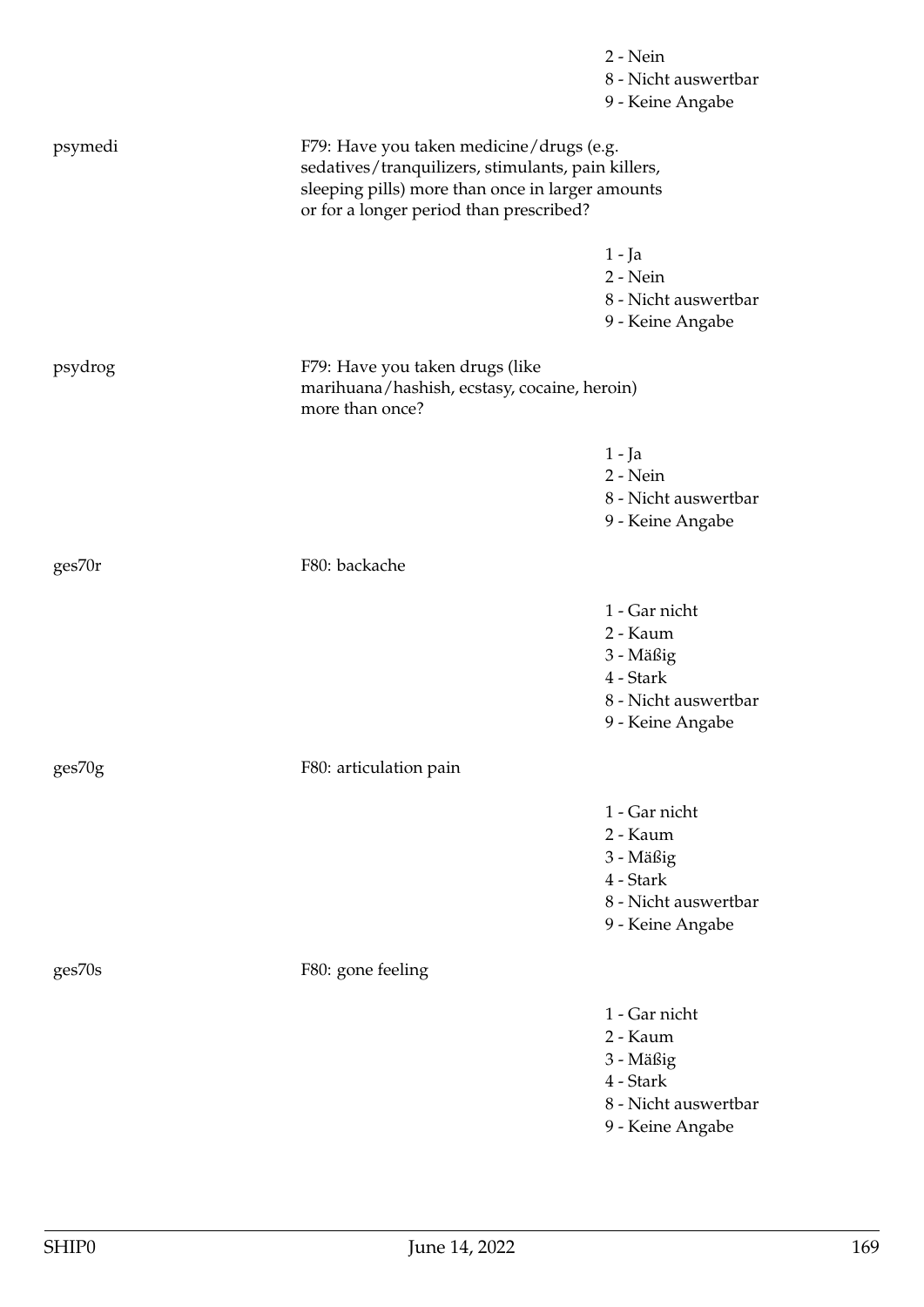## ges70d F80: feeling of preasure

- 1 Gar nicht
- 2 Kaum
- 3 Mäßig
- 4 Stark
- 8 Nicht auswertbar
- 9 Keine Angabe

ges70m F80: lassitude 1 - Gar nicht 2 - Kaum 3 - Mäßig 4 - Stark 8 - Nicht auswertbar 9 - Keine Angabe ges70so F80: heartburn or acid regurgitation 1 - Gar nicht 2 - Kaum 3 - Mäßig 4 - Stark 8 - Nicht auswertbar 9 - Keine Angabe ges70z F80: irritability 1 - Gar nicht 2 - Kaum 3 - Mäßig 4 - Stark 8 - Nicht auswertbar 9 - Keine Angabe ges70i F80: disquiet 1 - Gar nicht 2 - Kaum 3 - Mäßig 4 - Stark 8 - Nicht auswertbar 9 - Keine Angabe ges70sm F80: heavy or tired legs 1 - Gar nicht 2 - Kaum

3 - Mäßig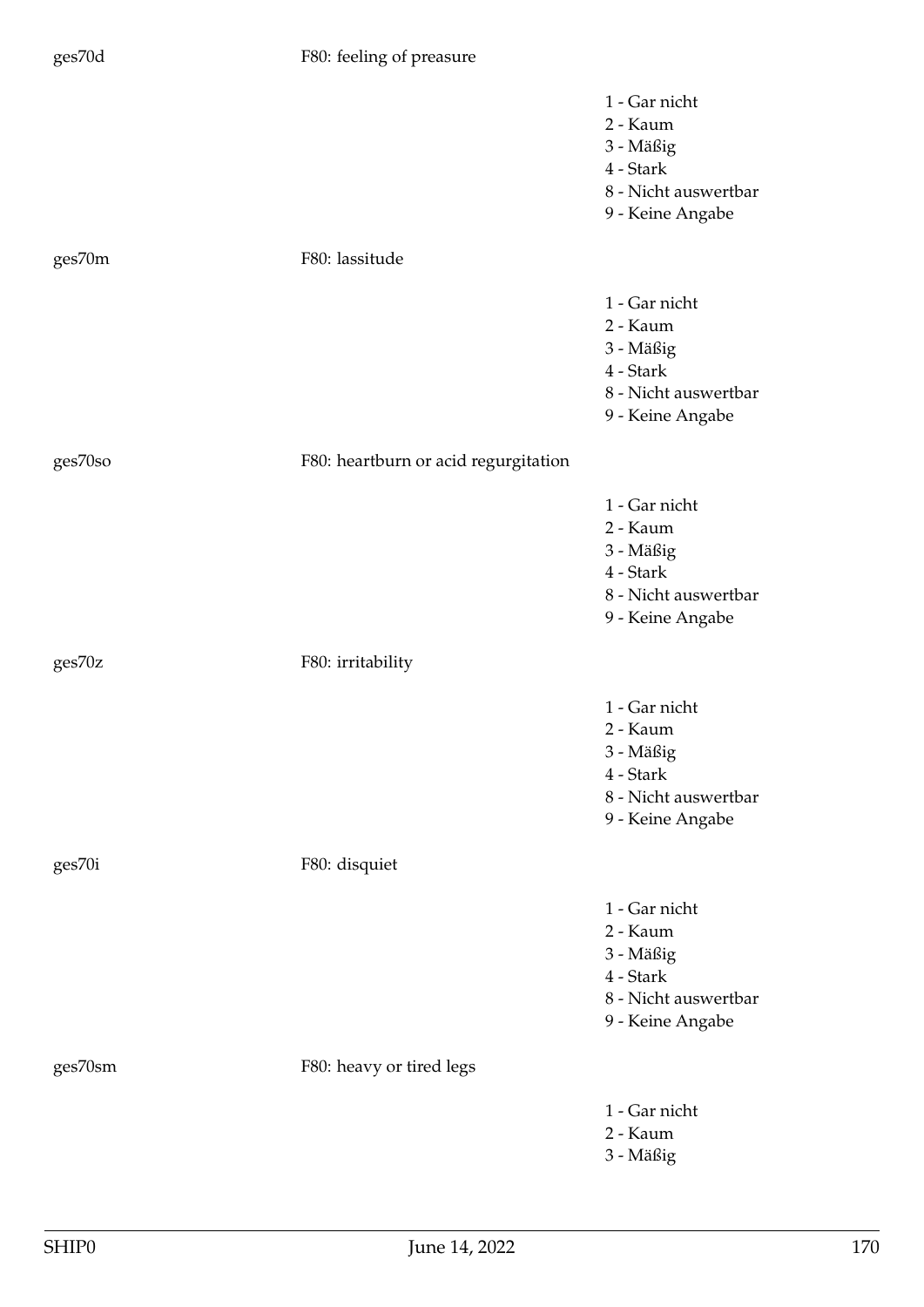|         |                                             | 4 - Stark<br>8 - Nicht auswertbar<br>9 - Keine Angabe                                           |
|---------|---------------------------------------------|-------------------------------------------------------------------------------------------------|
| ges701  | F80: insomnia                               |                                                                                                 |
|         |                                             | 1 - Gar nicht<br>2 - Kaum<br>3 - Mäßig<br>4 - Stark<br>8 - Nicht auswertbar<br>9 - Keine Angabe |
| ges70f  | F80: dizziness                              |                                                                                                 |
|         |                                             | 1 - Gar nicht<br>2 - Kaum<br>3 - Mäßig<br>4 - Stark<br>8 - Nicht auswertbar<br>9 - Keine Angabe |
| ges70ue | F80: fatigue                                |                                                                                                 |
|         |                                             | 1 - Gar nicht<br>2 - Kaum<br>3 - Mäßig<br>4 - Stark<br>8 - Nicht auswertbar<br>9 - Keine Angabe |
| ges70k  | F80: headache, head pressure or facial pain |                                                                                                 |
|         |                                             | 1 - Gar nicht<br>2 - Kaum<br>3 - Mäßig<br>4 - Stark<br>8 - Nicht auswertbar<br>9 - Keine Angabe |
| ges70h  | F80: hardness of hearing                    |                                                                                                 |
|         |                                             | 1 - Gar nicht<br>2 - Kaum<br>3 - Mäßig<br>4 - Stark<br>8 - Nicht auswertbar<br>9 - Keine Angabe |
| ges70a  | F80: attacks of shortness of breath         |                                                                                                 |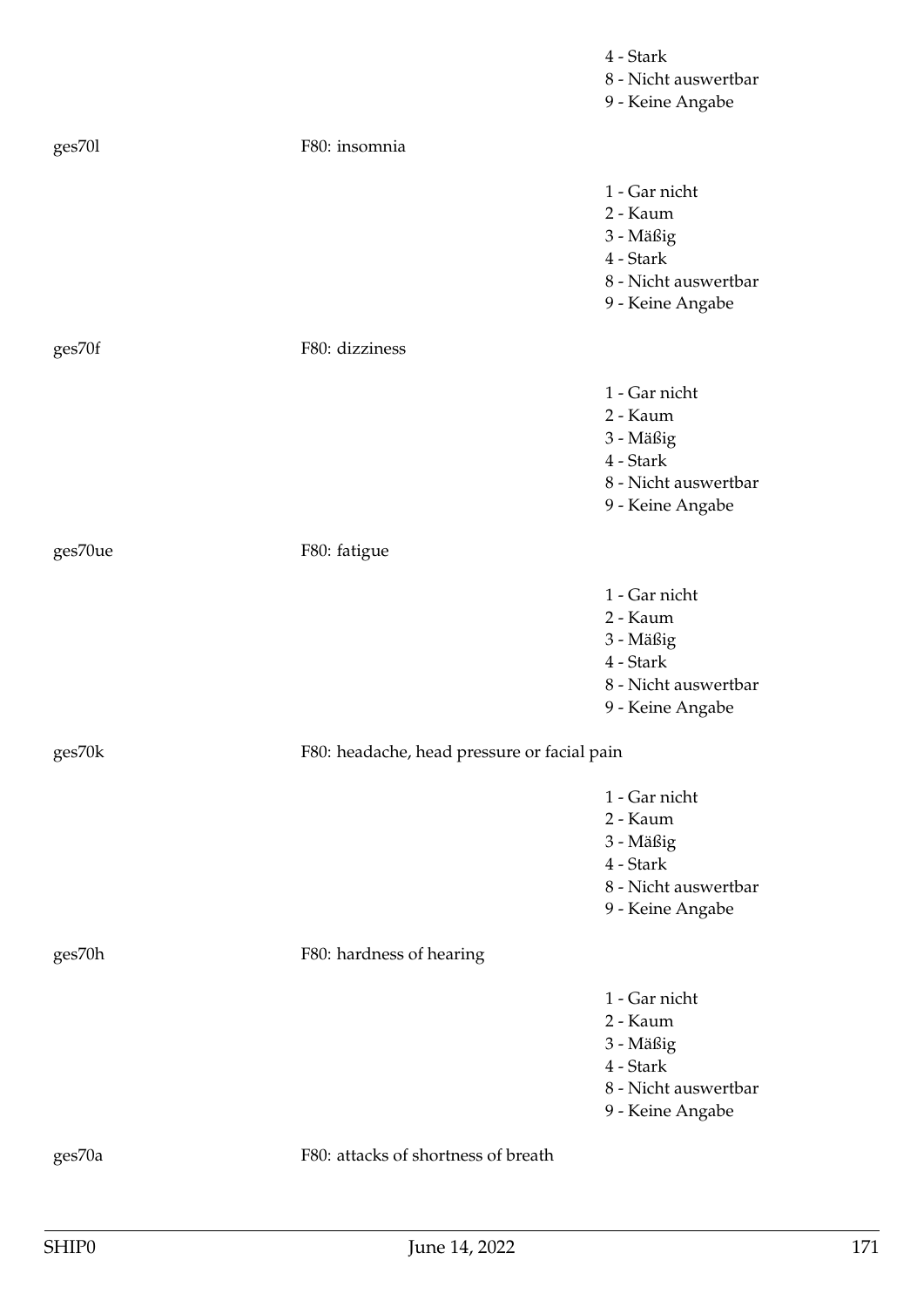|         |                                                                            | 1 - Gar nicht        |
|---------|----------------------------------------------------------------------------|----------------------|
|         |                                                                            | 2 - Kaum             |
|         |                                                                            | 3 - Mäßig            |
|         |                                                                            | 4 - Stark            |
|         |                                                                            | 8 - Nicht auswertbar |
|         |                                                                            | 9 - Keine Angabe     |
| ges70er | F80: choking fits                                                          |                      |
|         |                                                                            | 1 - Gar nicht        |
|         |                                                                            | 2 - Kaum             |
|         |                                                                            | 3 - Mäßig            |
|         |                                                                            | 4 - Stark            |
|         |                                                                            | 8 - Nicht auswertbar |
|         |                                                                            | 9 - Keine Angabe     |
| ges70he | F80: palpitation                                                           |                      |
|         |                                                                            | 1 - Gar nicht        |
|         |                                                                            | 2 - Kaum             |
|         |                                                                            | 3 - Mäßig            |
|         |                                                                            | 4 - Stark            |
|         |                                                                            | 8 - Nicht auswertbar |
|         |                                                                            | 9 - Keine Angabe     |
| ges70an | F80: anxiety                                                               |                      |
|         |                                                                            | 1 - Gar nicht        |
|         |                                                                            | 2 - Kaum             |
|         |                                                                            | 3 - Mäßig            |
|         |                                                                            | 4 - Stark            |
|         |                                                                            | 8 - Nicht auswertbar |
|         |                                                                            | 9 - Keine Angabe     |
| ges70le | F80: belly ache/abdominal pain (including<br>stomach pain and pelvic pain) |                      |
|         |                                                                            | 1 - Gar nicht        |
|         |                                                                            | 2 - Kaum             |
|         |                                                                            | 3 - Mäßig            |
|         |                                                                            | 4 - Stark            |
|         |                                                                            | 8 - Nicht auswertbar |
|         |                                                                            | 9 - Keine Angabe     |
| ges70en | F80: anergy                                                                |                      |
|         |                                                                            | 1 - Gar nicht        |
|         |                                                                            | 2 - Kaum             |
|         |                                                                            | 3 - Mäßig            |
|         |                                                                            |                      |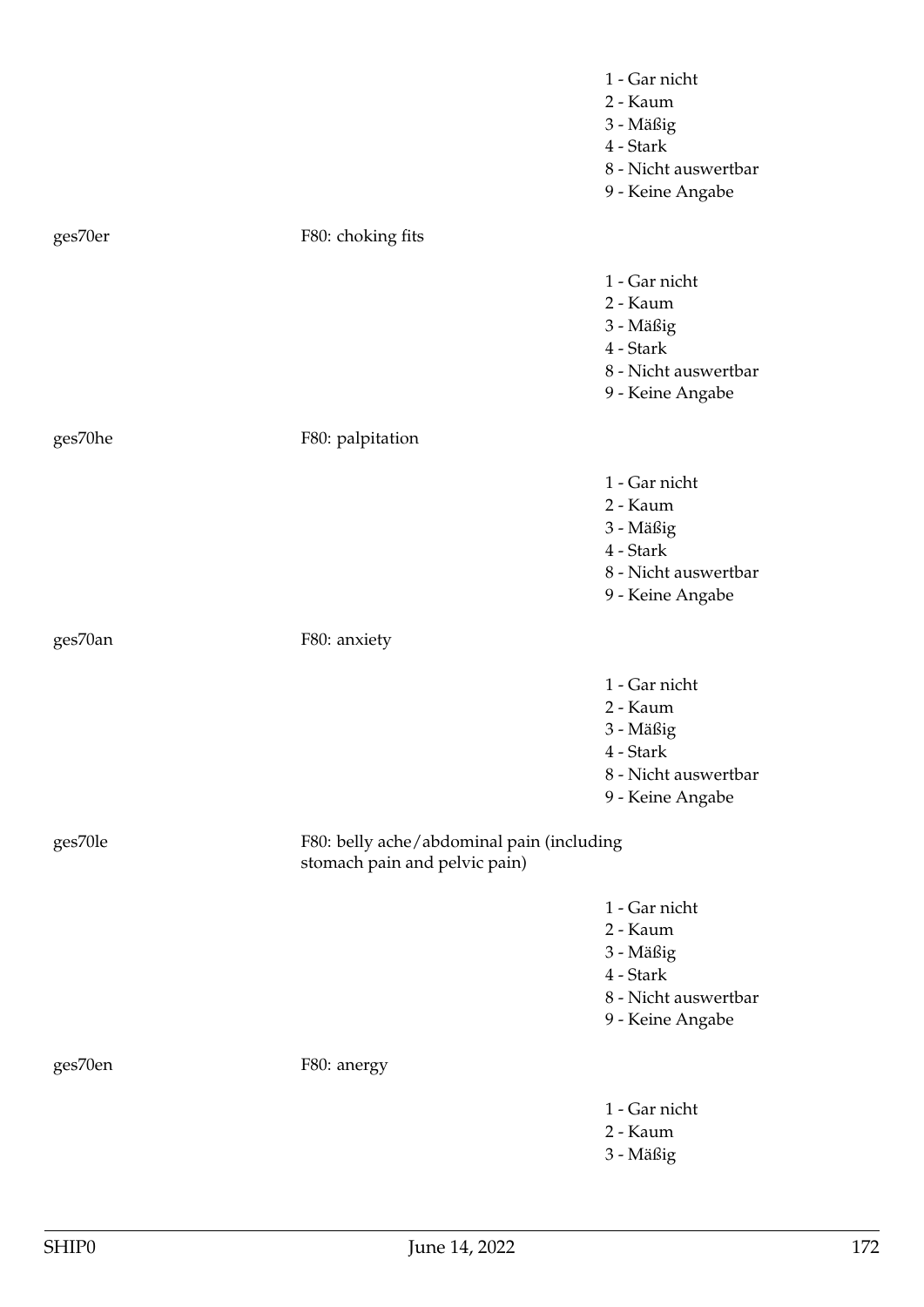|         |                              | 4 - Stark<br>8 - Nicht auswertbar<br>9 - Keine Angabe                                           |
|---------|------------------------------|-------------------------------------------------------------------------------------------------|
| ges70ko | F80: lack of concentration   |                                                                                                 |
|         |                              | 1 - Gar nicht<br>2 - Kaum<br>3 - Mäßig<br>4 - Stark<br>8 - Nicht auswertbar<br>9 - Keine Angabe |
| ges70ig | F80: tenseness               |                                                                                                 |
|         |                              | 1 - Gar nicht<br>2 - Kaum<br>3 - Mäßig<br>4 - Stark<br>8 - Nicht auswertbar<br>9 - Keine Angabe |
| ges70we | F80: meteorosensitivity      |                                                                                                 |
|         |                              | 1 - Gar nicht<br>2 - Kaum<br>3 - Mäßig<br>4 - Stark<br>8 - Nicht auswertbar<br>9 - Keine Angabe |
| ges70ni | F80: depressiveness          |                                                                                                 |
|         |                              | 1 - Gar nicht<br>2 - Kaum<br>3 - Mäßig<br>4 - Stark<br>8 - Nicht auswertbar<br>9 - Keine Angabe |
| ges70ta | F80: feeling of numbness     |                                                                                                 |
|         |                              | 1 - Gar nicht<br>2 - Kaum<br>3 - Mäßig<br>4 - Stark<br>8 - Nicht auswertbar<br>9 - Keine Angabe |
| ges70kl | F80: tightness in the throat |                                                                                                 |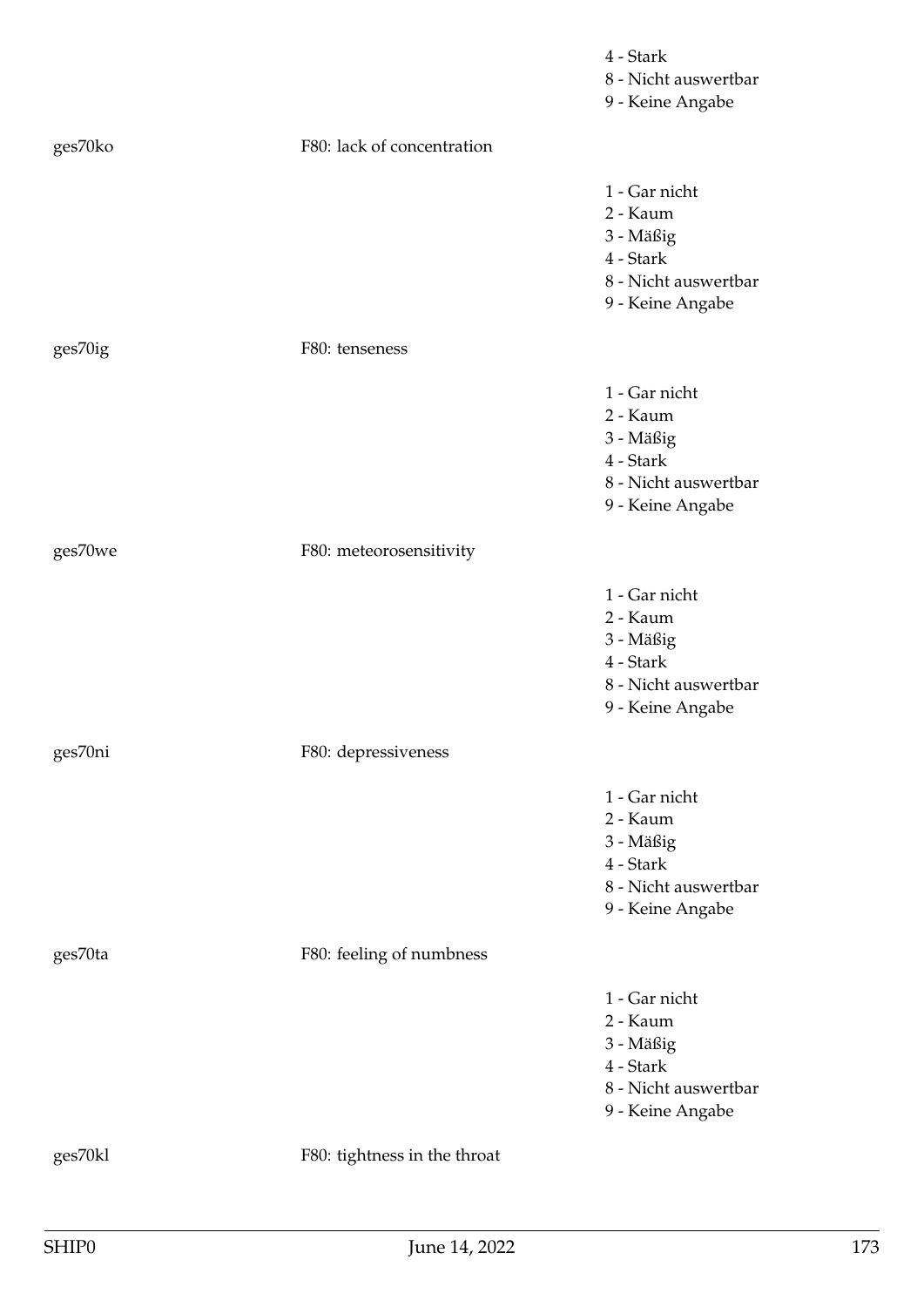|          |                                               | 1 - Gar nicht             |
|----------|-----------------------------------------------|---------------------------|
|          |                                               | 2 - Kaum                  |
|          |                                               | 3 - Mäßig                 |
|          |                                               | 4 - Stark                 |
|          |                                               | 8 - Nicht auswertbar      |
|          |                                               | 9 - Keine Angabe          |
| ges70ku  | F80: shortness of breath                      |                           |
|          |                                               | 1 - Gar nicht             |
|          |                                               | 2 - Kaum                  |
|          |                                               | 3 - Mäßig                 |
|          |                                               | 4 - Stark                 |
|          |                                               | 8 - Nicht auswertbar      |
|          |                                               | 9 - Keine Angabe          |
| ges70sc  | F80: problems with swallowing                 |                           |
|          |                                               | 1 - Gar nicht             |
|          |                                               | 2 - Kaum                  |
|          |                                               | 3 - Mäßig                 |
|          |                                               | 4 - Stark                 |
|          |                                               | 8 - Nicht auswertbar      |
|          |                                               | 9 - Keine Angabe          |
| ges70st  | F80: stitches, pain or dragging in the breast |                           |
|          |                                               | 1 - Gar nicht             |
|          |                                               | 2 - Kaum                  |
|          |                                               | 3 - Mäßig                 |
|          |                                               | 4 - Stark                 |
|          |                                               | 8 - Nicht auswertbar      |
|          |                                               | 9 - Keine Angabe          |
| ges70ueb | F80: sickness                                 |                           |
|          |                                               | 1 - Gar nicht             |
|          |                                               | 2 - Kaum                  |
|          |                                               | 3 - Mäßig                 |
|          |                                               | 4 - Stark                 |
|          |                                               | 8 - Nicht auswertbar      |
|          |                                               | 9 - Keine Angabe          |
|          |                                               |                           |
| ges70gr  | F80: musing/pondering                         |                           |
|          |                                               |                           |
|          |                                               | 1 - Gar nicht<br>2 - Kaum |
|          |                                               |                           |
|          |                                               | 3 - Mäßig<br>4 - Stark    |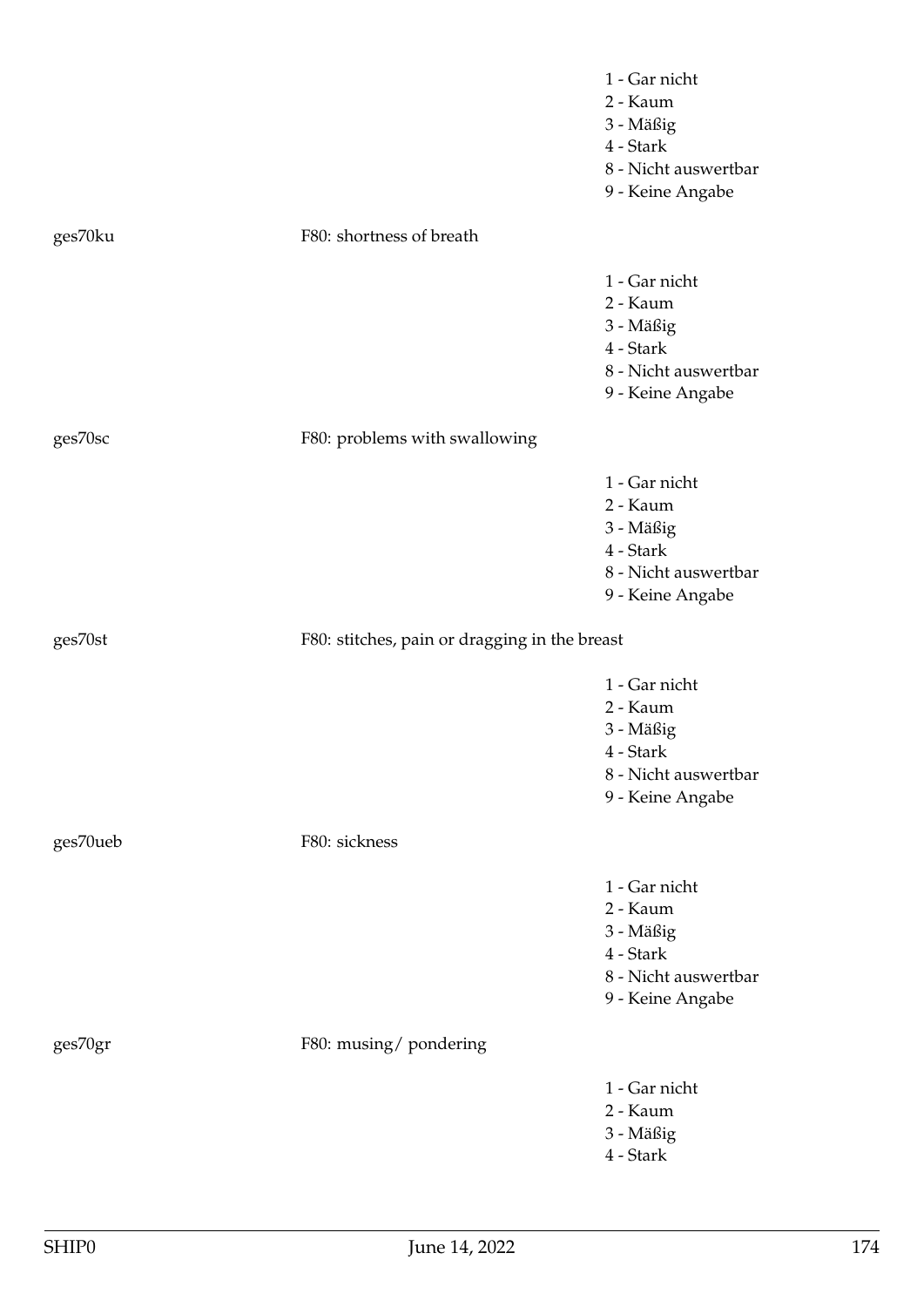|          |                                            | 8 - Nicht auswertbar<br>9 - Keine Angabe                                                        |
|----------|--------------------------------------------|-------------------------------------------------------------------------------------------------|
| ges70un  | F80: restless legs                         |                                                                                                 |
|          |                                            | 1 - Gar nicht<br>2 - Kaum<br>3 - Mäßig<br>4 - Stark<br>8 - Nicht auswertbar<br>9 - Keine Angabe |
| ges70uew | F80: hypersensitivity to heat              |                                                                                                 |
|          |                                            | 1 - Gar nicht<br>2 - Kaum<br>3 - Mäßig<br>4 - Stark<br>8 - Nicht auswertbar<br>9 - Keine Angabe |
| ges70uek | F80: hypersensitivity to coldness          |                                                                                                 |
|          |                                            | 1 - Gar nicht<br>2 - Kaum<br>3 - Mäßig<br>4 - Stark<br>8 - Nicht auswertbar<br>9 - Keine Angabe |
| ges70ues | F80: exceeding need to sleep               |                                                                                                 |
|          |                                            | 1 - Gar nicht<br>2 - Kaum<br>3 - Mäßig<br>4 - Stark<br>8 - Nicht auswertbar<br>9 - Keine Angabe |
| ges70zi  | F80: trembling                             |                                                                                                 |
|          |                                            | 1 - Gar nicht<br>2 - Kaum<br>3 - Mäßig<br>4 - Stark<br>8 - Nicht auswertbar<br>9 - Keine Angabe |
| ges70na  | F80: pain in the neck or in your shoulders |                                                                                                 |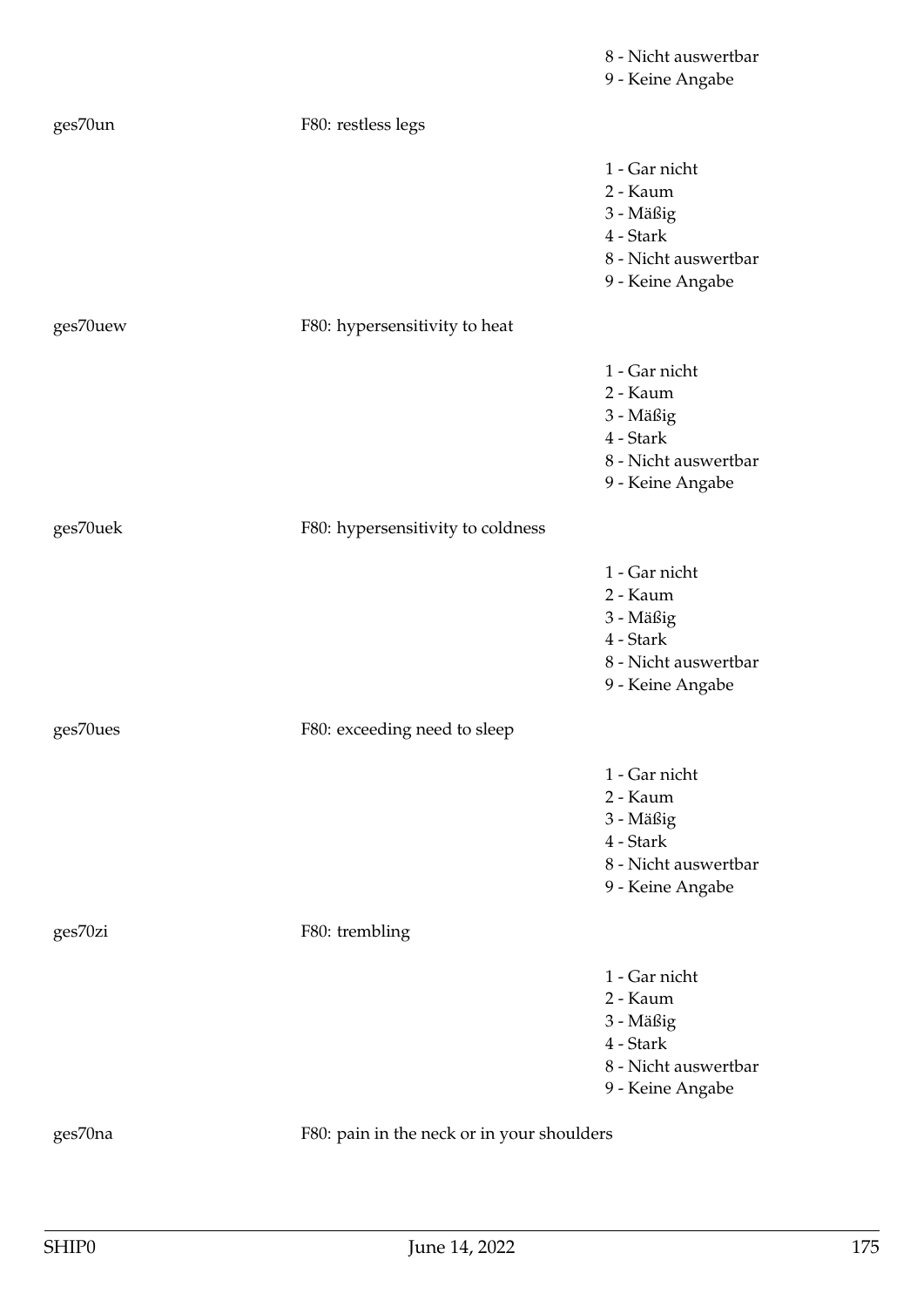|                          |                                                                                                                                                            | 1 - Gar nicht<br>2 - Kaum<br>3 - Mäßig<br>4 - Stark<br>8 - Nicht auswertbar<br>9 - Keine Angabe |
|--------------------------|------------------------------------------------------------------------------------------------------------------------------------------------------------|-------------------------------------------------------------------------------------------------|
| ges70ge                  | F80: weight loss                                                                                                                                           |                                                                                                 |
|                          |                                                                                                                                                            | 1 - Gar nicht<br>2 - Kaum<br>3 - Mäßig<br>4 - Stark<br>8 - Nicht auswertbar<br>9 - Keine Angabe |
| <b>ALC</b><br><b>SAQ</b> | Alcohol consumption<br>Self answered questionaire                                                                                                          |                                                                                                 |
| alk81a                   | F81a: Have you ever drunken any alcoholic<br>baverage in your life (e.g.: beer, wine/sparkling<br>wine, schnaps, cognac, whisky, liqueur, mixed<br>drinks) |                                                                                                 |
|                          |                                                                                                                                                            | $1 - Ja$<br>2 - Nein<br>8 - Nicht auswertbar<br>9 - Keine Angabe                                |
| alk71jn                  | F81a: Please answer these questions about your<br>your drinking habits.                                                                                    |                                                                                                 |
|                          |                                                                                                                                                            | $1 - Ja$<br>2 - Nein                                                                            |
| alk_a                    | F81: Did you drink alcoholic drinks within the<br>past 12 months?                                                                                          |                                                                                                 |
|                          |                                                                                                                                                            | $1 - Ja$<br>$2 - Nein$<br>8 - Nicht auswerten<br>9 - Keine Angabe                               |
| alk_b                    | F81: Does not apply                                                                                                                                        |                                                                                                 |
|                          |                                                                                                                                                            | $1 - Ja$<br>$2 - Nein$<br>3 - Kein Kreuz, aber auch keine<br>Jahreszahl                         |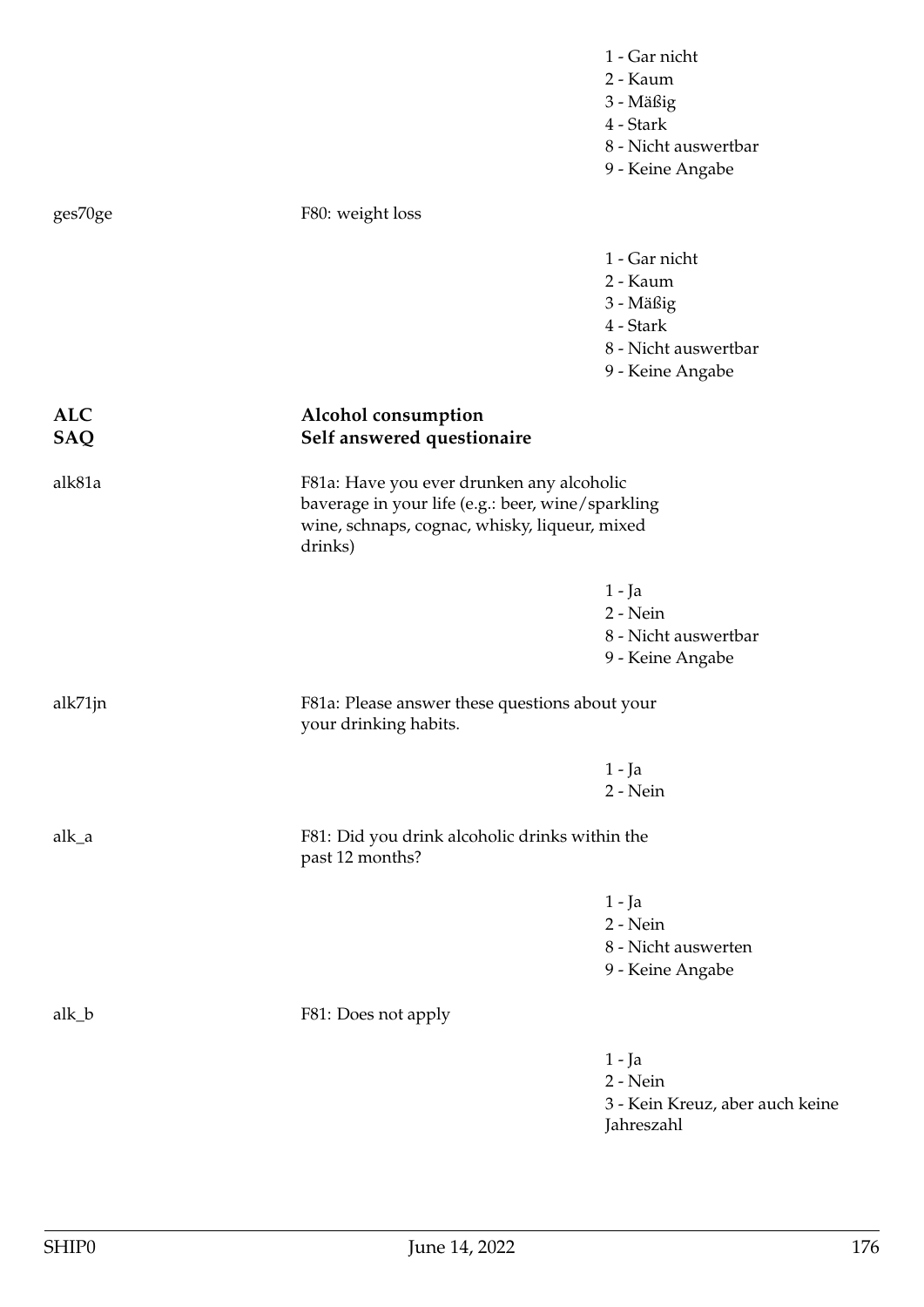| alk_bb  | F81: Date of stop drinking alcohol exist                                          |                                                                 |
|---------|-----------------------------------------------------------------------------------|-----------------------------------------------------------------|
|         |                                                                                   | $1 - Ja$<br>2 - Nein<br>8 - Nicht auswerten<br>9 - Keine Angabe |
| alk_c   | F81: If not, when you did you stop drinking<br>alcohol? Please indicate the year: |                                                                 |
|         |                                                                                   | 98 - Nicht auswertbar<br>99 - Keine Angabe                      |
| alk_d1  | F82: beer on days                                                                 |                                                                 |
|         |                                                                                   | 98 - Nicht auswertbar<br>99 - Keine Angabe                      |
| alk_d2  | F82: wine / champagne on  days                                                    |                                                                 |
|         |                                                                                   | 98 - Nicht auswertbar<br>99 - Keine Angabe                      |
| alk_d3  | F82: spiritous beverages on  days                                                 |                                                                 |
|         |                                                                                   | 98 - Nicht auswertbar<br>99 - Keine Angabe                      |
| alk_e1a | F83: How many small glasses or small bottles of<br>beer $(0,2 - 0,331)$ ?         |                                                                 |
|         |                                                                                   | 98 - Nicht auswertbar<br>99 - Keine Angabe                      |
| alk_e1b | F83: How many big glasses or big bottles of beer<br>$(0,4 -0,51)$ ?               |                                                                 |
|         |                                                                                   | 98 - Nicht auswertbar<br>99 - Keine Angabe                      |
| alk_e2  | F83: How many glasses of wine $(0,2 - 0,251)$ ?                                   |                                                                 |
|         |                                                                                   | 98 - Nicht auswertbar<br>99 - Keine Angabe                      |
| alk_e3a | F83: How many small glasses of spirits (0,021)?                                   |                                                                 |
|         |                                                                                   | 98 - Nicht auswertbar<br>99 - Keine Angabe                      |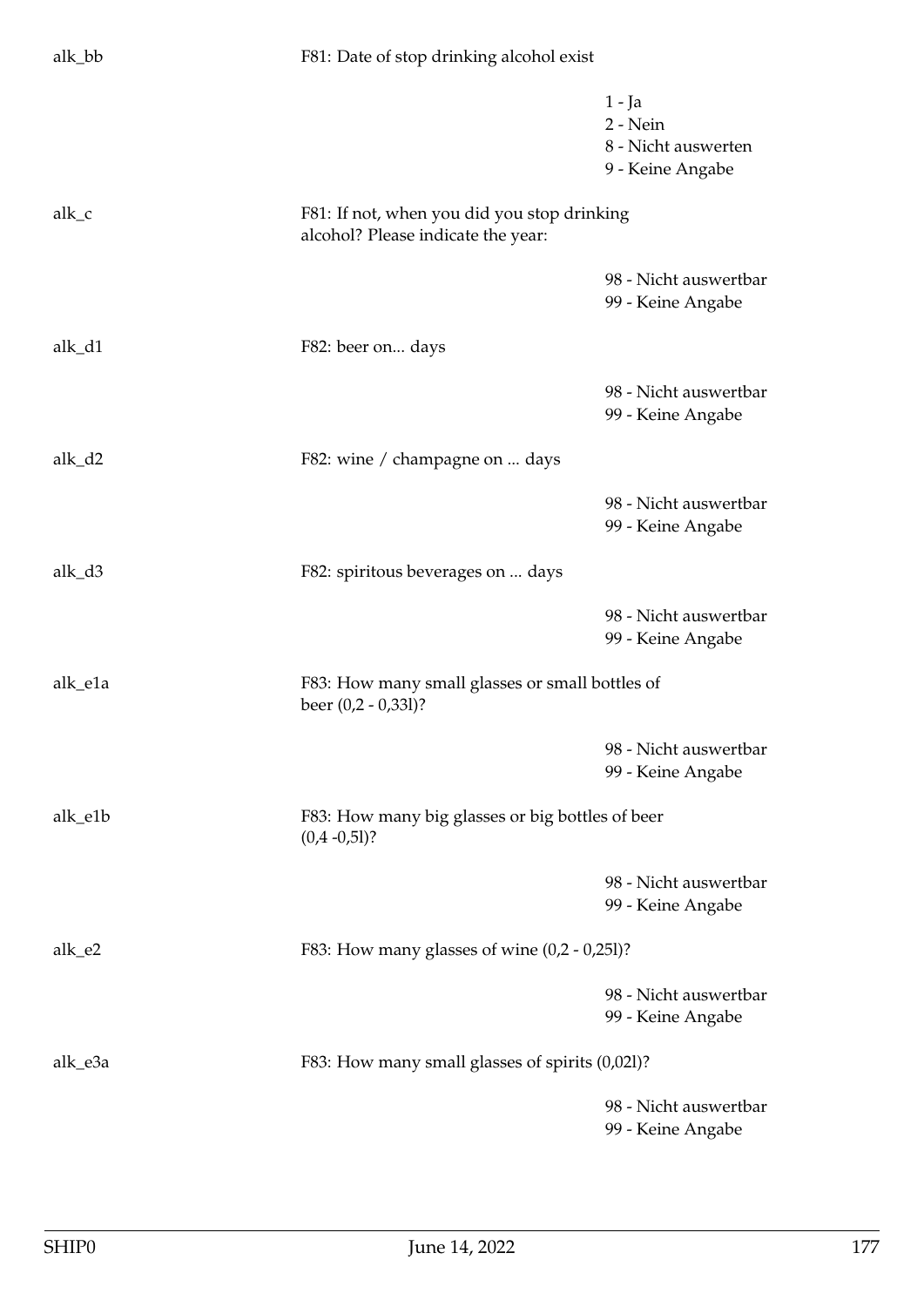| alk_e3b           | F83: How many big glasses of spirits (0,041)?                                                                                   |                                                                                                                                                             |
|-------------------|---------------------------------------------------------------------------------------------------------------------------------|-------------------------------------------------------------------------------------------------------------------------------------------------------------|
|                   |                                                                                                                                 | 98 - Nicht auswertbar<br>99 - Keine Angabe                                                                                                                  |
| alk_f             | F84: Within the past 30 days, on how many days<br>did you drink 5 glasses or more (of beer,<br>wine/sparkling wine or spirits)? |                                                                                                                                                             |
|                   |                                                                                                                                 | 98 - Nicht auswertbar<br>99 - Keine Angabe                                                                                                                  |
| <b>CHG</b><br>SAQ | Readiness to change<br>Self answered questionaire                                                                               |                                                                                                                                                             |
| alk78jn           | F85: Please answer these questions about your<br>intentions to change your drinking habits.                                     |                                                                                                                                                             |
|                   |                                                                                                                                 | 1 - folgende Fragen beantwortet<br>2 - folgende Fragen nicht beantwortet<br>8 - Nicht auswertbar<br>9 - Keine Angabe                                        |
| alk78z            | F85: I totally agree with my mode of drinking                                                                                   |                                                                                                                                                             |
|                   |                                                                                                                                 | 1 - Stimme überhaupt nicht zu<br>2 - Stimme nicht zu<br>3 - Bin unsicher<br>4 - Stimme zu<br>5 - Stimme sehr zu<br>8 - Nicht auswertbar<br>9 - Keine Angabe |
| alk78zb           | F85: I think I drink too much.                                                                                                  |                                                                                                                                                             |
|                   |                                                                                                                                 | 1 - Stimme überhaupt nicht zu<br>2 - Stimme nicht zu<br>3 - Bin unsicher<br>4 - Stimme zu<br>5 - Stimme sehr zu<br>8 - Nicht auswertbar<br>9 - Keine Angabe |
| alk78w            | F85: I am trying to stop drinking or to drink less<br>than I used to.                                                           |                                                                                                                                                             |
|                   |                                                                                                                                 | 1 - Stimme überhaupt nicht zu<br>2 - Stimme nicht zu<br>3 - Bin unsicher<br>4 - Stimme zu                                                                   |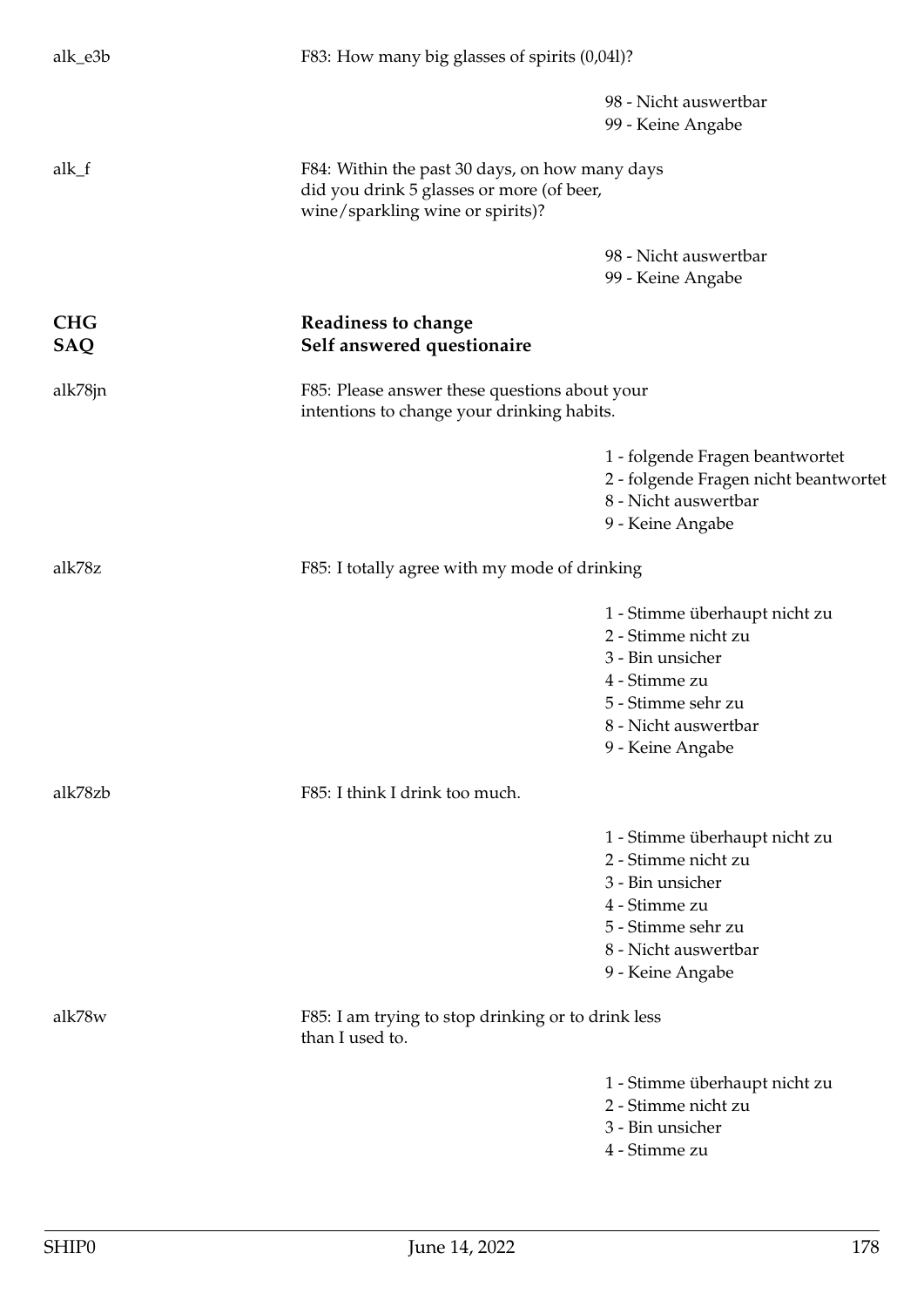|         |                                                                                   | 5 - Stimme sehr zu<br>8 - Nicht auswertbar<br>9 - Keine Angabe                                                                                              |
|---------|-----------------------------------------------------------------------------------|-------------------------------------------------------------------------------------------------------------------------------------------------------------|
| alk78g  | F85: I enjoy my drinking, but sometimes I drink<br>too much.                      |                                                                                                                                                             |
|         |                                                                                   | 1 - Stimme überhaupt nicht zu<br>2 - Stimme nicht zu<br>3 - Bin unsicher<br>4 - Stimme zu<br>5 - Stimme sehr zu<br>8 - Nicht auswertbar<br>9 - Keine Angabe |
| alk78m  | F85: Sometimes I think I should cut down on my<br>drinking or stop drinking.      |                                                                                                                                                             |
|         |                                                                                   | 1 - Stimme überhaupt nicht zu<br>2 - Stimme nicht zu<br>3 - Bin unsicher<br>4 - Stimme zu<br>5 - Stimme sehr zu<br>8 - Nicht auswertbar<br>9 - Keine Angabe |
| alk78ue | F85: It's a waste of time thinking about my<br>drinking.                          |                                                                                                                                                             |
|         |                                                                                   | 1 - Stimme überhaupt nicht zu<br>2 - Stimme nicht zu<br>3 - Bin unsicher<br>4 - Stimme zu<br>5 - Stimme sehr zu<br>8 - Nicht auswertbar<br>9 - Keine Angabe |
| alk78k  | F85: I have just recently changed my drinking<br>habits.                          |                                                                                                                                                             |
|         |                                                                                   | 1 - Stimme überhaupt nicht zu<br>2 - Stimme nicht zu<br>3 - Bin unsicher<br>4 - Stimme zu<br>5 - Stimme sehr zu<br>8 - Nicht auswertbar<br>9 - Keine Angabe |
| alk78p  | F85: I am at the stage where I should think about<br>drinking no or less alcohol. |                                                                                                                                                             |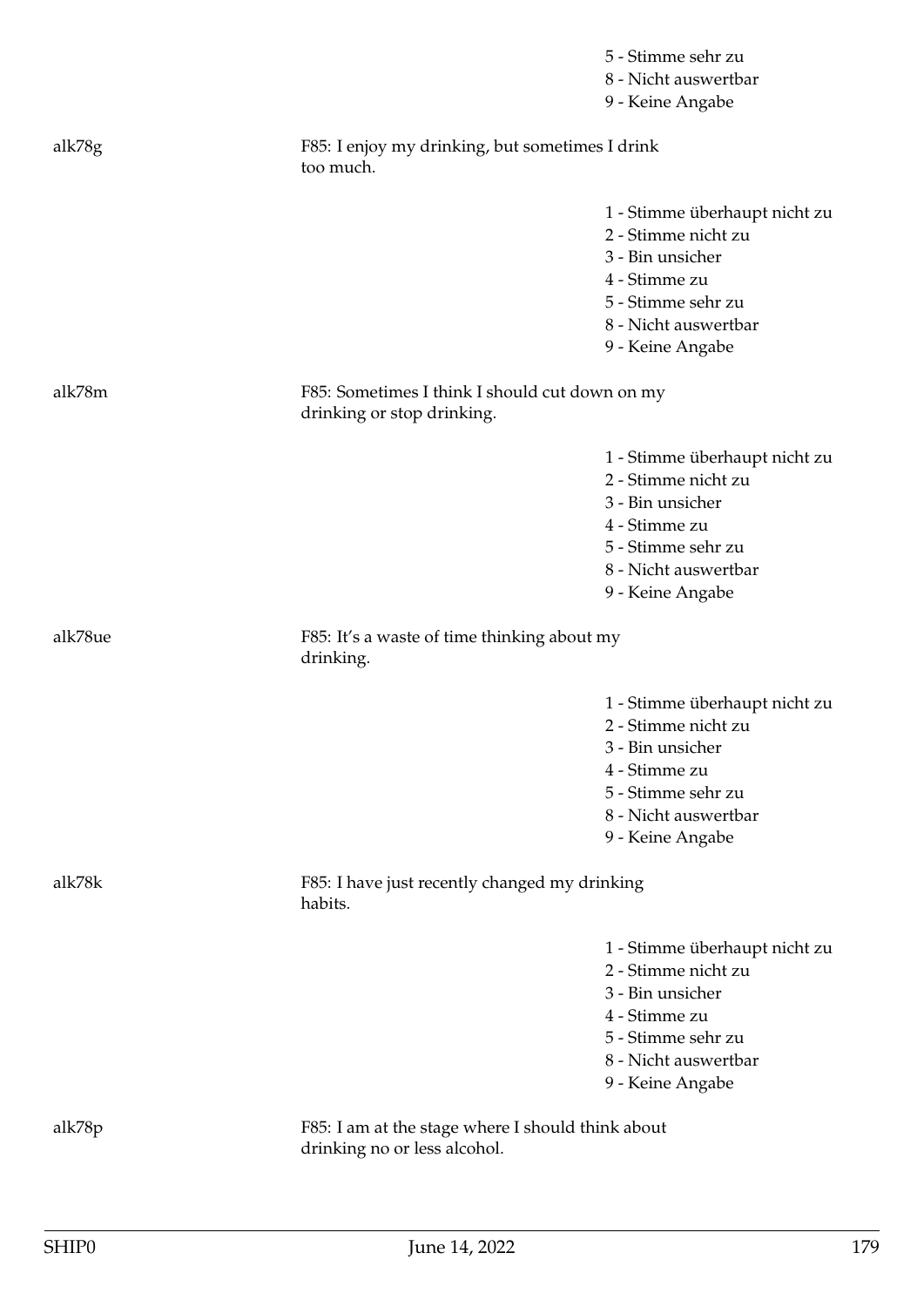|         |                                                                                                                      | 1 - Stimme überhaupt nicht zu<br>2 - Stimme nicht zu<br>3 - Bin unsicher<br>4 - Stimme zu<br>5 - Stimme sehr zu<br>8 - Nicht auswertbar<br>9 - Keine Angabe |
|---------|----------------------------------------------------------------------------------------------------------------------|-------------------------------------------------------------------------------------------------------------------------------------------------------------|
| alk78r  | F85: Anyone can talk about wanting to do<br>something about drinking, but I am actually<br>doing something about it. |                                                                                                                                                             |
|         |                                                                                                                      | 1 - Stimme überhaupt nicht zu<br>2 - Stimme nicht zu<br>3 - Bin unsicher<br>4 - Stimme zu<br>5 - Stimme sehr zu<br>8 - Nicht auswertbar<br>9 - Keine Angabe |
| alk78pr | F85: My drinking is a problem sometimes.                                                                             |                                                                                                                                                             |
|         |                                                                                                                      | 1 - Stimme überhaupt nicht zu<br>2 - Stimme nicht zu<br>3 - Bin unsicher<br>4 - Stimme zu<br>5 - Stimme sehr zu<br>8 - Nicht auswertbar<br>9 - Keine Angabe |
| alk78ae | F85: I think there is a need for me to think about<br>changing my drinking.                                          |                                                                                                                                                             |
|         |                                                                                                                      | 1 - Stimme überhaupt nicht zu<br>2 - Stimme nicht zu<br>3 - Bin unsicher<br>4 - Stimme zu<br>5 - Stimme sehr zu<br>8 - Nicht auswertbar<br>9 - Keine Angabe |
| alk78mo | F85: I am actually changing my drinking habits<br>now.                                                               |                                                                                                                                                             |
|         |                                                                                                                      | 1 - Stimme überhaupt nicht zu<br>2 - Stimme nicht zu<br>3 - Bin unsicher<br>4 - Stimme zu<br>5 - Stimme sehr zu                                             |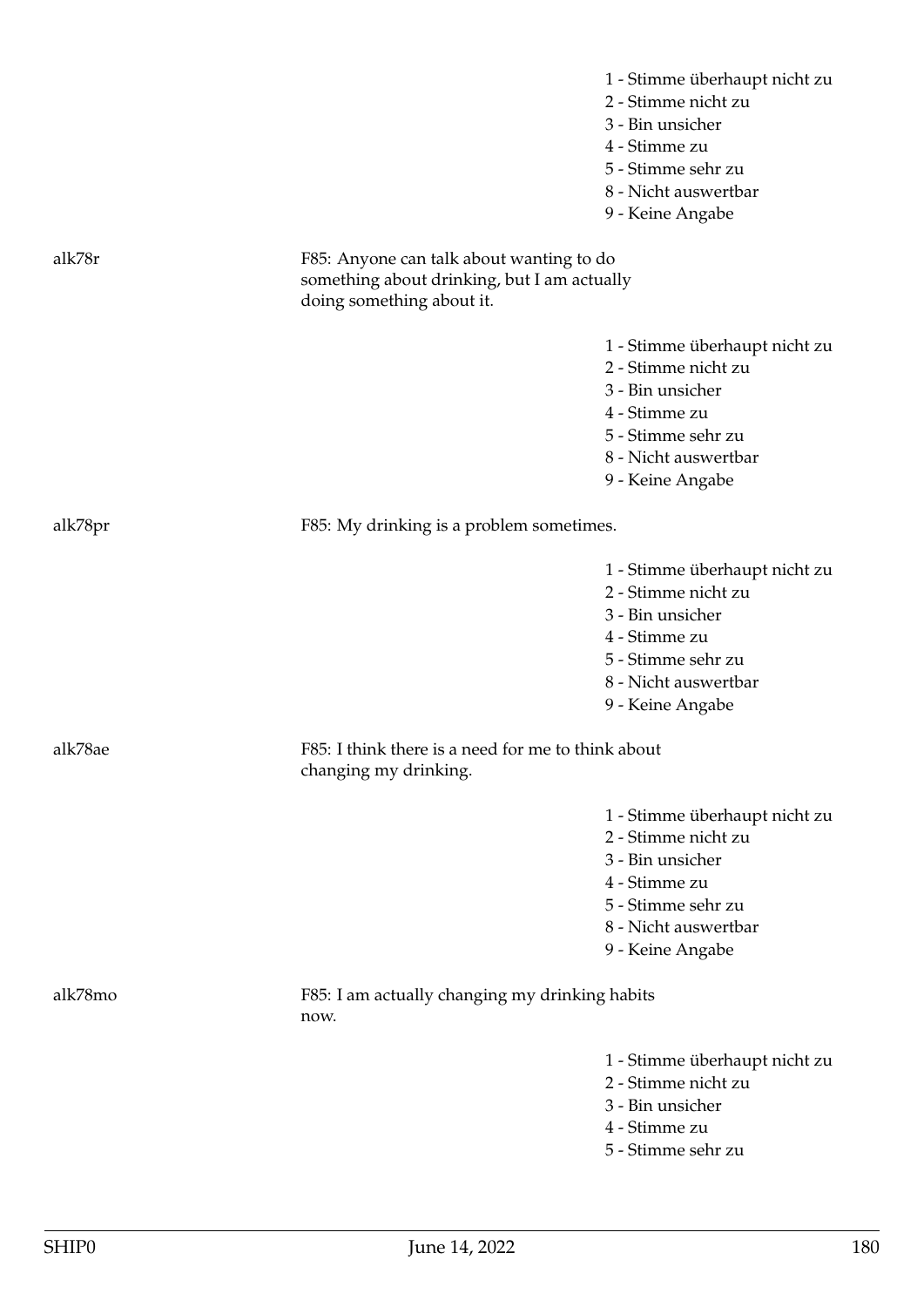8 - Nicht auswertbar 9 - Keine Angabe alk78si F85: Drinking less alcohol makes sense to me. 1 - Stimme überhaupt nicht zu 2 - Stimme nicht zu 3 - Bin unsicher 4 - Stimme zu 5 - Stimme sehr zu 8 - Nicht auswertbar 9 - Keine Angabe alk78ku F85: I would attend a course where I can learn to control my drinking to make it inoffensive to my health. 1 - Stimme überhaupt nicht zu 2 - Stimme nicht zu 3 - Bin unsicher 4 - Stimme zu 5 - Stimme sehr zu 8 - Nicht auswertbar 9 - Keine Angabe rau79jn F86: Please answer these questions about your intentions to change your smoking habits. 1 - folgende Fragen beantwortet 2 - folgende Fragen nicht beantwortet 8 - Nicht auswertbar 9 - Keine Angabe rau79z F86: I totally agree with my mode of smoking. 1 - Stimme überhaupt nicht zu 2 - Stimme nicht zu 3 - Bin unsicher 4 - Stimme zu 5 - Stimme sehr zu 8 - Nicht auswertbar 9 - Keine Angabe rau<sup>79</sup>zb F86: I think I smoke too much. 1 - Stimme überhaupt nicht zu 2 - Stimme nicht zu 3 - Bin unsicher 4 - Stimme zu 5 - Stimme sehr zu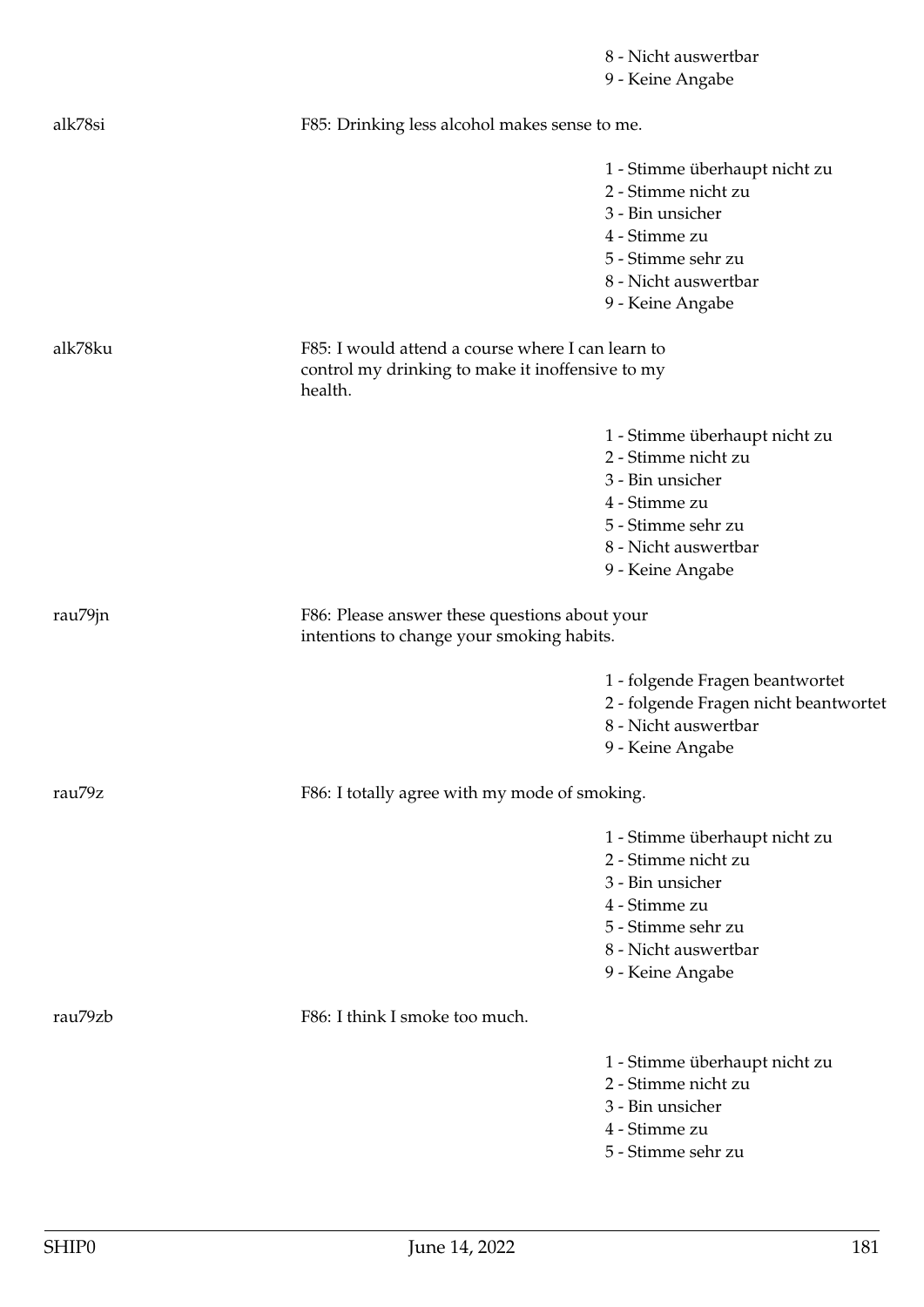8 - Nicht auswertbar 9 - Keine Angabe rau79w F86: I am trying to smoke less than I used to. 1 - Stimme überhaupt nicht zu 2 - Stimme nicht zu 3 - Bin unsicher 4 - Stimme zu 5 - Stimme sehr zu 8 - Nicht auswertbar 9 - Keine Angabe rau79g F86: I enjoy smoking, but sometimes I smoke too much. 1 - Stimme überhaupt nicht zu 2 - Stimme nicht zu 3 - Bin unsicher 4 - Stimme zu 5 - Stimme sehr zu 8 - Nicht auswertbar 9 - Keine Angabe rau79m F86: Sometimes I think I should stop or cut down on my smoking. 1 - Stimme überhaupt nicht zu 2 - Stimme nicht zu 3 - Bin unsicher 4 - Stimme zu 5 - Stimme sehr zu 8 - Nicht auswertbar 9 - Keine Angabe rau79ue F86: It's a waste of time thinking about my smoking. 1 - Stimme überhaupt nicht zu 2 - Stimme nicht zu 3 - Bin unsicher 4 - Stimme zu 5 - Stimme sehr zu 8 - Nicht auswertbar 9 - Keine Angabe rau79k F86: I have just recently cut down on my smoking. 1 - Stimme überhaupt nicht zu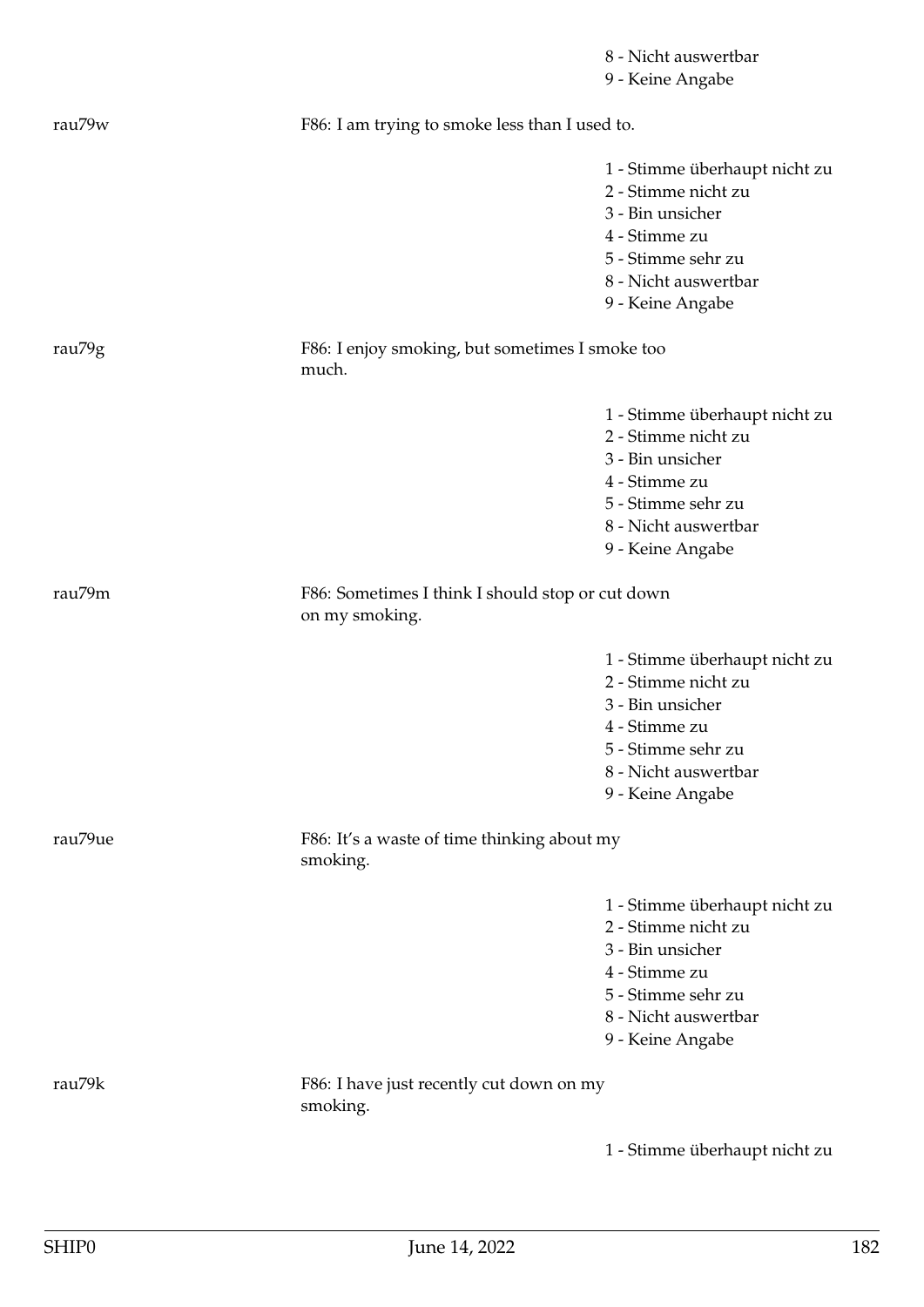|                    |                                                                                                                     | 2 - Stimme nicht zu<br>3 - Bin unsicher<br>4 - Stimme zu<br>5 - Stimme sehr zu<br>8 - Nicht auswertbar<br>9 - Keine Angabe                                  |
|--------------------|---------------------------------------------------------------------------------------------------------------------|-------------------------------------------------------------------------------------------------------------------------------------------------------------|
| rau <sub>79r</sub> | F86: Anyone can talk about wanting to do<br>something about smoking, but I am actually<br>doing something about it. |                                                                                                                                                             |
|                    |                                                                                                                     | 1 - Stimme überhaupt nicht zu<br>2 - Stimme nicht zu<br>3 - Bin unsicher<br>4 - Stimme zu<br>5 - Stimme sehr zu<br>8 - Nicht auswertbar<br>9 - Keine Angabe |
| rau79p             | F86: I am at the stage where I should think about<br>stop smoking or smoking less.                                  |                                                                                                                                                             |
|                    |                                                                                                                     | 1 - Stimme überhaupt nicht zu<br>2 - Stimme nicht zu<br>3 - Bin unsicher<br>4 - Stimme zu<br>5 - Stimme sehr zu<br>8 - Nicht auswertbar<br>9 - Keine Angabe |
| rau79pr            | F86: My smoking is a problem sometimes.                                                                             |                                                                                                                                                             |
|                    |                                                                                                                     | 1 - Stimme überhaupt nicht zu<br>2 - Stimme nicht zu<br>3 - Bin unsicher<br>4 - Stimme zu<br>5 - Stimme sehr zu<br>8 - Nicht auswertbar<br>9 - Keine Angabe |
| rau79ae            | F86: I think there is a need for me to think about<br>changing my smoking.                                          |                                                                                                                                                             |
|                    |                                                                                                                     | 1 - Stimme überhaupt nicht zu<br>2 - Stimme nicht zu<br>3 - Bin unsicher<br>4 - Stimme zu<br>5 - Stimme sehr zu<br>8 - Nicht auswertbar<br>9 - Keine Angabe |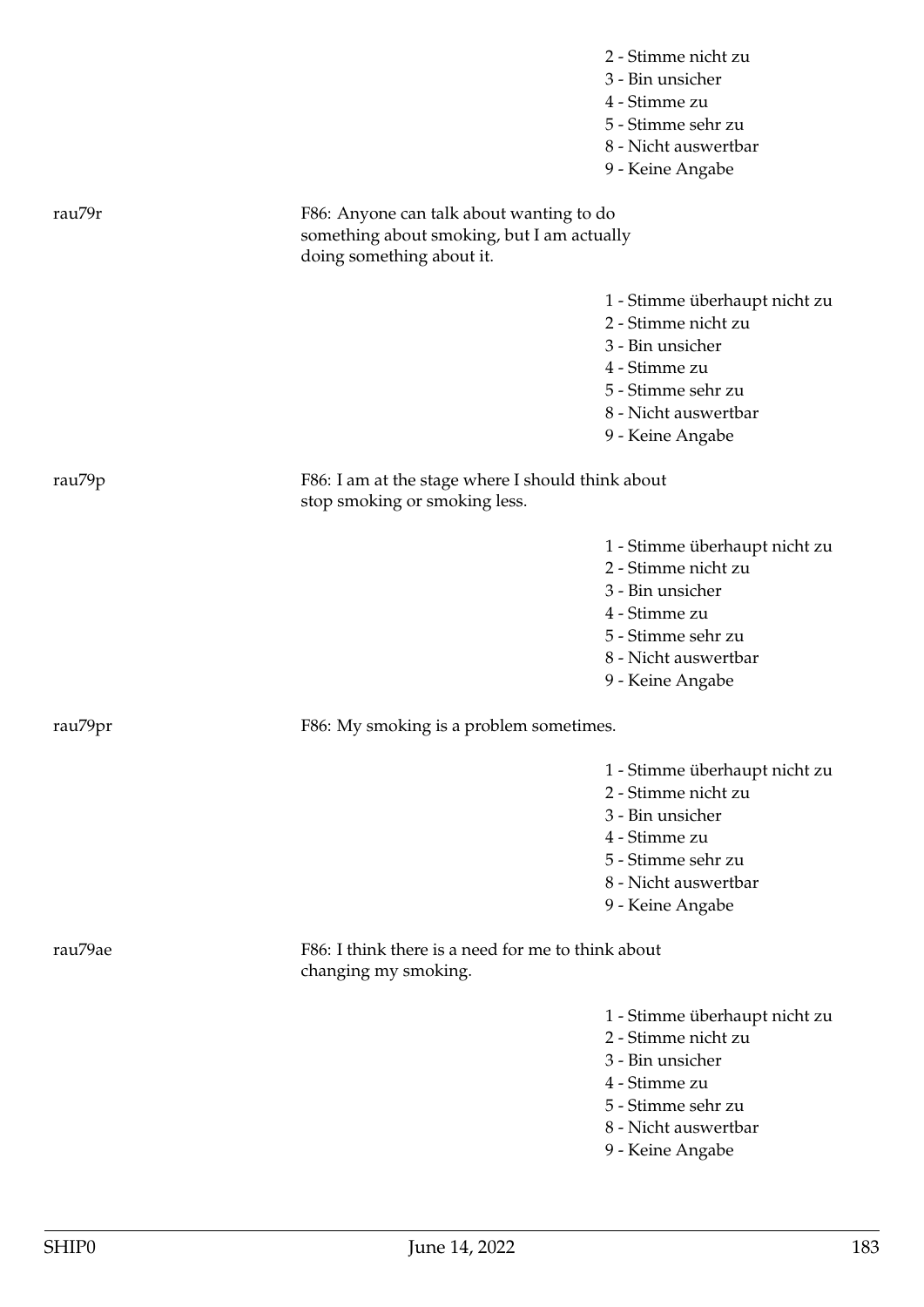| rau79mo | F86: I am actually cutting down on my smoking<br>or stopping smoking now.                 |                                       |
|---------|-------------------------------------------------------------------------------------------|---------------------------------------|
|         |                                                                                           | 1 - Stimme überhaupt nicht zu         |
|         |                                                                                           | 2 - Stimme nicht zu                   |
|         |                                                                                           | 3 - Bin unsicher                      |
|         |                                                                                           | 4 - Stimme zu                         |
|         |                                                                                           | 5 - Stimme sehr zu                    |
|         |                                                                                           | 8 - Nicht auswertbar                  |
|         |                                                                                           | 9 - Keine Angabe                      |
| rau79si | F86: Smoking less or to stop smoking makes<br>sense to me.                                |                                       |
|         |                                                                                           | 1 - Stimme überhaupt nicht zu         |
|         |                                                                                           | 2 - Stimme nicht zu                   |
|         |                                                                                           | 3 - Bin unsicher                      |
|         |                                                                                           | 4 - Stimme zu                         |
|         |                                                                                           | 5 - Stimme sehr zu                    |
|         |                                                                                           | 8 - Nicht auswertbar                  |
|         |                                                                                           | 9 - Keine Angabe                      |
| ern80jn | F87: Please answer these questions about your<br>intentions to change your eating habits. |                                       |
|         |                                                                                           | 1 - folgende Fragen beantwortet       |
|         |                                                                                           | 2 - folgende Fragen nicht beantwortet |
|         |                                                                                           | 8 - Nicht auswertbar                  |
|         |                                                                                           | 9 - Keine Angabe                      |
| ern80z  | F87: I totally agree with my mode of eating.                                              |                                       |
|         |                                                                                           | 1 - Stimme überhaupt nicht zu         |
|         |                                                                                           | 2 - Stimme nicht zu                   |
|         |                                                                                           | 3 - Bin unsicher                      |
|         |                                                                                           | 4 - Stimme zu                         |
|         |                                                                                           | 5 - Stimme sehr zu                    |
|         |                                                                                           | 8 - Nicht auswertbar                  |
|         |                                                                                           | 9 - Keine Angabe                      |
| ern80zb | F87: I think I eat too much.                                                              |                                       |
|         |                                                                                           | 1 - Stimme überhaupt nicht zu         |
|         |                                                                                           | 2 - Stimme nicht zu                   |
|         |                                                                                           | 3 - Bin unsicher                      |
|         |                                                                                           | 4 - Stimme zu                         |
|         |                                                                                           | 5 - Stimme sehr zu                    |
|         |                                                                                           | 8 - Nicht auswertbar                  |
|         |                                                                                           | 9 - Keine Angabe                      |
|         |                                                                                           |                                       |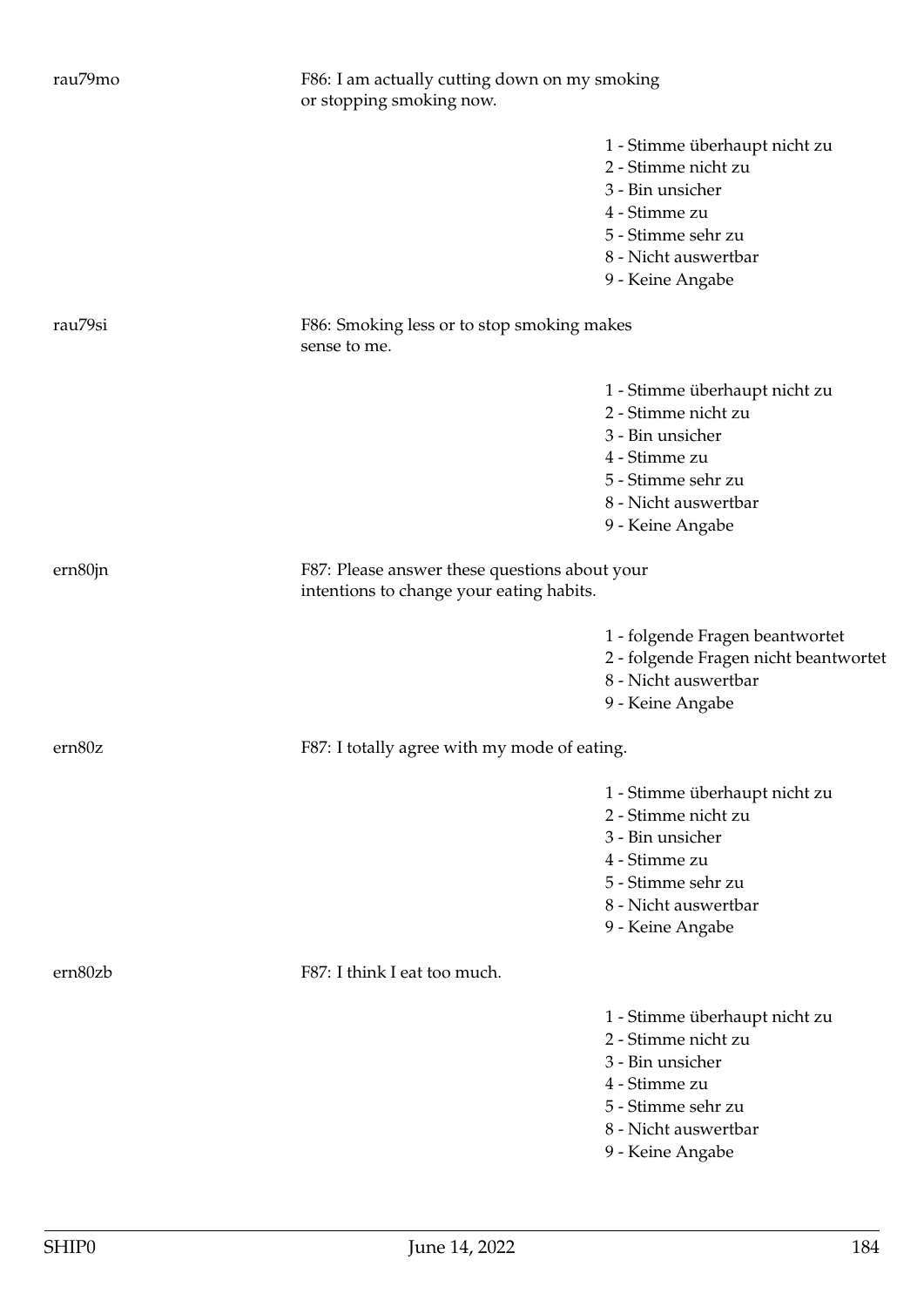|         |                                                           | 4 - Stimme zu                 |
|---------|-----------------------------------------------------------|-------------------------------|
|         |                                                           | 3 - Bin unsicher              |
|         |                                                           |                               |
|         |                                                           | 5 - Stimme sehr zu            |
|         |                                                           | 8 - Nicht auswertbar          |
|         |                                                           | 9 - Keine Angabe              |
| ern80m  | F87: Sometimes I think I should cut down on my<br>eating. |                               |
|         |                                                           | 1 - Stimme überhaupt nicht zu |
|         |                                                           | 2 - Stimme nicht zu           |
|         |                                                           | 3 - Bin unsicher              |
|         |                                                           | 4 - Stimme zu                 |
|         |                                                           | 5 - Stimme sehr zu            |
|         |                                                           | 8 - Nicht auswertbar          |
|         |                                                           | 9 - Keine Angabe              |
| ern80ue | F87: It's a waste of time thinking about my<br>eating.    |                               |
|         |                                                           | 1 - Stimme überhaupt nicht zu |
|         |                                                           | 2 - Stimme nicht zu           |
|         |                                                           | 3 - Bin unsicher              |
|         |                                                           | 4 - Stimme zu                 |
|         |                                                           | 5 - Stimme sehr zu            |
|         |                                                           | 8 - Nicht auswertbar          |
|         |                                                           | 9 - Keine Angabe              |
| ern80k  | F87: I have just recently cut down on my eating.          |                               |
|         |                                                           | 1 - Stimme überhaupt nicht zu |
|         |                                                           | 2 - Stimme nicht zu           |
|         |                                                           | 3 - Bin unsicher              |
|         |                                                           | 4 - Stimme zu                 |
|         |                                                           | 5 - Stimme sehr zu            |
|         |                                                           |                               |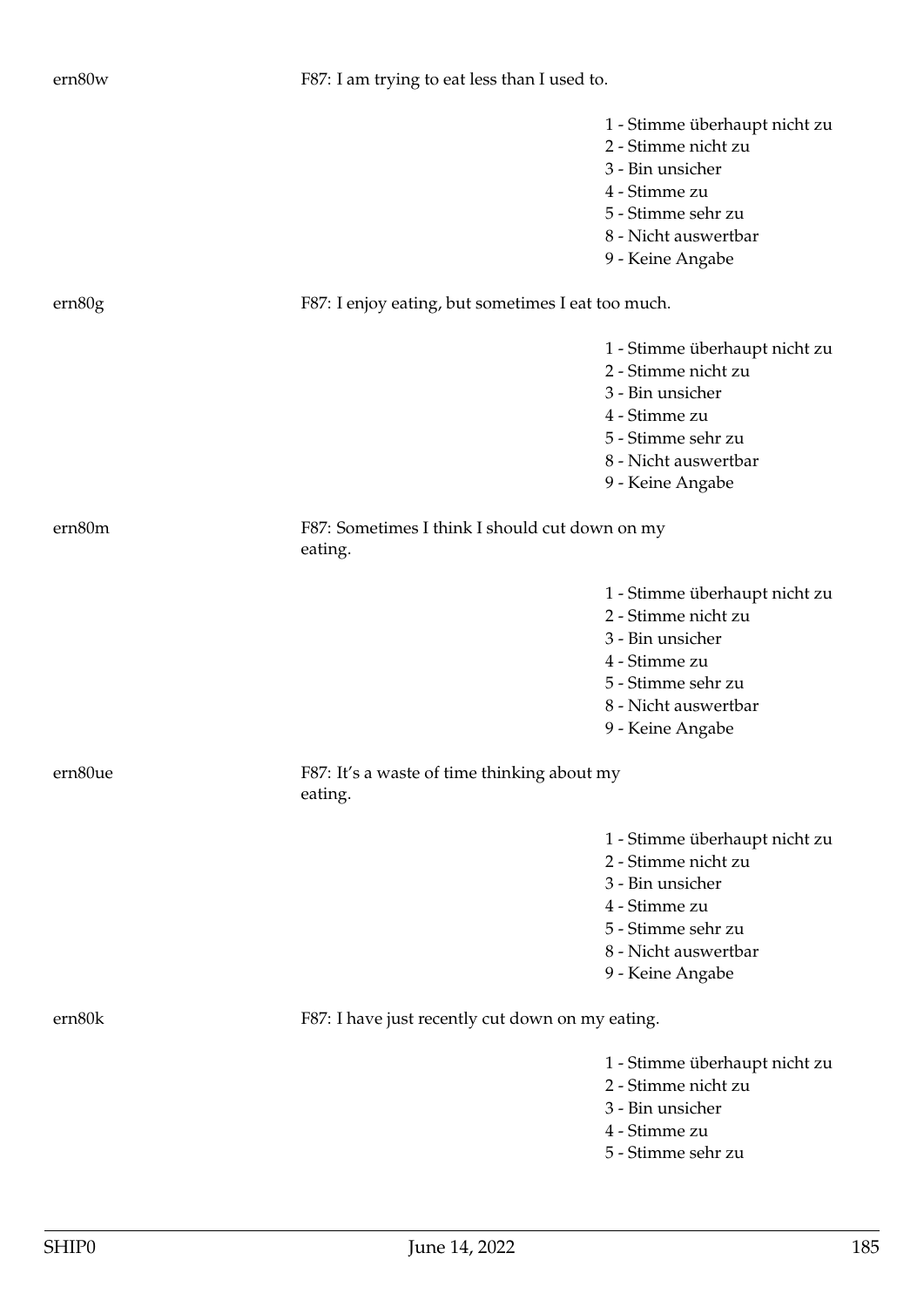|         |                                                                                                                   | 8 - Nicht auswertbar                                                                                                                                        |
|---------|-------------------------------------------------------------------------------------------------------------------|-------------------------------------------------------------------------------------------------------------------------------------------------------------|
|         |                                                                                                                   | 9 - Keine Angabe                                                                                                                                            |
| ern80r  | F87: Anyone can talk about wanting to cut down<br>on their eating, but I am actually doing<br>something about it. |                                                                                                                                                             |
|         |                                                                                                                   | 1 - Stimme überhaupt nicht zu<br>2 - Stimme nicht zu<br>3 - Bin unsicher<br>4 - Stimme zu<br>5 - Stimme sehr zu<br>8 - Nicht auswertbar<br>9 - Keine Angabe |
| ern80p  | F87: I am at the stage where I should think about<br>eating less.                                                 |                                                                                                                                                             |
|         |                                                                                                                   | 1 - Stimme überhaupt nicht zu<br>2 - Stimme nicht zu<br>3 - Bin unsicher<br>4 - Stimme zu<br>5 - Stimme sehr zu<br>8 - Nicht auswertbar<br>9 - Keine Angabe |
| ern80pr | F87: My eating is a problem sometimes.                                                                            |                                                                                                                                                             |
|         |                                                                                                                   | 1 - Stimme überhaupt nicht zu<br>2 - Stimme nicht zu<br>3 - Bin unsicher<br>4 - Stimme zu<br>5 - Stimme sehr zu<br>8 - Nicht auswertbar<br>9 - Keine Angabe |
| ern80ae | F87: I think there is a need for me to think about<br>cutting down on my eating.                                  |                                                                                                                                                             |
|         |                                                                                                                   | 1 - Stimme überhaupt nicht zu<br>2 - Stimme nicht zu<br>3 - Bin unsicher<br>4 - Stimme zu<br>5 - Stimme sehr zu<br>8 - Nicht auswertbar<br>9 - Keine Angabe |
| ern80mo | F87: I am actually cutting down on my eating<br>now.                                                              |                                                                                                                                                             |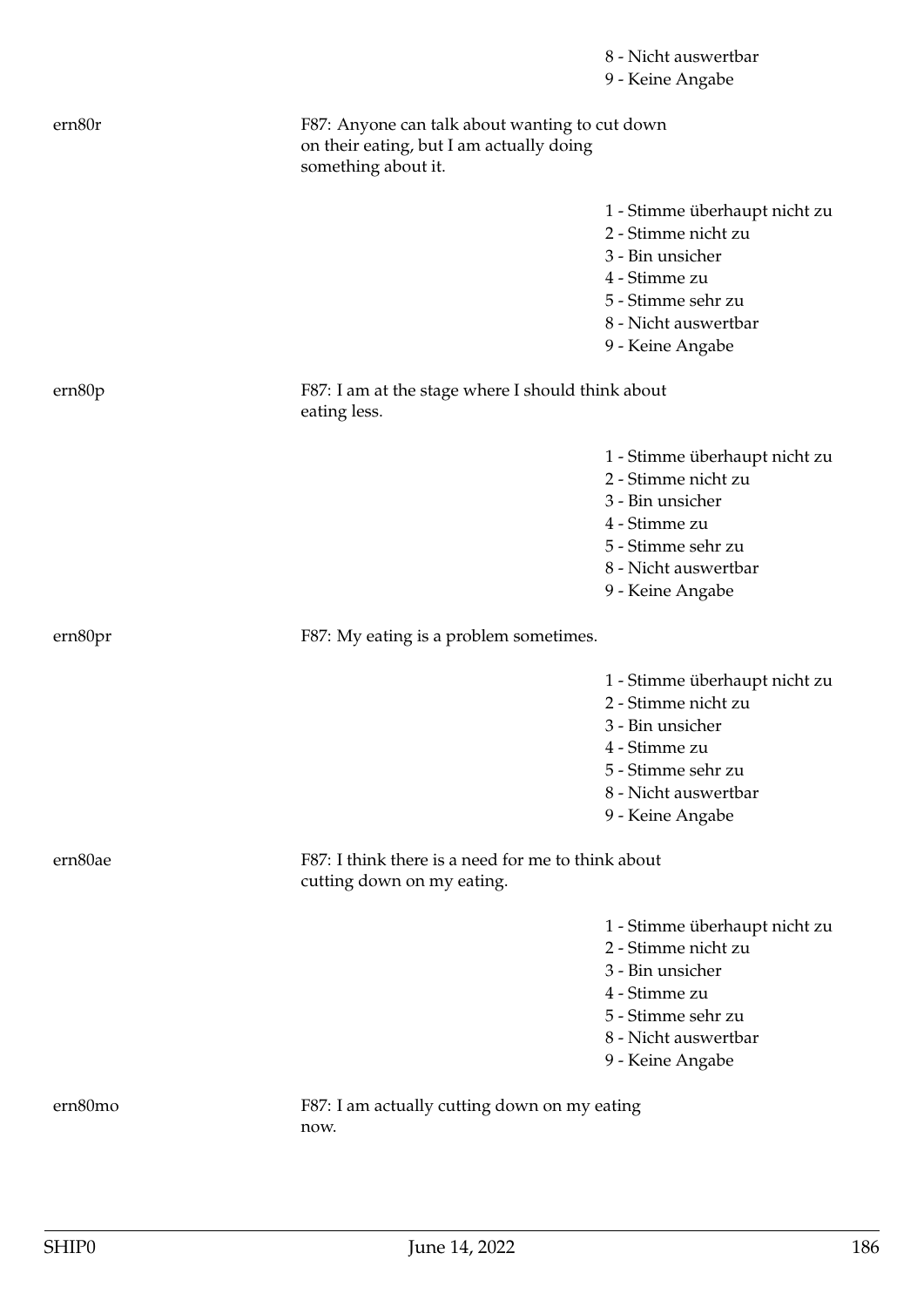|          |                                                                                                    | 1 - Stimme überhaupt nicht zu<br>2 - Stimme nicht zu<br>3 - Bin unsicher<br>4 - Stimme zu<br>5 - Stimme sehr zu<br>8 - Nicht auswertbar<br>9 - Keine Angabe |
|----------|----------------------------------------------------------------------------------------------------|-------------------------------------------------------------------------------------------------------------------------------------------------------------|
| ern80si  | F87: Eating less makes sense to me.                                                                |                                                                                                                                                             |
|          |                                                                                                    | 1 - Stimme überhaupt nicht zu<br>2 - Stimme nicht zu<br>3 - Bin unsicher<br>4 - Stimme zu<br>5 - Stimme sehr zu<br>8 - Nicht auswertbar<br>9 - Keine Angabe |
| ern80ku  | F87: I would attend a course where I can learn to<br>eat in a way that is beneficial to my health. |                                                                                                                                                             |
|          |                                                                                                    | 1 - Stimme überhaupt nicht zu<br>2 - Stimme nicht zu<br>3 - Bin unsicher<br>4 - Stimme zu<br>5 - Stimme sehr zu<br>8 - Nicht auswertbar<br>9 - Keine Angabe |
| koer81jn | F88: Please answer these questions about your<br>intentions to change your physical activities.    |                                                                                                                                                             |
|          |                                                                                                    | 1 - folgende Fragen beantwortet<br>2 - folgende Fragen nicht beantwortet<br>8 - Nicht auswertbar<br>9 - Keine Angabe                                        |
| koer81z  | F88: I totally agree with my level of physical<br>activities.                                      |                                                                                                                                                             |
|          |                                                                                                    | 1 - Stimme überhaupt nicht zu<br>2 - Stimme nicht zu<br>3 - Bin unsicher<br>4 - Stimme zu<br>5 - Stimme sehr zu<br>8 - Nicht auswertbar<br>9 - Keine Angabe |
| koer81zb | F88: I think I don't get enough exercise.                                                          |                                                                                                                                                             |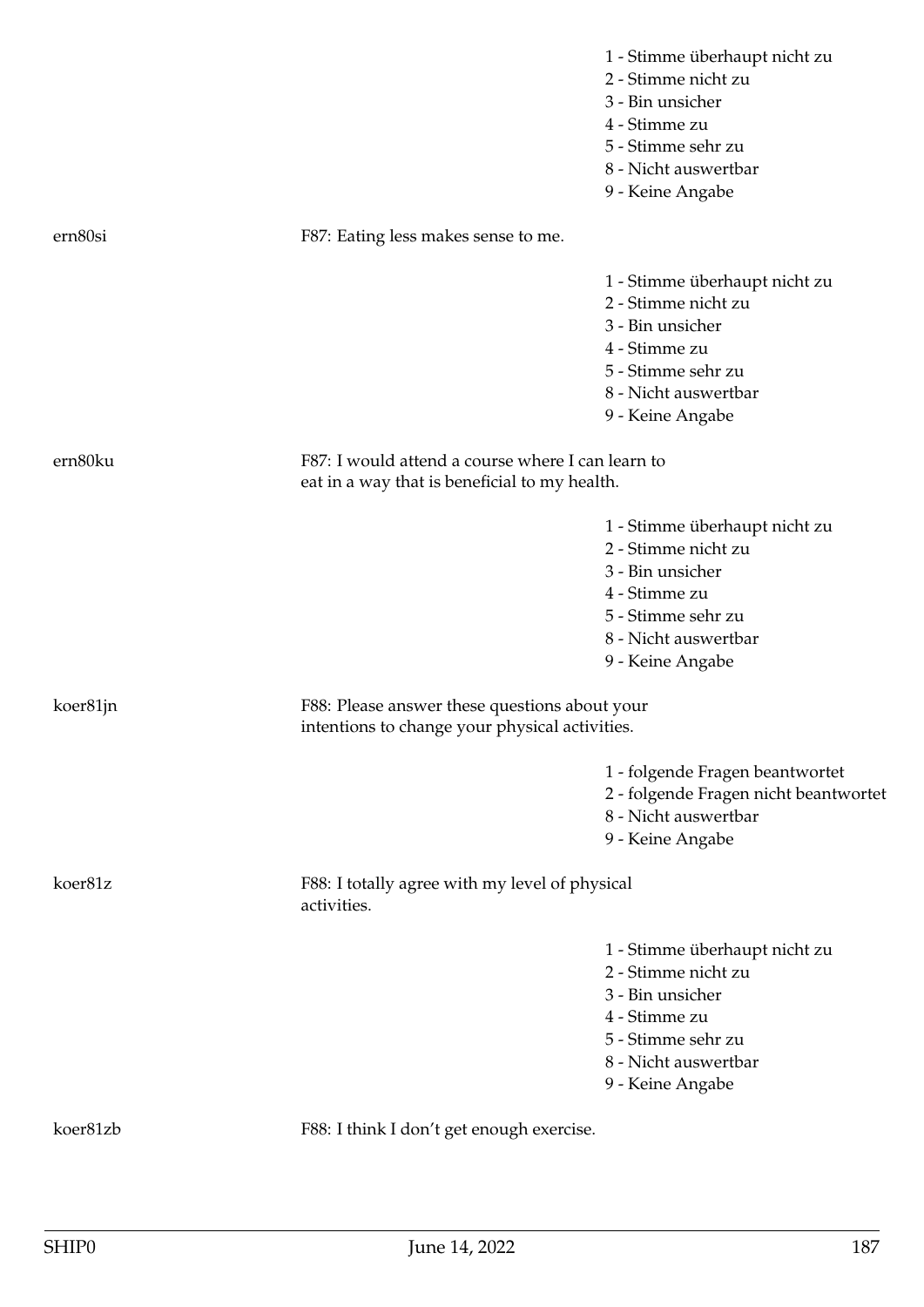|          |                                                                              | 1 - Stimme überhaupt nicht zu<br>2 - Stimme nicht zu<br>3 - Bin unsicher |
|----------|------------------------------------------------------------------------------|--------------------------------------------------------------------------|
|          |                                                                              | 4 - Stimme zu                                                            |
|          |                                                                              | 5 - Stimme sehr zu                                                       |
|          |                                                                              | 8 - Nicht auswertbar                                                     |
|          |                                                                              | 9 - Keine Angabe                                                         |
| koer81w  | F88: I try to get more exercise than I used to.                              |                                                                          |
|          |                                                                              | 1 - Stimme überhaupt nicht zu<br>2 - Stimme nicht zu                     |
|          |                                                                              | 3 - Bin unsicher                                                         |
|          |                                                                              | 4 - Stimme zu                                                            |
|          |                                                                              | 5 - Stimme sehr zu                                                       |
|          |                                                                              | 8 - Nicht auswertbar                                                     |
|          |                                                                              | 9 - Keine Angabe                                                         |
| koer81g  | F88: I enjoy relaxing, but sometimes I don't get<br>enough exercise.         |                                                                          |
|          |                                                                              | 1 - Stimme überhaupt nicht zu                                            |
|          |                                                                              | 2 - Stimme nicht zu                                                      |
|          |                                                                              | 3 - Bin unsicher                                                         |
|          |                                                                              | 4 - Stimme zu                                                            |
|          |                                                                              | 5 - Stimme sehr zu                                                       |
|          |                                                                              | 8 - Nicht auswertbar                                                     |
|          |                                                                              | 9 - Keine Angabe                                                         |
| koer81m  | F88: Sometimes I think I should get more<br>exercise.                        |                                                                          |
|          |                                                                              |                                                                          |
|          |                                                                              | 1 - Stimme überhaupt nicht zu<br>2 - Stimme nicht zu                     |
|          |                                                                              | 3 - Bin unsicher                                                         |
|          |                                                                              | 4 - Stimme zu                                                            |
|          |                                                                              | 5 - Stimme sehr zu                                                       |
|          |                                                                              | 8 - Nicht auswertbar                                                     |
|          |                                                                              | 9 - Keine Angabe                                                         |
| koer81ue | F88: It's a waste of time thinking about my level<br>of physical activities. |                                                                          |
|          |                                                                              |                                                                          |
|          |                                                                              | 1 - Stimme überhaupt nicht zu                                            |
|          |                                                                              | 2 - Stimme nicht zu<br>3 - Bin unsicher                                  |
|          |                                                                              | 4 - Stimme zu                                                            |
|          |                                                                              | 5 - Stimme sehr zu                                                       |
|          |                                                                              | 8 - Nicht auswertbar                                                     |
|          |                                                                              | 9 - Keine Angabe                                                         |
|          |                                                                              |                                                                          |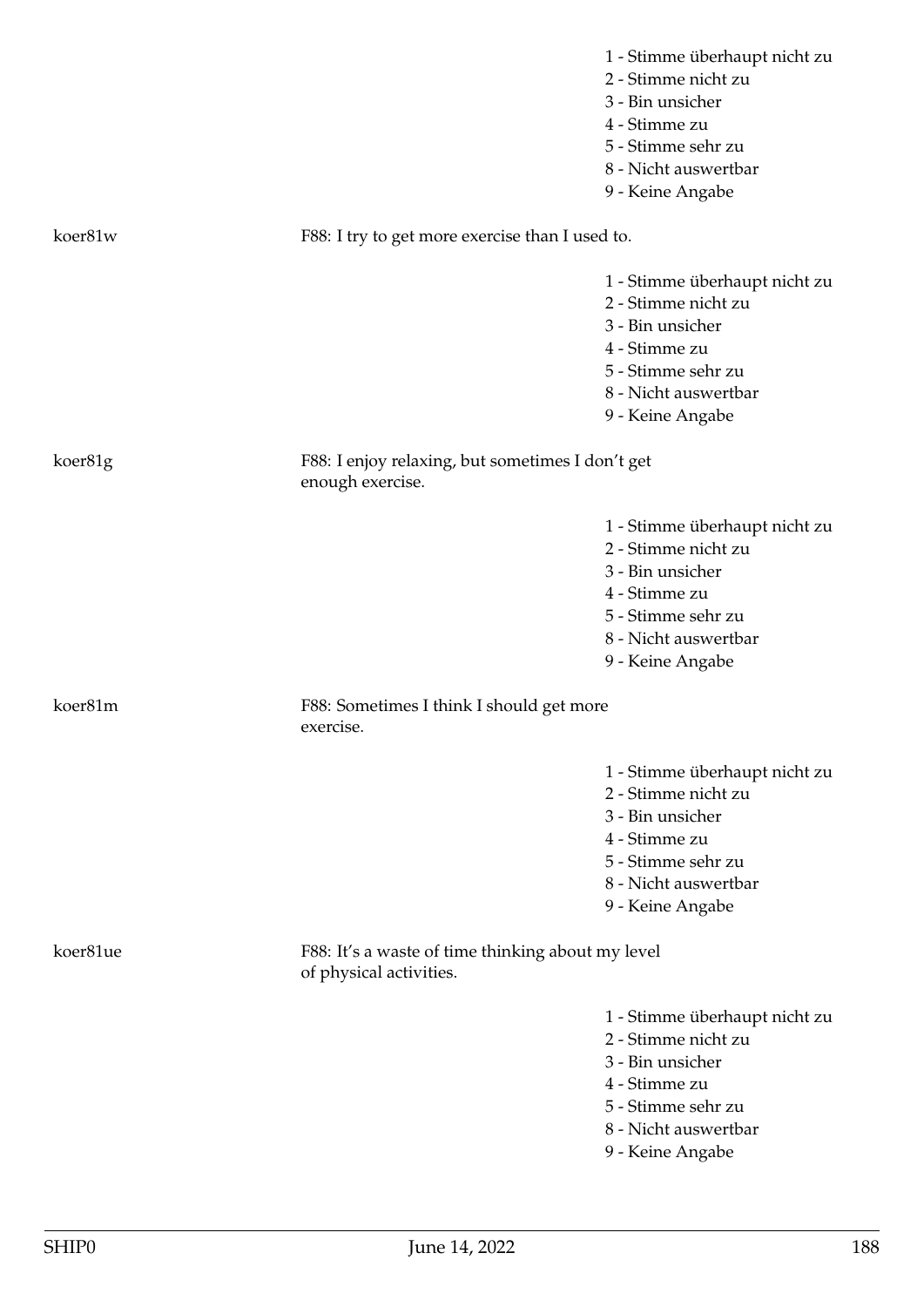| koer81k  | F88: I have just recently started to get more<br>exercise.                                       |                                                                                                                                                             |
|----------|--------------------------------------------------------------------------------------------------|-------------------------------------------------------------------------------------------------------------------------------------------------------------|
|          |                                                                                                  | 1 - Stimme überhaupt nicht zu<br>2 - Stimme nicht zu<br>3 - Bin unsicher<br>4 - Stimme zu<br>5 - Stimme sehr zu<br>8 - Nicht auswertbar                     |
| koer81r  | F88: Anyone can talk about getting more exercise,<br>but I am actually doing something about it. | 9 - Keine Angabe                                                                                                                                            |
|          |                                                                                                  | 1 - Stimme überhaupt nicht zu<br>2 - Stimme nicht zu<br>3 - Bin unsicher<br>4 - Stimme zu<br>5 - Stimme sehr zu<br>8 - Nicht auswertbar<br>9 - Keine Angabe |
| koer81p  | F88: I am at the stage where I should think about<br>getting more exercise.                      |                                                                                                                                                             |
|          |                                                                                                  | 1 - Stimme überhaupt nicht zu<br>2 - Stimme nicht zu<br>3 - Bin unsicher<br>4 - Stimme zu<br>5 - Stimme sehr zu<br>8 - Nicht auswertbar<br>9 - Keine Angabe |
| koer81pr | F88: Not getting enough exercise is sometimes a<br>problem for me.                               |                                                                                                                                                             |
|          |                                                                                                  | 1 - Stimme überhaupt nicht zu<br>2 - Stimme nicht zu<br>3 - Bin unsicher<br>4 - Stimme zu<br>5 - Stimme sehr zu<br>8 - Nicht auswertbar<br>9 - Keine Angabe |
| koer81mo | F88: I am actually trying to get more exercise<br>now.                                           |                                                                                                                                                             |
|          |                                                                                                  | 1 - Stimme überhaupt nicht zu<br>2 - Stimme nicht zu                                                                                                        |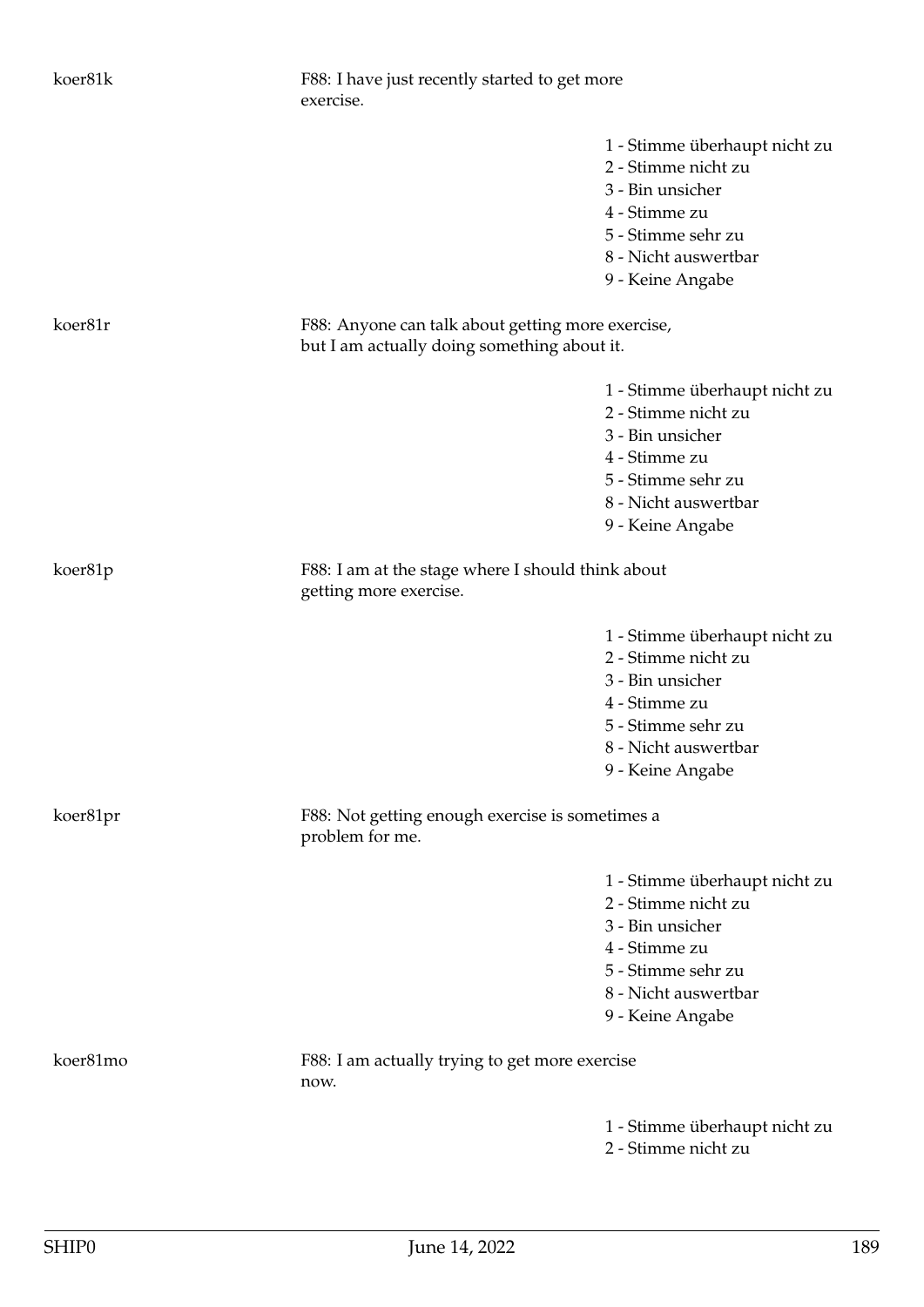|            |                                                                                                     | 3 - Bin unsicher                                     |
|------------|-----------------------------------------------------------------------------------------------------|------------------------------------------------------|
|            |                                                                                                     | 4 - Stimme zu                                        |
|            |                                                                                                     | 5 - Stimme sehr zu                                   |
|            |                                                                                                     | 8 - Nicht auswertbar                                 |
|            |                                                                                                     | 9 - Keine Angabe                                     |
| koer81ae   | F88: I think there is a need for me to think about<br>getting more exercise.                        |                                                      |
|            |                                                                                                     |                                                      |
|            |                                                                                                     | 1 - Stimme überhaupt nicht zu<br>2 - Stimme nicht zu |
|            |                                                                                                     | 3 - Bin unsicher                                     |
|            |                                                                                                     | 4 - Stimme zu                                        |
|            |                                                                                                     | 5 - Stimme sehr zu                                   |
|            |                                                                                                     | 8 - Nicht auswertbar                                 |
|            |                                                                                                     | 9 - Keine Angabe                                     |
| koer81si   | F88: Getting more exercise makes sense to me.                                                       |                                                      |
|            |                                                                                                     | 1 - Stimme überhaupt nicht zu                        |
|            |                                                                                                     | 2 - Stimme nicht zu                                  |
|            |                                                                                                     | 3 - Bin unsicher                                     |
|            |                                                                                                     | 4 - Stimme zu                                        |
|            |                                                                                                     | 5 - Stimme sehr zu                                   |
|            |                                                                                                     | 8 - Nicht auswertbar                                 |
|            |                                                                                                     | 9 - Keine Angabe                                     |
| koer81ku   | F88: I would attend a course where I can learn to                                                   |                                                      |
|            | get more exercise, and above all, having fun with<br>it.                                            |                                                      |
|            |                                                                                                     |                                                      |
|            |                                                                                                     | 1 - Stimme überhaupt nicht zu                        |
|            |                                                                                                     | 2 - Stimme nicht zu                                  |
|            |                                                                                                     | 3 - Bin unsicher                                     |
|            |                                                                                                     | 4 - Stimme zu                                        |
|            |                                                                                                     | 5 - Stimme sehr zu                                   |
|            |                                                                                                     | 8 - Nicht auswertbar                                 |
|            |                                                                                                     | 9 - Keine Angabe                                     |
| <b>INC</b> | Houshold income                                                                                     |                                                      |
| SAQ        | Self answered questionaire                                                                          |                                                      |
| sta82      | F89: There is one more statistical question. What<br>is the monthly income level of your household, |                                                      |
|            | that is the available netto income after deduction<br>of taxes and social contributions?            |                                                      |
|            |                                                                                                     | 1 - Unter 400 DM                                     |
|            |                                                                                                     | 2 - 400 bis unter 600 DM                             |
|            |                                                                                                     | 3 - 600 bis unter 800 DM                             |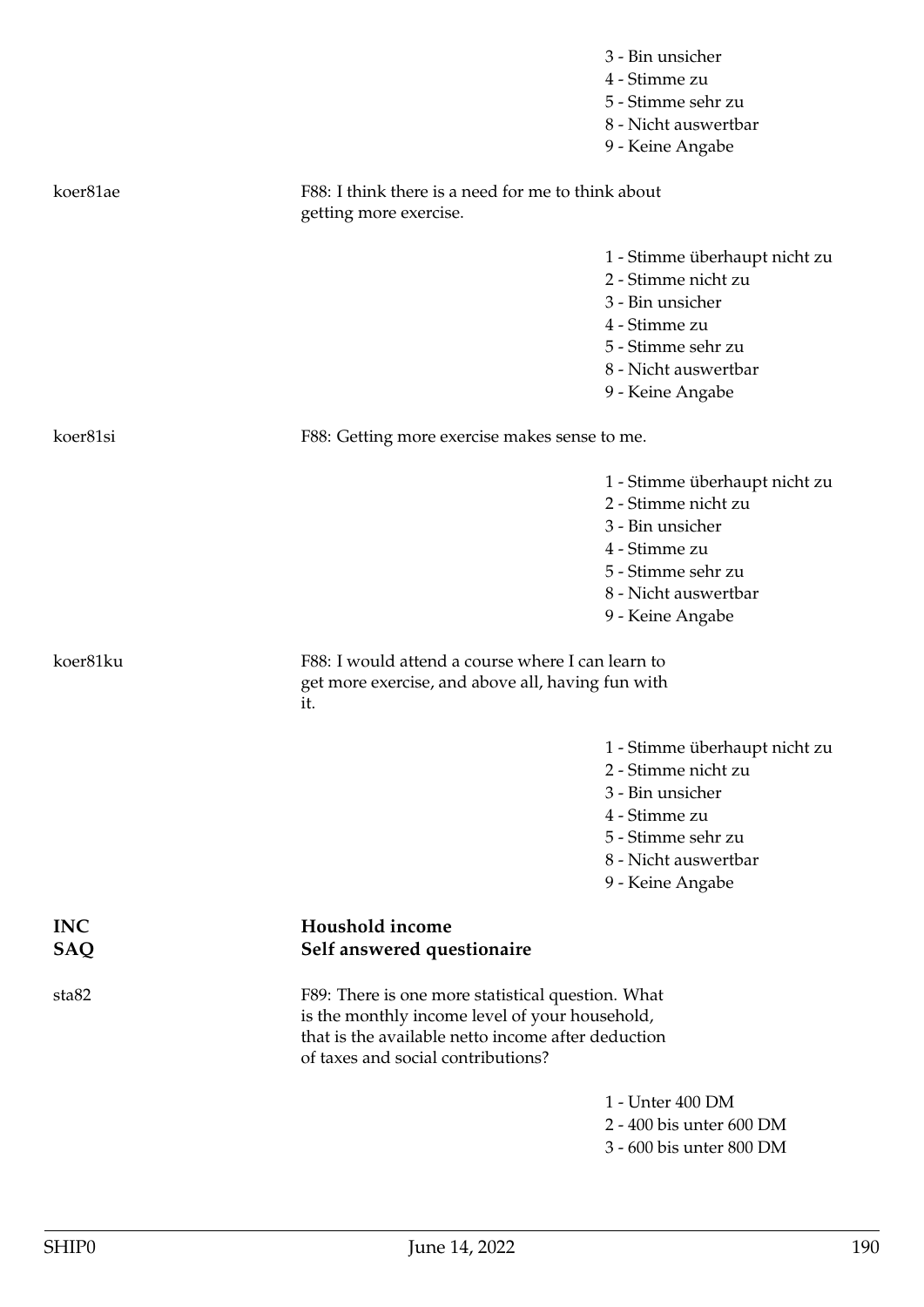- 4 800 bis unter 1000 DM 5 - 1000 bis unter 1250 DM 6 - 1250 bis unter 1500 DM 7 - 1500 bis unter 1750 DM 8 - 1750 bis unter 2000 DM 9 - 2000 bis unter 2250 DM 10 - 2250 bis unter 2500 DM 11 - 2500 bis unter 2750 DM 12 - 2750 bis unter 3000 DM 13 - 3000 bis unter 3500 DM 14 - 3500 bis unter 4000 DM 15 - 4000 bis unter 4500 DM 16 - 4500 bis unter 5000 DM 17 - 5000 bis unter 5500 DM 18 - 5500 bis unter 6000 DM 19 - 6000 bis unter 8000 DM 20 - 8000 bis unter 10000 DM
- 21 10000 bis unter 15000 DM
- 22 15000 und mehr
- 98 Nicht auswertbar
- 99 Keine Angabe

## **QM Quality management data SAQ Self answered questionaire**

compli ID: Assistant found specialities

0 - Keine Besonderheiten 1 - Besonderheiten in wenigstens einer Frage 8 - gesamter Bogen nicht auswertbar/plausibel 9 - Verweigern des Ausfüllens des gesamten Bogens

| <b>DIN</b> | Dental interview                 |                                        |  |
|------------|----------------------------------|----------------------------------------|--|
| DIN_OPD    |                                  | Oral health interview operational data |  |
| idbes      | specialfeatures dental interview |                                        |  |
|            |                                  | 0 - keine Besonderheiten               |  |
| usucher    | number of the examiner           |                                        |  |
|            |                                  | 11 - Interviewer 11                    |  |
|            |                                  | 17 - Interviewer 17                    |  |
|            |                                  | 5 - interviewer 5                      |  |
|            |                                  | 6 - Interviewer 6                      |  |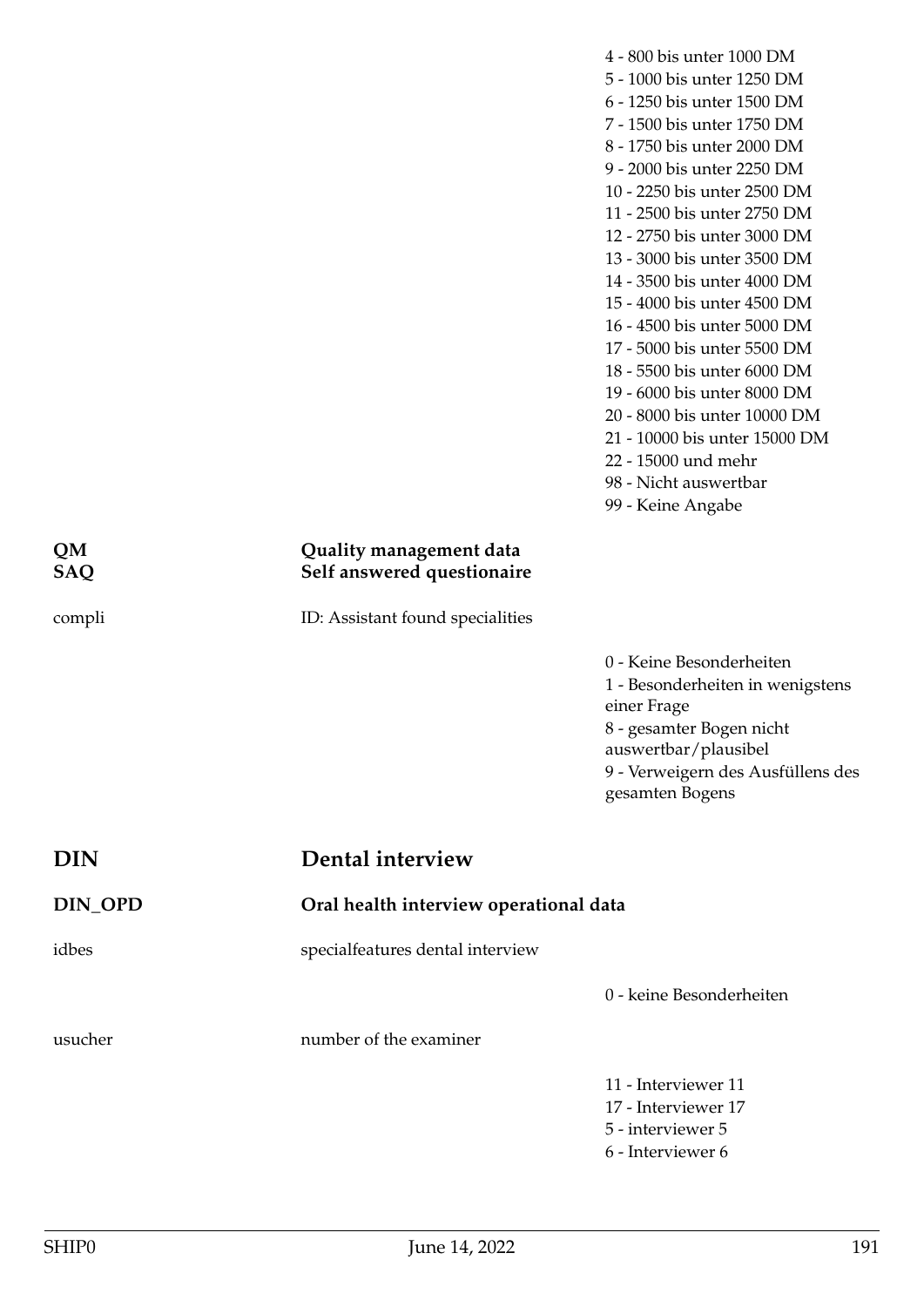| <b>SUBJECTI</b> | Subjective oral health                                                               |                                                                                                              |  |
|-----------------|--------------------------------------------------------------------------------------|--------------------------------------------------------------------------------------------------------------|--|
| eigzahn         | Do you still have innate teeth (including roots<br>and dowel crowns)?                |                                                                                                              |  |
|                 |                                                                                      | $1 - Ja$<br>2 - Nein                                                                                         |  |
| geszahn         | How would you describe the state of health of<br>your teeth?                         |                                                                                                              |  |
|                 |                                                                                      | 1 - Sehr gut<br>$2 - Gut$<br>3 - Zufriedenstellend<br>4 - Weniger gut<br>5 - Schlecht                        |  |
| aussehen        | How satisfied are you with the look of your teeth<br>(innate and prosthetic teeth)?  |                                                                                                              |  |
|                 |                                                                                      | 1 - Sehr zufrieden<br>2 - Zufrieden<br>3 - Weniger zufrieden<br>4 - Unzufrieden                              |  |
| <b>UTILIZAT</b> | Dental care utilization                                                              |                                                                                                              |  |
| arztwann        | When was the last time you went to the dentist?                                      |                                                                                                              |  |
|                 |                                                                                      | 1 - Innerhalb der letzten 6 Monate<br>2 - Innerhalb der letzten 6 - 12 Monate<br>3 - Vor mehr als einem Jahr |  |
| zahnfreq        | How often have you seen a dentist during the<br>last 12 months?                      |                                                                                                              |  |
| whyzahn         | What was the reason for your last visit to your<br>dentist? - Precautionary check-up |                                                                                                              |  |
|                 |                                                                                      | $1 - Ja$<br>$2 - Nein$                                                                                       |  |
| whyzahn2        | What was the reason for your last visit to your<br>dentist? - Toothache              |                                                                                                              |  |
|                 |                                                                                      | $1 - Ja$<br>$2 - Nein$                                                                                       |  |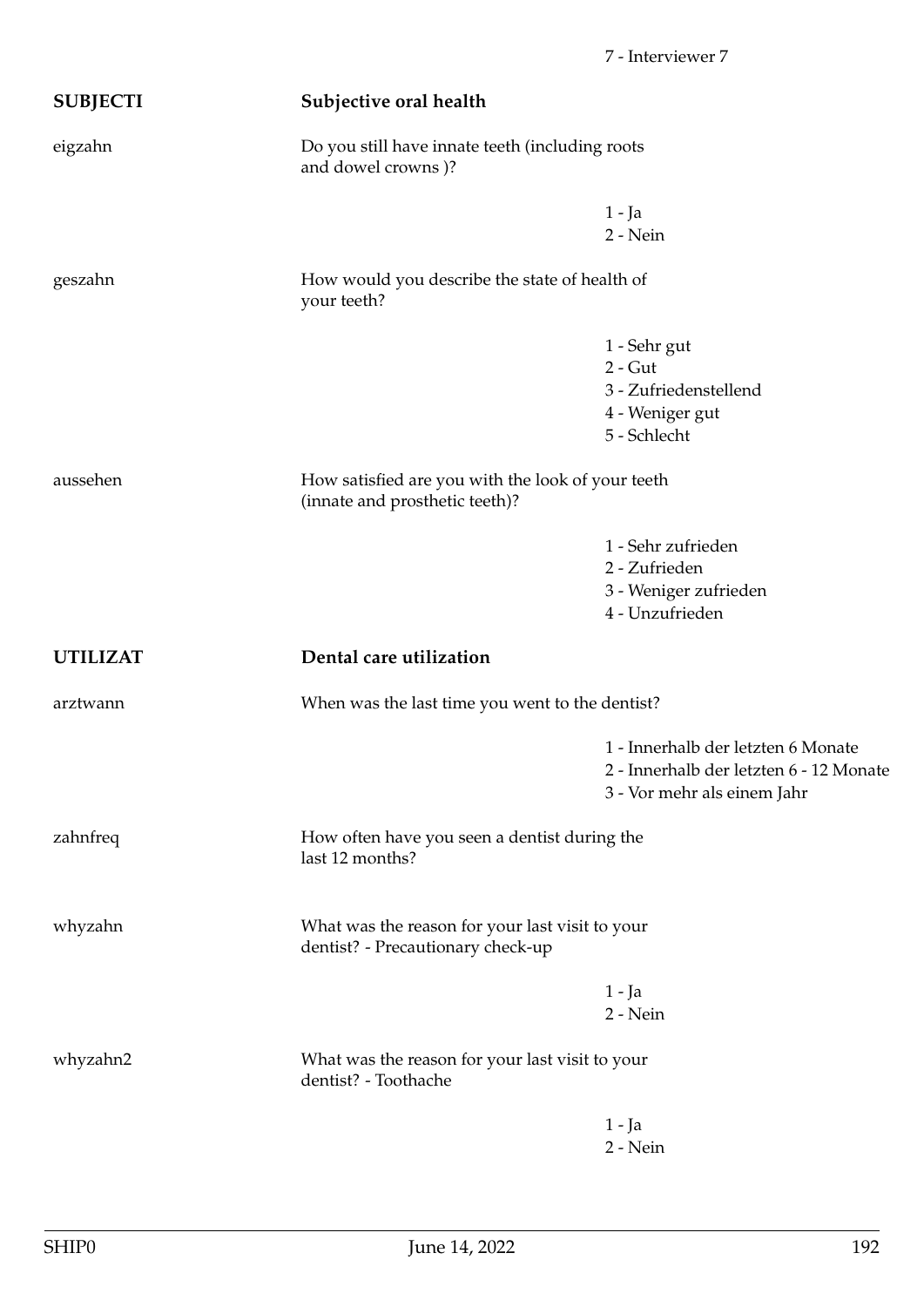| whyzahn3 | What was the reason for your last visit to your<br>dentist? - Gums problems                   |                                                                                 |
|----------|-----------------------------------------------------------------------------------------------|---------------------------------------------------------------------------------|
|          |                                                                                               | $1 - Ja$<br>2 - Nein                                                            |
| whyzahn4 | What was the reason for your last visit to your<br>dentist? - Replacement of filling          |                                                                                 |
|          |                                                                                               | $1 - Ja$<br>2 - Nein                                                            |
| whyzahn5 | What was the reason for your last visit to your<br>dentist? - Dentures                        |                                                                                 |
|          |                                                                                               | $1 - Ja$<br>2 - Nein                                                            |
| whyzahn6 | What was the reason for your last visit to your<br>dentist? - Accident                        |                                                                                 |
|          |                                                                                               | $1 - Ja$<br>2 - Nein                                                            |
| whyzahn7 | What was the reason for your last visit to your<br>dentist? - Other reason                    |                                                                                 |
|          |                                                                                               | $1 - Ja$<br>2 - Nein                                                            |
| whyzahn8 | What was the reason for your last visit to your<br>dentist? - I don't know                    |                                                                                 |
|          |                                                                                               | $1 - Ja$<br>2 - Nein                                                            |
| hauszahn | Do you have a steady dentist you always visit?                                                |                                                                                 |
|          |                                                                                               | $1 - Ja$<br>2 - Nein                                                            |
| zdentist | How satisfied are you with the treatment?                                                     |                                                                                 |
|          |                                                                                               | 1 - Sehr zufrieden<br>2 - Zufrieden<br>3 - Weniger zufrieden<br>4 - Unzufrieden |
| bonus    | Do you have a booklet, where all you regular<br>checkups are enlisted to get a bonus payment? |                                                                                 |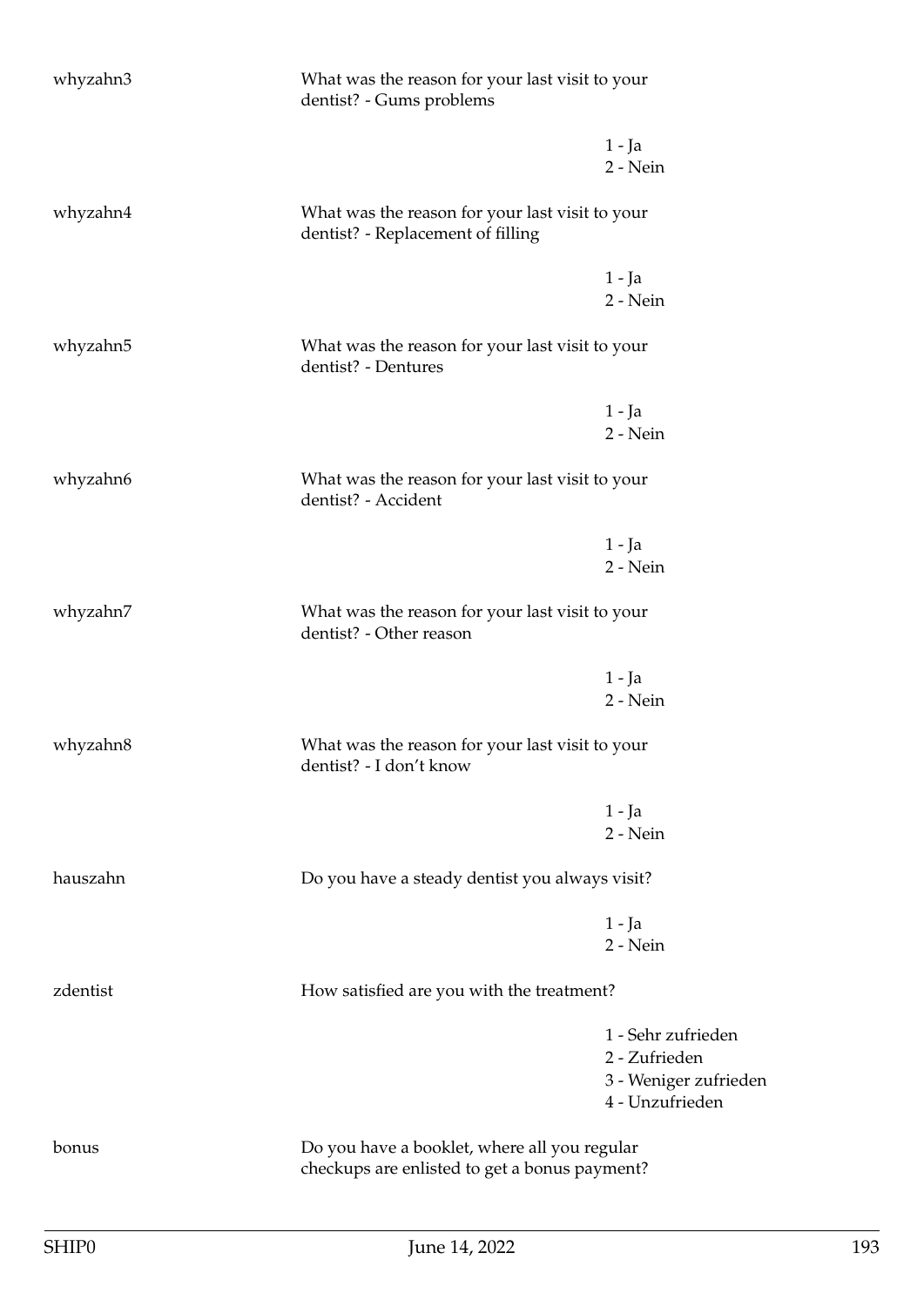1 - Ja 2 - Nein 3 - Privatversicherung

| <b>ORALKNOW</b> | Oral health know                                                                                                                                                                             |                                                                          |
|-----------------|----------------------------------------------------------------------------------------------------------------------------------------------------------------------------------------------|--------------------------------------------------------------------------|
| proph           | Dental diseases can be prevented, how important<br>do you consider the following measures? - to eat<br>less sweets or sugar                                                                  |                                                                          |
|                 |                                                                                                                                                                                              | 1 - Sehr wichtig<br>2 - Wichtig<br>3 - Nicht so wichtig<br>4 - Unwichtig |
| proph_2         | Dental diseases can be prevented, how important<br>do you consider the following measures? -<br>hardening of the teeth by using tooth paste, jelly,<br>gargle or tablets containing fluoride |                                                                          |
|                 |                                                                                                                                                                                              | 1 - Sehr wichtig<br>2 - Wichtig<br>3 - Nicht so wichtig<br>4 - Unwichtig |
| proph_3         | Dental diseases can be prevented, how important<br>do you consider the following measures? -<br>regular dental checkups                                                                      |                                                                          |
|                 |                                                                                                                                                                                              | 1 - Sehr wichtig<br>2 - Wichtig<br>3 - Nicht so wichtig<br>4 - Unwichtig |
| proph_4         | Dental diseases can be prevented, how important<br>do you consider the following measures? -<br>correct tooth brushing                                                                       |                                                                          |
|                 |                                                                                                                                                                                              | 1 - Sehr wichtig<br>2 - Wichtig<br>3 - Nicht so wichtig<br>4 - Unwichtig |
| selbstun        | What can you do to preserve or to advance<br>dental health?                                                                                                                                  |                                                                          |
|                 |                                                                                                                                                                                              | 1 - Sehr viel<br>2 - Viel<br>3 - Einiges<br>4 - Wenig                    |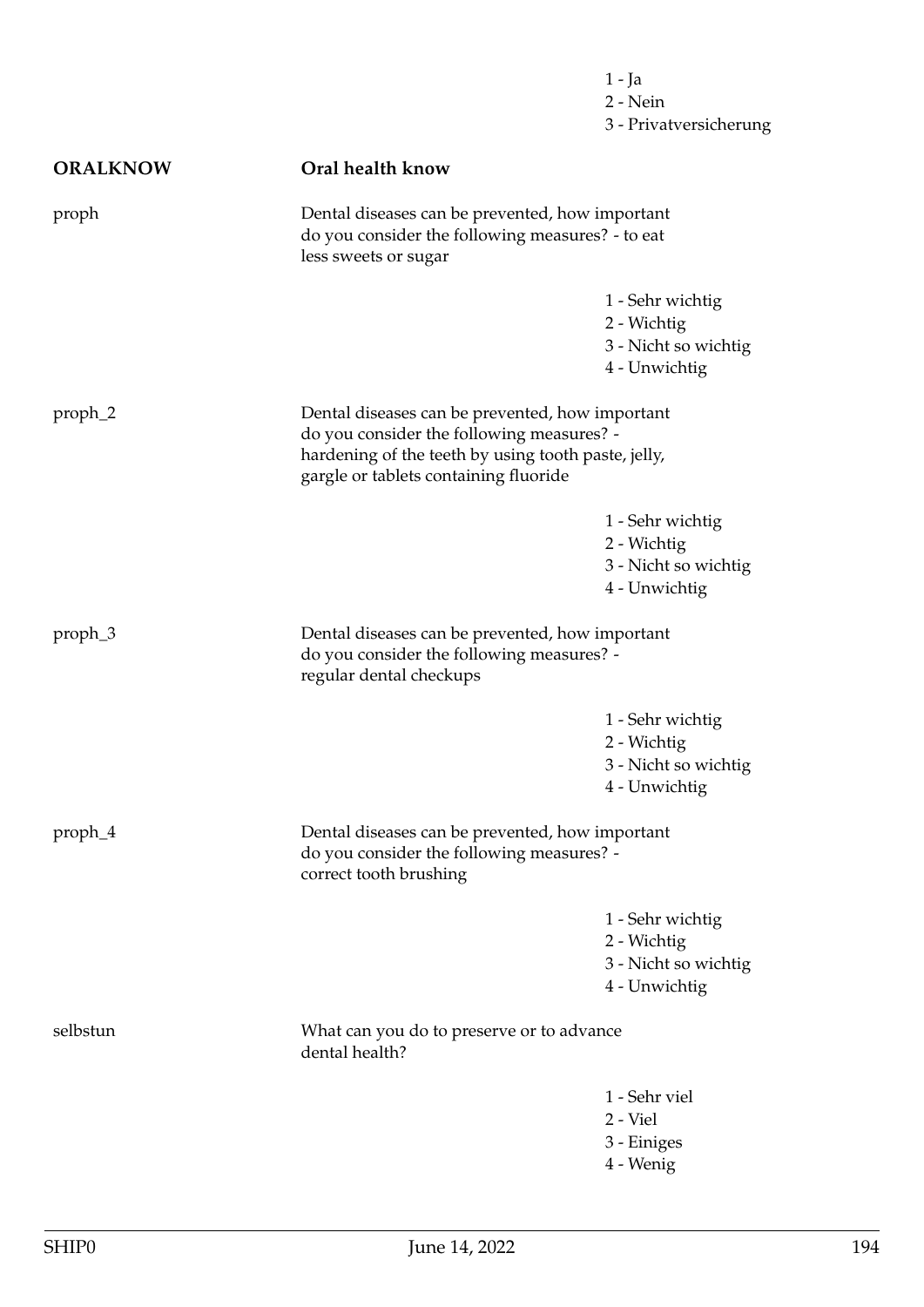| <b>PERSCARE</b>                                                                                       | Personal oral care                                                                                                                                                    |                                                                                                                                                                           |
|-------------------------------------------------------------------------------------------------------|-----------------------------------------------------------------------------------------------------------------------------------------------------------------------|---------------------------------------------------------------------------------------------------------------------------------------------------------------------------|
| People brush their teeth unequally often. How<br>putz1<br>many times do you usually brush your teeth? |                                                                                                                                                                       |                                                                                                                                                                           |
|                                                                                                       |                                                                                                                                                                       | 1 - Dreimal täglich oder öfter<br>2 - Normalerweise zweimal täglich<br>3 - Normalerweise einmal täglich<br>4 - Mehrmals pro Woche<br>5 - Einmal pro Woche (oder seltener) |
| putz2                                                                                                 | Have you ever been instructed by dental<br>personnel how to brush your teeth?                                                                                         |                                                                                                                                                                           |
|                                                                                                       |                                                                                                                                                                       | $1 - Ja$<br>2 - Nein                                                                                                                                                      |
| andhilfa                                                                                              | Do you use other dental care devices, like dental<br>floss, toothpicks, interdental brush besides a<br>toothbrush? (version until 01/29/1998)                         |                                                                                                                                                                           |
|                                                                                                       |                                                                                                                                                                       | $0$ - nein<br>$1 - ja$                                                                                                                                                    |
| andhilf1                                                                                              | Do you use other dental care devices, like dental<br>floss, toothpicks, interdental brush besides a<br>toothbrush? - dental floss (version as from<br>01/30/2004      |                                                                                                                                                                           |
|                                                                                                       |                                                                                                                                                                       | $0$ - nein<br>$1 - ja$                                                                                                                                                    |
| andhilf2                                                                                              | Do you use other dental care devices, like dental<br>floss, toothpicks, interdental brush besides a<br>toothbrush? - toothpick (version as from<br>01/30/2004         |                                                                                                                                                                           |
|                                                                                                       |                                                                                                                                                                       | $0$ - nein<br>$1 - ja$                                                                                                                                                    |
| andhilf3                                                                                              | Do you use other dental care devices, like dental<br>floss, toothpicks, interdental brush besides a<br>toothbrush? - interdental brush (version as from<br>01/30/2004 |                                                                                                                                                                           |
|                                                                                                       |                                                                                                                                                                       | $0$ - nein<br>$1 - ja$                                                                                                                                                    |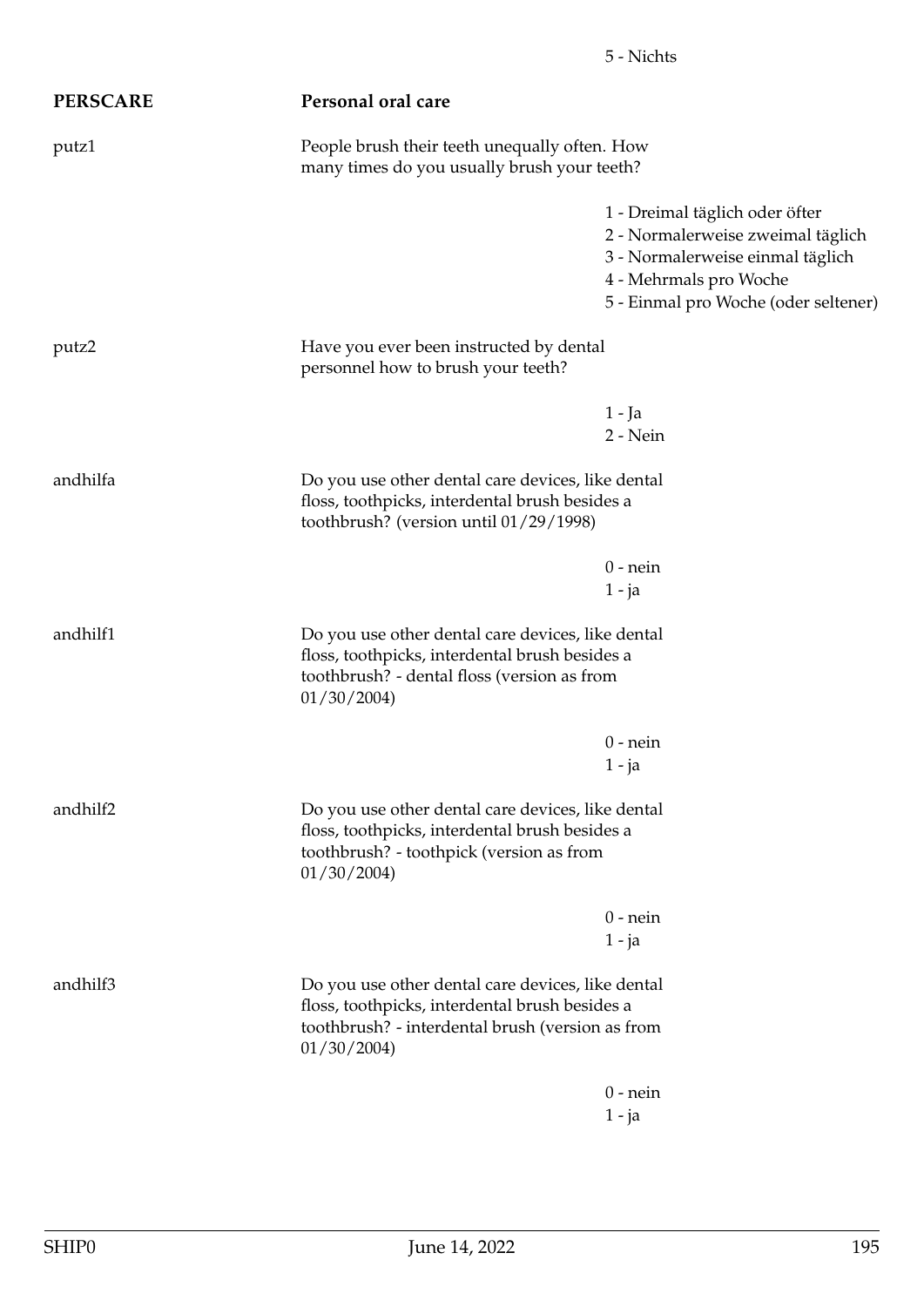| andhilf4             | Do you use other dental care devices, like dental<br>floss, toothpicks, interdental brush besides a<br>toothbrush? - other devices (version as from<br>01/30/2004    |                                                |
|----------------------|----------------------------------------------------------------------------------------------------------------------------------------------------------------------|------------------------------------------------|
|                      |                                                                                                                                                                      | $0$ - nein<br>$1 - ja$                         |
| andhilf <sub>5</sub> | Do you use other dental care devices, like dental<br>floss, toothpicks, interdental brush besides a<br>toothbrush? - no other devices (version as from<br>01/30/2004 |                                                |
|                      |                                                                                                                                                                      | $0$ - nein                                     |
|                      |                                                                                                                                                                      | 1 - ja                                         |
| andhilf6             | Do you use other dental care devices, like dental<br>floss, toothpicks, interdental brush besides a<br>toothbrush? - don't know (version as from<br>01/30/2004       |                                                |
|                      |                                                                                                                                                                      | $0$ - nein<br>$1 - ja$                         |
| andhilf7             | Do you use other dental care devices, like dental<br>floss, toothpicks, interdental brush besides a<br>toothbrush? - answer refused (version as from<br>01/30/2004   |                                                |
|                      |                                                                                                                                                                      | $0$ - nein<br>1 - ja                           |
| <b>PAROKNOW</b>      | Parodontologic know and practice                                                                                                                                     |                                                |
| zahnblut             | Do your gums bleed while brushing?                                                                                                                                   |                                                |
|                      |                                                                                                                                                                      | 1 - Ja, häufig<br>2 - Ja, manchmal<br>3 - Nein |
| unruhe               | Are you worried about your gums bleeding<br>while brushing?                                                                                                          |                                                |
|                      |                                                                                                                                                                      | $1 - Ja$<br>2 - Nein                           |
| locker               | Do you have loose teeth?                                                                                                                                             |                                                |
|                      |                                                                                                                                                                      | $1 - Ja$<br>2 - Nein                           |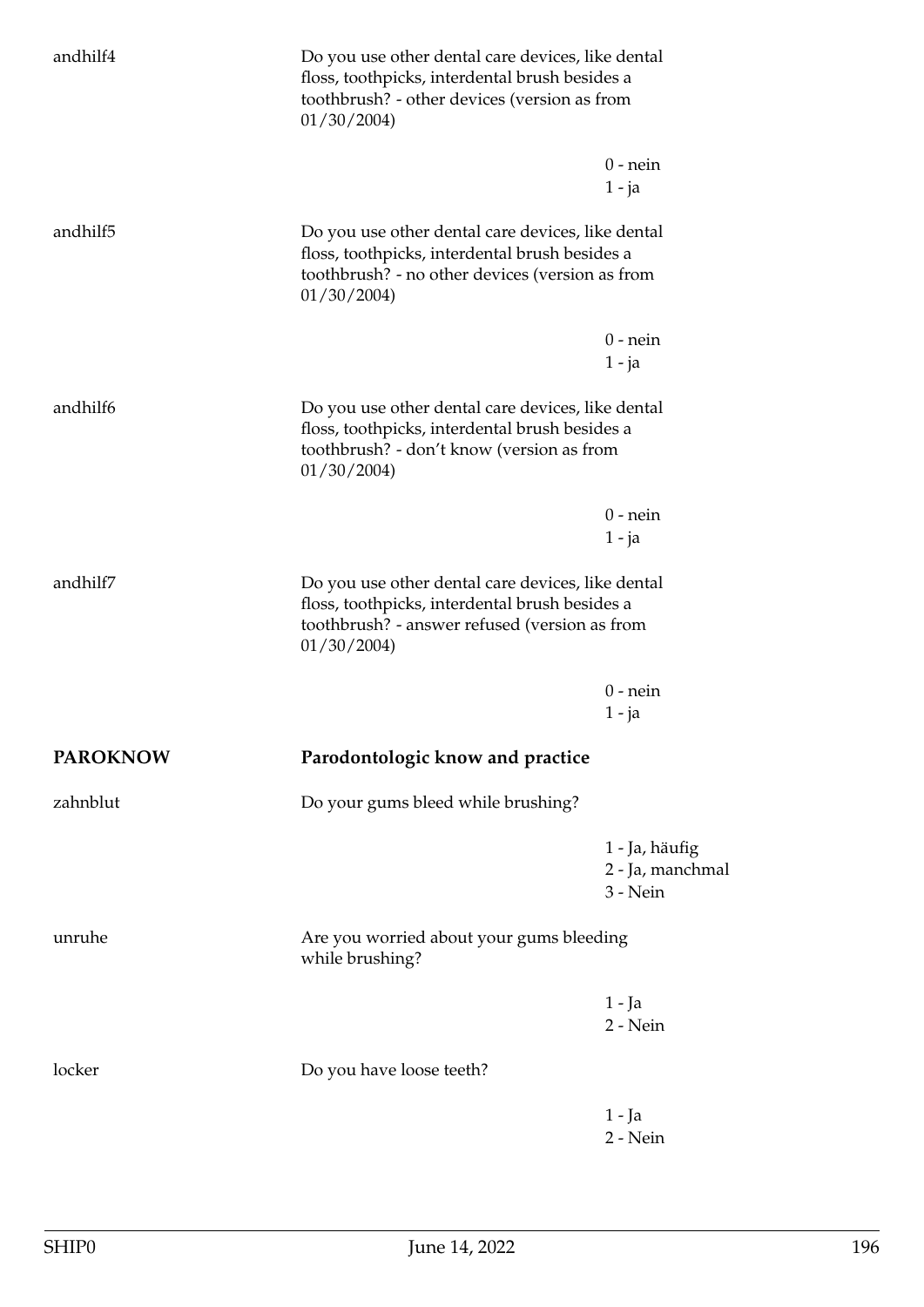| foetor          | Do you often suffer from a bad taste in your<br>mouth or bad breath? |                                                   |
|-----------------|----------------------------------------------------------------------|---------------------------------------------------|
|                 |                                                                      | $1 - Ja$<br>2 - Nein                              |
| <b>DISORDER</b> | Oral disorders                                                       |                                                   |
| od              | Do you suffer from one of the following<br>complaints? - facial pain |                                                   |
|                 |                                                                      | $1 - Ja$<br>2 - Nein                              |
| odrl            | facial pain - If yes, on which side?                                 |                                                   |
|                 |                                                                      | 1 - Nur rechts<br>2 - Nur links<br>3 - Beidseitig |
| odfr            | facial pain - If yes, how often?                                     |                                                   |
|                 |                                                                      | 1 - Manchmal<br>2 - Häufig<br>3 - Immer           |
| $od_2$          | Do you suffer from one of the following<br>complaints? - headache    |                                                   |
|                 |                                                                      | $1 - Ja$<br>2 - Nein                              |
| odrl_2          | headache - If yes, on which side?                                    |                                                   |
|                 |                                                                      | 1 - Nur rechts<br>2 - Nur links<br>3 - Beidseitig |
| $odfr_2$        | headache - If yes, how often?                                        |                                                   |
|                 |                                                                      | 1 - Manchmal<br>2 - Häufig<br>3 - Immer           |
| $od_3$          | Do you suffer from one of the following<br>complaints? - migraine    |                                                   |
|                 |                                                                      | $1 - Ja$<br>2 - Nein                              |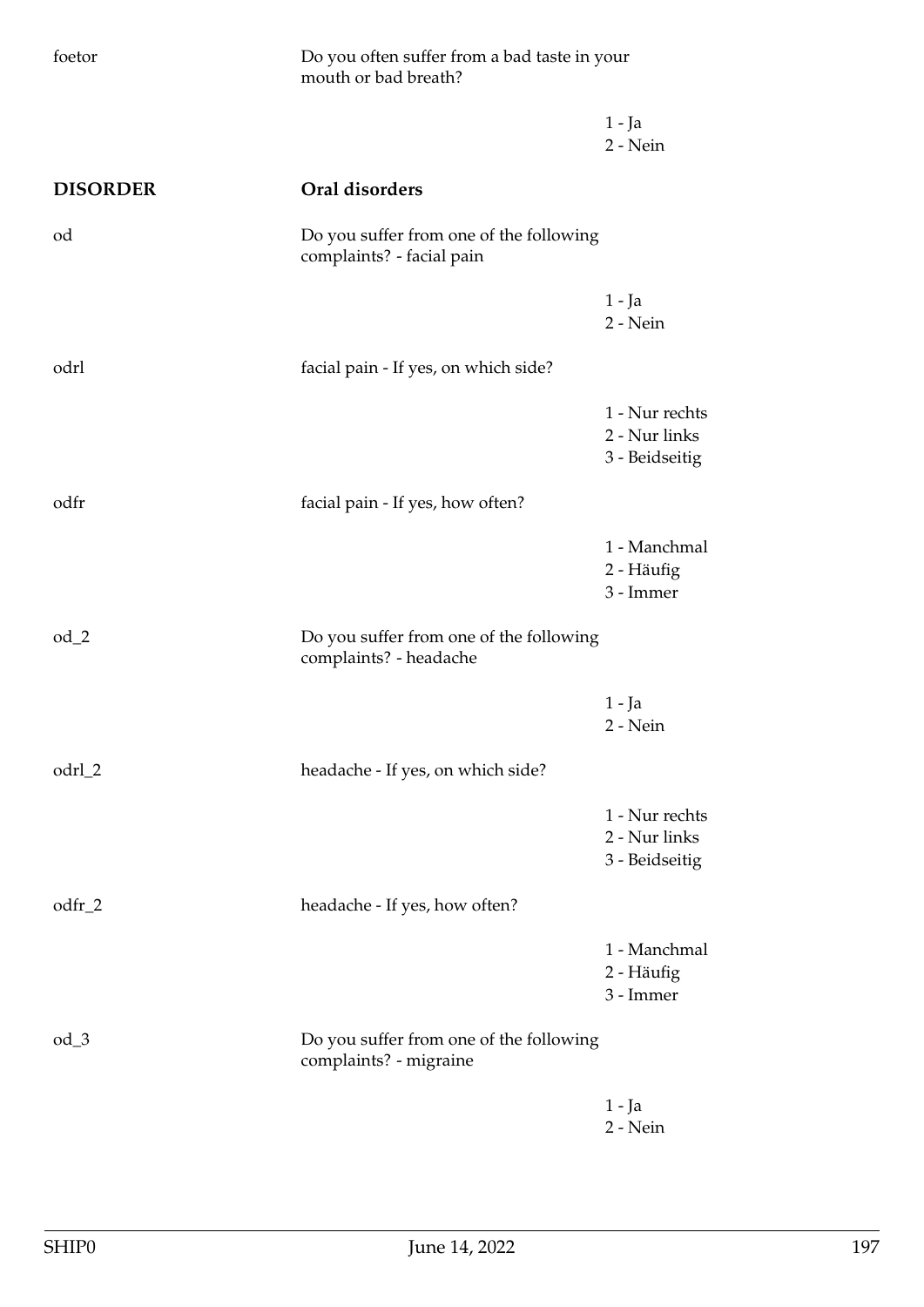| odrl_3   | migraine - If yes, on which side?                                               |                                                   |
|----------|---------------------------------------------------------------------------------|---------------------------------------------------|
|          |                                                                                 | 1 - Nur rechts<br>2 - Nur links<br>3 - Beidseitig |
| $odfr_3$ | migraine - If yes, how often?                                                   |                                                   |
|          |                                                                                 | 1 - Manchmal<br>2 - Häufig<br>3 - Immer           |
| $od_4$   | Do you suffer from one of the following<br>complaints? - pain in facial muscles |                                                   |
|          |                                                                                 | $1 - Ja$<br>2 - Nein                              |
| odrl_4   | pain in facial muscles - If yes, on which side?                                 |                                                   |
|          |                                                                                 | 1 - Nur rechts<br>2 - Nur links<br>3 - Beidseitig |
| odfr_4   | pain in facial muscles - If yes, how often?                                     |                                                   |
|          |                                                                                 | 1 - Manchmal<br>2 - Häufig<br>3 - Immer           |
| $od_5$   | Do you suffer from one of the following<br>◡<br>complaints? - jaw joint pain    |                                                   |
|          |                                                                                 | $1 - Ja$<br>2 - Nein                              |
| odrl_5   | jaw joint pain - If yes, on which side?                                         |                                                   |
|          |                                                                                 | 1 - Nur rechts<br>2 - Nur links<br>3 - Beidseitig |
| odfr_5   | jaw joint pain - If yes, how often?                                             |                                                   |
|          |                                                                                 | 1 - Manchmal<br>2 - Häufig<br>3 - Immer           |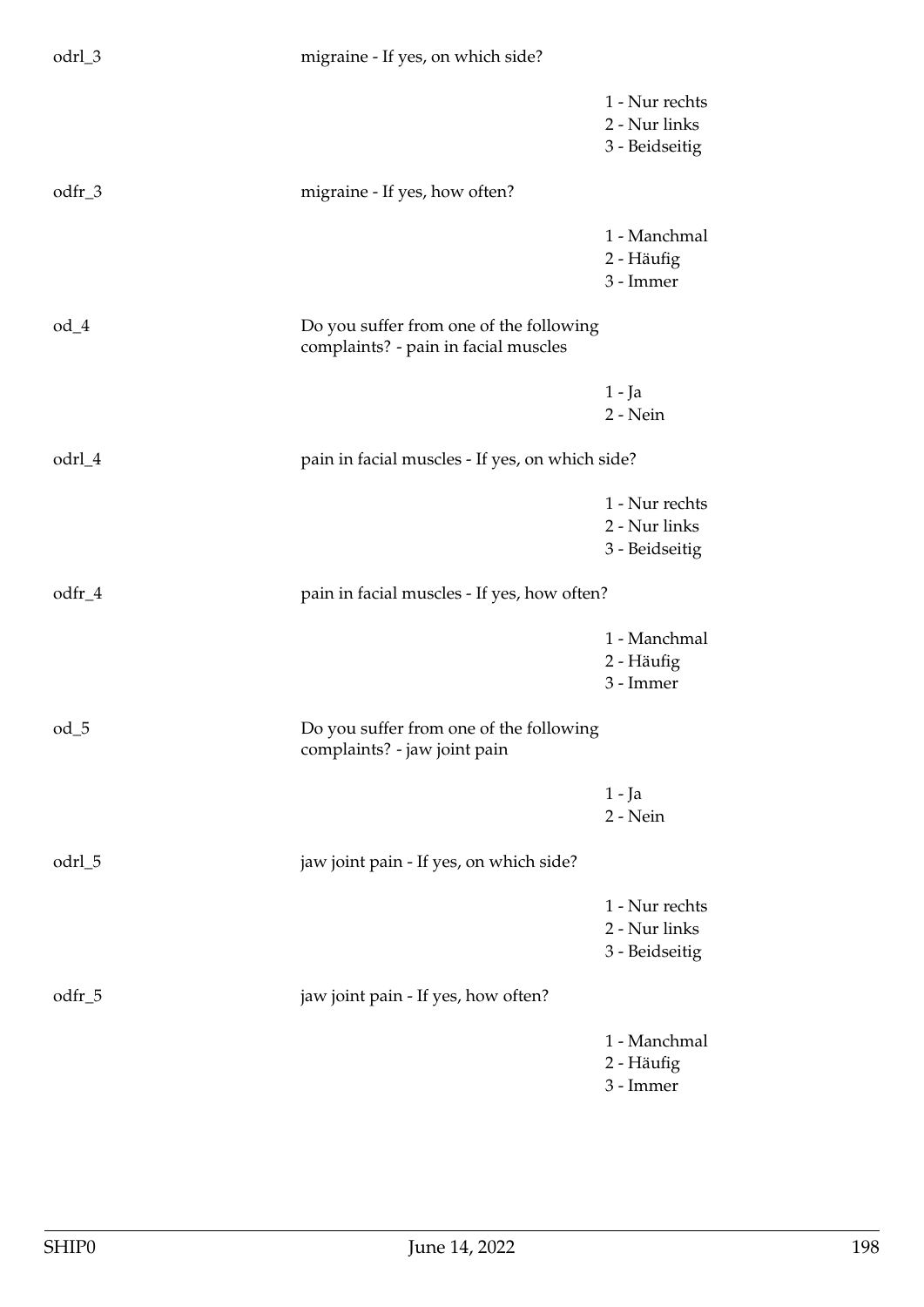| $od_6$ | Do you suffer from one of the following<br>complaints? - clicking or grinding of the jaw<br>joints |                                                   |
|--------|----------------------------------------------------------------------------------------------------|---------------------------------------------------|
|        |                                                                                                    | 1 - Ja<br>2 - Nein                                |
| odrl_6 | clicking or grinding of the jaw joints - If yes, on<br>which side?                                 |                                                   |
|        |                                                                                                    | 1 - Nur rechts<br>2 - Nur links<br>3 - Beidseitig |
| odfr_6 | clicking or grinding of the jaw joints - If yes, how<br>often?                                     |                                                   |
|        |                                                                                                    | 1 - Manchmal<br>2 - Häufig<br>3 - Immer           |
| $od_7$ | Do you suffer from one of the following<br>complaints? tinnitus/ ringing in the ears               |                                                   |
|        |                                                                                                    | $1 - Ja$<br>2 - Nein                              |
| odrl_7 | tinnitus/ ringing in the ears - If yes, on which<br>side?                                          |                                                   |
|        |                                                                                                    | 1 - Nur rechts<br>2 - Nur links<br>3 - Beidseitig |
| odfr_7 | tinnitus/ ringing in the ears - If yes, how often?                                                 |                                                   |
|        |                                                                                                    | 1 - Manchmal<br>2 - Häufig<br>3 - Immer           |
| $od_8$ | Do you suffer from one of the following<br>complaints? - burning tongue                            |                                                   |
|        |                                                                                                    | $1 - Ja$<br>2 - Nein                              |
| odrl_8 | burning tongue - If yes, on which side?                                                            |                                                   |
|        |                                                                                                    | 1 - Nur rechts<br>2 - Nur links<br>3 - Beidseitig |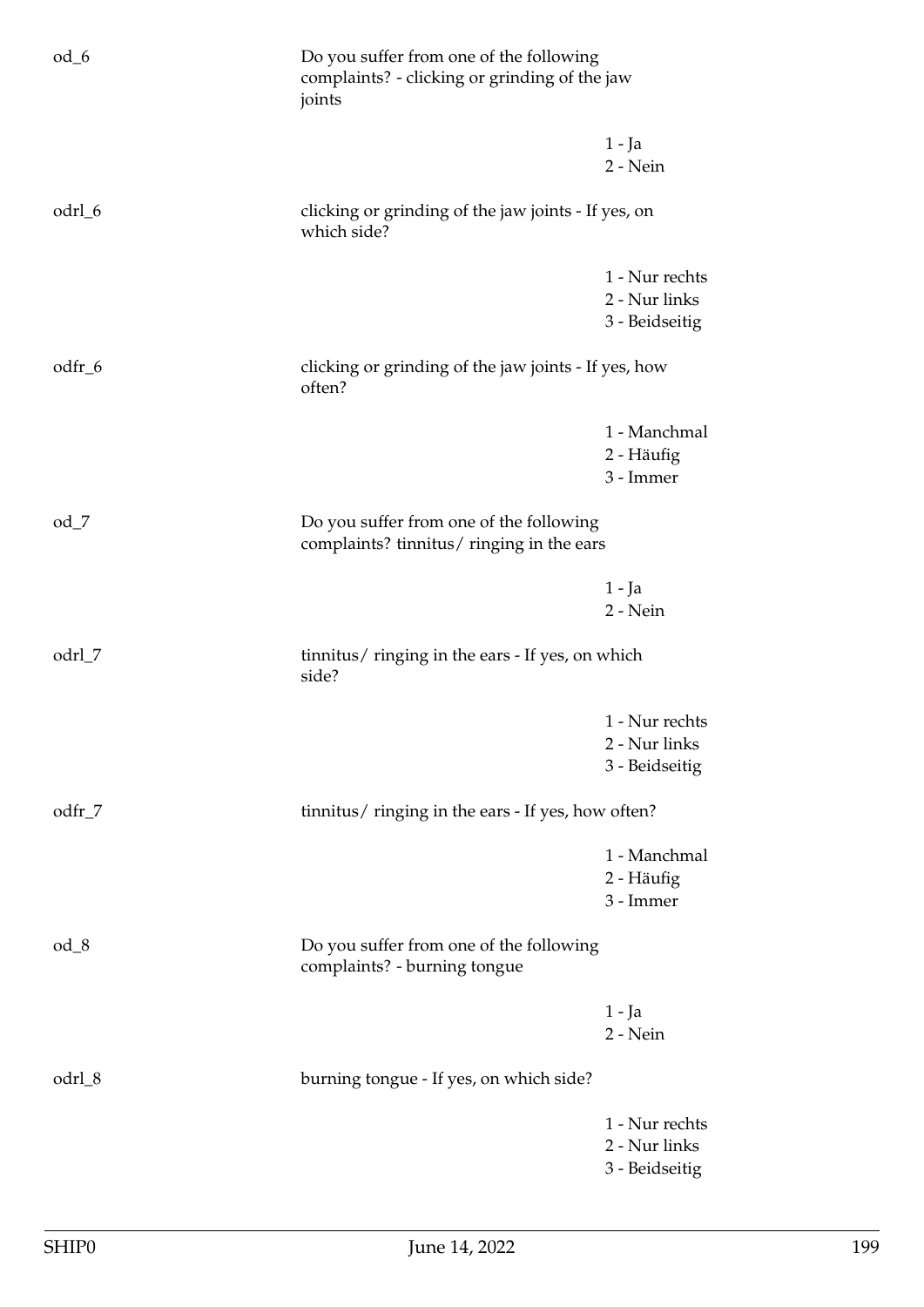| odfr_8        | burning tongue - If yes, how often?                                   |                                               |
|---------------|-----------------------------------------------------------------------|-----------------------------------------------|
|               |                                                                       | 1 - Manchmal<br>2 - Häufig<br>3 - Immer       |
| <b>HABITS</b> | Oral habits                                                           |                                               |
| kauseite      | Do you prefer one side for chewing?                                   |                                               |
|               |                                                                       | $1 - Nein$<br>2 - Ja, links<br>3 - Ja, rechts |
| gewo          | Do you have one or more of the following habits?<br>- teeth clenching |                                               |
|               |                                                                       | 1 - Nein, nie<br>2 - Manchmal<br>3 - Häufig   |
| gewo_2        | Do you have one or more of the following habits?<br>- teeth grinding  |                                               |
|               |                                                                       | 1 - Nein, nie<br>2 - Manchmal<br>3 - Häufig   |
| gewo_3        | Do you have one or more of the following habits?<br>- tongue biting   |                                               |
|               |                                                                       | 1 - Nein, nie<br>2 - Manchmal<br>3 - Häufig   |
| $gewo_4$      | Do you have one or more of the following habits?<br>- lip biting      |                                               |
|               |                                                                       | 1 - Nein, nie<br>2 - Manchmal<br>3 - Häufig   |
| gewo_5        | Do you have one or more of the following habits?<br>- cheek biting    |                                               |
|               |                                                                       | 1 - Nein, nie<br>2 - Manchmal<br>3 - Häufig   |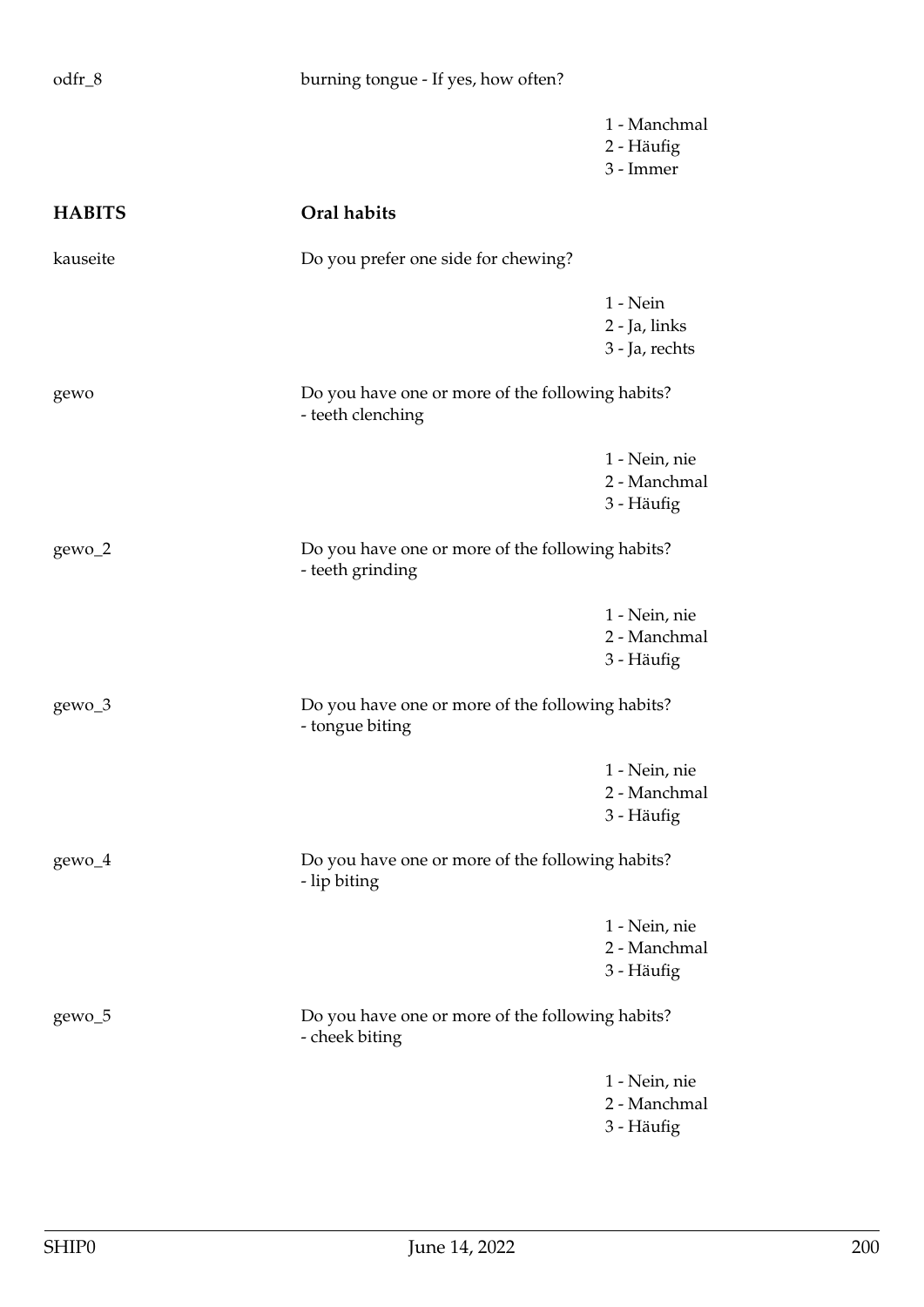gewo\_6 Do you have one or more of the following habits? - chewing gum

> 1 - Nein, nie 2 - Manchmal 3 - Häufig

| <b>DEX</b>    | Dental examination                  |                                                                                                                                                                      |
|---------------|-------------------------------------|----------------------------------------------------------------------------------------------------------------------------------------------------------------------|
| <b>ZSTAMM</b> | Basic data                          |                                                                                                                                                                      |
| zahnarzt      | examiner                            |                                                                                                                                                                      |
|               |                                     | 1 - Untersucher 1<br>2 - Untersucher 2<br>3 - Untersucher 3<br>4 - Untersucher 4<br>5 - Untersucher 5<br>6 - Untersucher 6<br>7 - Untersucher 7<br>8 - Untersucher 8 |
| zahnassi      | assistant                           |                                                                                                                                                                      |
|               |                                     | 1 - Zahnassistent 1<br>11 - Zahnassistent 11<br>5 - Zahnassistent 5<br>6 - Zahnassistent 6<br>7 - Zahnassistent 7                                                    |
| zahnbeg       | begin of dental examination         |                                                                                                                                                                      |
| zahnend       | end of dental examination           |                                                                                                                                                                      |
| zahnbes       | special features dental examination |                                                                                                                                                                      |
|               |                                     | 0 - keine Besonderheiten<br>1 - mindestens eine Besonderheit                                                                                                         |
| zahnbem       | remarks dental examination          |                                                                                                                                                                      |
| quadrant      | defined quadrant $[1=1+4; 2=2+3]$   |                                                                                                                                                                      |
|               |                                     | $1 - 1 / 4$ (rechts)<br>$2 - 2 / 3$ (links)                                                                                                                          |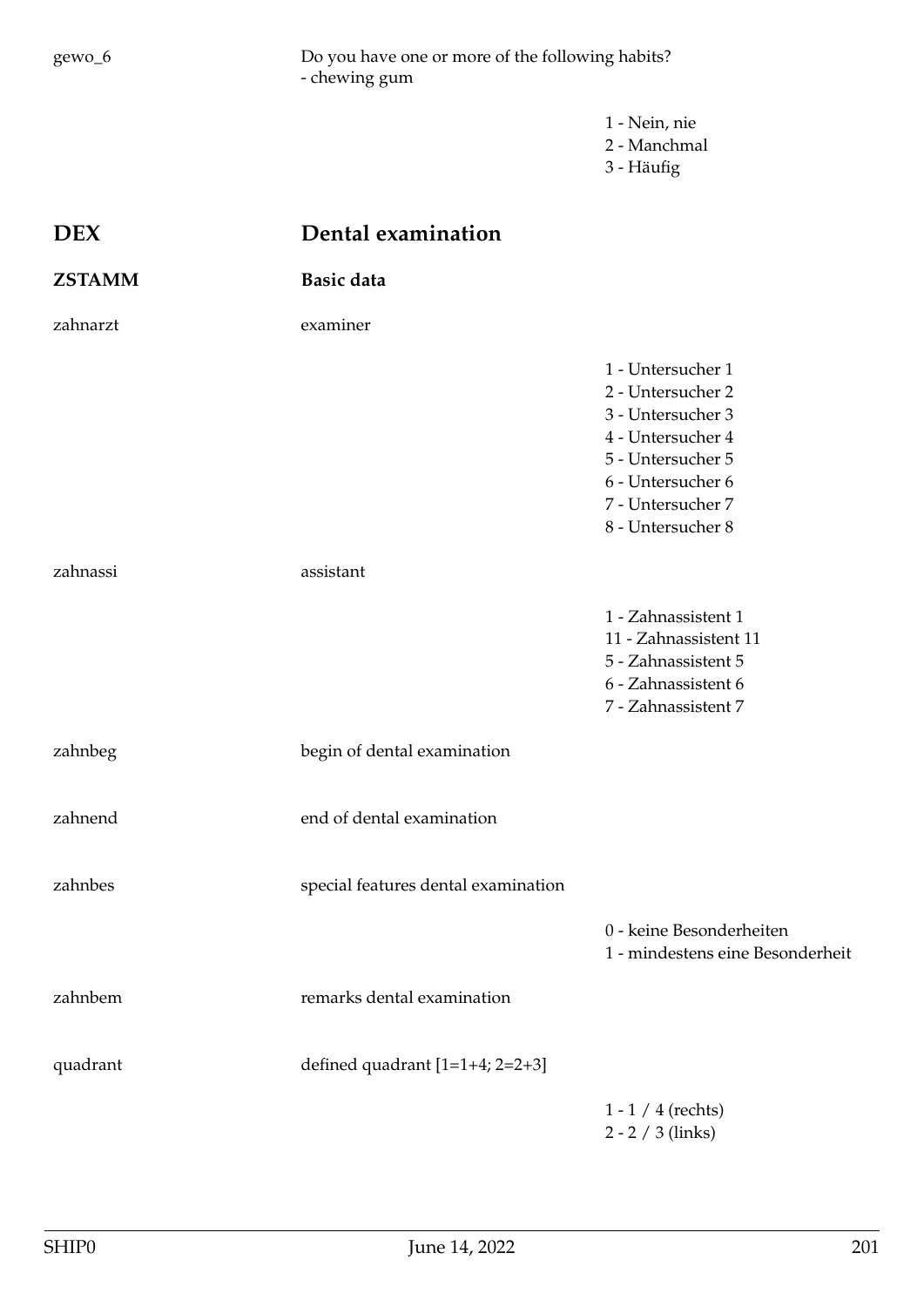| <b>MSH</b> | Oral mucosa                  |                                                                                                                                                                                                                                                                                                   |
|------------|------------------------------|---------------------------------------------------------------------------------------------------------------------------------------------------------------------------------------------------------------------------------------------------------------------------------------------------|
| msh_bes    | special features oral mucosa |                                                                                                                                                                                                                                                                                                   |
|            |                              | 0 - keine Besonderheiten                                                                                                                                                                                                                                                                          |
| msh_ob     | oral mucosa findings         |                                                                                                                                                                                                                                                                                                   |
|            |                              | 0 - Befund vorhanden<br>1 - ohne Befund                                                                                                                                                                                                                                                           |
| olip_rot   | lip red upper jaw            |                                                                                                                                                                                                                                                                                                   |
|            |                              | 0 - keine veränderung<br>1 - Leucoplacia simplex<br>2 - Leucoplacia verrucosa<br>3 - Leucoplacia erosiva<br>4 - Erythroplacia<br>5 - Lichen ruber<br>6 - Schleimhautulcus<br>7 - Exophytische Neubildung<br>8 - Herpetiforme/Aphtöse Veränd.<br>9 - Nicht klassifizierbare susp. Verän-<br>derung |
| olip_sh    | lip mucosa upper jaw         |                                                                                                                                                                                                                                                                                                   |
|            |                              | 0 - keine veränderung<br>1 - Leucoplacia simplex<br>2 - Leucoplacia verrucosa<br>3 - Leucoplacia erosiva<br>4 - Erythroplacia<br>5 - Lichen ruber<br>6 - Schleimhautulcus<br>7 - Exophytische Neubildung<br>8 - Herpetiforme/Aphtöse Veränd.<br>9 - Nicht klassifizierbare susp. Verän-<br>derung |
| mundwire   | labial angle right           |                                                                                                                                                                                                                                                                                                   |
|            |                              | 0 - keine Veränderung<br>1 - Leucoplacia simplex<br>2 - Leucoplacia verrucosa<br>3 - Leucoplacia erosiva<br>4 - Erythroplacia<br>5 - Lichen ruber<br>6 - Schleimhautulcus<br>7 - Exophytische Neubildung<br>8 - Herpetiforme/Aphtöse Veränd.                                                      |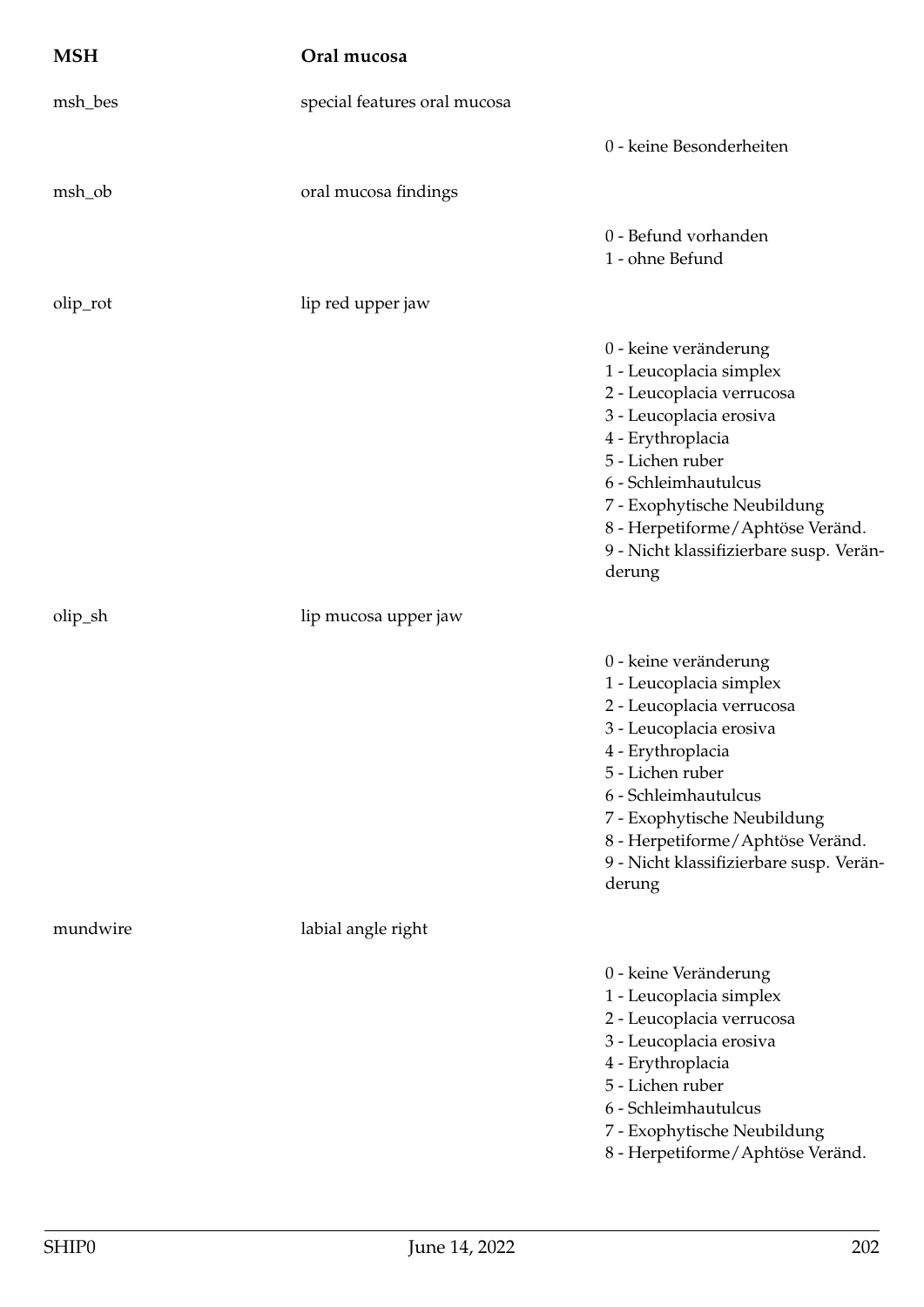|          |                   | Veränd.                                                                                                                                                                                                                                                                                     |
|----------|-------------------|---------------------------------------------------------------------------------------------------------------------------------------------------------------------------------------------------------------------------------------------------------------------------------------------|
| mundwili | labial angle left |                                                                                                                                                                                                                                                                                             |
|          |                   | 0 - keine Veränderung<br>1 - Leucoplacia simplex<br>2 - Leucoplacia verrucosa<br>3 - Leucoplacia erosiva<br>4 - Erythroplacia<br>5 - Lichen ruber<br>6 - Schleimhautulcus<br>7 - Exophytische Neubildung<br>8 - Herpetiforme/Aphtöse Veränd.<br>9 - Nicht klassifizierbare susp.<br>Veränd. |
| wangshre | cheek right       |                                                                                                                                                                                                                                                                                             |
|          |                   | 0 - keine Veränderung<br>1 - Leucoplacia simplex<br>2 - Leucoplacia verrucosa<br>3 - Leucoplacia erosiva<br>4 - Erythroplacia<br>5 - Lichen ruber<br>6 - Schleimhautulcus<br>7 - Exophytische Neubildung<br>8 - Herpetiforme/Aphtöse Veränd.<br>9 - Nicht klassifizierbare susp.<br>Veränd. |
| wangshli | cheek left        |                                                                                                                                                                                                                                                                                             |
|          |                   | 0 - keine Veränderung<br>1 - Leucoplacia simplex<br>2 - Leucoplacia verrucosa<br>3 - Leucoplacia erosiva<br>4 - Erythroplacia<br>5 - Lichen ruber<br>6 - Schleimhautulcus<br>7 - Exophytische Neubildung<br>8 - Herpetiforme/Aphtöse Veränd.<br>9 - Nicht klassifizierbare susp.<br>Veränd. |
| hagaure  | hard palate right |                                                                                                                                                                                                                                                                                             |
|          |                   | 0 - keine veränderung<br>1 - Leucoplacia simplex<br>2 - Leucoplacia verrucosa                                                                                                                                                                                                               |

9 - Nicht klassifizierbare susp.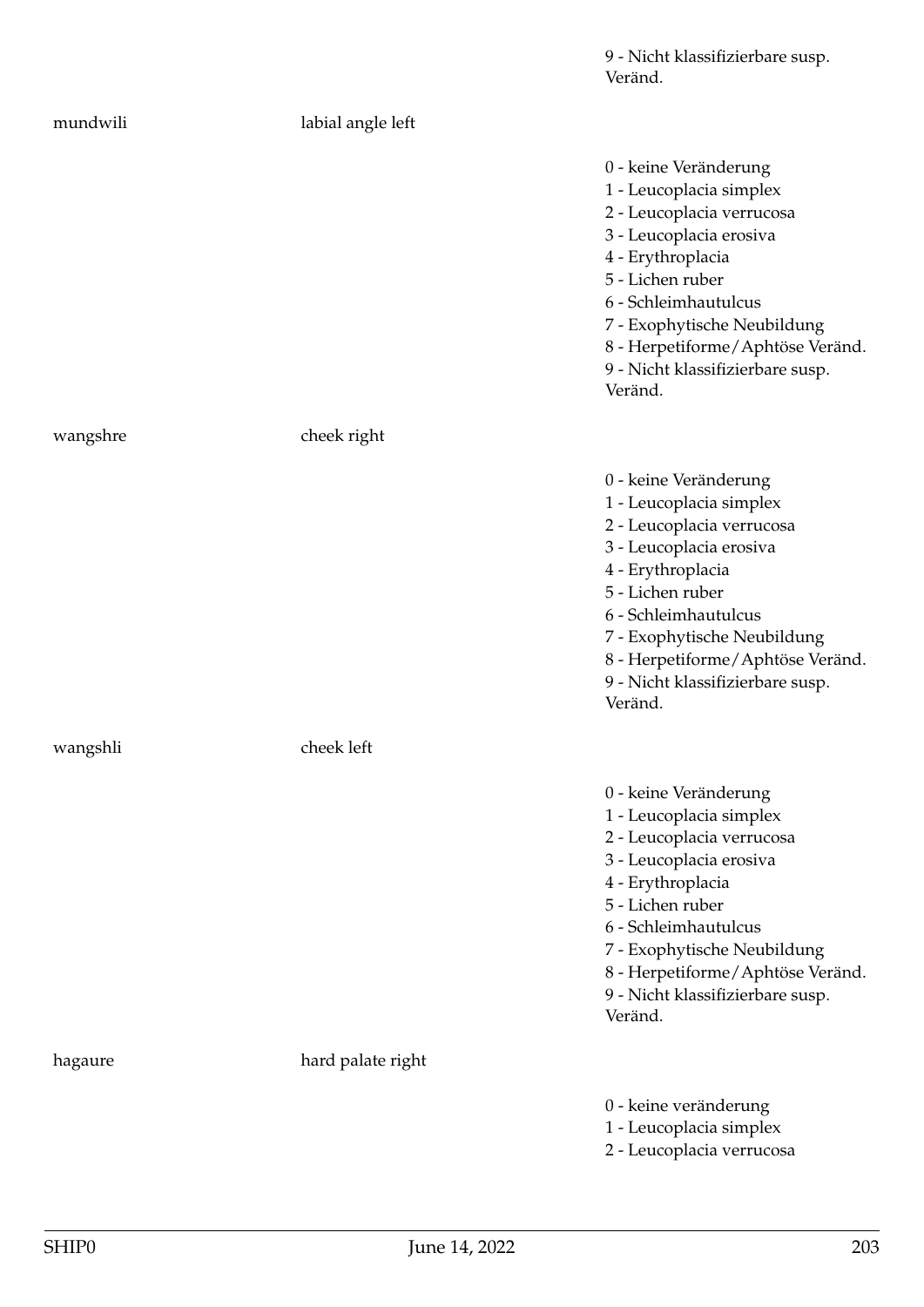|          |                   | 3 - Leucoplacia erosiva<br>4 - Erythroplacia<br>5 - Lichen ruber<br>6 - Schleimhautulcus<br>7 - Exophytische Neubildung<br>8 - Herpetiforme/Aphtöse Veränd.<br>9 - Nicht klassifizierbare susp. Verän-<br>derung                                                                                  |
|----------|-------------------|---------------------------------------------------------------------------------------------------------------------------------------------------------------------------------------------------------------------------------------------------------------------------------------------------|
| hagauli  | hard palate left  |                                                                                                                                                                                                                                                                                                   |
|          |                   | 0 - keine veränderung<br>1 - Leucoplacia simplex<br>2 - Leucoplacia verrucosa<br>3 - Leucoplacia erosiva<br>4 - Erythroplacia<br>5 - Lichen ruber<br>6 - Schleimhautulcus<br>7 - Exophytische Neubildung<br>8 - Herpetiforme/Aphtöse Veränd.<br>9 - Nicht klassifizierbare susp. Verän-<br>derung |
| weigaure | soft palate right |                                                                                                                                                                                                                                                                                                   |
|          |                   | 0 - keine Veränderung<br>1 - Leucoplacia simplex<br>2 - Leucoplacia verrucosa<br>3 - Leucoplacia erosiva<br>4 - Erythroplacia<br>5 - Lichen ruber<br>6 - Schleimhautulcus<br>7 - Exophytische Neubildung<br>8 - Herpetiforme/Aphtöse Veränd.<br>9 - Nicht klassifizierbare susp.<br>Veränd.       |
| weigauli | soft palate left  |                                                                                                                                                                                                                                                                                                   |
|          |                   | 0 - keine Veränderung<br>1 - Leucoplacia simplex<br>2 - Leucoplacia verrucosa<br>3 - Leucoplacia erosiva<br>4 - Erythroplacia<br>5 - Lichen ruber<br>6 - Schleimhautulcus<br>7 - Exophytische Neubildung<br>8 - Herpetiforme/Aphtöse Veränd.<br>9 - Nicht klassifizierbare susp.<br>Veränd.       |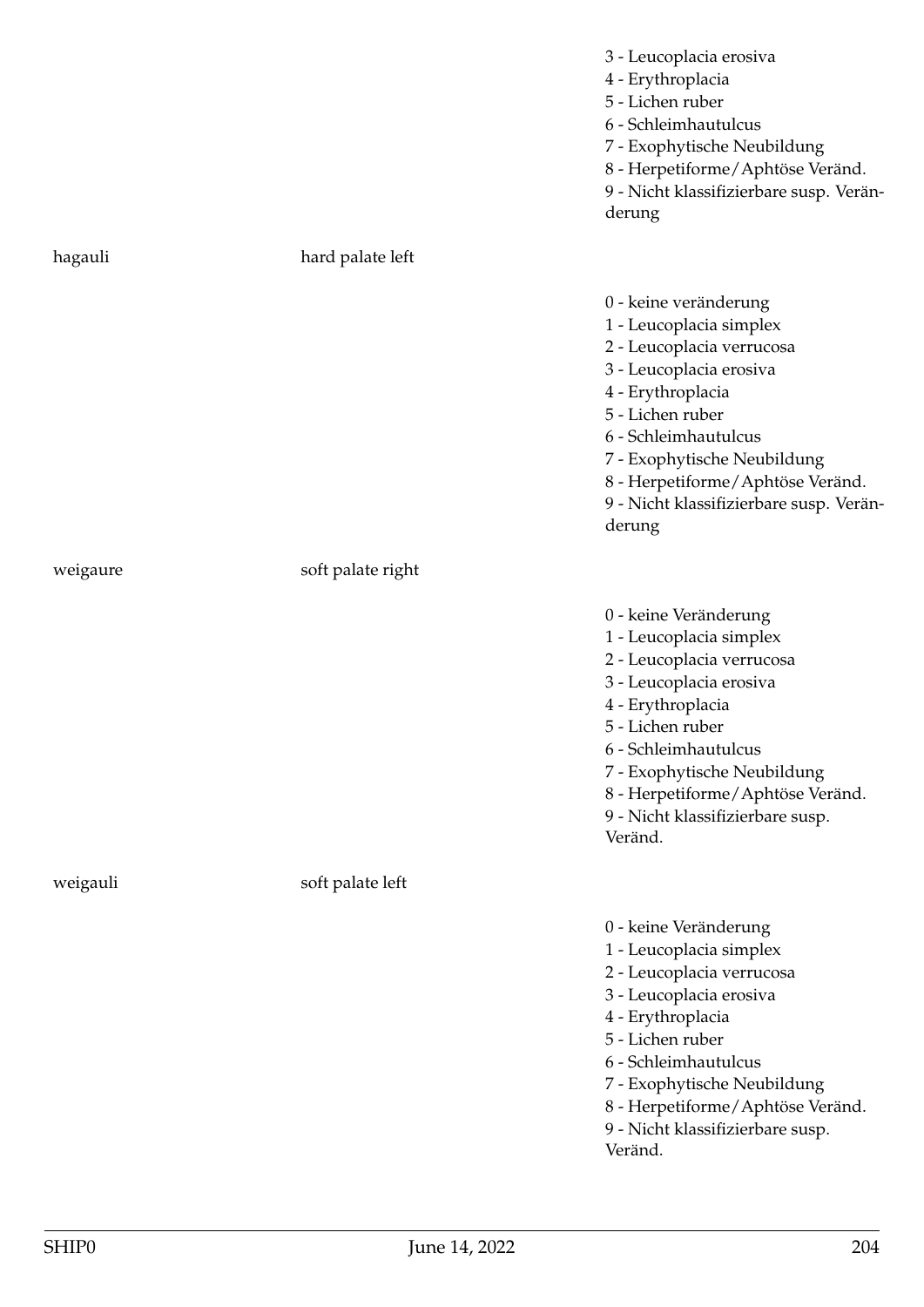## palatal arch right

|          |                                       | 0 - keine veränderung<br>1 - Leucoplacia simplex<br>2 - Leucoplacia verrucosa<br>3 - Leucoplacia erosiva<br>4 - Erythroplacia<br>5 - Lichen ruber<br>6 - Schleimhautulcus<br>7 - Exophytische Neubildung<br>8 - Herpetiforme/Aphtöse Veränd.<br>9 - Nicht klassifizierbare susp. Verän-<br>derung |
|----------|---------------------------------------|---------------------------------------------------------------------------------------------------------------------------------------------------------------------------------------------------------------------------------------------------------------------------------------------------|
| gauboli  | palatal arch left                     |                                                                                                                                                                                                                                                                                                   |
|          |                                       | 0 - keine veränderung<br>1 - Leucoplacia simplex<br>2 - Leucoplacia verrucosa<br>3 - Leucoplacia erosiva<br>4 - Erythroplacia<br>5 - Lichen ruber<br>6 - Schleimhautulcus<br>7 - Exophytische Neubildung<br>8 - Herpetiforme/Aphtöse Veränd.<br>9 - Nicht klassifizierbare susp. Verän-<br>derung |
| oufaltre | alveolo-labial sulcus upper jaw right |                                                                                                                                                                                                                                                                                                   |
|          |                                       | 0 - keine veränderung<br>1 - Leucoplacia simplex<br>2 - Leucoplacia verrucosa<br>3 - Leucoplacia erosiva<br>4 - Erythroplacia<br>5 - Lichen ruber<br>6 - Schleimhautulcus<br>7 - Exophytische Neubildung<br>8 - Herpetiforme/Aphtöse Veränd.<br>9 - Nicht klassifizierbare susp. Verän-<br>derung |
| oufaltli | alveolo-labial sulcus upper jaw left  |                                                                                                                                                                                                                                                                                                   |
|          |                                       | 0 - keine veränderung<br>1 - Leucoplacia simplex<br>2 - Leucoplacia verrucosa<br>3 - Leucoplacia erosiva<br>4 - Erythroplacia                                                                                                                                                                     |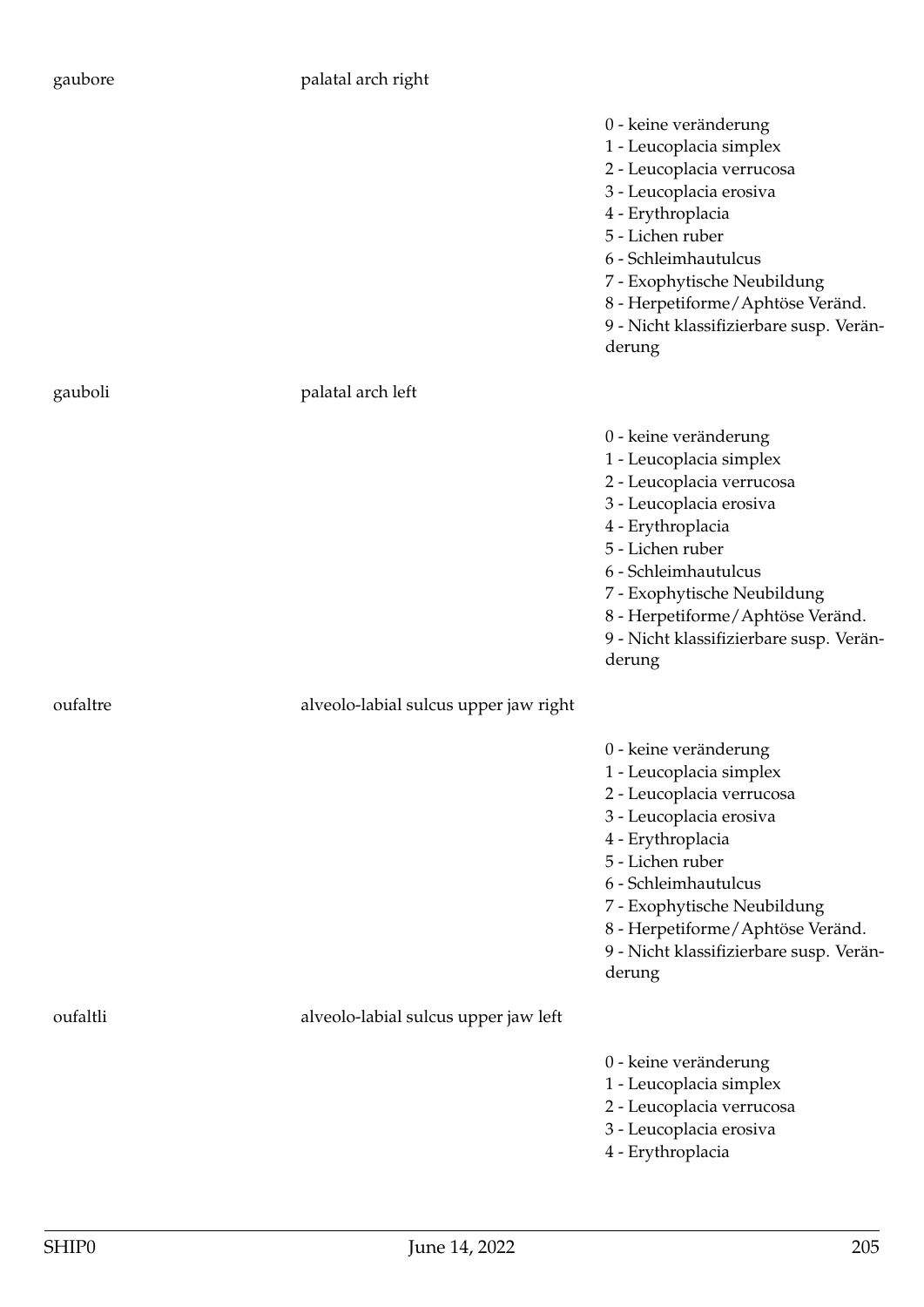|          |                                             | 5 - Lichen ruber<br>6 - Schleimhautulcus<br>7 - Exophytische Neubildung<br>8 - Herpetiforme / Aphtöse Veränd.<br>9 - Nicht klassifizierbare susp. Verän-<br>derung                                                                                                                            |
|----------|---------------------------------------------|-----------------------------------------------------------------------------------------------------------------------------------------------------------------------------------------------------------------------------------------------------------------------------------------------|
| oafsvere | alveolar process upper jaw vestibular right |                                                                                                                                                                                                                                                                                               |
|          |                                             | 0 - keine Veränderung<br>1 - Leucoplacia simplex<br>2 - Leucoplacia verrucosa<br>3 - Leucoplacia erosiva<br>4 - Erythroplacia<br>5 - Lichen ruber<br>6 - Schleimhautulcus<br>7 - Exophytische Neubildung<br>8 - Herpetiforme / Aphtöse Veränd.<br>9 - Nicht klassifizierbare susp.<br>Veränd. |
| oafsveli | alveolar process upper jaw vestibular left  |                                                                                                                                                                                                                                                                                               |
|          |                                             | 0 - keine Veränderung<br>1 - Leucoplacia simplex<br>2 - Leucoplacia verrucosa<br>3 - Leucoplacia erosiva<br>4 - Erythroplacia<br>5 - Lichen ruber<br>6 - Schleimhautulcus<br>7 - Exophytische Neubildung<br>8 - Herpetiforme/Aphtöse Veränd.<br>9 - Nicht klassifizierbare susp.<br>Veränd.   |
| oafspare | alveolar process upper jaw palatinal right  |                                                                                                                                                                                                                                                                                               |
|          |                                             | 0 - keine Veränderung<br>1 - Leucoplacia simplex<br>2 - Leucoplacia verrucosa<br>3 - Leucoplacia erosiva<br>4 - Erythroplacia<br>5 - Lichen ruber<br>6 - Schleimhautulcus<br>7 - Exophytische Neubildung<br>8 - Herpetiforme/Aphtöse Veränd.<br>9 - Nicht klassifizierbare susp.<br>Veränd.   |
| oafspali | alveolar process upper jaw palatinal right  |                                                                                                                                                                                                                                                                                               |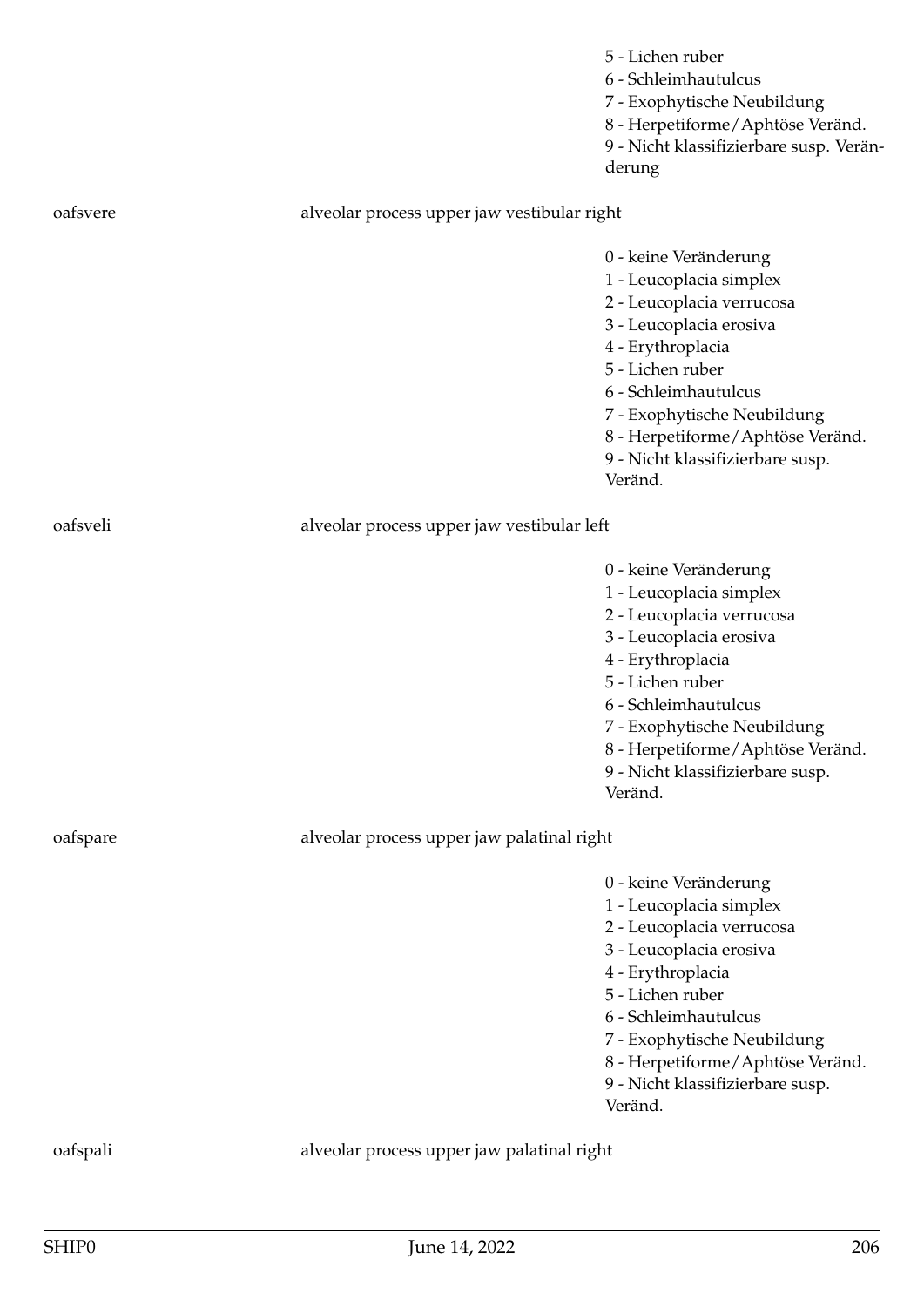|            |                                       | 0 - keine Veränderung<br>1 - Leucoplacia simplex<br>2 - Leucoplacia verrucosa<br>3 - Leucoplacia erosiva<br>4 - Erythroplacia<br>5 - Lichen ruber<br>6 - Schleimhautulcus<br>7 - Exophytische Neubildung<br>8 - Herpetiforme/Aphtöse Veränd.<br>9 - Nicht klassifizierbare susp.<br>Veränd. |
|------------|---------------------------------------|---------------------------------------------------------------------------------------------------------------------------------------------------------------------------------------------------------------------------------------------------------------------------------------------|
| uliprot    | lip red lower jaw                     |                                                                                                                                                                                                                                                                                             |
|            |                                       | 0 - keine Veränderung<br>1 - Leucoplacia simplex<br>2 - Leucoplacia verrucosa<br>3 - Leucoplacia erosiva<br>4 - Erythroplacia<br>5 - Lichen ruber<br>6 - Schleimhautulcus<br>7 - Exophytische Neubildung<br>8 - Herpetiforme/Aphtöse Veränd.<br>9 - Nicht klassifizierbare susp.<br>Veränd. |
| $ulip_s$ h | lip mucosa lower jaw                  |                                                                                                                                                                                                                                                                                             |
|            |                                       | 0 - keine Veränderung<br>1 - Leucoplacia simplex<br>2 - Leucoplacia verrucosa<br>3 - Leucoplacia erosiva<br>4 - Erythroplacia<br>5 - Lichen ruber<br>6 - Schleimhautulcus<br>7 - Exophytische Neubildung<br>8 - Herpetiforme/Aphtöse Veränd.<br>9 - Nicht klassifizierbare susp.<br>Veränd. |
| uusfalre   | alveolo-labial sulcus lower jaw right |                                                                                                                                                                                                                                                                                             |
|            |                                       | 0 - keine Veränderung<br>1 - Leucoplacia simplex<br>2 - Leucoplacia verrucosa<br>3 - Leucoplacia erosiva<br>4 - Erythroplacia<br>5 - Lichen ruber<br>6 - Schleimhautulcus                                                                                                                   |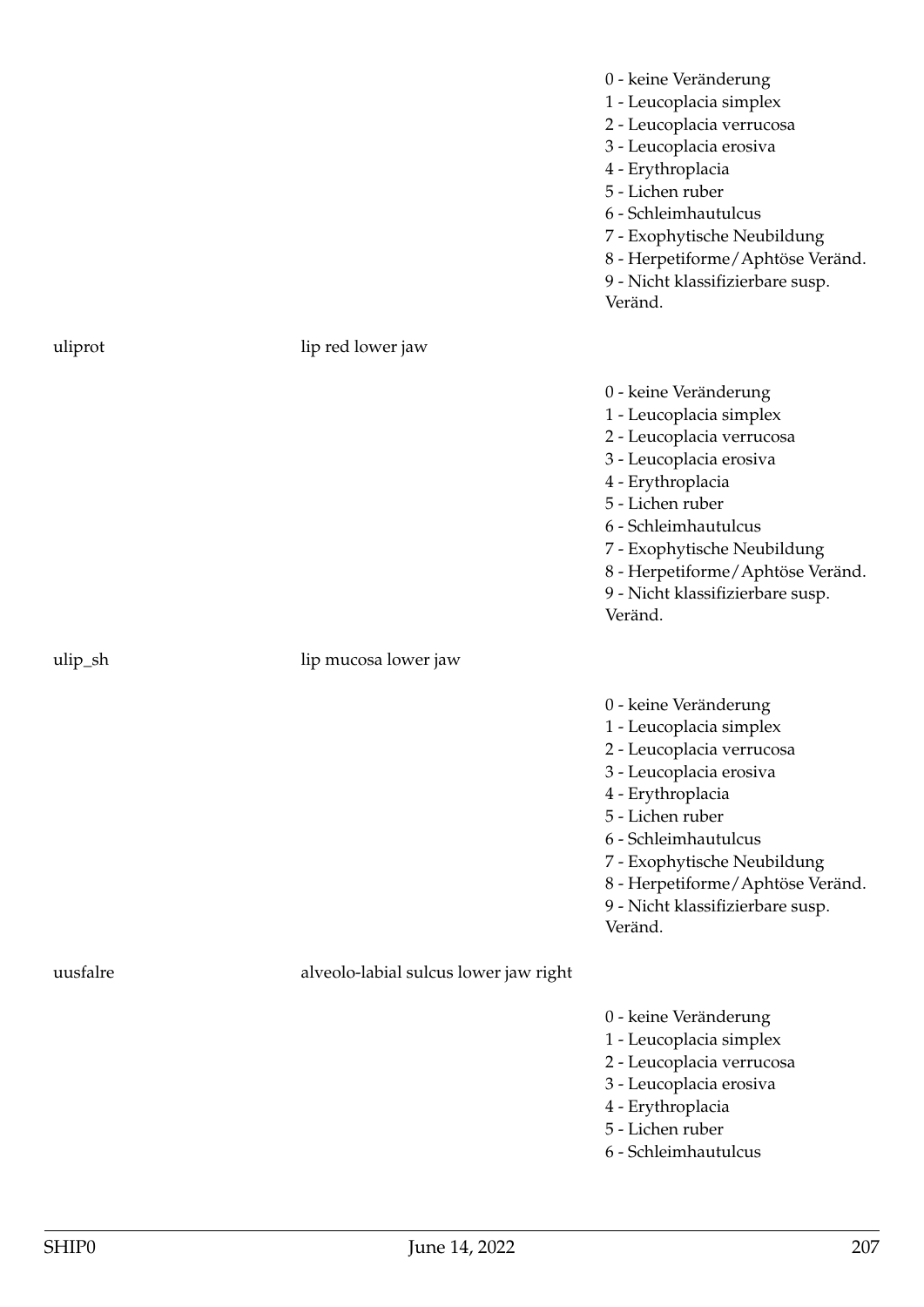|          |                                             | 7 - Exophytische Neubildung<br>8 - Herpetiforme/Aphtöse Veränd.<br>9 - Nicht klassifizierbare susp.<br>Veränd.                                                                                                                                                                              |
|----------|---------------------------------------------|---------------------------------------------------------------------------------------------------------------------------------------------------------------------------------------------------------------------------------------------------------------------------------------------|
| uusfalli | alveolo-labial sulcus lower jaw left        |                                                                                                                                                                                                                                                                                             |
|          |                                             | 0 - keine Veränderung<br>1 - Leucoplacia simplex<br>2 - Leucoplacia verrucosa<br>3 - Leucoplacia erosiva<br>4 - Erythroplacia<br>5 - Lichen ruber<br>6 - Schleimhautulcus<br>7 - Exophytische Neubildung<br>8 - Herpetiforme/Aphtöse Veränd.<br>9 - Nicht klassifizierbare susp.<br>Veränd. |
| uafsvere | alveolar process lower jaw vestibular right |                                                                                                                                                                                                                                                                                             |
|          |                                             | 0 - keine Veränderung<br>1 - Leucoplacia simplex<br>2 - Leucoplacia verrucosa<br>3 - Leucoplacia erosiva<br>4 - Erythroplacia<br>5 - Lichen ruber<br>6 - Schleimhautulcus<br>7 - Exophytische Neubildung<br>8 - Herpetiforme/Aphtöse Veränd.<br>9 - Nicht klassifizierbare susp.<br>Veränd. |
| uafsveli | alveolar process lower jaw vestibular left  |                                                                                                                                                                                                                                                                                             |
|          |                                             | 0 - keine Veränderung<br>1 - Leucoplacia simplex<br>2 - Leucoplacia verrucosa<br>3 - Leucoplacia erosiva<br>4 - Erythroplacia<br>5 - Lichen ruber<br>6 - Schleimhautulcus<br>7 - Exophytische Neubildung<br>8 - Herpetiforme/Aphtöse Veränd.<br>9 - Nicht klassifizierbare susp.<br>Veränd. |
| uafslire | alveolar process lower jaw lingual right    |                                                                                                                                                                                                                                                                                             |
|          |                                             | 0 - keine Veränderung                                                                                                                                                                                                                                                                       |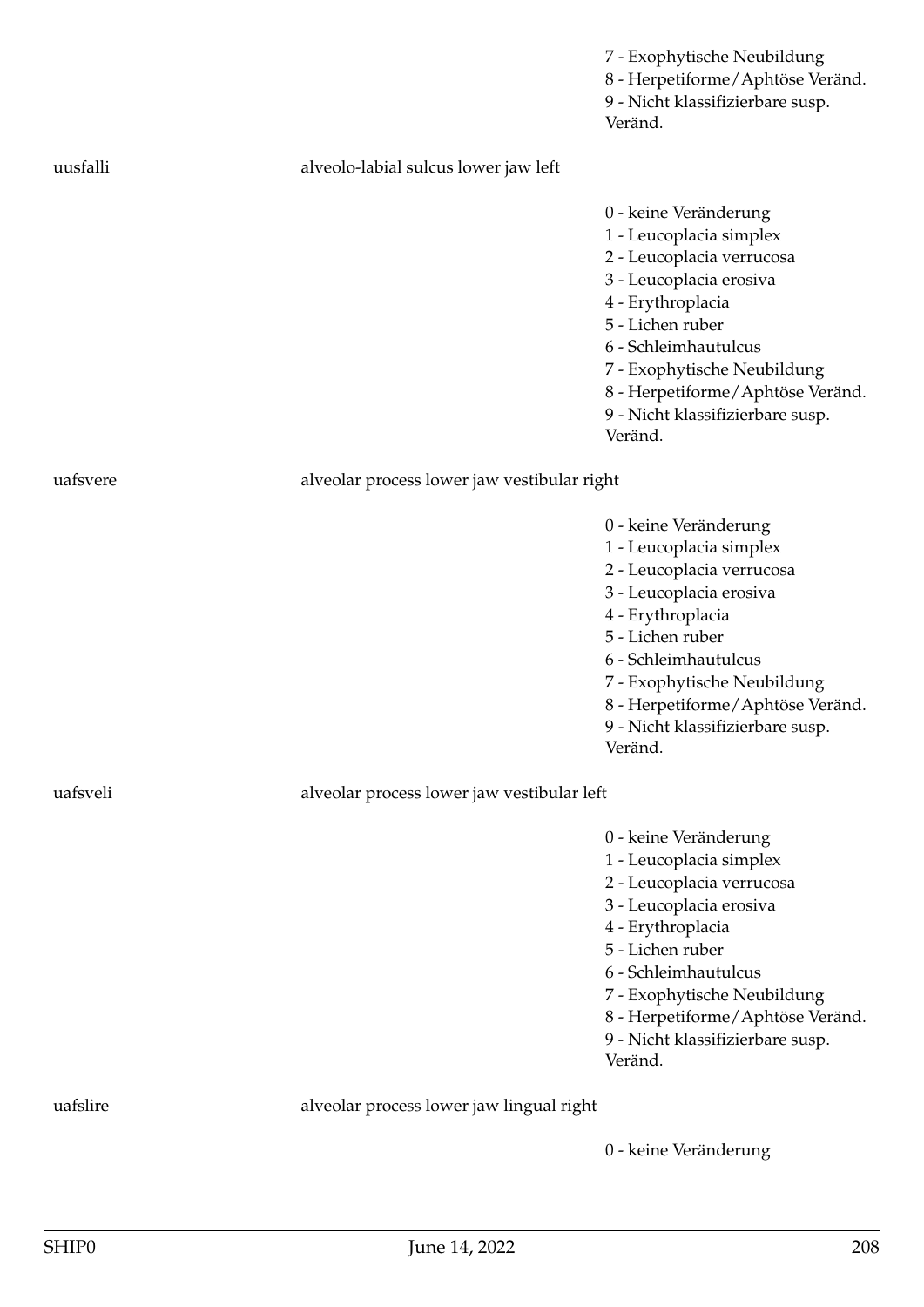1 - Leucoplacia simplex

- 2 Leucoplacia verrucosa
- 3 Leucoplacia erosiva
- 4 Erythroplacia
- 5 Lichen ruber
- 6 Schleimhautulcus
- 7 Exophytische Neubildung
- 8 Herpetiforme/Aphtöse Veränd.
- 9 Nicht klassifizierbare susp.
- Veränd.

| uafslili | alveolar process lower jaw lingual right |                                                                                                                                                                                                                                                                                             |
|----------|------------------------------------------|---------------------------------------------------------------------------------------------------------------------------------------------------------------------------------------------------------------------------------------------------------------------------------------------|
|          |                                          | 0 - keine Veränderung<br>1 - Leucoplacia simplex<br>2 - Leucoplacia verrucosa<br>3 - Leucoplacia erosiva<br>4 - Erythroplacia<br>5 - Lichen ruber<br>6 - Schleimhautulcus<br>7 - Exophytische Neubildung<br>8 - Herpetiforme/Aphtöse Veränd.<br>9 - Nicht klassifizierbare susp.<br>Veränd. |
| zunggrun | radix linguae                            |                                                                                                                                                                                                                                                                                             |
|          |                                          | 0 - keine Veränderung<br>1 - Leucoplacia simplex<br>2 - Leucoplacia verrucosa<br>3 - Leucoplacia erosiva<br>4 - Erythroplacia<br>5 - Lichen ruber<br>6 - Schleimhautulcus<br>7 - Exophytische Neubildung<br>8 - Herpetiforme/Aphtöse Veränd.<br>9 - Nicht klassifizierbare susp.<br>Veränd. |
| zungruek | dorsum of the tongue                     |                                                                                                                                                                                                                                                                                             |
|          |                                          | 0 - keine Veränderung<br>1 - Leucoplacia simplex<br>2 - Leucoplacia verrucosa<br>3 - Leucoplacia erosiva<br>4 - Erythroplacia<br>5 - Lichen ruber<br>6 - Schleimhautulcus<br>7 - Exophytische Neubildung<br>8 - Herpetiforme/Aphtöse Veränd.                                                |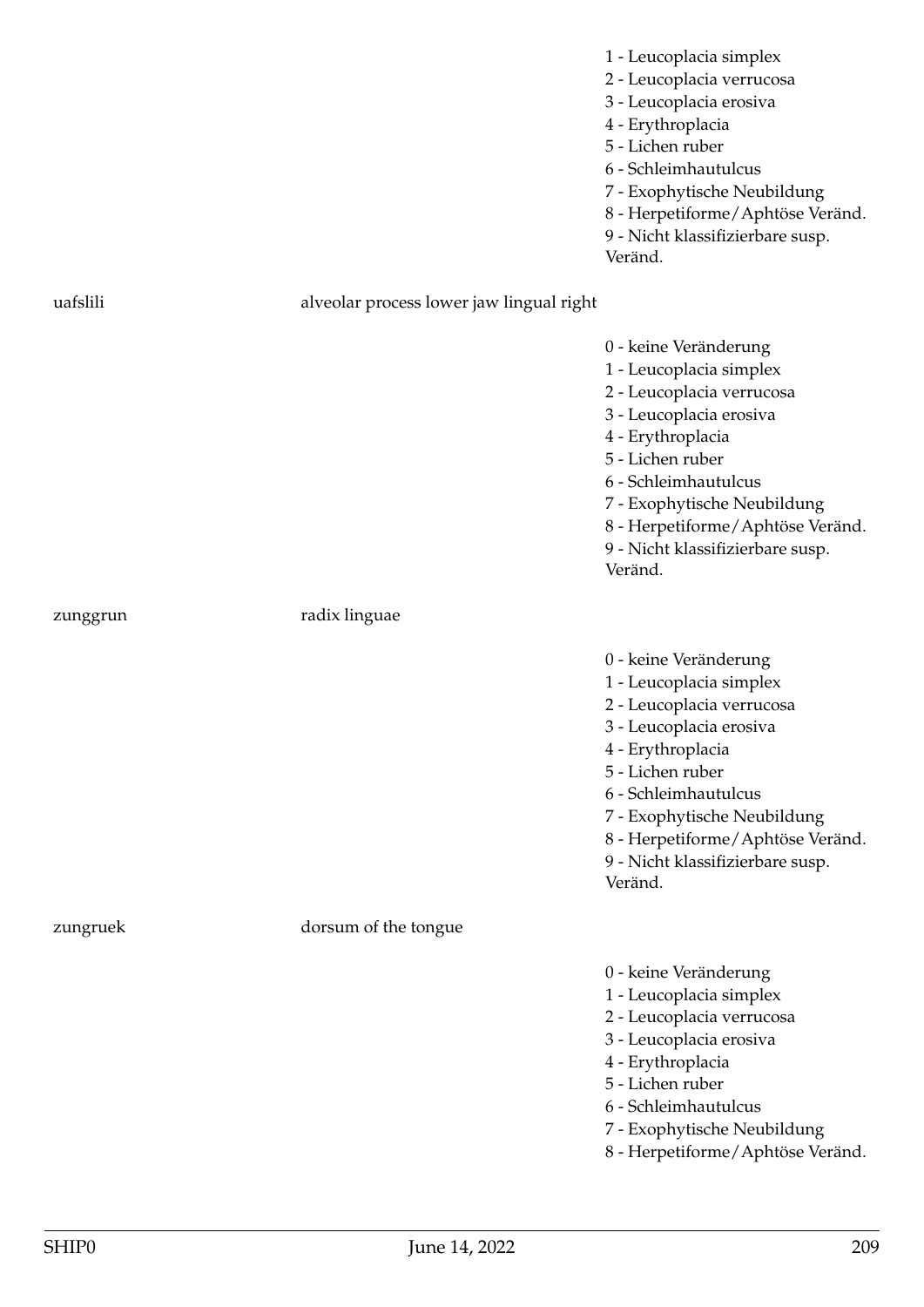9 - Nicht klassifizierbare susp. Veränd.

| zungspit | apex linguae         |                                                                                                                                                                                                                                                                                             |
|----------|----------------------|---------------------------------------------------------------------------------------------------------------------------------------------------------------------------------------------------------------------------------------------------------------------------------------------|
|          |                      | 0 - keine Veränderung<br>1 - Leucoplacia simplex<br>2 - Leucoplacia verrucosa<br>3 - Leucoplacia erosiva<br>4 - Erythroplacia<br>5 - Lichen ruber<br>6 - Schleimhautulcus<br>7 - Exophytische Neubildung<br>8 - Herpetiforme/Aphtöse Veränd.<br>9 - Nicht klassifizierbare susp.<br>Veränd. |
| zungunt  | glossal undersurface |                                                                                                                                                                                                                                                                                             |
|          |                      | 0 - keine Veränderung<br>1 - Leucoplacia simplex<br>2 - Leucoplacia verrucosa<br>3 - Leucoplacia erosiva<br>4 - Erythroplacia<br>5 - Lichen ruber<br>6 - Schleimhautulcus<br>7 - Exophytische Neubildung<br>8 - Herpetiforme/Aphtöse Veränd.<br>9 - Nicht klassifizierbare susp.<br>Veränd. |
| zungrare | glossal border right |                                                                                                                                                                                                                                                                                             |
|          |                      | 0 - keine Veränderung<br>1 - Leucoplacia simplex<br>2 - Leucoplacia verrucosa<br>3 - Leucoplacia erosiva<br>4 - Erythroplacia<br>5 - Lichen ruber<br>6 - Schleimhautulcus<br>7 - Exophytische Neubildung<br>8 - Herpetiforme/Aphtöse Veränd.<br>9 - Nicht klassifizierbare susp.<br>Veränd. |
| zungrali | glossal border left  |                                                                                                                                                                                                                                                                                             |
|          |                      | 0 - keine Veränderung<br>1 - Leucoplacia simplex<br>2 - Leucoplacia verrucosa                                                                                                                                                                                                               |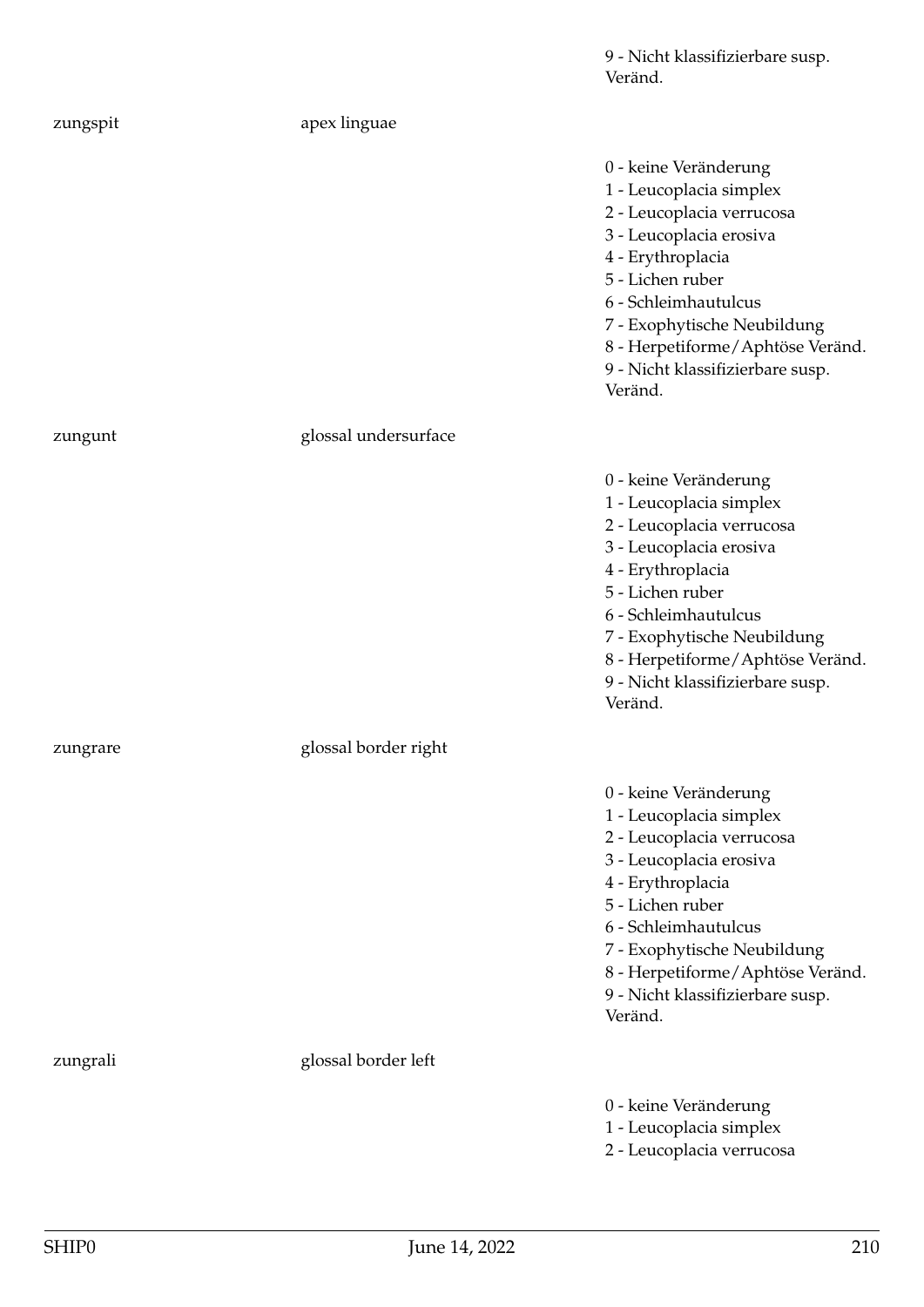|          |                                    | 3 - Leucoplacia erosiva<br>4 - Erythroplacia<br>5 - Lichen ruber<br>6 - Schleimhautulcus<br>7 - Exophytische Neubildung<br>8 - Herpetiforme/Aphtöse Veränd.<br>9 - Nicht klassifizierbare susp.<br>Veränd.                                                                                  |
|----------|------------------------------------|---------------------------------------------------------------------------------------------------------------------------------------------------------------------------------------------------------------------------------------------------------------------------------------------|
| mundbore | floor of the mouth right           |                                                                                                                                                                                                                                                                                             |
|          |                                    | 0 - keine Veränderung<br>1 - Leucoplacia simplex<br>2 - Leucoplacia verrucosa<br>3 - Leucoplacia erosiva<br>4 - Erythroplacia<br>5 - Lichen ruber<br>6 - Schleimhautulcus<br>7 - Exophytische Neubildung<br>8 - Herpetiforme/Aphtöse Veränd.<br>9 - Nicht klassifizierbare susp.<br>Veränd. |
| mundboli | floor of the mouth left            |                                                                                                                                                                                                                                                                                             |
|          |                                    | 0 - keine Veränderung<br>1 - Leucoplacia simplex<br>2 - Leucoplacia verrucosa<br>3 - Leucoplacia erosiva<br>4 - Erythroplacia<br>5 - Lichen ruber<br>6 - Schleimhautulcus<br>7 - Exophytische Neubildung<br>8 - Herpetiforme/Aphtöse Veränd.<br>9 - Nicht klassifizierbare susp.<br>Veränd. |
| ZΕ       | Dental prosthesis                  |                                                                                                                                                                                                                                                                                             |
| ze_bes   | special features dental diagnostic |                                                                                                                                                                                                                                                                                             |
|          |                                    | 0 - keine Besonderheiten                                                                                                                                                                                                                                                                    |
| ze_ne_ok | prosthesis upper jaw not leviable  |                                                                                                                                                                                                                                                                                             |
|          |                                    | $0$ - nein<br>$1 - ja$                                                                                                                                                                                                                                                                      |
| ze_ne_uk | prosthesis lower jaw not leviable  |                                                                                                                                                                                                                                                                                             |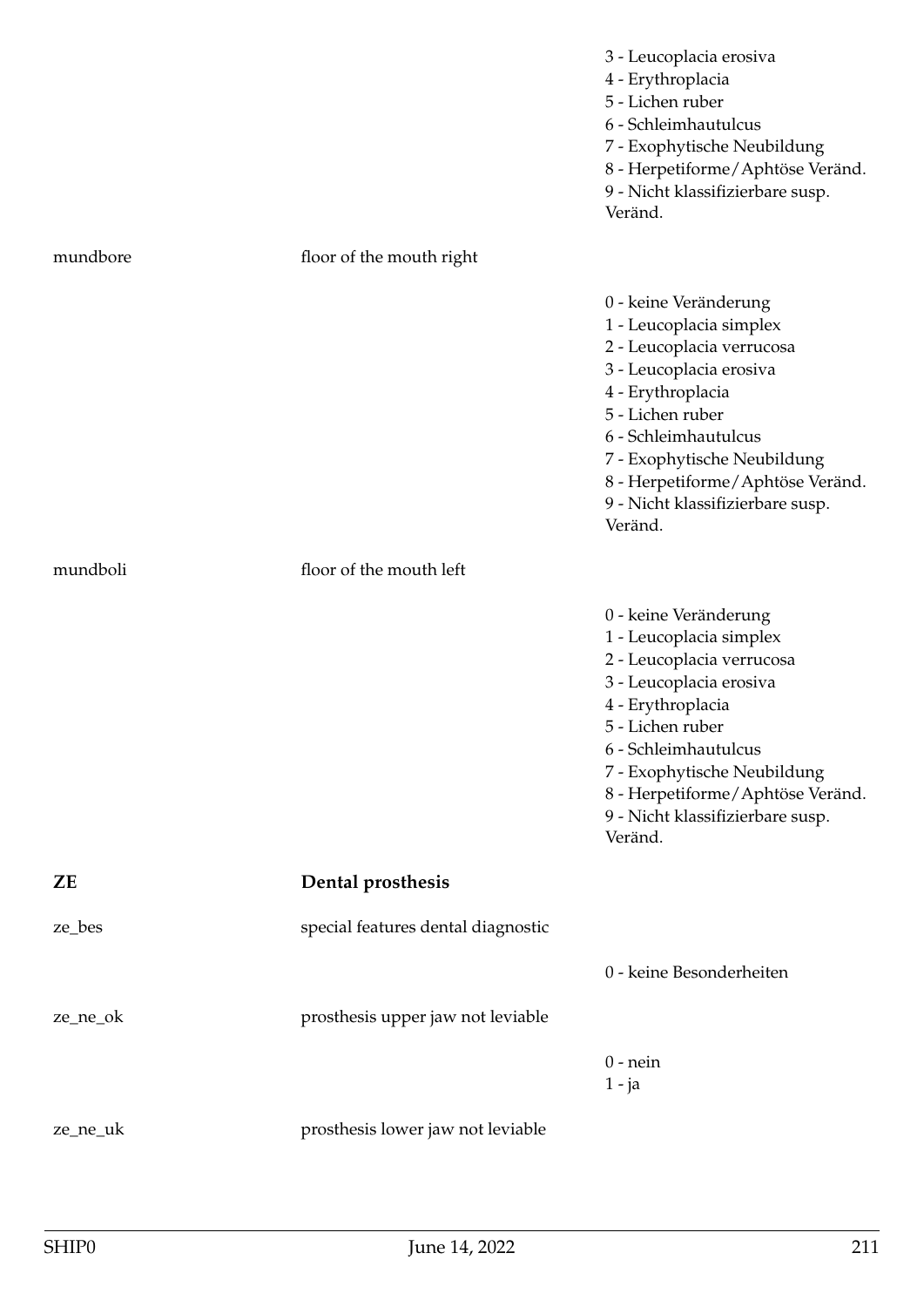|          |                                         | $0$ - nein<br>$1 - ja$ |
|----------|-----------------------------------------|------------------------|
| ok_unver | upper jaw edentulous without prosthesis |                        |
|          |                                         | $0$ - nein<br>$1 - ja$ |
| uk_unver | lower jaw edentulous without prosthesis |                        |
|          |                                         | $0$ - nein<br>$1 - ja$ |
| ze_ok    | upper jaw with prosthesis               |                        |
|          |                                         | $0$ - nein<br>$1 - ja$ |
| ze_uk    | lower jaw with prosthesis               |                        |
|          |                                         | $0$ - nein<br>$1 - ja$ |
| zetotok  | upper jaw complete denture              |                        |
|          |                                         | $0$ - nein<br>$1 - ja$ |
| zetotuk  | lower jaw complete denture              |                        |
|          |                                         | $0$ - nein<br>$1 - ja$ |
| zefestok | upper jaw fixed denture                 |                        |
|          |                                         | $0$ - nein<br>$1 - ja$ |
| zefestuk | lower jaw fixed denture                 |                        |
|          |                                         | $0$ - nein<br>$1 - ja$ |
| zemobok  | upper jaw removable denture             |                        |
|          |                                         | $0$ - nein<br>$1 - ja$ |
| zemobuk  | lower jaw removable denture             |                        |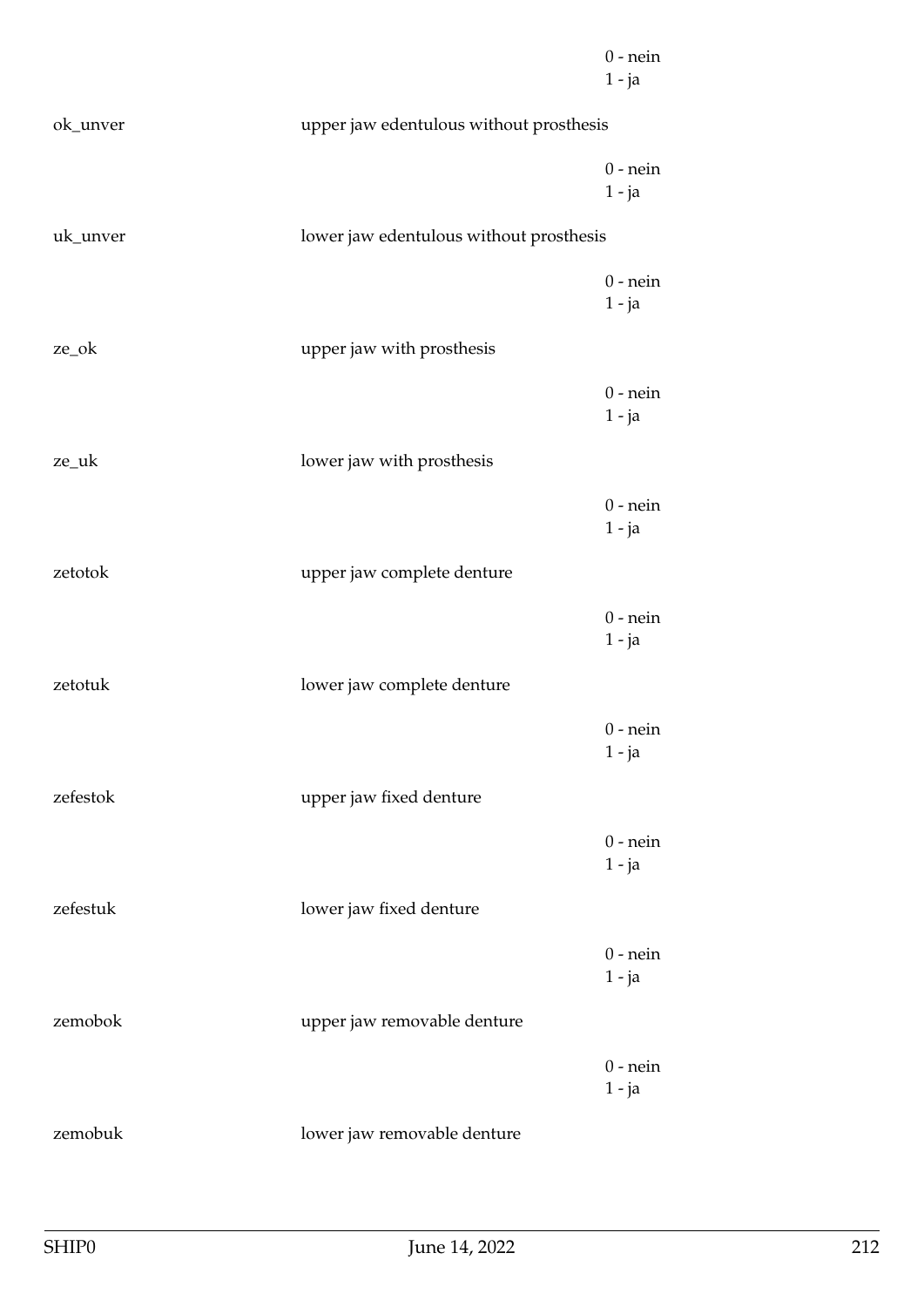|          |                                                         | $0$ - nein<br>$1 - ja$                                                                                                                                                                       |
|----------|---------------------------------------------------------|----------------------------------------------------------------------------------------------------------------------------------------------------------------------------------------------|
| zematok  | material upper jaw removable denture                    |                                                                                                                                                                                              |
|          |                                                         | 1 - nur Kunststoff<br>2 - Kunststoff mit MEG                                                                                                                                                 |
| zematuk  | material lower jaw removable denture                    |                                                                                                                                                                                              |
|          |                                                         | 1 - nur Kunststoff<br>2 - Kunststoff mit MEG                                                                                                                                                 |
| last_pro | Have you had a prosthetic care before/after<br>rebound? |                                                                                                                                                                                              |
|          |                                                         | 1 - vor der Wende<br>2 - nach der Wende<br>3 - keine proth. Versorgung<br>4 - keine Angabe (weiß nicht)                                                                                      |
| proth_3j | if after rebound: more than 3 years ago?                |                                                                                                                                                                                              |
|          |                                                         | $0$ - nein<br>$1 - ja$                                                                                                                                                                       |
| $bef_11$ | 11 dental diagnostic                                    |                                                                                                                                                                                              |
|          |                                                         | $0 - Zahn_0B$<br>1 - Brückenglied<br>2 - Teilkrone<br>3 - ersetzt<br>4 - Füllung<br>5 - Inlay<br>6 - Krone<br>7 - fehlt, Lückenschluss<br>8 - fehlt, ohne proth. Versorgung<br>9 - Implantat |
| $bef_12$ | 12 dental diagnostic                                    |                                                                                                                                                                                              |
|          |                                                         | $0 - Zahn_0B$<br>1 - Brückenglied<br>2 - Teilkrone<br>3 - ersetzt<br>4 - Füllung<br>5 - Inlay<br>6 - Krone<br>7 - fehlt, Lückenschluss<br>8 - fehlt, ohne proth. Versorgung                  |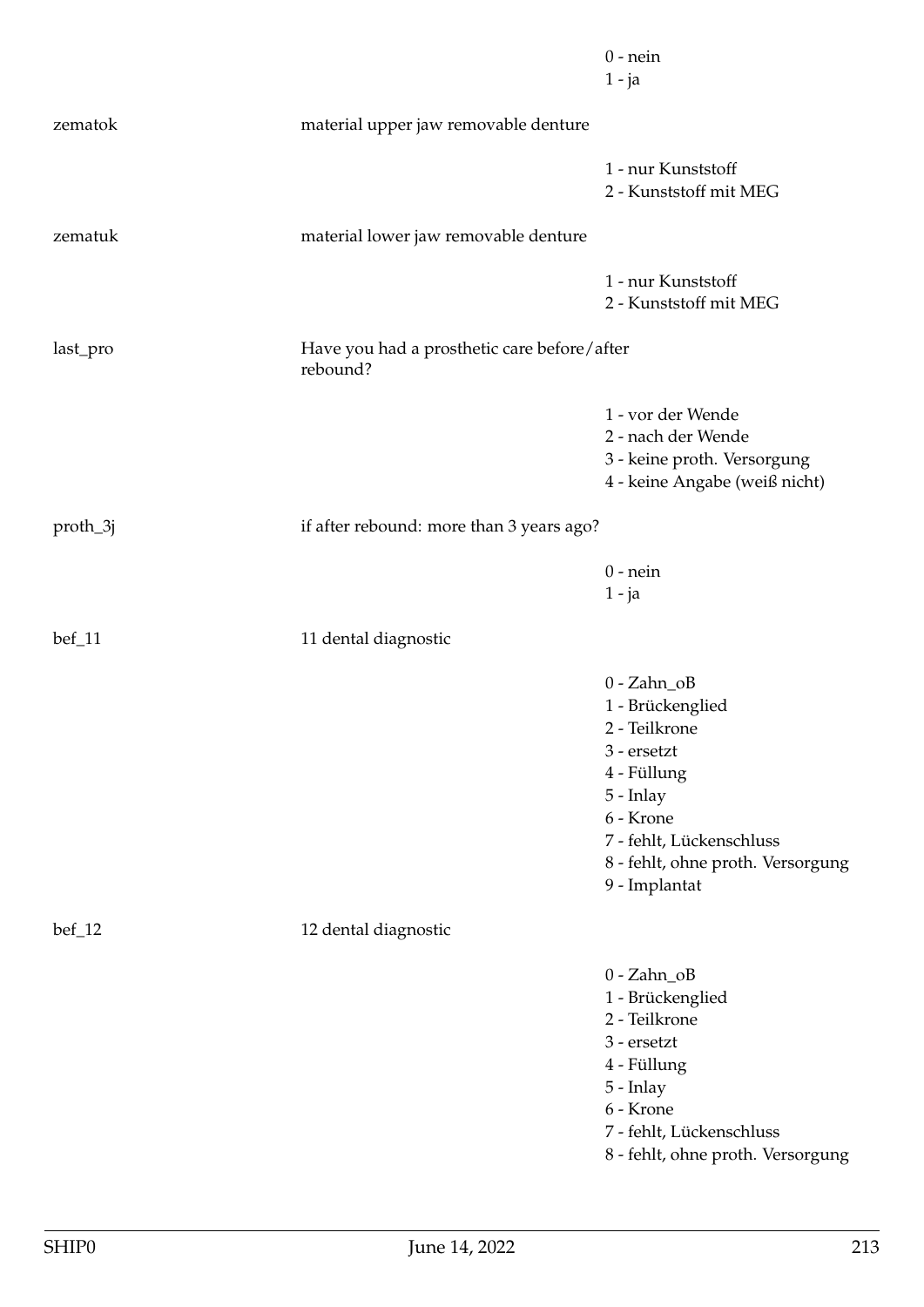| $bef_13$ | 13 dental diagnostic |                                                                                                                                                                                                |
|----------|----------------------|------------------------------------------------------------------------------------------------------------------------------------------------------------------------------------------------|
|          |                      | $0 - Zahn_OB$<br>1 - Brückenglied<br>2 - Teilkrone<br>3 - ersetzt<br>4 - Füllung<br>$5$ - Inlay<br>6 - Krone<br>7 - fehlt, Lückenschluss<br>8 - fehlt, ohne proth. Versorgung<br>9 - Implantat |
| bef_14   | 14 dental diagnostic |                                                                                                                                                                                                |
|          |                      | $0 - Zahn_OB$<br>1 - Brückenglied<br>2 - Teilkrone<br>3 - ersetzt<br>4 - Füllung<br>5 - Inlay<br>6 - Krone<br>7 - fehlt, Lückenschluss<br>8 - fehlt, ohne proth. Versorgung<br>9 - Implantat   |
| $bef_15$ | 15 dental diagnostic |                                                                                                                                                                                                |
|          |                      | $0 - Zahn_OB$<br>1 - Brückenglied<br>2 - Teilkrone<br>3 - ersetzt<br>4 - Füllung<br>5 - Inlay<br>6 - Krone<br>7 - fehlt, Lückenschluss<br>8 - fehlt, ohne proth. Versorgung<br>9 - Implantat   |
| $bef_16$ | 16 dental diagnostic |                                                                                                                                                                                                |
|          |                      | $0 - Zahn_OB$<br>1 - Brückenglied<br>2 - Teilkrone<br>3 - ersetzt<br>4 - Füllung<br>5 - Inlay<br>6 - Krone                                                                                     |

9 - Implantat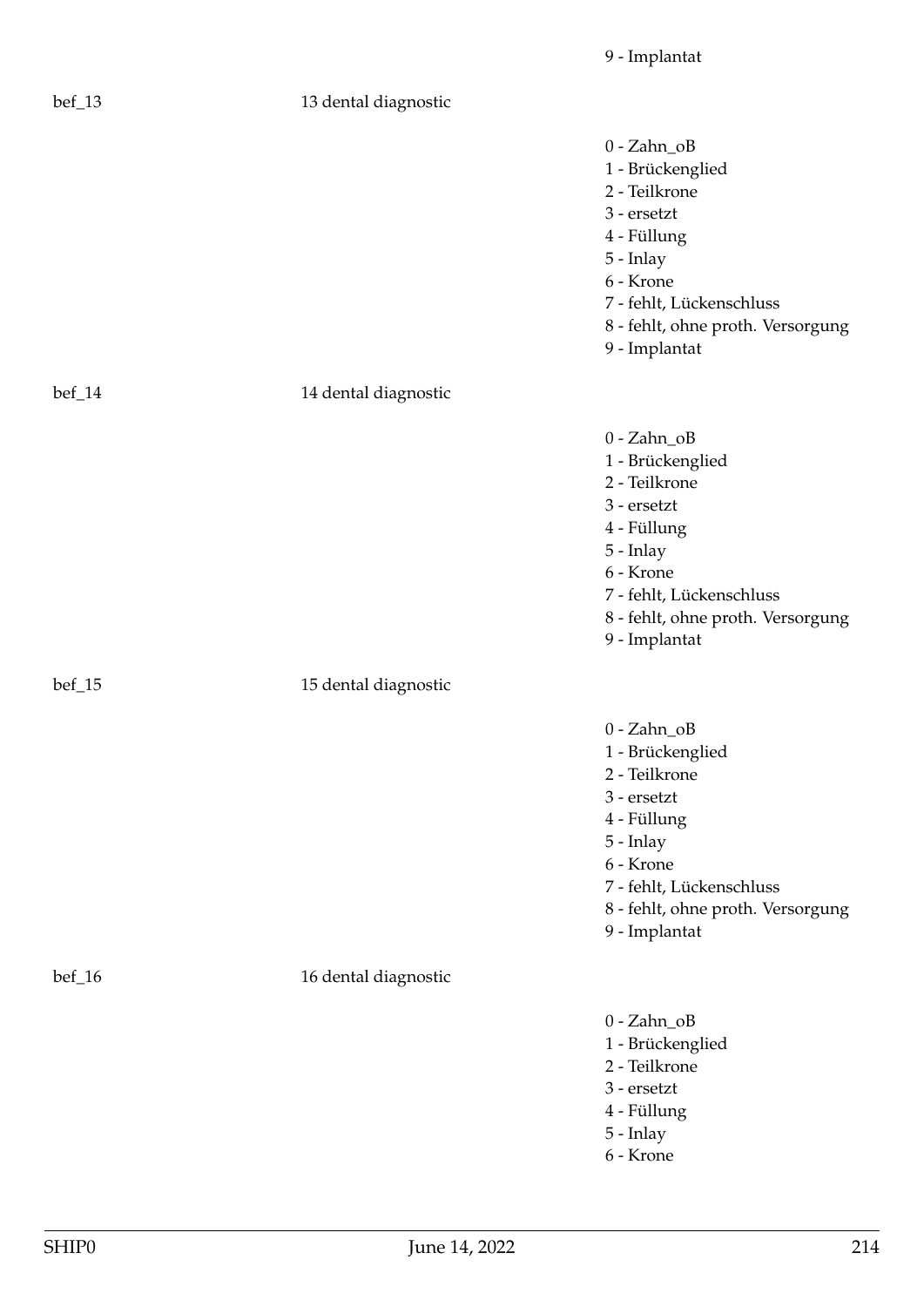|          |                      | 7 - fehlt, Lückenschluss<br>8 - fehlt, ohne proth. Versorgung<br>9 - Implantat                                                                                                               |
|----------|----------------------|----------------------------------------------------------------------------------------------------------------------------------------------------------------------------------------------|
| $bef_17$ | 17 dental diagnostic |                                                                                                                                                                                              |
|          |                      | $0 - Zahn_OB$<br>1 - Brückenglied<br>2 - Teilkrone<br>3 - ersetzt<br>4 - Füllung<br>5 - Inlay<br>6 - Krone<br>7 - fehlt, Lückenschluss<br>8 - fehlt, ohne proth. Versorgung<br>9 - Implantat |
| $bef_18$ | 18 dental diagnostic |                                                                                                                                                                                              |
|          |                      | $0 - Zahn_OB$<br>1 - Brückenglied<br>2 - Teilkrone<br>3 - ersetzt<br>4 - Füllung<br>5 - Inlay<br>6 - Krone<br>7 - fehlt, Lückenschluss<br>8 - fehlt, ohne proth. Versorgung<br>9 - Implantat |
| $bef_21$ | 21 dental diagnostic |                                                                                                                                                                                              |
|          |                      | $0 - Zahn_OB$<br>1 - Brückenglied<br>2 - Teilkrone<br>3 - ersetzt<br>4 - Füllung<br>5 - Inlay<br>6 - Krone<br>7 - fehlt, Lückenschluss<br>8 - fehlt, ohne proth. Versorgung<br>9 - Implantat |
| $bef_22$ | 22 dental diagnostic |                                                                                                                                                                                              |
|          |                      | $0 - Zahn_OB$<br>1 - Brückenglied<br>2 - Teilkrone<br>3 - ersetzt<br>4 - Füllung                                                                                                             |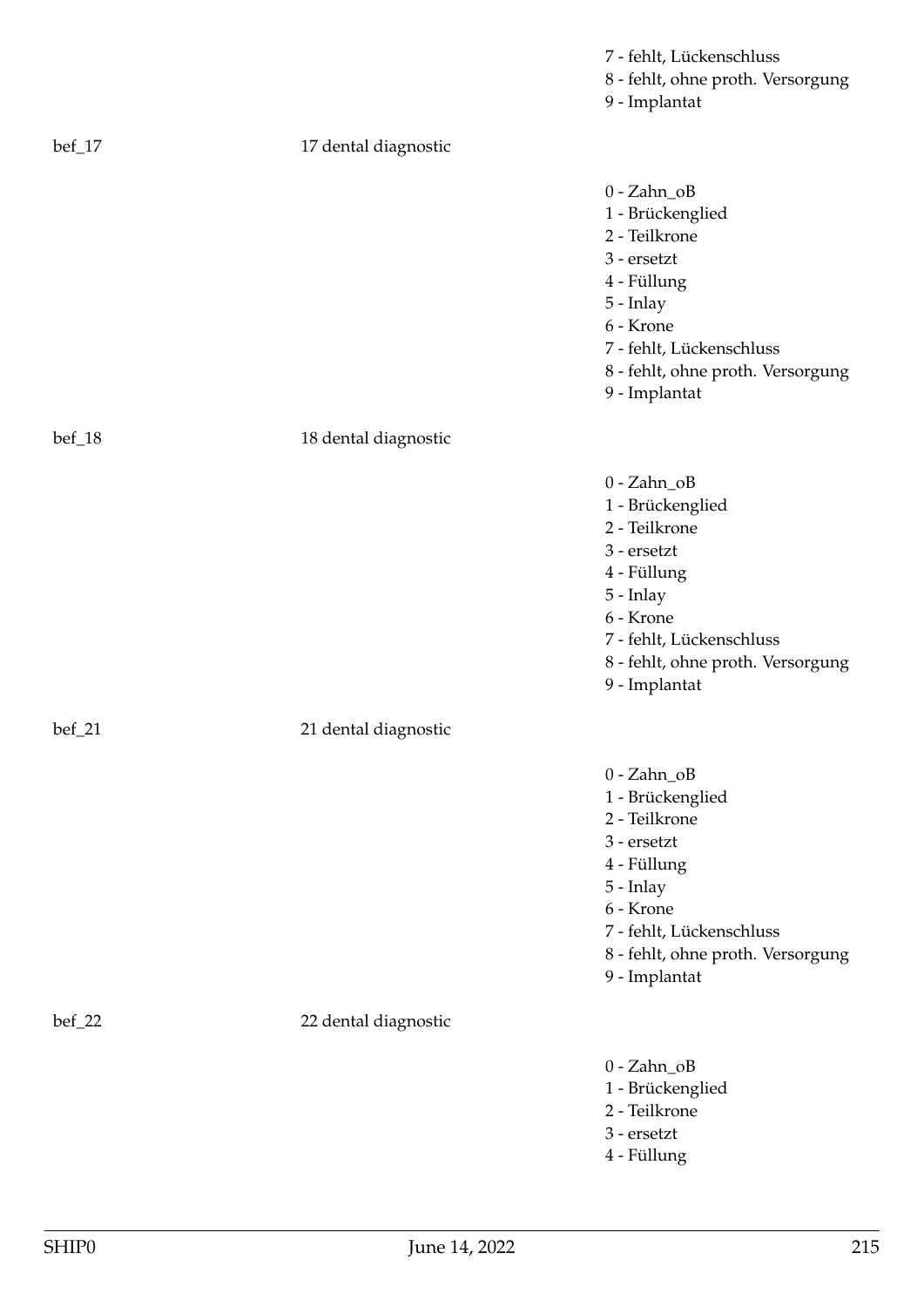|                  |                      | 5 - Inlay<br>6 - Krone<br>7 - fehlt, Lückenschluss<br>8 - fehlt, ohne proth. Versorgung<br>9 - Implantat                                                                                       |
|------------------|----------------------|------------------------------------------------------------------------------------------------------------------------------------------------------------------------------------------------|
| $\text{bef}_23$  | 23 dental diagnostic |                                                                                                                                                                                                |
|                  |                      | $0 - Zahn_OB$<br>1 - Brückenglied<br>2 - Teilkrone<br>3 - ersetzt<br>4 - Füllung<br>5 - Inlay<br>6 - Krone<br>7 - fehlt, Lückenschluss<br>8 - fehlt, ohne proth. Versorgung<br>9 - Implantat   |
| $\text{bef}\_24$ | 24 dental diagnostic |                                                                                                                                                                                                |
|                  |                      | $0 - Zahn_OB$<br>1 - Brückenglied<br>2 - Teilkrone<br>3 - ersetzt<br>4 - Füllung<br>$5$ - Inlay<br>6 - Krone<br>7 - fehlt, Lückenschluss<br>8 - fehlt, ohne proth. Versorgung<br>9 - Implantat |
| $\text{bef}\_25$ | 25 dental diagnostic |                                                                                                                                                                                                |
|                  |                      | $0 - Zahn_OB$<br>1 - Brückenglied<br>2 - Teilkrone<br>3 - ersetzt<br>4 - Füllung<br>5 - Inlay<br>6 - Krone<br>7 - fehlt, Lückenschluss<br>8 - fehlt, ohne proth. Versorgung<br>9 - Implantat   |
| $bef_26$         | 26 dental diagnostic |                                                                                                                                                                                                |
|                  |                      | $0 - Zahn_OB$<br>1 - Brückenglied<br>2 - Teilkrone                                                                                                                                             |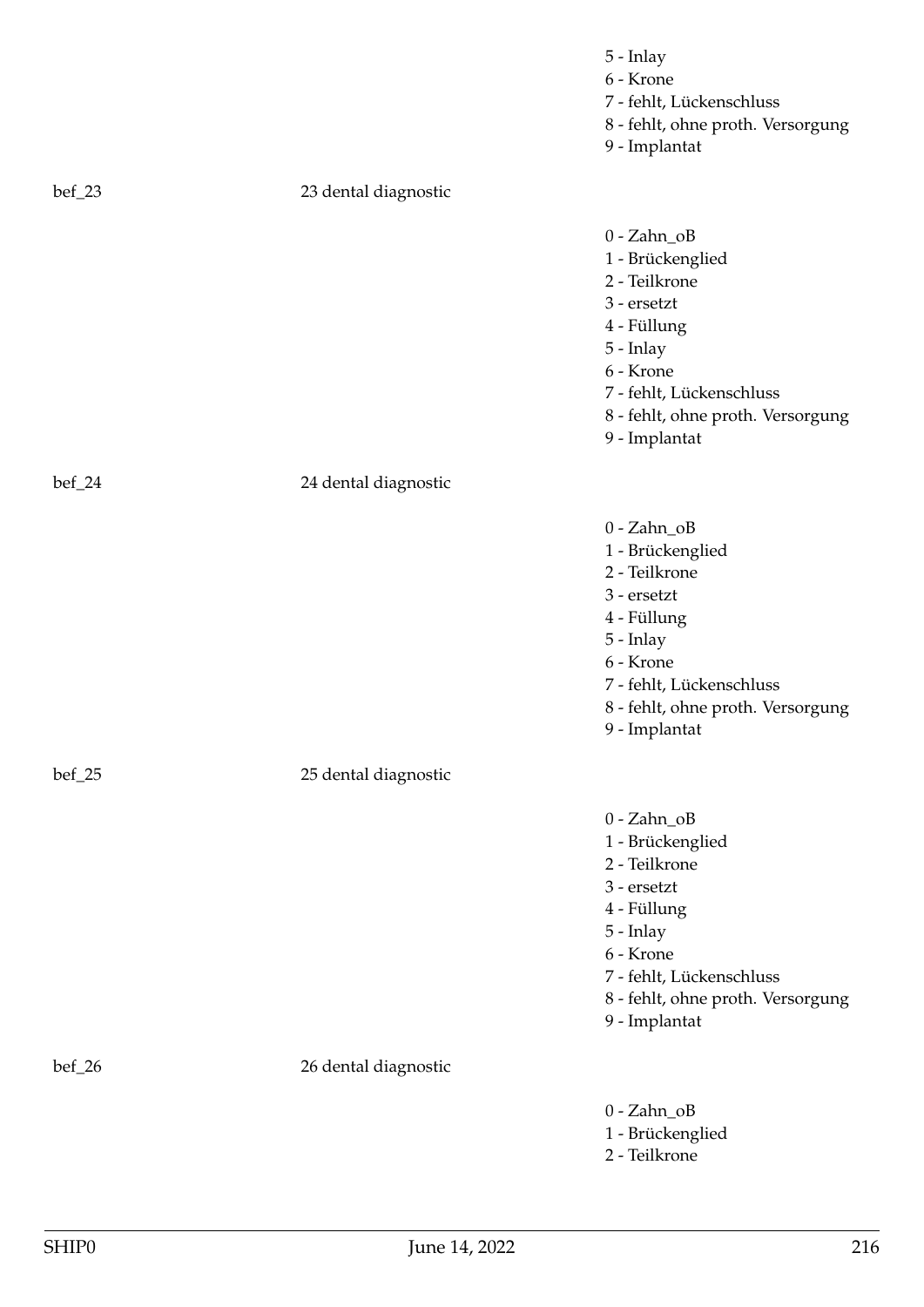|          |                      | 3 - ersetzt<br>4 - Füllung<br>5 - Inlay<br>6 - Krone<br>7 - fehlt, Lückenschluss<br>8 - fehlt, ohne proth. Versorgung<br>9 - Implantat                                                         |
|----------|----------------------|------------------------------------------------------------------------------------------------------------------------------------------------------------------------------------------------|
| $bef_27$ | 27 dental diagnostic |                                                                                                                                                                                                |
|          |                      | $0 - Zahn_0B$<br>1 - Brückenglied<br>2 - Teilkrone<br>3 - ersetzt<br>4 - Füllung<br>5 - Inlay<br>6 - Krone<br>7 - fehlt, Lückenschluss<br>8 - fehlt, ohne proth. Versorgung<br>9 - Implantat   |
| $bef_28$ | 28 dental diagnostic |                                                                                                                                                                                                |
|          |                      | $0 - Zahn_OB$<br>1 - Brückenglied<br>2 - Teilkrone<br>3 - ersetzt<br>4 - Füllung<br>$5$ - Inlay<br>6 - Krone<br>7 - fehlt, Lückenschluss<br>8 - fehlt, ohne proth. Versorgung<br>9 - Implantat |
| $bef_31$ | 31 dental diagnostic |                                                                                                                                                                                                |
|          |                      | $0 - Zahn_0B$<br>1 - Brückenglied<br>2 - Teilkrone<br>3 - ersetzt<br>4 - Füllung<br>5 - Inlay<br>6 - Krone<br>7 - fehlt, Lückenschluss<br>8 - fehlt, ohne proth. Versorgung<br>9 - Implantat   |
| $bef_32$ | 32 dental diagnostic |                                                                                                                                                                                                |
|          |                      | $0 - Zahn_0B$                                                                                                                                                                                  |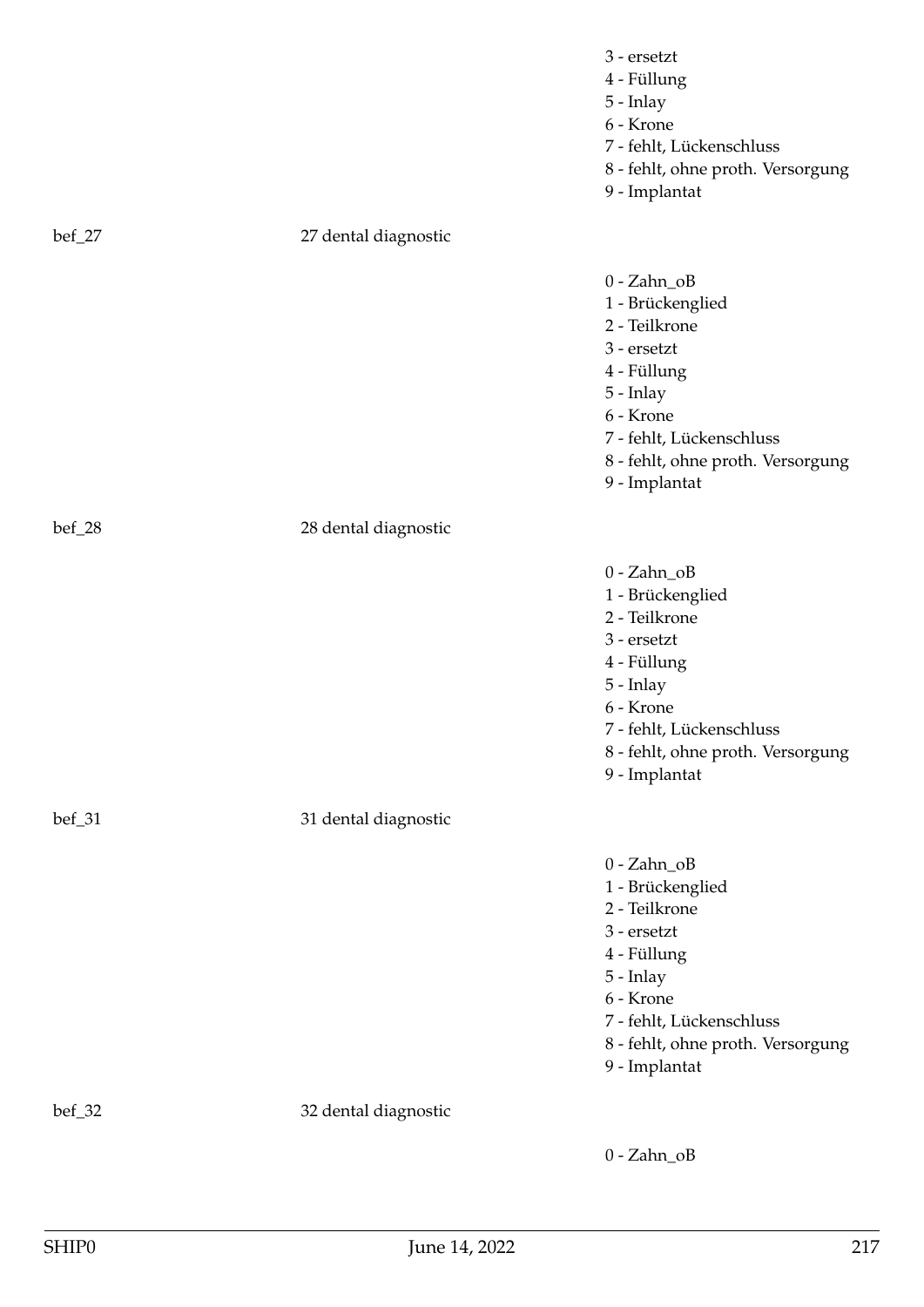|                  |                      | 1 - Brückenglied<br>2 - Teilkrone<br>3 - ersetzt<br>4 - Füllung<br>5 - Inlay<br>6 - Krone<br>7 - fehlt, Lückenschluss<br>8 - fehlt, ohne proth. Versorgung<br>9 - Implantat                  |
|------------------|----------------------|----------------------------------------------------------------------------------------------------------------------------------------------------------------------------------------------|
| $\text{bef}\_33$ | 33 dental diagnostic |                                                                                                                                                                                              |
|                  |                      | $0 - Zahn_0B$<br>1 - Brückenglied<br>2 - Teilkrone<br>3 - ersetzt<br>4 - Füllung<br>5 - Inlay<br>6 - Krone<br>7 - fehlt, Lückenschluss<br>8 - fehlt, ohne proth. Versorgung<br>9 - Implantat |
| bef_34           | 34 dental diagnostic |                                                                                                                                                                                              |
|                  |                      | $0 - Zahn_OB$<br>1 - Brückenglied<br>2 - Teilkrone<br>3 - ersetzt<br>4 - Füllung<br>5 - Inlay<br>6 - Krone<br>7 - fehlt, Lückenschluss<br>8 - fehlt, ohne proth. Versorgung<br>9 - Implantat |
| $bef_35$         | 35 dental diagnostic |                                                                                                                                                                                              |
|                  |                      | $0 - Zahn_OB$<br>1 - Brückenglied<br>2 - Teilkrone<br>3 - ersetzt<br>4 - Füllung<br>5 - Inlay<br>6 - Krone<br>7 - fehlt, Lückenschluss<br>8 - fehlt, ohne proth. Versorgung<br>9 - Implantat |
| bef_36           | 36 dental diagnostic |                                                                                                                                                                                              |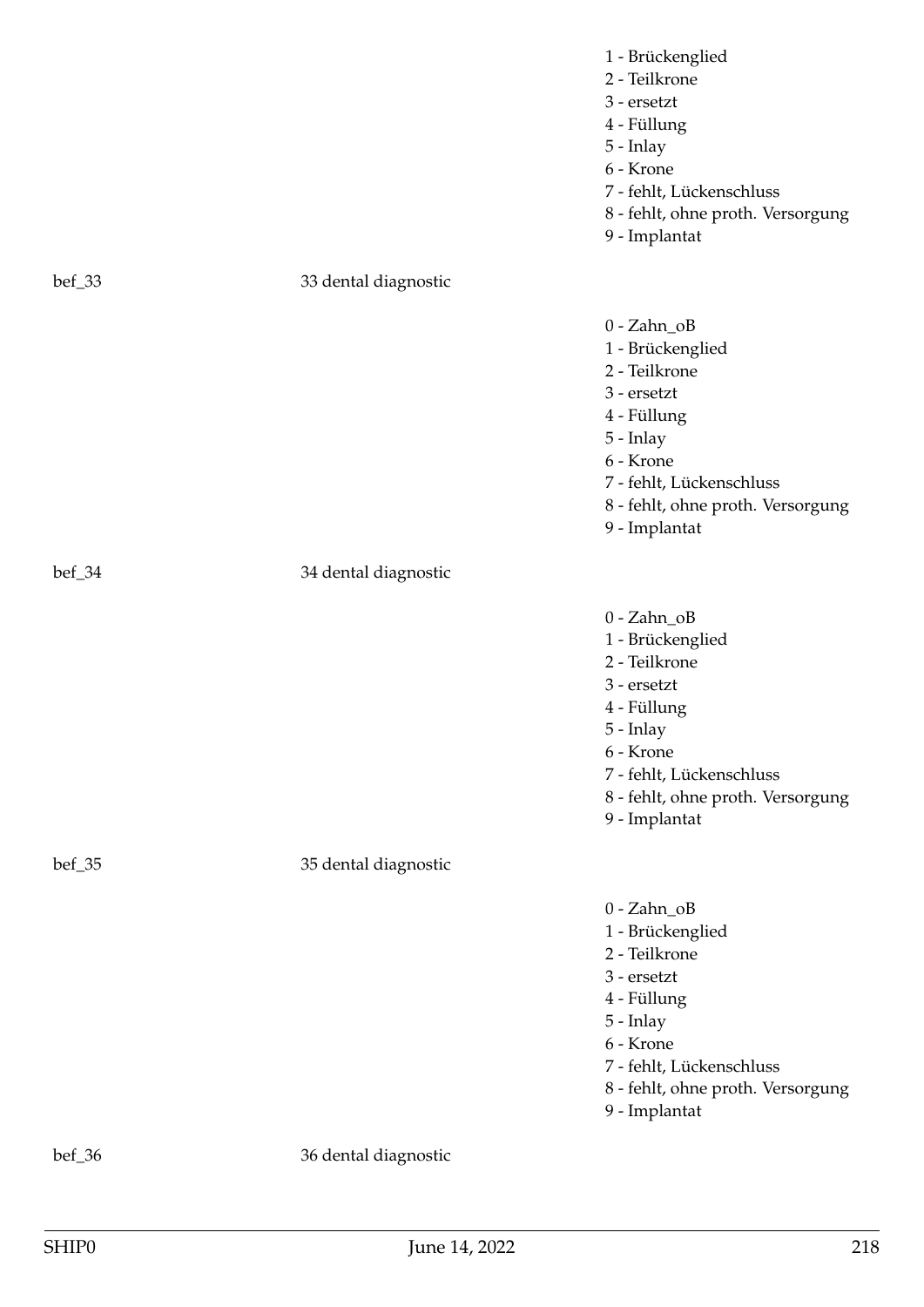|        |                      | 3 - ersetzt<br>4 - Füllung<br>5 - Inlay<br>6 - Krone<br>7 - fehlt, Lückenschluss<br>8 - fehlt, ohne proth. Versorgung<br>9 - Implantat                                                          |
|--------|----------------------|-------------------------------------------------------------------------------------------------------------------------------------------------------------------------------------------------|
| bef_37 | 37 dental diagnostic |                                                                                                                                                                                                 |
|        |                      | $0 - Zahn_OB$<br>1 - Brückenglied<br>2 - Teilkrone<br>3 - ersetzt<br>4 - Füllung<br>5 - Inlay<br>6 - Krone<br>7 - fehlt, Lückenschluss<br>8 - fehlt, ohne proth. Versorgung<br>9 - Implantat    |
| bef_38 | 38 dental diagnostic |                                                                                                                                                                                                 |
|        |                      | $0 - Zahn_OB$<br>1 - Brückenglied<br>2 - Teilkrone<br>3 - ersetzt<br>4 - Füllung<br>5 - Inlay<br>6 - Krone<br>7 - fehlt, Lückenschluss<br>8 - fehlt, ohne proth. Versorgung<br>9 - Implantat    |
| bef_41 | 41 dental diagnostic |                                                                                                                                                                                                 |
|        |                      | $0 - Zahn_0B$<br>1 - Brückenglied<br>2 - Teilkrone<br>$3 - $ ersetzt<br>4 - Füllung<br>5 - Inlay<br>6 - Krone<br>7 - fehlt, Lückenschluss<br>8 - fehlt, ohne proth. Versorgung<br>9 - Implantat |

0 - Zahn\_oB 1 - Brückenglied 2 - Teilkrone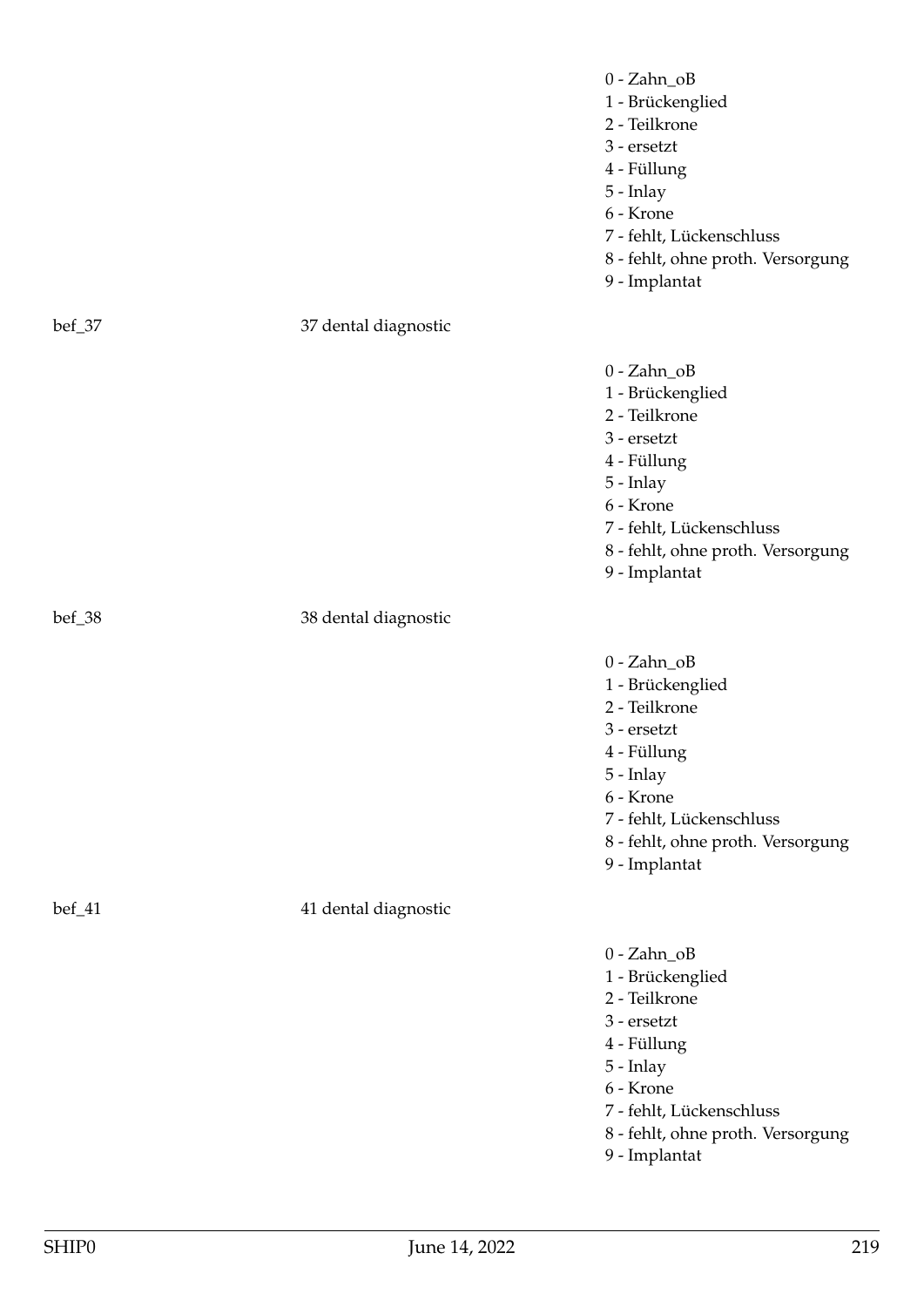## bef\_42 42 dental diagnostic

|          |                      | $0 - Zahn_OB$<br>1 - Brückenglied<br>2 - Teilkrone<br>3 - ersetzt<br>4 - Füllung<br>5 - Inlay<br>6 - Krone<br>7 - fehlt, Lückenschluss<br>8 - fehlt, ohne proth. Versorgung<br>9 - Implantat |
|----------|----------------------|----------------------------------------------------------------------------------------------------------------------------------------------------------------------------------------------|
| $bef_43$ | 43 dental diagnostic |                                                                                                                                                                                              |
|          |                      | $0 - Zahn_OB$<br>1 - Brückenglied<br>2 - Teilkrone<br>3 - ersetzt<br>4 - Füllung<br>5 - Inlay<br>6 - Krone<br>7 - fehlt, Lückenschluss<br>8 - fehlt, ohne proth. Versorgung<br>9 - Implantat |
| bef_44   | 44 dental diagnostic |                                                                                                                                                                                              |
|          |                      | $0 - Zahn_OB$<br>1 - Brückenglied<br>2 - Teilkrone<br>3 - ersetzt<br>4 - Füllung<br>5 - Inlay<br>6 - Krone<br>7 - fehlt, Lückenschluss<br>8 - fehlt, ohne proth. Versorgung<br>9 - Implantat |
| bef_45   | 45 dental diagnostic |                                                                                                                                                                                              |
|          |                      | $0 - Zahn_OB$<br>1 - Brückenglied<br>2 - Teilkrone<br>3 - ersetzt<br>4 - Füllung<br>5 - Inlay<br>6 - Krone<br>7 - fehlt, Lückenschluss                                                       |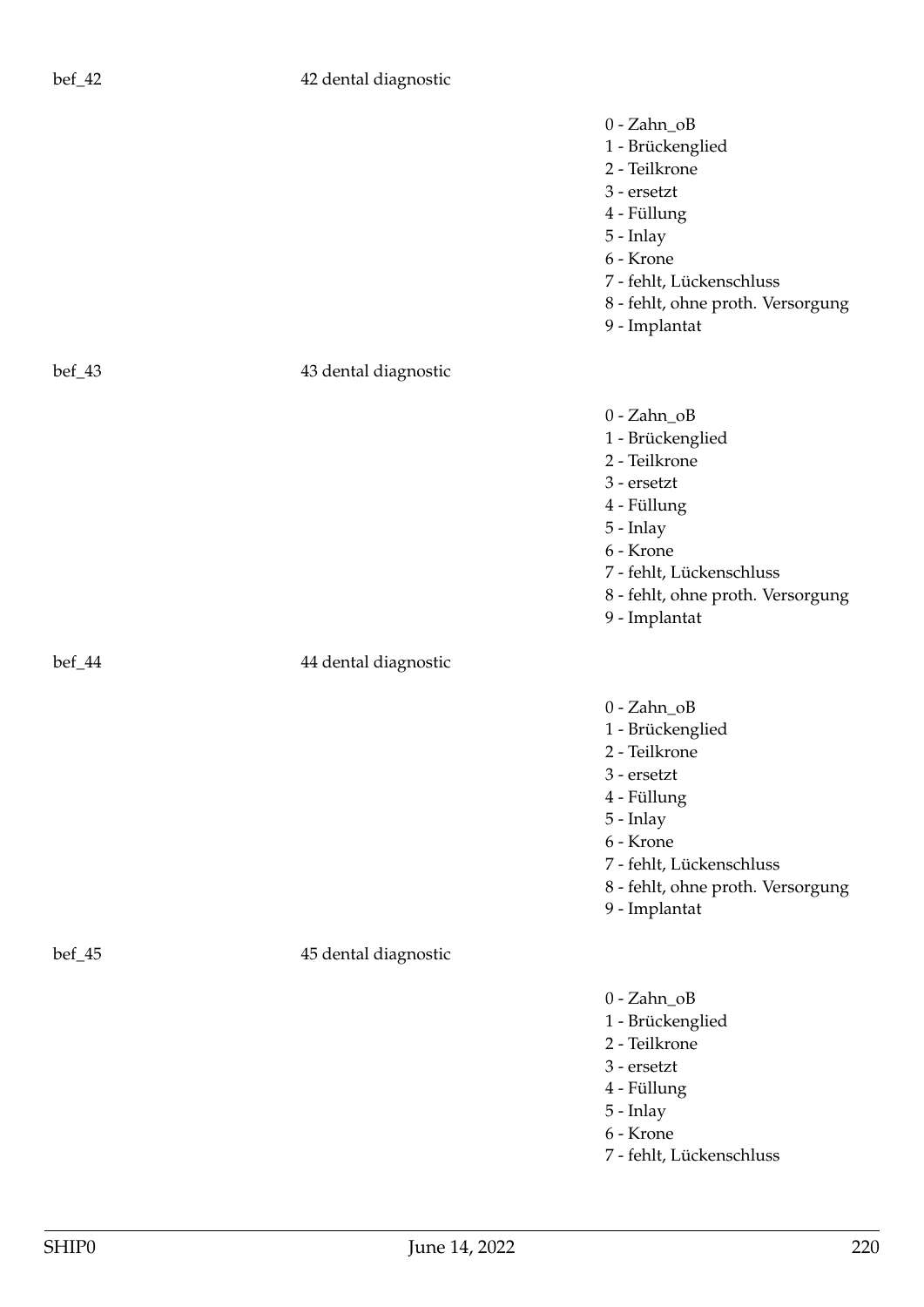|          |                      | 9 - Implantat                                                                                                                                                                                  |
|----------|----------------------|------------------------------------------------------------------------------------------------------------------------------------------------------------------------------------------------|
| bef_46   | 46 dental diagnostic |                                                                                                                                                                                                |
|          |                      | $0 - Zahn_0B$<br>1 - Brückenglied<br>2 - Teilkrone<br>3 - ersetzt<br>4 - Füllung<br>5 - Inlay<br>6 - Krone<br>7 - fehlt, Lückenschluss<br>8 - fehlt, ohne proth. Versorgung<br>9 - Implantat   |
| $bef_47$ | 47 dental diagnostic |                                                                                                                                                                                                |
|          |                      | $0 - Zahn_0B$<br>1 - Brückenglied<br>2 - Teilkrone<br>3 - ersetzt<br>4 - Füllung<br>5 - Inlay<br>6 - Krone<br>7 - fehlt, Lückenschluss<br>8 - fehlt, ohne proth. Versorgung<br>9 - Implantat   |
| bef_48   | 48 dental diagnostic |                                                                                                                                                                                                |
|          |                      | $0 - Zahn_OB$<br>1 - Brückenglied<br>2 - Teilkrone<br>3 - ersetzt<br>4 - Füllung<br>$5$ - Inlay<br>6 - Krone<br>7 - fehlt, Lückenschluss<br>8 - fehlt, ohne proth. Versorgung<br>9 - Implantat |
| $mat_11$ | material 11          |                                                                                                                                                                                                |
|          |                      | 1 - (1) Kunststoff/GIZ-okkl. plast.<br>2 - (2) Amalgam-okkl. plast.<br>3 - (3) Gußmetall-okkl., ohne<br>Verblendung<br>4 - (4) Keramik-<br>okkl.,Füllung,Verbl.,Prothesenzahn                  |

8 - fehlt, ohne proth. Versorgung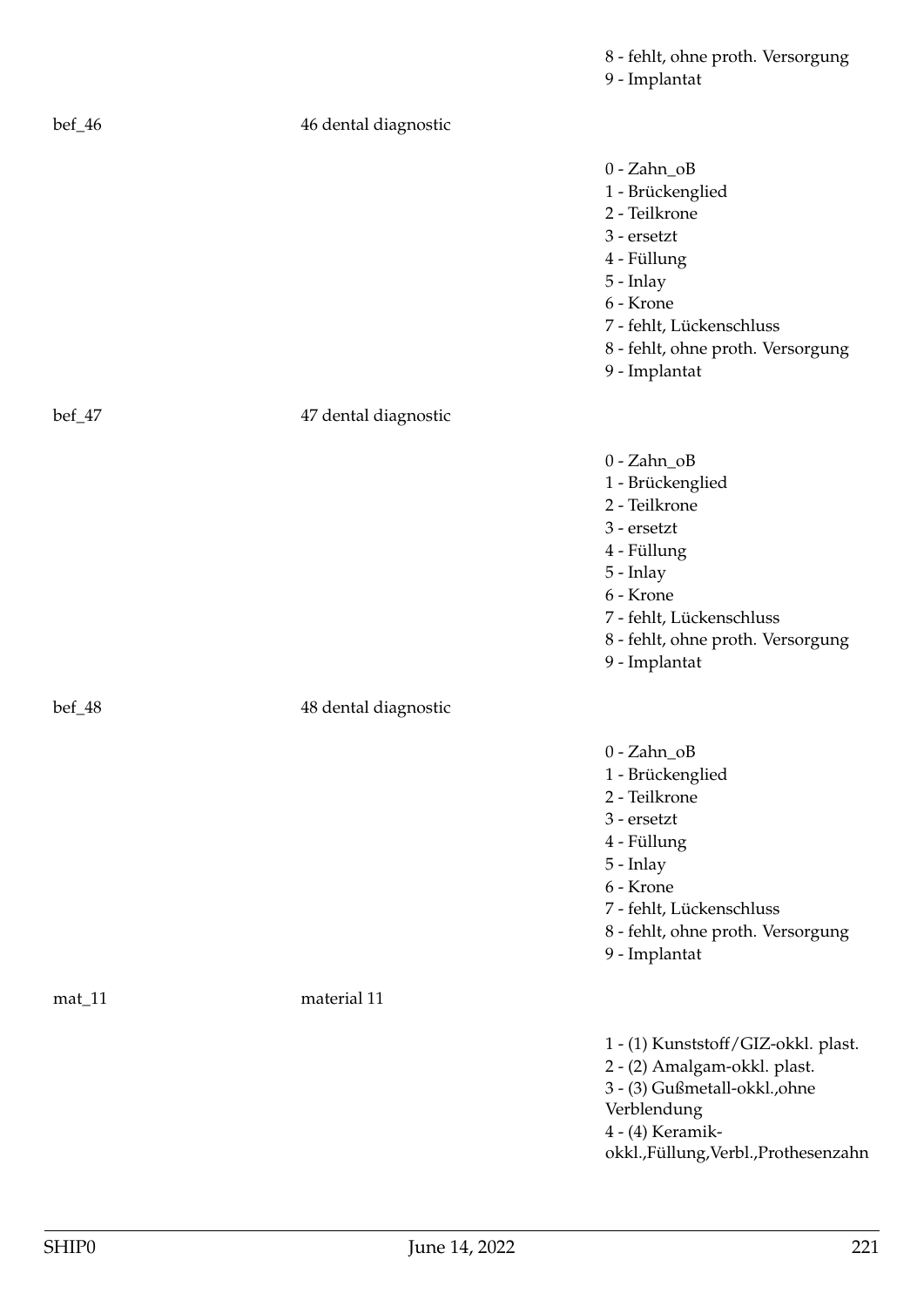|          |             | 5 - (5) Kunststoff-<br>okkl., Verbl., Prothesenzahn<br>6 - (6) Keramikverbl. vestib.<br>7 - (7) Kunststoffverbl. vestib.                                                                                                                                                                                  |
|----------|-------------|-----------------------------------------------------------------------------------------------------------------------------------------------------------------------------------------------------------------------------------------------------------------------------------------------------------|
| $mat_12$ | material 12 |                                                                                                                                                                                                                                                                                                           |
|          |             | 1 - (1) Kunststoff/GIZ-okkl. plast.<br>2 - (2) Amalgam-okkl. plast.<br>3 - (3) Gußmetall-okkl., ohne<br>Verblendung<br>4 - (4) Keramik-<br>okkl.,Füllung,Verbl.,Prothesenzahn<br>5 - (5) Kunststoff-<br>okkl., Verbl., Prothesenzahn<br>6 - (6) Keramikverbl. vestib.<br>7 - (7) Kunststoffverbl. vestib. |
| $mat_13$ | material 13 |                                                                                                                                                                                                                                                                                                           |
|          |             | 1 - (1) Kunststoff/GIZ-okkl. plast.<br>2 - (2) Amalgam-okkl. plast.<br>3 - (3) Gußmetall-okkl., ohne<br>Verblendung<br>4 - (4) Keramik-<br>okkl.,Füllung,Verbl.,Prothesenzahn<br>5 - (5) Kunststoff-<br>okkl., Verbl., Prothesenzahn<br>6 - (6) Keramikverbl. vestib.<br>7 - (7) Kunststoffverbl. vestib. |
| $mat_14$ | material 14 |                                                                                                                                                                                                                                                                                                           |
|          |             | 1 - (1) Kunststoff/GIZ-okkl. plast.<br>2 - (2) Amalgam-okkl. plast.<br>3 - (3) Gußmetall-okkl., ohne<br>Verblendung<br>4 - (4) Keramik-<br>okkl.,Füllung,Verbl.,Prothesenzahn<br>5 - (5) Kunststoff-<br>okkl., Verbl., Prothesenzahn<br>6 - (6) Keramikverbl. vestib.<br>7 - (7) Kunststoffverbl. vestib. |
| $mat_15$ | material 15 |                                                                                                                                                                                                                                                                                                           |
|          |             | 1 - (1) Kunststoff/GIZ-okkl. plast.<br>2 - (2) Amalgam-okkl. plast.<br>3 - (3) Gußmetall-okkl., ohne<br>Verblendung                                                                                                                                                                                       |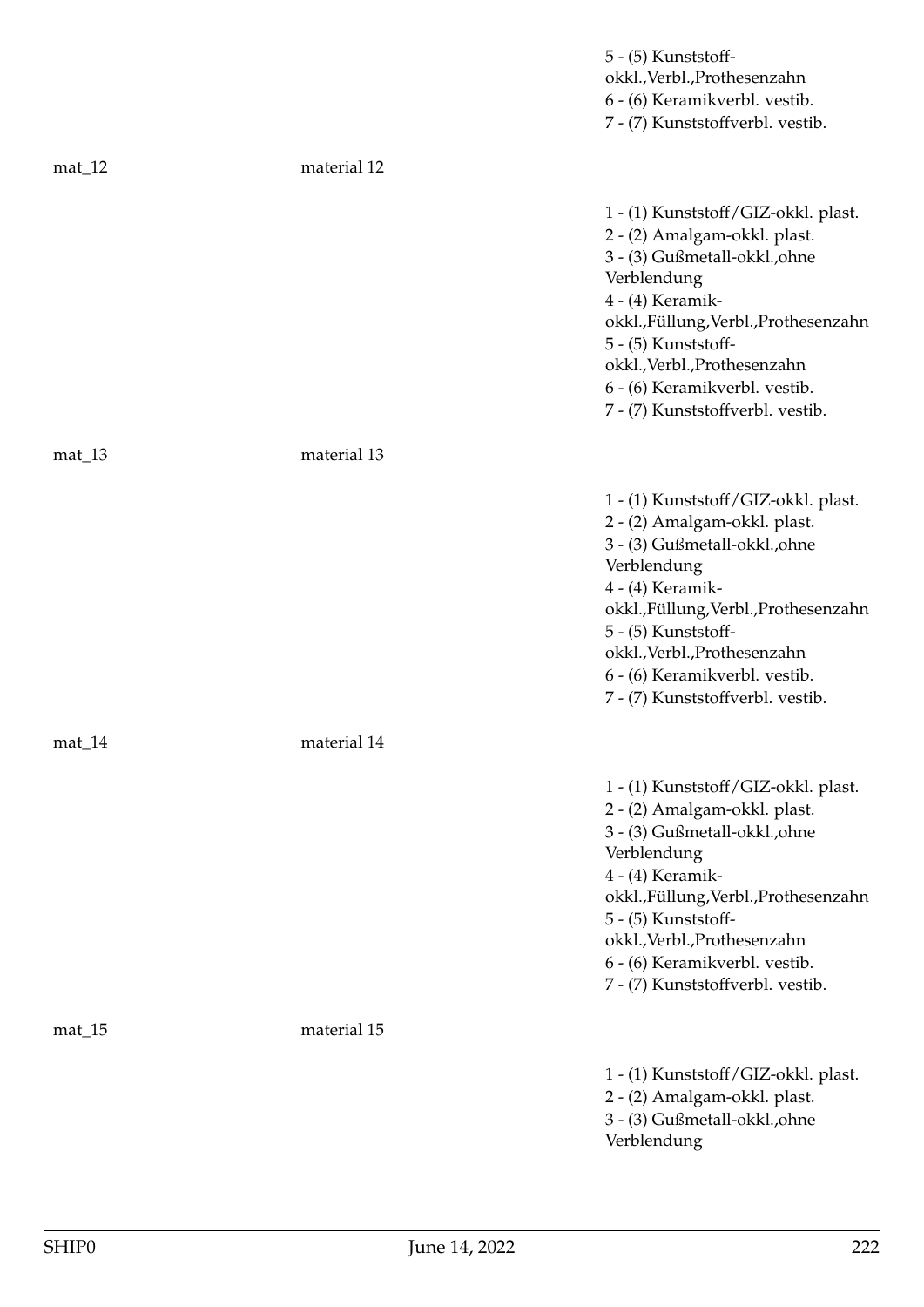|          |             | 4 - (4) Keramik-<br>okkl.,Füllung,Verbl.,Prothesenzahn<br>5 - (5) Kunststoff-<br>okkl., Verbl., Prothesenzahn<br>6 - (6) Keramikverbl. vestib.<br>7 - (7) Kunststoffverbl. vestib.                                                                                                                        |
|----------|-------------|-----------------------------------------------------------------------------------------------------------------------------------------------------------------------------------------------------------------------------------------------------------------------------------------------------------|
| $mat_16$ | material 16 |                                                                                                                                                                                                                                                                                                           |
|          |             | 1 - (1) Kunststoff/GIZ-okkl. plast.<br>2 - (2) Amalgam-okkl. plast.<br>3 - (3) Gußmetall-okkl., ohne<br>Verblendung<br>4 - (4) Keramik-<br>okkl.,Füllung,Verbl.,Prothesenzahn<br>5 - (5) Kunststoff-<br>okkl., Verbl., Prothesenzahn<br>6 - (6) Keramikverbl. vestib.<br>7 - (7) Kunststoffverbl. vestib. |
| $mat_17$ | material 17 |                                                                                                                                                                                                                                                                                                           |
|          |             | 1 - (1) Kunststoff/GIZ-okkl. plast.<br>2 - (2) Amalgam-okkl. plast.<br>3 - (3) Gußmetall-okkl., ohne<br>Verblendung<br>4 - (4) Keramik-<br>okkl.,Füllung,Verbl.,Prothesenzahn<br>5 - (5) Kunststoff-<br>okkl., Verbl., Prothesenzahn<br>6 - (6) Keramikverbl. vestib.<br>7 - (7) Kunststoffverbl. vestib. |
| $mat_18$ | material 18 |                                                                                                                                                                                                                                                                                                           |
|          |             | 1 - (1) Kunststoff/GIZ-okkl. plast.<br>2 - (2) Amalgam-okkl. plast.<br>3 - (3) Gußmetall-okkl., ohne<br>Verblendung<br>4 - (4) Keramik-<br>okkl.,Füllung,Verbl.,Prothesenzahn<br>5 - (5) Kunststoff-<br>okkl., Verbl., Prothesenzahn<br>6 - (6) Keramikverbl. vestib.<br>7 - (7) Kunststoffverbl. vestib. |
| $mat_21$ | material 21 |                                                                                                                                                                                                                                                                                                           |
|          |             | 1 - (1) Kunststoff/GIZ-okkl. plast.<br>2 - (2) Amalgam-okkl. plast.                                                                                                                                                                                                                                       |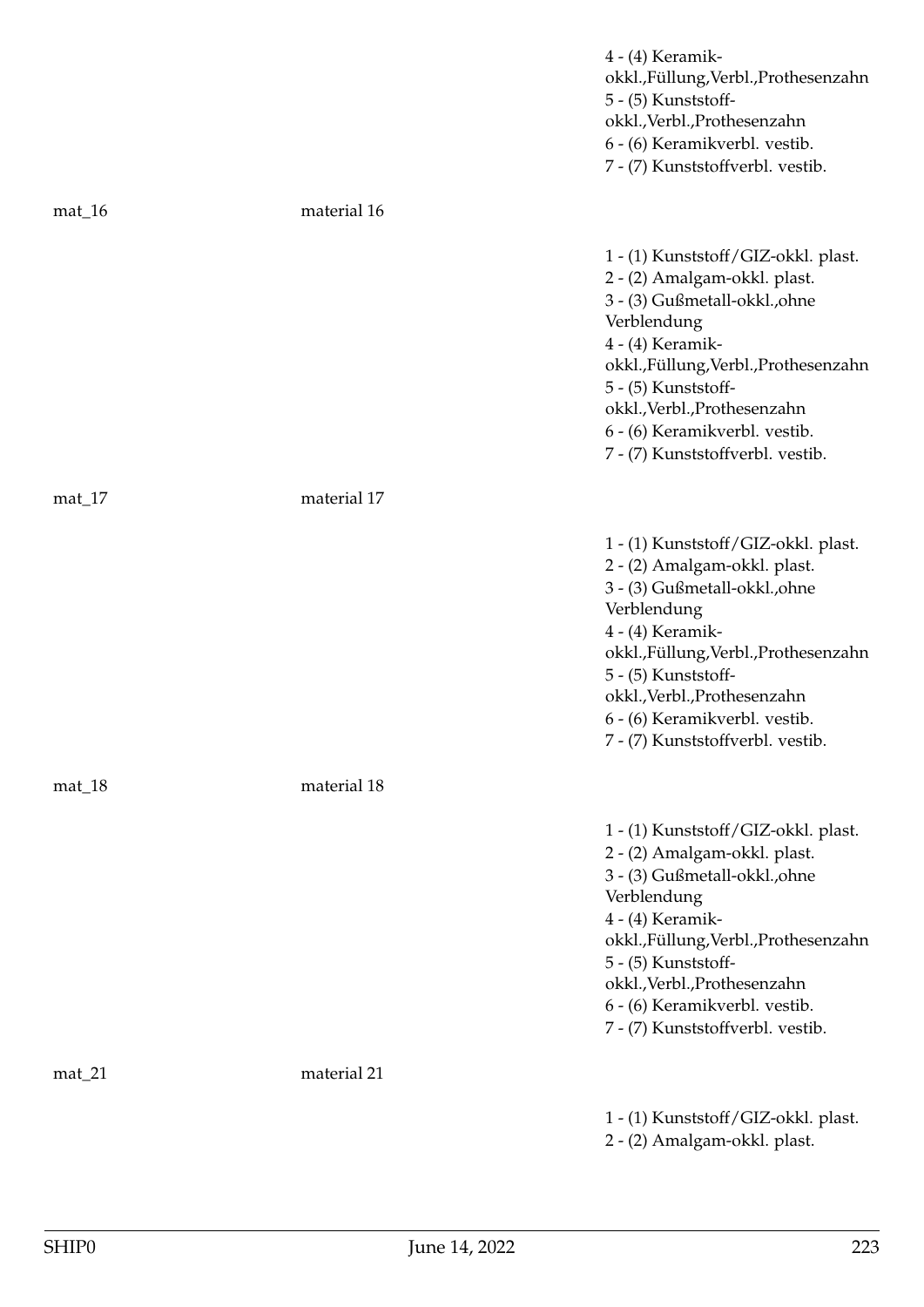|           |             | 3 - (3) Gußmetall-okkl., ohne<br>Verblendung<br>4 - (4) Keramik-<br>okkl.,Füllung,Verbl.,Prothesenzahn<br>5 - (5) Kunststoff-<br>okkl., Verbl., Prothesenzahn<br>6 - (6) Keramikverbl. vestib.<br>7 - (7) Kunststoffverbl. vestib.                                                                        |
|-----------|-------------|-----------------------------------------------------------------------------------------------------------------------------------------------------------------------------------------------------------------------------------------------------------------------------------------------------------|
| $mat_22$  | material 22 |                                                                                                                                                                                                                                                                                                           |
|           |             | 1 - (1) Kunststoff/GIZ-okkl. plast.<br>2 - (2) Amalgam-okkl. plast.<br>3 - (3) Gußmetall-okkl., ohne<br>Verblendung<br>4 - (4) Keramik-<br>okkl.,Füllung,Verbl.,Prothesenzahn<br>5 - (5) Kunststoff-<br>okkl., Verbl., Prothesenzahn<br>6 - (6) Keramikverbl. vestib.<br>7 - (7) Kunststoffverbl. vestib. |
| $mat_2$ 3 | material 23 |                                                                                                                                                                                                                                                                                                           |
|           |             | 1 - (1) Kunststoff/GIZ-okkl. plast.<br>2 - (2) Amalgam-okkl. plast.<br>3 - (3) Gußmetall-okkl., ohne<br>Verblendung<br>4 - (4) Keramik-<br>okkl.,Füllung,Verbl.,Prothesenzahn<br>5 - (5) Kunststoff-<br>okkl., Verbl., Prothesenzahn<br>6 - (6) Keramikverbl. vestib.<br>7 - (7) Kunststoffverbl. vestib. |
| $mat_24$  | material 24 |                                                                                                                                                                                                                                                                                                           |
|           |             | 1 - (1) Kunststoff/GIZ-okkl. plast.<br>2 - (2) Amalgam-okkl. plast.<br>3 - (3) Gußmetall-okkl., ohne<br>Verblendung<br>4 - (4) Keramik-<br>okkl.,Füllung,Verbl.,Prothesenzahn<br>5 - (5) Kunststoff-<br>okkl., Verbl., Prothesenzahn<br>6 - (6) Keramikverbl. vestib.<br>7 - (7) Kunststoffverbl. vestib. |
| $mat_25$  | material 25 |                                                                                                                                                                                                                                                                                                           |
|           |             | 1 - (1) Kunststoff/GIZ-okkl. plast.                                                                                                                                                                                                                                                                       |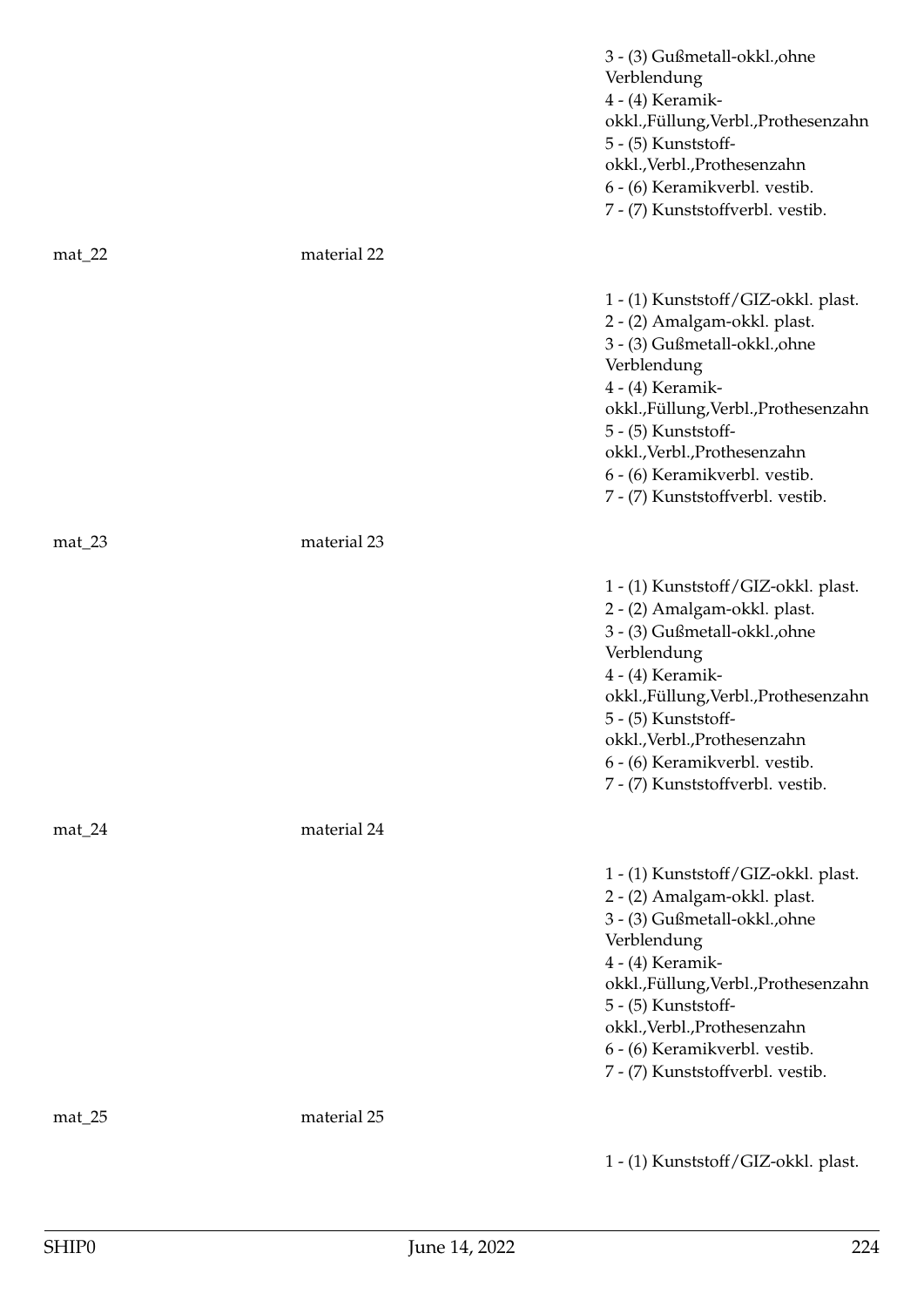|           |             | 2 - (2) Amalgam-okkl. plast.<br>3 - (3) Gußmetall-okkl., ohne<br>Verblendung<br>4 - (4) Keramik-<br>okkl.,Füllung,Verbl.,Prothesenzahn<br>5 - (5) Kunststoff-<br>okkl., Verbl., Prothesenzahn<br>6 - (6) Keramikverbl. vestib.<br>7 - (7) Kunststoffverbl. vestib.                                        |
|-----------|-------------|-----------------------------------------------------------------------------------------------------------------------------------------------------------------------------------------------------------------------------------------------------------------------------------------------------------|
| $mat_2$ 6 | material 26 |                                                                                                                                                                                                                                                                                                           |
|           |             | 1 - (1) Kunststoff/GIZ-okkl. plast.<br>2 - (2) Amalgam-okkl. plast.<br>3 - (3) Gußmetall-okkl., ohne<br>Verblendung<br>4 - (4) Keramik-<br>okkl.,Füllung,Verbl.,Prothesenzahn<br>5 - (5) Kunststoff-<br>okkl., Verbl., Prothesenzahn<br>6 - (6) Keramikverbl. vestib.<br>7 - (7) Kunststoffverbl. vestib. |
| $mat_2$   | material 27 |                                                                                                                                                                                                                                                                                                           |
|           |             | 1 - (1) Kunststoff/GIZ-okkl. plast.<br>2 - (2) Amalgam-okkl. plast.<br>3 - (3) Gußmetall-okkl., ohne<br>Verblendung<br>4 - (4) Keramik-<br>okkl.,Füllung,Verbl.,Prothesenzahn<br>5 - (5) Kunststoff-<br>okkl., Verbl., Prothesenzahn<br>6 - (6) Keramikverbl. vestib.<br>7 - (7) Kunststoffverbl. vestib. |
| $mat_28$  | material 28 |                                                                                                                                                                                                                                                                                                           |
|           |             | 1 - (1) Kunststoff/GIZ-okkl. plast.<br>2 - (2) Amalgam-okkl. plast.<br>3 - (3) Gußmetall-okkl., ohne<br>Verblendung<br>4 - (4) Keramik-<br>okkl.,Füllung,Verbl.,Prothesenzahn<br>5 - (5) Kunststoff-<br>okkl., Verbl., Prothesenzahn<br>6 - (6) Keramikverbl. vestib.<br>7 - (7) Kunststoffverbl. vestib. |
| mat_31    | material 31 |                                                                                                                                                                                                                                                                                                           |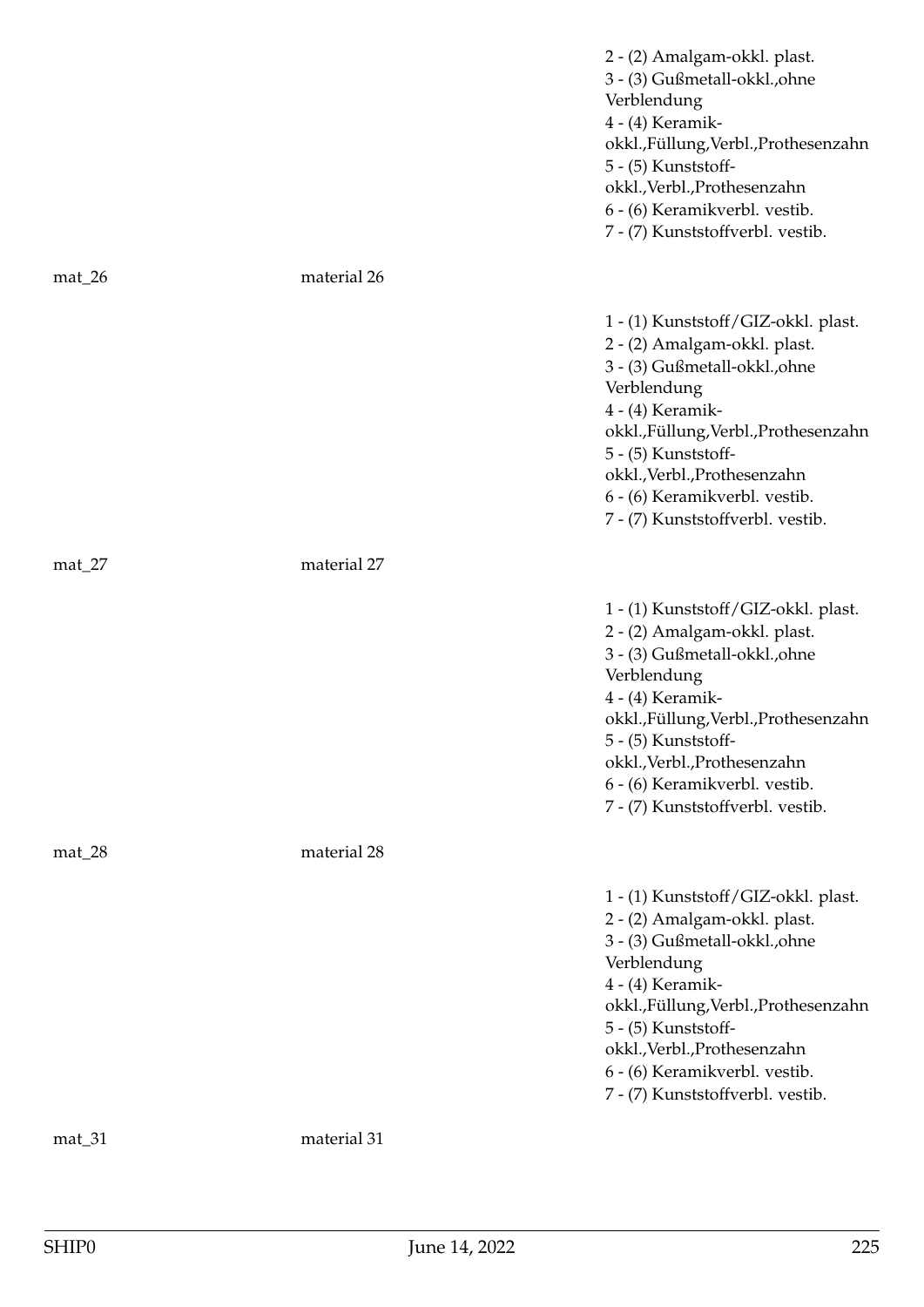|          |             | 1 - (1) Kunststoff/GIZ-okkl. plast.<br>2 - (2) Amalgam-okkl. plast.<br>3 - (3) Gußmetall-okkl., ohne<br>Verblendung<br>4 - (4) Keramik-<br>okkl.,Füllung,Verbl.,Prothesenzahn<br>5 - (5) Kunststoff-<br>okkl., Verbl., Prothesenzahn<br>6 - (6) Keramikverbl. vestib.<br>7 - (7) Kunststoffverbl. vestib. |
|----------|-------------|-----------------------------------------------------------------------------------------------------------------------------------------------------------------------------------------------------------------------------------------------------------------------------------------------------------|
| $mat_32$ | material 32 |                                                                                                                                                                                                                                                                                                           |
|          |             | 1 - (1) Kunststoff/GIZ-okkl. plast.<br>2 - (2) Amalgam-okkl. plast.<br>3 - (3) Gußmetall-okkl., ohne<br>Verblendung<br>4 - (4) Keramik-<br>okkl.,Füllung,Verbl.,Prothesenzahn<br>5 - (5) Kunststoff-<br>okkl., Verbl., Prothesenzahn<br>6 - (6) Keramikverbl. vestib.<br>7 - (7) Kunststoffverbl. vestib. |
| $mat_33$ | material 33 |                                                                                                                                                                                                                                                                                                           |
|          |             | 1 - (1) Kunststoff/GIZ-okkl. plast.<br>2 - (2) Amalgam-okkl. plast.<br>3 - (3) Gußmetall-okkl., ohne<br>Verblendung<br>4 - (4) Keramik-<br>okkl.,Füllung,Verbl.,Prothesenzahn<br>5 - (5) Kunststoff-<br>okkl., Verbl., Prothesenzahn<br>6 - (6) Keramikverbl. vestib.<br>7 - (7) Kunststoffverbl. vestib. |
| $mat_34$ | material 34 |                                                                                                                                                                                                                                                                                                           |
|          |             | 1 - (1) Kunststoff/GIZ-okkl. plast.<br>2 - (2) Amalgam-okkl. plast.<br>3 - (3) Gußmetall-okkl., ohne<br>Verblendung<br>4 - (4) Keramik-<br>okkl.,Füllung,Verbl.,Prothesenzahn<br>5 - (5) Kunststoff-<br>okkl., Verbl., Prothesenzahn<br>6 - (6) Keramikverbl. vestib.<br>7 - (7) Kunststoffverbl. vestib. |
| mat_35   | material 35 |                                                                                                                                                                                                                                                                                                           |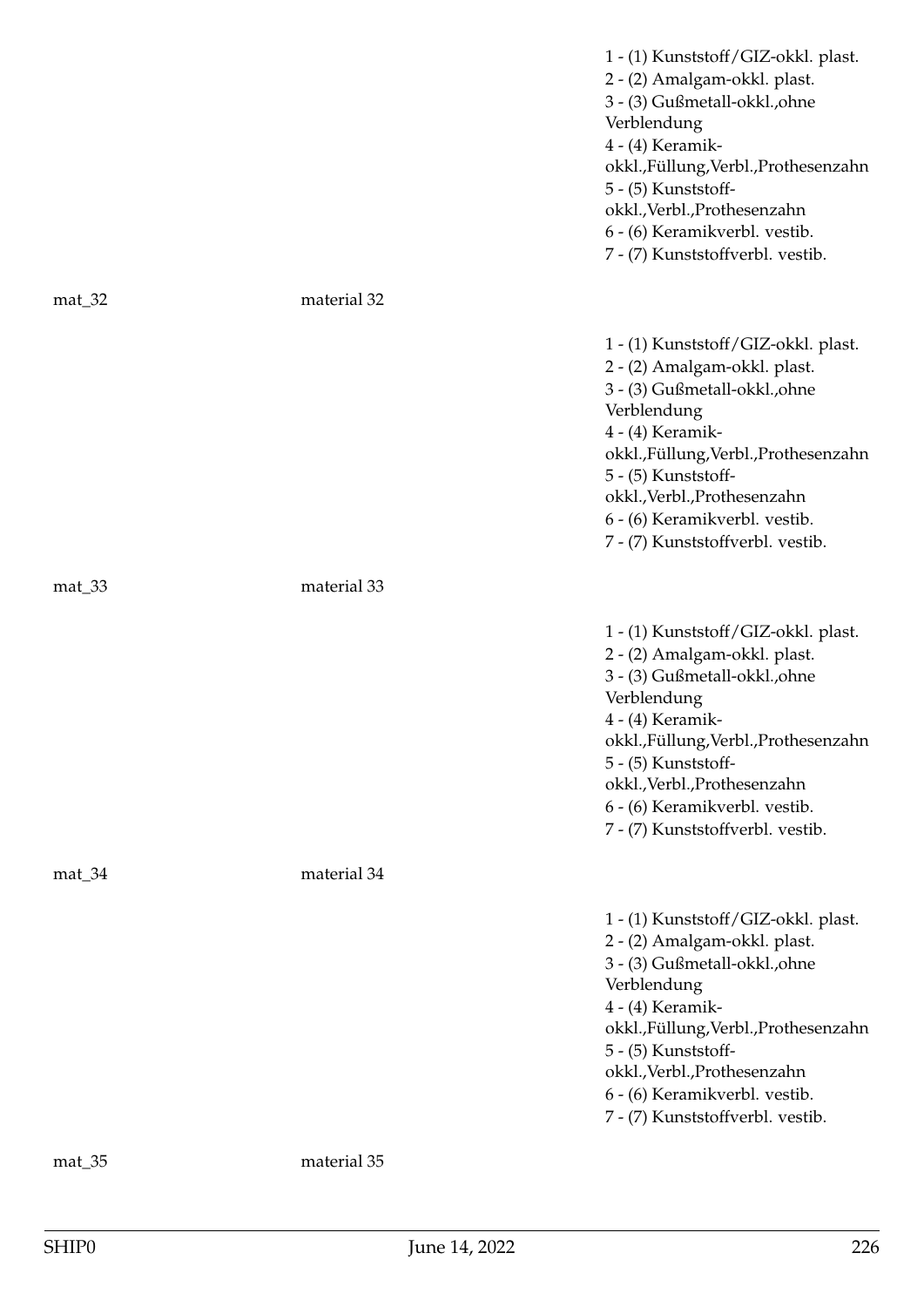|          |             | 1 - (1) Kunststoff/GIZ-okkl. plast.<br>2 - (2) Amalgam-okkl. plast.<br>3 - (3) Gußmetall-okkl., ohne<br>Verblendung<br>4 - (4) Keramik-<br>okkl.,Füllung,Verbl.,Prothesenzahn<br>5 - (5) Kunststoff-<br>okkl., Verbl., Prothesenzahn<br>6 - (6) Keramikverbl. vestib.<br>7 - (7) Kunststoffverbl. vestib. |
|----------|-------------|-----------------------------------------------------------------------------------------------------------------------------------------------------------------------------------------------------------------------------------------------------------------------------------------------------------|
| $mat_36$ | material 36 |                                                                                                                                                                                                                                                                                                           |
|          |             | 1 - (1) Kunststoff/GIZ-okkl. plast.<br>2 - (2) Amalgam-okkl. plast.<br>3 - (3) Gußmetall-okkl., ohne<br>Verblendung<br>4 - (4) Keramik-<br>okkl.,Füllung,Verbl.,Prothesenzahn<br>5 - (5) Kunststoff-<br>okkl., Verbl., Prothesenzahn<br>6 - (6) Keramikverbl. vestib.<br>7 - (7) Kunststoffverbl. vestib. |
| mat_37   | material 37 |                                                                                                                                                                                                                                                                                                           |
|          |             | 1 - (1) Kunststoff/GIZ-okkl. plast.<br>2 - (2) Amalgam-okkl. plast.<br>3 - (3) Gußmetall-okkl., ohne<br>Verblendung<br>4 - (4) Keramik-<br>okkl.,Füllung,Verbl.,Prothesenzahn<br>5 - (5) Kunststoff-<br>okkl., Verbl., Prothesenzahn<br>6 - (6) Keramikverbl. vestib.<br>7 - (7) Kunststoffverbl. vestib. |
| mat_38   | material 38 |                                                                                                                                                                                                                                                                                                           |
|          |             | 1 - (1) Kunststoff/GIZ-okkl. plast.<br>2 - (2) Amalgam-okkl. plast.<br>3 - (3) Gußmetall-okkl., ohne<br>Verblendung<br>4 - (4) Keramik-<br>okkl.,Füllung,Verbl.,Prothesenzahn<br>5 - (5) Kunststoff-<br>okkl., Verbl., Prothesenzahn<br>6 - (6) Keramikverbl. vestib.<br>7 - (7) Kunststoffverbl. vestib. |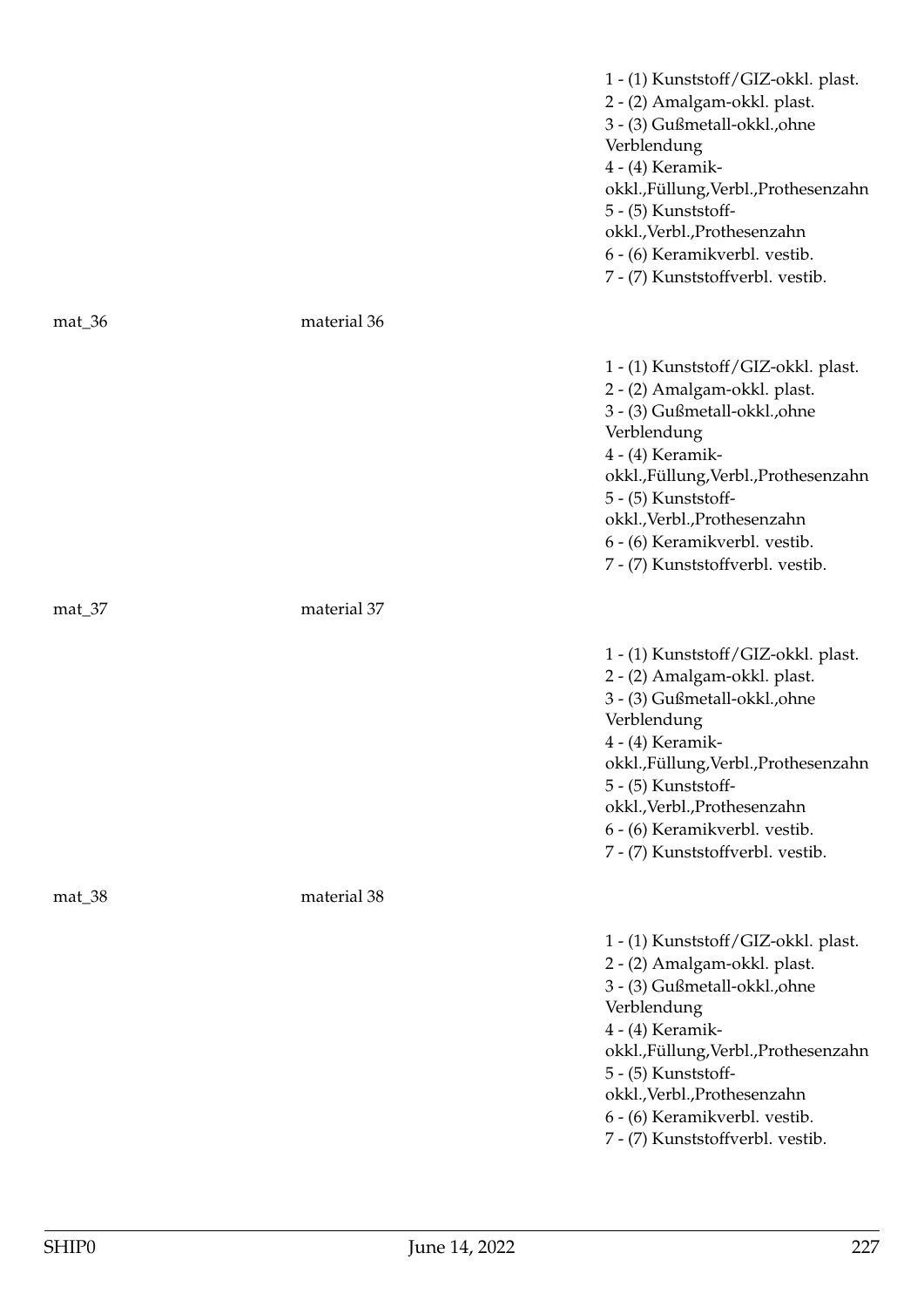## mat\_41 material 41

|          |             | 1 - (1) Kunststoff/GIZ-okkl. plast.<br>2 - (2) Amalgam-okkl. plast.<br>3 - (3) Gußmetall-okkl., ohne<br>Verblendung<br>4 - (4) Keramik-<br>okkl.,Füllung,Verbl.,Prothesenzahn<br>5 - (5) Kunststoff-<br>okkl., Verbl., Prothesenzahn<br>6 - (6) Keramikverbl. vestib.<br>7 - (7) Kunststoffverbl. vestib. |
|----------|-------------|-----------------------------------------------------------------------------------------------------------------------------------------------------------------------------------------------------------------------------------------------------------------------------------------------------------|
| $mat_42$ | material 42 |                                                                                                                                                                                                                                                                                                           |
|          |             | 1 - (1) Kunststoff/GIZ-okkl. plast.<br>2 - (2) Amalgam-okkl. plast.<br>3 - (3) Gußmetall-okkl., ohne<br>Verblendung<br>4 - (4) Keramik-<br>okkl.,Füllung,Verbl.,Prothesenzahn<br>5 - (5) Kunststoff-<br>okkl., Verbl., Prothesenzahn<br>6 - (6) Keramikverbl. vestib.<br>7 - (7) Kunststoffverbl. vestib. |
| $mat_43$ | material 43 |                                                                                                                                                                                                                                                                                                           |
|          |             | 1 - (1) Kunststoff/GIZ-okkl. plast.<br>2 - (2) Amalgam-okkl. plast.<br>3 - (3) Gußmetall-okkl., ohne<br>Verblendung<br>4 - (4) Keramik-<br>okkl.,Füllung,Verbl.,Prothesenzahn<br>5 - (5) Kunststoff-<br>okkl., Verbl., Prothesenzahn<br>6 - (6) Keramikverbl. vestib.<br>7 - (7) Kunststoffverbl. vestib. |
| $mat_44$ | material 44 |                                                                                                                                                                                                                                                                                                           |
|          |             | 1 - (1) Kunststoff/GIZ-okkl. plast.<br>2 - (2) Amalgam-okkl. plast.<br>3 - (3) Gußmetall-okkl., ohne<br>Verblendung<br>4 - (4) Keramik-<br>okkl.,Füllung,Verbl.,Prothesenzahn<br>5 - (5) Kunststoff-<br>okkl., Verbl., Prothesenzahn<br>6 - (6) Keramikverbl. vestib.<br>7 - (7) Kunststoffverbl. vestib. |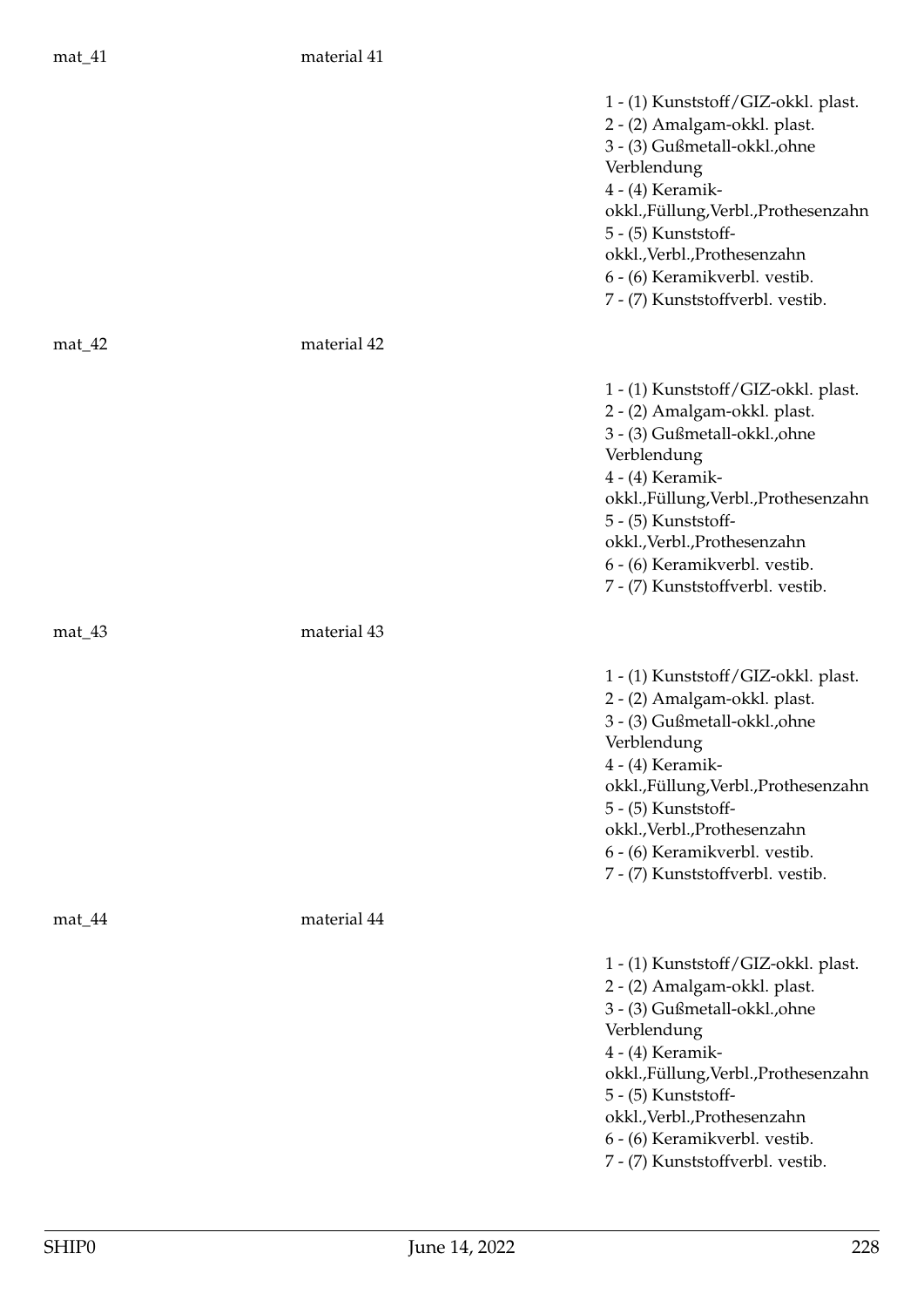|          |             | 1 - (1) Kunststoff/GIZ-okkl. plast.<br>2 - (2) Amalgam-okkl. plast.<br>3 - (3) Gußmetall-okkl., ohne<br>Verblendung<br>4 - (4) Keramik-<br>okkl.,Füllung,Verbl.,Prothesenzahn<br>5 - (5) Kunststoff-<br>okkl., Verbl., Prothesenzahn<br>6 - (6) Keramikverbl. vestib.<br>7 - (7) Kunststoffverbl. vestib. |
|----------|-------------|-----------------------------------------------------------------------------------------------------------------------------------------------------------------------------------------------------------------------------------------------------------------------------------------------------------|
| $mat_46$ | material 46 |                                                                                                                                                                                                                                                                                                           |
|          |             | 1 - (1) Kunststoff/GIZ-okkl. plast.<br>2 - (2) Amalgam-okkl. plast.<br>3 - (3) Gußmetall-okkl., ohne<br>Verblendung<br>4 - (4) Keramik-<br>okkl.,Füllung,Verbl.,Prothesenzahn<br>5 - (5) Kunststoff-<br>okkl., Verbl., Prothesenzahn<br>6 - (6) Keramikverbl. vestib.<br>7 - (7) Kunststoffverbl. vestib. |
| $mat_47$ | material 47 |                                                                                                                                                                                                                                                                                                           |
|          |             | 1 - (1) Kunststoff/GIZ-okkl. plast.<br>2 - (2) Amalgam-okkl. plast.<br>3 - (3) Gußmetall-okkl., ohne<br>Verblendung<br>4 - (4) Keramik-<br>okkl.,Füllung,Verbl.,Prothesenzahn<br>5 - (5) Kunststoff-<br>okkl., Verbl., Prothesenzahn<br>6 - (6) Keramikverbl. vestib.<br>7 - (7) Kunststoffverbl. vestib. |
| mat_48   | material 48 |                                                                                                                                                                                                                                                                                                           |
|          |             | 1 - (1) Kunststoff/GIZ-okkl. plast.<br>2 - (2) Amalgam-okkl. plast.<br>3 - (3) Gußmetall-okkl., ohne<br>Verblendung<br>4 - (4) Keramik-<br>okkl.,Füllung,Verbl.,Prothesenzahn<br>5 - (5) Kunststoff-<br>okkl., Verbl., Prothesenzahn<br>6 - (6) Keramikverbl. vestib.                                     |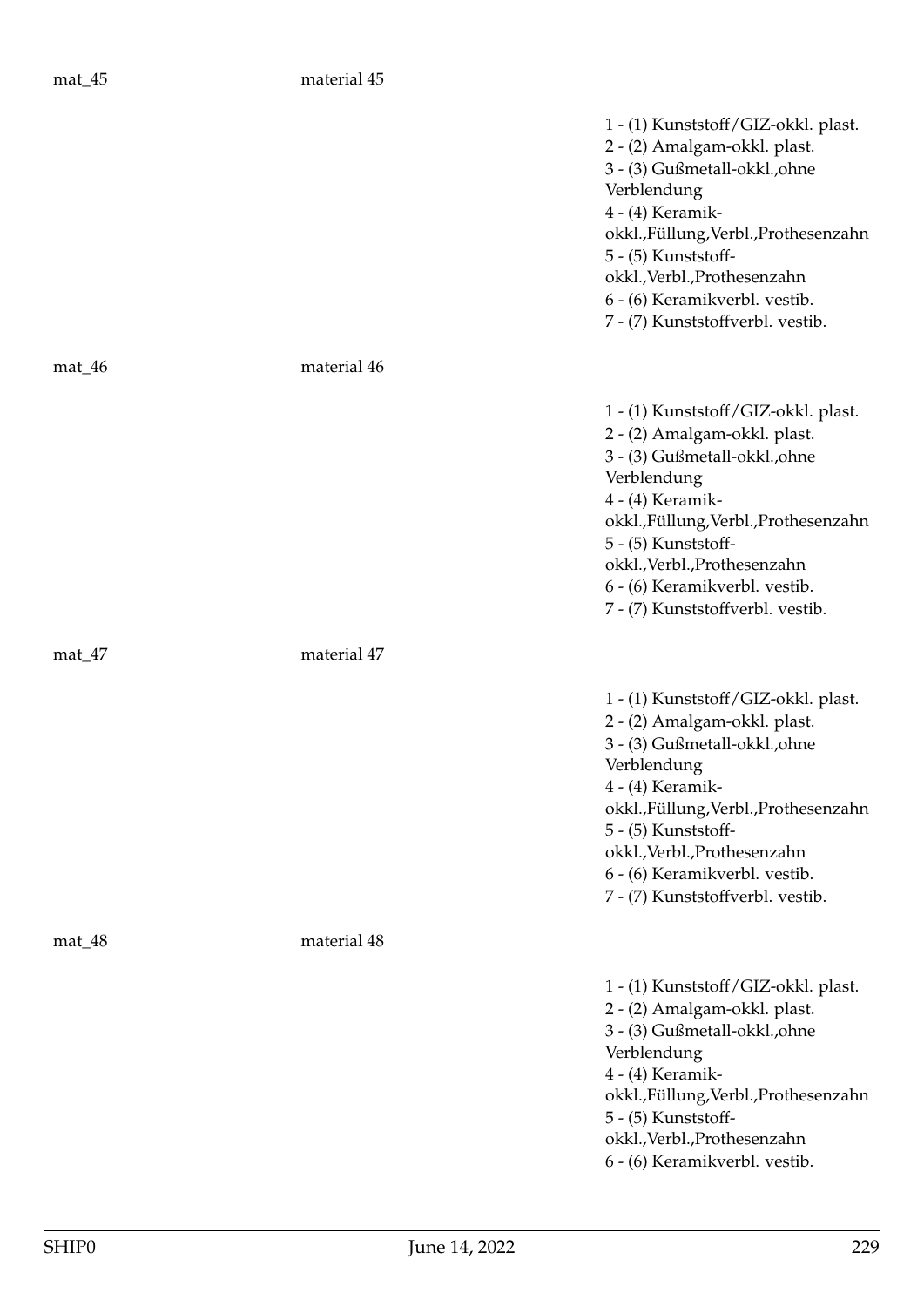| $ank_11$   | 11 anchorage |                                              |
|------------|--------------|----------------------------------------------|
|            |              | 1 - Geschiebe<br>2 - Klammer<br>3 - Teleskop |
| ank $_1$ 2 | 12 anchorage |                                              |
|            |              | 1 - Geschiebe<br>2 - Klammer<br>3 - Teleskop |
| ank $_1$ 3 | 13 anchorage |                                              |
|            |              | 1 - Geschiebe<br>2 - Klammer<br>3 - Teleskop |
| $ank_14$   | 14 anchorage |                                              |
|            |              | 1 - Geschiebe<br>2 - Klammer<br>3 - Teleskop |
| ank $_15$  | 15 anchorage |                                              |
|            |              | 1 - Geschiebe<br>2 - Klammer<br>3 - Teleskop |
| ank $_1$ 6 | 16 anchorage |                                              |
|            |              | 1 - Geschiebe<br>2 - Klammer<br>3 - Teleskop |
| ank $_1$ 7 | 17 anchorage |                                              |
|            |              | 1 - Geschiebe<br>2 - Klammer<br>3 - Teleskop |
| ank $_18$  | 18 anchorage |                                              |
|            |              | 1 - Geschiebe<br>2 - Klammer<br>3 - Teleskop |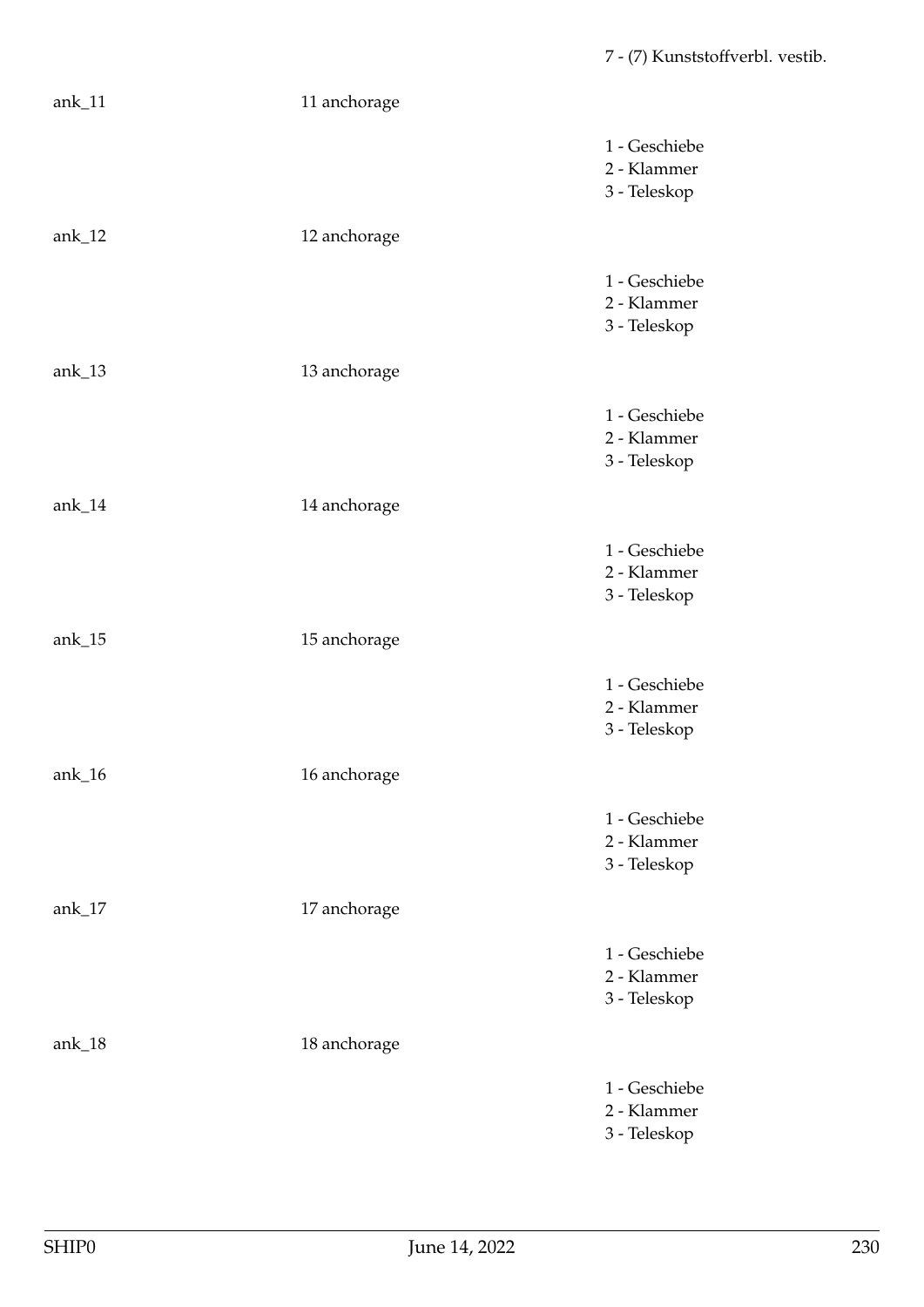| $ank_21$    | 21 anchorage |                                              |
|-------------|--------------|----------------------------------------------|
|             |              | 1 - Geschiebe<br>2 - Klammer<br>3 - Teleskop |
| ank $_2$ 22 | 22 anchorage |                                              |
|             |              | 1 - Geschiebe<br>2 - Klammer<br>3 - Teleskop |
| ank $_2$ 23 | 23 anchorage |                                              |
|             |              | 1 - Geschiebe<br>2 - Klammer<br>3 - Teleskop |
| $ank_24$    | 24 anchorage |                                              |
|             |              | 1 - Geschiebe<br>2 - Klammer<br>3 - Teleskop |
| ank $_2$ 5  | 25 anchorage |                                              |
|             |              | 1 - Geschiebe<br>2 - Klammer<br>3 - Teleskop |
| ank $_2$ 6  | 26 anchorage |                                              |
|             |              | 1 - Geschiebe<br>2 - Klammer<br>3 - Teleskop |
| ank $27$    | 27 anchorage |                                              |
|             |              | 1 - Geschiebe<br>2 - Klammer<br>3 - Teleskop |
| ank $28$    | 28 anchorage |                                              |
|             |              | 1 - Geschiebe<br>2 - Klammer<br>3 - Teleskop |
| ank $_31$   | 31 anchorage |                                              |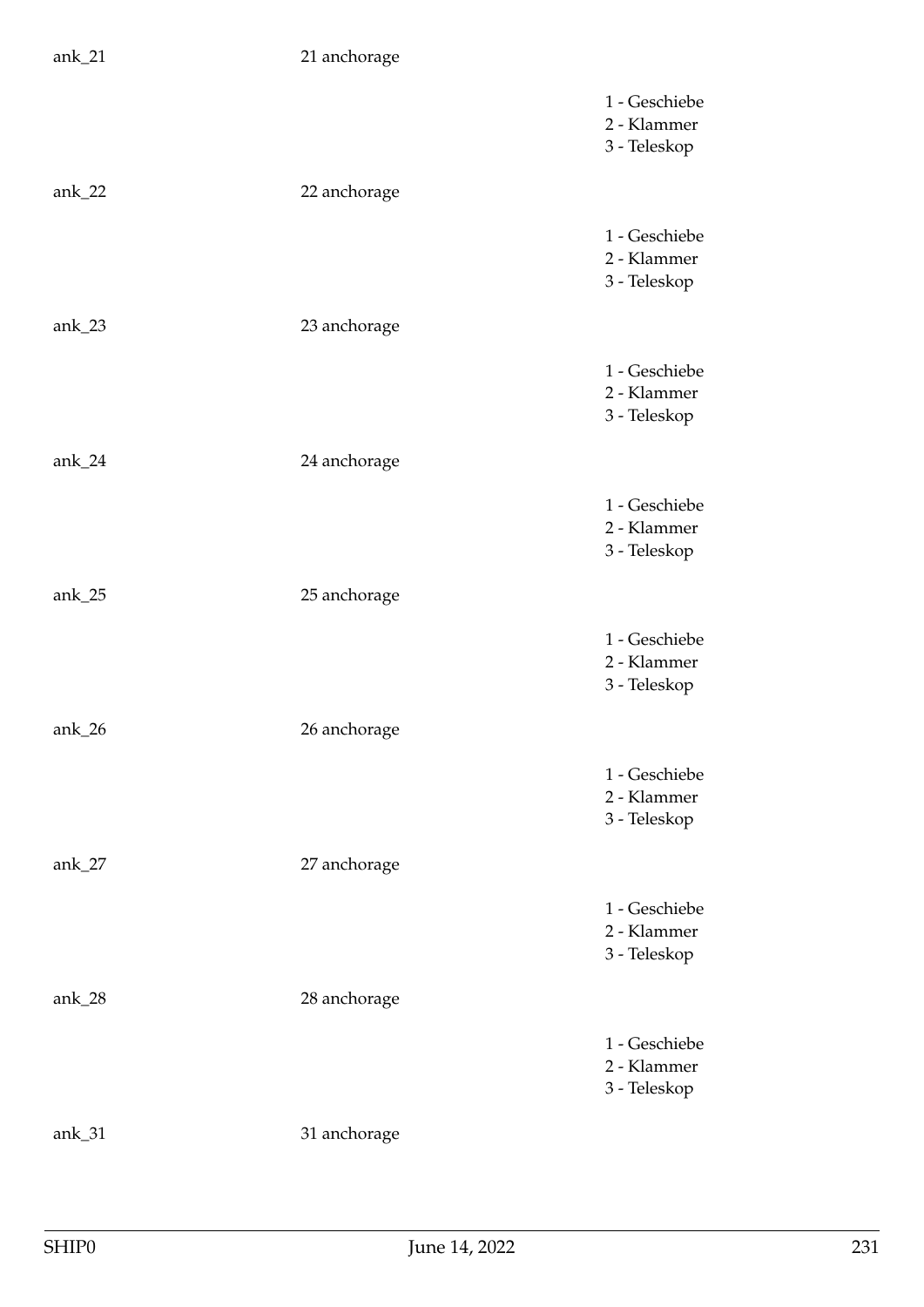|                      |              | 1 - Geschiebe<br>2 - Klammer<br>3 - Teleskop |
|----------------------|--------------|----------------------------------------------|
| ank $_32$            | 32 anchorage |                                              |
|                      |              | 1 - Geschiebe<br>2 - Klammer<br>3 - Teleskop |
| ank $_3$ 33          | 33 anchorage |                                              |
|                      |              | 1 - Geschiebe<br>2 - Klammer<br>3 - Teleskop |
| ank $_34$            | 34 anchorage |                                              |
|                      |              | 1 - Geschiebe<br>2 - Klammer<br>3 - Teleskop |
| ank $\_\frac{35}{3}$ | 35 anchorage |                                              |
|                      |              | 1 - Geschiebe<br>2 - Klammer<br>3 - Teleskop |
| ank $_3$ 6           | 36 anchorage |                                              |
|                      |              | 1 - Geschiebe<br>2 - Klammer<br>3 - Teleskop |
| ank $_37$            | 37 anchorage |                                              |
|                      |              | 1 - Geschiebe<br>2 - Klammer<br>3 - Teleskop |
| ank $_38$            | 38 anchorage |                                              |
|                      |              | 1 - Geschiebe<br>2 - Klammer<br>3 - Teleskop |
| ank $_41$            | 41 anchorage |                                              |
|                      |              | 1 - Geschiebe<br>2 - Klammer                 |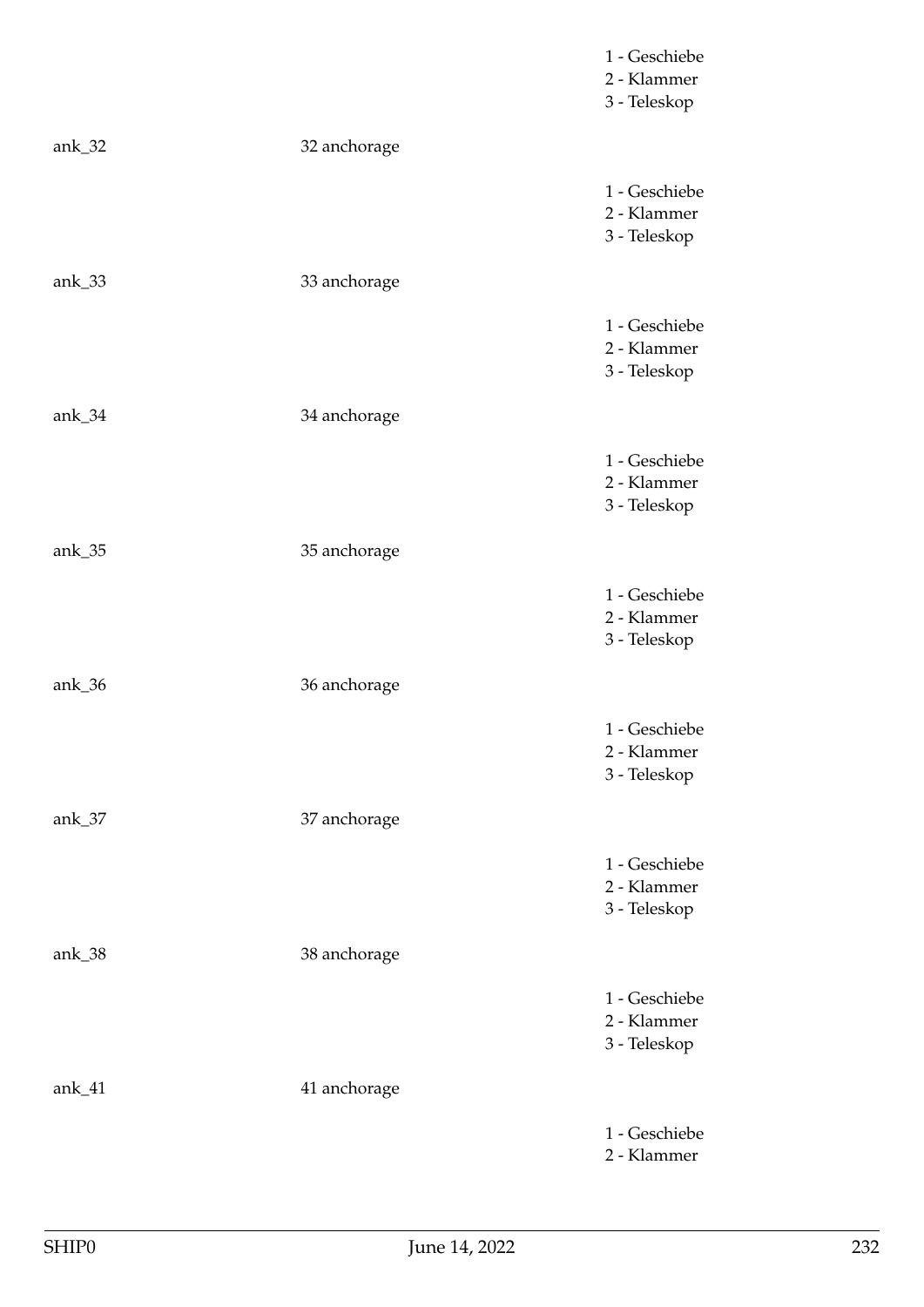| ank $_4$ 2           | 42 anchorage                         |                                              |
|----------------------|--------------------------------------|----------------------------------------------|
|                      |                                      | 1 - Geschiebe<br>2 - Klammer<br>3 - Teleskop |
| ank $\_\$ 43         | 43 anchorage                         |                                              |
|                      |                                      | 1 - Geschiebe<br>2 - Klammer<br>3 - Teleskop |
| ank $_4$ 44          | 44 anchorage                         |                                              |
|                      |                                      | 1 - Geschiebe<br>2 - Klammer<br>3 - Teleskop |
| ank $\_45$           | 45 anchorage                         |                                              |
|                      |                                      | 1 - Geschiebe<br>2 - Klammer<br>3 - Teleskop |
| ank_46               | 46 anchorage                         |                                              |
|                      |                                      | 1 - Geschiebe<br>2 - Klammer<br>3 - Teleskop |
| ank $\_\frac{47}{ }$ | 47 anchorage                         |                                              |
|                      |                                      | 1 - Geschiebe<br>2 - Klammer<br>3 - Teleskop |
| ank_48               | 48 anchorage                         |                                              |
|                      |                                      | 1 - Geschiebe<br>2 - Klammer<br>3 - Teleskop |
| FA                   | Craniomandibular dysfunction         |                                              |
| zfa_bes              | special features functional analysis |                                              |
|                      |                                      | 0 - keine Besonderheiten                     |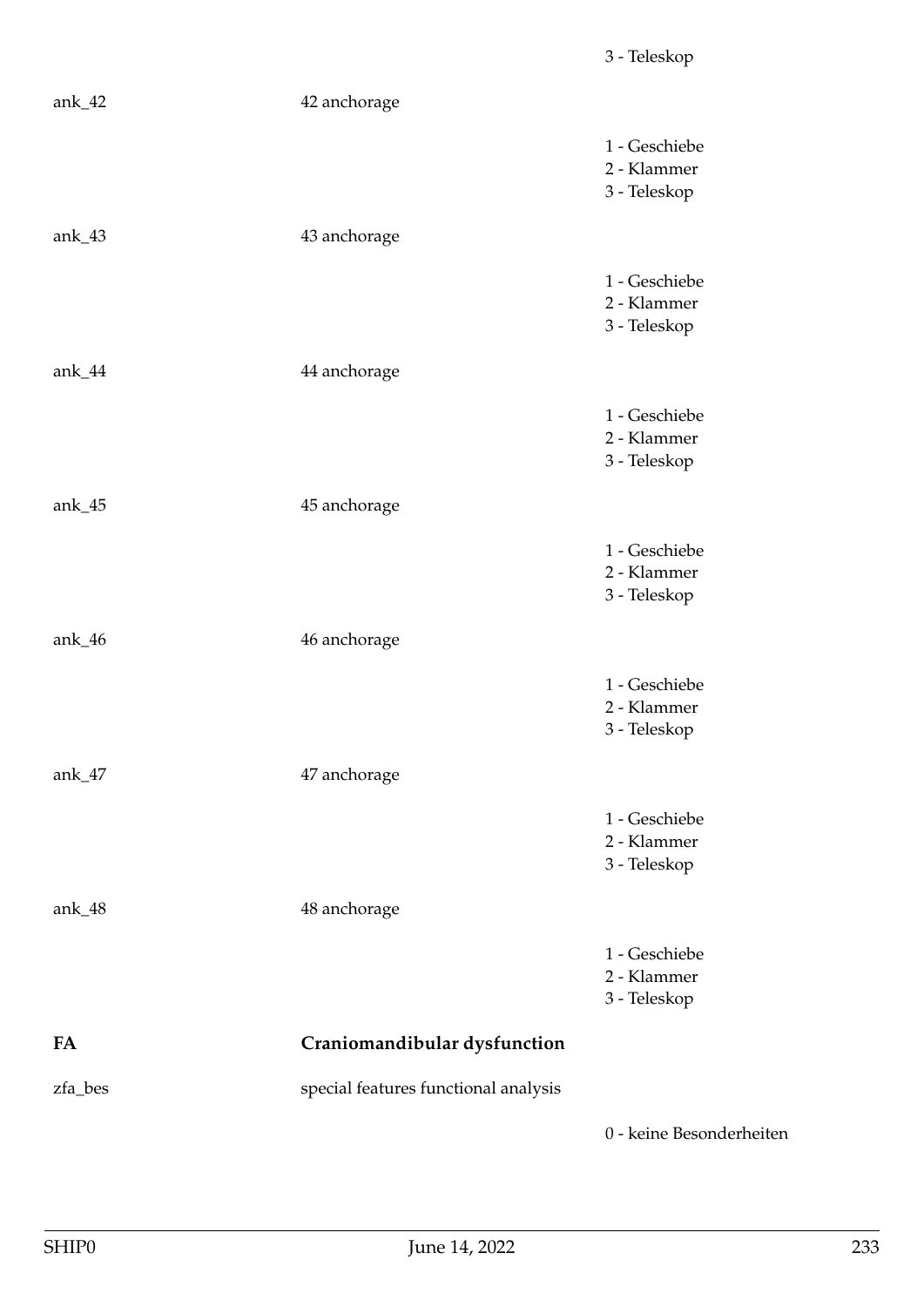| ddlatre  | tenderness or pain on palpation lat. right   |                                                 |
|----------|----------------------------------------------|-------------------------------------------------|
|          |                                              | 0 - Indolent<br>1 - Mißempfinden<br>2 - Schmerz |
| ddlatli  | tenderness or pain on palpation lat. left    |                                                 |
|          |                                              | 0 - Indolent<br>1 - Mißempfinden<br>2 - Schmerz |
| ddcrdore | tenderness on dorsocranial compression right |                                                 |
|          |                                              | 0 - Indolent<br>1 - Mißempfinden<br>2 - Schmerz |
| ddcrdoli | tenderness on dorsocranial compression left  |                                                 |
|          |                                              | 0 - Indolent<br>1 - Mißempfinden<br>2 - Schmerz |
| mmasre   | tenderness or pain M. mass. right            |                                                 |
|          |                                              | 0 - Indolent<br>2 - Schmerz                     |
| mmasli   | tenderness or pain M. mass. left             |                                                 |
|          |                                              | 0 - Indolent<br>2 - Schmerz                     |
| mtemre   | tenderness or pain M. temp. right            |                                                 |
|          |                                              | 0 - Indolent<br>2 - Schmerz                     |
| mtemli   | tenderness or pain M. temp. left             |                                                 |
|          |                                              | 0 - Indolent<br>2 - Schmerz                     |
| msubre   | tenderness or pain M. suboccip. right        |                                                 |
|          |                                              | 0 - Indolent<br>2 - Schmerz                     |
| msubli   | tenderness or pain M. suboccip. left         |                                                 |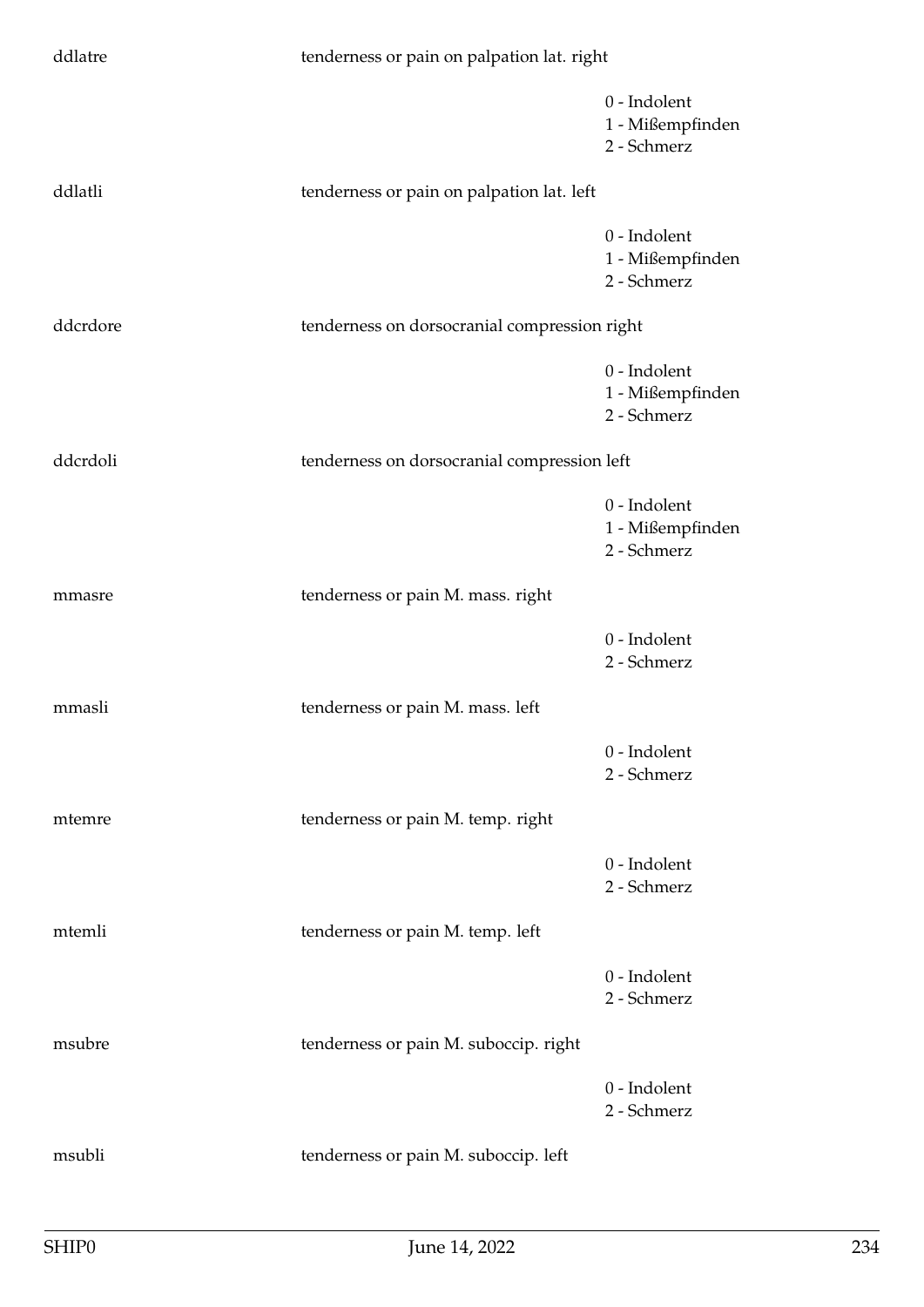|          |                                             | 0 - Indolent<br>2 - Schmerz          |
|----------|---------------------------------------------|--------------------------------------|
| mstere   | tenderness or pain M. sternocleidom. right  |                                      |
|          |                                             | 0 - Indolent<br>2 - Schmerz          |
| msteli   | tenderness or pain M. sternocleidom. left   |                                      |
|          |                                             | 0 - Indolent<br>2 - Schmerz          |
| mptmre   | tenderness or pain M. pterygoid. med. right |                                      |
|          |                                             | 0 - Indolent<br>2 - Schmerz          |
| mptmli   | tenderness or pain M. pterygoid. med. left  |                                      |
|          |                                             | $0$ - Indolent<br>2 - Schmerz        |
| mptlre   | tenderness or pain M. pterygoid. lat. right |                                      |
|          |                                             | 0 - Indolent<br>2 - Schmerz          |
| mptlli   | tenderness or pain M. pterygoid. lat. left  |                                      |
|          |                                             | 0 - Indolent<br>2 - Schmerz          |
| bew_stre | palpable movement disorder right            |                                      |
|          |                                             | 0 - nicht vorhanden<br>1 - vorhanden |
| bew_stli | palpable movement disorder left             |                                      |
|          |                                             | 0 - nicht vorhanden<br>1 - vorhanden |
| kggeroef | sound on opening                            |                                      |
|          |                                             | 0 - nicht vorhanden<br>1 - vorhanden |
| kggersch | sound on closing                            |                                      |
|          |                                             |                                      |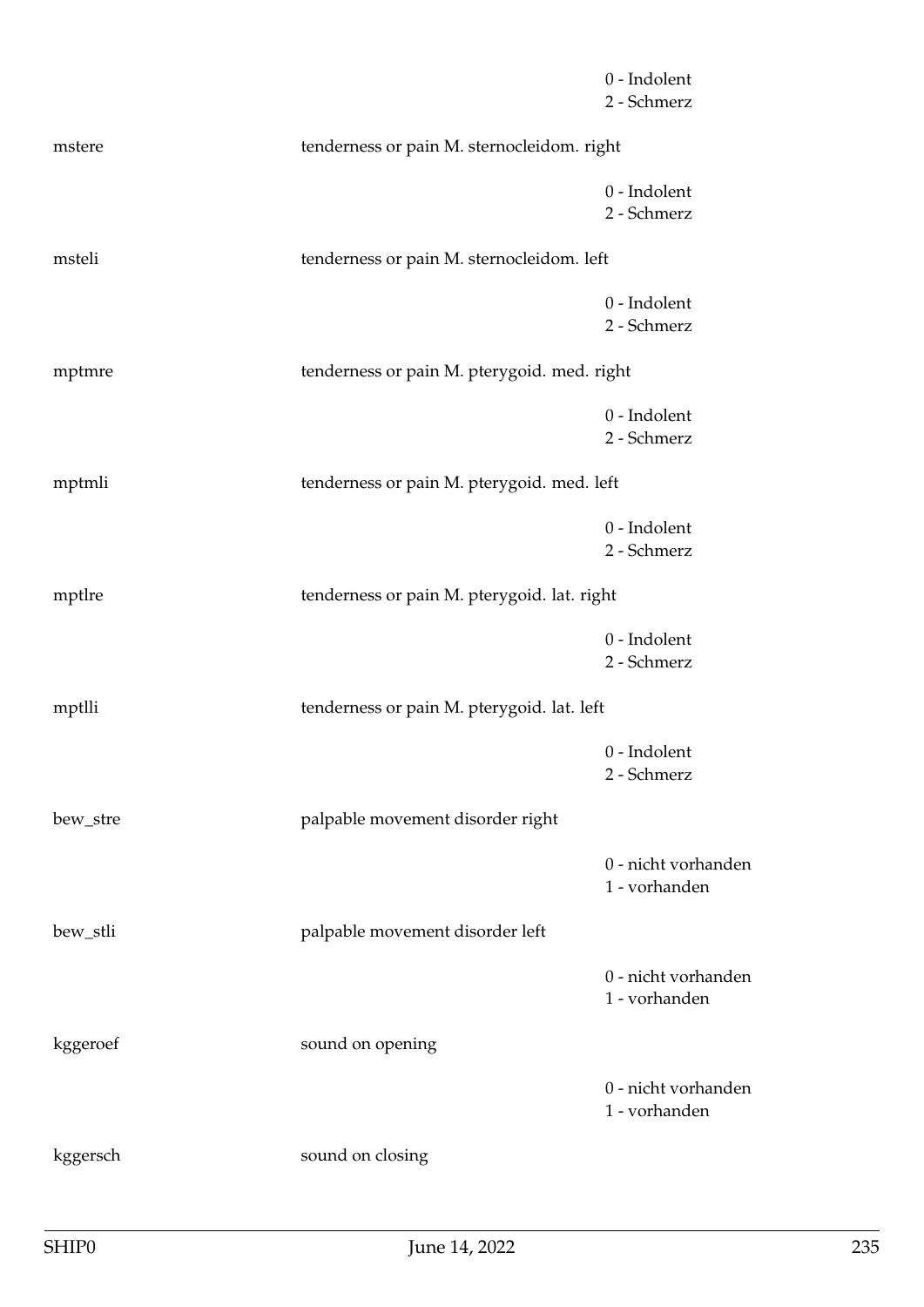|          |                                             | 0 - nicht vorhanden<br>1 - vorhanden |
|----------|---------------------------------------------|--------------------------------------|
| kgorrein | crepitation on opening, right, initially    |                                      |
|          |                                             | 0 - nicht vorhanden<br>1 - vorhanden |
| kgokrein | clicking on opening, right, initially       |                                      |
|          |                                             | 0 - nicht vorhanden<br>1 - vorhanden |
| kgokliin | clicking on opening, left, initially        |                                      |
|          |                                             | 0 - nicht vorhanden<br>1 - vorhanden |
| kgorliin | crepitation on opening, left, initially     |                                      |
|          |                                             | 0 - nicht vorhanden<br>1 - vorhanden |
| kgorremi | crepitation on opening, right, intermediate |                                      |
|          |                                             | 0 - nicht vorhanden<br>1 - vorhanden |
| kgokremi | clicking on opening, right, intermediate    |                                      |
|          |                                             | 0 - nicht vorhanden<br>1 - vorhanden |
| kgoklimi | clicking on opening, left, intermediate     |                                      |
|          |                                             | 0 - nicht vorhanden<br>1 - vorhanden |
| kgorlimi | crepitation on opening, left, intermediate  |                                      |
|          |                                             | 0 - nicht vorhanden<br>1 - vorhanden |
| kgorrete | crepitation on opening, right, terminally   |                                      |
|          |                                             | 0 - nicht vorhanden<br>1 - vorhanden |
| kgokrete | clicking on opening, right, terminally      |                                      |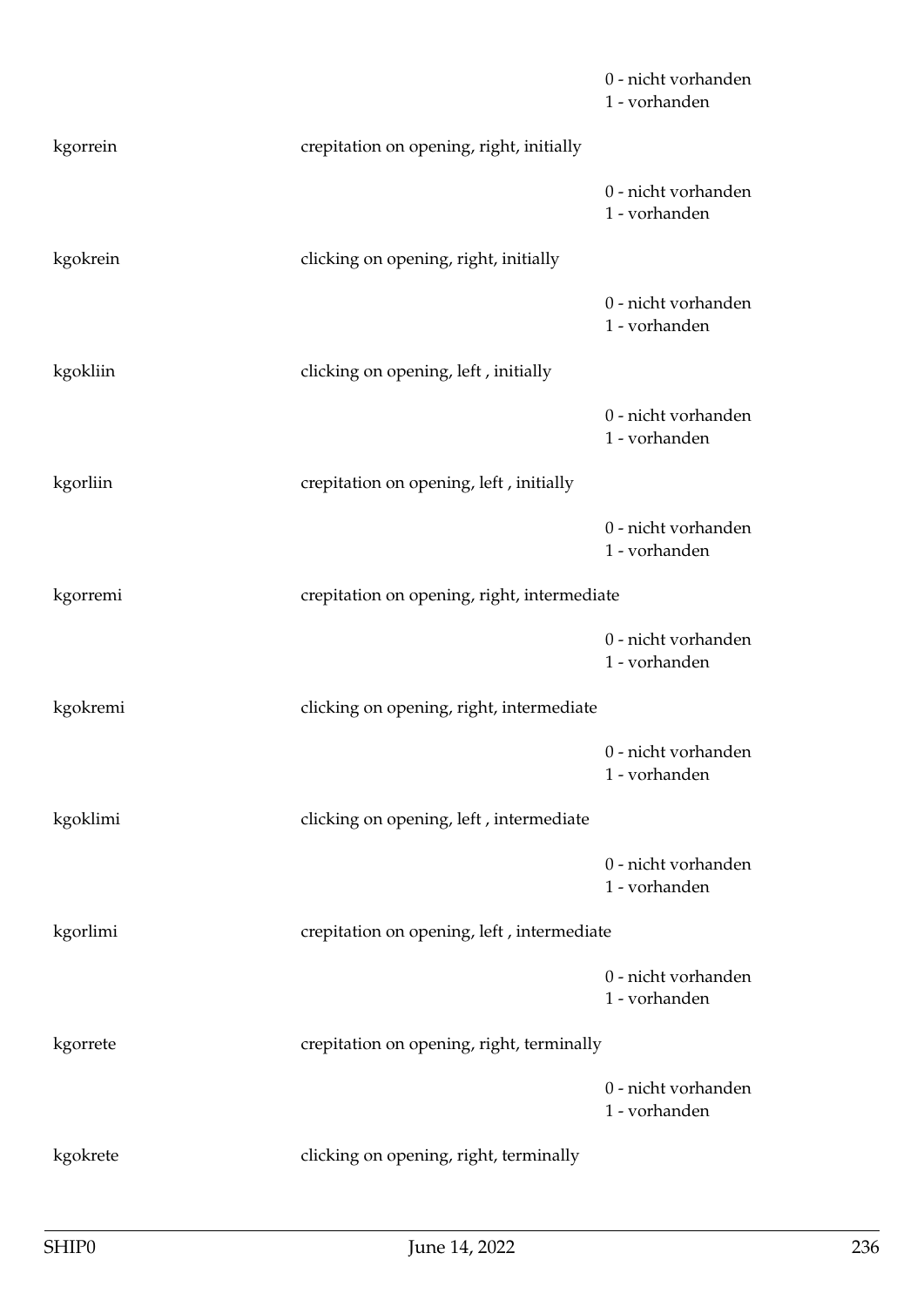|          |                                              | 0 - nicht vorhanden<br>1 - vorhanden |
|----------|----------------------------------------------|--------------------------------------|
| kgoklite | clicking on opening, left, terminally        |                                      |
|          |                                              | 0 - nicht vorhanden<br>1 - vorhanden |
| kgorlite | crepitation on opening, left, terminally     |                                      |
|          |                                              | 0 - nicht vorhanden<br>1 - vorhanden |
| kgsrrein | crepitation on closing, right, initially     |                                      |
|          |                                              | 0 - nicht vorhanden<br>1 - vorhanden |
| kgskrein | clicking on closing, right, initially        |                                      |
|          |                                              | 0 - nicht vorhanden<br>1 - vorhanden |
| kgskliin | clicking on closing, left, initially         |                                      |
|          |                                              | 0 - nicht vorhanden<br>1 - vorhanden |
| kgsrliin | crepitation on closing, left, initially      |                                      |
|          |                                              | 0 - nicht vorhanden<br>1 - vorhanden |
| kgsrremi | crepitation on closing, right, intermediatly |                                      |
|          |                                              | 0 - nicht vorhanden<br>1 - vorhanden |
| kgskremi | clicking on closing, right, intermediatly    |                                      |
|          |                                              | 0 - nicht vorhanden<br>1 - vorhanden |
| kgsklimi | clicking on closing, left, intermediatly     |                                      |
|          |                                              | 0 - nicht vorhanden<br>1 - vorhanden |
| kgsrlimi | crepitation on closing, left, intermediatly  |                                      |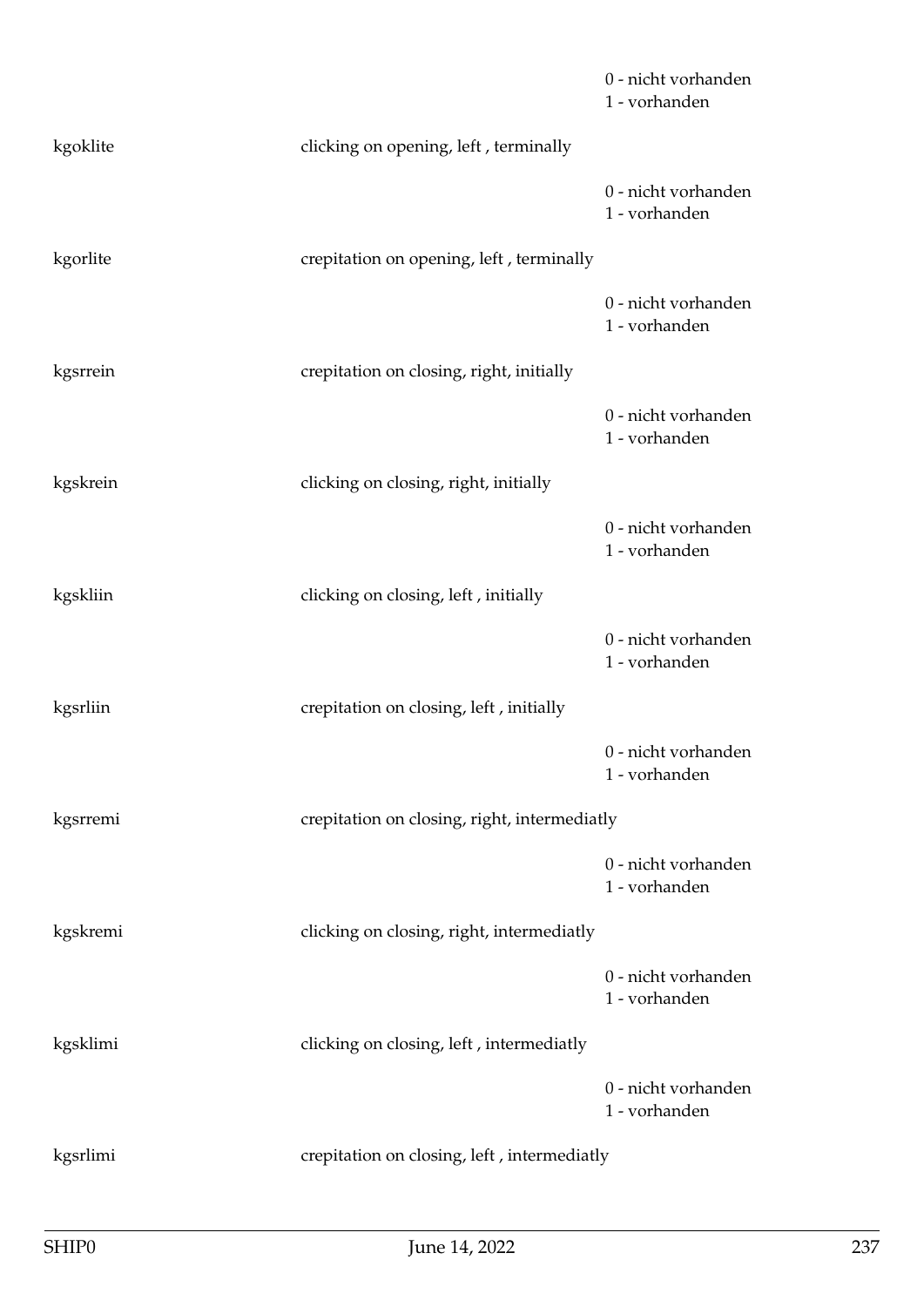|          |                                                | 0 - nicht vorhanden<br>1 - vorhanden           |
|----------|------------------------------------------------|------------------------------------------------|
| kgsrrete | crepitation on closing, right, terminally      |                                                |
|          |                                                | 0 - nicht vorhanden<br>1 - vorhanden           |
| kgskrete | clicking on closing, right, terminally         |                                                |
|          |                                                | 0 - nicht vorhanden<br>1 - vorhanden           |
| kgsklite | clicking on closing, left, terminally          |                                                |
|          |                                                | 0 - nicht vorhanden<br>1 - vorhanden           |
| kgsrlite | crepitation on closing, left, terminally       |                                                |
|          |                                                | 0 - nicht vorhanden<br>1 - vorhanden           |
| skda     | maximum distance incisal edges, activ          |                                                |
| schmskda | pain on maximum distance incisal edge, activ   |                                                |
|          |                                                | 0 - nicht vorhanden<br>1 - vorhanden           |
| schmlre  | pain on lateral movement right                 |                                                |
|          |                                                | 0 - nicht vorhanden<br>1 - vorhanden           |
| moblre   | mobility on lateral movement right             |                                                |
|          |                                                | 0 - unbehindert (>5mm)<br>1 - behindert (<5mm) |
| skdp     | maximum distance incisal edges, passive        |                                                |
| schmskdp | pain on maximum distance incisal edge, passive |                                                |
|          |                                                | 0 - nicht vorhanden<br>1 - vorhanden           |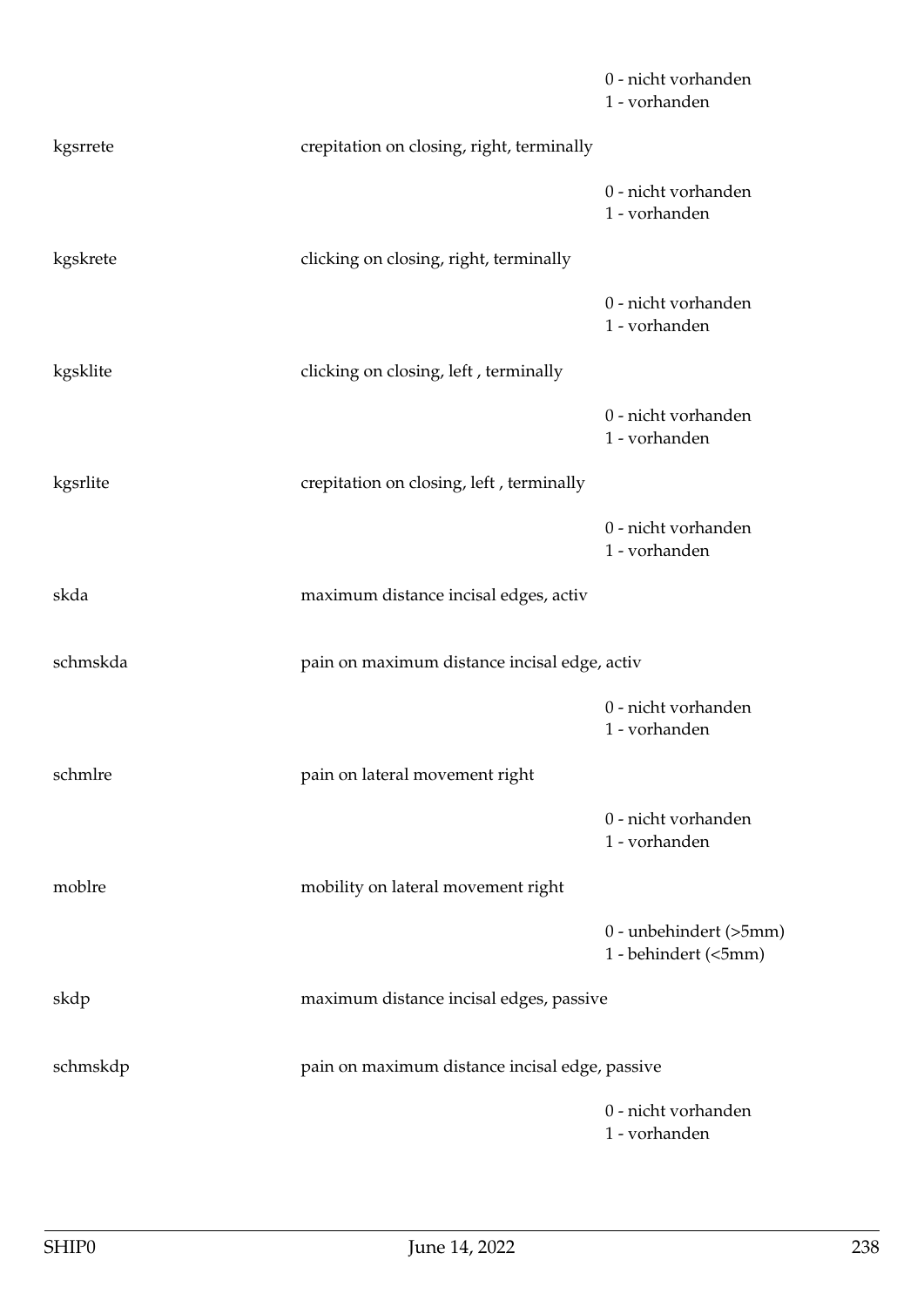| schmlli        | pain on lateral movement left          |                                                                                                                                                            |
|----------------|----------------------------------------|------------------------------------------------------------------------------------------------------------------------------------------------------------|
|                |                                        | 0 - nicht vorhanden<br>1 - vorhanden                                                                                                                       |
| moblli         | mobility on lateral movement left      |                                                                                                                                                            |
|                |                                        | 0 - unbehindert (>5mm)<br>1 - behindert (<5mm)                                                                                                             |
| bew            | deviation on opening/closing           |                                                                                                                                                            |
|                |                                        | $0$ - geradelinig<br>1 - Deviation<br>2 - Deflektion nach re.<br>3 - Deflektion nach li.<br>4 - Term. Deflektion nach re.<br>5 - Term. Deflektion nach li. |
| <b>DYNOKKL</b> | Dynamic occlusion                      |                                                                                                                                                            |
| kfb_bes        | special features functional analysis B |                                                                                                                                                            |
|                |                                        | 0 - keine Besonderheiten                                                                                                                                   |
| lip_komp       | incompetent function of lips           |                                                                                                                                                            |
|                |                                        | 0 - nicht zutreffend<br>1 - zutreffend                                                                                                                     |
| lip_pos        | interposition of lips                  |                                                                                                                                                            |
|                |                                        | 0 - nicht zutreffend<br>1 - zutreffend                                                                                                                     |
| lip_impr       | tooth impressions on lips              |                                                                                                                                                            |
|                |                                        | 0 - nicht zutreffend<br>1 - zutreffend                                                                                                                     |
| zungpres       | pressing of tongue                     |                                                                                                                                                            |
|                |                                        | 0 - nicht zutreffend<br>1 - zutreffend                                                                                                                     |
| zungimpr       | tooth impressions on tongue            |                                                                                                                                                            |
|                |                                        | 0 - nicht zutreffend<br>1 - zutreffend                                                                                                                     |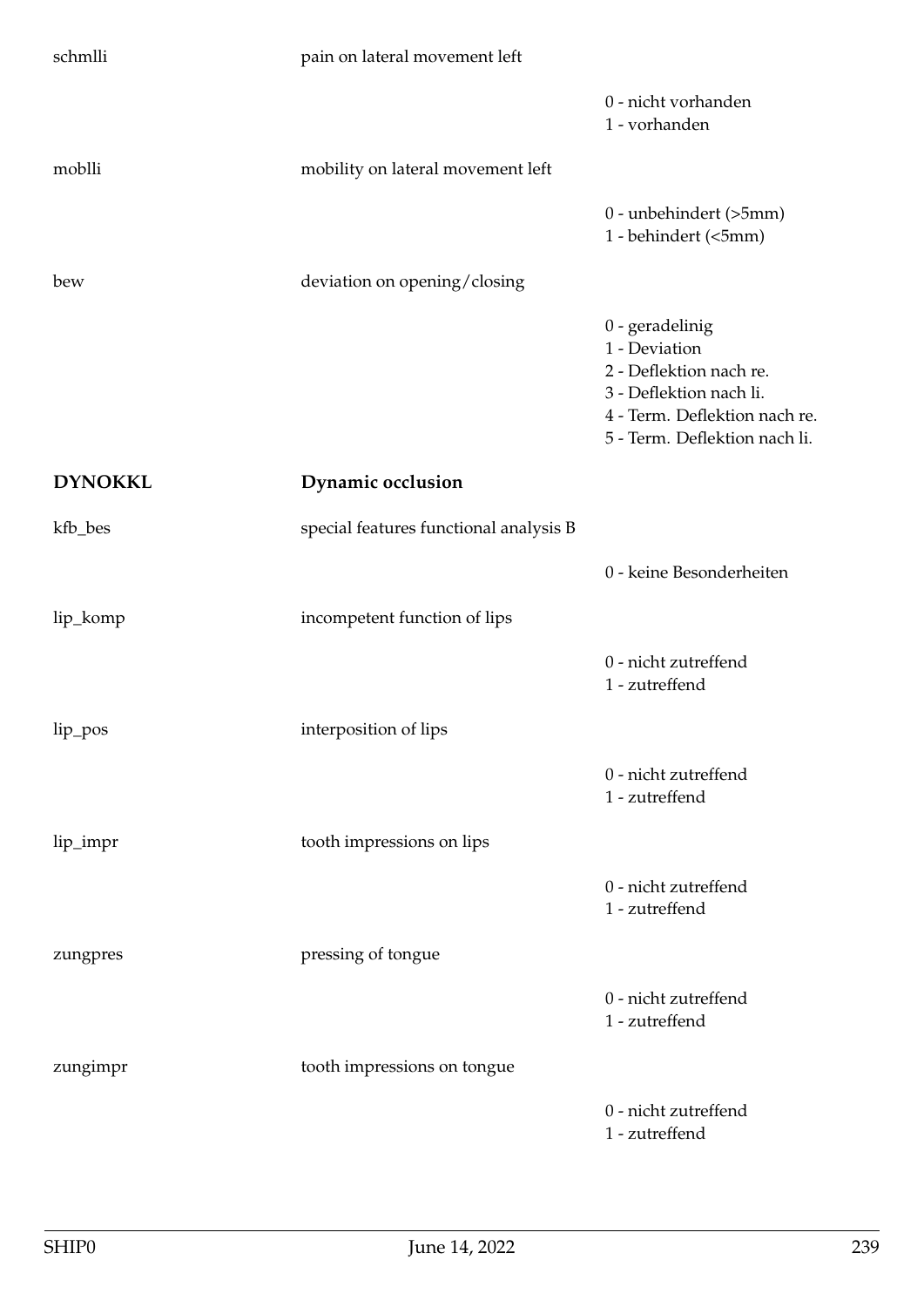| dynokkre   | dynamic occlusion on right movement not<br>evaluable |                                         |
|------------|------------------------------------------------------|-----------------------------------------|
|            |                                                      | $0$ - erhebbar<br>1 - nicht erhebbar    |
| dynokkli   | dynamic occlusion on left movement not<br>evaluable  |                                         |
|            |                                                      | 0 - erhebbar<br>1 - nicht erhebbar      |
| dynokpro   | dynamic occlusion on protrusion not evaluable        |                                         |
|            |                                                      | $0$ - erhebbar<br>1 - nicht erhebbar    |
| $pro\_11$  | contact on protrusion 11                             |                                         |
|            |                                                      | 0 - kein Zahnkontakt<br>1 - Zahnkontakt |
| $pro_12$   | contact on protrusion 12                             |                                         |
|            |                                                      | 0 - kein Zahnkontakt<br>1 - Zahnkontakt |
| $pro_13$   | contact on protrusion 13                             |                                         |
|            |                                                      | 0 - kein Zahnkontakt<br>1 - Zahnkontakt |
| $pro\_14$  | contact on protrusion 14                             |                                         |
|            |                                                      | 0 - kein Zahnkontakt<br>1 - Zahnkontakt |
| $pro\_15$  | contact on protrusion 15                             |                                         |
|            |                                                      | 0 - kein Zahnkontakt<br>1 - Zahnkontakt |
| $pro_1 16$ | contact on protrusion 16                             |                                         |
|            |                                                      | 0 - kein Zahnkontakt<br>1 - Zahnkontakt |
| $pro_17$   | contact on protrusion 17                             |                                         |
|            |                                                      | 0 - kein Zahnkontakt                    |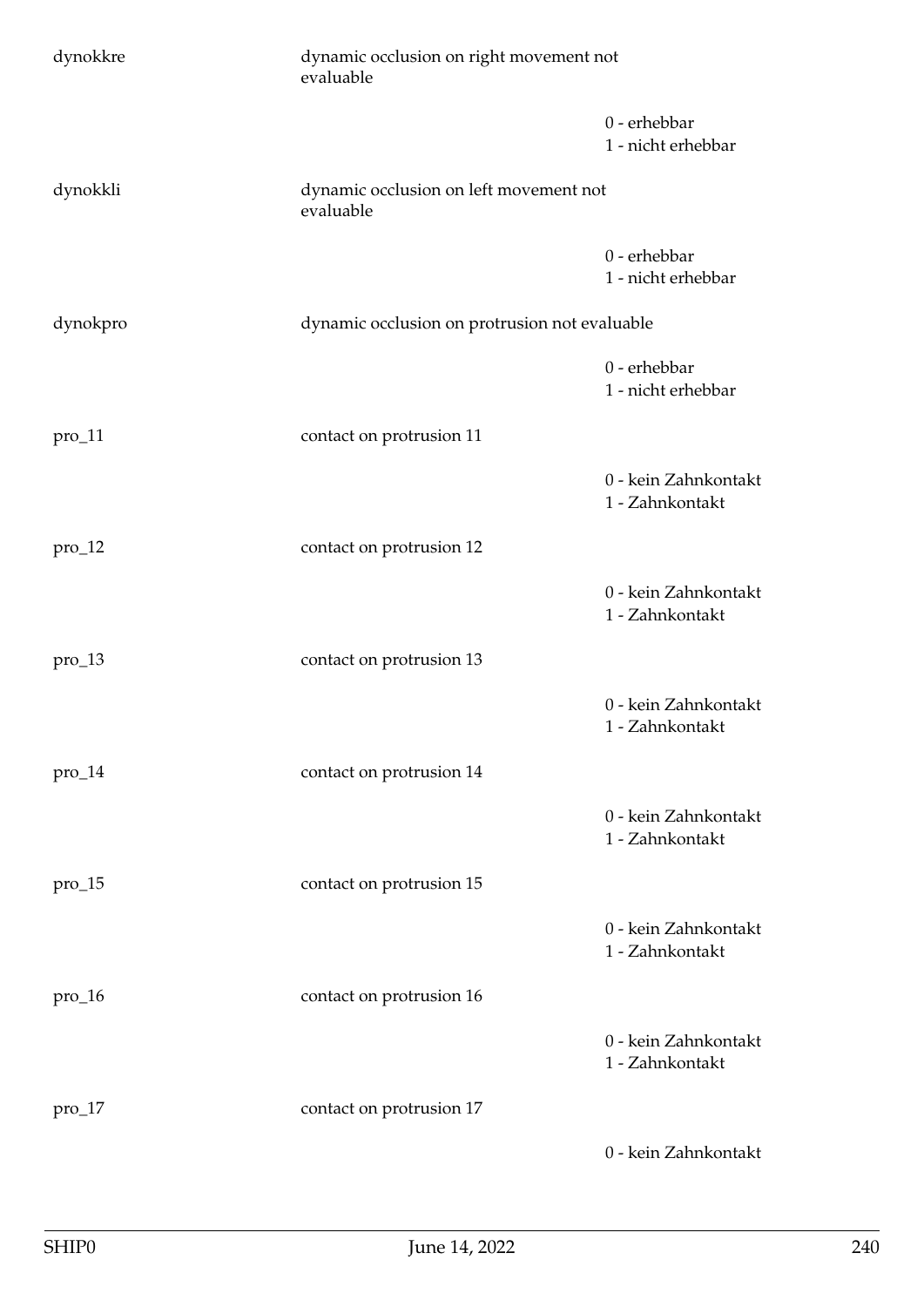|           |                          | 1 - Zahnkontakt                         |
|-----------|--------------------------|-----------------------------------------|
| pro_18    | contact on protrusion 18 |                                         |
|           |                          | 0 - kein Zahnkontakt<br>1 - Zahnkontakt |
| pro_21    | contact on protrusion 21 |                                         |
|           |                          | 0 - kein Zahnkontakt<br>1 - Zahnkontakt |
| $pro_222$ | contact on protrusion 22 |                                         |
|           |                          | 0 - kein Zahnkontakt<br>1 - Zahnkontakt |
| $pro\_23$ | contact on protrusion 23 |                                         |
|           |                          | 0 - kein Zahnkontakt<br>1 - Zahnkontakt |
| pro_24    | contact on protrusion 24 |                                         |
|           |                          | 0 - kein Zahnkontakt<br>1 - Zahnkontakt |
| $pro\_25$ | contact on protrusion 25 |                                         |
|           |                          | 0 - kein Zahnkontakt<br>1 - Zahnkontakt |
| $pro\_26$ | contact on protrusion 26 |                                         |
|           |                          | 0 - kein Zahnkontakt<br>1 - Zahnkontakt |
| $pro_227$ | contact on protrusion 27 |                                         |
|           |                          | 0 - kein Zahnkontakt<br>1 - Zahnkontakt |
| $pro_228$ | contact on protrusion 28 |                                         |
|           |                          | 0 - kein Zahnkontakt<br>1 - Zahnkontakt |
| $pro\_31$ | contact on protrusion 31 |                                         |
|           |                          | 0 - kein Zahnkontakt                    |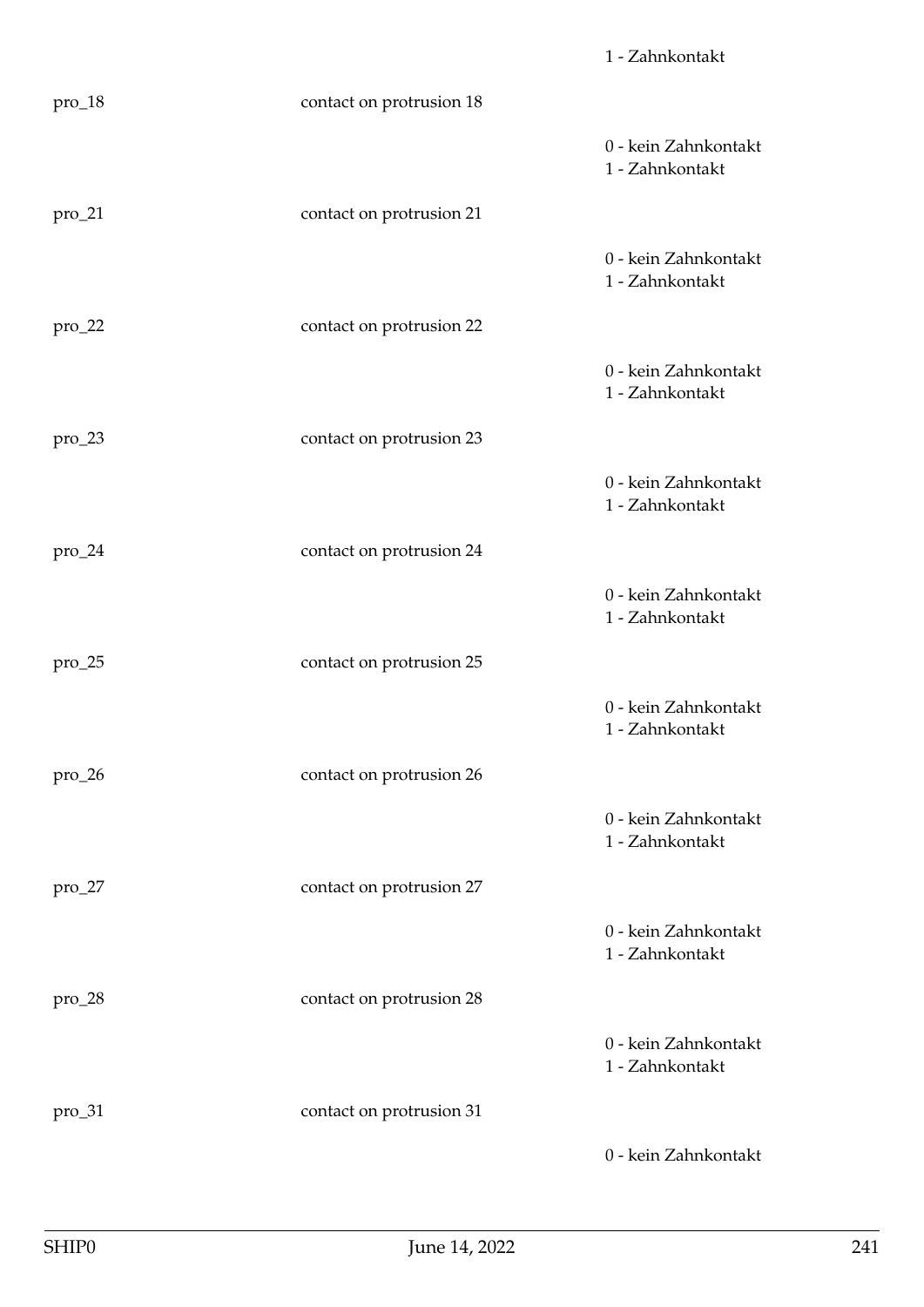|           |                          | 1 - Zahnkontakt                         |
|-----------|--------------------------|-----------------------------------------|
| pro_32    | contact on protrusion 32 |                                         |
|           |                          | 0 - kein Zahnkontakt<br>1 - Zahnkontakt |
| pro_33    | contact on protrusion 33 |                                         |
|           |                          | 0 - kein Zahnkontakt<br>1 - Zahnkontakt |
| $pro\_34$ | contact on protrusion 34 |                                         |
|           |                          | 0 - kein Zahnkontakt<br>1 - Zahnkontakt |
| $pro\_35$ | contact on protrusion 35 |                                         |
|           |                          | 0 - kein Zahnkontakt<br>1 - Zahnkontakt |
| $pro\_36$ | contact on protrusion 36 |                                         |
|           |                          | 0 - kein Zahnkontakt<br>1 - Zahnkontakt |
| pro_37    | contact on protrusion 37 |                                         |
|           |                          | 0 - kein Zahnkontakt<br>1 - Zahnkontakt |
| $pro\_38$ | contact on protrusion 38 |                                         |
|           |                          | 0 - kein Zahnkontakt<br>1 - Zahnkontakt |
| $pro\_41$ | contact on protrusion 41 |                                         |
|           |                          | 0 - kein Zahnkontakt<br>1 - Zahnkontakt |
| $pro\_42$ | contact on protrusion 42 |                                         |
|           |                          | 0 - kein Zahnkontakt<br>1 - Zahnkontakt |
| $pro\_43$ | contact on protrusion 43 |                                         |
|           |                          | 0 - kein Zahnkontakt                    |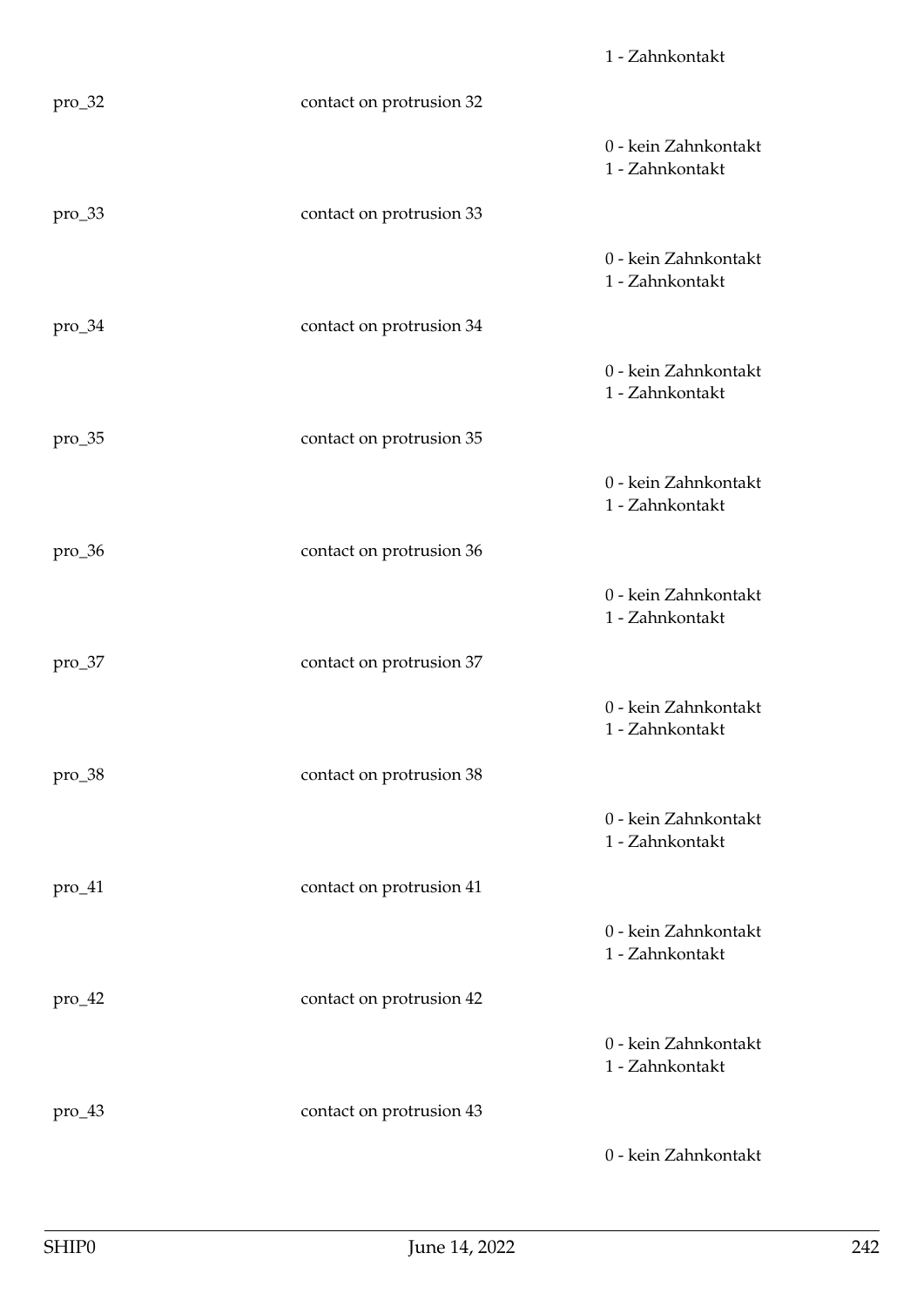|           |                                      | 1 - Zahnkontakt                         |
|-----------|--------------------------------------|-----------------------------------------|
| $pro\_44$ | contact on protrusion 44             |                                         |
|           |                                      | 0 - kein Zahnkontakt<br>1 - Zahnkontakt |
| $pro\_45$ | contact on protrusion 45             |                                         |
|           |                                      | 0 - kein Zahnkontakt<br>1 - Zahnkontakt |
| $pro\_46$ | contact on protrusion 46             |                                         |
|           |                                      | 0 - kein Zahnkontakt<br>1 - Zahnkontakt |
| $pro\_47$ | contact on protrusion 47             |                                         |
|           |                                      | 0 - kein Zahnkontakt<br>1 - Zahnkontakt |
| $pro_48$  | contact on protrusion 48             |                                         |
|           |                                      | 0 - kein Zahnkontakt<br>1 - Zahnkontakt |
| latre_11  | contact on lateral movement right 11 |                                         |
|           |                                      | 0 - kein Zahnkontakt<br>1 - Zahnkontakt |
| latre_12  | contact on lateral movement right 12 |                                         |
|           |                                      | 0 - kein Zahnkontakt<br>1 - Zahnkontakt |
| latre_13  | contact on lateral movement right 13 |                                         |
|           |                                      | 0 - kein Zahnkontakt<br>1 - Zahnkontakt |
| latre_14  | contact on lateral movement right 14 |                                         |
|           |                                      | 0 - kein Zahnkontakt<br>1 - Zahnkontakt |
| latre_15  | contact on lateral movement right 15 |                                         |
|           |                                      | 0 - kein Zahnkontakt                    |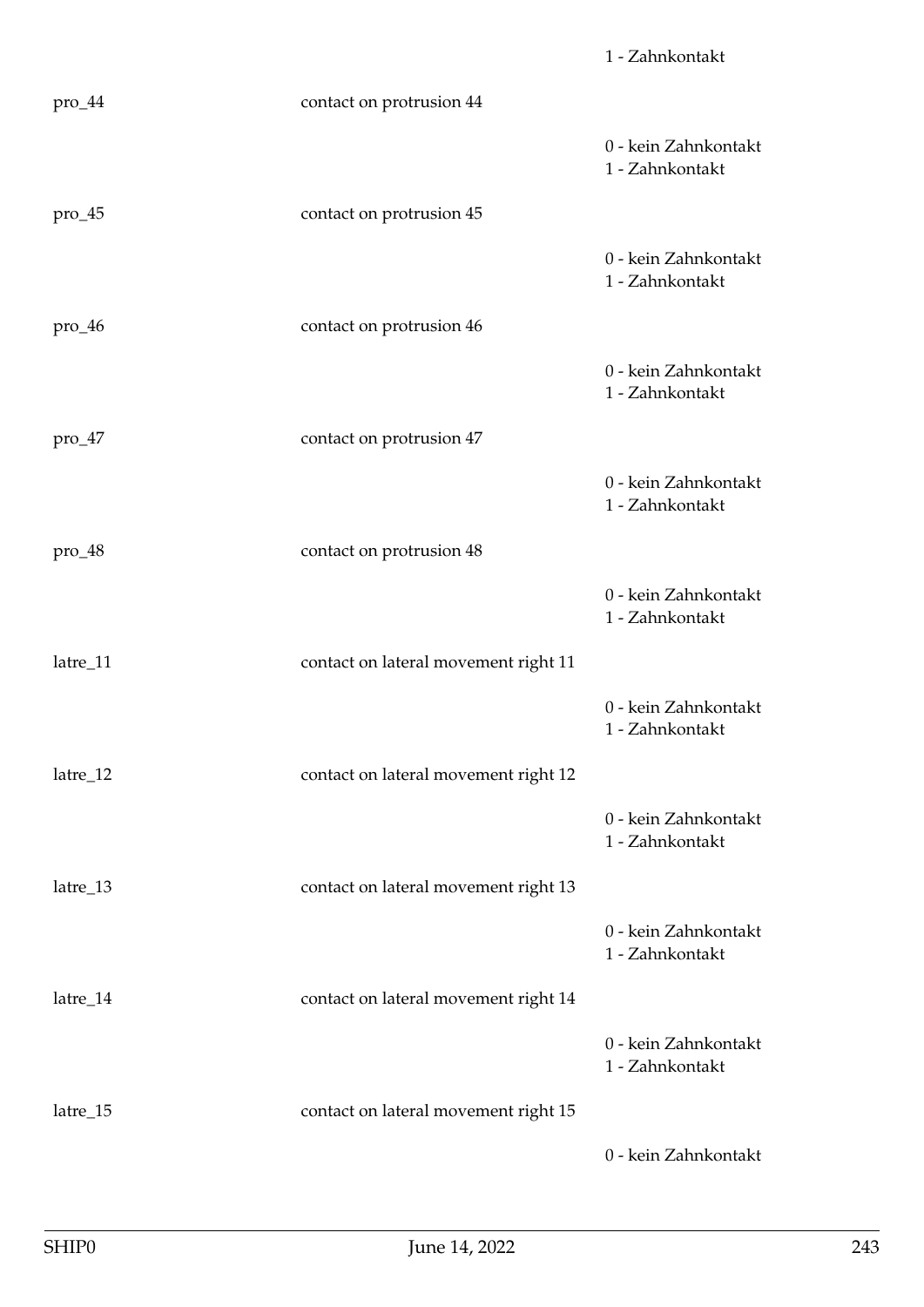|            |                                      | 1 - Zahnkontakt                         |
|------------|--------------------------------------|-----------------------------------------|
| latre_16   | contact on lateral movement right 16 |                                         |
|            |                                      | 0 - kein Zahnkontakt<br>1 - Zahnkontakt |
| $latre_17$ | contact on lateral movement right 17 |                                         |
|            |                                      | 0 - kein Zahnkontakt<br>1 - Zahnkontakt |
| latre_18   | contact on lateral movement right 18 |                                         |
|            |                                      | 0 - kein Zahnkontakt<br>1 - Zahnkontakt |
| latre_21   | contact on lateral movement right 21 |                                         |
|            |                                      | 0 - kein Zahnkontakt<br>1 - Zahnkontakt |
| latre_22   | contact on lateral movement right 22 |                                         |
|            |                                      | 0 - kein Zahnkontakt<br>1 - Zahnkontakt |
| latre_23   | contact on lateral movement right 23 |                                         |
|            |                                      | 0 - kein Zahnkontakt<br>1 - Zahnkontakt |
| latre_24   | contact on lateral movement right 24 |                                         |
|            |                                      | 0 - kein Zahnkontakt<br>1 - Zahnkontakt |
| latre_25   | contact on lateral movement right 25 |                                         |
|            |                                      | 0 - kein Zahnkontakt<br>1 - Zahnkontakt |
| latre_26   | contact on lateral movement right 26 |                                         |
|            |                                      | 0 - kein Zahnkontakt<br>1 - Zahnkontakt |
| latre_27   | contact on lateral movement right 27 |                                         |
|            |                                      | 0 - kein Zahnkontakt                    |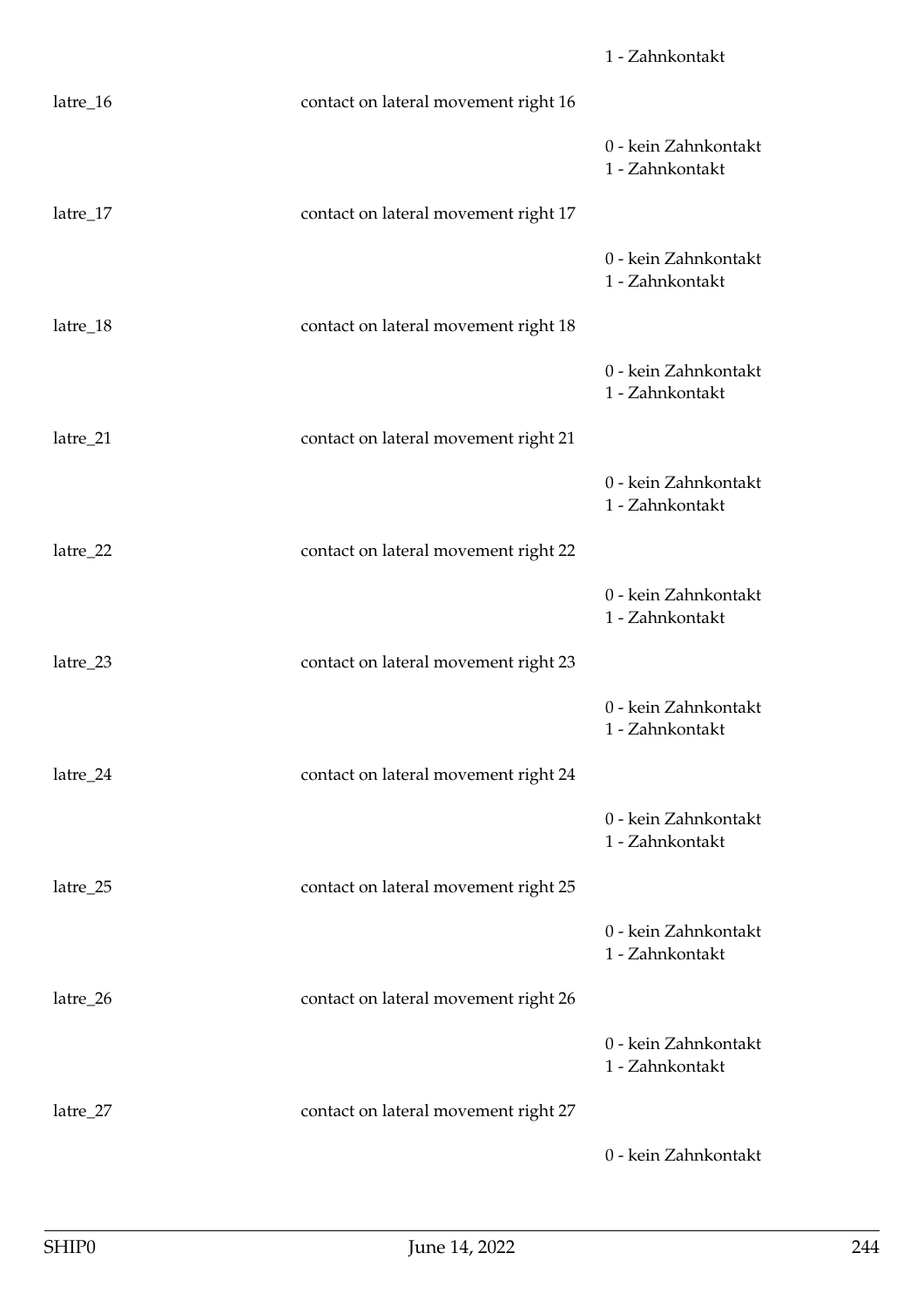|          |                                      | 1 - Zahnkontakt                         |
|----------|--------------------------------------|-----------------------------------------|
| latre_28 | contact on lateral movement right 28 |                                         |
|          |                                      | 0 - kein Zahnkontakt<br>1 - Zahnkontakt |
| latre_31 | contact on lateral movement right 31 |                                         |
|          |                                      | 0 - kein Zahnkontakt<br>1 - Zahnkontakt |
| latre_32 | contact on lateral movement right 32 |                                         |
|          |                                      | 0 - kein Zahnkontakt<br>1 - Zahnkontakt |
| latre_33 | contact on lateral movement right 33 |                                         |
|          |                                      | 0 - kein Zahnkontakt<br>1 - Zahnkontakt |
| latre_34 | contact on lateral movement right 34 |                                         |
|          |                                      | 0 - kein Zahnkontakt<br>1 - Zahnkontakt |
| latre_35 | contact on lateral movement right 35 |                                         |
|          |                                      | 0 - kein Zahnkontakt<br>1 - Zahnkontakt |
| latre_36 | contact on lateral movement right 36 |                                         |
|          |                                      | 0 - kein Zahnkontakt<br>1 - Zahnkontakt |
| latre_37 | contact on lateral movement right 37 |                                         |
|          |                                      | 0 - kein Zahnkontakt<br>1 - Zahnkontakt |
| latre_38 | contact on lateral movement right 38 |                                         |
|          |                                      | 0 - kein Zahnkontakt<br>1 - Zahnkontakt |
| latre_41 | contact on lateral movement right 41 |                                         |
|          |                                      | 0 - kein Zahnkontakt                    |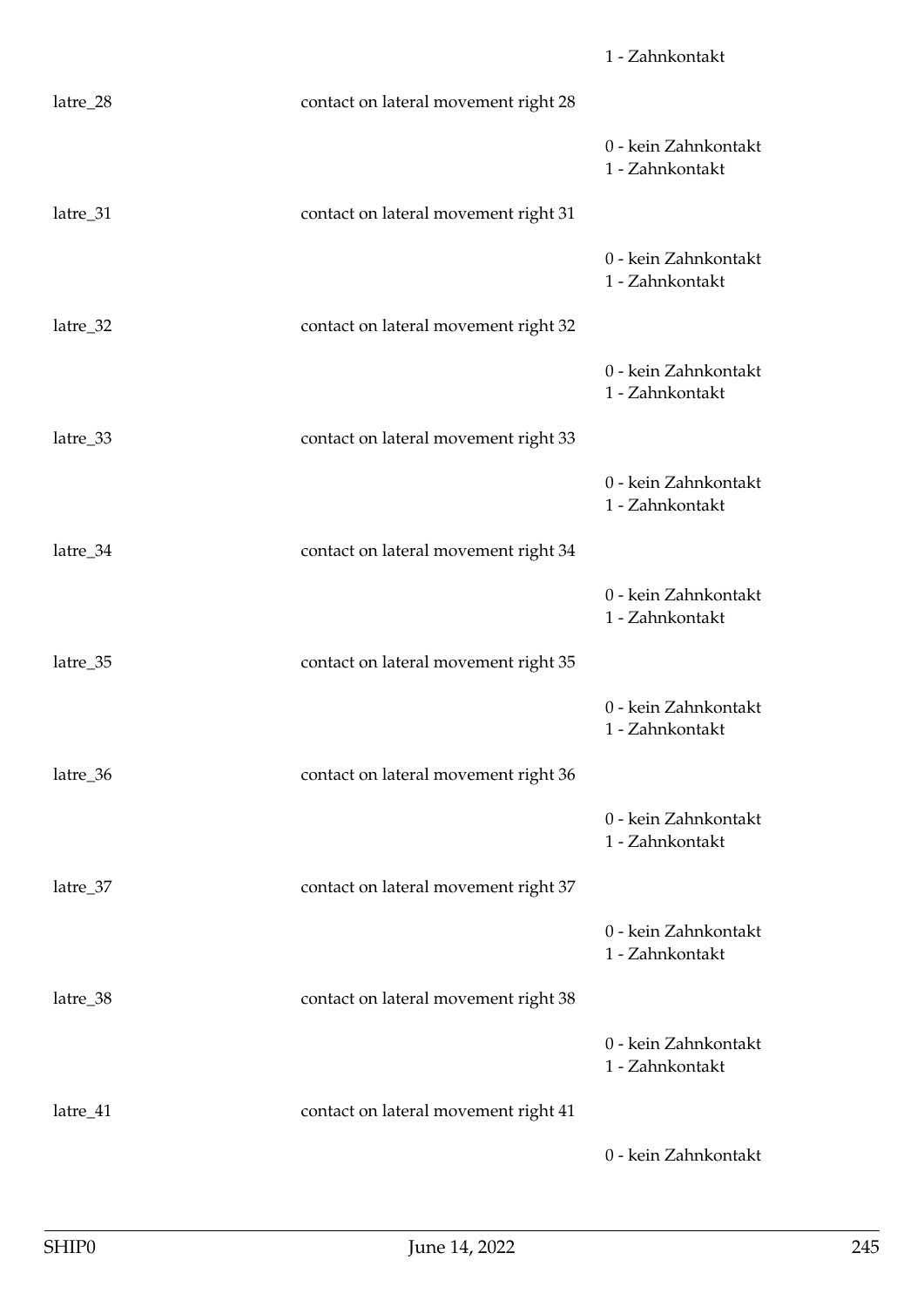|          |                                      | 1 - Zahnkontakt                         |
|----------|--------------------------------------|-----------------------------------------|
| latre_42 | contact on lateral movement right 42 |                                         |
|          |                                      | 0 - kein Zahnkontakt<br>1 - Zahnkontakt |
| latre_43 | contact on lateral movement right 43 |                                         |
|          |                                      | 0 - kein Zahnkontakt<br>1 - Zahnkontakt |
| latre_44 | contact on lateral movement right 44 |                                         |
|          |                                      | 0 - kein Zahnkontakt<br>1 - Zahnkontakt |
| latre_45 | contact on lateral movement right 45 |                                         |
|          |                                      | 0 - kein Zahnkontakt<br>1 - Zahnkontakt |
| latre_46 | contact on lateral movement right 46 |                                         |
|          |                                      | 0 - kein Zahnkontakt<br>1 - Zahnkontakt |
| latre_47 | contact on lateral movement right 47 |                                         |
|          |                                      | 0 - kein Zahnkontakt<br>1 - Zahnkontakt |
| latre_48 | contact on lateral movement right 48 |                                         |
|          |                                      | 0 - kein Zahnkontakt<br>1 - Zahnkontakt |
| latli_11 | contact on lateral movement left 11  |                                         |
|          |                                      | 0 - kein Zahnkontakt<br>1 - Zahnkontakt |
| latli_12 | contact on lateral movement left 12  |                                         |
|          |                                      | 0 - kein Zahnkontakt<br>1 - Zahnkontakt |
| latli_13 | contact on lateral movement left 13  |                                         |
|          |                                      | 0 - kein Zahnkontakt                    |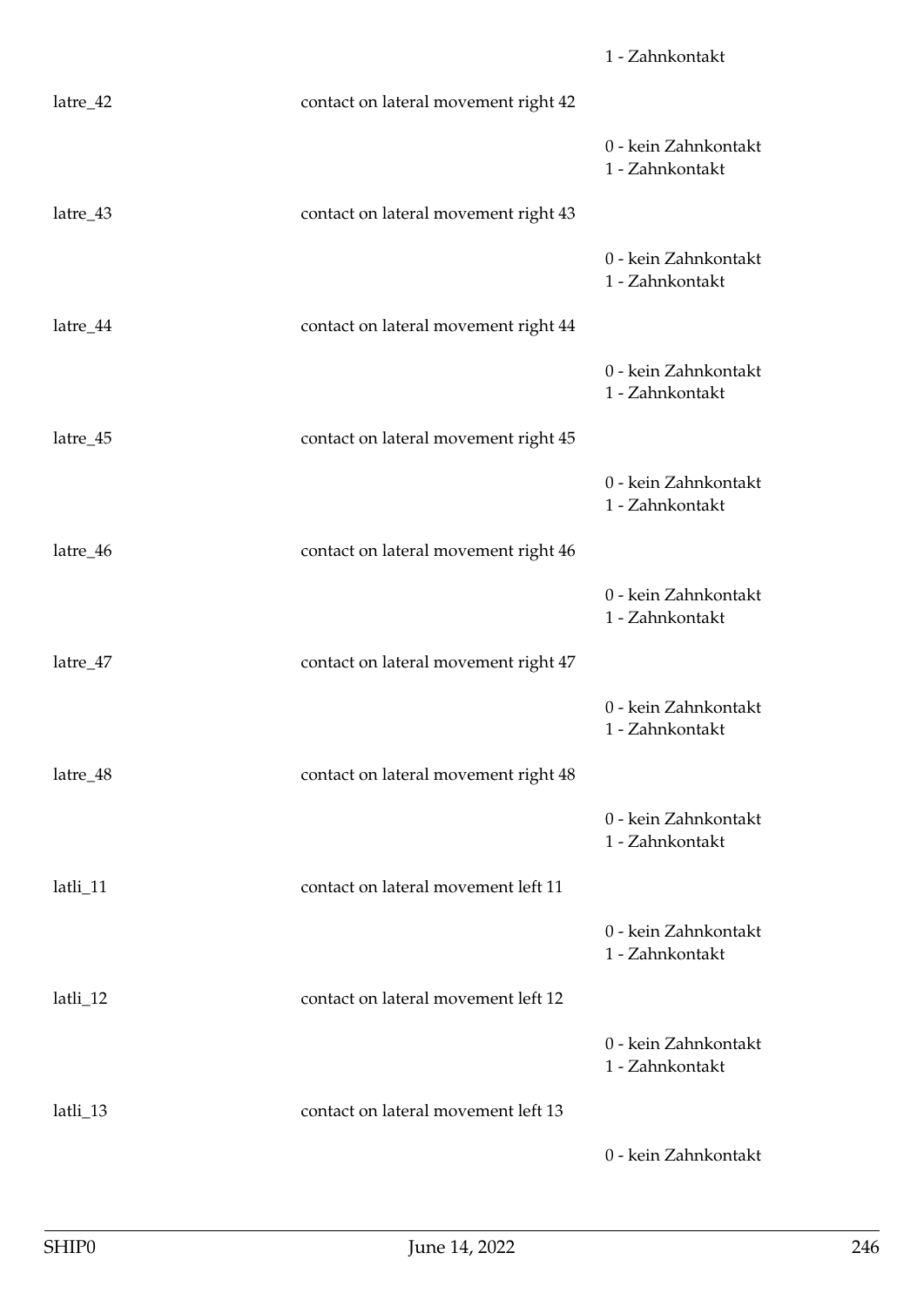|          |                                     | 1 - Zahnkontakt                         |
|----------|-------------------------------------|-----------------------------------------|
| latli_14 | contact on lateral movement left 14 |                                         |
|          |                                     | 0 - kein Zahnkontakt<br>1 - Zahnkontakt |
| latli_15 | contact on lateral movement left 15 |                                         |
|          |                                     | 0 - kein Zahnkontakt<br>1 - Zahnkontakt |
| latli_16 | contact on lateral movement left 16 |                                         |
|          |                                     | 0 - kein Zahnkontakt<br>1 - Zahnkontakt |
| latli_17 | contact on lateral movement left 17 |                                         |
|          |                                     | 0 - kein Zahnkontakt<br>1 - Zahnkontakt |
| latli_18 | contact on lateral movement left 18 |                                         |
|          |                                     | 0 - kein Zahnkontakt<br>1 - Zahnkontakt |
| latli_21 | contact on lateral movement left 21 |                                         |
|          |                                     | 0 - kein Zahnkontakt<br>1 - Zahnkontakt |
| latli_22 | contact on lateral movement left 22 |                                         |
|          |                                     | 0 - kein Zahnkontakt<br>1 - Zahnkontakt |
| latli_23 | contact on lateral movement left 23 |                                         |
|          |                                     | 0 - kein Zahnkontakt<br>1 - Zahnkontakt |
| latli_24 | contact on lateral movement left 24 |                                         |
|          |                                     | 0 - kein Zahnkontakt<br>1 - Zahnkontakt |
| latli_25 | contact on lateral movement left 25 |                                         |
|          |                                     | 0 - kein Zahnkontakt                    |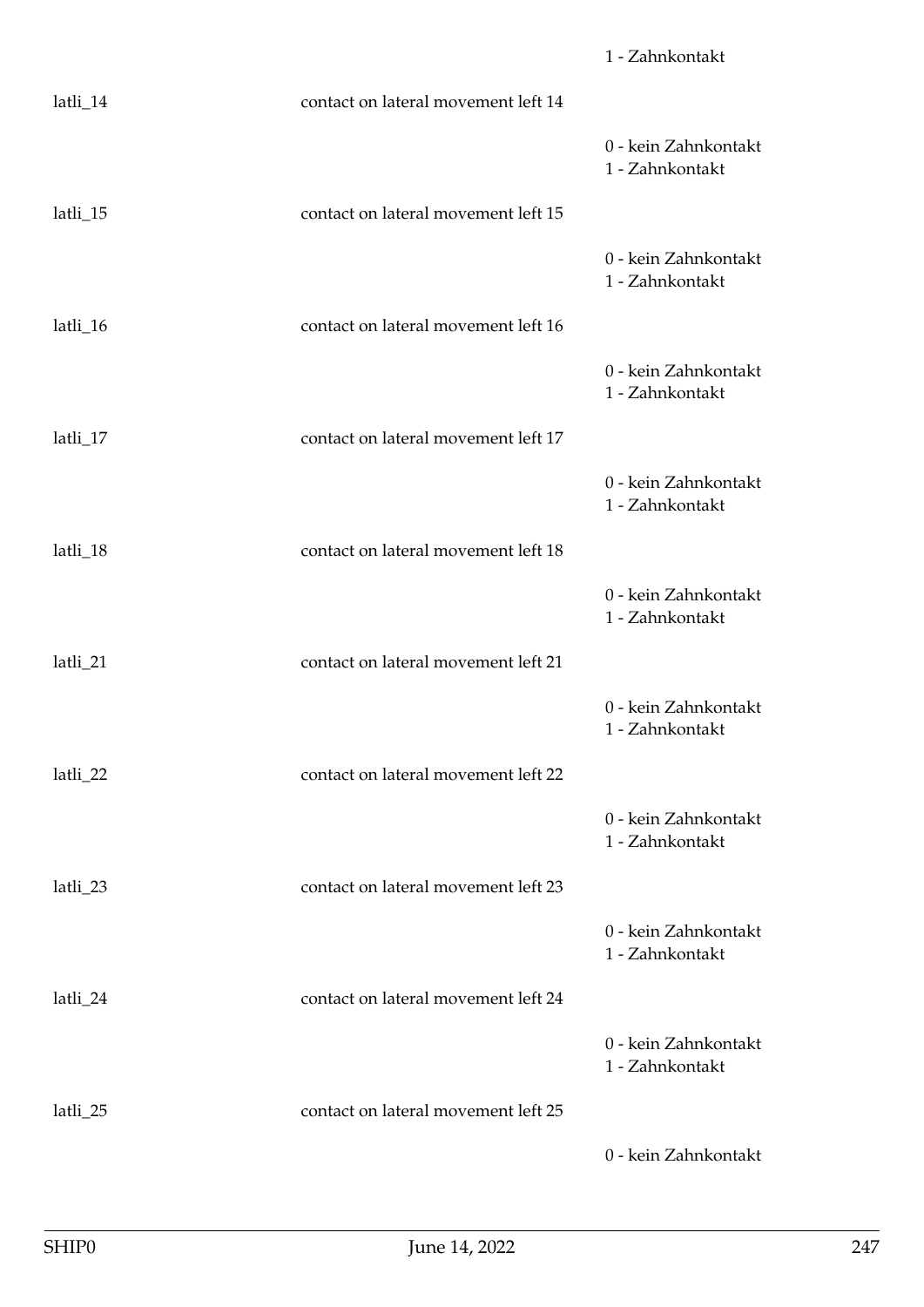|          |                                     | 1 - Zahnkontakt                         |
|----------|-------------------------------------|-----------------------------------------|
| latli_26 | contact on lateral movement left 26 |                                         |
|          |                                     | 0 - kein Zahnkontakt<br>1 - Zahnkontakt |
| latli_27 | contact on lateral movement left 27 |                                         |
|          |                                     | 0 - kein Zahnkontakt<br>1 - Zahnkontakt |
| latli_28 | contact on lateral movement left 28 |                                         |
|          |                                     | 0 - kein Zahnkontakt<br>1 - Zahnkontakt |
| latli_31 | contact on lateral movement left 31 |                                         |
|          |                                     | 0 - kein Zahnkontakt<br>1 - Zahnkontakt |
| latli_32 | contact on lateral movement left 32 |                                         |
|          |                                     | 0 - kein Zahnkontakt<br>1 - Zahnkontakt |
| latli_33 | contact on lateral movement left 33 |                                         |
|          |                                     | 0 - kein Zahnkontakt<br>1 - Zahnkontakt |
| latli_34 | contact on lateral movement left 34 |                                         |
|          |                                     | 0 - kein Zahnkontakt<br>1 - Zahnkontakt |
| latli_35 | contact on lateral movement left 35 |                                         |
|          |                                     | 0 - kein Zahnkontakt<br>1 - Zahnkontakt |
| latli_36 | contact on lateral movement left 36 |                                         |
|          |                                     | 0 - kein Zahnkontakt<br>1 - Zahnkontakt |
| latli_37 | contact on lateral movement left 37 |                                         |
|          |                                     | 0 - kein Zahnkontakt                    |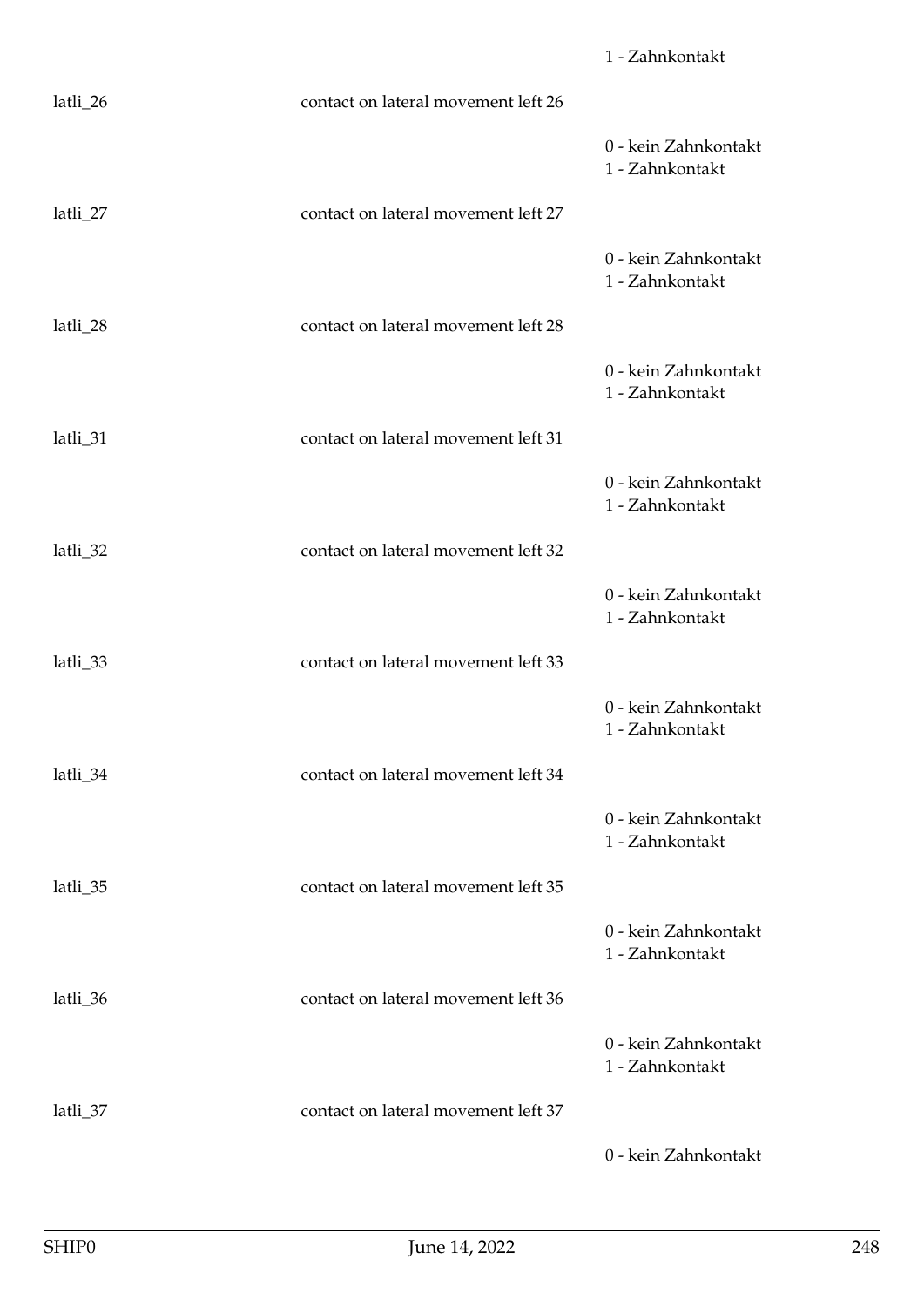|          |                                     | 1 - Zahnkontakt                         |
|----------|-------------------------------------|-----------------------------------------|
| latli_38 | contact on lateral movement left 38 |                                         |
|          |                                     | 0 - kein Zahnkontakt<br>1 - Zahnkontakt |
| latli_41 | contact on lateral movement left 41 |                                         |
|          |                                     | 0 - kein Zahnkontakt<br>1 - Zahnkontakt |
| latli_42 | contact on lateral movement left 42 |                                         |
|          |                                     | 0 - kein Zahnkontakt<br>1 - Zahnkontakt |
| latli_43 | contact on lateral movement left 43 |                                         |
|          |                                     | 0 - kein Zahnkontakt<br>1 - Zahnkontakt |
| latli_44 | contact on lateral movement left 44 |                                         |
|          |                                     | 0 - kein Zahnkontakt<br>1 - Zahnkontakt |
| latli_45 | contact on lateral movement left 45 |                                         |
|          |                                     | 0 - kein Zahnkontakt<br>1 - Zahnkontakt |
| latli_46 | contact on lateral movement left 46 |                                         |
|          |                                     | 0 - kein Zahnkontakt<br>1 - Zahnkontakt |
| latli_47 | contact on lateral movement left 47 |                                         |
|          |                                     | 0 - kein Zahnkontakt<br>1 - Zahnkontakt |
| latli_48 | contact on lateral movement left 48 |                                         |
|          |                                     | 0 - kein Zahnkontakt<br>1 - Zahnkontakt |
| PA       | Parodontology                       |                                         |
| pa_bes   | special features parodontology      |                                         |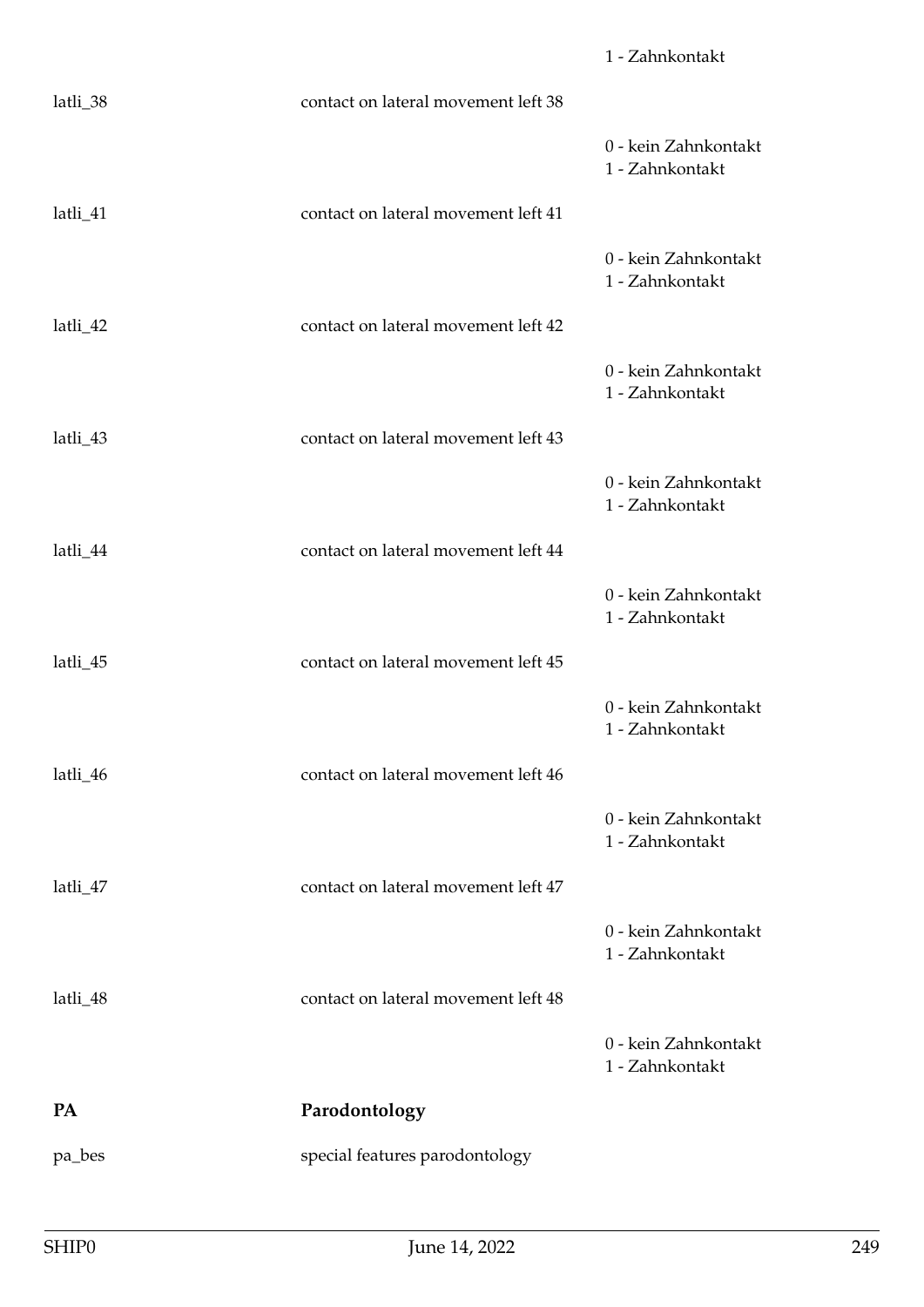| zahnl_ok | edentulous upper jaw            |                        |
|----------|---------------------------------|------------------------|
|          |                                 | $0$ - nein<br>$1 - ja$ |
| zahnl_uk | edentulous lower jaw            |                        |
|          |                                 | $0$ - nein<br>$1 - ja$ |
| g_dibu11 | gingival margin disto-buccal 11 |                        |
| g_dibu12 | gingival margin disto-buccal 12 |                        |
| g_dibu13 | gingival margin disto-buccal 13 |                        |
| g_dibu14 | gingival margin disto-buccal 14 |                        |
| g_dibu15 | gingival margin disto-buccal 15 |                        |
| g_dibu16 | gingival margin disto-buccal 16 |                        |
| g_dibu17 | gingival margin disto-buccal 17 |                        |
| g_mibu11 | gingival margin medio-buccal 11 |                        |
| g_mibu12 | gingival margin medio-buccal 12 |                        |
| g_mibu13 | gingival margin medio-buccal 13 |                        |
| g_mibu14 | gingival margin medio-buccal 14 |                        |
| g_mibu15 | gingival margin medio-buccal 15 |                        |
| g_mibu16 | gingival margin medio-buccal 16 |                        |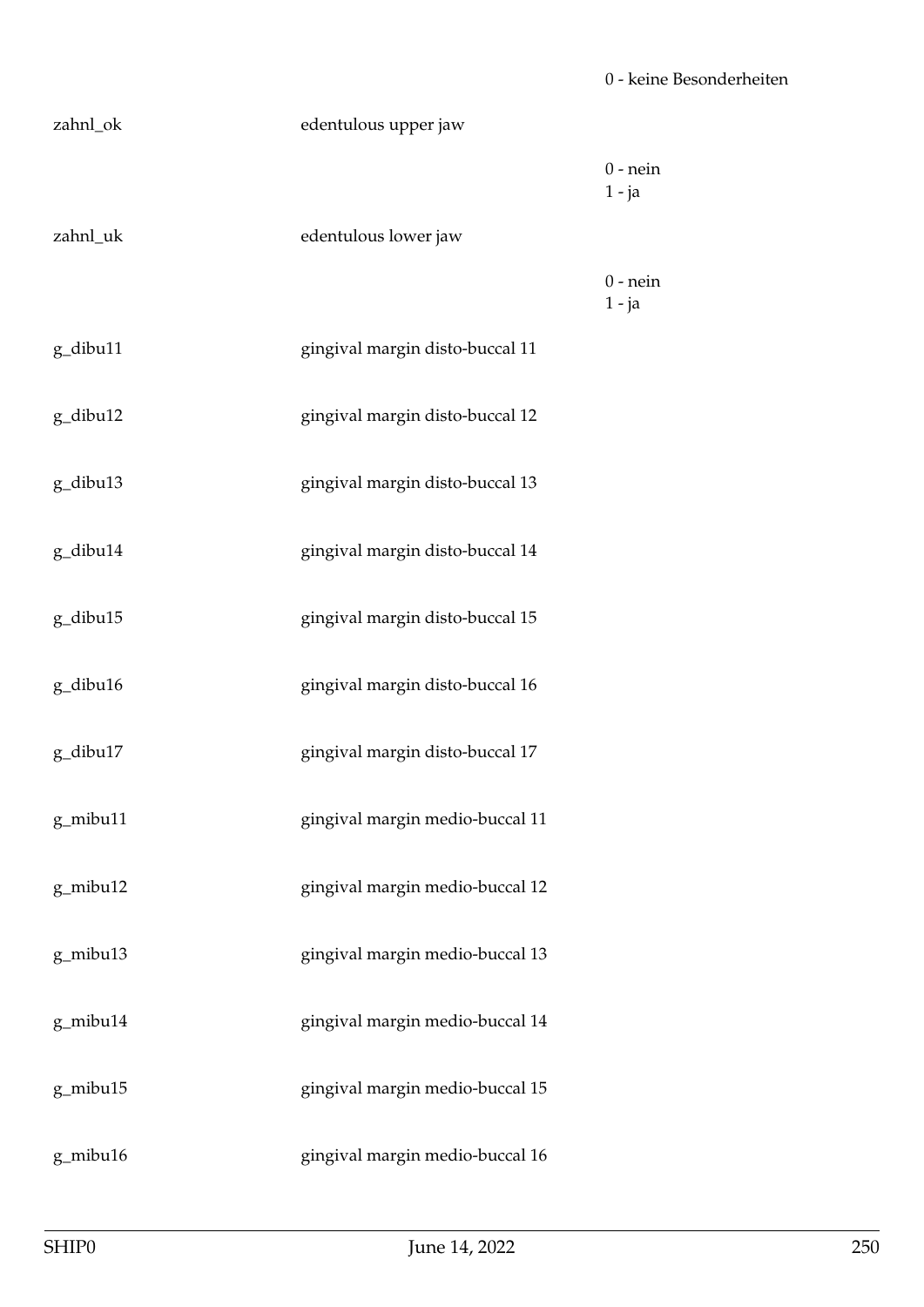| g_mibu17 | gingival margin medio-buccal 17           |
|----------|-------------------------------------------|
| g_mebu11 | gingival margin mesio-buccal 11           |
| g_mebu12 | gingival margin mesio-buccal 12           |
| g_mebu13 | gingival margin mesio-buccal 13           |
| g_mebu14 | gingival margin mesio-buccal 14           |
| g_mebu15 | gingival margin mesio-buccal 15           |
| g_mebu16 | gingival margin mesio-buccal 16           |
| g_mebu17 | gingival margin mesio-buccal 17           |
| g_mipa11 | gingival margin medio-palatinal 11        |
| g_mipa12 | gingival margin medio-palatinal 12        |
| g_mipa13 | gingival margin medio-palatinal 13        |
| g_mipa14 | gingival margin medio-palatinal 14        |
| g_mipa15 | gingival margin medio-palatinal 15        |
| g_mipa16 | gingival margin medio-palatinal 16        |
| g_mipa17 | gingival margin medio-palatinal 17        |
| s_dibu11 | periodontal probing depth disto-buccal 11 |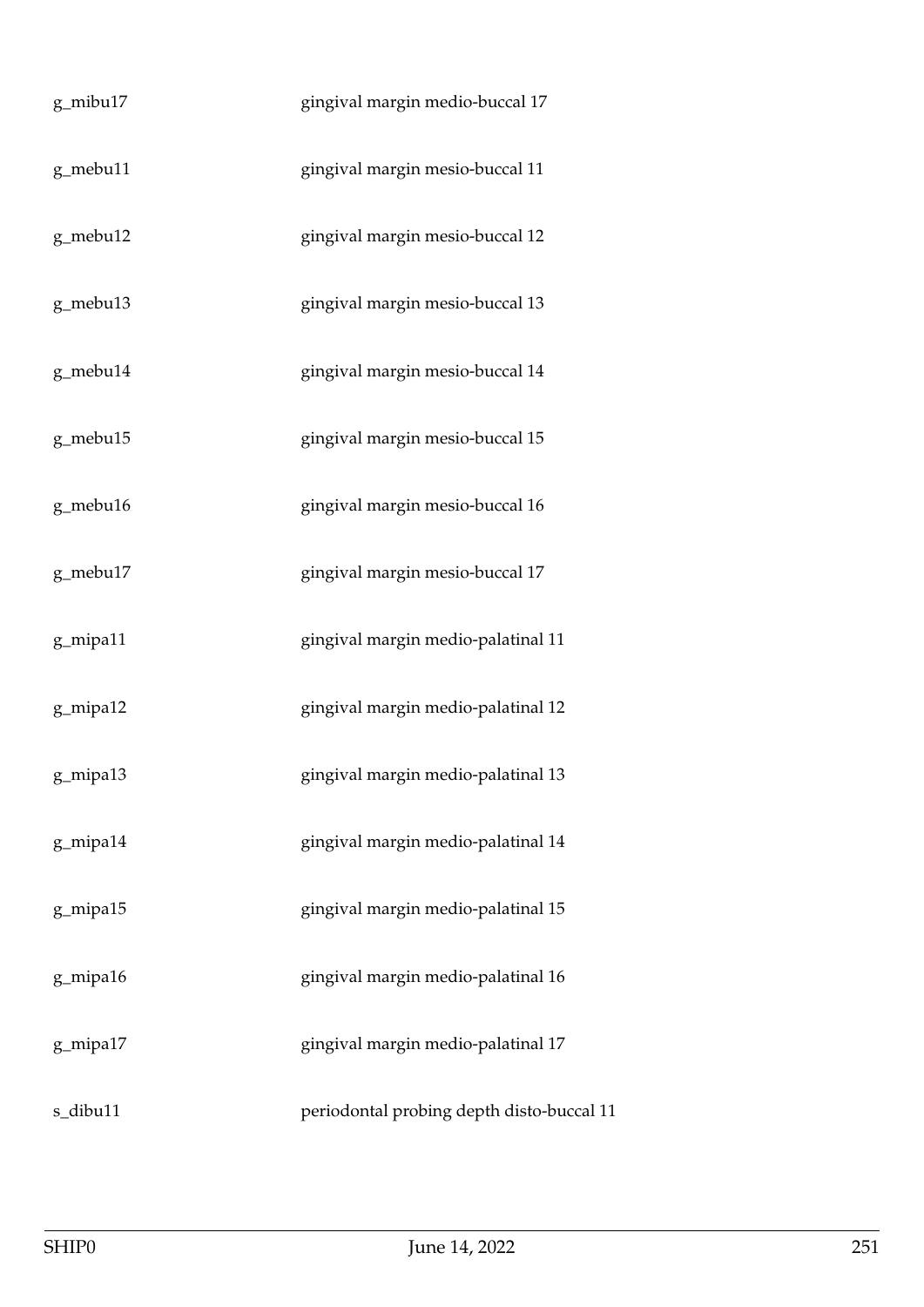| s_dibu12 | periodontal probing depth disto-buccal 12 |
|----------|-------------------------------------------|
| s_dibu13 | periodontal probing depth disto-buccal 13 |
| s_dibu14 | periodontal probing depth disto-buccal 14 |
| s_dibu15 | periodontal probing depth disto-buccal 15 |
| s_dibu16 | periodontal probing depth disto-buccal 16 |
| s_dibu17 | periodontal probing depth disto-buccal 17 |
| s_mibu11 | periodontal probing depth medio-buccal 11 |
| s_mibu12 | periodontal probing depth medio-buccal 12 |
| s_mibu13 | periodontal probing depth medio-buccal 13 |
| s_mibu14 | periodontal probing depth medio-buccal 14 |
| s_mibu15 | periodontal probing depth medio-buccal 15 |
| s_mibu16 | periodontal probing depth medio-buccal 16 |
| s_mibu17 | periodontal probing depth medio-buccal 17 |
| s_mebu11 | periodontal probing depth mesio-buccal 11 |
| s_mebu12 | periodontal probing depth mesio-buccal 12 |
| s_mebu13 | periodontal probing depth mesio-buccal 13 |
| s_mebu14 | periodontal probing depth mesio-buccal 14 |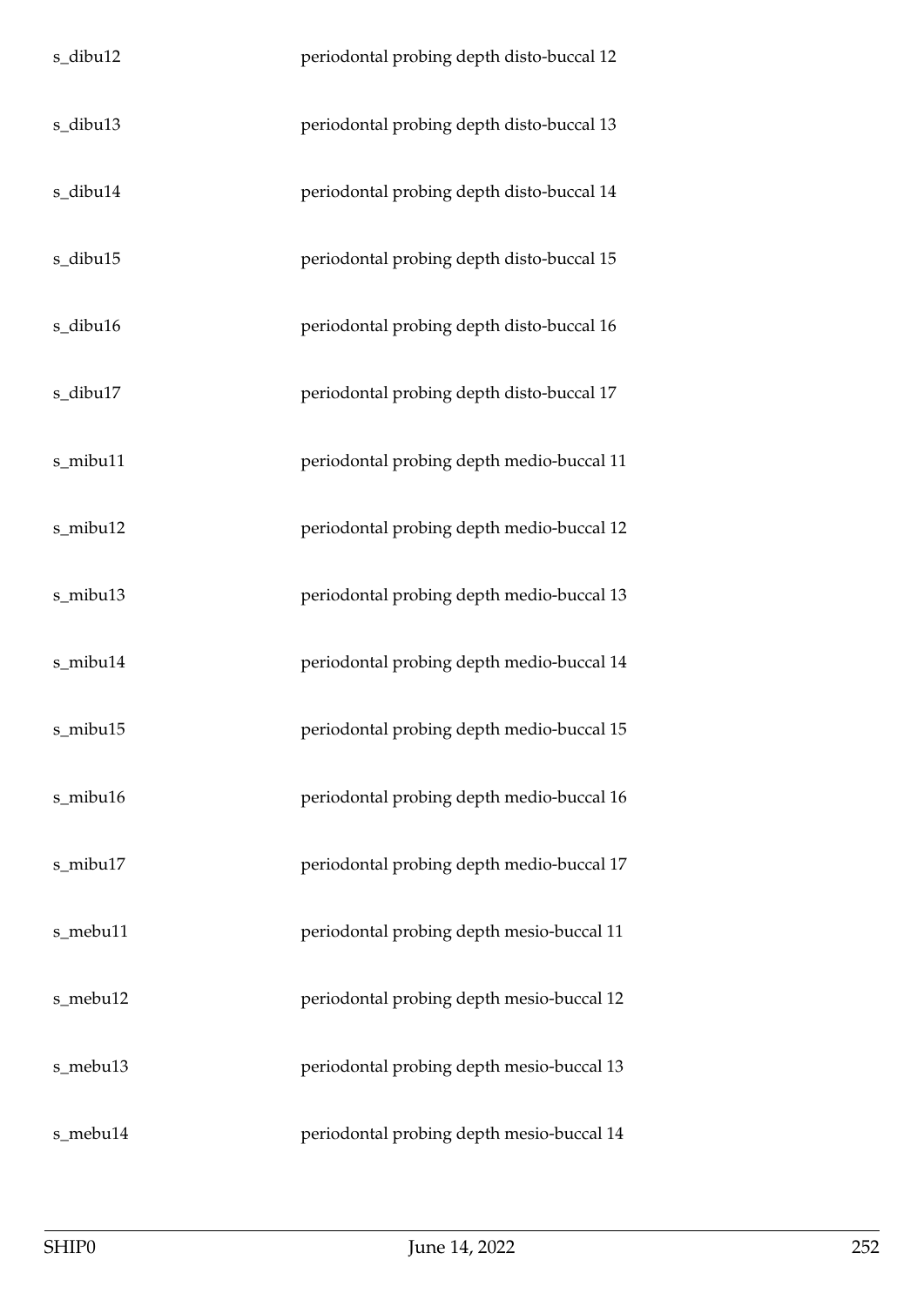| s_mebu15 | periodontal probing depth mesio-buccal 15    |
|----------|----------------------------------------------|
| s_mebu16 | periodontal probing depth mesio-buccal 16    |
| s_mebu17 | periodontal probing depth mesio-buccal 17    |
| s_mipa11 | periodontal probing depth medio-palatinal 11 |
| s_mipa12 | periodontal probing depth medio-palatinal 12 |
| s_mipa13 | periodontal probing depth medio-palatinal 13 |
| s_mipa14 | periodontal probing depth medio-palatinal 14 |
| s_mipa15 | periodontal probing depth medio-palatinal 15 |
| s_mipa16 | periodontal probing depth medio-palatinal 16 |
| s_mipa17 | periodontal probing depth medio-palatinal 17 |
| a_dibu11 | attachment loss disto-buccal 11              |
| a dibu12 | attachment loss disto-buccal 12              |
| a_dibu13 | attachment loss disto-buccal 13              |
| a_dibu14 | attachment loss disto-buccal 14              |
| a_dibu15 | attachment loss disto-buccal 15              |
| a_dibu16 | attachment loss disto-buccal 16              |
| a_dibu17 | attachment loss disto-buccal 17              |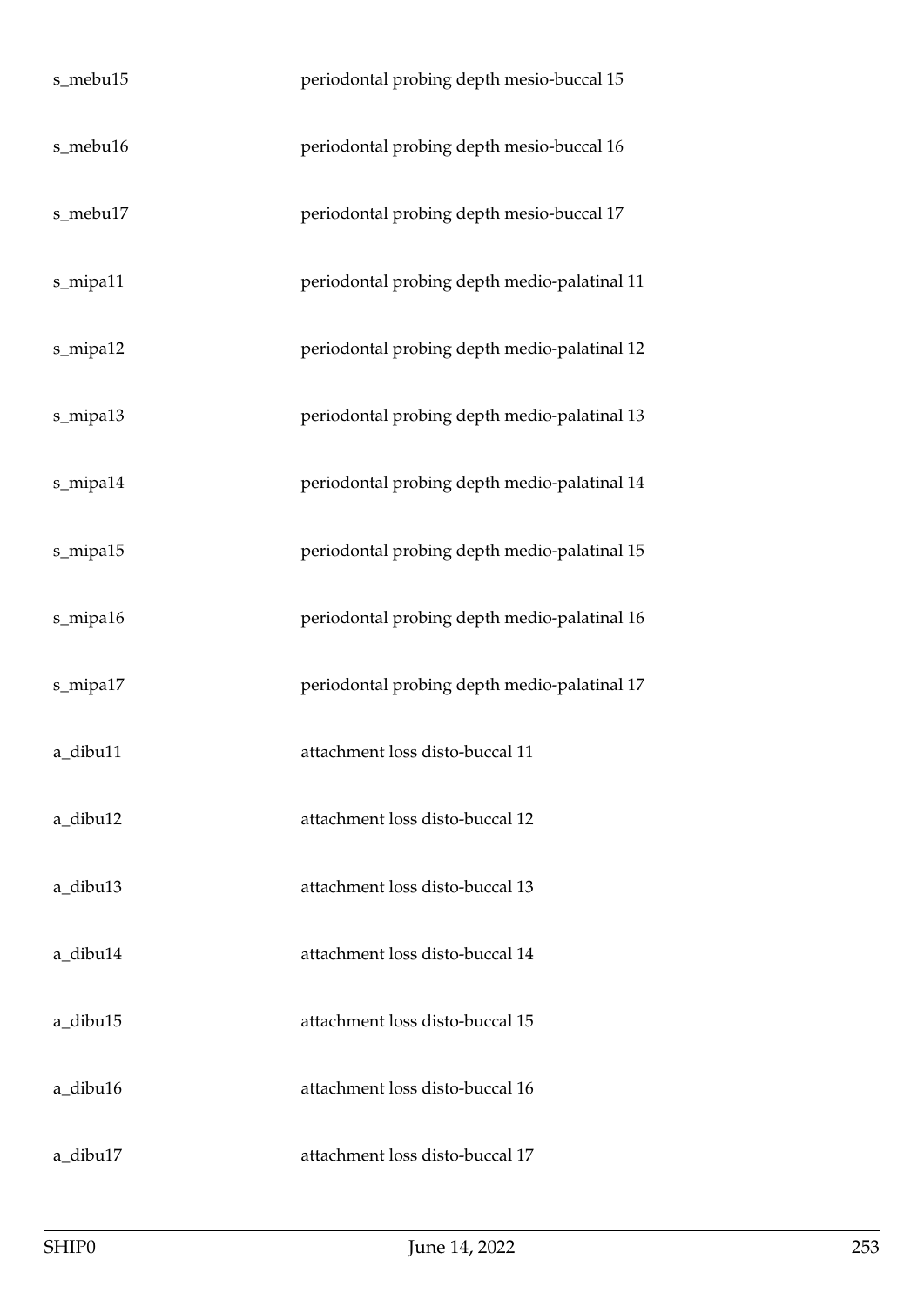| a_mibu11 | attachment loss medio-buccal 11    |
|----------|------------------------------------|
| a_mibu12 | attachment loss medio-buccal 12    |
| a_mibu13 | attachment loss medio-buccal 13    |
| a_mibu14 | attachment loss medio-buccal 14    |
| a_mibu15 | attachment loss medio-buccal 15    |
| a_mibu16 | attachment loss medio-buccal 16    |
| a_mibu17 | attachment loss medio-buccal 17    |
| a_mebu11 | attachment loss mesio-buccal 11    |
| a_mebu12 | attachment loss mesio-buccal 12    |
| a_mebu13 | attachment loss mesio-buccal 13    |
| a_mebu14 | attachment loss mesio-buccal 14    |
| a_mebu15 | attachment loss mesio-buccal 15    |
| a_mebu16 | attachment loss mesio-buccal 16    |
| a_mebu17 | attachment loss mesio-buccal 17    |
| a_mipa11 | attachment loss medio-palatinal 11 |
| a_mipa12 | attachment loss medio-palatinal 12 |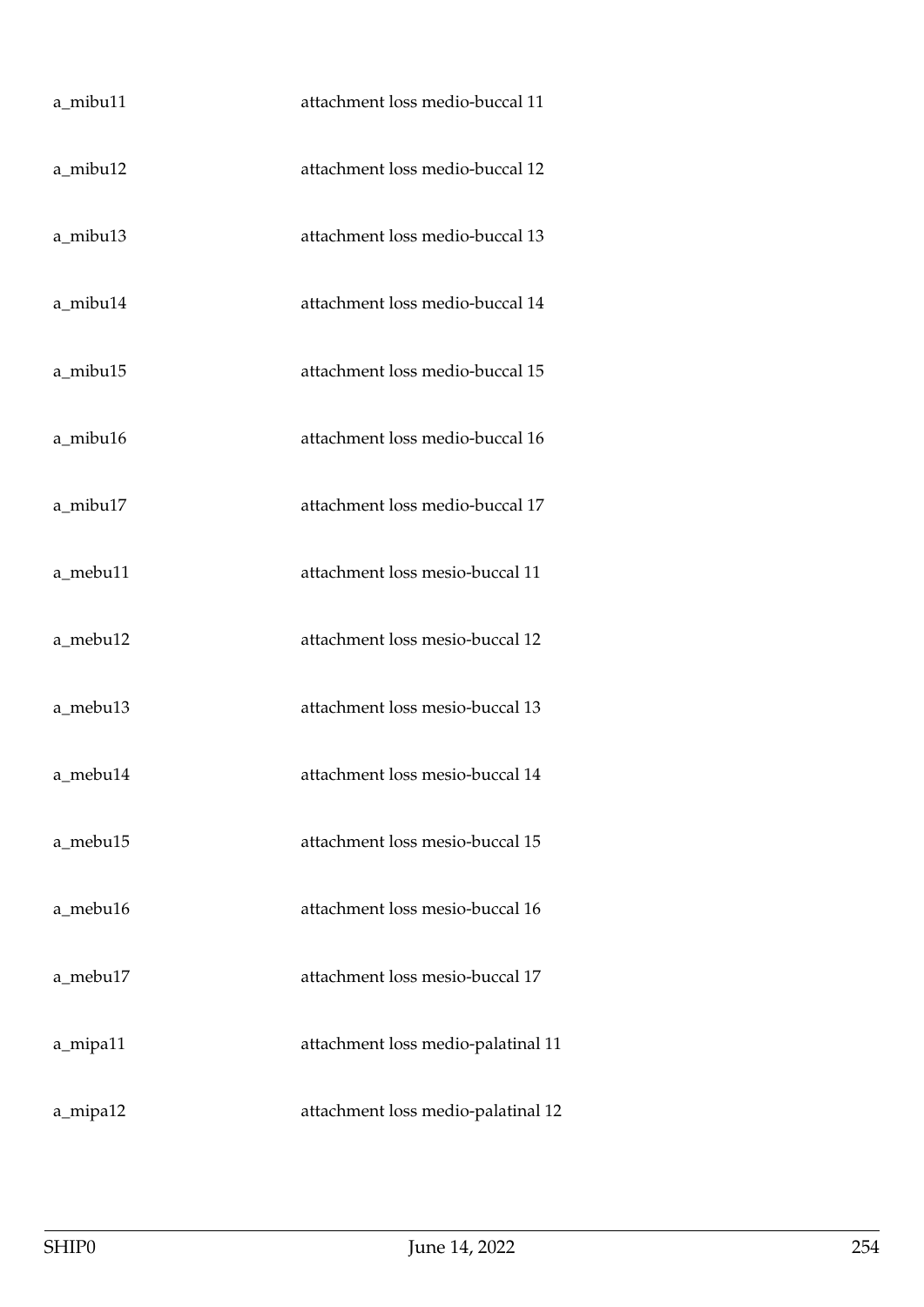| a_mipa13 | attachment loss medio-palatinal 13                      |                                      |
|----------|---------------------------------------------------------|--------------------------------------|
| a_mipa14 | attachment loss medio-palatinal 14                      |                                      |
| a_mipa15 | attachment loss medio-palatinal 15                      |                                      |
| a_mipa16 | attachment loss medio-palatinal 16                      |                                      |
| a_mipa17 | attachment loss medio-palatinal 17                      |                                      |
| b_dibu11 | haemorrhage post periodontal probing<br>disto-buccal 11 |                                      |
|          |                                                         | 0 - nicht vorhanden<br>1 - vorhanden |
| b_dibu12 | haemorrhage post periodontal probing<br>disto-buccal 12 |                                      |
|          |                                                         | 0 - nicht vorhanden<br>1 - vorhanden |
| b_dibu13 | haemorrhage post periodontal probing<br>disto-buccal 13 |                                      |
|          |                                                         | 0 - nicht vorhanden<br>1 - vorhanden |
| b_dibu14 | haemorrhage post periodontal probing<br>disto-buccal 14 |                                      |
|          |                                                         | 0 - nicht vorhanden<br>1 - vorhanden |
| b_dibu16 | haemorrhage post periodontal probing<br>disto-buccal 16 |                                      |
|          |                                                         | 0 - nicht vorhanden<br>1 - vorhanden |
| b_dibu17 | haemorrhage post periodontal probing<br>disto-buccal 17 |                                      |
|          |                                                         | 0 - nicht vorhanden<br>1 - vorhanden |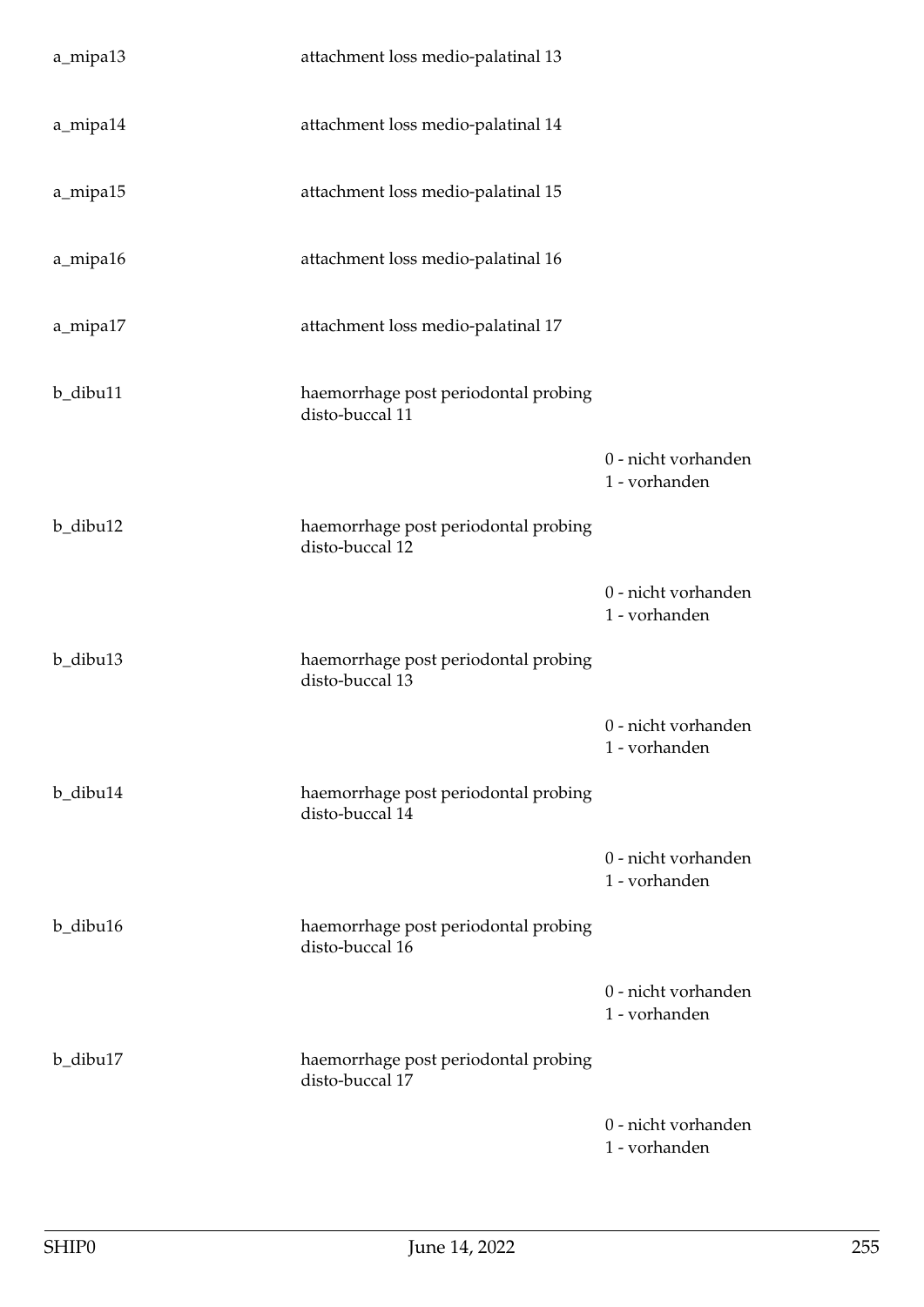| b_mibu11 | haemorrhage post periodontal probing<br>medio-buccal 11 |                                      |
|----------|---------------------------------------------------------|--------------------------------------|
|          |                                                         | 0 - nicht vorhanden<br>1 - vorhanden |
| b_mibu12 | haemorrhage post periodontal probing<br>medio-buccal 12 |                                      |
|          |                                                         | 0 - nicht vorhanden<br>1 - vorhanden |
| b_mibu13 | haemorrhage post periodontal probing<br>medio-buccal 13 |                                      |
|          |                                                         | 0 - nicht vorhanden<br>1 - vorhanden |
| b_mibu14 | haemorrhage post periodontal probing<br>medio-buccal 14 |                                      |
|          |                                                         | 0 - nicht vorhanden<br>1 - vorhanden |
| b_mibu16 | haemorrhage post periodontal probing<br>medio-buccal 16 |                                      |
|          |                                                         | 0 - nicht vorhanden<br>1 - vorhanden |
| b_mibu17 | haemorrhage post periodontal probing<br>medio-buccal 17 |                                      |
|          |                                                         | 0 - nicht vorhanden<br>1 - vorhanden |
| b mebu11 | haemorrhage post periodontal probing<br>mesio-buccal 11 |                                      |
|          |                                                         | 0 - nicht vorhanden<br>1 - vorhanden |
| b_mebu12 | haemorrhage post periodontal probing<br>mesio-buccal 12 |                                      |
|          |                                                         | 0 - nicht vorhanden<br>1 - vorhanden |
| b_mebu13 | haemorrhage post periodontal probing<br>mesio-buccal 13 |                                      |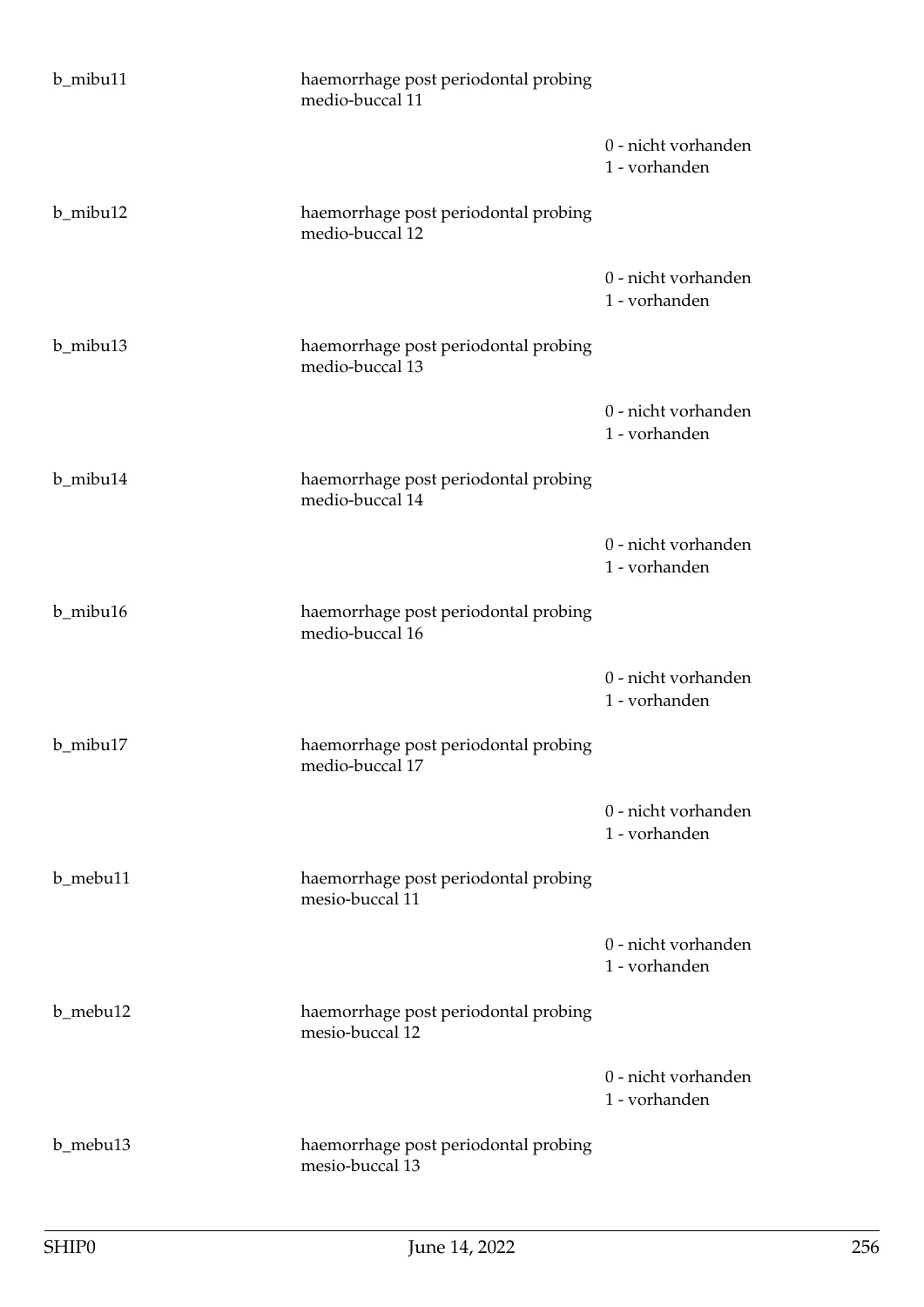|          |                                                            | 0 - nicht vorhanden<br>1 - vorhanden |
|----------|------------------------------------------------------------|--------------------------------------|
| b_mebu14 | haemorrhage post periodontal probing<br>mesio-buccal 14    |                                      |
|          |                                                            | 0 - nicht vorhanden<br>1 - vorhanden |
| b_mebu16 | haemorrhage post periodontal probing<br>mesio-buccal 16    |                                      |
|          |                                                            | 0 - nicht vorhanden<br>1 - vorhanden |
| b_mebu17 | haemorrhage post periodontal probing<br>mesio-buccal 17    |                                      |
|          |                                                            | 0 - nicht vorhanden<br>1 - vorhanden |
| b_mipa11 | haemorrhage post periodontal probing<br>medio-palatinal 11 |                                      |
|          |                                                            | 0 - nicht vorhanden<br>1 - vorhanden |
| b_mipa12 | haemorrhage post periodontal probing<br>medio-palatinal 12 |                                      |
|          |                                                            | 0 - nicht vorhanden<br>1 - vorhanden |
| b_mipa13 | haemorrhage post periodontal probing<br>medio-palatinal 13 |                                      |
|          |                                                            | 0 - nicht vorhanden<br>1 - vorhanden |
| b_mipa14 | haemorrhage post periodontal probing<br>medio-palatinal 14 |                                      |
|          |                                                            | 0 - nicht vorhanden<br>1 - vorhanden |
| b_mipa16 | haemorrhage post periodontal probing<br>medio-palatinal 16 |                                      |
|          |                                                            | 0 - nicht vorhanden<br>1 - vorhanden |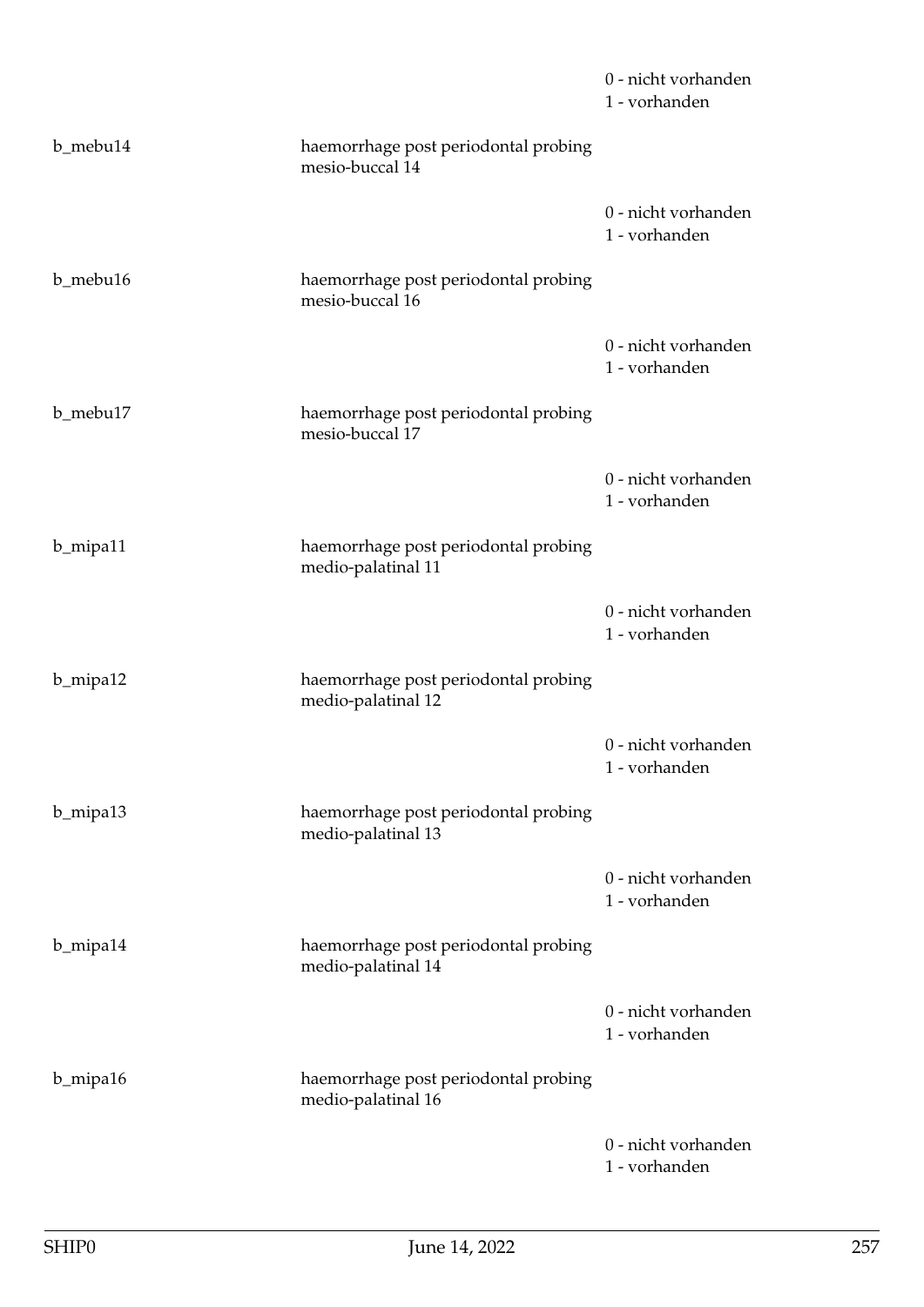| b_mipa17 | haemorrhage post periodontal probing<br>medio-palatinal 17 |                                                                                                                                                                     |
|----------|------------------------------------------------------------|---------------------------------------------------------------------------------------------------------------------------------------------------------------------|
|          |                                                            | 0 - nicht vorhanden<br>1 - vorhanden                                                                                                                                |
| f_mepa16 | furcation mesio-palatinal 16                               |                                                                                                                                                                     |
|          |                                                            | 0 - Grad 0 Einziehung nicht tastbar<br>1 - Grad 1 Einziehung tastbar<br>2 - Grad 2 Furkationstiefe > 3 mm, <=<br>$8 \text{ mm}$<br>3 - Grad 3 Furkationstiefe >8 mm |
| f_mepa17 | furcation mesio-palatinal 17                               |                                                                                                                                                                     |
|          |                                                            | 0 - Grad 0 Einziehung nicht tastbar<br>1 - Grad 1 Einziehung tastbar<br>2 - Grad 2 Furkationstiefe > 3 mm, <=<br>$8 \text{ mm}$<br>3 - Grad 3 Furkationstiefe >8 mm |
| f_mibu16 | furcation medio-buccal 16                                  |                                                                                                                                                                     |
|          |                                                            | 0 - Grad 0 Einziehung nicht tastbar<br>1 - Grad 1 Einziehung tastbar<br>2 - Grad 2 Furkationstiefe > 3 mm, <=<br>8 mm<br>3 - Grad 3 Furkationstiefe >8 mm           |
| f_mibu17 | furcation medio-buccal 17                                  |                                                                                                                                                                     |
|          |                                                            | 0 - Grad 0 Einziehung nicht tastbar<br>1 - Grad 1 Einziehung tastbar<br>2 - Grad 2 Furkationstiefe > 3 mm, <=<br>$8 \text{ mm}$<br>3 - Grad 3 Furkationstiefe >8 mm |
| g_dibu41 | gingival margin disto-buccal 41                            |                                                                                                                                                                     |
| g_dibu42 | gingival margin disto-buccal 42                            |                                                                                                                                                                     |
| g_dibu43 | gingival margin disto-buccal 43                            |                                                                                                                                                                     |
| g_dibu44 | gingival margin disto-buccal 44                            |                                                                                                                                                                     |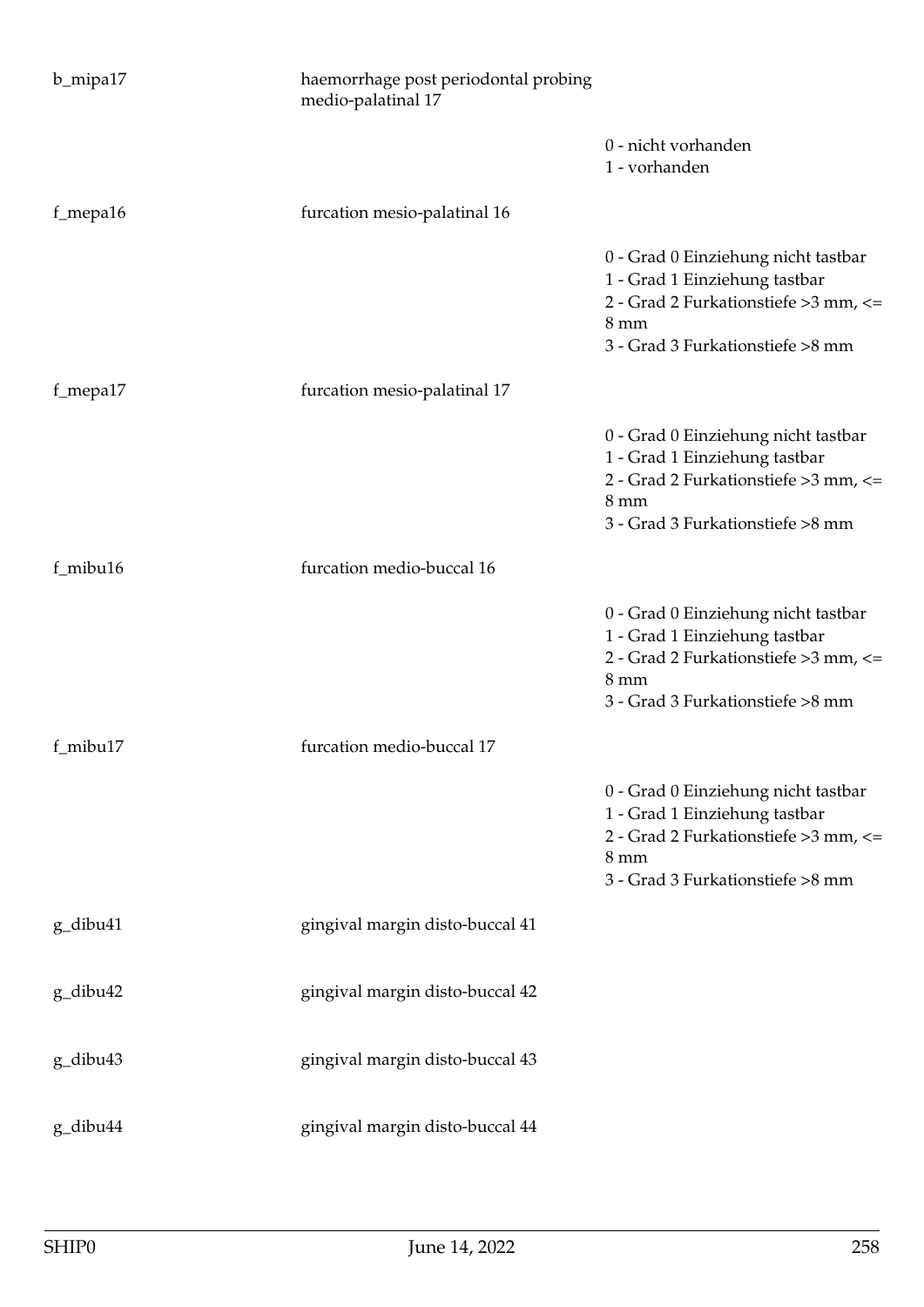| g_dibu45 | gingival margin disto-buccal 45 |
|----------|---------------------------------|
| g_dibu46 | gingival margin disto-buccal 46 |
| g_dibu47 | gingival margin disto-buccal 47 |
| g_mibu41 | gingival margin medio-buccal 41 |
| g_mibu42 | gingival margin medio-buccal 42 |
| g_mibu43 | gingival margin medio-buccal 43 |
| g_mibu44 | gingival margin medio-buccal 44 |
| g_mibu45 | gingival margin medio-buccal 45 |
| g_mibu46 | gingival margin medio-buccal 46 |
| g_mibu47 | gingival margin medio-buccal 47 |
| g_mebu41 | gingival margin mesio-buccal 41 |
| g_mebu42 | gingival margin mesio-buccal 42 |
| g_mebu43 | gingival margin mesio-buccal 43 |
| g_mebu44 | gingival margin mesio-buccal 44 |
| g_mebu45 | gingival margin mesio-buccal 45 |
| g_mebu46 | gingival margin mesio-buccal 46 |
| g_mebu47 | gingival margin mesio-buccal 47 |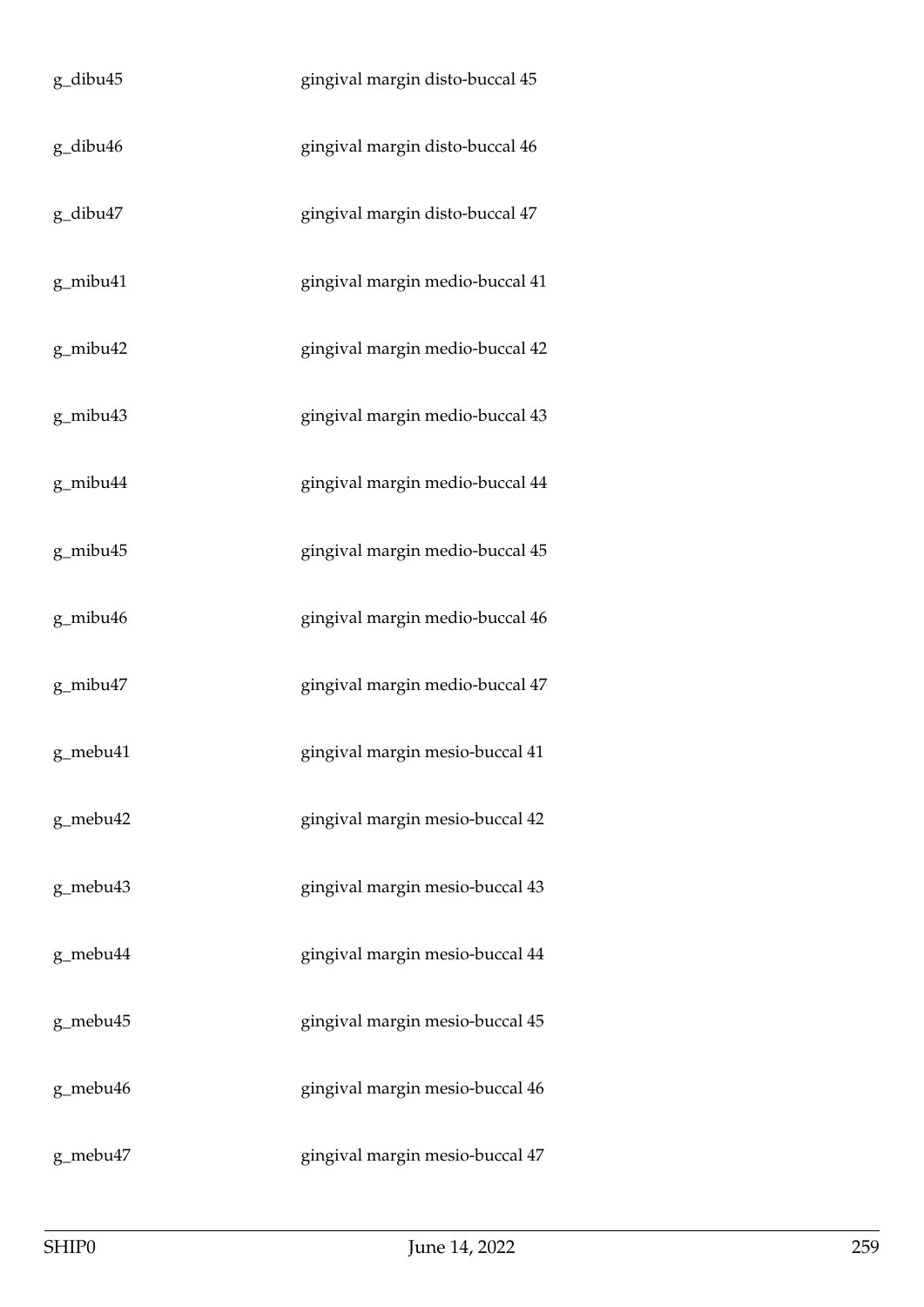| g_mili41 | gingival margin medio-lingual 41          |
|----------|-------------------------------------------|
| g_mili42 | gingival margin medio-lingual 42          |
| g_mili43 | gingival margin medio-lingual 43          |
| g_mili44 | gingival margin medio-lingual 44          |
| g_mili45 | gingival margin medio-lingual 45          |
| g_mili46 | gingival margin medio-lingual 46          |
| g_mili47 | gingival margin medio-lingual 47          |
| s_dibu41 | periodontal probing depth disto-buccal 41 |
| s_dibu42 | periodontal probing depth disto-buccal 42 |
| s_dibu43 | periodontal probing depth disto-buccal 43 |
| s_dibu44 | periodontal probing depth disto-buccal 44 |
| s_dibu45 | periodontal probing depth disto-buccal 45 |
| s_dibu46 | periodontal probing depth disto-buccal 46 |
| s_dibu47 | periodontal probing depth disto-buccal 47 |
| s_mibu41 | periodontal probing depth medio-buccal 41 |
| s_mibu42 | periodontal probing depth medio-buccal 42 |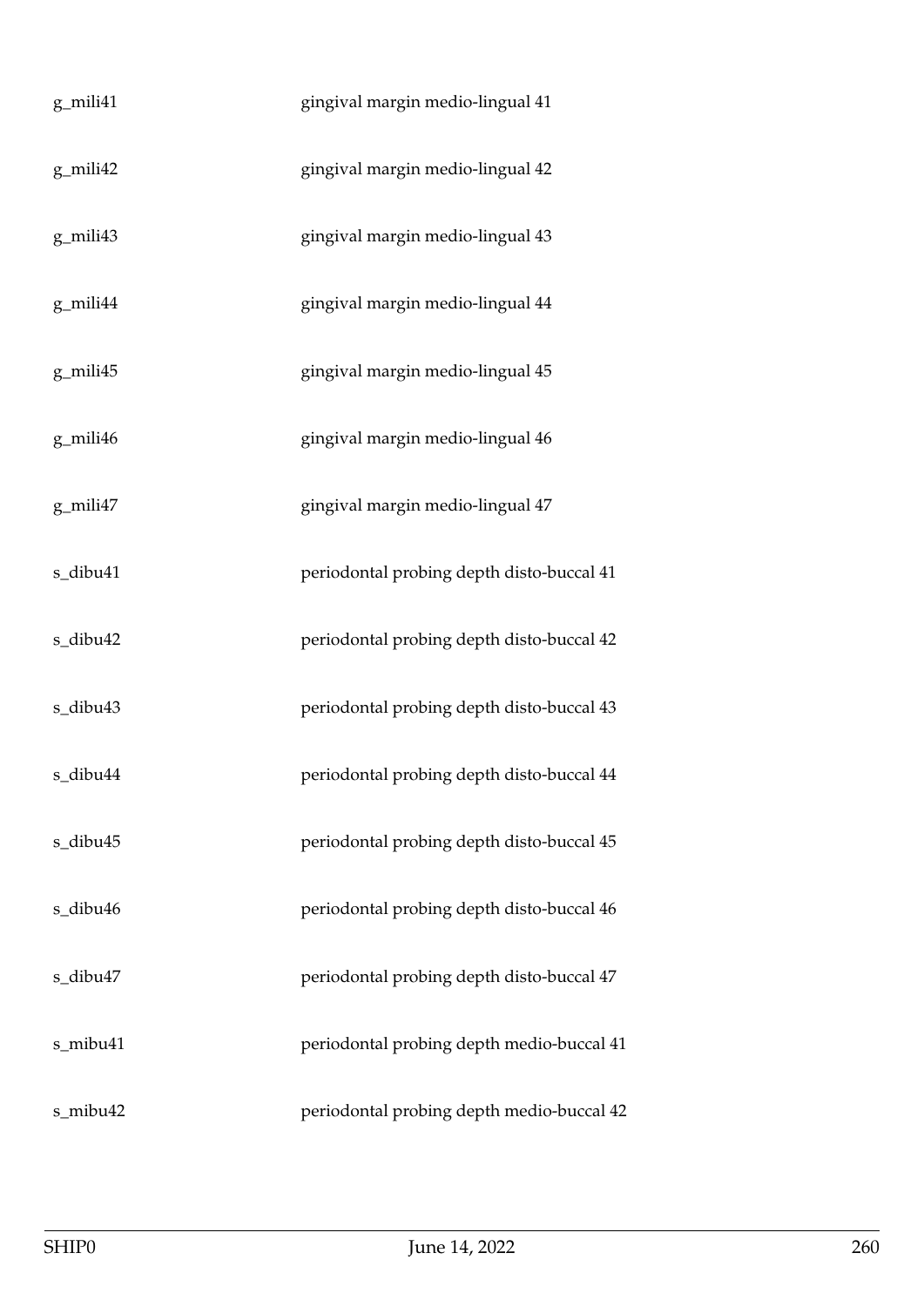| s_mibu43 | periodontal probing depth medio-buccal 43  |
|----------|--------------------------------------------|
| s_mibu44 | periodontal probing depth medio-buccal 44  |
| s_mibu45 | periodontal probing depth medio-buccal 45  |
| s_mibu46 | periodontal probing depth medio-buccal 46  |
| s_mibu47 | periodontal probing depth medio-buccal 47  |
| s_mebu41 | periodontal probing depth mesio-buccal 41  |
| s_mebu42 | periodontal probing depth mesio-buccal 42  |
| s_mebu43 | periodontal probing depth mesio-buccal 43  |
| s_mebu44 | periodontal probing depth mesio-buccal 44  |
| s_mebu45 | periodontal probing depth mesio-buccal 45  |
| s_mebu46 | periodontal probing depth mesio-buccal 46  |
| s_mebu47 | periodontal probing depth mesio-buccal 47  |
| s_mili41 | periodontal probing depth medio-lingual 41 |
| s_mili42 | periodontal probing depth medio-lingual 42 |
| s_mili43 | periodontal probing depth medio-lingual 43 |
| s_mili44 | periodontal probing depth medio-lingual 44 |
| s_mili45 | periodontal probing depth medio-lingual 45 |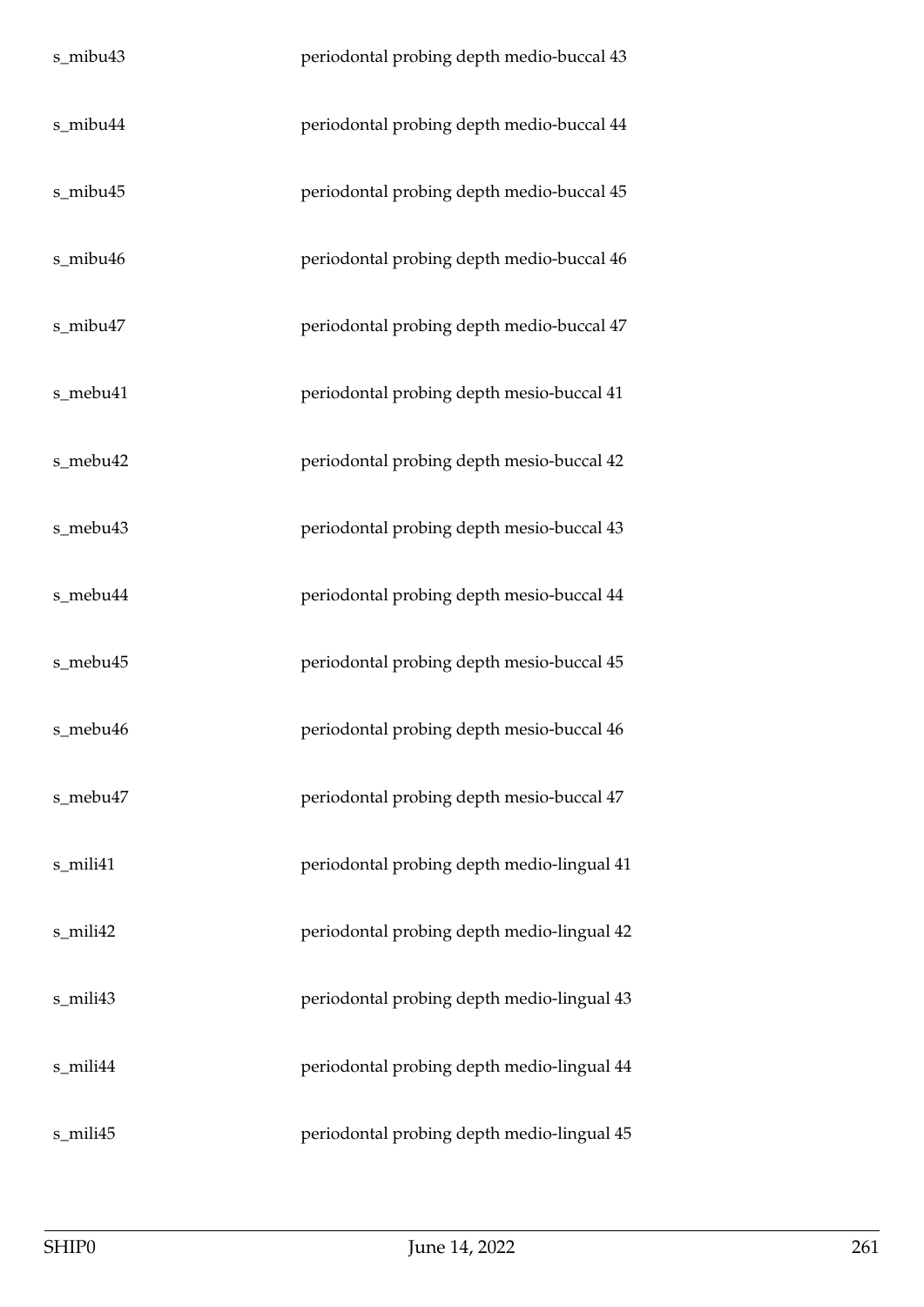| s_mili46 | periodontal probing depth medio-lingual 46 |
|----------|--------------------------------------------|
| s_mili47 | periodontal probing depth medio-lingual 47 |
| a_dibu41 | attachment loss disto-buccal 41            |
| a_dibu42 | attachment loss disto-buccal 42            |
| a_dibu43 | attachment loss disto-buccal 43            |
| a_dibu44 | attachment loss disto-buccal 44            |
| a_dibu45 | attachment loss disto-buccal 45            |
| a_dibu46 | attachment loss disto-buccal 46            |
| a_dibu47 | attachment loss disto-buccal 47            |
| a_mibu41 | attachment loss medio-buccal 41            |
| a_mibu42 | attachment loss medio-buccal 42            |
| a mibu43 | attachment loss medio-buccal 43            |
| a mibu44 | attachment loss medio-buccal 44            |
| a_mibu45 | attachment loss medio-buccal 45            |
| a mibu46 | attachment loss medio-buccal 46            |
| a mibu47 | attachment loss medio-buccal 47            |
| a mebu41 | attachment loss mesio-buccal 41            |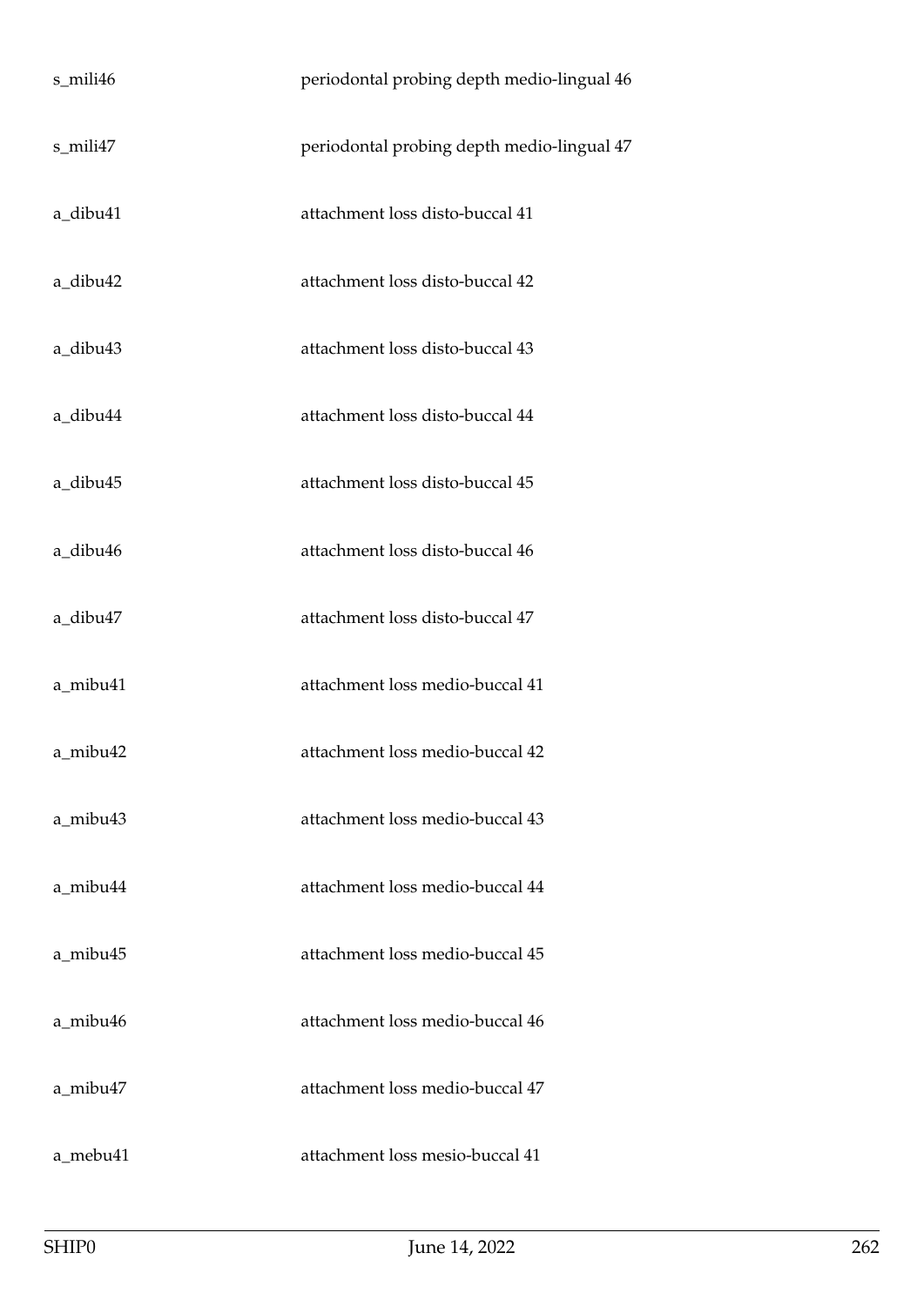| a_mebu42 | attachment loss mesio-buccal 42                         |                                      |
|----------|---------------------------------------------------------|--------------------------------------|
| a_mebu43 | attachment loss mesio-buccal 43                         |                                      |
| a_mebu44 | attachment loss mesio-buccal 44                         |                                      |
| a_mebu45 | attachment loss mesio-buccal 45                         |                                      |
| a_mebu46 | attachment loss mesio-buccal 46                         |                                      |
| a_mebu47 | attachment loss mesio-buccal 47                         |                                      |
| a_mili41 | attachment loss medio-lingual 41                        |                                      |
| a_mili42 | attachment loss medio-lingual 42                        |                                      |
| a_mili43 | attachment loss medio-lingual 43                        |                                      |
| a_mili44 | attachment loss medio-lingual 44                        |                                      |
| a_mili45 | attachment loss medio-lingual 45                        |                                      |
| a_mili46 | attachment loss medio-lingual 46                        |                                      |
| a_mili47 | attachment loss medio-lingual 47                        |                                      |
| b_dibu41 | haemorrhage post periodontal probing<br>disto-buccal 41 |                                      |
|          |                                                         | 0 - nicht vorhanden<br>1 - vorhanden |
| b_dibu42 | haemorrhage post periodontal probing<br>disto-buccal 42 |                                      |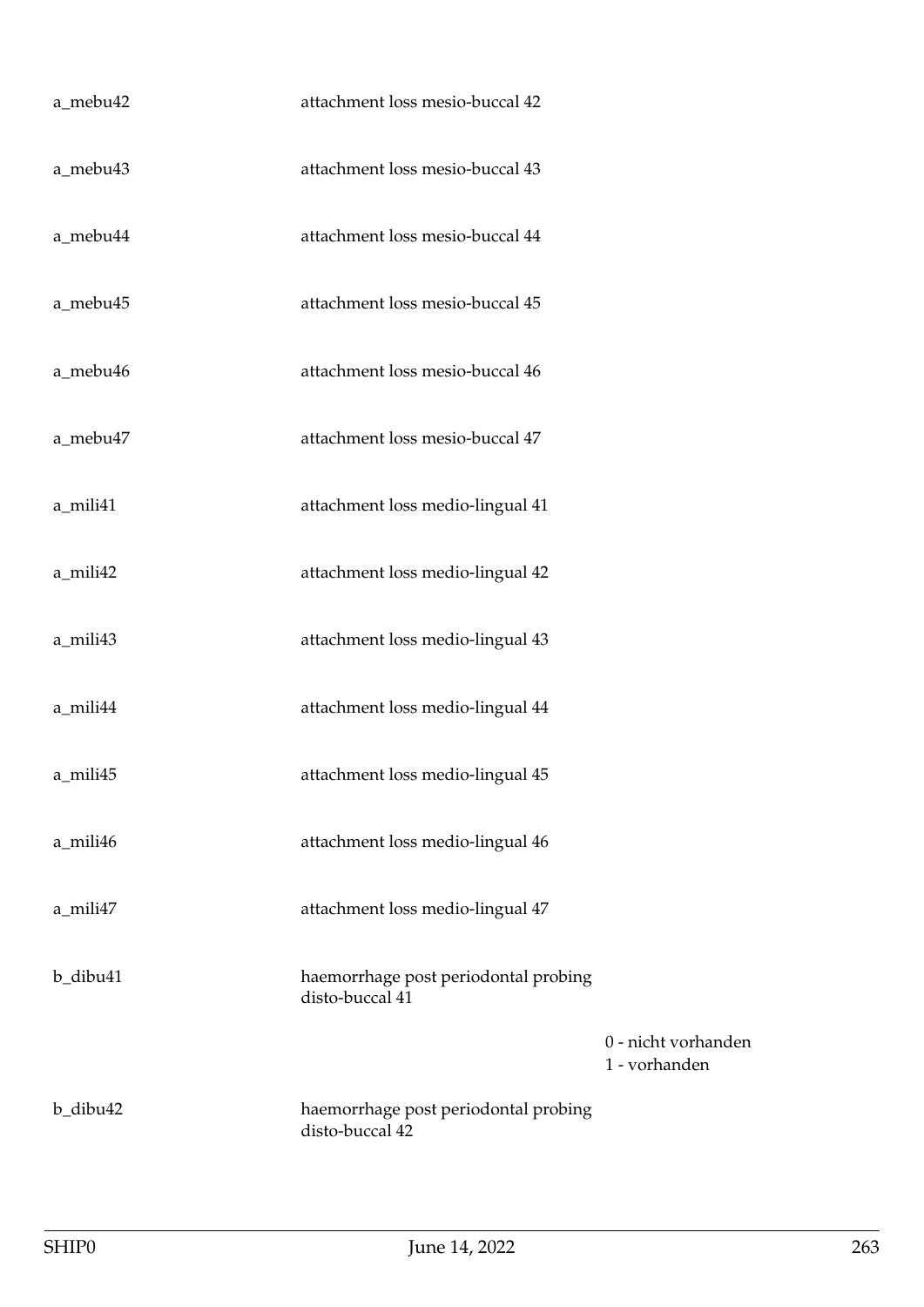|          |                                                         | 0 - nicht vorhanden<br>1 - vorhanden |
|----------|---------------------------------------------------------|--------------------------------------|
| b_dibu43 | haemorrhage post periodontal probing<br>disto-buccal 43 |                                      |
|          |                                                         | 0 - nicht vorhanden<br>1 - vorhanden |
| b_dibu44 | haemorrhage post periodontal probing<br>disto-buccal 44 |                                      |
|          |                                                         | 0 - nicht vorhanden<br>1 - vorhanden |
| b_dibu46 | haemorrhage post periodontal probing<br>disto-buccal 46 |                                      |
|          |                                                         | 0 - nicht vorhanden<br>1 - vorhanden |
| b_dibu47 | haemorrhage post periodontal probing<br>disto-buccal 47 |                                      |
|          |                                                         | 0 - nicht vorhanden<br>1 - vorhanden |
| b_mibu41 | haemorrhage post periodontal probing<br>medio-buccal 41 |                                      |
|          |                                                         | 0 - nicht vorhanden<br>1 - vorhanden |
| b_mibu42 | haemorrhage post periodontal probing<br>medio-buccal 42 |                                      |
|          |                                                         | 0 - nicht vorhanden<br>1 - vorhanden |
| b_mibu43 | haemorrhage post periodontal probing<br>medio-buccal 43 |                                      |
|          |                                                         | 0 - nicht vorhanden<br>1 - vorhanden |
| b_mibu44 | haemorrhage post periodontal probing<br>medio-buccal 44 |                                      |
|          |                                                         | 0 - nicht vorhanden<br>1 - vorhanden |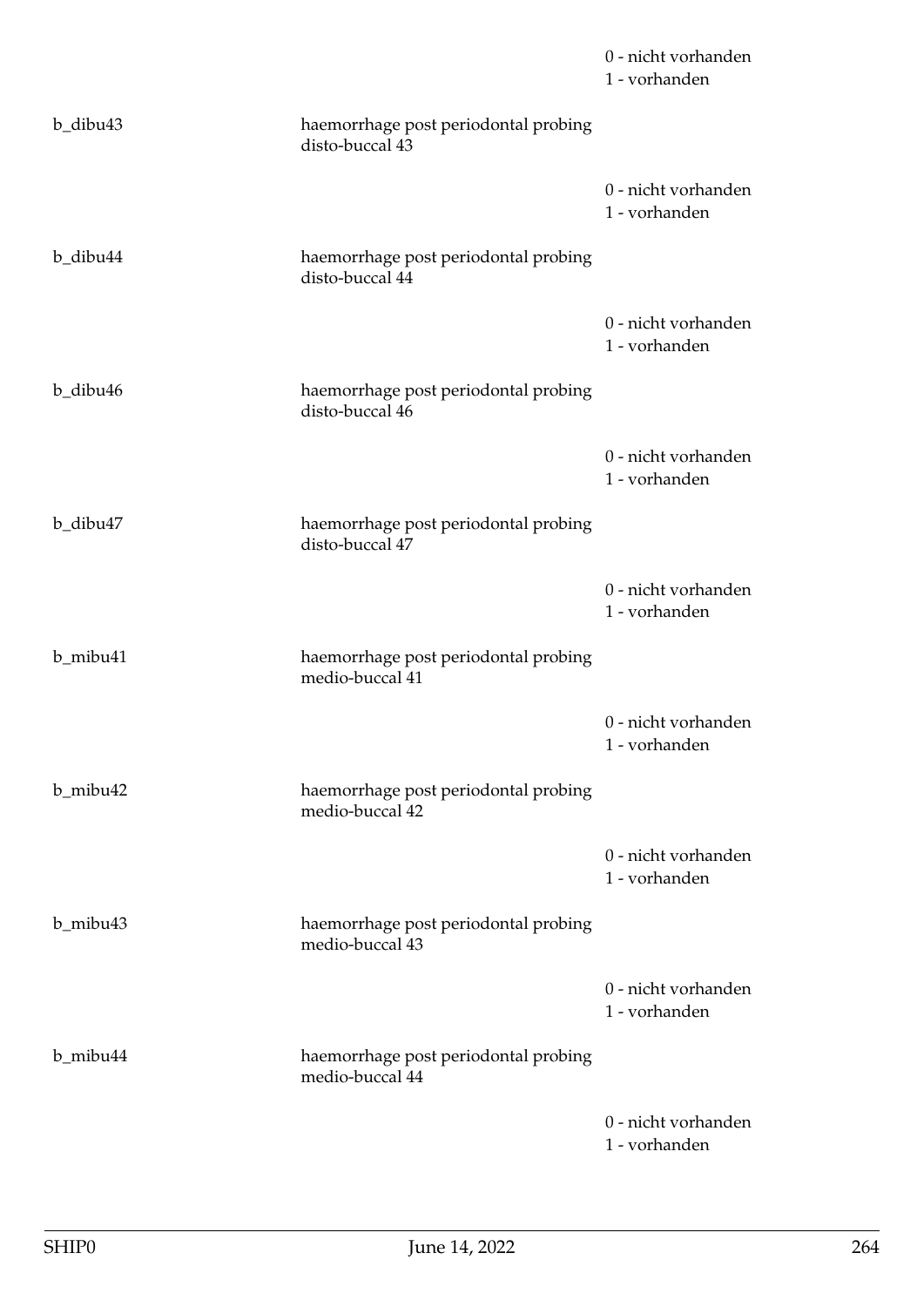| b_mibu46 | haemorrhage post periodontal probing<br>medio-buccal 46  |                                      |
|----------|----------------------------------------------------------|--------------------------------------|
|          |                                                          | 0 - nicht vorhanden<br>1 - vorhanden |
| b_mibu47 | haemorrhage post periodontal probing<br>medio-buccal 47  |                                      |
|          |                                                          | 0 - nicht vorhanden<br>1 - vorhanden |
| b_mebu41 | haemorrhage post periodontal probing<br>mesio-buccal 41  |                                      |
|          |                                                          | 0 - nicht vorhanden<br>1 - vorhanden |
| b_mebu42 | haemorrhage post periodontal probing<br>mesio-buccal 42  |                                      |
|          |                                                          | 0 - nicht vorhanden<br>1 - vorhanden |
| b_mebu43 | haemorrhage post periodontal probing<br>mesio-buccal 43  |                                      |
|          |                                                          | 0 - nicht vorhanden<br>1 - vorhanden |
| b_mebu44 | haemorrhage post periodontal probing<br>mesio-buccal 44  |                                      |
|          |                                                          | 0 - nicht vorhanden<br>1 - vorhanden |
| b_mebu46 | haemorrhage post periodontal probing<br>mesio-buccal 46  |                                      |
|          |                                                          | 0 - nicht vorhanden<br>1 - vorhanden |
| b_mebu47 | haemorrhage post periodontal probing<br>mesio-buccal 47  |                                      |
|          |                                                          | 0 - nicht vorhanden<br>1 - vorhanden |
| b_mili41 | haemorrhage post periodontal probing<br>medio-lingual 41 |                                      |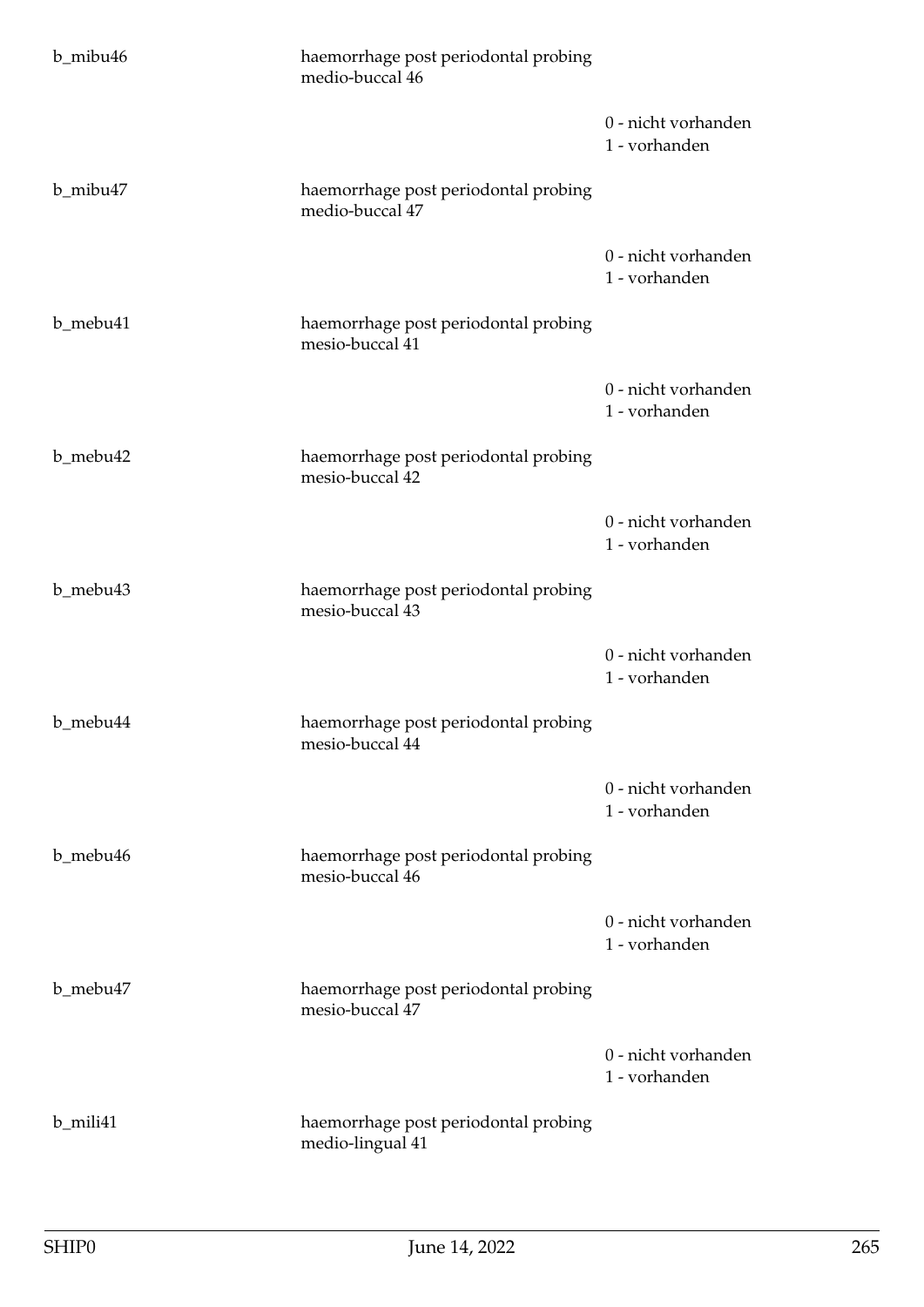|          |                                                          | 0 - nicht vorhanden<br>1 - vorhanden                                                                                                                                |
|----------|----------------------------------------------------------|---------------------------------------------------------------------------------------------------------------------------------------------------------------------|
| b_mili42 | haemorrhage post periodontal probing<br>medio-lingual 42 |                                                                                                                                                                     |
|          |                                                          | 0 - nicht vorhanden<br>1 - vorhanden                                                                                                                                |
| b_mili43 | haemorrhage post periodontal probing<br>medio-lingual 43 |                                                                                                                                                                     |
|          |                                                          | 0 - nicht vorhanden<br>1 - vorhanden                                                                                                                                |
| b_mili44 | haemorrhage post periodontal probing<br>medio-lingual 44 |                                                                                                                                                                     |
|          |                                                          | 0 - nicht vorhanden<br>1 - vorhanden                                                                                                                                |
| b_mili46 | haemorrhage post periodontal probing<br>medio-lingual 46 |                                                                                                                                                                     |
|          |                                                          | 0 - nicht vorhanden<br>1 - vorhanden                                                                                                                                |
| b_mili47 | haemorrhage post periodontal probing<br>medio-lingual 47 |                                                                                                                                                                     |
|          |                                                          | 0 - nicht vorhanden<br>1 - vorhanden                                                                                                                                |
| f_mibu46 | furcation medio-buccal 46                                |                                                                                                                                                                     |
|          |                                                          | 0 - Grad 0 Einziehung nicht tastbar<br>1 - Grad 1 Einziehung tastbar<br>2 - Grad 2 Furkationstiefe > 3 mm, <=<br>$8 \text{ mm}$<br>3 - Grad 3 Furkationstiefe >8 mm |
| f_mibu47 | furcation medio-buccal 47                                |                                                                                                                                                                     |
|          |                                                          | 0 - Grad 0 Einziehung nicht tastbar<br>1 - Grad 1 Einziehung tastbar<br>2 - Grad 2 Furkationstiefe > 3 mm, <=<br>$8 \text{ mm}$<br>3 - Grad 3 Furkationstiefe >8 mm |
| f_mili46 | furcation medio-lingual 46                               |                                                                                                                                                                     |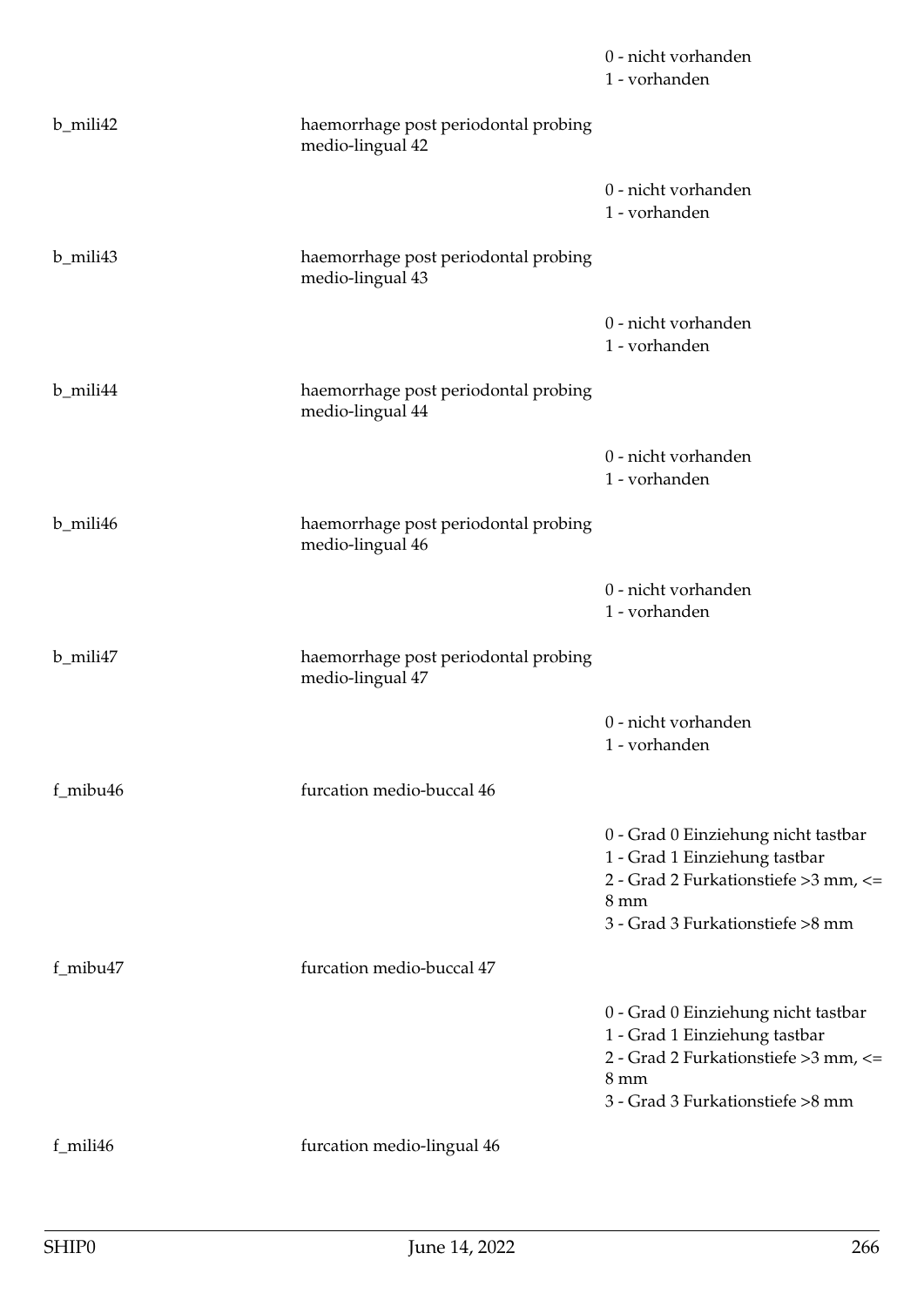|          |                                 | 0 - Grad 0 Einziehung nicht tastbar<br>1 - Grad 1 Einziehung tastbar<br>2 - Grad 2 Furkationstiefe > 3 mm, <=<br>$8 \text{ mm}$<br>3 - Grad 3 Furkationstiefe >8 mm |
|----------|---------------------------------|---------------------------------------------------------------------------------------------------------------------------------------------------------------------|
| f_mili47 | furcation medio-lingual 47      |                                                                                                                                                                     |
|          |                                 | 0 - Grad 0 Einziehung nicht tastbar<br>1 - Grad 1 Einziehung tastbar<br>2 - Grad 2 Furkationstiefe > 3 mm, <=<br>$8 \text{ mm}$<br>3 - Grad 3 Furkationstiefe >8 mm |
| zsdibu11 | dental calculus disto-buccal 11 |                                                                                                                                                                     |
|          |                                 | 0 - nicht vorhanden<br>1 - vorhanden                                                                                                                                |
| zsdibu12 | dental calculus disto-buccal 12 |                                                                                                                                                                     |
|          |                                 | 0 - nicht vorhanden<br>1 - vorhanden                                                                                                                                |
| zsdibu13 | dental calculus disto-buccal 13 |                                                                                                                                                                     |
|          |                                 | 0 - nicht vorhanden<br>1 - vorhanden                                                                                                                                |
| zsdibu14 | dental calculus disto-buccal 14 |                                                                                                                                                                     |
|          |                                 | 0 - nicht vorhanden<br>1 - vorhanden                                                                                                                                |
| zsdibu16 | dental calculus disto-buccal 16 |                                                                                                                                                                     |
|          |                                 | 0 - nicht vorhanden<br>1 - vorhanden                                                                                                                                |
| zsdibu17 | dental calculus disto-buccal 17 |                                                                                                                                                                     |
|          |                                 | 0 - nicht vorhanden<br>1 - vorhanden                                                                                                                                |
| zsmibu11 | dental calculus medio-buccal 11 |                                                                                                                                                                     |
|          |                                 | 0 - nicht vorhanden<br>1 - vorhanden                                                                                                                                |
| zsmibu12 | dental calculus medio-buccal 12 |                                                                                                                                                                     |
|          |                                 |                                                                                                                                                                     |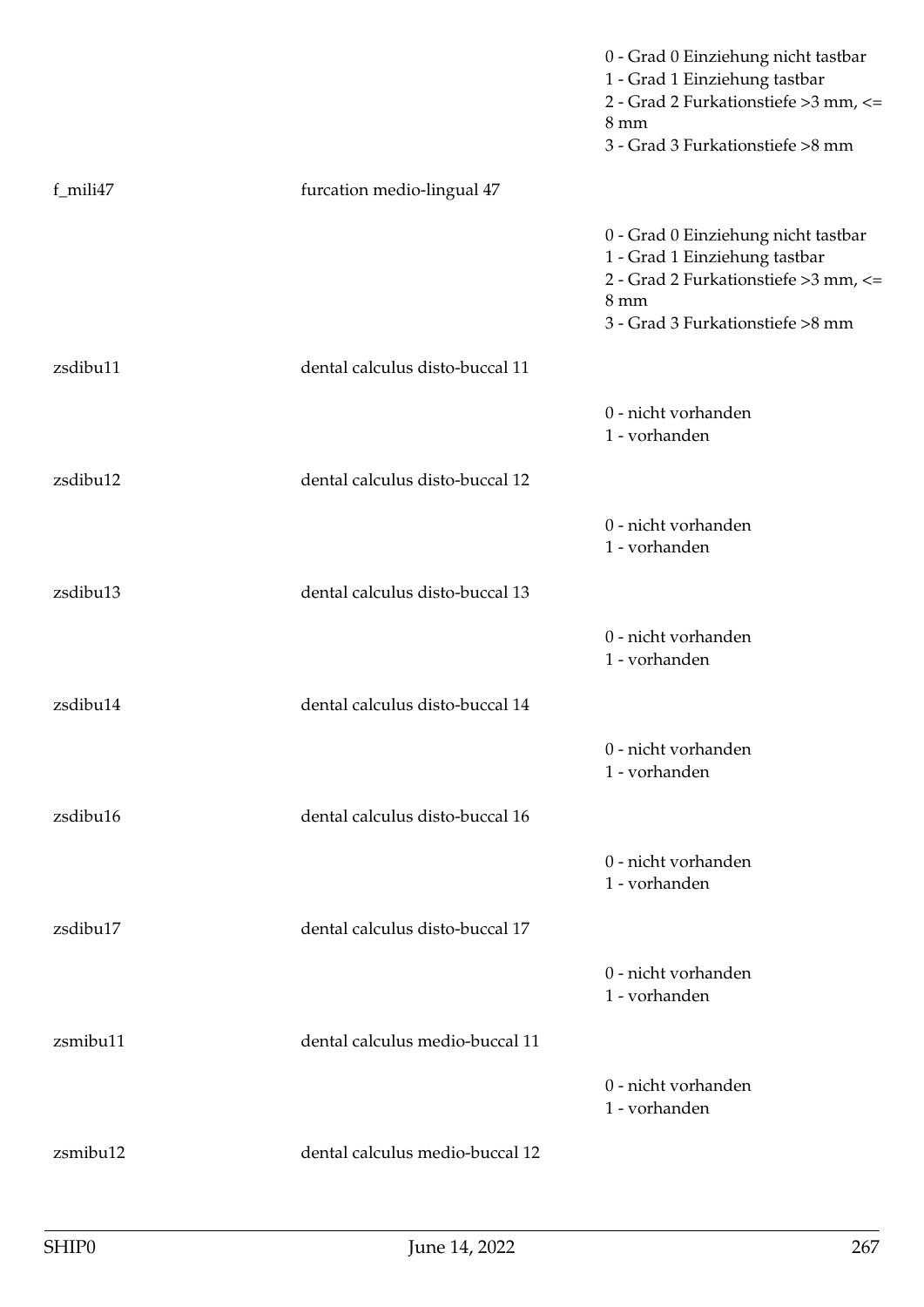|          |                                 | 0 - nicht vorhanden<br>1 - vorhanden |
|----------|---------------------------------|--------------------------------------|
| zsmibu13 | dental calculus medio-buccal 13 |                                      |
|          |                                 | 0 - nicht vorhanden<br>1 - vorhanden |
| zsmibu14 | dental calculus medio-buccal 14 |                                      |
|          |                                 | 0 - nicht vorhanden<br>1 - vorhanden |
| zsmibu16 | dental calculus medio-buccal 16 |                                      |
|          |                                 | 0 - nicht vorhanden<br>1 - vorhanden |
| zsmibu17 | dental calculus medio-buccal 17 |                                      |
|          |                                 | 0 - nicht vorhanden<br>1 - vorhanden |
| zsmebu11 | dental calculus mesio-buccal 11 |                                      |
|          |                                 | 0 - nicht vorhanden<br>1 - vorhanden |
| zsmebu12 | dental calculus mesio-buccal 12 |                                      |
|          |                                 | 0 - nicht vorhanden<br>1 - vorhanden |
| zsmebu13 | dental calculus mesio-buccal 13 |                                      |
|          |                                 | 0 - nicht vorhanden<br>1 - vorhanden |
| zsmebu14 | dental calculus mesio-buccal 14 |                                      |
|          |                                 | 0 - nicht vorhanden<br>1 - vorhanden |
| zsmebu16 | dental calculus mesio-buccal 16 |                                      |
|          |                                 | 0 - nicht vorhanden<br>1 - vorhanden |
| zsmebu17 | dental calculus mesio-buccal 17 |                                      |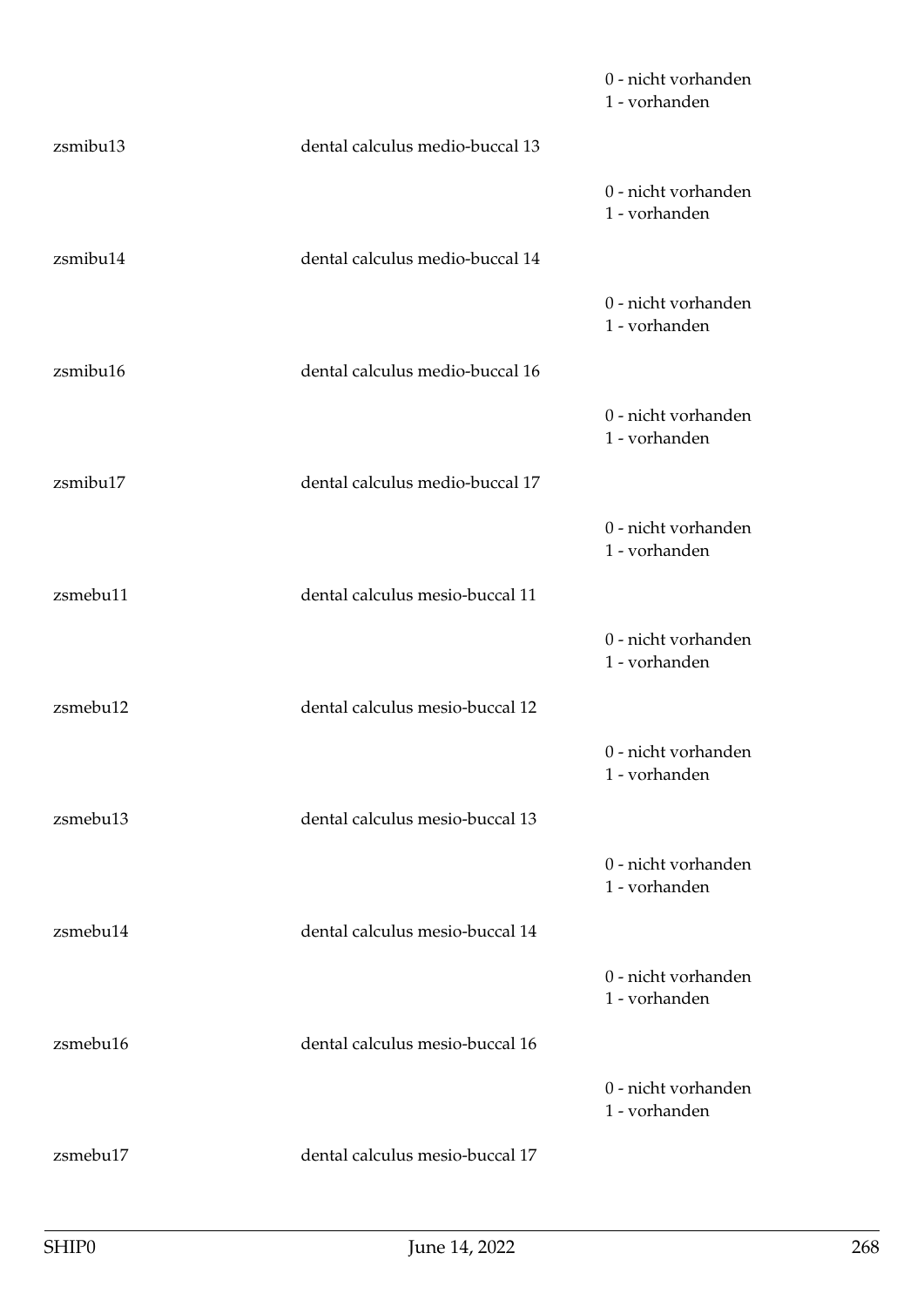|          |                                    | 0 - nicht vorhanden<br>1 - vorhanden |
|----------|------------------------------------|--------------------------------------|
| zsmipa11 | dental calculus medio-palatinal 11 |                                      |
|          |                                    | 0 - nicht vorhanden<br>1 - vorhanden |
| zsmipa12 | dental calculus medio-palatinal 12 |                                      |
|          |                                    | 0 - nicht vorhanden<br>1 - vorhanden |
| zsmipa13 | dental calculus medio-palatinal 13 |                                      |
|          |                                    | 0 - nicht vorhanden<br>1 - vorhanden |
| zsmipa14 | dental calculus medio-palatinal 14 |                                      |
|          |                                    | 0 - nicht vorhanden<br>1 - vorhanden |
| zsmipa16 | dental calculus medio-palatinal 16 |                                      |
|          |                                    | 0 - nicht vorhanden<br>1 - vorhanden |
| zsmipa17 | dental calculus medio-palatinal 17 |                                      |
|          |                                    | 0 - nicht vorhanden<br>1 - vorhanden |
| pldibu11 | dental plaque disto-buccal 11      |                                      |
|          |                                    | 0 - nicht vorhanden<br>1 - vorhanden |
| pldibu12 | dental plaque disto-buccal 12      |                                      |
|          |                                    | 0 - nicht vorhanden<br>1 - vorhanden |
| pldibu13 | dental plaque disto-buccal 13      |                                      |
|          |                                    | 0 - nicht vorhanden<br>1 - vorhanden |
| pldibu14 | dental plaque disto-buccal 14      |                                      |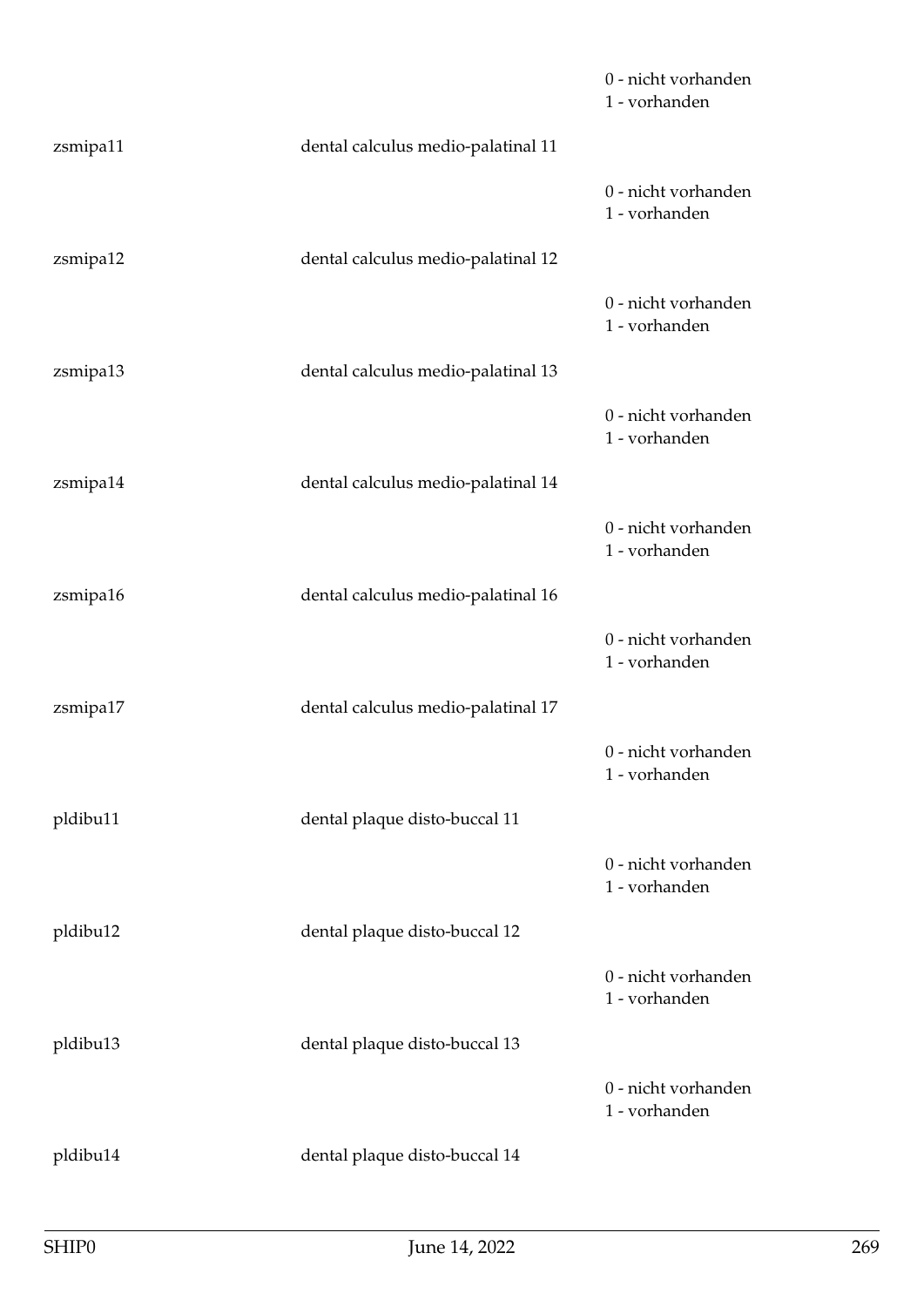|          |                               | 0 - nicht vorhanden<br>1 - vorhanden |
|----------|-------------------------------|--------------------------------------|
| pldibu16 | dental plaque disto-buccal 16 |                                      |
|          |                               | 0 - nicht vorhanden<br>1 - vorhanden |
| pldibu17 | dental plaque disto-buccal 17 |                                      |
|          |                               | 0 - nicht vorhanden<br>1 - vorhanden |
| plmibu11 | dental plaque medio-buccal 11 |                                      |
|          |                               | 0 - nicht vorhanden<br>1 - vorhanden |
| plmibu12 | dental plaque medio-buccal 12 |                                      |
|          |                               | 0 - nicht vorhanden<br>1 - vorhanden |
| plmibu13 | dental plaque medio-buccal 13 |                                      |
|          |                               | 0 - nicht vorhanden<br>1 - vorhanden |
| plmibu14 | dental plaque medio-buccal 14 |                                      |
|          |                               | 0 - nicht vorhanden<br>1 - vorhanden |
| plmibu16 | dental plaque medio-buccal 16 |                                      |
|          |                               | 0 - nicht vorhanden<br>1 - vorhanden |
| plmibu17 | dental plaque medio-buccal 17 |                                      |
|          |                               | 0 - nicht vorhanden<br>1 - vorhanden |
| plmebu11 | dental plaque mesio-buccal 11 |                                      |
|          |                               | 0 - nicht vorhanden<br>1 - vorhanden |
| plmebu12 | dental plaque mesio-buccal 12 |                                      |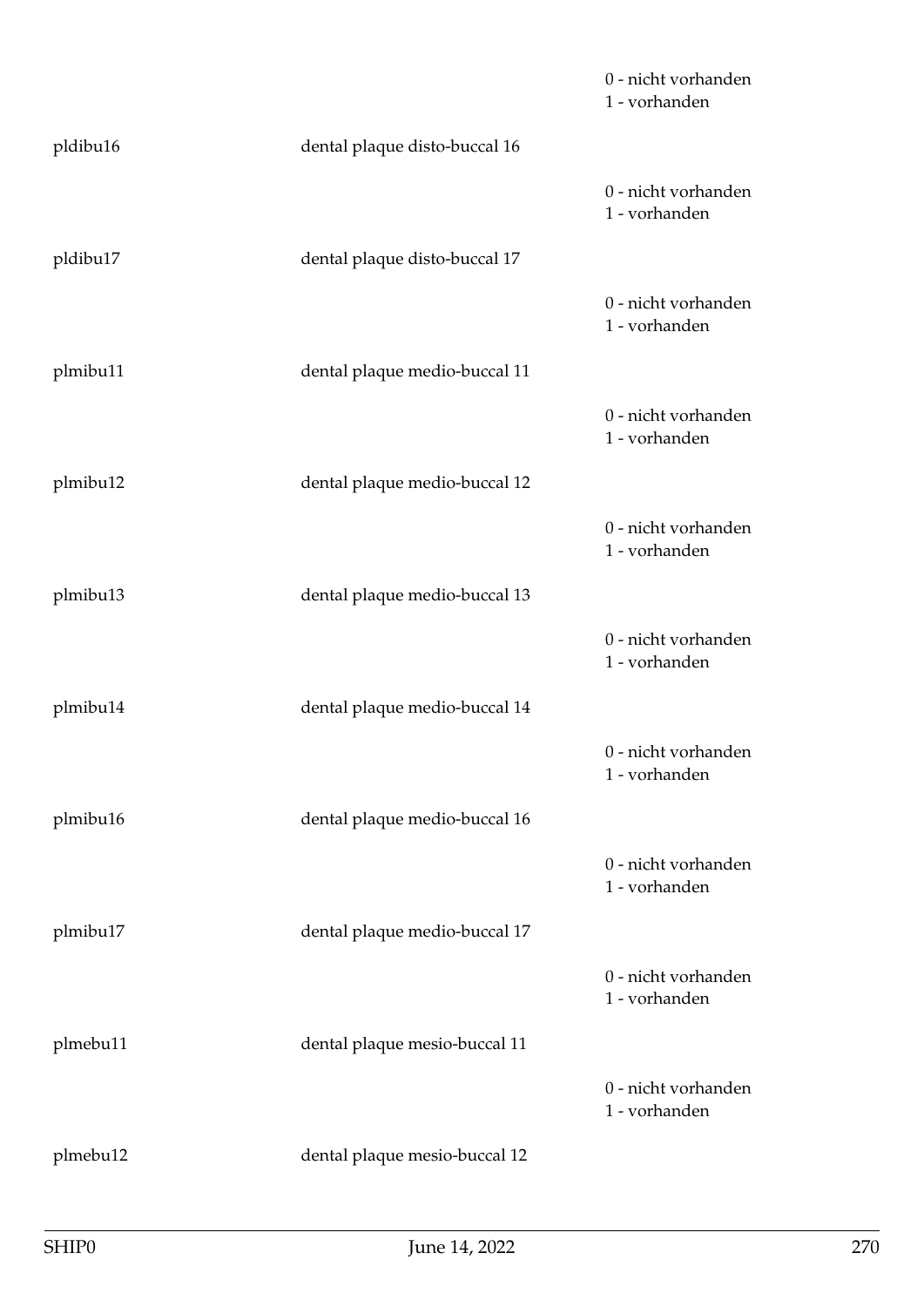|          |                                  | 0 - nicht vorhanden<br>1 - vorhanden |
|----------|----------------------------------|--------------------------------------|
| plmebu13 | dental plaque mesio-buccal 13    |                                      |
|          |                                  | 0 - nicht vorhanden<br>1 - vorhanden |
| plmebu14 | dental plaque mesio-buccal 14    |                                      |
|          |                                  | 0 - nicht vorhanden<br>1 - vorhanden |
| plmebu16 | dental plaque mesio-buccal 16    |                                      |
|          |                                  | 0 - nicht vorhanden<br>1 - vorhanden |
| plmebu17 | dental plaque mesio-buccal 17    |                                      |
|          |                                  | 0 - nicht vorhanden<br>1 - vorhanden |
| plmipa11 | dental plaque medio-palatinal 11 |                                      |
|          |                                  | 0 - nicht vorhanden<br>1 - vorhanden |
| plmipa12 | dental plaque medio-palatinal 12 |                                      |
|          |                                  | 0 - nicht vorhanden<br>1 - vorhanden |
| plmipa13 | dental plaque medio-palatinal 13 |                                      |
|          |                                  | 0 - nicht vorhanden<br>1 - vorhanden |
| plmipa14 | dental plaque medio-palatinal 14 |                                      |
|          |                                  | 0 - nicht vorhanden<br>1 - vorhanden |
| plmipa16 | dental plaque medio-palatinal 16 |                                      |
|          |                                  | 0 - nicht vorhanden<br>1 - vorhanden |
| plmipa17 | dental plaque medio-palatinal 17 |                                      |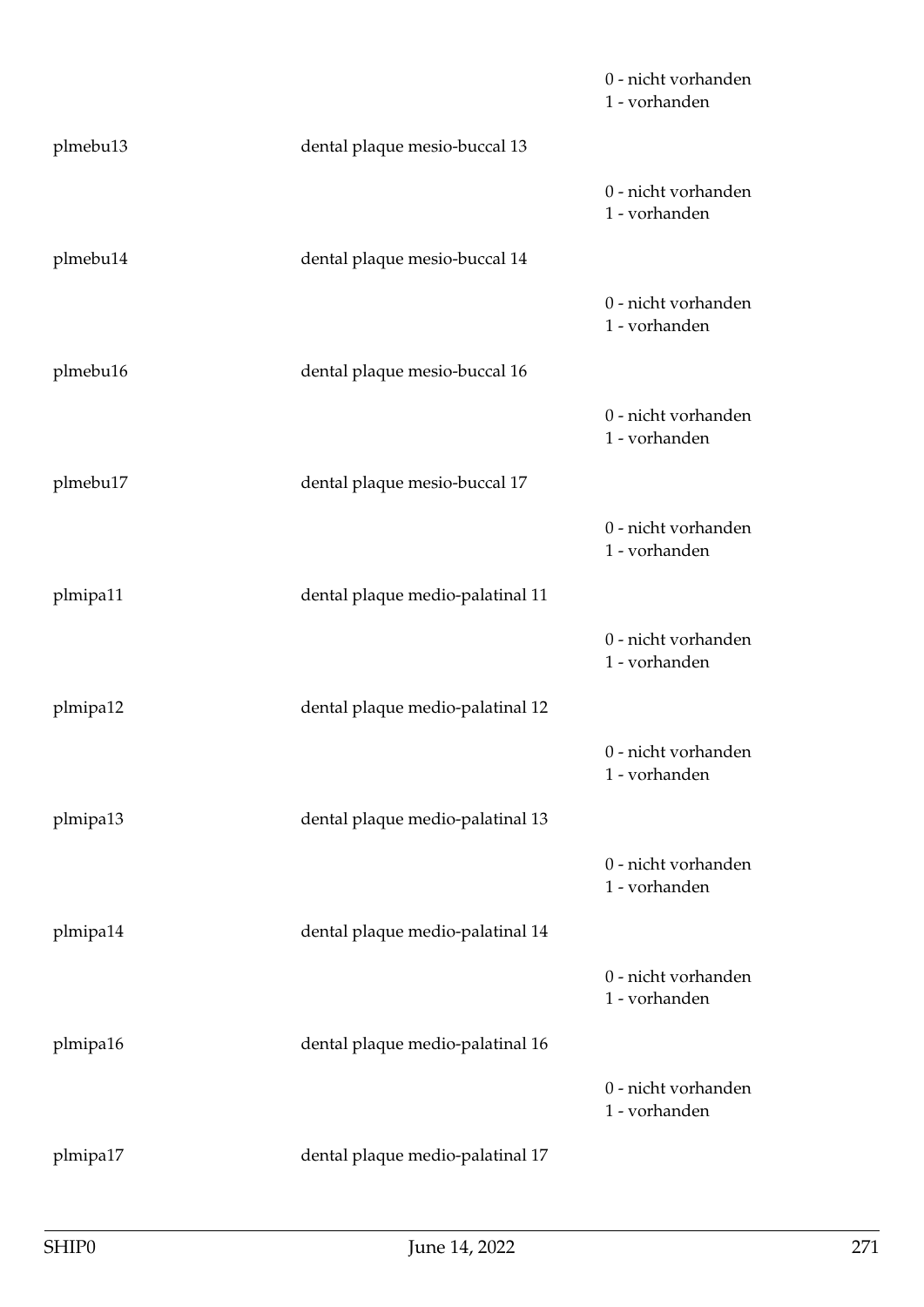|          |                               | 0 - nicht vorhanden<br>1 - vorhanden |
|----------|-------------------------------|--------------------------------------|
| pldibu41 | dental plaque disto-buccal 41 |                                      |
|          |                               | 0 - nicht vorhanden<br>1 - vorhanden |
| pldibu42 | dental plaque disto-buccal 42 |                                      |
|          |                               | 0 - nicht vorhanden<br>1 - vorhanden |
| pldibu43 | dental plaque disto-buccal 43 |                                      |
|          |                               | 0 - nicht vorhanden<br>1 - vorhanden |
| pldibu44 | dental plaque disto-buccal 44 |                                      |
|          |                               | 0 - nicht vorhanden<br>1 - vorhanden |
| pldibu46 | dental plaque disto-buccal 46 |                                      |
|          |                               | 0 - nicht vorhanden<br>1 - vorhanden |
| pldibu47 | dental plaque disto-buccal 47 |                                      |
|          |                               | 0 - nicht vorhanden<br>1 - vorhanden |
| plmibu41 | dental plaque medio-buccal 41 |                                      |
|          |                               | 0 - nicht vorhanden<br>1 - vorhanden |
| plmibu42 | dental plaque medio-buccal 42 |                                      |
|          |                               | 0 - nicht vorhanden<br>1 - vorhanden |
| plmibu43 | dental plaque medio-buccal 43 |                                      |
|          |                               | 0 - nicht vorhanden<br>1 - vorhanden |
| plmibu44 | dental plaque medio-buccal 44 |                                      |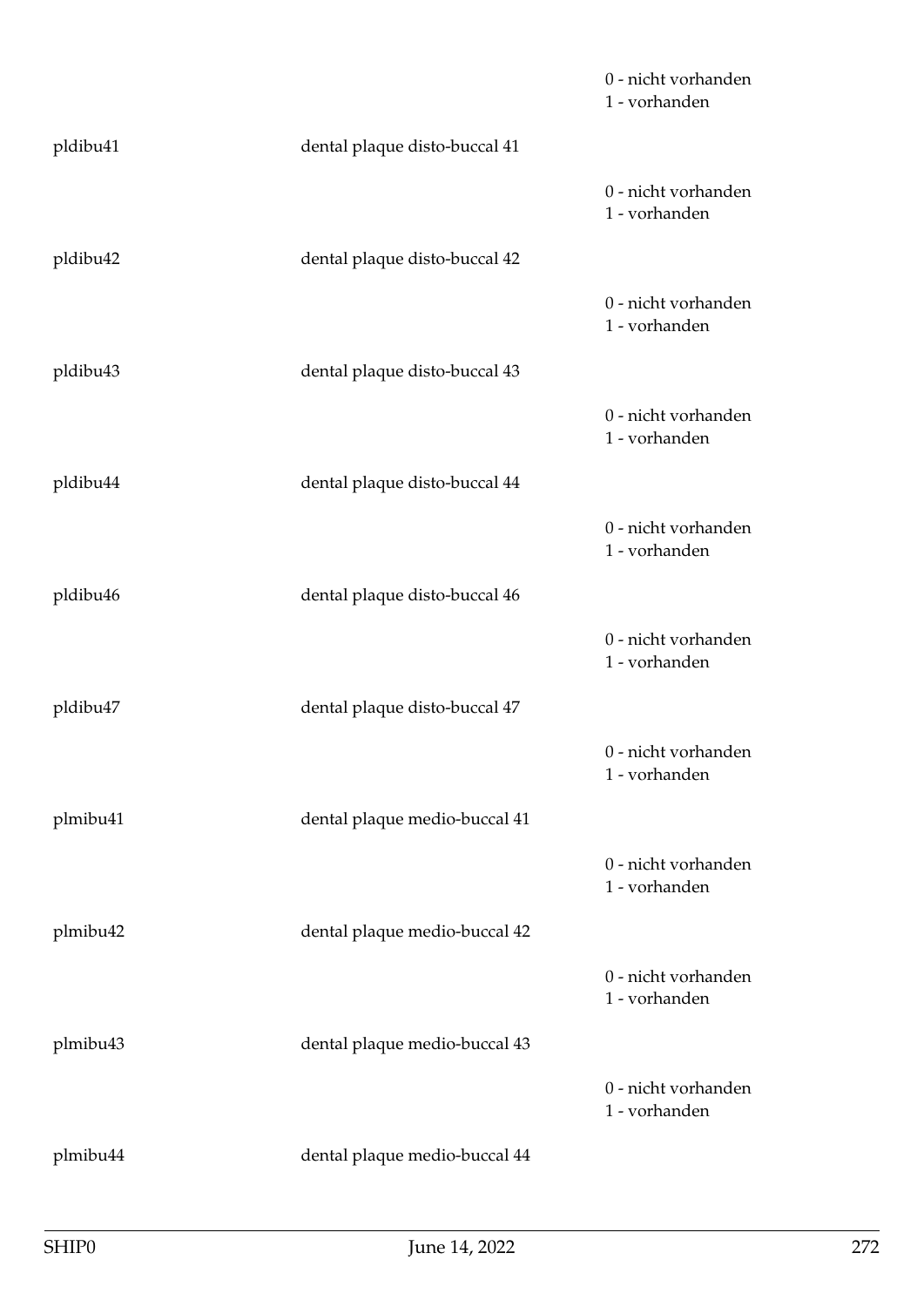|          |                                | 0 - nicht vorhanden<br>1 - vorhanden |
|----------|--------------------------------|--------------------------------------|
| plmibu46 | dental plaque medio-buccal 46  |                                      |
|          |                                | 0 - nicht vorhanden<br>1 - vorhanden |
| plmibu47 | dental plaque medio-buccal 47  |                                      |
|          |                                | 0 - nicht vorhanden<br>1 - vorhanden |
| plmebu41 | dental plaque mesio-buccal 41  |                                      |
|          |                                | 0 - nicht vorhanden<br>1 - vorhanden |
| plmebu42 | dental plaque mesio-buccal 42  |                                      |
|          |                                | 0 - nicht vorhanden<br>1 - vorhanden |
| plmebu43 | dental plaque mesio-buccal 43  |                                      |
|          |                                | 0 - nicht vorhanden<br>1 - vorhanden |
| plmebu44 | dental plaque mesio-buccal 44  |                                      |
|          |                                | 0 - nicht vorhanden<br>1 - vorhanden |
| plmebu46 | dental plaque mesio-buccal 46  |                                      |
|          |                                | 0 - nicht vorhanden<br>1 - vorhanden |
| plmebu47 | dental plaque mesio-buccal 47  |                                      |
|          |                                | 0 - nicht vorhanden<br>1 - vorhanden |
| plmili41 | dental plaque medio-lingual 41 |                                      |
|          |                                | 0 - nicht vorhanden<br>1 - vorhanden |
| plmili42 | dental plaque medio-lingual 42 |                                      |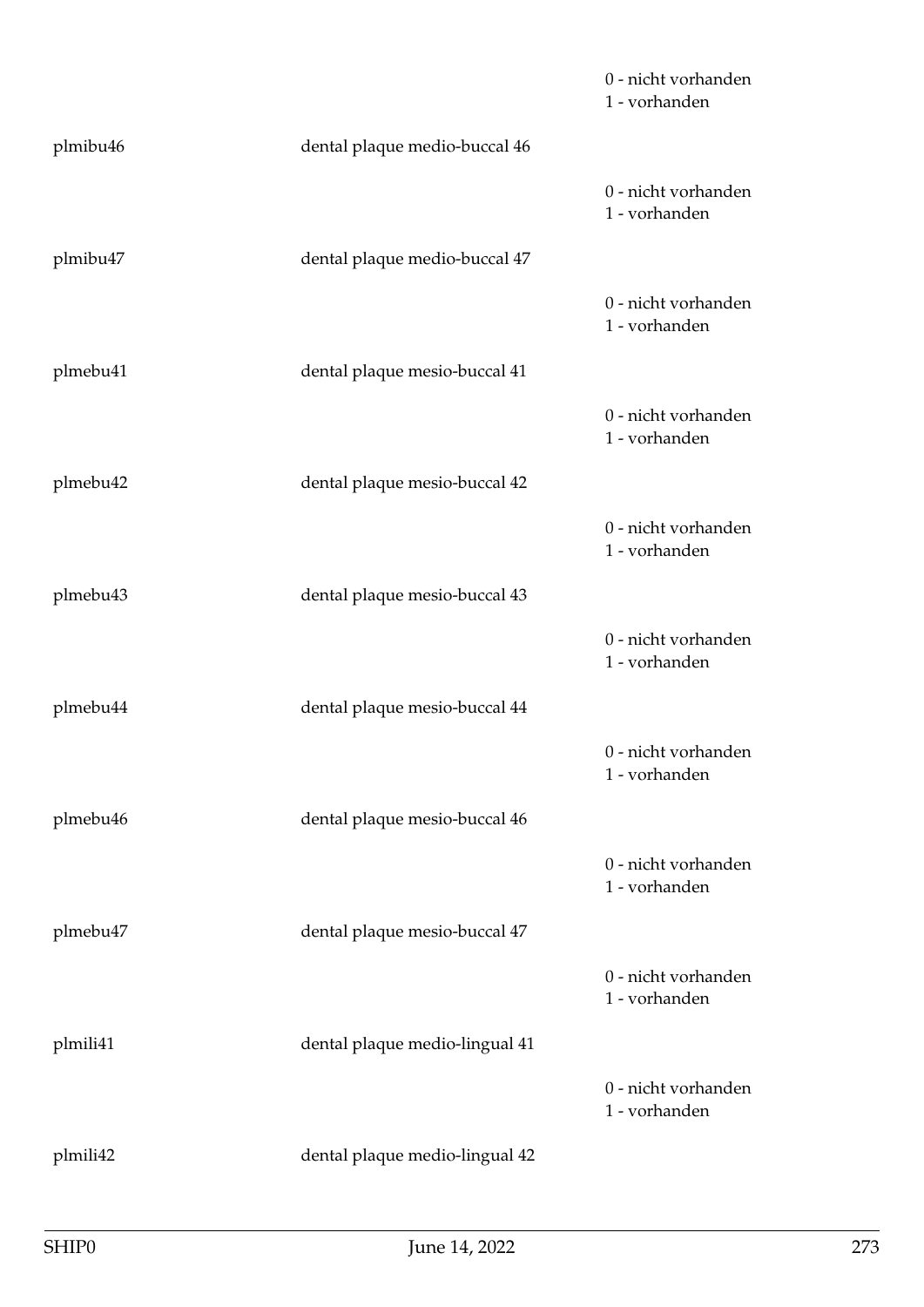|          |                                 | 0 - nicht vorhanden<br>1 - vorhanden |
|----------|---------------------------------|--------------------------------------|
| plmili43 | dental plaque medio-lingual 43  |                                      |
|          |                                 | 0 - nicht vorhanden<br>1 - vorhanden |
| plmili44 | dental plaque medio-lingual 44  |                                      |
|          |                                 | 0 - nicht vorhanden<br>1 - vorhanden |
| plmili46 | dental plaque medio-lingual 46  |                                      |
|          |                                 | 0 - nicht vorhanden<br>1 - vorhanden |
| plmili47 | dental plaque medio-lingual 47  |                                      |
|          |                                 | 0 - nicht vorhanden<br>1 - vorhanden |
| zsdibu41 | dental calculus disto-buccal 41 |                                      |
|          |                                 | 0 - nicht vorhanden<br>1 - vorhanden |
| zsdibu42 | dental calculus disto-buccal 42 |                                      |
|          |                                 | 0 - nicht vorhanden<br>1 - vorhanden |
| zsdibu43 | dental calculus disto-buccal 43 |                                      |
|          |                                 | 0 - nicht vorhanden<br>1 - vorhanden |
| zsdibu44 | dental calculus disto-buccal 44 |                                      |
|          |                                 | 0 - nicht vorhanden<br>1 - vorhanden |
| zsdibu46 | dental calculus disto-buccal 46 |                                      |
|          |                                 | 0 - nicht vorhanden<br>1 - vorhanden |
| zsdibu47 | dental calculus disto-buccal 47 |                                      |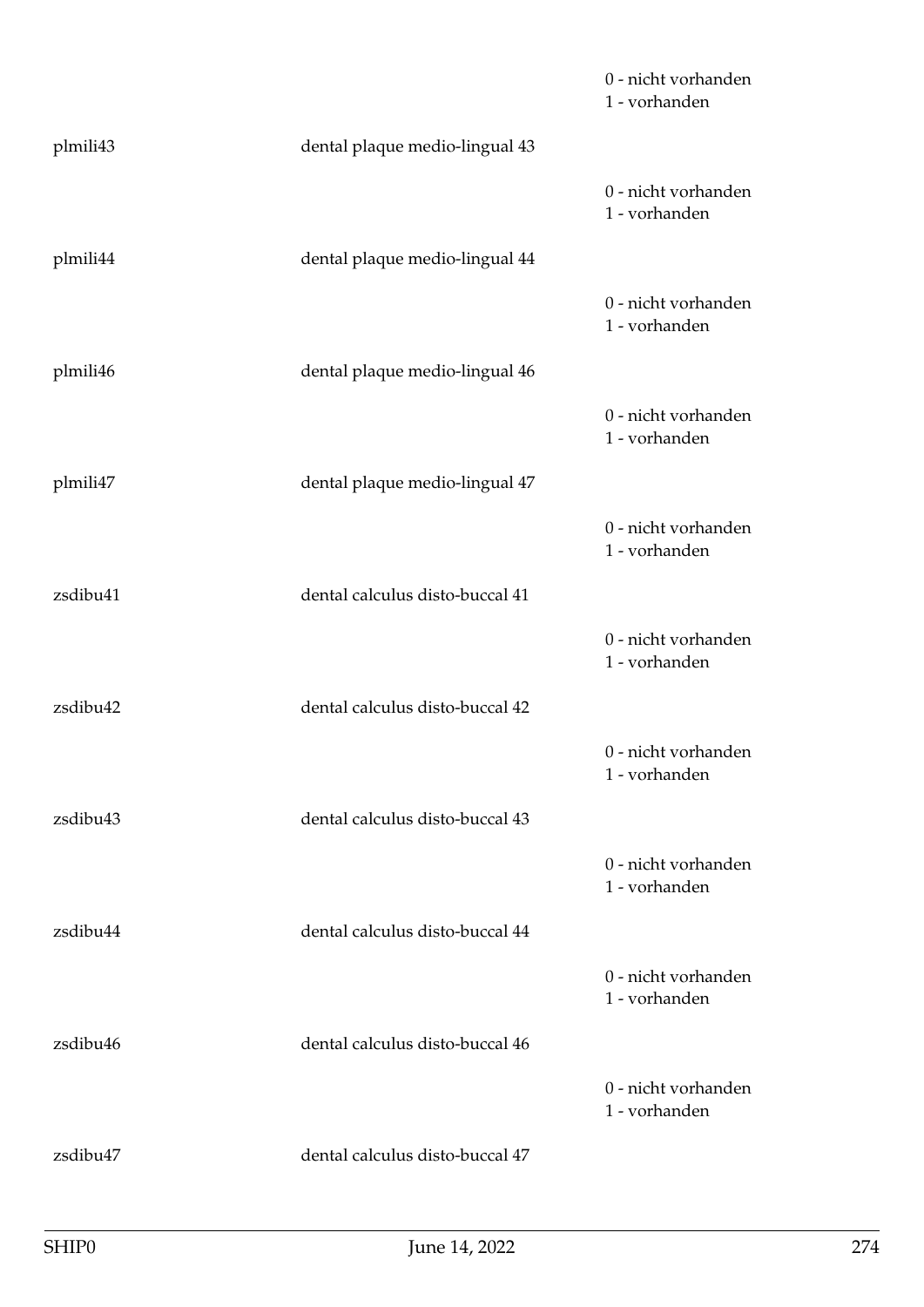|          |                                 | 0 - nicht vorhanden<br>1 - vorhanden |
|----------|---------------------------------|--------------------------------------|
| zsmibu41 | dental calculus medio-buccal 41 |                                      |
|          |                                 | 0 - nicht vorhanden<br>1 - vorhanden |
| zsmibu42 | dental calculus medio-buccal 42 |                                      |
|          |                                 | 0 - nicht vorhanden<br>1 - vorhanden |
| zsmibu43 | dental calculus medio-buccal 43 |                                      |
|          |                                 | 0 - nicht vorhanden<br>1 - vorhanden |
| zsmibu44 | dental calculus medio-buccal 44 |                                      |
|          |                                 | 0 - nicht vorhanden<br>1 - vorhanden |
| zsmibu46 | dental calculus medio-buccal 46 |                                      |
|          |                                 | 0 - nicht vorhanden<br>1 - vorhanden |
| zsmibu47 | dental calculus medio-buccal 47 |                                      |
|          |                                 | 0 - nicht vorhanden<br>1 - vorhanden |
| zsmebu41 | dental calculus mesio-buccal 41 |                                      |
|          |                                 | 0 - nicht vorhanden<br>1 - vorhanden |
| zsmebu42 | dental calculus mesio-buccal 42 |                                      |
|          |                                 | 0 - nicht vorhanden<br>1 - vorhanden |
| zsmebu43 | dental calculus mesio-buccal 43 |                                      |
|          |                                 | 0 - nicht vorhanden<br>1 - vorhanden |
| zsmebu44 | dental calculus mesio-buccal 44 |                                      |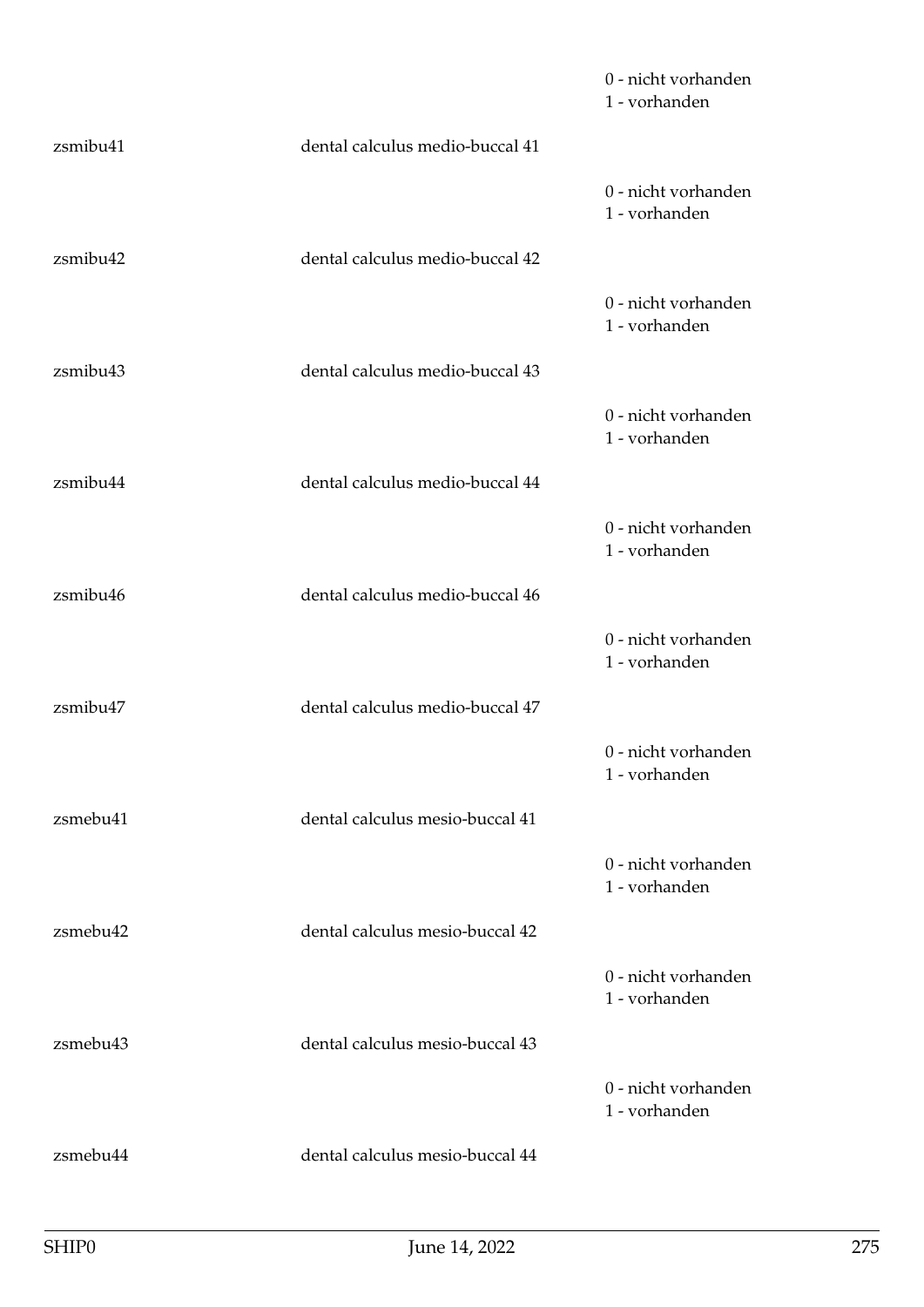|          |                                  | 0 - nicht vorhanden<br>1 - vorhanden |
|----------|----------------------------------|--------------------------------------|
| zsmebu46 | dental calculus mesio-buccal 46  |                                      |
|          |                                  | 0 - nicht vorhanden<br>1 - vorhanden |
| zsmebu47 | dental calculus mesio-buccal 47  |                                      |
|          |                                  | 0 - nicht vorhanden<br>1 - vorhanden |
| zsmili41 | dental calculus medio-lingual 41 |                                      |
|          |                                  | 0 - nicht vorhanden<br>1 - vorhanden |
| zsmili42 | dental calculus medio-lingual 42 |                                      |
|          |                                  | 0 - nicht vorhanden<br>1 - vorhanden |
| zsmili43 | dental calculus medio-lingual 43 |                                      |
|          |                                  | 0 - nicht vorhanden<br>1 - vorhanden |
| zsmili44 | dental calculus medio-lingual 44 |                                      |
|          |                                  | 0 - nicht vorhanden<br>1 - vorhanden |
| zsmili46 | dental calculus medio-lingual 46 |                                      |
|          |                                  | 0 - nicht vorhanden<br>1 - vorhanden |
| zsmili47 | dental calculus medio-lingual 47 |                                      |
|          |                                  | 0 - nicht vorhanden<br>1 - vorhanden |
| g_dibu21 | gingival margin disto-buccal 21  |                                      |
| g_dibu22 | gingival margin disto-buccal 22  |                                      |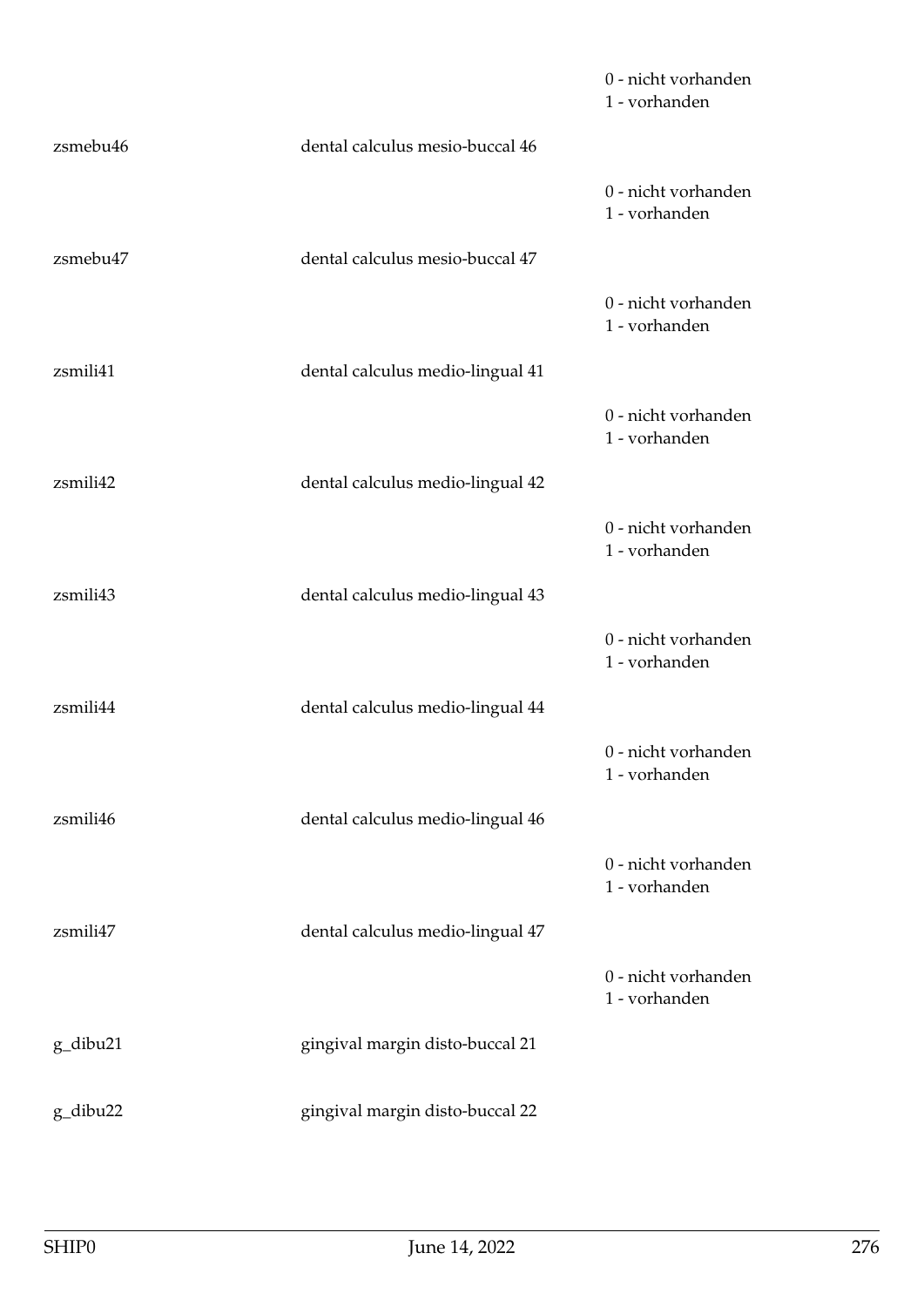| g_dibu23 | gingival margin disto-buccal 23 |
|----------|---------------------------------|
| g_dibu24 | gingival margin disto-buccal 24 |
| g_dibu25 | gingival margin disto-buccal 25 |
| g_dibu26 | gingival margin disto-buccal 26 |
| g_dibu27 | gingival margin disto-buccal 27 |
| g_mibu21 | gingival margin medio-buccal 21 |
| g_mibu22 | gingival margin medio-buccal 22 |
| g_mibu23 | gingival margin medio-buccal 23 |
| g_mibu24 | gingival margin medio-buccal 24 |
| g_mibu25 | gingival margin medio-buccal 25 |
| g_mibu26 | gingival margin medio-buccal 26 |
| g_mibu27 | gingival margin medio-buccal 27 |
| g_mebu21 | gingival margin mesio-buccal 21 |
| g_mebu22 | gingival margin mesio-buccal 22 |
| g_mebu23 | gingival margin mesio-buccal 23 |
| g_mebu24 | gingival margin mesio-buccal 24 |
| g_mebu25 | gingival margin mesio-buccal 25 |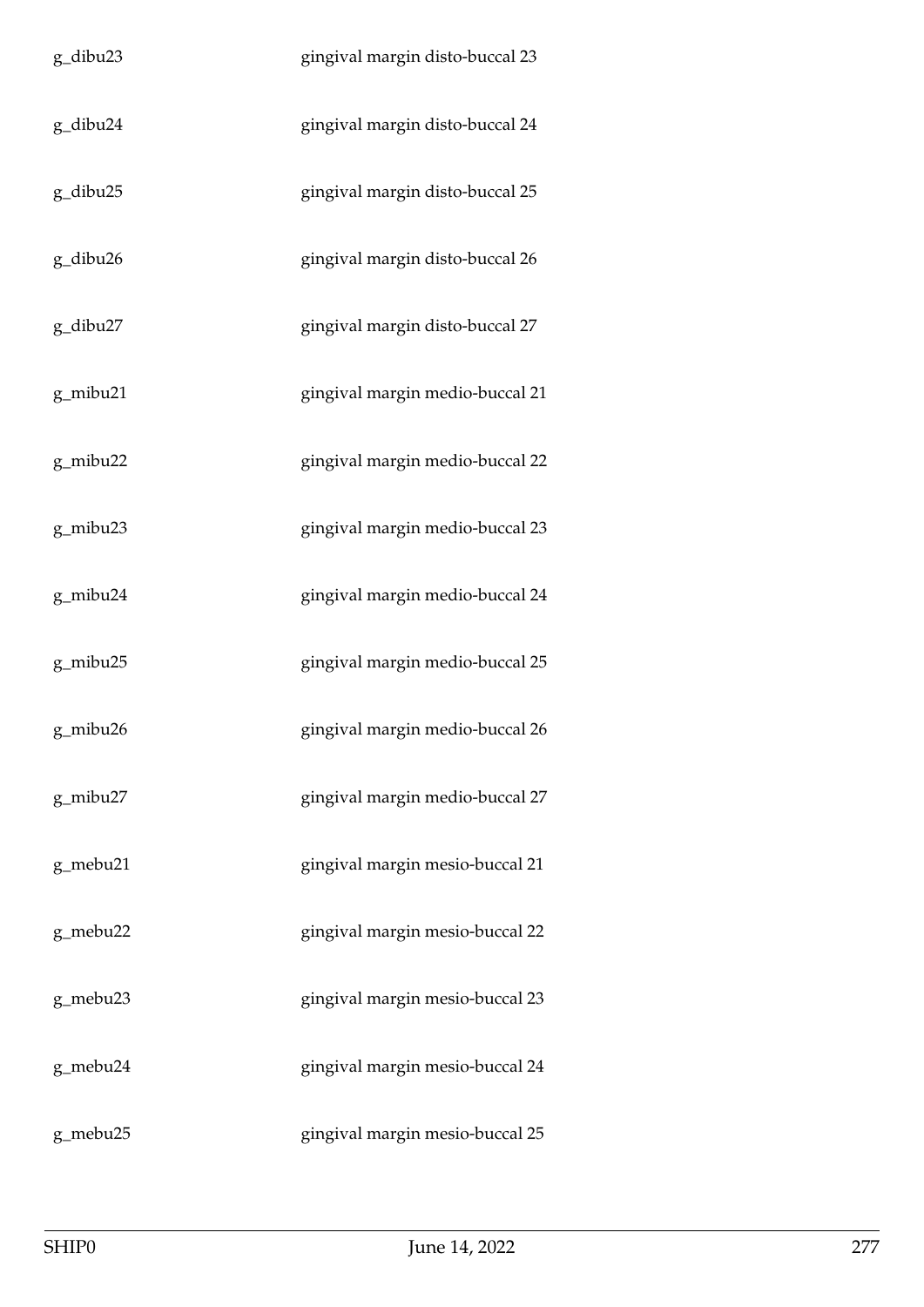| g_mebu26 | gingival margin mesio-buccal 26           |
|----------|-------------------------------------------|
| g_mebu27 | gingival margin mesio-buccal 27           |
| g_mipa21 | gingival margin medio-palatinal 21        |
| g_mipa22 | gingival margin medio-palatinal 22        |
| g_mipa23 | gingival margin medio-palatinal 23        |
| g_mipa24 | gingival margin medio-palatinal 24        |
| g_mipa25 | gingival margin medio-palatinal 25        |
| g_mipa26 | gingival margin medio-palatinal 26        |
| g_mipa27 | gingival margin medio-palatinal 27        |
| s_dibu21 | periodontal probing depth disto-buccal 21 |
| s_dibu22 | periodontal probing depth disto-buccal 22 |
| s_dibu23 | periodontal probing depth disto-buccal 23 |
| s_dibu24 | periodontal probing depth disto-buccal 24 |
| s_dibu25 | periodontal probing depth disto-buccal 25 |
| s_dibu26 | periodontal probing depth disto-buccal 26 |
| s_dibu27 | periodontal probing depth disto-buccal 27 |
| s_mibu21 | periodontal probing depth medio-buccal 21 |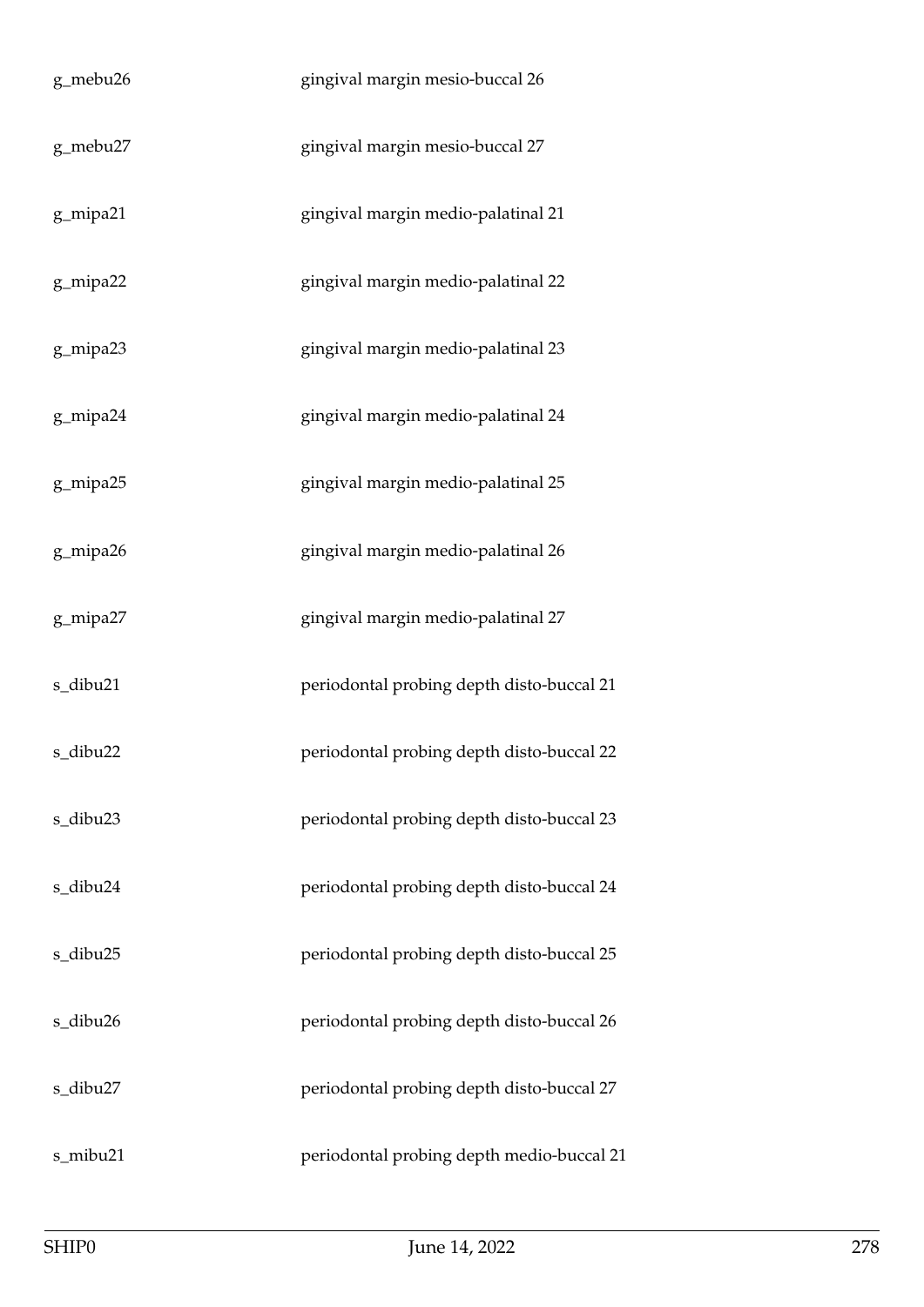| s_mibu22 | periodontal probing depth medio-buccal 22    |
|----------|----------------------------------------------|
| s_mibu23 | periodontal probing depth medio-buccal 23    |
| s_mibu24 | periodontal probing depth medio-buccal 24    |
| s_mibu25 | periodontal probing depth medio-buccal 25    |
| s_mibu26 | periodontal probing depth medio-buccal 26    |
| s_mibu27 | periodontal probing depth medio-buccal 27    |
| s_mebu21 | periodontal probing depth mesio-buccal 21    |
| s_mebu22 | periodontal probing depth mesio-buccal 22    |
| s_mebu23 | periodontal probing depth mesio-buccal 23    |
| s_mebu24 | periodontal probing depth mesio-buccal 24    |
| s_mebu25 | periodontal probing depth mesio-buccal 25    |
| s_mebu26 | periodontal probing depth mesio-buccal 26    |
| s_mebu27 | periodontal probing depth mesio-buccal 27    |
| s_mipa21 | periodontal probing depth medio-palatinal 21 |
| s_mipa22 | periodontal probing depth medio-palatinal 22 |
| s_mipa23 | periodontal probing depth medio-palatinal 23 |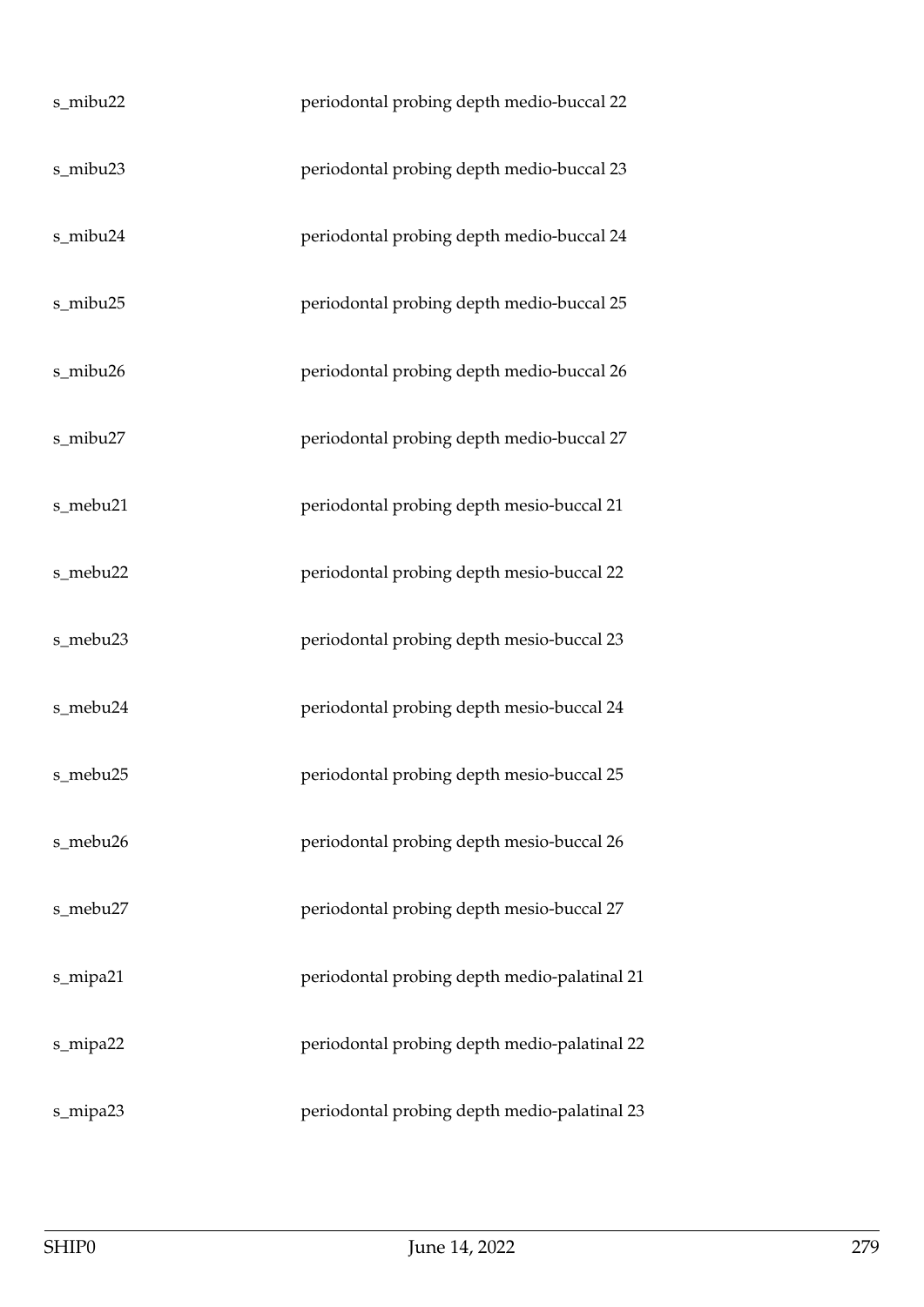| s_mipa24 | periodontal probing depth medio-palatinal 24 |
|----------|----------------------------------------------|
| s_mipa25 | periodontal probing depth medio-palatinal 25 |
| s_mipa26 | periodontal probing depth medio-palatinal 26 |
| s_mipa27 | periodontal probing depth medio-palatinal 27 |
| a_dibu21 | attachment loss disto-buccal 21              |
| a_dibu22 | attachment loss disto-buccal 22              |
| a_dibu23 | attachment loss disto-buccal 23              |
| a_dibu24 | attachment loss disto-buccal 24              |
| a_dibu25 | attachment loss disto-buccal 25              |
| a_dibu26 | attachment loss disto-buccal 26              |
| a_dibu27 | attachment loss disto-buccal 27              |
| a_mibu21 | attachment loss medio-buccal 21              |
| a_mibu22 | attachment loss medio-buccal 22              |
| a_mibu23 | attachment loss medio-buccal 23              |
| a_mibu24 | attachment loss medio-buccal 24              |
| a_mibu25 | attachment loss medio-buccal 25              |
| a_mibu26 | attachment loss medio-buccal 26              |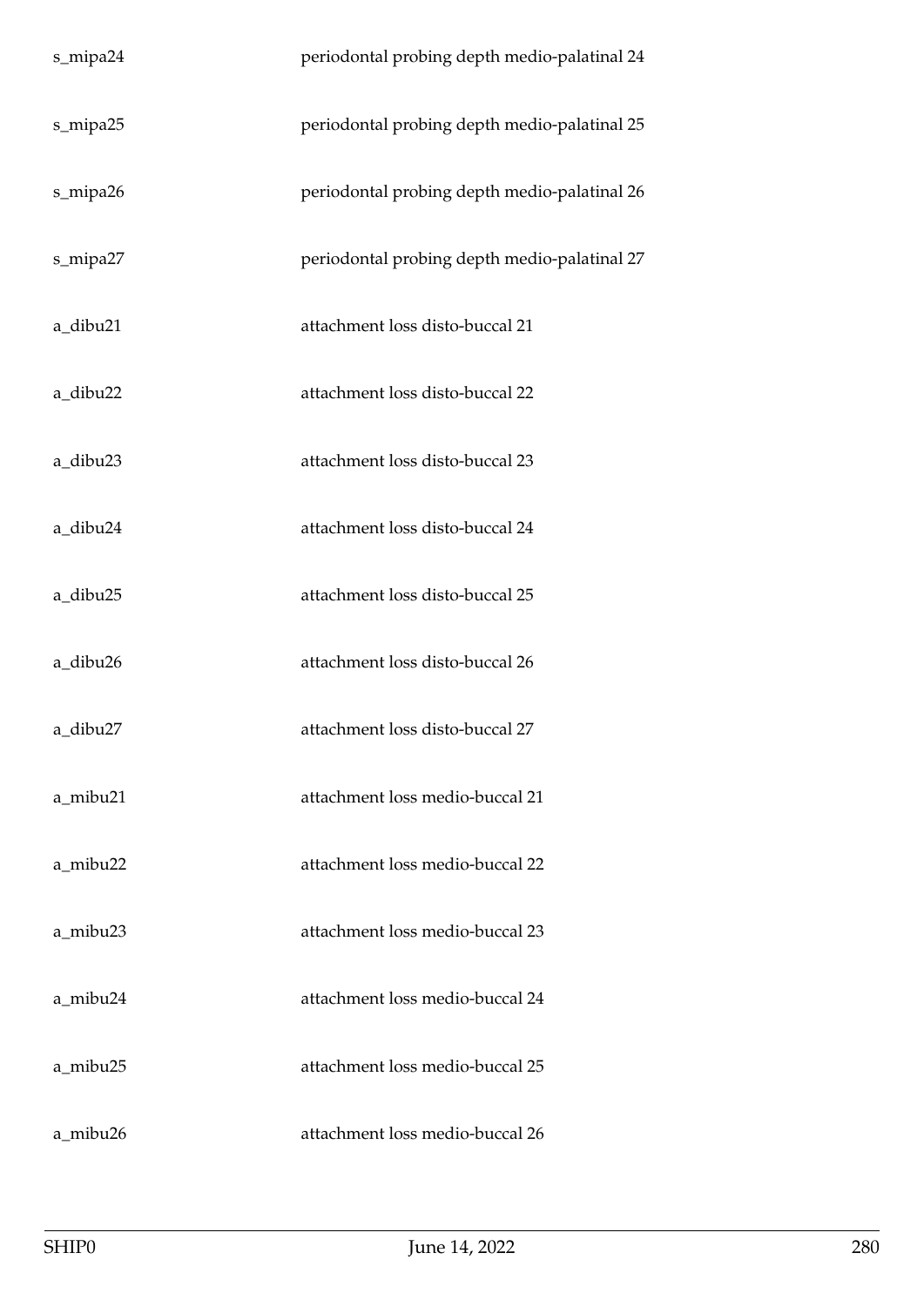| a_mibu27 | attachment loss medio-buccal 27                         |
|----------|---------------------------------------------------------|
| a_mebu21 | attachment loss mesio-buccal 21                         |
| a_mebu22 | attachment loss mesio-buccal 22                         |
| a_mebu23 | attachment loss mesio-buccal 23                         |
| a_mebu24 | attachment loss mesio-buccal 24                         |
| a_mebu25 | attachment loss mesio-buccal 25                         |
| a_mebu26 | attachment loss mesio-buccal 26                         |
| a_mebu27 | attachment loss mesio-buccal 27                         |
| a_mipa21 | attachment loss medio-palatinal 21                      |
| a_mipa22 | attachment loss medio-palatinal 22                      |
| a_mipa23 | attachment loss medio-palatinal 23                      |
| a_mipa24 | attachment loss medio-palatinal 24                      |
| a_mipa25 | attachment loss medio-palatinal 25                      |
| a_mipa26 | attachment loss medio-palatinal 26                      |
| a_mipa27 | attachment loss medio-palatinal 27                      |
| b_dibu21 | haemorrhage post periodontal probing<br>disto-buccal 21 |

0 - nicht vorhanden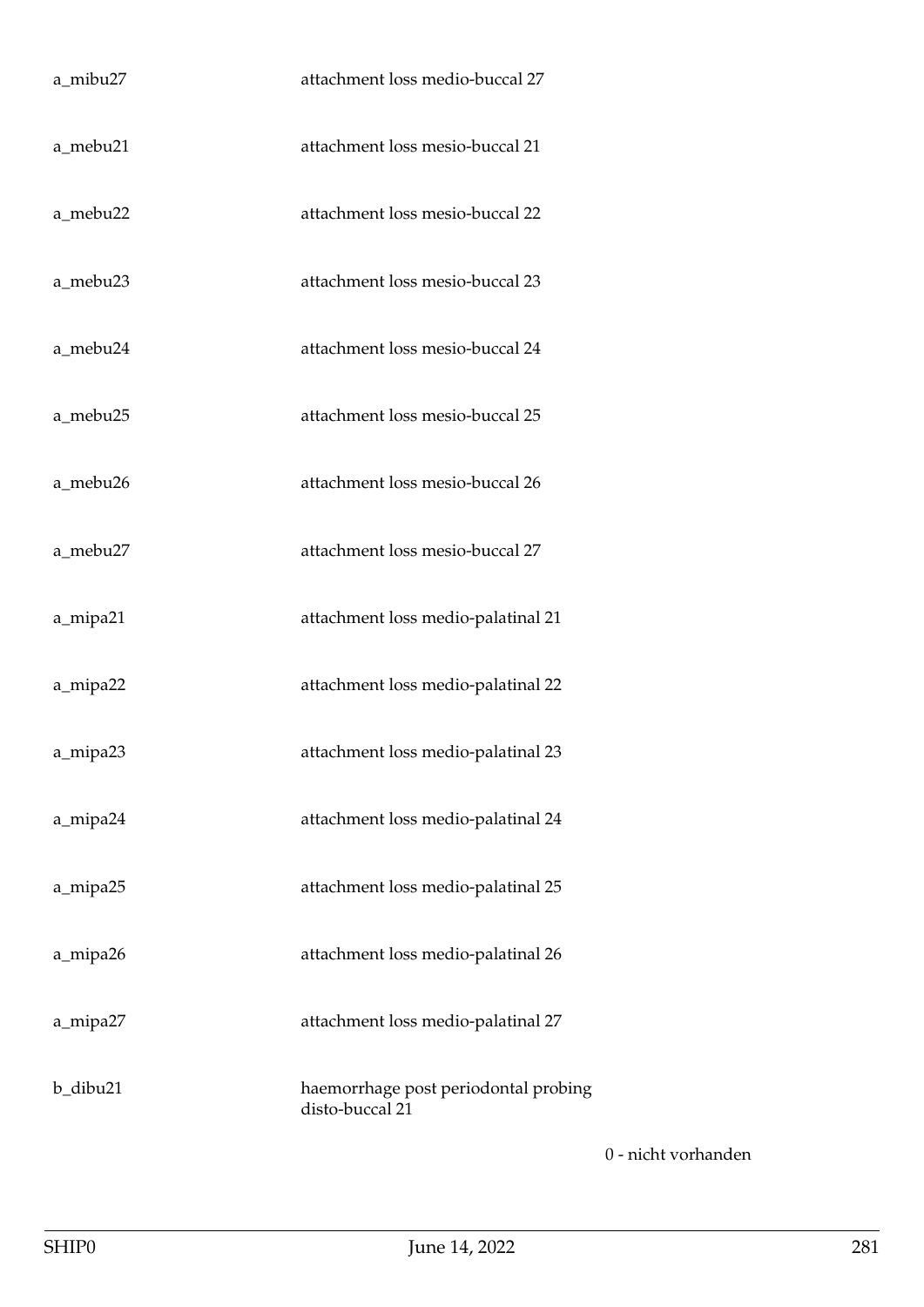| b_dibu22 | haemorrhage post periodontal probing<br>disto-buccal 22 |                                      |
|----------|---------------------------------------------------------|--------------------------------------|
|          |                                                         | 0 - nicht vorhanden<br>1 - vorhanden |
| b_dibu23 | haemorrhage post periodontal probing<br>disto-buccal 23 |                                      |
|          |                                                         | 0 - nicht vorhanden<br>1 - vorhanden |
| b_dibu24 | haemorrhage post periodontal probing<br>disto-buccal 24 |                                      |
|          |                                                         | 0 - nicht vorhanden<br>1 - vorhanden |
| b_dibu26 | haemorrhage post periodontal probing<br>disto-buccal 26 |                                      |
|          |                                                         | 0 - nicht vorhanden<br>1 - vorhanden |
| b_dibu27 | haemorrhage post periodontal probing<br>disto-buccal 27 |                                      |
|          |                                                         | 0 - nicht vorhanden<br>1 - vorhanden |
| b_mibu21 | haemorrhage post periodontal probing<br>medio-buccal 21 |                                      |
|          |                                                         | 0 - nicht vorhanden<br>1 - vorhanden |
| b_mibu22 | haemorrhage post periodontal probing<br>medio-buccal 22 |                                      |
|          |                                                         | 0 - nicht vorhanden<br>1 - vorhanden |
| b_mibu23 | haemorrhage post periodontal probing<br>medio-buccal 23 |                                      |
|          |                                                         | 0 - nicht vorhanden<br>1 - vorhanden |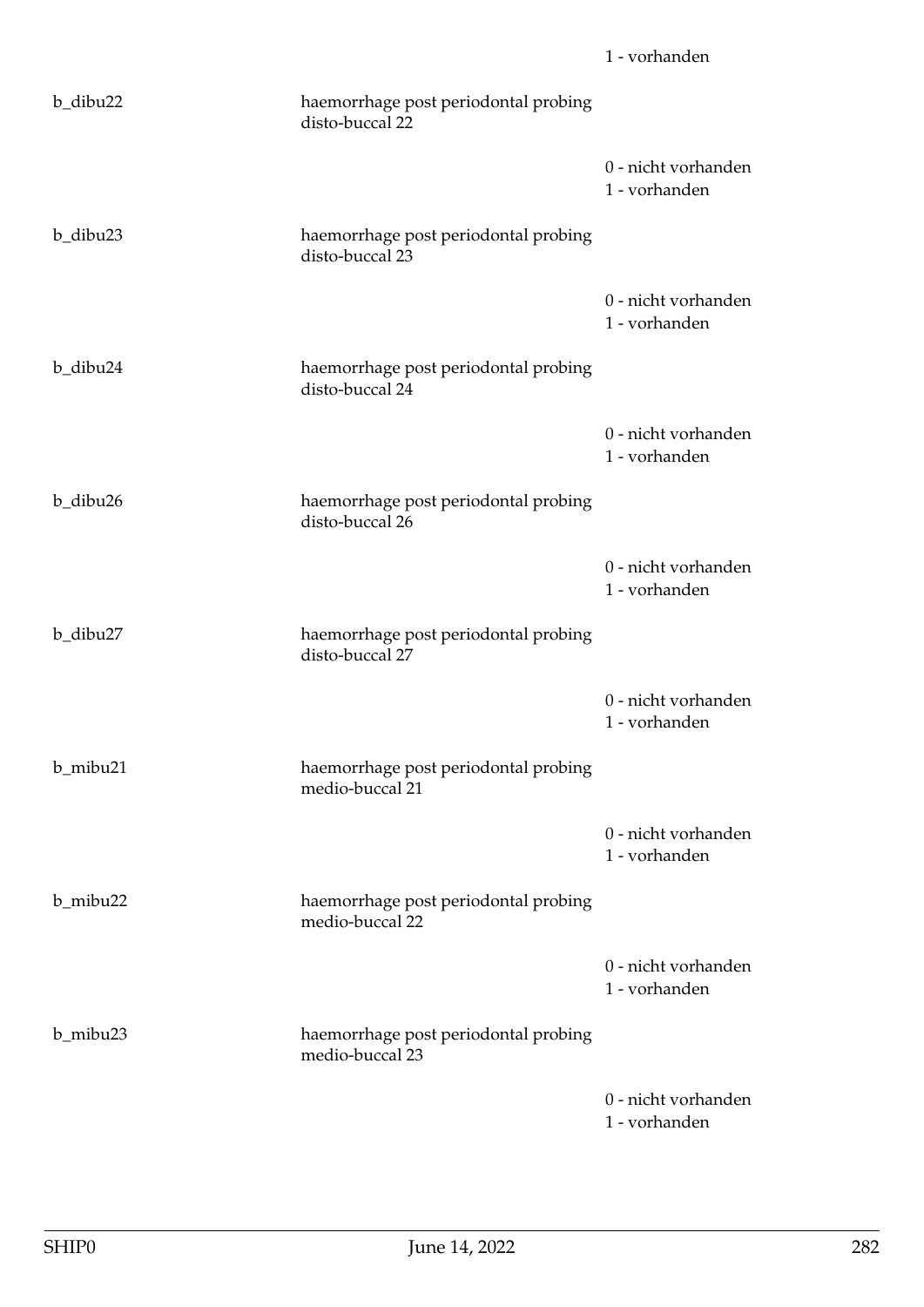| b_mibu24 | haemorrhage post periodontal probing<br>medio-buccal 24 |                                      |
|----------|---------------------------------------------------------|--------------------------------------|
|          |                                                         | 0 - nicht vorhanden<br>1 - vorhanden |
| b_mibu26 | haemorrhage post periodontal probing<br>medio-buccal 26 |                                      |
|          |                                                         | 0 - nicht vorhanden<br>1 - vorhanden |
| b_mibu27 | haemorrhage post periodontal probing<br>medio-buccal 27 |                                      |
|          |                                                         | 0 - nicht vorhanden<br>1 - vorhanden |
| b_mebu21 | haemorrhage post periodontal probing<br>mesio-buccal 21 |                                      |
|          |                                                         | 0 - nicht vorhanden<br>1 - vorhanden |
| b_mebu22 | haemorrhage post periodontal probing<br>mesio-buccal 22 |                                      |
|          |                                                         | 0 - nicht vorhanden<br>1 - vorhanden |
| b_mebu23 | haemorrhage post periodontal probing<br>mesio-buccal 23 |                                      |
|          |                                                         | 0 - nicht vorhanden<br>1 - vorhanden |
| b_mebu24 | haemorrhage post periodontal probing<br>mesio-buccal 24 |                                      |
|          |                                                         | 0 - nicht vorhanden<br>1 - vorhanden |
| b_mebu26 | haemorrhage post periodontal probing<br>mesio-buccal 26 |                                      |
|          |                                                         | 0 - nicht vorhanden<br>1 - vorhanden |
| b_mebu27 | haemorrhage post periodontal probing<br>mesio-buccal 27 |                                      |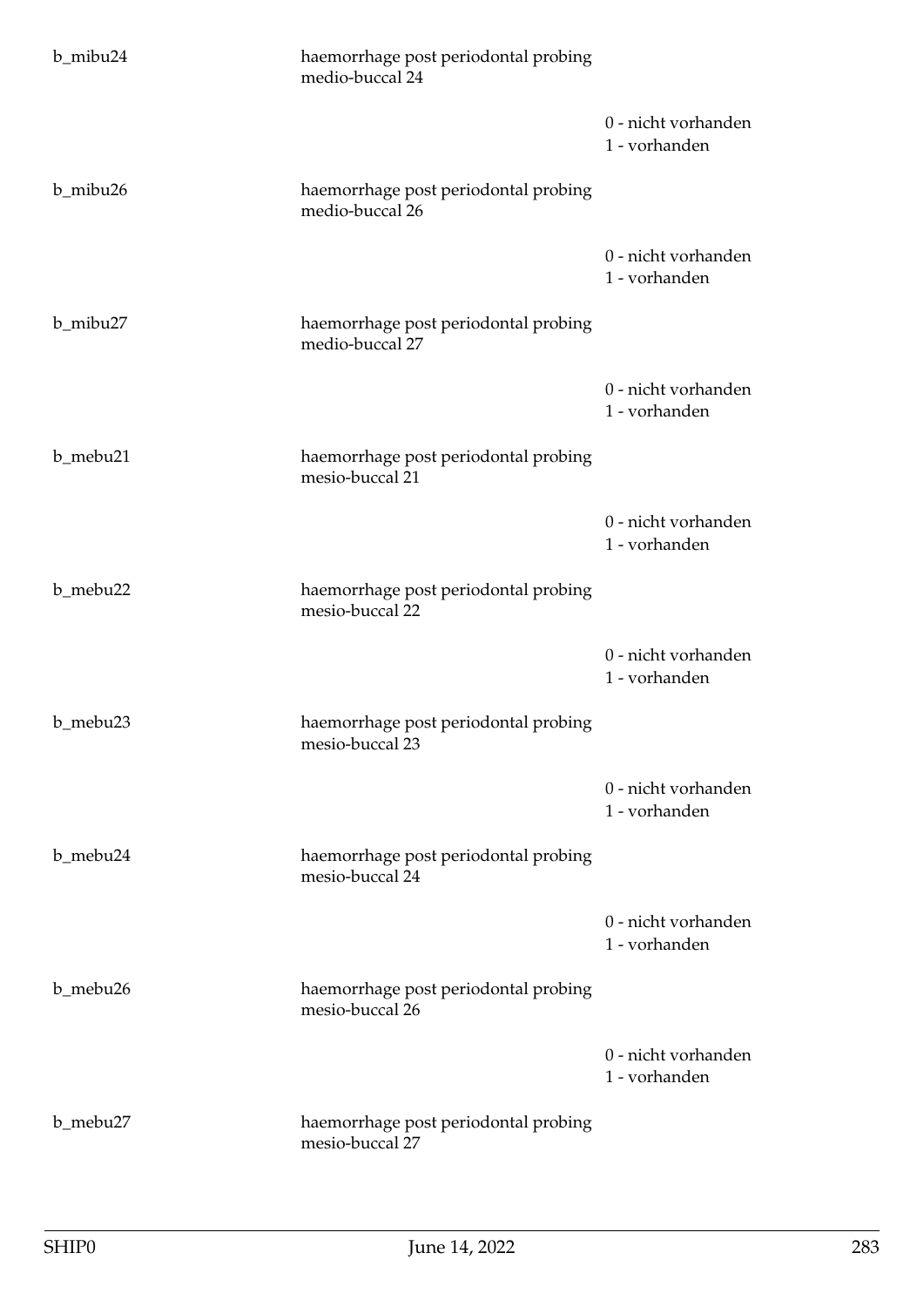|          |                                                            | 0 - nicht vorhanden<br>1 - vorhanden                                                                                                                                |
|----------|------------------------------------------------------------|---------------------------------------------------------------------------------------------------------------------------------------------------------------------|
| b_mipa21 | haemorrhage post periodontal probing<br>medio-palatinal 21 |                                                                                                                                                                     |
|          |                                                            | 0 - nicht vorhanden<br>1 - vorhanden                                                                                                                                |
| b_mipa22 | haemorrhage post periodontal probing<br>medio-palatinal 22 |                                                                                                                                                                     |
|          |                                                            | 0 - nicht vorhanden<br>1 - vorhanden                                                                                                                                |
| b_mipa23 | haemorrhage post periodontal probing<br>medio-palatinal 23 |                                                                                                                                                                     |
|          |                                                            | 0 - nicht vorhanden<br>1 - vorhanden                                                                                                                                |
| b_mipa24 | haemorrhage post periodontal probing<br>medio-palatinal 24 |                                                                                                                                                                     |
|          |                                                            | 0 - nicht vorhanden<br>1 - vorhanden                                                                                                                                |
| b_mipa26 | haemorrhage post periodontal probing<br>medio-palatinal 26 |                                                                                                                                                                     |
|          |                                                            | 0 - nicht vorhanden<br>1 - vorhanden                                                                                                                                |
| b_mipa27 | haemorrhage post periodontal probing<br>medio-palatinal 27 |                                                                                                                                                                     |
|          |                                                            | 0 - nicht vorhanden<br>1 - vorhanden                                                                                                                                |
| f_mibu26 | furcation medio-buccal 26                                  |                                                                                                                                                                     |
|          |                                                            | 0 - Grad 0 Einziehung nicht tastbar<br>1 - Grad 1 Einziehung tastbar<br>2 - Grad 2 Furkationstiefe > 3 mm, <=<br>$8 \text{ mm}$<br>3 - Grad 3 Furkationstiefe >8 mm |
| f_mibu27 | furcation medio-buccal 27                                  |                                                                                                                                                                     |
|          |                                                            | 0 - Grad 0 Einziehung nicht tastbar<br>1 - Grad 1 Einziehung tastbar                                                                                                |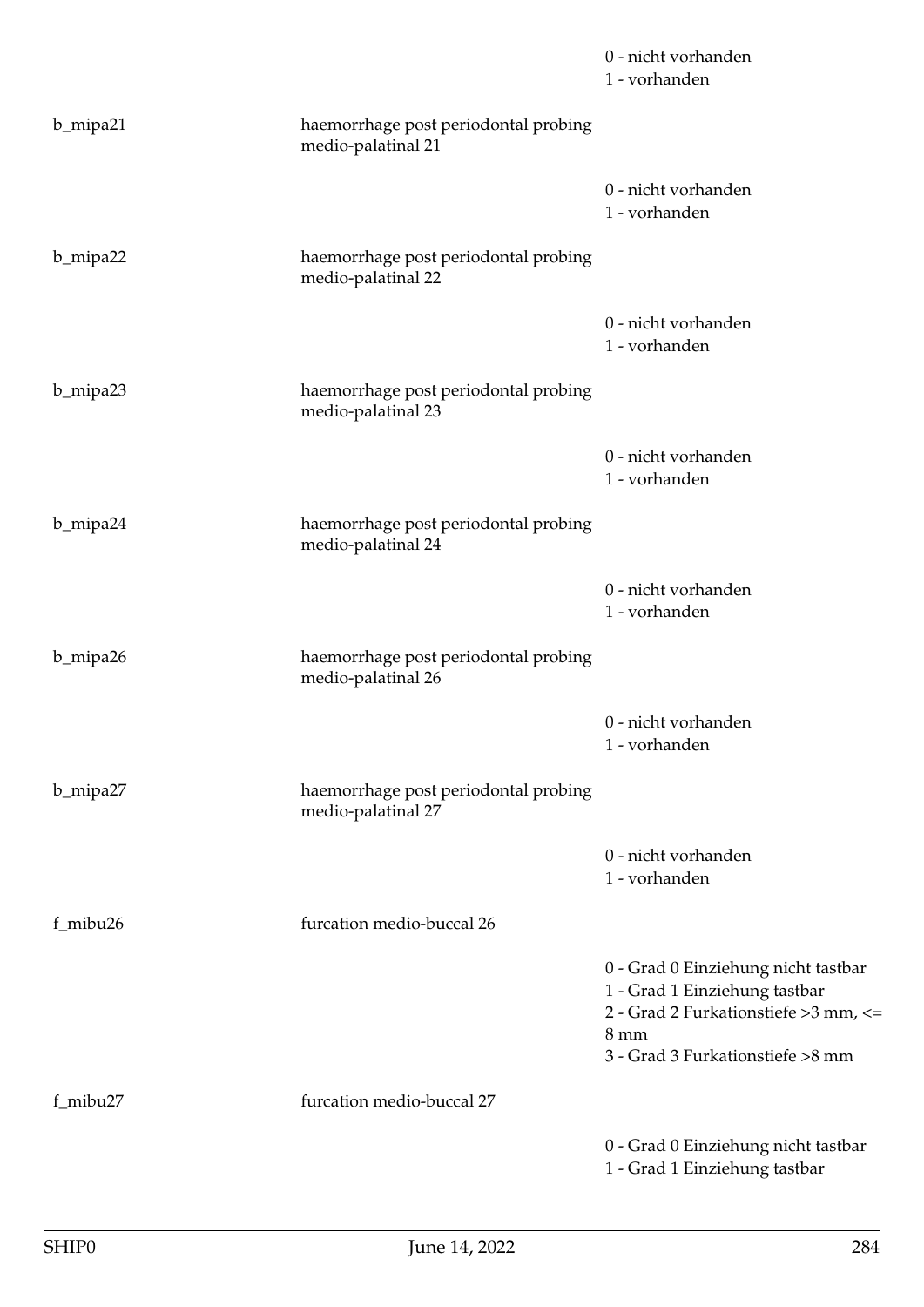|          |                                 | 2 - Grad 2 Furkationstiefe >3 mm, <=<br>$8 \text{ mm}$<br>3 - Grad 3 Furkationstiefe >8 mm                                                                          |
|----------|---------------------------------|---------------------------------------------------------------------------------------------------------------------------------------------------------------------|
| f_mepa26 | furcation mesio-palatinal 26    |                                                                                                                                                                     |
|          |                                 | 0 - Grad 0 Einziehung nicht tastbar<br>1 - Grad 1 Einziehung tastbar<br>2 - Grad 2 Furkationstiefe > 3 mm, <=<br>$8 \text{ mm}$<br>3 - Grad 3 Furkationstiefe >8 mm |
| f_mepa27 | furcation mesio-palatinal 27    |                                                                                                                                                                     |
|          |                                 | 0 - Grad 0 Einziehung nicht tastbar<br>1 - Grad 1 Einziehung tastbar<br>2 - Grad 2 Furkationstiefe > 3 mm, <=<br>8 mm<br>3 - Grad 3 Furkationstiefe >8 mm           |
| g_dibu31 | gingival margin disto-buccal 31 |                                                                                                                                                                     |
| g_dibu32 | gingival margin disto-buccal 32 |                                                                                                                                                                     |
| g_dibu33 | gingival margin disto-buccal 33 |                                                                                                                                                                     |
| g_dibu34 | gingival margin disto-buccal 34 |                                                                                                                                                                     |
| g_dibu35 | gingival margin disto-buccal 35 |                                                                                                                                                                     |
| g_dibu36 | gingival margin disto-buccal 36 |                                                                                                                                                                     |
| g_dibu37 | gingival margin disto-buccal 37 |                                                                                                                                                                     |
| g_mibu31 | gingival margin medio-buccal 31 |                                                                                                                                                                     |
| g_mibu32 | gingival margin medio-buccal 32 |                                                                                                                                                                     |
| g_mibu33 | gingival margin medio-buccal 33 |                                                                                                                                                                     |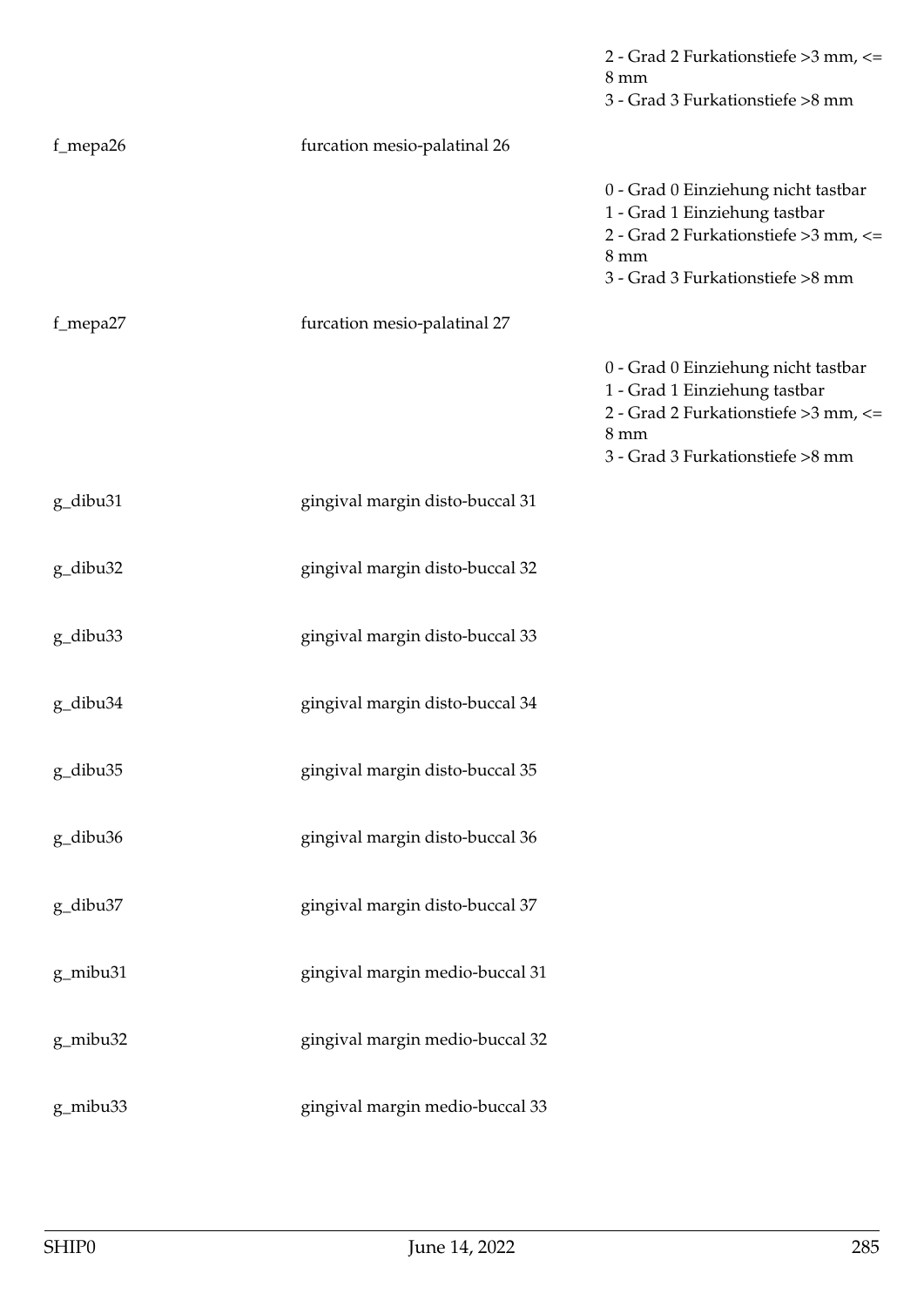| g_mibu34 | gingival margin medio-buccal 34  |
|----------|----------------------------------|
| g_mibu35 | gingival margin medio-buccal 35  |
| g_mibu36 | gingival margin medio-buccal 36  |
| g_mibu37 | gingival margin medio-buccal 37  |
| g_mebu31 | gingival margin mesio-buccal 31  |
| g_mebu32 | gingival margin mesio-buccal 32  |
| g_mebu33 | gingival margin mesio-buccal 33  |
| g_mebu34 | gingival margin mesio-buccal 34  |
| g_mebu35 | gingival margin mesio-buccal 35  |
| g_mebu36 | gingival margin mesio-buccal 36  |
| g_mebu37 | gingival margin mesio-buccal 37  |
| g_mili31 | gingival margin medio-lingual 31 |
| g_mili32 | gingival margin medio-lingual 32 |
| g_mili33 | gingival margin medio-lingual 33 |
| g_mili34 | gingival margin medio-lingual 34 |
| g_mili35 | gingival margin medio-lingual 35 |
| g_mili36 | gingival margin medio-lingual 36 |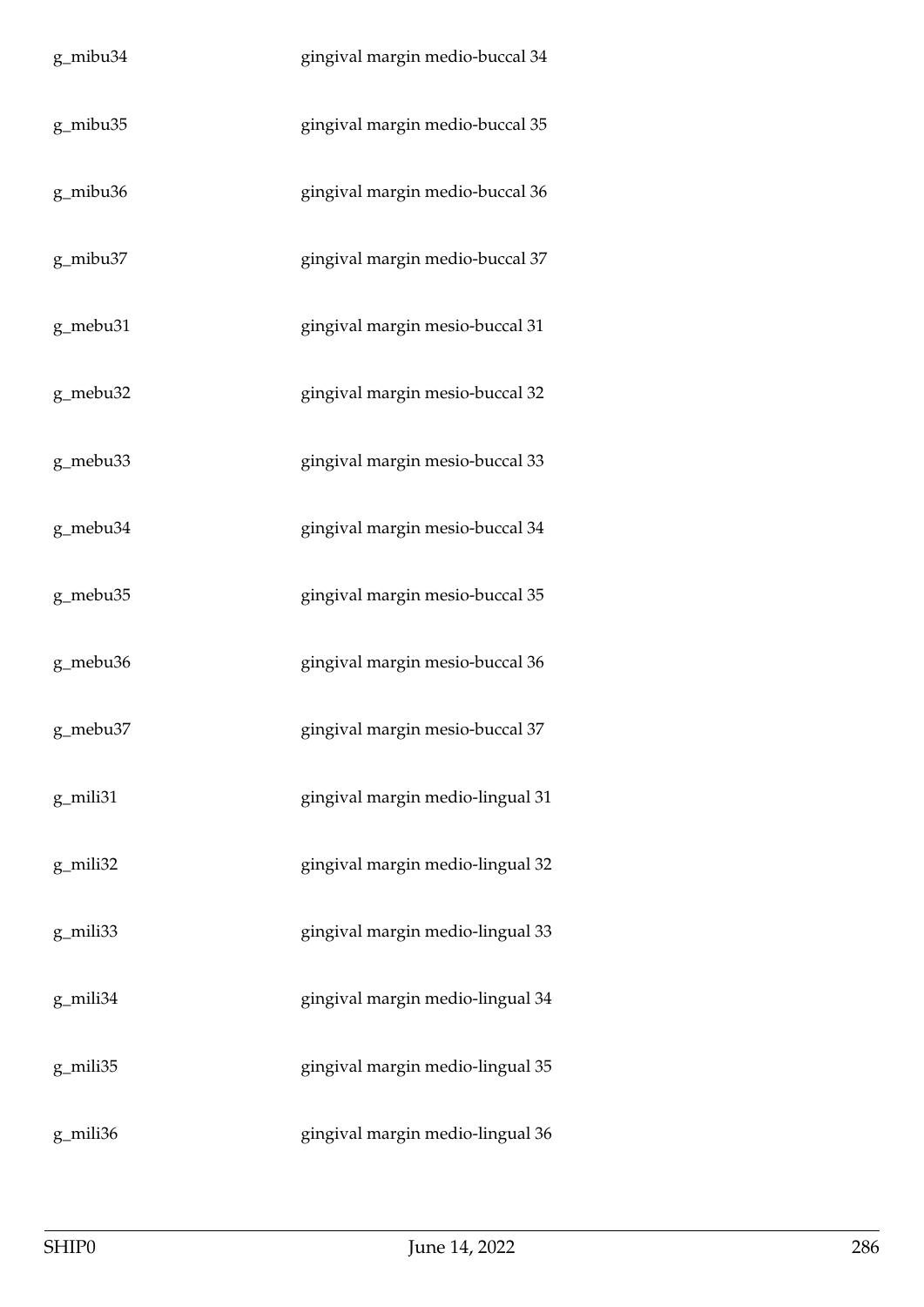| g_mili37 | gingival margin medio-lingual 37          |
|----------|-------------------------------------------|
| s_dibu31 | periodontal probing depth disto-buccal 31 |
| s_dibu32 | periodontal probing depth disto-buccal 32 |
| s_dibu33 | periodontal probing depth disto-buccal 33 |
| s_dibu34 | periodontal probing depth disto-buccal 34 |
| s_dibu35 | periodontal probing depth disto-buccal 35 |
| s_dibu36 | periodontal probing depth disto-buccal 36 |
| s_dibu37 | periodontal probing depth disto-buccal 37 |
| s_mibu31 | periodontal probing depth medio-buccal 31 |
| s_mibu32 | periodontal probing depth medio-buccal 32 |
| s_mibu33 | periodontal probing depth medio-buccal 33 |
| s_mibu34 | periodontal probing depth medio-buccal 34 |
| s_mibu35 | periodontal probing depth medio-buccal 35 |
| s_mibu36 | periodontal probing depth medio-buccal 36 |
| s_mibu37 | periodontal probing depth medio-buccal 37 |
| s_mebu31 | periodontal probing depth mesio-buccal 31 |
| s_mebu32 | periodontal probing depth mesio-buccal 32 |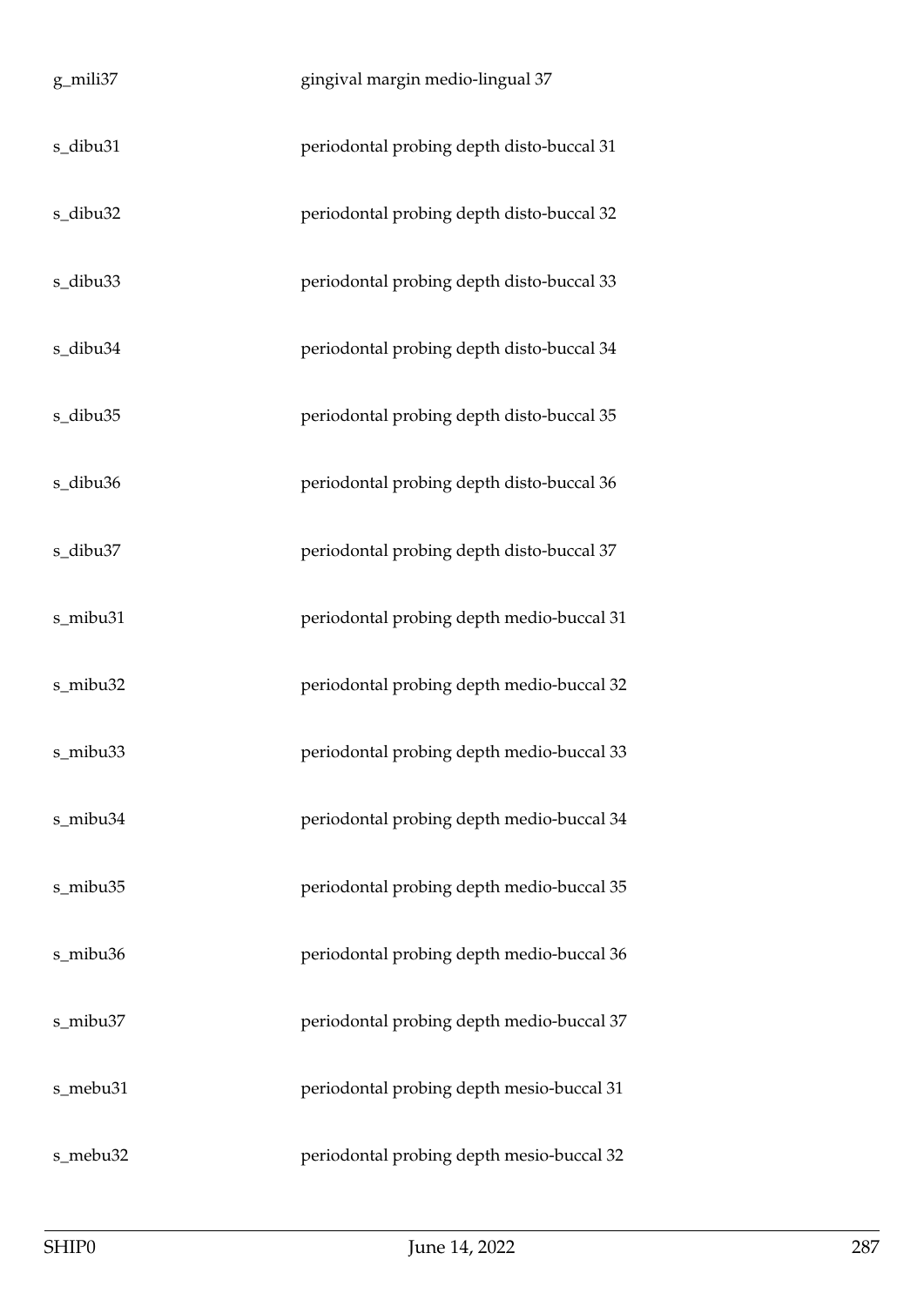| s_mebu33 | periodontal probing depth mesio-buccal 33  |
|----------|--------------------------------------------|
| s_mebu34 | periodontal probing depth mesio-buccal 34  |
| s_mebu35 | periodontal probing depth mesio-buccal 35  |
| s_mebu36 | periodontal probing depth mesio-buccal 36  |
| s_mebu37 | periodontal probing depth mesio-buccal 37  |
| s_mili31 | periodontal probing depth medio-lingual 31 |
| s_mili32 | periodontal probing depth medio-lingual 32 |
| s_mili33 | periodontal probing depth medio-lingual 33 |
| s_mili34 | periodontal probing depth medio-lingual 34 |
| s_mili35 | periodontal probing depth medio-lingual 35 |
| s_mili36 | periodontal probing depth medio-lingual 36 |
| s mili37 | periodontal probing depth medio-lingual 37 |
| a_dibu31 | attachment loss disto-buccal 31            |
| a_dibu32 | attachment loss disto-buccal 32            |
| a_dibu33 | attachment loss disto-buccal 33            |
| a_dibu34 | attachment loss disto-buccal 34            |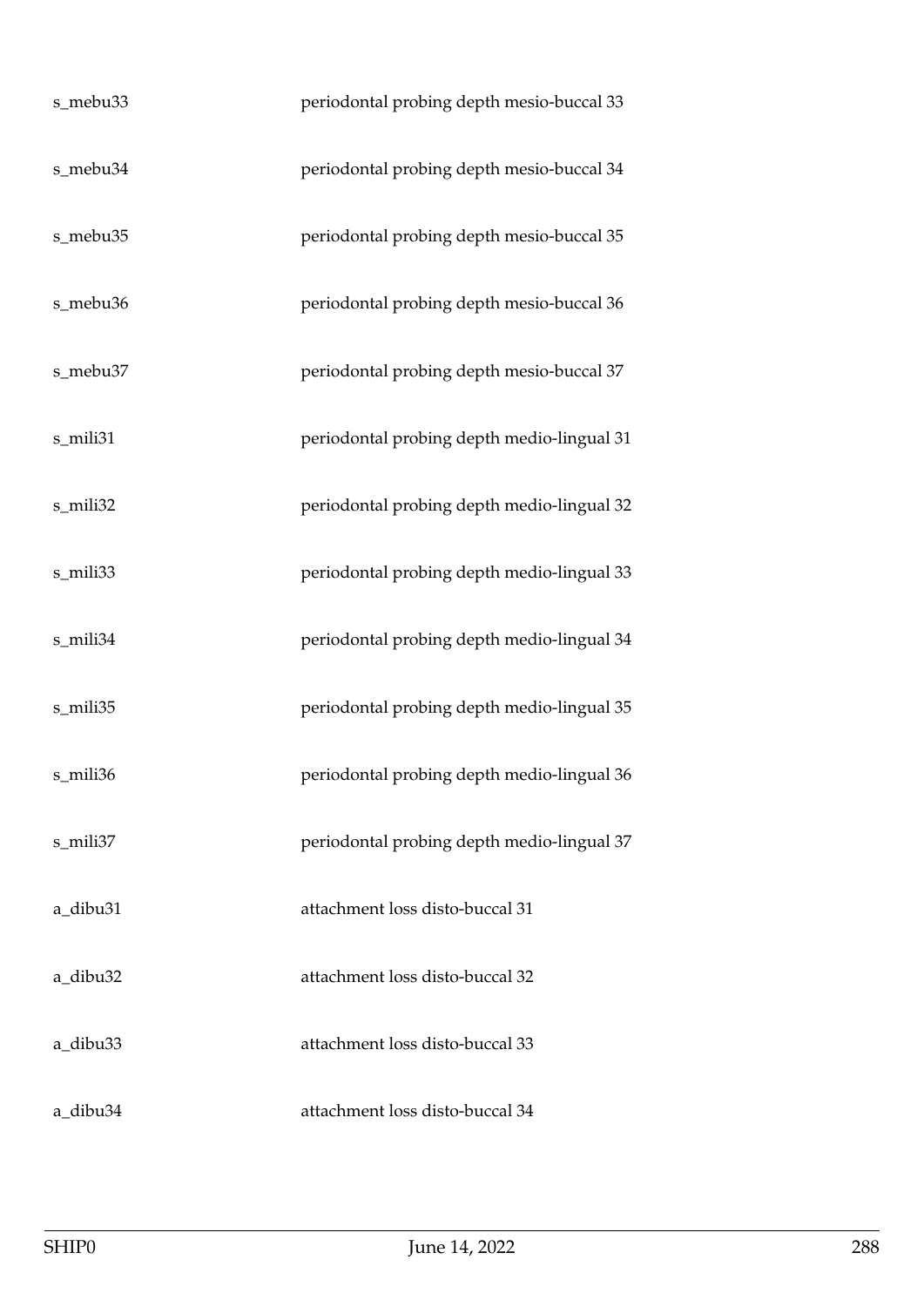| a_dibu35 | attachment loss disto-buccal 35 |
|----------|---------------------------------|
| a_dibu36 | attachment loss disto-buccal 36 |
| a_dibu37 | attachment loss disto-buccal 37 |
| a_mibu31 | attachment loss medio-buccal 31 |
| a_mibu32 | attachment loss medio-buccal 32 |
| a mibu33 | attachment loss medio-buccal 33 |
| a_mibu34 | attachment loss medio-buccal 34 |
| a_mibu35 | attachment loss medio-buccal 35 |
| a_mibu36 | attachment loss medio-buccal 36 |
| a_mibu37 | attachment loss medio-buccal 37 |
| a_mebu31 | attachment loss mesio-buccal 31 |
| a_mebu32 | attachment loss mesio-buccal 32 |
| a_mebu33 | attachment loss mesio-buccal 33 |
| a_mebu34 | attachment loss mesio-buccal 34 |
| a_mebu35 | attachment loss mesio-buccal 35 |
| a_mebu36 | attachment loss mesio-buccal 36 |
| a mebu37 | attachment loss mesio-buccal 37 |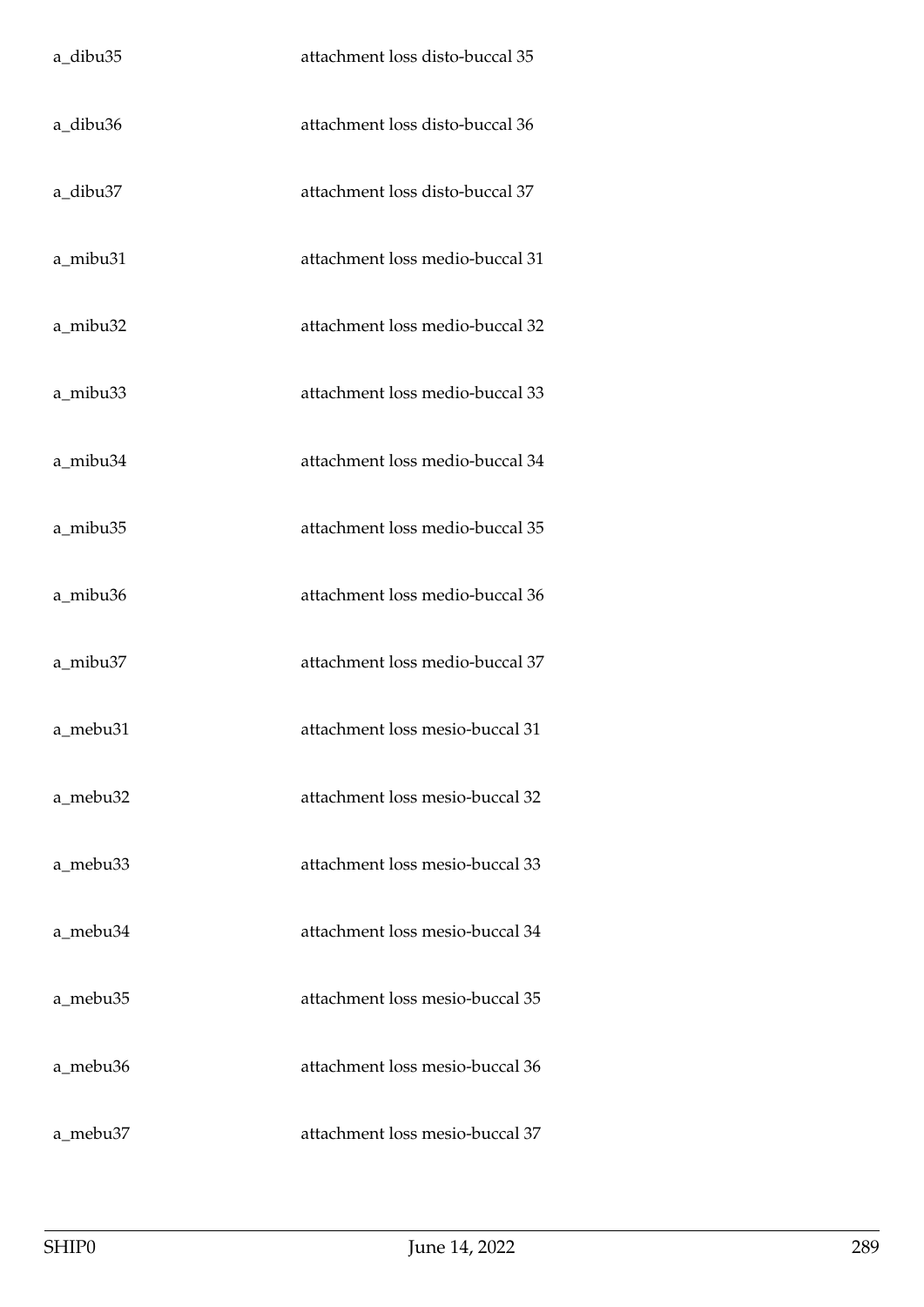| a_mili31             | attachment loss medio-lingual 31                        |                                      |
|----------------------|---------------------------------------------------------|--------------------------------------|
| a_mili32             | attachment loss medio-lingual 32                        |                                      |
| a_mili33             | attachment loss medio-lingual 33                        |                                      |
| a_mili34             | attachment loss medio-lingual 34                        |                                      |
| a_mili35             | attachment loss medio-lingual 35                        |                                      |
| a_mili36             | attachment loss medio-lingual 36                        |                                      |
| a_mili37             | attachment loss medio-lingual 37                        |                                      |
| b_dibu31             | haemorrhage post periodontal probing<br>disto-buccal 31 |                                      |
|                      |                                                         | 0 - nicht vorhanden<br>1 - vorhanden |
| b_dibu32             | haemorrhage post periodontal probing<br>disto-buccal 32 |                                      |
|                      |                                                         | 0 - nicht vorhanden<br>1 - vorhanden |
| b_dibu <sub>33</sub> | haemorrhage post periodontal probing<br>disto-buccal 33 |                                      |
|                      |                                                         | 0 - nicht vorhanden<br>1 - vorhanden |
| b_dibu34             | haemorrhage post periodontal probing<br>disto-buccal 34 |                                      |
|                      |                                                         | 0 - nicht vorhanden<br>1 - vorhanden |
| b_dibu36             | haemorrhage post periodontal probing<br>disto-buccal 36 |                                      |
|                      |                                                         | 0 - nicht vorhanden                  |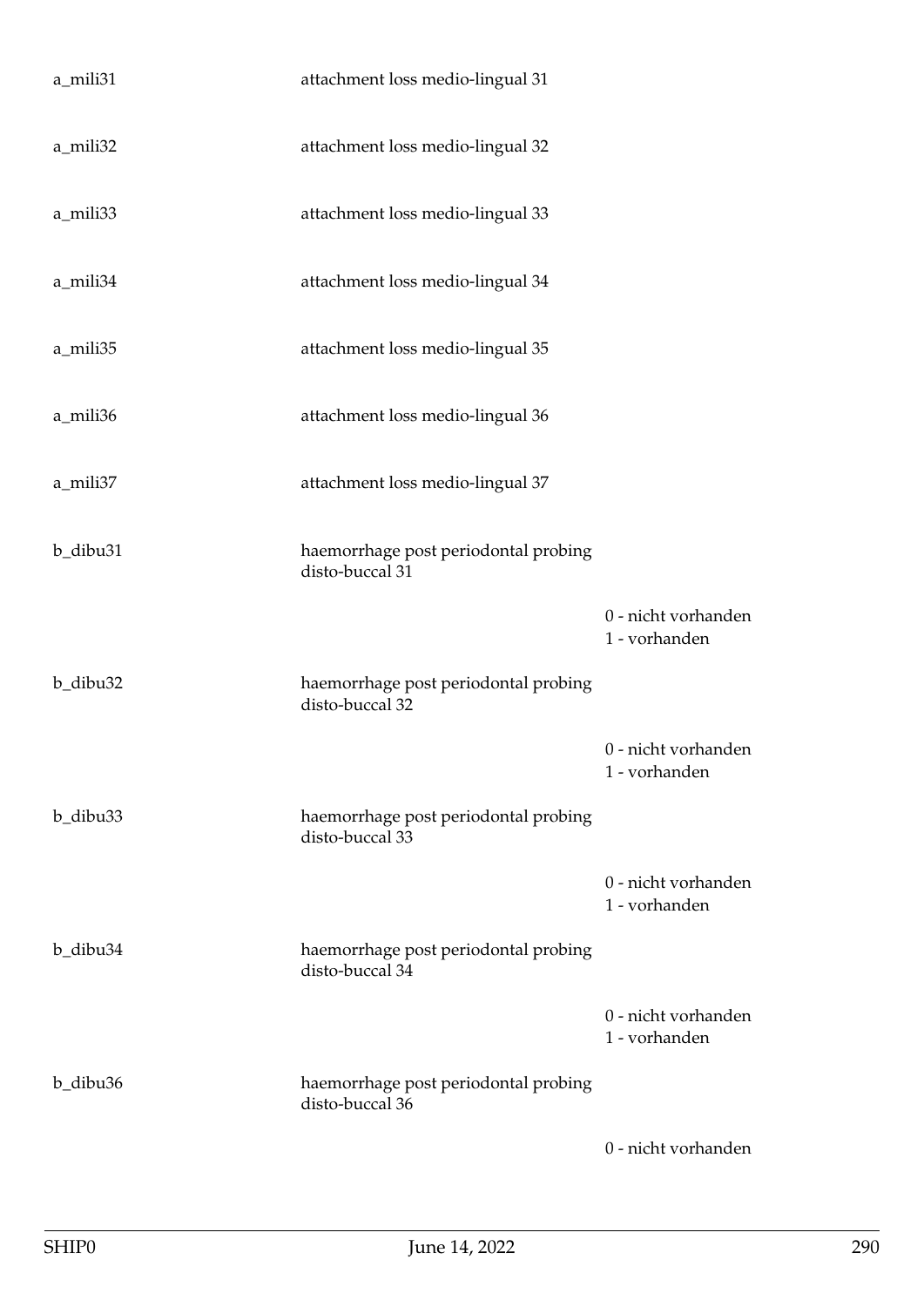| b_dibu37 | haemorrhage post periodontal probing<br>disto-buccal 37 |                                      |
|----------|---------------------------------------------------------|--------------------------------------|
|          |                                                         | 0 - nicht vorhanden<br>1 - vorhanden |
| b_mibu31 | haemorrhage post periodontal probing<br>medio-buccal 31 |                                      |
|          |                                                         | 0 - nicht vorhanden<br>1 - vorhanden |
| b_mibu32 | haemorrhage post periodontal probing<br>medio-buccal 32 |                                      |
|          |                                                         | 0 - nicht vorhanden<br>1 - vorhanden |
| b_mibu33 | haemorrhage post periodontal probing<br>medio-buccal 33 |                                      |
|          |                                                         | 0 - nicht vorhanden<br>1 - vorhanden |
| b_mibu34 | haemorrhage post periodontal probing<br>medio-buccal 34 |                                      |
|          |                                                         | 0 - nicht vorhanden<br>1 - vorhanden |
| b_mibu36 | haemorrhage post periodontal probing<br>medio-buccal 36 |                                      |
|          |                                                         | 0 - nicht vorhanden<br>1 - vorhanden |
| b_mibu37 | haemorrhage post periodontal probing<br>medio-buccal 37 |                                      |
|          |                                                         | 0 - nicht vorhanden<br>1 - vorhanden |
| b_mebu31 | haemorrhage post periodontal probing<br>mesio-buccal 31 |                                      |
|          |                                                         | 0 - nicht vorhanden<br>1 - vorhanden |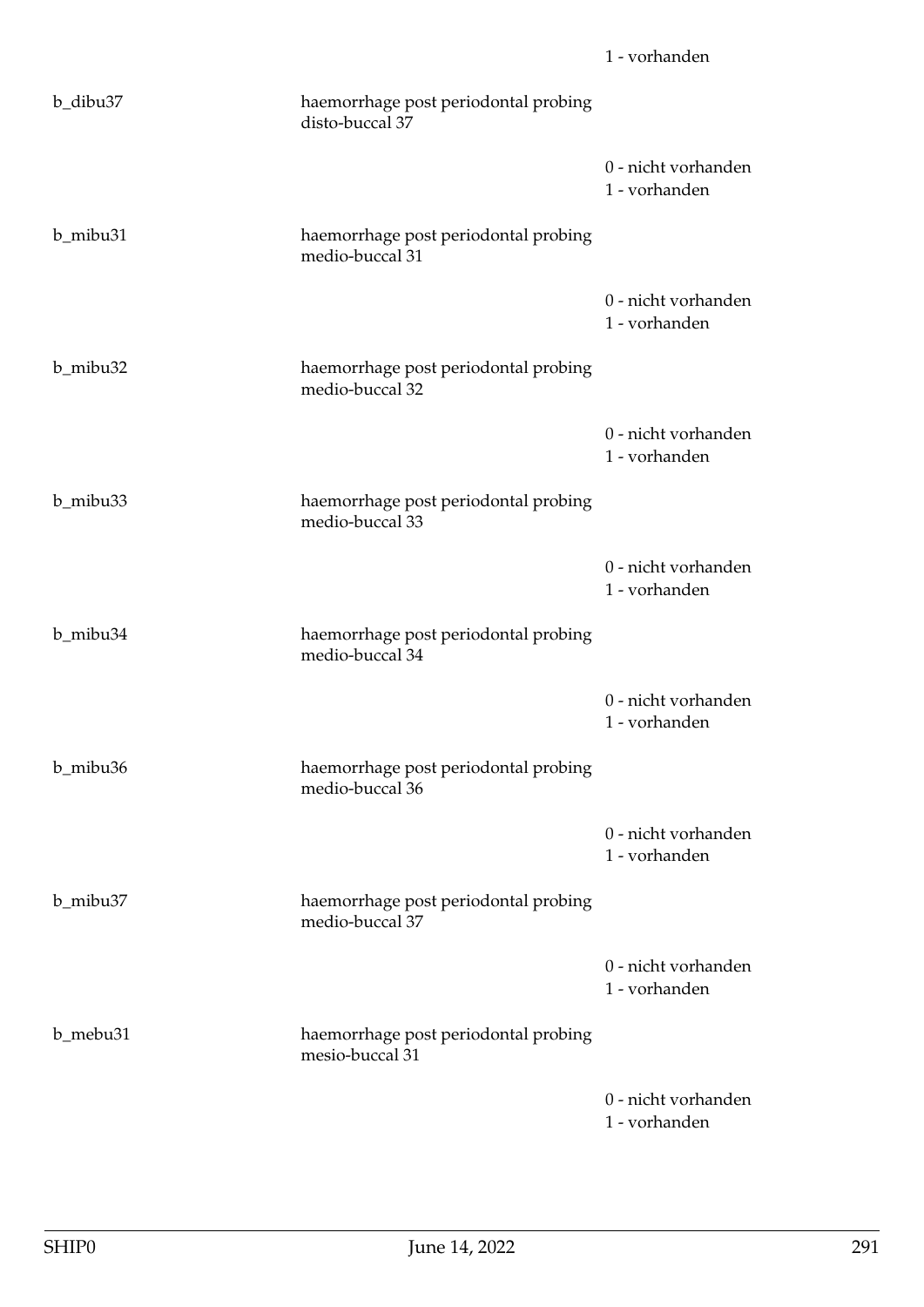| b_mebu32 | haemorrhage post periodontal probing<br>mesio-buccal 32  |                                      |
|----------|----------------------------------------------------------|--------------------------------------|
|          |                                                          | 0 - nicht vorhanden<br>1 - vorhanden |
| b_mebu33 | haemorrhage post periodontal probing<br>mesio-buccal 33  |                                      |
|          |                                                          | 0 - nicht vorhanden<br>1 - vorhanden |
| b_mebu34 | haemorrhage post periodontal probing<br>mesio-buccal 34  |                                      |
|          |                                                          | 0 - nicht vorhanden<br>1 - vorhanden |
| b_mebu36 | haemorrhage post periodontal probing<br>mesio-buccal 36  |                                      |
|          |                                                          | 0 - nicht vorhanden<br>1 - vorhanden |
| b_mebu37 | haemorrhage post periodontal probing<br>mesio-buccal 37  |                                      |
|          |                                                          | 0 - nicht vorhanden<br>1 - vorhanden |
| b_mili31 | haemorrhage post periodontal probing<br>medio-lingual 31 |                                      |
|          |                                                          | 0 - nicht vorhanden<br>1 - vorhanden |
| b_mili32 | haemorrhage post periodontal probing<br>medio-lingual 32 |                                      |
|          |                                                          | 0 - nicht vorhanden<br>1 - vorhanden |
| b_mili33 | haemorrhage post periodontal probing<br>medio-lingual 33 |                                      |
|          |                                                          | 0 - nicht vorhanden<br>1 - vorhanden |
| b_mili34 | haemorrhage post periodontal probing<br>medio-lingual 34 |                                      |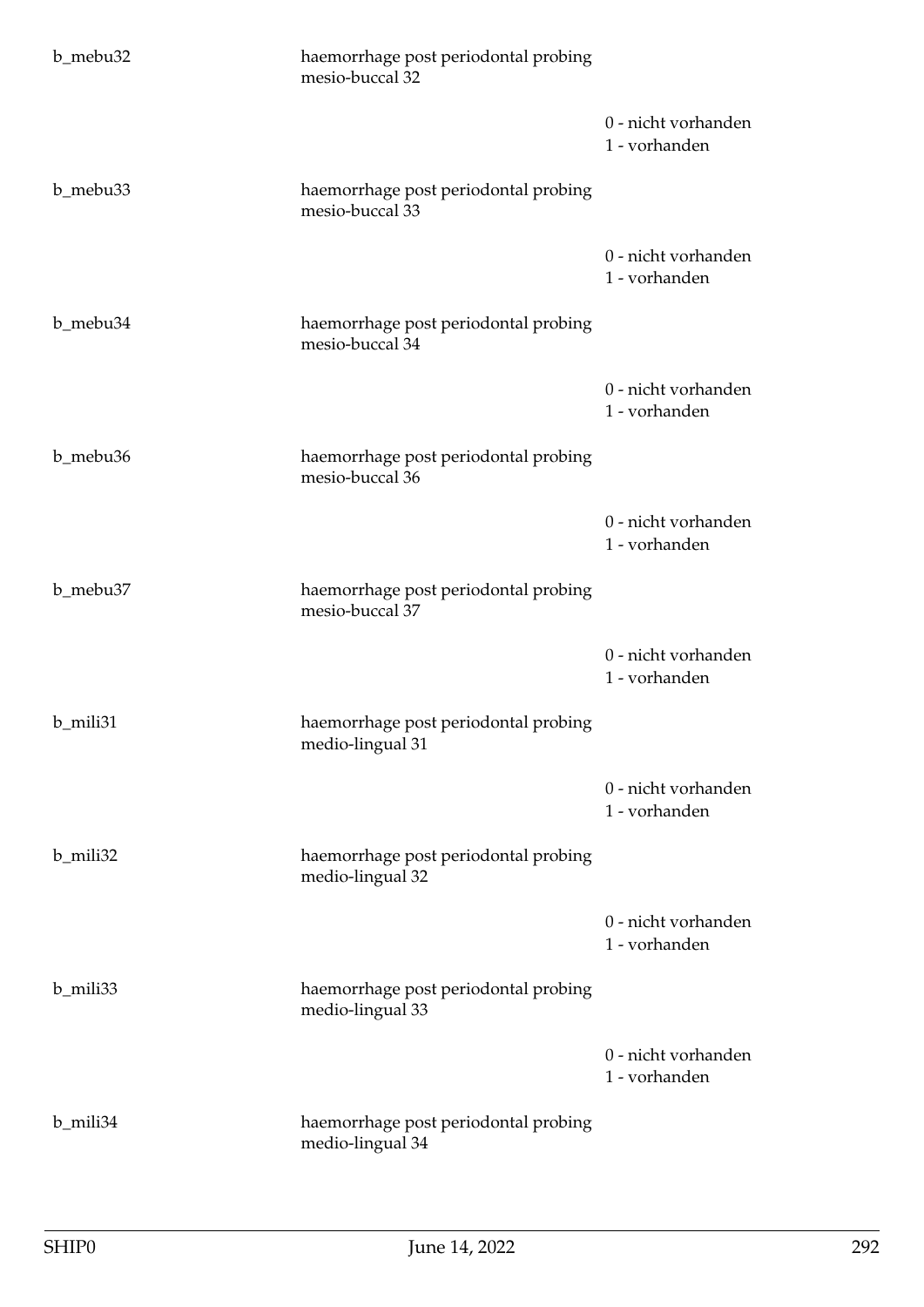|          |                                                          | 0 - nicht vorhanden<br>1 - vorhanden                                                                                                                                |
|----------|----------------------------------------------------------|---------------------------------------------------------------------------------------------------------------------------------------------------------------------|
| b_mili36 | haemorrhage post periodontal probing<br>medio-lingual 36 |                                                                                                                                                                     |
|          |                                                          | 0 - nicht vorhanden<br>1 - vorhanden                                                                                                                                |
| b_mili37 | haemorrhage post periodontal probing<br>medio-lingual 37 |                                                                                                                                                                     |
|          |                                                          | 0 - nicht vorhanden<br>1 - vorhanden                                                                                                                                |
| f_mibu36 | furcation medio-buccal 36                                |                                                                                                                                                                     |
|          |                                                          | 0 - Grad 0 Einziehung nicht tastbar<br>1 - Grad 1 Einziehung tastbar<br>2 - Grad 2 Furkationstiefe > 3 mm, <=<br>$8 \text{ mm}$<br>3 - Grad 3 Furkationstiefe >8 mm |
| f_mibu37 | furcation medio-buccal 37                                |                                                                                                                                                                     |
|          |                                                          | 0 - Grad 0 Einziehung nicht tastbar<br>1 - Grad 1 Einziehung tastbar<br>2 - Grad 2 Furkationstiefe >3 mm, <=<br>$8 \text{ mm}$<br>3 - Grad 3 Furkationstiefe >8 mm  |
| f_mili36 | furcation medio-lingual 36                               |                                                                                                                                                                     |
|          |                                                          | 0 - Grad 0 Einziehung nicht tastbar<br>1 - Grad 1 Einziehung tastbar<br>2 - Grad 2 Furkationstiefe > 3 mm, <=<br>$8 \text{ mm}$<br>3 - Grad 3 Furkationstiefe >8 mm |
| f_mili37 | furcation medio-lingual 37                               |                                                                                                                                                                     |
|          |                                                          | 0 - Grad 0 Einziehung nicht tastbar<br>1 - Grad 1 Einziehung tastbar<br>2 - Grad 2 Furkationstiefe > 3 mm, <=<br>$8 \text{ mm}$<br>3 - Grad 3 Furkationstiefe >8 mm |
| zsdibu21 | dental calculus disto-buccal 21                          |                                                                                                                                                                     |
|          |                                                          | 0 - nicht vorhanden                                                                                                                                                 |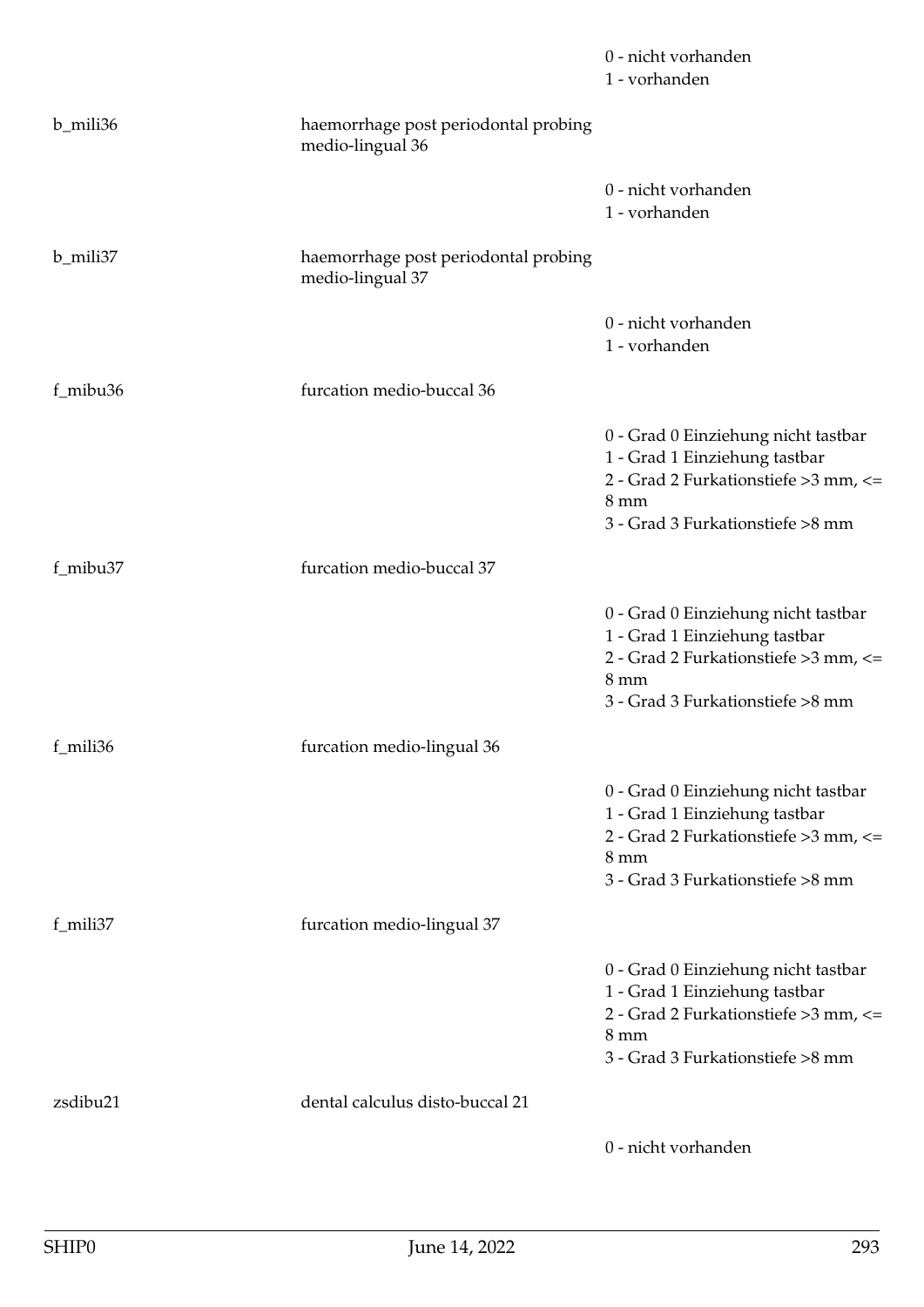|          |                                 | 1 - vorhanden                        |
|----------|---------------------------------|--------------------------------------|
| zsdibu22 | dental calculus disto-buccal 22 |                                      |
|          |                                 | 0 - nicht vorhanden<br>1 - vorhanden |
| zsdibu23 | dental calculus disto-buccal 23 |                                      |
|          |                                 | 0 - nicht vorhanden<br>1 - vorhanden |
| zsdibu24 | dental calculus disto-buccal 24 |                                      |
|          |                                 | 0 - nicht vorhanden<br>1 - vorhanden |
| zsdibu26 | dental calculus disto-buccal 26 |                                      |
|          |                                 | 0 - nicht vorhanden<br>1 - vorhanden |
| zsdibu27 | dental calculus disto-buccal 27 |                                      |
|          |                                 | 0 - nicht vorhanden<br>1 - vorhanden |
| zsmibu21 | dental calculus medio-buccal 21 |                                      |
|          |                                 | 0 - nicht vorhanden<br>1 - vorhanden |
| zsmibu22 | dental calculus medio-buccal 22 |                                      |
|          |                                 | 0 - nicht vorhanden<br>1 - vorhanden |
| zsmibu23 | dental calculus medio-buccal 23 |                                      |
|          |                                 | 0 - nicht vorhanden<br>1 - vorhanden |
| zsmibu24 | dental calculus medio-buccal 24 |                                      |
|          |                                 | 0 - nicht vorhanden<br>1 - vorhanden |
| zsmibu26 | dental calculus medio-buccal 26 |                                      |
|          |                                 | 0 - nicht vorhanden                  |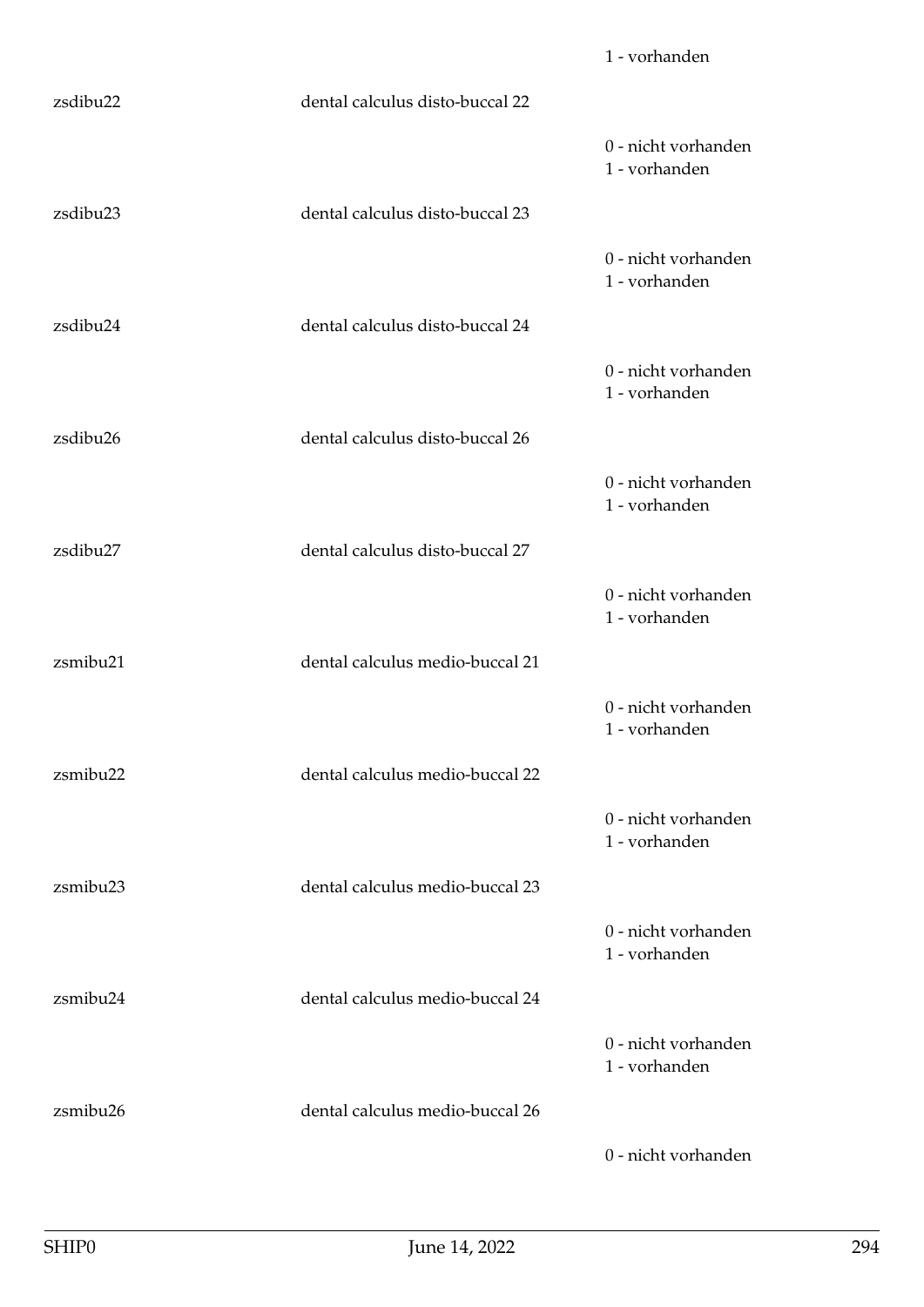|                      |                                    | 1 - vorhanden                        |
|----------------------|------------------------------------|--------------------------------------|
| zsmibu27             | dental calculus medio-buccal 27    |                                      |
|                      |                                    | 0 - nicht vorhanden<br>1 - vorhanden |
| zsmebu21             | dental calculus mesio-buccal 21    |                                      |
|                      |                                    | 0 - nicht vorhanden<br>1 - vorhanden |
| zsmebu22             | dental calculus mesio-buccal 22    |                                      |
|                      |                                    | 0 - nicht vorhanden<br>1 - vorhanden |
| zsmebu <sub>23</sub> | dental calculus mesio-buccal 23    |                                      |
|                      |                                    | 0 - nicht vorhanden<br>1 - vorhanden |
| zsmebu24             | dental calculus mesio-buccal 24    |                                      |
|                      |                                    | 0 - nicht vorhanden<br>1 - vorhanden |
| zsmebu26             | dental calculus mesio-buccal 26    |                                      |
|                      |                                    | 0 - nicht vorhanden<br>1 - vorhanden |
| zsmebu27             | dental calculus mesio-buccal 27    |                                      |
|                      |                                    | 0 - nicht vorhanden<br>1 - vorhanden |
| zsmipa21             | dental calculus medio-palatinal 21 |                                      |
|                      |                                    | 0 - nicht vorhanden<br>1 - vorhanden |
| zsmipa22             | dental calculus medio-palatinal 22 |                                      |
|                      |                                    | 0 - nicht vorhanden<br>1 - vorhanden |
| zsmipa23             | dental calculus medio-palatinal 23 |                                      |
|                      |                                    | 0 - nicht vorhanden                  |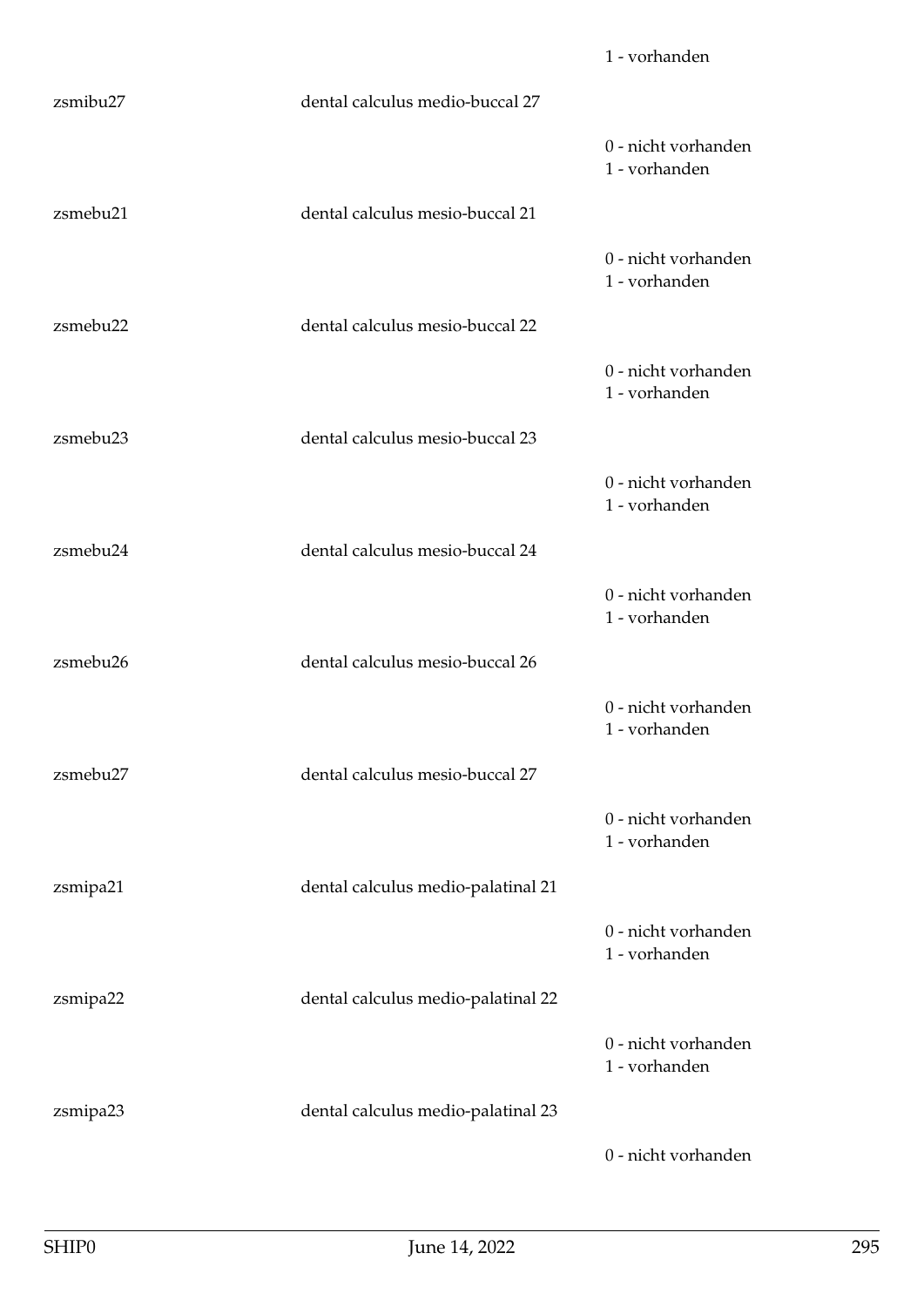|          |                                    | 1 - vorhanden                        |
|----------|------------------------------------|--------------------------------------|
| zsmipa24 | dental calculus medio-palatinal 24 |                                      |
|          |                                    | 0 - nicht vorhanden<br>1 - vorhanden |
| zsmipa26 | dental calculus medio-palatinal 26 |                                      |
|          |                                    | 0 - nicht vorhanden<br>1 - vorhanden |
| zsmipa27 | dental calculus medio-palatinal 27 |                                      |
|          |                                    | 0 - nicht vorhanden<br>1 - vorhanden |
| pldibu21 | dental plaque disto-buccal 21      |                                      |
|          |                                    | 0 - nicht vorhanden<br>1 - vorhanden |
| pldibu22 | dental plaque disto-buccal 22      |                                      |
|          |                                    | 0 - nicht vorhanden<br>1 - vorhanden |
| pldibu23 | dental plaque disto-buccal 23      |                                      |
|          |                                    | 0 - nicht vorhanden<br>1 - vorhanden |
| pldibu24 | dental plaque disto-buccal 24      |                                      |
|          |                                    | 0 - nicht vorhanden<br>1 - vorhanden |
| pldibu26 | dental plaque disto-buccal 26      |                                      |
|          |                                    | 0 - nicht vorhanden<br>1 - vorhanden |
| pldibu27 | dental plaque disto-buccal 27      |                                      |
|          |                                    | 0 - nicht vorhanden<br>1 - vorhanden |
| plmibu21 | dental plaque medio-buccal 21      |                                      |
|          |                                    | 0 - nicht vorhanden                  |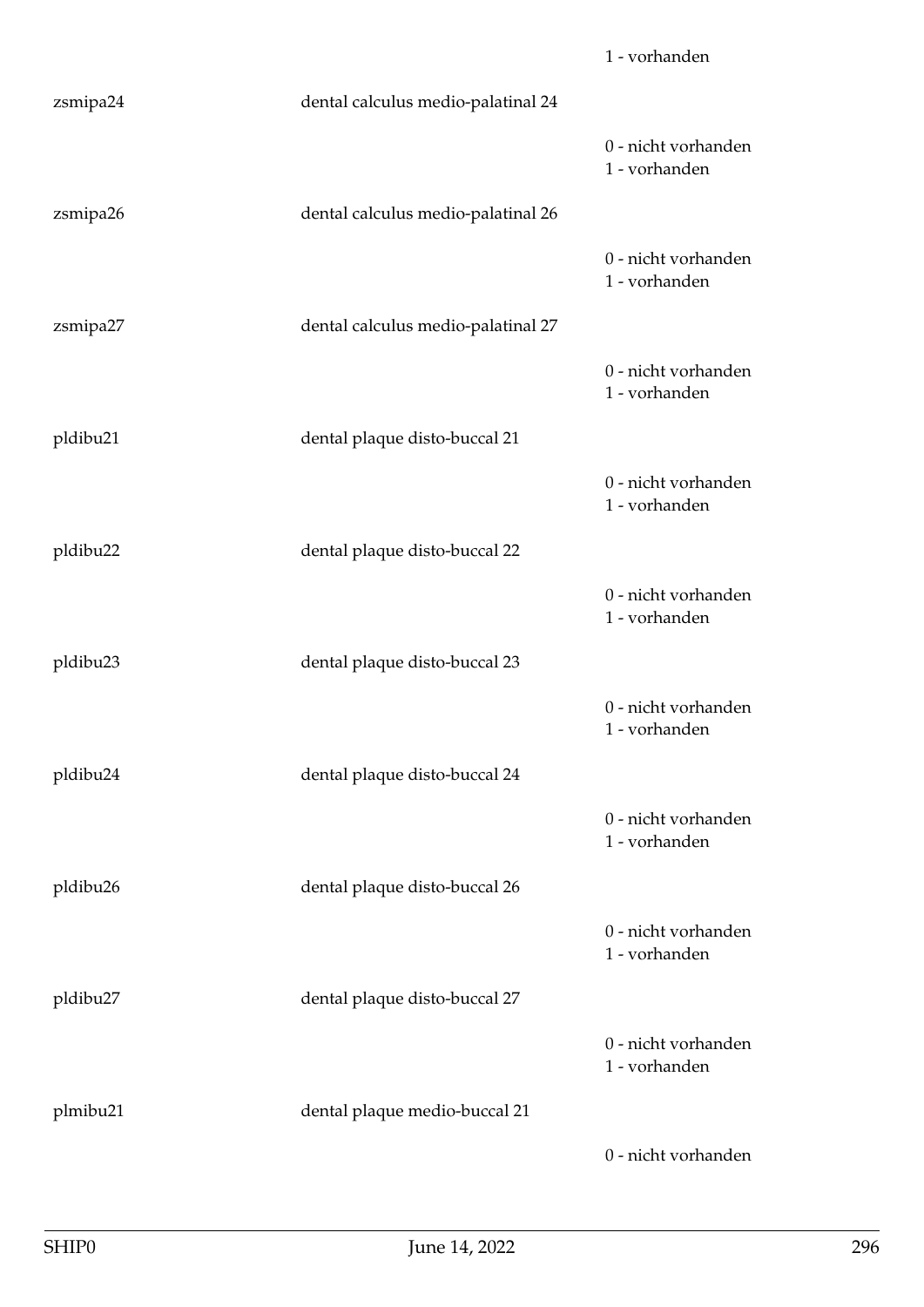|                      |                               | 1 - vorhanden                        |
|----------------------|-------------------------------|--------------------------------------|
| plmibu22             | dental plaque medio-buccal 22 |                                      |
|                      |                               | 0 - nicht vorhanden<br>1 - vorhanden |
| plmibu23             | dental plaque medio-buccal 23 |                                      |
|                      |                               | 0 - nicht vorhanden<br>1 - vorhanden |
| plmibu24             | dental plaque medio-buccal 24 |                                      |
|                      |                               | 0 - nicht vorhanden<br>1 - vorhanden |
| plmibu26             | dental plaque medio-buccal 26 |                                      |
|                      |                               | 0 - nicht vorhanden<br>1 - vorhanden |
| plmibu27             | dental plaque medio-buccal 27 |                                      |
|                      |                               | 0 - nicht vorhanden<br>1 - vorhanden |
| plmebu21             | dental plaque mesio-buccal 21 |                                      |
|                      |                               | 0 - nicht vorhanden<br>1 - vorhanden |
| plmebu22             | dental plaque mesio-buccal 22 |                                      |
|                      |                               | 0 - nicht vorhanden<br>1 - vorhanden |
| plmebu <sub>23</sub> | dental plaque mesio-buccal 23 |                                      |
|                      |                               | 0 - nicht vorhanden<br>1 - vorhanden |
| plmebu24             | dental plaque mesio-buccal 24 |                                      |
|                      |                               | 0 - nicht vorhanden<br>1 - vorhanden |
| plmebu26             | dental plaque mesio-buccal 26 |                                      |
|                      |                               | 0 - nicht vorhanden                  |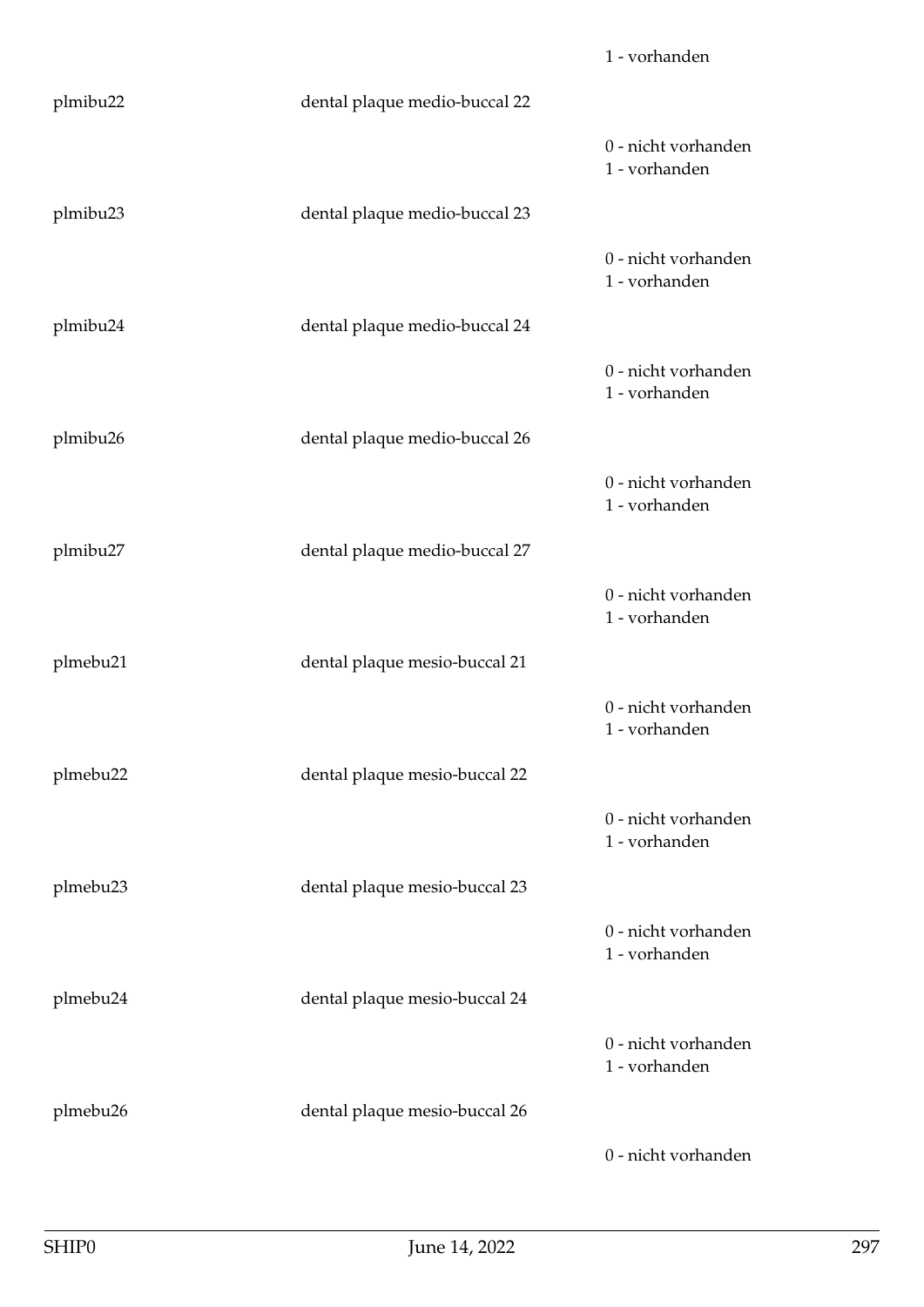|          |                                  | 1 - vorhanden                        |
|----------|----------------------------------|--------------------------------------|
| plmebu27 | dental plaque mesio-buccal 27    |                                      |
|          |                                  | 0 - nicht vorhanden<br>1 - vorhanden |
| plmipa21 | dental plaque medio-palatinal 21 |                                      |
|          |                                  | 0 - nicht vorhanden<br>1 - vorhanden |
| plmipa22 | dental plaque medio-palatinal 22 |                                      |
|          |                                  | 0 - nicht vorhanden<br>1 - vorhanden |
| plmipa23 | dental plaque medio-palatinal 23 |                                      |
|          |                                  | 0 - nicht vorhanden<br>1 - vorhanden |
| plmipa24 | dental plaque medio-palatinal 24 |                                      |
|          |                                  | 0 - nicht vorhanden<br>1 - vorhanden |
| plmipa26 | dental plaque medio-palatinal 26 |                                      |
|          |                                  | 0 - nicht vorhanden<br>1 - vorhanden |
| plmipa27 | dental plaque medio-palatinal 27 |                                      |
| pldibu31 | dental plaque disto-buccal 31    |                                      |
|          |                                  | 0 - nicht vorhanden<br>1 - vorhanden |
| pldibu32 | dental plaque disto-buccal 32    |                                      |
|          |                                  | 0 - nicht vorhanden<br>1 - vorhanden |
| pldibu33 | dental plaque disto-buccal 33    |                                      |
|          |                                  | 0 - nicht vorhanden<br>1 - vorhanden |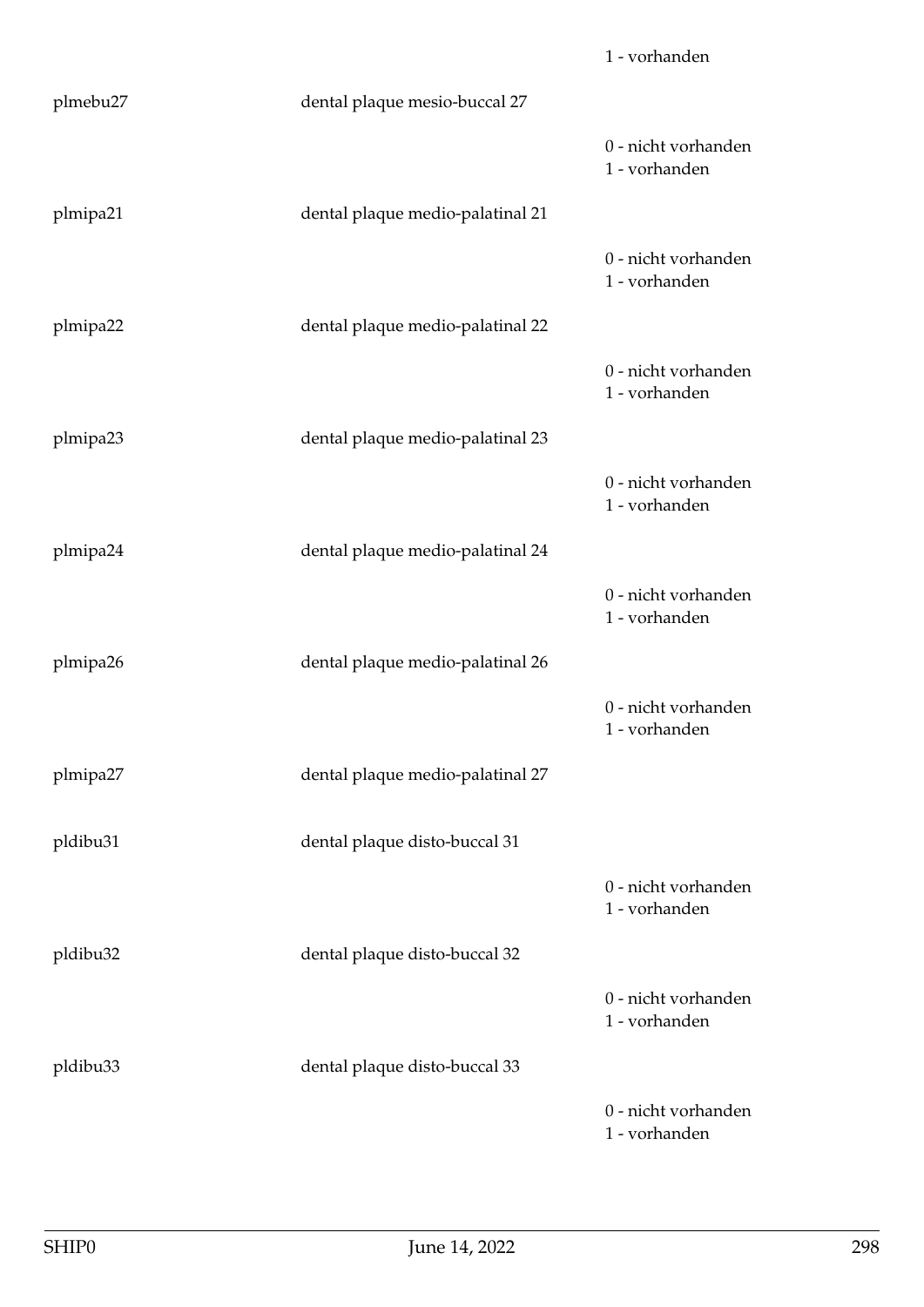| pldibu34 | dental plaque disto-buccal 34 |                                      |
|----------|-------------------------------|--------------------------------------|
|          |                               | 0 - nicht vorhanden<br>1 - vorhanden |
| pldibu36 | dental plaque disto-buccal 36 |                                      |
|          |                               | 0 - nicht vorhanden<br>1 - vorhanden |
| pldibu37 | dental plaque disto-buccal 37 |                                      |
|          |                               | 0 - nicht vorhanden<br>1 - vorhanden |
| plmibu31 | dental plaque medio-buccal 31 |                                      |
|          |                               | 0 - nicht vorhanden<br>1 - vorhanden |
| plmibu32 | dental plaque medio-buccal 32 |                                      |
|          |                               | 0 - nicht vorhanden<br>1 - vorhanden |
| plmibu33 | dental plaque medio-buccal 33 |                                      |
|          |                               | 0 - nicht vorhanden<br>1 - vorhanden |
| plmibu34 | dental plaque medio-buccal 34 |                                      |
|          |                               | 0 - nicht vorhanden<br>1 - vorhanden |
| plmibu36 | dental plaque medio-buccal 36 |                                      |
|          |                               | 0 - nicht vorhanden<br>1 - vorhanden |
| plmibu37 | dental plaque medio-buccal 37 |                                      |
|          |                               | 0 - nicht vorhanden<br>1 - vorhanden |
| plmebu31 | dental plaque mesio-buccal 31 |                                      |
|          |                               | 0 - nicht vorhanden<br>1 - vorhanden |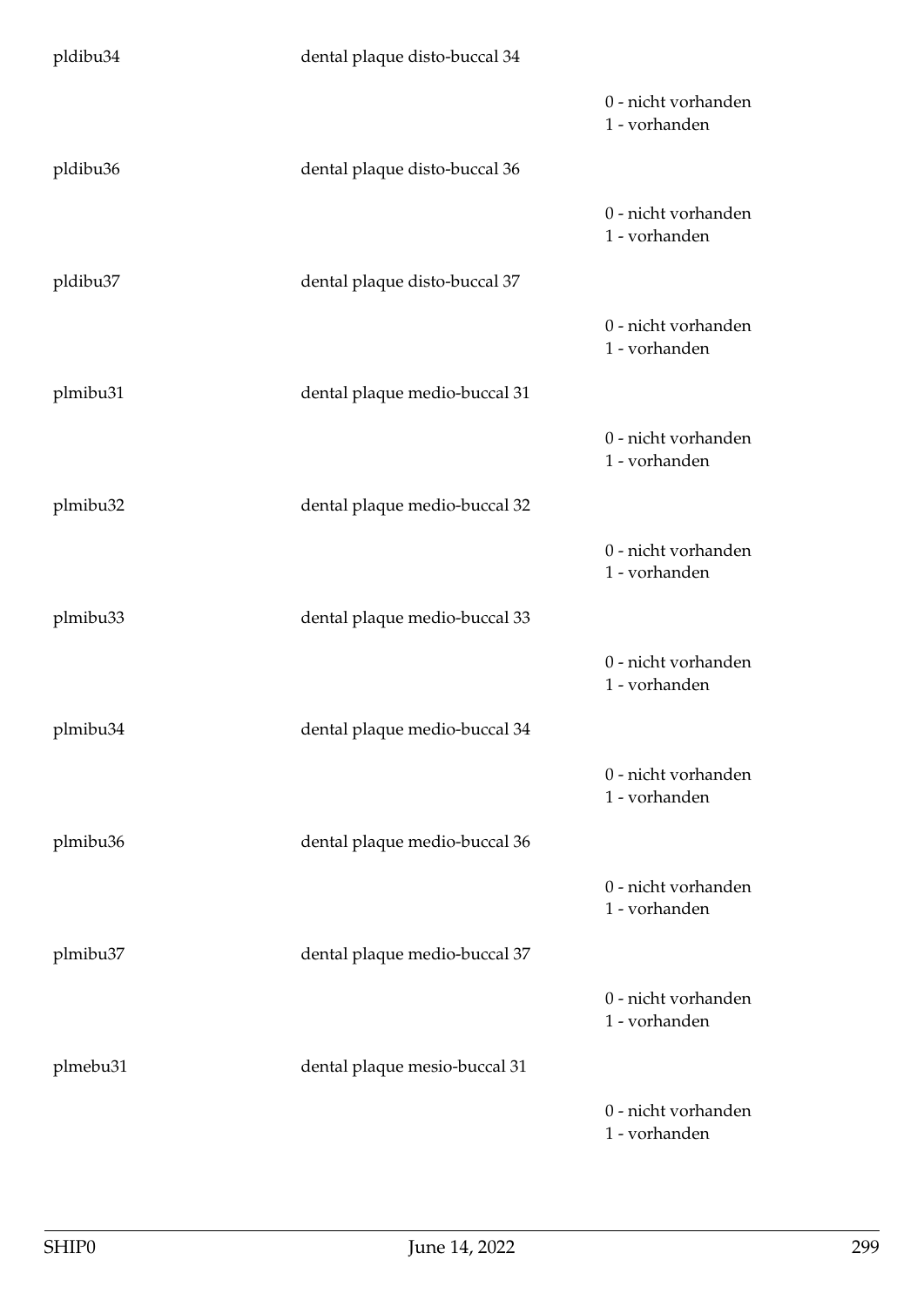| plmebu32 | dental plaque mesio-buccal 32  |                                      |
|----------|--------------------------------|--------------------------------------|
|          |                                | 0 - nicht vorhanden<br>1 - vorhanden |
| plmebu33 | dental plaque mesio-buccal 33  |                                      |
|          |                                | 0 - nicht vorhanden<br>1 - vorhanden |
| plmebu34 | dental plaque mesio-buccal 34  |                                      |
|          |                                | 0 - nicht vorhanden<br>1 - vorhanden |
| plmebu36 | dental plaque mesio-buccal 36  |                                      |
|          |                                | 0 - nicht vorhanden<br>1 - vorhanden |
| plmebu37 | dental plaque mesio-buccal 37  |                                      |
|          |                                | 0 - nicht vorhanden<br>1 - vorhanden |
| plmili31 | dental plaque medio-lingual 31 |                                      |
|          |                                | 0 - nicht vorhanden<br>1 - vorhanden |
| plmili32 | dental plaque medio-lingual 32 |                                      |
|          |                                | 0 - nicht vorhanden<br>1 - vorhanden |
| plmili33 | dental plaque medio-lingual 33 |                                      |
|          |                                | 0 - nicht vorhanden<br>1 - vorhanden |
| plmili34 | dental plaque medio-lingual 34 |                                      |
|          |                                | 0 - nicht vorhanden<br>1 - vorhanden |
| plmili36 | dental plaque medio-lingual 36 |                                      |
|          |                                | 0 - nicht vorhanden<br>1 - vorhanden |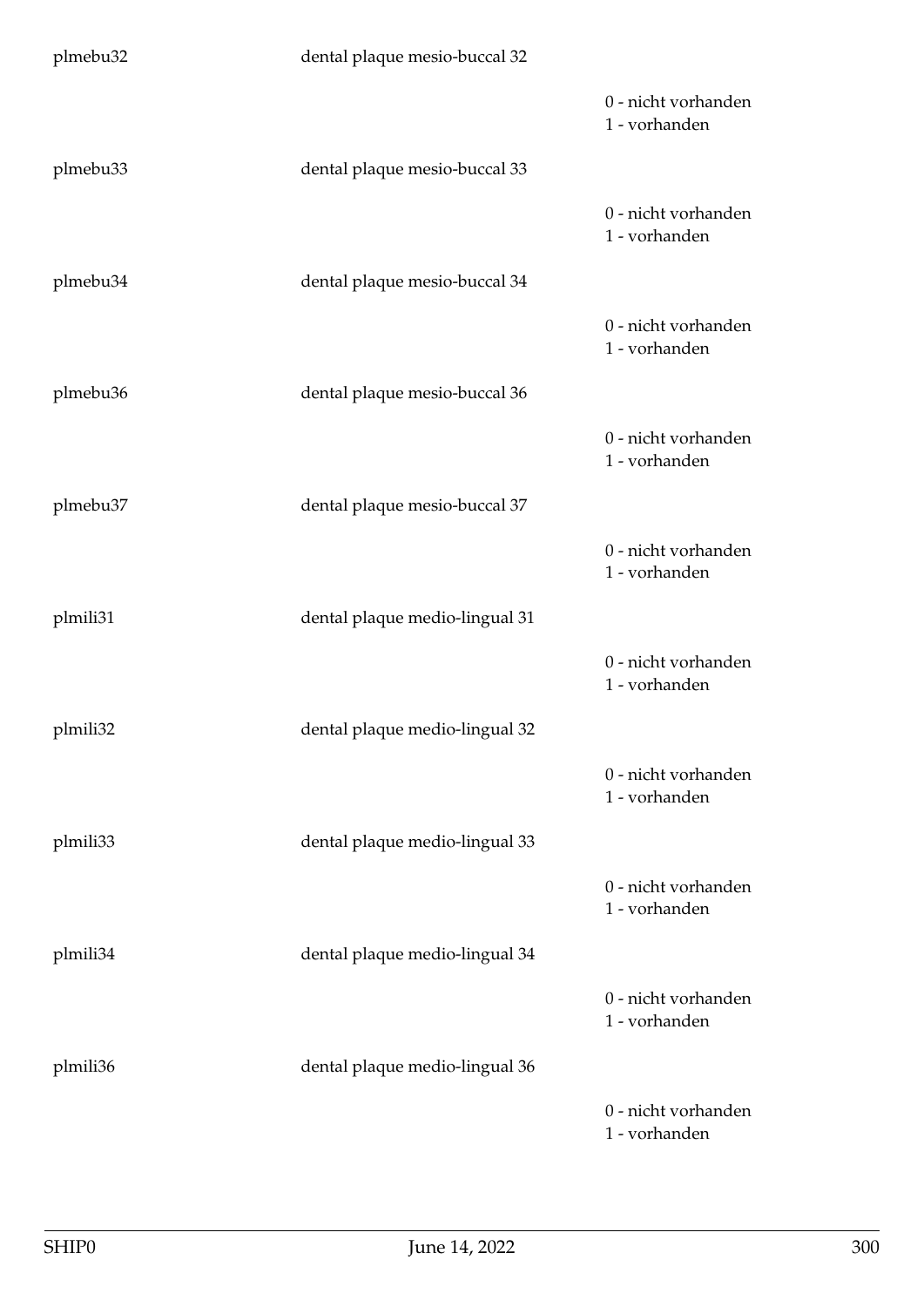| plmili37 | dental plaque medio-lingual 37  |                                      |
|----------|---------------------------------|--------------------------------------|
|          |                                 | 0 - nicht vorhanden<br>1 - vorhanden |
| zsdibu31 | dental calculus disto-buccal 31 |                                      |
|          |                                 | 0 - nicht vorhanden<br>1 - vorhanden |
| zsdibu32 | dental calculus disto-buccal 32 |                                      |
|          |                                 | 0 - nicht vorhanden<br>1 - vorhanden |
| zsdibu33 | dental calculus disto-buccal 33 |                                      |
|          |                                 | 0 - nicht vorhanden<br>1 - vorhanden |
| zsdibu34 | dental calculus disto-buccal 34 |                                      |
|          |                                 | 0 - nicht vorhanden<br>1 - vorhanden |
| zsdibu36 | dental calculus disto-buccal 36 |                                      |
|          |                                 | 0 - nicht vorhanden<br>1 - vorhanden |
| zsdibu37 | dental calculus disto-buccal 37 |                                      |
|          |                                 | 0 - nicht vorhanden<br>1 - vorhanden |
| zsmibu31 | dental calculus medio-buccal 31 |                                      |
|          |                                 | 0 - nicht vorhanden<br>1 - vorhanden |
| zsmibu32 | dental calculus medio-buccal 32 |                                      |
|          |                                 | 0 - nicht vorhanden<br>1 - vorhanden |
| zsmibu33 | dental calculus medio-buccal 33 |                                      |
|          |                                 | 0 - nicht vorhanden<br>1 - vorhanden |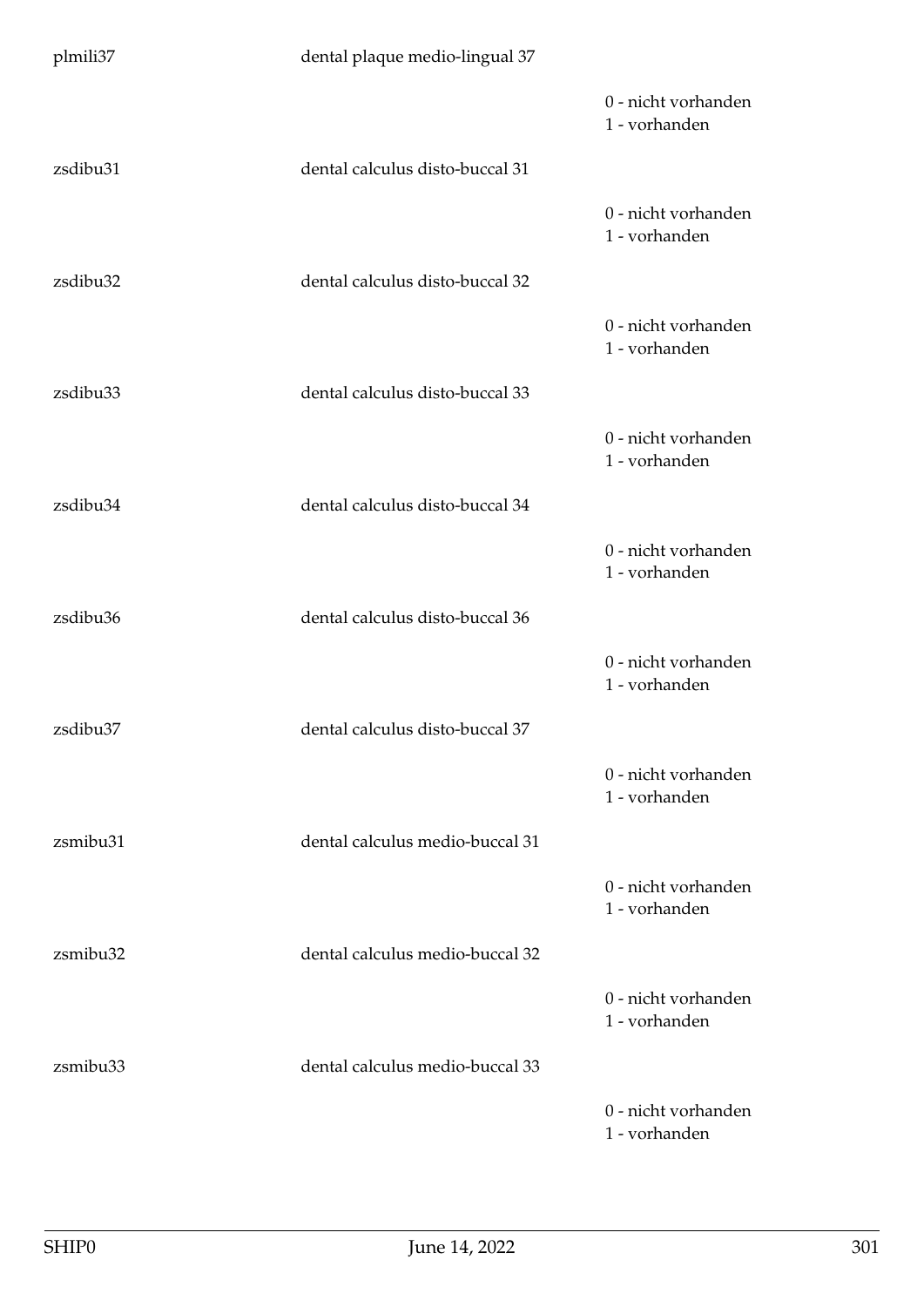| zsmibu34 | dental calculus medio-buccal 34  |                                      |
|----------|----------------------------------|--------------------------------------|
|          |                                  | 0 - nicht vorhanden<br>1 - vorhanden |
| zsmibu36 | dental calculus medio-buccal 36  |                                      |
|          |                                  | 0 - nicht vorhanden<br>1 - vorhanden |
| zsmibu37 | dental calculus medio-buccal 37  |                                      |
|          |                                  | 0 - nicht vorhanden<br>1 - vorhanden |
| zsmebu31 | dental calculus mesio-buccal 31  |                                      |
|          |                                  | 0 - nicht vorhanden<br>1 - vorhanden |
| zsmebu32 | dental calculus mesio-buccal 32  |                                      |
|          |                                  | 0 - nicht vorhanden<br>1 - vorhanden |
| zsmebu33 | dental calculus mesio-buccal 33  |                                      |
|          |                                  | 0 - nicht vorhanden<br>1 - vorhanden |
| zsmebu34 | dental calculus mesio-buccal 34  |                                      |
|          |                                  | 0 - nicht vorhanden<br>1 - vorhanden |
| zsmebu36 | dental calculus mesio-buccal 36  |                                      |
|          |                                  | 0 - nicht vorhanden<br>1 - vorhanden |
| zsmebu37 | dental calculus mesio-buccal 37  |                                      |
|          |                                  | 0 - nicht vorhanden<br>1 - vorhanden |
| zsmili31 | dental calculus medio-lingual 31 |                                      |
|          |                                  | 0 - nicht vorhanden<br>1 - vorhanden |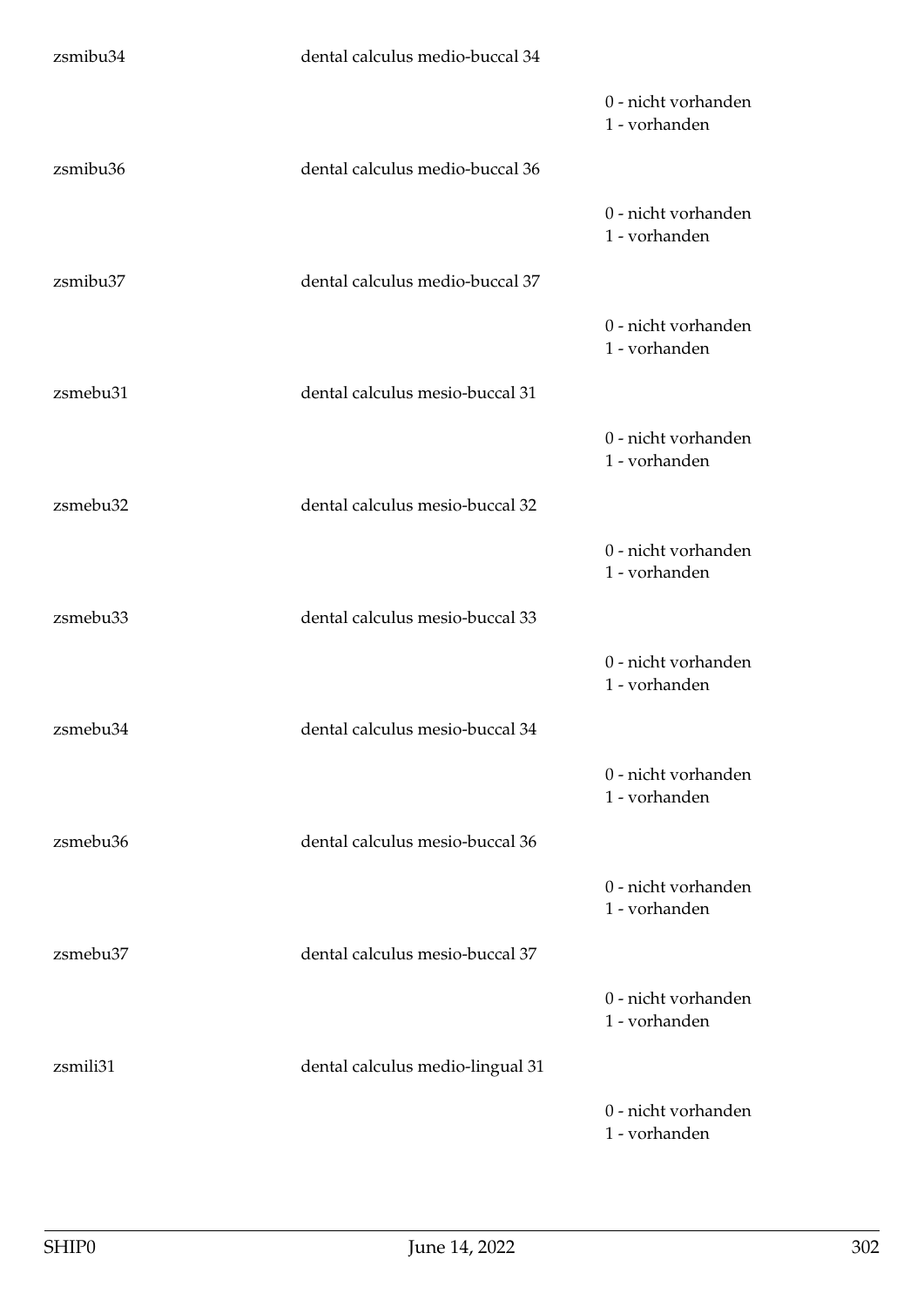| zsmili32    | dental calculus medio-lingual 32 |                                                                                                                                                                 |
|-------------|----------------------------------|-----------------------------------------------------------------------------------------------------------------------------------------------------------------|
|             |                                  | 0 - nicht vorhanden<br>1 - vorhanden                                                                                                                            |
| zsmili33    | dental calculus medio-lingual 33 |                                                                                                                                                                 |
|             |                                  | 0 - nicht vorhanden<br>1 - vorhanden                                                                                                                            |
| zsmili34    | dental calculus medio-lingual 34 |                                                                                                                                                                 |
|             |                                  | 0 - nicht vorhanden<br>1 - vorhanden                                                                                                                            |
| zsmili36    | dental calculus medio-lingual 36 |                                                                                                                                                                 |
|             |                                  | 0 - nicht vorhanden<br>1 - vorhanden                                                                                                                            |
| zsmili37    | dental calculus medio-lingual 37 |                                                                                                                                                                 |
|             |                                  | 0 - nicht vorhanden<br>1 - vorhanden                                                                                                                            |
|             |                                  |                                                                                                                                                                 |
| <b>DMFS</b> | <b>Coronal caries</b>            |                                                                                                                                                                 |
| d_buk11     | dental crown caries buccal 11    |                                                                                                                                                                 |
|             |                                  | $0$ - gesund<br>1 - Schmelzdefekt<br>2 - Dentinkaries <= 3mm<br>3 - Dentinkaries >= 3mm<br>4 - Füllung<br>5 - Sekundärkaries<br>6 - extrahiert<br>7 - Sonstiges |
| d_buk12     | dental crown caries buccal 12    |                                                                                                                                                                 |
|             |                                  | $0$ - gesund<br>1 - Schmelzdefekt<br>2 - Dentinkaries <= 3mm<br>3 - Dentinkaries >= 3mm<br>4 - Füllung<br>5 - Sekundärkaries<br>6 - extrahiert<br>7 - Sonstiges |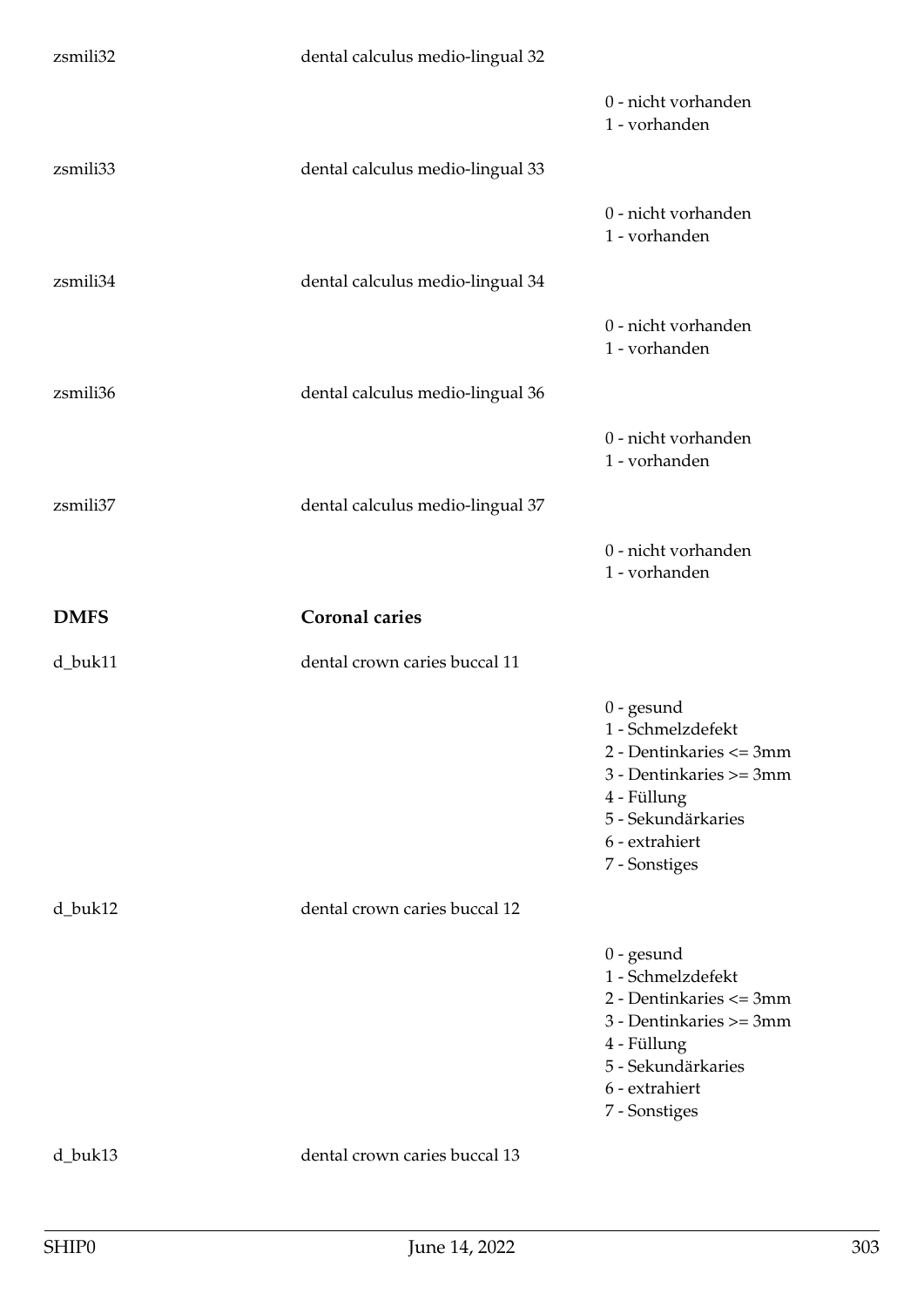|         |                               | $0$ - gesund<br>1 - Schmelzdefekt<br>2 - Dentinkaries <= 3mm<br>3 - Dentinkaries >= 3mm<br>4 - Füllung<br>5 - Sekundärkaries<br>6 - extrahiert<br>7 - Sonstiges |
|---------|-------------------------------|-----------------------------------------------------------------------------------------------------------------------------------------------------------------|
| d_buk14 | dental crown caries buccal 14 |                                                                                                                                                                 |
|         |                               | $0$ - gesund<br>1 - Schmelzdefekt<br>2 - Dentinkaries <= 3mm<br>3 - Dentinkaries >= 3mm<br>4 - Füllung<br>5 - Sekundärkaries<br>6 - extrahiert<br>7 - Sonstiges |
| d_buk15 | dental crown caries buccal 15 |                                                                                                                                                                 |
|         |                               | $0$ - gesund<br>1 - Schmelzdefekt<br>2 - Dentinkaries <= 3mm<br>3 - Dentinkaries >= 3mm<br>4 - Füllung<br>5 - Sekundärkaries<br>6 - extrahiert<br>7 - Sonstiges |
| d_buk16 | dental crown caries buccal 16 |                                                                                                                                                                 |
|         |                               | $0$ - gesund<br>1 - Schmelzdefekt<br>2 - Dentinkaries <= 3mm<br>3 - Dentinkaries >= 3mm<br>4 - Füllung<br>5 - Sekundärkaries<br>6 - extrahiert<br>7 - Sonstiges |
| d_buk17 | dental crown caries buccal 17 |                                                                                                                                                                 |
|         |                               | $0$ - gesund<br>1 - Schmelzdefekt<br>2 - Dentinkaries <= 3mm<br>3 - Dentinkaries >= 3mm<br>4 - Füllung                                                          |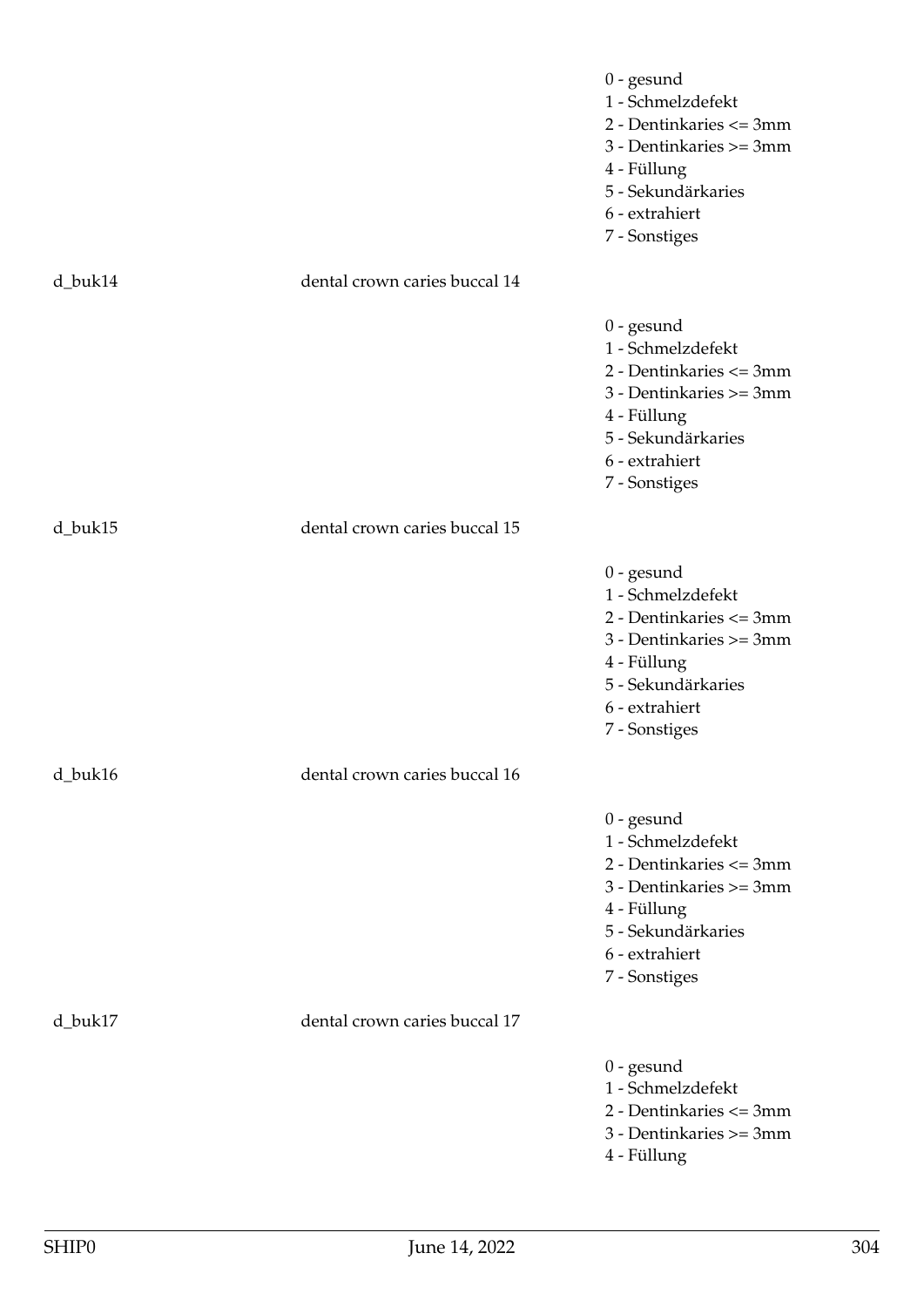|         |                               | 5 - Sekundärkaries                                                                                                                                              |
|---------|-------------------------------|-----------------------------------------------------------------------------------------------------------------------------------------------------------------|
|         |                               | 6 - extrahiert                                                                                                                                                  |
|         |                               | 7 - Sonstiges                                                                                                                                                   |
| d_buk41 | dental crown caries buccal 41 |                                                                                                                                                                 |
|         |                               | $0$ - gesund<br>1 - Schmelzdefekt<br>2 - Dentinkaries <= 3mm<br>3 - Dentinkaries >= 3mm<br>4 - Füllung<br>5 - Sekundärkaries<br>6 - extrahiert<br>7 - Sonstiges |
| d_buk42 | dental crown caries buccal 42 |                                                                                                                                                                 |
|         |                               | $0$ - gesund<br>1 - Schmelzdefekt<br>2 - Dentinkaries <= 3mm<br>3 - Dentinkaries >= 3mm<br>4 - Füllung<br>5 - Sekundärkaries<br>6 - extrahiert<br>7 - Sonstiges |
| d_buk43 | dental crown caries buccal 43 |                                                                                                                                                                 |
|         |                               | $0$ - gesund<br>1 - Schmelzdefekt<br>2 - Dentinkaries <= 3mm<br>3 - Dentinkaries >= 3mm<br>4 - Füllung<br>5 - Sekundärkaries<br>6 - extrahiert<br>7 - Sonstiges |
| d_buk44 | dental crown caries buccal 44 |                                                                                                                                                                 |
|         |                               | $0$ - gesund<br>1 - Schmelzdefekt<br>2 - Dentinkaries <= 3mm<br>3 - Dentinkaries >= 3mm<br>4 - Füllung<br>5 - Sekundärkaries<br>6 - extrahiert<br>7 - Sonstiges |
| d_buk45 | dental crown caries buccal 45 |                                                                                                                                                                 |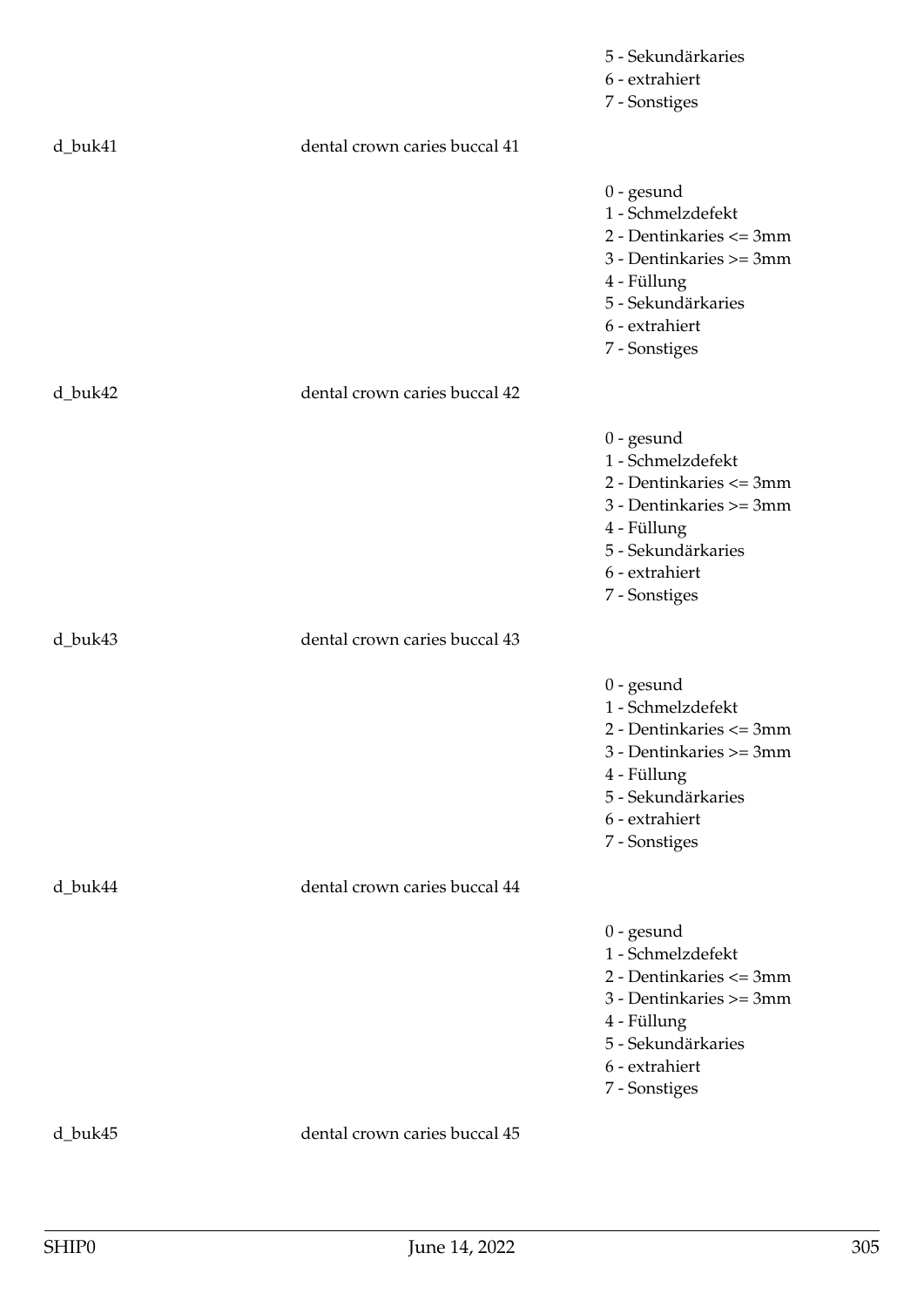|                |                               | $0$ - gesund<br>1 - Schmelzdefekt<br>2 - Dentinkaries <= 3mm<br>3 - Dentinkaries >= 3mm<br>4 - Füllung<br>5 - Sekundärkaries<br>6 - extrahiert<br>7 - Sonstiges |
|----------------|-------------------------------|-----------------------------------------------------------------------------------------------------------------------------------------------------------------|
| d_buk46        | dental crown caries buccal 46 |                                                                                                                                                                 |
|                |                               | $0$ - gesund<br>1 - Schmelzdefekt<br>2 - Dentinkaries <= 3mm<br>3 - Dentinkaries >= 3mm<br>4 - Füllung<br>5 - Sekundärkaries<br>6 - extrahiert<br>7 - Sonstiges |
| d_buk47        | dental crown caries buccal 47 |                                                                                                                                                                 |
|                |                               | $0$ - gesund<br>1 - Schmelzdefekt<br>2 - Dentinkaries <= 3mm<br>3 - Dentinkaries >= 3mm<br>4 - Füllung<br>5 - Sekundärkaries<br>6 - extrahiert<br>7 - Sonstiges |
| $d$ _dist $11$ | dental crown caries distal 11 |                                                                                                                                                                 |
|                |                               | $0$ - gesund<br>1 - Schmelzdefekt<br>2 - Dentinkaries <= 3mm<br>3 - Dentinkaries >= 3mm<br>4 - Füllung<br>5 - Sekundärkaries<br>6 - extrahiert<br>7 - Sonstiges |
| $d$ _dist $12$ | dental crown caries distal 12 |                                                                                                                                                                 |
|                |                               | $0$ - gesund<br>1 - Schmelzdefekt<br>2 - Dentinkaries <= 3mm<br>3 - Dentinkaries >= 3mm<br>4 - Füllung<br>5 - Sekundärkaries                                    |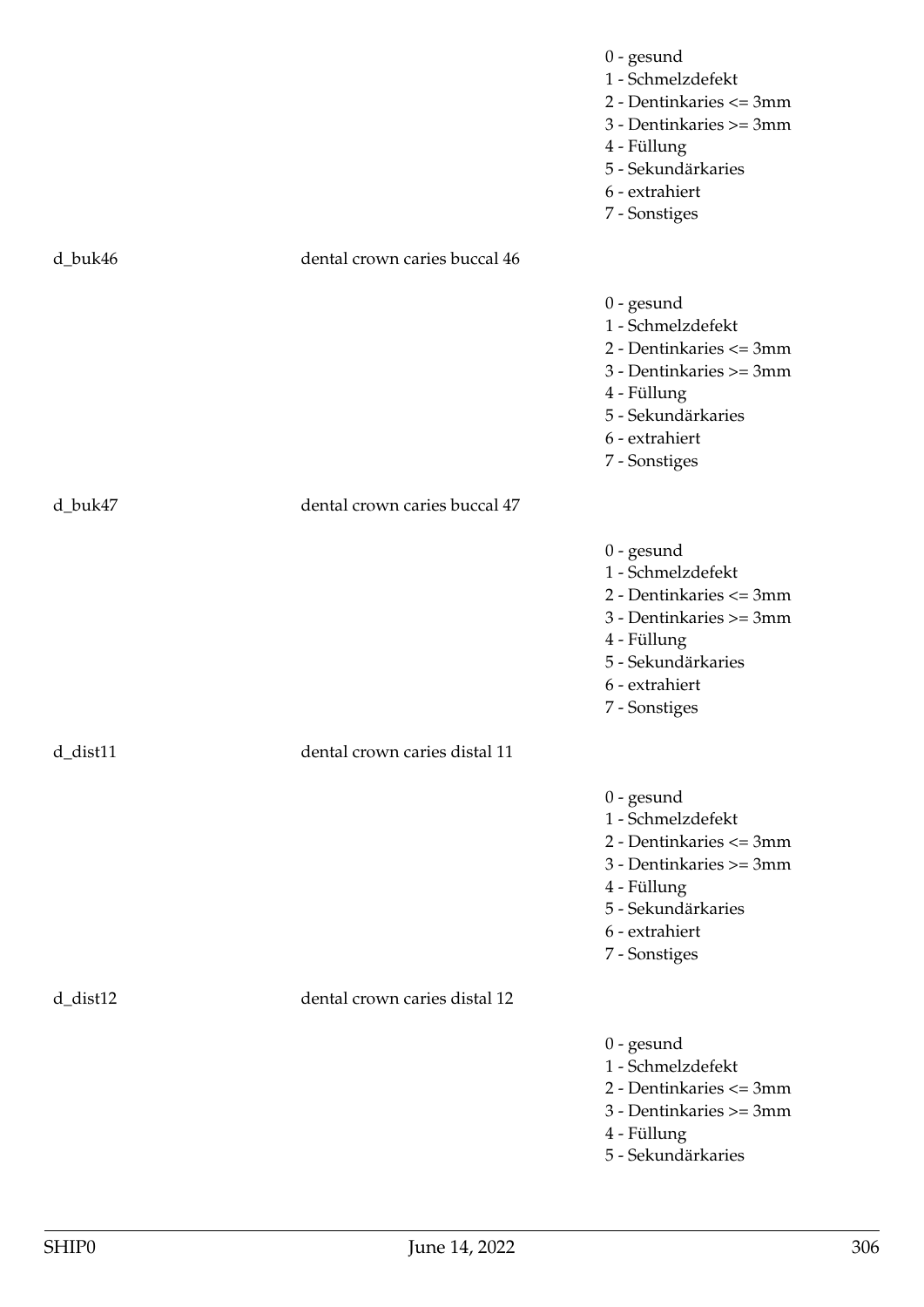|                |                               | 6 - extrahiert<br>7 - Sonstiges                                                                                                                                 |
|----------------|-------------------------------|-----------------------------------------------------------------------------------------------------------------------------------------------------------------|
| $d$ _dist $13$ | dental crown caries distal 13 |                                                                                                                                                                 |
|                |                               | $0$ - gesund<br>1 - Schmelzdefekt<br>2 - Dentinkaries <= 3mm<br>3 - Dentinkaries >= 3mm<br>4 - Füllung<br>5 - Sekundärkaries<br>6 - extrahiert<br>7 - Sonstiges |
| $d\_dist14$    | dental crown caries distal 14 |                                                                                                                                                                 |
|                |                               | $0$ - gesund<br>1 - Schmelzdefekt<br>2 - Dentinkaries <= 3mm<br>3 - Dentinkaries >= 3mm<br>4 - Füllung<br>5 - Sekundärkaries<br>6 - extrahiert<br>7 - Sonstiges |
| $d$ _dist $15$ | dental crown caries distal 15 |                                                                                                                                                                 |
|                |                               | $0$ - gesund<br>1 - Schmelzdefekt<br>2 - Dentinkaries <= 3mm<br>3 - Dentinkaries >= 3mm<br>4 - Füllung<br>5 - Sekundärkaries<br>6 - extrahiert<br>7 - Sonstiges |
| $d$ _dist $16$ | dental crown caries distal 16 |                                                                                                                                                                 |
|                |                               | $0$ - gesund<br>1 - Schmelzdefekt<br>2 - Dentinkaries <= 3mm<br>3 - Dentinkaries >= 3mm<br>4 - Füllung<br>5 - Sekundärkaries<br>6 - extrahiert<br>7 - Sonstiges |
| d_dist17       | dental crown caries distal 17 |                                                                                                                                                                 |
|                |                               | $0$ - gesund                                                                                                                                                    |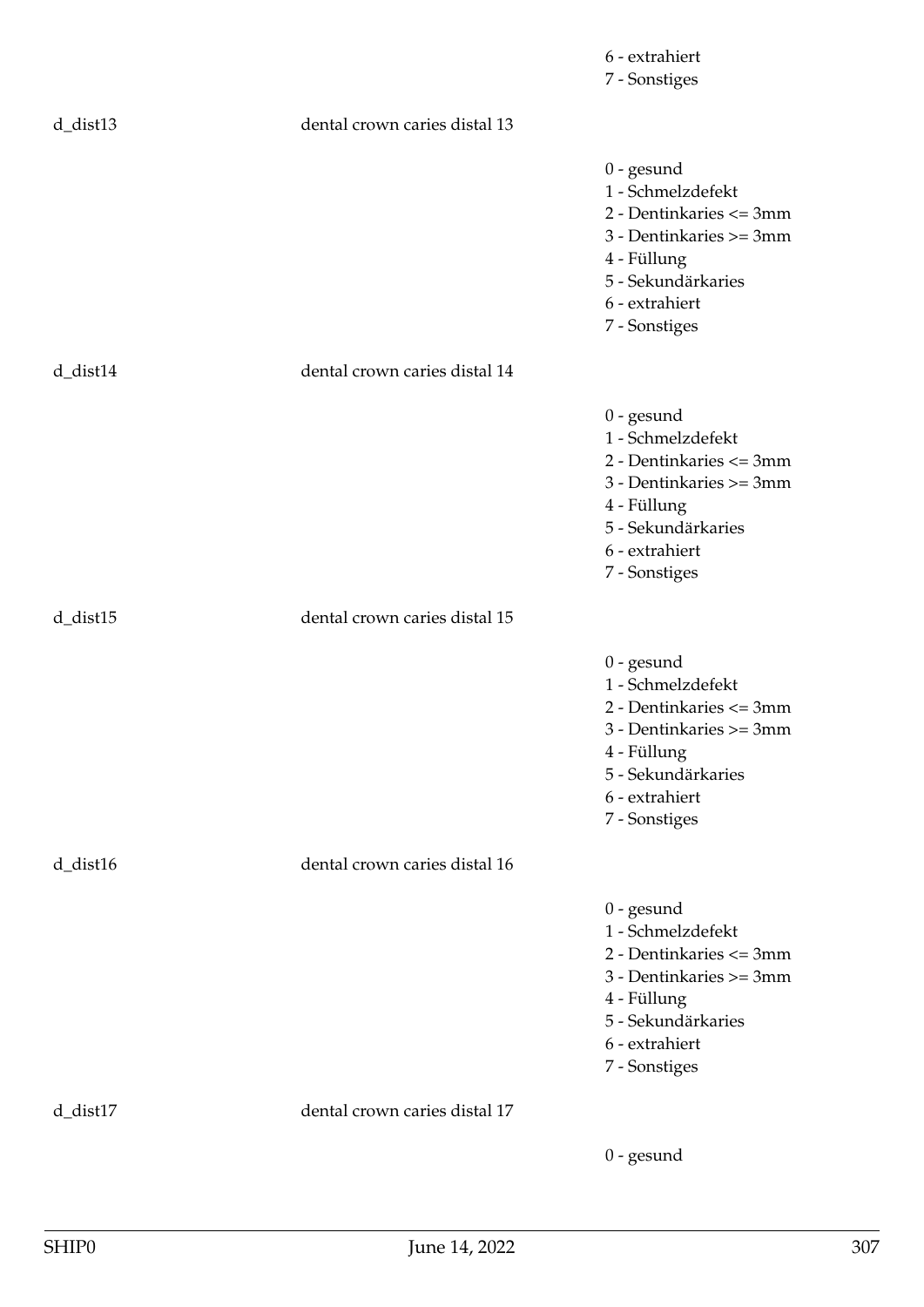|             |                               | 1 - Schmelzdefekt<br>2 - Dentinkaries <= 3mm<br>3 - Dentinkaries >= 3mm<br>4 - Füllung<br>5 - Sekundärkaries<br>6 - extrahiert<br>7 - Sonstiges                 |
|-------------|-------------------------------|-----------------------------------------------------------------------------------------------------------------------------------------------------------------|
| $d$ _dist41 | dental crown caries distal 41 |                                                                                                                                                                 |
|             |                               | $0$ - gesund<br>1 - Schmelzdefekt<br>2 - Dentinkaries <= 3mm<br>3 - Dentinkaries >= 3mm<br>4 - Füllung<br>5 - Sekundärkaries<br>6 - extrahiert<br>7 - Sonstiges |
| $d$ _dist42 | dental crown caries distal 42 |                                                                                                                                                                 |
|             |                               | $0$ - gesund<br>1 - Schmelzdefekt<br>2 - Dentinkaries <= 3mm<br>3 - Dentinkaries >= 3mm<br>4 - Füllung<br>5 - Sekundärkaries<br>6 - extrahiert<br>7 - Sonstiges |
| d dist43    | dental crown caries distal 43 |                                                                                                                                                                 |
|             |                               | $0$ - gesund<br>1 - Schmelzdefekt<br>2 - Dentinkaries <= 3mm<br>3 - Dentinkaries >= 3mm<br>4 - Füllung<br>5 - Sekundärkaries<br>6 - extrahiert<br>7 - Sonstiges |
| d_dist44    | dental crown caries distal 44 |                                                                                                                                                                 |
|             |                               | $0$ - gesund<br>1 - Schmelzdefekt<br>2 - Dentinkaries <= 3mm<br>3 - Dentinkaries >= 3mm<br>4 - Füllung<br>5 - Sekundärkaries<br>6 - extrahiert                  |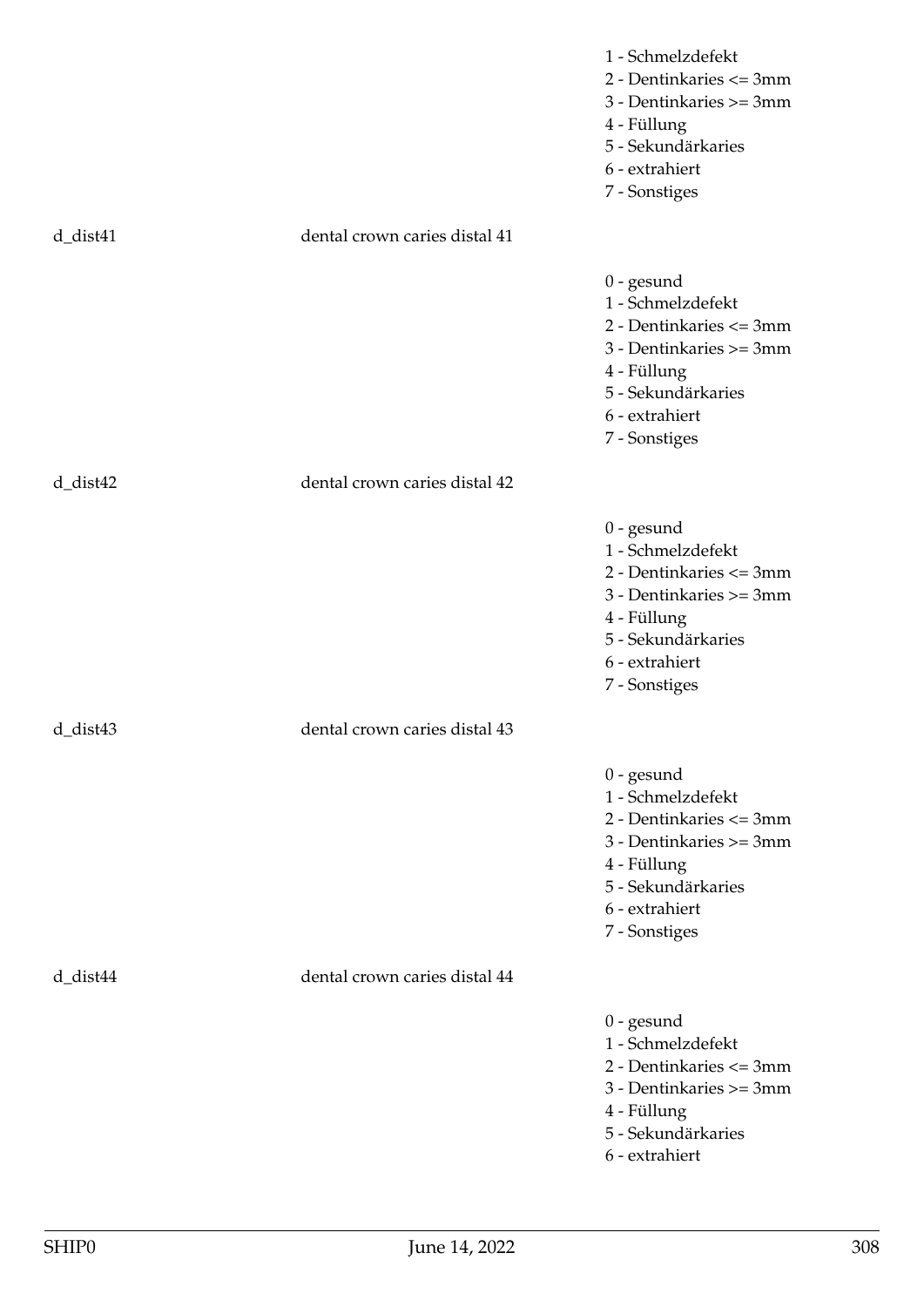| $d_{dist45}$         | dental crown caries distal 45  |                                                                                                                                                                 |
|----------------------|--------------------------------|-----------------------------------------------------------------------------------------------------------------------------------------------------------------|
|                      |                                | $0$ - gesund<br>1 - Schmelzdefekt<br>2 - Dentinkaries <= 3mm<br>3 - Dentinkaries >= 3mm<br>4 - Füllung<br>5 - Sekundärkaries<br>6 - extrahiert<br>7 - Sonstiges |
| $d$ _dist46          | dental crown caries distal 46  |                                                                                                                                                                 |
|                      |                                | $0$ - gesund<br>1 - Schmelzdefekt<br>2 - Dentinkaries <= 3mm<br>3 - Dentinkaries >= 3mm<br>4 - Füllung<br>5 - Sekundärkaries<br>6 - extrahiert<br>7 - Sonstiges |
| d_dist47             | dental crown caries distal 47  |                                                                                                                                                                 |
|                      |                                | $0$ - gesund<br>1 - Schmelzdefekt<br>2 - Dentinkaries <= 3mm<br>3 - Dentinkaries >= 3mm<br>4 - Füllung<br>5 - Sekundärkaries<br>6 - extrahiert<br>7 - Sonstiges |
| $d$ _lin41           | dental crown caries lingual 41 |                                                                                                                                                                 |
|                      |                                | $0$ - gesund<br>1 - Schmelzdefekt<br>2 - Dentinkaries <= 3mm<br>3 - Dentinkaries >= 3mm<br>4 - Füllung<br>5 - Sekundärkaries<br>6 - extrahiert<br>7 - Sonstiges |
| $d$ <sub>lin42</sub> | dental crown caries lingual 42 |                                                                                                                                                                 |
|                      |                                | $0$ - gesund<br>1 - Schmelzdefekt                                                                                                                               |

7 - Sonstiges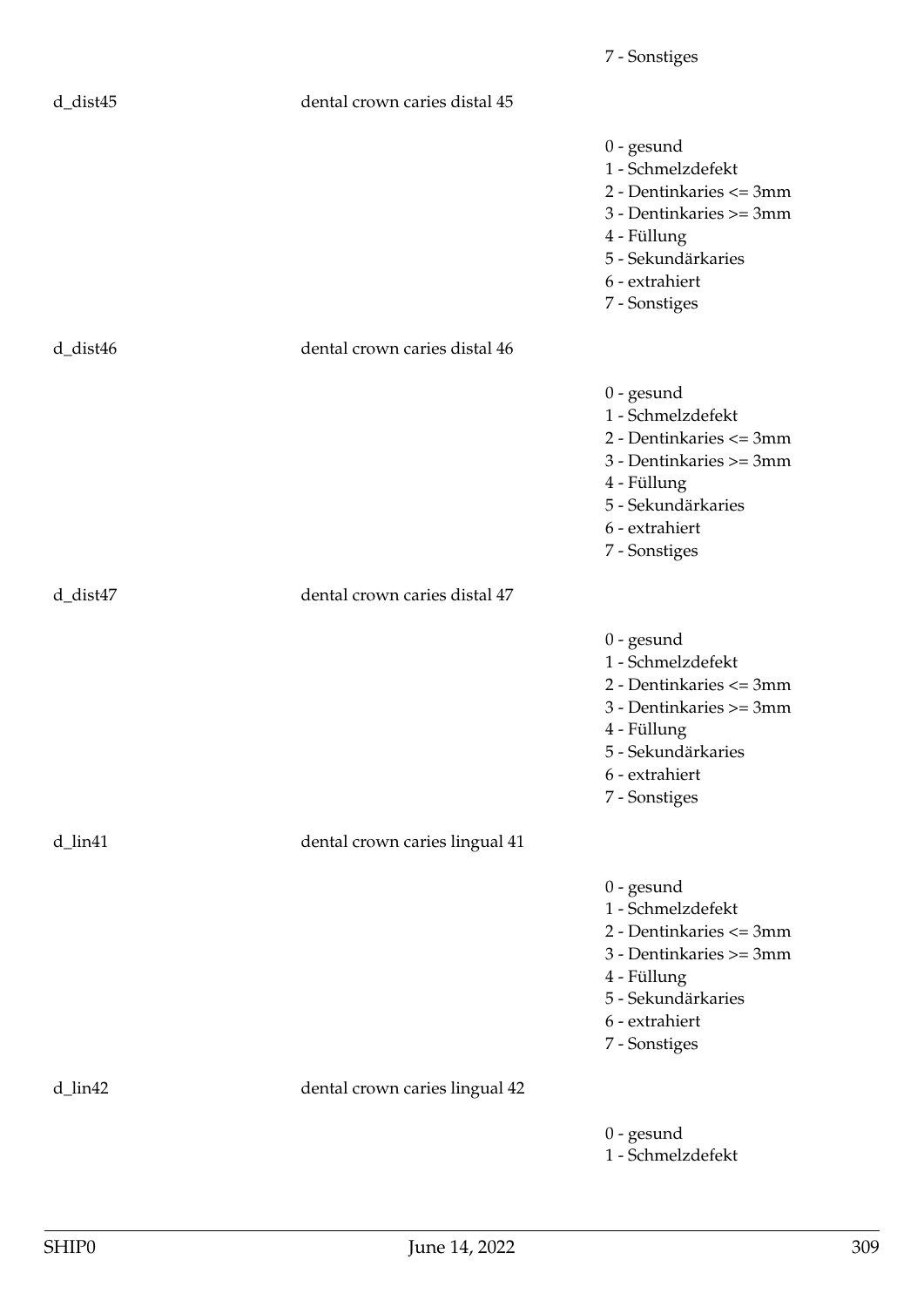|         |                                | 2 - Dentinkaries <= 3mm<br>3 - Dentinkaries >= 3mm<br>4 - Füllung<br>5 - Sekundärkaries<br>6 - extrahiert<br>7 - Sonstiges                                      |
|---------|--------------------------------|-----------------------------------------------------------------------------------------------------------------------------------------------------------------|
| d_lin43 | dental crown caries lingual 43 |                                                                                                                                                                 |
|         |                                | $0$ - gesund<br>1 - Schmelzdefekt<br>2 - Dentinkaries <= 3mm<br>3 - Dentinkaries >= 3mm<br>4 - Füllung<br>5 - Sekundärkaries<br>6 - extrahiert<br>7 - Sonstiges |
| d_lin44 | dental crown caries lingual 44 |                                                                                                                                                                 |
|         |                                | $0$ - gesund<br>1 - Schmelzdefekt<br>2 - Dentinkaries <= 3mm<br>3 - Dentinkaries >= 3mm<br>4 - Füllung<br>5 - Sekundärkaries<br>6 - extrahiert<br>7 - Sonstiges |
| d_lin45 | dental crown caries lingual 45 |                                                                                                                                                                 |
|         |                                | $0$ - gesund<br>1 - Schmelzdefekt<br>2 - Dentinkaries <= 3mm<br>3 - Dentinkaries >= 3mm<br>4 - Füllung<br>5 - Sekundärkaries<br>6 - extrahiert<br>7 - Sonstiges |
| d_lin46 | dental crown caries lingual 46 |                                                                                                                                                                 |
|         |                                | $0$ - gesund<br>1 - Schmelzdefekt<br>2 - Dentinkaries <= 3mm<br>3 - Dentinkaries >= 3mm<br>4 - Füllung<br>5 - Sekundärkaries<br>6 - extrahiert<br>7 - Sonstiges |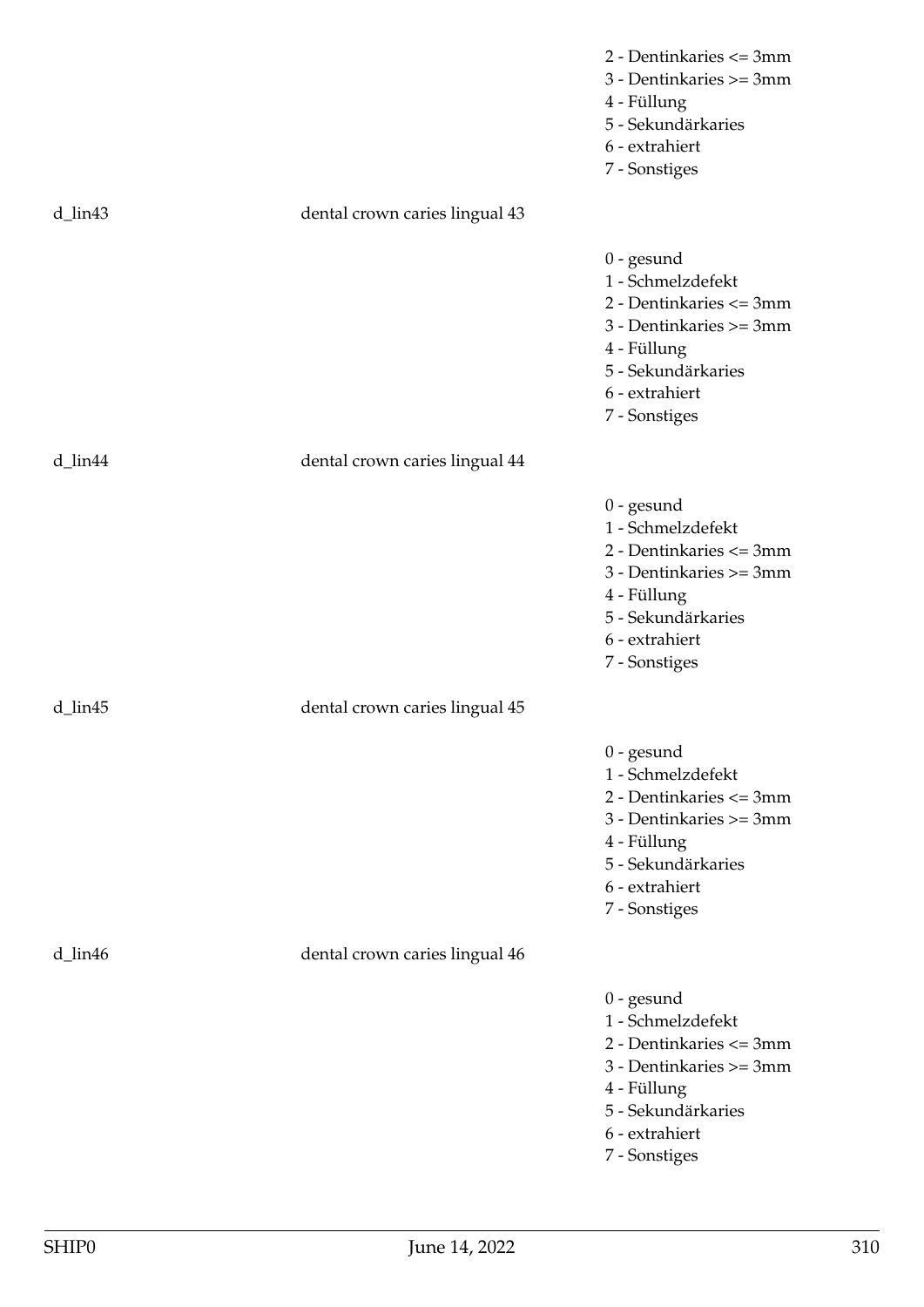## d\_lin47 dental crown caries lingual 47

|               |                               | $0$ - gesund<br>1 - Schmelzdefekt<br>2 - Dentinkaries <= 3mm<br>3 - Dentinkaries >= 3mm<br>4 - Füllung<br>5 - Sekundärkaries<br>6 - extrahiert<br>7 - Sonstiges |
|---------------|-------------------------------|-----------------------------------------------------------------------------------------------------------------------------------------------------------------|
| d_mes11       | dental crown caries mesial 11 |                                                                                                                                                                 |
|               |                               | $0$ - gesund<br>1 - Schmelzdefekt<br>2 - Dentinkaries <= 3mm<br>3 - Dentinkaries >= 3mm<br>4 - Füllung<br>5 - Sekundärkaries<br>6 - extrahiert<br>7 - Sonstiges |
| $d$ _mes12    | dental crown caries mesial 12 |                                                                                                                                                                 |
|               |                               | $0$ - gesund<br>1 - Schmelzdefekt<br>2 - Dentinkaries <= 3mm<br>3 - Dentinkaries >= 3mm<br>4 - Füllung<br>5 - Sekundärkaries<br>6 - extrahiert<br>7 - Sonstiges |
| $d$ _mes $13$ | dental crown caries mesial 13 |                                                                                                                                                                 |
|               |                               | $0$ - gesund<br>1 - Schmelzdefekt<br>2 - Dentinkaries <= 3mm<br>3 - Dentinkaries >= 3mm<br>4 - Füllung<br>5 - Sekundärkaries<br>6 - extrahiert<br>7 - Sonstiges |
| d_mes14       | dental crown caries mesial 14 |                                                                                                                                                                 |
|               |                               | $0$ - gesund<br>1 - Schmelzdefekt<br>2 - Dentinkaries <= 3mm                                                                                                    |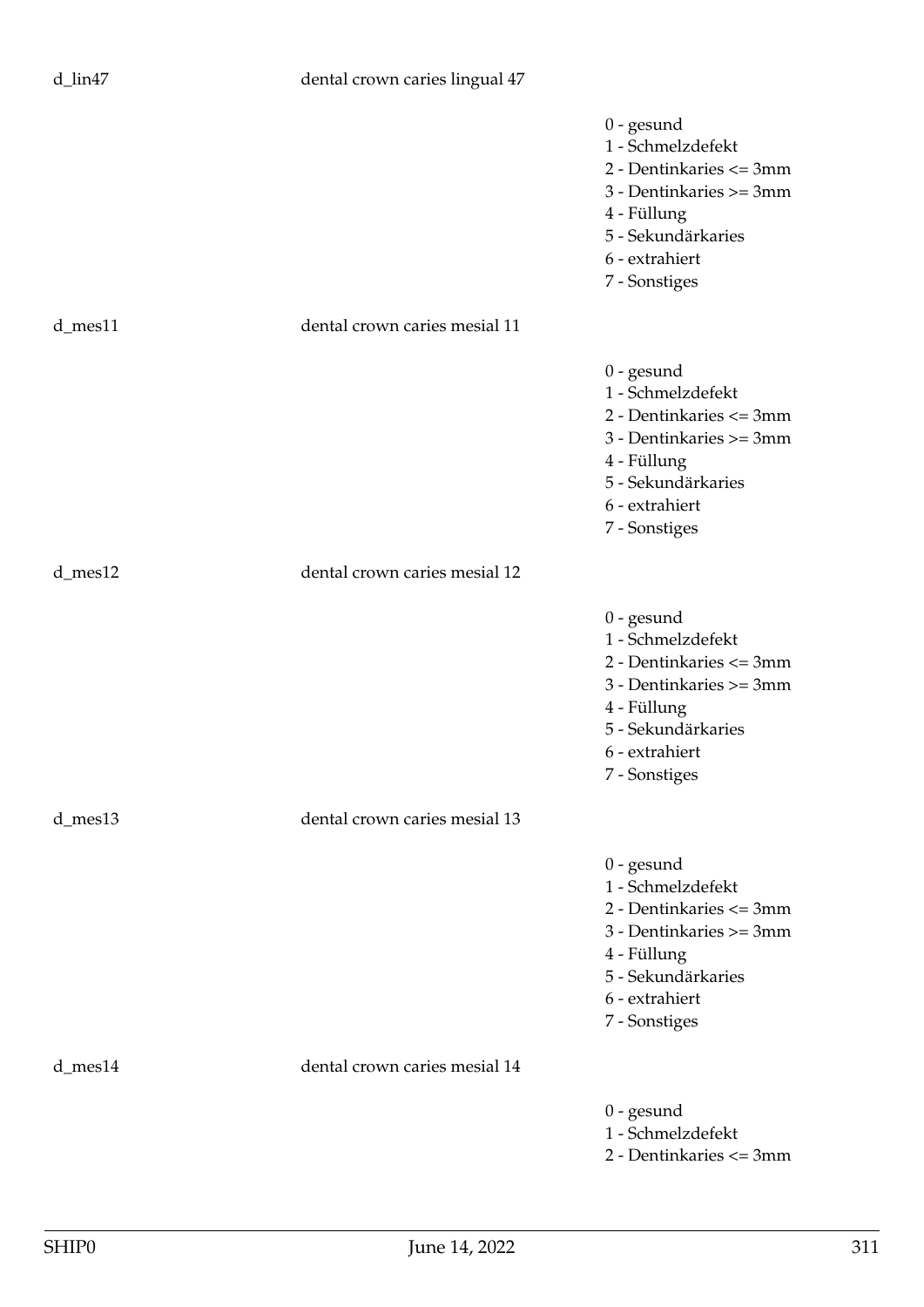|               |                               | 3 - Dentinkaries >= 3mm<br>4 - Füllung<br>5 - Sekundärkaries<br>6 - extrahiert<br>7 - Sonstiges                                                                 |
|---------------|-------------------------------|-----------------------------------------------------------------------------------------------------------------------------------------------------------------|
| $d$ _mes $15$ | dental crown caries mesial 15 |                                                                                                                                                                 |
|               |                               | $0$ - gesund<br>1 - Schmelzdefekt<br>2 - Dentinkaries <= 3mm<br>3 - Dentinkaries >= 3mm<br>4 - Füllung<br>5 - Sekundärkaries<br>6 - extrahiert<br>7 - Sonstiges |
| d_mes16       | dental crown caries mesial 16 |                                                                                                                                                                 |
|               |                               | $0$ - gesund<br>1 - Schmelzdefekt<br>2 - Dentinkaries <= 3mm<br>3 - Dentinkaries >= 3mm<br>4 - Füllung<br>5 - Sekundärkaries<br>6 - extrahiert<br>7 - Sonstiges |
| d_mes17       | dental crown caries mesial 17 |                                                                                                                                                                 |
|               |                               | $0$ - gesund<br>1 - Schmelzdefekt<br>2 - Dentinkaries <= 3mm<br>3 - Dentinkaries >= 3mm<br>4 - Füllung<br>5 - Sekundärkaries<br>6 - extrahiert<br>7 - Sonstiges |
| d_mes41       | dental crown caries mesial 41 |                                                                                                                                                                 |
|               |                               | $0$ - gesund<br>1 - Schmelzdefekt<br>2 - Dentinkaries <= 3mm<br>3 - Dentinkaries >= 3mm<br>4 - Füllung<br>5 - Sekundärkaries<br>6 - extrahiert<br>7 - Sonstiges |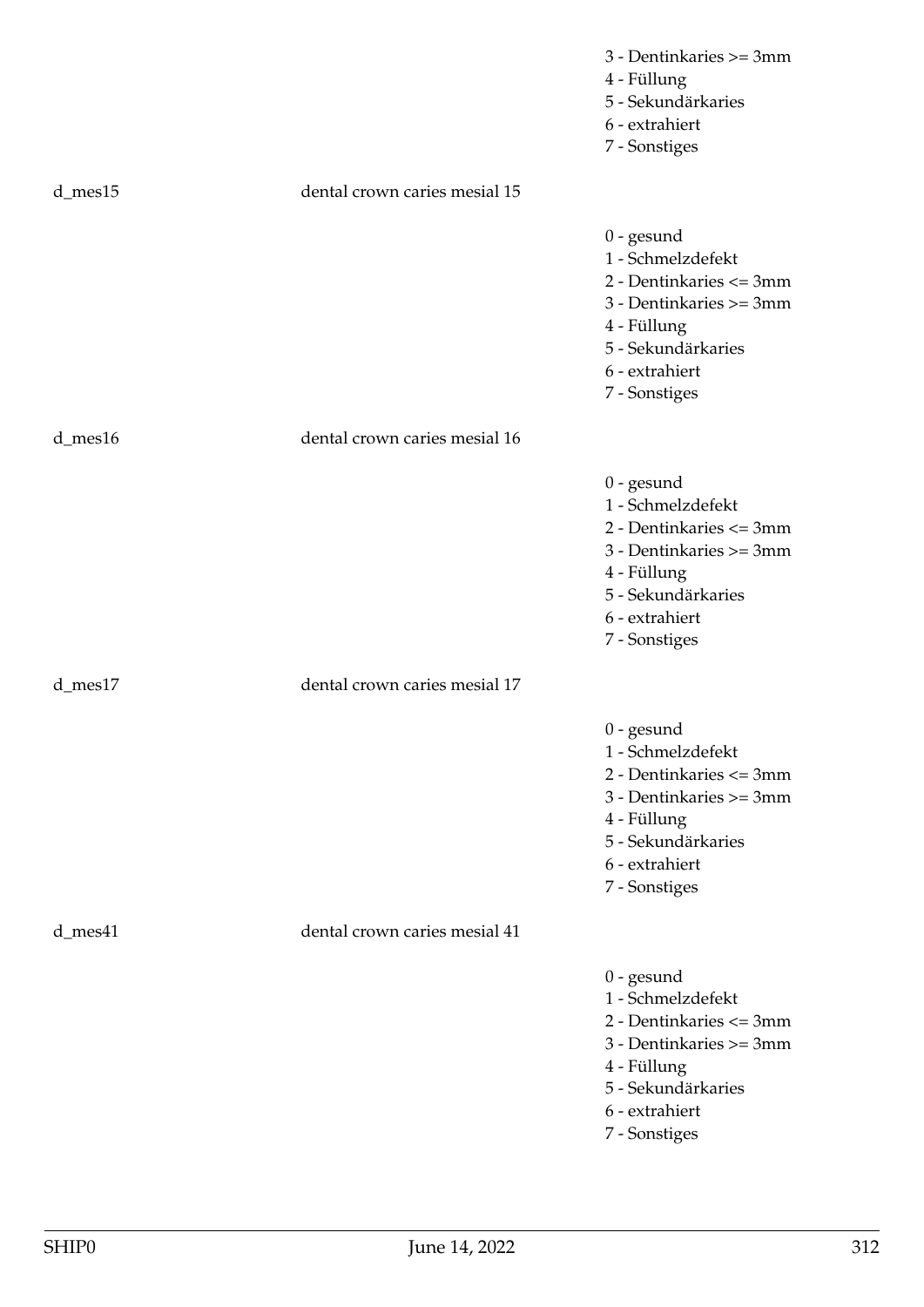|               |                               | $0$ - gesund<br>1 - Schmelzdefekt<br>2 - Dentinkaries <= 3mm<br>3 - Dentinkaries >= 3mm<br>4 - Füllung<br>5 - Sekundärkaries<br>6 - extrahiert<br>7 - Sonstiges |
|---------------|-------------------------------|-----------------------------------------------------------------------------------------------------------------------------------------------------------------|
| d_mes43       | dental crown caries mesial 43 |                                                                                                                                                                 |
|               |                               | $0$ - gesund<br>1 - Schmelzdefekt<br>2 - Dentinkaries <= 3mm<br>3 - Dentinkaries >= 3mm<br>4 - Füllung<br>5 - Sekundärkaries<br>6 - extrahiert<br>7 - Sonstiges |
| d_mes44       | dental crown caries mesial 44 |                                                                                                                                                                 |
|               |                               | $0$ - gesund<br>1 - Schmelzdefekt<br>2 - Dentinkaries <= 3mm<br>3 - Dentinkaries >= 3mm<br>4 - Füllung<br>5 - Sekundärkaries<br>6 - extrahiert<br>7 - Sonstiges |
| $d$ _mes $45$ | dental crown caries mesial 45 |                                                                                                                                                                 |
|               |                               | $0$ - gesund<br>1 - Schmelzdefekt<br>2 - Dentinkaries <= 3mm<br>3 - Dentinkaries >= 3mm<br>4 - Füllung<br>5 - Sekundärkaries<br>6 - extrahiert<br>7 - Sonstiges |
| d_mes46       | dental crown caries mesial 46 |                                                                                                                                                                 |
|               |                               | $0$ - gesund<br>1 - Schmelzdefekt<br>2 - Dentinkaries <= 3mm<br>3 - Dentinkaries >= 3mm                                                                         |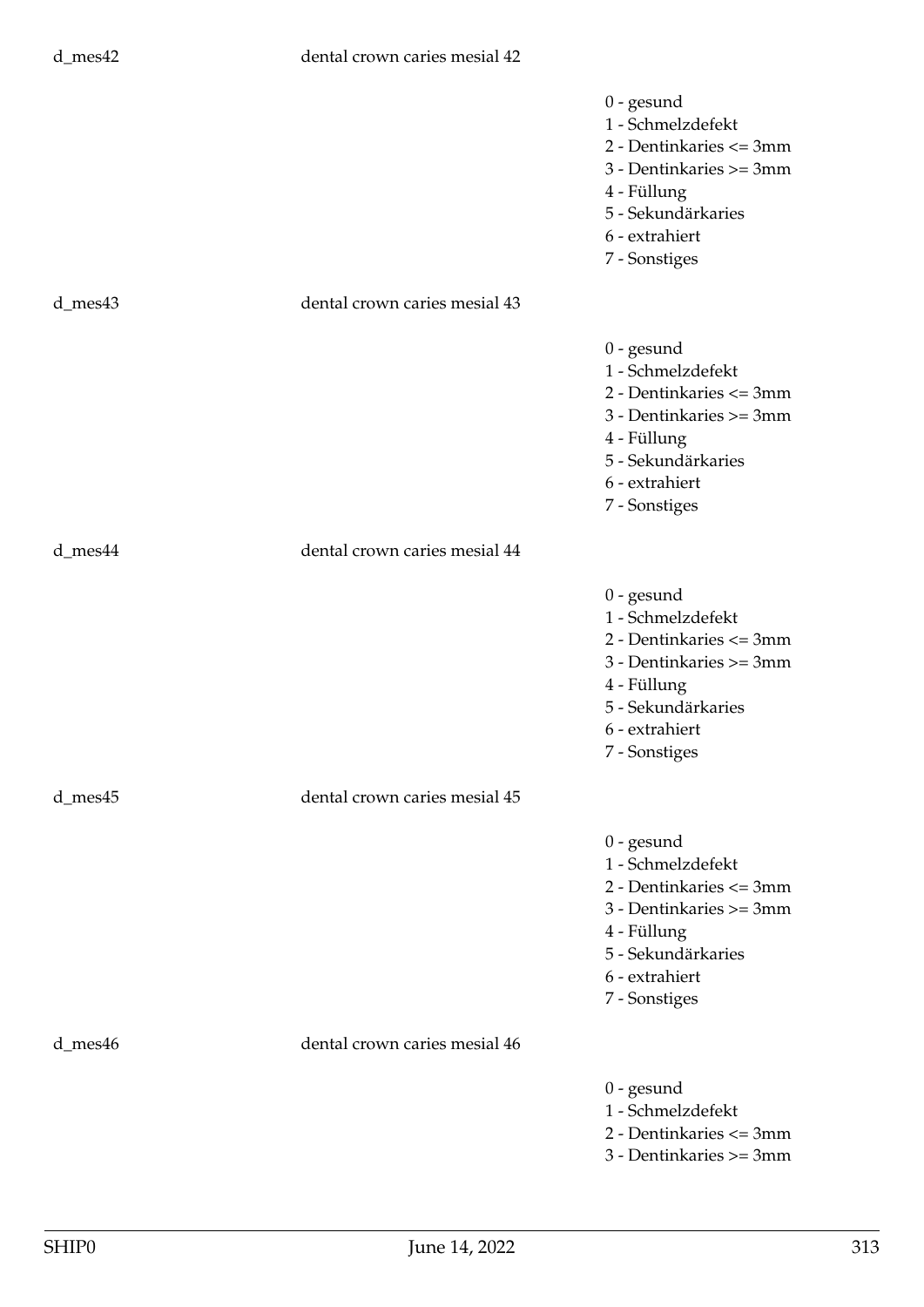|          |                                 | 4 - Füllung<br>5 - Sekundärkaries<br>6 - extrahiert<br>7 - Sonstiges                                                                                            |
|----------|---------------------------------|-----------------------------------------------------------------------------------------------------------------------------------------------------------------|
| d_mes47  | dental crown caries mesial 47   |                                                                                                                                                                 |
|          |                                 | $0$ - gesund<br>1 - Schmelzdefekt<br>2 - Dentinkaries <= 3mm<br>3 - Dentinkaries >= 3mm<br>4 - Füllung<br>5 - Sekundärkaries<br>6 - extrahiert<br>7 - Sonstiges |
| d_okkl14 | dental crown caries occlusal 14 |                                                                                                                                                                 |
|          |                                 | $0$ - gesund<br>1 - Schmelzdefekt<br>2 - Dentinkaries <= 3mm<br>3 - Dentinkaries >= 3mm<br>4 - Füllung<br>5 - Sekundärkaries<br>6 - extrahiert<br>7 - Sonstiges |
| d_okkl15 | dental crown caries occlusal 15 |                                                                                                                                                                 |
|          |                                 | $0$ - gesund<br>1 - Schmelzdefekt<br>2 - Dentinkaries <= 3mm<br>3 - Dentinkaries >= 3mm<br>4 - Füllung<br>5 - Sekundärkaries<br>6 - extrahiert<br>7 - Sonstiges |
| d_okkl16 | dental crown caries occlusal 16 |                                                                                                                                                                 |
|          |                                 | $0$ - gesund<br>1 - Schmelzdefekt<br>2 - Dentinkaries <= 3mm<br>3 - Dentinkaries >= 3mm<br>4 - Füllung<br>5 - Sekundärkaries<br>6 - extrahiert<br>7 - Sonstiges |
| d_okkl17 | dental crown caries occlusal 17 |                                                                                                                                                                 |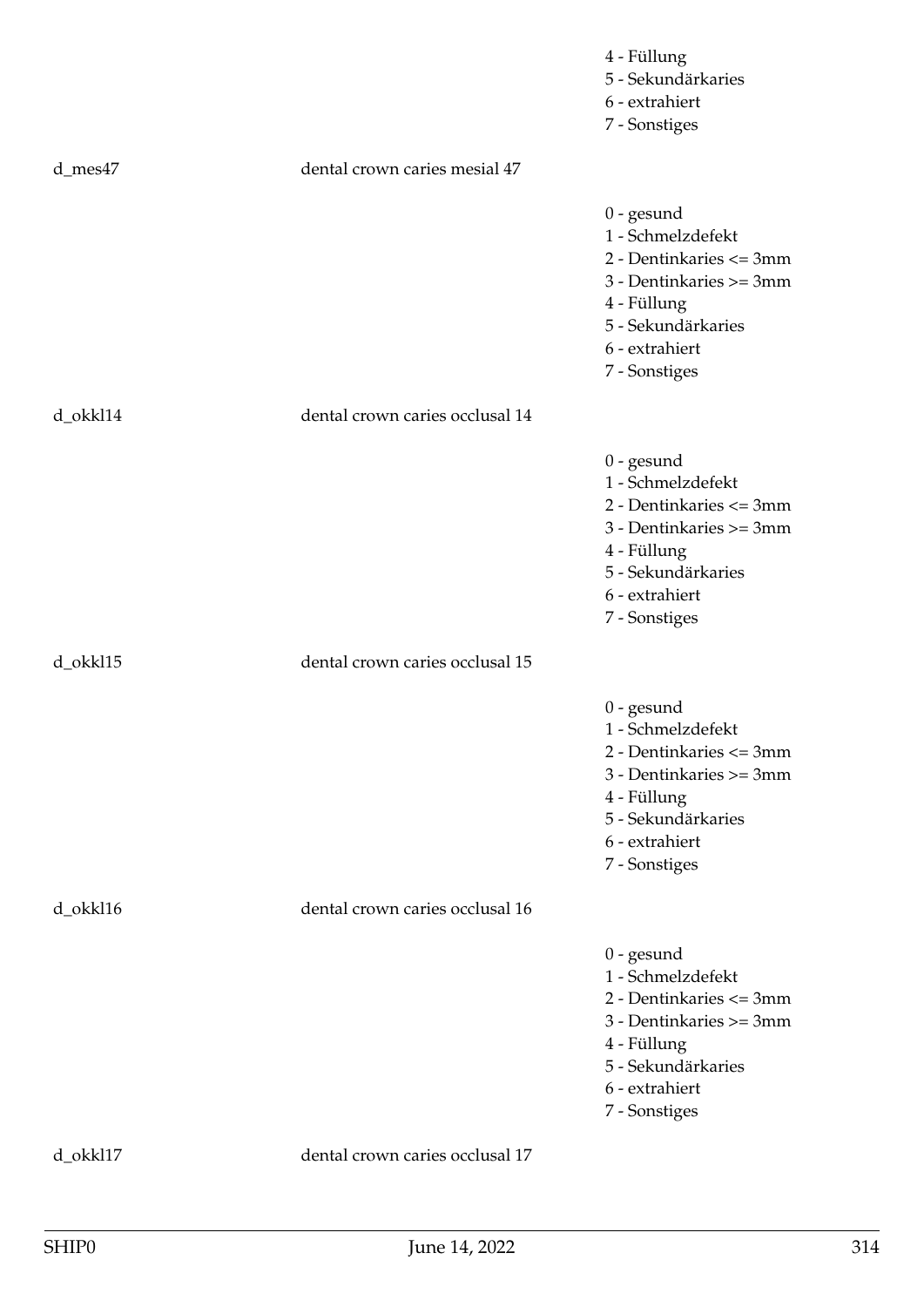|          |                                 | $0$ - gesund<br>1 - Schmelzdefekt<br>2 - Dentinkaries <= 3mm<br>3 - Dentinkaries >= 3mm<br>4 - Füllung<br>5 - Sekundärkaries<br>6 - extrahiert<br>7 - Sonstiges |
|----------|---------------------------------|-----------------------------------------------------------------------------------------------------------------------------------------------------------------|
| d_okkl44 | dental crown caries occlusal 44 |                                                                                                                                                                 |
|          |                                 | $0$ - gesund<br>1 - Schmelzdefekt<br>2 - Dentinkaries <= 3mm<br>3 - Dentinkaries >= 3mm<br>4 - Füllung<br>5 - Sekundärkaries<br>6 - extrahiert<br>7 - Sonstiges |
| d_okkl45 | dental crown caries occlusal 45 |                                                                                                                                                                 |
|          |                                 | $0$ - gesund<br>1 - Schmelzdefekt<br>2 - Dentinkaries <= 3mm<br>3 - Dentinkaries >= 3mm<br>4 - Füllung<br>5 - Sekundärkaries<br>6 - extrahiert<br>7 - Sonstiges |
| d_okkl46 | dental crown caries occlusal 46 |                                                                                                                                                                 |
|          |                                 | $0$ - gesund<br>1 - Schmelzdefekt<br>2 - Dentinkaries <= 3mm<br>3 - Dentinkaries >= 3mm<br>4 - Füllung<br>5 - Sekundärkaries<br>6 - extrahiert<br>7 - Sonstiges |
| d_okkl47 | dental crown caries occlusal 47 |                                                                                                                                                                 |
|          |                                 | $0$ - gesund<br>1 - Schmelzdefekt<br>2 - Dentinkaries <= 3mm<br>3 - Dentinkaries >= 3mm<br>4 - Füllung                                                          |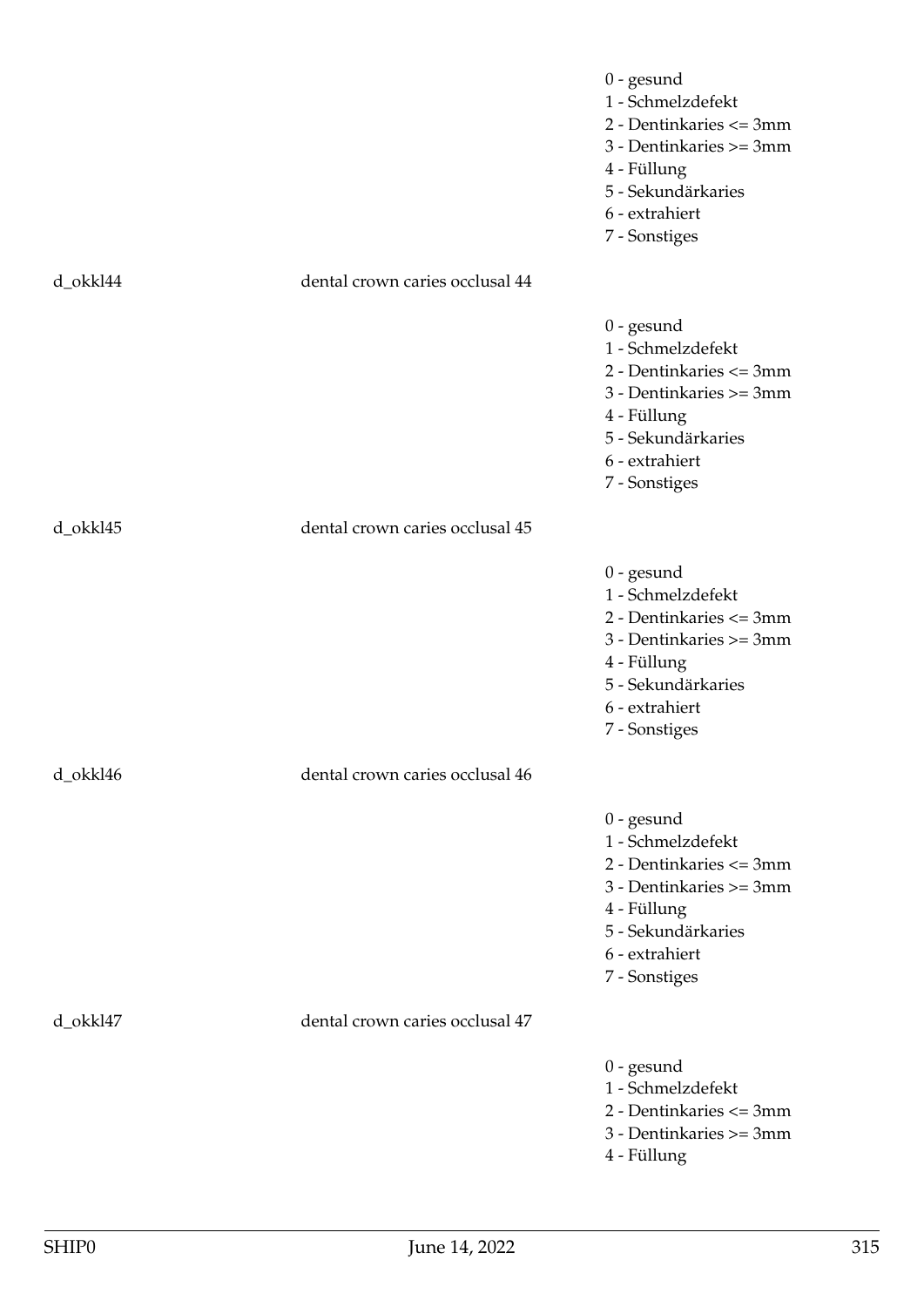|         |                                  | 5 - Sekundärkaries                                                                                                                                              |
|---------|----------------------------------|-----------------------------------------------------------------------------------------------------------------------------------------------------------------|
|         |                                  | 6 - extrahiert                                                                                                                                                  |
|         |                                  | 7 - Sonstiges                                                                                                                                                   |
| d_pal11 | dental crown caries palatinal 11 |                                                                                                                                                                 |
|         |                                  | $0$ - gesund<br>1 - Schmelzdefekt<br>2 - Dentinkaries <= 3mm<br>3 - Dentinkaries >= 3mm<br>4 - Füllung<br>5 - Sekundärkaries<br>6 - extrahiert<br>7 - Sonstiges |
| d_pal12 | dental crown caries palatinal 12 |                                                                                                                                                                 |
|         |                                  | $0$ - gesund<br>1 - Schmelzdefekt<br>2 - Dentinkaries <= 3mm<br>3 - Dentinkaries >= 3mm<br>4 - Füllung<br>5 - Sekundärkaries<br>6 - extrahiert<br>7 - Sonstiges |
| d_pal13 | dental crown caries palatinal 13 |                                                                                                                                                                 |
|         |                                  | $0$ - gesund<br>1 - Schmelzdefekt<br>2 - Dentinkaries <= 3mm<br>3 - Dentinkaries >= 3mm<br>4 - Füllung<br>5 - Sekundärkaries<br>6 - extrahiert<br>7 - Sonstiges |
| d_pal14 | dental crown caries palatinal 14 |                                                                                                                                                                 |
|         |                                  | $0$ - gesund<br>1 - Schmelzdefekt<br>2 - Dentinkaries <= 3mm<br>3 - Dentinkaries >= 3mm<br>4 - Füllung<br>5 - Sekundärkaries<br>6 - extrahiert<br>7 - Sonstiges |
| d_pal15 | dental crown caries palatinal 15 |                                                                                                                                                                 |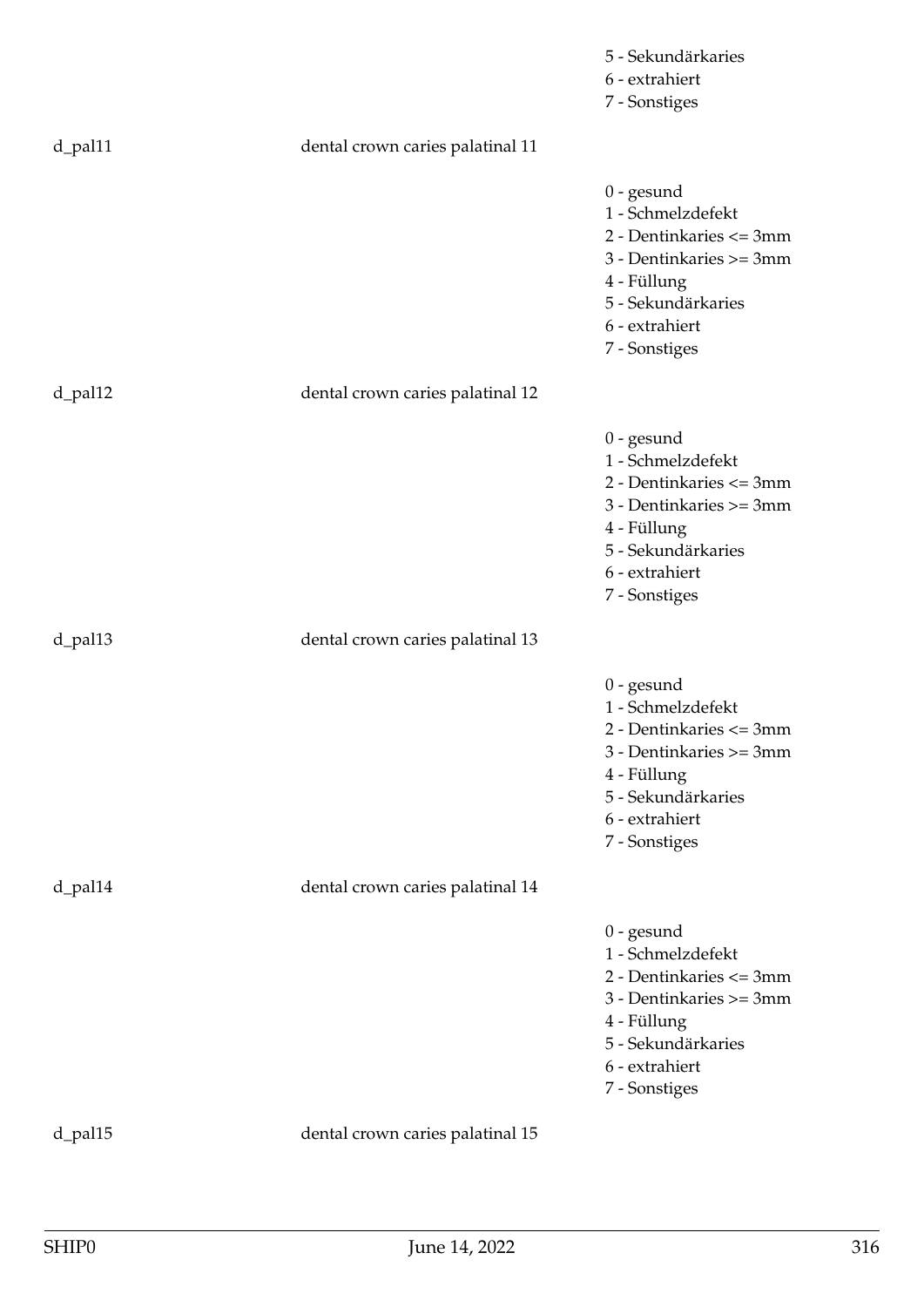|         |                                  | $0$ - gesund<br>1 - Schmelzdefekt<br>2 - Dentinkaries <= 3mm<br>3 - Dentinkaries >= 3mm<br>4 - Füllung<br>5 - Sekundärkaries<br>6 - extrahiert<br>7 - Sonstiges |
|---------|----------------------------------|-----------------------------------------------------------------------------------------------------------------------------------------------------------------|
| d_pal16 | dental crown caries palatinal 16 |                                                                                                                                                                 |
|         |                                  | $0$ - gesund<br>1 - Schmelzdefekt<br>2 - Dentinkaries <= 3mm<br>3 - Dentinkaries >= 3mm<br>4 - Füllung<br>5 - Sekundärkaries<br>6 - extrahiert<br>7 - Sonstiges |
| d_pal17 | dental crown caries palatinal 17 |                                                                                                                                                                 |
|         |                                  | $0$ - gesund<br>1 - Schmelzdefekt<br>2 - Dentinkaries <= 3mm<br>3 - Dentinkaries >= 3mm<br>4 - Füllung<br>5 - Sekundärkaries<br>6 - extrahiert<br>7 - Sonstiges |
| d_buk21 | dental crown caries buccal 21    |                                                                                                                                                                 |
|         |                                  | $0$ - gesund<br>1 - Schmelzdefekt<br>2 - Dentinkaries <= 3mm<br>3 - Dentinkaries >= 3mm<br>4 - Füllung<br>5 - Sekundärkaries<br>6 - extrahiert<br>7 - Sonstiges |
| d_buk22 | dental crown caries buccal 22    |                                                                                                                                                                 |
|         |                                  | $0$ - gesund<br>1 - Schmelzdefekt<br>2 - Dentinkaries <= 3mm<br>3 - Dentinkaries >= 3mm<br>4 - Füllung<br>5 - Sekundärkaries                                    |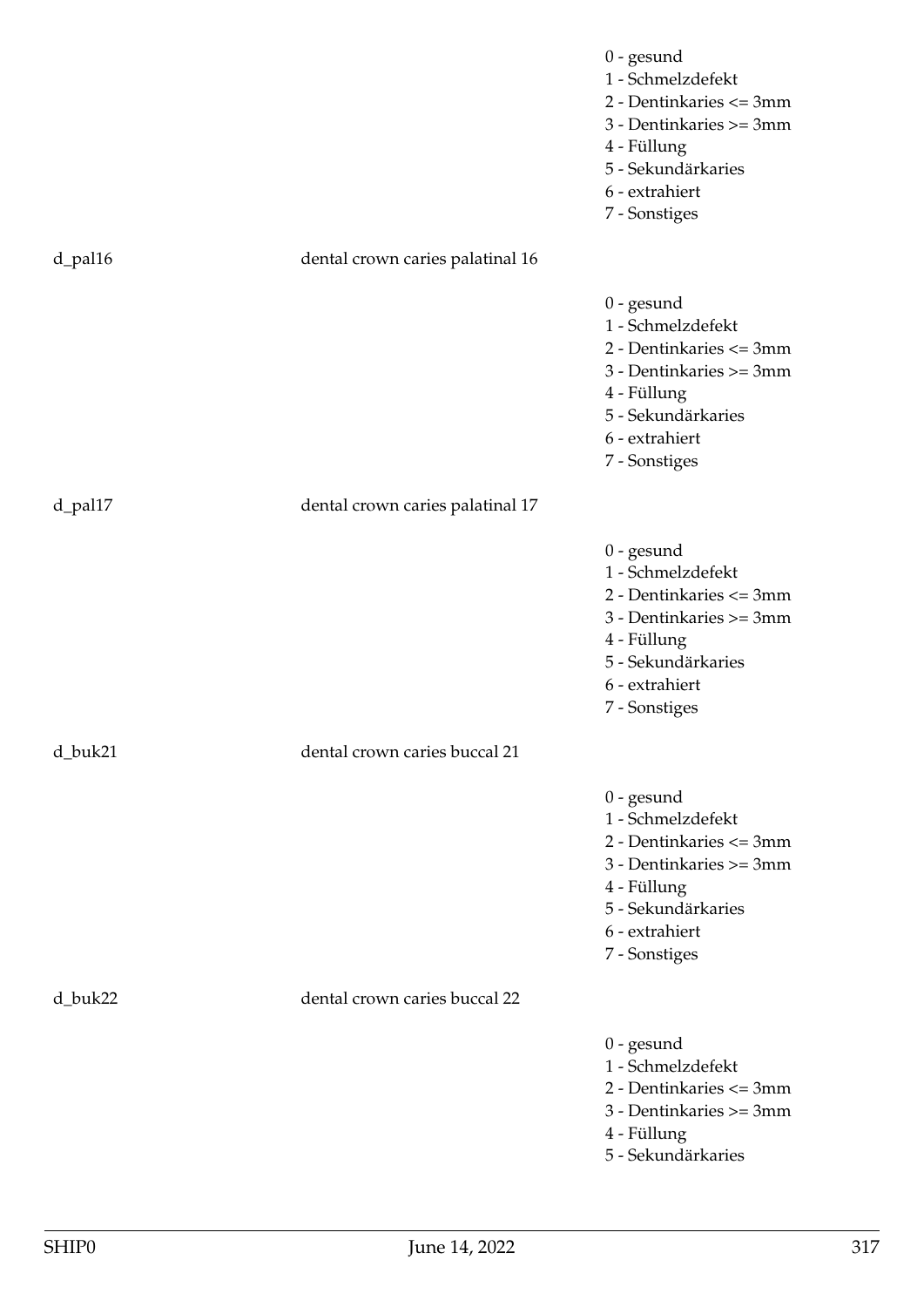|         |                               | 6 - extrahiert<br>7 - Sonstiges                                                                                                                                 |
|---------|-------------------------------|-----------------------------------------------------------------------------------------------------------------------------------------------------------------|
| d_buk23 | dental crown caries buccal 23 |                                                                                                                                                                 |
|         |                               | $0$ - gesund<br>1 - Schmelzdefekt<br>2 - Dentinkaries <= 3mm<br>3 - Dentinkaries >= 3mm<br>4 - Füllung<br>5 - Sekundärkaries<br>6 - extrahiert<br>7 - Sonstiges |
| d_buk24 | dental crown caries buccal 24 |                                                                                                                                                                 |
|         |                               | $0$ - gesund<br>1 - Schmelzdefekt<br>2 - Dentinkaries <= 3mm<br>3 - Dentinkaries >= 3mm<br>4 - Füllung<br>5 - Sekundärkaries<br>6 - extrahiert<br>7 - Sonstiges |
| d_buk25 | dental crown caries buccal 25 |                                                                                                                                                                 |
|         |                               | $0$ - gesund<br>1 - Schmelzdefekt<br>2 - Dentinkaries <= 3mm<br>3 - Dentinkaries >= 3mm<br>4 - Füllung<br>5 - Sekundärkaries<br>6 - extrahiert<br>7 - Sonstiges |
| d_buk26 | dental crown caries buccal 26 |                                                                                                                                                                 |
|         |                               | $0$ - gesund<br>1 - Schmelzdefekt<br>2 - Dentinkaries <= 3mm<br>3 - Dentinkaries >= 3mm<br>4 - Füllung<br>5 - Sekundärkaries<br>6 - extrahiert<br>7 - Sonstiges |
| d_buk27 | dental crown caries buccal 27 |                                                                                                                                                                 |
|         |                               | $0$ - gesund                                                                                                                                                    |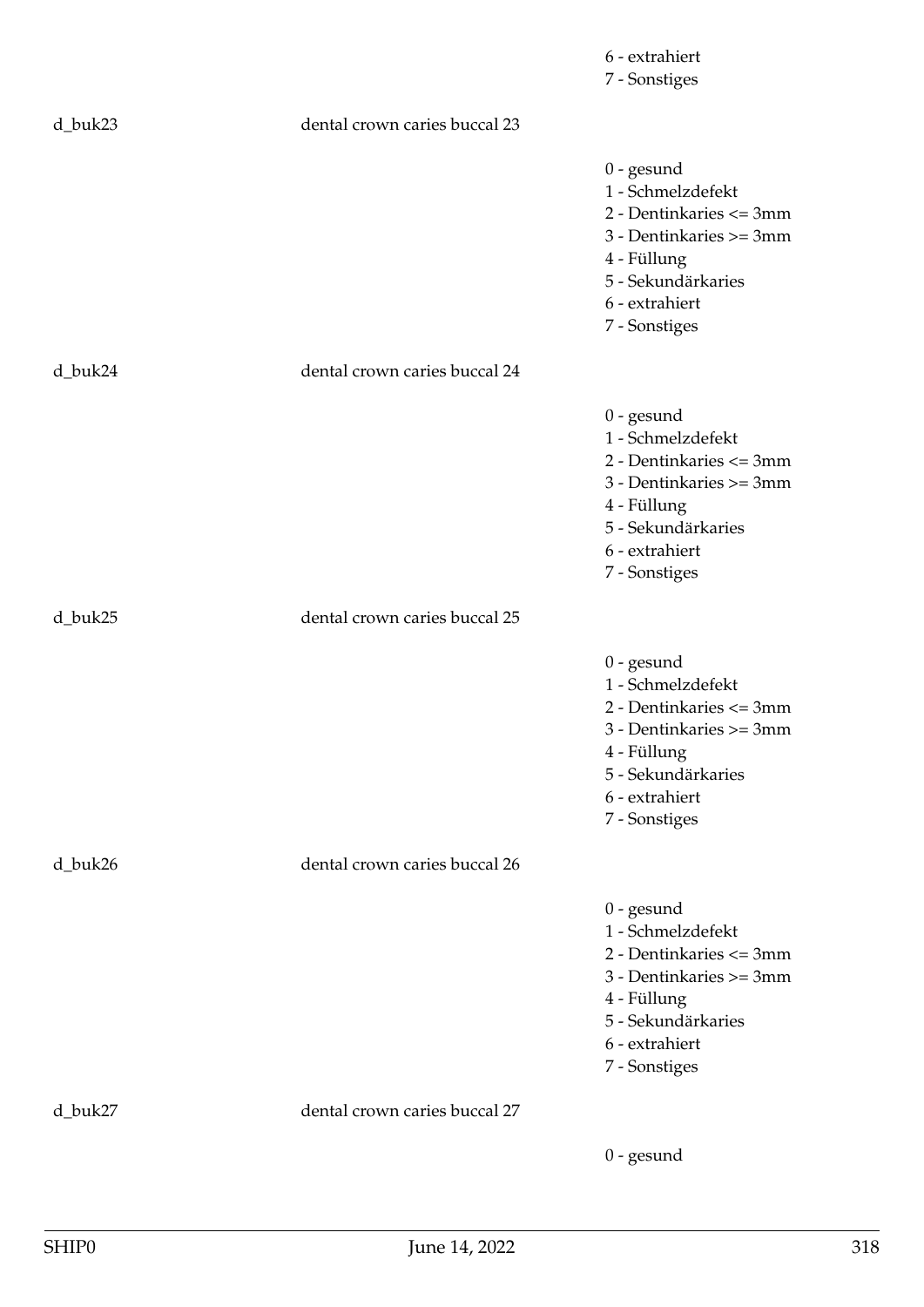|         |                               | 1 - Schmelzdefekt<br>2 - Dentinkaries <= 3mm<br>3 - Dentinkaries >= 3mm<br>4 - Füllung<br>5 - Sekundärkaries<br>6 - extrahiert<br>7 - Sonstiges                 |
|---------|-------------------------------|-----------------------------------------------------------------------------------------------------------------------------------------------------------------|
| d_buk31 | dental crown caries buccal 31 |                                                                                                                                                                 |
|         |                               | $0$ - gesund<br>1 - Schmelzdefekt<br>2 - Dentinkaries <= 3mm<br>3 - Dentinkaries >= 3mm<br>4 - Füllung<br>5 - Sekundärkaries<br>6 - extrahiert<br>7 - Sonstiges |
| d_buk32 | dental crown caries buccal 32 |                                                                                                                                                                 |
|         |                               | $0$ - gesund<br>1 - Schmelzdefekt<br>2 - Dentinkaries <= 3mm<br>3 - Dentinkaries >= 3mm<br>4 - Füllung<br>5 - Sekundärkaries<br>6 - extrahiert<br>7 - Sonstiges |
| d buk33 | dental crown caries buccal 33 |                                                                                                                                                                 |
|         |                               | $0$ - gesund<br>1 - Schmelzdefekt<br>2 - Dentinkaries <= 3mm<br>3 - Dentinkaries >= 3mm<br>4 - Füllung<br>5 - Sekundärkaries<br>6 - extrahiert<br>7 - Sonstiges |
| d_buk34 | dental crown caries buccal 34 |                                                                                                                                                                 |
|         |                               | $0$ - gesund<br>1 - Schmelzdefekt<br>2 - Dentinkaries <= 3mm<br>3 - Dentinkaries >= 3mm<br>4 - Füllung<br>5 - Sekundärkaries<br>6 - extrahiert                  |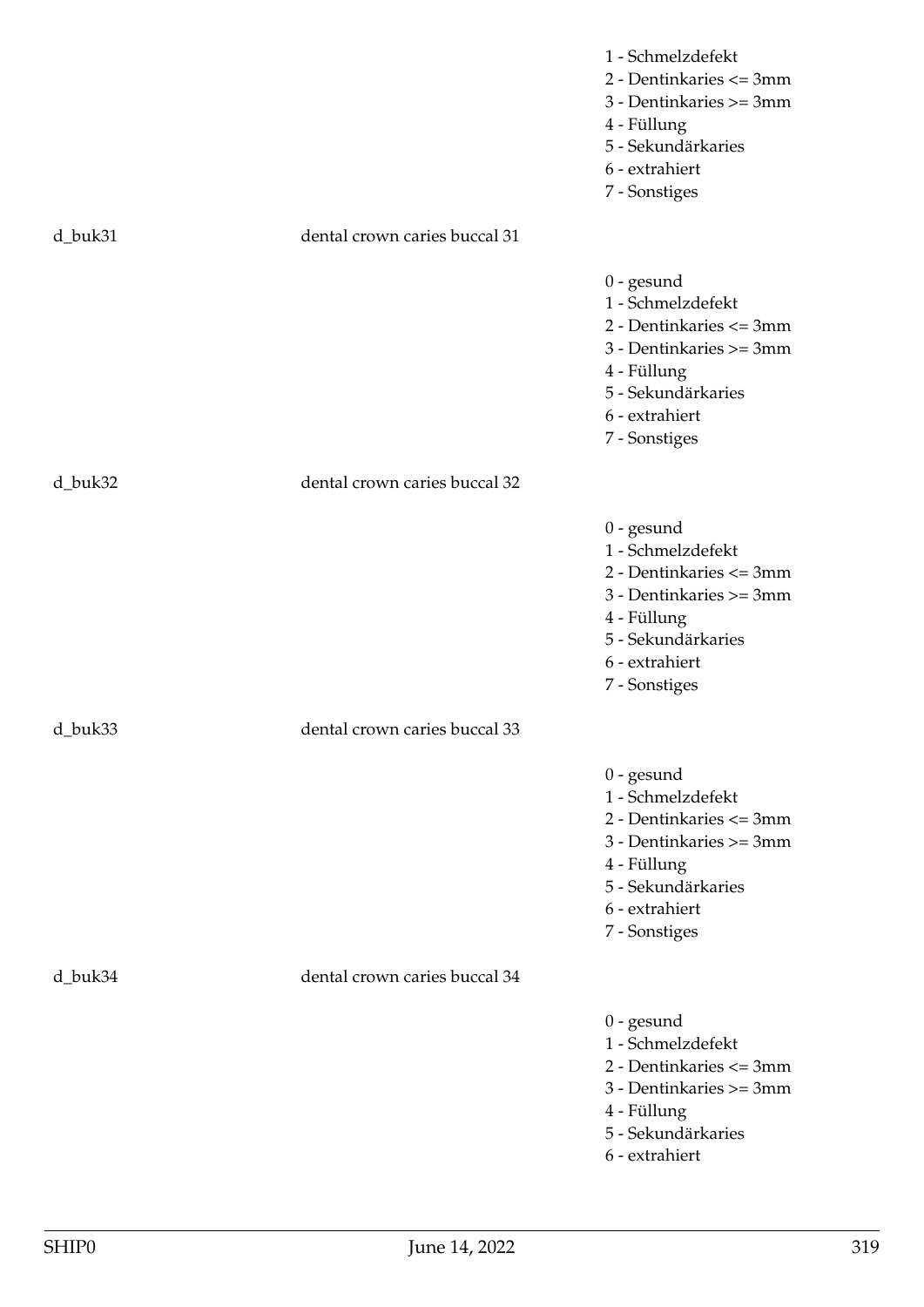| d_buk35     | dental crown caries buccal 35 |                                                                                                                                                                 |
|-------------|-------------------------------|-----------------------------------------------------------------------------------------------------------------------------------------------------------------|
|             |                               | $0$ - gesund<br>1 - Schmelzdefekt<br>2 - Dentinkaries <= 3mm<br>3 - Dentinkaries >= 3mm<br>4 - Füllung<br>5 - Sekundärkaries<br>6 - extrahiert<br>7 - Sonstiges |
| d_buk36     | dental crown caries buccal 36 |                                                                                                                                                                 |
|             |                               | $0$ - gesund<br>1 - Schmelzdefekt<br>2 - Dentinkaries <= 3mm<br>3 - Dentinkaries >= 3mm<br>4 - Füllung<br>5 - Sekundärkaries<br>6 - extrahiert<br>7 - Sonstiges |
| d_buk37     | dental crown caries buccal 37 |                                                                                                                                                                 |
|             |                               | $0$ - gesund<br>1 - Schmelzdefekt<br>2 - Dentinkaries <= 3mm<br>3 - Dentinkaries >= 3mm<br>4 - Füllung<br>5 - Sekundärkaries<br>6 - extrahiert<br>7 - Sonstiges |
| d_dist21    | dental crown caries distal 21 |                                                                                                                                                                 |
|             |                               | $0$ - gesund<br>1 - Schmelzdefekt<br>2 - Dentinkaries <= 3mm<br>3 - Dentinkaries >= 3mm<br>4 - Füllung<br>5 - Sekundärkaries<br>6 - extrahiert<br>7 - Sonstiges |
| $d$ _dist22 | dental crown caries distal 22 |                                                                                                                                                                 |
|             |                               | $0$ - gesund<br>1 - Schmelzdefekt                                                                                                                               |

7 - Sonstiges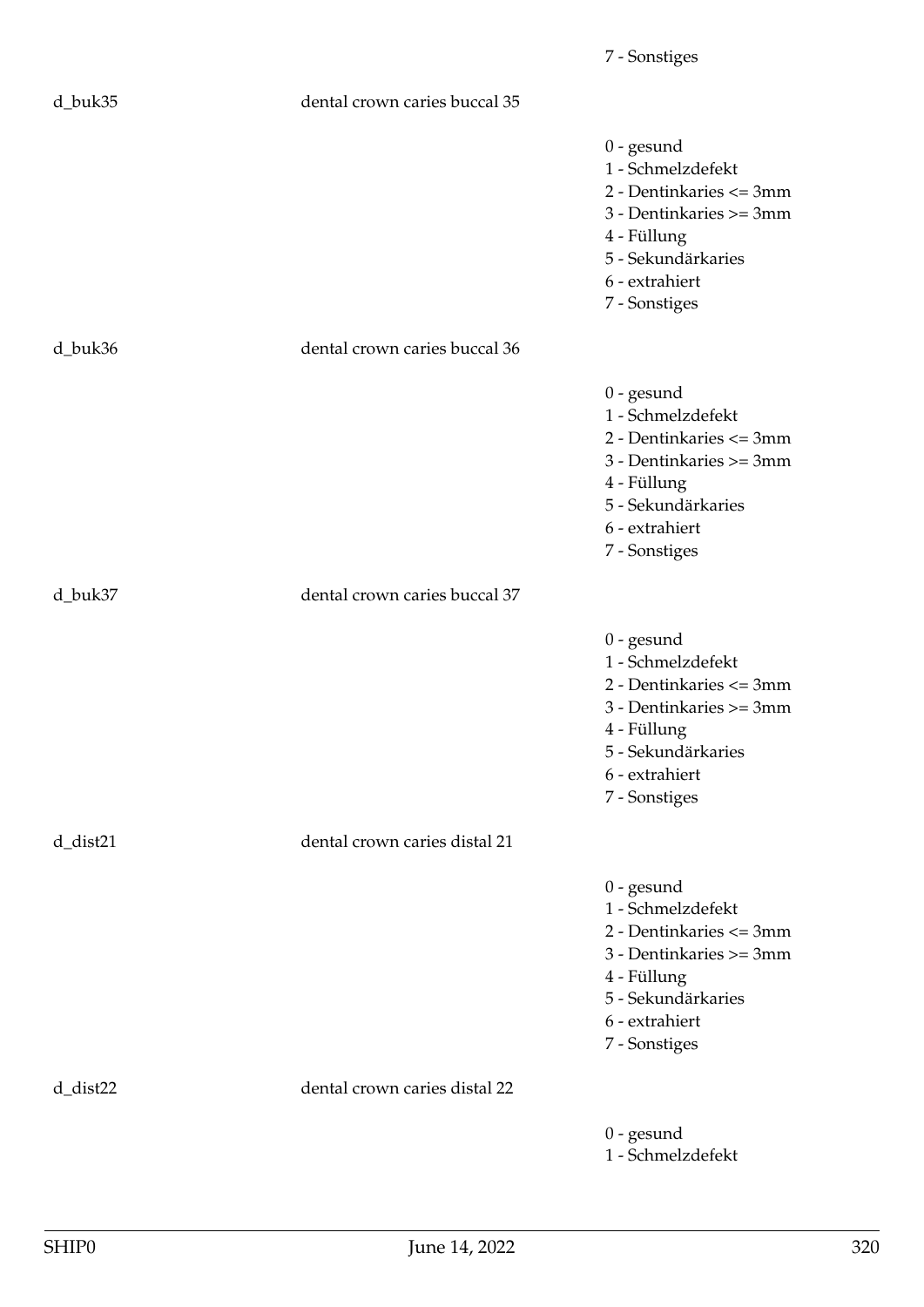|                |                               | 2 - Dentinkaries <= 3mm<br>3 - Dentinkaries >= 3mm<br>4 - Füllung<br>5 - Sekundärkaries<br>6 - extrahiert<br>7 - Sonstiges                                      |
|----------------|-------------------------------|-----------------------------------------------------------------------------------------------------------------------------------------------------------------|
| $d$ _dist23    | dental crown caries distal 23 |                                                                                                                                                                 |
|                |                               | $0$ - gesund<br>1 - Schmelzdefekt<br>2 - Dentinkaries <= 3mm<br>3 - Dentinkaries >= 3mm<br>4 - Füllung<br>5 - Sekundärkaries<br>6 - extrahiert<br>7 - Sonstiges |
| d_dist24       | dental crown caries distal 24 |                                                                                                                                                                 |
|                |                               | $0$ - gesund<br>1 - Schmelzdefekt<br>2 - Dentinkaries <= 3mm<br>3 - Dentinkaries >= 3mm<br>4 - Füllung<br>5 - Sekundärkaries<br>6 - extrahiert<br>7 - Sonstiges |
| $d$ _dist $25$ | dental crown caries distal 25 |                                                                                                                                                                 |
|                |                               | $0$ - gesund<br>1 - Schmelzdefekt<br>2 - Dentinkaries <= 3mm<br>3 - Dentinkaries >= 3mm<br>4 - Füllung<br>5 - Sekundärkaries<br>6 - extrahiert<br>7 - Sonstiges |
| $d$ _dist26    | dental crown caries distal 26 |                                                                                                                                                                 |
|                |                               | $0$ - gesund<br>1 - Schmelzdefekt<br>2 - Dentinkaries <= 3mm<br>3 - Dentinkaries >= 3mm<br>4 - Füllung<br>5 - Sekundärkaries<br>6 - extrahiert<br>7 - Sonstiges |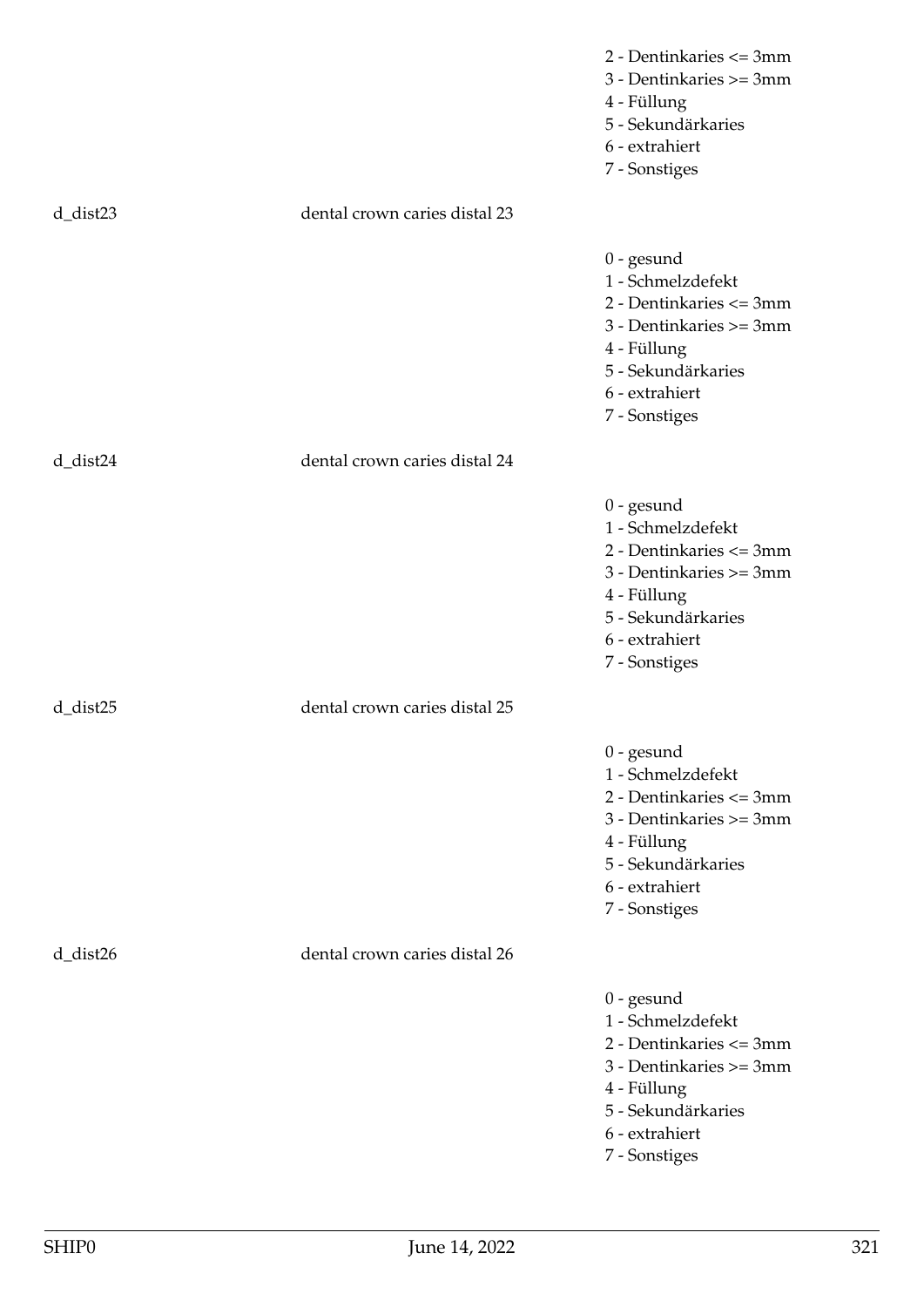## d\_dist27 dental crown caries distal 27

|                |                               | $0$ - gesund<br>1 - Schmelzdefekt<br>2 - Dentinkaries <= 3mm<br>3 - Dentinkaries >= 3mm<br>4 - Füllung<br>5 - Sekundärkaries<br>6 - extrahiert<br>7 - Sonstiges |
|----------------|-------------------------------|-----------------------------------------------------------------------------------------------------------------------------------------------------------------|
| $d$ _dist $31$ | dental crown caries distal 31 |                                                                                                                                                                 |
|                |                               | $0$ - gesund<br>1 - Schmelzdefekt<br>2 - Dentinkaries <= 3mm<br>3 - Dentinkaries >= 3mm<br>4 - Füllung<br>5 - Sekundärkaries<br>6 - extrahiert<br>7 - Sonstiges |
| $d$ _dist $32$ | dental crown caries distal 32 |                                                                                                                                                                 |
|                |                               | $0$ - gesund<br>1 - Schmelzdefekt<br>2 - Dentinkaries <= 3mm<br>3 - Dentinkaries >= 3mm<br>4 - Füllung<br>5 - Sekundärkaries<br>6 - extrahiert<br>7 - Sonstiges |
| $d$ _dist $33$ | dental crown caries distal 33 |                                                                                                                                                                 |
|                |                               | $0$ - gesund<br>1 - Schmelzdefekt<br>2 - Dentinkaries <= 3mm<br>3 - Dentinkaries >= 3mm<br>4 - Füllung<br>5 - Sekundärkaries<br>6 - extrahiert<br>7 - Sonstiges |
| d_dist34       | dental crown caries distal 34 |                                                                                                                                                                 |
|                |                               | $0$ - gesund<br>1 - Schmelzdefekt<br>2 - Dentinkaries <= 3mm                                                                                                    |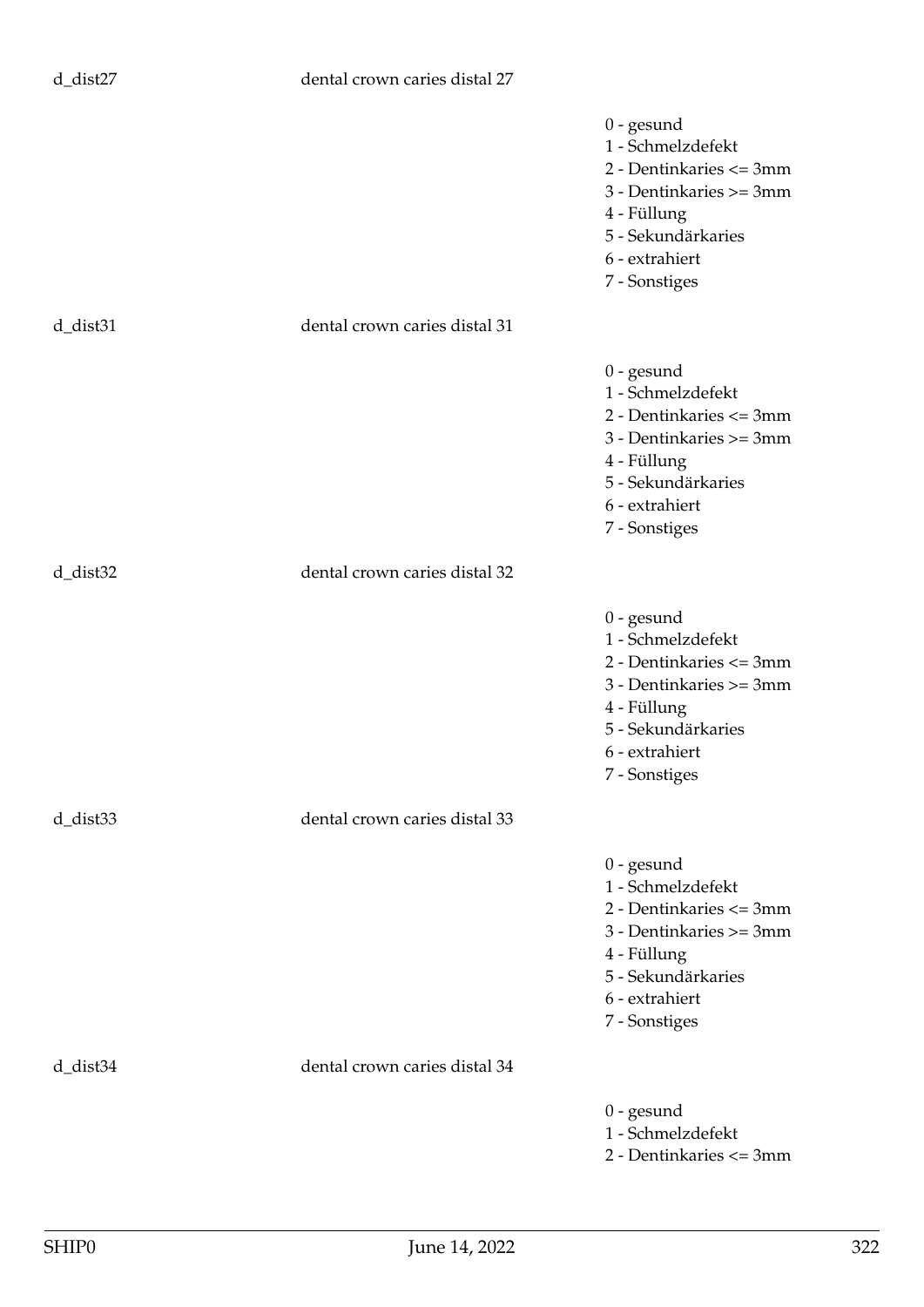|                |                                | 3 - Dentinkaries >= 3mm<br>4 - Füllung<br>5 - Sekundärkaries<br>6 - extrahiert<br>7 - Sonstiges                                                                 |
|----------------|--------------------------------|-----------------------------------------------------------------------------------------------------------------------------------------------------------------|
| $d$ _dist $35$ | dental crown caries distal 35  |                                                                                                                                                                 |
|                |                                | $0$ - gesund<br>1 - Schmelzdefekt<br>2 - Dentinkaries <= 3mm<br>3 - Dentinkaries >= 3mm<br>4 - Füllung<br>5 - Sekundärkaries<br>6 - extrahiert<br>7 - Sonstiges |
| $d$ _dist $36$ | dental crown caries distal 36  |                                                                                                                                                                 |
|                |                                | $0$ - gesund<br>1 - Schmelzdefekt<br>2 - Dentinkaries <= 3mm<br>3 - Dentinkaries >= 3mm<br>4 - Füllung<br>5 - Sekundärkaries<br>6 - extrahiert<br>7 - Sonstiges |
| d_dist37       | dental crown caries distal 37  |                                                                                                                                                                 |
|                |                                | $0$ - gesund<br>1 - Schmelzdefekt<br>2 - Dentinkaries <= 3mm<br>3 - Dentinkaries >= 3mm<br>4 - Füllung<br>5 - Sekundärkaries<br>6 - extrahiert<br>7 - Sonstiges |
| d_lin31        | dental crown caries lingual 31 |                                                                                                                                                                 |
|                |                                | $0$ - gesund<br>1 - Schmelzdefekt<br>2 - Dentinkaries <= 3mm<br>3 - Dentinkaries >= 3mm<br>4 - Füllung<br>5 - Sekundärkaries<br>6 - extrahiert<br>7 - Sonstiges |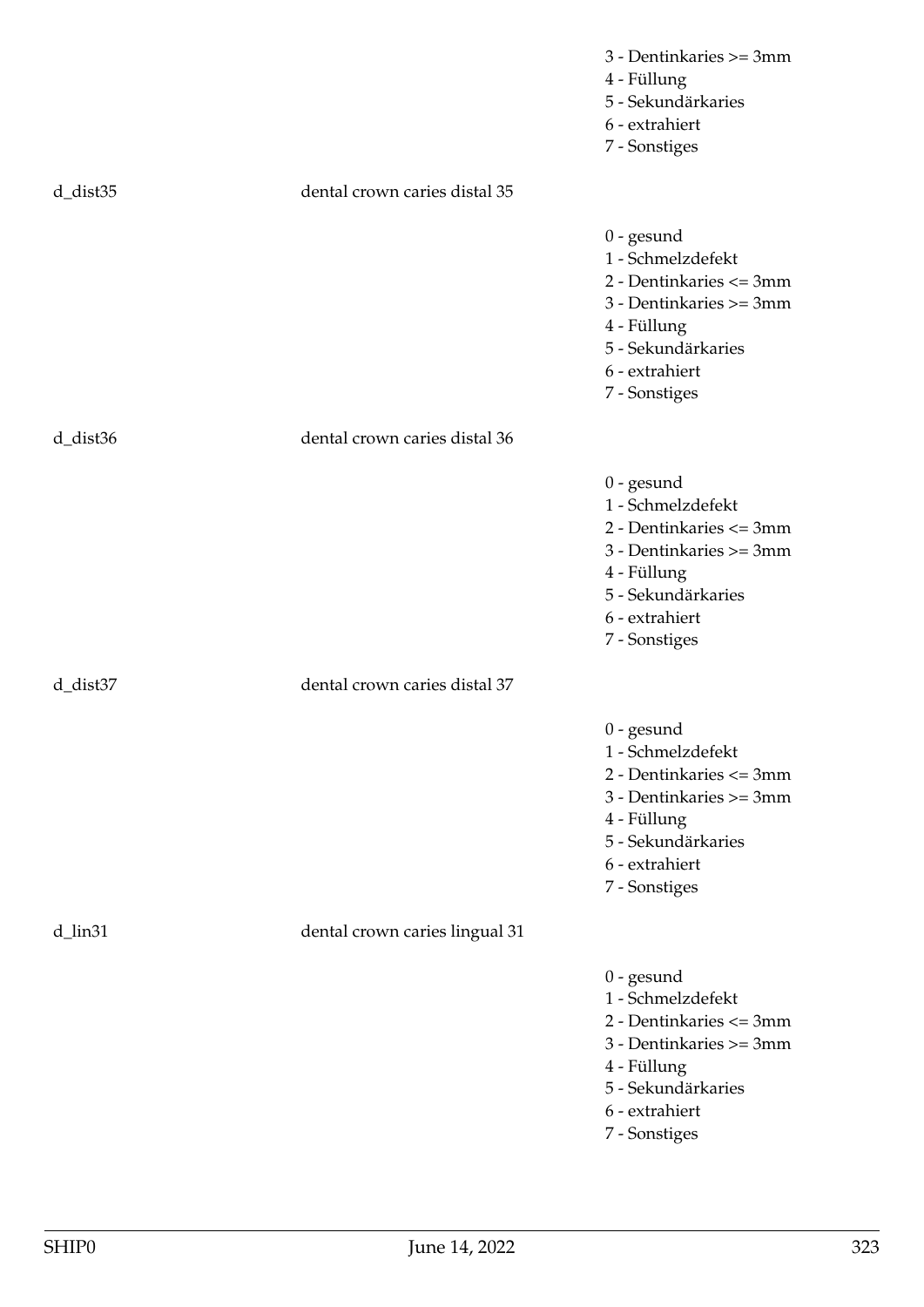|                     |                                | $0$ - gesund<br>1 - Schmelzdefekt<br>2 - Dentinkaries <= 3mm<br>3 - Dentinkaries >= 3mm<br>4 - Füllung<br>5 - Sekundärkaries<br>6 - extrahiert<br>7 - Sonstiges |
|---------------------|--------------------------------|-----------------------------------------------------------------------------------------------------------------------------------------------------------------|
| d_lin <sub>33</sub> | dental crown caries lingual 33 |                                                                                                                                                                 |
|                     |                                | $0$ - gesund<br>1 - Schmelzdefekt<br>2 - Dentinkaries <= 3mm<br>3 - Dentinkaries >= 3mm<br>4 - Füllung<br>5 - Sekundärkaries<br>6 - extrahiert<br>7 - Sonstiges |
| d_lin34             | dental crown caries lingual 34 |                                                                                                                                                                 |
|                     |                                | $0$ - gesund<br>1 - Schmelzdefekt<br>2 - Dentinkaries <= 3mm<br>3 - Dentinkaries >= 3mm<br>4 - Füllung<br>5 - Sekundärkaries<br>6 - extrahiert<br>7 - Sonstiges |
| d_lin35             | dental crown caries lingual 35 |                                                                                                                                                                 |
|                     |                                | $0$ - gesund<br>1 - Schmelzdefekt<br>2 - Dentinkaries <= 3mm<br>3 - Dentinkaries >= 3mm<br>4 - Füllung<br>5 - Sekundärkaries<br>6 - extrahiert<br>7 - Sonstiges |
| d_lin36             | dental crown caries lingual 36 |                                                                                                                                                                 |
|                     |                                | $0$ - gesund<br>1 - Schmelzdefekt<br>2 - Dentinkaries <= 3mm<br>3 - Dentinkaries >= 3mm                                                                         |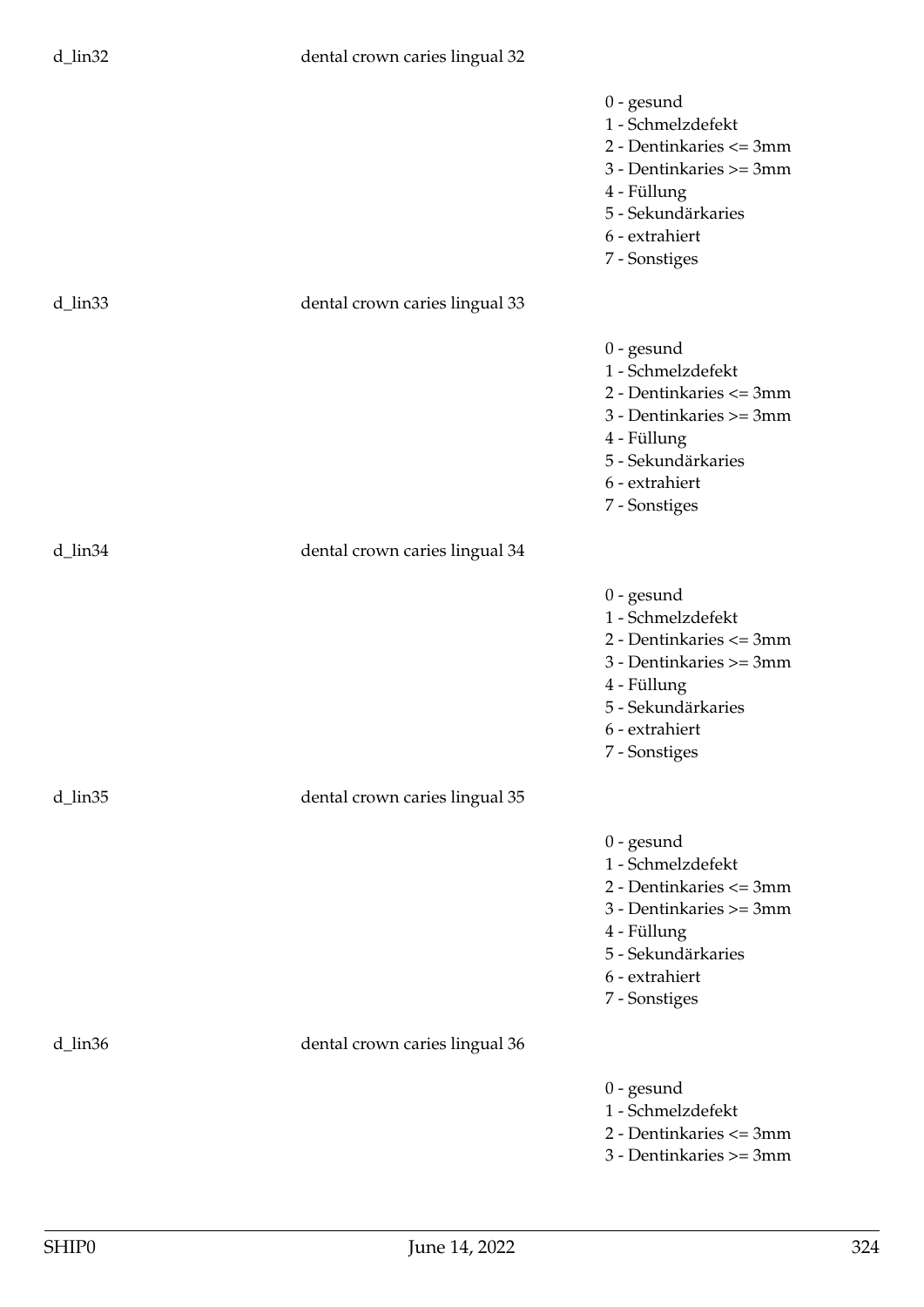|            |                                | 4 - Füllung<br>5 - Sekundärkaries<br>6 - extrahiert<br>7 - Sonstiges                                                                                            |
|------------|--------------------------------|-----------------------------------------------------------------------------------------------------------------------------------------------------------------|
| d_lin37    | dental crown caries lingual 37 |                                                                                                                                                                 |
|            |                                | $0$ - gesund<br>1 - Schmelzdefekt<br>2 - Dentinkaries <= 3mm<br>3 - Dentinkaries >= 3mm<br>4 - Füllung<br>5 - Sekundärkaries<br>6 - extrahiert<br>7 - Sonstiges |
| $d$ _mes21 | dental crown caries mesial 21  |                                                                                                                                                                 |
|            |                                | $0$ - gesund<br>1 - Schmelzdefekt<br>2 - Dentinkaries <= 3mm<br>3 - Dentinkaries >= 3mm<br>4 - Füllung<br>5 - Sekundärkaries<br>6 - extrahiert<br>7 - Sonstiges |
| d_mes22    | dental crown caries mesial 22  |                                                                                                                                                                 |
|            |                                | $0$ - gesund<br>1 - Schmelzdefekt<br>2 - Dentinkaries <= 3mm<br>3 - Dentinkaries >= 3mm<br>4 - Füllung<br>5 - Sekundärkaries<br>6 - extrahiert<br>7 - Sonstiges |
| d_mes23    | dental crown caries mesial 23  |                                                                                                                                                                 |
|            |                                | $0$ - gesund<br>1 - Schmelzdefekt<br>2 - Dentinkaries <= 3mm<br>3 - Dentinkaries >= 3mm<br>4 - Füllung<br>5 - Sekundärkaries<br>6 - extrahiert<br>7 - Sonstiges |
| d_mes24    | dental crown caries mesial 24  |                                                                                                                                                                 |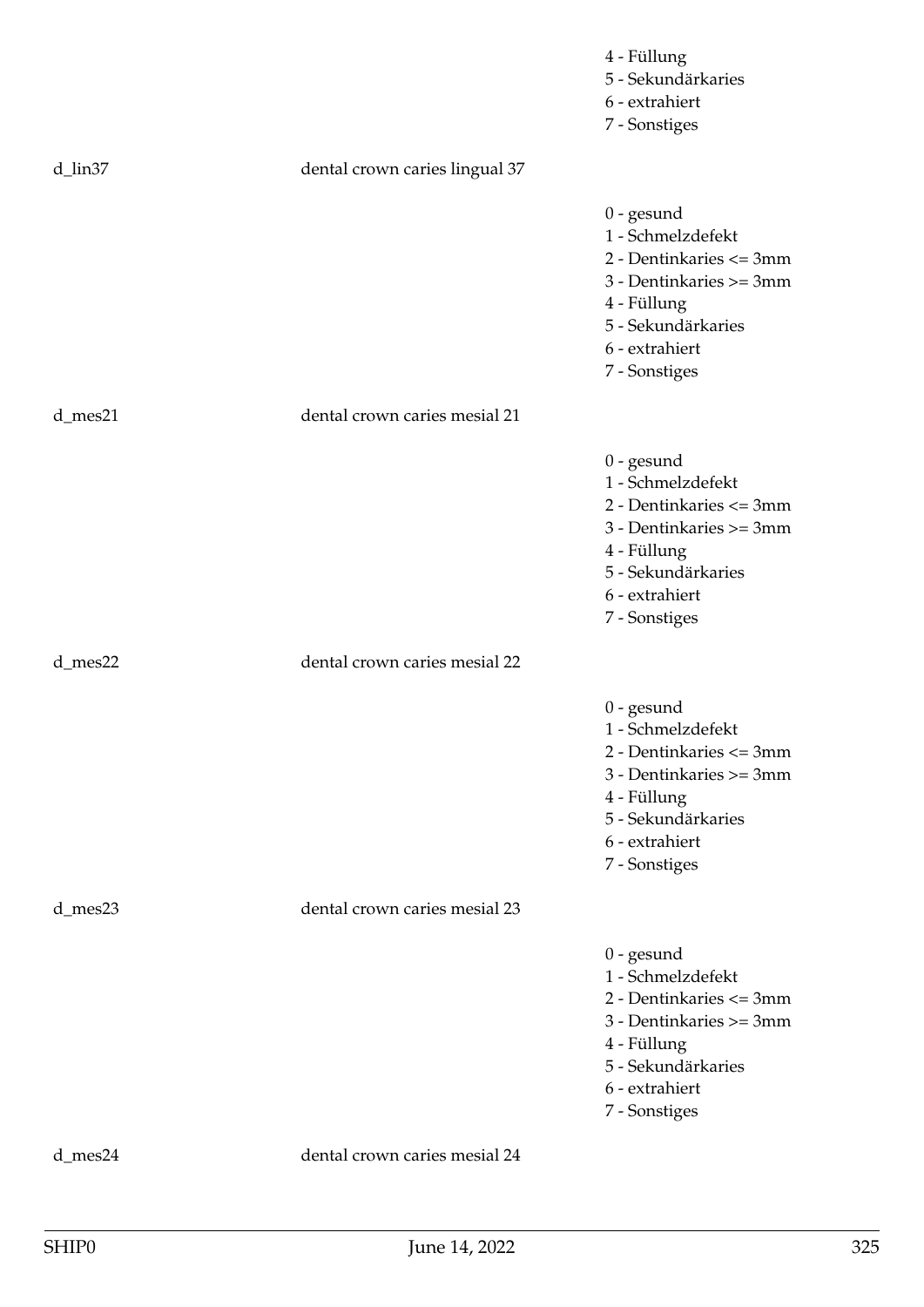|         |                               | $0$ - gesund<br>1 - Schmelzdefekt<br>2 - Dentinkaries <= 3mm<br>3 - Dentinkaries >= 3mm<br>4 - Füllung<br>5 - Sekundärkaries<br>6 - extrahiert<br>7 - Sonstiges |
|---------|-------------------------------|-----------------------------------------------------------------------------------------------------------------------------------------------------------------|
| d_mes25 | dental crown caries mesial 25 |                                                                                                                                                                 |
|         |                               | $0$ - gesund<br>1 - Schmelzdefekt<br>2 - Dentinkaries <= 3mm<br>3 - Dentinkaries >= 3mm<br>4 - Füllung<br>5 - Sekundärkaries<br>6 - extrahiert<br>7 - Sonstiges |
| d_mes26 | dental crown caries mesial 26 |                                                                                                                                                                 |
|         |                               | $0$ - gesund<br>1 - Schmelzdefekt<br>2 - Dentinkaries <= 3mm<br>3 - Dentinkaries >= 3mm<br>4 - Füllung<br>5 - Sekundärkaries<br>6 - extrahiert<br>7 - Sonstiges |
| d_mes27 | dental crown caries mesial 27 |                                                                                                                                                                 |
|         |                               | $0$ - gesund<br>1 - Schmelzdefekt<br>2 - Dentinkaries <= 3mm<br>3 - Dentinkaries >= 3mm<br>4 - Füllung<br>5 - Sekundärkaries<br>6 - extrahiert<br>7 - Sonstiges |
| d_mes31 | dental crown caries mesial 31 |                                                                                                                                                                 |
|         |                               | $0$ - gesund<br>1 - Schmelzdefekt<br>2 - Dentinkaries <= 3mm<br>3 - Dentinkaries >= 3mm<br>4 - Füllung                                                          |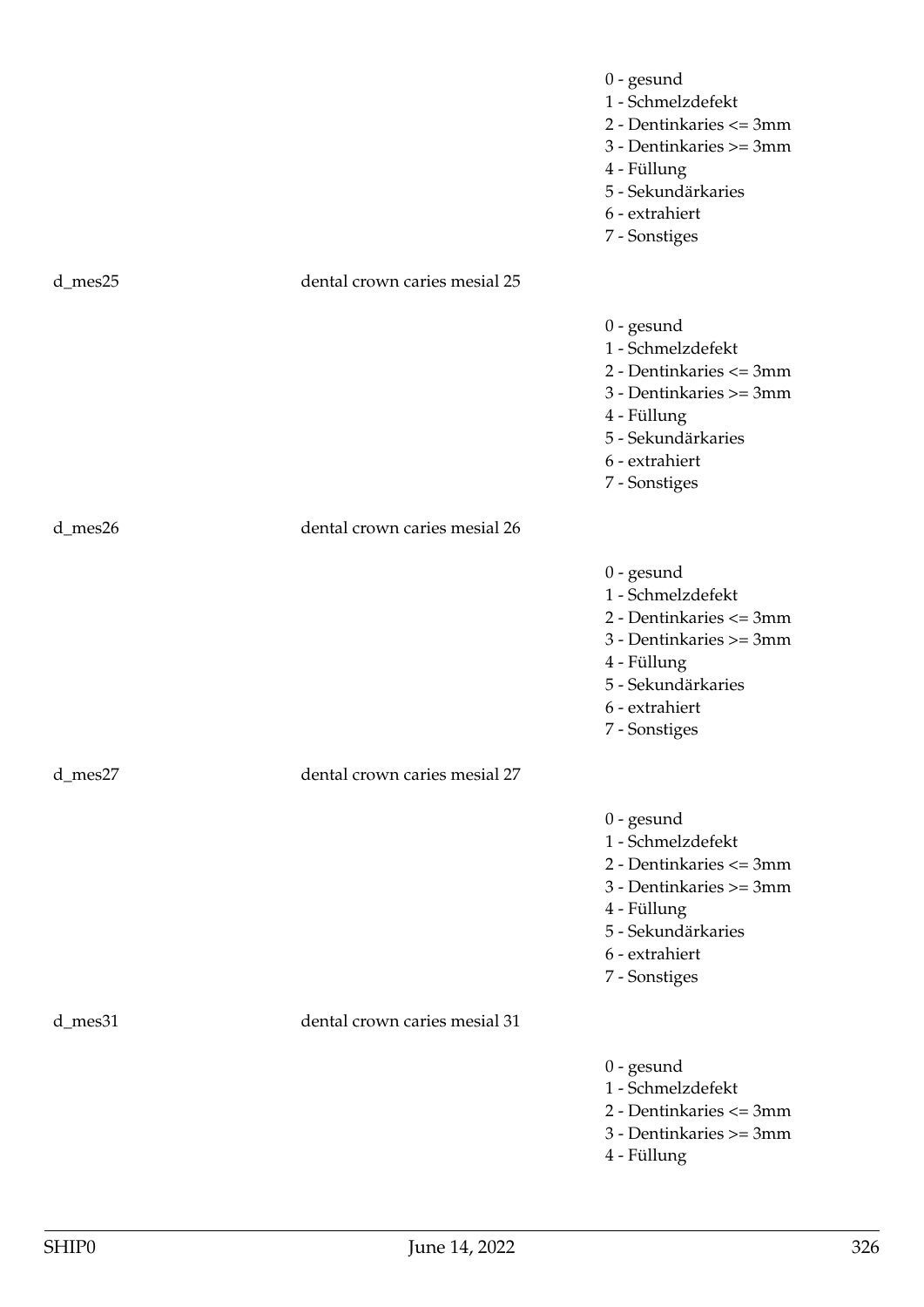|         |                               | 5 - Sekundärkaries                                                                                                                                                |
|---------|-------------------------------|-------------------------------------------------------------------------------------------------------------------------------------------------------------------|
|         |                               | 6 - extrahiert                                                                                                                                                    |
|         |                               | 7 - Sonstiges                                                                                                                                                     |
| d_mes32 | dental crown caries mesial 32 |                                                                                                                                                                   |
|         |                               | $0$ - gesund<br>1 - Schmelzdefekt<br>2 - Dentinkaries <= 3mm<br>3 - Dentinkaries >= 3mm<br>4 - Füllung<br>5 - Sekundärkaries<br>6 - extrahiert<br>7 - Sonstiges   |
| d_mes33 | dental crown caries mesial 33 |                                                                                                                                                                   |
|         |                               | $0$ - $gesund$<br>1 - Schmelzdefekt<br>2 - Dentinkaries <= 3mm<br>3 - Dentinkaries >= 3mm<br>4 - Füllung<br>5 - Sekundärkaries<br>6 - extrahiert<br>7 - Sonstiges |
| d_mes34 | dental crown caries mesial 34 |                                                                                                                                                                   |
|         |                               | $0$ - gesund<br>1 - Schmelzdefekt<br>2 - Dentinkaries <= 3mm<br>3 - Dentinkaries >= 3mm<br>4 - Füllung<br>5 - Sekundärkaries<br>6 - extrahiert<br>7 - Sonstiges   |
| d_mes35 | dental crown caries mesial 35 |                                                                                                                                                                   |
|         |                               | $0$ - gesund<br>1 - Schmelzdefekt<br>2 - Dentinkaries <= 3mm<br>3 - Dentinkaries >= 3mm<br>4 - Füllung<br>5 - Sekundärkaries<br>6 - extrahiert<br>7 - Sonstiges   |
| d_mes36 | dental crown caries mesial 36 |                                                                                                                                                                   |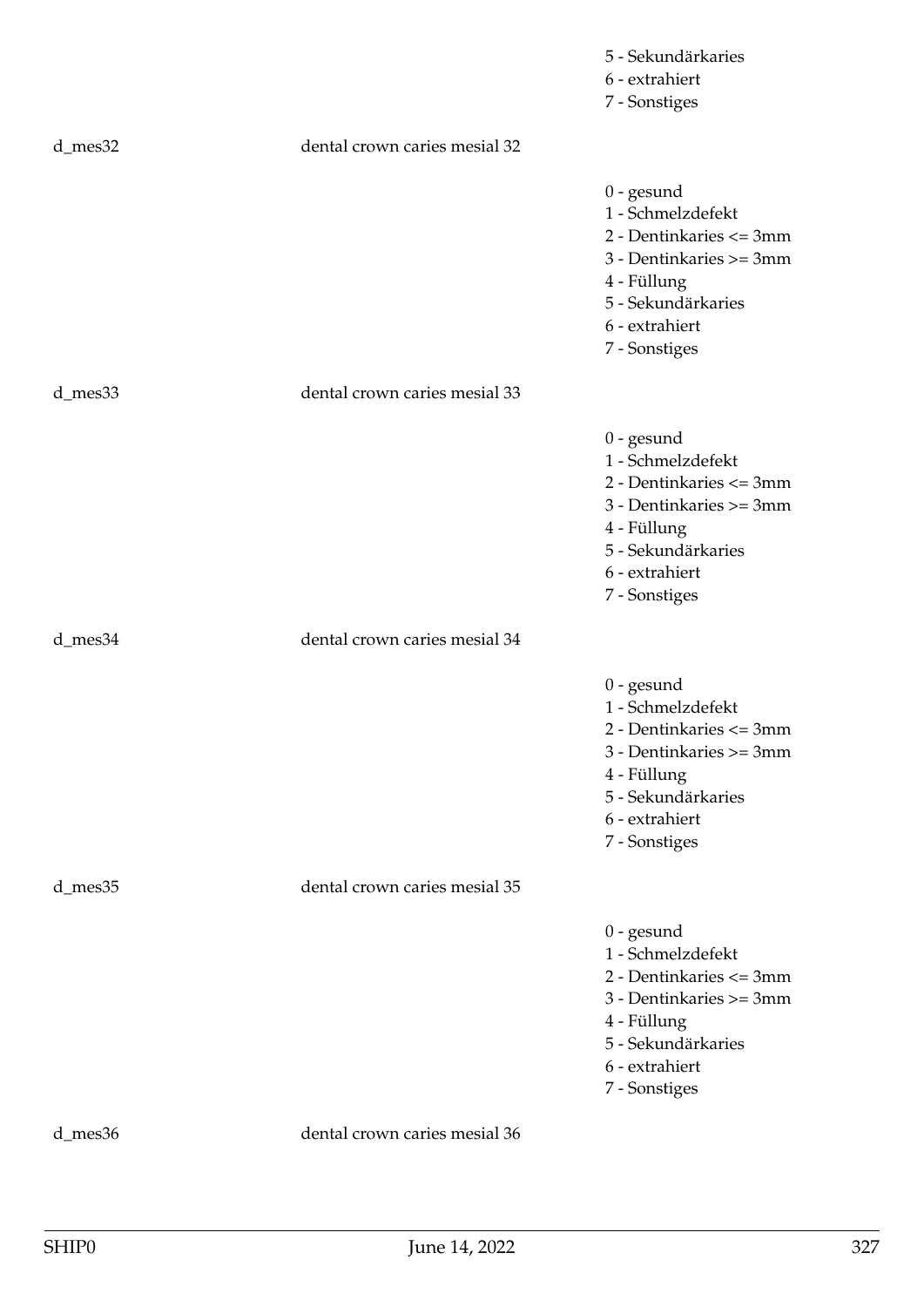|          |                                 | $0$ - gesund<br>1 - Schmelzdefekt<br>2 - Dentinkaries <= 3mm<br>3 - Dentinkaries >= 3mm<br>4 - Füllung<br>5 - Sekundärkaries<br>6 - extrahiert<br>7 - Sonstiges |
|----------|---------------------------------|-----------------------------------------------------------------------------------------------------------------------------------------------------------------|
| d_mes37  | dental crown caries mesial 37   |                                                                                                                                                                 |
|          |                                 | $0$ - gesund<br>1 - Schmelzdefekt<br>2 - Dentinkaries <= 3mm<br>3 - Dentinkaries >= 3mm<br>4 - Füllung<br>5 - Sekundärkaries<br>6 - extrahiert<br>7 - Sonstiges |
| d_okkl24 | dental crown caries occlusal 24 |                                                                                                                                                                 |
|          |                                 | $0$ - gesund<br>1 - Schmelzdefekt<br>2 - Dentinkaries <= 3mm<br>3 - Dentinkaries >= 3mm<br>4 - Füllung<br>5 - Sekundärkaries<br>6 - extrahiert<br>7 - Sonstiges |
| d_okkl25 | dental crown caries occlusal 25 |                                                                                                                                                                 |
|          |                                 | $0$ - gesund<br>1 - Schmelzdefekt<br>2 - Dentinkaries <= 3mm<br>3 - Dentinkaries >= 3mm<br>4 - Füllung<br>5 - Sekundärkaries<br>6 - extrahiert<br>7 - Sonstiges |
| d_okkl26 | dental crown caries occlusal 26 |                                                                                                                                                                 |
|          |                                 | $0$ - gesund<br>1 - Schmelzdefekt<br>2 - Dentinkaries <= 3mm<br>3 - Dentinkaries >= 3mm<br>4 - Füllung<br>5 - Sekundärkaries                                    |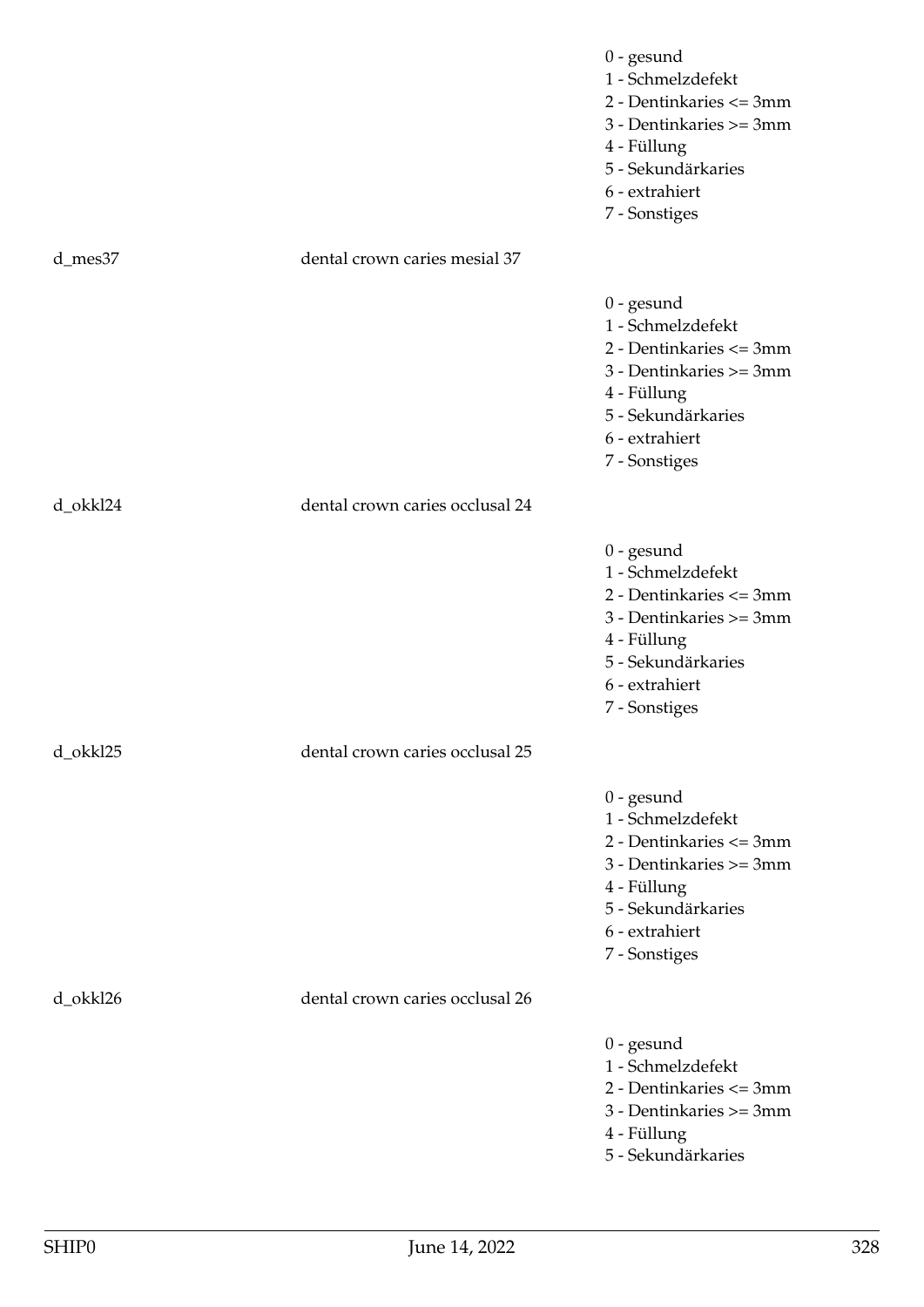|          |                                 | 6 - extrahiert<br>7 - Sonstiges                                                                                                                                 |
|----------|---------------------------------|-----------------------------------------------------------------------------------------------------------------------------------------------------------------|
| d_okkl27 | dental crown caries occlusal 27 |                                                                                                                                                                 |
|          |                                 | $0$ - gesund<br>1 - Schmelzdefekt<br>2 - Dentinkaries <= 3mm<br>3 - Dentinkaries >= 3mm<br>4 - Füllung<br>5 - Sekundärkaries<br>6 - extrahiert<br>7 - Sonstiges |
| d_okkl34 | dental crown caries occlusal 34 |                                                                                                                                                                 |
|          |                                 | $0$ - gesund<br>1 - Schmelzdefekt<br>2 - Dentinkaries <= 3mm<br>3 - Dentinkaries >= 3mm<br>4 - Füllung<br>5 - Sekundärkaries<br>6 - extrahiert<br>7 - Sonstiges |
| d_okkl35 | dental crown caries occlusal 35 |                                                                                                                                                                 |
|          |                                 | $0$ - gesund<br>1 - Schmelzdefekt<br>2 - Dentinkaries <= 3mm<br>3 - Dentinkaries >= 3mm<br>4 - Füllung<br>5 - Sekundärkaries<br>6 - extrahiert<br>7 - Sonstiges |
| d_okkl36 | dental crown caries occlusal 36 |                                                                                                                                                                 |
|          |                                 | $0$ - gesund<br>1 - Schmelzdefekt<br>2 - Dentinkaries <= 3mm<br>3 - Dentinkaries >= 3mm<br>4 - Füllung<br>5 - Sekundärkaries<br>6 - extrahiert<br>7 - Sonstiges |
| d_okkl37 | dental crown caries occlusal 37 |                                                                                                                                                                 |
|          |                                 | $0$ - gesund                                                                                                                                                    |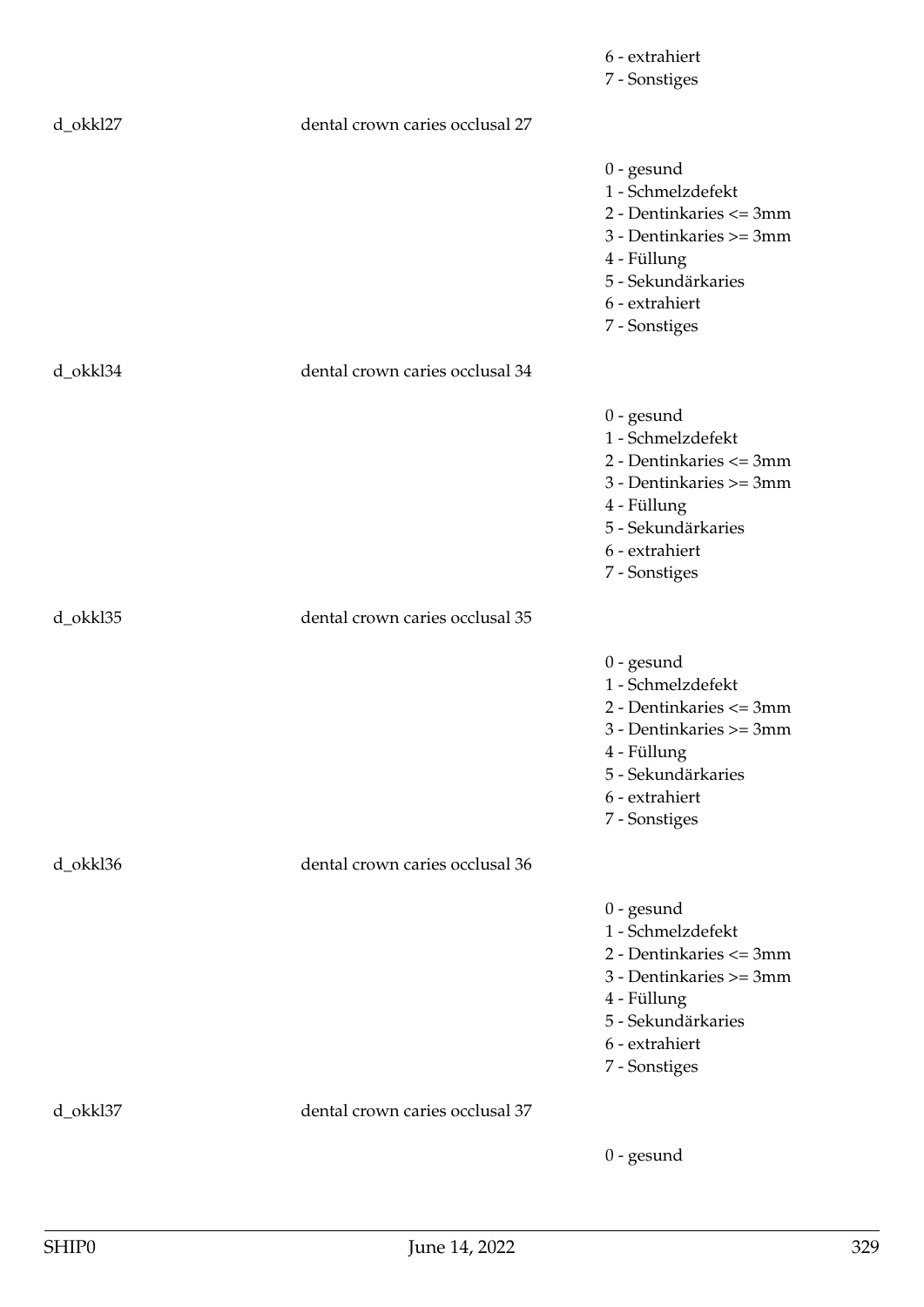|         |                                  | 1 - Schmelzdefekt<br>2 - Dentinkaries <= 3mm<br>3 - Dentinkaries >= 3mm<br>4 - Füllung<br>5 - Sekundärkaries<br>6 - extrahiert<br>7 - Sonstiges                   |
|---------|----------------------------------|-------------------------------------------------------------------------------------------------------------------------------------------------------------------|
| d_pal21 | dental crown caries palatinal 21 |                                                                                                                                                                   |
|         |                                  | $0$ - $gesund$<br>1 - Schmelzdefekt<br>2 - Dentinkaries <= 3mm<br>3 - Dentinkaries >= 3mm<br>4 - Füllung<br>5 - Sekundärkaries<br>6 - extrahiert<br>7 - Sonstiges |
| d_pal22 | dental crown caries palatinal 22 |                                                                                                                                                                   |
|         |                                  | $0$ - gesund<br>1 - Schmelzdefekt<br>2 - Dentinkaries <= 3mm<br>3 - Dentinkaries >= 3mm<br>4 - Füllung<br>5 - Sekundärkaries<br>6 - extrahiert<br>7 - Sonstiges   |
| d_pal23 | dental crown caries palatinal 23 |                                                                                                                                                                   |
|         |                                  | $0$ - gesund<br>1 - Schmelzdefekt<br>2 - Dentinkaries <= 3mm<br>3 - Dentinkaries >= 3mm<br>4 - Füllung<br>5 - Sekundärkaries<br>6 - extrahiert<br>7 - Sonstiges   |
| d_pal24 | dental crown caries palatinal 24 |                                                                                                                                                                   |
|         |                                  | $0$ - gesund<br>1 - Schmelzdefekt<br>2 - Dentinkaries <= 3mm<br>3 - Dentinkaries >= 3mm<br>4 - Füllung<br>5 - Sekundärkaries<br>6 - extrahiert                    |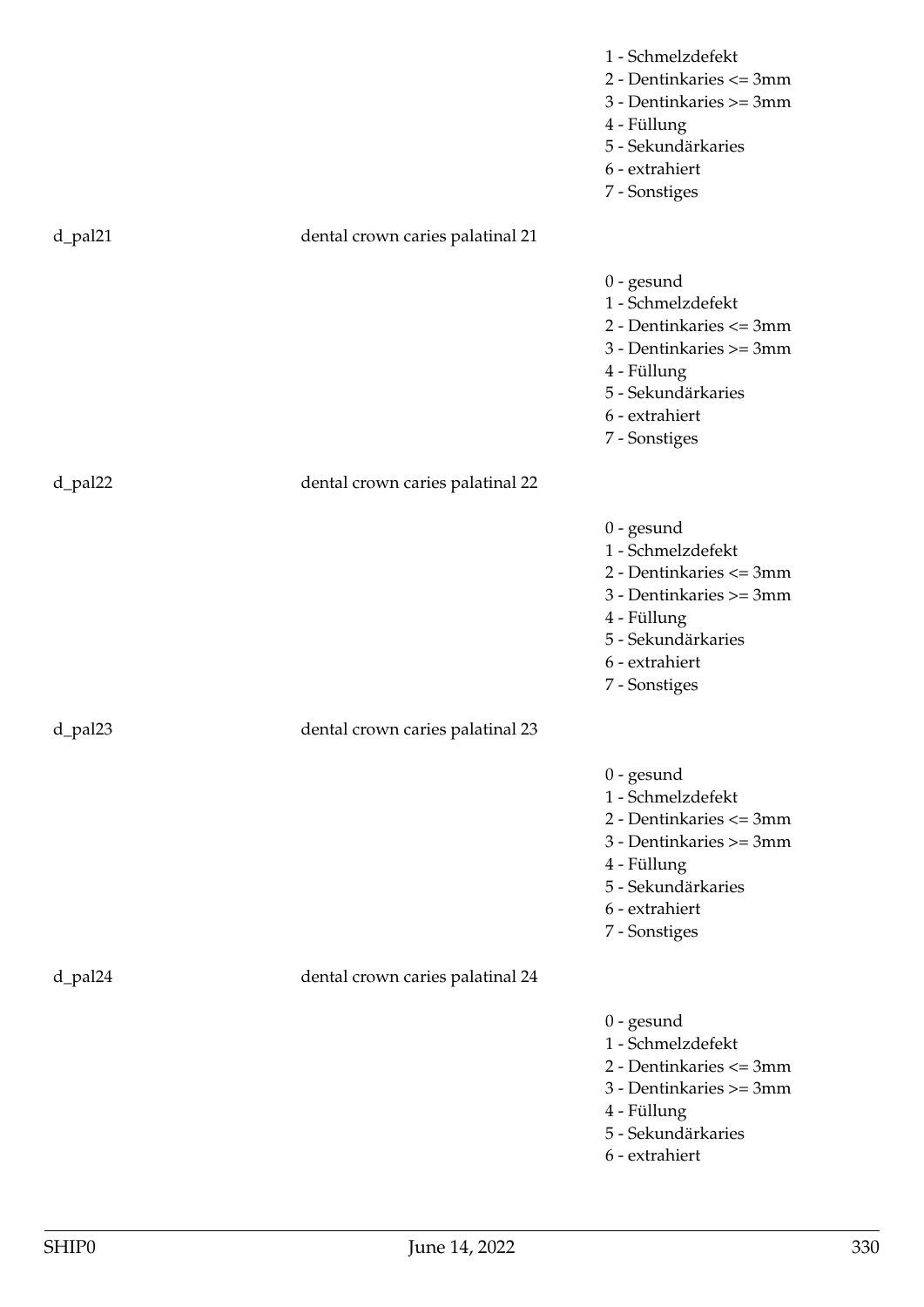|            |                                    | 7 - Sonstiges                                                                                                                                                   |
|------------|------------------------------------|-----------------------------------------------------------------------------------------------------------------------------------------------------------------|
| d_pal25    | dental crown caries palatinal 25   |                                                                                                                                                                 |
|            |                                    | $0$ - gesund<br>1 - Schmelzdefekt<br>2 - Dentinkaries <= 3mm<br>3 - Dentinkaries >= 3mm<br>4 - Füllung<br>5 - Sekundärkaries<br>6 - extrahiert<br>7 - Sonstiges |
| d_pal26    | dental crown caries palatinal 26   |                                                                                                                                                                 |
|            |                                    | $0$ - gesund<br>1 - Schmelzdefekt<br>2 - Dentinkaries <= 3mm<br>3 - Dentinkaries >= 3mm<br>4 - Füllung<br>5 - Sekundärkaries<br>6 - extrahiert<br>7 - Sonstiges |
| d_pal27    | dental crown caries palatinal 27   |                                                                                                                                                                 |
|            |                                    | $0$ - gesund<br>1 - Schmelzdefekt<br>2 - Dentinkaries <= 3mm<br>3 - Dentinkaries >= 3mm<br>4 - Füllung<br>5 - Sekundärkaries<br>6 - extrahiert<br>7 - Sonstiges |
| <b>RCI</b> | <b>Root caries</b>                 |                                                                                                                                                                 |
| zaa_bes    | special features caries diagnostic |                                                                                                                                                                 |
|            |                                    | 0 - keine Besonderheiten                                                                                                                                        |
| rezessio   | recession                          |                                                                                                                                                                 |
|            |                                    | 0 - keine Rezessionen<br>1 - Rezessionen vorhanden                                                                                                              |
| r_buk11    | 11 buccal dental root caries       |                                                                                                                                                                 |
|            |                                    | 0 - keine Rezession<br>1 - Rezession ohne Wurzelkaries                                                                                                          |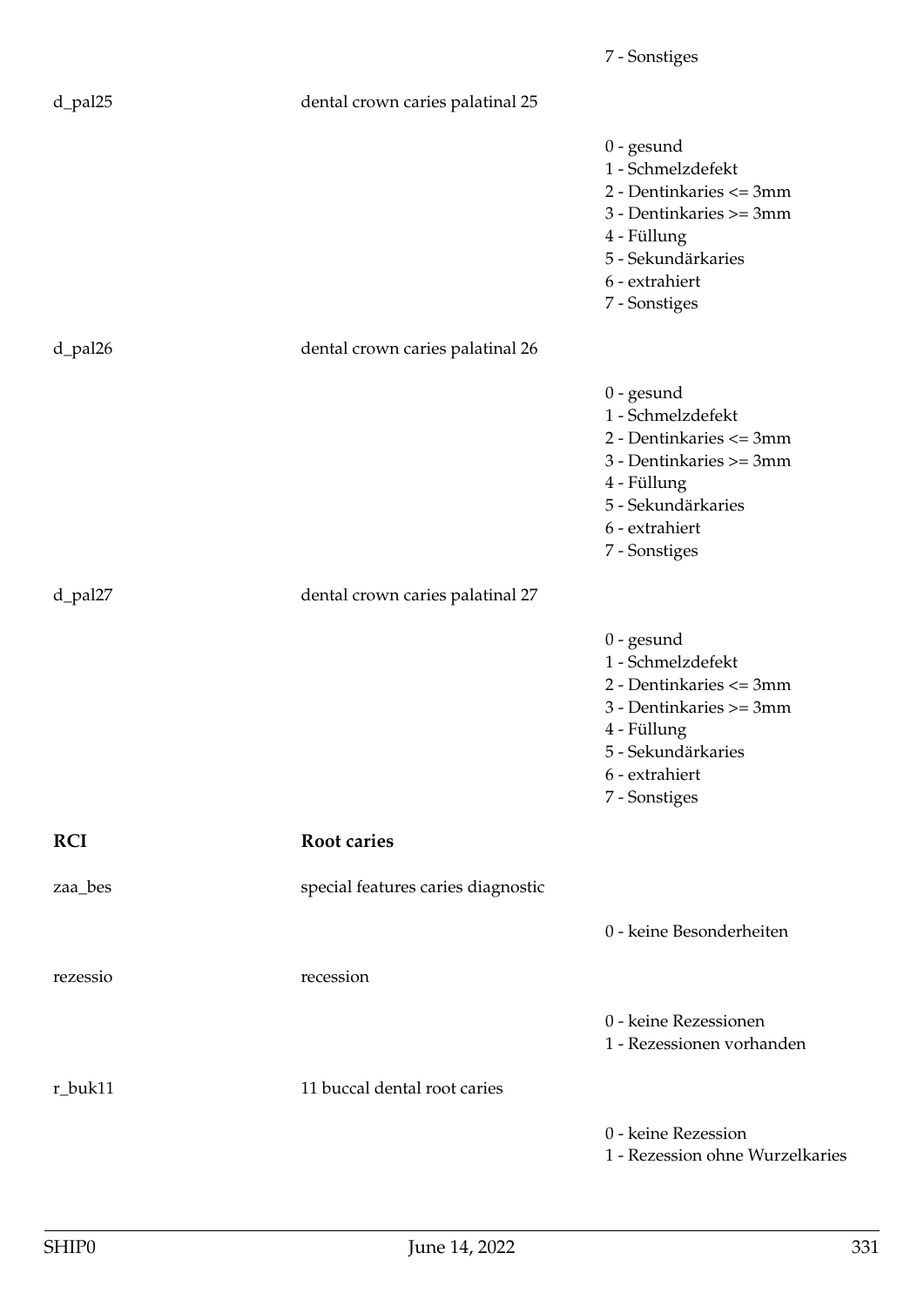|         |                              | 2 - Rezession mit Wurzelkaries<br>3 - Rezession mit Füllung<br>4 - Sekundärkaries                                                           |
|---------|------------------------------|---------------------------------------------------------------------------------------------------------------------------------------------|
| r_buk12 | 12 buccal dental root caries |                                                                                                                                             |
|         |                              | 0 - keine Rezession<br>1 - Rezession ohne Wurzelkaries<br>2 - Rezession mit Wurzelkaries<br>3 - Rezession mit Füllung<br>4 - Sekundärkaries |
| r_buk13 | 13 buccal dental root caries |                                                                                                                                             |
|         |                              | 0 - keine Rezession<br>1 - Rezession ohne Wurzelkaries<br>2 - Rezession mit Wurzelkaries<br>3 - Rezession mit Füllung<br>4 - Sekundärkaries |
| r_buk14 | 14 buccal dental root caries |                                                                                                                                             |
|         |                              | 0 - keine Rezession<br>1 - Rezession ohne Wurzelkaries<br>2 - Rezession mit Wurzelkaries<br>3 - Rezession mit Füllung<br>4 - Sekundärkaries |
| r_buk15 | 15 buccal dental root caries |                                                                                                                                             |
|         |                              | 0 - keine Rezession<br>1 - Rezession ohne Wurzelkaries<br>2 - Rezession mit Wurzelkaries<br>3 - Rezession mit Füllung<br>4 - Sekundärkaries |
| r_buk16 | 16 buccal dental root caries |                                                                                                                                             |
|         |                              | 0 - keine Rezession<br>1 - Rezession ohne Wurzelkaries<br>2 - Rezession mit Wurzelkaries<br>3 - Rezession mit Füllung<br>4 - Sekundärkaries |
| r_buk17 | 17 buccal dental root caries |                                                                                                                                             |
|         |                              | 0 - keine Rezession<br>1 - Rezession ohne Wurzelkaries<br>2 - Rezession mit Wurzelkaries<br>3 - Rezession mit Füllung                       |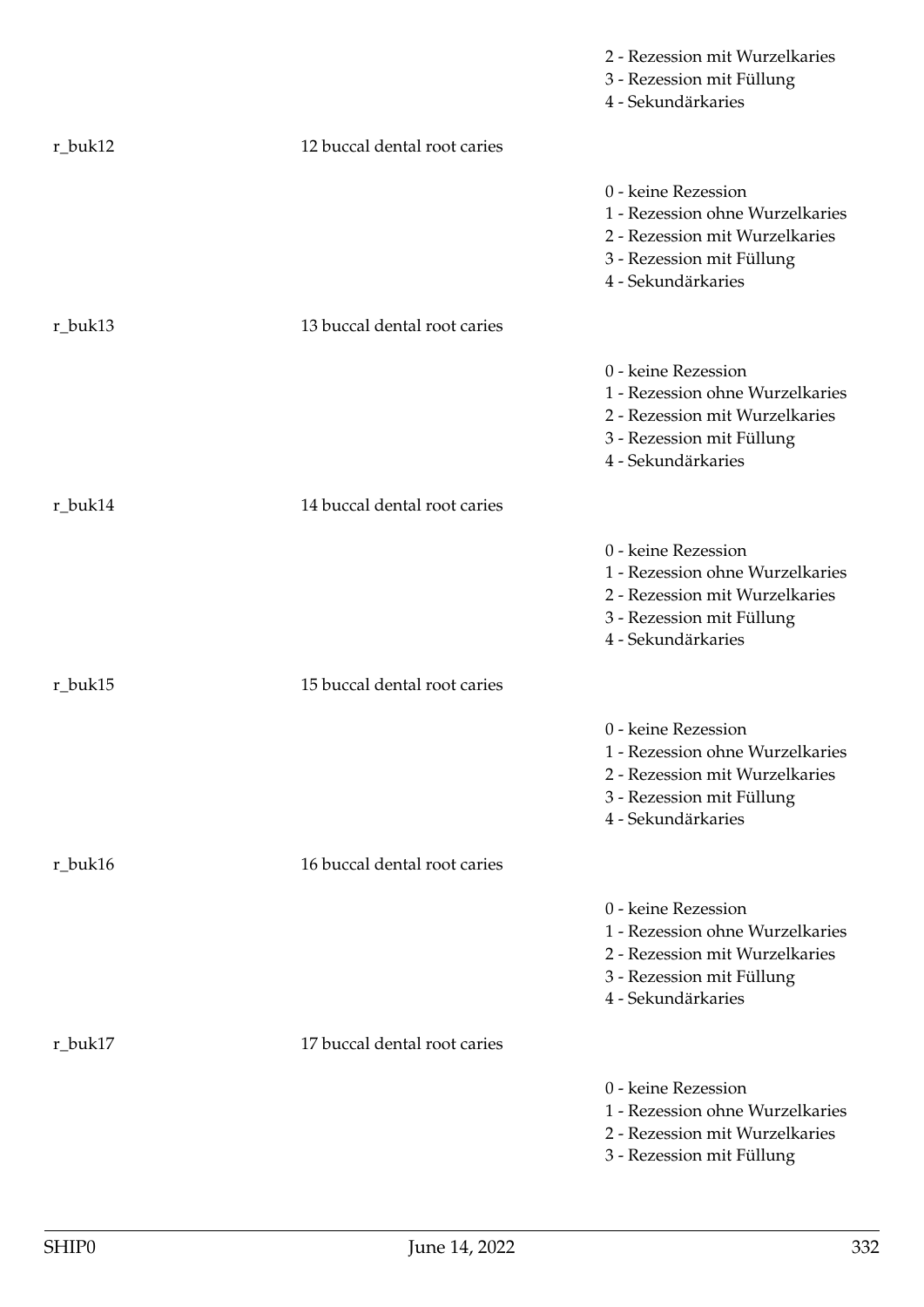|         |                              | 4 - Sekundärkaries                                                                                                                          |
|---------|------------------------------|---------------------------------------------------------------------------------------------------------------------------------------------|
| r_buk21 | 21 buccal dental root caries |                                                                                                                                             |
|         |                              | 0 - keine Rezession<br>1 - Rezession ohne Wurzelkaries<br>2 - Rezession mit Wurzelkaries<br>3 - Rezession mit Füllung<br>4 - Sekundärkaries |
| r_buk22 | 22 buccal dental root caries |                                                                                                                                             |
|         |                              | 0 - keine Rezession<br>1 - Rezession ohne Wurzelkaries<br>2 - Rezession mit Wurzelkaries<br>3 - Rezession mit Füllung<br>4 - Sekundärkaries |
| r_buk23 | 23 buccal dental root caries |                                                                                                                                             |
|         |                              | 0 - keine Rezession<br>1 - Rezession ohne Wurzelkaries<br>2 - Rezession mit Wurzelkaries<br>3 - Rezession mit Füllung<br>4 - Sekundärkaries |
| r_buk24 | 24 buccal dental root caries |                                                                                                                                             |
|         |                              | 0 - keine Rezession<br>1 - Rezession ohne Wurzelkaries<br>2 - Rezession mit Wurzelkaries<br>3 - Rezession mit Füllung<br>4 - Sekundärkaries |
| r_buk25 | 25 buccal dental root caries |                                                                                                                                             |
|         |                              | 0 - keine Rezession<br>1 - Rezession ohne Wurzelkaries<br>2 - Rezession mit Wurzelkaries<br>3 - Rezession mit Füllung<br>4 - Sekundärkaries |
| r_buk26 | 26 buccal dental root caries |                                                                                                                                             |
|         |                              | 0 - keine Rezession<br>1 - Rezession ohne Wurzelkaries<br>2 - Rezession mit Wurzelkaries<br>3 - Rezession mit Füllung<br>4 - Sekundärkaries |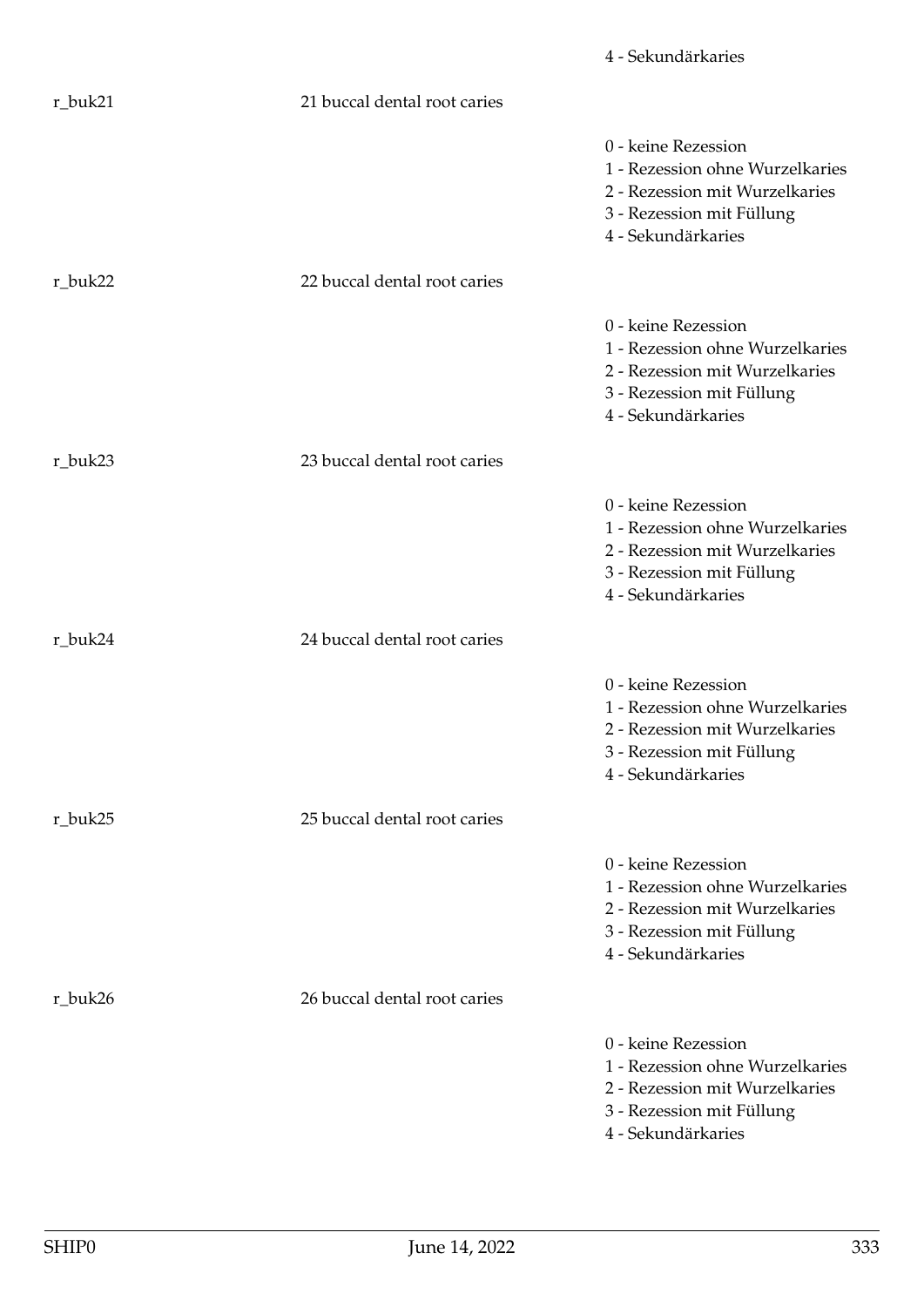## r\_buk27 27 buccal dental root caries

|         |                              | 0 - keine Rezession<br>1 - Rezession ohne Wurzelkaries<br>2 - Rezession mit Wurzelkaries<br>3 - Rezession mit Füllung<br>4 - Sekundärkaries |
|---------|------------------------------|---------------------------------------------------------------------------------------------------------------------------------------------|
| r_buk31 | 31 buccal dental root caries |                                                                                                                                             |
|         |                              | 0 - keine Rezession<br>1 - Rezession ohne Wurzelkaries<br>2 - Rezession mit Wurzelkaries<br>3 - Rezession mit Füllung<br>4 - Sekundärkaries |
| r_buk32 | 32 buccal dental root caries |                                                                                                                                             |
|         |                              | 0 - keine Rezession<br>1 - Rezession ohne Wurzelkaries<br>2 - Rezession mit Wurzelkaries<br>3 - Rezession mit Füllung<br>4 - Sekundärkaries |
| r_buk33 | 33 buccal dental root caries |                                                                                                                                             |
|         |                              | 0 - keine Rezession<br>1 - Rezession ohne Wurzelkaries<br>2 - Rezession mit Wurzelkaries<br>3 - Rezession mit Füllung<br>4 - Sekundärkaries |
| r_buk34 | 34 buccal dental root caries |                                                                                                                                             |
|         |                              | 0 - keine Rezession<br>1 - Rezession ohne Wurzelkaries<br>2 - Rezession mit Wurzelkaries<br>3 - Rezession mit Füllung<br>4 - Sekundärkaries |
| r_buk35 | 35 buccal dental root caries |                                                                                                                                             |
|         |                              | 0 - keine Rezession<br>1 - Rezession ohne Wurzelkaries<br>2 - Rezession mit Wurzelkaries<br>3 - Rezession mit Füllung<br>4 - Sekundärkaries |
| r_buk36 | 36 buccal dental root caries |                                                                                                                                             |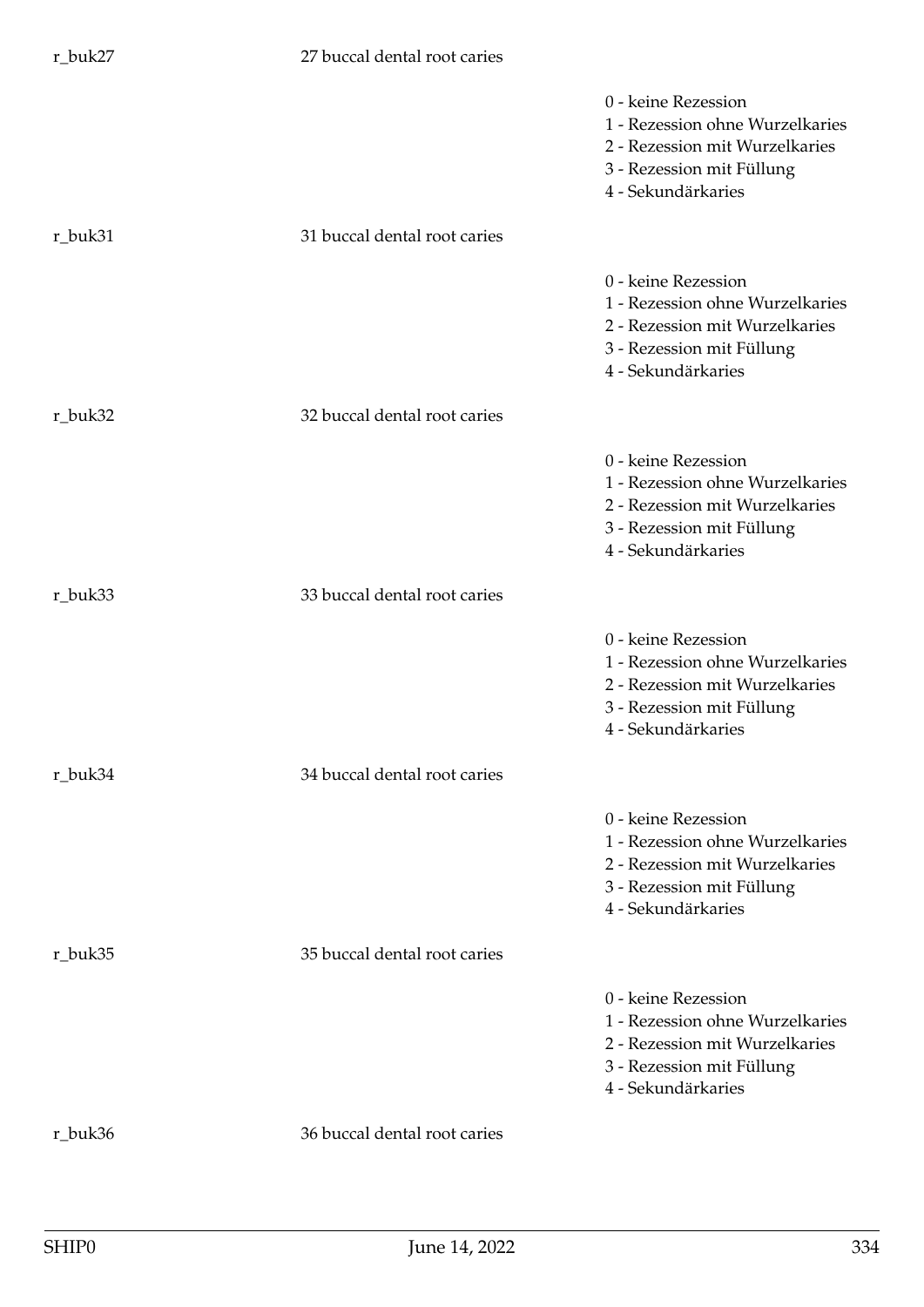|         |                              | 0 - keine Rezession<br>1 - Rezession ohne Wurzelkaries<br>2 - Rezession mit Wurzelkaries<br>3 - Rezession mit Füllung<br>4 - Sekundärkaries |
|---------|------------------------------|---------------------------------------------------------------------------------------------------------------------------------------------|
| r_buk37 | 37 buccal dental root caries |                                                                                                                                             |
|         |                              | 0 - keine Rezession<br>1 - Rezession ohne Wurzelkaries<br>2 - Rezession mit Wurzelkaries<br>3 - Rezession mit Füllung<br>4 - Sekundärkaries |
| r_buk41 | 41 buccal dental root caries |                                                                                                                                             |
|         |                              | 0 - keine Rezession<br>1 - Rezession ohne Wurzelkaries<br>2 - Rezession mit Wurzelkaries<br>3 - Rezession mit Füllung<br>4 - Sekundärkaries |
| r_buk42 | 42 buccal dental root caries |                                                                                                                                             |
|         |                              | 0 - keine Rezession<br>1 - Rezession ohne Wurzelkaries<br>2 - Rezession mit Wurzelkaries<br>3 - Rezession mit Füllung<br>4 - Sekundärkaries |
| r_buk43 | 43 buccal dental root caries |                                                                                                                                             |
|         |                              | 0 - keine Rezession<br>1 - Rezession ohne Wurzelkaries<br>2 - Rezession mit Wurzelkaries<br>3 - Rezession mit Füllung<br>4 - Sekundärkaries |
| r_buk44 | 44 buccal dental root caries |                                                                                                                                             |
|         |                              | 0 - keine Rezession<br>1 - Rezession ohne Wurzelkaries<br>2 - Rezession mit Wurzelkaries<br>3 - Rezession mit Füllung<br>4 - Sekundärkaries |
| r_buk45 | 45 buccal dental root caries |                                                                                                                                             |
|         |                              | 0 - keine Rezession<br>1 - Rezession ohne Wurzelkaries                                                                                      |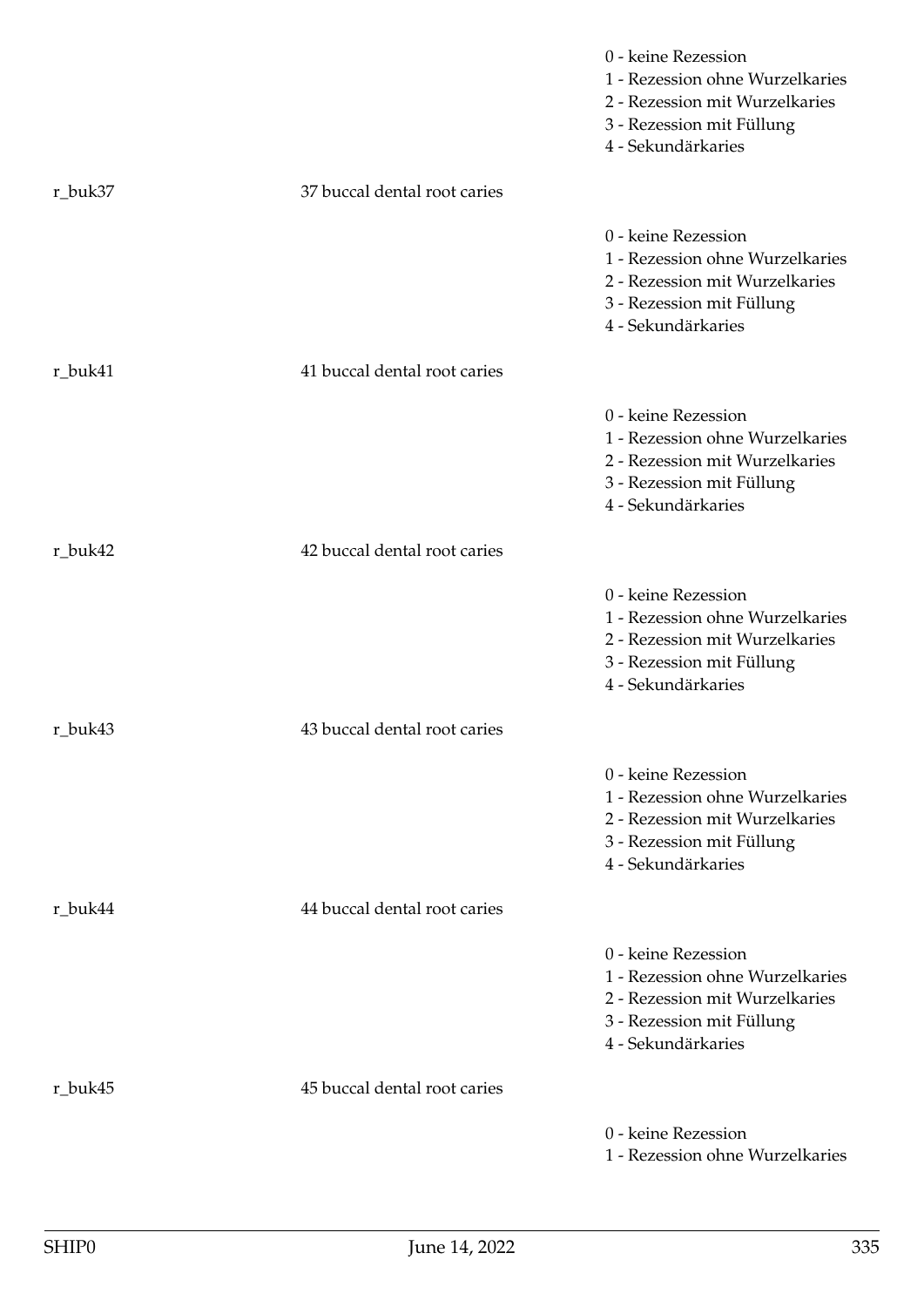|              |                              | 2 - Rezession mit Wurzelkaries<br>3 - Rezession mit Füllung<br>4 - Sekundärkaries                                                           |
|--------------|------------------------------|---------------------------------------------------------------------------------------------------------------------------------------------|
| r_buk46      | 46 buccal dental root caries |                                                                                                                                             |
|              |                              | 0 - keine Rezession<br>1 - Rezession ohne Wurzelkaries<br>2 - Rezession mit Wurzelkaries<br>3 - Rezession mit Füllung<br>4 - Sekundärkaries |
| r_buk47      | 47 buccal dental root caries |                                                                                                                                             |
|              |                              | 0 - keine Rezession<br>1 - Rezession ohne Wurzelkaries<br>2 - Rezession mit Wurzelkaries<br>3 - Rezession mit Füllung<br>4 - Sekundärkaries |
| r_dist11     | 11 distal dental root caries |                                                                                                                                             |
|              |                              | 0 - keine Rezession<br>1 - Rezession ohne Wurzelkaries<br>2 - Rezession mit Wurzelkaries<br>3 - Rezession mit Füllung<br>4 - Sekundärkaries |
| $r_{dist12}$ | 12 distal dental root caries |                                                                                                                                             |
|              |                              | 0 - keine Rezession<br>1 - Rezession ohne Wurzelkaries<br>2 - Rezession mit Wurzelkaries<br>3 - Rezession mit Füllung<br>4 - Sekundärkaries |
| $r\_dist13$  | 13 distal dental root caries |                                                                                                                                             |
|              |                              | 0 - keine Rezession<br>1 - Rezession ohne Wurzelkaries<br>2 - Rezession mit Wurzelkaries<br>3 - Rezession mit Füllung<br>4 - Sekundärkaries |
| r_dist14     | 14 distal dental root caries |                                                                                                                                             |
|              |                              | 0 - keine Rezession<br>1 - Rezession ohne Wurzelkaries<br>2 - Rezession mit Wurzelkaries<br>3 - Rezession mit Füllung                       |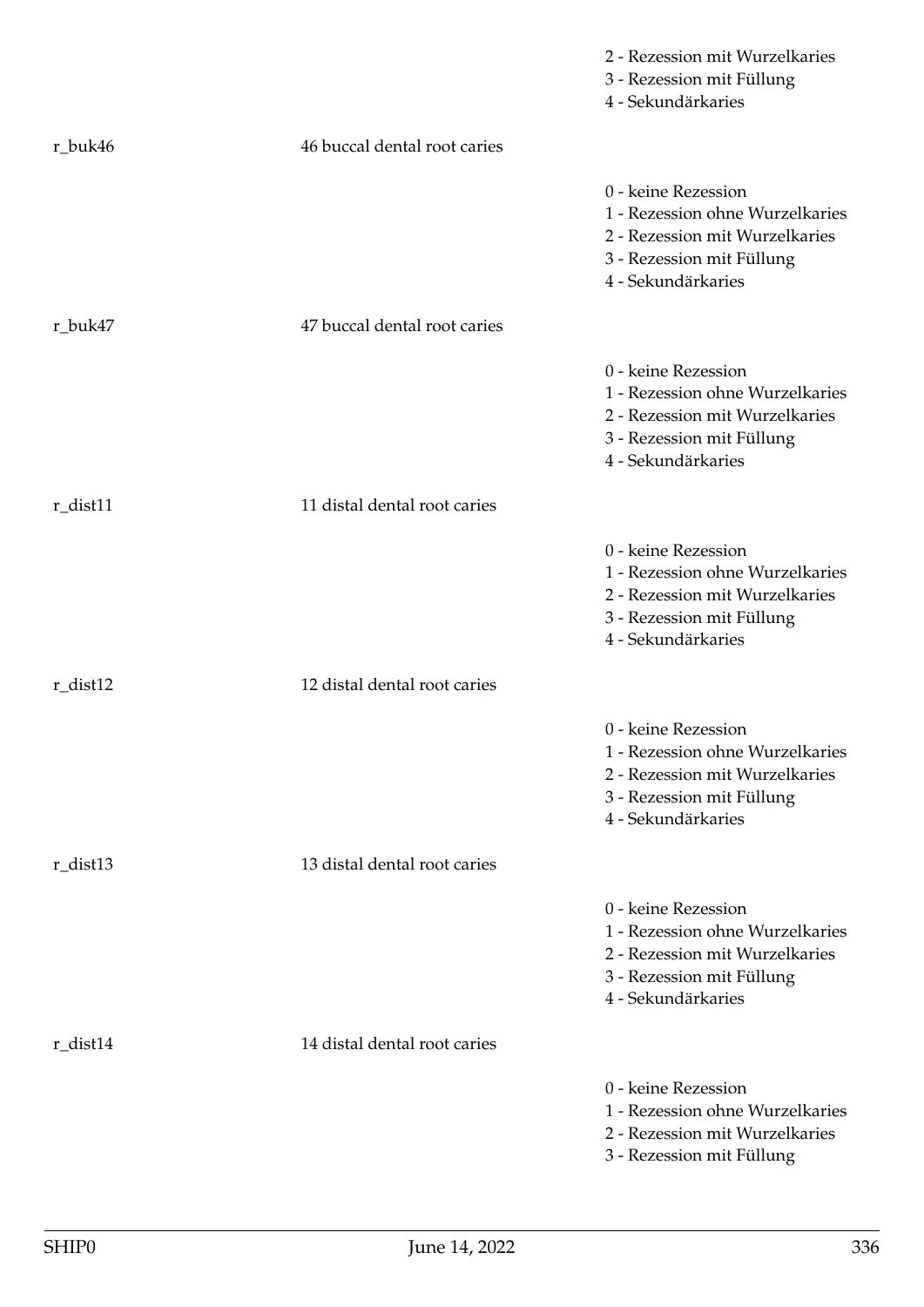|              |                              | 4 - Sekundärkaries                                                                                                                          |
|--------------|------------------------------|---------------------------------------------------------------------------------------------------------------------------------------------|
| $r_{dist15}$ | 15 distal dental root caries |                                                                                                                                             |
|              |                              | 0 - keine Rezession<br>1 - Rezession ohne Wurzelkaries<br>2 - Rezession mit Wurzelkaries<br>3 - Rezession mit Füllung<br>4 - Sekundärkaries |
| $r_{dist16}$ | 16 distal dental root caries |                                                                                                                                             |
|              |                              | 0 - keine Rezession<br>1 - Rezession ohne Wurzelkaries<br>2 - Rezession mit Wurzelkaries<br>3 - Rezession mit Füllung<br>4 - Sekundärkaries |
| $r_{dist17}$ | 17 distal dental root caries |                                                                                                                                             |
|              |                              | 0 - keine Rezession<br>1 - Rezession ohne Wurzelkaries<br>2 - Rezession mit Wurzelkaries<br>3 - Rezession mit Füllung<br>4 - Sekundärkaries |
| $r\_dist21$  | 21 distal dental root caries |                                                                                                                                             |
|              |                              | 0 - keine Rezession<br>1 - Rezession ohne Wurzelkaries<br>2 - Rezession mit Wurzelkaries<br>3 - Rezession mit Füllung<br>4 - Sekundärkaries |
| r_dist22     | 22 distal dental root caries |                                                                                                                                             |
|              |                              | 0 - keine Rezession<br>1 - Rezession ohne Wurzelkaries<br>2 - Rezession mit Wurzelkaries<br>3 - Rezession mit Füllung<br>4 - Sekundärkaries |
| r_dist23     | 23 distal dental root caries |                                                                                                                                             |
|              |                              | 0 - keine Rezession<br>1 - Rezession ohne Wurzelkaries<br>2 - Rezession mit Wurzelkaries<br>3 - Rezession mit Füllung<br>4 - Sekundärkaries |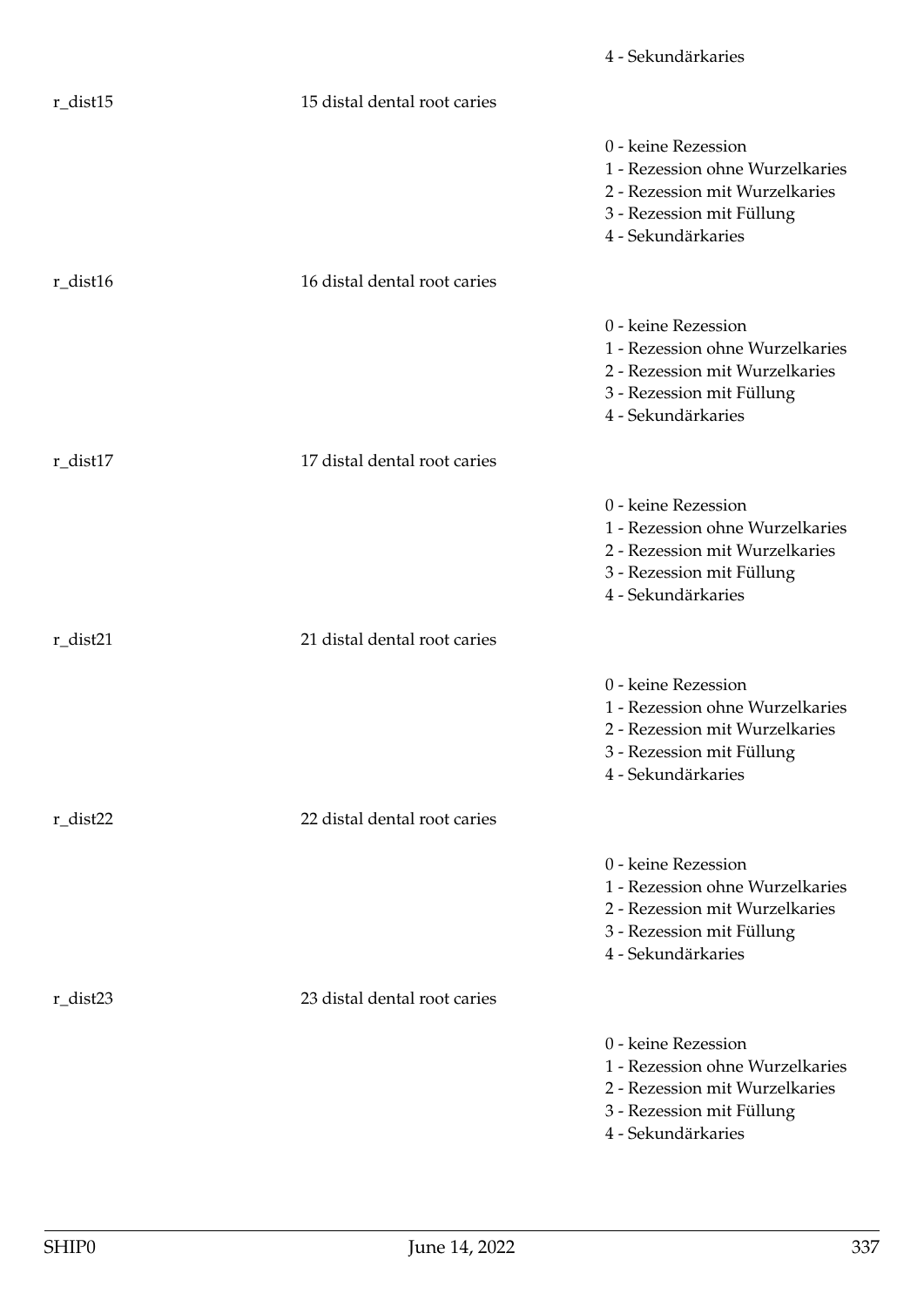|                              | 0 - keine Rezession<br>1 - Rezession ohne Wurzelkaries<br>2 - Rezession mit Wurzelkaries<br>3 - Rezession mit Füllung<br>4 - Sekundärkaries |
|------------------------------|---------------------------------------------------------------------------------------------------------------------------------------------|
| 25 distal dental root caries |                                                                                                                                             |
|                              | 0 - keine Rezession<br>1 - Rezession ohne Wurzelkaries<br>2 - Rezession mit Wurzelkaries<br>3 - Rezession mit Füllung<br>4 - Sekundärkaries |
| 26 distal dental root caries |                                                                                                                                             |
|                              | 0 - keine Rezession<br>1 - Rezession ohne Wurzelkaries<br>2 - Rezession mit Wurzelkaries<br>3 - Rezession mit Füllung<br>4 - Sekundärkaries |
| 27 distal dental root caries |                                                                                                                                             |
|                              | 0 - keine Rezession<br>1 - Rezession ohne Wurzelkaries<br>2 - Rezession mit Wurzelkaries<br>3 - Rezession mit Füllung<br>4 - Sekundärkaries |
| 31 distal dental root caries |                                                                                                                                             |
|                              | 0 - keine Rezession<br>1 - Rezession ohne Wurzelkaries<br>2 - Rezession mit Wurzelkaries<br>3 - Rezession mit Füllung<br>4 - Sekundärkaries |
| 32 distal dental root caries |                                                                                                                                             |
|                              | 0 - keine Rezession<br>1 - Rezession ohne Wurzelkaries<br>2 - Rezession mit Wurzelkaries<br>3 - Rezession mit Füllung<br>4 - Sekundärkaries |
| 33 distal dental root caries |                                                                                                                                             |
|                              |                                                                                                                                             |

r\_dist24 24 distal dental root caries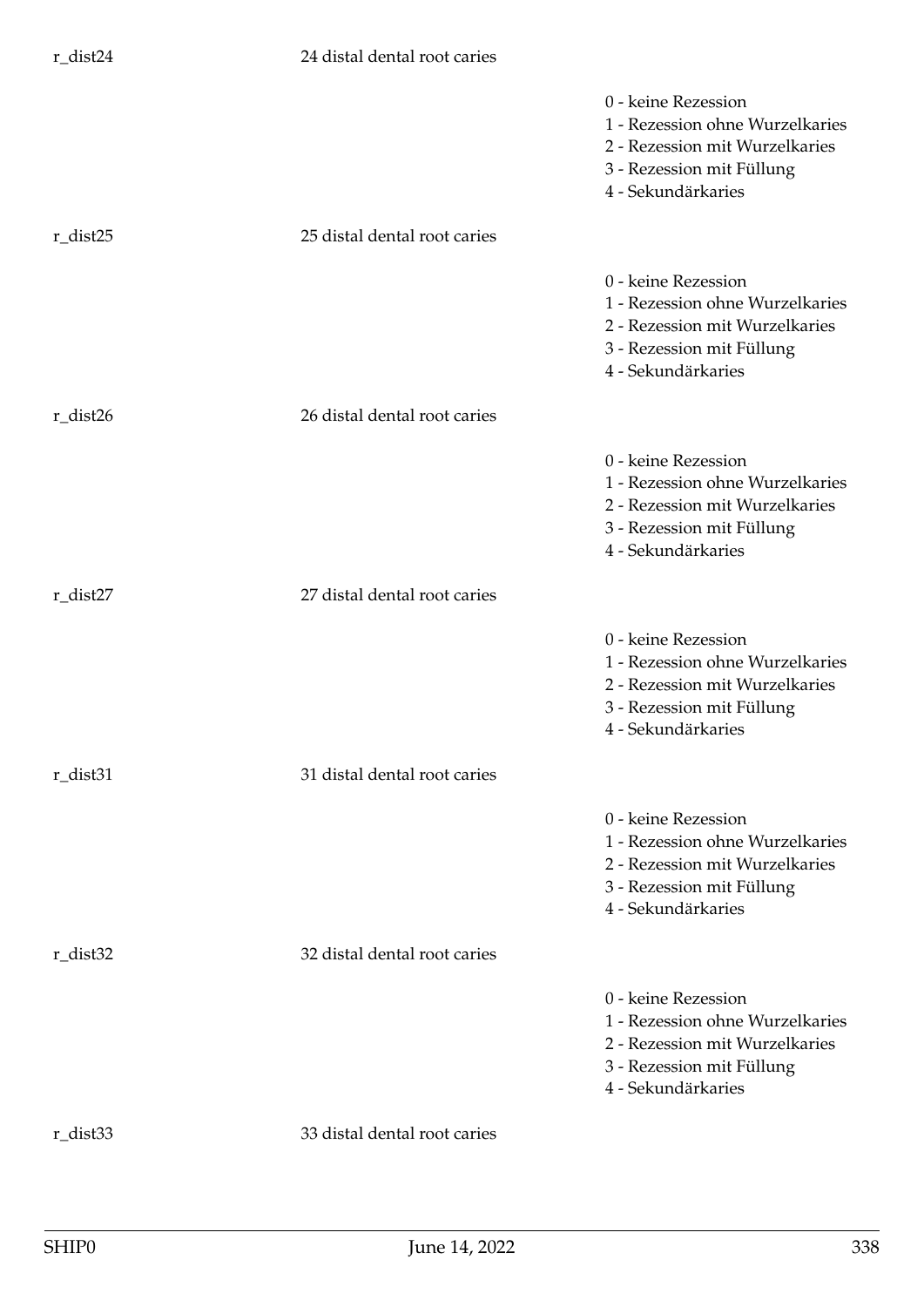|          |                              | 0 - keine Rezession<br>1 - Rezession ohne Wurzelkaries<br>2 - Rezession mit Wurzelkaries<br>3 - Rezession mit Füllung<br>4 - Sekundärkaries |
|----------|------------------------------|---------------------------------------------------------------------------------------------------------------------------------------------|
| r_dist34 | 34 distal dental root caries |                                                                                                                                             |
|          |                              | 0 - keine Rezession<br>1 - Rezession ohne Wurzelkaries<br>2 - Rezession mit Wurzelkaries<br>3 - Rezession mit Füllung<br>4 - Sekundärkaries |
| r_dist35 | 35 distal dental root caries |                                                                                                                                             |
|          |                              | 0 - keine Rezession<br>1 - Rezession ohne Wurzelkaries<br>2 - Rezession mit Wurzelkaries<br>3 - Rezession mit Füllung<br>4 - Sekundärkaries |
| r_dist36 | 36 distal dental root caries |                                                                                                                                             |
|          |                              | 0 - keine Rezession<br>1 - Rezession ohne Wurzelkaries<br>2 - Rezession mit Wurzelkaries<br>3 - Rezession mit Füllung<br>4 - Sekundärkaries |
| r_dist37 | 37 distal dental root caries |                                                                                                                                             |
|          |                              | 0 - keine Rezession<br>1 - Rezession ohne Wurzelkaries<br>2 - Rezession mit Wurzelkaries<br>3 - Rezession mit Füllung<br>4 - Sekundärkaries |
| r_dist41 | 41 distal dental root caries |                                                                                                                                             |
|          |                              | 0 - keine Rezession<br>1 - Rezession ohne Wurzelkaries<br>2 - Rezession mit Wurzelkaries<br>3 - Rezession mit Füllung<br>4 - Sekundärkaries |
| r_dist42 | 42 distal dental root caries |                                                                                                                                             |
|          |                              | 0 - keine Rezession<br>1 - Rezession ohne Wurzelkaries                                                                                      |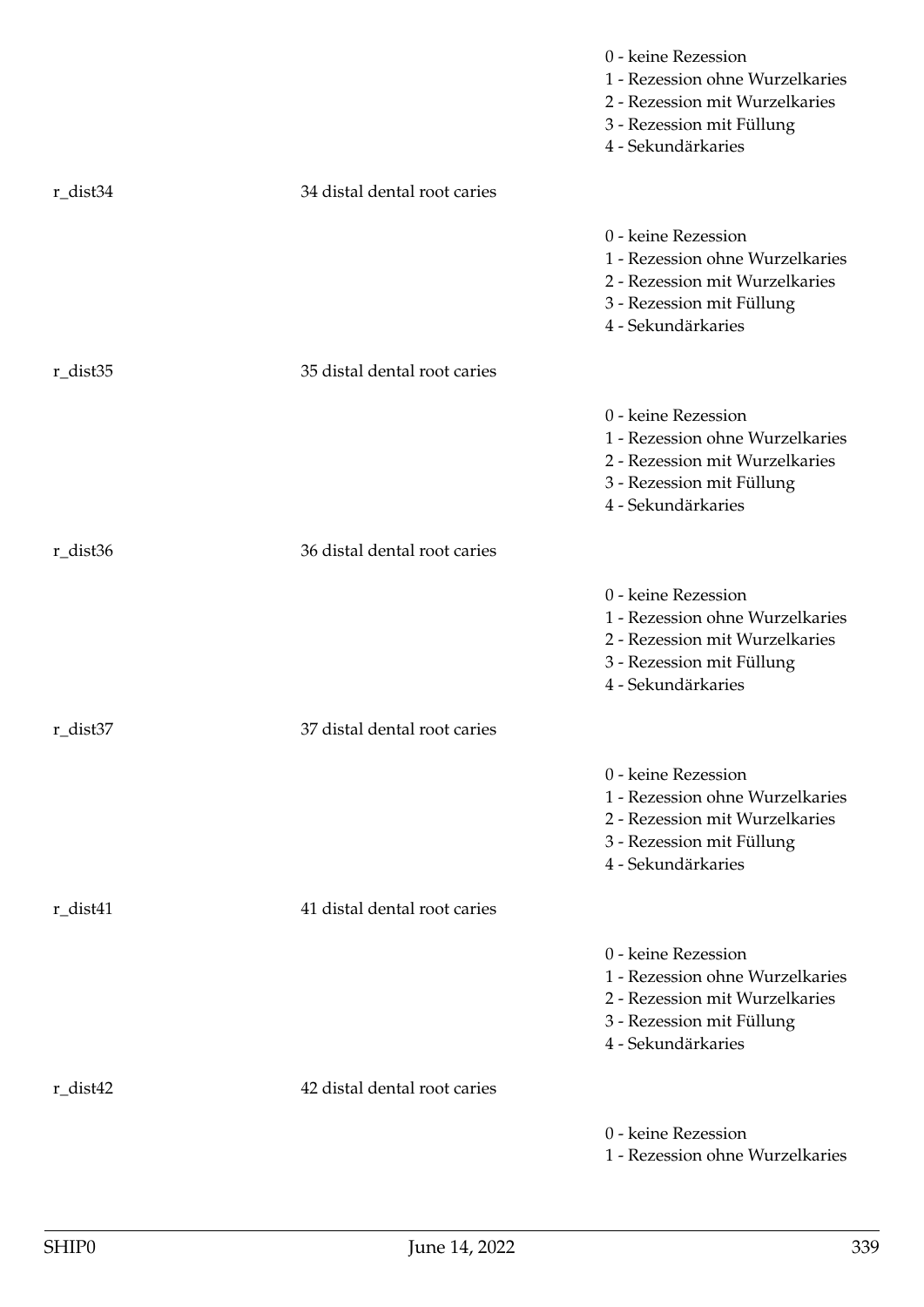|          |                               | 2 - Rezession mit Wurzelkaries<br>3 - Rezession mit Füllung<br>4 - Sekundärkaries                                                           |
|----------|-------------------------------|---------------------------------------------------------------------------------------------------------------------------------------------|
| r_dist43 | 43 distal dental root caries  |                                                                                                                                             |
|          |                               | 0 - keine Rezession<br>1 - Rezession ohne Wurzelkaries<br>2 - Rezession mit Wurzelkaries<br>3 - Rezession mit Füllung<br>4 - Sekundärkaries |
| r_dist44 | 44 distal dental root caries  |                                                                                                                                             |
|          |                               | 0 - keine Rezession<br>1 - Rezession ohne Wurzelkaries<br>2 - Rezession mit Wurzelkaries<br>3 - Rezession mit Füllung<br>4 - Sekundärkaries |
| r_dist45 | 45 distal dental root caries  |                                                                                                                                             |
|          |                               | 0 - keine Rezession<br>1 - Rezession ohne Wurzelkaries<br>2 - Rezession mit Wurzelkaries<br>3 - Rezession mit Füllung<br>4 - Sekundärkaries |
| r_dist46 | 46 distal dental root caries  |                                                                                                                                             |
|          |                               | 0 - keine Rezession<br>1 - Rezession ohne Wurzelkaries<br>2 - Rezession mit Wurzelkaries<br>3 - Rezession mit Füllung<br>4 - Sekundärkaries |
| r_dist47 | 47 distal dental root caries  |                                                                                                                                             |
|          |                               | 0 - keine Rezession<br>1 - Rezession ohne Wurzelkaries<br>2 - Rezession mit Wurzelkaries<br>3 - Rezession mit Füllung<br>4 - Sekundärkaries |
| r_lin31  | 31 lingual dental root caries |                                                                                                                                             |
|          |                               | 0 - keine Rezession<br>1 - Rezession ohne Wurzelkaries<br>2 - Rezession mit Wurzelkaries<br>3 - Rezession mit Füllung                       |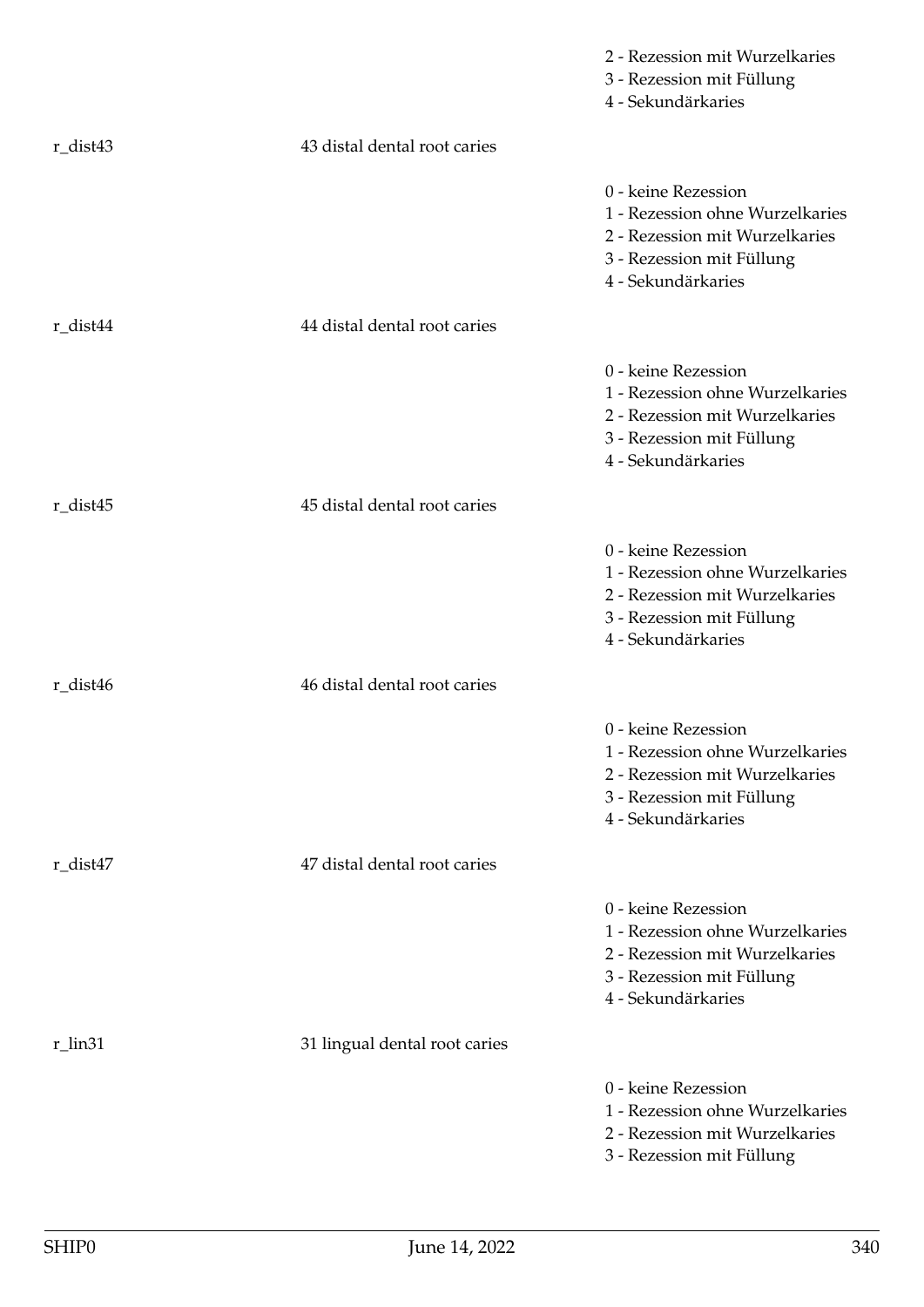|         |                               | 4 - Sekundärkaries                                                                                                                          |
|---------|-------------------------------|---------------------------------------------------------------------------------------------------------------------------------------------|
| r_lin32 | 32 lingual dental root caries |                                                                                                                                             |
|         |                               | 0 - keine Rezession<br>1 - Rezession ohne Wurzelkaries<br>2 - Rezession mit Wurzelkaries<br>3 - Rezession mit Füllung<br>4 - Sekundärkaries |
| r_lin33 | 33 lingual dental root caries |                                                                                                                                             |
|         |                               | 0 - keine Rezession<br>1 - Rezession ohne Wurzelkaries<br>2 - Rezession mit Wurzelkaries<br>3 - Rezession mit Füllung<br>4 - Sekundärkaries |
| r_lin34 | 34 lingual dental root caries |                                                                                                                                             |
|         |                               | 0 - keine Rezession<br>1 - Rezession ohne Wurzelkaries<br>2 - Rezession mit Wurzelkaries<br>3 - Rezession mit Füllung<br>4 - Sekundärkaries |
| r_lin35 | 35 lingual dental root caries |                                                                                                                                             |
|         |                               | 0 - keine Rezession<br>1 - Rezession ohne Wurzelkaries<br>2 - Rezession mit Wurzelkaries<br>3 - Rezession mit Füllung<br>4 - Sekundärkaries |
| r_lin36 | 36 lingual dental root caries |                                                                                                                                             |
|         |                               | 0 - keine Rezession<br>1 - Rezession ohne Wurzelkaries<br>2 - Rezession mit Wurzelkaries<br>3 - Rezession mit Füllung<br>4 - Sekundärkaries |
| r_lin37 | 37 lingual dental root caries |                                                                                                                                             |
|         |                               | 0 - keine Rezession<br>1 - Rezession ohne Wurzelkaries<br>2 - Rezession mit Wurzelkaries<br>3 - Rezession mit Füllung<br>4 - Sekundärkaries |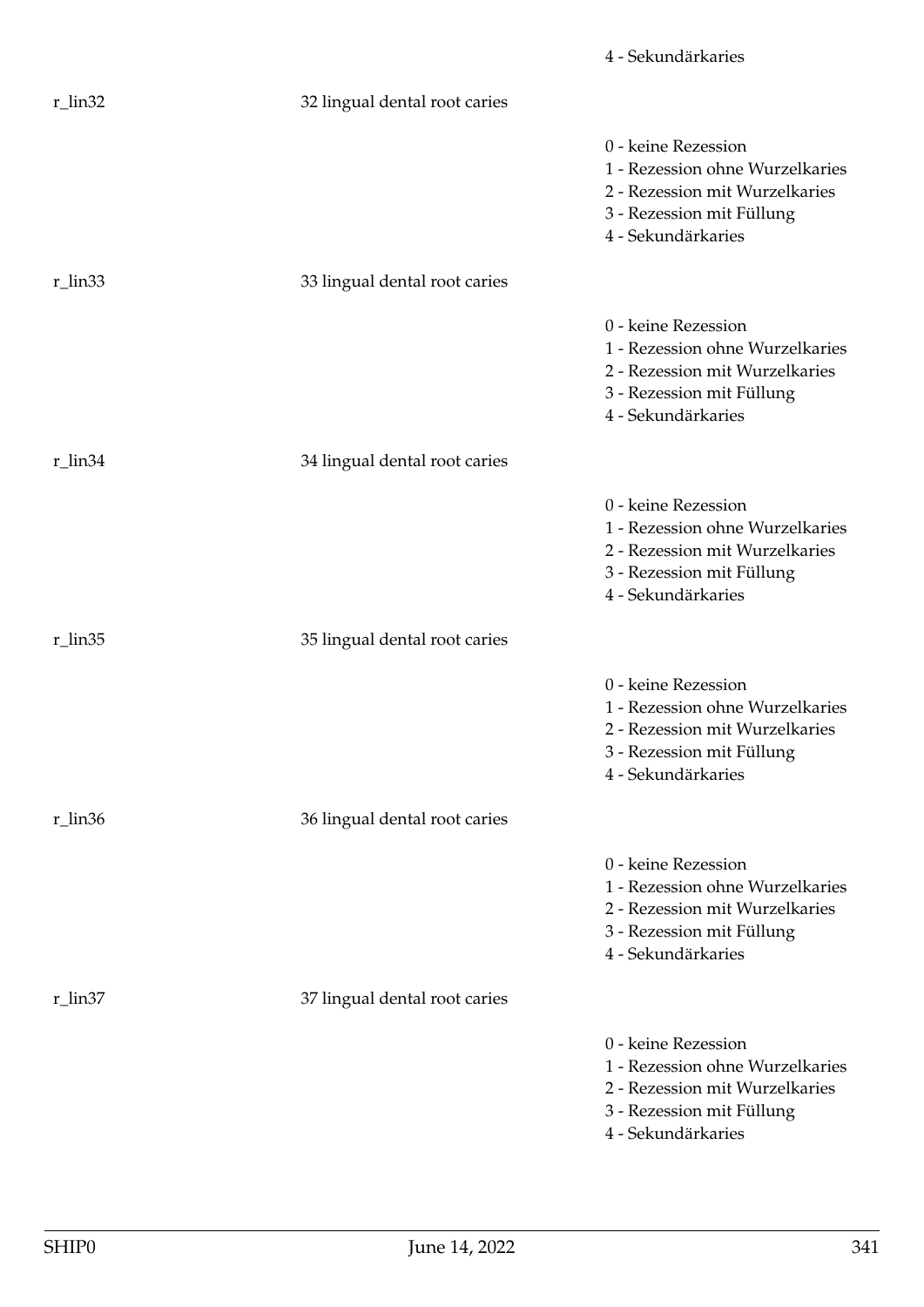| $r$ _lin41      | 41 lingual dental root caries |                                                                                                                                             |
|-----------------|-------------------------------|---------------------------------------------------------------------------------------------------------------------------------------------|
|                 |                               | 0 - keine Rezession<br>1 - Rezession ohne Wurzelkaries<br>2 - Rezession mit Wurzelkaries<br>3 - Rezession mit Füllung<br>4 - Sekundärkaries |
| $r$ _lin42      | 42 lingual dental root caries |                                                                                                                                             |
|                 |                               | 0 - keine Rezession<br>1 - Rezession ohne Wurzelkaries<br>2 - Rezession mit Wurzelkaries<br>3 - Rezession mit Füllung<br>4 - Sekundärkaries |
| $r$ _lin43      | 43 lingual dental root caries |                                                                                                                                             |
|                 |                               | 0 - keine Rezession<br>1 - Rezession ohne Wurzelkaries<br>2 - Rezession mit Wurzelkaries<br>3 - Rezession mit Füllung<br>4 - Sekundärkaries |
| r_lin44         | 44 lingual dental root caries |                                                                                                                                             |
|                 |                               | 0 - keine Rezession<br>1 - Rezession ohne Wurzelkaries<br>2 - Rezession mit Wurzelkaries<br>3 - Rezession mit Füllung<br>4 - Sekundärkaries |
| $r \;$ lin $45$ | 45 lingual dental root caries |                                                                                                                                             |
|                 |                               | 0 - keine Rezession<br>1 - Rezession ohne Wurzelkaries<br>2 - Rezession mit Wurzelkaries<br>3 - Rezession mit Füllung<br>4 - Sekundärkaries |
| r_lin46         | 46 lingual dental root caries |                                                                                                                                             |
|                 |                               | 0 - keine Rezession<br>1 - Rezession ohne Wurzelkaries<br>2 - Rezession mit Wurzelkaries<br>3 - Rezession mit Füllung<br>4 - Sekundärkaries |
| r_lin47         | 47 lingual dental root caries |                                                                                                                                             |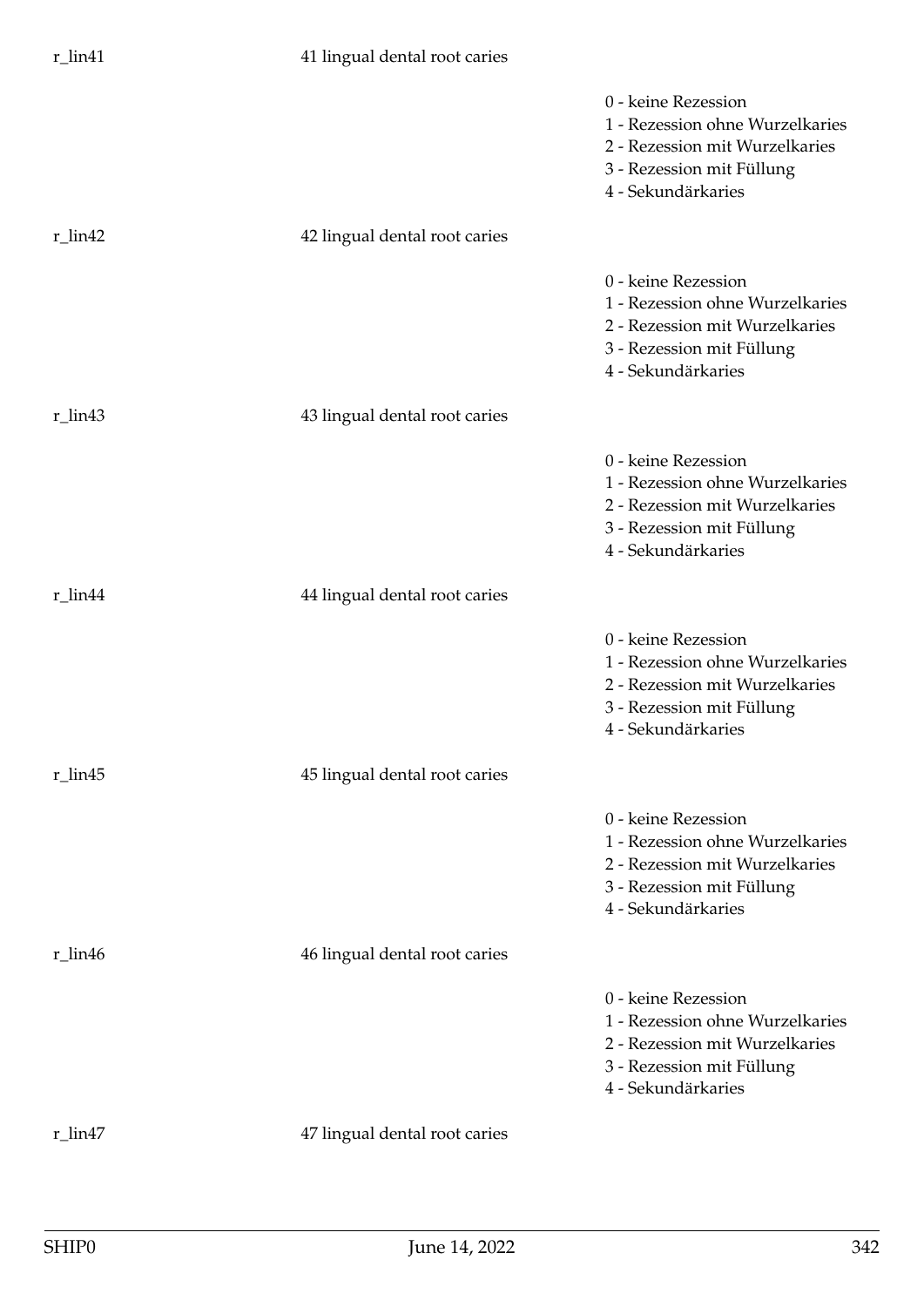|               |                              | 0 - keine Rezession<br>1 - Rezession ohne Wurzelkaries<br>2 - Rezession mit Wurzelkaries<br>3 - Rezession mit Füllung<br>4 - Sekundärkaries |
|---------------|------------------------------|---------------------------------------------------------------------------------------------------------------------------------------------|
| $r$ _mes $11$ | 11 mesial dental root caries |                                                                                                                                             |
|               |                              | 0 - keine Rezession<br>1 - Rezession ohne Wurzelkaries<br>2 - Rezession mit Wurzelkaries<br>3 - Rezession mit Füllung<br>4 - Sekundärkaries |
| $r$ _mes $12$ | 12 mesial dental root caries |                                                                                                                                             |
|               |                              | 0 - keine Rezession<br>1 - Rezession ohne Wurzelkaries<br>2 - Rezession mit Wurzelkaries<br>3 - Rezession mit Füllung<br>4 - Sekundärkaries |
| $r$ _mes $13$ | 13 mesial dental root caries |                                                                                                                                             |
|               |                              | 0 - keine Rezession<br>1 - Rezession ohne Wurzelkaries<br>2 - Rezession mit Wurzelkaries<br>3 - Rezession mit Füllung<br>4 - Sekundärkaries |
| $r$ _mes $14$ | 14 mesial dental root caries |                                                                                                                                             |
|               |                              | 0 - keine Rezession<br>1 - Rezession ohne Wurzelkaries<br>2 - Rezession mit Wurzelkaries<br>3 - Rezession mit Füllung<br>4 - Sekundärkaries |
| $r$ _mes $15$ | 15 mesial dental root caries |                                                                                                                                             |
|               |                              | 0 - keine Rezession<br>1 - Rezession ohne Wurzelkaries<br>2 - Rezession mit Wurzelkaries<br>3 - Rezession mit Füllung<br>4 - Sekundärkaries |
| $r$ _mes $16$ | 16 mesial dental root caries |                                                                                                                                             |
|               |                              | 0 - keine Rezession<br>1 - Rezession ohne Wurzelkaries                                                                                      |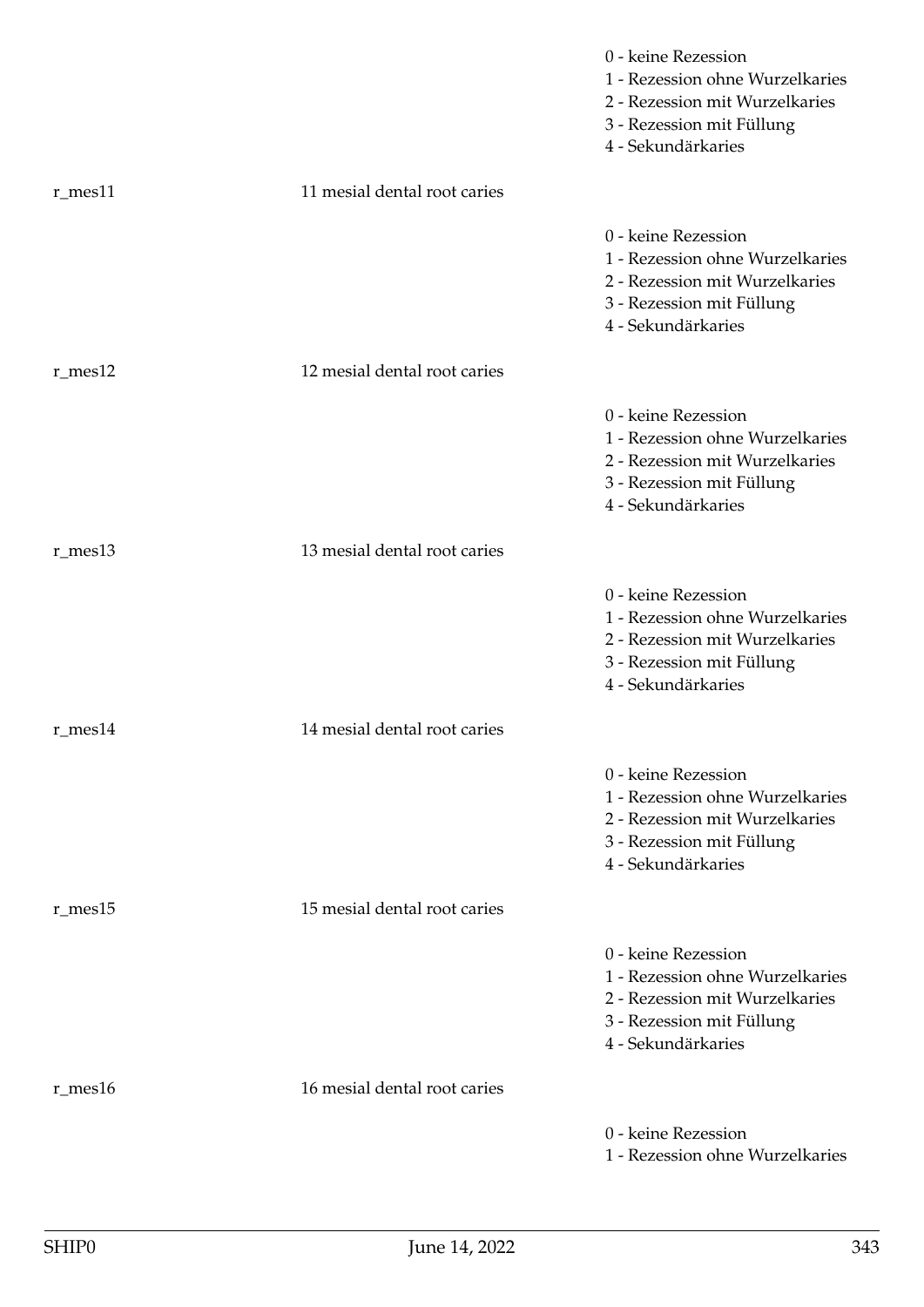|               |                              | 2 - Rezession mit Wurzelkaries<br>3 - Rezession mit Füllung<br>4 - Sekundärkaries                                                           |
|---------------|------------------------------|---------------------------------------------------------------------------------------------------------------------------------------------|
| $r$ _mes $17$ | 17 mesial dental root caries |                                                                                                                                             |
|               |                              | 0 - keine Rezession<br>1 - Rezession ohne Wurzelkaries<br>2 - Rezession mit Wurzelkaries<br>3 - Rezession mit Füllung<br>4 - Sekundärkaries |
| $r$ _mes21    | 21 mesial dental root caries |                                                                                                                                             |
|               |                              | 0 - keine Rezession<br>1 - Rezession ohne Wurzelkaries<br>2 - Rezession mit Wurzelkaries<br>3 - Rezession mit Füllung<br>4 - Sekundärkaries |
| $r$ _mes22    | 22 mesial dental root caries |                                                                                                                                             |
|               |                              | 0 - keine Rezession<br>1 - Rezession ohne Wurzelkaries<br>2 - Rezession mit Wurzelkaries<br>3 - Rezession mit Füllung<br>4 - Sekundärkaries |
| $r$ _mes23    | 23 mesial dental root caries |                                                                                                                                             |
|               |                              | 0 - keine Rezession<br>1 - Rezession ohne Wurzelkaries<br>2 - Rezession mit Wurzelkaries<br>3 - Rezession mit Füllung<br>4 - Sekundärkaries |
| r_mes24       | 24 mesial dental root caries |                                                                                                                                             |
|               |                              | 0 - keine Rezession<br>1 - Rezession ohne Wurzelkaries<br>2 - Rezession mit Wurzelkaries<br>3 - Rezession mit Füllung<br>4 - Sekundärkaries |
| r_mes25       | 25 mesial dental root caries |                                                                                                                                             |
|               |                              | 0 - keine Rezession<br>1 - Rezession ohne Wurzelkaries<br>2 - Rezession mit Wurzelkaries<br>3 - Rezession mit Füllung                       |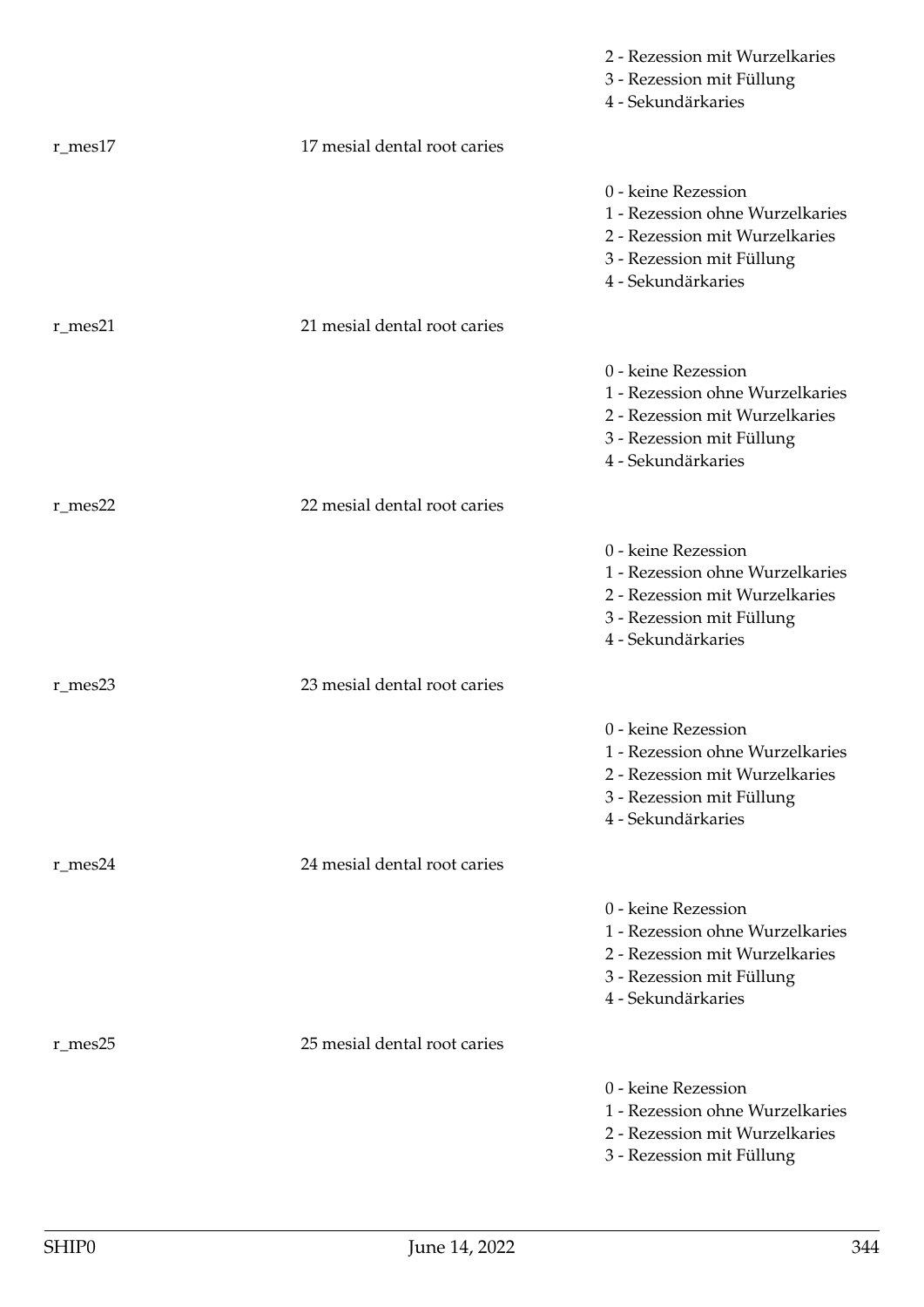|               |                              | 4 - Sekundärkaries                                                                                                                          |
|---------------|------------------------------|---------------------------------------------------------------------------------------------------------------------------------------------|
| $r$ _mes26    | 26 mesial dental root caries |                                                                                                                                             |
|               |                              | 0 - keine Rezession<br>1 - Rezession ohne Wurzelkaries<br>2 - Rezession mit Wurzelkaries<br>3 - Rezession mit Füllung<br>4 - Sekundärkaries |
| $r$ _mes27    | 27 mesial dental root caries |                                                                                                                                             |
|               |                              | 0 - keine Rezession<br>1 - Rezession ohne Wurzelkaries<br>2 - Rezession mit Wurzelkaries<br>3 - Rezession mit Füllung<br>4 - Sekundärkaries |
| r_mes31       | 31 mesial dental root caries |                                                                                                                                             |
|               |                              | 0 - keine Rezession<br>1 - Rezession ohne Wurzelkaries<br>2 - Rezession mit Wurzelkaries<br>3 - Rezession mit Füllung<br>4 - Sekundärkaries |
| r_mes32       | 32 mesial dental root caries |                                                                                                                                             |
|               |                              | 0 - keine Rezession<br>1 - Rezession ohne Wurzelkaries<br>2 - Rezession mit Wurzelkaries<br>3 - Rezession mit Füllung<br>4 - Sekundärkaries |
| r_mes33       | 33 mesial dental root caries |                                                                                                                                             |
|               |                              | 0 - keine Rezession<br>1 - Rezession ohne Wurzelkaries<br>2 - Rezession mit Wurzelkaries<br>3 - Rezession mit Füllung<br>4 - Sekundärkaries |
| $r$ _mes $34$ | 34 mesial dental root caries |                                                                                                                                             |
|               |                              | 0 - keine Rezession<br>1 - Rezession ohne Wurzelkaries<br>2 - Rezession mit Wurzelkaries<br>3 - Rezession mit Füllung<br>4 - Sekundärkaries |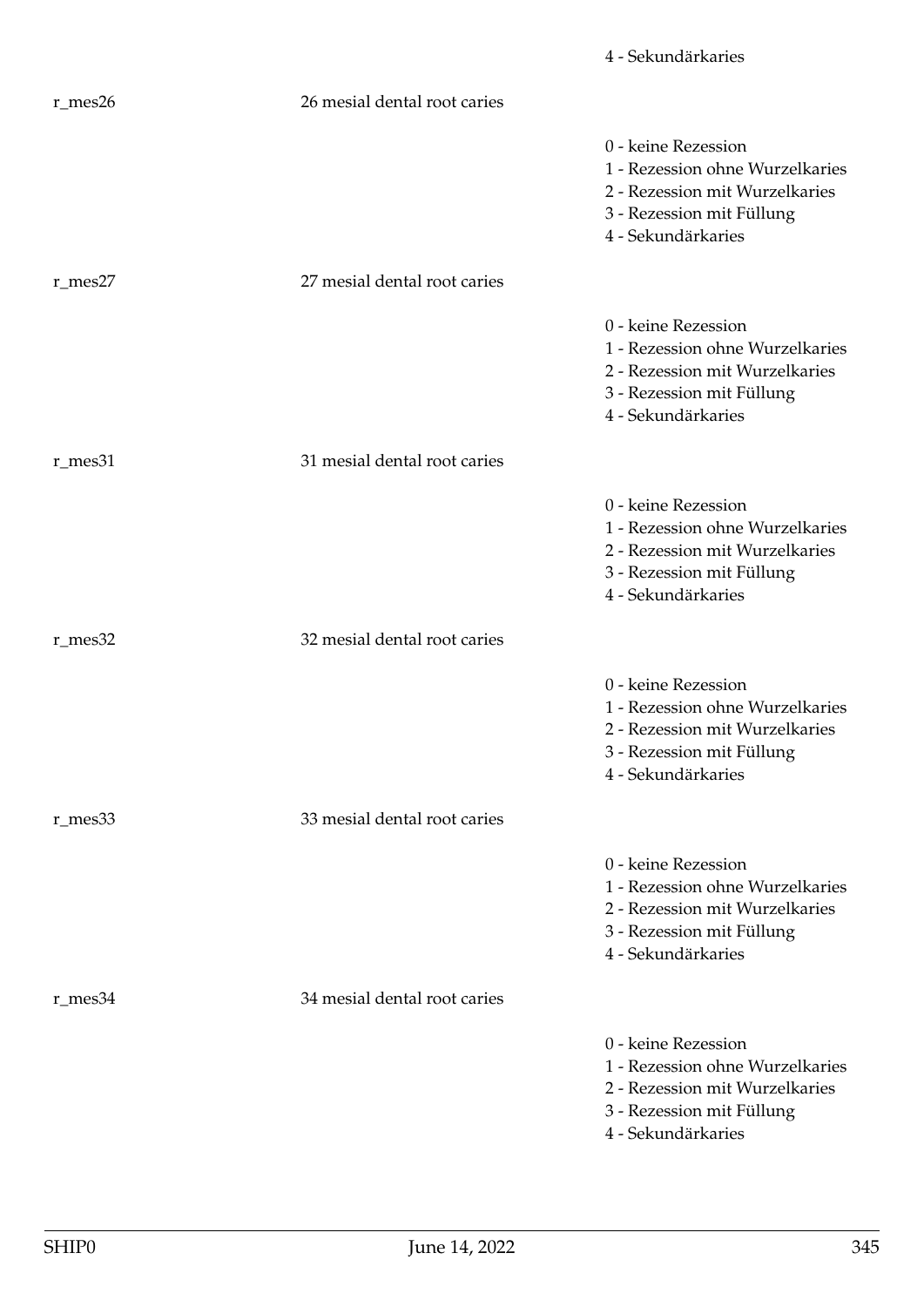## r\_mes35 35 mesial dental root caries

|               |                              | 0 - keine Rezession<br>1 - Rezession ohne Wurzelkaries<br>2 - Rezession mit Wurzelkaries<br>3 - Rezession mit Füllung<br>4 - Sekundärkaries |
|---------------|------------------------------|---------------------------------------------------------------------------------------------------------------------------------------------|
| r_mes36       | 36 mesial dental root caries |                                                                                                                                             |
|               |                              | 0 - keine Rezession<br>1 - Rezession ohne Wurzelkaries<br>2 - Rezession mit Wurzelkaries<br>3 - Rezession mit Füllung<br>4 - Sekundärkaries |
| r_mes37       | 37 mesial dental root caries |                                                                                                                                             |
|               |                              | 0 - keine Rezession<br>1 - Rezession ohne Wurzelkaries<br>2 - Rezession mit Wurzelkaries<br>3 - Rezession mit Füllung<br>4 - Sekundärkaries |
| $r$ _mes $41$ | 41 mesial dental root caries |                                                                                                                                             |
|               |                              | 0 - keine Rezession<br>1 - Rezession ohne Wurzelkaries<br>2 - Rezession mit Wurzelkaries<br>3 - Rezession mit Füllung<br>4 - Sekundärkaries |
| $r$ mes $42$  | 42 mesial dental root caries |                                                                                                                                             |
|               |                              | 0 - keine Rezession<br>1 - Rezession ohne Wurzelkaries<br>2 - Rezession mit Wurzelkaries<br>3 - Rezession mit Füllung<br>4 - Sekundärkaries |
| $r$ _mes43    | 43 mesial dental root caries |                                                                                                                                             |
|               |                              | 0 - keine Rezession<br>1 - Rezession ohne Wurzelkaries<br>2 - Rezession mit Wurzelkaries<br>3 - Rezession mit Füllung<br>4 - Sekundärkaries |
| r_mes44       | 44 mesial dental root caries |                                                                                                                                             |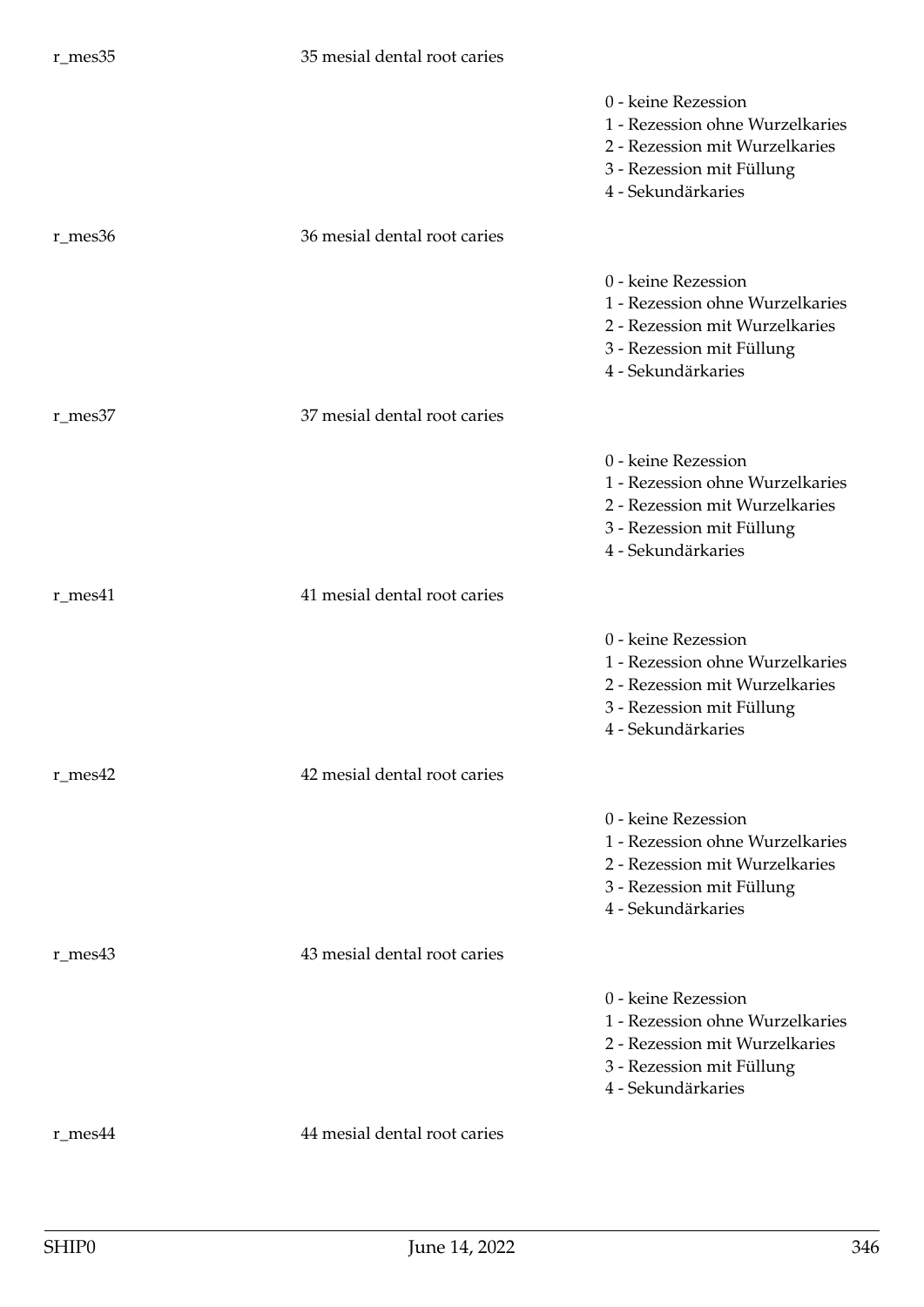|               |                                 | 0 - keine Rezession<br>1 - Rezession ohne Wurzelkaries<br>2 - Rezession mit Wurzelkaries<br>3 - Rezession mit Füllung<br>4 - Sekundärkaries |
|---------------|---------------------------------|---------------------------------------------------------------------------------------------------------------------------------------------|
| $r$ _mes $45$ | 45 mesial dental root caries    |                                                                                                                                             |
|               |                                 | 0 - keine Rezession<br>1 - Rezession ohne Wurzelkaries<br>2 - Rezession mit Wurzelkaries<br>3 - Rezession mit Füllung<br>4 - Sekundärkaries |
| r_mes46       | 46 mesial dental root caries    |                                                                                                                                             |
|               |                                 | 0 - keine Rezession<br>1 - Rezession ohne Wurzelkaries<br>2 - Rezession mit Wurzelkaries<br>3 - Rezession mit Füllung<br>4 - Sekundärkaries |
| r_mes47       | 47 mesial dental root caries    |                                                                                                                                             |
|               |                                 | 0 - keine Rezession<br>1 - Rezession ohne Wurzelkaries<br>2 - Rezession mit Wurzelkaries<br>3 - Rezession mit Füllung<br>4 - Sekundärkaries |
| r_pal11       | 11 palatinal dental root caries |                                                                                                                                             |
|               |                                 | 0 - keine Rezession<br>1 - Rezession ohne Wurzelkaries<br>2 - Rezession mit Wurzelkaries<br>3 - Rezession mit Füllung<br>4 - Sekundärkaries |
| r_pal12       | 12 palatinal dental root caries |                                                                                                                                             |
|               |                                 | 0 - keine Rezession<br>1 - Rezession ohne Wurzelkaries<br>2 - Rezession mit Wurzelkaries<br>3 - Rezession mit Füllung<br>4 - Sekundärkaries |
| r_pal13       | 13 palatinal dental root caries |                                                                                                                                             |
|               |                                 | 0 - keine Rezession<br>1 - Rezession ohne Wurzelkaries                                                                                      |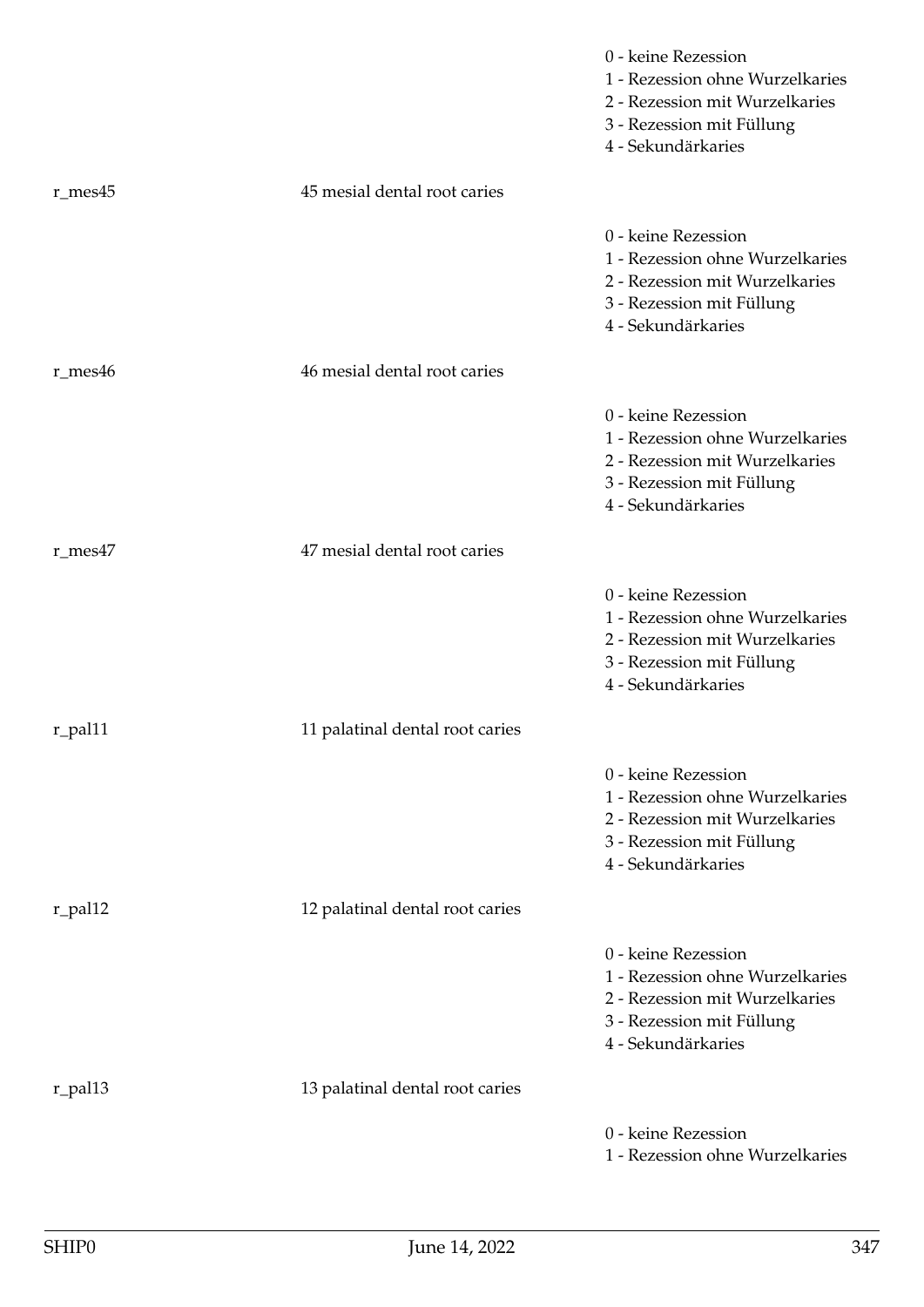|                       |                                 | 2 - Rezession mit Wurzelkaries<br>3 - Rezession mit Füllung<br>4 - Sekundärkaries                                                           |
|-----------------------|---------------------------------|---------------------------------------------------------------------------------------------------------------------------------------------|
| r_pal14               | 14 palatinal dental root caries |                                                                                                                                             |
|                       |                                 | 0 - keine Rezession<br>1 - Rezession ohne Wurzelkaries<br>2 - Rezession mit Wurzelkaries<br>3 - Rezession mit Füllung<br>4 - Sekundärkaries |
| $r$ <sub>-pal15</sub> | 15 palatinal dental root caries |                                                                                                                                             |
|                       |                                 | 0 - keine Rezession<br>1 - Rezession ohne Wurzelkaries<br>2 - Rezession mit Wurzelkaries<br>3 - Rezession mit Füllung<br>4 - Sekundärkaries |
| r_pal16               | 16 palatinal dental root caries |                                                                                                                                             |
|                       |                                 | 0 - keine Rezession<br>1 - Rezession ohne Wurzelkaries<br>2 - Rezession mit Wurzelkaries<br>3 - Rezession mit Füllung<br>4 - Sekundärkaries |
| r_pal17               | 17 palatinal dental root caries |                                                                                                                                             |
|                       |                                 | 0 - keine Rezession<br>1 - Rezession ohne Wurzelkaries<br>2 - Rezession mit Wurzelkaries<br>3 - Rezession mit Füllung<br>4 - Sekundärkaries |
| r_pal21               | 21 palatinal dental root caries |                                                                                                                                             |
|                       |                                 | 0 - keine Rezession<br>1 - Rezession ohne Wurzelkaries<br>2 - Rezession mit Wurzelkaries<br>3 - Rezession mit Füllung<br>4 - Sekundärkaries |
| r_pal22               | 22 palatinal dental root caries |                                                                                                                                             |
|                       |                                 | 0 - keine Rezession<br>1 - Rezession ohne Wurzelkaries<br>2 - Rezession mit Wurzelkaries<br>3 - Rezession mit Füllung                       |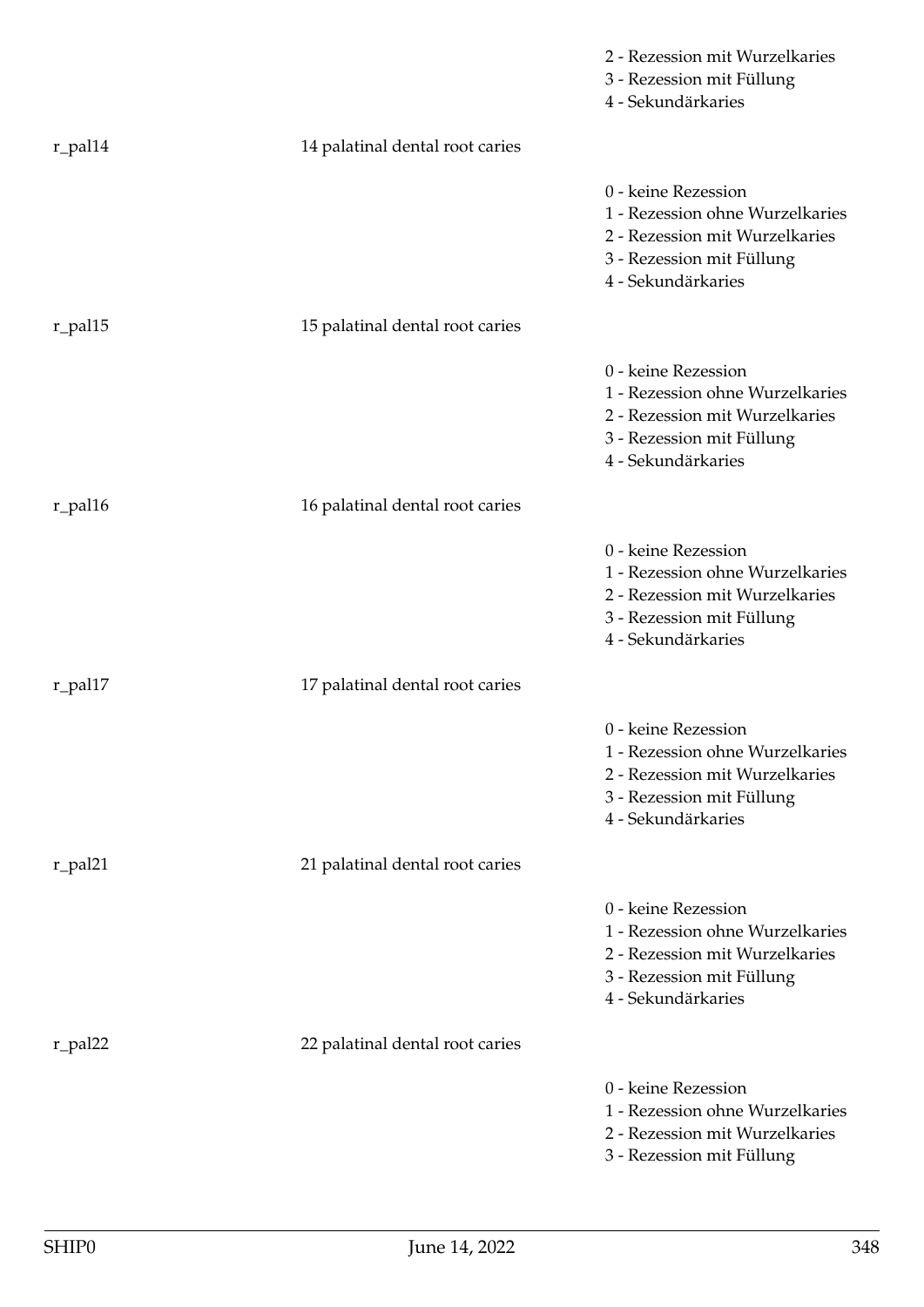|               |                                                   | 4 - Sekundärkaries                                                                                                                          |
|---------------|---------------------------------------------------|---------------------------------------------------------------------------------------------------------------------------------------------|
| r_pal23       | 23 palatinal dental root caries                   |                                                                                                                                             |
|               |                                                   | 0 - keine Rezession<br>1 - Rezession ohne Wurzelkaries<br>2 - Rezession mit Wurzelkaries<br>3 - Rezession mit Füllung<br>4 - Sekundärkaries |
| r_pal24       | 24 palatinal dental root caries                   |                                                                                                                                             |
|               |                                                   | 0 - keine Rezession<br>1 - Rezession ohne Wurzelkaries<br>2 - Rezession mit Wurzelkaries<br>3 - Rezession mit Füllung<br>4 - Sekundärkaries |
| r_pal25       | 25 palatinal dental root caries                   |                                                                                                                                             |
|               |                                                   | 0 - keine Rezession<br>1 - Rezession ohne Wurzelkaries<br>2 - Rezession mit Wurzelkaries<br>3 - Rezession mit Füllung<br>4 - Sekundärkaries |
| r_pal26       | 26 palatinal dental root caries                   |                                                                                                                                             |
|               |                                                   | 0 - keine Rezession<br>1 - Rezession ohne Wurzelkaries<br>2 - Rezession mit Wurzelkaries<br>3 - Rezession mit Füllung<br>4 - Sekundärkaries |
| r_pal27       | 27 palatinal dental root caries                   |                                                                                                                                             |
|               |                                                   | 0 - keine Rezession<br>1 - Rezession ohne Wurzelkaries<br>2 - Rezession mit Wurzelkaries<br>3 - Rezession mit Füllung<br>4 - Sekundärkaries |
| <b>ALLGZA</b> | <b>General dental examination (Hugoson-Index)</b> |                                                                                                                                             |
| zab_bes       | special features general dental examination       |                                                                                                                                             |
|               |                                                   | 0 - keine Besonderheiten                                                                                                                    |
| $elong_18$    | elongation of tooth 18                            |                                                                                                                                             |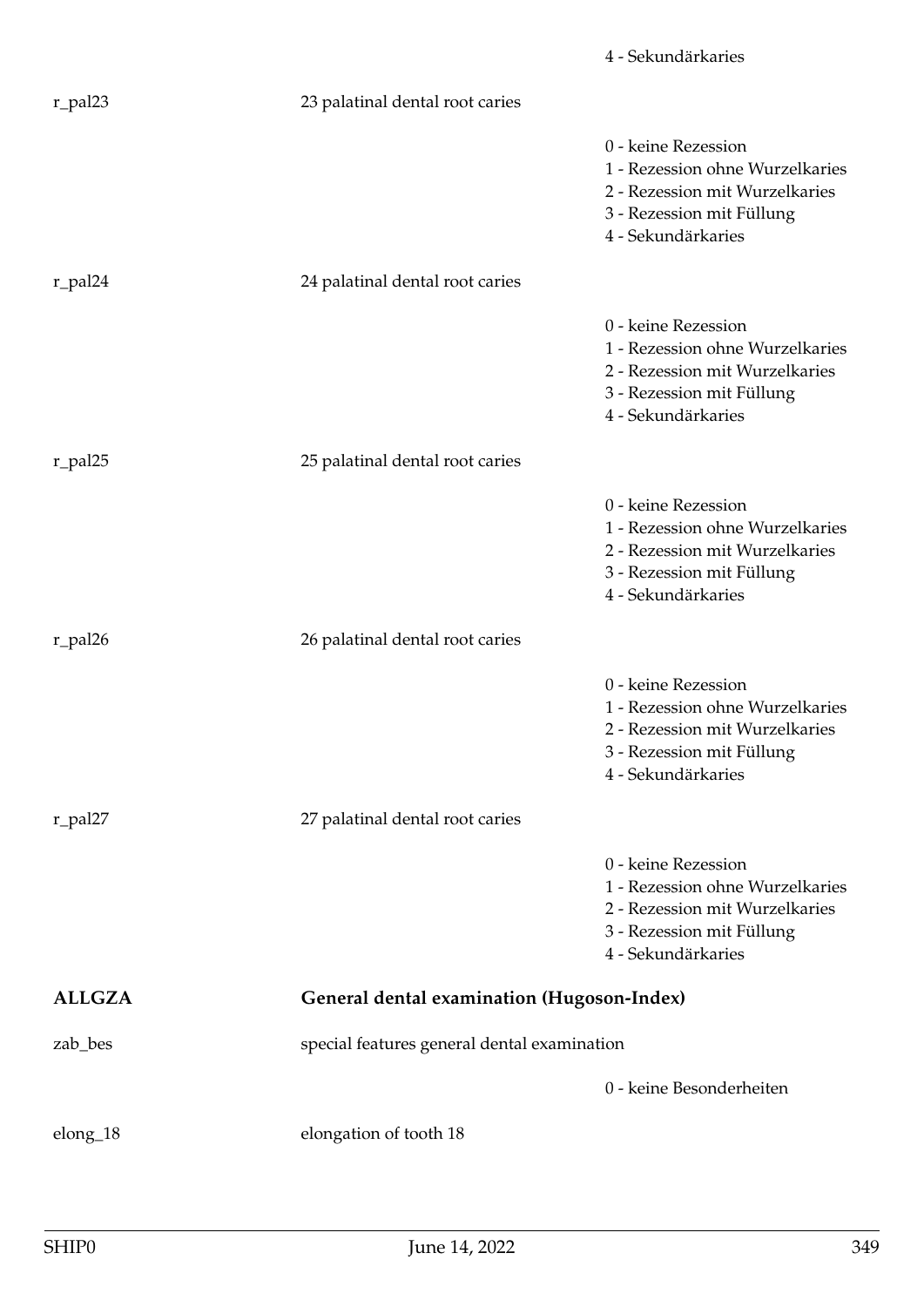|            |                          | $0$ - nein<br>$1 - ja$                                                                                                                                         |
|------------|--------------------------|----------------------------------------------------------------------------------------------------------------------------------------------------------------|
| kipp_18    | tilting of tooth 18      |                                                                                                                                                                |
|            |                          | $0$ - nein<br>$1 - ja$                                                                                                                                         |
| facz_18    | facets in tooth 18       |                                                                                                                                                                |
|            |                          | 0 - kein o. vernachlässigbarer<br>Schmelzabtrag<br>1 - Schmelzabtrag/Dentinspots<br>2 - Abtrag bis 1/3 Krone<br>3 - Abtrag >1/3 Krone od exzessiv in<br>Rest.  |
| facr_18    | facets in restoration 18 |                                                                                                                                                                |
|            |                          | $0$ - nein<br>$1 - ja$                                                                                                                                         |
| $def_18$   | wedge-shaped defect 18   |                                                                                                                                                                |
|            |                          | 0 - kein keilf. Defekt<br>1 - vestibulär<br>$2$ - $oral$<br>3 - vestibulär und oral                                                                            |
| elong_17   | elongation of tooth 17   |                                                                                                                                                                |
|            |                          | $0$ - nein<br>$1 - ja$                                                                                                                                         |
| kipp_17    | tilting of tooth 17      |                                                                                                                                                                |
|            |                          | $0$ - nein<br>$1 - ja$                                                                                                                                         |
| facz_ $17$ | facets in tooth 17       |                                                                                                                                                                |
|            |                          | 0 - kein o. vernachlässigbarer<br>Schmelzabtrag<br>1 - Schmelzabtrag/Dentinspots<br>2 - Abtrag bis 1/3 Krone<br>3 - Abtrag > 1/3 Krone od exzessiv in<br>Rest. |
| facr_17    | facets in restoration 17 |                                                                                                                                                                |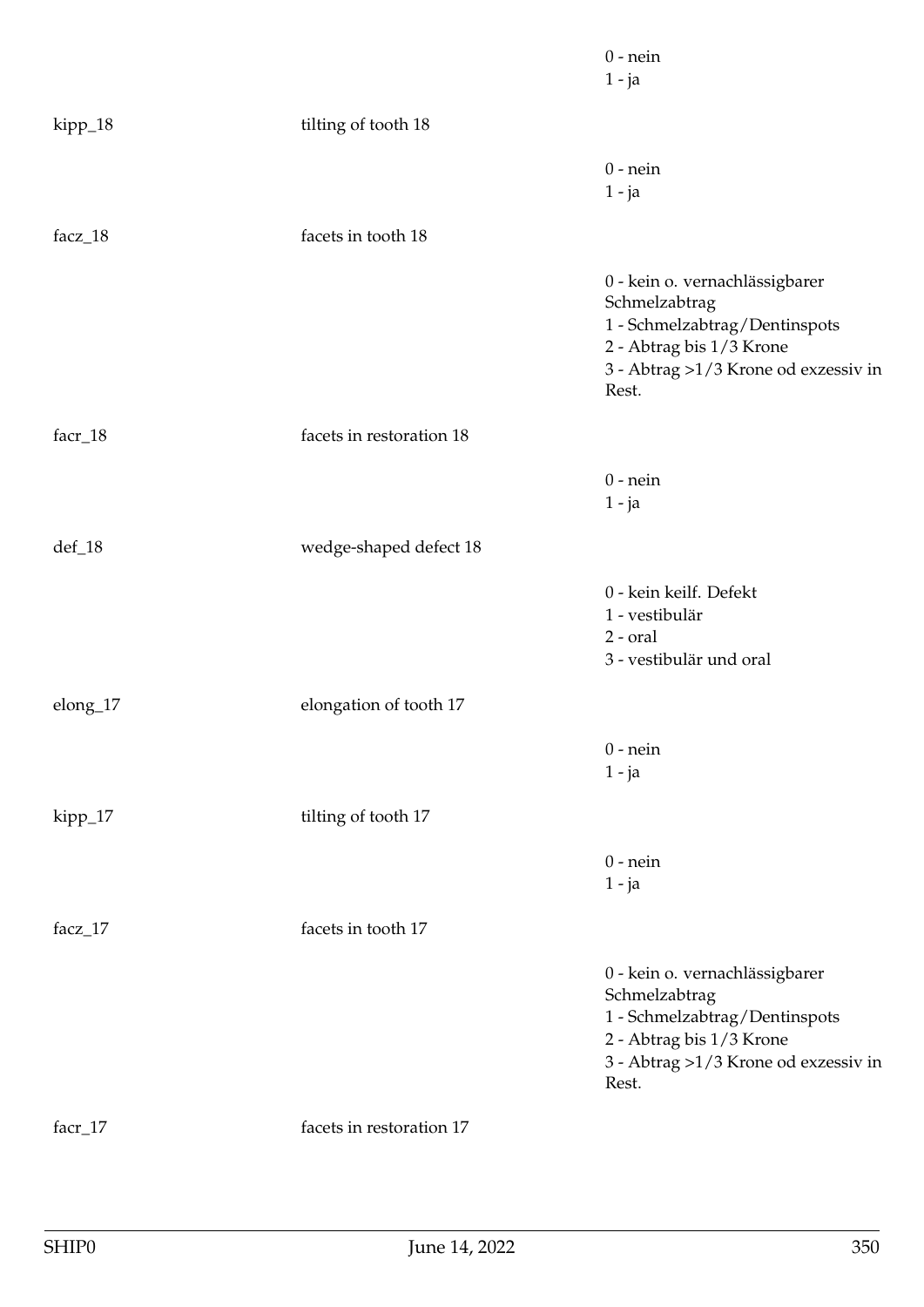|             |                          | $0$ - nein<br>$1 - ja$                                                                                                                                        |
|-------------|--------------------------|---------------------------------------------------------------------------------------------------------------------------------------------------------------|
| $def_17$    | wedge-shaped defect 17   |                                                                                                                                                               |
|             |                          | 0 - kein keilf. Defekt<br>1 - vestibulär<br>$2$ - $oral$<br>3 - vestibulär und oral                                                                           |
| elong_16    | elongation of tooth 16   |                                                                                                                                                               |
|             |                          | $0$ - nein<br>$1 - ja$                                                                                                                                        |
| kipp_16     | tilting of tooth 16      |                                                                                                                                                               |
|             |                          | $0$ - nein<br>$1 - ja$                                                                                                                                        |
| facz_16     | facets in tooth 16       |                                                                                                                                                               |
|             |                          | 0 - kein o. vernachlässigbarer<br>Schmelzabtrag<br>1 - Schmelzabtrag/Dentinspots<br>2 - Abtrag bis 1/3 Krone<br>3 - Abtrag >1/3 Krone od exzessiv in<br>Rest. |
| facr_16     | facets in restoration 16 |                                                                                                                                                               |
|             |                          | $0$ - nein<br>$1 - ja$                                                                                                                                        |
| $def_16$    | wedge-shaped defect 16   |                                                                                                                                                               |
|             |                          | 0 - kein keilf. Defekt<br>1 - vestibulär<br>$2$ - $oral$<br>3 - vestibulär und oral                                                                           |
| $elong\_15$ | elongation of tooth 15   |                                                                                                                                                               |
|             |                          | $0$ - nein<br>$1 - ja$                                                                                                                                        |
| kipp_15     | tilting of tooth 15      |                                                                                                                                                               |
|             |                          | $0$ - nein<br>$1 - ja$                                                                                                                                        |
|             |                          |                                                                                                                                                               |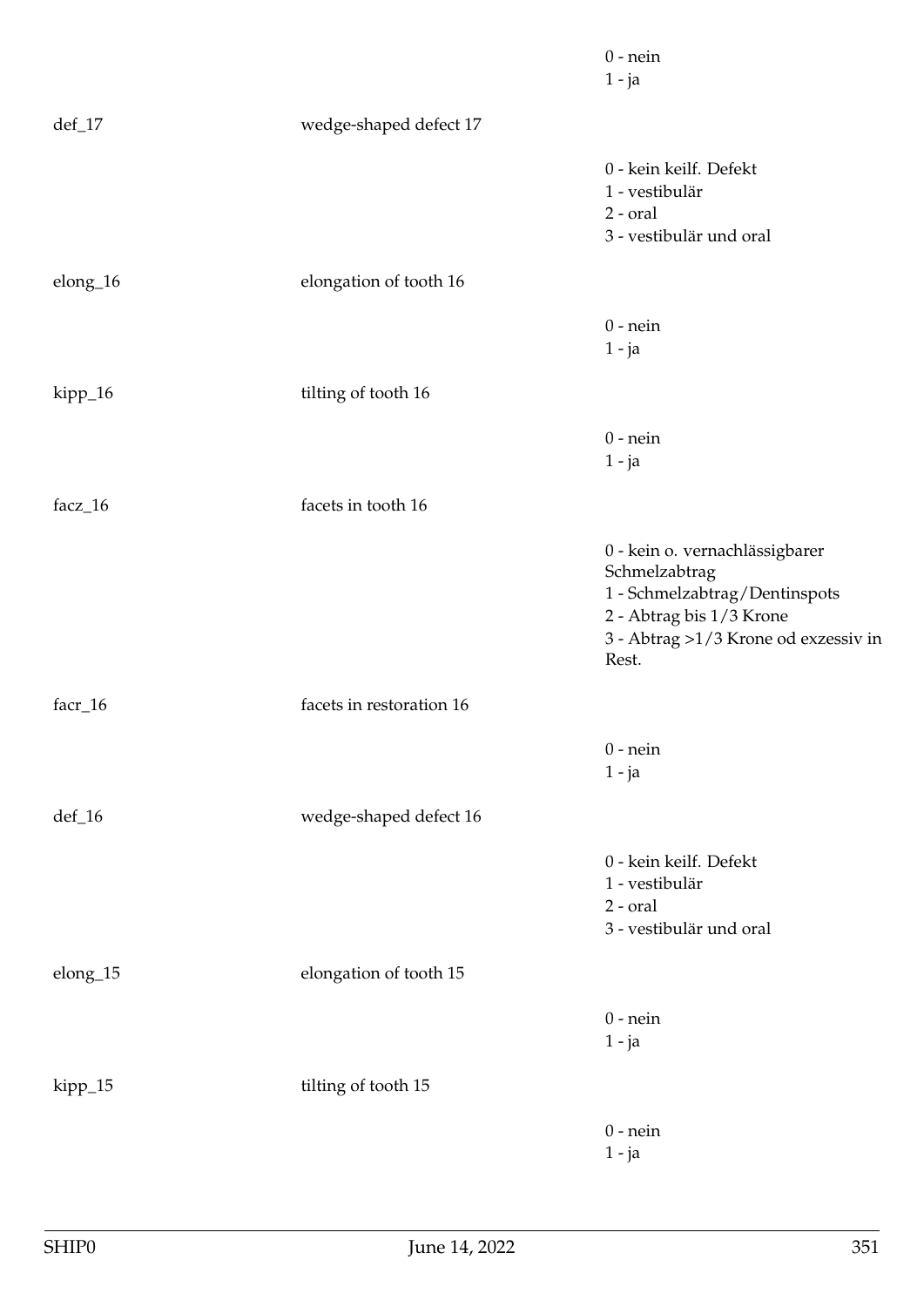| facz_15   | facets in tooth 15       |                                                                                                                                                               |
|-----------|--------------------------|---------------------------------------------------------------------------------------------------------------------------------------------------------------|
|           |                          | 0 - kein o. vernachlässigbarer<br>Schmelzabtrag<br>1 - Schmelzabtrag/Dentinspots<br>2 - Abtrag bis 1/3 Krone<br>3 - Abtrag >1/3 Krone od exzessiv in<br>Rest. |
| facr_15   | facets in restoration 15 |                                                                                                                                                               |
|           |                          | $0$ - nein<br>$1 - ja$                                                                                                                                        |
| $def_15$  | wedge-shaped defect 15   |                                                                                                                                                               |
|           |                          | 0 - kein keilf. Defekt<br>1 - vestibulär<br>$2$ - $oral$<br>3 - vestibulär und oral                                                                           |
| elong_14  | elongation of tooth 14   |                                                                                                                                                               |
|           |                          | $0$ - nein<br>$1 - ja$                                                                                                                                        |
| kipp_14   | tilting of tooth 14      |                                                                                                                                                               |
|           |                          | $0$ - nein<br>$1 - ja$                                                                                                                                        |
| facz_14   | facets in tooth 14       |                                                                                                                                                               |
|           |                          | 0 - kein o. vernachlässigbarer<br>Schmelzabtrag<br>1 - Schmelzabtrag/Dentinspots<br>2 - Abtrag bis 1/3 Krone<br>3 - Abtrag >1/3 Krone od exzessiv in<br>Rest. |
| $facr_14$ | facets in restoration 14 |                                                                                                                                                               |
|           |                          | $0$ - nein<br>$1 - ja$                                                                                                                                        |
| $def_14$  | wedge-shaped defect 14   |                                                                                                                                                               |
|           |                          | 0 - kein keilf. Defekt<br>1 - vestibulär                                                                                                                      |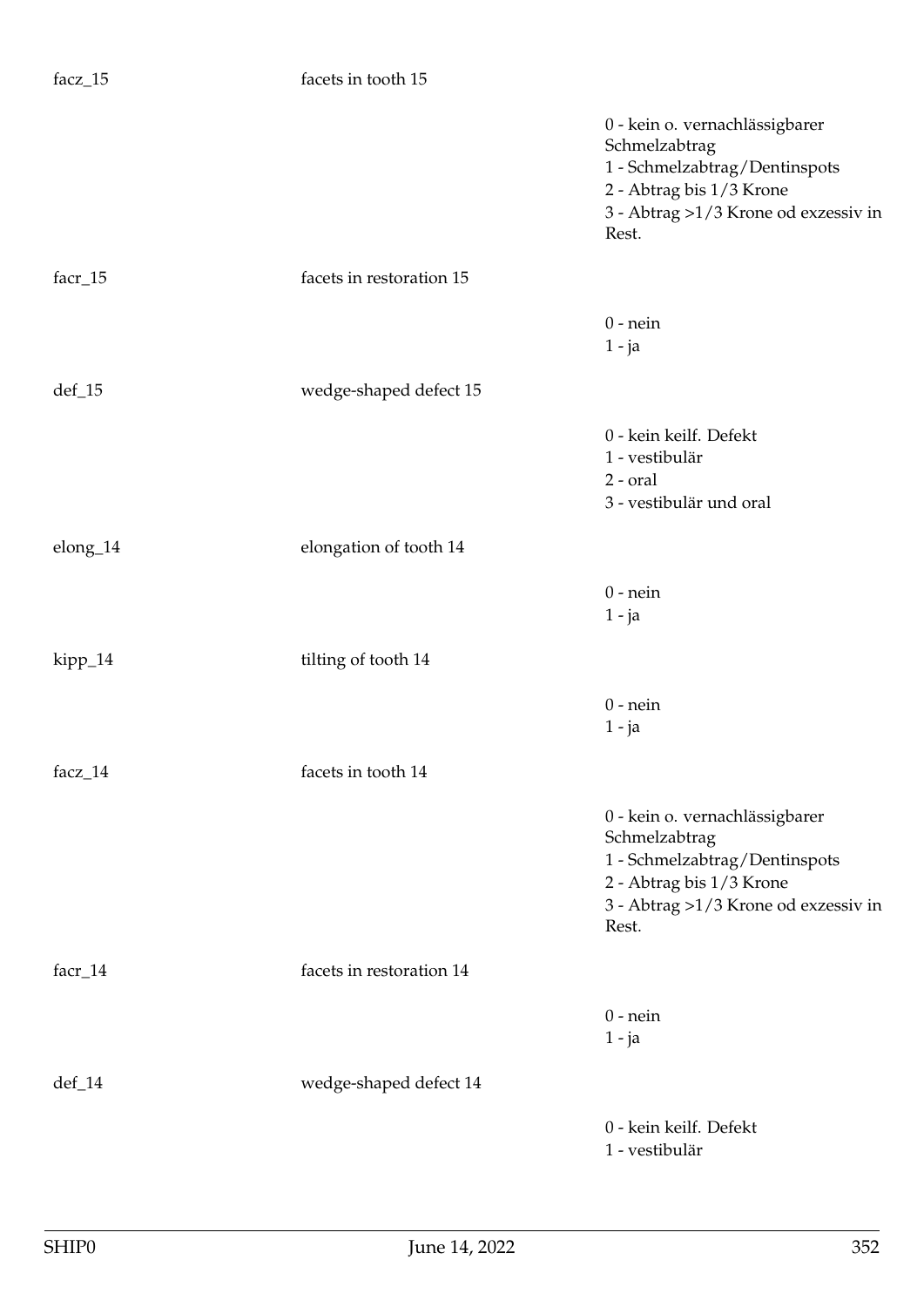|           |                          | $2$ - $oral$<br>3 - vestibulär und oral                                                                                                                       |
|-----------|--------------------------|---------------------------------------------------------------------------------------------------------------------------------------------------------------|
| elong_13  | elongation of tooth 13   |                                                                                                                                                               |
|           |                          | $0$ - nein<br>$1 - ja$                                                                                                                                        |
| kipp_13   | tilting of tooth 13      |                                                                                                                                                               |
|           |                          | $0$ - nein<br>$1 - ja$                                                                                                                                        |
| facz_13   | facets in tooth 13       |                                                                                                                                                               |
|           |                          | 0 - kein o. vernachlässigbarer<br>Schmelzabtrag<br>1 - Schmelzabtrag/Dentinspots<br>2 - Abtrag bis 1/3 Krone<br>3 - Abtrag >1/3 Krone od exzessiv in<br>Rest. |
| $facr_13$ | facets in restoration 13 |                                                                                                                                                               |
|           |                          | $0$ - nein<br>$1 - ja$                                                                                                                                        |
| $def_13$  | wedge-shaped defect 13   |                                                                                                                                                               |
|           |                          | 0 - kein keilf. Defekt<br>1 - vestibulär<br>$2$ - $oral$<br>3 - vestibulär und oral                                                                           |
| elong_12  | elongation of tooth 12   |                                                                                                                                                               |
|           |                          | $0$ - nein<br>$1 - ja$                                                                                                                                        |
| kipp_12   | tilting of tooth 12      |                                                                                                                                                               |
|           |                          | $0$ - nein<br>$1 - ja$                                                                                                                                        |
| facz_12   | facets in tooth 12       |                                                                                                                                                               |
|           |                          | 0 - kein o. vernachlässigbarer<br>Schmelzabtrag<br>1 - Schmelzabtrag/Dentinspots<br>2 - Abtrag bis 1/3 Krone                                                  |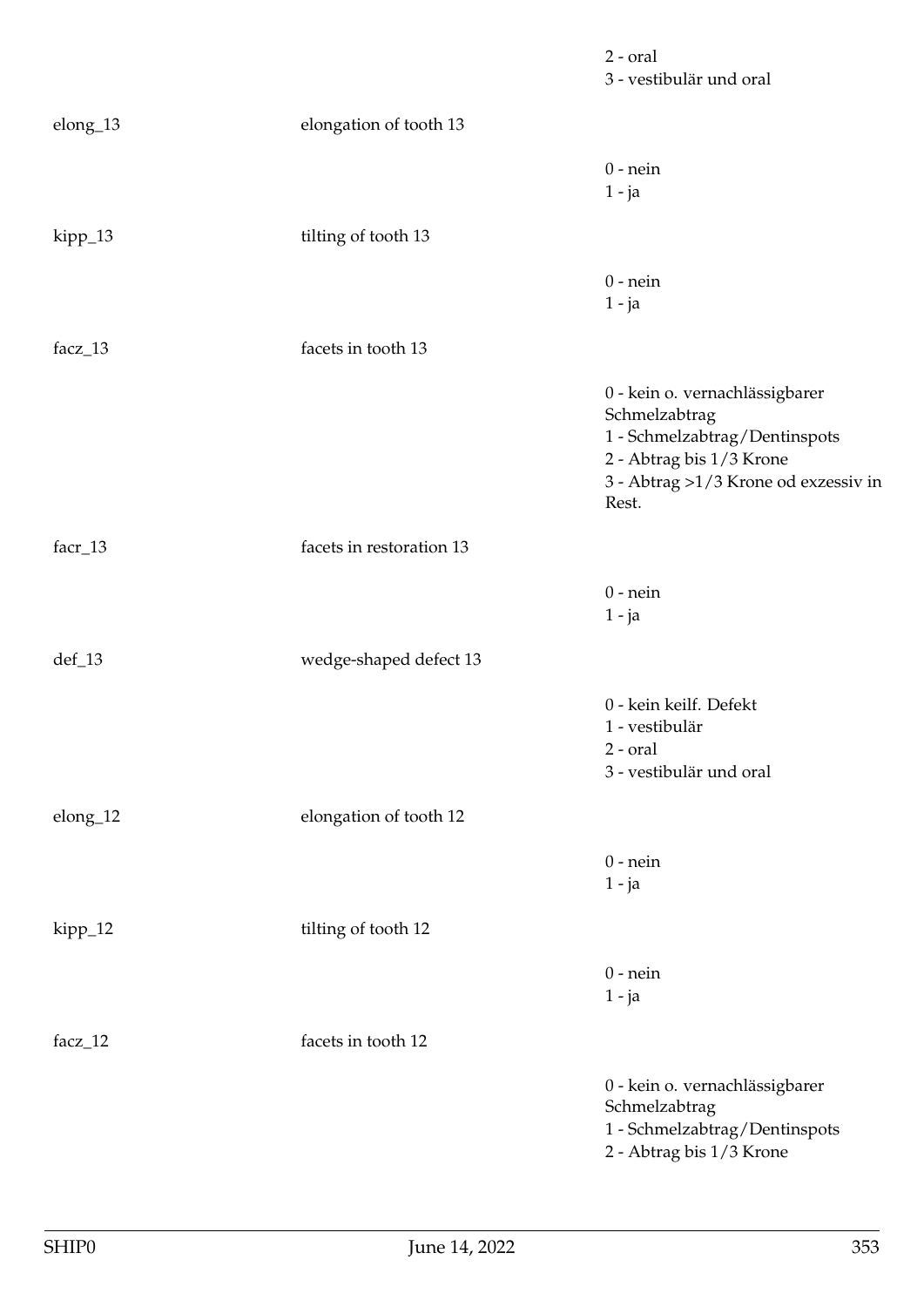3 - Abtrag >1/3 Krone od exzessiv in Rest. facr\_12 facets in restoration 12 0 - nein 1 - ja def\_12 wedge-shaped defect 12 0 - kein keilf. Defekt 1 - vestibulär 2 - oral 3 - vestibulär und oral elong\_11 elongation of tooth 11  $0$  - nein 1 - ja kipp\_11 tilting of tooth 11 0 - nein 1 - ja facz\_11 facets in tooth 11 0 - kein o. vernachlässigbarer Schmelzabtrag 1 - Schmelzabtrag/Dentinspots 2 - Abtrag bis 1/3 Krone 3 - Abtrag >1/3 Krone od exzessiv in Rest. facr\_11 facets in restoration 11 0 - nein 1 - ja def\_11 wedge-shaped defect 11 0 - kein keilf. Defekt 1 - vestibulär 2 - oral 3 - vestibulär und oral elong\_28 elongation of tooth 28 0 - nein 1 - ja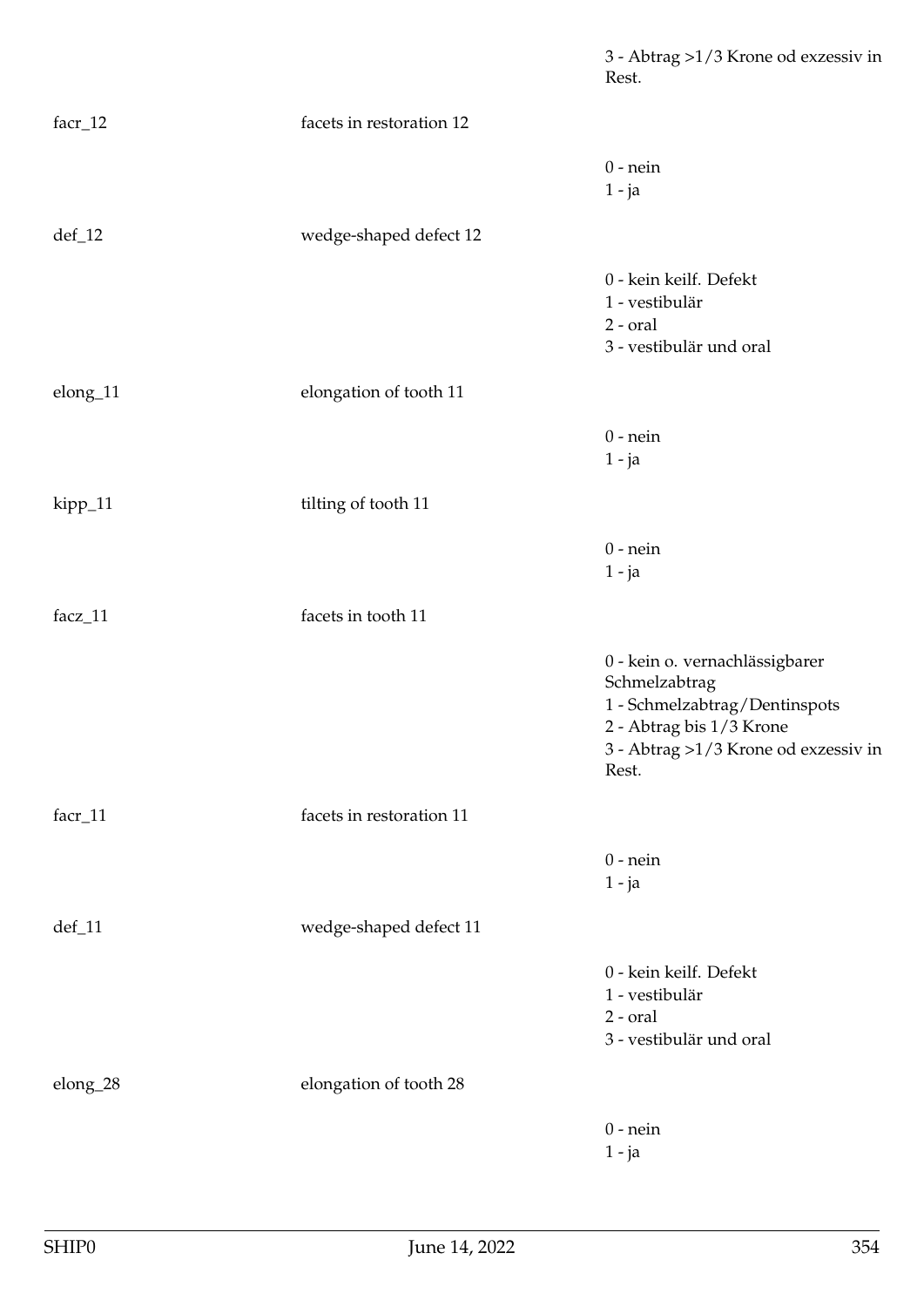| kipp_28  | tilting of tooth 28      |                                                                                                                                                               |
|----------|--------------------------|---------------------------------------------------------------------------------------------------------------------------------------------------------------|
|          |                          | $0$ - nein<br>$1 - ja$                                                                                                                                        |
| facz_28  | facets in tooth 28       |                                                                                                                                                               |
|          |                          | 0 - kein o. vernachlässigbarer<br>Schmelzabtrag<br>1 - Schmelzabtrag/Dentinspots<br>2 - Abtrag bis 1/3 Krone<br>3 - Abtrag >1/3 Krone od exzessiv in<br>Rest. |
| facr_28  | facets in restoration 28 |                                                                                                                                                               |
|          |                          | $0$ - nein<br>$1 - ja$                                                                                                                                        |
| $def_28$ | wedge-shaped defect 28   |                                                                                                                                                               |
|          |                          | 0 - kein keilf. Defekt<br>1 - vestibulär<br>$2$ - $oral$<br>3 - vestibulär und oral                                                                           |
| elong_27 | elongation of tooth 27   |                                                                                                                                                               |
|          |                          | $0$ - nein<br>$1 - ja$                                                                                                                                        |
| kipp_27  | tilting of tooth 27      |                                                                                                                                                               |
|          |                          | $0$ - nein<br>$1 - ja$                                                                                                                                        |
| facz_27  | facets in tooth 27       |                                                                                                                                                               |
|          |                          | 0 - kein o. vernachlässigbarer<br>Schmelzabtrag<br>1 - Schmelzabtrag/Dentinspots<br>2 - Abtrag bis 1/3 Krone<br>3 - Abtrag >1/3 Krone od exzessiv in<br>Rest. |
| facr_27  | facets in restoration 27 |                                                                                                                                                               |
|          |                          | $0$ - nein<br>$1 - ja$                                                                                                                                        |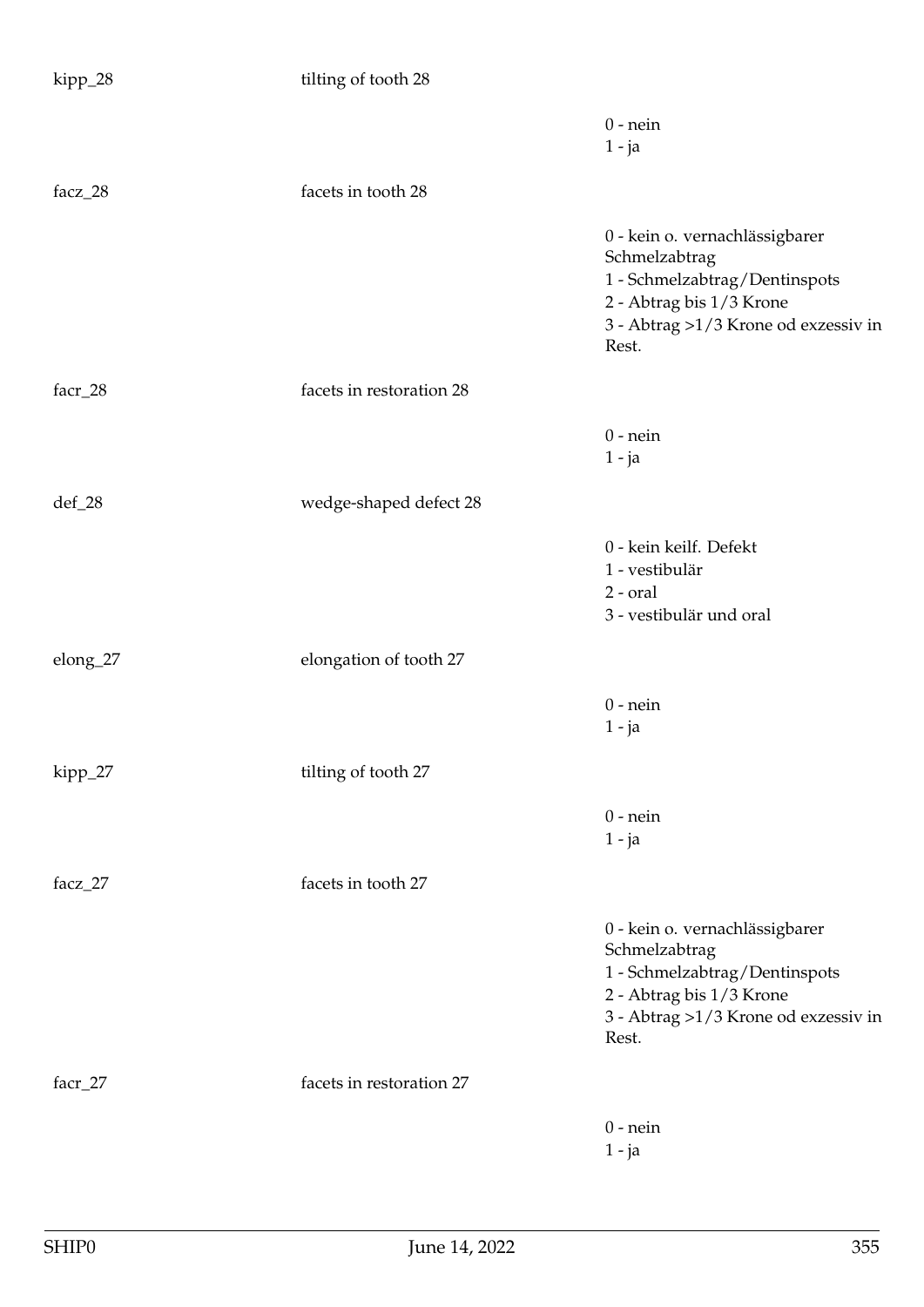| $def_27$ | wedge-shaped defect 27   |                                                                                                                                                               |
|----------|--------------------------|---------------------------------------------------------------------------------------------------------------------------------------------------------------|
|          |                          | 0 - kein keilf. Defekt<br>1 - vestibulär<br>$2$ - $oral$<br>3 - vestibulär und oral                                                                           |
| elong_26 | elongation of tooth 26   |                                                                                                                                                               |
|          |                          | $0$ - nein<br>$1 - ja$                                                                                                                                        |
| kipp_26  | tilting of tooth 26      |                                                                                                                                                               |
|          |                          | $0$ - nein<br>$1 - ja$                                                                                                                                        |
| facz_26  | facets in tooth 26       |                                                                                                                                                               |
|          |                          | 0 - kein o. vernachlässigbarer<br>Schmelzabtrag<br>1 - Schmelzabtrag/Dentinspots<br>2 - Abtrag bis 1/3 Krone<br>3 - Abtrag >1/3 Krone od exzessiv in<br>Rest. |
| facr_26  | facets in restoration 26 |                                                                                                                                                               |
|          |                          | $0$ - nein<br>$1 - ja$                                                                                                                                        |
| $def_26$ | wedge-shaped defect 26   |                                                                                                                                                               |
|          |                          | 0 - kein keilf. Defekt<br>1 - vestibulär<br>$2$ - $oral$<br>3 - vestibulär und oral                                                                           |
| elong_25 | elongation of tooth 25   |                                                                                                                                                               |
|          |                          | $0$ - nein<br>$1 - ja$                                                                                                                                        |
| kipp_25  | tilting of tooth 25      |                                                                                                                                                               |
|          |                          | $0$ - nein<br>$1 - ja$                                                                                                                                        |
| facz_25  | facets in tooth 25       |                                                                                                                                                               |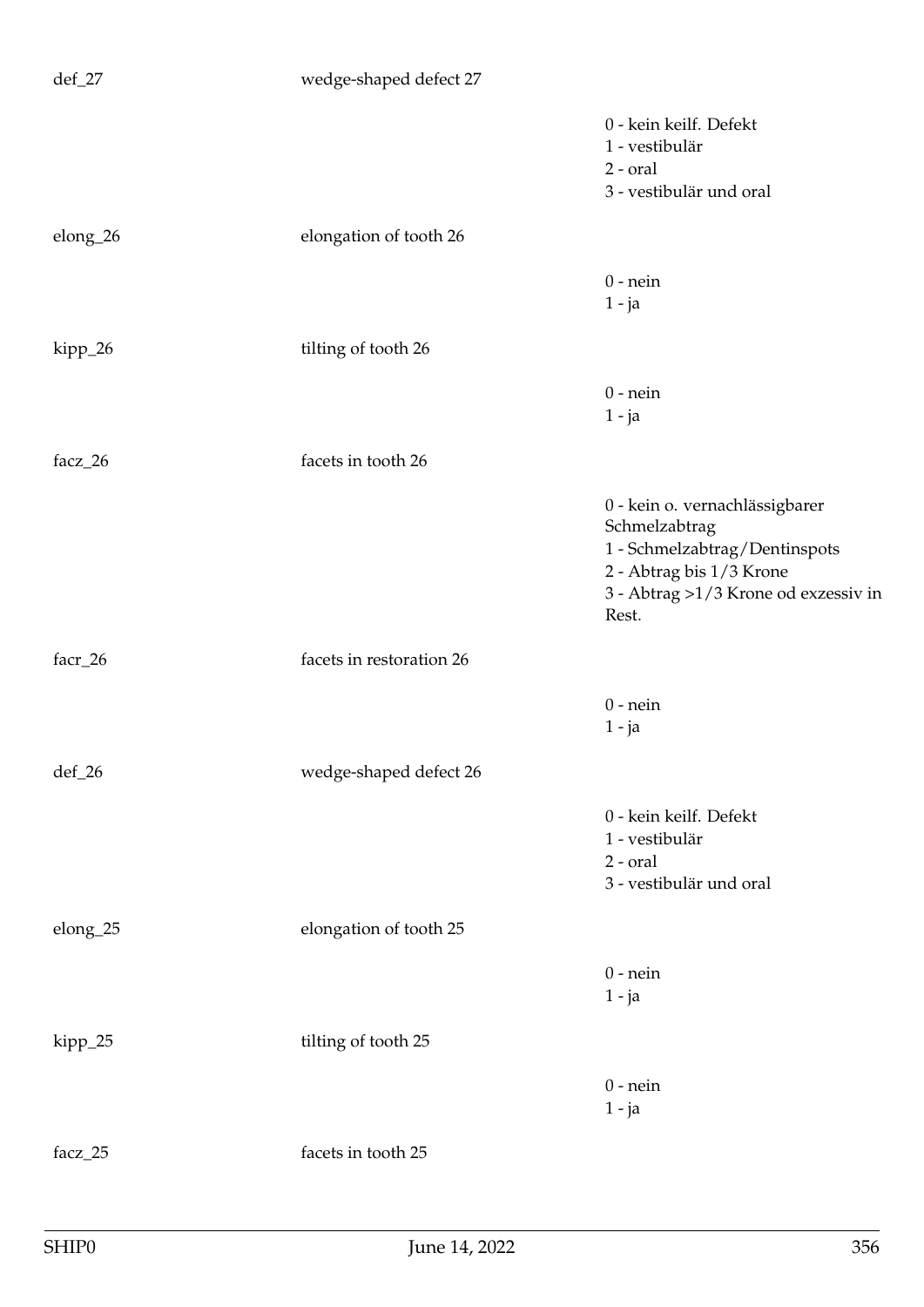|                    |                          | 0 - kein o. vernachlässigbarer<br>Schmelzabtrag<br>1 - Schmelzabtrag/Dentinspots<br>2 - Abtrag bis 1/3 Krone<br>3 - Abtrag >1/3 Krone od exzessiv in<br>Rest. |
|--------------------|--------------------------|---------------------------------------------------------------------------------------------------------------------------------------------------------------|
| facr_25            | facets in restoration 25 |                                                                                                                                                               |
|                    |                          | $0$ - nein<br>$1 - ja$                                                                                                                                        |
| $def_25$           | wedge-shaped defect 25   |                                                                                                                                                               |
|                    |                          | 0 - kein keilf. Defekt<br>1 - vestibulär<br>$2$ - $oral$<br>3 - vestibulär und oral                                                                           |
| elong_24           | elongation of tooth 24   |                                                                                                                                                               |
|                    |                          | $0$ - nein<br>$1 - ja$                                                                                                                                        |
| kipp_24            | tilting of tooth 24      |                                                                                                                                                               |
|                    |                          | $0$ - nein<br>$1 - ja$                                                                                                                                        |
| facz_24            | facets in tooth 24       |                                                                                                                                                               |
|                    |                          | 0 - kein o. vernachlässigbarer<br>Schmelzabtrag<br>1 - Schmelzabtrag/Dentinspots<br>2 - Abtrag bis 1/3 Krone<br>3 - Abtrag >1/3 Krone od exzessiv in<br>Rest. |
| facr_24            | facets in restoration 24 |                                                                                                                                                               |
|                    |                          | $0$ - nein<br>$1 - ja$                                                                                                                                        |
| $\mathrm{def}\_24$ | wedge-shaped defect 24   |                                                                                                                                                               |
|                    |                          | 0 - kein keilf. Defekt<br>1 - vestibulär<br>$2$ - $oral$<br>3 - vestibulär und oral                                                                           |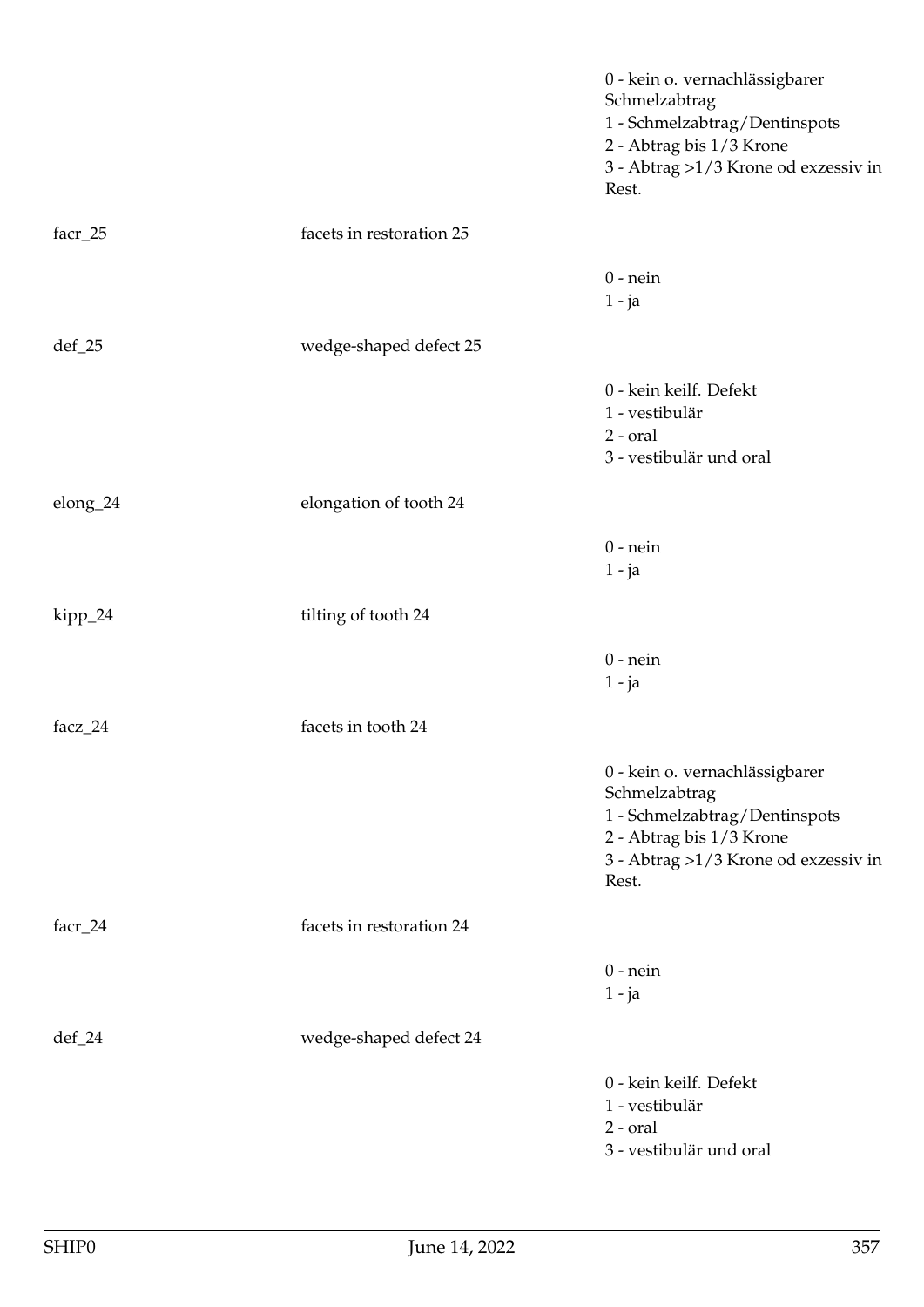| elong_23 | elongation of tooth 23   |                                                                                                                                                                 |
|----------|--------------------------|-----------------------------------------------------------------------------------------------------------------------------------------------------------------|
|          |                          | $0$ - nein<br>$1 - ja$                                                                                                                                          |
| kipp_23  | tilting of tooth 23      |                                                                                                                                                                 |
|          |                          | $0$ - nein<br>$1 - ja$                                                                                                                                          |
| facz_23  | facets in tooth 23       |                                                                                                                                                                 |
|          |                          | 0 - kein o. vernachlässigbarer<br>Schmelzabtrag<br>1 - Schmelzabtrag/Dentinspots<br>2 - Abtrag bis 1/3 Krone<br>3 - Abtrag $>1/3$ Krone od exzessiv in<br>Rest. |
| facr_23  | facets in restoration 23 |                                                                                                                                                                 |
|          |                          | $0$ - nein<br>$1 - ja$                                                                                                                                          |
| $def_23$ | wedge-shaped defect 23   |                                                                                                                                                                 |
|          |                          | 0 - kein keilf. Defekt<br>1 - vestibulär<br>$2$ - $oral$<br>3 - vestibulär und oral                                                                             |
| elong_22 | elongation of tooth 22   |                                                                                                                                                                 |
|          |                          | $0$ - nein<br>$1 - ja$                                                                                                                                          |
| kipp_22  | tilting of tooth 22      |                                                                                                                                                                 |
|          |                          | $0$ - nein<br>$1 - ja$                                                                                                                                          |
| facz_22  | facets in tooth 22       |                                                                                                                                                                 |
|          |                          | 0 - kein o. vernachlässigbarer<br>Schmelzabtrag<br>1 - Schmelzabtrag/Dentinspots<br>2 - Abtrag bis 1/3 Krone<br>3 - Abtrag >1/3 Krone od exzessiv in<br>Rest.   |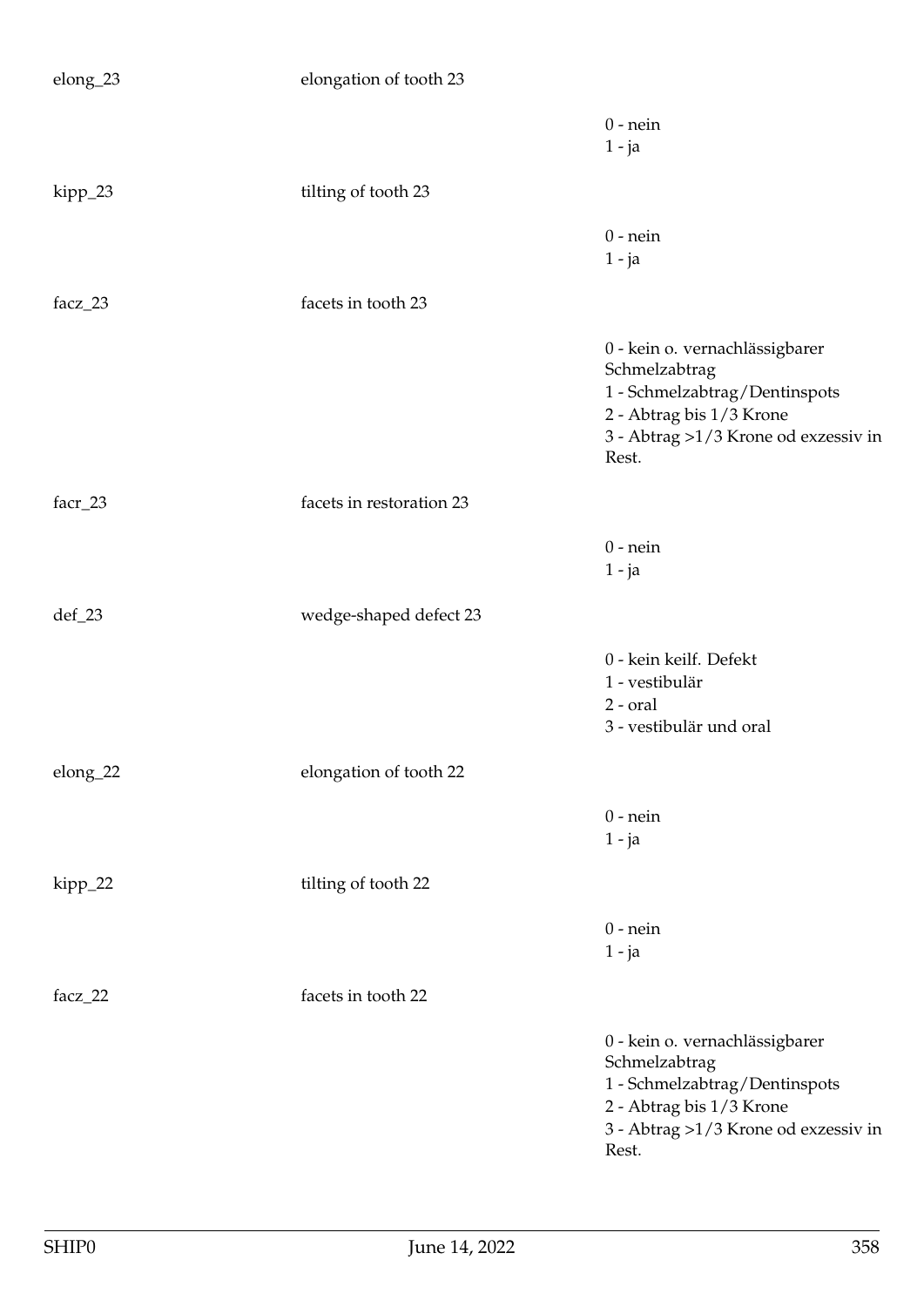| facr_22  | facets in restoration 22 |                                                                                                                                                               |
|----------|--------------------------|---------------------------------------------------------------------------------------------------------------------------------------------------------------|
|          |                          | $0$ - nein<br>$1 - ja$                                                                                                                                        |
| $def_22$ | wedge-shaped defect 22   |                                                                                                                                                               |
|          |                          | 0 - kein keilf. Defekt<br>1 - vestibulär<br>$2$ - $oral$<br>3 - vestibulär und oral                                                                           |
| elong_21 | elongation of tooth 21   |                                                                                                                                                               |
|          |                          | $0$ - nein<br>$1 - ja$                                                                                                                                        |
| kipp_21  | tilting of tooth 21      |                                                                                                                                                               |
|          |                          | $0$ - nein<br>$1 - ja$                                                                                                                                        |
| facz_21  | facets in tooth 21       |                                                                                                                                                               |
|          |                          | 0 - kein o. vernachlässigbarer<br>Schmelzabtrag<br>1 - Schmelzabtrag/Dentinspots<br>2 - Abtrag bis 1/3 Krone<br>3 - Abtrag >1/3 Krone od exzessiv in<br>Rest. |
| facr_21  | facets in restoration 21 |                                                                                                                                                               |
|          |                          | $0$ - nein<br>$1 - ja$                                                                                                                                        |
| $def_21$ | wedge-shaped defect 21   |                                                                                                                                                               |
|          |                          | 0 - kein keilf. Defekt<br>1 - vestibulär<br>$2$ - $oral$<br>3 - vestibulär und oral                                                                           |
| elong_38 | elongation of tooth 38   |                                                                                                                                                               |
|          |                          | $0$ - nein<br>$1 - ja$                                                                                                                                        |
| kipp_38  | tilting of tooth 38      |                                                                                                                                                               |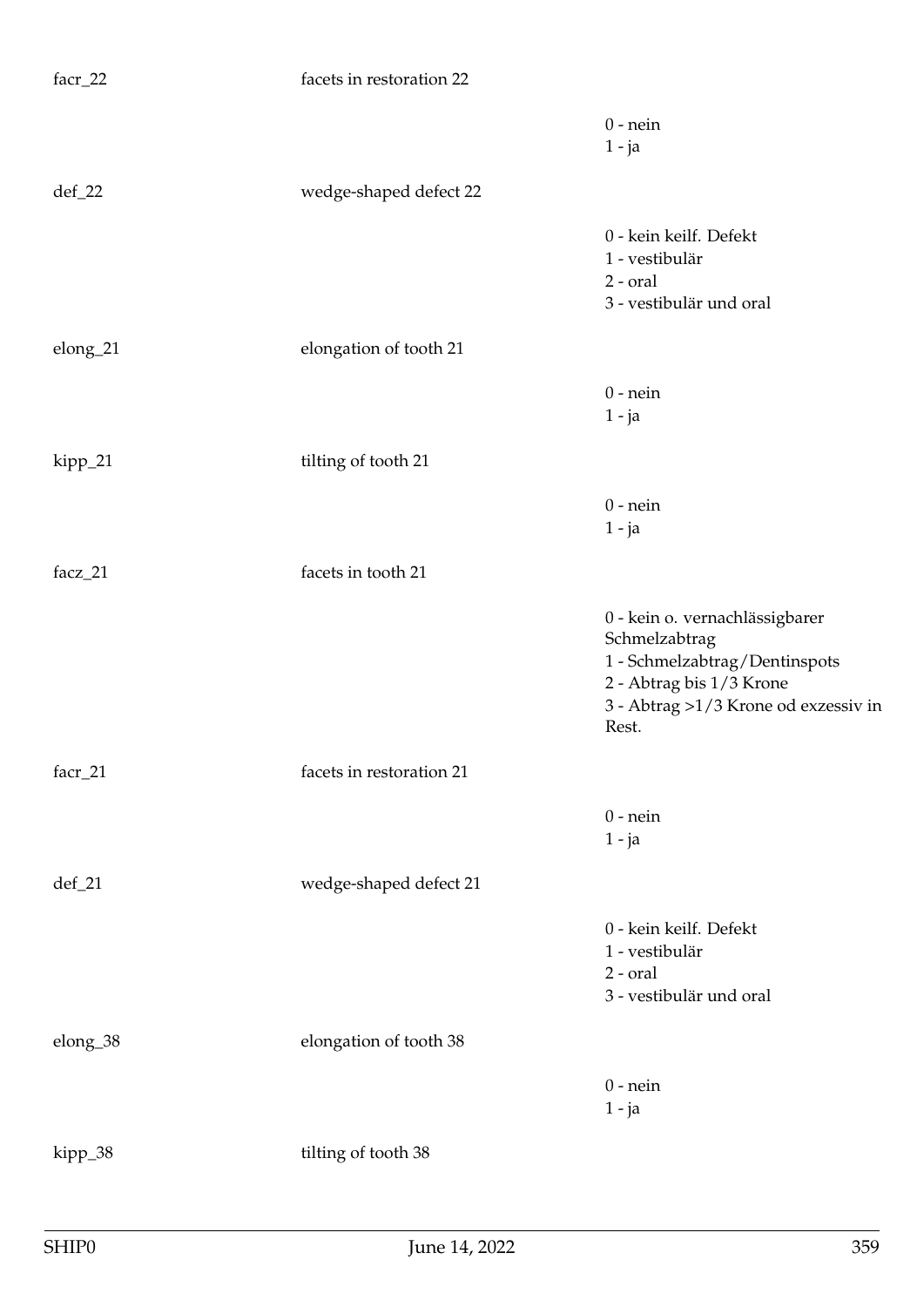|          |                          | $0$ - nein<br>$1 - ja$                                                                                                                                        |
|----------|--------------------------|---------------------------------------------------------------------------------------------------------------------------------------------------------------|
| facz_38  | facets in tooth 38       |                                                                                                                                                               |
|          |                          | 0 - kein o. vernachlässigbarer<br>Schmelzabtrag<br>1 - Schmelzabtrag/Dentinspots<br>2 - Abtrag bis 1/3 Krone<br>3 - Abtrag >1/3 Krone od exzessiv in<br>Rest. |
| facr_38  | facets in restoration 38 |                                                                                                                                                               |
|          |                          | $0$ - nein<br>$1 - ja$                                                                                                                                        |
| def_38   | wedge-shaped defect 38   |                                                                                                                                                               |
|          |                          | 0 - kein keilf. Defekt<br>1 - vestibulär<br>$2$ - $oral$<br>3 - vestibulär und oral                                                                           |
| elong_37 | elongation of tooth 37   |                                                                                                                                                               |
|          |                          | $0$ - nein<br>$1 - ja$                                                                                                                                        |
| kipp_37  | tilting of tooth 37      |                                                                                                                                                               |
|          |                          | $0$ - nein<br>$1 - ja$                                                                                                                                        |
| facz_37  | facets in tooth 37       |                                                                                                                                                               |
|          |                          | 0 - kein o. vernachlässigbarer<br>Schmelzabtrag<br>1 - Schmelzabtrag/Dentinspots<br>2 - Abtrag bis 1/3 Krone<br>3 - Abtrag >1/3 Krone od exzessiv in<br>Rest. |
| facr_37  | facets in restoration 37 |                                                                                                                                                               |
|          |                          | $0$ - nein<br>$1 - ja$                                                                                                                                        |
| $def_37$ | wedge-shaped defect 37   |                                                                                                                                                               |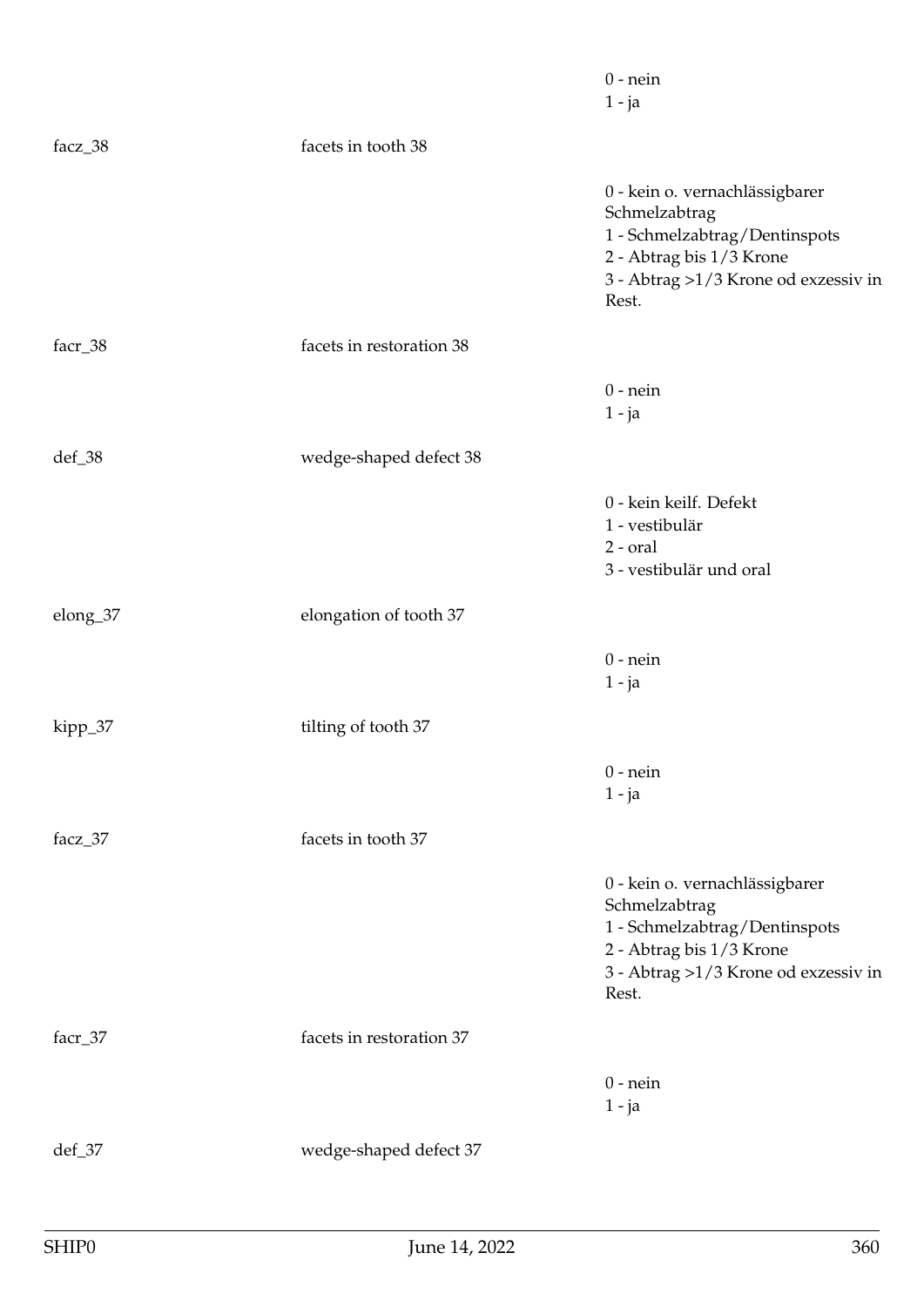|          |                          | 0 - kein keilf. Defekt<br>1 - vestibulär<br>$2$ - $oral$<br>3 - vestibulär und oral                                                                             |
|----------|--------------------------|-----------------------------------------------------------------------------------------------------------------------------------------------------------------|
| elong_36 | elongation of tooth 36   |                                                                                                                                                                 |
|          |                          | $0$ - nein<br>$1 - ja$                                                                                                                                          |
| kipp_36  | tilting of tooth 36      |                                                                                                                                                                 |
|          |                          | $0$ - nein<br>$1 - ja$                                                                                                                                          |
| facz_36  | facets in tooth 36       |                                                                                                                                                                 |
|          |                          | $0$ - kein o. vernachlässigbarer<br>Schmelzabtrag<br>1 - Schmelzabtrag/Dentinspots<br>2 - Abtrag bis 1/3 Krone<br>3 - Abtrag >1/3 Krone od exzessiv in<br>Rest. |
| facr_36  | facets in restoration 36 |                                                                                                                                                                 |
|          |                          | $0$ - nein<br>$1 - ja$                                                                                                                                          |
| def_36   | wedge-shaped defect 36   |                                                                                                                                                                 |
|          |                          | 0 - kein keilf. Defekt<br>1 - vestibulär<br>$2$ - $oral$<br>3 - vestibulär und oral                                                                             |
| elong_35 | elongation of tooth 35   |                                                                                                                                                                 |
|          |                          | $0$ - nein<br>$1 - ja$                                                                                                                                          |
| kipp_35  | tilting of tooth 35      |                                                                                                                                                                 |
|          |                          | $0$ - nein<br>$1 - ja$                                                                                                                                          |
| facz_35  | facets in tooth 35       |                                                                                                                                                                 |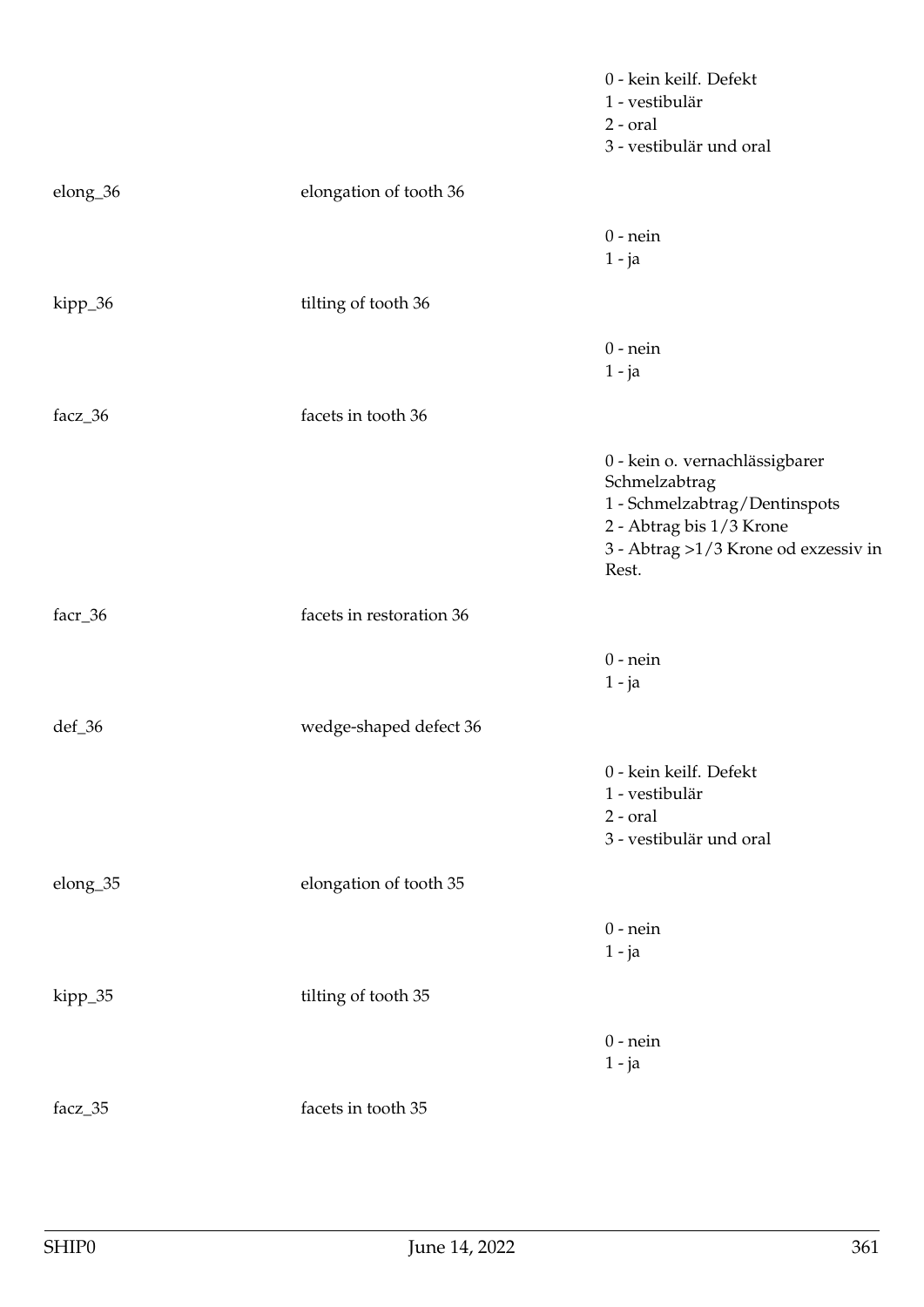|          |                          | 0 - kein o. vernachlässigbarer<br>Schmelzabtrag<br>1 - Schmelzabtrag/Dentinspots<br>2 - Abtrag bis 1/3 Krone<br>3 - Abtrag $>1/3$ Krone od exzessiv in<br>Rest. |
|----------|--------------------------|-----------------------------------------------------------------------------------------------------------------------------------------------------------------|
| facr_35  | facets in restoration 35 |                                                                                                                                                                 |
|          |                          | $0$ - nein<br>$1 - ja$                                                                                                                                          |
| def_35   | wedge-shaped defect 35   |                                                                                                                                                                 |
|          |                          | 0 - kein keilf. Defekt<br>1 - vestibulär<br>$2$ - $oral$<br>3 - vestibulär und oral                                                                             |
| elong_34 | elongation of tooth 34   |                                                                                                                                                                 |
|          |                          | $0$ - nein<br>$1 - ja$                                                                                                                                          |
| kipp_34  | tilting of tooth 34      |                                                                                                                                                                 |
|          |                          | $0$ - nein<br>$1 - ja$                                                                                                                                          |
| facz_34  | facets in tooth 34       |                                                                                                                                                                 |
|          |                          | 0 - kein o. vernachlässigbarer<br>Schmelzabtrag<br>1 - Schmelzabtrag/Dentinspots<br>2 - Abtrag bis 1/3 Krone<br>3 - Abtrag >1/3 Krone od exzessiv in<br>Rest.   |
| facr_34  | facets in restoration 34 |                                                                                                                                                                 |
|          |                          | $0$ - nein<br>$1 - ja$                                                                                                                                          |
| def_34   | wedge-shaped defect 34   |                                                                                                                                                                 |
|          |                          | 0 - kein keilf. Defekt<br>1 - vestibulär<br>$2$ - $oral$<br>3 - vestibulär und oral                                                                             |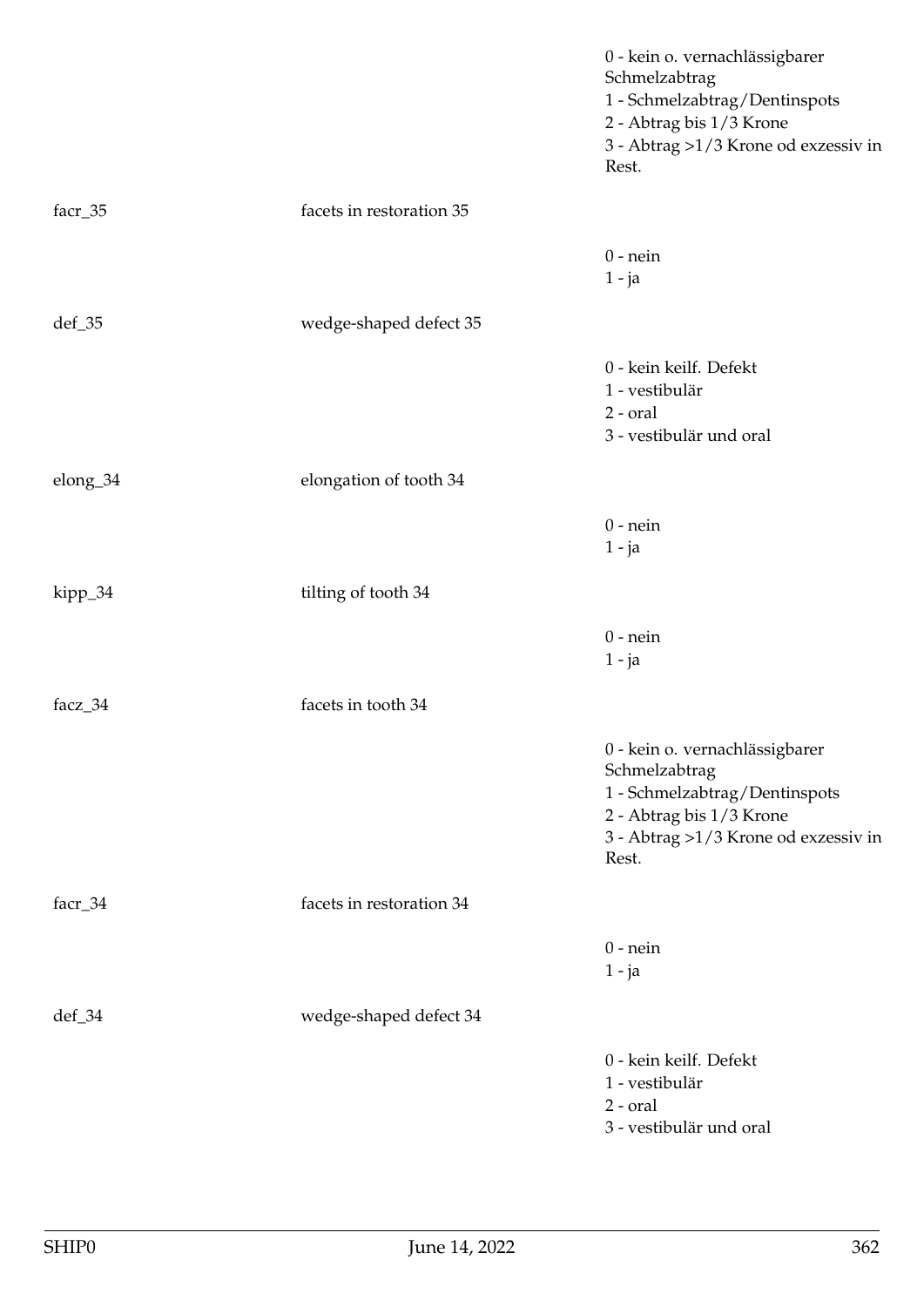| elong_33 | elongation of tooth 33   |                                                                                                                                                               |
|----------|--------------------------|---------------------------------------------------------------------------------------------------------------------------------------------------------------|
|          |                          | $0$ - nein<br>$1 - ja$                                                                                                                                        |
| kipp_33  | tilting of tooth 33      |                                                                                                                                                               |
|          |                          | $0$ - nein<br>$1 - ja$                                                                                                                                        |
| facz_33  | facets in tooth 33       |                                                                                                                                                               |
|          |                          | 0 - kein o. vernachlässigbarer<br>Schmelzabtrag<br>1 - Schmelzabtrag/Dentinspots<br>2 - Abtrag bis 1/3 Krone<br>3 - Abtrag >1/3 Krone od exzessiv in<br>Rest. |
| facr_33  | facets in restoration 33 |                                                                                                                                                               |
|          |                          | $0$ - nein<br>$1 - ja$                                                                                                                                        |
| def_33   | wedge-shaped defect 33   |                                                                                                                                                               |
|          |                          | 0 - kein keilf. Defekt<br>1 - vestibulär<br>$2$ - $oral$<br>3 - vestibulär und oral                                                                           |
| elong_32 | elongation of tooth 32   |                                                                                                                                                               |
|          |                          | $0$ - nein<br>$1 - ja$                                                                                                                                        |
| kipp_32  | tilting of tooth 32      |                                                                                                                                                               |
|          |                          | $0$ - nein<br>$1 - ja$                                                                                                                                        |
| facz_32  | facets in tooth 32       |                                                                                                                                                               |
|          |                          | 0 - kein o. vernachlässigbarer<br>Schmelzabtrag<br>1 - Schmelzabtrag/Dentinspots<br>2 - Abtrag bis 1/3 Krone<br>3 - Abtrag >1/3 Krone od exzessiv in<br>Rest. |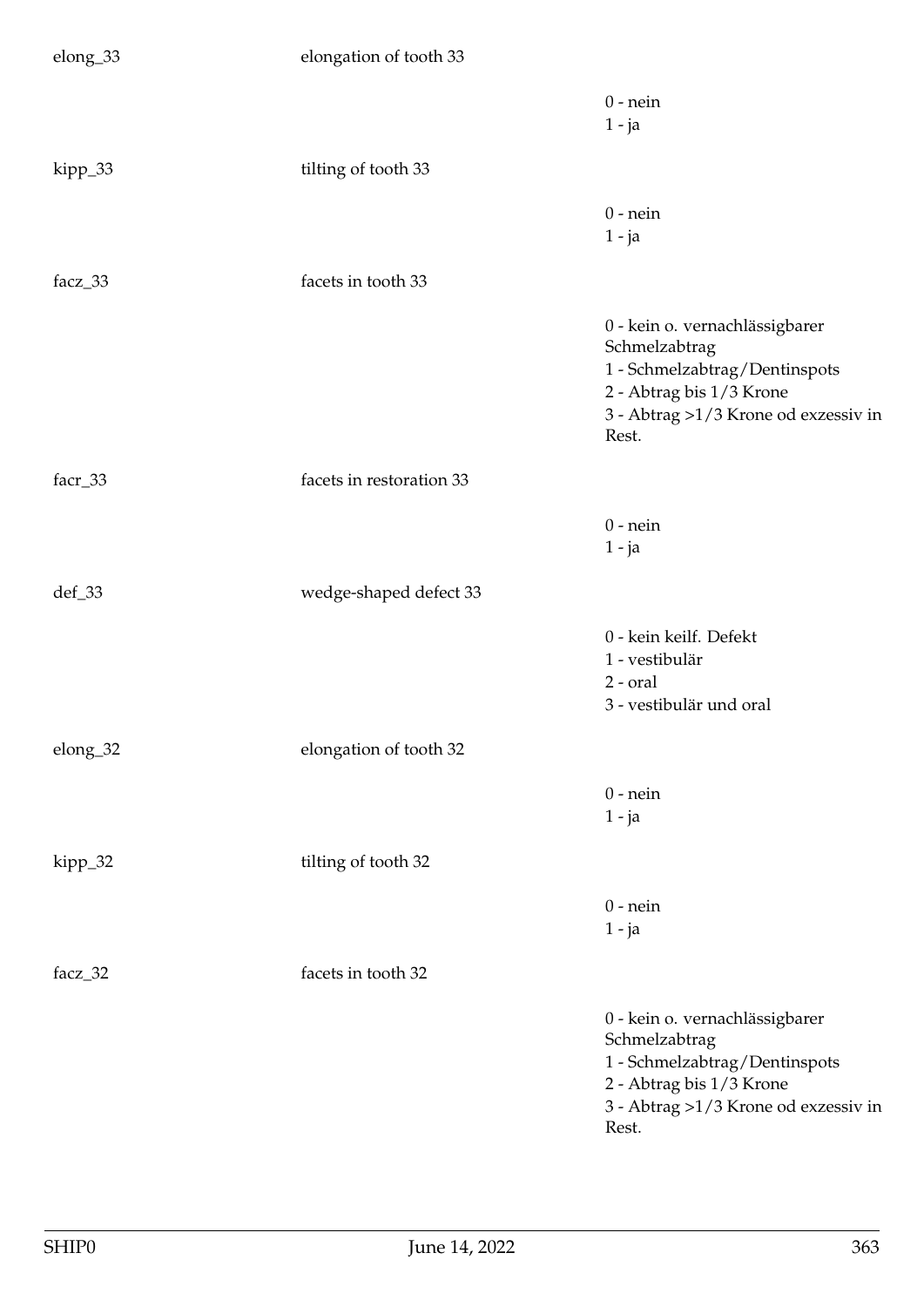| facr_32  | facets in restoration 32 |                                                                                                                                                               |
|----------|--------------------------|---------------------------------------------------------------------------------------------------------------------------------------------------------------|
|          |                          | $0$ - nein<br>$1 - ja$                                                                                                                                        |
| $def_32$ | wedge-shaped defect 32   |                                                                                                                                                               |
|          |                          | 0 - kein keilf. Defekt<br>1 - vestibulär<br>$2$ - $oral$<br>3 - vestibulär und oral                                                                           |
| elong_31 | elongation of tooth 31   |                                                                                                                                                               |
|          |                          | $0$ - nein<br>$1 - ja$                                                                                                                                        |
| kipp_31  | tilting of tooth 31      |                                                                                                                                                               |
|          |                          | $0$ - nein<br>$1 - ja$                                                                                                                                        |
| facz_31  | facets in tooth 31       |                                                                                                                                                               |
|          |                          | 0 - kein o. vernachlässigbarer<br>Schmelzabtrag<br>1 - Schmelzabtrag/Dentinspots<br>2 - Abtrag bis 1/3 Krone<br>3 - Abtrag >1/3 Krone od exzessiv in<br>Rest. |
| facr_31  | facets in restoration 31 |                                                                                                                                                               |
|          |                          | $0$ - nein<br>$1 - ja$                                                                                                                                        |
| $def_31$ | wedge-shaped defect 31   |                                                                                                                                                               |
|          |                          | 0 - kein keilf. Defekt<br>1 - vestibulär<br>$2$ - $oral$<br>3 - vestibulär und oral                                                                           |
| elong_48 | elongation of tooth 48   |                                                                                                                                                               |
|          |                          | $0$ - nein<br>$1 - ja$                                                                                                                                        |
| kipp_48  | tilting of tooth 48      |                                                                                                                                                               |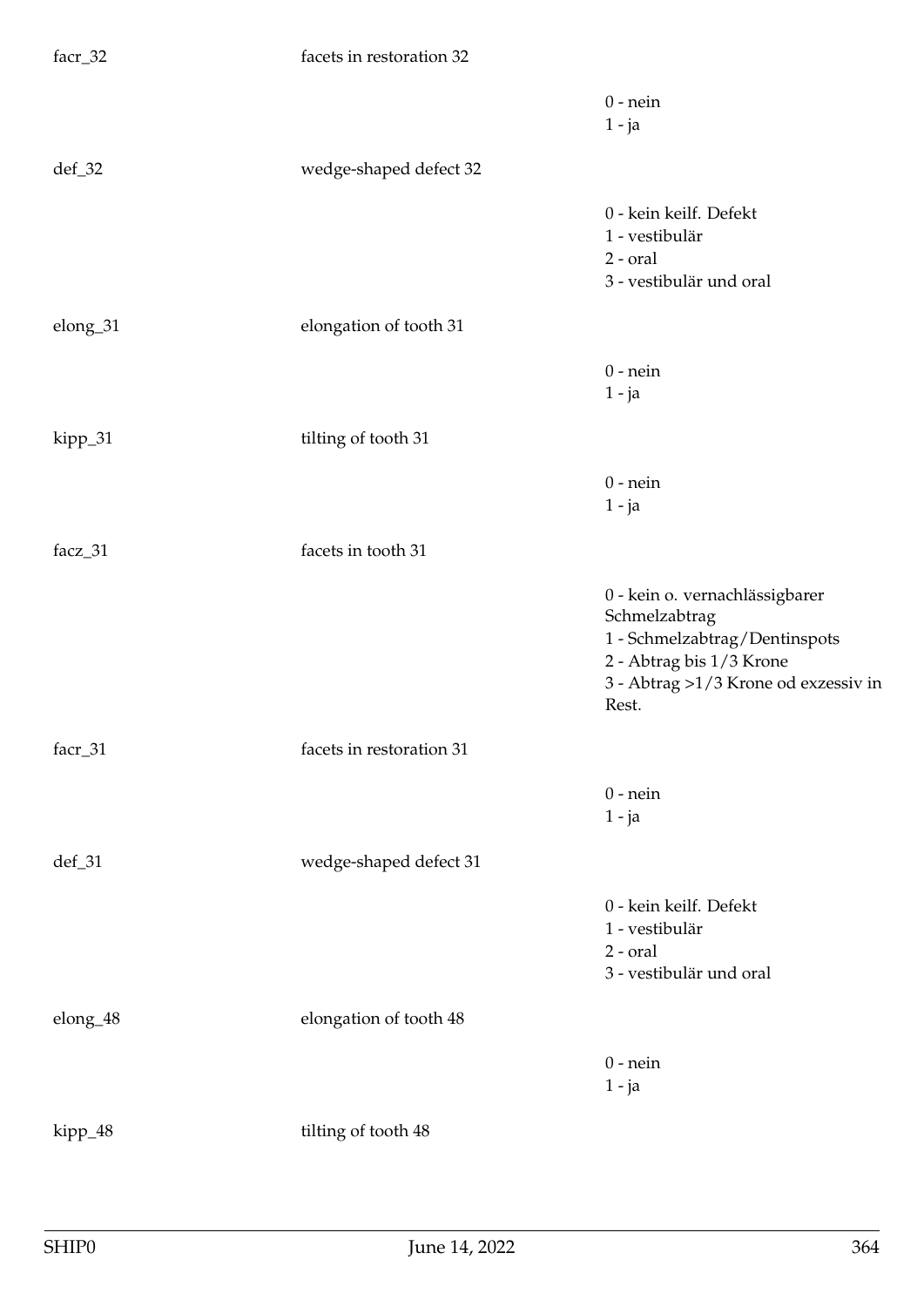|          |                          | $0$ - nein<br>$1 - ja$                                                                                                                                          |
|----------|--------------------------|-----------------------------------------------------------------------------------------------------------------------------------------------------------------|
| facz_48  | facets in tooth 48       |                                                                                                                                                                 |
|          |                          | 0 - kein o. vernachlässigbarer<br>Schmelzabtrag<br>1 - Schmelzabtrag/Dentinspots<br>2 - Abtrag bis 1/3 Krone<br>3 - Abtrag $>1/3$ Krone od exzessiv in<br>Rest. |
| facr_48  | facets in restoration 48 |                                                                                                                                                                 |
|          |                          | $0$ - nein<br>$1 - ja$                                                                                                                                          |
| def_48   | wedge-shaped defect 48   |                                                                                                                                                                 |
|          |                          | 0 - kein keilf. Defekt<br>1 - vestibulär<br>$2$ - $oral$<br>3 - vestibulär und oral                                                                             |
| elong_47 | elongation of tooth 47   |                                                                                                                                                                 |
|          |                          | $0$ - nein<br>$1 - ja$                                                                                                                                          |
| kipp_47  | tilting of tooth 47      |                                                                                                                                                                 |
|          |                          | $0$ - nein<br>$1 - ja$                                                                                                                                          |
| facz_47  | facets in tooth 47       |                                                                                                                                                                 |
|          |                          | 0 - kein o. vernachlässigbarer<br>Schmelzabtrag<br>1 - Schmelzabtrag/Dentinspots<br>2 - Abtrag bis 1/3 Krone<br>3 - Abtrag >1/3 Krone od exzessiv in<br>Rest.   |
| facr_47  | facets in restoration 47 |                                                                                                                                                                 |
|          |                          | $0$ - nein<br>$1 - ja$                                                                                                                                          |
| def_47   | wedge-shaped defect 47   |                                                                                                                                                                 |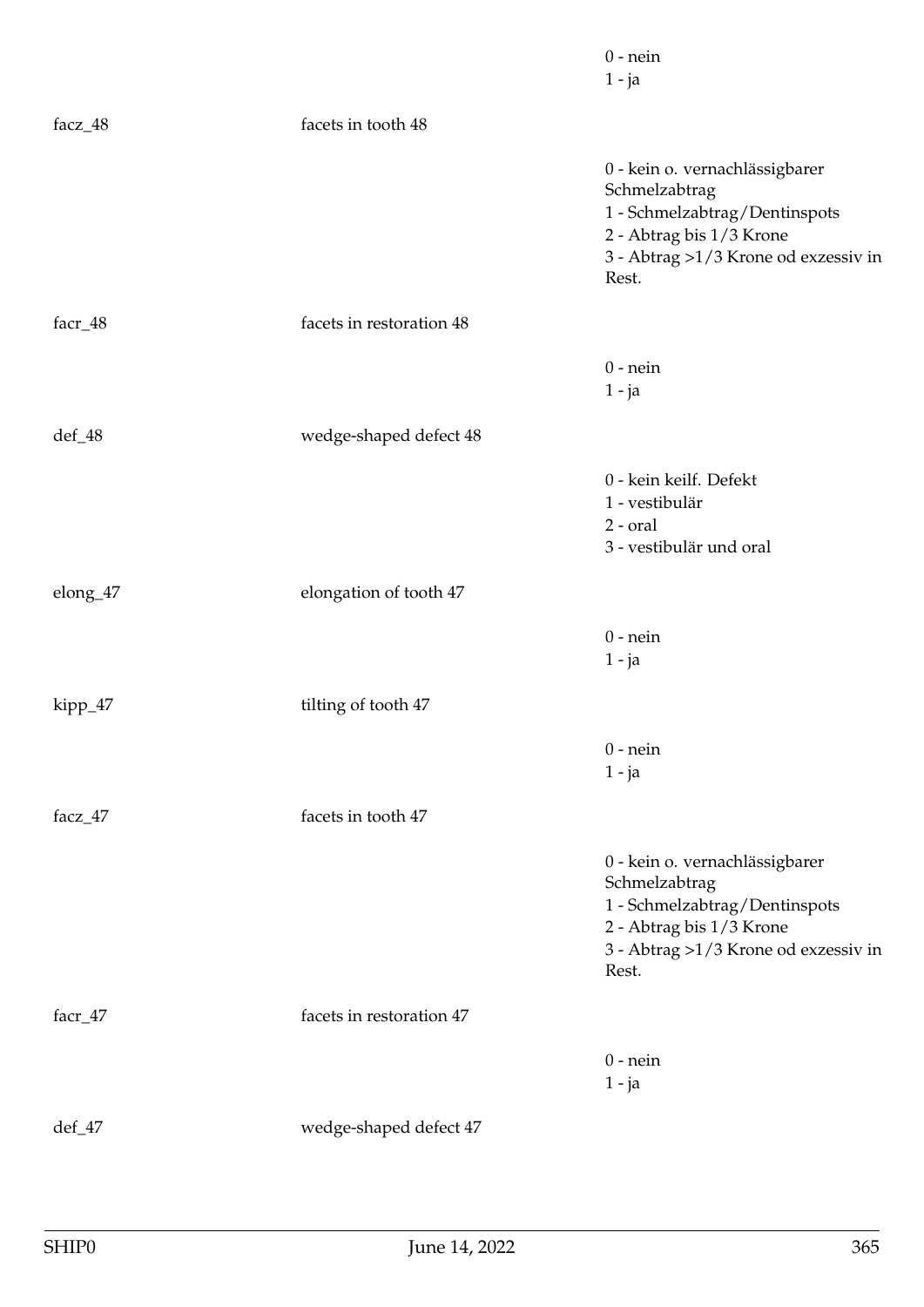|          |                          | 0 - kein keilf. Defekt<br>1 - vestibulär<br>$2$ - $oral$<br>3 - vestibulär und oral                                                                           |
|----------|--------------------------|---------------------------------------------------------------------------------------------------------------------------------------------------------------|
| elong_46 | elongation of tooth 46   |                                                                                                                                                               |
|          |                          | $0$ - nein<br>$1 - ja$                                                                                                                                        |
| kipp_46  | tilting of tooth 46      |                                                                                                                                                               |
|          |                          | $0$ - nein<br>$1 - ja$                                                                                                                                        |
| facz_46  | facets in tooth 46       |                                                                                                                                                               |
|          |                          | 0 - kein o. vernachlässigbarer<br>Schmelzabtrag<br>1 - Schmelzabtrag/Dentinspots<br>2 - Abtrag bis 1/3 Krone<br>3 - Abtrag >1/3 Krone od exzessiv in<br>Rest. |
| facr_46  | facets in restoration 46 |                                                                                                                                                               |
|          |                          | $0$ - nein<br>$1 - ja$                                                                                                                                        |
| def_46   | wedge-shaped defect 46   |                                                                                                                                                               |
|          |                          | 0 - kein keilf. Defekt<br>1 - vestibulär<br>$2$ - $oral$<br>3 - vestibulär und oral                                                                           |
| elong_45 | elongation of tooth 45   |                                                                                                                                                               |
|          |                          | $0$ - nein<br>$1 - ja$                                                                                                                                        |
| kipp_45  | tilting of tooth 45      |                                                                                                                                                               |
|          |                          | $0$ - nein<br>$1 - ja$                                                                                                                                        |
| facz_45  | facets in tooth 45       |                                                                                                                                                               |
|          |                          | 0 - kein o. vernachlässigbarer<br>Schmelzabtrag                                                                                                               |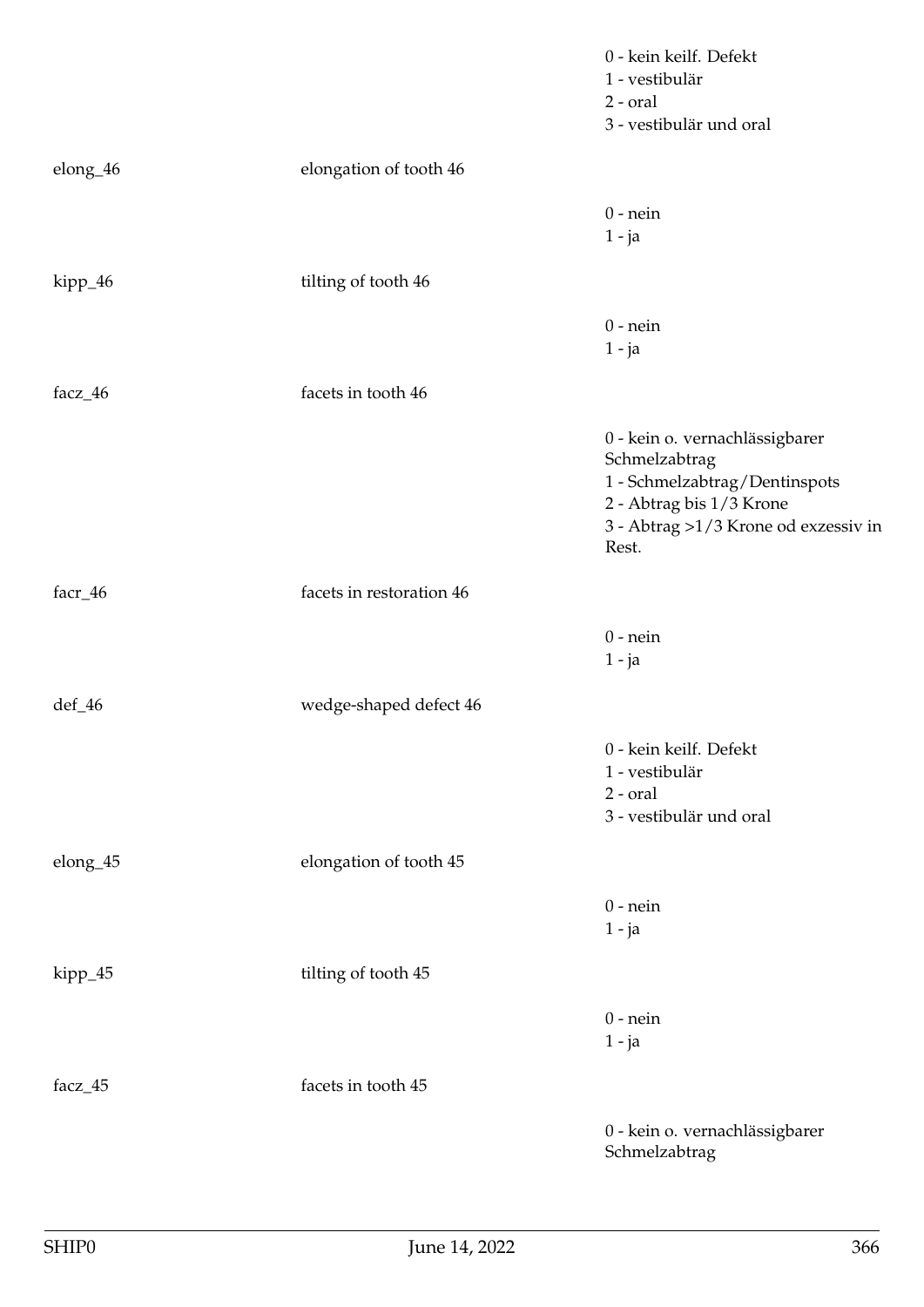|          |                          | 1 - Schmelzabtrag/Dentinspots<br>2 - Abtrag bis 1/3 Krone<br>3 - Abtrag >1/3 Krone od exzessiv in<br>Rest.                                                    |
|----------|--------------------------|---------------------------------------------------------------------------------------------------------------------------------------------------------------|
| facr_45  | facets in restoration 45 |                                                                                                                                                               |
|          |                          | $0$ - nein<br>$1 - ja$                                                                                                                                        |
| $def_45$ | wedge-shaped defect 45   |                                                                                                                                                               |
|          |                          | 0 - kein keilf. Defekt<br>1 - vestibulär<br>$2$ - $oral$<br>3 - vestibulär und oral                                                                           |
| elong_44 | elongation of tooth 44   |                                                                                                                                                               |
|          |                          | $0$ - nein<br>$1 - ja$                                                                                                                                        |
| kipp_44  | tilting of tooth 44      |                                                                                                                                                               |
|          |                          | $0$ - nein<br>$1 - ja$                                                                                                                                        |
| facz_44  | facets in tooth 44       |                                                                                                                                                               |
|          |                          | 0 - kein o. vernachlässigbarer<br>Schmelzabtrag<br>1 - Schmelzabtrag/Dentinspots<br>2 - Abtrag bis 1/3 Krone<br>3 - Abtrag >1/3 Krone od exzessiv in<br>Rest. |
| facr_44  | facets in restoration 44 |                                                                                                                                                               |
|          |                          | $0$ - nein<br>$1 - ja$                                                                                                                                        |
| def_44   | wedge-shaped defect 44   |                                                                                                                                                               |
|          |                          | 0 - kein keilf. Defekt<br>1 - vestibulär<br>2 - oral<br>3 - vestibulär und oral                                                                               |
| elong_43 | elongation of tooth 43   |                                                                                                                                                               |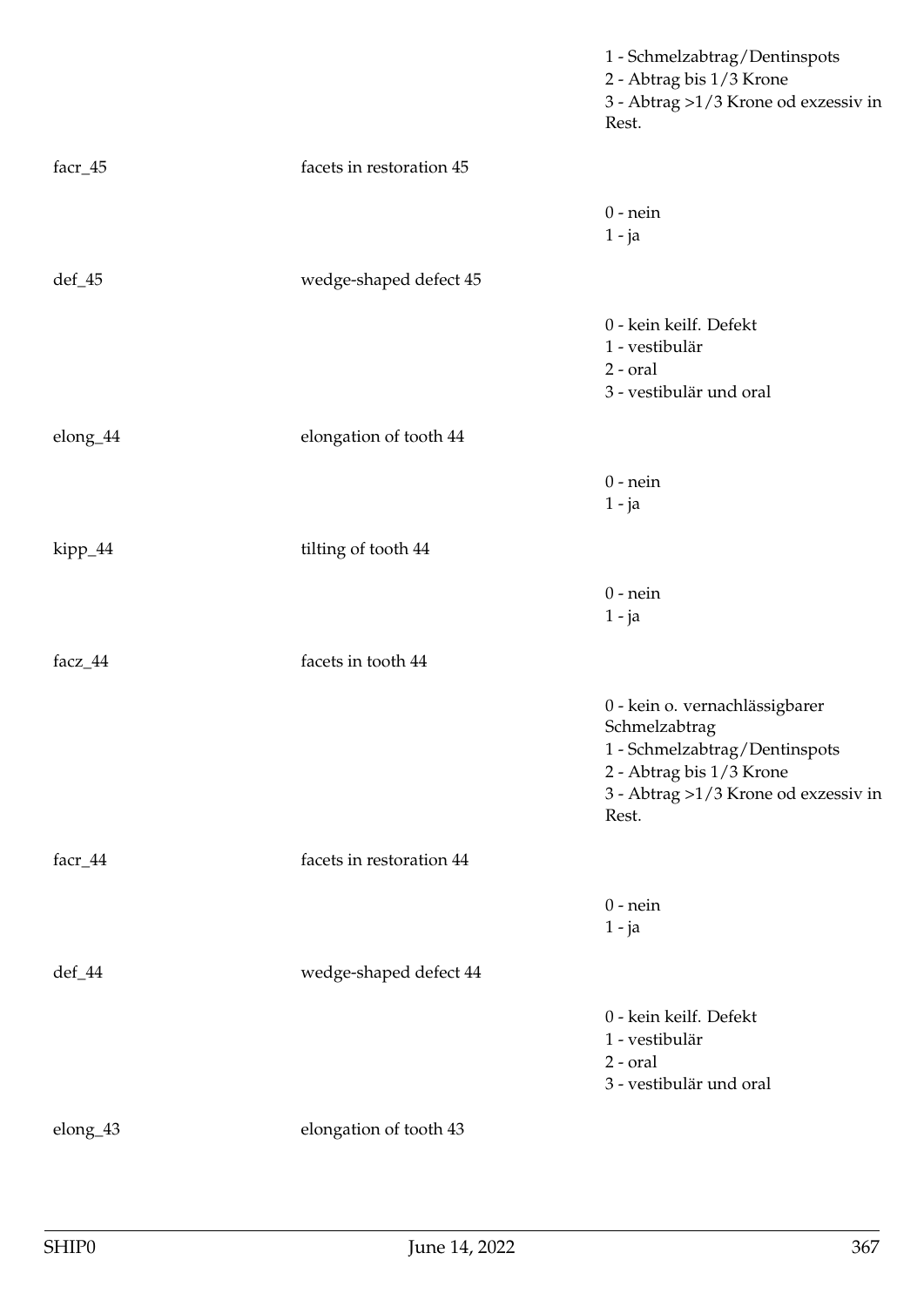|          |                          | $0$ - nein<br>$1 - ja$                                                                                                                                        |
|----------|--------------------------|---------------------------------------------------------------------------------------------------------------------------------------------------------------|
| kipp_43  | tilting of tooth 43      |                                                                                                                                                               |
|          |                          | $0$ - nein<br>$1 - ja$                                                                                                                                        |
| facz_43  | facets in tooth 43       |                                                                                                                                                               |
|          |                          | 0 - kein o. vernachlässigbarer<br>Schmelzabtrag<br>1 - Schmelzabtrag/Dentinspots<br>2 - Abtrag bis 1/3 Krone<br>3 - Abtrag >1/3 Krone od exzessiv in<br>Rest. |
| facr_43  | facets in restoration 43 |                                                                                                                                                               |
|          |                          | $0$ - nein<br>$1 - ja$                                                                                                                                        |
| def_43   | wedge-shaped defect 43   |                                                                                                                                                               |
|          |                          | 0 - kein keilf. Defekt<br>1 - vestibulär<br>$2$ - $oral$<br>3 - vestibulär und oral                                                                           |
| elong_42 | elongation of tooth 42   |                                                                                                                                                               |
|          |                          | $0$ - nein<br>$1 - ja$                                                                                                                                        |
| kipp_42  | tilting of tooth 42      |                                                                                                                                                               |
|          |                          | $0$ - nein<br>$1 - ja$                                                                                                                                        |
| facz_42  | facets in tooth 42       |                                                                                                                                                               |
|          |                          | 0 - kein o. vernachlässigbarer<br>Schmelzabtrag<br>1 - Schmelzabtrag/Dentinspots<br>2 - Abtrag bis 1/3 Krone<br>3 - Abtrag >1/3 Krone od exzessiv in<br>Rest. |
| facr_42  | facets in restoration 42 |                                                                                                                                                               |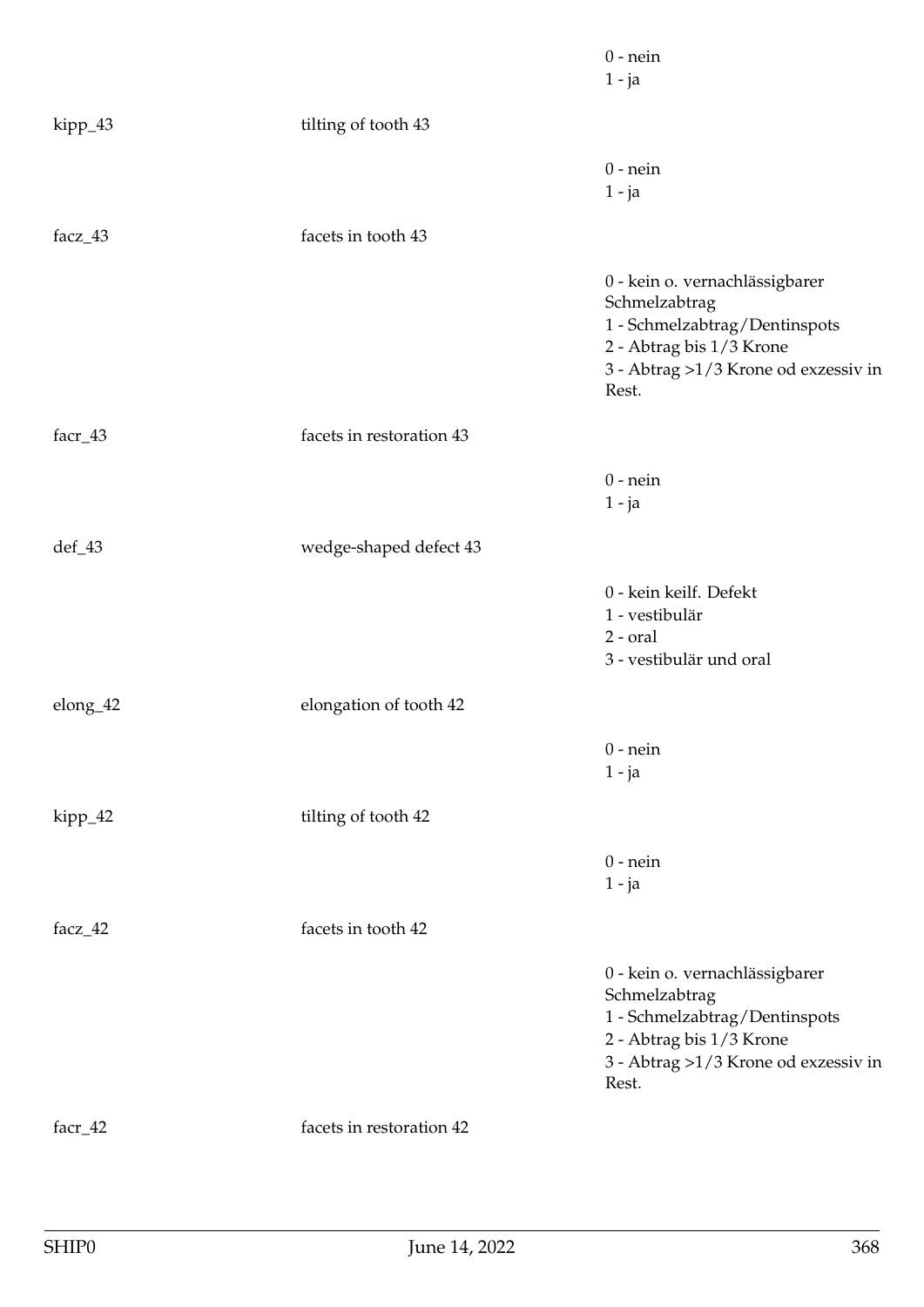|            |                               | $0$ - nein<br>$1 - ja$                                                                                                                                        |
|------------|-------------------------------|---------------------------------------------------------------------------------------------------------------------------------------------------------------|
| $def_42$   | wedge-shaped defect 42        |                                                                                                                                                               |
|            |                               | 0 - kein keilf. Defekt<br>1 - vestibulär<br>$2$ - $oral$<br>3 - vestibulär und oral                                                                           |
| elong_41   | elongation of tooth 41        |                                                                                                                                                               |
|            |                               | $0$ - nein<br>$1 - ja$                                                                                                                                        |
| kipp_41    | tilting of tooth 41           |                                                                                                                                                               |
|            |                               | $0$ - nein<br>$1 - ja$                                                                                                                                        |
| facz_41    | facets in tooth 41            |                                                                                                                                                               |
|            |                               | 0 - kein o. vernachlässigbarer<br>Schmelzabtrag<br>1 - Schmelzabtrag/Dentinspots<br>2 - Abtrag bis 1/3 Krone<br>3 - Abtrag >1/3 Krone od exzessiv in<br>Rest. |
| facr_41    | facets in restoration 41      |                                                                                                                                                               |
|            |                               | $0$ - nein<br>$1 - ja$                                                                                                                                        |
| $def_41$   | wedge-shaped defect 41        |                                                                                                                                                               |
|            |                               | 0 - kein keilf. Defekt<br>1 - vestibulär<br>$2$ - $oral$<br>3 - vestibulär und oral                                                                           |
| <b>KFO</b> | Orthodontia                   |                                                                                                                                                               |
| zko_bes    | special features orthodontics |                                                                                                                                                               |
|            |                               | 0 - keine Besonderheiten                                                                                                                                      |
| eugnath    | normal occlusion              |                                                                                                                                                               |
|            |                               | 0 - nicht eugnath                                                                                                                                             |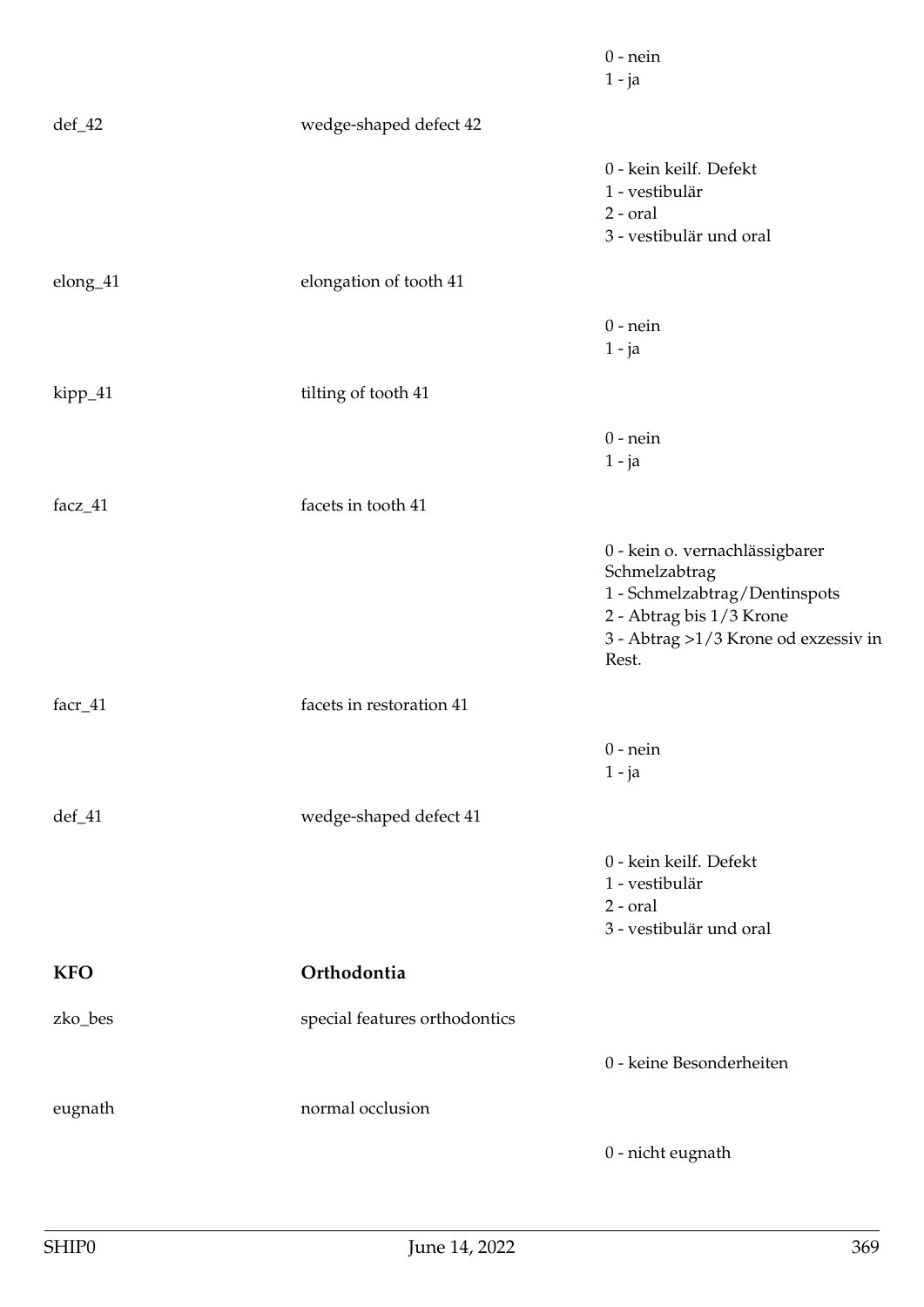|          |                                                   | 1 - eugnath                                                 |
|----------|---------------------------------------------------|-------------------------------------------------------------|
| engokre  | posterior crowding upper jaw right                |                                                             |
|          |                                                   | $0$ - nein<br>$1 - ja$                                      |
| engokfr  | crowding upper incisors                           |                                                             |
|          |                                                   | 0 - kein Engstand<br>1 - Grad 1<br>2 - Grad 2<br>3 - Grad 3 |
| engokli  | posterior crowding upper jaw left                 |                                                             |
|          |                                                   | $0$ - nein<br>$1 - ja$                                      |
| engukre  | posterior crowding lower jaw right                |                                                             |
|          |                                                   | $0$ - nein<br>$1 - ja$                                      |
| engukfr  | crowding lower incisors                           |                                                             |
|          |                                                   | 0 - kein Engstand<br>1 - Grad 1<br>2 - Grad 2<br>3 - Grad 3 |
| engukli  | posterior crowding lower jaw left                 |                                                             |
|          |                                                   | $0$ - nein<br>$1 - ja$                                      |
| $aus_13$ | labial/lingual position of canine upper jaw right |                                                             |
|          |                                                   | $0$ - nein<br>$1 - ja$                                      |
| $aus_23$ | labial/lingual position of canine upper jaw left  |                                                             |
|          |                                                   | $0$ - nein<br>$1 - ja$                                      |
| $aus_33$ | labial/lingual position of canine lower jaw left  |                                                             |
|          |                                                   | $0$ - nein<br>$1 - ja$                                      |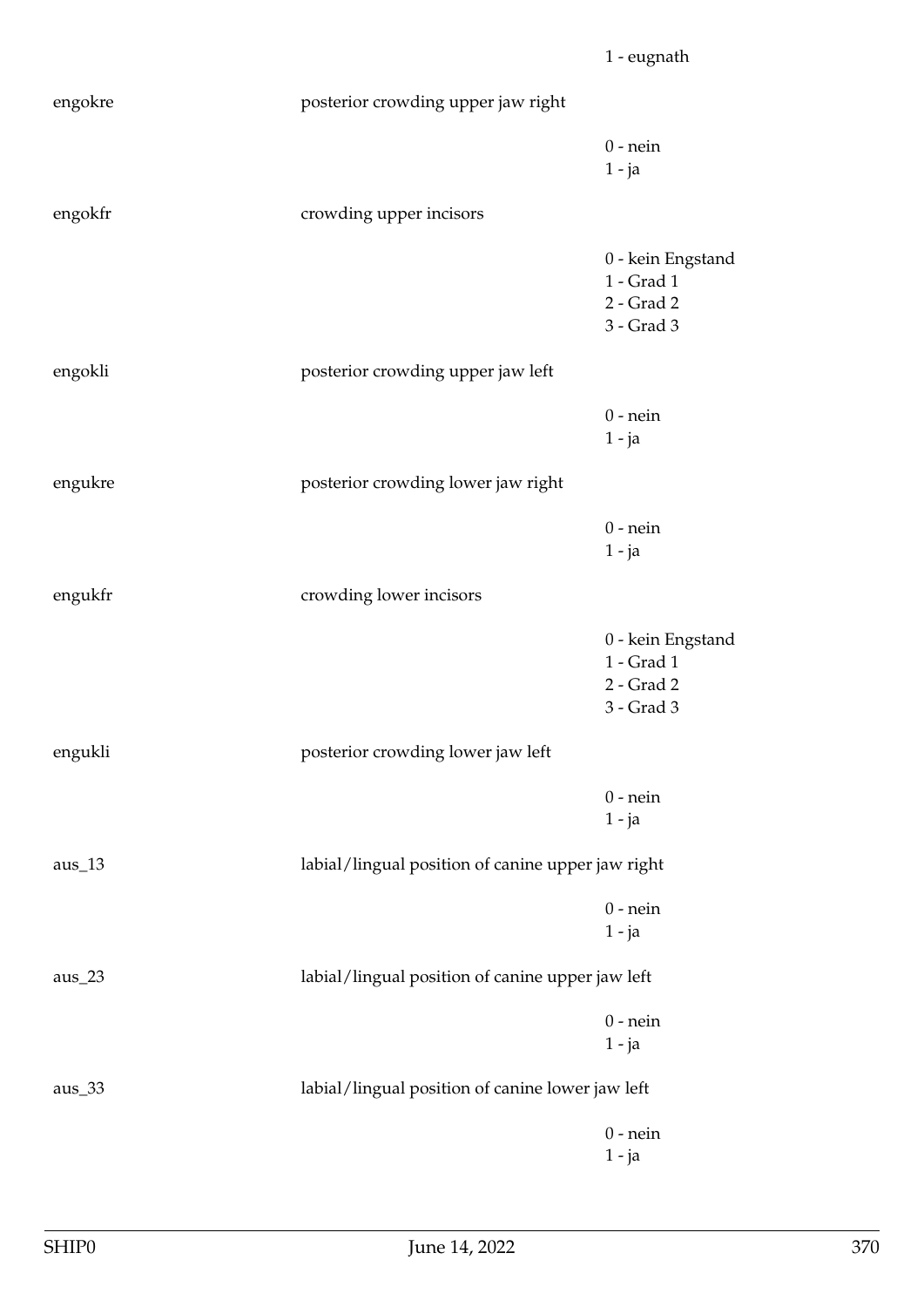| $aus_43$ | labial/lingual position of canine lower jaw right |                        |
|----------|---------------------------------------------------|------------------------|
|          |                                                   | $0$ - nein<br>$1 - ja$ |
| luekokre | posterior spacing upper jaw right                 |                        |
|          |                                                   | $0$ - nein<br>$1 - ja$ |
| luekokfr | spacing upper jaw incisors                        |                        |
|          |                                                   | $0$ - nein<br>$1 - ja$ |
| luekokli | posterior spacing upper jaw left                  |                        |
|          |                                                   | $0$ - nein<br>$1 - ja$ |
| luekukre | posterior spacing lower jaw right                 |                        |
|          |                                                   | $0$ - nein<br>$1 - ja$ |
| luekukfr | spacing lower jaw incisors                        |                        |
|          |                                                   | $0$ - nein<br>$1 - ja$ |
| luekukli | posterior spacing lower jaw left                  |                        |
|          |                                                   | $0$ - nein<br>$1 - ja$ |
| kreuz_re | crossbite right                                   |                        |
|          |                                                   | $0$ - nein<br>$1 - ja$ |
| kreuz_fr | crossbite anterior                                |                        |
|          |                                                   | $0$ - nein<br>$1 - ja$ |
| kreuz_li | crossbite left                                    |                        |
|          |                                                   | $0$ - nein<br>$1 - ja$ |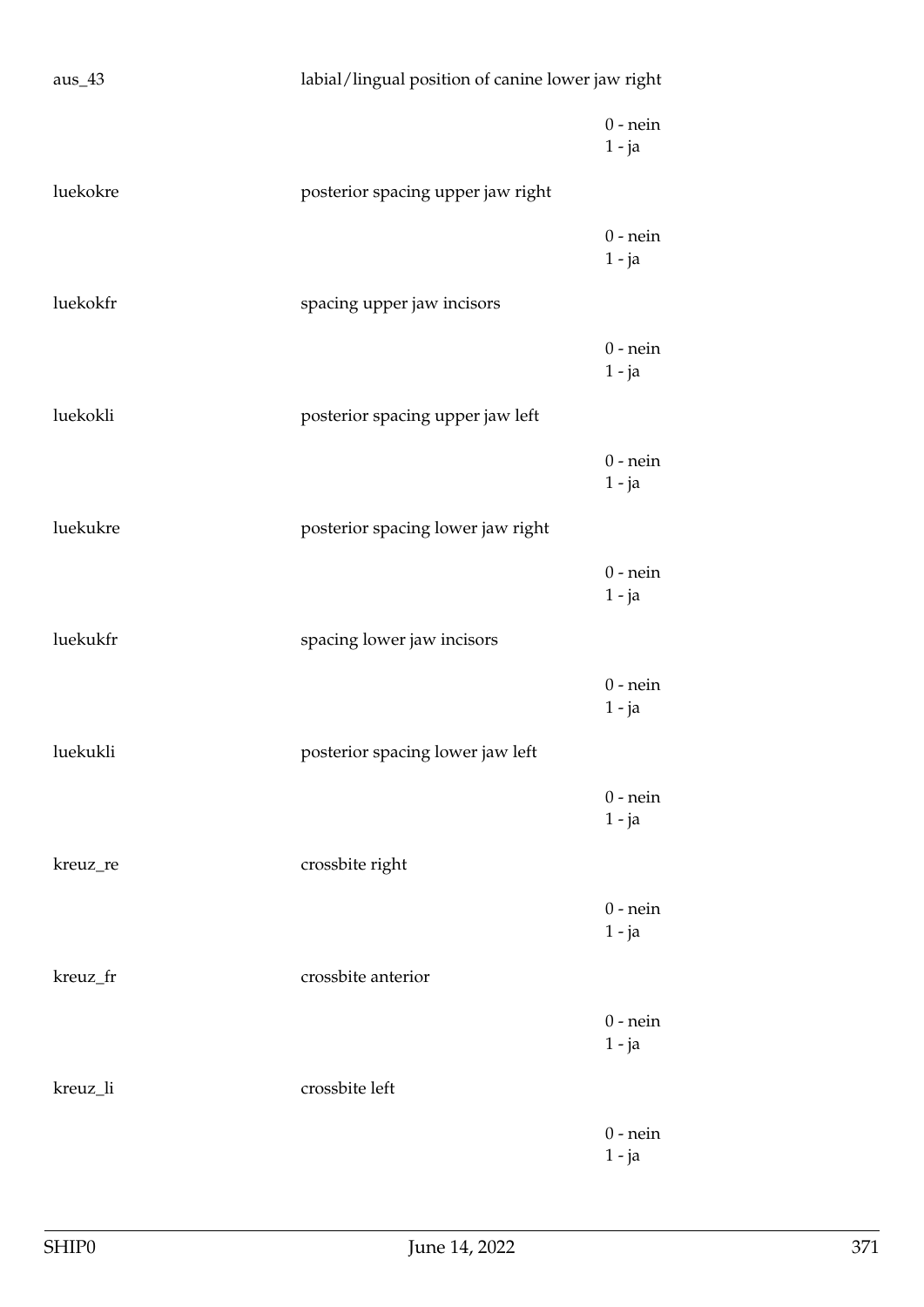| nonokkre | buccolingually cusp-to-cusp relation right |                                                                 |
|----------|--------------------------------------------|-----------------------------------------------------------------|
|          |                                            | $0$ - nein<br>$1 - ja$                                          |
| nonokkli | buccolingually cusp-to-cusp relation left  |                                                                 |
|          |                                            | $0$ - nein<br>$1 - ja$                                          |
| ofbi_re  | posterior open bite right                  |                                                                 |
|          |                                            | $0$ - nein<br>1 - bis 3mm<br>$2 - 3mm$                          |
| ofbi_fr  | anterior open bite                         |                                                                 |
|          |                                            | $0$ - nein<br>1 - bis 3mm<br>$2 - 3mm$                          |
| ofbi_li  | posterior open bite left                   |                                                                 |
|          |                                            | $0$ - nein<br>1 - bis 3mm<br>$2 - 3mm$                          |
| kopfb_re | edge-to-edge bite right                    |                                                                 |
|          |                                            | $0$ - nein<br>$1 - ja$                                          |
| kopfb_fr | edge-to-edge bite anterior                 |                                                                 |
|          |                                            | $0$ - nein<br>$1 - ja$                                          |
| kopfb_li | edge-to-edge bite left                     |                                                                 |
|          |                                            | $0$ - nein<br>$1 - ja$                                          |
| tiefb    | deep bite                                  |                                                                 |
|          |                                            | $0$ - nein<br>1 - ohne Gingivakontakt<br>2 - mit Gingivakontakt |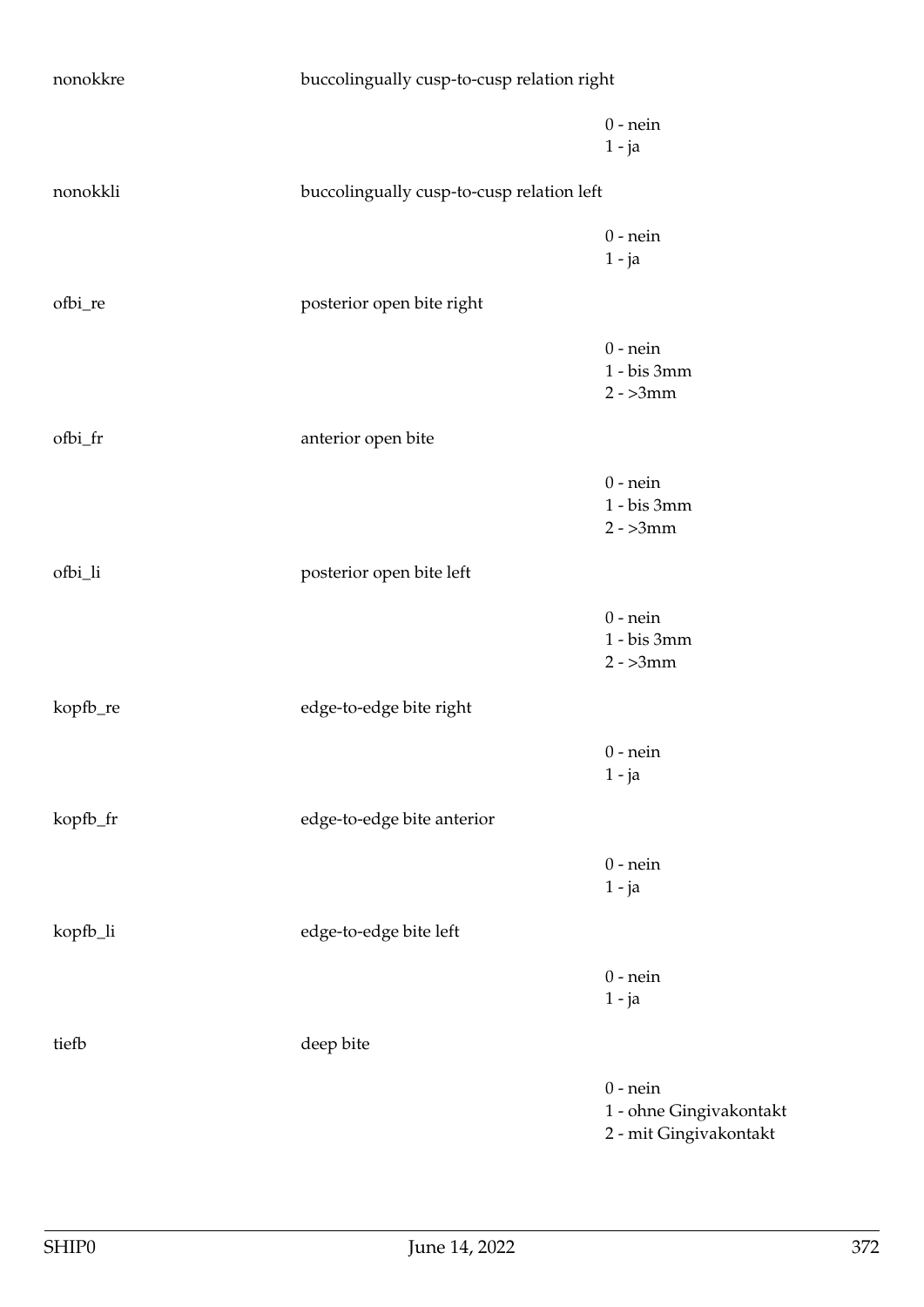| sagitskd | overjet                        |                                                                   |
|----------|--------------------------------|-------------------------------------------------------------------|
|          |                                | $0 - 4$ mm<br>$1 - 4 - 6$ mm<br>$2 - 56$ mm                       |
| umkehr_f | negative overjet               |                                                                   |
|          |                                | $0$ - nein<br>$1 - ja$                                            |
| st_deckb | retroclined maxillary incisors |                                                                   |
|          |                                | $0$ - nein<br>$1 - ja$                                            |
| okk_re_6 | disto-/mesioclusion right 6    |                                                                   |
|          |                                | 1 - neutral<br>2 - distal 1/2 Pb<br>3 - distal 1 Pb<br>4 - mesial |
| okk_re_3 | disto-/mesioclusion right 3    |                                                                   |
|          |                                | 1 - neutral<br>2 - distal 1/2 Pb<br>3 - distal 1 Pb<br>4 - mesial |
| okk_li_6 | disto-/mesioclusion left 6     |                                                                   |
|          |                                | 1 - neutral<br>2 - distal 1/2 Pb<br>3 - distal 1 Pb<br>4 - mesial |
| okk_li_3 | disto-/mesioclusion left 3     |                                                                   |
|          |                                | 1 - neutral<br>2 - distal 1/2 Pb<br>3 - distal 1 Pb<br>4 - mesial |
| fehlbild | orofacial malformation         |                                                                   |
|          |                                | $0$ - nein<br>$1 - ja$                                            |
| kfo_beh  | orthodontic treatment          |                                                                   |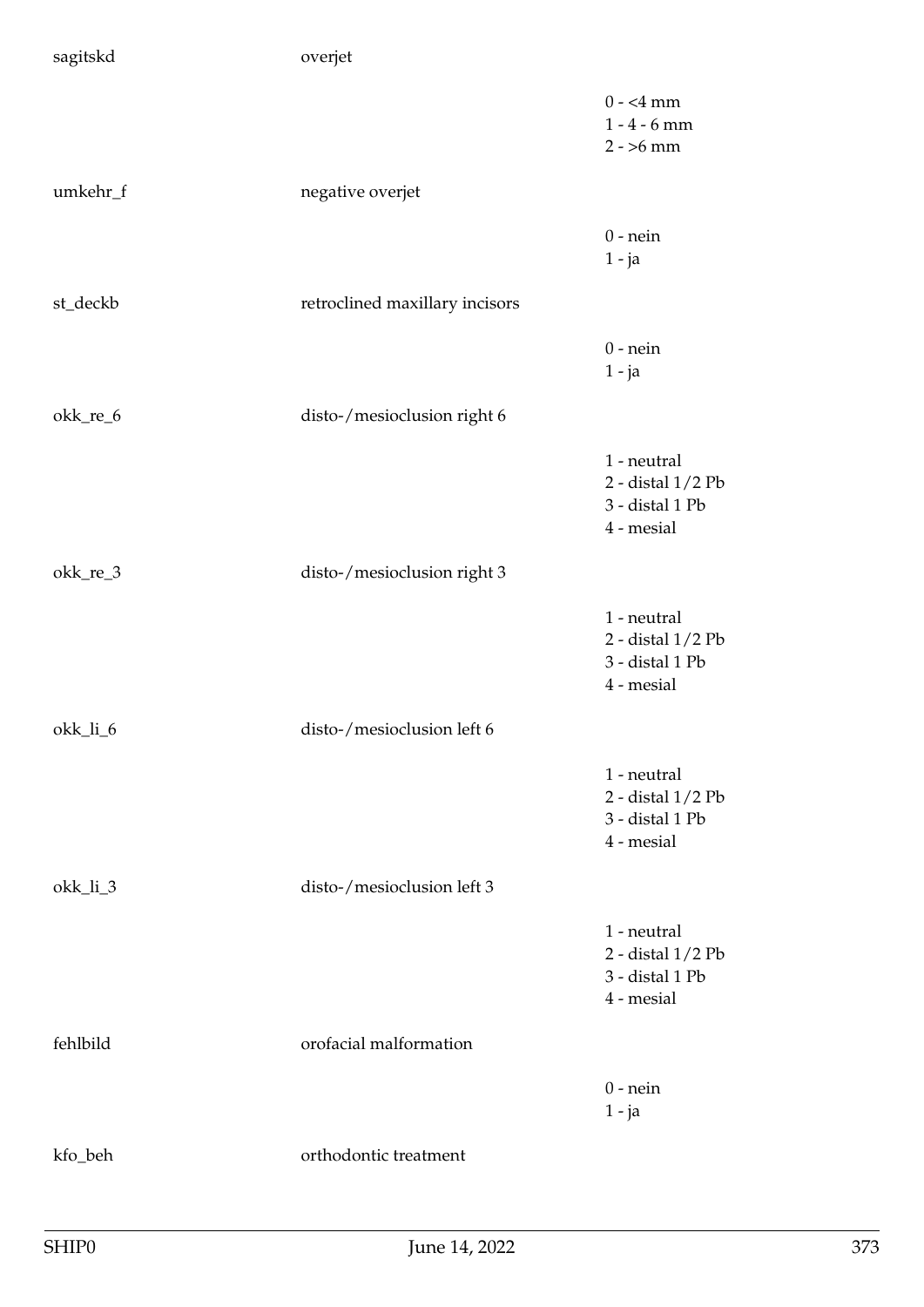0 - keine 1 - zur Zeit 2 - vormals

| <b>DEXIMPRESS</b>                                         | Dental impression reading |
|-----------------------------------------------------------|---------------------------|
| deximpressread_defect_cerv11 Cervical defects 11 [mm^{}2] |                           |
| deximpressread_defect_cerv12 Cervical defects 12 [mm^{}2] |                           |
| deximpressread_defect_cerv13 Cervical defects 13 [mm^{}2] |                           |
| deximpressread_defect_cerv14 Cervical defects 14 [mm^{}2] |                           |
| deximpressread_defect_cerv15 Cervical defects 15 [mm^{}2] |                           |
| deximpressread_defect_cerv16 Cervical defects 16 [mm^{}2] |                           |
| deximpressread_defect_cerv17 Cervical defects 17 [mm^{}2] |                           |
| deximpressread_defect_cerv21 Cervical defects 21 [mm^{}2] |                           |
| deximpressread_defect_cerv22 Cervical defects 22 [mm^{}2] |                           |
| deximpressread_defect_cerv23 Cervical defects 23 [mm^{}2] |                           |
| deximpressread_defect_cerv24 Cervical defects 24 [mm^{}2] |                           |
| deximpressread_defect_cerv25 Cervical defects 25 [mm^{}2] |                           |
| deximpressread_defect_cerv26 Cervical defects 26 [mm^{}2] |                           |
| deximpressread_defect_cerv27 Cervical defects 27 [mm^{}2] |                           |
| deximpressread_defect_cerv31 Cervical defects 31 [mm^{}2] |                           |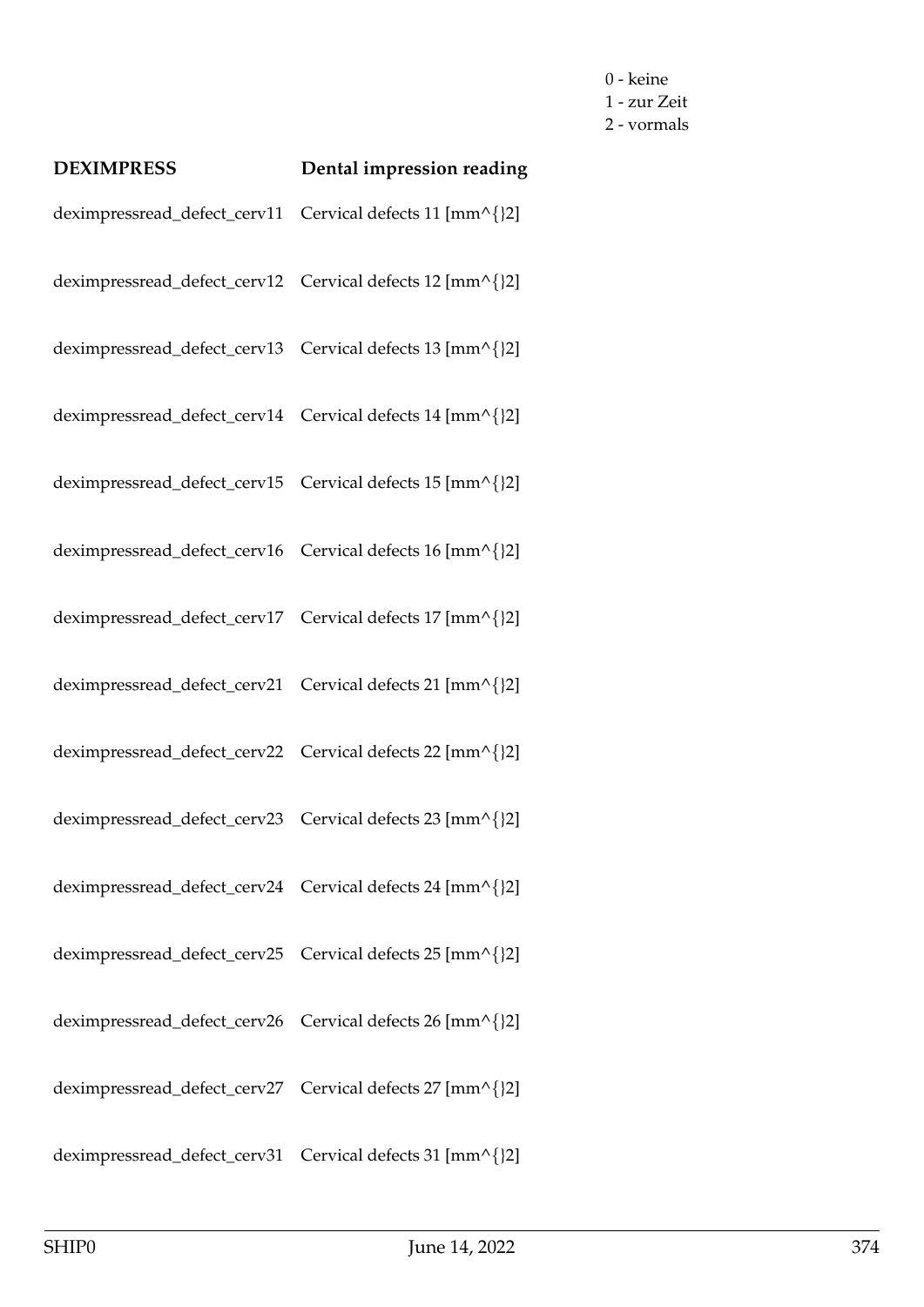| deximpressread_defect_cerv32 Cervical defects 32 [mm^{}2] |  |
|-----------------------------------------------------------|--|
| deximpressread_defect_cerv33 Cervical defects 33 [mm^{}2] |  |
| deximpressread_defect_cerv34 Cervical defects 34 [mm^{}2] |  |
| deximpressread_defect_cerv35 Cervical defects 35 [mm^{}2] |  |
| deximpressread_defect_cerv36 Cervical defects 36 [mm^{}2] |  |
| deximpressread_defect_cerv37 Cervical defects 37 [mm^{}2] |  |
| deximpressread_defect_cerv41 Cervical defects 41 [mm^{}2] |  |
| deximpressread_defect_cerv42 Cervical defects 42 [mm^{}2] |  |
| deximpressread_defect_cerv43 Cervical defects 43 [mm^{}2] |  |
| deximpressread_defect_cerv44 Cervical defects 44 [mm^{}2] |  |
| deximpressread_defect_cerv45 Cervical defects 45 [mm^{}2] |  |
| deximpressread_defect_cerv46 Cervical defects 46 [mm^{}2] |  |
| deximpressread_defect_cerv47 Cervical defects 47 [mm^{}2] |  |
|                                                           |  |
|                                                           |  |
|                                                           |  |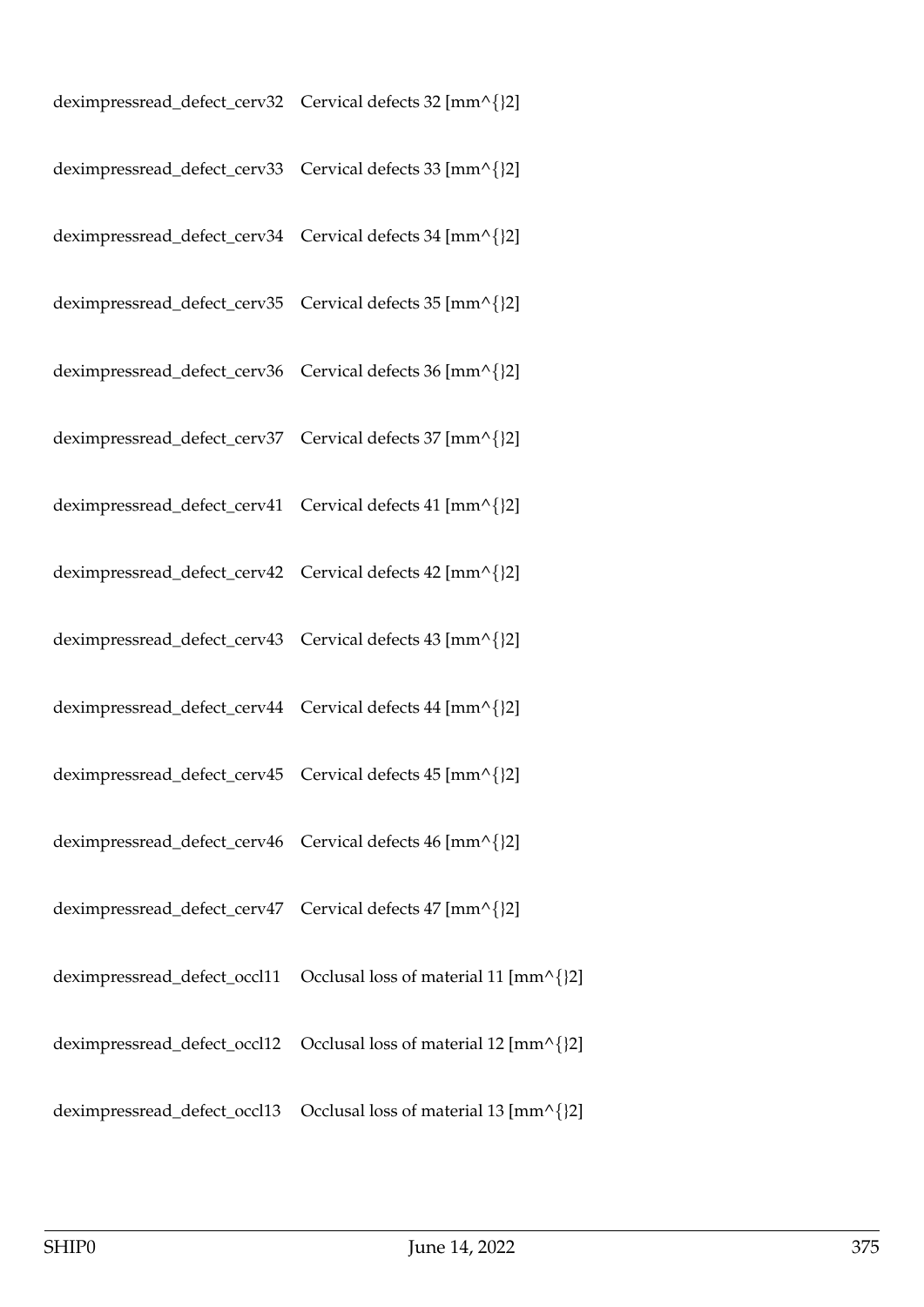| deximpressread_defect_occl15 | Occlusal loss of material 15 $\text{[mm\textdegree]}\{2\}$ |
|------------------------------|------------------------------------------------------------|
| deximpressread_defect_occl16 | Occlusal loss of material 16 [mm^{}2]                      |
| deximpressread_defect_occl17 | Occlusal loss of material 17 [mm^{}2]                      |
| deximpressread_defect_occl21 | Occlusal loss of material 21 [mm^{}2]                      |
| deximpressread_defect_occl22 | Occlusal loss of material 22 [mm^{}2]                      |
| deximpressread_defect_occl23 | Occlusal loss of material 23 [mm^{}2]                      |
|                              |                                                            |
|                              |                                                            |
|                              |                                                            |
| deximpressread_defect_occl27 | Occlusal loss of material 27 [mm^{}2]                      |
|                              |                                                            |
|                              |                                                            |
|                              |                                                            |
|                              |                                                            |
| deximpressread_defect_occl35 | Occlusal loss of material 35 [mm^{}2]                      |
| deximpressread_defect_occl36 | Occlusal loss of material 36 [mm^{}2]                      |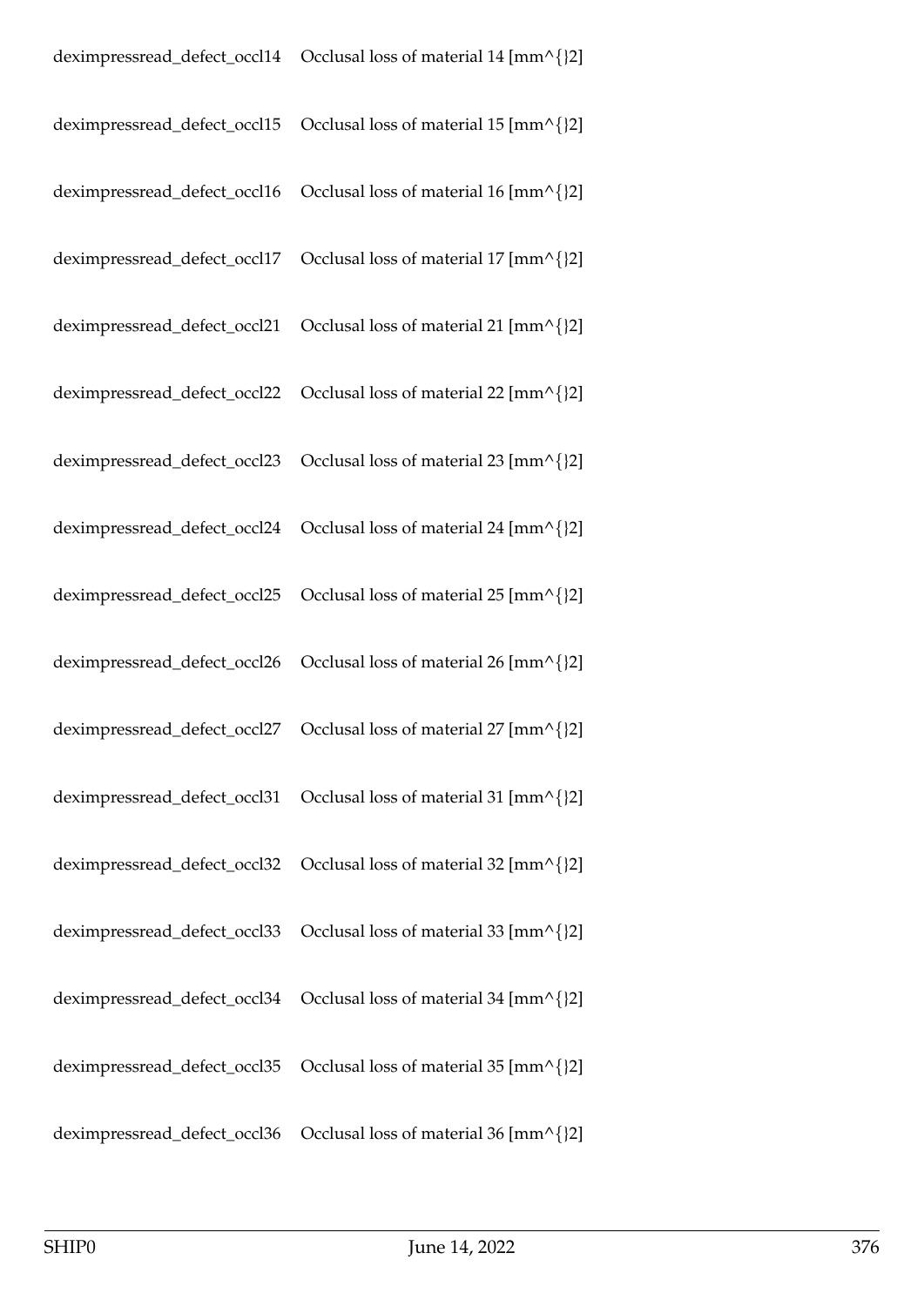| <b>MEX</b> | <b>Medical examination</b> |
|------------|----------------------------|
|            |                            |
|            |                            |
|            |                            |
|            |                            |
|            |                            |
|            |                            |
|            |                            |
|            |                            |

| <b>PHYSEXAM</b><br><b>ALLGEMEI</b> | Physical examinations except sonography<br><b>General Information</b> |                                 |
|------------------------------------|-----------------------------------------------------------------------|---------------------------------|
| all_udat                           | Date of Examination                                                   |                                 |
| all_uznr                           | <b>Examination center</b>                                             |                                 |
|                                    |                                                                       | 1 - Greifswald<br>2 - Stralsund |
| all_ubeg                           | <b>Start of Examinations</b>                                          |                                 |
| all_uend                           | End of Examinations                                                   |                                 |
| all_bsnr                           | Particularities                                                       |                                 |
|                                    |                                                                       | 0 - alle ärtzlich               |

0 - alle ärtzliche Untersuchungen ohne besondere Vorkommnisse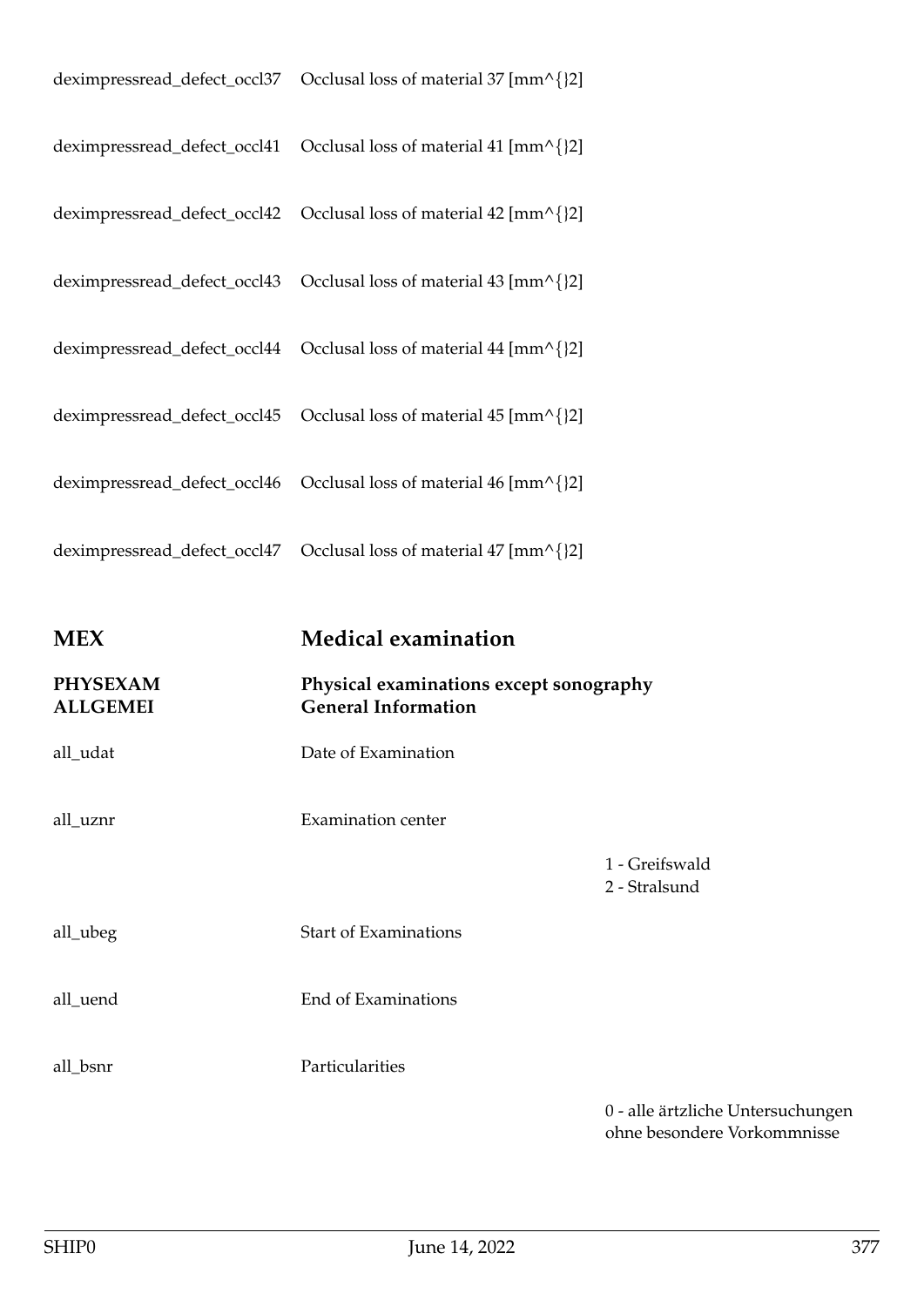1 - mindestens ein besonderes Vorkommnis bei ärztlichen Untersuchungen 8 - alle ärztlichen Untersuchungen nicht durchführbar 9 - Verweigerung aller ärztlichen Untersuchungen

| all_note        | <b>What Particularities</b>                          |                                                                                                                                                                                                                                                                                                                                                                                                          |
|-----------------|------------------------------------------------------|----------------------------------------------------------------------------------------------------------------------------------------------------------------------------------------------------------------------------------------------------------------------------------------------------------------------------------------------------------------------------------------------------------|
| <b>BLOODURI</b> | <b>Blood and Urine Sampling, General Information</b> |                                                                                                                                                                                                                                                                                                                                                                                                          |
| blt_usnr        | <b>Blood Sampling: Observer</b>                      |                                                                                                                                                                                                                                                                                                                                                                                                          |
|                 |                                                      | 1 - Untersucher 1<br>2 - Untersucher 2<br>3 - Untersucher 3<br>4 - Untersucher 4<br>5 - Untersucher 5<br>6 - Untersucher 6<br>7 - Untersucher 7<br>8 - Untersucher 8<br>9 - Untersucher 9<br>10 - Untersucher 10<br>11 - Untersucher 11<br>12 - Untersucher 12<br>13 - Untersucher 13<br>14 - Untersucher 14<br>15 - Untersucher 15<br>16 - Untersucher 16<br>17 - Untersucher 17<br>18 - Untersucher 18 |
| blt_beg         | <b>Blood Sampling: Start</b>                         |                                                                                                                                                                                                                                                                                                                                                                                                          |
| blt_end         | Blood Sampling: End                                  |                                                                                                                                                                                                                                                                                                                                                                                                          |
| blt_grav        | <b>Blood Sampling: Pregnancy</b>                     |                                                                                                                                                                                                                                                                                                                                                                                                          |
|                 |                                                      | $0$ - nein<br>$1 - ja$<br>2 - nicht sicher<br>3 - nicht erhebbar<br>4 - Antwort verweigert                                                                                                                                                                                                                                                                                                               |
| blt_ssw         | Blood Sampling: Week of Pregnancy                    |                                                                                                                                                                                                                                                                                                                                                                                                          |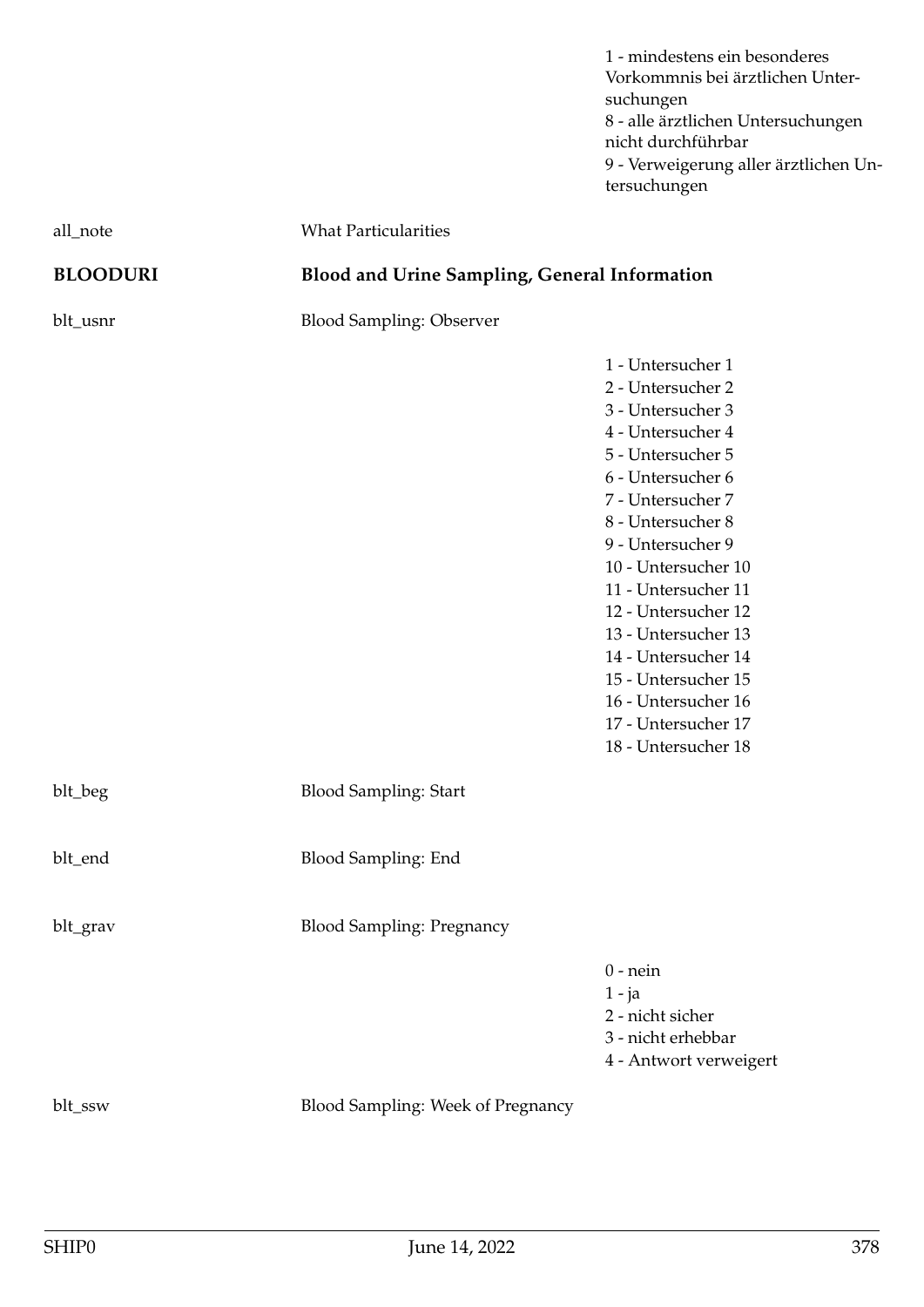| blt_ssm         | Blood Sampling: Month of Pregnancy          |                                                                                                                                                                                           |
|-----------------|---------------------------------------------|-------------------------------------------------------------------------------------------------------------------------------------------------------------------------------------------|
| blt_bsnr        | <b>Blood Sampling: Particularities</b>      |                                                                                                                                                                                           |
|                 |                                             | 0 - ohne besondere Vorkommnisse<br>1 - besondere Vorkommnisse<br>7 - Befundbogen nicht erhebbar<br>8 - untere Altersgrenze<br>9 - Verweigerung                                            |
| blt_note        | <b>Blood Sampling: What Particularities</b> |                                                                                                                                                                                           |
| blt_ess         | <b>Blood Sampling: Nonfasting?</b>          |                                                                                                                                                                                           |
|                 |                                             | 0 - nüchtern<br>1 - postprandial                                                                                                                                                          |
| blt_zeit        | Blood Sampling: Time of last Meal?          |                                                                                                                                                                                           |
| blt_vol         | Blood Sampling: Amount of Blood Taken       |                                                                                                                                                                                           |
| blt_mens        | <b>Blood Sampling: Menstruation</b>         |                                                                                                                                                                                           |
|                 |                                             | $0$ - nein<br>$1 - ja$<br>2 - nicht sicher<br>3 - nicht erhebbar<br>4 - Antwort verweigert                                                                                                |
| blt_urin        | Blood Sampling: Spot Urine Possible?        |                                                                                                                                                                                           |
| <b>BLOODPRE</b> | <b>Blood Pressure &amp; Heart Rate</b>      | 0 - keine Urinprobe<br>1 - Urinprobe abgegeben                                                                                                                                            |
| rr_usnr         | <b>Blood Pressure: Observer</b>             |                                                                                                                                                                                           |
|                 |                                             | 1 - Untersucher 1<br>2 - Untersucher 2<br>3 - Untersucher 3<br>4 - Untersucher 4<br>5 - Untersucher 5<br>6 - Untersucher 6<br>7 - Untersucher 7<br>8 - Untersucher 8<br>9 - Untersucher 9 |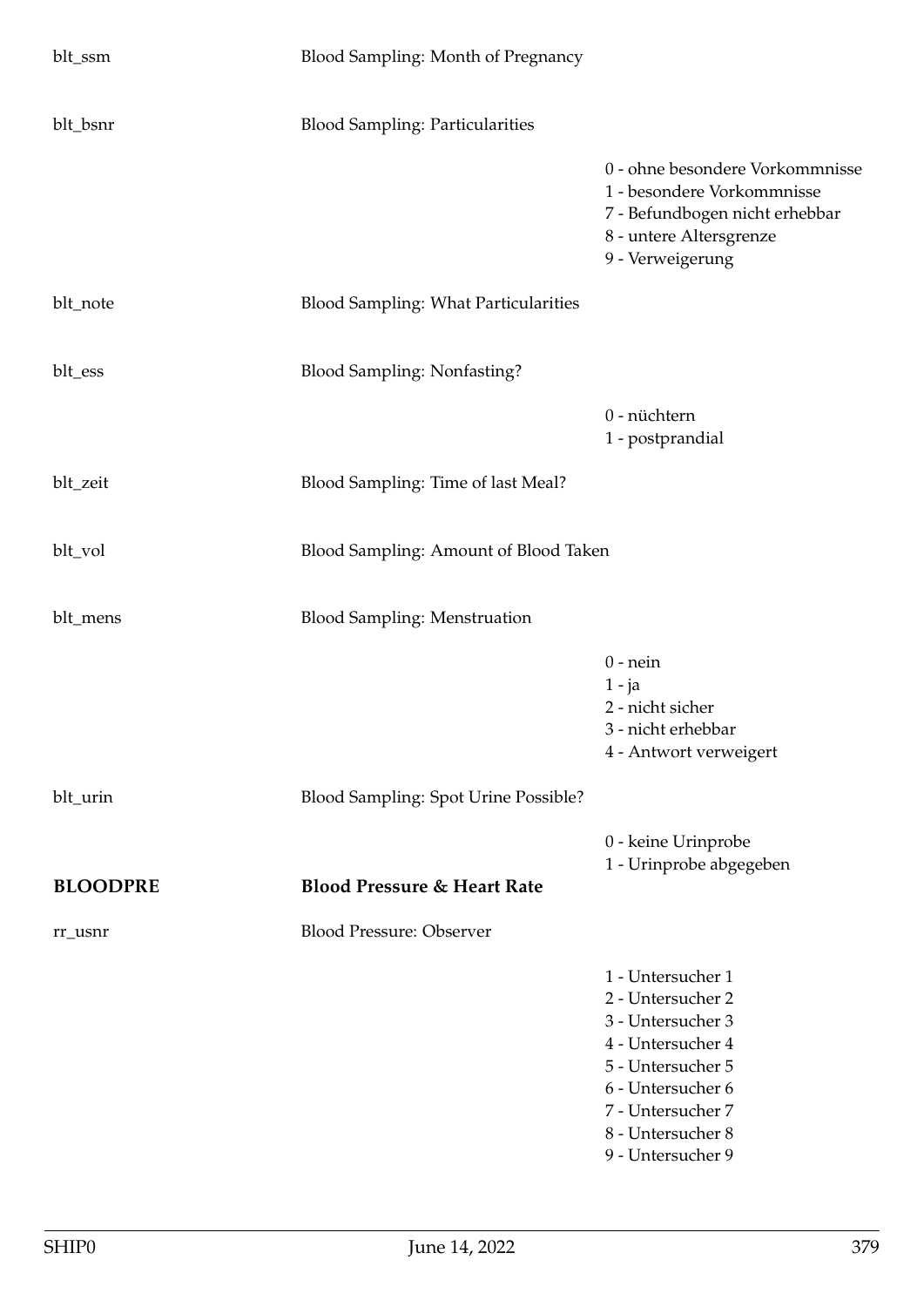|         |                                             | 10 - Untersucher 10<br>11 - Untersucher 11<br>12 - Untersucher 12<br>13 - Untersucher 13<br>14 - Untersucher 14<br>15 - Untersucher 15<br>16 - Untersucher 16<br>17 - Untersucher 17<br>18 - Untersucher 18                                                                                                                                                                                                                                                                                                                                                                                                                                                                                |
|---------|---------------------------------------------|--------------------------------------------------------------------------------------------------------------------------------------------------------------------------------------------------------------------------------------------------------------------------------------------------------------------------------------------------------------------------------------------------------------------------------------------------------------------------------------------------------------------------------------------------------------------------------------------------------------------------------------------------------------------------------------------|
| rr_beg  | <b>Blood Pressure: Start</b>                |                                                                                                                                                                                                                                                                                                                                                                                                                                                                                                                                                                                                                                                                                            |
| rr_end  | <b>Blood Pressure: End</b>                  |                                                                                                                                                                                                                                                                                                                                                                                                                                                                                                                                                                                                                                                                                            |
| rr_grid | <b>Blood Pressure: Device</b>               |                                                                                                                                                                                                                                                                                                                                                                                                                                                                                                                                                                                                                                                                                            |
|         |                                             | 1 - Waage Soehnle S20: 10022<br>2 - Waage Soehnle S20: 10014<br>3 - Längenmessgerät Soehnle: rot<br>4 - Längenmessgerät Soehnle<br>5 - EKG Personal 120: 04164<br>6 - EKG Personal 120: 04339<br>7 - Vingmed CFM800A: 9508SP7194<br>8 - Masters VST: 622<br>9 - RR Omron HEP705CP: 50600278<br>10 - RR Omron HEP705CP: 50600277<br>11 - Waage Seca mit Laengenmaess.:<br>972298<br>12 - EKG Personal 210 LT: 00905<br>13 - Vingmed CFM800A:<br>1123MN000220<br>14 - Masters VST: 695<br>15 - RR Omron HEP705CP: 50600279<br>16 - RR Omron HEP705CP: 50600280<br>17 - RR Omron HEP705CP: 50600273<br>18 - RR Omron HEP705CP: 50600274<br>19 - RR Omron HEP705CP:<br>20 - RR Omron HEP705CP: |
| rr_bsnr | <b>Blood Pressure: Particularities</b>      |                                                                                                                                                                                                                                                                                                                                                                                                                                                                                                                                                                                                                                                                                            |
|         |                                             | 0 - ohne besondere Vorkommnisse<br>1 - besondere Vorkommnisse<br>7 - Befundbogen nicht erhebbar<br>8 - untere Altersgrenze<br>9 - Verweigerung                                                                                                                                                                                                                                                                                                                                                                                                                                                                                                                                             |
| rr_note | <b>Blood Pressure: What Particularities</b> |                                                                                                                                                                                                                                                                                                                                                                                                                                                                                                                                                                                                                                                                                            |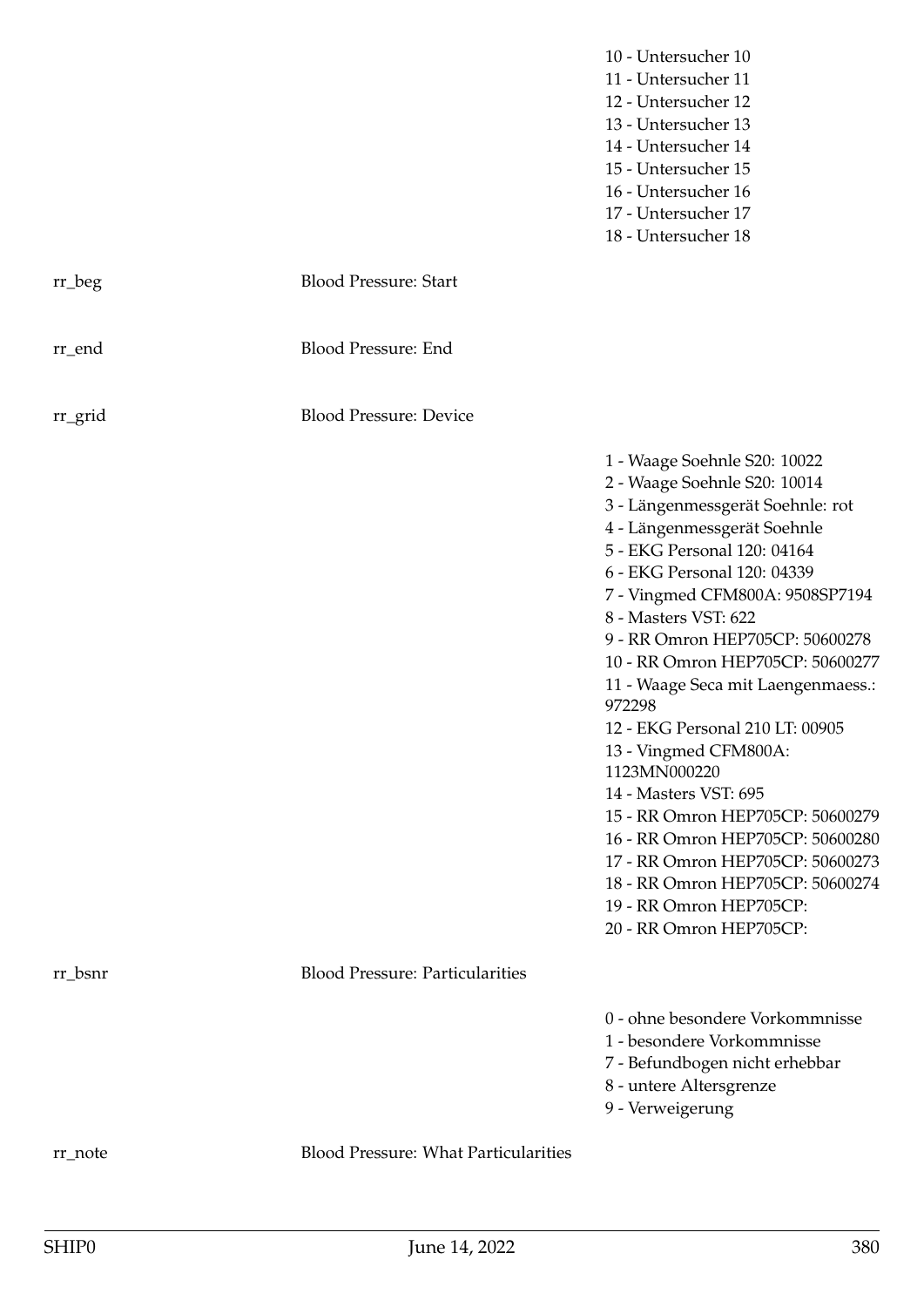| rr_magr              | <b>Blood Pressure: Cuff Size</b>          |                                                                                 |
|----------------------|-------------------------------------------|---------------------------------------------------------------------------------|
|                      |                                           | 1 - Manschettengröße 1<br>2 - Manschettengröße 2                                |
| $rr_$ Z1             | Blood Pressure: Time Measurement 1        |                                                                                 |
| $rr$ <sub>-ps1</sub> | Blood Pressure: Systolic BP 1             |                                                                                 |
| $rr\_pd1$            | Blood Pressure: Diastolic BP 1            |                                                                                 |
| rr_hr1               | Blood Pressure: Heart Rate 1              |                                                                                 |
| $rr_pq1$             | Blood Pressure: Pulse Quality 1           |                                                                                 |
|                      |                                           | 0 - regelmäßig<br>1 - unregelmäßig<br>8 - nicht beurteilen<br>9 - nicht erhoben |
| $rr_zz$              | <b>Blood Pressure: Time Measurement 2</b> |                                                                                 |
| $rr_{PS2}$           | Blood Pressure: Systolic BP 2             |                                                                                 |
| $rr_p d2$            | Blood Pressure: Diastolic BP 2            |                                                                                 |
| $rr_hr2$             | <b>Blood Pressure: Heart Rate 2</b>       |                                                                                 |
| $rr_pq2$             | <b>Blood Pressure: Pulse Quality 2</b>    |                                                                                 |
|                      |                                           | 0 - regelmäßig<br>1 - unregelmäßig<br>8 - nicht beurteilen<br>9 - nicht erhoben |
| $rr_zz3$             | <b>Blood Pressure: Time Measurement 3</b> |                                                                                 |
| $rr_{PS}3$           | Blood Pressure: Systolic BP 3             |                                                                                 |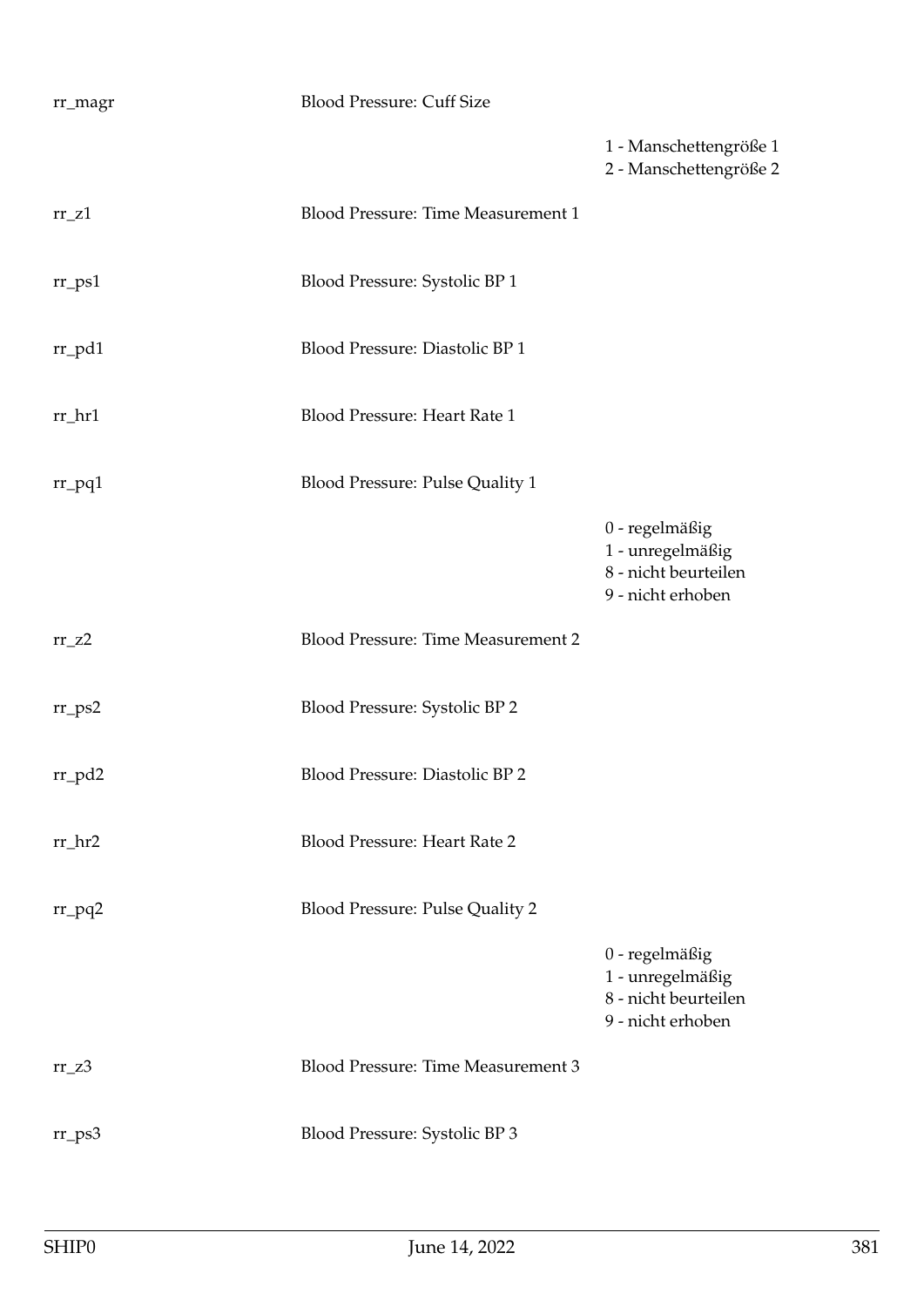| $rr_p d3$      | Blood Pressure: Diastolic BP 3                   |                                                                                                                                                                                                                                                                                                                                                                                                          |
|----------------|--------------------------------------------------|----------------------------------------------------------------------------------------------------------------------------------------------------------------------------------------------------------------------------------------------------------------------------------------------------------------------------------------------------------------------------------------------------------|
| $rr_hr3$       | Blood Pressure: Heart Rate 3                     |                                                                                                                                                                                                                                                                                                                                                                                                          |
| $rr_pq3$       | Blood Pressure: Pulse Quality 3                  |                                                                                                                                                                                                                                                                                                                                                                                                          |
|                |                                                  | 0 - regelmäßig<br>1 - unregelmäßig<br>8 - nicht beurteilen<br>9 - nicht erhoben                                                                                                                                                                                                                                                                                                                          |
| $rr_{psm}$     | Blood Pressure: Systolic BP 1.-3. Average Value  |                                                                                                                                                                                                                                                                                                                                                                                                          |
| rr_pdm         | Blood Pressure: Diastolic BP 1.-3. Average Value |                                                                                                                                                                                                                                                                                                                                                                                                          |
| rr_hrm         | Blood Pressure: Heart Rate 1.-3. Average Value   |                                                                                                                                                                                                                                                                                                                                                                                                          |
| <b>ECGALLG</b> | <b>ECG, General Information</b>                  |                                                                                                                                                                                                                                                                                                                                                                                                          |
| ekg_usnr       | <b>ECG</b> : Observer                            |                                                                                                                                                                                                                                                                                                                                                                                                          |
|                |                                                  | 1 - Untersucher 1<br>2 - Untersucher 2<br>3 - Untersucher 3<br>4 - Untersucher 4<br>5 - Untersucher 5<br>6 - Untersucher 6<br>7 - Untersucher 7<br>8 - Untersucher 8<br>9 - Untersucher 9<br>10 - Untersucher 10<br>11 - Untersucher 11<br>12 - Untersucher 12<br>13 - Untersucher 13<br>14 - Untersucher 14<br>15 - Untersucher 15<br>16 - Untersucher 16<br>17 - Untersucher 17<br>18 - Untersucher 18 |
| ekg_end        | ECG: End of 1st Complex                          |                                                                                                                                                                                                                                                                                                                                                                                                          |
| ekg_grid       | <b>ECG</b> : Device                              |                                                                                                                                                                                                                                                                                                                                                                                                          |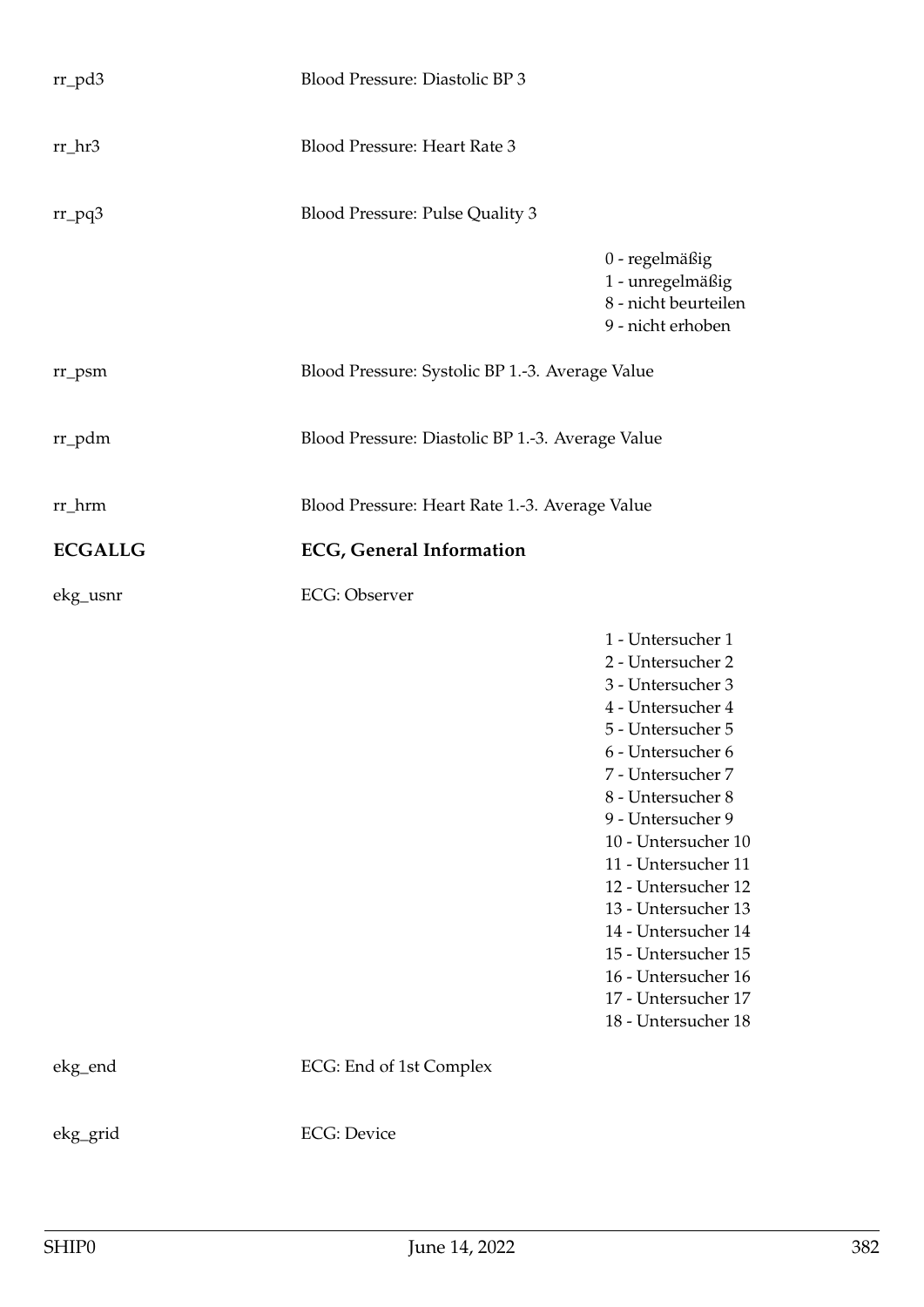|                 |                                  | 1 - Waage Soehnle S20: 10022<br>2 - Waage Soehnle S20: 10014<br>3 - Längenmessgerät Soehnle: rot<br>4 - Längenmessgerät Soehnle<br>5 - EKG Personal 120: 04164<br>6 - EKG Personal 120: 04339<br>7 - Vingmed CFM800A: 9508SP7194<br>8 - Masters VST: 622<br>9 - RR Omron HEP705CP: 50600278<br>10 - RR Omron HEP705CP: 50600277<br>11 - Waage Seca mit Laengenmaess.:<br>972298<br>12 - EKG Personal 210 LT: 00905<br>13 - Vingmed CFM800A:<br>1123MN000220<br>14 - Masters VST: 695<br>15 - RR Omron HEP705CP: 50600279<br>16 - RR Omron HEP705CP: 50600280<br>17 - RR Omron HEP705CP: 50600273<br>18 - RR Omron HEP705CP: 50600274<br>19 - RR Omron HEP705CP:<br>20 - RR Omron HEP705CP: |
|-----------------|----------------------------------|--------------------------------------------------------------------------------------------------------------------------------------------------------------------------------------------------------------------------------------------------------------------------------------------------------------------------------------------------------------------------------------------------------------------------------------------------------------------------------------------------------------------------------------------------------------------------------------------------------------------------------------------------------------------------------------------|
| ekg_pace        | <b>ECG</b> : Pacemaker           |                                                                                                                                                                                                                                                                                                                                                                                                                                                                                                                                                                                                                                                                                            |
|                 |                                  | 0 - kein Herzschrittmacher<br>1 - Patient mit Herzschrittmacher                                                                                                                                                                                                                                                                                                                                                                                                                                                                                                                                                                                                                            |
| ekg_bsnr        | <b>ECG</b> : Particularities     |                                                                                                                                                                                                                                                                                                                                                                                                                                                                                                                                                                                                                                                                                            |
|                 |                                  | 0 - ohne besondere Vorkommnisse<br>1 - besondere Vorkommnisse<br>7 - Befundbogen nicht erhebbar<br>8 - untere Altersgrenze<br>9 - Verweigerung                                                                                                                                                                                                                                                                                                                                                                                                                                                                                                                                             |
| ekg_note        | <b>ECG: What Particularities</b> |                                                                                                                                                                                                                                                                                                                                                                                                                                                                                                                                                                                                                                                                                            |
| <b>NEUROLOG</b> | <b>Neurological Examination</b>  |                                                                                                                                                                                                                                                                                                                                                                                                                                                                                                                                                                                                                                                                                            |
| neu_usnr        | Neuroscreening: Observer         |                                                                                                                                                                                                                                                                                                                                                                                                                                                                                                                                                                                                                                                                                            |
|                 |                                  | 1 - Untersucher 1<br>2 - Untersucher 2<br>3 - Untersucher 3<br>4 - Untersucher 4<br>5 - Untersucher 5<br>6 - Untersucher 6<br>7 - Untersucher 7<br>8 - Untersucher 8                                                                                                                                                                                                                                                                                                                                                                                                                                                                                                                       |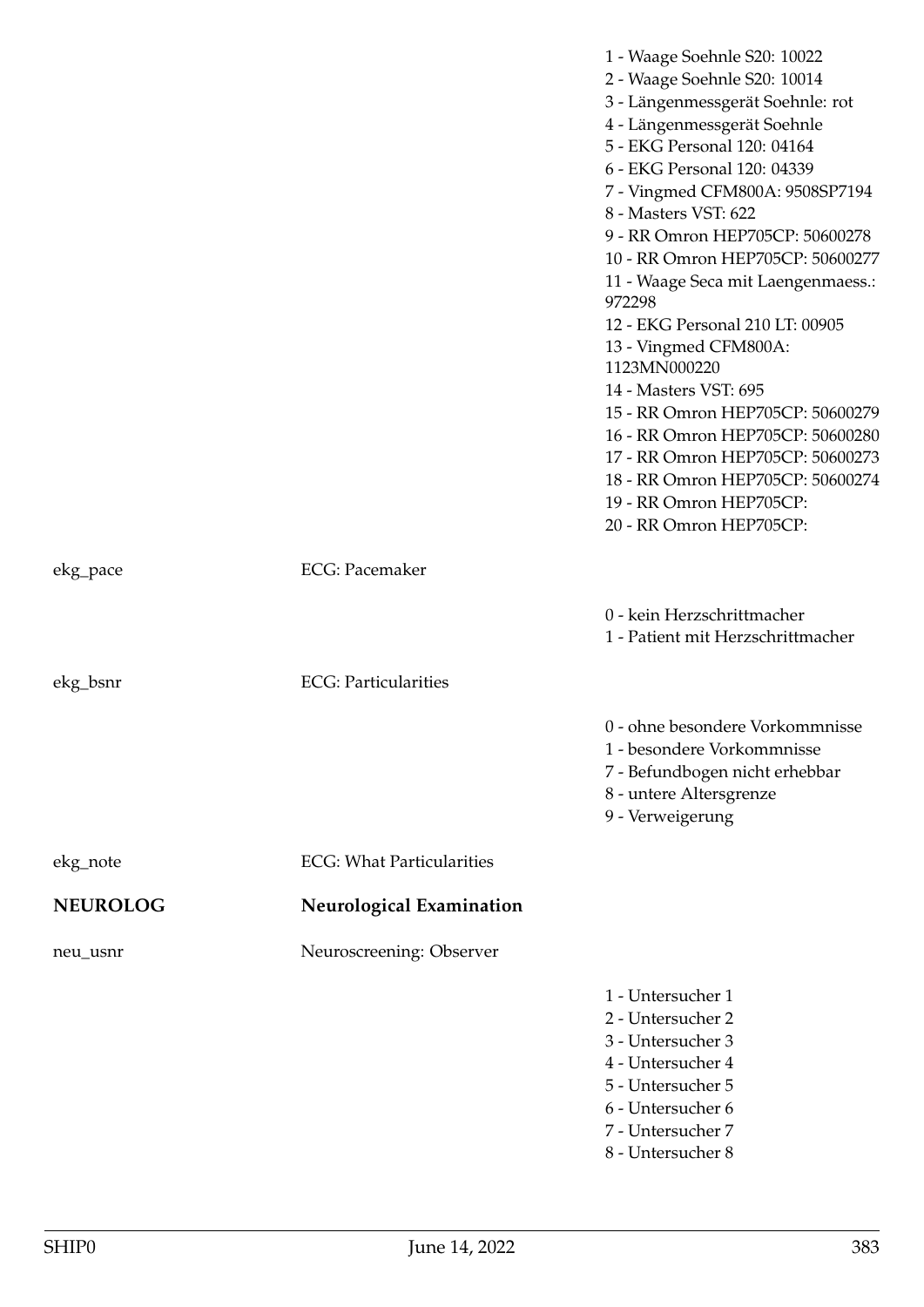|          |                                       | 9 - Untersucher 9<br>10 - Untersucher 10<br>11 - Untersucher 11<br>12 - Untersucher 12<br>13 - Untersucher 13<br>14 - Untersucher 14<br>15 - Untersucher 15<br>16 - Untersucher 16<br>17 - Untersucher 17<br>18 - Untersucher 18 |
|----------|---------------------------------------|----------------------------------------------------------------------------------------------------------------------------------------------------------------------------------------------------------------------------------|
| neu_bsnr | Neuroscreening: Particularities       |                                                                                                                                                                                                                                  |
|          |                                       | 0 - ohne besondere Vorkommnisse<br>1 - besondere Vorkommnisse<br>7 - Befundbogen nicht erhebbar<br>8 - untere Altersgrenze<br>9 - Verweigerung                                                                                   |
| neu_note | Neuroscreening: What Particularities  |                                                                                                                                                                                                                                  |
| neu_gang | Neuroscreening: Gait                  |                                                                                                                                                                                                                                  |
|          |                                       | 0 - normal<br>1 - langsamer Gang<br>2 - mühsamer Gang<br>3 - schwere Gangstörung<br>4 - laufen nicht möglich<br>8 - nicht beurteilbar<br>9 - nicht erhoben                                                                       |
| neu_circ | Neuroscreening: Gait Legcircumduction |                                                                                                                                                                                                                                  |
|          |                                       | $0$ - nein<br>$1 - ja$<br>8 - nicht beurteilbar<br>9 - nicht erhoben                                                                                                                                                             |
| neu_brei | Neuroscreening: Gait wide             |                                                                                                                                                                                                                                  |
|          |                                       | $0$ - nein<br>$1 - ja$<br>8 - nicht beurteilbar<br>9 - nicht erhoben                                                                                                                                                             |
| neu_hink | Neuroscreening: Gait Limping/Dragging |                                                                                                                                                                                                                                  |
|          |                                       | $0$ - nein<br>$1 - ja$                                                                                                                                                                                                           |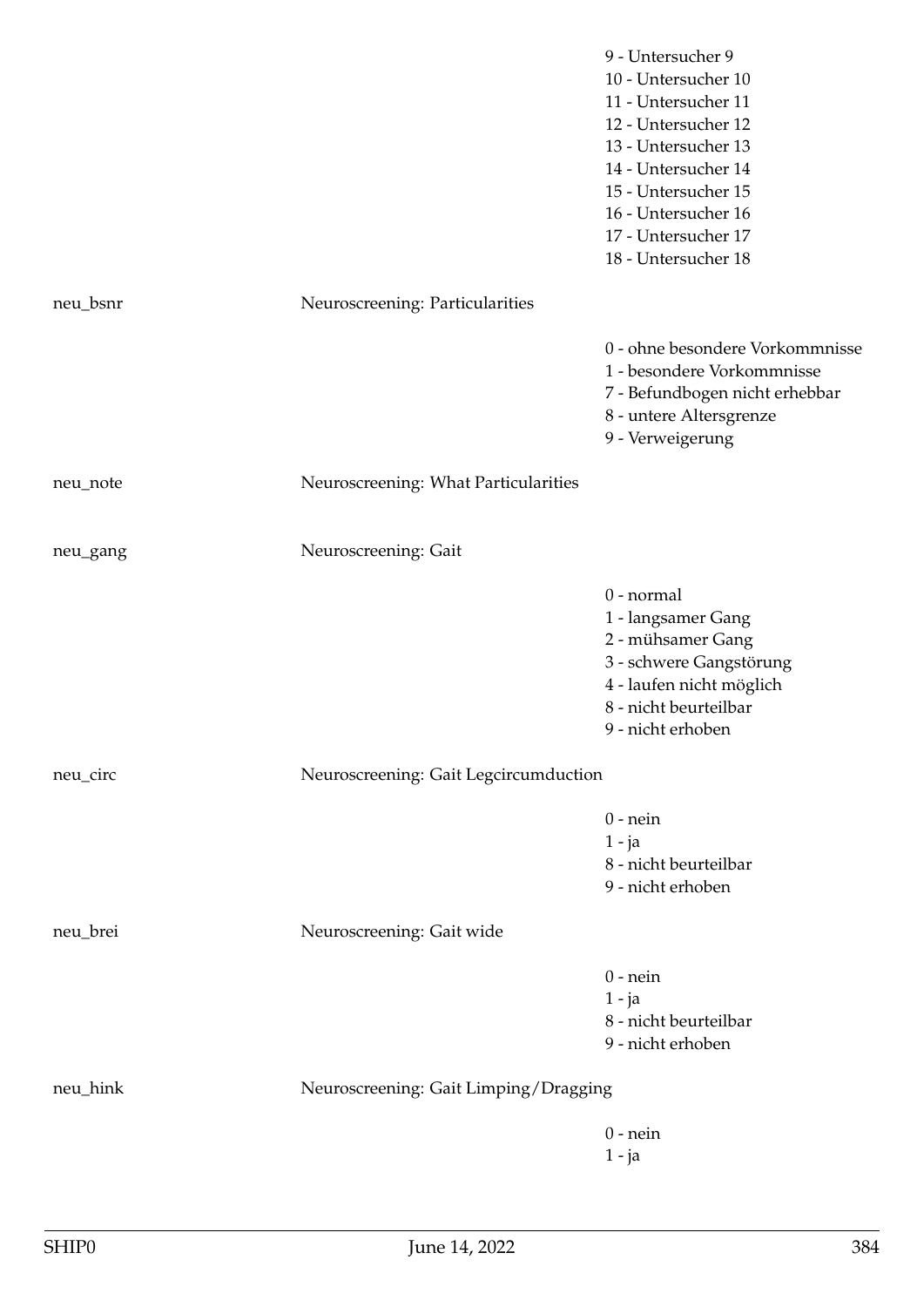|          |                                    | 8 - nicht beurteilbar<br>9 - nicht erhoben                                                                                                                                           |
|----------|------------------------------------|--------------------------------------------------------------------------------------------------------------------------------------------------------------------------------------|
| neu_pare | Neuroscreening: Gait Paresis       |                                                                                                                                                                                      |
|          |                                    | $0$ - nein<br>$1 - ja$<br>8 - nicht beurteilbar<br>9 - nicht erhoben                                                                                                                 |
| neu_mit  | Neuroscreening: Gait Arm Swinging  |                                                                                                                                                                                      |
|          |                                    | $0$ - nein<br>$1 - ja$<br>8 - nicht beurteilbar<br>9 - nicht erhoben                                                                                                                 |
| neu_kine | Neuroscreening: Brady-/Hypokinesis |                                                                                                                                                                                      |
|          |                                    | 0 - keine<br>1 - diskrete Verlangsamung<br>2 - leichtgradige Verlangsamung<br>3 - mäßige Verlangsamung<br>4 - erhebliche Verlangsamung<br>8 - nicht beurteilbar<br>9 - nicht erhoben |
| neu_absi | Neuroscreening: Arm Drift          |                                                                                                                                                                                      |
|          |                                    | $0$ - nein<br>$1 - ja$<br>8 - nicht beurteilbar<br>9 - nicht erhoben                                                                                                                 |
| neu_arm  | Neuroscreening: Arm Weakness       |                                                                                                                                                                                      |
|          |                                    | $0$ - nein<br>$1 - ja$<br>8 - nicht beurteilbar<br>9 - nicht erhoben                                                                                                                 |
| neu_fall | Neuroscreening: Tendency to Fall   |                                                                                                                                                                                      |
|          |                                    | $0$ - nein<br>$1 - ja$<br>8 - nicht beurteilbar<br>9 - nicht erhoben                                                                                                                 |
| neu_rigi | Neuroscreening: Rigidity           |                                                                                                                                                                                      |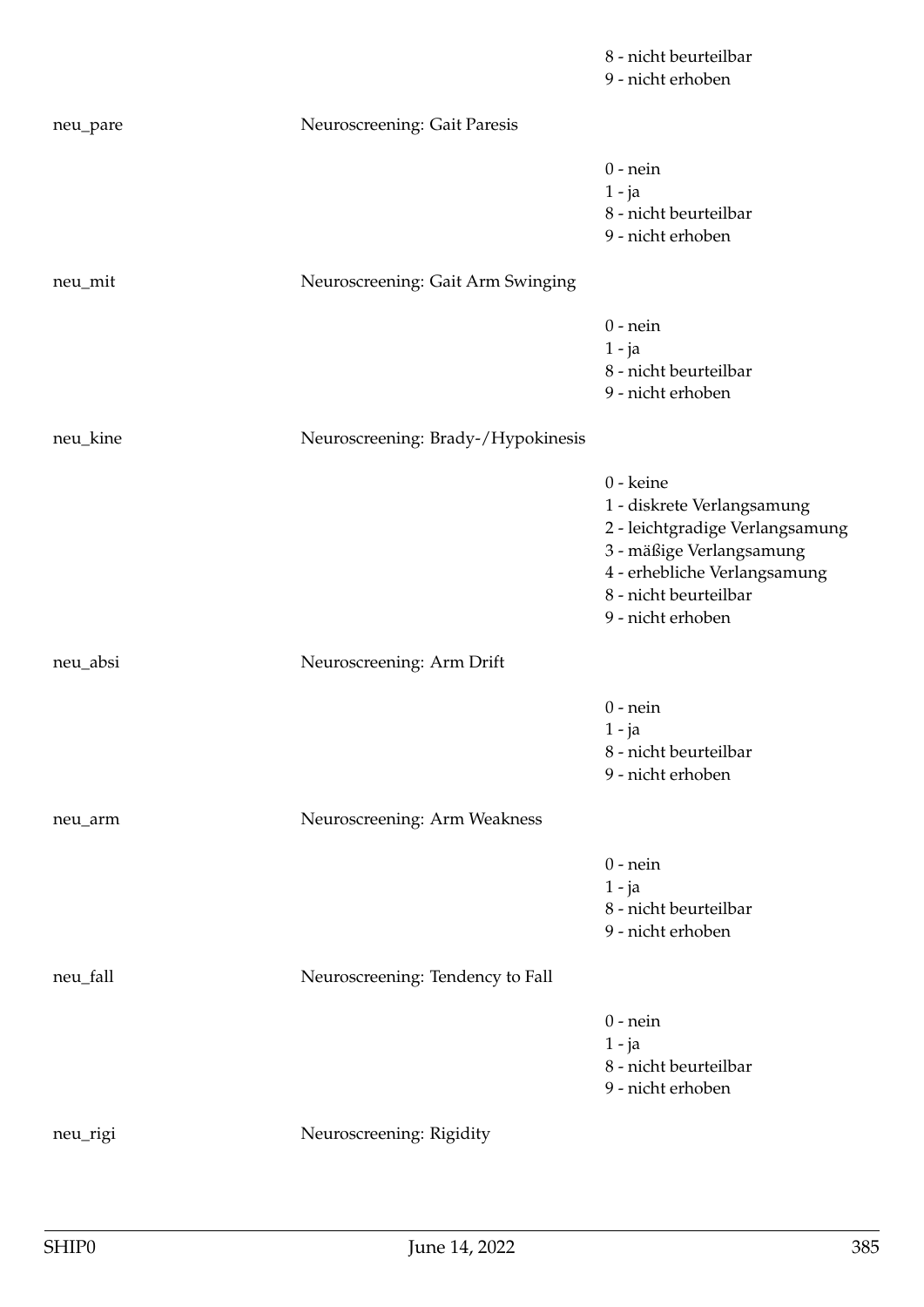|          |                                     | 0 - keine<br>1 - diskrete Rigidität<br>2 - leichte bis mäßige Rigidität<br>3 - erheblicher Rigor<br>4 - schwere Rigidität<br>8 - nicht beurteilbar                                                                      |
|----------|-------------------------------------|-------------------------------------------------------------------------------------------------------------------------------------------------------------------------------------------------------------------------|
| neu_halt | Neuroscreening: Intention Tremor    |                                                                                                                                                                                                                         |
|          |                                     | 0 - nicht vorhanden<br>1 - leichter Tremor<br>2 - mittlere Amplituden nur während<br>Bewegung<br>3 - mittlere Amplituden auch bei Hal-<br>tetremor<br>4 - hohe Amplituden<br>8 - nicht beurteilbar<br>9 - nicht erhoben |
| neu_ruhe | Neuroscreening: Hand Rest Tremor    |                                                                                                                                                                                                                         |
|          |                                     | 0 - nicht vorhanden<br>1 - leichter Tremor<br>2 - mittlere Amplituden nur während<br>Bewegung<br>3 - mittlere Amplituden auch bei Hal-<br>tetremor<br>4 - hohe Amplituden<br>8 - nicht beurteilbar<br>9 - nicht erhoben |
| neu_aspr | Neuroscreening: Language            |                                                                                                                                                                                                                         |
|          |                                     | 0 - normal<br>1 - geringer Verlust der Audruck-<br>skraft<br>2 - mäßig beeinträchtigt<br>3 - erheblich beeinträchtigt<br>4 - unverständlich<br>8 - nicht beurteilbar<br>9 - nicht erhoben                               |
| neu_kopf | Neuroscreening: Head Nodding Tremor |                                                                                                                                                                                                                         |
|          |                                     | $0$ - nein<br>$1 - ja$<br>8 - nicht beurteilbar<br>9 - nicht erhoben                                                                                                                                                    |
| neu_hals | Neuroscreening: Torticollis         |                                                                                                                                                                                                                         |
|          |                                     |                                                                                                                                                                                                                         |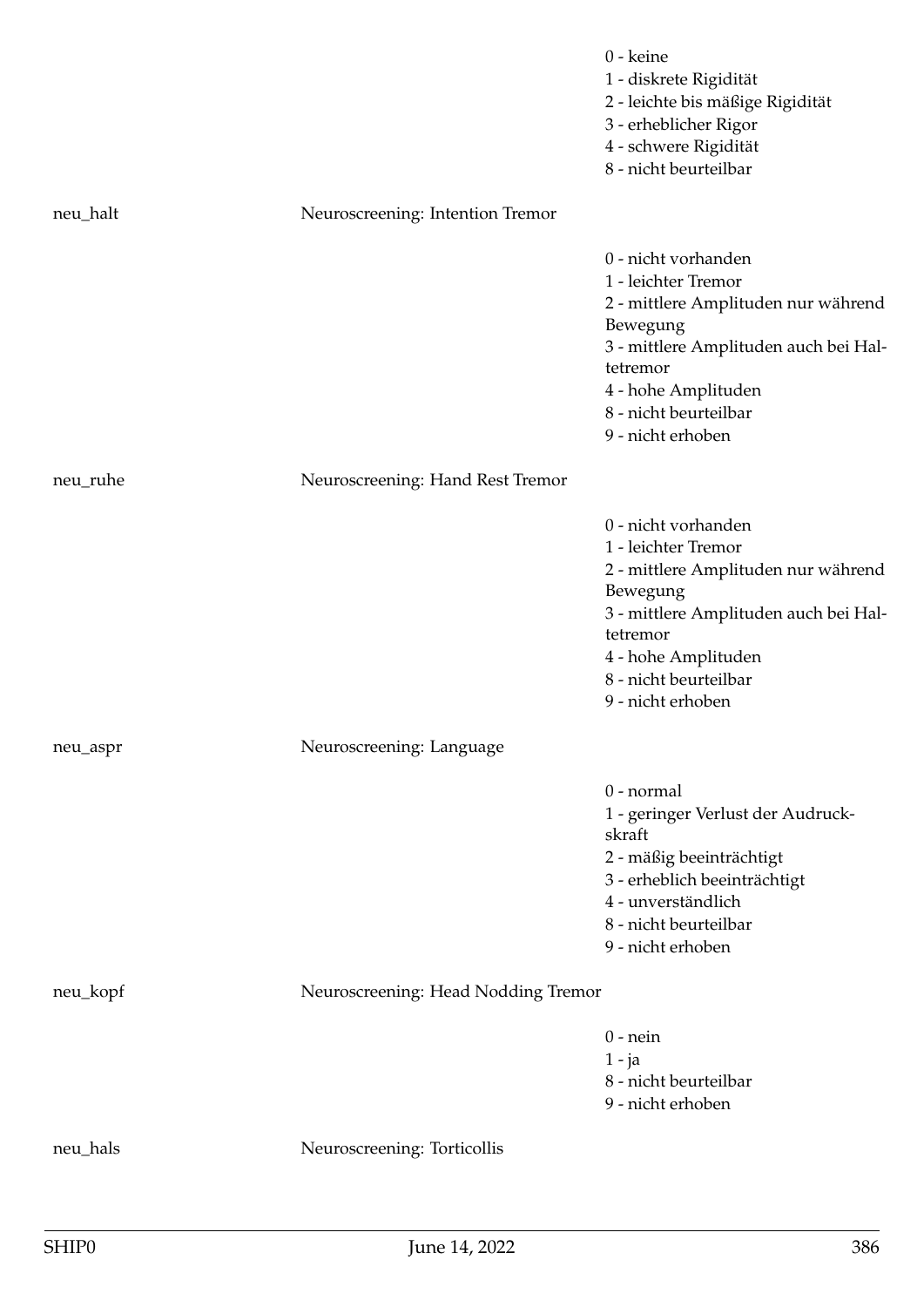|                |                                        | $0$ - nein<br>$1 - ja$<br>8 - nicht beurteilbar<br>9 - nicht erhoben                                                                                                                                                                                                                                                                                                                                     |
|----------------|----------------------------------------|----------------------------------------------------------------------------------------------------------------------------------------------------------------------------------------------------------------------------------------------------------------------------------------------------------------------------------------------------------------------------------------------------------|
| neu_grim       | Neuroscreening: Involuntary Grimassing |                                                                                                                                                                                                                                                                                                                                                                                                          |
|                |                                        | $0$ - nein<br>$1 - ja$<br>8 - nicht beurteilbar<br>9 - nicht erhoben                                                                                                                                                                                                                                                                                                                                     |
| neu_schw       | Neuroscreening: Severity               |                                                                                                                                                                                                                                                                                                                                                                                                          |
|                |                                        | 0 - nicht krank<br>1 - Grenzfall<br>2 - leicht krank<br>3 - mäßig krank<br>4 - deutlich krank<br>5 - schwer krank<br>6 - extrem schwer krank<br>8 - nicht beurteilbar<br>9 - nicht erhoben                                                                                                                                                                                                               |
| neu_diag       | Neuroscreening: Diagnoses              |                                                                                                                                                                                                                                                                                                                                                                                                          |
| <b>SOMATOM</b> | <b>Somatometric Measurements</b>       |                                                                                                                                                                                                                                                                                                                                                                                                          |
| som_usnr       | Somatometr: Observer                   |                                                                                                                                                                                                                                                                                                                                                                                                          |
|                |                                        | 1 - Untersucher 1<br>2 - Untersucher 2<br>3 - Untersucher 3<br>4 - Untersucher 4<br>5 - Untersucher 5<br>6 - Untersucher 6<br>7 - Untersucher 7<br>8 - Untersucher 8<br>9 - Untersucher 9<br>10 - Untersucher 10<br>11 - Untersucher 11<br>12 - Untersucher 12<br>13 - Untersucher 13<br>14 - Untersucher 14<br>15 - Untersucher 15<br>16 - Untersucher 16<br>17 - Untersucher 17<br>18 - Untersucher 18 |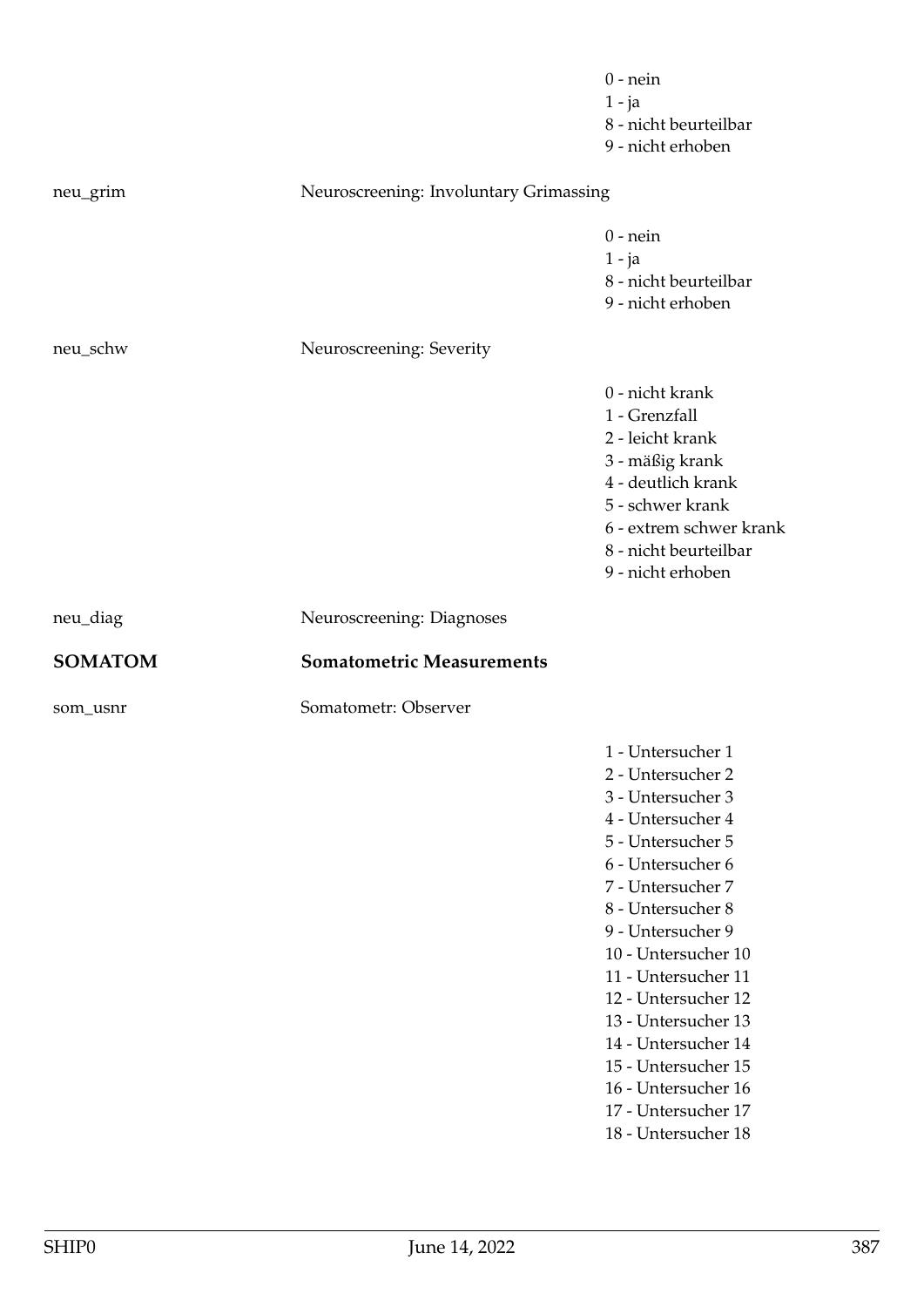| som_gid1 | Somatometr: Longimetry Device |                                                                                                                                                                                                                                                                                                                                                                                                                                                                                                                                                                                                                                                                                            |
|----------|-------------------------------|--------------------------------------------------------------------------------------------------------------------------------------------------------------------------------------------------------------------------------------------------------------------------------------------------------------------------------------------------------------------------------------------------------------------------------------------------------------------------------------------------------------------------------------------------------------------------------------------------------------------------------------------------------------------------------------------|
|          |                               | 1 - Waage Soehnle S20: 10022<br>2 - Waage Soehnle S20: 10014<br>3 - Längenmessgerät Soehnle: rot<br>4 - Längenmessgerät Soehnle<br>5 - EKG Personal 120: 04164<br>6 - EKG Personal 120: 04339<br>7 - Vingmed CFM800A: 9508SP7194<br>8 - Masters VST: 622<br>9 - RR Omron HEP705CP: 50600278<br>10 - RR Omron HEP705CP: 50600277<br>11 - Waage Seca mit Laengenmaess.:<br>972298<br>12 - EKG Personal 210 LT: 00905<br>13 - Vingmed CFM800A:<br>1123MN000220<br>14 - Masters VST: 695<br>15 - RR Omron HEP705CP: 50600279<br>16 - RR Omron HEP705CP: 50600280<br>17 - RR Omron HEP705CP: 50600273<br>18 - RR Omron HEP705CP: 50600274<br>19 - RR Omron HEP705CP:<br>20 - RR Omron HEP705CP: |
| som_gid2 | Somatometr: Weighing Machine  |                                                                                                                                                                                                                                                                                                                                                                                                                                                                                                                                                                                                                                                                                            |
|          |                               | 1 - Waage Soehnle S20: 10022<br>2 - Waage Soehnle S20: 10014<br>3 - Längenmessgerät Soehnle: rot<br>4 - Längenmessgerät Soehnle<br>5 - EKG Personal 120: 04164<br>6 - EKG Personal 120: 04339<br>7 - Vingmed CFM800A: 9508SP7194<br>8 - Masters VST: 622<br>9 - RR Omron HEP705CP: 50600278<br>10 - RR Omron HEP705CP: 50600277<br>11 - Waage Seca mit Laengenmaess.:<br>972298<br>12 - EKG Personal 210 LT: 00905                                                                                                                                                                                                                                                                         |

13 - Vingmed CFM800A:

15 - RR Omron HEP705CP: 50600279 16 - RR Omron HEP705CP: 50600280 17 - RR Omron HEP705CP: 50600273 18 - RR Omron HEP705CP: 50600274

14 - Masters VST: 695

1123MN000220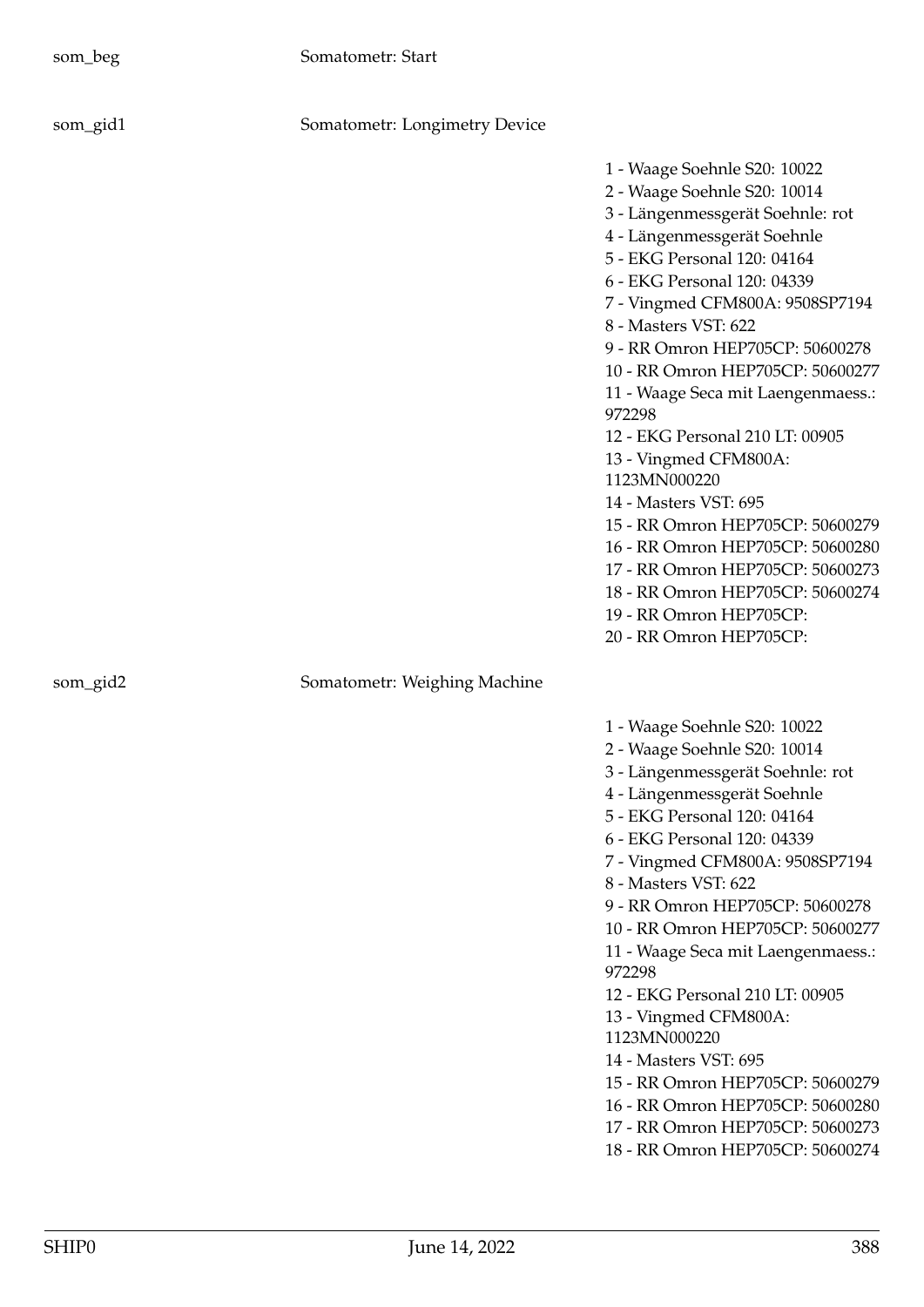20 - RR Omron HEP705CP: som\_bsnr Somatometr: Particularities 0 - ohne besondere Vorkommnisse 1 - besondere Vorkommnisse 7 - Befundbogen nicht erhebbar 8 - untere Altersgrenze 9 - Verweigerung som\_note Somatometr: What Particularities som\_groe Somatometr: Length som\_gew Somatometr: Weight som\_tail Somatometr: Waist som\_huef Somatometr: Hip **ECGPROCE ECG Processings** qt\_dis ECG: QT dispersion (ms) qtc\_dis ECG: QTc dispersion (ms) p\_dur ECG: P duration qrs\_dur ECG: QRS duration qt\_int ECG: QT interval qtc\_int ECG: QTc interval heart\_r ECG: Heart rate (bpm) p\_ax ECG: P axis (degrees)

19 - RR Omron HEP705CP: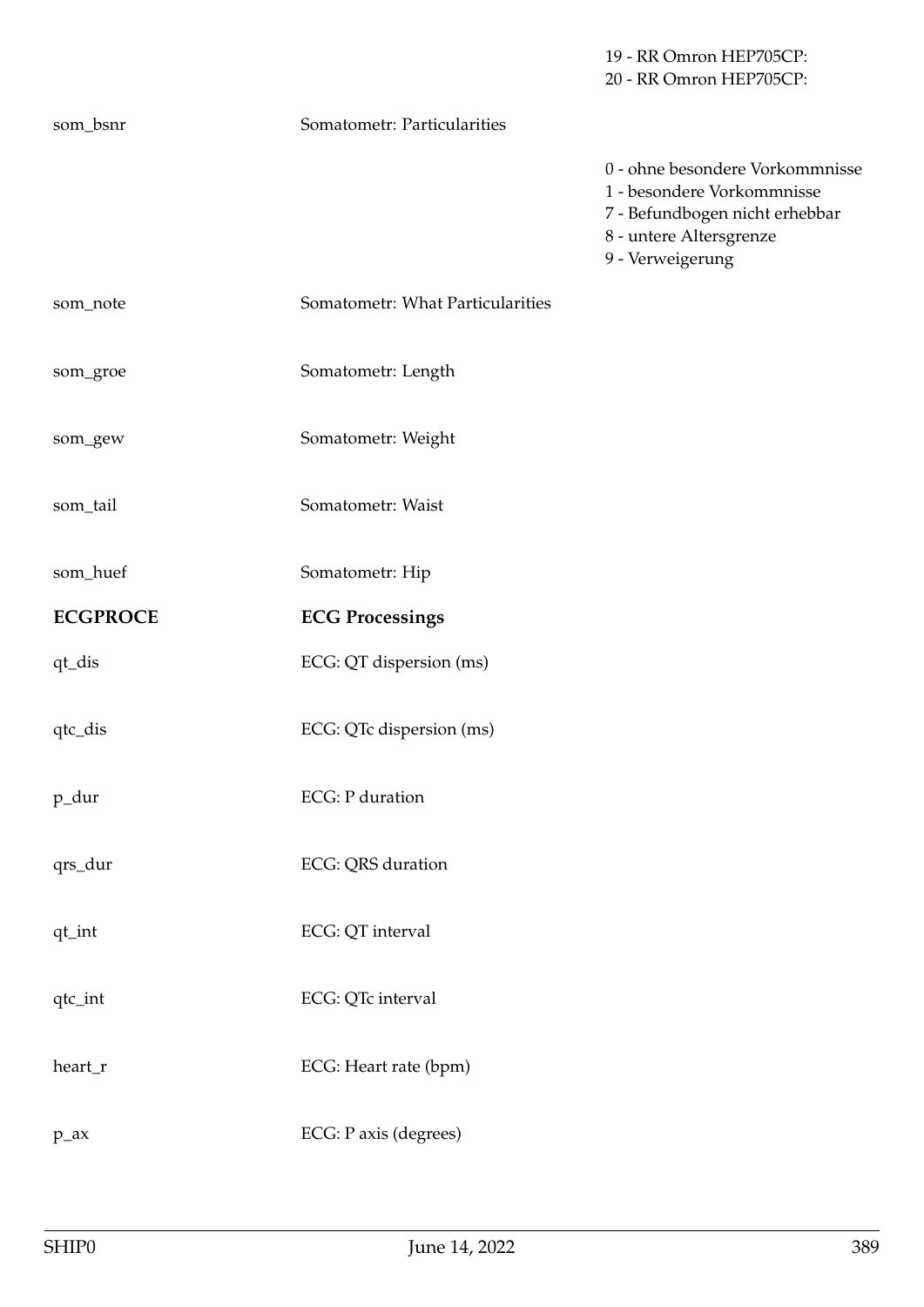| $qrs_ax$ | ECG: QRS axis (degrees)            |
|----------|------------------------------------|
| $t_{ax}$ | ECG: T axis (degrees)              |
| miq1     | ECG: min Q amplitude in lead I     |
| maqrs1   | ECG: max QRS amplitude in lead I   |
| miqrs1   | ECG: min QRS amplitude in lead I   |
| miq2     | ECG: min Q amplitude in lead II    |
| maqrs2   | ECG: max QRS amplitude in lead II  |
| miqrs2   | ECG: min QRS amplitude in lead II  |
| miq3     | ECG: min Q amplitude in lead III   |
| maqrs3   | ECG: max QRS amplitude in lead III |
| miqrs3   | ECG: min QRS amplitude in lead III |
| miqavr   | ECG: min Q amplitude aVR           |
| maqrsr   | ECG: max QRS amplitude aVR         |
| miqrsr   | ECG: min QRS amplitude aVR         |
| miqavl   | ECG: min Q amplitude aVL           |
| maqrsl   | ECG: max QRS amplitude aVL         |
| miqrsl   | ECG: min QRS amplitude aVL         |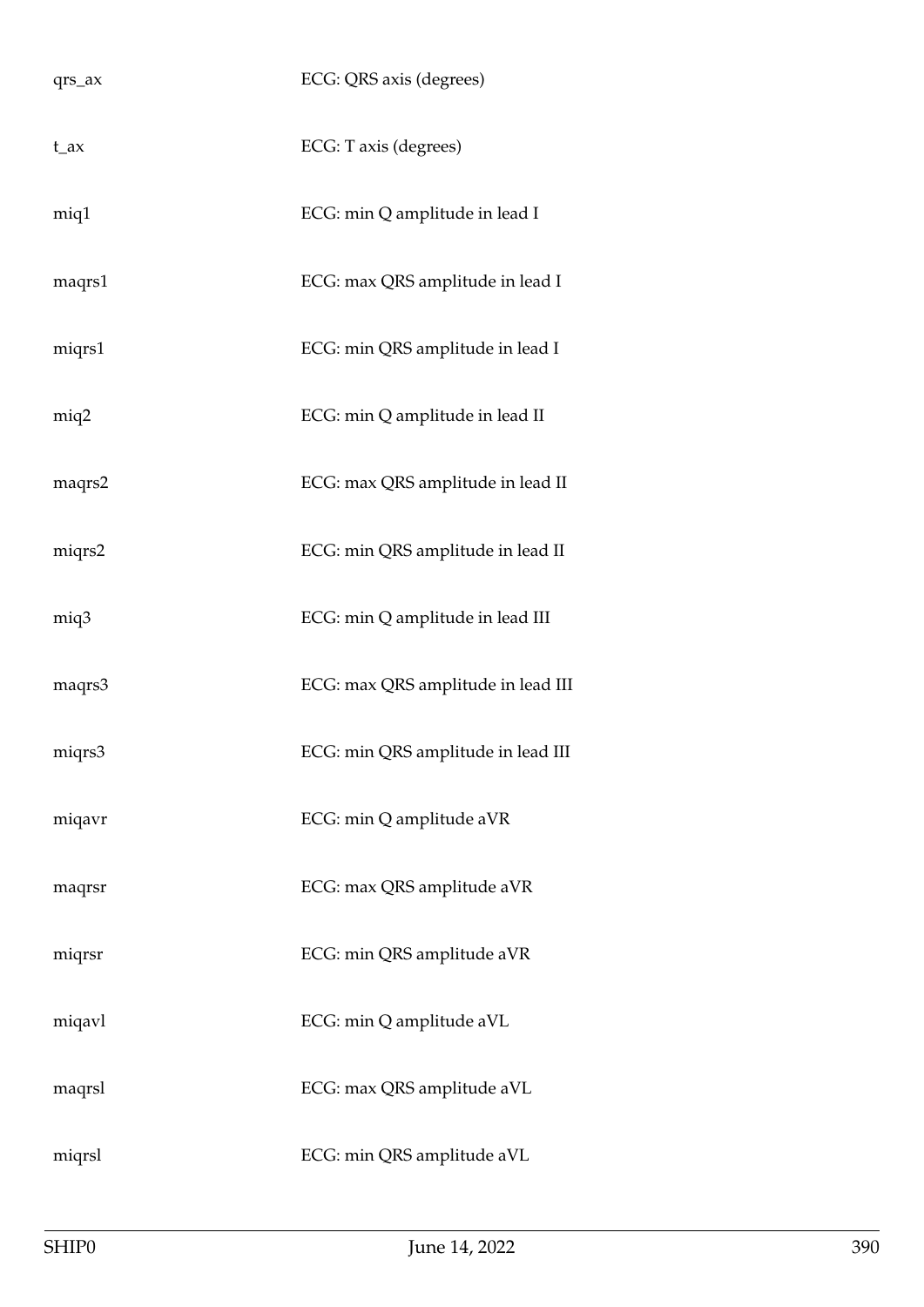| miqavf    | ECG: min Q amplitude aVF   |
|-----------|----------------------------|
| maqrsf    | ECG: max QRS amplitude aVF |
| miqrsf    | ECG: min QRS amplitude aVF |
| $miq_v1$  | ECG: min Q amplitude V1    |
| maqrsv1   | ECG: max QRS amplitude V1  |
| miqrsv1   | ECG: min QRS amplitude V1  |
| $miq_v^2$ | ECG: min Q amplitude V2    |
| maqrsv2   | ECG: max QRS amplitude V2  |
| miqrsv2   | ECG: min QRS amplitude V2  |
| $miq_v3$  | ECG: min Q amplitude V3    |
| maqrsv3   | ECG: max QRS amplitude V3  |
| miqrsv3   | ECG: min QRS amplitude V3  |
| $miq_v4$  | ECG: min Q amplitude V4    |
| maqrsv4   | ECG: max QRS amplitude V4  |
| miqrsv4   | ECG: min QRS amplitude V4  |
| $miq_v5$  | ECG: min Q amplitude V5    |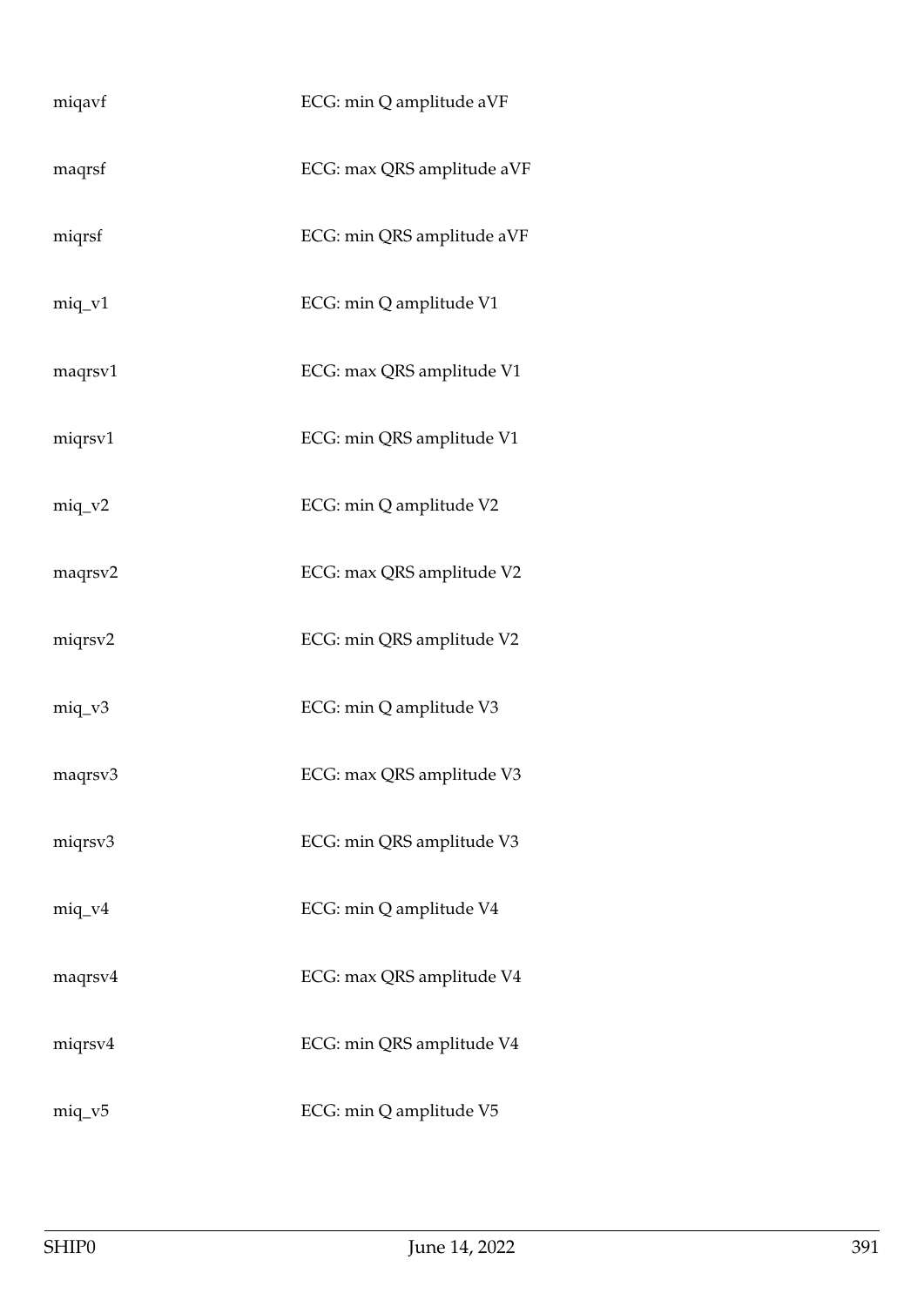| maqrsv <sub>5</sub> | ECG: max QRS amplitude V5     |
|---------------------|-------------------------------|
| miqrsv5             | ECG: min QRS amplitude V5     |
| $miq_v6$            | ECG: min Q amplitude V6       |
| maqrsv6             | ECG: min QRS amplitude V6     |
| miqrsv6             | ECG: min QRS amplitude V6     |
| major1              | ECG: major 1-code             |
| major2              | ECG: major 2-code             |
| major3              | ECG: major 3-code             |
| major4              | ECG: major 4-code             |
| major <sub>5</sub>  | ECG: major 5-code             |
| major <sub>6</sub>  | ECG: major 6-code             |
| major7              | ECG: major 7-code             |
| major8              | ECG: major 8-code             |
| major9              | ECG: major 9-code             |
| lbbb                | ECG: left bundle branch block |
|                     |                               |
|                     |                               |

0 - absent 1 - consider 2 - possible 3 - probable 4 - definite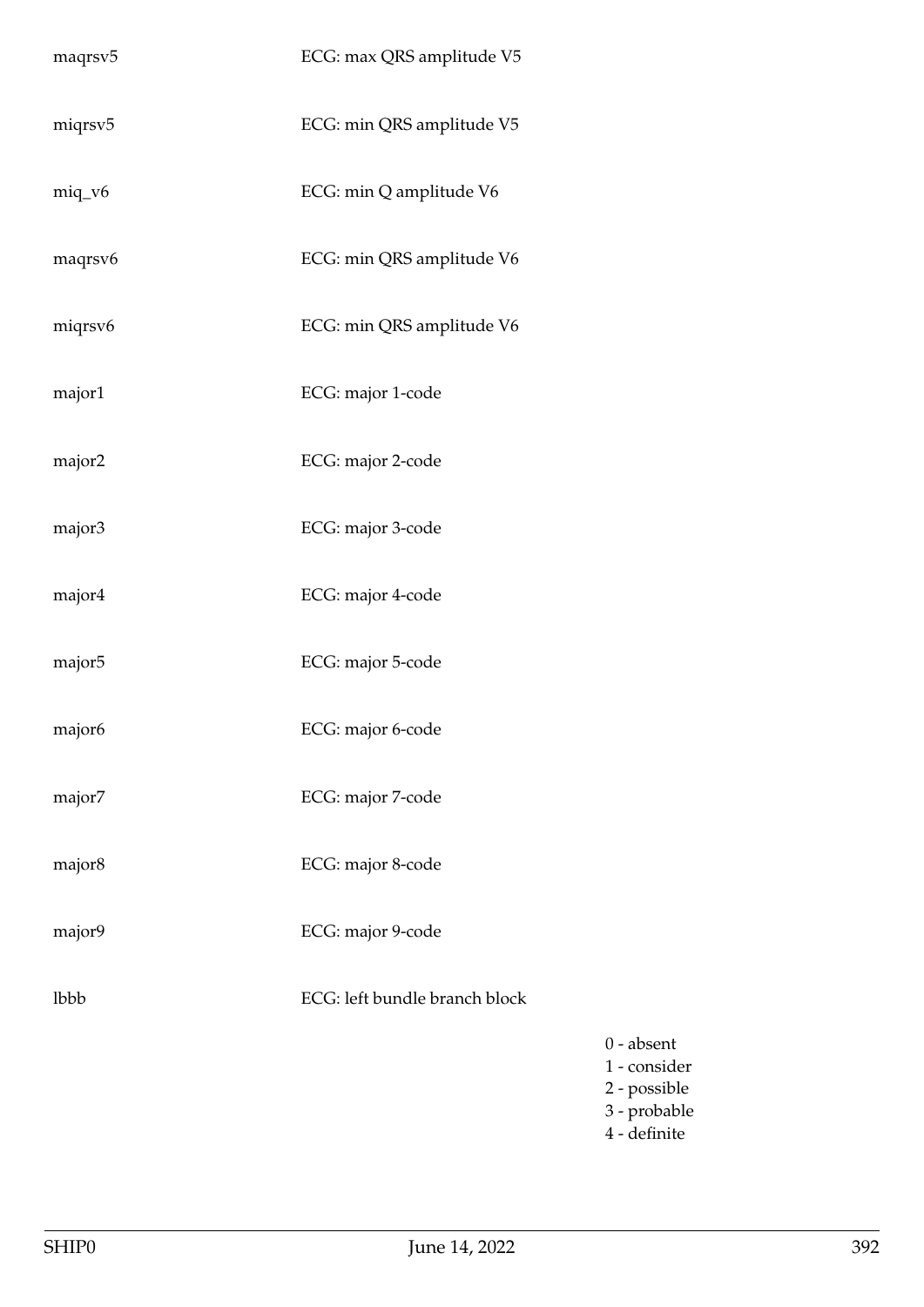## rbbb ECG: right bundle branch block

|       |                                           | $0$ - absent<br>1 - consider |
|-------|-------------------------------------------|------------------------------|
|       |                                           | 2 - possible                 |
|       |                                           | 3 - probable                 |
|       |                                           | 4 - definite                 |
| irbbb | ECG: incomplete right bundle branch block |                              |
|       |                                           | $0 - absent$                 |
|       |                                           | 1 - consider                 |
|       |                                           | 2 - possible                 |
|       |                                           | 3 - probable                 |
|       |                                           | 4 - definite                 |
| lafb  | ECG: left anterior fascicular block       |                              |
|       |                                           | $0$ - absent                 |
|       |                                           | 1 - consider                 |
|       |                                           | 2 - possible                 |
|       |                                           | 3 - probable                 |
|       |                                           | 4 - definite                 |
| lpfb  | ECG: left posterior fascicular block      |                              |
|       |                                           | $0 - absent$                 |
|       |                                           | 1 - consider                 |
|       |                                           | 2 - possible                 |
|       |                                           | 3 - probable                 |
|       |                                           | 4 - definite                 |
| icd   | ECG: intraventricular conduction defect   |                              |
|       |                                           | $0$ - absent                 |
|       |                                           | $1$ - slight                 |
|       |                                           | 2 - moderate                 |
|       |                                           | 3 - marked                   |
|       |                                           | 4 - very strong              |
| wpw   | ECG: Wolff-Parkinson-White syndrome       |                              |
|       |                                           | $0$ - absent                 |
|       |                                           | 1 - consider                 |
|       |                                           | 2 - possible                 |
|       |                                           | 3 - probable                 |
|       |                                           | 4 - definite                 |
| lvh   | ECG: left ventricular hypertrophy         |                              |
|       |                                           |                              |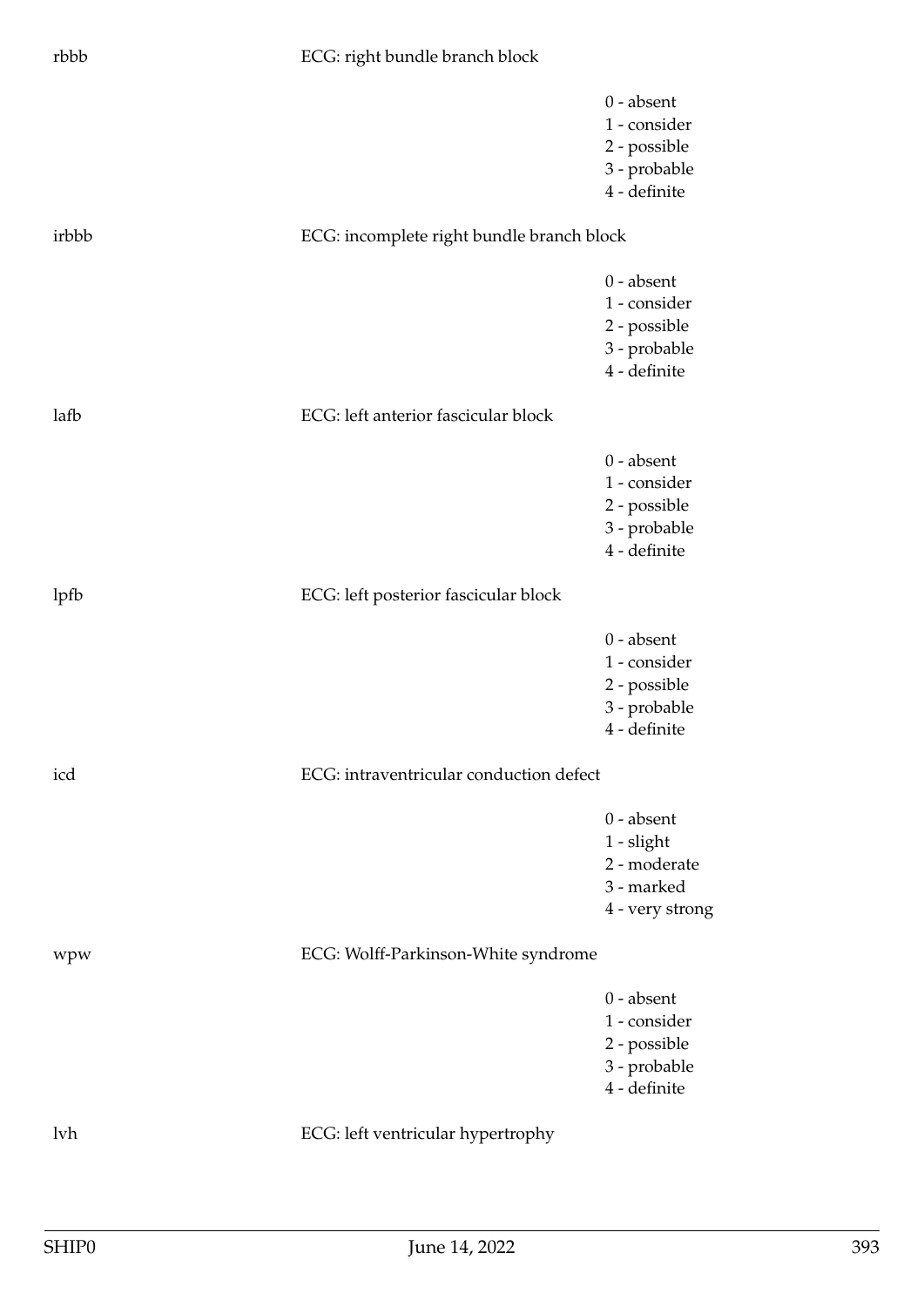|     |                                     | $0$ - absent<br>1 - consider<br>2 - possible<br>3 - probable<br>4 - definite  |
|-----|-------------------------------------|-------------------------------------------------------------------------------|
| rvh | ECG: right ventricular hypertrophy  |                                                                               |
|     |                                     | $0$ - absent<br>1 - consider<br>2 - possible<br>3 - probable<br>4 - definite  |
| ami | ECG: anterior myocardial infarction |                                                                               |
|     |                                     | $0$ - absent<br>1 - consider<br>2 - possible<br>3 - probable<br>4 - definite  |
| imi | ECG: inferior myocardial infarction |                                                                               |
|     |                                     | $0$ - absent<br>1 - consider<br>2 - possible<br>3 - probable<br>4 - definite  |
| ste | <b>ECG</b> : ST elevation           |                                                                               |
|     |                                     | $0$ - absent<br>1 - anterior site<br>2 - inferior site                        |
| std | ECG: ST depression                  |                                                                               |
|     |                                     | $0$ - absent<br>1 - anterior site<br>2 - inferior site                        |
| ra  | ECG: repolarization abnormality     |                                                                               |
|     |                                     | $0$ - absent<br>$1$ - slight<br>2 - moderate<br>3 - marked<br>4 - very strong |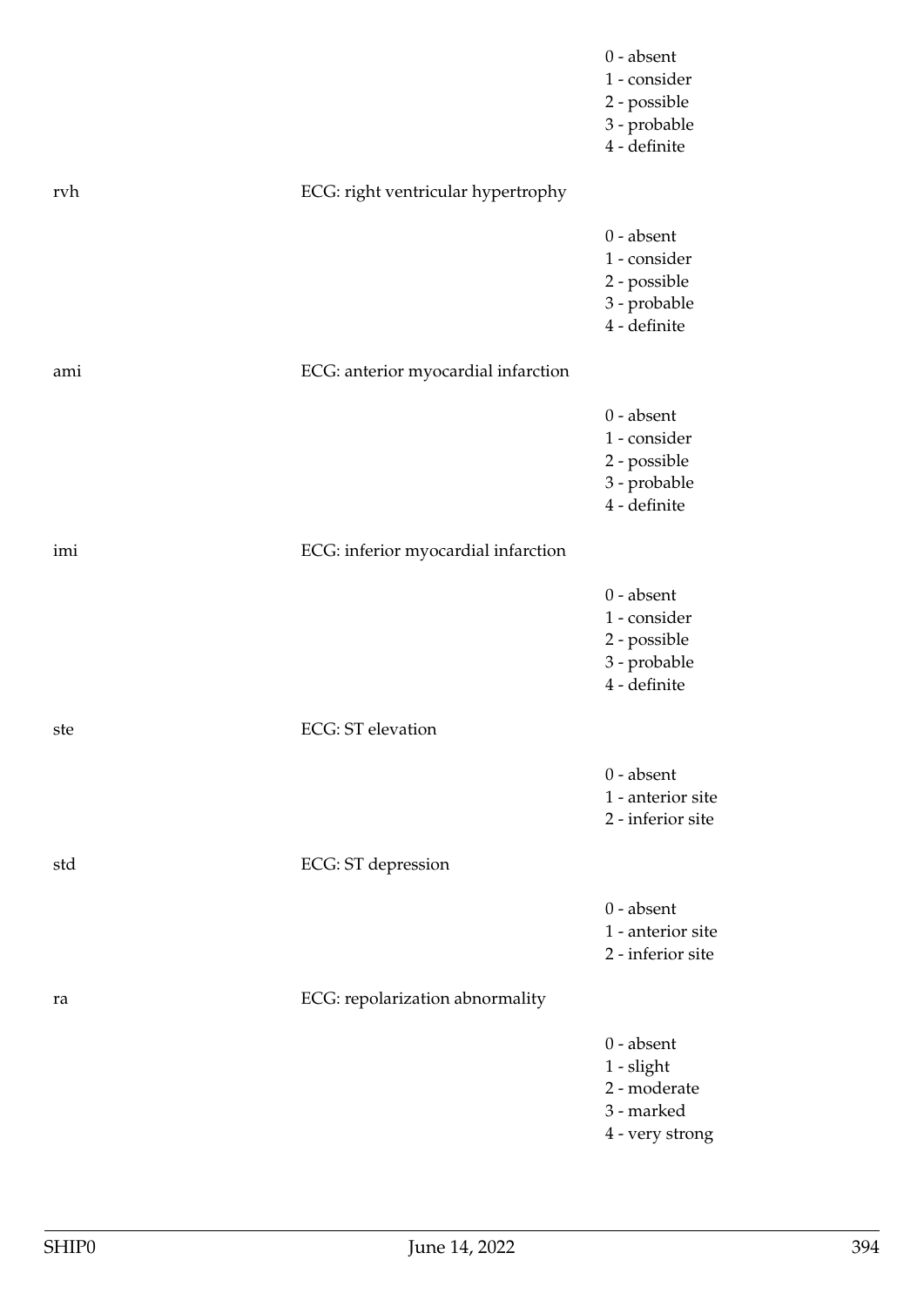| rhyt            | ECG: rhythm                                                                                                       |                                                                                                                                                                                                      |
|-----------------|-------------------------------------------------------------------------------------------------------------------|------------------------------------------------------------------------------------------------------------------------------------------------------------------------------------------------------|
|                 |                                                                                                                   | $0$ - other rhythm<br>1 - sinus rhythm<br>2 - sinus arrhythmia<br>3 - atrial rhythm<br>4 - atrial flutter<br>5 - atrial fibrillation<br>6 - AV junctional rhythm<br>7 - supraventricular tachycardia |
| rr              | S0-DUR: RR                                                                                                        |                                                                                                                                                                                                      |
| pr              | S0-DUR: Pr                                                                                                        |                                                                                                                                                                                                      |
| av_block        | S0-AVB: degree AV block                                                                                           |                                                                                                                                                                                                      |
|                 |                                                                                                                   | $0$ - absent<br>$1$ - $1\mathrm{st}$ degree AV block<br>2 - 2nd degree AV block<br>3 - 3rd degree AV block                                                                                           |
| morris_index    | ECG, p_wave: Morris index (max. amplitude x<br>duration of the terminal negative P-wave in V1)<br>$(microV * ms)$ |                                                                                                                                                                                                      |
| p_wave_amp      | ECG, p_wave: P-wave amplitude (microV)                                                                            |                                                                                                                                                                                                      |
| p_wave_dur      | ECG, p_wave: P-wave duration (ms)                                                                                 |                                                                                                                                                                                                      |
| p_wave_lead_avf | ECG, p_wave: lead aVF (microV * ms)                                                                               |                                                                                                                                                                                                      |
| p_wave_lead_avl | ECG, p_wave: lead aVL (microV * ms)                                                                               |                                                                                                                                                                                                      |
| p_wave_lead_avr | ECG, p_wave: lead aVR (microV * ms)                                                                               |                                                                                                                                                                                                      |
| p_wave_lead_i   | ECG, p_wave: lead I (microV * ms)                                                                                 |                                                                                                                                                                                                      |
| p_wave_lead_ii  | ECG, p_wave: lead II (microV * ms)                                                                                |                                                                                                                                                                                                      |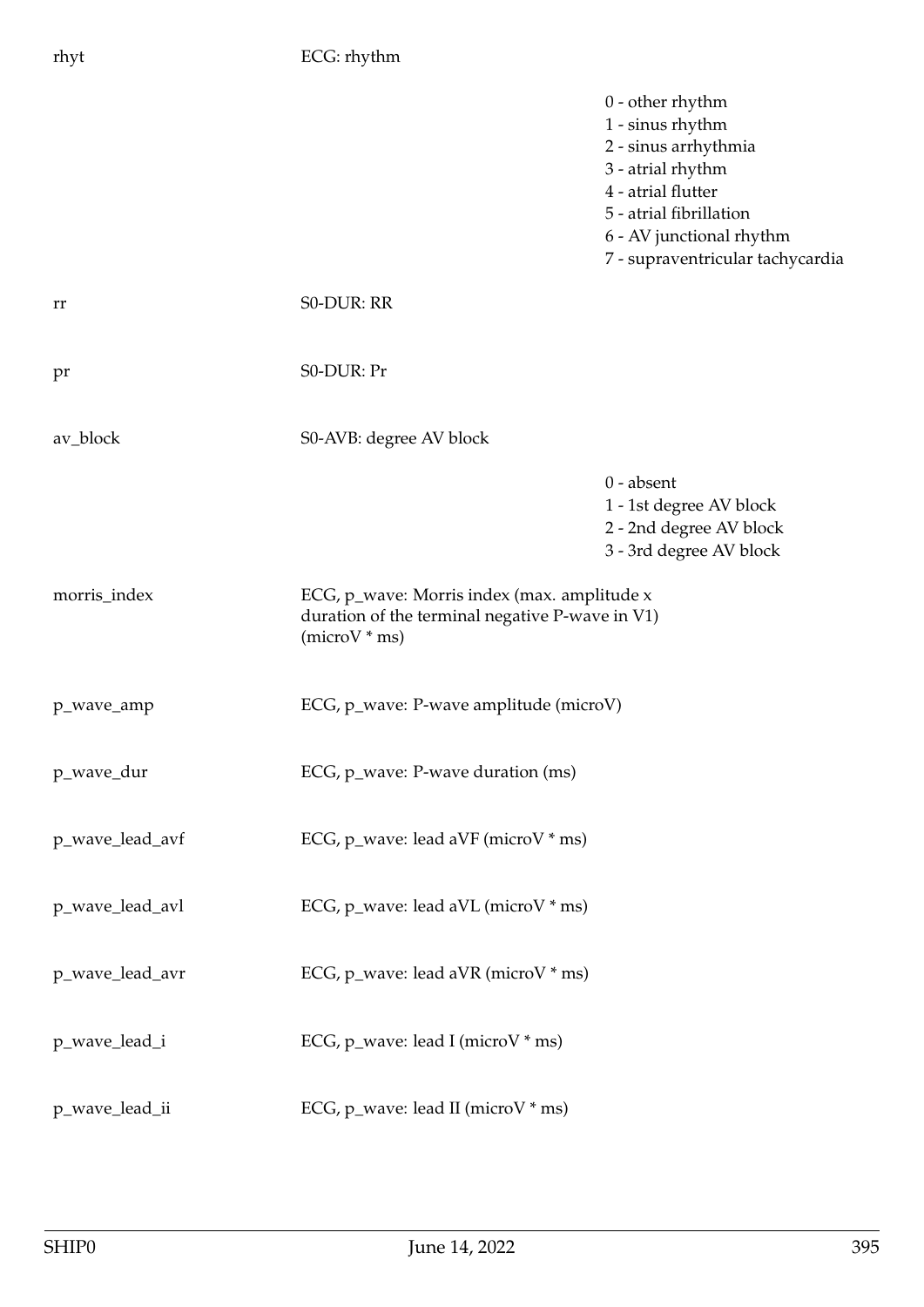| p_wave_lead_iii                    | ECG, p_wave: lead III (microV * ms)                        |                                                                                                                                                                                                                                         |
|------------------------------------|------------------------------------------------------------|-----------------------------------------------------------------------------------------------------------------------------------------------------------------------------------------------------------------------------------------|
| p_wave_lead_v1                     | ECG, p_wave: lead V1 (microV * ms)                         |                                                                                                                                                                                                                                         |
| p_wave_lead_v2                     | ECG, p_wave: lead V2 (microV * ms)                         |                                                                                                                                                                                                                                         |
| p_wave_lead_v3                     | ECG, p_wave: lead V3 (microV * ms)                         |                                                                                                                                                                                                                                         |
| p_wave_lead_v4                     | ECG, p_wave: lead V4 (microV * ms)                         |                                                                                                                                                                                                                                         |
| p_wave_lead_v5                     | ECG, p_wave: lead V5 (microV * ms)                         |                                                                                                                                                                                                                                         |
| p_wave_lead_v6                     | ECG, p_wave: lead V6 (microV * ms)                         |                                                                                                                                                                                                                                         |
| p_wave_max                         | ECG, p_wave: max of the areas (microV $*$ ms)              |                                                                                                                                                                                                                                         |
| <b>ULTRASOU</b><br><b>ECHOALLG</b> | <b>Ultrasound examination</b><br>Echo, General Information |                                                                                                                                                                                                                                         |
| ech_usnr                           | Echo: Observer                                             |                                                                                                                                                                                                                                         |
|                                    |                                                            | 1 - Untersucher 1<br>2 - Untersucher 2<br>3 - Untersucher 3<br>4 - Untersucher 4<br>5 - Untersucher 5<br>6 - Untersucher 6<br>7 - Untersucher 7<br>8 - Untersucher 8<br>9 - Untersucher 9<br>10 - Untersucher 10<br>11 - Untersucher 11 |

18 - Untersucher 18

ech\_beg Echo: Start of 1st Complex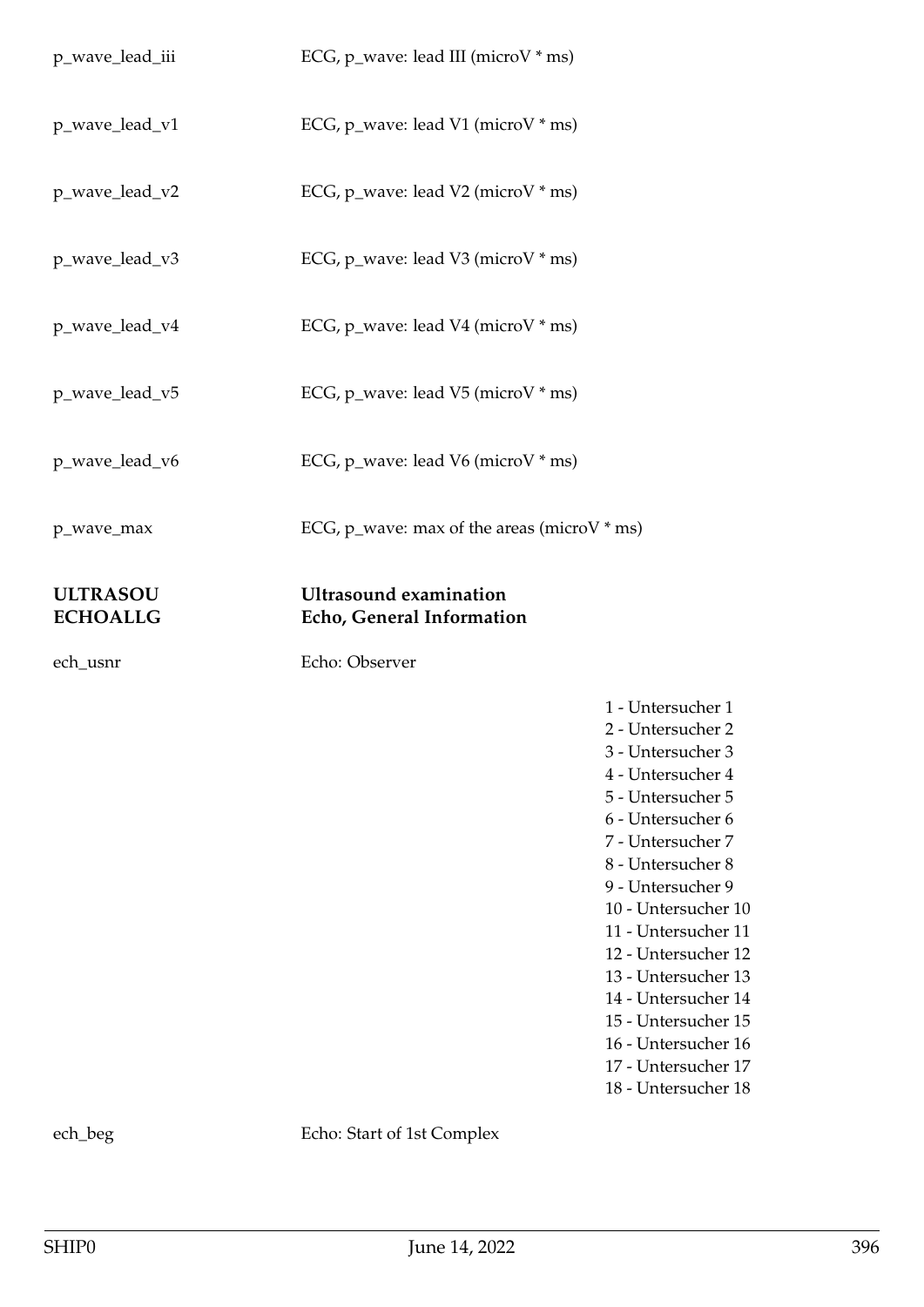|          |                                            | 1 - Waage Soehnle S20: 10022       |
|----------|--------------------------------------------|------------------------------------|
|          |                                            | 2 - Waage Soehnle S20: 10014       |
|          |                                            | 3 - Längenmessgerät Soehnle: rot   |
|          |                                            | 4 - Längenmessgerät Soehnle        |
|          |                                            | 5 - EKG Personal 120: 04164        |
|          |                                            | 6 - EKG Personal 120: 04339        |
|          |                                            | 7 - Vingmed CFM800A: 9508SP7194    |
|          |                                            | 8 - Masters VST: 622               |
|          |                                            | 9 - RR Omron HEP705CP: 50600278    |
|          |                                            | 10 - RR Omron HEP705CP: 50600277   |
|          |                                            | 11 - Waage Seca mit Laengenmaess.: |
|          |                                            | 972298                             |
|          |                                            | 12 - EKG Personal 210 LT: 00905    |
|          |                                            | 13 - Vingmed CFM800A:              |
|          |                                            | 1123MN000220                       |
|          |                                            | 14 - Masters VST: 695              |
|          |                                            | 15 - RR Omron HEP705CP: 50600279   |
|          |                                            | 16 - RR Omron HEP705CP: 50600280   |
|          |                                            | 17 - RR Omron HEP705CP: 50600273   |
|          |                                            | 18 - RR Omron HEP705CP: 50600274   |
|          |                                            | 19 - RR Omron HEP705CP:            |
|          |                                            | 20 - RR Omron HEP705CP:            |
| ech_bsnr | Echo: Particularities                      |                                    |
|          |                                            | 0 - ohne besondere Vorkommnisse    |
|          |                                            | 1 - besondere Vorkommnisse         |
|          |                                            | 7 - Befundbogen nicht erhebbar     |
|          |                                            | 8 - untere Altersgrenze            |
|          |                                            | 9 - Verweigerung                   |
|          |                                            |                                    |
| ech_note | Echo: What Particularities                 |                                    |
| ech_lv   | Echo: Image LV M-Mode                      |                                    |
|          |                                            |                                    |
|          |                                            | 0 - parast. Längenachse            |
|          |                                            | 8 - Messung nicht möglich          |
|          |                                            | 9 - nicht erhoben                  |
| ech_aola | Echo: Image AO M-Mode                      |                                    |
|          |                                            |                                    |
|          |                                            | 0 - parast. Längenachse            |
|          |                                            | 8 - Messung nicht möglich          |
|          |                                            | 9 - nicht erhoben                  |
| ech_2d   | Echo: Findings 2-D Color Duplex Sonography |                                    |
|          |                                            |                                    |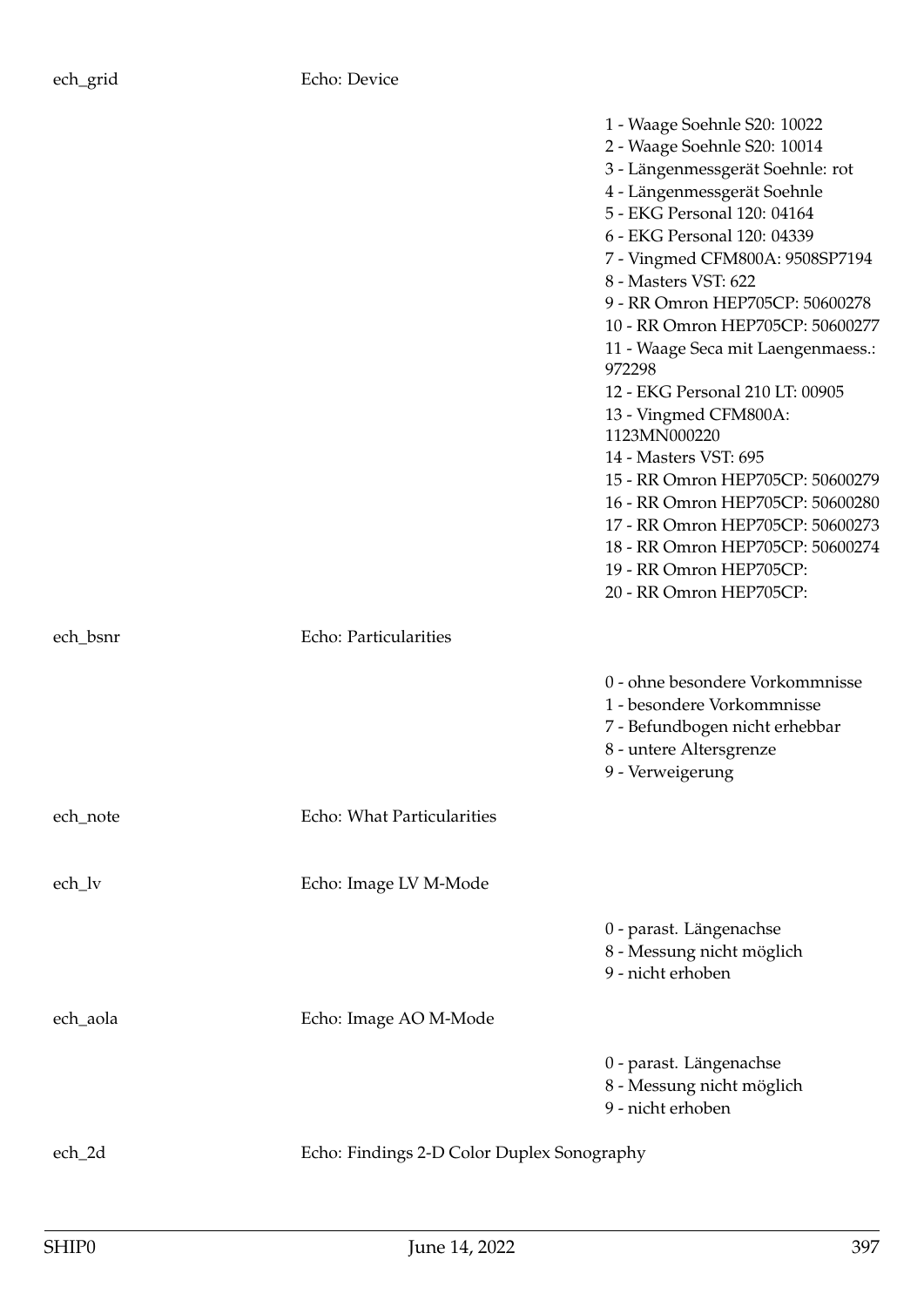| ech_sbef        | Echo: Further Findings                              |                                                                                                                                                                                                                                                                                                                                                                                                                                                                  |
|-----------------|-----------------------------------------------------|------------------------------------------------------------------------------------------------------------------------------------------------------------------------------------------------------------------------------------------------------------------------------------------------------------------------------------------------------------------------------------------------------------------------------------------------------------------|
| ech_kard        | Echo: Cardiological Findings                        |                                                                                                                                                                                                                                                                                                                                                                                                                                                                  |
| <b>CAROTIDU</b> | Carotid Ultrasound, General Information and Plaques |                                                                                                                                                                                                                                                                                                                                                                                                                                                                  |
| cca_usnr        | Carotid Ultrasound: Observer                        |                                                                                                                                                                                                                                                                                                                                                                                                                                                                  |
|                 |                                                     | 1 - Untersucher 1<br>2 - Untersucher 2<br>3 - Untersucher 3<br>4 - Untersucher 4<br>5 - Untersucher 5<br>6 - Untersucher 6<br>7 - Untersucher 7<br>8 - Untersucher 8<br>9 - Untersucher 9<br>10 - Untersucher 10<br>11 - Untersucher 11<br>12 - Untersucher 12<br>13 - Untersucher 13<br>14 - Untersucher 14<br>15 - Untersucher 15<br>16 - Untersucher 16<br>17 - Untersucher 17<br>18 - Untersucher 18                                                         |
| cca_beg         | Carotid Ultrasound: Start of 2nd Complex            |                                                                                                                                                                                                                                                                                                                                                                                                                                                                  |
| cca_grid        | Carotid Ultrasound: Device                          |                                                                                                                                                                                                                                                                                                                                                                                                                                                                  |
|                 |                                                     | 1 - Waage Soehnle S20: 10022<br>2 - Waage Soehnle S20: 10014<br>3 - Laengenmessgeraet Soehnle: rot<br>4 - Laengenmaessgeraet Soehnle<br>5 - EKG Personal 120: 04164<br>6 - EKG Personal 120: 04339<br>7 - Vingmed CFM800A: 9508SP7194<br>8 - Masters VST: 622<br>9 - RR Omron HEP705CP: 50600278<br>10 - RR Omron HEP705CP: 50600277<br>11 - Waage Seca mit Laengenmaess.:<br>972298<br>12 - EKG Personal 210 LT: 00905<br>13 - Vingmed CFM800A:<br>1123MN000220 |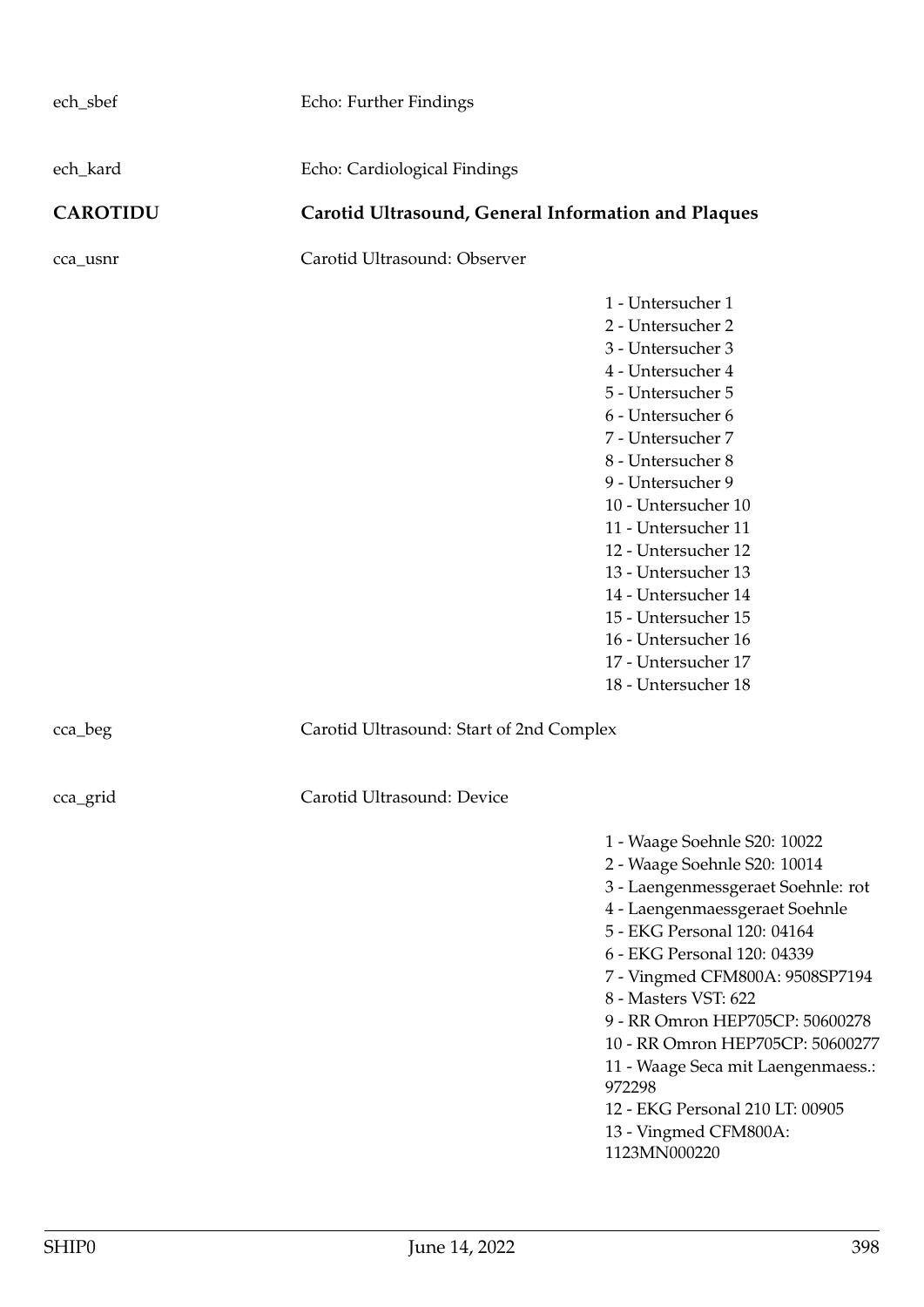|          |                                          | 14 - Masters VST: 695<br>15 - RR Omron HEP705CP: 50600279<br>16 - RR Omron HEP705CP: 50600280<br>17 - RR Omron HEP705CP: 50600273<br>18 - RR Omron HEP705CP: 50600274<br>19 - RR Omron HEP705CP:<br>20 - RR Omron HEP705CP: |
|----------|------------------------------------------|-----------------------------------------------------------------------------------------------------------------------------------------------------------------------------------------------------------------------------|
| cca_bsnr | Carotid Ultrasound: Particularities      |                                                                                                                                                                                                                             |
|          |                                          | 0 - ohne besondere Vorkommnisse<br>1 - besondere Vorkommnisse<br>7 - Befundbogen nicht erhebbar<br>8 - untere Altersgrenze<br>9 - Verweigerung                                                                              |
| cca_note | Carotid Ultrasound: What Particularities |                                                                                                                                                                                                                             |
| cca_acre | Carotid Ultrasound: Plaque ACC right     |                                                                                                                                                                                                                             |
|          |                                          | 0 - nicht vorhanden<br>1 - vorhanden<br>8 - nicht beurteilbar<br>9 - nicht erhoben                                                                                                                                          |
| cca_acli | Carotid Ultrasound: Plaque ACC left      |                                                                                                                                                                                                                             |
|          |                                          | 0 - nicht vorhanden<br>1 - vorhanden<br>8 - nicht beurteilbar<br>9 - nicht erhoben                                                                                                                                          |
| cca_bifr | Carotid Ultrasound: Plaque BIF right     |                                                                                                                                                                                                                             |
|          |                                          | 0 - nicht vorhanden<br>1 - vorhanden<br>8 - nicht beurteilbar<br>9 - nicht erhoben                                                                                                                                          |
| cca_bifl | Carotid Ultrasound: Plaque BIF left      |                                                                                                                                                                                                                             |
|          |                                          | 0 - nicht vorhanden<br>1 - vorhanden<br>8 - nicht beurteilbar<br>9 - nicht erhoben                                                                                                                                          |
| cca_acir | Carotid Ultrasound: Plaque ACI right     |                                                                                                                                                                                                                             |
|          |                                          | 0 - nicht vorhanden                                                                                                                                                                                                         |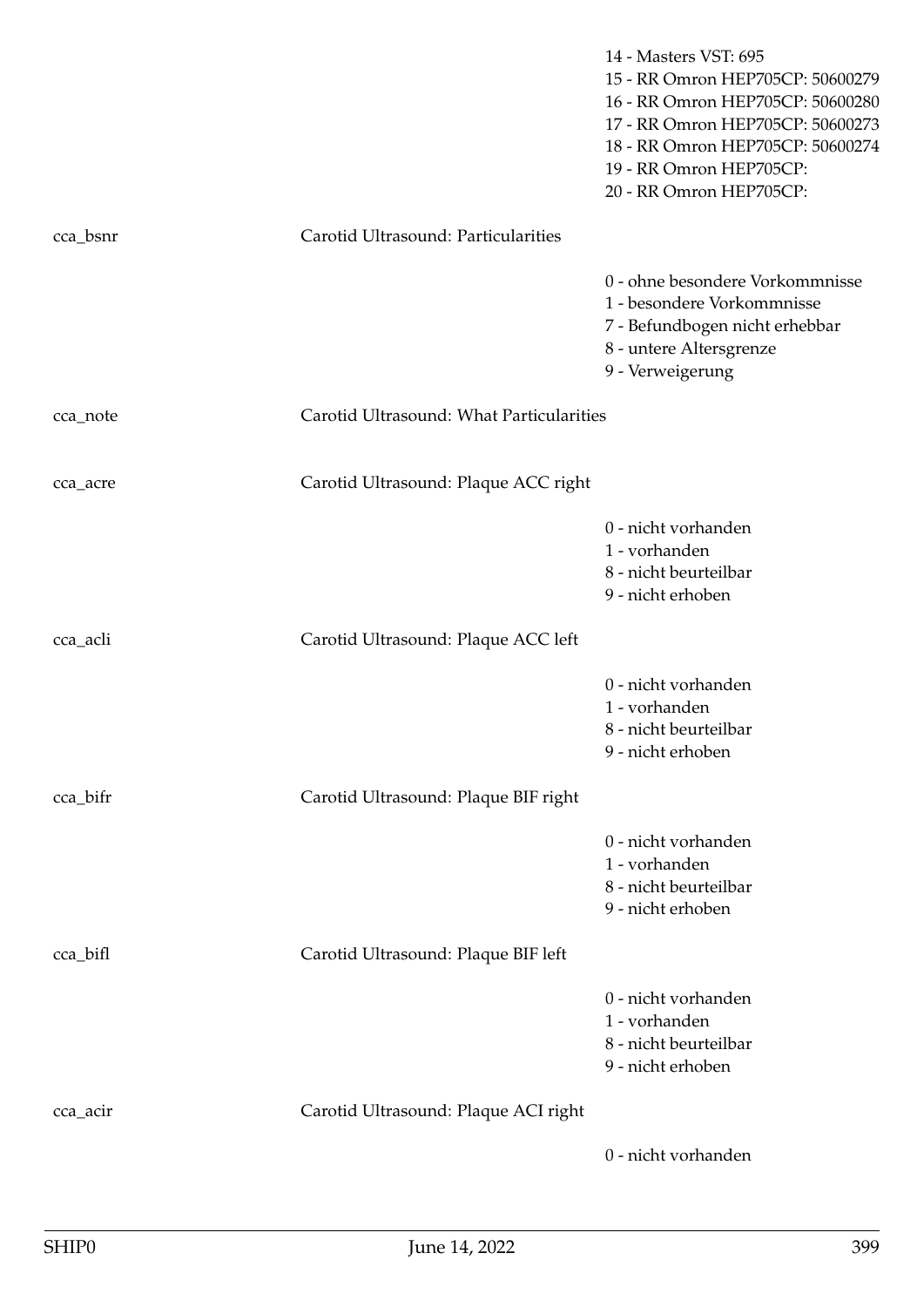|          |                                        | 1 - vorhanden<br>8 - nicht beurteilbar<br>9 - nicht erhoben                                                                                                                                       |
|----------|----------------------------------------|---------------------------------------------------------------------------------------------------------------------------------------------------------------------------------------------------|
| cca_acil | Carotid Ultrasound: Plaque ACI left    |                                                                                                                                                                                                   |
|          |                                        | 0 - nicht vorhanden<br>1 - vorhanden<br>8 - nicht beurteilbar<br>9 - nicht erhoben                                                                                                                |
| cca_acer | Carotid Ultrasound: Plaque ACE right   |                                                                                                                                                                                                   |
|          |                                        | 0 - nicht vorhanden<br>1 - vorhanden<br>8 - nicht beurteilbar<br>9 - nicht erhoben                                                                                                                |
| cca_acel | Carotid Ultrasound: Plaque ACE left    |                                                                                                                                                                                                   |
|          |                                        | 0 - nicht vorhanden<br>1 - vorhanden<br>8 - nicht beurteilbar<br>9 - nicht erhoben                                                                                                                |
| cca_stre | Carotid Ultrasound: Stenosis ACI right |                                                                                                                                                                                                   |
|          |                                        | 0 - keine<br>1 - bis 50pct<br>2 - 50 bis 60pct<br>3 - 60 bis 70pct<br>4 - 70 bis 80pct<br>5 - 80 bis 90pct<br>6 - größer 90pct<br>7 - Verschluss<br>8 - nicht beurteilbar<br>9 - nicht erhoben    |
| cca_stli | Carotid Ultrasound: Stenosis ACI left  |                                                                                                                                                                                                   |
|          |                                        | 0 - keine<br>$1 - bis 50$ pct<br>2 - 50 bis 60pct<br>3 - 60 bis 70pct<br>4 - 70 bis 80pct<br>5 - 80 bis 90pct<br>6 - größer 90pct<br>7 - Verschluss<br>8 - nicht beurteilbar<br>9 - nicht erhoben |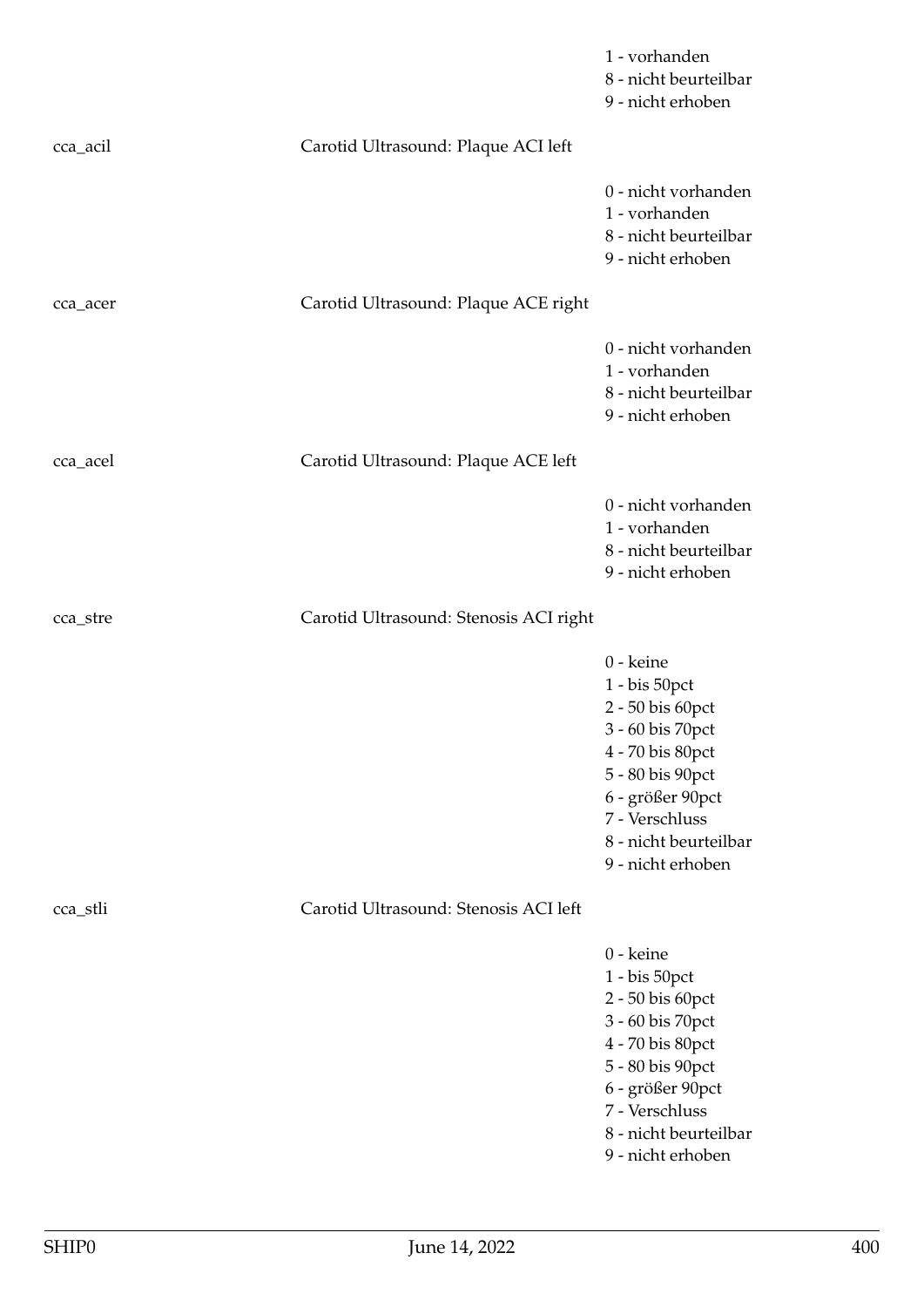| cca_bef        | Carotid Ultrasound: Stenosis Findings |                                                                                                                                                                                                                                                                                                                                                                                                          |
|----------------|---------------------------------------|----------------------------------------------------------------------------------------------------------------------------------------------------------------------------------------------------------------------------------------------------------------------------------------------------------------------------------------------------------------------------------------------------------|
|                |                                       | 0 - positiver Befund<br>$1 - 0.B.$                                                                                                                                                                                                                                                                                                                                                                       |
| cca_cbef       | Carotid Ultrasound: Findings          |                                                                                                                                                                                                                                                                                                                                                                                                          |
| <b>LIVERUS</b> | <b>Liver Ultrasound</b>               |                                                                                                                                                                                                                                                                                                                                                                                                          |
| hep_usnr       | Liver Ultrasound: Observer            |                                                                                                                                                                                                                                                                                                                                                                                                          |
|                |                                       | 1 - Untersucher 1<br>2 - Untersucher 2<br>3 - Untersucher 3<br>4 - Untersucher 4<br>5 - Untersucher 5<br>6 - Untersucher 6<br>7 - Untersucher 7<br>8 - Untersucher 8<br>9 - Untersucher 9<br>10 - Untersucher 10<br>11 - Untersucher 11<br>12 - Untersucher 12<br>13 - Untersucher 13<br>14 - Untersucher 14<br>15 - Untersucher 15<br>16 - Untersucher 16<br>17 - Untersucher 17<br>18 - Untersucher 18 |
| hep_end        | Liver Ultrasound: End Of 2nd Complex  |                                                                                                                                                                                                                                                                                                                                                                                                          |
| hep_grid       | Liver Ultrasound: Device              |                                                                                                                                                                                                                                                                                                                                                                                                          |
|                |                                       | 1 - Waage Soehnle S20: 10022<br>2 - Waage Soehnle S20: 10014<br>3 - Längenmessgerät Soehnle: rot<br>4 - Längenmessgerät Soehnle<br>5 - EKG Personal 120: 04164<br>6 - EKG Personal 120: 04339<br>7 - Vingmed CFM800A: 9508SP7194<br>8 - Masters VST: 622<br>9 - RR Omron HEP705CP: 50600278<br>10 - RR Omron HEP705CP: 50600277<br>11 - Waage Seca mit Laengenmaess.:<br>972298                          |

12 - EKG Personal 210 LT: 00905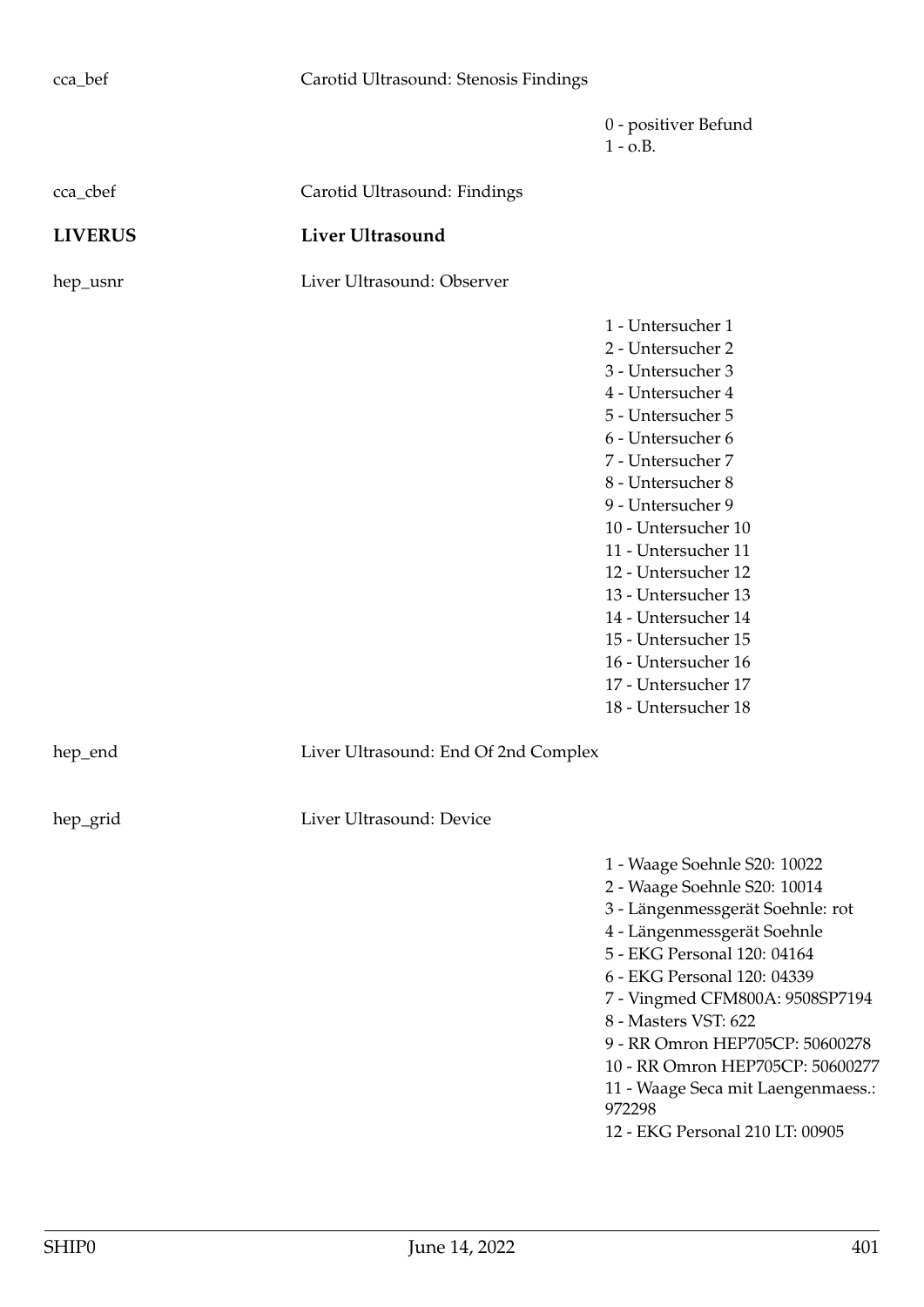|          |                                        | 13 - Vingmed CFM800A:<br>1123MN000220<br>14 - Masters VST: 695<br>15 - RR Omron HEP705CP: 50600279<br>16 - RR Omron HEP705CP: 50600280<br>17 - RR Omron HEP705CP: 50600273<br>18 - RR Omron HEP705CP: 50600274<br>19 - RR Omron HEP705CP:<br>20 - RR Omron HEP705CP: |
|----------|----------------------------------------|----------------------------------------------------------------------------------------------------------------------------------------------------------------------------------------------------------------------------------------------------------------------|
| hep_bsnr | Liver Ultrasound: Particularities      |                                                                                                                                                                                                                                                                      |
|          |                                        | 0 - ohne besondere Vorkommnisse<br>1 - besondere Vorkommnisse<br>7 - Befundbogen nicht erhebbar<br>8 - untere Altersgrenze<br>9 - Verweigerung                                                                                                                       |
| hep_note | Liver Ultrasound: What Particularities |                                                                                                                                                                                                                                                                      |
| hep_mega | Liver Ultrasound: Hepatomegaly         |                                                                                                                                                                                                                                                                      |
|          |                                        | $0$ - nein<br>$1$ - $m$ äßig.<br>deutlich $\,$<br>2 - massiv<br>8 - nicht beurteilbar<br>                                                                                                                                                                            |
| hep_echo | Liver Ultrasound: Echogenicity         |                                                                                                                                                                                                                                                                      |
|          |                                        | $0$ - normal<br>1 - hypoechogen<br>2 - hyperechogen<br>3 - fraglich<br>8 - nicht beurteilbar<br>9 - nicht erhoben                                                                                                                                                    |
| hep_stru | Liver Ultrasound: Structure            |                                                                                                                                                                                                                                                                      |
|          |                                        | 0 - homogen<br>1 - inhomogen<br>2 - homogen soweit einsehbar<br>8 - nicht beurteilbar<br>9 - nicht erhoben                                                                                                                                                           |
| hep_gall | Liver Ultrasound: Gallbladder Stone    |                                                                                                                                                                                                                                                                      |
|          |                                        | $0$ - nein<br>$1 - ja$                                                                                                                                                                                                                                               |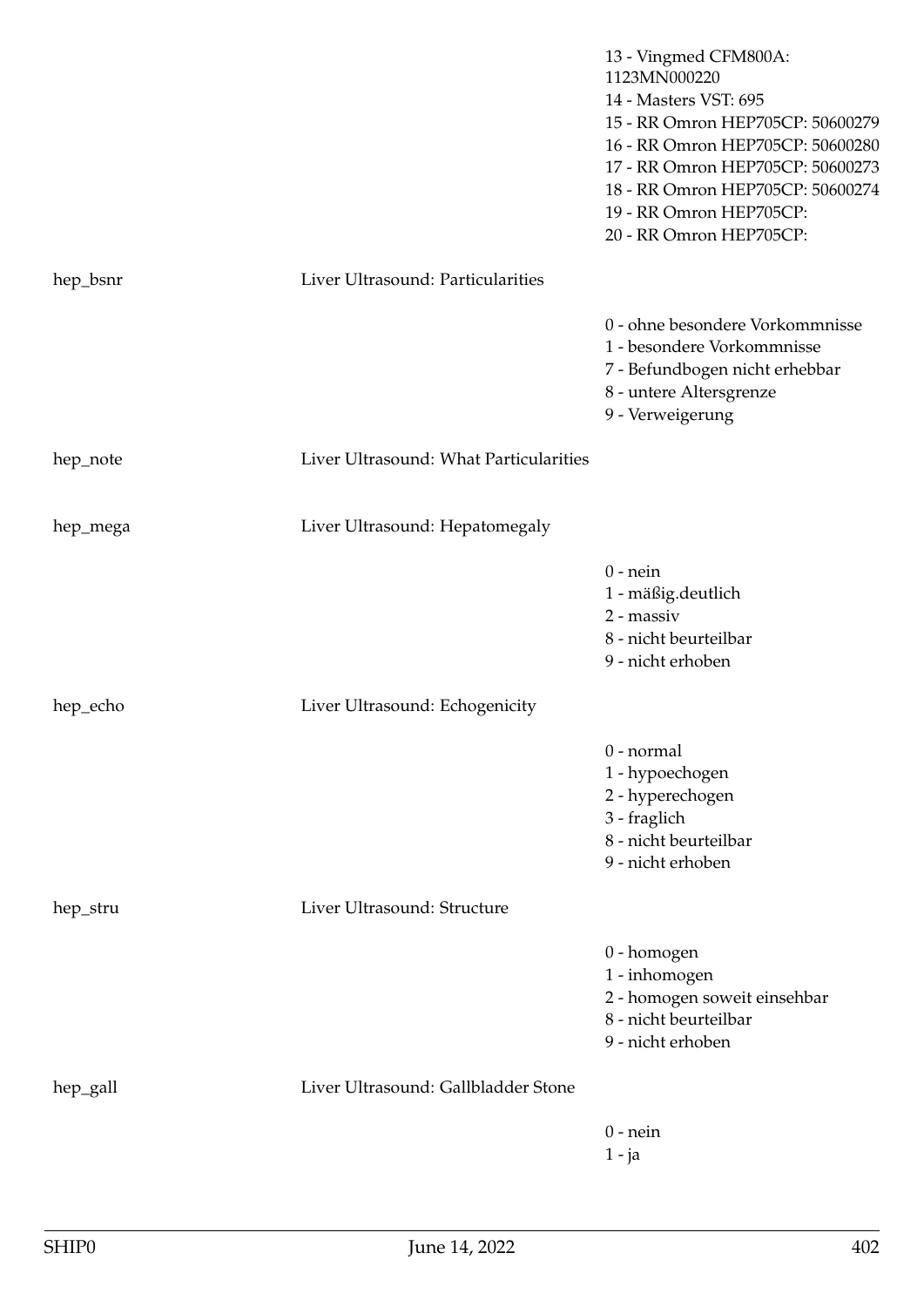|                 |                                                         | 2 - Z.P. Cholecystektomie<br>8 - nicht beurteilbar<br>9 - nicht erhoben                                                                                                                                                                                                                                                                                                                                  |  |
|-----------------|---------------------------------------------------------|----------------------------------------------------------------------------------------------------------------------------------------------------------------------------------------------------------------------------------------------------------------------------------------------------------------------------------------------------------------------------------------------------------|--|
| hep_bef         | Liver Ultrasound: Liver Findings                        |                                                                                                                                                                                                                                                                                                                                                                                                          |  |
|                 |                                                         | 1 - Fettleber<br>2 - Leberzirrhose<br>3 - sonstiges<br>8 - nicht beurteilbar<br>9 - nicht erhoben                                                                                                                                                                                                                                                                                                        |  |
| hep_sbef        | Liver Ultrasound: Further Liver Findings                |                                                                                                                                                                                                                                                                                                                                                                                                          |  |
| hep_zbef        | Liver Ultrasound: Additional Findings (Other<br>Organs) |                                                                                                                                                                                                                                                                                                                                                                                                          |  |
| <b>THYROIDU</b> | <b>Thyroid Ultrasound</b>                               |                                                                                                                                                                                                                                                                                                                                                                                                          |  |
| sd_usnr         | Thyroid: Observer                                       |                                                                                                                                                                                                                                                                                                                                                                                                          |  |
|                 |                                                         | 1 - Untersucher 1<br>2 - Untersucher 2<br>3 - Untersucher 3<br>4 - Untersucher 4<br>5 - Untersucher 5<br>6 - Untersucher 6<br>7 - Untersucher 7<br>8 - Untersucher 8<br>9 - Untersucher 9<br>10 - Untersucher 10<br>11 - Untersucher 11<br>12 - Untersucher 12<br>13 - Untersucher 13<br>14 - Untersucher 14<br>15 - Untersucher 15<br>16 - Untersucher 16<br>17 - Untersucher 17<br>18 - Untersucher 18 |  |
| sd_end          | Thyroid: End of 2nd Complex                             |                                                                                                                                                                                                                                                                                                                                                                                                          |  |
| sd_grid         | Thyroid: Device                                         |                                                                                                                                                                                                                                                                                                                                                                                                          |  |
|                 |                                                         | 1 - Waage Soehnle S20: 10022<br>2 - Waage Soehnle S20: 10014<br>3 - Längenmessgerät Soehnle: rot<br>4 - Längenmessgerät Soehnle                                                                                                                                                                                                                                                                          |  |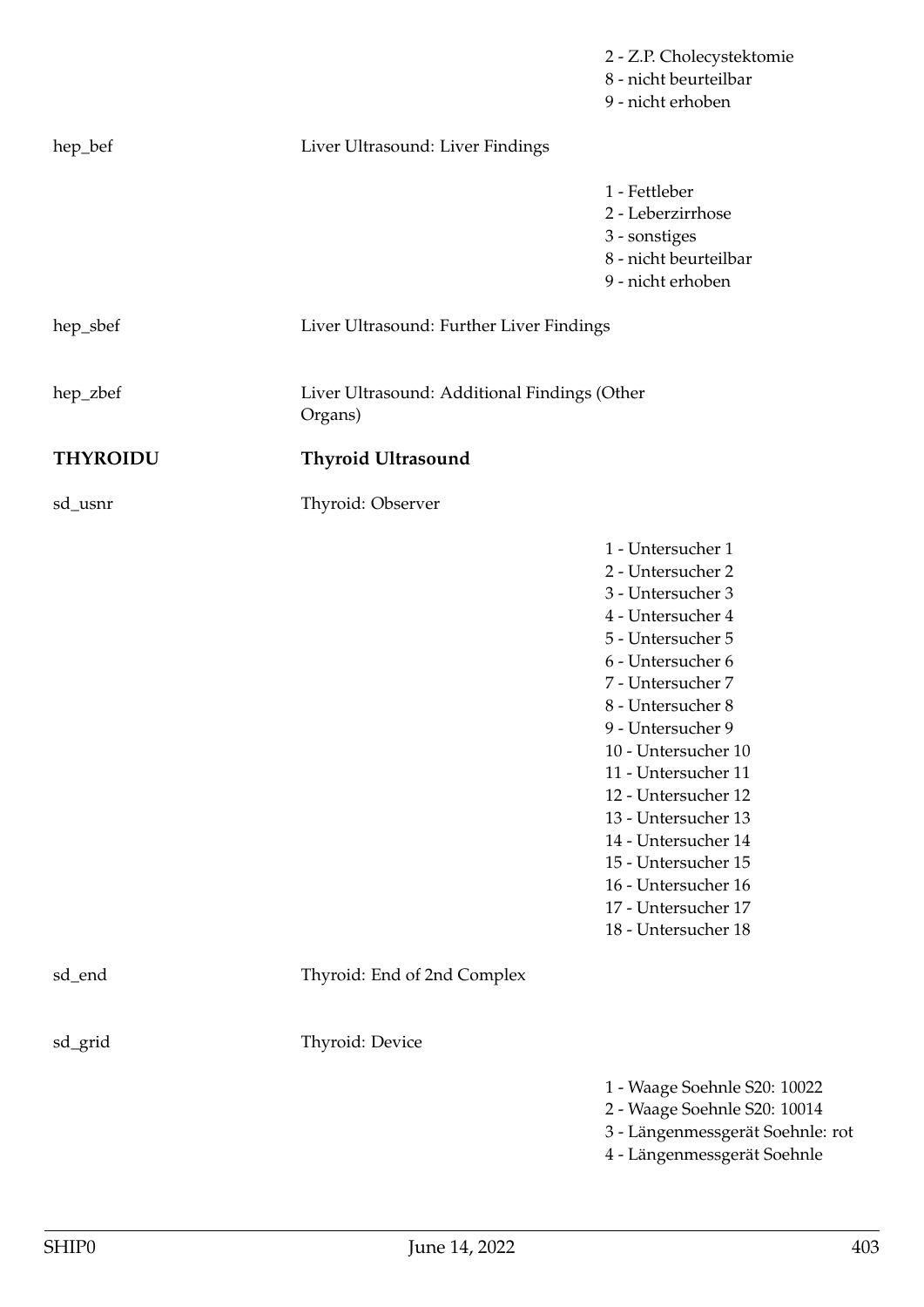|          |                                      | 5 - EKG Personal 120: 04164<br>6 - EKG Personal 120: 04339<br>7 - Vingmed CFM800A: 9508SP7194<br>8 - Masters VST: 622<br>9 - RR Omron HEP705CP: 50600278<br>10 - RR Omron HEP705CP: 50600277<br>11 - Waage Seca mit Laengenmaess.:<br>972298<br>12 - EKG Personal 210 LT: 00905<br>13 - Vingmed CFM800A:<br>1123MN000220<br>14 - Masters VST: 695<br>15 - RR Omron HEP705CP: 50600279<br>16 - RR Omron HEP705CP: 50600280<br>17 - RR Omron HEP705CP: 50600273<br>18 - RR Omron HEP705CP: 50600274<br>19 - RR Omron HEP705CP:<br>20 - RR Omron HEP705CP: |
|----------|--------------------------------------|---------------------------------------------------------------------------------------------------------------------------------------------------------------------------------------------------------------------------------------------------------------------------------------------------------------------------------------------------------------------------------------------------------------------------------------------------------------------------------------------------------------------------------------------------------|
| sd_bsnr  | Thyroid: Particularities             |                                                                                                                                                                                                                                                                                                                                                                                                                                                                                                                                                         |
|          |                                      | 0 - ohne besondere Vorkommnisse<br>1 - besondere Vorkommnisse<br>7 - Befundbogen nicht erhebbar<br>8 - untere Altersgrenze<br>9 - Verweigerung                                                                                                                                                                                                                                                                                                                                                                                                          |
| sd_note  | <b>Thyroid: What Particularities</b> |                                                                                                                                                                                                                                                                                                                                                                                                                                                                                                                                                         |
| sd_lre   | Thyroid: Length right lobe           |                                                                                                                                                                                                                                                                                                                                                                                                                                                                                                                                                         |
| sd_bre   | Thyroid: Width right lobe            |                                                                                                                                                                                                                                                                                                                                                                                                                                                                                                                                                         |
| sd_tre   | Thyroid: Depth right lobe            |                                                                                                                                                                                                                                                                                                                                                                                                                                                                                                                                                         |
| sd_lli   | Thyroid: Length left lobe            |                                                                                                                                                                                                                                                                                                                                                                                                                                                                                                                                                         |
| sd_bli   | Thyroid: Width left lobe             |                                                                                                                                                                                                                                                                                                                                                                                                                                                                                                                                                         |
| sd_tli   | Thyroid: Depth left lobe             |                                                                                                                                                                                                                                                                                                                                                                                                                                                                                                                                                         |
| sd_volre | Thyroid: Volume right lobe           |                                                                                                                                                                                                                                                                                                                                                                                                                                                                                                                                                         |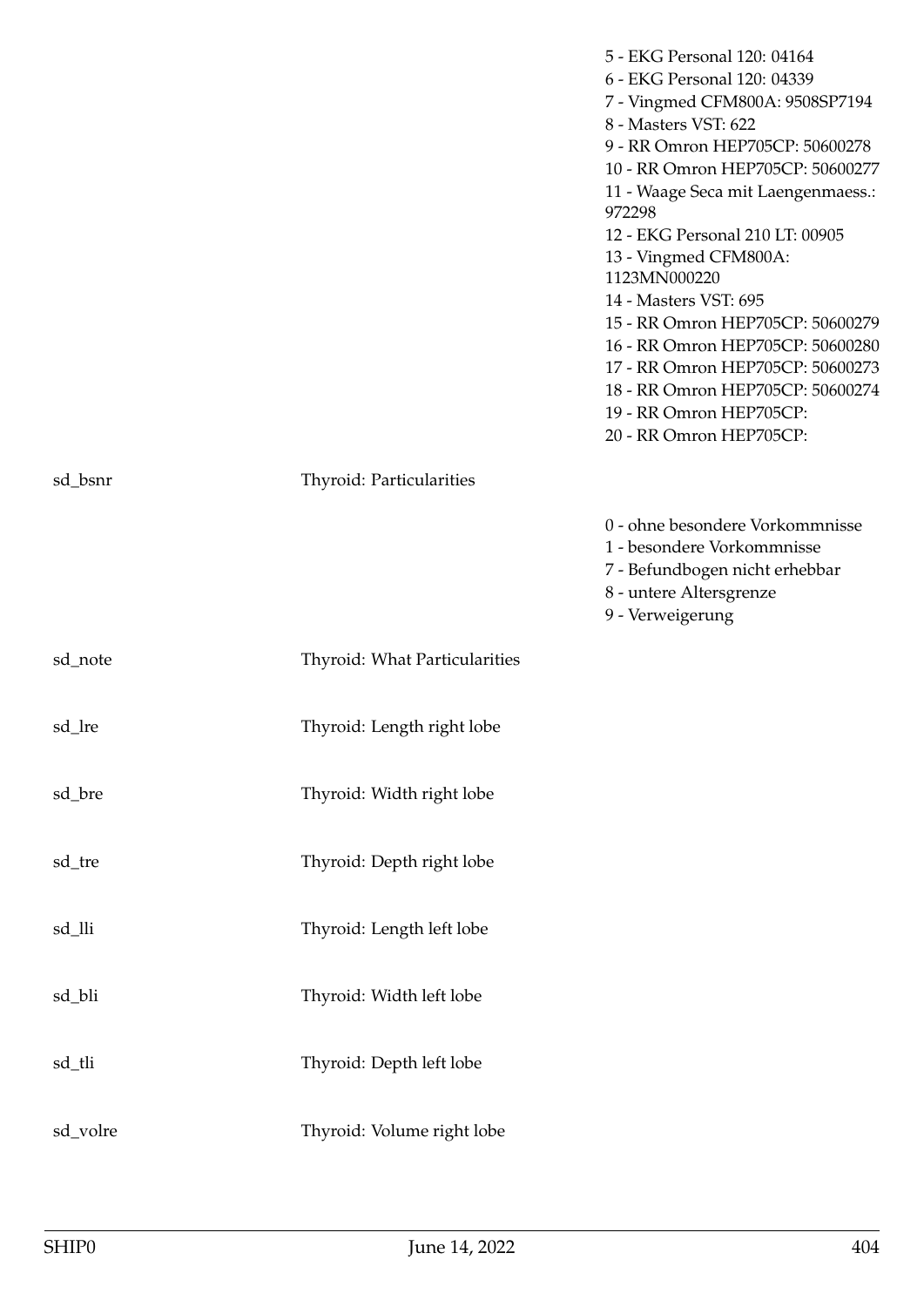| sd_volli | Thyroid: Volume left lobe        |                                                                                                                                                     |
|----------|----------------------------------|-----------------------------------------------------------------------------------------------------------------------------------------------------|
| sd_volg  | Thyroid: Volume                  |                                                                                                                                                     |
| sd_isth  | Thyroid: Isthmus                 |                                                                                                                                                     |
| sd_echli | Thyroid: Echogenicity left lobe  |                                                                                                                                                     |
|          |                                  | 0 - echonormal<br>1 - echoarm<br>2 - echokomplex<br>3 - beginnende knotige Umwandlung<br>8 - nicht beurteilbar<br>9 - nicht erhoben                 |
| sd_echre | Thyroid: Echogenicity right lobe |                                                                                                                                                     |
|          |                                  | 0 - echonormal<br>1 - echoarm<br>2 - echokomplex<br>3 - beginnende knotige Umwandlung<br>8 - nicht beurteilbar<br>9 - nicht erhoben                 |
| sd_knli  | Thyroid: Nodules left lobe       |                                                                                                                                                     |
|          |                                  | 0 - keine<br>1 - echonormal<br>2 - echoarm<br>3 - echoreich<br>4 - echokomplex<br>5 - echofrei(Zyste)<br>8 - nicht beurteilbar<br>9 - nicht erhoben |
| sd_knre  | Thyroid: Nodules right lobe      |                                                                                                                                                     |
|          |                                  | 0 - keine<br>1 - echonormal<br>2 - echoarm<br>3 - echoreich<br>4 - echokomplex<br>5 - echofrei(Zyste)<br>8 - nicht beurteilbar<br>9 - nicht erhoben |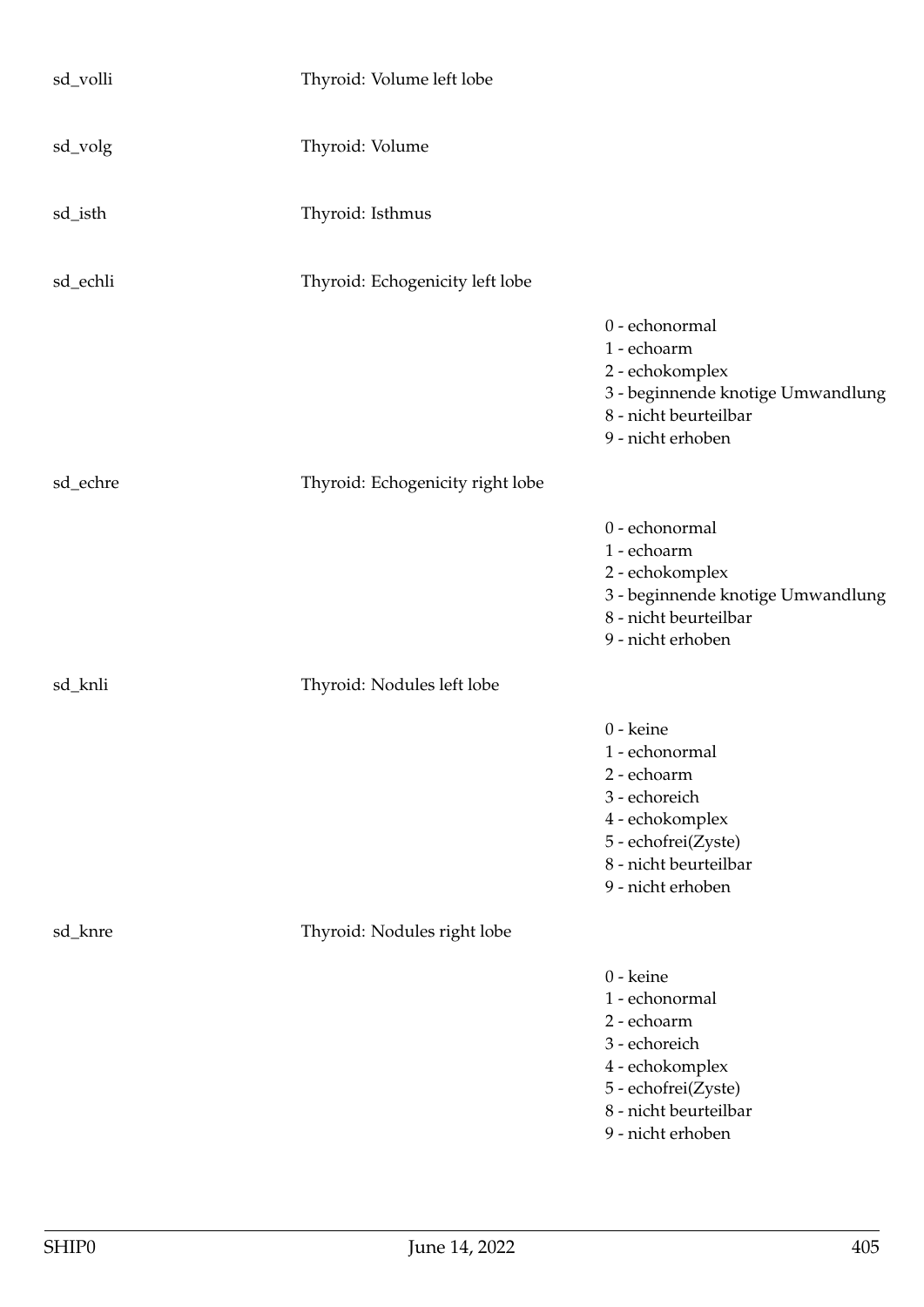## sd\_befnr Thyroid: Findings

|                 |                              | 0 - unauffällig<br>1 - Grenzbefund<br>2 - pathologischer Befund<br>8 - Nicht auswertbar<br>9 - Keine Angabe                                                                                 |
|-----------------|------------------------------|---------------------------------------------------------------------------------------------------------------------------------------------------------------------------------------------|
| sd_bef          | Thyroid: Further Findings    |                                                                                                                                                                                             |
| <b>ECHOVALV</b> | Echo, Valvular Heart Disease |                                                                                                                                                                                             |
| ech_akl1        | Echo: Aortic Valve 1         |                                                                                                                                                                                             |
|                 |                              | 0 - unauffällig<br>1 - verkalkt<br>2 - Einschränkung der Beweglichkeit<br>3 - Vegetationen<br>4 - Insuffizienz<br>5 - Stenose<br>6 - sonsitge<br>8 - nicht beurteilbar<br>9 - nicht erhoben |
| ech_akl2        | Echo: Aortic Valve 2         |                                                                                                                                                                                             |
|                 |                              | 0 - unauffällig<br>1 - verkalkt<br>2 - Einschränkung der Beweglichkeit<br>3 - Vegetationen<br>4 - Insuffizienz<br>5 - Stenose<br>6 - sonsitge<br>8 - nicht beurteilbar<br>9 - nicht erhoben |
| ech_akl3        | Echo: Aortic Valve 3         |                                                                                                                                                                                             |
|                 |                              | 0 - unauffällig<br>1 - verkalkt<br>2 - Einschränkung der Beweglichkeit<br>3 - Vegetationen<br>4 - Insuffizienz<br>5 - Stenose<br>6 - sonsitge<br>8 - nicht beurteilbar<br>9 - nicht erhoben |
| ech_mkl1        | Echo: Mitral Valve 1         |                                                                                                                                                                                             |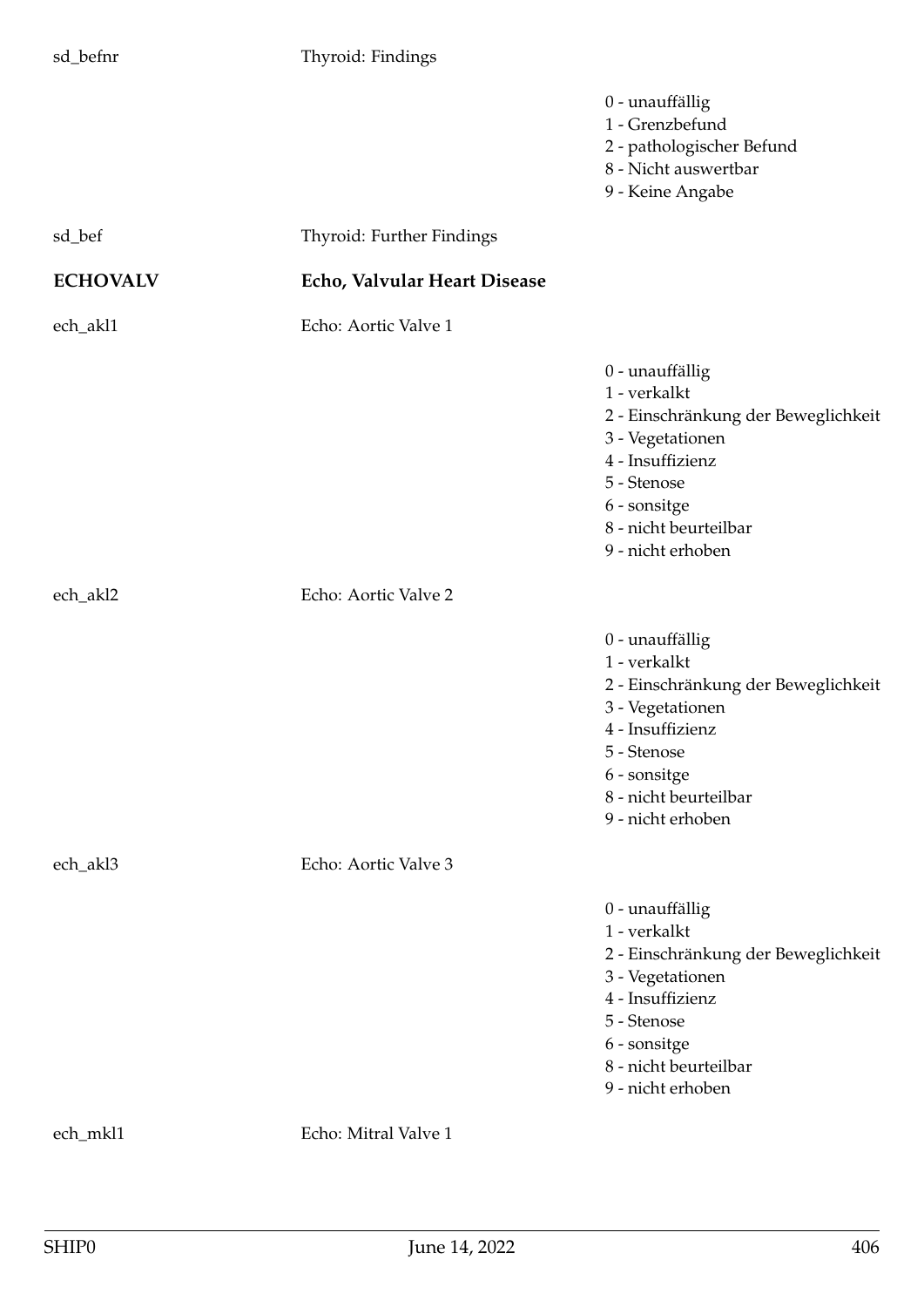|                               |                                                                 | 0 - unauffällig<br>1 - verkalkt<br>2 - Einschränkung der Beweglichkeit<br>3 - Vegetationen<br>4 - Insuffizienz<br>5 - Stenose<br>6 - sonsitge<br>8 - nicht beurteilbar<br>9 - nicht erhoben |
|-------------------------------|-----------------------------------------------------------------|---------------------------------------------------------------------------------------------------------------------------------------------------------------------------------------------|
| ech_mkl2                      | Echo: Mitral Valve 2                                            |                                                                                                                                                                                             |
|                               |                                                                 | 0 - unauffällig<br>1 - verkalkt<br>2 - Einschränkung der Beweglichkeit<br>3 - Vegetationen<br>4 - Insuffizienz<br>5 - Stenose<br>6 - sonsitge<br>8 - nicht beurteilbar<br>9 - nicht erhoben |
| ech_mkl3                      | Echo: Mitral Valve 3                                            |                                                                                                                                                                                             |
|                               |                                                                 | 0 - unauffällig<br>1 - verkalkt<br>2 - Einschränkung der Beweglichkeit<br>3 - Vegetationen<br>4 - Insuffizienz<br>5 - Stenose<br>6 - sonsitge<br>8 - nicht beurteilbar<br>9 - nicht erhoben |
| ech_bef                       | Echo: Valve Findings                                            |                                                                                                                                                                                             |
|                               |                                                                 | 0 - positver Befund<br>$1 - 0.B.$                                                                                                                                                           |
| LAB                           | <b>Blood and urine examination</b>                              |                                                                                                                                                                                             |
| <b>ANAL_BLT</b><br><b>LAB</b> | <b>Blood laboratory analyses</b><br>Blood and urine examination |                                                                                                                                                                                             |
| wbc                           | WBC / Leukocytes (Gpt/l)                                        |                                                                                                                                                                                             |
| rbc                           | RBC / Erythrocytes (Tpt/l)                                      |                                                                                                                                                                                             |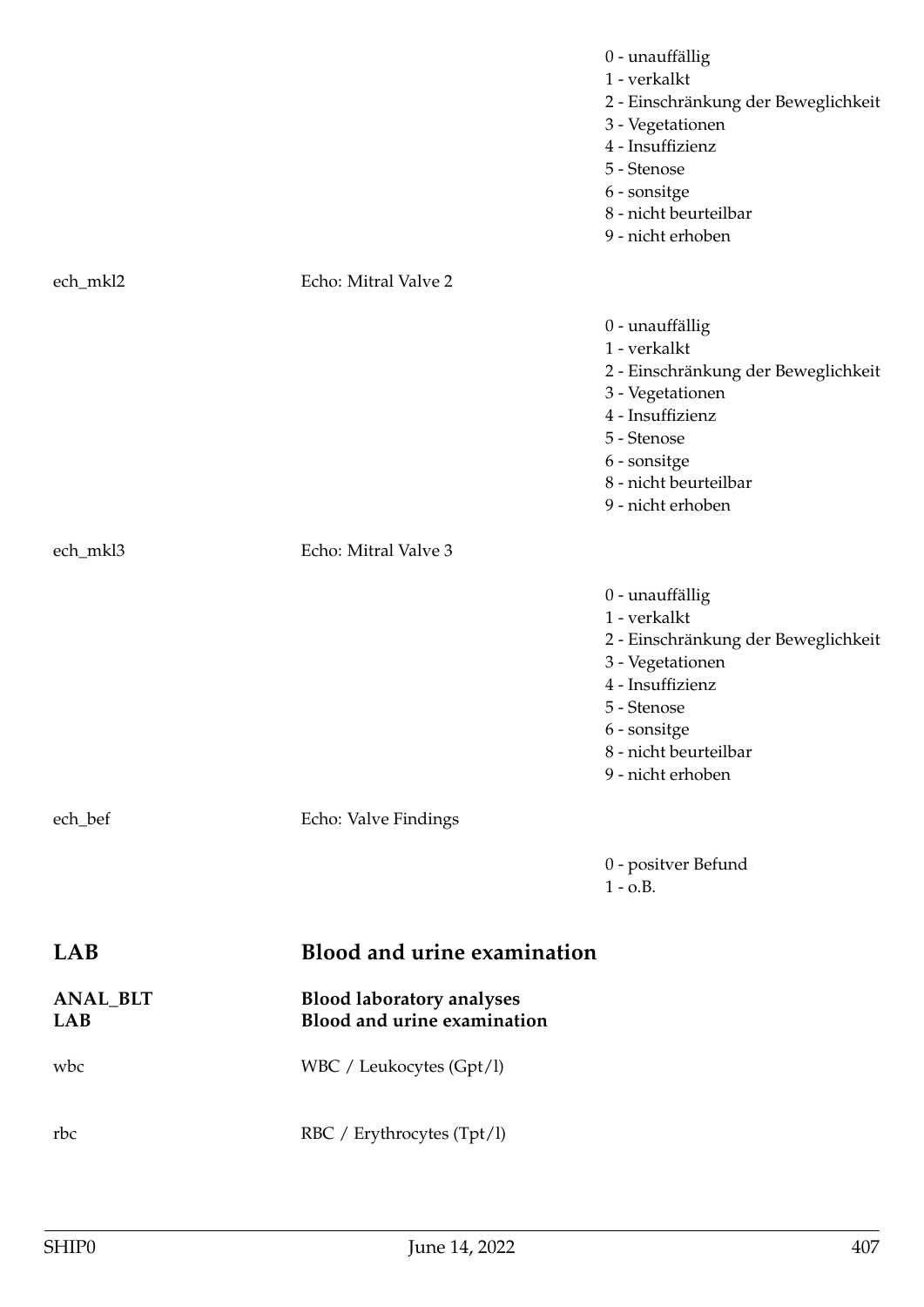| hgb                            | Haemoglobin (mmol/l)                                          |
|--------------------------------|---------------------------------------------------------------|
| hct                            | Haematokrit ()                                                |
| mcv                            | MCV / Mean corpuscular volume (fl)                            |
| mch                            | MCH / mean corpuscular haemoglobin (fmol)                     |
| mchc                           | MCHC / Mean corpuscular haemoglobin<br>concentration (mmol/l) |
| rdw                            | RDW / Red cell distribution width (%)                         |
| plt                            | PLT / Thrombocytes (Gpt/1)                                    |
| mpv                            | MPV / Mean platelet volume (fl)                               |
| hba1c                          | Hb A1 c $\frac{\%}{\%}$                                       |
| quick                          | QUICK / Thromboplastin time Quick (%)                         |
| ptt                            | PTT / Partial thromboplastin time (sec.)                      |
| fib                            | Fibrinogen (derived) (g/l)                                    |
| fib_cl                         | Fibrinogen (Clauss) $(g/l)$                                   |
| $na_S$                         | Na / Natrium (mmol/l)                                         |
| $k_s$                          | K / Kalium (mmol/l)                                           |
| $ca$ <sub><math>s</math></sub> | Calcium, total i.s. (mmol/l)                                  |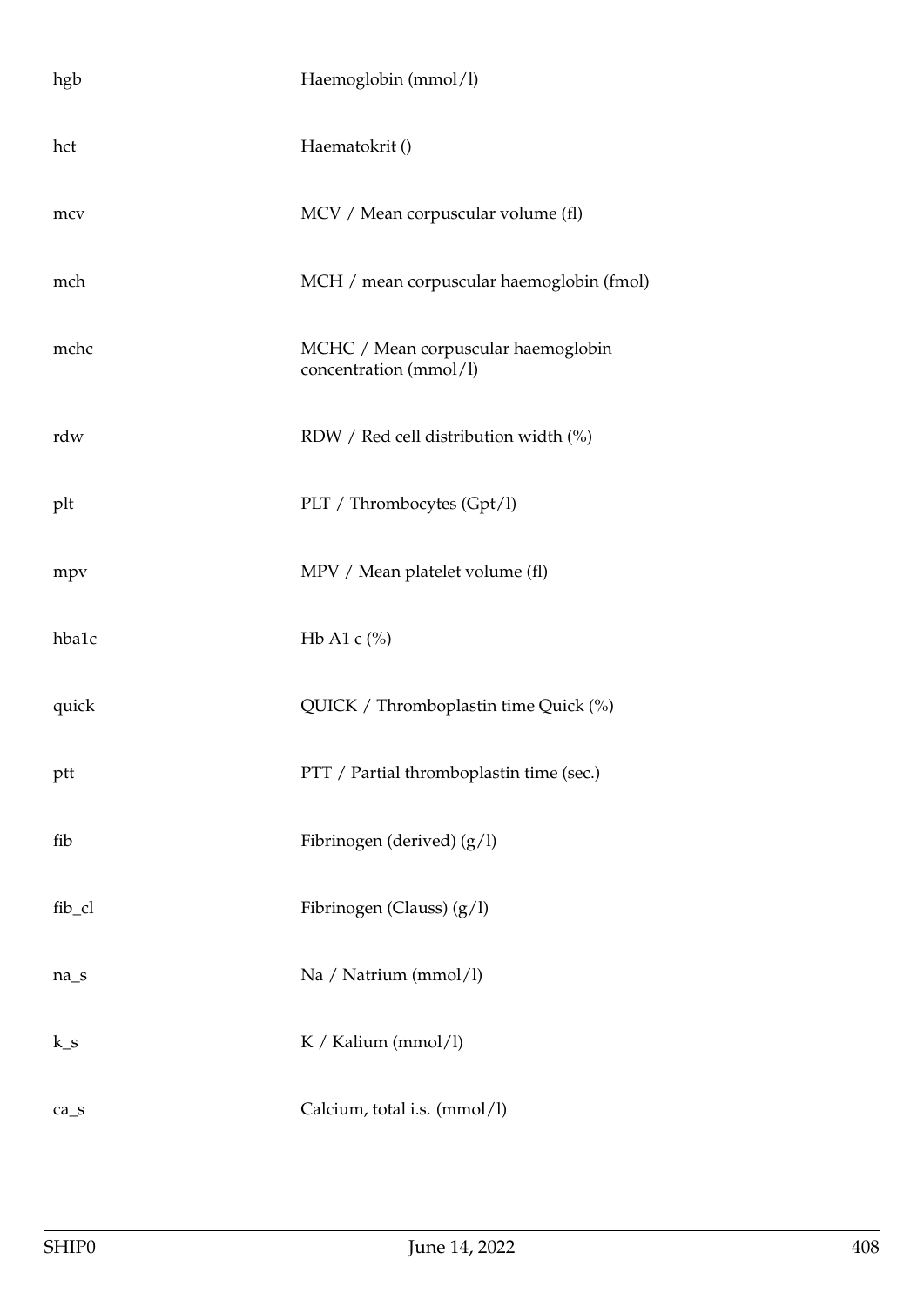| $mg_S$   | Magnesium (i.s.) (mmol/l)                              |
|----------|--------------------------------------------------------|
| crea_s   | Creatinine $(\mu \text{mol/l})$                        |
| $hrs_s$  | Uric acid $(\mu$ mol/l)                                |
| $gluc_s$ | Glucose (mmol/l)                                       |
| $crp_s$  | C-reactive protein (mg/l)                              |
| tsh      | TSH / Thyreoidea-stimulating Hormone (mU/l)            |
| ft3      | f T3 / Triiodothyronine, free (pmol/l)                 |
| ft4      | f T4 / Thyroxine, free (pmol/l)                        |
| tpo_ak   | TPO-AK / thyroid antibody (U/ml)                       |
| chol_s   | Cholesterol (total) (mmol/l)                           |
| $tg_s$   | Triglycerides (total) (mmol/l)                         |
| hdl_s    | HDL - High-density lipoprotein cholesterol<br>(mmol/l) |
| $ldl_s$  | LDL - Low density lipoprotein cholesterol<br>(mmol/l)  |
| lipo_a   | Lp(a) lipoprotein cholesterol (mg/l)                   |
| apoa1    | Apolipoprotein A1 [g/l]                                |
| apob     | Apolipoprotein B [g/l]                                 |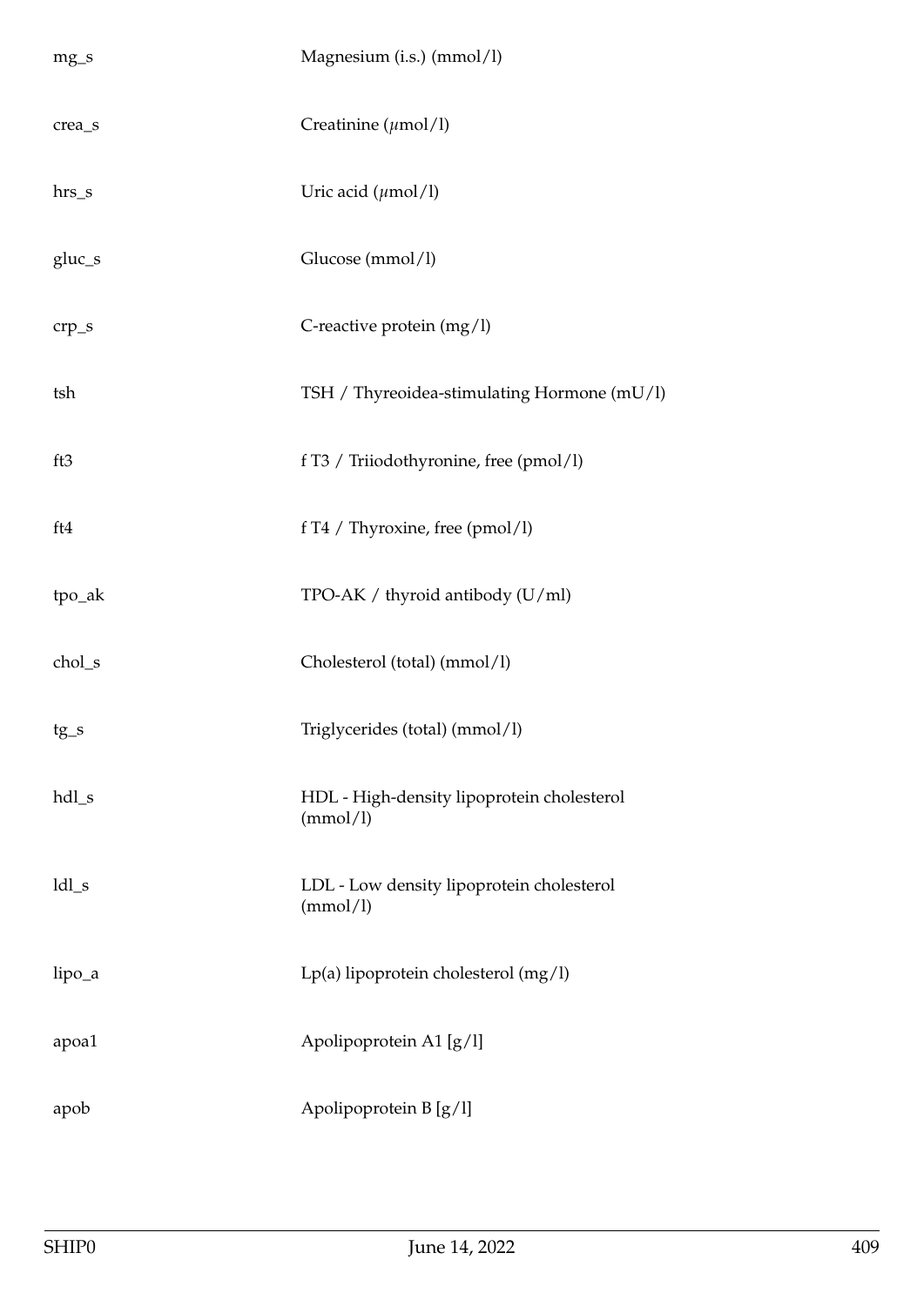| alat_s   | Alanin aminotransferase (ALAT/GPT) $(\mu \text{mol/sl})$      |
|----------|---------------------------------------------------------------|
| asat_s   | Aspartat aminotransferase (ASAT/GOT)<br>$(\mu \text{mol/sl})$ |
| ggt_s    | Gammaglutamyltransferase $(\mu \text{mol/sll})$               |
| $lip_s$  | Lipase $(\mu \text{mol/sl})$                                  |
| cdt      | Carbohydrate deficient transferrin (%CDT)                     |
| mib_dipe | MIBI: Anti diphteria IgG antibodies, IgG (IE/ml)              |
| mib_dip1 | MIBI: Diphteria antitoxin, protection by<br>vaccination 1     |
| mib_dip2 | MIBI: Diphteria antitoxin, protection by<br>vaccination 2     |
| mib_dipj | MIBI: Diphteria antitoxin, protective titre (years)           |
| mib_hpbe | MIBI: Hepatitis B antibodies, IgG (IE/ml)                     |
| mib_hpb1 | MIBI: Hepatitis B antibodies, protection by<br>vaccination 1  |
| mib_hpb2 | MIBI: Hepatitis B antibodies, protection by<br>vaccination 2  |
| mib_hpbj | MIBI: Hepatitis B antibodies, protective titre<br>(years)     |
| mib_hpce | MIBI: Hepatitis C antibodies, IgG (Anti-HCV)                  |
|          | $0$ - positiv<br>$1$ - negativ                                |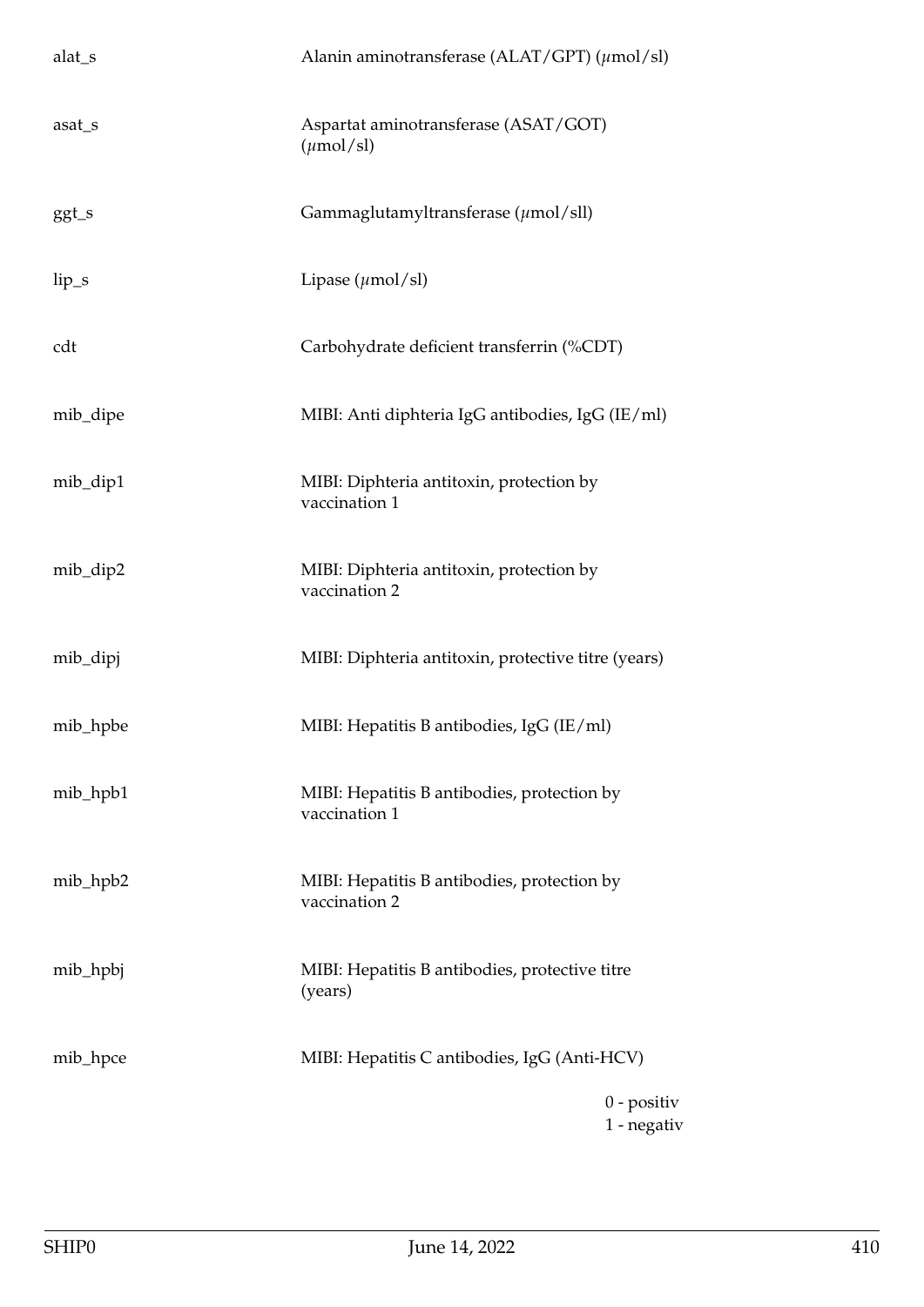| mib_hpc1   | MIBI: Hepatitis C antibodies, protection by<br>vaccination 1 |
|------------|--------------------------------------------------------------|
| mib_hpc2   | MIBI: Hepatitis C antibodies, protection by<br>vaccination 2 |
| mib_lyme   | MIBI: Lyme-Disease, IgG antibodies                           |
| mib_lym1   | MIBI: Lyme-Disease, protection by vaccination 1              |
| mib_lym2   | MIBI: Lyme-Disease, protection by vaccination 2              |
| mib_rube   | MIBI: Rubella-antibodies, IgG (IE/ml)                        |
| mib_rub1   | MIBI: Rubella-antibodies, protection by<br>vaccination 1     |
| mib_rub2   | MIBI: Rubella-antibodies, protection by<br>vaccination 2     |
| mib_rubj   | MIBI: Rubella-antibodies, protective titre (years)           |
| mib_tete   | MIBI: Tetanus-Antitoxin, IgG (IE/ml)                         |
| mib_tete_p | MIBI: Prefix for mib_tete_z                                  |
| mib_tet1   | MIBI: Tetanus-Antitoxin, protection by<br>vaccination 1      |
| mib_tet2   | MIBI: Tetanus-Antitoxin, protection by<br>vaccination 2      |
| mib_tetj   | MIBI: Tetanus-Antitoxin, protective titre (years)            |
| mib_toxe   | MIBI: Toxoplasma antibodies, IgG (IE/ml)                     |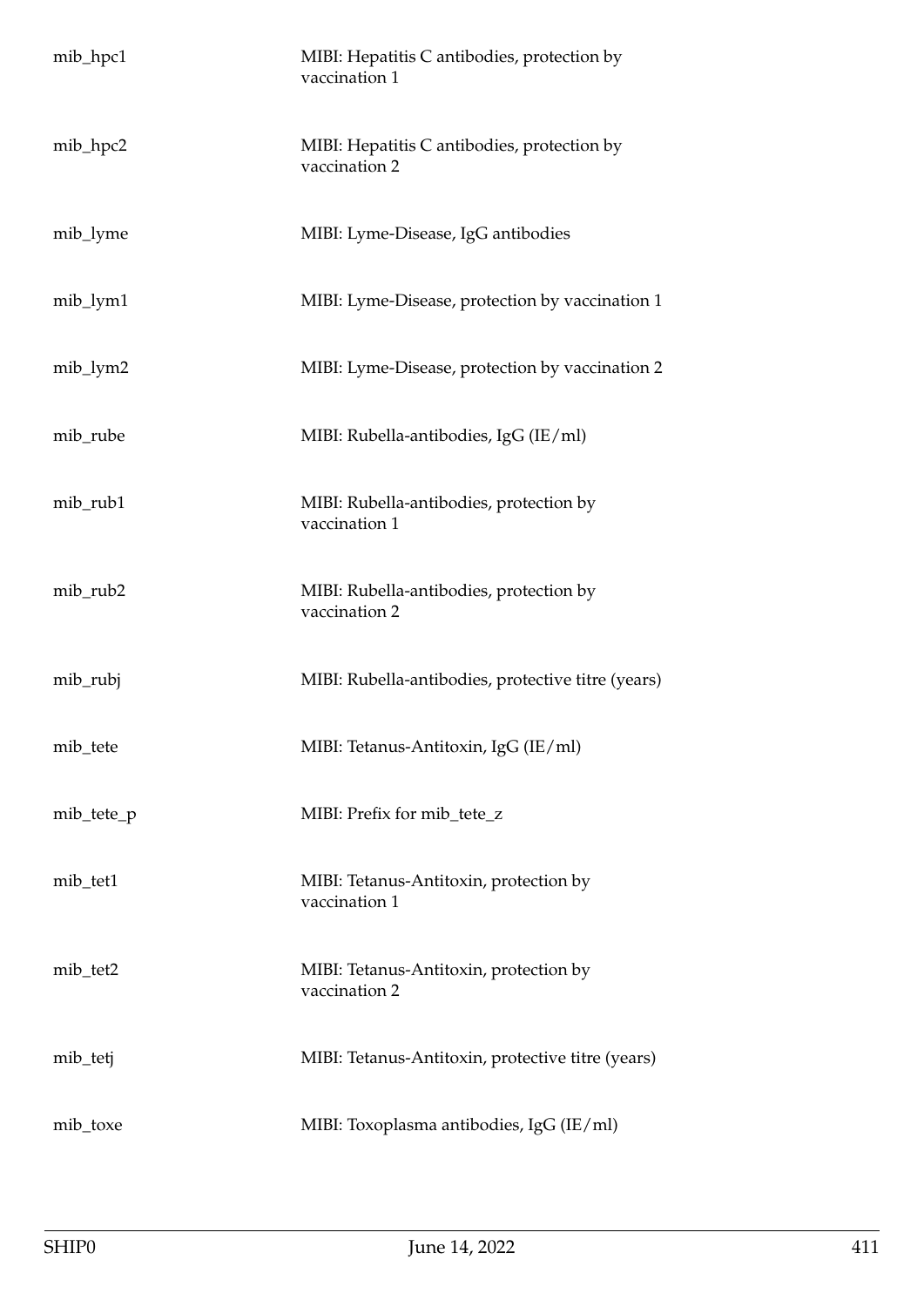| mib_tox1                      | MIBI: Toxoplasma antibodies, protection by<br>vaccination 1 |
|-------------------------------|-------------------------------------------------------------|
| mib_tox2                      | MIBI: Toxoplasma antibodies, protection by<br>vaccination 2 |
| mib_hbse                      | MIBI: Hepatitis B antigene, (HBS-Ag)                        |
|                               | $0$ - positiv<br>1 - negativ                                |
| mib_hbs1                      | MIBI: Hepatitis B antigen, protection by<br>vaccination 1   |
| mib_hbs2                      | MIBI: Hepatitis B antigen, protection by<br>vaccination 2   |
| mib_hbsj                      | MIBI: Hepatitis B antigen, protective titre (years)         |
| reti                          | Reticulocytes (%; discontinued)                             |
| ferri                         | Ferritin $[\mu g/l]$                                        |
| <b>ANAL_URN</b><br><b>LAB</b> | Urine laboratory analyses<br>Blood and urine examination    |
| jodid_u                       | (Urine) Iodide (IHU) $[\mu g/dt]$                           |
| scn_u                         | (Urine) Thiocyanate (mmol/l)                                |
| nitra_u                       | (Urine) Nitrate (mmol/l)                                    |
| sg_u                          | (Urine) Density ()                                          |
| ph_u                          | (Urine) pH / hydrogen ion concentration ()                  |
| leuco_u                       | (Urine) Leukocytes $(+/-)$                                  |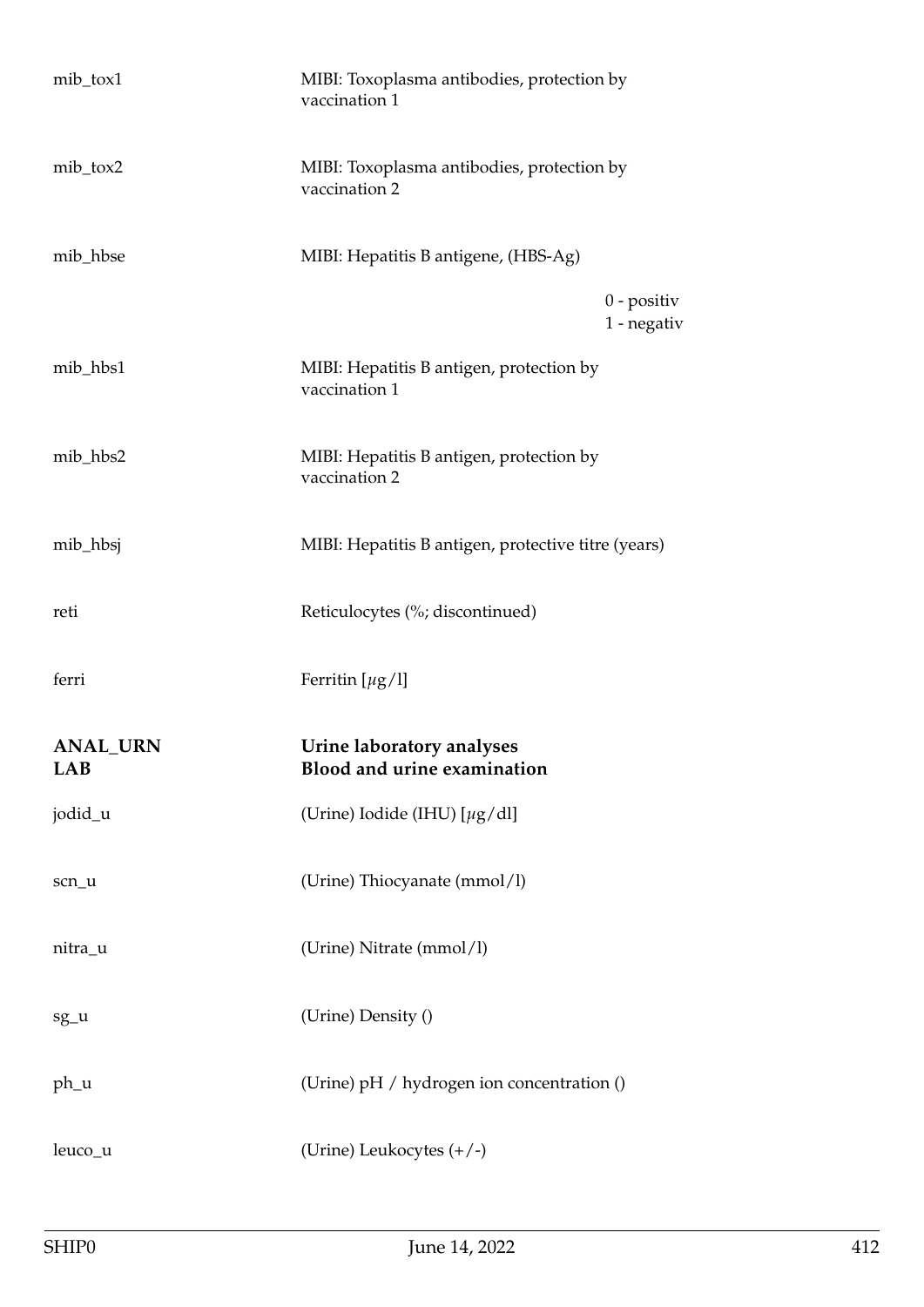| nitri_u                        | (Urine) Nitrites $(+/-)$                                                                      |
|--------------------------------|-----------------------------------------------------------------------------------------------|
| prot_u                         | (Urine) Proteins (+/-)                                                                        |
| $gluc_u$                       | (Urine) Glucose $(+/-)$                                                                       |
| ket_u                          | (Urine) Ketones $(+/-)$                                                                       |
| $ubg_u$                        | (Urine) Urobilinogen $(+/-)$                                                                  |
| bili_u                         | (Urine) Bilirubin $(+/-1)$                                                                    |
| ery_u                          | (Urine) Blood/Erythrocytes (+/-)                                                              |
| crea_u                         | (Urine) Creatinine (mmol/l)                                                                   |
| $alb_$ u                       | (Urine) Albumins (mg/l)                                                                       |
|                                |                                                                                               |
|                                |                                                                                               |
| <b>LABRE</b>                   | laboratory analysis (resurvey)                                                                |
| <b>RE_BLUT</b><br><b>LABRE</b> | blood laboratory analyses<br>laboratory analysis (resurvey)                                   |
| alat_re_s                      | LABRE: alanine aminotransferase (ALAT/GPT)<br>[ $\mu$ katal/l]                                |
| alat_re_s_z                    | LABRE: alanine aminotransferase (ALAT/GPT)<br>// winsorised »prefix in alat_re_s_p [µkatal/l] |
| alat_re_s_p                    | LABRE: alanine aminotransferase (ALAT/GPT)<br>// prefix for alat_re_s_z                       |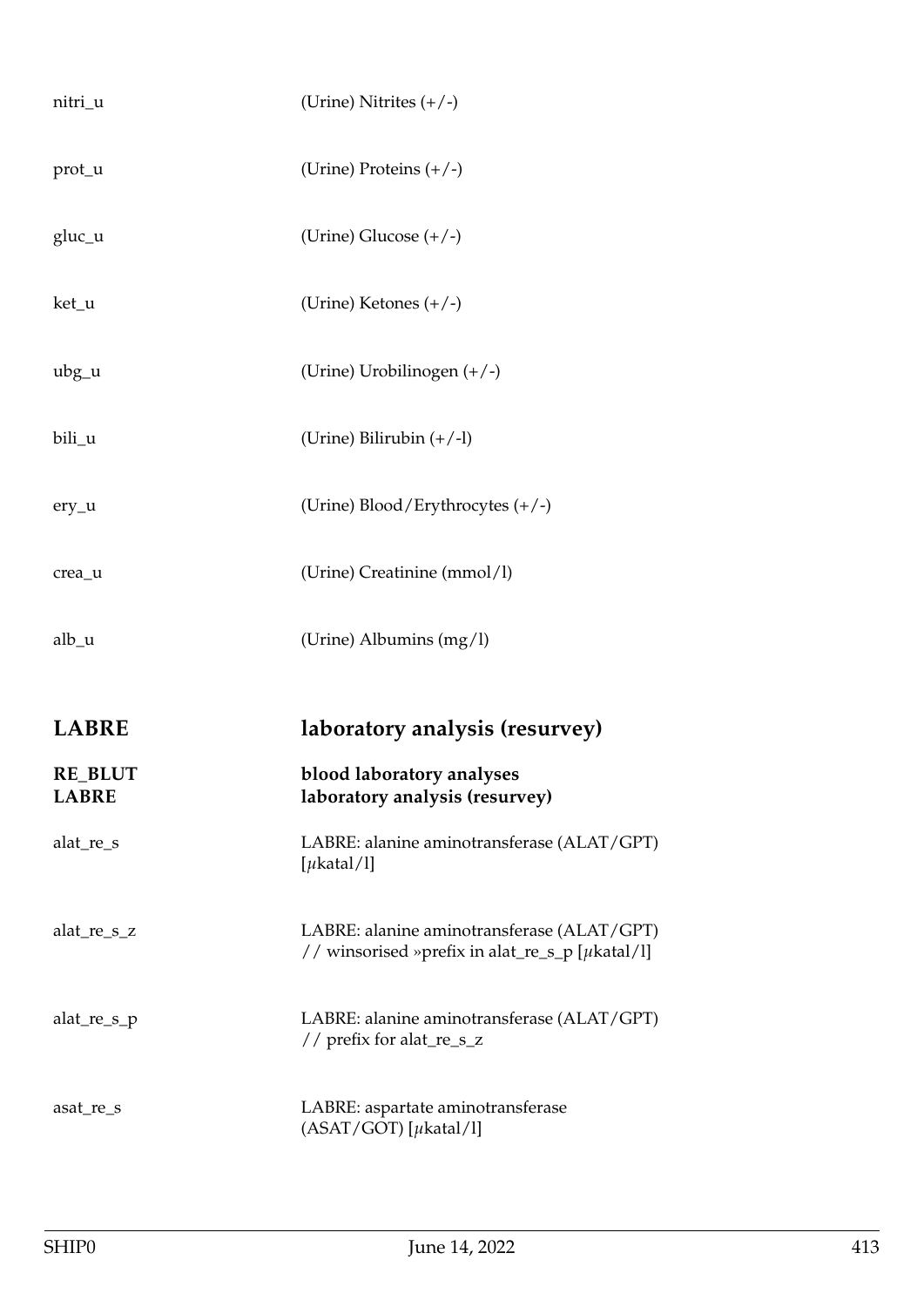| $alb_re_s$      | LABRE: serum albumin [mg/l]                                                         |
|-----------------|-------------------------------------------------------------------------------------|
| $amyl_re_s$     | LABRE: alpha-amylase $[\mu$ katal/l]                                                |
| amyl_re_s_z     | LABRE: alpha-amylase // winsorised »prefix in<br>amyl_re_s_p [ $\mu$ katal/l]       |
| amyl_re_s_p     | LABRE: alpha-amylase // prefix for amyl_re_s_z                                      |
| $b2m_re_s$      | LABRE: beta-2 microglobulin                                                         |
| $b2m_re_s_z$    | LABRE: beta-2 microglobulin // winsorised<br>» prefix in b2m_re_s_p [mg/l]          |
| $b2m_re_s_p$    | LABRE: beta-2 microglobulin // prefix for<br>$b2m_re_s_z$                           |
| bili_dir_re_s   | LABRE: bilirubin, direct                                                            |
| bili_dir_re_s_z | LABRE: bilirubin, direct // winsorised »prefix in<br>bili_dir_re_s_p [ $\mu$ mol/l] |
| bili_dir_re_s_p | LABRE: bilirubin, direct // prefix for<br>bili_dir_re_s_z                           |
| bili_tot_re_s   | LABRE: bilirubin, total                                                             |
| $che_re_s$      | LABRE: cholinesterase (CHE)                                                         |
| $che_re_s_z$    | LABRE: cholinesterase (CHE) // winsorised<br>»prefix in che_re_s_p [µkatal/l]       |
| $che_re_s_p$    | LABRE: cholinesterase (CHE) // prefix for<br>che_re_s_z                             |
| ferri_re        | LABRE: ferritin $[\mu g/l]$                                                         |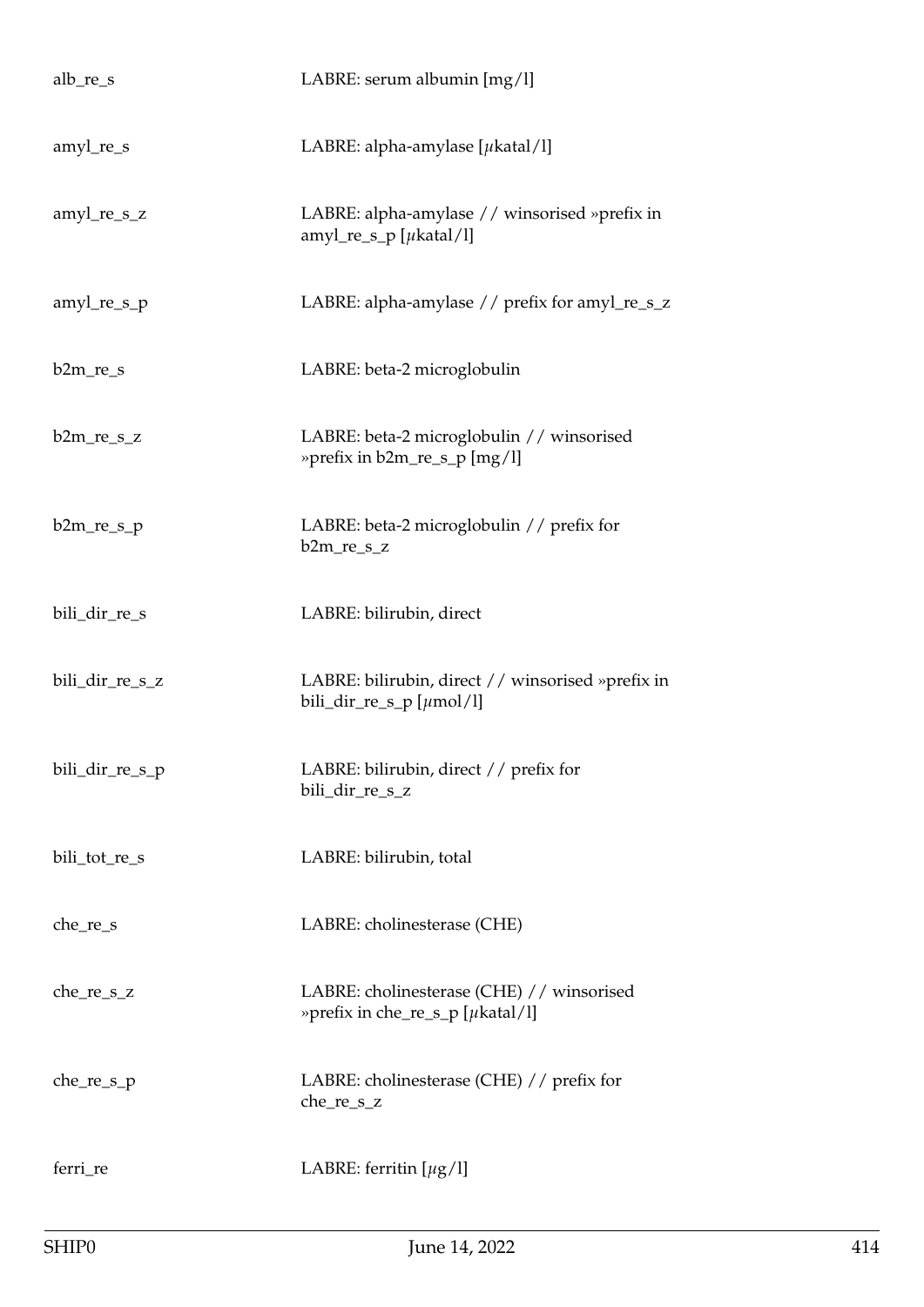| ferri_re_z    | LABRE: ferritin // winsorised »prefix in<br>ferri_re_p $[\mu g/l]$           |
|---------------|------------------------------------------------------------------------------|
| ferri_re_p    | LABRE: ferritin // prefix for ferri_re_z                                     |
| ggt_re_s      | LABRE: gamma-glutamyltransferase (GGT)<br>[ $\mu$ katal/l]                   |
| $lip_re_s$    | LABRE: lipase $(\mu$ katal/l)                                                |
| $lip_re_s_z$  | LABRE: lipase // winsorised »prefix in<br>$lip_re_s_p$ [ $\mu$ katal/l]      |
| $lip_re_s_p$  | LABRE: lipase $//$ prefix for lip_re_s_z                                     |
| prot_re_s     | LABRE: total protein                                                         |
| $tf_re_s$     | LABRE: transferrin                                                           |
| $tf_re_s_z$   | LABRE: transferrin // winsorised »prefix in<br>$tf_re_s_p[g/l]$              |
| tf_re_s_p     | Transferrin // Prefix zu tf_re_s_z                                           |
| chol_re_s     | LABRE: cholesterol, total [mmol/l]                                           |
| chol_re_s_z   | LABRE: cholesterol, total // winsorised »prefix<br>in chol_re_s_p $[mmol/l]$ |
| $chol_re_s_p$ | LABRE: cholesterol, total // prefix for<br>chol_re_s_z                       |
| hdlch_re      | LABRE: HDL-cholesterol (mmol/l)                                              |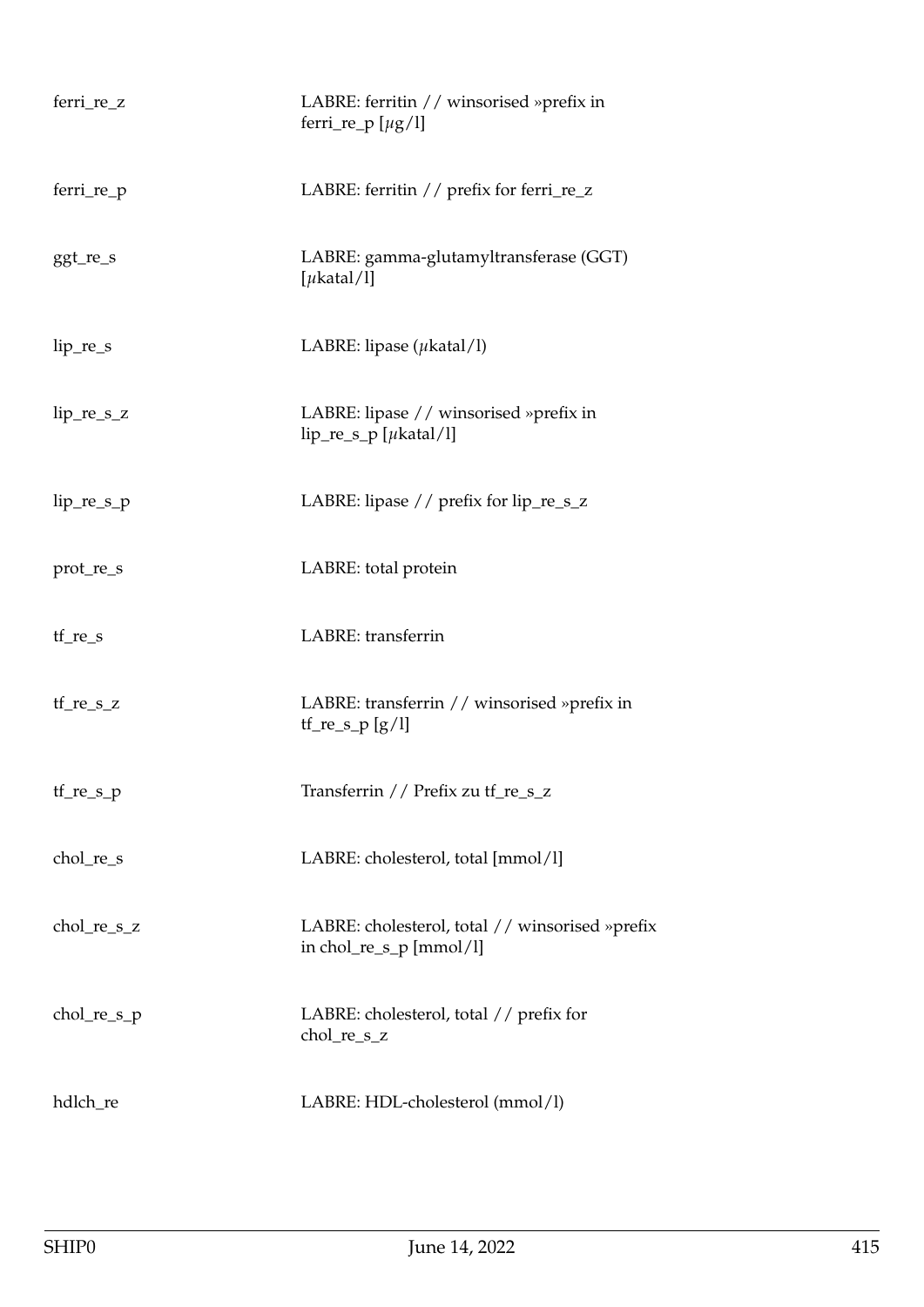| hdlch_re_z  | LABRE: HDL-cholesterol // winsorised »prefix<br>in hdlch_re_p [mmol/l]            |
|-------------|-----------------------------------------------------------------------------------|
| hdlch_re_p  | LABRE: HDL-cholesterol // prefix for<br>hdlch_re_z                                |
| ldlch_re    | LABRE: LDL-cholesterol (mmol/l)                                                   |
| ldlch_re_z  | LABRE: LDL-cholesterol // winsorised »prefix<br>in ldlch_re_p [mmol/l]            |
| ldlch_re_p  | LABRE: LDL-cholesterol // prefix for ldlch_re_z                                   |
| $tg_re_s$   | LABRE: triglycerides, total (mmol/l)                                              |
| $tg_re_s_z$ | LABRE: triglycerides, total // winsorised »prefix<br>in $tg_re_s_p$ [mmol/l]      |
| $tg_re_s_p$ | LABRE: triglycerides, total // prefix for<br>$tg_re_s_z$                          |
| $ft3_re$    | LABRE: triiodothyronine, free (fT3) [pmol/l]                                      |
| $ft3_re_z$  | LABRE: triiodothyronine, free (fT3) //<br>winsorised »prefix in ft3_re_p [pmol/l] |
| $ft3_re_p$  | LABRE: triiodothyronine, free (fT3) // prefix for<br>$ft3_re_z$                   |
| $ft4_re$    | LABRE: thyroxine, free (fT4) [pmol/1]                                             |
| $ft4_re_z$  | LABRE: thyroxine, free (fT4) // winsorised<br>» prefix in ft4_re_p [pmol/l]       |
| $ft4_re_p$  | LABRE: thyroxine, free (fT4) $//$ prefix for<br>ft4_re_z                          |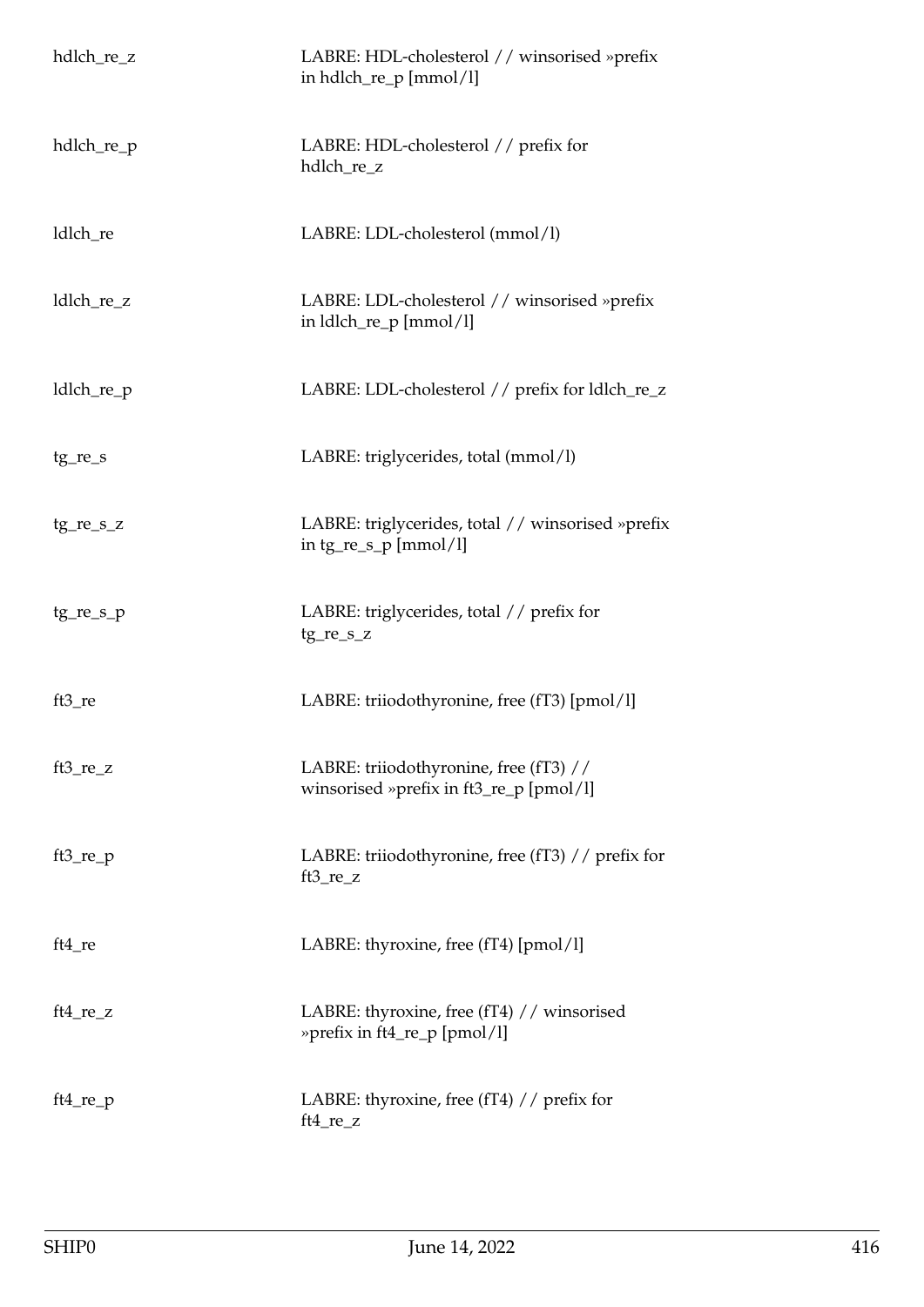| $hegb_re_s$   | LABRE: beta-hCG                                                                      |
|---------------|--------------------------------------------------------------------------------------|
| $hegb_re_s_z$ | LABRE: beta-hCG // winsorised »prefix in<br>$hegb_re_s_p [IU/l]$                     |
| $hegb_re_s_p$ | LABRE: beta-hCG // prefix for hcgb_re_s_z                                            |
| tsh_re        | LABRE: thyroid-stimulating hormone (TSH)<br>[mU/l]                                   |
| $tsh_re_z$    | LABRE: thyroid-stimulating hormone (TSH) //<br>winsorised »prefix in tsh_re_p [mU/l] |
| $tsh_re\_p$   | LABRE: thyroid-stimulating hormone (TSH) //<br>prefix for tsh_re_z                   |
| cystatin_re   | LABRE: cystatin C [mg/l]                                                             |
| $hrs_re_s$    | LABRE: uric acid                                                                     |
| $hrs_re_s_z$  | LABRE: uric acid // winsorised »prefix in<br>$hrs_re_s_p$ [ $\mu$ mol/l]             |
| $hrs_re_s_p$  | LABRE: uric acid // prefix for hrs_re_s_z                                            |
| urea_re_s     | LABRE: urea                                                                          |
| crea_re_s     | LABRE: creatinine                                                                    |
| crea_re_s_z   | LABRE: creatinine // winsorised »prefix in<br>crea_re_s_p [ $\mu$ mol/l]             |
| crea_re_s_p   | LABRE: creatinine // prefix for crea_re_s_z                                          |
| $ck_re_s$     | LABRE: creatine kinase, total [ $\mu$ katal/l]                                       |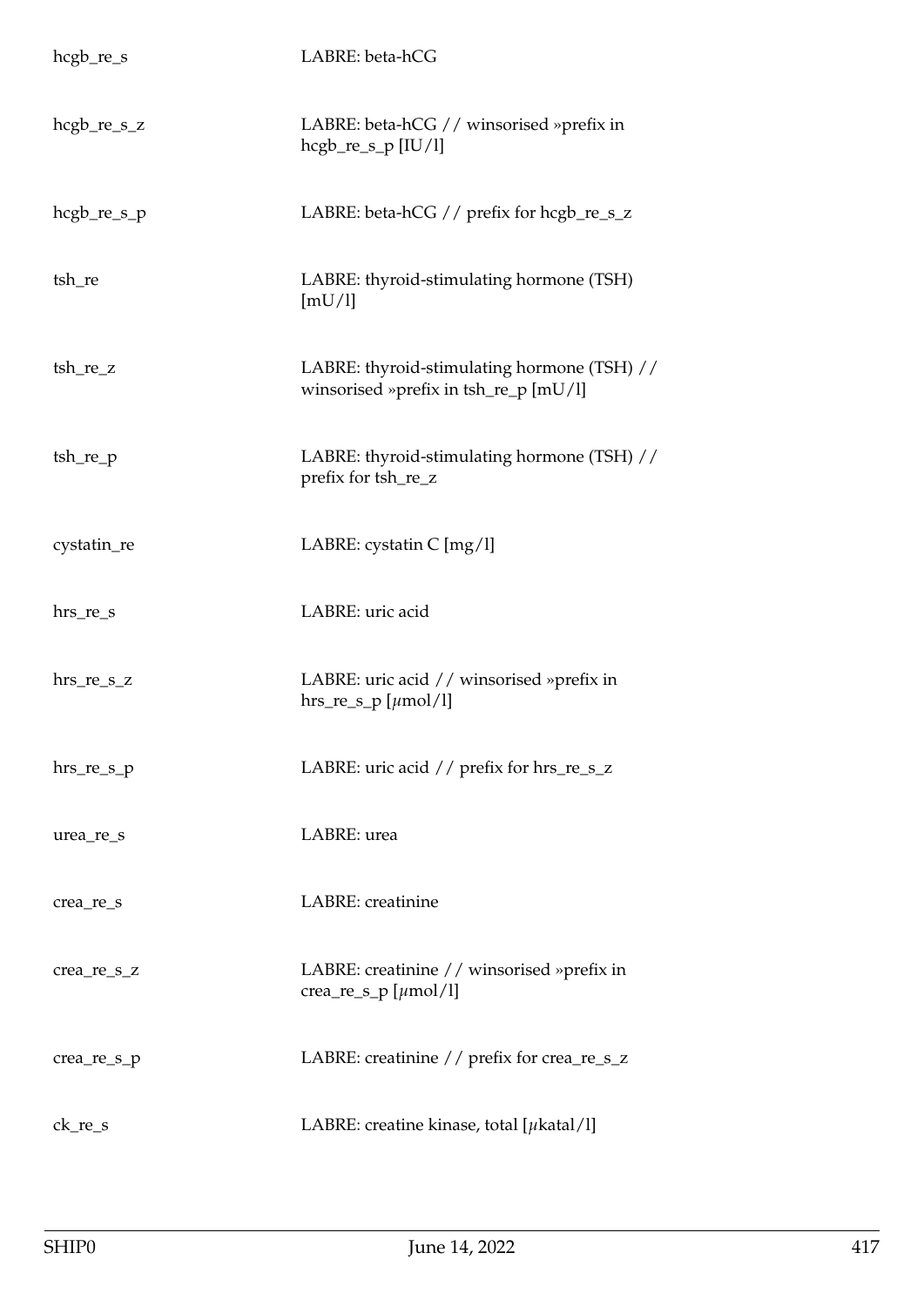| $ck_re_s_z$  | LABRE: creatine kinase, total // winsorised<br>» prefix in $ck_re_s_p$ [ $\mu$ katal/l]                                  |
|--------------|--------------------------------------------------------------------------------------------------------------------------|
| $ck_re_s_p$  | LABRE: creatine kinase, total // prefix for<br>$ck_re_s_z$                                                               |
| ldh_re_s     | LABRE: lactate dehydrogenase $(\mu$ katal/l)                                                                             |
| $ldh_re_s_z$ | LABRE: lactate dehydrogenase // winsorised<br>» prefix in $ldh_re_s_p$ [ $\mu$ katal/l]                                  |
| $ldh_re_s_p$ | LABRE: lactate dehydrogenase // prefix for<br>ldh_re_s_z                                                                 |
| $mb_re_s$    | LABRE: myoglobin                                                                                                         |
| $mb_re_s_z$  | LABRE: myoglobin // winsorised »prefix in<br>mb_re_s_p [ $\mu$ g/l]                                                      |
| $mb_re\_s_p$ | LABRE: myoglobin // prefix for mb_re_s_z                                                                                 |
| bnpnt_re_s   | LABRE: brain natriuretic peptide; N-terminal<br>fragment (NT-proBNP) [pg/ml]                                             |
| bnpnt_re_s_z | LABRE: brain natriuretic peptide; N-terminal<br>fragment (NT-proBNP) // winsorised »prefix in<br>$b$ npnt_re_s_p [pg/ml] |
| bnpnt_re_s_p | LABRE: brain natriuretic peptide; N-terminal<br>fragment (NT-proBNP) // prefix for<br>bnpnt_re_s_z                       |
| $t$ nni_re_s | LABRE: troponin I                                                                                                        |
| tnni_re_s_z  | LABRE: troponin I // winsorised »prefix in<br>tnni_re_s_p [ $\mu$ g/l]                                                   |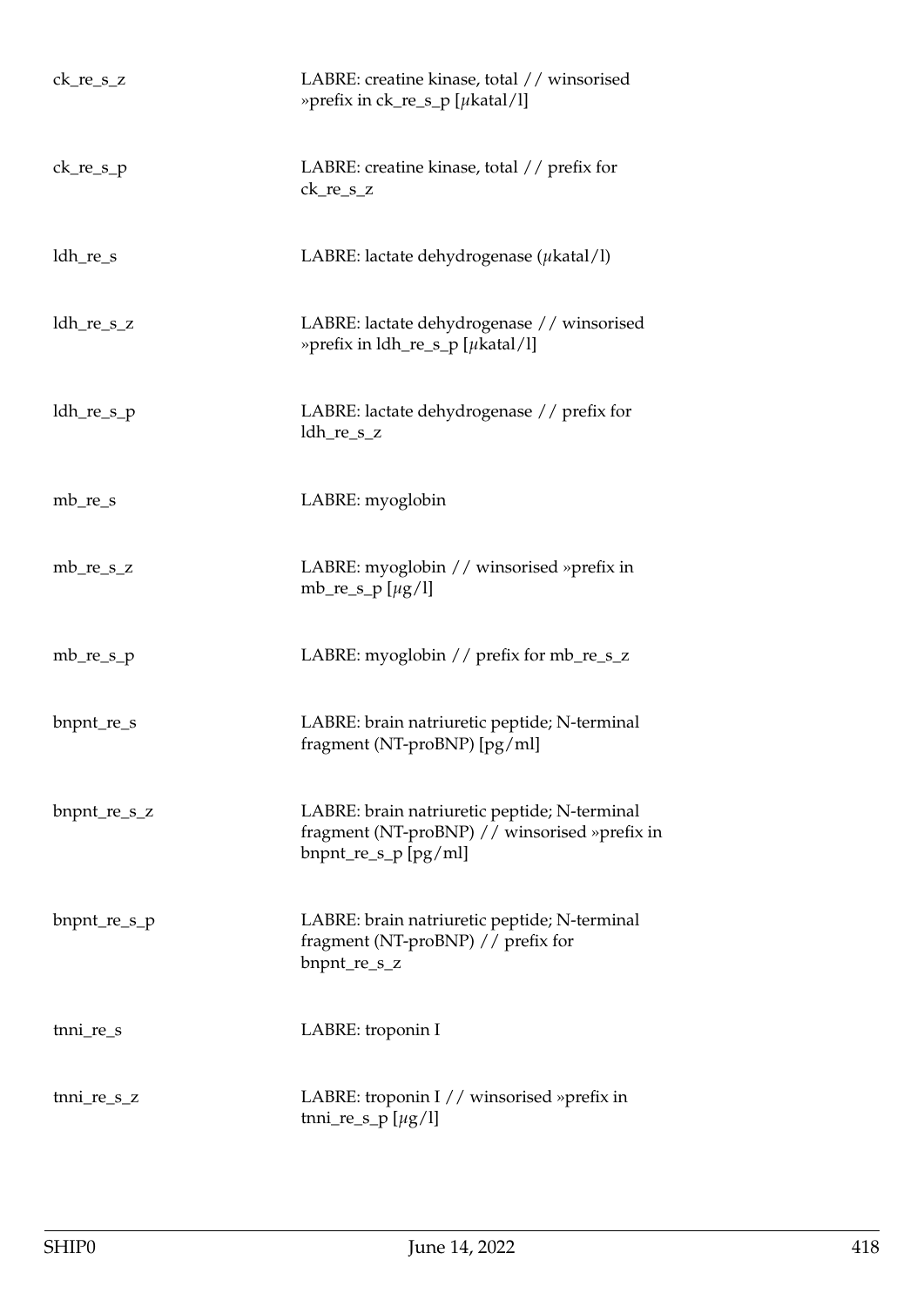| tnni_re_s_p     | LABRE: troponin I // prefix for tnni_re_s_z                                                    |
|-----------------|------------------------------------------------------------------------------------------------|
| fols_re         | LABRE: folic acid [ng/ml]                                                                      |
| fols_re_z       | LABRE: folic acid // winsorised »prefix in<br>$fols_re\_p [ng/ml]$                             |
| $fols_re\_p$    | LABRE: folic acid // prefix for fols_re_z                                                      |
| $b12$ _re       | LABRE: vitamin B12 $(pg/ml)$                                                                   |
| $b12_re_z$      | LABRE: vitamin B12 // winsorised »prefix in<br>$b12$ _re_p [pg/ml]                             |
| $b12_re_p$      | LABRE: vitamin B12 // prefix for b12_re_z                                                      |
| $crp_{hs_re}$   | LABRE: C-reactive protein (CRP), high-sensitive<br>(mg/l)                                      |
| $crp_{hs_re_z}$ | LABRE: C-reactive protein (CRP), high-sensitive<br>// winsorised »prefix in crp_hs_re_p [mg/l] |
| $crp_hs_re_p$   | LABRE: C-reactive protein (CRP), high-sensitive<br>// prefix for crp_hs_re_z                   |
| $rf_re_s$       | LABRE: rheumatoid factor                                                                       |
| $rf_re_s_z$     | LABRE: rheumatoid factor // winsorised »prefix<br>in $rf_re_s_p$ [IU/ml]                       |
| $rf_re_s_p$     | LABRE: rheumatoid factor // prefix for rf_re_s_z                                               |
| psaf_re_s       | LABRE: prostate-specific antigen, free                                                         |
| psaf_re_s_z     | LABRE: prostate-specific antigen, free //<br>winsorised »prefix in psaf_re_s_p [ng/ml]         |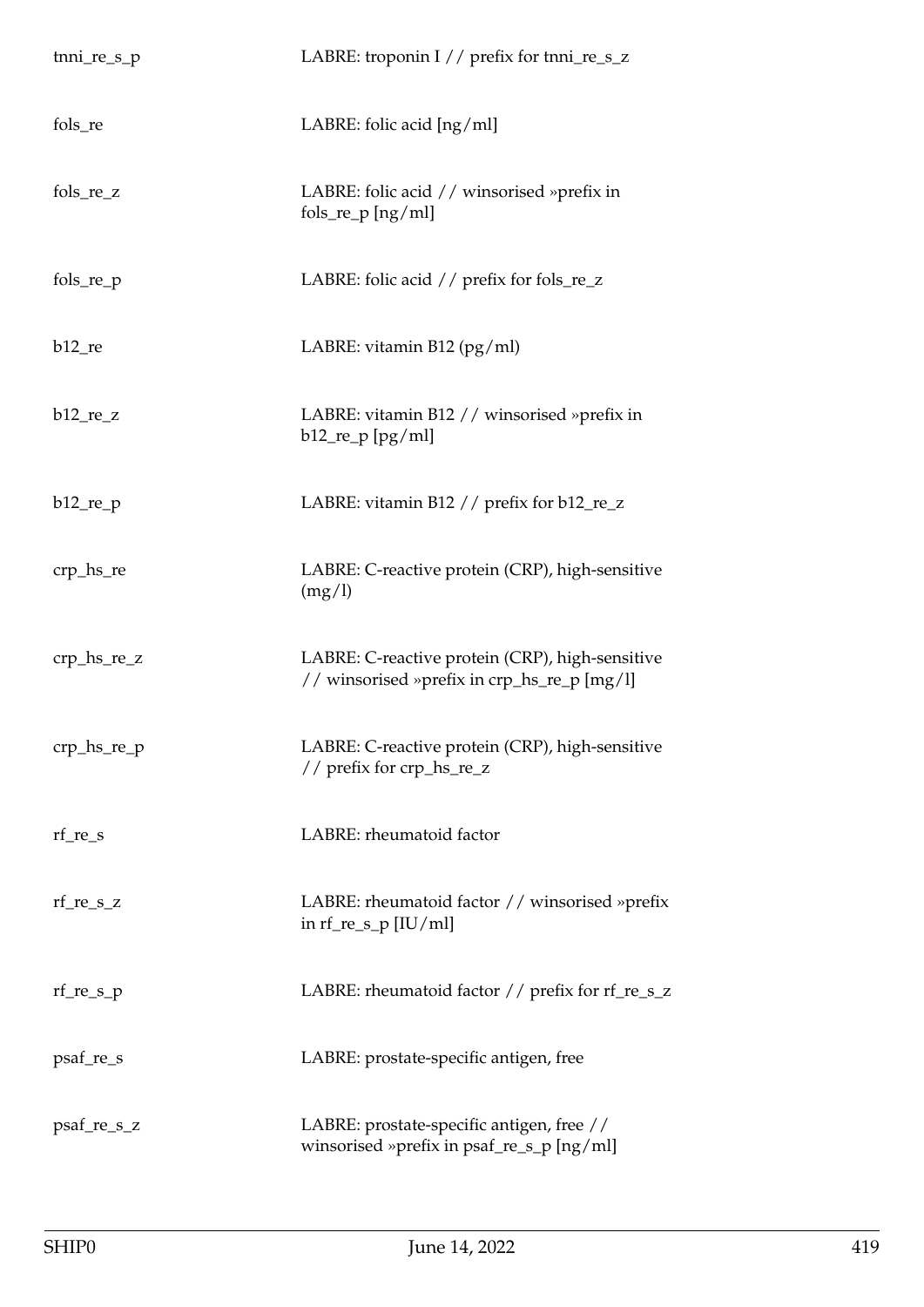| psaf_re_s_p | LABRE: prostate-specific antigen, free // prefix<br>for psaf_re_s_z                    |
|-------------|----------------------------------------------------------------------------------------|
| psa_re_s    | LABRE: prostate-specific antigen, total                                                |
| psa_re_s_z  | LABRE: prostate-specific antigen, total //<br>winsorised »prefix in psa_re_s_p [ng/ml] |
| psa_re_s_p  | LABRE: prostate-specific antigen, total // prefix<br>for psa_re_s_z                    |
| ap_re_s     | LABRE: alkaline phosphatase [ $\mu$ katal/l]                                           |
| ap_re_s_z   | LABRE: alkaline phosphatase // winsorised<br>» prefix in ap_re_s_p [ $\mu$ katal/l]    |
| ap_re_s_p   | LABRE: alkaline phosphatase // prefix for<br>ap_re_s_z                                 |
| $ca_re_s$   | LABRE: calcium [mmol/l]                                                                |
| ca_re_s_z   | LABRE: calcium // winsorised »prefix in<br>$ca_re_s_p[mmol/l]$                         |
| ca_re_s_p   | LABRE: calcium // prefix for ca_re_s_z                                                 |
| mg_re_s     | LABRE: magnesium (mmol/l)                                                              |
| phos_re_s   | LABRE: phosphate                                                                       |
| phos_re_s_z | LABRE: phosphate // winsorised »prefix in<br>phos_re_s_p [mmol/l]                      |
| phos_re_s_p | LABRE: phosphate // prefix for phos_re_s_z                                             |
| gluc_re_s   | LABRE: glucose                                                                         |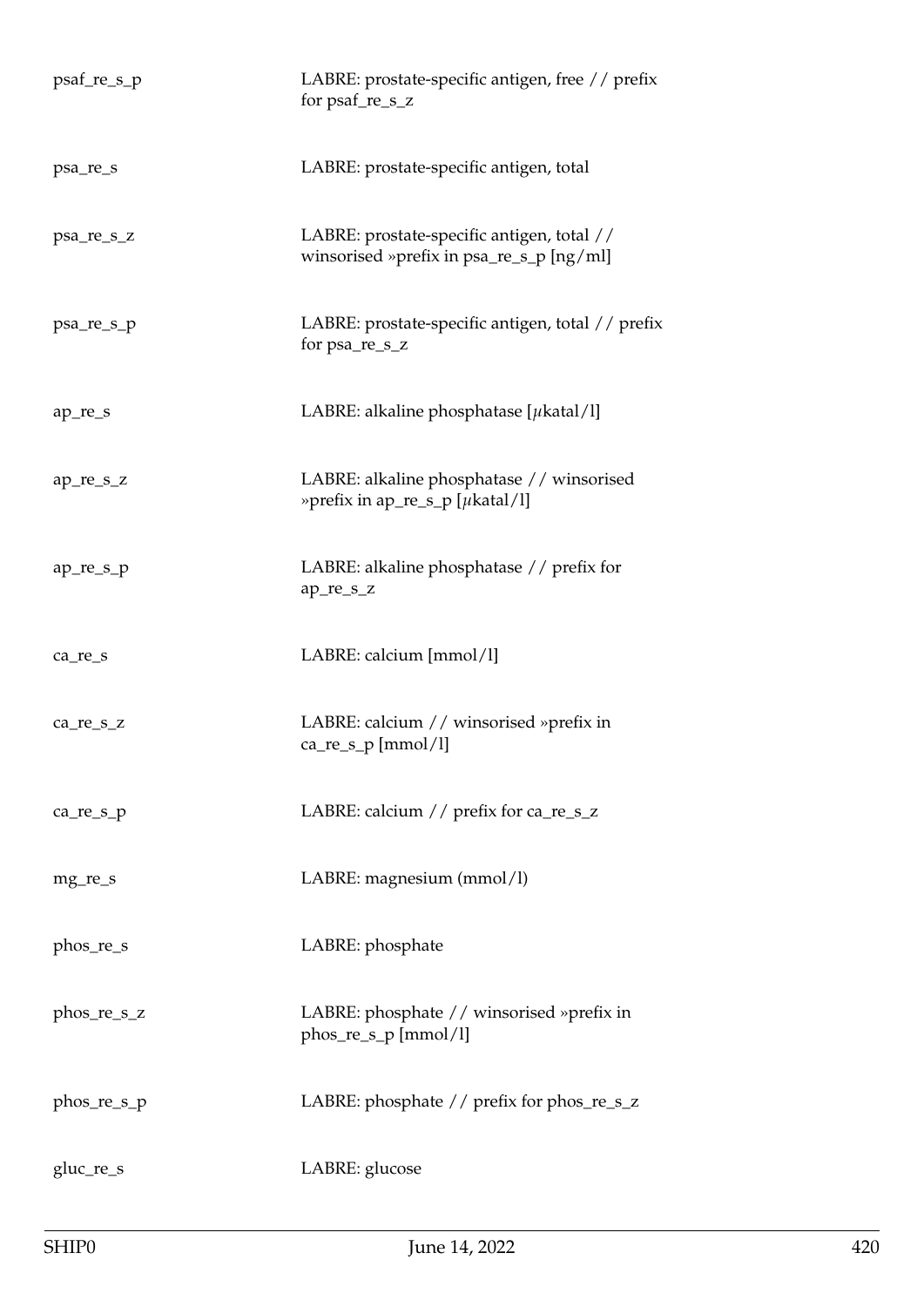| <b>RUE</b>                        | Reading of ultrasound examinations                |                                                                                                                        |
|-----------------------------------|---------------------------------------------------|------------------------------------------------------------------------------------------------------------------------|
| <b>MMODELA</b><br><b>READMMOD</b> | <b>Left Atrial M-Mode</b><br>Reading Echo, M-Mode |                                                                                                                        |
| ao_qual                           | Echoreadin: Quality Aoimage                       |                                                                                                                        |
|                                   |                                                   | 1 - sehr gut<br>2 - gut bis sehr gut<br>$3 - gut$<br>4 - ausreichend bis gut<br>5 - ausreichend<br>6 - nicht verfügbar |
| ao_aw                             | Echoreadin: AO-AW                                 |                                                                                                                        |
| $ao_l$                            | Echoreadin: AO-LV                                 |                                                                                                                        |
| ao_fail                           | Echoreadin: FAIL                                  |                                                                                                                        |
|                                   |                                                   | 0 - Images vorhanden<br>1 - älter 45J AO Images fehlen                                                                 |
| <b>MMODELV</b><br><b>READMMOD</b> | Left Ventricular M-Mode<br>Reading Echo, M-Mode   |                                                                                                                        |
| mm_rd                             | Echoreadin: Reader No.                            |                                                                                                                        |
|                                   |                                                   | 1 - Reader 1<br>2 - Reader 2<br>3 - Reader 3<br>4 - Reader 4<br>$5$ - Reader $5$                                       |
| mm_rdat                           | Echoreadin: Reading Date                          |                                                                                                                        |
| mm_rbeg                           | Echoreadin: Start Reading                         |                                                                                                                        |
| mm_rend                           | Echoreadin: End Reading                           |                                                                                                                        |
| $lv_qual$                         | Echoreading: Quality Left Ventricle               |                                                                                                                        |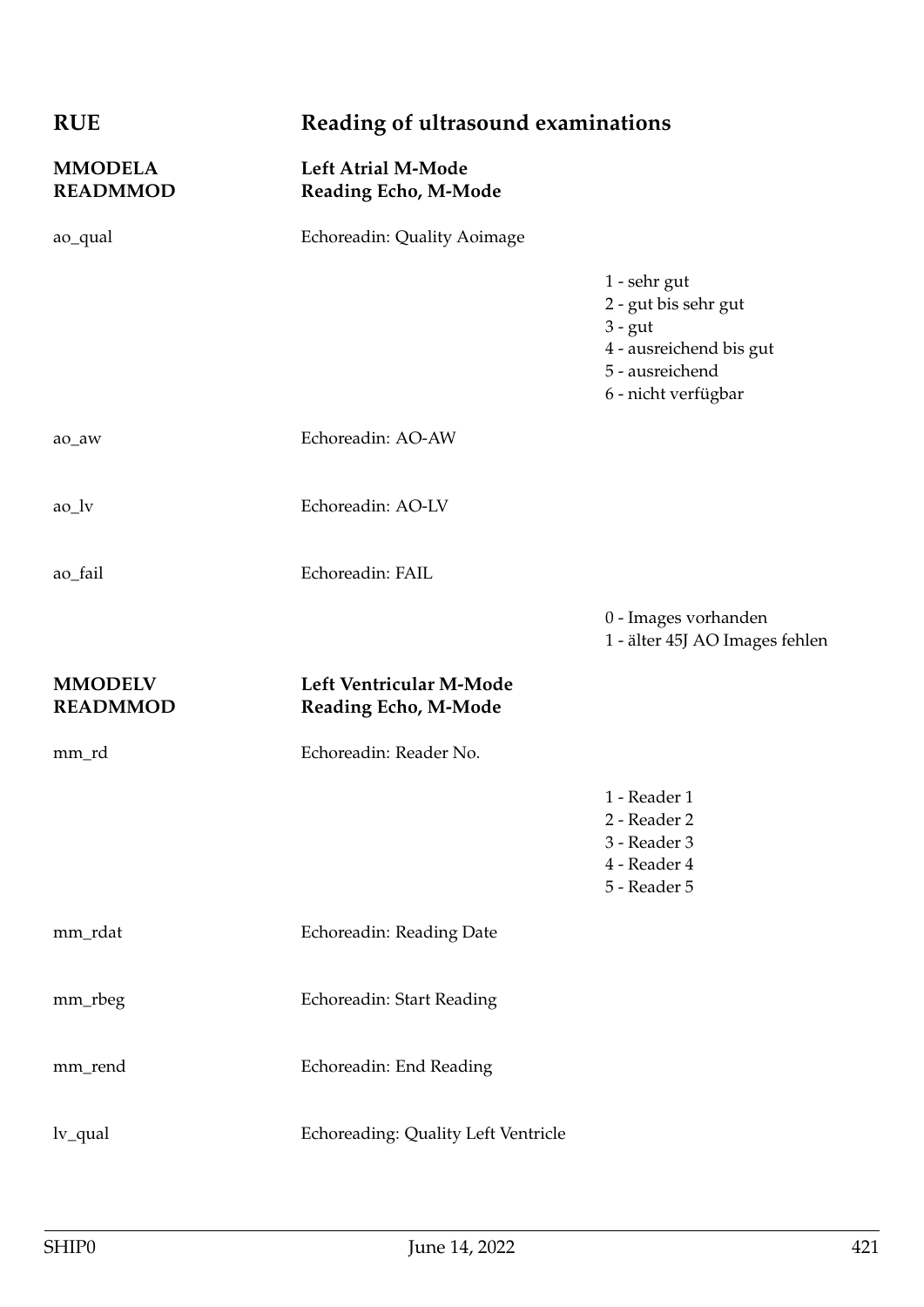|                                    |                                                     | 1 - sehr gut<br>2 - gut bis sehr gut<br>$3 - gut$<br>4 - ausreichend bis gut<br>5 - ausreichend<br>6 - nicht verfügbar |
|------------------------------------|-----------------------------------------------------|------------------------------------------------------------------------------------------------------------------------|
| ivsd                               | Echoreadin: IVSD                                    |                                                                                                                        |
| lvdd                               | Echoreadin: LVDD                                    |                                                                                                                        |
| lvpwd                              | Echoreadin: LVPWD                                   |                                                                                                                        |
| ivss                               | Echoreadin: IVSS                                    |                                                                                                                        |
| lvds                               | Echoreadin: LVDS                                    |                                                                                                                        |
| lvpws                              | Echoreadin: LVPWS                                   |                                                                                                                        |
| lvm                                | Echoreadin: LVM                                     |                                                                                                                        |
| lvaofail                           | Echoreadin: FAIL LV- and Aoimage                    |                                                                                                                        |
|                                    |                                                     | 0 - Images vorhanden<br>1 - älter 45J LV und AO Images fehlen                                                          |
| lv_fail                            | Echoreadin: Aoimage                                 |                                                                                                                        |
|                                    |                                                     | 0 - Images vorhanden<br>1 - älter 45J LV Images fehlen                                                                 |
| nregfail                           | Echoreadin: Missing values on age group>6           |                                                                                                                        |
|                                    |                                                     | 0 - Images vorhanden<br>1 - älter 45J LV und AO Images fehlen                                                          |
| <b>IMTMANUE</b><br><b>READCARO</b> | <b>IMT Findings, manually</b><br><b>Reading IMT</b> |                                                                                                                        |
| cca_rd                             | RUE / READCARO: manually: Reader                    |                                                                                                                        |
| cca_rdat                           | RUE / READCARO: manually: Date                      |                                                                                                                        |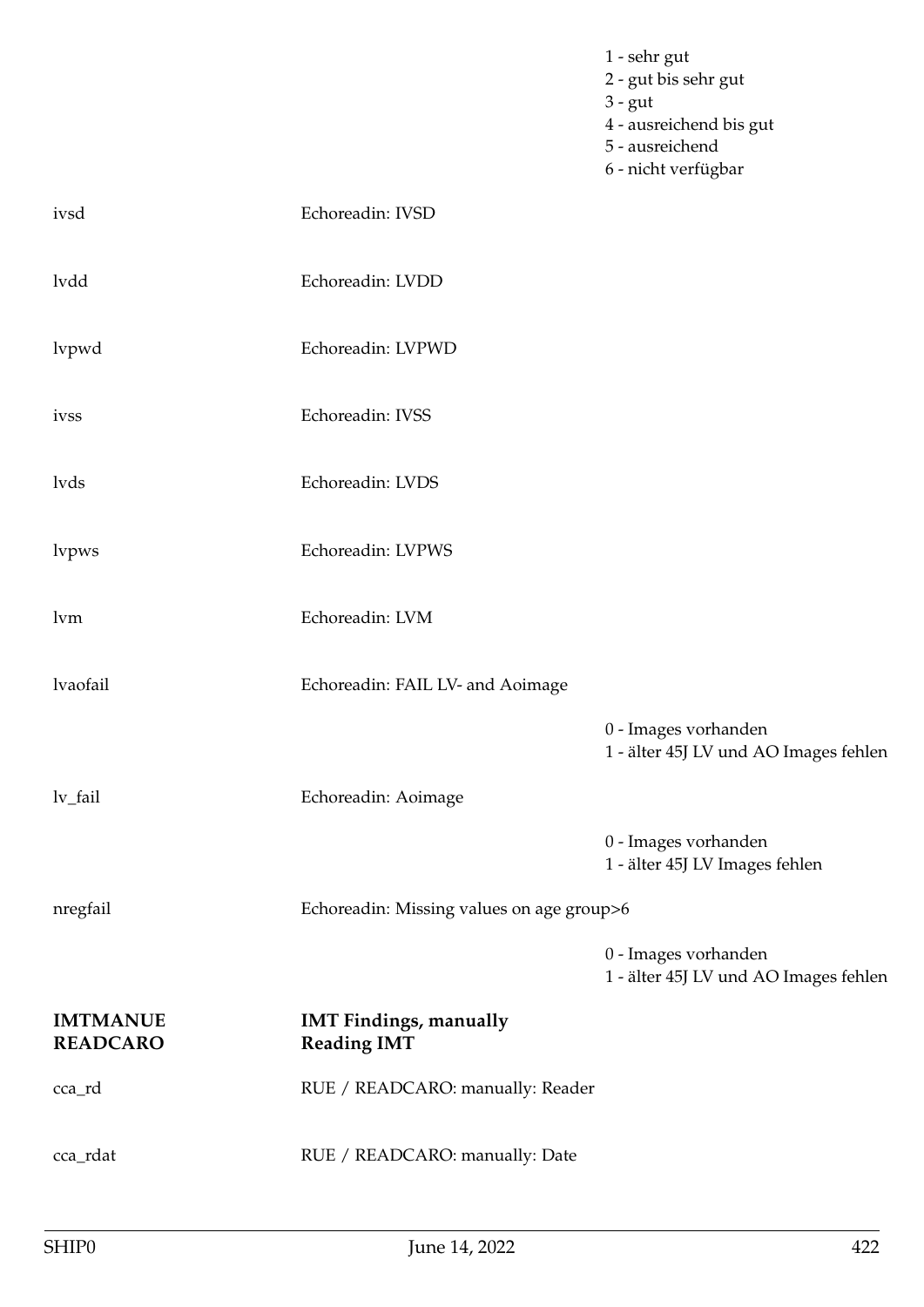| cca_rbeg      | RUE / READCARO: manually: Start Reading |
|---------------|-----------------------------------------|
| cca_rend      | RUE / READCARO: manually: End Reading   |
| cca_r1        | RUE / READCARO: manually: IMT 1 right   |
| $cca$ _ $r2$  | RUE / READCARO: manually: IMT 2 right   |
| $cca$ _ $r3$  | RUE / READCARO: manually: IMT 3 right   |
| cca_r4        | RUE / READCARO: manually: IMT 4 right   |
| $cca$ _ $r5$  | RUE / READCARO: manually: IMT 5 right   |
| cca_r6        | RUE / READCARO: manually: IMT 6 right   |
| cca_r7        | RUE / READCARO: manually: IMT 7 right   |
| $cca$ _ $r8$  | RUE / READCARO: manually: IMT 8 right   |
| $cca_r9$      | RUE / READCARO: manually: IMT 9 right   |
| $cca$ _ $r10$ | RUE / READCARO: manually: IMT 10 right  |
| $cca_11$      | RUE / READCARO: manually: IMT 1 left    |
| $cca_12$      | RUE / READCARO: manually: IMT 2 left    |
| cca_l3        | RUE / READCARO: manually: IMT 3 left    |
| $cca_14$      | RUE / READCARO: manually: IMT 4 left    |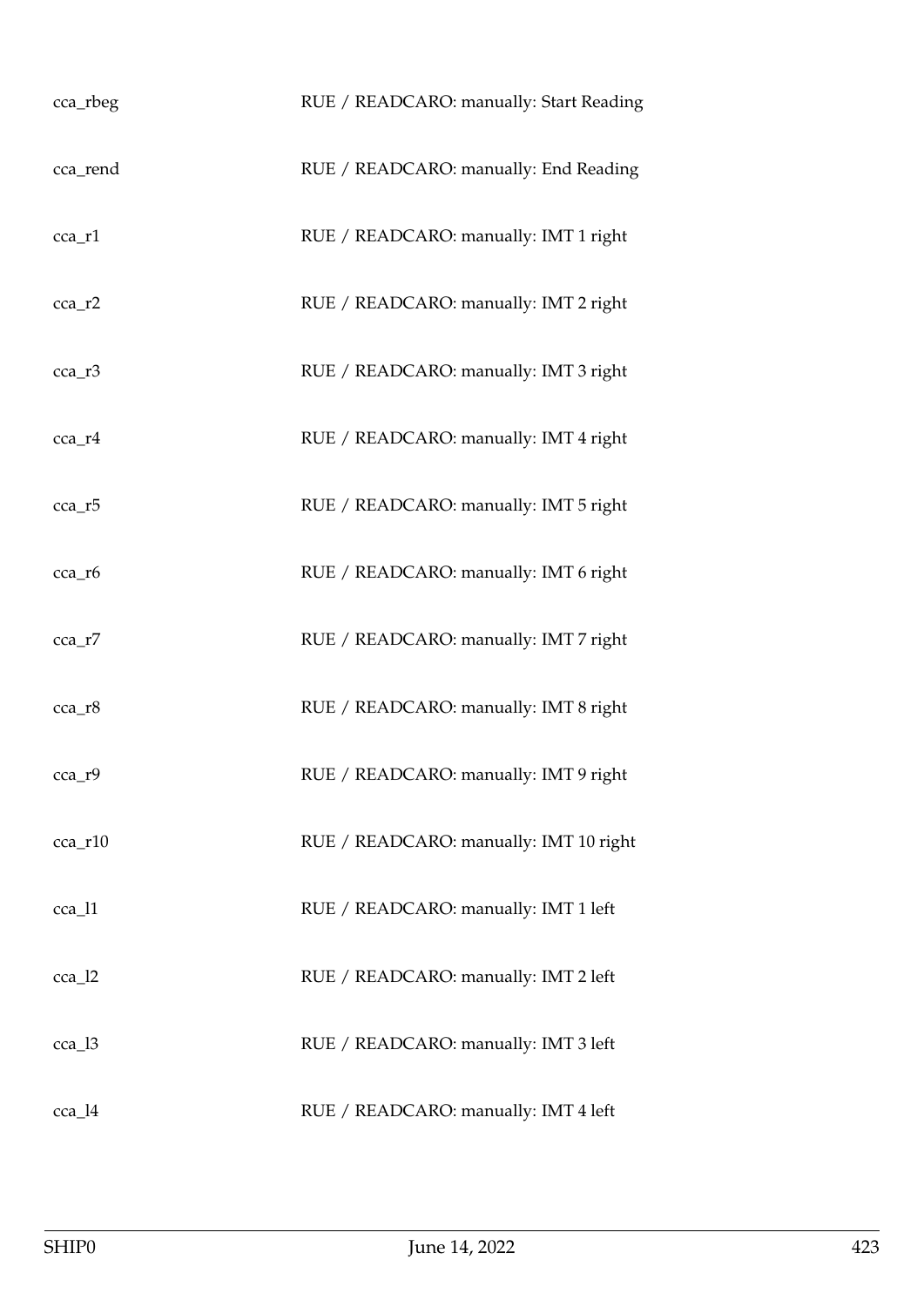| $cca_15$                           | RUE / READCARO: manually: IMT 5 left                                                    |
|------------------------------------|-----------------------------------------------------------------------------------------|
| $cca_16$                           | RUE / READCARO: manually: IMT 6 left                                                    |
| $cca$ <sup>17</sup>                | RUE / READCARO: manually: IMT 7 left                                                    |
| $cca_18$                           | RUE / READCARO: manually: IMT 8 left                                                    |
| $cca_19$                           | RUE / READCARO: manually: IMT 9 left                                                    |
| $cca$ <sup>110</sup>               | RUE / READCARO: manually: IMT 10 left                                                   |
| <b>IMTAGGRE</b><br><b>READCARO</b> | IMT Findings, aggregated data<br><b>Reading IMT</b>                                     |
| cca_rmin                           | RUE / READCARO: minimum IMT [mm] right                                                  |
| cca_rmean                          | RUE / READCARO: mean IMT [mm] right                                                     |
| cca_rmax                           | RUE / READCARO: maximum IMT [mm] right                                                  |
| cca_lmin                           | RUE / READCARO: minimum IMT [mm] left                                                   |
| cca_lmean                          | RUE / READCARO: mean IMT [mm] left                                                      |
| cca_lmax                           | RUE / READCARO: maximum IMT [mm] left                                                   |
| LAX                                |                                                                                         |
|                                    | Clinical-chemical parameters after finish of SHIP-0                                     |
| <b>XTD_BLUT</b><br>LAX             | <b>Blood laboratory analyses</b><br>Clinical-chemical parameters after finish of SHIP-0 |
| $crp_$                             | LAX: CRP_HS / CRP high-sensitive [mg/l]                                                 |
| ige                                | LAX: Immunglobulin E [IU/ml]                                                            |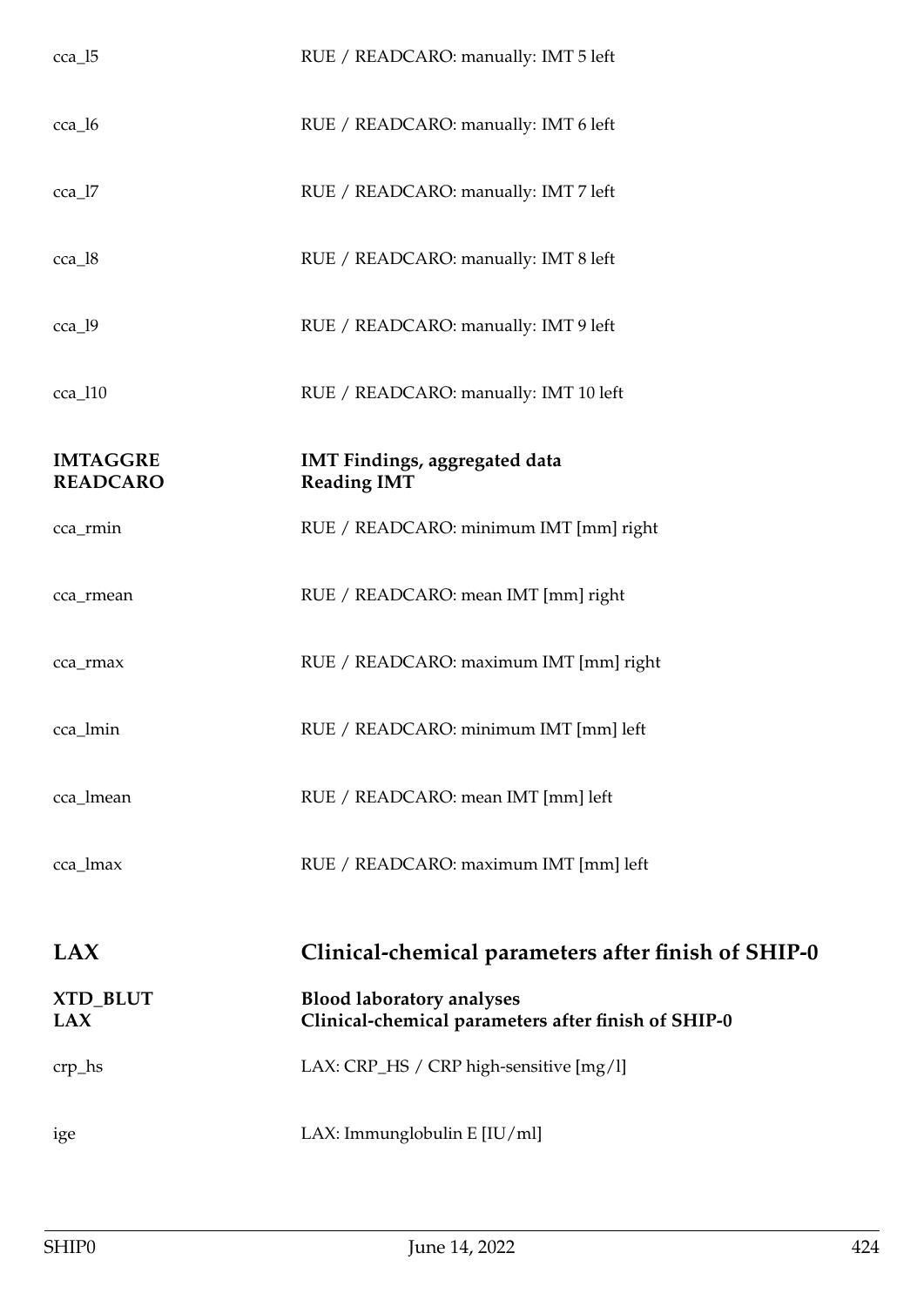| trak            | LAX: TSH-Rezeptor-Antikörper [IU/l]                           |
|-----------------|---------------------------------------------------------------|
| testo           | LAX: Testosteron (Immulite2500) [nmol/l]                      |
| dheas           | LAX: Dehydroepiandrosteron (Immulite2500)<br>[mg/l]           |
| il <sub>6</sub> | LAX: Interleukin-6 (Immulite2500) [pg/ml]                     |
| prl             | LAX: Prolaktin (Immulite2500) $[\mu g/l]$                     |
| igf1            | LAX: IGF-1 (Nichols Advantage) [ng/ml]                        |
| igfbp3          | LAX: IGFBP3 (Nichols Advantage) [ng/ml]                       |
| shbg            | LAX: SHBG (ADVIACentaur) [nmol/l]                             |
| andro           | LAX: Androstendion (LC-MS - Manchester)<br>[nmol/L]           |
| testo_lcms      | LAX: Testosteron (LC-MS - Manchester)<br>[nmol/L]             |
| arg             | LAX: Arginine $[\mu \text{mol}/L]$                            |
| adma            | LAX: Asymmetric dimethylarginine $[\mu \text{mol}/L]$         |
| sdma            | LAX: Symmetric dimethylarginine $[\mu \text{mol}/L]$          |
| harg            | LAX: Homoarginine $[\mu \text{mol}/L]$                        |
| ccp             | Cyclic citrullinated peptides (CCP) (Immunocap<br>250) [U/ml] |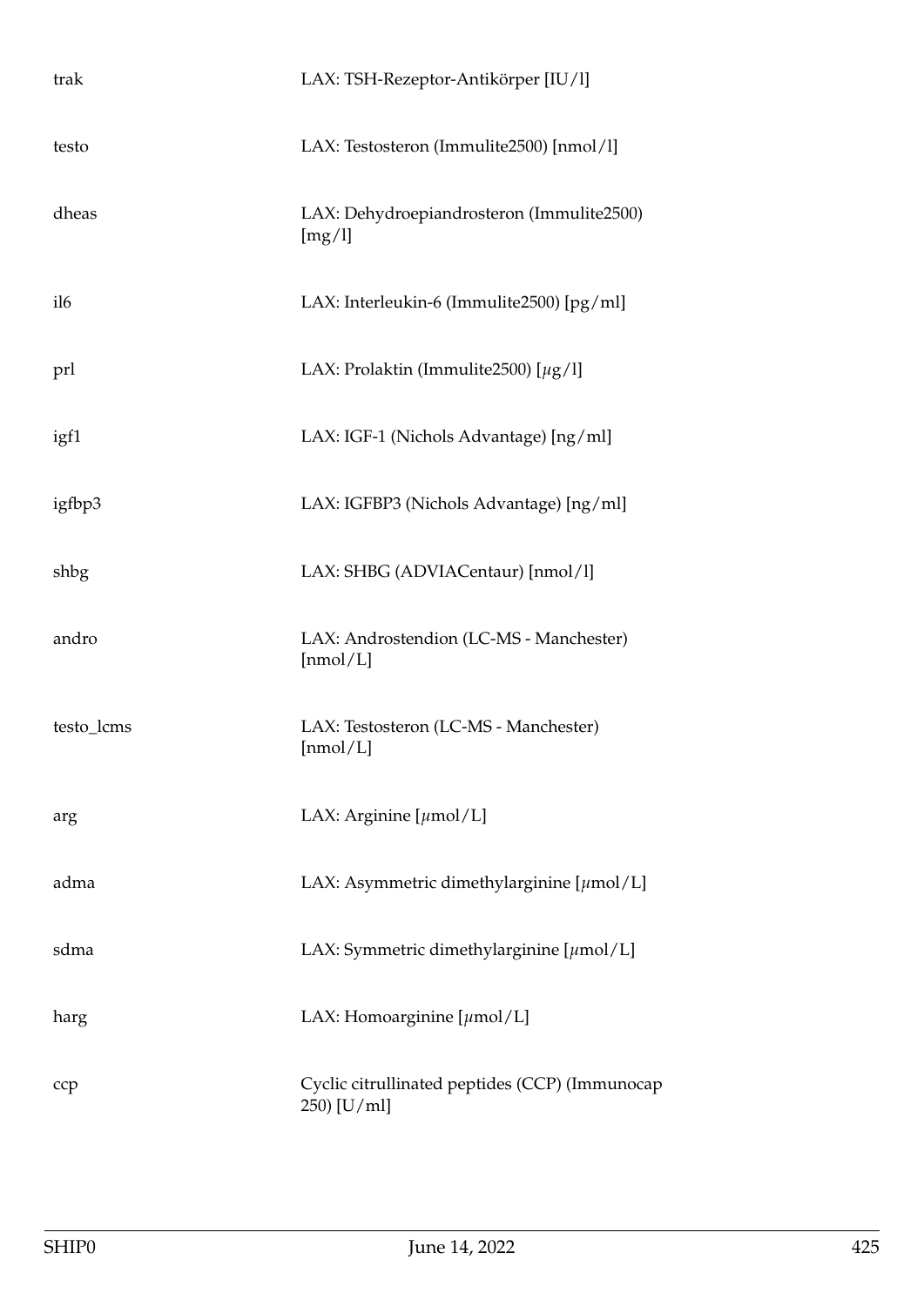oxldl Oxidized LDL i.S. [U/L]

| snp_apoe                      | from rs429358 and rs7412                                                         | Apolipoprotein E (apoE): SNP status generated                                                  |  |
|-------------------------------|----------------------------------------------------------------------------------|------------------------------------------------------------------------------------------------|--|
|                               |                                                                                  | 1 - Apo-e1/e1 rs429358(C;C)                                                                    |  |
|                               |                                                                                  | rs7412(T;T)                                                                                    |  |
|                               |                                                                                  | 2 - Apo-e1/e2 rs429358(C;T)<br>rs7412(T;T)                                                     |  |
|                               |                                                                                  | $3 - Apo-e1/e3 + Apo-e2/e4$<br>rs429358(C;T) rs7412(C;T)                                       |  |
|                               |                                                                                  | 4 - Apo-e1/e4 rs429358(C;C)<br>rs7412(C,T)                                                     |  |
|                               |                                                                                  | 5 - Apo-e2/e2 rs429358(T;T)<br>rs7412(T;T)                                                     |  |
|                               |                                                                                  | 6 - Apo-e2/e3 rs429358(T;T)<br>rs7412(C;T)                                                     |  |
|                               |                                                                                  | 8 - Apo-e3/e3 rs429358(T;T)<br>rs7412(C;C)                                                     |  |
|                               |                                                                                  | 9 - Apo-e3/e4 rs429358(C;T)<br>rs7412(C;C)                                                     |  |
|                               |                                                                                  | 10 - Apo-e4/e4 rs429358(C;C)<br>rs7412(C;C)                                                    |  |
| troponini_hs                  |                                                                                  | troponin I highly sensitive, serum [pg/ml]                                                     |  |
| <b>XTD_URIN</b><br><b>LAX</b> | Urine laboratory analyses<br>Clinical-chemical parameters after finish of SHIP-0 |                                                                                                |  |
| udpd                          | LAX: UDPD / Pyrilinks (Urin) $[\mu \text{mol/l}]$                                |                                                                                                |  |
| ukrea                         | [mmol/l]                                                                         | LAX: UKREA / Kreatinin (Urin) new measured                                                     |  |
| <b>XTD_MIKROBIO</b><br>LAX    |                                                                                  | zusätzliche Laboranalysen Mikrobiologie<br>Clinical-chemical parameters after finish of SHIP-0 |  |
| hpylori_igg                   | LAX: Helicobacter pylori IgG i.s.                                                |                                                                                                |  |
| hpylori_igg_p                 | Helicobacter pylori IgG i.s. // prefix for<br>HPYLORI_IGG_Z                      |                                                                                                |  |
| hpylori_igg_z                 | Helicobacter pylori IgG i.s. // winsorized<br>»prefix in HPYLORI_IGG_P           |                                                                                                |  |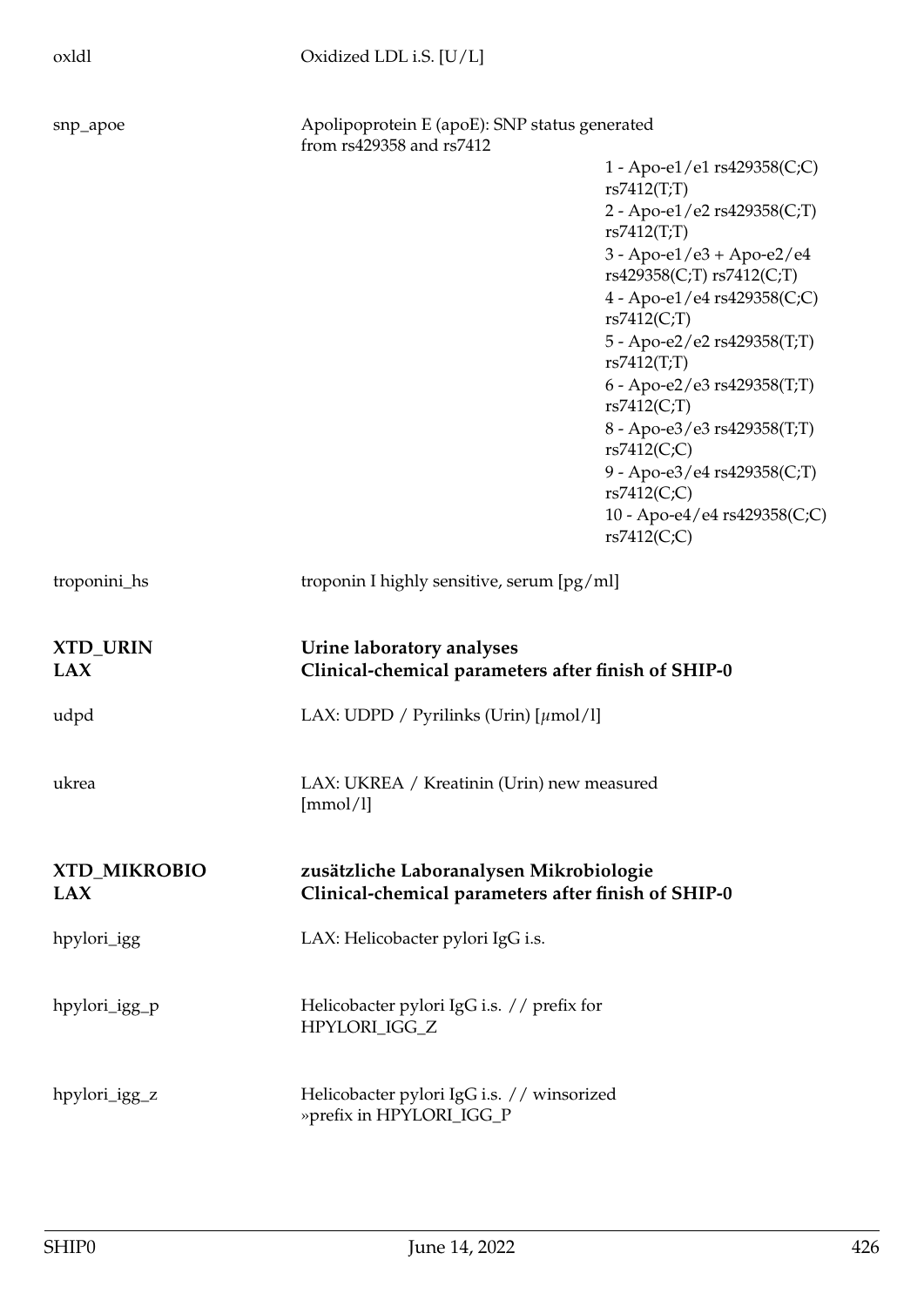| <b>PHA</b>   | Medikamentenanamnese                   |                                   |
|--------------|----------------------------------------|-----------------------------------|
| <b>ODM</b>   | operational data medicaments           |                                   |
| drug_nr      | PHA: AID: AM-Nummer                    |                                   |
| openend      | PHA: AID: Klartextangabe des Probanden |                                   |
| varname      | PHA: AID: Variablenname                |                                   |
| atc_all      | PHA: AID: Referenz für Analysen        |                                   |
| assi_azm     | PHA: CODING: Codierassistent/in        |                                   |
| date_azm     | PHA: CODING: Datum                     |                                   |
| time_azm     | PHA: CODING: Uhrzeit                   |                                   |
| med_azm      | PHA: CODING: Medikamentennummer        |                                   |
| korr_azm_azm | PHA: CODING: Korrektur des AZMs        |                                   |
| korr_dar_azm | PHA: CODING: Korrektur des AZMs        |                                   |
| note_azm     | PHA: CODING: Anmerkung zum AZM         |                                   |
| korr_status  | PHA: CHECK: Korrekturstatus            |                                   |
| cod_val      | PHA: CHECK: Coding validation          |                                   |
| atc_val      | PHA: CHECK: ATC-coding validation      |                                   |
| korr_v1_v2   | PHA: KORR: Änderungsinfo V1 »V2        | 0 - unverändert / keine Korrektur |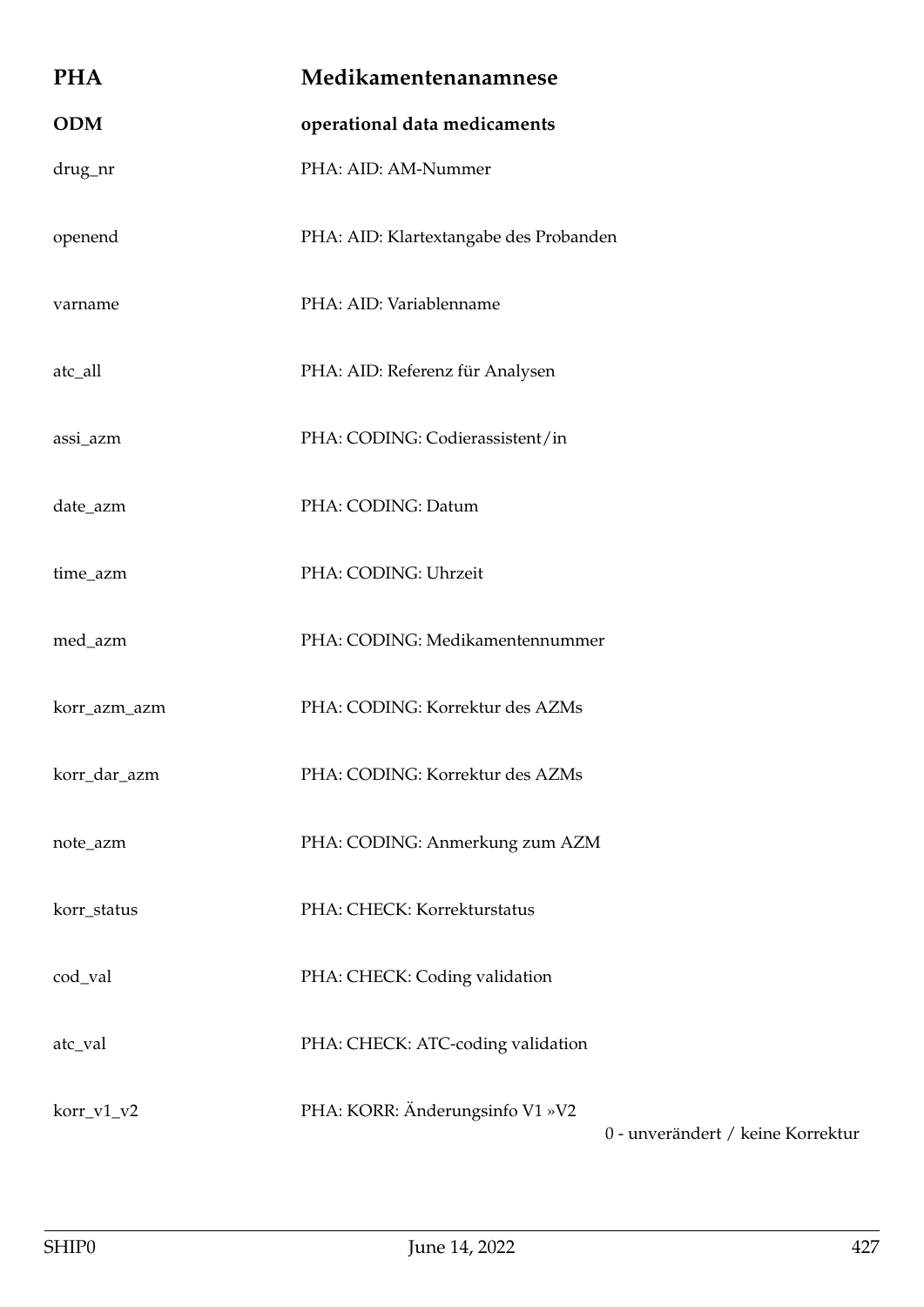1 - Korrektur kleinerer Fehler ohne Neucodierung/Reihenfolgenkorrektur 2 - ATC selbst codiert anhand WidO-ATC-Liste, alte Codes (aus WidO/ABDA-Datenbanken) gelöscht 3 - ATC neu codiert per WidO/ABDA-Datenbank, alte Version überschrieben 4 - Reihenfolge innerhalb Proband korrigiert + ggf. weitere Fehler korrigiert 5 - Bei Nachforschungen noch gefundenes Medikament/Eintrag, neu codiert 6 - ATC-Korrekturen Bereich Hormone (Vorschlag M. Heier, GSF) 7 - v1: mit PZN, ohne ATC =>v2: neu ergänzt aus WidO-Datenbank 12.2004 8 - v1: kein ATC =>v2: durchsucht & selbst o. aus WidO-Datenbank 12.2004 kodiert  $9 - v1$ : ATC ABDA  $\langle >$ Wido = $> v2$ : Wirkst./ATCs geprüft+korr. anhand Rote Liste 2004/II & WidO-Datenbank 12.2004

korr\_v2\_v3 PHA: KORR: Änderungsinfo V2 »V3

0 - unverändert / keine Korrektur 1 - Korrektur kleinerer Fehler 2 - ATC selbst (neu) codiert anhand DIMDI-DB (27.04.2006) oder WidO-ATC-Liste (Stand: 1.1.2006) 3 - ATC neu codiert per WidO/ABDA-Datenbank, alte Version überschrieben 4 - Reihenfolge für Zuordnung EINN/VERO/DAR innerhalb Proband angepasst 5 - Bei Nachforschungen noch gefundenes Medikament/Eintrag, ggf. neu codiert 6 - ATC-Korrekturen (aufgefallen in verschiedenen Analysen) 7 - Originalangabe des Medikamentennamens korrigiert (vorher: siehe openend\_v2) 8 - Reihenfolge der ATC-Kodierung zum Medikament korrigiert 10 - ASS-Umkodierung 11 - ASS-Umkodierung + Korrektur kleinerer Fehler (wie (1))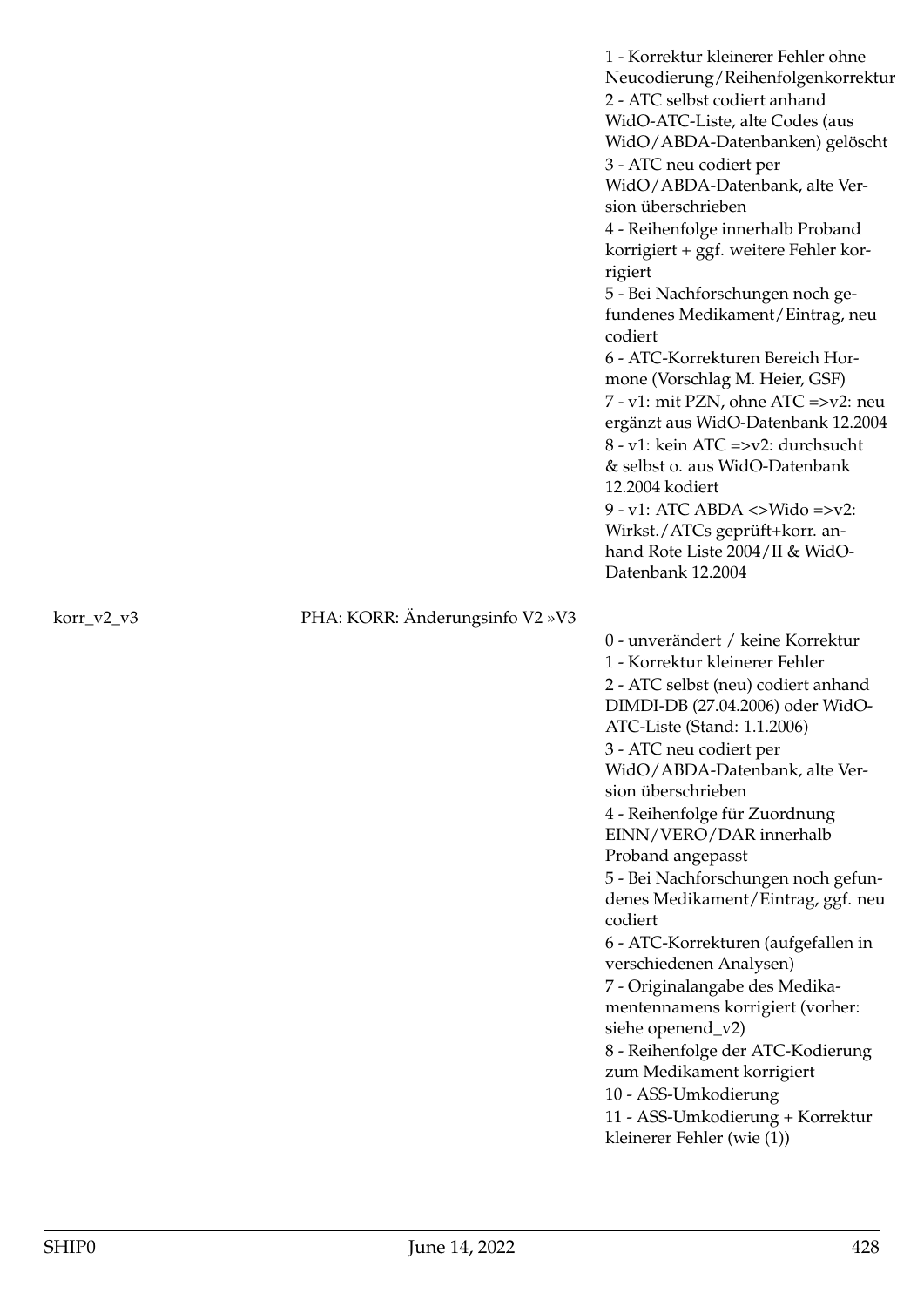14 - ASS-Umkodierung + Reihenfolge für Zuordnung EINN/VERO/DAR innerhalb Proband angepasst (wie (4))

| drug_nr_link | PHA: KORR: (v2->v3) DRUG_NR aus der |
|--------------|-------------------------------------|
|              | DAR/EINN/VERO übernommen wurde      |

| <b>IDENT</b>  | identification                       |
|---------------|--------------------------------------|
| atc_wid       | PHA: ATC: aus WidO (11/2001)         |
| atc_abd       | PHA: ATC: aus ABDA (ca. 2000)        |
| atc_wid_04_12 | PHA: ATC: Auszüge aus WidO (12/2004) |
| name_wid      | PHA: WIDO: Medikamentenname          |
| hrst_wid      | PHA: WIDO: Hersteller                |
| darr_wid      | PHA: WIDO: Darreichungsform          |
| arpfl_wid     | PHA: WIDO: Abgabebestimmung          |
| pzn_wid       | PHA: WIDO: Pharmazentralnummer       |
| key_abd       | PHA: ABDA: Schlüssel/KEY             |
| fam_abd       | PHA: ABDA: Medikamentenname          |
| darr_abd      | PHA: ABDA: Darreichungsform          |
| hind_abd      | PHA: ABDA: Hauptindikationsschlüssel |
| nind_abd      | PHA: ABDA: Nebenindikationsschlüssel |
| dkla_abd      | PHA: ABDA: Wirkstoff                 |